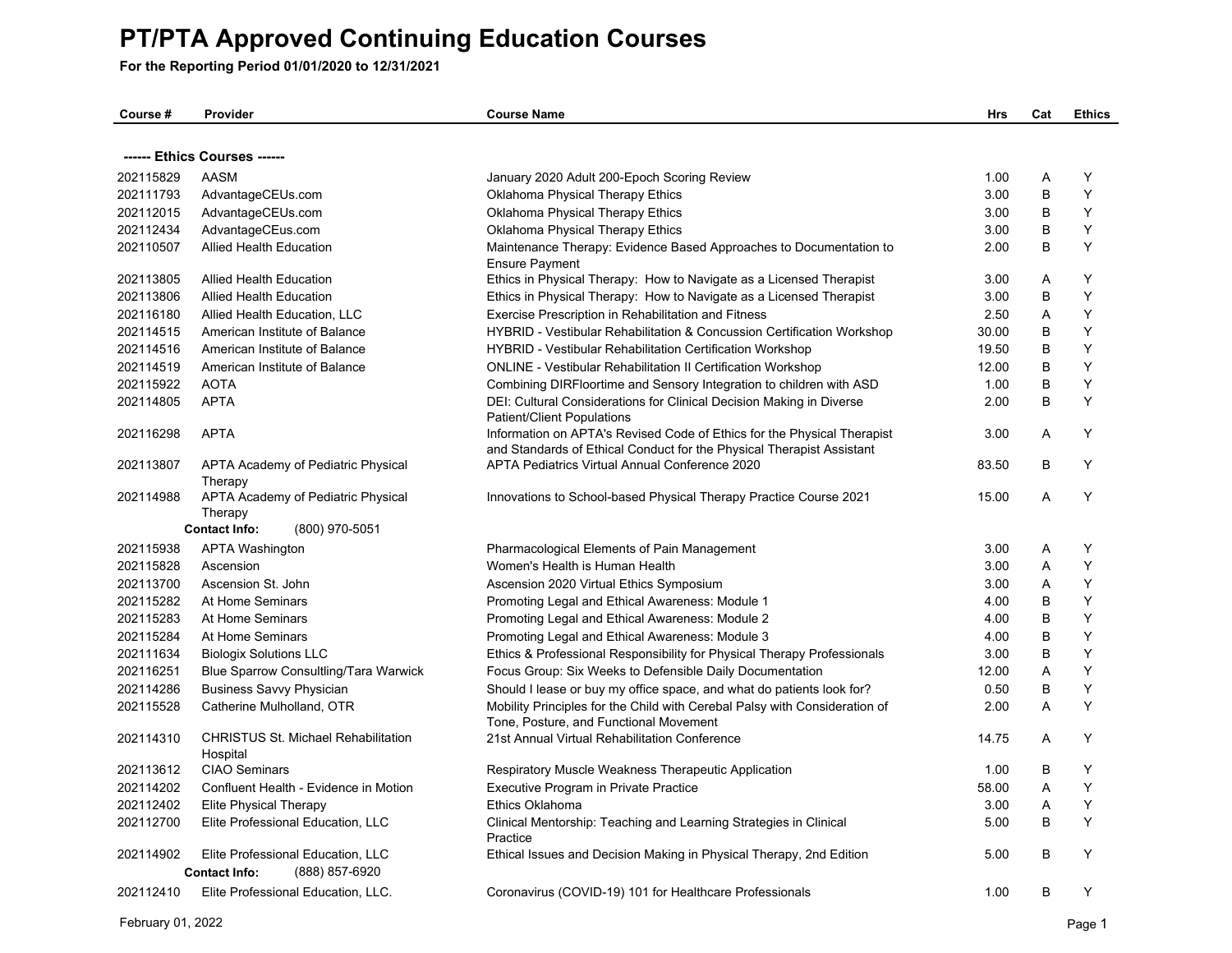| Course#   | Provider                                                          | <b>Course Name</b>                                                                  | <b>Hrs</b> | Cat | <b>Ethics</b> |
|-----------|-------------------------------------------------------------------|-------------------------------------------------------------------------------------|------------|-----|---------------|
| 202114504 | Ethics Training for Physical Therapists GCô<br>Oklahoma           | Ethics Training for Physical Therapists GÇô Oklahoma                                | 3.00       | B   | Y             |
| 202111150 | <b>FLEX Therapist CEUs</b>                                        | Ethics for the Oklahoma Physical Therapist                                          | 3.00       | B   | Y             |
| 202112464 | <b>Great Lakes Seminars</b>                                       | Ethical Decision-Making for PTs & PTAs                                              | 1.00       | B   | Y             |
| 202112465 | <b>Great Lakes Seminars</b>                                       | Ethics 101 for Physical Therapists & Physical Therapist Assistants                  | 1.00       | B   | Y             |
| 202111701 | Health.edu Texas Tech University Health<br><b>Sciences Center</b> | 10720 Ethics for Physical Therapists: Part 1                                        | 1.00       | B   | Y             |
| 202111702 | Health.edu Texas Tech University Health<br>Sciences Center        | 10820 Ethics for Physical Therapists: Part 2                                        | 1.00       | B   | Y             |
| 202116001 | Herman & Wallace                                                  | Oncology of the Pelvic Floor Level 1                                                | 17.50      | A   | Y             |
| 202110657 | HomeCEUConnection.com                                             | Ethical Practice with Communications: A Professional Challenge                      | 2.00       | B   | Y             |
| 202110659 | HomeCEUConnection.com                                             | <b>Ethics and Consequences</b>                                                      | 3.00       | B   | Y             |
| 202110704 | HomeCEUConnection.com                                             | Components of Ethics in Healthcare                                                  | 3.00       | B   | Y             |
| 202110707 | HomeCEUConnection.com                                             | Ethics in Healthcare: Maintaining Constancy in an Ever Changing World               | 2.00       | B   | Y             |
| 202110730 | HomeCEUConnection.com                                             | Ethical Decision Making with the Aging Population                                   | 1.00       | B   | Y             |
| 202112315 | HomeCEUConnection.com                                             | Ethics for the Oklahoma Physical Therapy Professional                               | 2.00       | B   | Y             |
| 202110565 | <b>Innovative Educational Services</b>                            | Ethics - Oklahoma Physical Therapy                                                  | 3.00       | B   | Y             |
| 202113155 | <b>INTEGRIS Jim Thorpe Rehabilitation</b>                         | Supporting Moral and Ethical Decision Making in Patient Care                        | 1.00       | A   | Y             |
| 202113741 | <b>INTEGRIS Jim Thorpe Rehabilitation</b>                         | <b>Ethical Considerations for Specialty Certifications</b>                          | 3.00       | A   | Y             |
| 202114236 | <b>INTEGRIS Jim Thorpe Rehabilitation</b>                         | Ethical Considerations for Specialty Certifications - Category B                    | 3.00       | B   | Y             |
| 202115158 | <b>INTEGRIS Jim Thorpe Rehabilitation</b>                         | <b>Ethics and Moral Distress</b>                                                    | 1.00       | A   | Y             |
|           | (405) 644-5262<br><b>Contact Info:</b>                            |                                                                                     |            |     |               |
| 202116032 | <b>INTEGRIS Jim Thorpe Rehabilitation</b>                         | Moral Distress to Moral Success: Addressing Ethical Issues                          | 3.00       | A   | Υ             |
| 202116102 | <b>INTEGRIS Jim Thorpe Rehabilitation</b>                         | Ethics at the Bedside: How to Better Support Patients and Colleagues                | 1.00       | A   | Υ             |
| 202114621 | Intricate Art Spine & Body Solutions                              | Dry Needling 1                                                                      | 27.00      | Α   | Υ             |
| 202112295 | Low Vision Strategies                                             | Brain Injury and Vision- The therapist's role in treating this complex<br>condition | 2.00       | A   | Y             |
| 202115701 | Lynn Jeffries, PT, DPT, PhD, PCS                                  | Making a choice: What the evidence says about standers and gait<br>trainers.        | 2.00       | A   | Υ             |
| 202110301 | MedBridge                                                         | Differential Diagnosis & Conservative Management of Lateral Knee Pain               | 1.25       | B   | Y             |
| 202110968 | MedBridge                                                         | Ethics in Physical Therapy                                                          | 2.25       | B   | Υ             |
| 202110970 | MedBridge                                                         | Dysfunctional Breathing Part 1: Background Information and<br>Assessments           | 1.75       | B   | Y             |
| 202111448 | MedBridge                                                         | Ethics for Rehabilitation Professionals (PT-2019)                                   | 3.50       | B   | Y             |
| 202112291 | MedBridge                                                         | Ethics in Practice: Resources for PTs and PTAs                                      | 1.50       | B   | Y             |
| 202112630 | Medbridge                                                         | Patient-Centered Care for Culturally Diverse Patients                               | 2.00       | B   | Y             |
| 202114149 | MedBridge                                                         | Ethics for Physical and Occupational Therapy Professionals                          | 3.00       | B   | Y             |
| 202114491 | Melissa Haddock                                                   | Stay in the Clinic and Out of the Courtroom                                         | 4.00       | A   | Y             |
| 202111097 | <b>Mobility Research</b>                                          | Journal Club                                                                        | 1.00       | A   | Υ             |
| 202111099 | <b>Mobility Research</b>                                          | Journal club                                                                        | 1.00       | B   | Y             |
| 202111227 | <b>Mobility Research</b>                                          | LiteGait Therapy: Clinical Tips & Tricks                                            | 1.00       | Α   | Y             |
| 202111228 | <b>Mobility Research</b>                                          | LiteGait Therapy: Clinical Tips and Tricks                                          | 1.00       | B   | Y             |
| 202111987 | <b>Mobility Research</b>                                          | Transcutaneous Spinal Cord Stimulation and Activity-Based Therapy                   | 1.50       | B   | Υ             |
| 202112452 | <b>Mobility Research</b>                                          | Running Post-TBI: Aquatic and Land                                                  | 1.50       | В   | Υ             |
| 202112818 | <b>Mobility Research</b>                                          | POSTURE & BREATHING: LINKING THEM TOGETHER<br>POST-COVID-19                         | 1.50       | B   | Y             |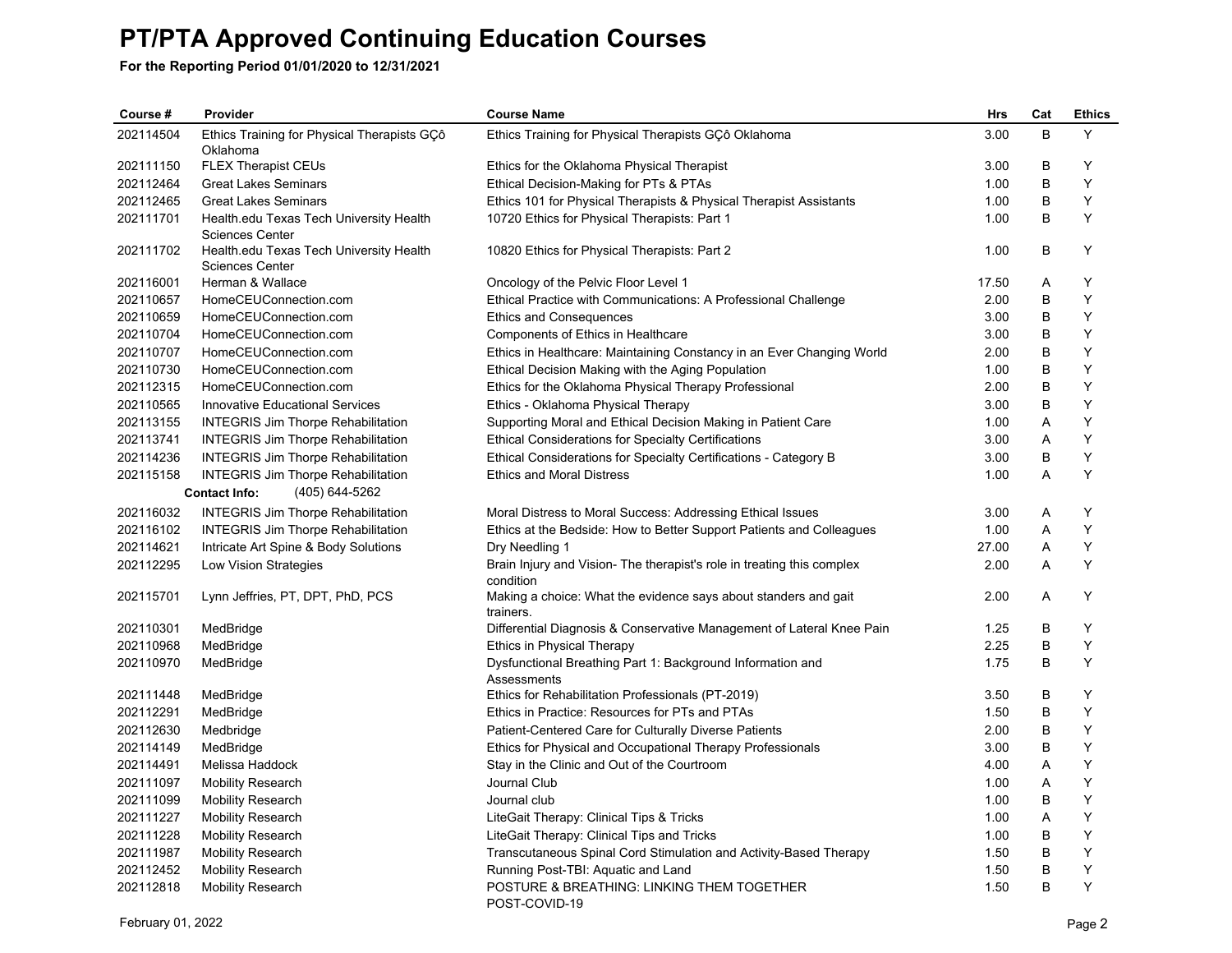| Course #  | Provider                                                                | <b>Course Name</b>                                                                                                                  | Hrs   | Cat | <b>Ethics</b> |
|-----------|-------------------------------------------------------------------------|-------------------------------------------------------------------------------------------------------------------------------------|-------|-----|---------------|
| 202114122 | <b>Mobility Research</b>                                                | Achieving optimal outcomes: Implementing the OPTIMAL theory in<br>physical therapy practice                                         | 1.50  | B   | Y             |
| 202114186 | <b>Mobility Research</b>                                                | Plotting the Cortical Map: Using Neuroplasticity to Improve Motor Control                                                           | 1.50  | B   | Y             |
| 202114223 | <b>Mobility Research</b>                                                | The Skill That Connects Us: PT, OT, SLP: The Latest and Future of Dual<br>Task Testing and Training                                 | 2.00  | B   | Y             |
| 202116019 | Murray State College - PTA Program                                      | So, What's A Therapist To Do?! Navigating These Uncharted<br>Waters <sup>a</sup> . AND YOU WANT ME TO BE A CLINICAL INSTRUCTOR TOO! | 6.00  | A   | Y             |
| 202113500 | <b>NANT</b>                                                             | Out of Focus: Using Your Neonatal Therapy Lens to Empower<br>Breastfeeding                                                          | 1.00  | B   | Y             |
| 202114262 | <b>NANT</b>                                                             | Persevering in the Face of the Opioid Epidemic: A Passion for Family<br><b>Centered NAS Care</b>                                    | 1.00  | В   | Υ             |
| 202115162 | <b>NANT</b>                                                             | 11th Annual NANT Conference "Cultivating Connection"                                                                                | 13.50 | A   | Y             |
| 202116008 | Occupationaltherapy.com                                                 | Evidence-Based Strategies for Teaching Children with Autism Critical<br><b>Skills</b>                                               | 2.00  | A   | Y             |
| 202114712 | Oklahoma Association for Home Care and<br>Hospice                       | 2020 SW Conference: Home Where the Heart Is                                                                                         | 14.00 | A   | Y             |
| 202115421 | Oklahoma Center for Nonprofits                                          | Cultural Consciousness by OCNP                                                                                                      | 12.00 | Α   | Υ             |
| 202114209 | <b>OPTA</b>                                                             | Moral Injury in Physical Therapy Practice                                                                                           | 3.00  | A   | Y             |
| 202112026 | Optum                                                                   | Risk Management, Ethics & Recordkeeping, Documentation & Coding in<br>an Ambulatory Care Setting                                    | 6.00  | A   | Y             |
| 202112027 | Optum                                                                   | Risk Management, Ethics & Recordkeeping, Documentation & Coding in<br>an Ambulatory Care Setting                                    | 6.00  | Α   | Υ             |
| 202114689 | Optum                                                                   | Risk Management, Ethics, Recordkeeping, Documentation and Coding                                                                    | 6.00  | Α   | Y             |
| 202111102 | PDH Academy                                                             | The PT Clinic: A Review of Ethical and Legal Concepts and Case<br>Scenarios                                                         | 1.00  | B   | Y             |
| 202111103 | PDH Academy                                                             | Laws and Ethics for the Physical Therapist                                                                                          | 2.00  | B   | Y             |
| 202115234 | Peggy DeCelle Newman                                                    | SO, What's A Therapist To Do?!: Navigating These Uncharted Waters<br>One Day at a Time                                              | 3.00  | A   | Y             |
|           | <b>Contact Info:</b><br>(405) 501-4714                                  |                                                                                                                                     |       |     |               |
| 202111988 | PESI Inc.                                                               | 14th Annual Rehab Summit                                                                                                            | 20.00 | Α   | Υ             |
| 202114691 | Physcialtherapy.com                                                     | Supervising Assistants, Students, and Aides: Upholding Your Ethics in a<br>Challenging Health Care Environment                      | 2.00  | B   | Y             |
| 202115979 | physical therapy.com                                                    | 4005: Ethics in Action - A Legal and Therapy Perspective                                                                            | 2.00  | Α   | Y             |
| 202111433 | PhysicalTherapy.com                                                     | Ethics in Rehabilitation: A Clinical Perspective for Therapists                                                                     | 3.00  | B   | Y             |
| 202115409 | PhysicalTherapy.com                                                     | The Need-To-Know of Pulmonary Rehabilitation                                                                                        | 2.00  | A   | Y             |
| 202115107 | PT Solutions Physical Therapy                                           | <b>Advanced Pain Science</b>                                                                                                        | 4.00  | B   | Y             |
|           | <b>Contact Info:</b><br>(609) 361-4480                                  |                                                                                                                                     |       |     |               |
| 202115108 | PT Solutions Physical Therapy<br>(609) 361-4480<br><b>Contact Info:</b> | <b>Upper Extremity Athlete-Self Study</b>                                                                                           | 5.00  | B   | Y             |
| 202115109 | PT Solutions Physical Therapy                                           | Clinical Management of Temporomandibular Disorder and Headache                                                                      | 5.00  | B   | Υ             |
|           | (609) 361-4480<br><b>Contact Info:</b>                                  |                                                                                                                                     |       |     |               |
| 202116097 | PT-management                                                           | How to get paid for PT/OT Teleheath visits                                                                                          | 1.00  | Α   | Y             |
| 202111117 | PTcourses.com                                                           | Ethics for the PT: Real World Cases                                                                                                 | 2.00  | B   | Υ             |
| 202111118 | PTcourses.com                                                           | Ethics for PT Clinicians: Dealing With Child Abuse Legally, Ethically, and<br>with Compassion                                       | 3.00  | B   | Y             |
| 202111119 | PTcourses.com                                                           | Ethics and Jurisprudence: A Practical Application                                                                                   | 4.00  | B   | Y             |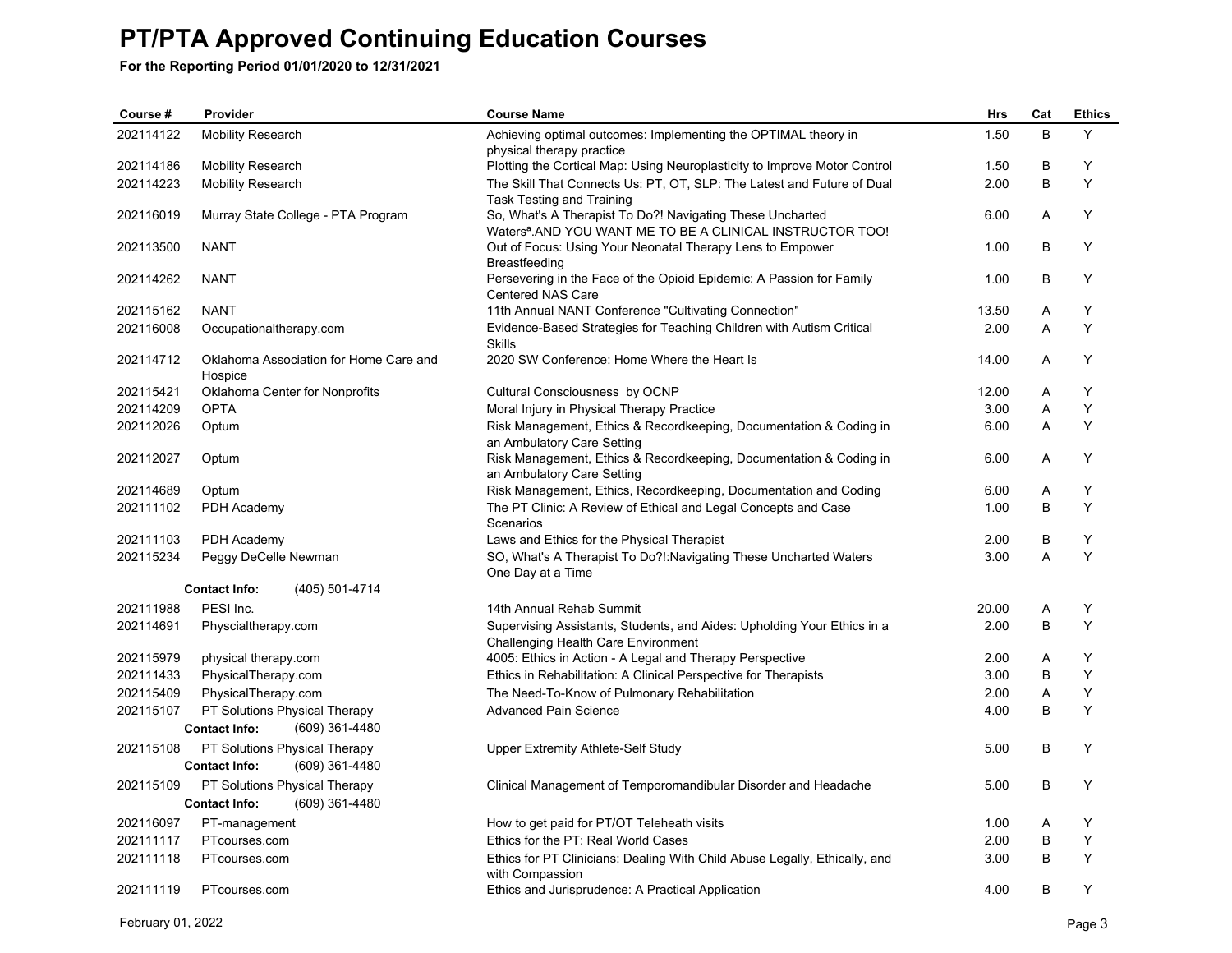| Course #          | Provider                                           | <b>Course Name</b>                                                                                             | Hrs   | Cat | <b>Ethics</b> |
|-------------------|----------------------------------------------------|----------------------------------------------------------------------------------------------------------------|-------|-----|---------------|
| 202112471         | PTcourses.com                                      | Ethics & Jurisprudence: Advice From Aristotle "Do What is Beautiful"                                           | 4.00  | B   | Y             |
| 202113768         | Regional Physical Therapy                          | Decellularized dermal allographs for augmentation of Rotator Cuff<br>Repairs                                   | 1.00  | Α   | Υ             |
| 202115708         | Rehab Essentials / University of Montana           | Transitional Doctorate in PT                                                                                   | 40.00 | Α   | Y             |
| 202113949         | <b>Relias LLC</b>                                  | Decision Making in the Healthcare Setting: When Ethics Are Tested                                              | 1.50  | В   | Υ             |
| 202116208         | Rocky Mountain University of Health<br>Professions | P705 Interprofessional Global Health in Pediatrics                                                             | 4.00  | A   | Υ             |
| 202113414         | Scully Health Management, Inc.                     | A New Crisis: Ethics of the Abuse and Neglect of the Elderly                                                   | 1.00  | Α   | Υ             |
| 202110104         | Select Rehabilitation                              | Supervising Assistants, Students, and Aides: Upholding Your Ethics in a<br>Challenging Health Care Environment | 2.00  | B   | Y             |
| 202110512         | Select Rehabilitation                              | Ethics in Rehabilitation: A Clinical Perspective for Therapists                                                | 3.00  | В   | Υ             |
| 202111036         | <b>Select Rehabilitation</b>                       | Bariatric Safe Patient Handling and Effective Communication                                                    | 1.00  | Α   | Υ             |
| 202115758         | Shirley James, PT, PHD                             | Basic Components of Seating and Positioning a person in a Wheelchair                                           | 2.00  | Α   | Υ             |
| 202115755         | South College                                      | Healthcare Law and Ethics                                                                                      | 15.00 | В   | Y             |
| 202114372         | Stephanie Johnson/Compass Pediatric<br>Connection  | Introduction to Pediatric Therapy                                                                              | 3.00  | B   | Υ             |
| 202114376         | Stephanie Johnson/Compass Pediatric<br>Connection  | Evaluating and Effectively Treating Torticollis and Plagiocephaly                                              | 6.00  | В   | Υ             |
| 202114377         | Stephanie Johnson/Compass Pediatric<br>Connection  | The Ups and Downs of Toe Walking                                                                               | 3.00  | В   | Y             |
| 202113837         | Stillwater Medical Center / Total Health           | Ethical documentation principles and HIPAA - SMC Ethics Series,<br>Session 1                                   | 1.00  | Α   | Υ             |
| 202114018         | Stillwater Medical Center / Total Health           | Ethical Practices and the Importance of This With Respect to Lawsuits -<br>SMC ETHICS SERIES - SESSION 2       | 1.00  | A   | Y             |
| 202114168         | Stillwater Medical Center / Total Health           | SMC Ethics Series, Session 3: Ethical Considerations During a<br>Pandemic                                      | 1.00  | Α   | Υ             |
| 202114489         | Stillwater Medical Center / Total Health           | SMC Ethics series GCô session 4: BILLING COMPLIANCE AND<br><b>ETHICAL PRINCIPLES</b>                           | 1.00  | A   | Υ             |
| 202110837         | Summit Professional Education                      | The Latest Ethical Standards in Physical Therapy (Gwilliam-Online)                                             | 2.00  | В   | Υ             |
| 202110855         | Summit Professional Education                      | Ethics: Explanation, Interpretation, and Application of the APTA's Code of<br>Ethics (Adamson-Online)          | 1.00  | B   | Y             |
| 202115351         | Summit Professional Education                      | Ethics for the SNF Therapy Professional (Jennings - Live Interactive<br>Webinar)                               | 2.00  | Α   | Y             |
| 202115352         | Summit Professional Education                      | Ethics for the SNF Therapy Professional (Jennings - Online)                                                    | 2.00  | В   | Υ             |
| 202115399         | Summit Professional Education                      | Ethics in Physical Therapy Practice (Sims - Online)                                                            | 1.00  | B   | Υ             |
| 202115746         | Summit Professional Education                      | ethics in physical therapy practice                                                                            | 1.00  | В   | Υ             |
| 202113441         | Surestep                                           | A Step Ahead: Effective Management of Excessive Pronation                                                      | 2.00  | Α   | Υ             |
| 202111685         | <b>Tactile Medical</b>                             | Managing Chronic Lymphedema-Two Credit Course                                                                  | 2.00  | Α   | Υ             |
| 202113337         | <b>Tactile Medical</b>                             | Phlebolymphedema: Overview and Treatment                                                                       | 1.00  | Α   | Υ             |
| 202115514         | <b>Tactile Medical</b>                             | Understanding Lipedema Diagnosis and Treatment                                                                 | 1.00  | Α   | Υ             |
| 202114363         | The Barral Institute                               | VM1: Visceral Manipulation - Abdomen 1                                                                         | 24.00 | A   | Y             |
| 202116192         | The University of Montana                          | Legal and Ethical Issues for Physical Therapists: Considerations in Risk<br>Management                         | 15.00 | В   | Y             |
| 202114121         | <b>Total Motion Release</b>                        | TMR level 1                                                                                                    | 16.00 | A   | Υ             |
| 202115003         | <b>Trauma Grand Rounds</b>                         | TGR: Fly or Drive - Transportation of the Injured Patient                                                      | 1.00  | Α   | Υ             |
|                   | <b>Contact Info:</b><br>(405) 271-1763             |                                                                                                                |       |     |               |
| 202115453         | University of Texas Medical Branch                 | Professional Issues in Health Care and Physical Therapy                                                        | 2.00  | Α   | Υ             |
| February 01, 2022 |                                                    |                                                                                                                |       |     | Page 4        |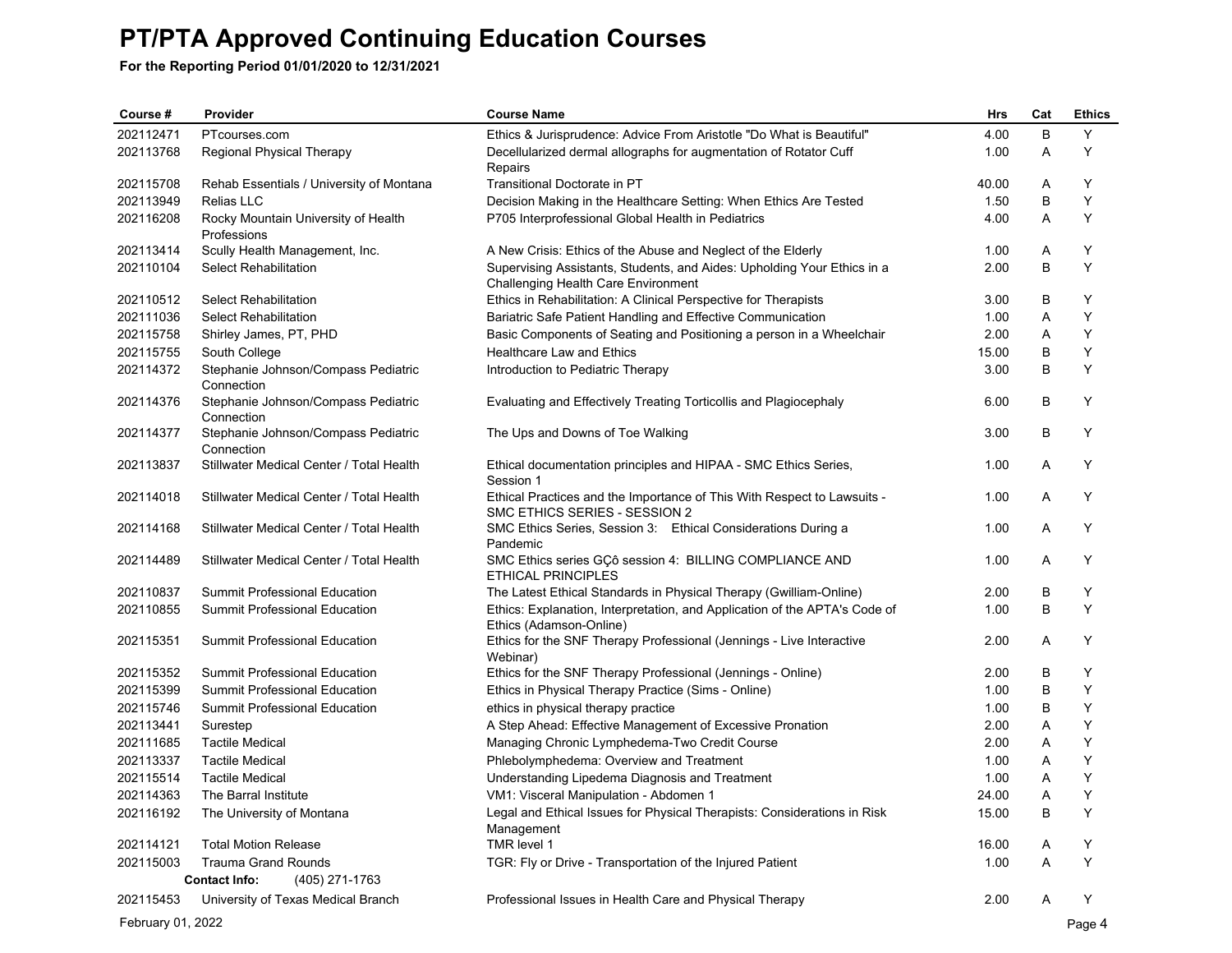| Course #  | Provider                                                       | <b>Course Name</b>                                                                                                                               | <b>Hrs</b> | Cat | <b>Ethics</b> |
|-----------|----------------------------------------------------------------|--------------------------------------------------------------------------------------------------------------------------------------------------|------------|-----|---------------|
| 202114825 | Valir Outpatient Clinics                                       | 2021 Ethics, Billing, Coding and Compliance Update Parts 1 & 2                                                                                   | 3.00       | A   | Y             |
|           | <b>Contact Info:</b><br>(405) 609-3600                         |                                                                                                                                                  |            |     |               |
| 202115995 | Valir Physical Therapy                                         | 2021 Fall Ethics, Billing, Coding and Compliance Update                                                                                          | 1.00       | A   | Υ             |
| 202114970 | Wolters Kluwer in Lippincott at Hillcrest                      | <b>Clinical Ethics Consultation</b>                                                                                                              | 1.00       | B   | Y             |
|           | <b>Medical Center</b>                                          |                                                                                                                                                  |            |     |               |
|           | <b>Contact Info:</b><br>$(918) 579 - 7100$                     |                                                                                                                                                  |            |     |               |
|           |                                                                |                                                                                                                                                  |            |     |               |
|           | ------ Non-Ethics Courses ------                               |                                                                                                                                                  |            |     |               |
| 202112824 | 0.25                                                           | Rapport and Neurolinguistic Psychology in Patient-Centered Care                                                                                  | 0.25       | B   | N             |
| 202112877 | 0.25                                                           | ICD-10 Coding in PDGM: Critical Concepts for Clinician/Coder Alignment<br>(Recorded Webinar)                                                     | 0.25       | B   | N             |
| 202111268 | 1.25                                                           | Inflammatory and Diabetic Neuropathies                                                                                                           | 1.25       | B   | N             |
| 202112455 | 360 Neuro Health                                               | Vestibular Health Summit                                                                                                                         | 17.00      | A   | N             |
| 202116155 | 360 Neuro Health                                               | Certificate of Competency in Vestibular Rehabilitation Course                                                                                    | 26.75      | A   | N             |
| 202114490 | 360 Physical Therapy                                           | Pain NeuroScience Education                                                                                                                      | 3.00       | A   | N             |
| 202112351 | 360 Rehab/HPC holdings                                         | 360 Chronic Pain Management in Physical Therapy                                                                                                  | 2.00       | Α   | N             |
| 202111691 | 918CEUs                                                        | Insights for Therapy by a PTA/RN                                                                                                                 | 3.00       | Α   | N             |
| 202112385 | 918CEUs                                                        | Physical Therapy: Current Topics, Trends of Importance, Social Media,<br>Current State of the Opiate Crisis, COVID19, and the Vestibular System. | 3.00       | A   | N             |
| 202114651 | 918CEUs                                                        | Insight for Therapy from a PTA/RN                                                                                                                | 3.00       | Α   | N             |
| 202116289 | A                                                              | <b>GUT BRAIN CONNECTION</b>                                                                                                                      | 5.75       | Α   | N             |
| 202112909 | A Clinical Guide to Enhance Learning in                        | Patient-Centered Care for Culturally Diverse Patients                                                                                            | 0.25       | B   | N             |
|           | People with AlzheimerGCOs Disease<br>(PwAD) (Recorded Webinar) |                                                                                                                                                  |            |     |               |
| 202113004 | AACPT and APTA                                                 | COVID19 and Cancer Rehab: Meeting the Needs of Survivors During a                                                                                | 2.00       | A   | N             |
|           |                                                                | Pandemic and Beyond                                                                                                                              |            |     |               |
| 202115855 | <b>AAOMPT</b>                                                  | American Academy of Orthopedic Manual Physical Therapists 2021                                                                                   | 8.00       | A   | N             |
| 202115992 | <b>AAOMPT</b>                                                  | AAOMPT 2021 Conference                                                                                                                           | 13.00      | A   | N             |
| 202112499 | ABPTS/APTA                                                     | Developing High-quality Multiple-choice Questions to assess application                                                                          | 6.00       | A   | N             |
| 202113879 |                                                                | of knowledge using patient vignettes                                                                                                             | 40.00      | B   | N             |
|           | Academy for Cerebral Palsy and<br>Developmental Medicine       | <b>AACPDM Annual meeting</b>                                                                                                                     |            |     |               |
| 202112462 | Academy of Acute Acre Physical Therapy                         | Webinar- Acute care physical therapy and COIVD-19: How can we add<br>the greatest value? Part 2                                                  | 1.50       | A   | N             |
| 202112681 | Academy of Acute Acre Physical Therapy                         | COVID-19: ICU to Home Transitions                                                                                                                | 2.00       | A   | N             |
| 202112554 | Academy of Acute Care Physical Therapy                         | APTA-Leveraging new models in addressing hospital deconditioning and                                                                             | 2.00       | A   | N             |
|           |                                                                | physical impairments to establish a COVID-19 hospital throughput<br>framework                                                                    |            |     |               |
| 202114336 | Academy of Acute Care Physical Therapy                         | From Bedside to Webside: Academic & Clinical Teaching of Acute Care<br>PT in the COVID era                                                       | 2.00       | B   | N             |
| 202114337 | Academy of Acute Care Physical Therapy                         | Caring for Children During the COVID-19 Pandemic: An Acute Care<br>Perspective                                                                   | 2.00       | B   | N             |
| 202114338 | Academy of Acute Care Physical Therapy                         | COVID-19 Expert Panel: You've Got Clinical Questions, Let's See if We<br>Have Answers                                                            | 2.00       | B   | N             |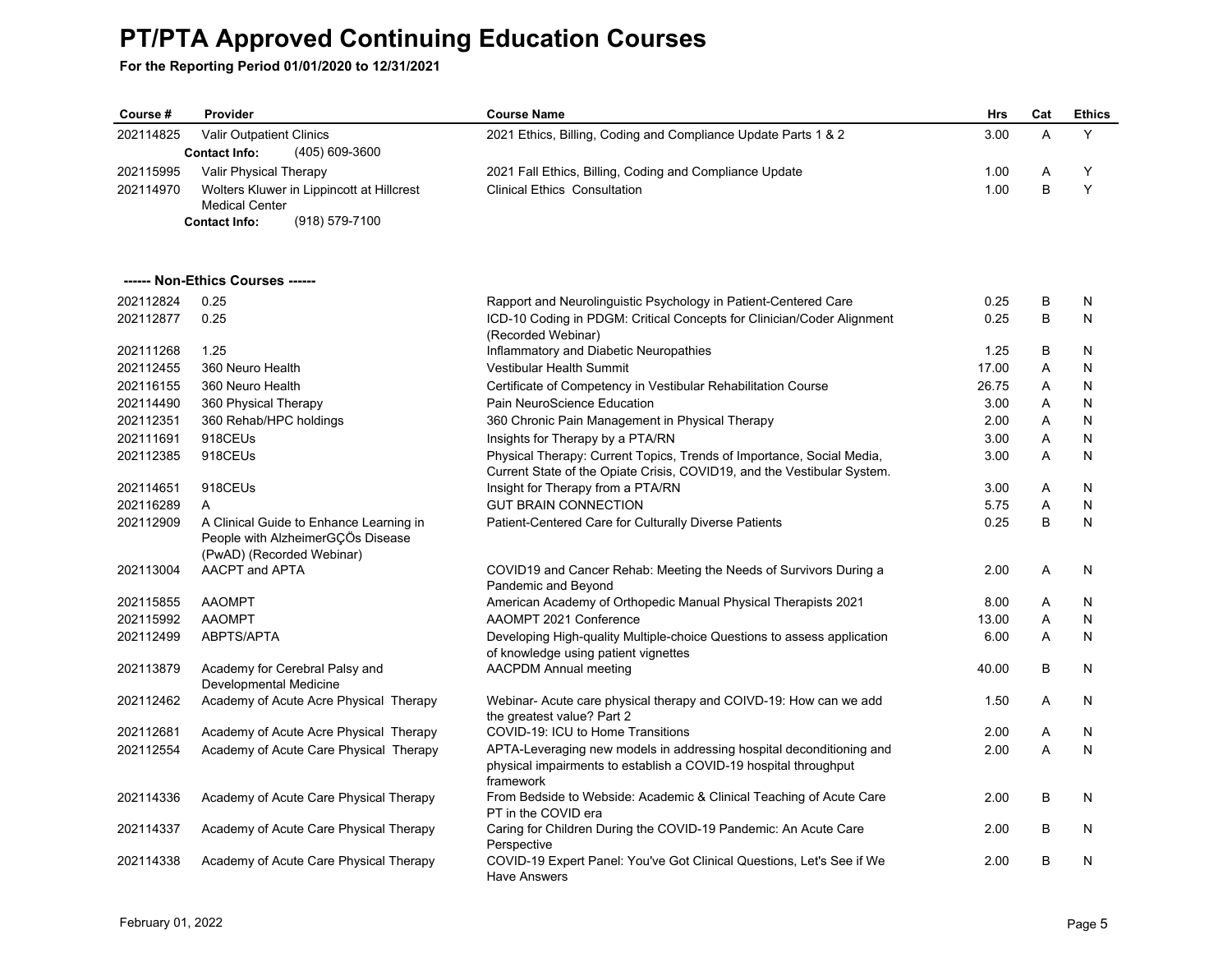| Course #  | Provider                                              | <b>Course Name</b>                                                                                                                              | Hrs   | Cat | <b>Ethics</b> |
|-----------|-------------------------------------------------------|-------------------------------------------------------------------------------------------------------------------------------------------------|-------|-----|---------------|
| 202114339 | Academy of Acute Care Physical Therapy                | COVID-19: Implications for Physical and Occupational Therapy in the<br>Acute Care Setting - Putting Evidence into Clinical Practice             | 2.00  | B   | N             |
| 202114340 | Academy of Acute Care Physical Therapy                | COVID-19: ICU to Home Transitions                                                                                                               | 2.00  | B   | N             |
| 202114341 | Academy of Acute Care Physical Therapy                | Inpatient Rehab Considerations for Patients with COVID-19                                                                                       | 2.00  | B   | N             |
| 202114346 | Academy of Acute Care Physical Therapy                | Overview of Prone Positioning - Why It Works and Lessons Learned                                                                                | 2.00  | B   | N             |
| 202114347 | Academy of Acute Care Physical Therapy                | Leveraging New Models in Addressing Hospital Deconditioning and<br>Physical Impairment to Establish a COVID-19 Hospital Throughput<br>Framework | 2.00  | B   | N             |
| 202114348 | Academy of Acute Care Physical Therapy                | Physical Therapy Considerations of COVID-19 in the Post-Acute Setting                                                                           | 2.00  | B   | N             |
| 202114349 | Academy of Acute Care Physical Therapy                | Acute Care Physical Therapy & COVID-19: How Can We Add the<br>Greatest Value? Part 2                                                            | 1.50  | B   | N             |
| 202114350 | Academy of Acute Care Physical Therapy                | COVID-19: Minimizing the Impact of Social Distancing for the Older Adult                                                                        | 2.00  | B   | N             |
| 202114351 | Academy of Acute Care Physical Therapy                | COVID-19: Clinical Best Practices in Physical Therapy Management                                                                                | 2.00  | B   | N             |
| 202114352 | Academy of Acute Care Physical Therapy                | Acute Care Physical Therapy & COVID-19: How Can We Add the<br>Greatest Value? Part 1                                                            | 2.00  | B   | N             |
| 202112178 | Academy of Communication in Healthcare                | Relationship-Centered Communication                                                                                                             | 7.25  | Α   | N             |
| 202113188 | Academy of Lymphatic studies                          | Certification in Manual Lymph Drainage                                                                                                          | 40.00 | A   | N             |
| 202112516 | Academy of Neurologic Physical Therapy                | Physical Therapy considerations of Neurologic Presentations in<br>COVID-19                                                                      | 2.00  | A   | N             |
| 202112517 | Academy of Neurologic Physical Therapy                | Physical Therapy Considerations of Neurologic Presentations in<br>COVID-19/Asynchronous                                                         | 2.00  | B   | N             |
| 202113153 | Academy of Orthopaedic Physical Therapy               | ISC 30.2, Tissue Tolerances                                                                                                                     | 15.00 | B   | N             |
| 202113191 | Academy of Orthopaedic Physical Therapy               | 30.1, The Running Athlete                                                                                                                       | 30.00 | B   | N             |
| 202115156 | Academy of Orthopedic Physical Therapy                | 26.2, Current Concepts of Orthopaedic Physical Therapy                                                                                          | 96.00 | B   | N             |
| 202115247 | Academy of Orthopedic Physical Therapy                | Pharmacology, 28.4                                                                                                                              | 15.00 | B   | N             |
| 202112682 | Academy of Pelvic Health - APTA                       | Tackling Sacroiliac and Pelvic Girdle Dysfunction with Pregnancy and<br>Postpartum Considerations                                               | 7.50  | A   | N             |
| 202113955 | Academy of Pelvic Health-- APTA                       | Physical Therapy Treatment of Pediatric PF Patient                                                                                              | 16.00 | Α   | N             |
| 202113957 | Academy of Pelvic Health-- APTA                       | Physical Therapy Treatment of Pediatric Pelvic Floor Patient                                                                                    | 16.00 | Α   | N             |
| 202114633 | Academy of Prevention & Health Promotion<br>Therapies | Applied Prevention & Health Promotion Certification Course                                                                                      | 6.00  | Α   | N             |
| 202114634 | Academy of Prevention & Health Promotion<br>Therapies | Applied Prevention & Health Promotion Certification Course Cat B                                                                                | 18.00 | B   | N             |
| 202115848 | <b>ACAPT</b>                                          | Education Leadership Conference (ELC) 2021                                                                                                      | 14.00 | Α   | N             |
| 202110555 | Accelerated Care Plus (ACP)                           | Biophysical Agent Considerations for Pain Management - Online                                                                                   | 2.00  | B   | N             |
| 202110556 | Accelerated Care Plus (ACP)                           | <b>Biophysical Agent Documentation Recommendations</b>                                                                                          | 1.00  | Α   | N             |
| 202110557 | Accelerated Care Plus (ACP)                           | <b>Biophysical Agent Documentation Recommendations - Online</b>                                                                                 | 1.00  | B   | N             |
| 202110558 | Accelerated Care Plus (ACP)                           | Biophysical Agent Essentials - 5HR                                                                                                              | 5.00  | Α   | N             |
| 202110559 | Accelerated Care Plus (ACP)                           | Biophysical Agent Essentials - Electrotherapy                                                                                                   | 2.00  | A   | N             |
| 202110560 | Accelerated Care Plus (ACP)                           | Biophysical Agent Essentials - Electrotherapy - Online                                                                                          | 1.50  | B   | N             |
| 202110561 | Accelerated Care Plus (ACP)                           | Biophysical Agent Essentials - Shortwave Diathermy                                                                                              | 1.50  | Α   | N             |
| 202110562 | Accelerated Care Plus (ACP)                           | Biophysical Agent Essentials - Shortwave Diathermy - Online                                                                                     | 1.00  | B   | N             |
| 202110563 | Accelerated Care Plus (ACP)                           | Biophysical Agent Essentials - Ultrasound                                                                                                       | 2.00  | Α   | N             |
| 202110566 | Accelerated Care Plus (ACP)                           | Biophysical Agent Essentials - Ultrasound - Online                                                                                              | 1.50  | B   | N             |
| 202110567 | Accelerated Care Plus (ACP)                           | Biophysical Agents (PAMs) in Subacute Rehab                                                                                                     | 2.00  | Α   | N             |
| 202110568 | Accelerated Care Plus (ACP)                           | Chronic Heart Failure & Rehab                                                                                                                   | 2.00  | A   | N             |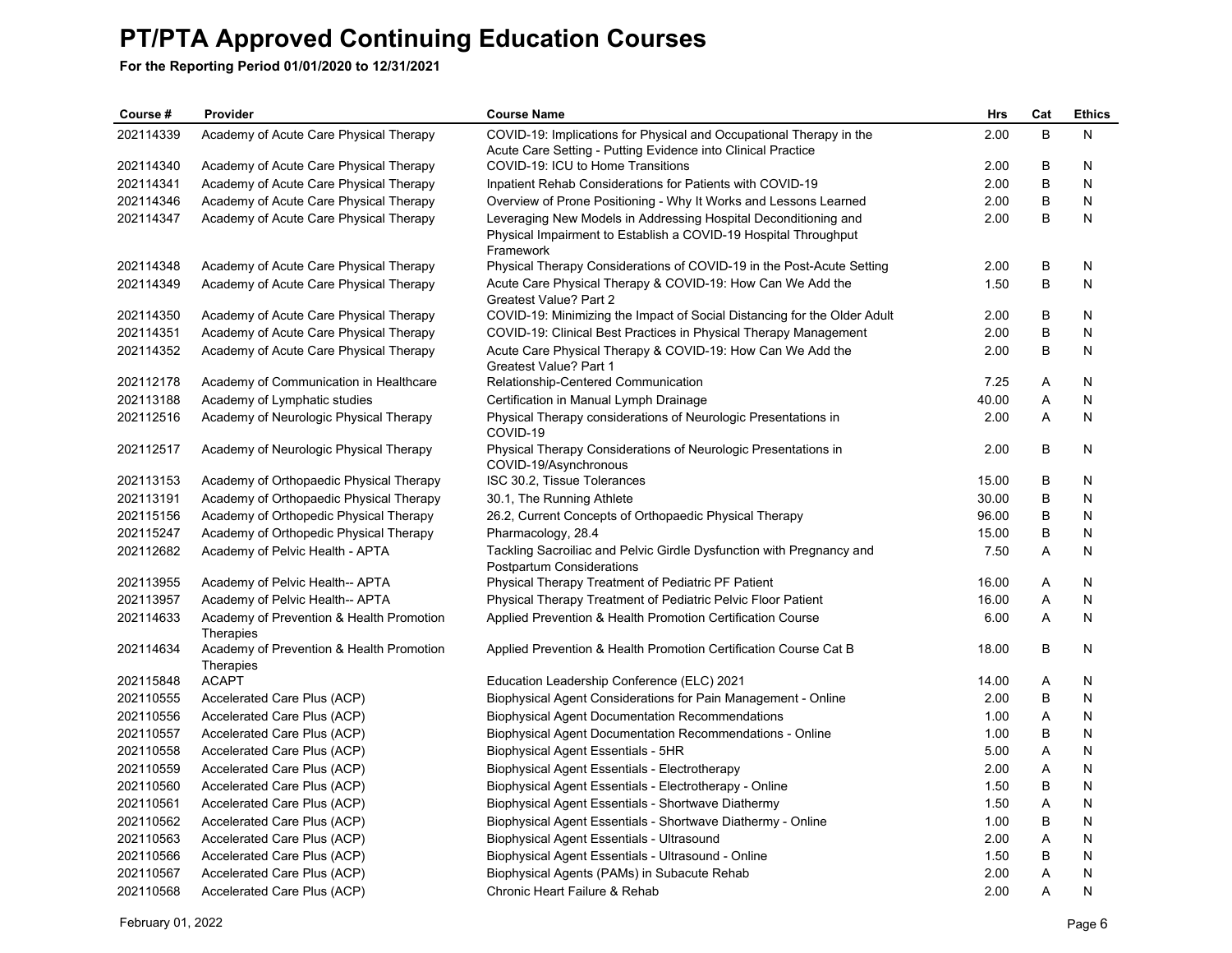| Course #  | Provider                           | <b>Course Name</b>                                                                                                | <b>Hrs</b> | Cat | <b>Ethics</b> |
|-----------|------------------------------------|-------------------------------------------------------------------------------------------------------------------|------------|-----|---------------|
| 202110569 | Accelerated Care Plus (ACP)        | Chronic Heart Failure & Rehab - Online                                                                            | 1.00       | B   | N             |
| 202110570 | Accelerated Care Plus (ACP)        | Chronic Obstructive Pulmonary Disease                                                                             | 1.00       | Α   | N             |
| 202110571 | Accelerated Care Plus (ACP)        | Continence Improvement                                                                                            | 3.00       | A   | N             |
| 202110572 | Accelerated Care Plus (ACP)        | Contracture Management                                                                                            | 3.00       | A   | N             |
| 202110573 | Accelerated Care Plus (ACP)        | Electrode Application & Safety                                                                                    | 1.00       | Α   | N             |
| 202110574 | Accelerated Care Plus (ACP)        | <b>Fall Prevention</b>                                                                                            | 3.00       | A   | N             |
| 202110575 | Accelerated Care Plus (ACP)        | Hemiplegic Gait                                                                                                   | 1.00       | A   | N             |
| 202110576 | Accelerated Care Plus (ACP)        | Herpes Zoster & Postherpetic Neuralgia                                                                            | 1.00       | Α   | N             |
| 202110577 | Accelerated Care Plus (ACP)        | Lower Quadrant PENS                                                                                               | 2.00       | Α   | N             |
| 202110578 | Accelerated Care Plus (ACP)        | Pain Management                                                                                                   | 3.00       | Α   | N             |
| 202110579 | Accelerated Care Plus (ACP)        | PENS to Facilitate Function - Online                                                                              | 1.50       | В   | N             |
| 202110580 | Accelerated Care Plus (ACP)        | Post Operative Hip & Knee Therapy                                                                                 | 2.00       | A   | N             |
| 202110581 | Accelerated Care Plus (ACP)        | Progressive Resistance Exercise With Elastic Bands                                                                | 1.50       | Α   | N             |
| 202110582 | Accelerated Care Plus (ACP)        | Progressive Resistance Exercise With Elastic Bands - Online                                                       | 1.00       | B   | N             |
| 202110583 | Accelerated Care Plus (ACP)        | Residual Limb Therapy                                                                                             | 2.00       | Α   | N             |
| 202110584 | Accelerated Care Plus (ACP)        | Rheumatoid Arthritis of the Wrist and Hand                                                                        | 1.00       | A   | N             |
| 202110585 | Accelerated Care Plus (ACP)        | Stroke Hand Edema                                                                                                 | 1.00       | A   | N             |
| 202110586 | Accelerated Care Plus (ACP)        | <b>Stroke Recovery</b>                                                                                            | 1.00       | A   | N             |
| 202110587 | Accelerated Care Plus (ACP)        | Therapy Tests and Measures - 1 Hour                                                                               | 1.00       | Α   | N             |
| 202110588 | Accelerated Care Plus (ACP)        | Therapy Tests and Measures - 2 Hour                                                                               | 2.00       | A   | N             |
| 202110589 | Accelerated Care Plus (ACP)        | <b>Upper Quadrant PENS</b>                                                                                        | 2.00       | A   | N             |
| 202110590 | Accelerated Care Plus (ACP)        | Virtual Reality Augmented Therapy                                                                                 | 2.00       | Α   | N             |
| 202110591 | Accelerated Care Plus (ACP)        | <b>Wound Healing</b>                                                                                              | 3.00       | A   | N             |
| 202111053 | Accelerated Care Plus (ACP)        | Optimizing Clinical Efficacy and Treatment Efficiency: A Guide to Group<br>and Concurrent Delivery Modes - Online | 1.00       | B   | N             |
| 202111054 | Accelerated Care Plus (ACP)        | Aerobic Exercise for Aging Adults                                                                                 | 1.50       | Α   | N             |
| 202111055 | Accelerated Care Plus (ACP)        | Aerobic Exercise for Aging Adults                                                                                 | 1.50       | Α   | N             |
| 202111056 | Accelerated Care Plus (ACP)        | Aerobic Exercise for Aging Adults - Online                                                                        | 1.50       | B   | N             |
| 202111057 | Accelerated Care Plus (ACP)        | Biophysical Agents In Subacute Rehab - Online                                                                     | 1.50       | В   | N             |
| 202111058 | Accelerated Care Plus (ACP)        | Chronic Obstructive Pulmonary Disease - Online                                                                    | 1.00       | B   | N             |
| 202111059 | Accelerated Care Plus (ACP)        | Electrotherapy; Effective Alternative for Opioid Reduction - Online                                               | 1.50       | B   | N             |
| 202111060 | Accelerated Care Plus (ACP)        | Optimizing Clinical Efficacy and Treatment Efficiency: A Guide to Group<br>and Concurrent Delivery Modes          | 1.00       | A   | N             |
| 202111061 | Accelerated Care Plus (ACP)        | Postural Assessment and Exercise Recommendations for Continence<br>Improvement - Online                           | 2.50       | В   | N             |
| 202111062 | Accelerated Care Plus (ACP)        | Total Joint Arthroplasty Pathway to Outcome Success - Online                                                      | 1.50       | B   | N             |
| 202113893 | Accelerated Care Plus (ACP)        | Electrotherapy for Cardiopulmonary Dysfunction                                                                    | 1.00       | Α   | N             |
| 202113894 | Accelerated Care Plus (ACP)        | <b>Pulmonary Essentials Assessment and Intervention</b>                                                           | 1.50       | Α   | N             |
| 202115511 | Accelerated Care Plus (ACP)        | Pulmonary Essentials Assessment and Intervention-Online                                                           | 1.50       | В   | N             |
| 202115512 | Accelerated Care Plus (ACP)        | Pulmonary Essentials - Spirometry-Online                                                                          | 1.00       | B   | N             |
| 202115513 | Accelerated Care Plus (ACP)        | <b>Pulmonary Essentials - Spirometry</b>                                                                          | 1.00       | Α   | N             |
| 202115625 | Accelerated Care Plus (ACP)        | Pulmonary Interventions - Advanced Rehab Technologies                                                             | 1.00       | Α   | N             |
| 202115626 | Accelerated Care Plus (ACP)        | Pulmonary Interventions - Advanced Rehab Technology - Online                                                      | 1.00       | B   | N             |
| 202115390 | <b>Action Seating and Mobility</b> | ACT Now 2021                                                                                                      | 12.00      | A   | N             |
| 202114497 | Adriaan Louw                       | Virtual Therapeutic Neuroscience Education                                                                        | 15.00      | B   | N             |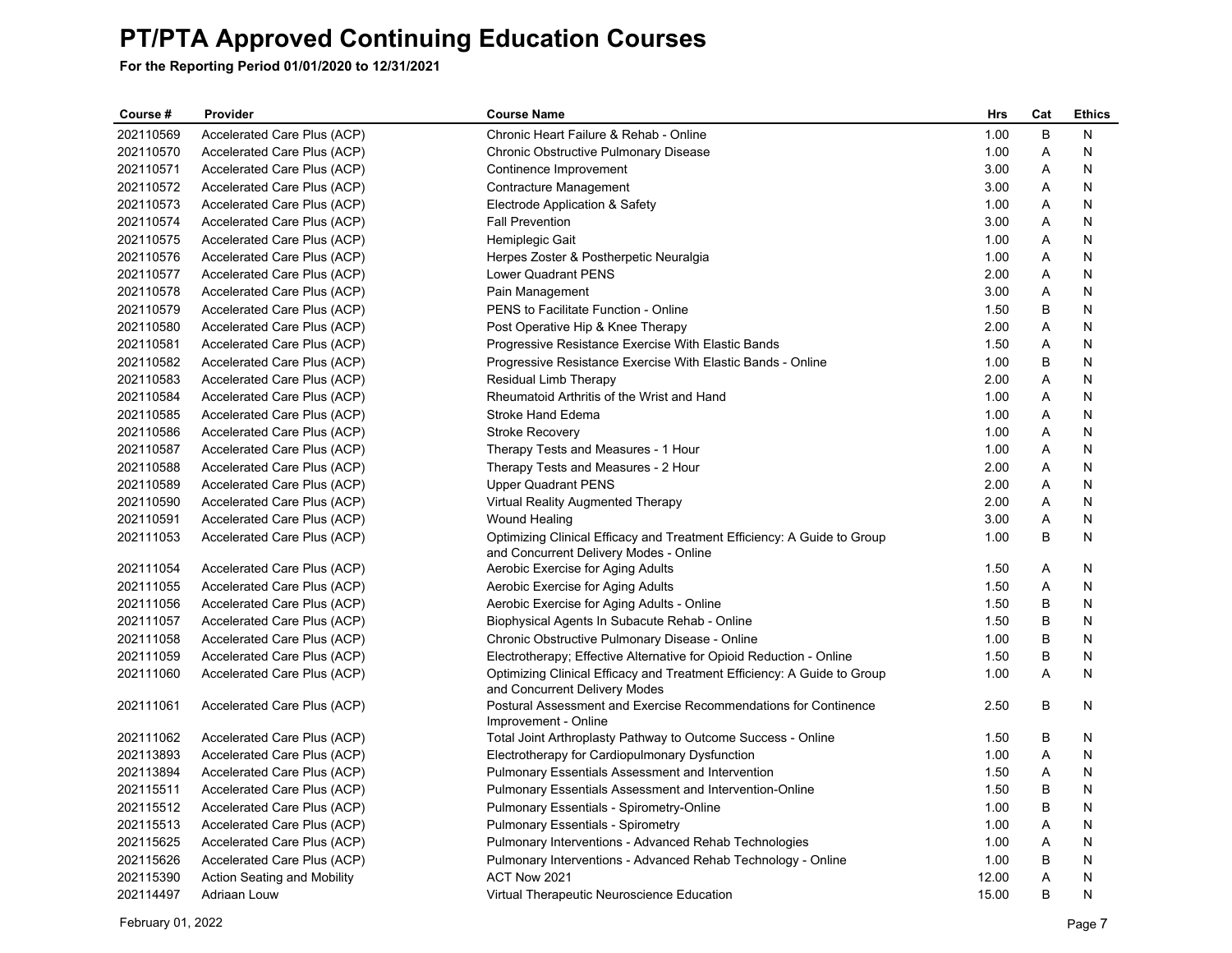| Course #  | Provider                                          | <b>Course Name</b>                                                                          | <b>Hrs</b> | Cat     | <b>Ethics</b> |
|-----------|---------------------------------------------------|---------------------------------------------------------------------------------------------|------------|---------|---------------|
| 202114391 | ADVANCED CONTINUING EDUCATION<br><b>INSTITUTE</b> | Recent Advances in The Evidence-Based Evaluation and Treatment of<br>the Shoulder           | 24.00      | B       | N             |
| 202114687 | <b>Advanced Continuing Education Institute</b>    | <b>Blood Flow Restriction Training</b>                                                      | 4.00       | B       | N             |
| 202111989 | Advanced Health Institute                         | Conservative Sharp Wound Debridement (CSWD-C)                                               | 8.00       | Α       | N             |
| 202114345 | Advanced Orthopedics of Oklahoma                  | Physician review of orthopedic conditions and rehabilitation<br>considerations              | 6.00       | Α       | N             |
| 202111786 | AdvantageCEUs.com                                 | Concussions: Education, Testing and Management                                              | 2.00       | B       | N             |
| 202111787 | AdvantageCEUs.com                                 | Rehabilitation of the Golfer                                                                | 2.00       | $\sf B$ | N             |
| 202111788 | AdvantageCEUs.com                                 | Rehabilitation of the Overhead Athlete                                                      | 2.00       | B       | N             |
| 202111789 | AdvantageCEUs.com                                 | Return to Sport: Guidelines to Testing for the Lower Extremity                              | 2.00       | B       | N             |
| 202111790 | AdvantageCEUs.com                                 | The Throwing Shoulder                                                                       | 2.00       | B       | N             |
| 202111791 | AdvantageCEUs.com                                 | Treatment of the Runner                                                                     | 2.00       | B       | N             |
| 202111792 | AdvantageCEUs.com                                 | Weight Loss for Athletes: A Therapist's Guide                                               | 1.00       | B       | N             |
| 202111794 | AdvantageCEUs.com                                 | Bridging the Gap: The Shoulder - From Rehabilitation to Aftercare                           | 2.00       | B       | N             |
| 202111795 | AdvantageCEUs.com                                 | Fractures - A Therapeutic Overview                                                          | 1.00       | B       | N             |
| 202111796 | AdvantageCEUs.com                                 | Hip, Knee and Ankle Arthroplasty: Surgical and Treatment Approaches                         | 2.00       | B       | N             |
| 202111797 | AdvantageCEUs.com                                 | Joint Mobilization for the Lower Quarter                                                    | 2.00       | B       | N             |
| 202111798 | AdvantageCEUs.com                                 | Joint Mobilization of the Upper Quarter                                                     | 2.00       | B       | N             |
| 202111799 | AdvantageCEUs.com                                 | Orthopedic Rehab Red Flags                                                                  | 1.00       | B       | N             |
| 202111800 | AdvantageCEUs.com                                 | Rehabilitation of the Shoulder                                                              | 2.00       | B       | N             |
| 202111801 | AdvantageCEUs.com                                 | <b>Rotator Cuff Disorders</b>                                                               | 2.00       | B       | N             |
| 202111802 | AdvantageCEUs.com                                 | Scapular Dyskinesis                                                                         | 2.00       | B       | N             |
| 202111803 | AdvantageCEUs.com                                 | The Hip - Anatomy, Examination and Treatment                                                | 2.00       | B       | Ν             |
| 202111804 | AdvantageCEUs.com                                 | The Knee Joint: Anatomy, Testing, Diagnosis and Treatment                                   | 2.00       | B       | N             |
| 202111805 | AdvantageCEUs.com                                 | The Sacroiliac Joint: Anatomy, Testing and Treatment                                        | 2.00       | B       | N             |
| 202111806 | AdvantageCEUs.com                                 | Introduction to Orthopedic Dance Medicine                                                   | 1.00       | B       | N             |
| 202111807 | AdvantageCEUs.com                                 | Dance Rehab: Pre-Season Screen/Nutritional Concerns/Common<br>Injuries/Treatment Strategies | 3.00       | B       | N             |
| 202111808 | AdvantageCEUs.com                                 | Hip, Foot and Ankle Pathology in Dancers - A Surgeon's Perspective                          | 1.00       | B       | N             |
| 202111809 | AdvantageCEUs.com                                 | Auto Immune Diseases: An Introduction to Rehabilitation and QOL<br><b>Issues</b>            | 2.00       | B       | N             |
| 202111810 | AdvantageCEUs.com                                 | Using Dance with Parkinson's Disease                                                        | 1.00       | В       | N             |
| 202111811 | AdvantageCEUs.com                                 | Assessment of Functional Skills in the Educational Environment                              | 1.00       | B       | N             |
| 202111812 | AdvantageCEUs.com                                 | Pelvic Stability                                                                            | 1.50       | B       | N             |
| 202111813 | AdvantageCEUs.com                                 | Pilates: An Adjunct for Rehabilitation                                                      | 2.00       | B       | N             |
| 202111827 | AdvantageCEUs.com                                 | Orthopedic Physical Therapy Secrets- Module 1: Basic Science                                | 4.00       | B       | N             |
| 202111828 | AdvantageCEUs.com                                 | Orthopedic Physical Therapy Secrets- Module 2: Disease Processes                            | 2.00       | B       | N             |
| 202111829 | AdvantageCEUs.com                                 | Orthopedic Physical Therapy Secrets- Module 3: Electrotherapy and<br><b>Modalities</b>      | 3.00       | B       | N             |
| 202111830 | AdvantageCEUs.com                                 | Orthopedic Physical Therapy Secrets- Module 4: Special Topics 1                             | 12.00      | B       | N             |
| 202111831 | AdvantageCEUs.com                                 | Orthopedic Physical Therapy Secrets- Module 5: Special Topics 2                             | 10.00      | B       | N             |
| 202111832 | AdvantageCEUs.com                                 | Orthopedic Physical Therapy Secrets-Module 6: The Shoulder                                  | 6.00       | B       | N             |
| 202111833 | AdvantageCEUs.com                                 | Orthopedic Physical Therapy Secrets- Module 7: The Elbow and Forearm                        | 2.00       | B       | N             |
| 202111834 | AdvantageCEUs.com                                 | Orthopedic Physical Therapy Secrets- Module 8: The Wrist and Hand                           | 3.00       | B       | N             |
| 202111835 | AdvantageCEUs.com                                 | Orthopedic Physical Therapy Secrets- Module 9: The Spine                                    | 6.00       | B       | N             |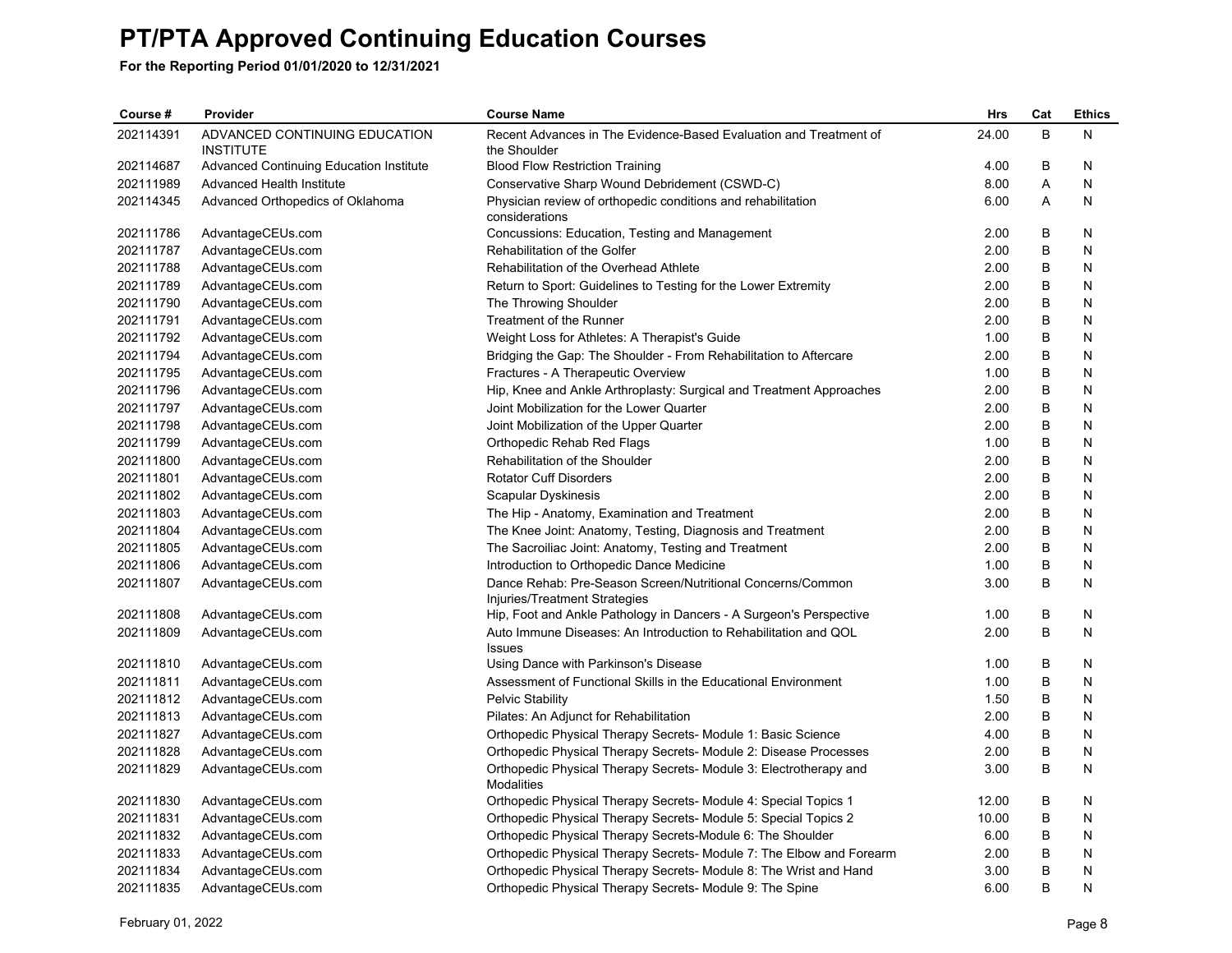| Course #  | Provider          | <b>Course Name</b>                                                                                                      | <b>Hrs</b> | Cat     | <b>Ethics</b> |
|-----------|-------------------|-------------------------------------------------------------------------------------------------------------------------|------------|---------|---------------|
| 202111836 | AdvantageCEUs.com | Orthopedic Physical Therapy Secrets- Module 10: The SI Joint/Hip and<br>Pelvis                                          | 4.00       | B       | N             |
| 202111837 | AdvantageCEUs.com | Orthopedic Physical Therapy Secrets- Module 11: The Knee                                                                | 5.00       | В       | N             |
| 202111838 | AdvantageCEUs.com | Orthopedic Physical Therapy Secrets- Module 12: The Foot and Ankle                                                      | 4.00       | B       | N             |
| 202111839 | AdvantageCEUs.com | Differential Diagnosis, Clinical Reasoning & Special Tests                                                              | 4.00       | B       | N             |
| 202111840 | AdvantageCEUs.com | What You Need to Know: Orthopedic Reasoning/Pathology/Rehab-<br>Module 1: Cervical Spine                                | 8.00       | B       | N             |
| 202111841 | AdvantageCEUs.com | What You need to Know: Orthopedic Reasoning/Pathology/Rehab -<br>Module 2: TMJ                                          | 3.00       | B       | N             |
| 202111842 | AdvantageCEUs.com | What You Need to Know: Orthopedic Reasoning/Pathology/Rehab-<br>Module 3: Thoracic & Lumbar Spine                       | 9.00       | B       | N             |
| 202111844 | AdvantageCEUs.com | What You Need to Know: Orthopedic Reasoning/Pathology/Rehab-<br>Module 4: Shoulder                                      | 6.00       | B       | N             |
| 202111845 | AdvantageCEUs.com | What You Need to Know: Orthopedic Reasoning/Pathology/Rehab-<br>Module 5: Elbow (with Radiology)                        | 5.00       | B       | N             |
| 202111846 | AdvantageCEUs.com | What You Need to Know: Orthopedic Reasoning/Pathology/Rehab -<br>Module 6: Wrist & Hand                                 | 6.00       | B       | N             |
| 202111847 | AdvantageCEUs.com | What You Need to Know: Orthopedic Reasoning/Pathology/Rehab-<br>Module 7: SI Joint & Pelvic Pain                        | 6.00       | B       | N             |
| 202111848 | AdvantageCEUs.com | What You Need to Know: Orthopedic Reasoning/Pathology/Rehab-<br>Module 8: Hip & Thigh/Nerves                            | 7.00       | B       | N             |
| 202111849 | AdvantageCEUs.com | What You Need to Know: Orthopedic Reasoning/Pathology/Rehab-<br>Module 9: Knee (with Biomechanics)                      | 8.00       | B       | N             |
| 202111850 | AdvantageCEUs.com | What You Need to Know: Orthopedic Reasoning/Pathology/Rehab-<br>Module 10: Foot & Ankle                                 | 7.00       | B       | N             |
| 202111851 | AdvantageCEUs.com | What You Need to Know: Orthopedic Reasoning/Pathology/Rehab-<br>Module 11: Chronic Systemic Pain & Ankle/Shin Pathology | 5.00       | B       | N             |
| 202111852 | AdvantageCEUs.com | What You Need to Know: Orthopedic Reasoning/Pathology/Rehab-<br>Module 12: Foundational Science                         | 5.00       | B       | N             |
| 202111853 | AdvantageCEUs.com | What You Need to Know: Orthopedic Reasoning/Pathology/Rehab-<br>Module 13: Pediatrics                                   | 2.00       | B       | N             |
| 202111854 | AdvantageCEUs.com | Pharmacology for Therapists                                                                                             | 5.00       | В       | N             |
| 202111855 | AdvantageCEUs.com | Keys to Understanding Common Nerve Entrapments                                                                          | 5.00       | B       | N             |
| 202111856 | AdvantageCEUs.com | The Spine- A Differential Diagnosis                                                                                     | 4.00       | B       | N             |
| 202111857 | AdvantageCEUs.com | Sports Orthopedics - A Differential Diagnosis                                                                           | 5.00       | B       | N             |
| 202111859 | AdvantageCEUs.com | Pediatric Orthopedics - A Differential Diagnosis                                                                        | 7.00       | B       | N             |
| 202111862 | AdvantageCEUs.com | Pain Types & Patterns - A Differential Diagnosis                                                                        | 6.00       | B       | N             |
| 202111863 | AdvantageCEUs.com | Neuro Rehab- Module 1: Balance and Vestibular Dysfunction                                                               | 6.00       | B       | N             |
| 202111864 | AdvantageCEUs.com | Pain Types & Patterns - A Differential Diagnosis                                                                        | 6.00       | B       | N             |
| 202111865 | AdvantageCEUs.com | Neuro Rehab- Module 2: Spinal Cord Injury                                                                               | 6.00       | $\sf B$ | N             |
| 202111866 | AdvantageCEUs.com | Neuro Rehab- Module 3: Multiple Sclerosis and Other Neuromuscular<br><b>Diseases</b>                                    | 7.00       | B       | N             |
| 202111867 | AdvantageCEUs.com | Neuro Rehab- Module 4: Traumatic Brain Injury                                                                           | 4.00       | В       | N             |
| 202111869 | AdvantageCEUs.com | Neuro Rehab- Module 5: Visual Disorders                                                                                 | 3.00       | B       | N             |
| 202111871 | AdvantageCEUs.com | Neuro Rehab- Module 6: Technology for Neurological Rehabilitation                                                       | 6.00       | B       | N             |
| 202111873 | AdvantageCEUs.com | Neuro Rehab- Module 7 : Alternative Therapies                                                                           | 4.00       | B       | N             |
| 202111874 | AdvantageCEUs.com | Management of Chronic Foot and Lower Leg Conditions- Module 1:<br>Osteoarthritis, Rheumatic Diseases & Gout             | 7.00       | B       | N             |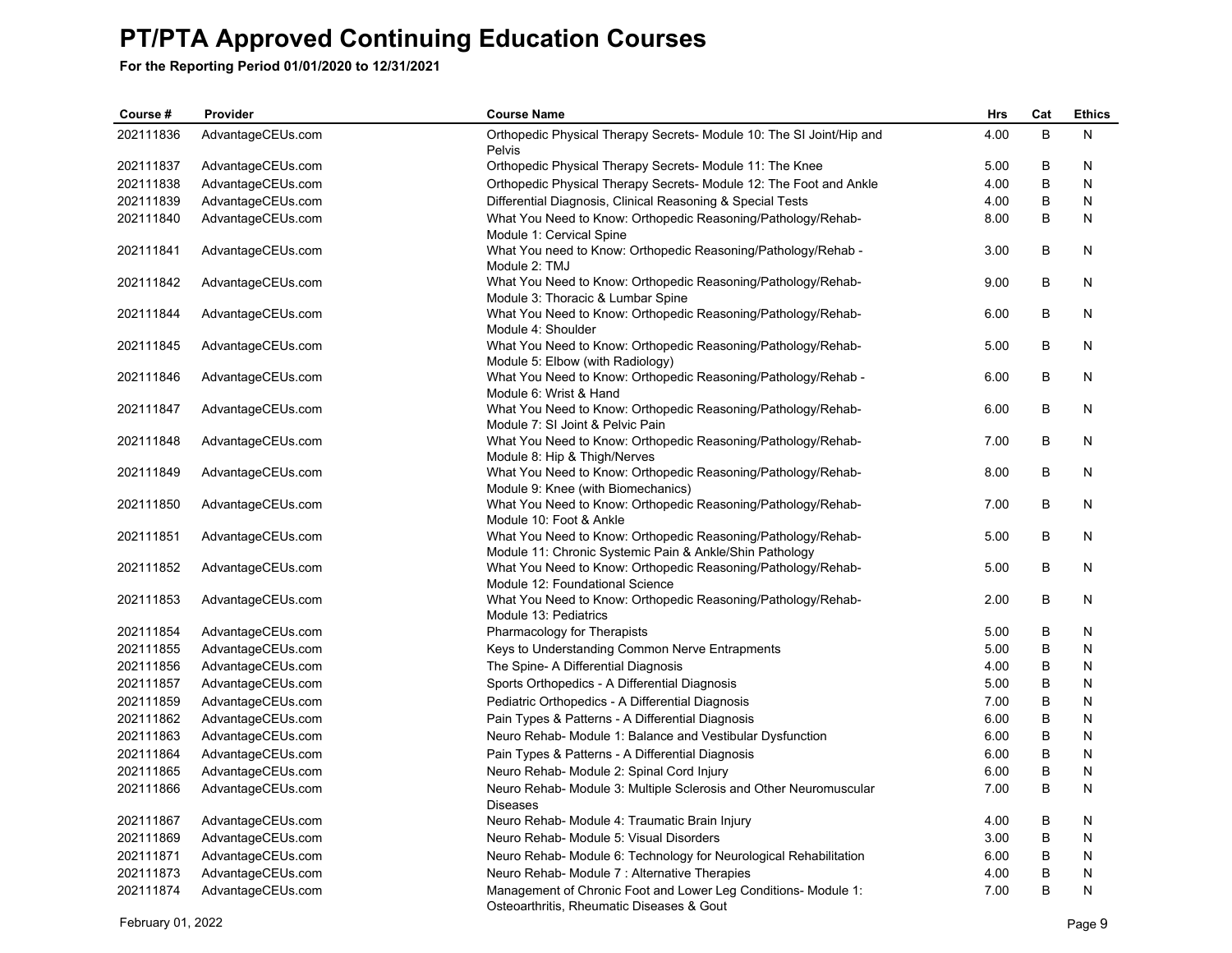| Course #  | Provider          | <b>Course Name</b>                                                                                         | Hrs   | Cat | <b>Ethics</b> |
|-----------|-------------------|------------------------------------------------------------------------------------------------------------|-------|-----|---------------|
| 202111875 | AdvantageCEUs.com | Management of Chronic Foot and Lower Leg Conditions - Module 2:<br><b>Forefoot and Rearfoot Conditions</b> | 7.00  | B   | N             |
| 202111876 | AdvantageCEUs.com | Management of Chronic Foot and Lower Leg Conditions- Module 3:<br>Cerebral Palsy                           | 3.00  | B   | N             |
| 202111877 | AdvantageCEUs.com | Managing Chronic Achilles Tendon and Lower Extremity Stress Fracture<br>Injuries                           | 7.00  | B   | N             |
| 202111878 | AdvantageCEUs.com | Differential Diagnosis - Module 1: Intro to Screening for Referral/Physical<br>Assessment                  | 10.00 | B   | N             |
| 202111879 | AdvantageCEUs.com | Differential Diagnosis - Module 2: Screening for Cardiovascular,<br>Hepatic/Biliary and Urogenital Disease | 10.00 | B   | N             |
| 202111880 | AdvantageCEUs.com | Differential Diagnosis - Module 3: Screening for Pulmonary,<br>Gastrointestinal and Immunologic Disease    | 10.00 | B   | N             |
| 202111881 | AdvantageCEUs.com | Differential Diagnosis - Module 4: Screening for Endocrine and Metabolic<br>Diseases and Cancer            | 10.00 | B   | N             |
| 202111882 | AdvantageCEUs.com | Differential Diagnosis - Module 5: Screening for Hematologic<br>Disease/Head, Neck and Back, Pelvic Girdle | 10.00 | В   | N             |
| 202111883 | AdvantageCEUs.com | Differential Diagnosis - Module 6: Screening the Shoulder Complex, UE,<br>Thorax and Lower Extremities     | 10.00 | В   | N             |
| 202111884 | AdvantageCEUs.com | Orthopedic Physical Assessment - Module 1: Cervical and Thoracic<br>Spine                                  | 10.00 | B   | N             |
| 202111885 | AdvantageCEUs.com | Orthopedic Physical Assessment- Module 2: Lumbar Spine                                                     | 10.00 | B   | N             |
| 202111886 | AdvantageCEUs.com | Orthopedic Physical Assessment- Module 3: Shoulder                                                         | 10.00 | B   | N             |
| 202111887 | AdvantageCEUs.com | Orthopedic Physical Assessment- Module 4: Pelvis and Hip                                                   | 10.00 | B   | N             |
| 202111888 | AdvantageCEUs.com | Orthopedic Physical Assessment- Module 5: Knee                                                             | 10.00 | B   | N             |
| 202111889 | AdvantageCEUs.com | Orthopedic Physical Assessment- Module 6: Lower Leg, Ankle and Foot                                        | 10.00 | B   | N             |
| 202111890 | AdvantageCEUs.com | Orthopedic Physical Assessment- Module 7: Head, Face & TMJ                                                 | 10.00 | B   | N             |
| 202111891 | AdvantageCEUs.com | Orthopedic Physical Assessment- Module 8: Elbow, Forearm, Wrist &<br>Hand                                  | 10.00 | B   | N             |
| 202111892 | AdvantageCEUs.com | Gait & Posture Assessment 101                                                                              | 7.00  | В   | N             |
| 202111893 | AdvantageCEUs.com | <b>Emergency Sports and Primary Care Assessment</b>                                                        | 6.00  | B   | N             |
| 202111894 | AdvantageCEUs.com | The Orthopedic Initial Assessment - Keys to a Thorough Evaluation                                          | 8.00  | B   | N             |
| 202111895 | AdvantageCEUs.com | Geriatric Therapy- Module 1: Foundations- Part 1                                                           | 6.00  | В   | N             |
| 202111896 | AdvantageCEUs.com | Geriatric Therapy- Module 2: Foundations- Part 2                                                           | 4.00  | B   | N             |
| 202111897 | AdvantageCEUs.com | Geriatric Therapy- Module 3: Examination and Intervention- Part 1                                          | 7.00  | B   | N             |
| 202111898 | AdvantageCEUs.com | Geriatric Therapy- Module 4: Examination and Intervention- Part 2                                          | 4.00  | B   | N             |
| 202111899 | AdvantageCEUs.com | Geriatric Therapy- Module 5: Evaluation, Diagnosis and Plan of Care-<br>Part 1                             | 6.00  | B   | N             |
| 202111900 | AdvantageCEUs.com | Geriatric Therapy - Module 6: Evaluation, Diagnosis and Plan of Care-<br>Part 2                            | 6.00  | B   | N             |
| 202111901 | AdvantageCEUs.com | Stroke Rehabilitation- Module 1                                                                            | 10.00 | B   | N             |
| 202111902 | AdvantageCEUs.com | Stroke Rehabilitation- Module 2                                                                            | 10.00 | B   | N             |
| 202111903 | AdvantageCEUs.com | Stroke Rehabilitation- Module 3                                                                            | 10.00 | B   | N             |
| 202111904 | AdvantageCEUs.com | Muscle Energy Techniques - Module 1: Intro & How to Use MET                                                | 10.00 | B   | N             |
| 202111905 | AdvantageCEUs.com | Muscle Energy Techniques - Module 2: MET for Postural Muscles &<br>Myofascial Pain                         | 8.00  | B   | N             |
| 202111906 | AdvantageCEUs.com | Muscle Energy Techniques- Module 3: MET for Joints & Spinal Injury                                         | 6.00  | B   | N             |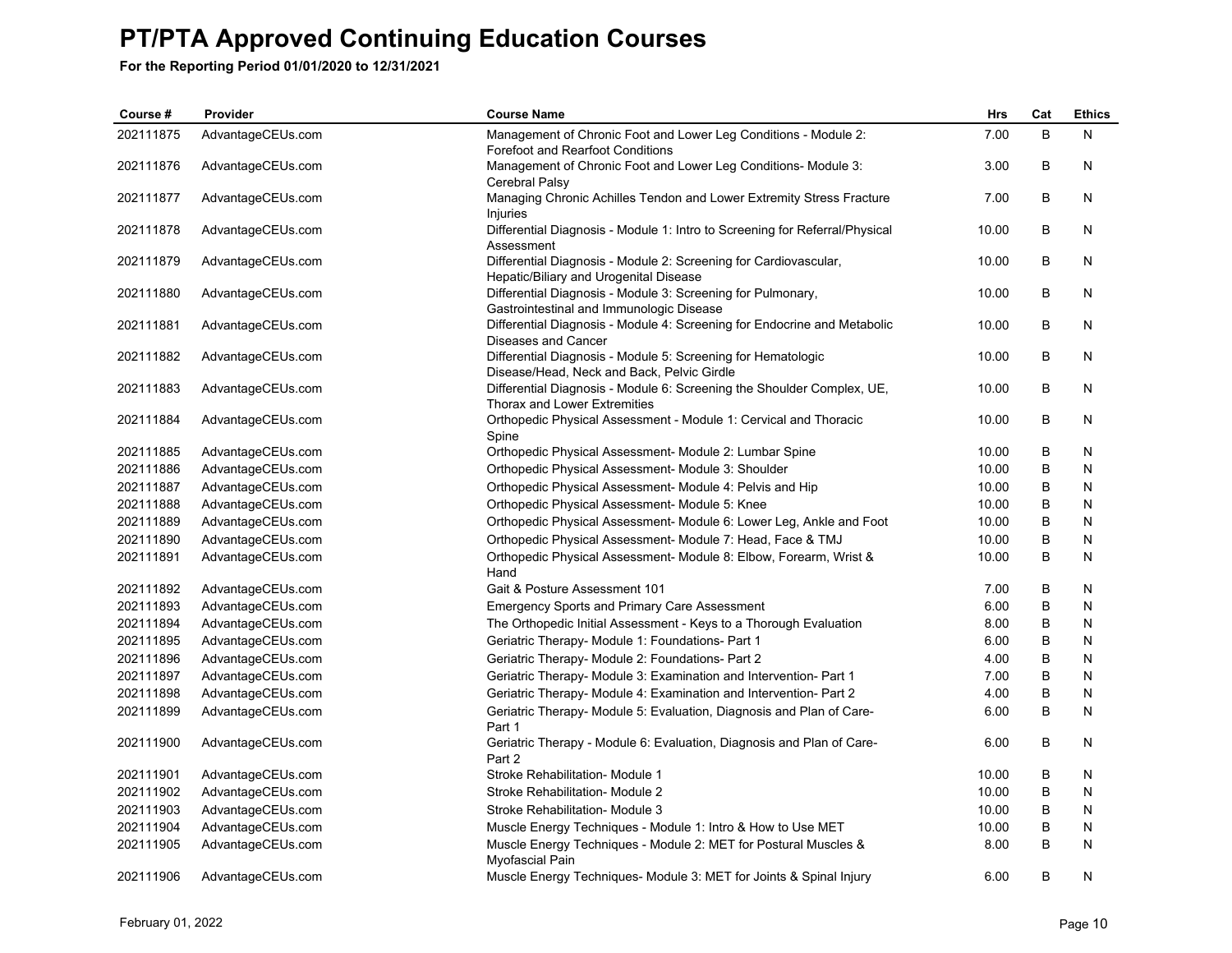**For the Reporting Period 01/01/2020 to 12/31/2021**

| Course #  | Provider          | <b>Course Name</b>                                                                                                               | <b>Hrs</b> | Cat     | <b>Ethics</b> |
|-----------|-------------------|----------------------------------------------------------------------------------------------------------------------------------|------------|---------|---------------|
| 202111907 | AdvantageCEUs.com | Muscle Energy Techniques- Module 4: MET for Post-surgical Rehab,<br>Clinic Setting & Sports                                      | 6.00       | B       | N             |
| 202111908 | AdvantageCEUs.com | Upper Extremity and Hand Therapy - Module 1: Fundamentals - Part 1                                                               | 5.00       | В       | N             |
| 202111909 | AdvantageCEUs.com | Upper Extremity and Hand Therapy - Module 2: Fundamentals- Part 2                                                                | 6.00       | B       | N             |
| 202111910 | AdvantageCEUs.com | Upper Extremity and Hand Therapy - Module 4: Common Shoulder and<br><b>Elbow Diagnoses</b>                                       | 5.00       | B       | N             |
| 202111911 | AdvantageCEUs.com | Upper Extremity and Hand Therapy - Module 5: Peripheral Nerve<br>Problems/Wrist & Hand Fractures/Finger Sprains & Deformities    | 10.00      | B       | N             |
| 202111912 | AdvantageCEUs.com | Upper Extremity and Hand Therapy - Module 6: Tendonitis and Tendon<br>Injury                                                     | 4.00       | B       | N             |
| 202111913 | AdvantageCEUs.com | Upper Extremity and Hand Therapy - Module 9: Pediatric and Geriatric<br><b>Hand Therapy</b>                                      | 5.00       | B       | N             |
| 202111914 | AdvantageCEUs.com | Assistive Technology - Module 1: Principles, Types and Activity in<br>Context                                                    | 6.00       | B       | N             |
| 202111915 | AdvantageCEUs.com | Assistive Technology - Module 2: Ethical Issues, Delivering AT & User<br>Inputs                                                  | 7.00       | B       | N             |
| 202111916 | AdvantageCEUs.com | Assistive Technology - Module 3: Control Interfaces, Technology and the<br>Web & Seating Technologies                            | 9.00       | В       | N             |
| 202111917 | AdvantageCEUs.com | Assistive Technology- Module 4: Technologies for Mobility,<br>Transportation & Controlling the Environment                       | 8.00       | B       | N             |
| 202111918 | AdvantageCEUs.com | Assistive Technology- Module 5: Sensory Aids for Visual & Auditory<br>Impairments                                                | 6.00       | B       | N             |
| 202111919 | AdvantageCEUs.com | Assistive Technology- Module 6: Cognitive Augmentation & Alternative<br><b>Communication Systems</b>                             | 8.00       | B       | N             |
| 202111920 | AdvantageCEUs.com | Physical Therapy for Children- Module 1: Motor Control/Learning and<br>Musculoskeletal Development                               | 11.00      | В       | N             |
| 202111921 | AdvantageCEUs.com | Physical Therapy for Children- Module 2: Physical Fitness, Limb<br>Deficiencies/Amputations, and Orthopedic Conditions           | 10.00      | B       | N             |
| 202111922 | AdvantageCEUs.com | Physical Therapy for Children- Module 3: Spinal Conditions, Muscular<br>Dystrophy and Myelodysplasia                             | 10.00      | B       | N             |
| 202111923 | AdvantageCEUs.com | Physical Therapy for Children- Module 4: Sports Injuries in Children                                                             | 4.00       | В       | N             |
| 202111924 | AdvantageCEUs.com | Physical Therapy for Children-Module 5: Developmental Coordination<br>Disorder, Motor/Intellectual Disabilities & Brain Injuries | 10.00      | B       | N             |
| 202111925 | AdvantageCEUs.com | Physical Therapy for Children- Module 6: Cerebral Palsy, Brachial Plexus<br>Injury, and Spinal Cord Injury                       | 10.00      | B       | N             |
| 202111926 | AdvantageCEUs.com | Physical Therapy for Children- Module 7: Cystic Fibrosis, Asthma, and<br>Cardiothoracic Surgery                                  | 10.00      | B       | N             |
| 202111927 | AdvantageCEUs.com | Physical Therapy for Children-Module 8: Special Settings and<br><b>Educational Environments</b>                                  | 10.00      | B       | N             |
| 202112016 | AdvantageCEUs.com | Dementia: Understanding the Science, Symptoms & Stages for Optimal<br><b>Patient Care</b>                                        | 1.00       | B       | N             |
| 202112017 | AdvantageCEUs.com | Fractures - From the Nose to the Toes                                                                                            | 2.00       | B       | N             |
| 202112018 | AdvantageCEUs.com | Upper Extremity Total Joint Arthroplasty & More                                                                                  | 1.00       | B       | N             |
| 202112029 | AdvantageCEUs.com | <b>Stress Fractures</b>                                                                                                          | 1.00       | B       | N             |
| 202112884 | AdvantageCEUs.com | Building a Strong Core: Enhancing School Function Through Therapy<br>using Piga                                                  | 2.00       | B       | N             |
| 202112885 | AdvantageCEUs.com | Evidence Based Primary Care Screening: Foundations                                                                               | 2.00       | $\sf B$ | N             |
| 202112886 | AdvantageCEUs.com | Evidence Based Primary Care Screening: Symptoms- Part 1                                                                          | 2.00       | B       | N             |

February 01, 2022 Page 11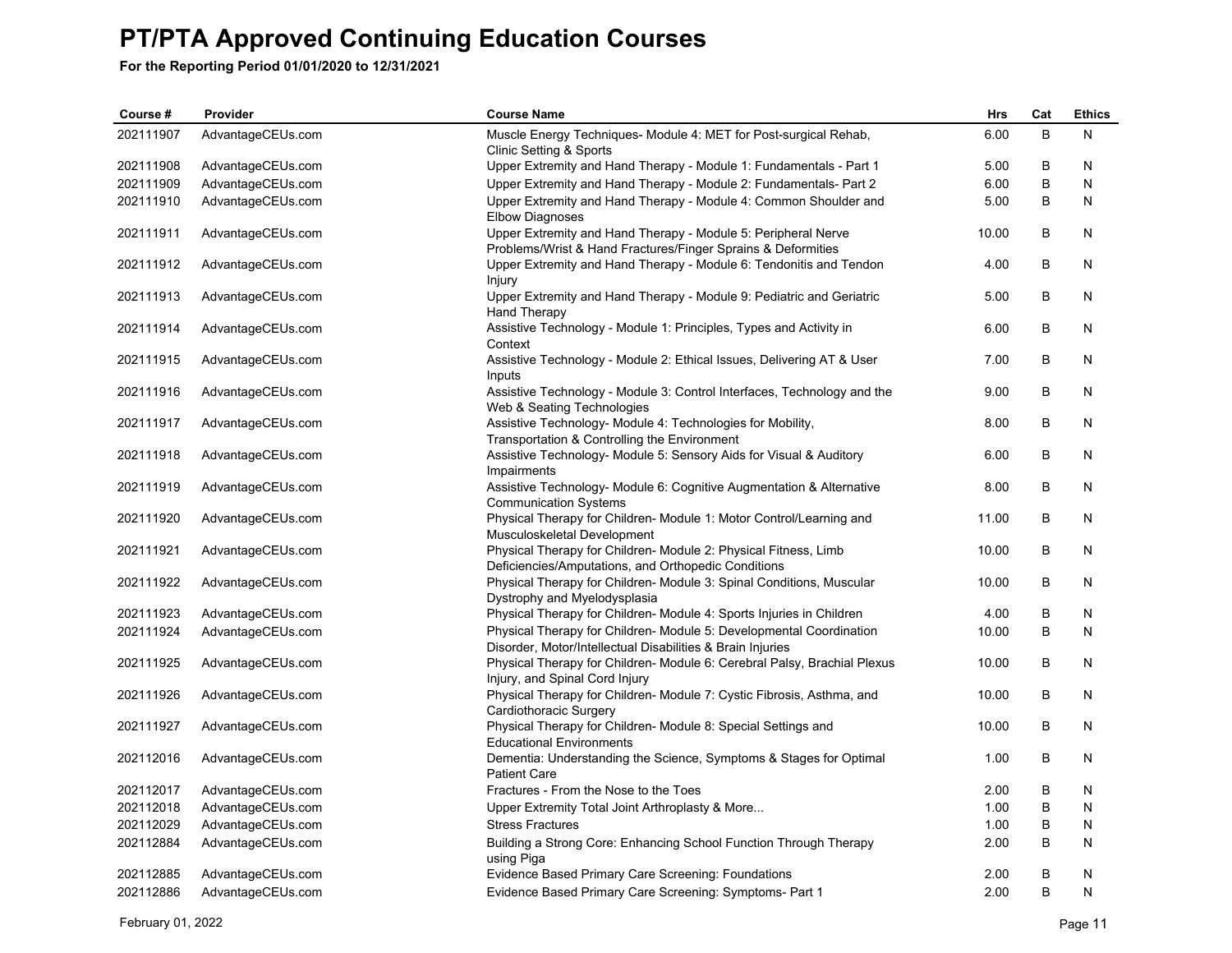| Course #  | Provider                                                | <b>Course Name</b>                                                                                          | Hrs   | Cat | <b>Ethics</b> |
|-----------|---------------------------------------------------------|-------------------------------------------------------------------------------------------------------------|-------|-----|---------------|
| 202112887 | AdvantageCEUs.com                                       | Evidence Based Primary Care Screening: Symptoms - Part 2                                                    | 2.00  | B   | N             |
| 202112888 | AdvantageCEUs.com                                       | <b>Functional Performance Measures for Older Adults</b>                                                     | 2.00  | В   | N             |
| 202112889 | AdvantageCEUs.com                                       | Lumbar Stenosis: Evaluation & Treatment                                                                     | 2.00  | B   | N             |
| 202113409 | AdvantageCEUs.com                                       | Pediatric Telehealth Therapy: Case Studies/Parent Training/Behavioral<br>Challenges                         | 2.00  | B   | N             |
| 202113410 | AdvantageCEUs.com                                       | From Delivery to Discharge: Understanding the Role of Therapy in the<br><b>NICU</b>                         | 2.00  | B   | N             |
| 202113411 | AdvantageCEUs.com                                       | <b>Facial Rehabilitation</b>                                                                                | 4.00  | B   | N             |
| 202115366 | AdvantageCEUs.com                                       | The Foot and Ankle: Injuries, Treatment and Taping Techniques                                               | 2.00  | B   | N             |
| 202115367 | AdvantageCEUs.com                                       | The Art of the Knee Exam - Course 1                                                                         | 2.00  | B   | N             |
| 202115368 | AdvantageCEUs.com                                       | ACL Treatment and Rehab/Non-Opioid Pain Control for Knee Surgery -<br>Course 2                              | 2.00  | B   | N             |
| 202115369 | AdvantageCEUs.com                                       | Treatment of the Arthritic Knee: First Office Visit to Last Post Op Visit -<br>Course 3                     | 1.00  | B   | N             |
| 202115370 | AdvantageCEUs.com                                       | Management of Uncommon Knee Injuries/Patellofemoral Assessment -<br>Course 4                                | 3.00  | B   | N             |
| 202115371 | AdvantageCEUs.com                                       | Cognition and Memory Decline in the Aging Brain: Assessment and<br>Intervention                             | 2.00  | B   | N             |
| 202115372 | AdvantageCEUs.com                                       | Effective Strategies to Address Cognitive and Memory Decline                                                | 3.00  | B   | N             |
| 202115373 | AdvantageCEUs.com                                       | Diabetes in Older Adults                                                                                    | 2.00  | B   | N             |
| 202115374 | AdvantageCEUs.com                                       | Balance and Vestibular Training: Treating Dizziness, Falls and BPPV<br>Symptoms                             | 2.00  | B   | N             |
| 202115375 | AdvantageCEUs.com                                       | Patient Education: Clinical Tools for Improvement                                                           | 1.00  | B   | N             |
| 202115376 | AdvantageCEUs.com                                       | The Pediatric Hand Explained                                                                                | 2.00  | B   | N             |
| 202114662 | Aegis Therapies                                         | Continence Management: The Forgotten ADL                                                                    | 4.00  | Α   | N             |
| 202114663 | Aegis Therapies                                         | Neurocognitive Management Program- A Patient - Centered Model of<br>Care Dementia Essentials - Module One   | 8.00  | A   | N             |
| 202116003 | Aegis Therapies                                         | Neurocognitive Management Program- A Patient - Centered Model of<br>Care Dementia Essentials - Module three | 4.00  | Α   | N             |
| 202115972 | AHA, Inc                                                | <b>Hippotherapy Treatment Principles- Part 1</b>                                                            | 14.50 | Α   | N             |
| 202113898 | AHEC (Wake Area Health Education<br>Center): PAC        | 2nd Annual PAC Conference: Living under the umbrella of Dementia                                            | 11.25 | A   | N             |
| 202115605 | Ailene Tisser MA, PT and Cindy Freedman,<br><b>MOTR</b> | <b>Totally Treatment Pediatric Aquatic Therapy</b>                                                          | 4.00  | B   | N             |
| 202100011 | <b>Allied Health Education</b>                          | Decision Making and Discharge Planning in the Acute Care Setting                                            | 2.00  | A   | N             |
| 202110122 | <b>Allied Health Education</b>                          | Rehabilitation of the Amputee                                                                               | 2.00  | Α   | N             |
| 202110123 | <b>Allied Health Education</b>                          | Rehabilitation of the Amputee                                                                               | 2.00  | B   | N             |
| 202110124 | Allied Health Education                                 | Amputee Gait: Analysis and Treatment                                                                        | 2.00  | A   | N             |
| 202110125 | Allied Health Education                                 | Amputee Gait: Analysis and Treatment                                                                        | 2.00  | B   | N             |
| 202110126 | Allied Health Education                                 | A Pediatric Guide to Working with Children with Autism                                                      | 2.00  | A   | N             |
| 202110127 | <b>Allied Health Education</b>                          | A Pediatric Guide to Working with Children with Autism                                                      | 2.00  | B   | N             |
| 202110128 | <b>Allied Health Education</b>                          | Best Practices for Pediatric Feeding Challenges                                                             | 2.00  | Α   | N             |
| 202110129 | <b>Allied Health Education</b>                          | Best Practices for Pediatric Feeding Challenges                                                             | 2.00  | B   | N             |
| 202110130 | <b>Allied Health Education</b>                          | Developing Fit Knees: Current Concepts in ACL Injury Prevention                                             | 2.00  | Α   | N             |
| 202110131 | <b>Allied Health Education</b>                          | Developing Fit Knees: Current Concepts in ACL Injury Prevention                                             | 2.00  | B   | N             |
| 202110132 | <b>Allied Health Education</b>                          | Fit for Running: Assessment, Rehab and Training Strategies to Maximize<br>Performance and Reduce Injuries   | 2.00  | A   | N             |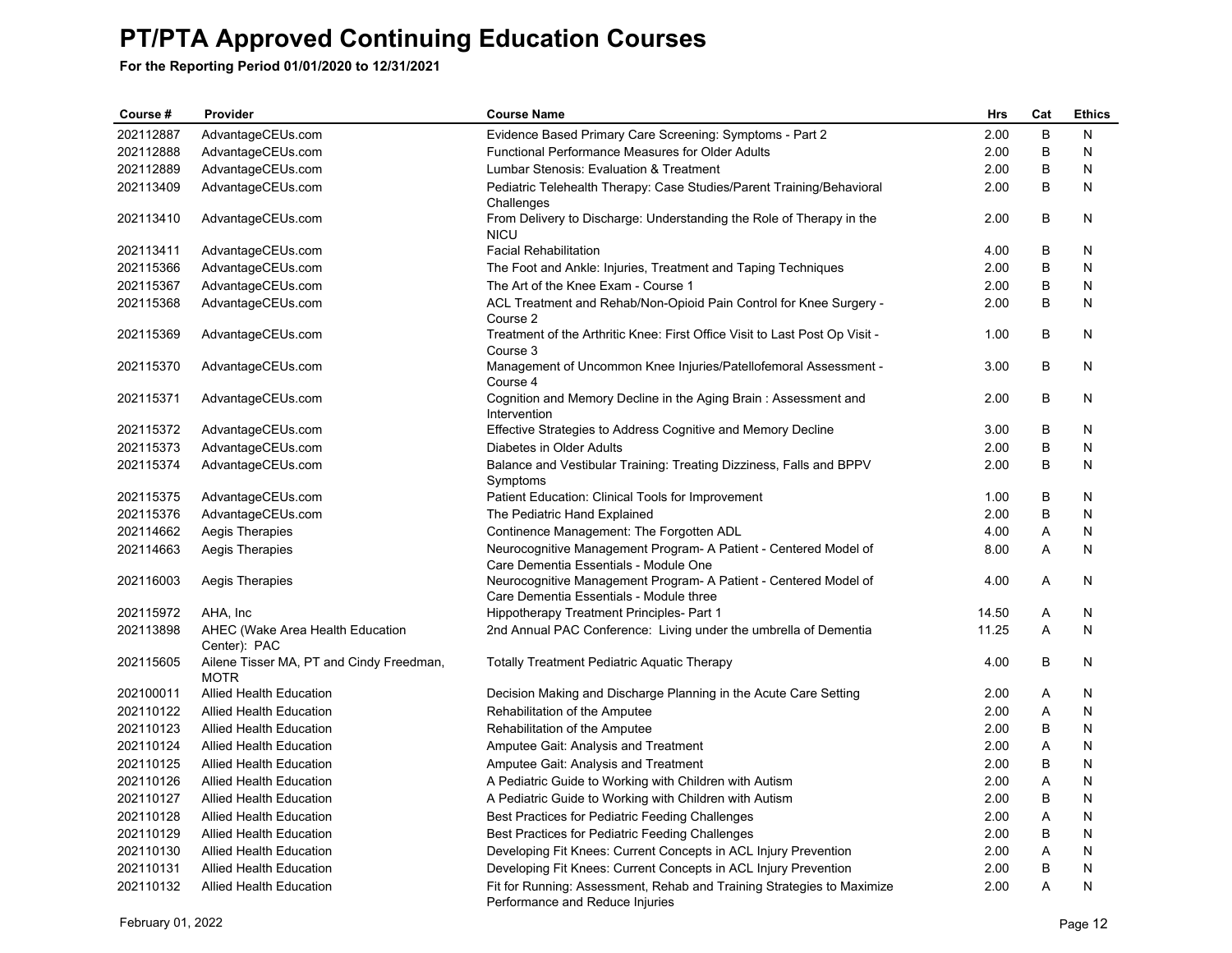| Course #          | Provider                       | <b>Course Name</b>                                                                                                       | <b>Hrs</b>   | Cat | <b>Ethics</b> |
|-------------------|--------------------------------|--------------------------------------------------------------------------------------------------------------------------|--------------|-----|---------------|
| 202110133         | <b>Allied Health Education</b> | Fit for Running: Assessment, Rehab and Training Strategies to Maximize                                                   | 2.00         | B   | N             |
|                   |                                | Performance and Reduce Injuries                                                                                          |              |     |               |
| 202110134         | <b>Allied Health Education</b> | Multiple Sclerosis: Treatment Strategies for the Allied Health Professional                                              | 2.00         | Α   | N             |
| 202110135         | <b>Allied Health Education</b> | Multiple Sclerosis: Treatment Strategies for the Allied Health Professional                                              | 2.00         | B   | N             |
| 202110136         | <b>Allied Health Education</b> | My Ears Are Causing Me To Fall? Understanding And Treating Vestibular                                                    | 2.00         | A   | N             |
|                   |                                | Hypofunction                                                                                                             |              |     |               |
| 202110137         | Allied Health Education        | My Ears Are Causing Me To Fall? Understanding And Treating Vestibular                                                    | 2.00         | В   | N             |
| 202110138         |                                | Hypofunction<br>Introduction to Telehealth Rehabilitation                                                                |              |     | N             |
|                   | Allied Health Education        |                                                                                                                          | 2.00<br>2.00 | Α   |               |
| 202110139         | <b>Allied Health Education</b> | Introduction to Telehealth Rehabilitation                                                                                |              | B   | N             |
| 202110140         | <b>Allied Health Education</b> | Current Concepts in the Treatment and Recognition of SLAP Tears                                                          | 2.00         | Α   | N             |
| 202110141         | <b>Allied Health Education</b> | Current Concepts in the Treatment and Recognition of SLAP Tears                                                          | 2.00         | B   | N             |
| 202110142         | <b>Allied Health Education</b> | Treating the Arthritic Knee: Current Concepts in Rehabilitation of<br>Patellofemoral Pain and Osteoarthritis             | 2.00         | Α   | N             |
| 202110143         | Allied Health Education        | Treating the Arthritic Knee: Current Concepts in Rehabilitation of                                                       | 2.00         | B   | N             |
|                   |                                | Patellofemoral Pain and Osteoarthritis                                                                                   |              |     |               |
| 202110144         | Allied Health Education        | Treatment of Visual Issues in Mild Traumatic Brain Injury (mTBI) /                                                       | 2.00         | Α   | N             |
|                   |                                | Concussion                                                                                                               |              |     |               |
| 202110145         | <b>Allied Health Education</b> | Treatment of Visual Issues in Mild Traumatic Brain Injury (mTBI) /                                                       | 2.00         | B   | N             |
|                   |                                | Concussion                                                                                                               |              |     |               |
| 202110146         | Allied Health Education        | Rehabbing the Athletes Knee: Current Concepts in ACL Rehab                                                               | 2.00         | Α   | N             |
| 202110147         | <b>Allied Health Education</b> | Rehabbing the Athletes Knee: Current Concepts in ACL Rehab                                                               | 2.00         | B   | N             |
| 202110148         | <b>Allied Health Education</b> | Adaptive Equipment and Assistive Technology in Pediatrics                                                                | 2.00         | Α   | N             |
| 202110149         | <b>Allied Health Education</b> | Adaptive Equipment and Assistive Technology in Pediatrics                                                                | 2.00         | B   | N             |
| 202110150         | <b>Allied Health Education</b> | ADHD Strategies for the Clinic and Beyond                                                                                | 2.00         | Α   | N             |
| 202110151         | <b>Allied Health Education</b> | ADHD Strategies for the Clinic and Beyond                                                                                | 2.00         | B   | N             |
| 202110152         | Allied Health Education        | Applications in Stroke Rehabilitation: Taking your Intervention to the Next<br>Level                                     | 2.00         | Α   | N             |
| 202110153         | <b>Allied Health Education</b> | Applications in Stroke Rehabilitation: Taking your Intervention to the Next<br>Level                                     | 2.00         | B   | N             |
| 202110154         | <b>Allied Health Education</b> | Debunking myths of dizziness and balance - present AND future clinical                                                   | 2.00         | Α   | N             |
|                   |                                | applications for fall prevention and dizziness management in aging                                                       |              |     |               |
| 202110155         | Allied Health Education        | Debunking myths of dizziness and balance - present AND future clinical                                                   | 2.00         | B   | N             |
|                   |                                | applications for fall prevention and dizziness management in aging                                                       |              |     |               |
| 202110156         | <b>Allied Health Education</b> | Maximizing Functional Mobility in Patients with Cognitive Impairment:                                                    | 2.00         | Α   | N             |
|                   |                                | Attention, Memory and Awareness                                                                                          |              |     |               |
| 202110157         | <b>Allied Health Education</b> | Maximizing Functional Mobility in Patients with Cognitive Impairment:                                                    | 2.00         | B   | N             |
| 202110158         |                                | Attention, Memory and Awareness                                                                                          |              |     |               |
|                   | <b>Allied Health Education</b> | Cognitive Impairment in Parkinson's Disease: Understanding the<br>problem and unlocking the solution to freezing of gait | 2.00         | Α   | N             |
| 202110159         | Allied Health Education        | Cognitive Impairment in Parkinson's Disease: Understanding the                                                           | 2.00         | B   | N             |
|                   |                                | problem and unlocking the solution to freezing of gait                                                                   |              |     |               |
| 202110160         | <b>Allied Health Education</b> | An Evidence Based Approach to the Management of Achilles Tendon                                                          | 2.00         | Α   | N             |
|                   |                                | <b>Disorders</b>                                                                                                         |              |     |               |
| 202110161         | <b>Allied Health Education</b> | An Evidence Based Approach to the Management of Achilles Tendon                                                          | 2.00         | B   | N             |
|                   |                                | <b>Disorders</b>                                                                                                         |              |     |               |
| 202110162         | <b>Allied Health Education</b> | Evidence Based Evaluation and Treatment of Lateral Epicondylalgia                                                        | 2.00         | Α   | N             |
| 202110163         | <b>Allied Health Education</b> | Evidence Based Evaluation and Treatment of Lateral Epicondylalgia                                                        | 2.00         | B   | N             |
| February 01, 2022 |                                |                                                                                                                          |              |     | Page 13       |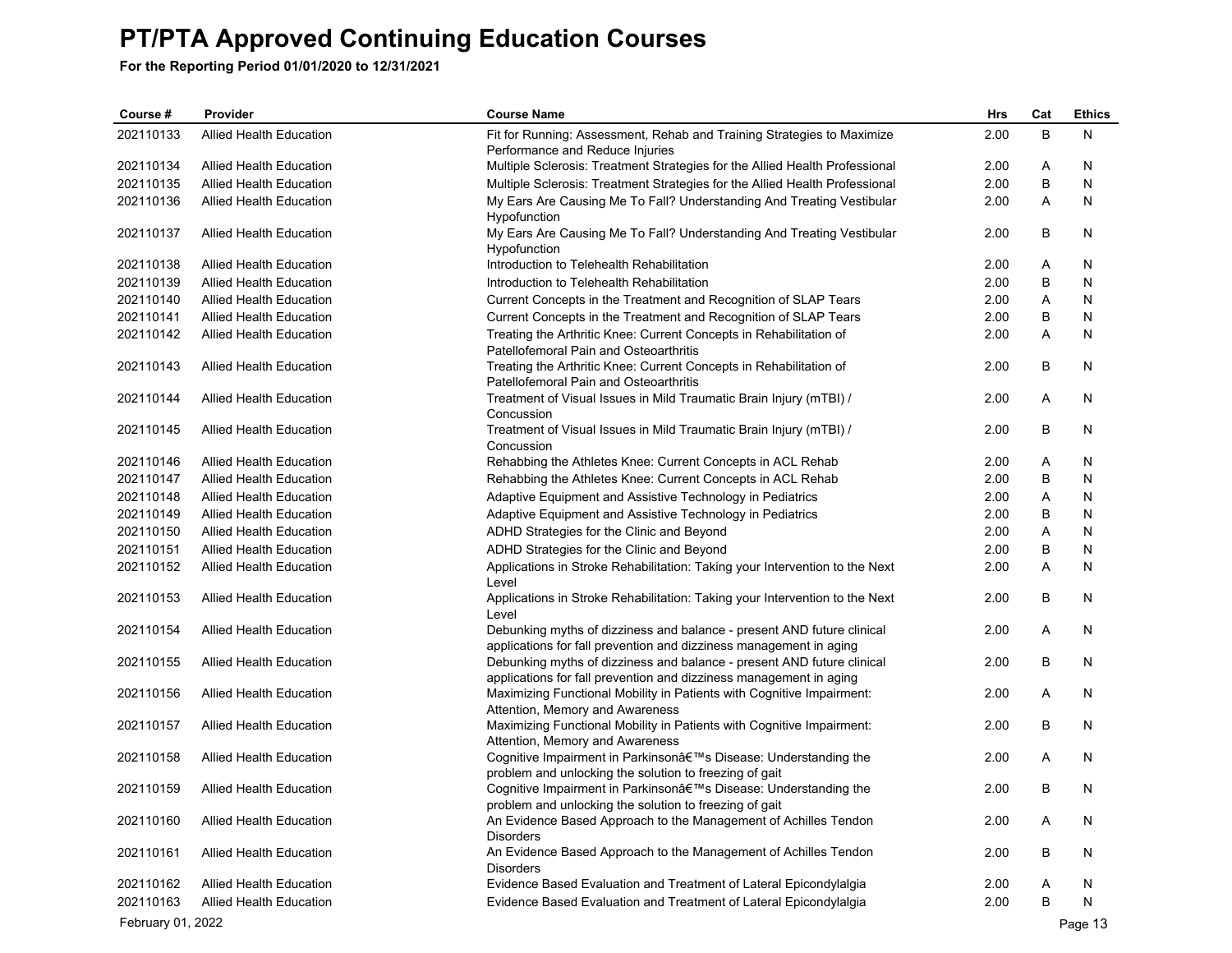| Course #  | Provider                       | <b>Course Name</b>                                                                                                 | <b>Hrs</b> | Cat     | <b>Ethics</b> |
|-----------|--------------------------------|--------------------------------------------------------------------------------------------------------------------|------------|---------|---------------|
| 202110164 | <b>Allied Health Education</b> | Introduction to Evidence Based Practice for Rehab Professionals                                                    | 2.00       | A       | N             |
| 202110165 | Allied Health Education        | Introduction to Evidence Based Practice for Rehab Professionals                                                    | 2.00       | B       | N             |
| 202110166 | <b>Allied Health Education</b> | Introduction to Evidence Based Practice for Rehab Professionals -<br><b>Advanced EBP</b>                           | 2.00       | A       | N             |
| 202110167 | <b>Allied Health Education</b> | Introduction to Evidence Based Practice for Rehab Professionals -<br><b>Advanced EBP</b>                           | 2.00       | B       | N             |
| 202110168 | <b>Allied Health Education</b> | Treating Benign Paroxysmal Positional Vertigo (BPPV), Part I:<br>Canalithiasis                                     | 2.00       | Α       | N             |
| 202110169 | Allied Health Education        | Treating Benign Paroxysmal Positional Vertigo (BPPV), Part I:<br>Canalithiasis                                     | 2.00       | B       | N             |
| 202110170 | <b>Allied Health Education</b> | Treating Benign Paroxysmal Positional Vertigo (BPPV), Part II:<br>Cupulolithiasis                                  | 2.00       | Α       | N             |
| 202110171 | <b>Allied Health Education</b> | Treating Benign Paroxysmal Positional Vertigo (BPPV), Part II:<br>Cupulolithiasis                                  | 2.00       | B       | N             |
| 202110172 | <b>Allied Health Education</b> | <b>Burns-Evaluation and Treatment</b>                                                                              | 2.00       | Α       | N             |
| 202110173 | Allied Health Education        | <b>Burns-Evaluation and Treatment</b>                                                                              | 2.00       | $\sf B$ | N             |
| 202110174 | <b>Allied Health Education</b> | Pressure Ulcers: Prevention & Treatment                                                                            | 2.00       | A       | N             |
| 202110175 | Allied Health Education        | Pressure Ulcers: Prevention & Treatment                                                                            | 2.00       | B       | N             |
| 202110176 | <b>Allied Health Education</b> | Wound Care: Dressing Options                                                                                       | 2.00       | Α       | N             |
| 202110177 | <b>Allied Health Education</b> | Wound Care: Dressing Options                                                                                       | 2.00       | B       | N             |
| 202110178 | <b>Allied Health Education</b> | Exercise Interventions to Improve Balance and Reduce the Risk of Falls<br>in the Older Person: "Beyond the Normâ€□ | 2.00       | A       | N             |
| 202110179 | <b>Allied Health Education</b> | Exercise Interventions to Improve Balance and Reduce the Risk of Falls<br>in the Older Person: "Beyond the Normâ€□ | 2.00       | B       | N             |
| 202110180 | <b>Allied Health Education</b> | Hip and Knee: An update to Examination, Evaluation and Rehabilitation<br>for Common Pathologies                    | 2.00       | A       | N             |
| 202110181 | Allied Health Education        | Hip and Knee: An update to Examination, Evaluation and Rehabilitation<br>for Common Pathologies                    | 2.00       | B       | N             |
| 202110182 | <b>Allied Health Education</b> | Evaluation and Treatment of Upper Extremity Nerve Injuries                                                         | 2.00       | Α       | N             |
| 202110183 | <b>Allied Health Education</b> | Evaluation and Treatment of Upper Extremity Nerve Injuries                                                         | 2.00       | B       | N             |
| 202110184 | <b>Allied Health Education</b> | From Impact to Outcomes: Piecing Together the Concussion Puzzle                                                    | 2.00       | A       | N             |
| 202110185 | Allied Health Education        | From Impact to Outcomes: Piecing Together the Concussion Puzzle                                                    | 2.00       | B       | N             |
| 202110196 | <b>Allied Health Education</b> | Concussion management: A comprehensive course for the return to life,<br>sport, and work                           | 2.00       | A       | N             |
| 202110197 | <b>Allied Health Education</b> | Concussion management: A comprehensive course for the return to life,<br>sport, and work                           | 2.00       | B       | N             |
| 202110198 | <b>Allied Health Education</b> | Reducing Hospital Readmissions with COPD: Rehab Management<br>Strategies in the Skilled Nursing Facility           | 2.00       | Α       | N             |
| 202110199 | <b>Allied Health Education</b> | Reducing Hospital Readmissions with COPD: Rehab Management<br>Strategies in the Skilled Nursing Facility           | 2.00       | B       | N             |
| 202110200 | <b>Allied Health Education</b> | Application of Early Mobility Protocols in the ICU                                                                 | 2.00       | Α       | N             |
| 202110201 | <b>Allied Health Education</b> | Application of Early Mobility Protocols in the ICU                                                                 | 2.00       | B       | N             |
| 202110203 | Allied Health Education        | Evidence Based Treatment Strategies for the Cervical Spine                                                         | 2.00       | A       | N             |
| 202110204 | <b>Allied Health Education</b> | Evidence Based Treatment Strategies for the Cervical Spine                                                         | 2.00       | B       | N             |
| 202110205 | <b>Allied Health Education</b> | Evidence Based Evaluation and Treatment of the Lumbar Spine                                                        | 2.00       | A       | N             |
| 202110207 | <b>Allied Health Education</b> | Evidence Based Evaluation and Treatment of the Lumbar Spine                                                        | 2.00       | B       | N             |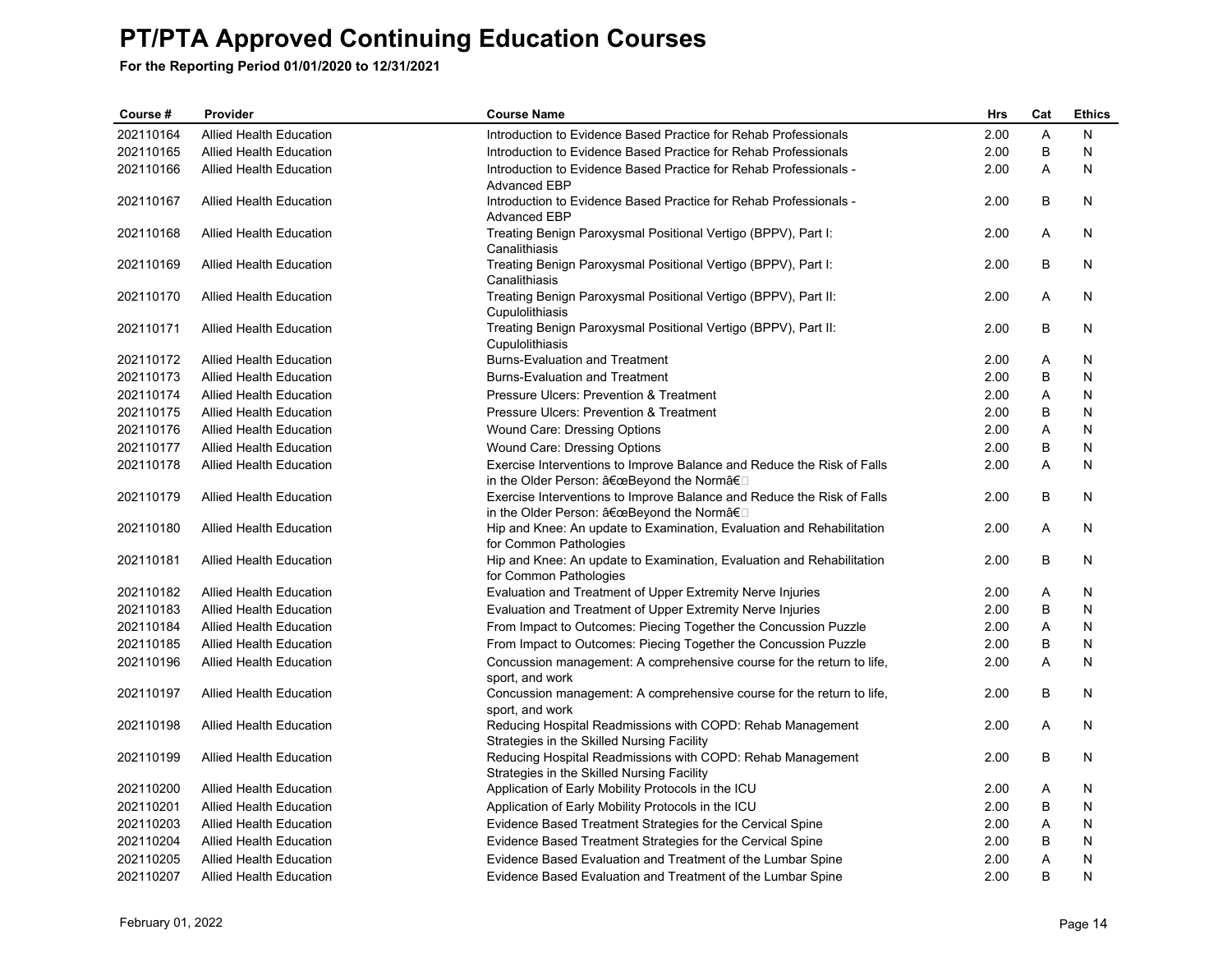| Course #  | Provider                       | <b>Course Name</b>                                                                    | <b>Hrs</b> | Cat | <b>Ethics</b> |
|-----------|--------------------------------|---------------------------------------------------------------------------------------|------------|-----|---------------|
| 202110208 | <b>Allied Health Education</b> | Are You Sure It Is Mechanical Pain? Medical Screening and Differential                | 2.00       | B   | N             |
|           |                                | Diagnosis of the Lumbopelvic Hip Region                                               |            |     |               |
| 202110209 | <b>Allied Health Education</b> | Upper Body Limitations Following Breast Cancer: When Recovery is<br>Hard to Reach     | 2.00       | В   | N             |
| 202110210 | <b>Allied Health Education</b> | Creating Strong Home Programs: Strategies for Patient Engagement and                  | 2.00       | B   | N             |
|           |                                | Efficacy                                                                              |            |     |               |
| 202110211 | <b>Allied Health Education</b> | Aligning Home Health Therapy Plan and Goals with Patient Outcomes<br>and Satisfaction | 2.00       | B   | N             |
| 202110212 | <b>Allied Health Education</b> | Home Care Basics: Getting Started in Home Health Setting                              | 2.00       | В   | N             |
| 202110213 | <b>Allied Health Education</b> | Soft Tissue Release with Fascial Cupping Therapy                                      | 3.00       | Α   | N             |
| 202110214 | <b>Allied Health Education</b> | Soft Tissue Release with Fascial Cupping Therapy                                      | 3.00       | В   | N             |
| 202110215 | <b>Allied Health Education</b> | Get a Grip on Chronic Pain: Fibromyalgia and Myofascial Pain Syndrome                 | 2.50       | A   | N             |
| 202110216 | <b>Allied Health Education</b> | Get a Grip on Chronic Pain: Fibromyalgia and Myofascial Pain Syndrome                 | 2.50       | B   | N             |
| 202110217 | <b>Allied Health Education</b> | Geriatric Balance & Fall Prevention                                                   | 2.50       | Α   | N             |
| 202110218 | <b>Allied Health Education</b> | Geriatric Balance & Fall Prevention                                                   | 2.50       | B   | N             |
| 202110219 | <b>Allied Health Education</b> | Clinical Practice Guidelines for Low Back Pain                                        | 2.00       | Α   | N             |
| 202110220 | <b>Allied Health Education</b> | Clinical Practice Guidelines for Low Back Pain                                        | 2.00       | В   | N             |
| 202110221 | <b>Allied Health Education</b> | Myofascial Release for Low Back Pain                                                  | 2.00       | A   | N             |
| 202110222 | <b>Allied Health Education</b> | Myofascial Release for Low Back Pain                                                  | 2.00       | В   | N             |
| 202110223 | <b>Allied Health Education</b> | Maximizing Mobility with Myofascial Release                                           | 2.00       | Α   | N             |
| 202110224 | <b>Allied Health Education</b> | Maximizing Mobility with Myofascial Release                                           | 2.00       | B   | N             |
| 202110225 | <b>Allied Health Education</b> | Geriatric Massage: The Evidence is in Your Hands                                      | 2.00       | Α   | N             |
| 202110226 | <b>Allied Health Education</b> | Geriatric Massage: The Evidence is in Your Hands                                      | 2.00       | B   | N             |
| 202110227 | <b>Allied Health Education</b> | Diabetes: A Gentle Introduction for Rehab Therapists and Trainers                     | 2.00       | Α   | N             |
| 202110228 | <b>Allied Health Education</b> | Diabetes: A Gentle Introduction for Rehab Therapists and Trainers                     | 2.00       | В   | N             |
| 202110229 | <b>Allied Health Education</b> | Documentation Essentials - Proving Medical Necessity in Therapy                       | 2.00       | A   | N             |
|           |                                | Documentation                                                                         |            |     |               |
| 202110230 | <b>Allied Health Education</b> | Documentation Essentials - Proving Medical Necessity in Therapy<br>Documentation      | 2.00       | B   | N             |
| 202110231 | <b>Allied Health Education</b> | Ergonomics: Don't Let Your Patient's Work be a Pain                                   | 2.00       | A   | N             |
| 202110232 | <b>Allied Health Education</b> | Ergonomics: Don't Let Your Patient's Work be a Pain                                   | 2.00       | B   | N             |
| 202110233 | <b>Allied Health Education</b> | Simply Splinting                                                                      | 2.00       | A   | N             |
| 202110234 | <b>Allied Health Education</b> | Simply Splinting                                                                      | 2.00       | B   | N             |
| 202110235 | <b>Allied Health Education</b> | Back to Sleep and Childcare Practices For Typically Developing Infants:               | 2.00       | A   | N             |
|           |                                | Developmental and Physiological Considerations, Therapeutic                           |            |     |               |
|           |                                | Approaches and Recommendations                                                        |            |     |               |
| 202110236 | <b>Allied Health Education</b> | Back to Sleep and Childcare Practices For Typically Developing Infants:               | 2.00       | B   | N             |
|           |                                | Developmental and Physiological Considerations, Therapeutic                           |            |     |               |
|           |                                | Approaches and Recommendations                                                        |            |     |               |
| 202110237 | <b>Allied Health Education</b> | Dynamic Stretching and Other Keys to Lower Extremity Injury Prevention                | 2.00       | A   | N             |
| 202110238 | <b>Allied Health Education</b> | Dynamic Stretching and Other Keys to Lower Extremity Injury Prevention                | 2.00       | В   | N             |
| 202110239 | <b>Allied Health Education</b> | Rehab for Total Joint Replacements: From Shoulder to Hip to Knee                      | 2.50       | A   | N             |
| 202110240 | <b>Allied Health Education</b> | Rehab for Total Joint Replacements: From Shoulder to Hip to Knee                      | 2.50       | B   | N             |
| 202110241 | <b>Allied Health Education</b> | Treatment and Rehabilitation of Orthopedic Shoulder Conditions                        | 2.00       | Α   | N             |
| 202110242 | <b>Allied Health Education</b> | Treatment and Rehabilitation of Orthopedic Shoulder Conditions                        | 2.00       | B   | N             |
| 202110243 | <b>Allied Health Education</b> | Functional Rehab for Lower Extremity Injuries                                         | 2.00       | A   | N             |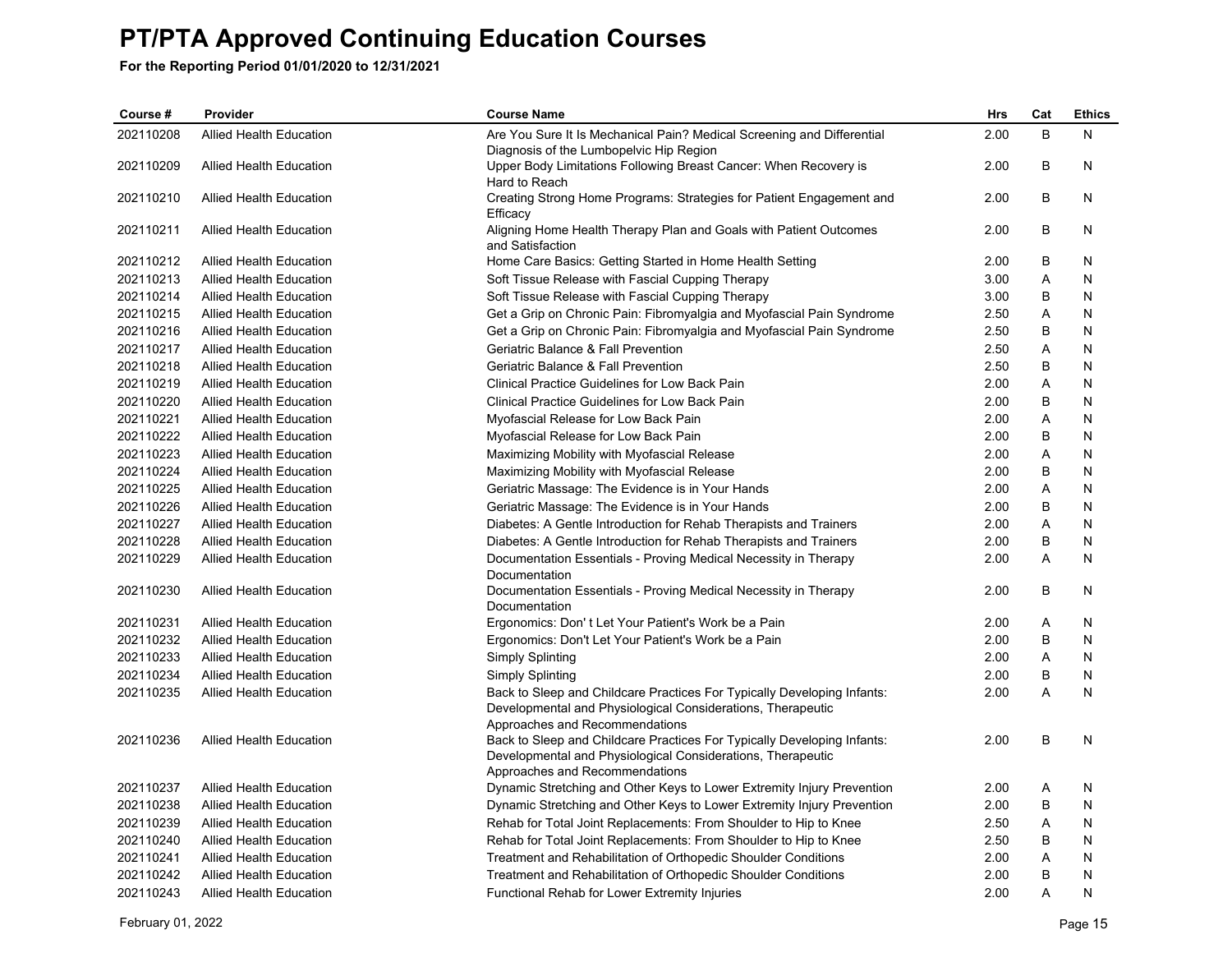| Course#   | Provider                       | <b>Course Name</b>                                                                               | <b>Hrs</b> | Cat | <b>Ethics</b> |
|-----------|--------------------------------|--------------------------------------------------------------------------------------------------|------------|-----|---------------|
| 202110244 | <b>Allied Health Education</b> | Functional Rehab for Lower Extremity Injuries                                                    | 2.00       | B   | N             |
| 202110245 | <b>Allied Health Education</b> | Common Wrist and Hand Fractures: A Practical Approach                                            | 2.00       | B   | N             |
| 202110246 | <b>Allied Health Education</b> | The Management of Hand Injuries in the Athlete                                                   | 2.00       | B   | N             |
| 202110247 | <b>Allied Health Education</b> | Hand Therapy for the Non-Hand Therapist                                                          | 2.00       | Α   | N             |
| 202110248 | <b>Allied Health Education</b> | Hand Therapy for the Non-Hand Therapist                                                          | 2.00       | B   | N             |
| 202110249 | <b>Allied Health Education</b> | Physical Therapy Management of Patients with Heart Failure                                       | 2.00       | Α   | Ν             |
| 202110250 | <b>Allied Health Education</b> | Physical Therapy Management of Patients with Heart Failure                                       | 2.00       | B   | N             |
| 202110251 | <b>Allied Health Education</b> | Application of Normal and Abnormal Exercise Physiology in The Adult<br>Patient                   | 2.00       | A   | N             |
| 202110252 | <b>Allied Health Education</b> | Application of Normal and Abnormal Exercise Physiology in The Adult<br>Patient                   | 2.00       | B   | N             |
| 202110254 | <b>Allied Health Education</b> | Differential Diagnosis & Current Strategies for Treatment of Upper<br><b>Quadrant Entrapment</b> | 2.00       | A   | N             |
| 202110255 | <b>Allied Health Education</b> | Differential Diagnosis & Current Strategies for Treatment of Upper<br><b>Quadrant Entrapment</b> | 2.00       | В   | N             |
| 202110256 | <b>Allied Health Education</b> | Female Pelvic Health Therapy                                                                     | 2.00       | A   | N             |
| 202110257 | <b>Allied Health Education</b> | Female Pelvic Health Therapy                                                                     | 2.00       | B   | N             |
| 202110258 | <b>Allied Health Education</b> | Post-Partum Recovery: Improving Function for Mothers                                             | 2.00       | Α   | N             |
| 202110259 | <b>Allied Health Education</b> | Post-Partum Recovery: Improving Function for Mothers                                             | 2.00       | B   | N             |
| 202110261 | <b>Allied Health Education</b> | Pregnant and Loving It!                                                                          | 2.00       | A   | N             |
| 202110262 | <b>Allied Health Education</b> | Pregnant and Loving It!                                                                          | 2.00       | В   | N             |
| 202110270 | <b>Allied Health Education</b> | Male Pelvic Health Therapy                                                                       | 2.50       | Α   | N             |
| 202110271 | <b>Allied Health Education</b> | Male Pelvic Health Therapy                                                                       | 2.50       | B   | N             |
| 202110272 | <b>Allied Health Education</b> | Parkinson's Disease: What it is and How it is Managed                                            | 2.00       | Α   | N             |
| 202110273 | <b>Allied Health Education</b> | Parkinson's Disease: What it is and How it is Managed                                            | 2.00       | B   | N             |
| 202110274 | <b>Allied Health Education</b> | Current Concepts in the Treatment and Recognition of Femoroacetabular<br>Impingement (FAI)       | 2.00       | Α   | Ν             |
| 202110276 | <b>Allied Health Education</b> | Current Concepts in the Treatment and Recognition of Femoroacetabular<br>Impingement (FAI)       | 2.00       | B   | N             |
| 202110277 | <b>Allied Health Education</b> | Treatment of Common Orthopedic Foot and Ankle Injuries and Disorders                             | 2.00       | A   | N             |
| 202110278 | <b>Allied Health Education</b> | Treatment of Common Orthopedic Foot and Ankle Injuries and Disorders                             | 2.00       | B   | N             |
| 202110279 | <b>Allied Health Education</b> | Current Concepts in Rehabilitation of Orthopedic Shoulder Conditions                             | 2.50       | Α   | N             |
| 202110280 | <b>Allied Health Education</b> | Current Concepts in Rehabilitation of Orthopedic Shoulder Conditions                             | 2.50       | B   | N             |
| 202110281 | <b>Allied Health Education</b> | Rotator Cuff Dysfunction: Injury Prevention & Non-operative Treatment                            | 2.00       | Α   | N             |
| 202110282 | <b>Allied Health Education</b> | Rotator Cuff Dysfunction: Injury Prevention & Non-operative Treatment                            | 2.00       | B   | N             |
| 202110283 | <b>Allied Health Education</b> | Rotator Cuff Dysfunction: Surgical Intervention and Postoperative Rehab                          | 2.00       | Α   | N             |
| 202110284 | <b>Allied Health Education</b> | Rotator Cuff Dysfunction: Surgical Intervention and Postoperative Rehab                          | 2.00       | B   | N             |
| 202110286 | <b>Allied Health Education</b> | Management of Acute Vertebral Compression Fractures                                              | 2.00       | A   | N             |
| 202110287 | Allied Health Education        | Osteoporosis: Strategies for ALL Ages and ALL Stages                                             | 2.00       | B   | N             |
| 202110289 | Allied Health Education        | GeriAthletes: Supporting the New Wave of Active (and Competitive)<br>Seniors                     | 2.00       | A   | N             |
| 202110290 | <b>Allied Health Education</b> | GeriAthletes: Supporting the New Wave of Active (and Competitive)<br>Seniors                     | 2.00       | B   | N             |
| 202110291 | <b>Allied Health Education</b> | High Intensity Exercise: The Evidence and Application in Parkinson's<br>Disease                  | 2.00       | A   | N             |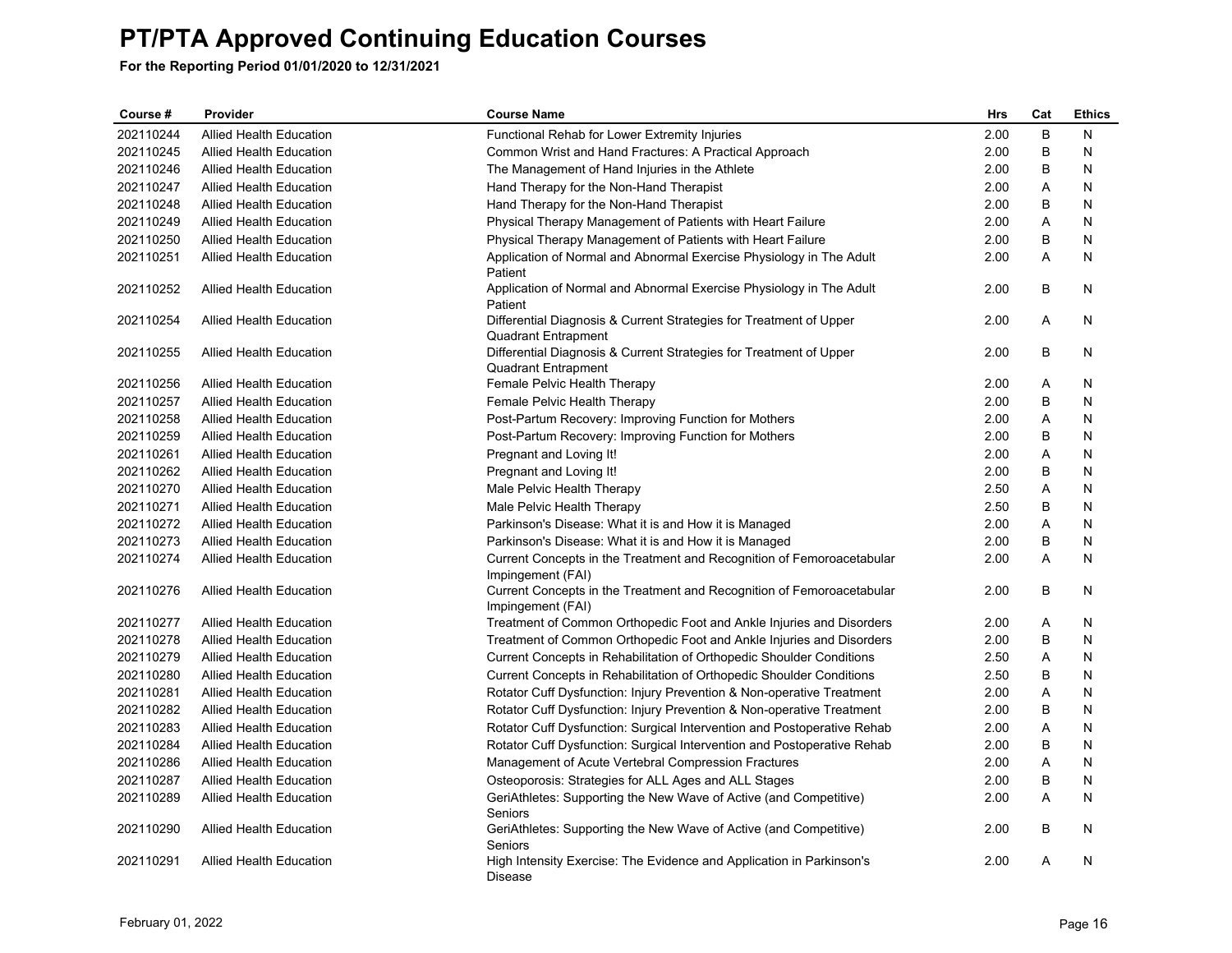| Course #  | Provider                       | <b>Course Name</b>                                                                                                                              | Hrs  | Cat     | <b>Ethics</b> |
|-----------|--------------------------------|-------------------------------------------------------------------------------------------------------------------------------------------------|------|---------|---------------|
| 202110292 | <b>Allied Health Education</b> | High Intensity Exercise: The Evidence and Application in Parkinson's<br><b>Disease</b>                                                          | 2.00 | B       | N             |
| 202110293 | <b>Allied Health Education</b> | Therapeutic Techniques for Managing the Home Health Patient                                                                                     | 2.50 | B       | N             |
| 202110295 | <b>Allied Health Education</b> | The Identification and Management of Oncology Treatment-Related<br>Lymphedema                                                                   | 2.00 | A       | N             |
| 202110308 | <b>Allied Health Education</b> | Advancements in Patellofemoral Pain Syndrome and MPFL<br>Reconstruction and Rehab                                                               | 2.00 | A       | N             |
| 202110309 | <b>Allied Health Education</b> | Advancements in Patellofemoral Pain Syndrome and MPFL<br>Reconstruction and Rehab                                                               | 2.00 | B       | N             |
| 202110310 | <b>Allied Health Education</b> | Pharmacology and Parkinson's Disease: What Every Therapist Should<br>Know                                                                       | 2.00 | B       | N             |
| 202110311 | <b>Allied Health Education</b> | Practical Therapeutic Taping of the Upper Extremity                                                                                             | 2.00 | A       | N             |
| 202110312 | <b>Allied Health Education</b> | Practical Therapeutic Taping of the Upper Extremity                                                                                             | 2.00 | B       | N             |
| 202110313 | <b>Allied Health Education</b> | ABC's of Treatment Strategies for Upper Extremity Instabilities                                                                                 | 2.00 | A       | N             |
| 202110314 | <b>Allied Health Education</b> | ABC's of Treatment Strategies for Upper Extremity Instabilities                                                                                 | 2.00 | B       | N             |
| 202110315 | <b>Allied Health Education</b> | Prenatal Medical Therapeutic Yoga: An Integrative Approach                                                                                      | 2.00 | Α       | N             |
| 202110316 | <b>Allied Health Education</b> | Prenatal Medical Therapeutic Yoga: An Integrative Approach                                                                                      | 2.00 | B       | N             |
| 202110317 | <b>Allied Health Education</b> | The Fundamentals of a Wheelchair/Seating Clinic Evaluation                                                                                      | 2.00 | A       | N             |
| 202110318 | <b>Allied Health Education</b> | The Fundamentals of a Wheelchair/Seating Clinic Evaluation                                                                                      | 2.00 | B       | N             |
| 202110319 | <b>Allied Health Education</b> | Introduction to Rehabilitation of Pelvic Floor Dysfunction & Urinary<br>Incontinence                                                            | 2.00 | A       | N             |
| 202110320 | <b>Allied Health Education</b> | Introduction to Rehabilitation of Pelvic Floor Dysfunction & Urinary<br>Incontinence                                                            | 2.00 | B       | N             |
| 202110321 | <b>Allied Health Education</b> | <b>Congenital Muscular Torticollis</b>                                                                                                          | 2.00 | Α       | N             |
| 202110322 | <b>Allied Health Education</b> | <b>Congenital Muscular Torticollis</b>                                                                                                          | 2.00 | B       | N             |
| 202110323 | <b>Allied Health Education</b> | Current Concepts in Tendinopathy Management: What Happened to<br>Eccentrics?                                                                    | 2.00 | A       | N             |
| 202110324 | <b>Allied Health Education</b> | Current Concepts in Tendinopathy Management: What Happened to<br>Eccentrics?                                                                    | 2.00 | B       | N             |
| 202110325 | <b>Allied Health Education</b> | Recognition & Treatment of Shoulder and Elbow Injuries impacting<br><b>Baseball Pitchers</b>                                                    | 2.50 | B       | N             |
| 202110326 | <b>Allied Health Education</b> | Considerations for Wheelchair Seating and Positioning for the Older<br>Adult- An Introduction                                                   | 2.00 | Α       | N             |
| 202110327 | <b>Allied Health Education</b> | Considerations for Wheelchair Seating and Positioning for the Older<br>Adult- An Introduction                                                   | 2.00 | B       | N             |
| 202110328 | <b>Allied Health Education</b> | Intervention Strategies for Seating and Positioning in the Older Adult                                                                          | 2.00 | A       | N             |
| 202110329 | <b>Allied Health Education</b> | Intervention Strategies for Seating and Positioning in the Older Adult                                                                          | 2.00 | B       | N             |
| 202110330 | <b>Allied Health Education</b> | Introduction to Home Modification                                                                                                               | 2.00 | Α       | N             |
| 202110331 | <b>Allied Health Education</b> | Introduction to Home Modification                                                                                                               | 2.00 | B       | N             |
| 202110332 | <b>Allied Health Education</b> | Identification of Home Modifications                                                                                                            | 2.00 | Α       | N             |
| 202110333 | <b>Allied Health Education</b> | Identification of Home Modifications                                                                                                            | 2.00 | $\sf B$ | N             |
| 202110334 | <b>Allied Health Education</b> | Multifactorial Strategies of Home Modifications                                                                                                 | 2.00 | Α       | N             |
| 202110335 | <b>Allied Health Education</b> | Multifactorial Strategies of Home Modifications                                                                                                 | 2.00 | $\sf B$ | N             |
| 202110336 | <b>Allied Health Education</b> | Pharmacology and Considerations for Rehabilitation Intervention:<br>Introduction to Rehabilitation Pharmacology and the Pharmacology of<br>Pain | 2.00 | B       | N             |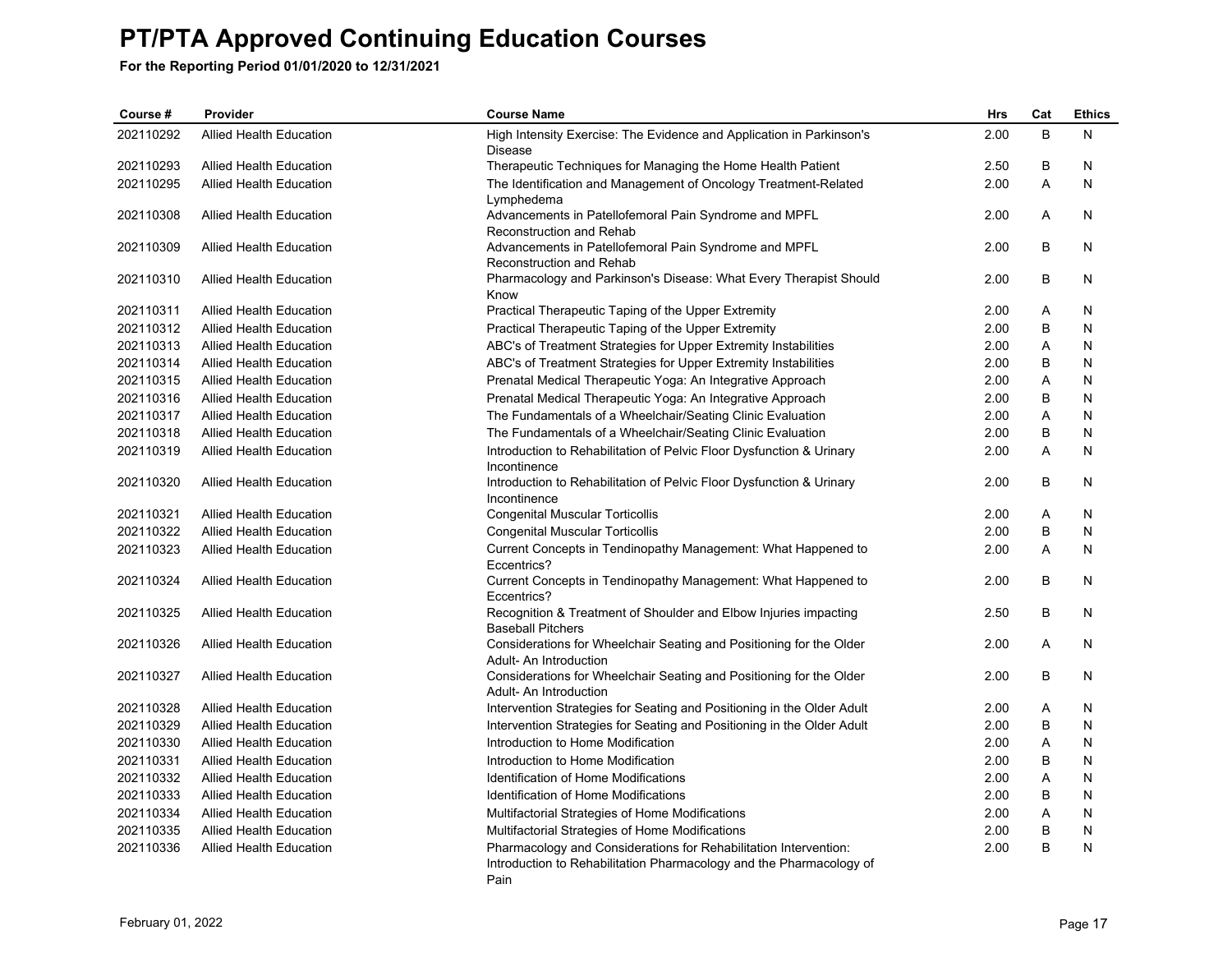| Course #  | Provider                       | <b>Course Name</b>                                                                          | <b>Hrs</b> | Cat | <b>Ethics</b> |
|-----------|--------------------------------|---------------------------------------------------------------------------------------------|------------|-----|---------------|
| 202110337 | <b>Allied Health Education</b> | Pharmacology and Medical Care Considerations for Physical                                   | 2.00       | B   | N             |
|           |                                | Rehabilitation: Cardiopulmonary Conditions and Diabetes                                     |            |     |               |
| 202110338 | <b>Allied Health Education</b> | Pharmacology & Medical Care Considerations for Physical                                     | 2.00       | B   | N             |
|           |                                | Rehabilitation: Working with the Geriatric Patient, Oncology and                            |            |     |               |
|           |                                | Parkinson's Disease                                                                         |            |     |               |
| 202110348 | <b>Allied Health Education</b> | Safe Yoga Prescription in Medicine and Wellness: An Evidence Based                          | 2.50       | A   | N             |
|           |                                | Model for Improving Health Care & Expanding Your Practice - Modules 1                       |            |     |               |
|           |                                | and $2^*$                                                                                   |            | B   |               |
| 202110349 | <b>Allied Health Education</b> | Safe Yoga Prescription in Medicine and Wellness: An Evidence Based                          | 2.50       |     | N             |
|           |                                | Model for Improving Health Care & Expanding Your Practice - Modules 1<br>and $2^*$          |            |     |               |
| 202110350 | <b>Allied Health Education</b> | The "3 P's of Practice": Yoga for Preventing Practitioner Burnout,                          | 2.50       | A   | N             |
|           |                                | Promoting Professional Growth, & Improving Patient Outcomes through                         |            |     |               |
|           |                                | Psychoneurophysiological & Neuromuscular Awareness - Modules 3 & 4*                         |            |     |               |
| 202110351 | <b>Allied Health Education</b> | The "3 P's of Practice": Yoga for Preventing Practitioner Burnout,                          | 2.50       | B   | N             |
|           |                                | Promoting Professional Growth, & Improving Patient Outcomes through                         |            |     |               |
|           |                                | Psychoneurophysiological & Neuromuscular Awareness - Modules 3 & 4*                         |            |     |               |
| 202110352 | <b>Allied Health Education</b> | Yogic Respiration for Optimal Patient Outcomes - Module 5*                                  | 1.50       | Α   | N             |
| 202110353 | <b>Allied Health Education</b> | Yogic Respiration for Optimal Patient Outcomes - Module 5*                                  | 1.50       | B   | N             |
| 202110355 | <b>Allied Health Education</b> | Best Practices for Pediatric Home Health Intervention                                       | 2.00       | Α   | N             |
| 202110356 | Allied Health Education        | Best Practices for Pediatric Home Health Intervention                                       | 2.00       | B   | N             |
| 202110357 | <b>Allied Health Education</b> | Introduction to Torticollis                                                                 | 2.00       | Α   | N             |
| 202110358 | <b>Allied Health Education</b> | Introduction to Torticollis                                                                 | 2.00       | В   | N             |
| 202110360 | Allied Health Education        | Introduction to Instrument Assisted Soft Tissue Mobilization (IASTM)                        | 2.00       | Α   | N             |
| 202110361 | <b>Allied Health Education</b> | Introduction to Instrument Assisted Soft Tissue Mobilization (IASTM)                        | 2.00       | B   | N             |
| 202110363 | <b>Allied Health Education</b> | Getting to the Point of Dry Needling                                                        | 2.00       | Α   | N             |
| 202110364 | Allied Health Education        | Getting to the Point of Dry Needling                                                        | 2.00       | B   | N             |
| 202110366 | <b>Allied Health Education</b> | Total Ankle Replacement: Advancements & Treatment Strategies                                | 2.00       | A   | N             |
| 202110367 | <b>Allied Health Education</b> | Total Ankle Replacement: Advancements & Treatment Strategies                                | 2.00       | В   | N             |
| 202110369 | <b>Allied Health Education</b> | Developmental Care: Best Practice in the Neonatal Intensive Care Unit                       | 2.00       | Α   | N             |
| 202110370 | Allied Health Education        | Developmental Care: Best Practice in the Neonatal Intensive Care Unit                       | 2.00       | B   | N             |
| 202110371 | <b>Allied Health Education</b> | Introduction to Performing Enhancing Drugs (PEDs) & Supplements:                            | 2.00       | A   | N             |
|           |                                | What does the Evidence Say?                                                                 |            |     |               |
| 202110372 | <b>Allied Health Education</b> | Introduction to Performing Enhancing Drugs (PEDs) & Supplements:                            | 2.00       | В   | N             |
|           |                                | What does the Evidence Say?                                                                 |            |     |               |
| 202110373 | Allied Health Education        | EMPowerment: A Systematic Approach to Dementia Rehab                                        | 2.00       | A   | N             |
| 202110374 | <b>Allied Health Education</b> | EMPowerment: A Systematic Approach to Dementia Rehab                                        | 2.00       | B   | N             |
| 202110375 | <b>Allied Health Education</b> | Arthritis of the Hand and Wrist                                                             | 2.00       | Α   | N             |
| 202110376 | <b>Allied Health Education</b> | Arthritis of the Hand and Wrist                                                             | 2.00       | B   | N             |
| 202110377 | <b>Allied Health Education</b> | How to Implement Effective Leadership, Management and Marketing in                          | 2.00       | A   | N             |
| 202110378 | <b>Allied Health Education</b> | Your Therapy Practice<br>How to Implement Effective Leadership, Management and Marketing in | 2.00       | B   | N             |
|           |                                | Your Therapy Practice                                                                       |            |     |               |
| 202110379 | <b>Allied Health Education</b> | Why isn't your Complex Regional Pain Syndrome (CRPS) Patient getting                        | 2.00       | A   | N             |
|           |                                | better? New Treatment Strategies using Mechanism Based Treatment                            |            |     |               |
| 202110380 | <b>Allied Health Education</b> | Why isn't your Complex Regional Pain Syndrome (CRPS) Patient getting                        | 2.00       | B   | N             |
|           |                                | better? New Treatment Strategies using Mechanism Based Treatment                            |            |     |               |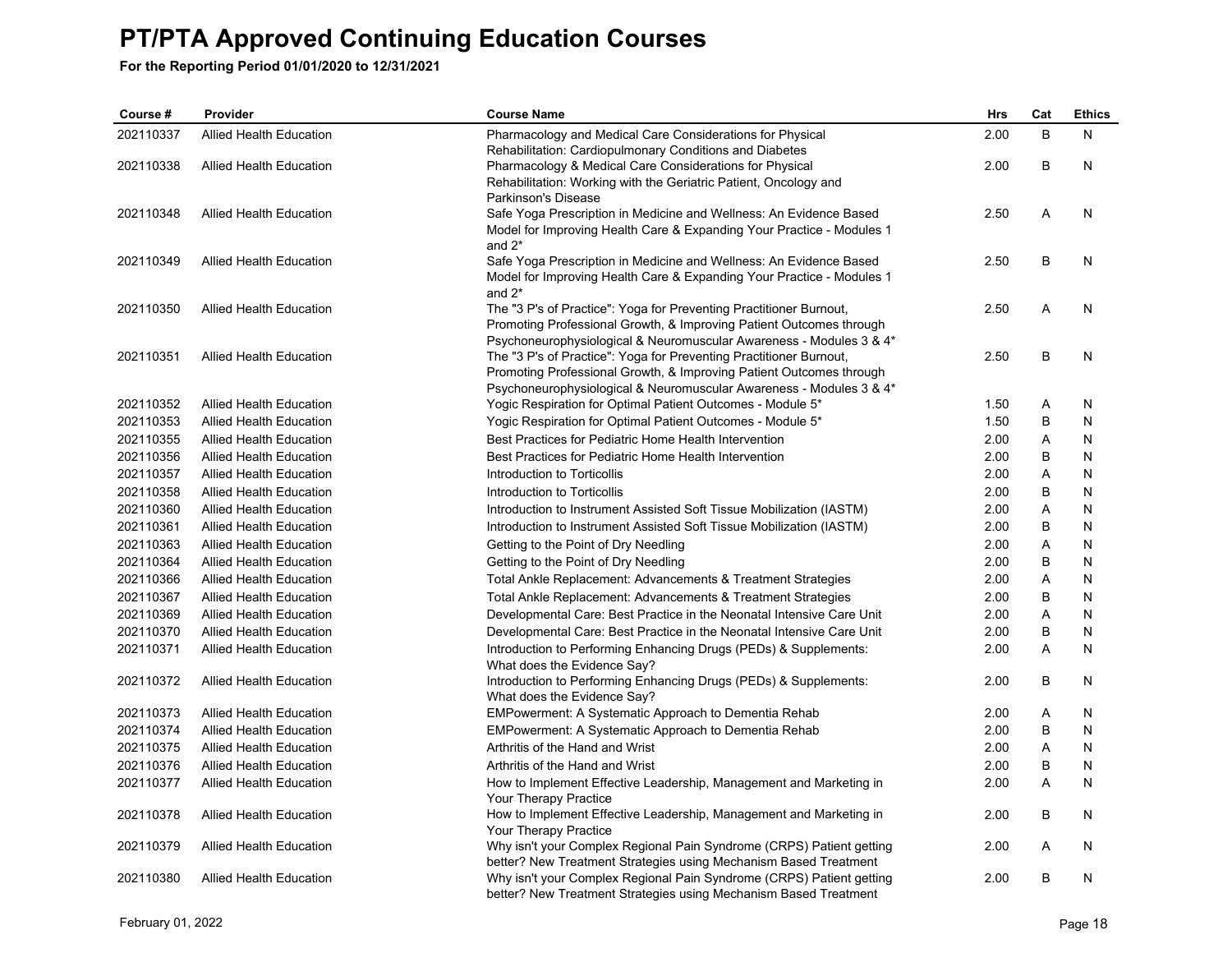| Course #  | Provider                       | <b>Course Name</b>                                                                                                                                      | <b>Hrs</b> | Cat     | <b>Ethics</b> |
|-----------|--------------------------------|---------------------------------------------------------------------------------------------------------------------------------------------------------|------------|---------|---------------|
| 202110381 | <b>Allied Health Education</b> | Reducing the Risk of Falls in the Elderly                                                                                                               | 2.00       | A       | N             |
| 202110382 | <b>Allied Health Education</b> | Reducing the Risk of Falls in the Elderly                                                                                                               | 2.00       | B       | N             |
| 202110383 | Allied Health Education        | Management of the Patient with Cervicogenic Headaches                                                                                                   | 2.00       | A       | N             |
| 202110384 | <b>Allied Health Education</b> | Management of the Patient with Cervicogenic Headaches                                                                                                   | 2.00       | B       | N             |
| 202110385 | <b>Allied Health Education</b> | High Intensity Interval Training (HIIT): Applications for Fitness and Rehab                                                                             | 2.00       | Α       | N             |
| 202110386 | <b>Allied Health Education</b> | High Intensity Interval Training (HIIT): Applications for Fitness and Rehab                                                                             | 2.00       | B       | N             |
| 202110387 | <b>Allied Health Education</b> | Practical Applications of Manual Lymphatic Therapy                                                                                                      | 3.00       | A       | N             |
| 202110388 | <b>Allied Health Education</b> | Practical Applications of Manual Lymphatic Therapy                                                                                                      | 3.00       | B       | $\mathsf{N}$  |
| 202110389 | <b>Allied Health Education</b> | <b>Clinical Practice Guidelines for Neck Pain</b>                                                                                                       | 2.00       | A       | N             |
| 202110390 | <b>Allied Health Education</b> | <b>Clinical Practice Guidelines for Neck Pain</b>                                                                                                       | 2.00       | B       | N             |
| 202110391 | <b>Allied Health Education</b> | Myofascial, Manual & Movement Therapy for the Painful Shoulder with<br><b>Mobility Deficits</b>                                                         | 2.00       | A       | N             |
| 202110392 | <b>Allied Health Education</b> | Myofascial, Manual & Movement Therapy for the Painful Shoulder with<br><b>Mobility Deficits</b>                                                         | 2.00       | B       | N             |
| 202110393 | <b>Allied Health Education</b> | Yoga and Multiple Sclerosis                                                                                                                             | 2.00       | Α       | N             |
| 202110394 | <b>Allied Health Education</b> | Yoga and Multiple Sclerosis                                                                                                                             | 2.00       | $\sf B$ | $\mathsf{N}$  |
| 202110395 | <b>Allied Health Education</b> | Coding, Documenting and Reimbursement for a Successful Seating and<br><b>Mobility Clinic</b>                                                            | 2.00       | A       | N             |
| 202110396 | <b>Allied Health Education</b> | Coding, Documenting and Reimbursement for a Successful Seating and<br><b>Mobility Clinic</b>                                                            | 2.00       | B       | N             |
| 202110397 | <b>Allied Health Education</b> | It's Not About Aging, It's About Living. A Step by Step Guide to<br>Developing a Successful Home Accessibility and Modification Plan for<br>Your Client | 2.00       | A       | N             |
| 202110398 | <b>Allied Health Education</b> | It's Not About Aging, It's About Living. A Step by Step Guide to<br>Developing a Successful Home Accessibility and Modification Plan for<br>Your Client | 2.00       | B       | N             |
| 202110399 | <b>Allied Health Education</b> | Chronic Pain & Pain Neuroscience Education for the PT, OT, & AT: The<br>Evaluation                                                                      | 2.50       | A       | N             |
| 202110400 | Allied Health Education        | Chronic Pain & Pain Neuroscience Education for the PT, OT, & AT: The<br>Evaluation                                                                      | 2.50       | B       | N             |
| 202110401 | Allied Health Education        | Essential Clinical Concepts in Biomechanical Analysis, Rehabilitation,<br>and Injury Prevention for the Runner                                          | 2.00       | Α       | N             |
| 202110402 | Allied Health Education        | Essential Clinical Concepts in Biomechanical Analysis, Rehabilitation,<br>and Injury Prevention for the Runner                                          | 2.00       | B       | N             |
| 202110403 | Allied Health Education        | Evaluation and Diagnosis through a Manual Therapy Approach to<br>Temporomandibular Joint (TMJ) Dysfunction                                              | 2.00       | A       | N             |
| 202110404 | <b>Allied Health Education</b> | Evaluation and Diagnosis through a Manual Therapy Approach to<br>Temporomandibular Joint (TMJ) Dysfunction                                              | 2.00       | B       | N             |
| 202110414 | <b>Allied Health Education</b> | Understanding and Managing Reflux/GERD in Typically Developing<br>Babies and Older Children with Medical Complexities                                   | 2.00       | A       | N             |
| 202110415 | <b>Allied Health Education</b> | Understanding and Managing Reflux/GERD in Typically Developing<br>Babies and Older Children with Medical Complexities                                   | 2.00       | B       | N             |
| 202110416 | <b>Allied Health Education</b> | Neuromuscular Inhibition Techniques for the Treatment of Myofascial<br><b>Trigger Points</b>                                                            | 2.00       | A       | N.            |
| 202110417 | <b>Allied Health Education</b> | Neuromuscular Inhibition Techniques for the Treatment of Myofascial<br><b>Trigger Points</b>                                                            | 2.00       | B       | N             |
| 202110418 | <b>Allied Health Education</b> | Addressing the Opioid Crisis: Using Yoga and Meditation to Help<br>Patients Manage Pain                                                                 | 2.00       | Α       | N             |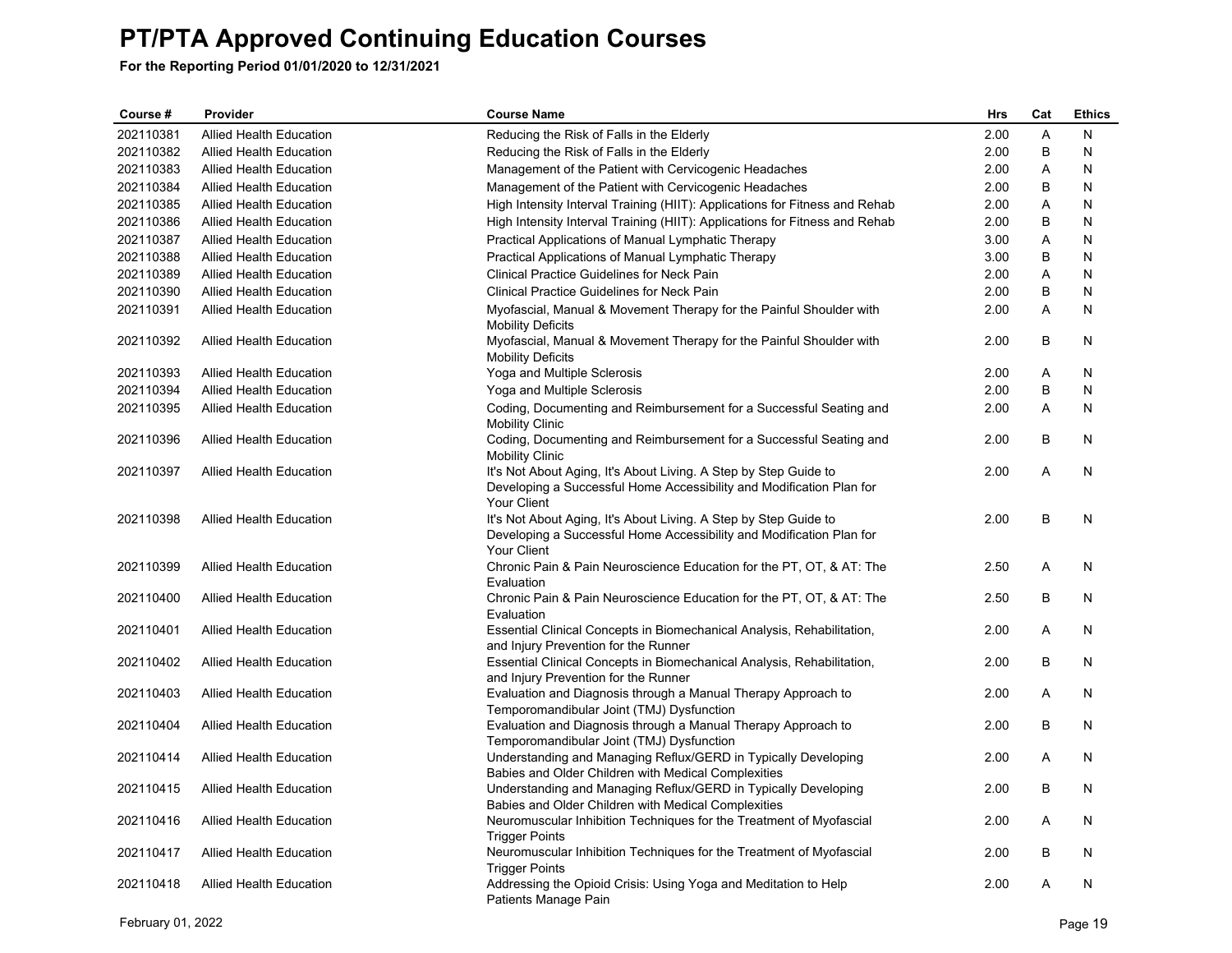| Course #  | Provider                       | <b>Course Name</b>                                                                      | <b>Hrs</b> | Cat | <b>Ethics</b> |
|-----------|--------------------------------|-----------------------------------------------------------------------------------------|------------|-----|---------------|
| 202110419 | <b>Allied Health Education</b> | Addressing the Opioid Crisis: Using Yoga and Meditation to Help<br>Patients Manage Pain | 2.00       | B   | N             |
| 202110420 | <b>Allied Health Education</b> | Postpartum Fitness Training                                                             | 3.00       | Α   | N             |
| 202110421 | <b>Allied Health Education</b> | Postpartum Fitness Training                                                             | 3.00       | B   | N             |
| 202110422 | <b>Allied Health Education</b> | Flex-Ability: Muscle Energy/PNF Basics                                                  | 2.00       | A   | N             |
| 202110423 | Allied Health Education        | Flex-Ability: Muscle Energy/PNF Basics                                                  | 2.00       | B   | N             |
| 202110424 | <b>Allied Health Education</b> | Positional Release: Reflex Release for Painful Trigger Points & Muscle                  | 2.00       | A   | N             |
|           |                                | Tension                                                                                 |            |     |               |
| 202110425 | <b>Allied Health Education</b> | Positional Release: Reflex Release for Painful Trigger Points & Muscle<br>Tension       | 2.00       | B   | N             |
| 202110426 | <b>Allied Health Education</b> | The Competitive Triathlete: Their Demands and How to Keep Them                          | 2.00       | A   | N             |
|           |                                | Going the Distance                                                                      |            |     |               |
| 202110427 | <b>Allied Health Education</b> | The Competitive Triathlete: Their Demands and How to Keep Them                          | 2.00       | B   | N             |
|           |                                | Going the Distance                                                                      |            |     |               |
| 202110428 | <b>Allied Health Education</b> | Performing Evidence-Based Therapeutic Exercise (Therex), and                            | 2.00       | A   | N             |
|           |                                | Documenting to get Reimbursed for It                                                    |            |     |               |
| 202110429 | Allied Health Education        | Performing Evidence-Based Therapeutic Exercise (Therex), and                            | 2.00       | B   | N             |
| 202110430 |                                | Documenting to get Reimbursed for It                                                    |            | Α   |               |
|           | <b>Allied Health Education</b> | An Introduction to Using Yoga to Work with Patients with Scoliosis                      | 2.00       | B   | N             |
| 202110431 | <b>Allied Health Education</b> | An Introduction to Using Yoga to Work with Patients with Scoliosis                      | 2.00       |     | N             |
| 202110432 | Allied Health Education        | Introduction to Instrument Assisted Soft Tissue Mobilization (IASTM)                    | 2.00       | Α   | N             |
| 202110433 | Allied Health Education        | Introduction to Instrument Assisted Soft Tissue Mobilization (IASTM)                    | 2.00       | B   | N             |
| 202110434 | <b>Allied Health Education</b> | Current Concepts of Shoulder Tendinopathies: An Exercise & Manual<br>Therapy Approach   | 2.00       | Α   | N             |
| 202110435 | <b>Allied Health Education</b> | Current Concepts of Shoulder Tendinopathies: An Exercise & Manual<br>Therapy Approach   | 2.00       | B   | N             |
| 202110436 | <b>Allied Health Education</b> | Clinical Applications of Blood Flow Restriction Training in Physical<br>Therapy         | 2.00       | A   | N             |
| 202110437 | <b>Allied Health Education</b> | Clinical Applications of Blood Flow Restriction Training in Physical                    | 2.00       | В   | N             |
|           |                                | Therapy                                                                                 |            |     |               |
| 202110438 | <b>Allied Health Education</b> | Identifying Shoulder Pathology with Surgical Repairs and Replacement of<br>the Shoulder | 3.00       | A   | N             |
| 202110439 | <b>Allied Health Education</b> | Identifying Shoulder Pathology with Surgical Repairs and Replacement of<br>the Shoulder | 3.00       | B   | N             |
| 202110440 | <b>Allied Health Education</b> | Management of the Cancer Patient, part I: The Basics                                    | 2.00       | A   | N             |
| 202110441 | <b>Allied Health Education</b> | Management of the Cancer Patient, part I: The Basics                                    | 2.00       | B   | N             |
| 202110442 | <b>Allied Health Education</b> | Shoe Anatomy and Shoe Wear Selection: Factors to Consider                               | 2.00       | Α   | N             |
| 202110443 | <b>Allied Health Education</b> | Shoe Anatomy and Shoe Wear Selection: Factors to Consider                               | 2.00       | B   | N             |
| 202110444 | Allied Health Education        | Management of the Cancer Patient, part II: Rehab                                        | 2.00       | A   | N             |
| 202110445 | <b>Allied Health Education</b> | Management of the Cancer Patient, part II: Rehab                                        | 2.00       | В   | N             |
| 202110446 | <b>Allied Health Education</b> | Restoring Fit Knees: Current Concepts in ACL Rehabilitation                             | 2.50       | Α   | N             |
| 202110447 | <b>Allied Health Education</b> | Restoring Fit Knees: Current Concepts in ACL Rehabilitation                             | 2.50       | B   | N             |
| 202110448 | <b>Allied Health Education</b> | Differential Diagnosis of Upper Extremity Pain                                          | 2.00       | A   | N             |
| 202110449 | Allied Health Education        | Differential Diagnosis of Upper Extremity Pain                                          | 2.00       | B   | N             |
| 202110450 | <b>Allied Health Education</b> | Neuromuscular Re-education (NMR): Documenting for Reimbursement                         | 2.00       | A   | N             |
|           |                                | and Prevention of Denials                                                               |            |     |               |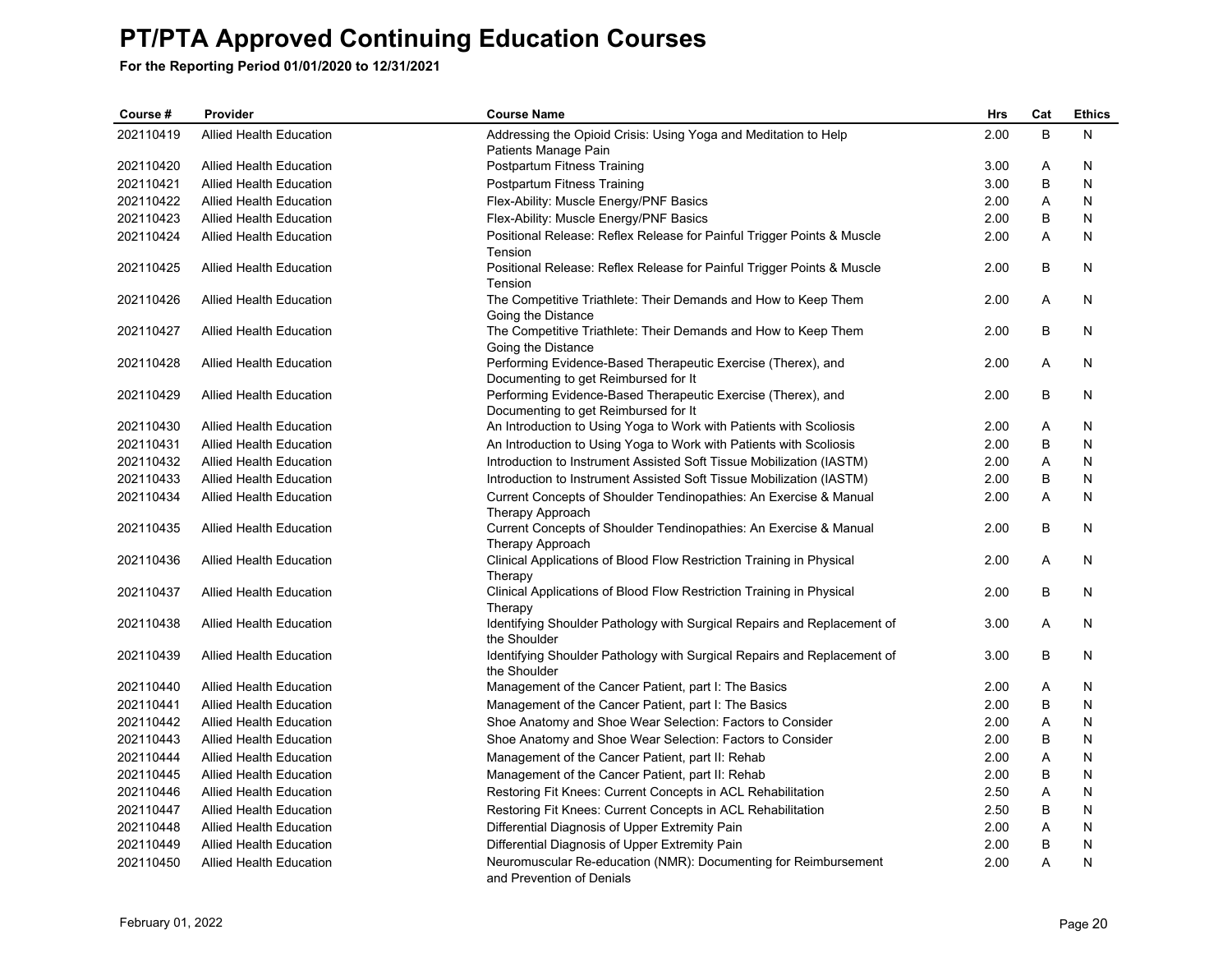| Course #  | Provider                       | <b>Course Name</b>                                                                                                                                                 | Hrs  | Cat | <b>Ethics</b> |
|-----------|--------------------------------|--------------------------------------------------------------------------------------------------------------------------------------------------------------------|------|-----|---------------|
| 202110451 | <b>Allied Health Education</b> | Neuromuscular Re-education (NMR): Documenting for Reimbursement<br>and Prevention of Denials                                                                       | 2.00 | B   | N             |
| 202110452 | <b>Allied Health Education</b> | Sports Specific Training: Exercise Physiology & Periodization                                                                                                      | 2.00 | B   | N             |
| 202110453 | <b>Allied Health Education</b> | Sports Specific Training: The Core and LE Core & Speed, Agility and<br><b>Plyometric Training</b>                                                                  | 2.00 | B   | N             |
| 202110454 | <b>Allied Health Education</b> | <b>Basic Therapeutic Taping</b>                                                                                                                                    | 2.00 | В   | N             |
| 202110455 | <b>Allied Health Education</b> | Foundations of Diagnostic Imaging for the Physical Therapist: Key<br>Concepts and Clinical Applications                                                            | 2.00 | B   | N             |
| 202110456 | Allied Health Education        | Achieving Structural Balance: Biomechanics, Neurophysiology, & Joint<br>Function in Yoga Posture Prescription - Module 6 & 7*                                      | 2.50 | В   | N             |
| 202110457 | <b>Allied Health Education</b> | Nutrition and Osteoarthritis: Integrative and Conventional Clinical Update<br>- Module 10, part I*                                                                 | 3.00 | B   | N             |
| 202110458 | Allied Health Education        | The Upper Extremities & Spinal Kinematics: Integrative Yoga and<br>Conventional Clinical Update - Module 10, part 2*                                               | 3.00 | B   | N             |
| 202110459 | Allied Health Education        | The ACL, Ankle & Foot Complex: Research Update on Conventional &<br>Integrated (Yoga) Care - Module 10, part 3*                                                    | 2.00 | B   | N             |
| 202110460 | <b>Allied Health Education</b> | Hip Labral Injury, Illiotibial Band Syndrome, & Patellofemeral Pain<br>Syndrome: Research Update on Conventional & Integrated (Yoga)<br>Rehab - Module 10, part 4* | 2.00 | B   | N             |
| 202110462 | <b>Allied Health Education</b> | Energy Anatomy in Medicine - Module 12*                                                                                                                            | 2.00 | B   | N             |
| 202110463 | Allied Health Education        | Instrument Assisted Soft Tissue Mobilizations for the Upper Quarter                                                                                                | 2.00 | A   | N             |
| 202110464 | <b>Allied Health Education</b> | Instrument Assisted Soft Tissue Mobilizations for the Upper Quarter                                                                                                | 2.00 | B   | N             |
| 202110465 | <b>Allied Health Education</b> | Instrument-Assisted Soft Tissue Mobilizations for the Lower Quarter                                                                                                | 2.00 | Α   | N             |
| 202110466 | <b>Allied Health Education</b> | Instrument-Assisted Soft Tissue Mobilizations for the Lower Quarter                                                                                                | 2.00 | B   | N             |
| 202110467 | <b>Allied Health Education</b> | Using Social Media to Inform, Influence and Impact Clinical Practice                                                                                               | 2.00 | Α   | N             |
| 202110468 | Allied Health Education        | Using Social Media to Inform, Influence and Impact Clinical Practice                                                                                               | 2.00 | B   | N             |
| 202110469 | <b>Allied Health Education</b> | Identifying Knee Pathology with Surgical Repairs and Replacement of the<br>Knee                                                                                    | 3.00 | A   | N             |
| 202110470 | Allied Health Education        | Identifying Knee Pathology with Surgical Repairs and Replacement of the<br>Knee                                                                                    | 3.00 | B   | N             |
| 202110471 | <b>Allied Health Education</b> | Current Concepts of Hip Tendinopathies: An Exercise & Manual Therapy<br>Approach                                                                                   | 2.00 | A   | N             |
| 202110472 | Allied Health Education        | Current Concepts of Hip Tendinopathies: An Exercise & Manual Therapy<br>Approach                                                                                   | 2.00 | В   | N             |
| 202110473 | <b>Allied Health Education</b> | Management of the Cancer Patient, part III: Death and Dying                                                                                                        | 2.00 | A   | N             |
| 202110474 | <b>Allied Health Education</b> | Management of the Cancer Patient, part III: Death and Dying                                                                                                        | 2.00 | В   | N             |
| 202110475 | <b>Allied Health Education</b> | Pediatric Physical Therapy Functional Outcome Measures                                                                                                             | 2.00 | A   | N             |
| 202110476 | <b>Allied Health Education</b> | <b>Pediatric Physical Therapy Functional Outcome Measures</b>                                                                                                      | 2.00 | В   | N             |
| 202110477 | Allied Health Education        | Pain Science Concepts for the Rehab Provider                                                                                                                       | 2.50 | Α   | N             |
| 202110478 | <b>Allied Health Education</b> | Pain Science Concepts for the Rehab Provider                                                                                                                       | 2.50 | B   | N             |
| 202110479 | <b>Allied Health Education</b> | Incorporating the Symptom Modification Approach into Evaluation &<br>Treatment of the Orthopaedic Patient                                                          | 2.50 | A   | N             |
| 202110480 | Allied Health Education        | Incorporating the Symptom Modification Approach into Evaluation &<br>Treatment of the Orthopaedic Patient                                                          | 2.50 | B   | N             |
| 202110481 | <b>Allied Health Education</b> | <b>BPPV: Evaluation and Treatment</b>                                                                                                                              | 2.50 | Α   | N             |
| 202110482 | <b>Allied Health Education</b> | BPPV: Evaluation and Treatment                                                                                                                                     | 2.50 | B   | N             |
| 202110483 | <b>Allied Health Education</b> | Problem Solving Through Splinting                                                                                                                                  | 2.00 | A   | N             |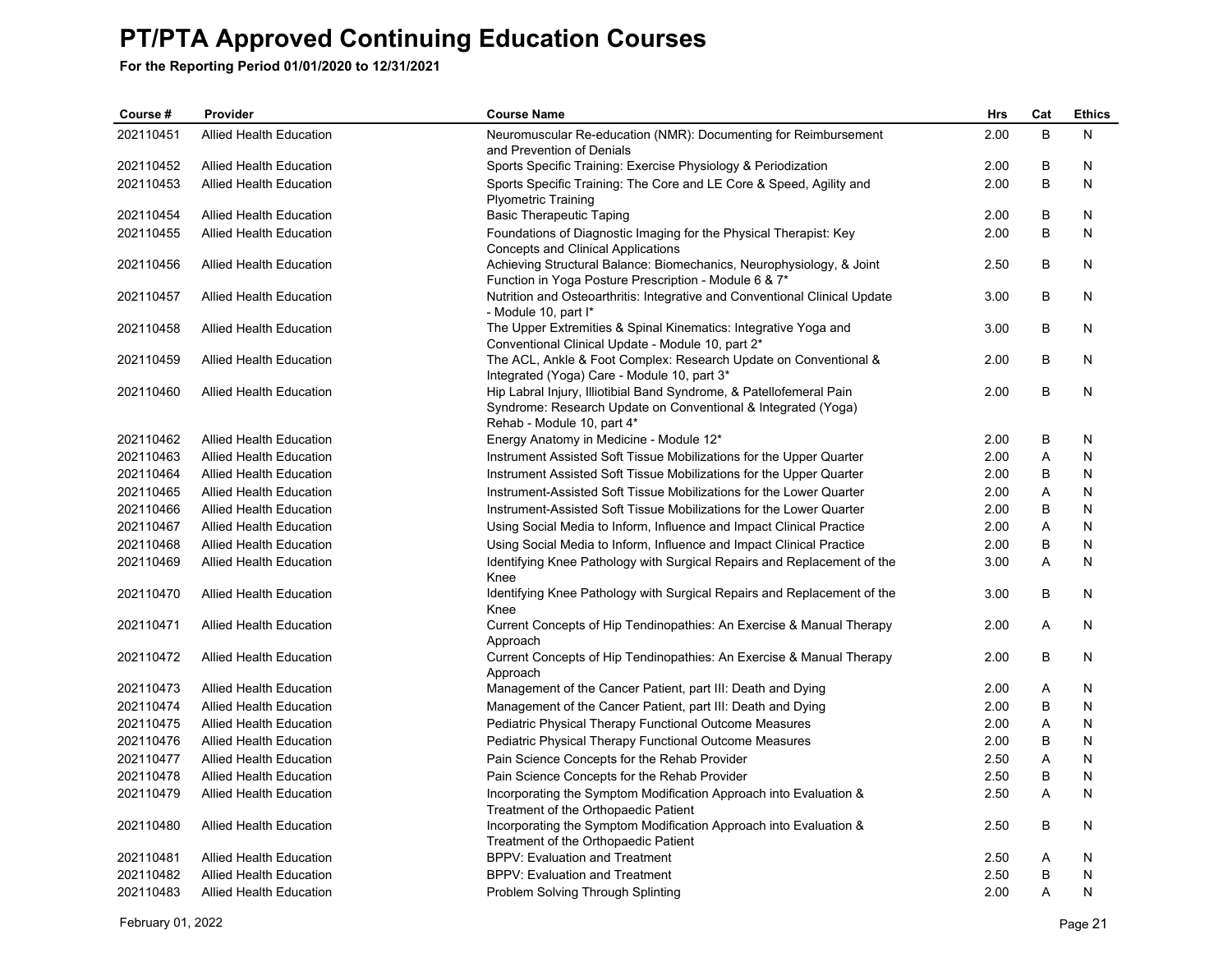| Course #  | Provider                       | <b>Course Name</b>                                                                                                                                                     | <b>Hrs</b> | Cat            | <b>Ethics</b> |
|-----------|--------------------------------|------------------------------------------------------------------------------------------------------------------------------------------------------------------------|------------|----------------|---------------|
| 202110484 | <b>Allied Health Education</b> | Problem Solving Through Splinting                                                                                                                                      | 2.00       | B              | N             |
| 202110485 | <b>Allied Health Education</b> | Physical Therapy Management of Patients s/p CABG: Acute Care to<br>Home                                                                                                | 2.00       | A              | N             |
| 202110486 | <b>Allied Health Education</b> | Physical Therapy Management of Patients s/p CABG: Acute Care to<br>Home                                                                                                | 2.00       | B              | N             |
| 202110487 | <b>Allied Health Education</b> | Therapeutic Taping Strategies for Musculoskeletal Pain                                                                                                                 | 2.00       | Α              | N             |
| 202110488 | <b>Allied Health Education</b> | Therapeutic Taping Strategies for Musculoskeletal Pain                                                                                                                 | 2.00       | B              | N             |
| 202110489 | Allied Health Education        | Identifying Hip Pathology with Surgical Repairs and Replacement of the<br>Hip                                                                                          | 3.00       | A              | N             |
| 202110490 | <b>Allied Health Education</b> | Identifying Hip Pathology with Surgical Repairs and Replacement of the<br>Hip                                                                                          | 3.00       | B              | N             |
| 202110491 | <b>Allied Health Education</b> | Getting Patients Back in Action After Work-Related Back Injury                                                                                                         | 2.00       | A              | N             |
| 202110492 | <b>Allied Health Education</b> | Getting Patients Back in Action After Work-Related Back Injury                                                                                                         | 2.00       | B              | N             |
| 202110493 | <b>Allied Health Education</b> | Chronic Pain & Pain Neuroscience Education for the PT, OT, & AT:<br>Treatment                                                                                          | 2.50       | Α              | N             |
| 202110494 | <b>Allied Health Education</b> | Chronic Pain & Pain Neuroscience Education for the PT, OT, & AT:<br>Treatment                                                                                          | 2.50       | B              | N             |
| 202110495 | <b>Allied Health Education</b> | Performance Testing in PT: Beyond the Professional and Collegiate<br>Athlete.                                                                                          | 2.00       | Α              | N             |
| 202110496 | <b>Allied Health Education</b> | Performance Testing in PT: Beyond the Professional and Collegiate<br>Athlete.                                                                                          | 2.00       | В              | N             |
| 202110497 | <b>Allied Health Education</b> | Anterior Cruciate Ligament Injury Prevention and Reconstruction to<br>Successful Reintegration                                                                         | 2.00       | A              | N             |
| 202110498 | <b>Allied Health Education</b> | Anterior Cruciate Ligament Injury Prevention and Reconstruction to<br>Successful Reintegration                                                                         | 2.00       | B              | N             |
| 202110504 | <b>Allied Health Education</b> | Running Rehabilitation Principles: In Depth Biomechanical Analysis and<br>Treatment                                                                                    | 2.00       | A              | N             |
| 202110505 | <b>Allied Health Education</b> | Running Rehabilitation Principles: In Depth Biomechanical Analysis and<br>Treatment                                                                                    | 2.00       | B              | N             |
| 202110506 | <b>Allied Health Education</b> | Maintenance Therapy: Evidence Based Approaches to Documentation to<br><b>Ensure Payment</b>                                                                            | 2.00       | B              | N             |
| 202110508 | <b>Allied Health Education</b> | Current Guidelines for Developing a Safe and Effective Prenatal Fitness<br>Program                                                                                     | 3.00       | Α              | N             |
| 202110509 | <b>Allied Health Education</b> | Current Guidelines for Developing a Safe and Effective Prenatal Fitness<br>Program                                                                                     | 3.00       | B              | N             |
| 202111063 | <b>Allied Health Education</b> | 24-Hour Postural Care - Implementing a Family-Friendly Approach to<br>Prevention of Body Shape Distortion for Children with Movement                                   | 2.00       | $\overline{A}$ | N             |
| 202111064 | <b>Allied Health Education</b> | Challenges<br>24-Hour Postural Care - Implementing a Family-Friendly Approach to<br>Prevention of Body Shape Distortion for Children with Movement<br>Challenges       | 2.00       | B              | N             |
| 202111529 | <b>Allied Health Education</b> | Thoracic Orthopedic Evaluation and Differential Diagnosis                                                                                                              | 2.50       | В              | N             |
| 202111530 | <b>Allied Health Education</b> | Thoracic Orthopedic Evaluation and Differential Diagnosis                                                                                                              | 2.50       | A              | N             |
| 202111531 | <b>Allied Health Education</b> | 24-Hour Postural Care - Is There a Need for Night-Time Positioning?<br>Understanding Postures in Lying and Sitting Relative to Hip/Pelvic/Leg<br>and Chest Distortions | 2.00       | A              | N             |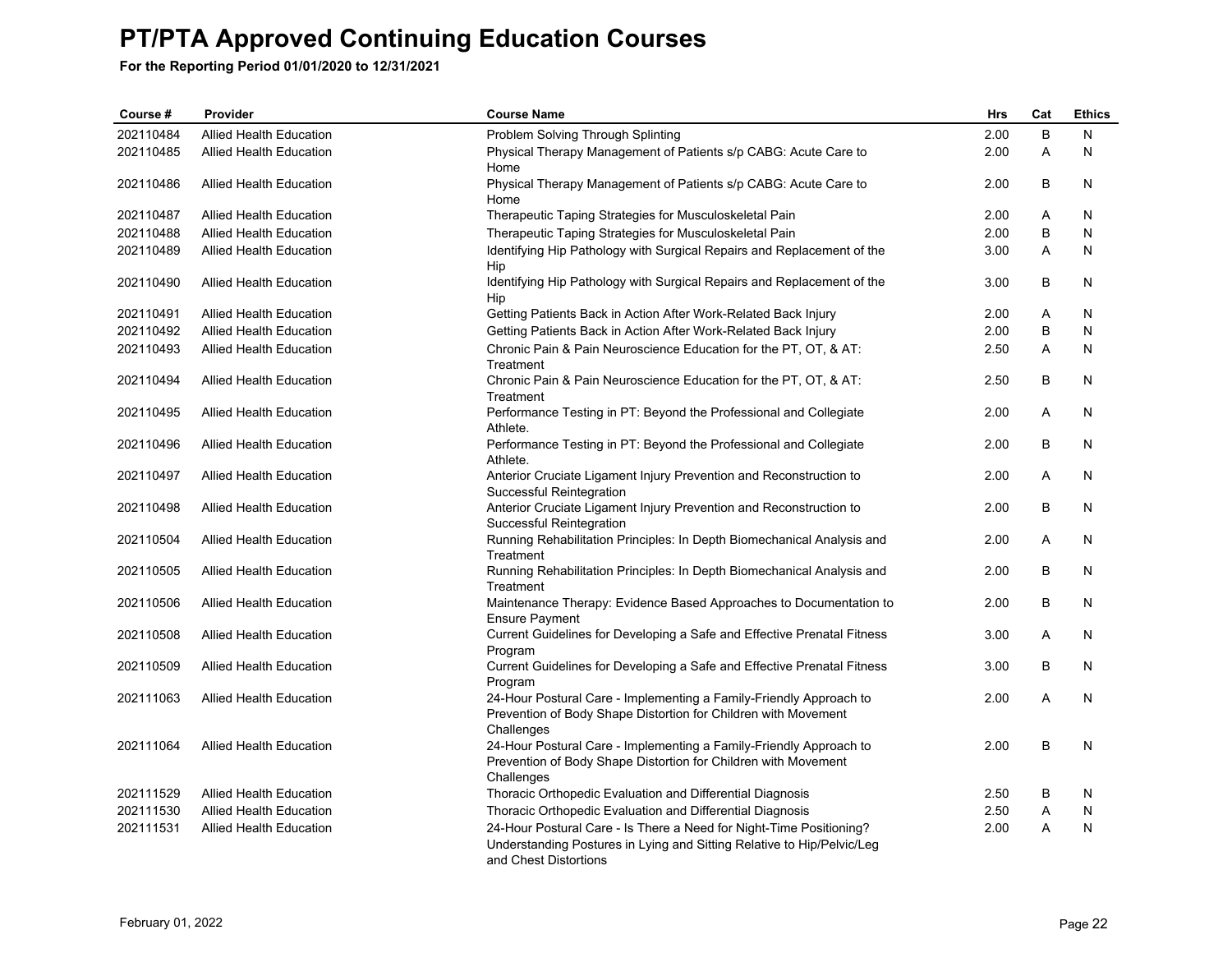| Course #  | Provider                       | <b>Course Name</b>                                                                                                                            | <b>Hrs</b> | Cat | <b>Ethics</b> |
|-----------|--------------------------------|-----------------------------------------------------------------------------------------------------------------------------------------------|------------|-----|---------------|
| 202111532 | <b>Allied Health Education</b> | 24-Hour Postural Care - Is There a Need for Night-Time Positioning?<br>Understanding Postures in Lying and Sitting Relative to Hip/Pelvic/Leg | 2.00       | B   | N             |
|           |                                | and Chest Distortions                                                                                                                         |            | Α   | N             |
| 202111533 | <b>Allied Health Education</b> | 24-Hour Postural Care - Successful Night-Time Positioning - Using a<br>Person-Centered Approach to Optimize Sleep Patterns, Pressure,         | 2.00       |     |               |
|           |                                | Thermal Comfort, Safety, Behavior, Sleep Apnea, Seizures and Reflux                                                                           |            |     |               |
| 202111534 | <b>Allied Health Education</b> | 24-Hour Postural Care - Successful Night-Time Positioning - Using a                                                                           | 2.00       | B   | N             |
|           |                                | Person-Centered Approach to Optimize Sleep Patterns, Pressure,                                                                                |            |     |               |
|           |                                | Thermal Comfort, Safety, Behavior, Sleep Apnea, Seizures and Reflux                                                                           |            |     |               |
| 202111603 | <b>Allied Health Education</b> | A Therapeutic Approach to Dementia                                                                                                            | 2.00       | A   | N             |
| 202111604 | <b>Allied Health Education</b> | A Therapeutic Approach to Dementia                                                                                                            | 2.00       | B   | N             |
| 202111605 | <b>Allied Health Education</b> | Cervicogenic Dizziness: Real or Not?                                                                                                          | 2.00       | Α   | N             |
| 202111606 | <b>Allied Health Education</b> | Cervicogenic Dizziness: Real or Not?                                                                                                          | 2.00       | B   | N             |
| 202111843 | <b>Allied Health Education</b> | Manual Therapy from a Pain Neuroscience Education Approach                                                                                    | 2.50       | Α   | N             |
| 202111858 | <b>Allied Health Education</b> | Manual Therapy from a Pain Neuroscience Education Approach                                                                                    | 2.50       | В   | N             |
| 202111860 | Allied Health Education        | Sensitivity and Safe Handling of the Bariatric Patient                                                                                        | 2.00       | Α   | N             |
| 202111861 | Allied Health Education        | Sensitivity and Safe Handling of the Bariatric Patient                                                                                        | 2.00       | B   | N             |
| 202111868 | <b>Allied Health Education</b> | MTY 1 - The Lifestyle Medicine of Yoga: Impacting Epidemic Chronic<br>Disease & Pain                                                          | 5.00       | B   | N             |
| 202111870 | <b>Allied Health Education</b> | MTY 2- Creating "3D" Health: Oral Cavity to Pelvic Floor Wellness                                                                             | 5.00       | B   | N             |
|           |                                | through Trauma-Informed Psychology & Physiology                                                                                               |            |     |               |
| 202111872 | <b>Allied Health Education</b> | MTY 3- The Gut-Brain-Body Axis: Achieving Better Neuromuscular<br>Outcomes through Nutrition                                                  | 5.00       | B   | N             |
| 202112086 | <b>Allied Health Education</b> | MTY 4- Sound & Sleep in Rehabilitation & Health Promotion: Fostering<br>Whole Health                                                          | 5.00       | B   | N             |
| 202112087 | <b>Allied Health Education</b> | Introduction to Medical Therapeutic Yoga for Multiple Sclerosis                                                                               | 2.00       | A   | N             |
| 202112088 | Allied Health Education        | Introduction to Medical Therapeutic Yoga for Multiple Sclerosis                                                                               | 2.00       | В   | N             |
| 202112090 | Allied Health Education        | Integrative Pain Management: Best Practices Based on Evidence                                                                                 | 3.00       | Α   | N             |
| 202112091 | <b>Allied Health Education</b> | Integrative Pain Management: Best Practices Based on Evidence                                                                                 | 3.00       | В   | N             |
| 202112231 | <b>Allied Health Education</b> | Things to Know Before Opening a Private Therapy Practice: All About the<br><b>Pre-Commitment Phase</b>                                        | 2.00       | A   | N             |
| 202112232 | Allied Health Education        | Things to Know Before Opening a Private Therapy Practice: All About the<br><b>Pre-Commitment Phase</b>                                        | 2.00       | В   | N             |
| 202112435 | <b>Allied Health Education</b> | Yoga as a Therapeutic Modality with Pediatric Patients - Add Value and<br>Fun to your Practice!                                               | 2.00       | A   | N             |
| 202112436 | Allied Health Education        | Yoga as a Therapeutic Modality with Pediatric Patients - Add Value and<br>Fun to your Practice!                                               | 2.00       | B   | N             |
| 202112438 | <b>Allied Health Education</b> | Decision Making and Discharge Planning in the Acute Care Setting                                                                              | 2.00       | Α   | N             |
| 202112440 | <b>Allied Health Education</b> | Decision Making and Discharge Planning in the Acute Care Setting                                                                              | 2.00       | B   | N             |
| 202112442 | <b>Allied Health Education</b> | How Do Therapy Interventions Treat Musculoskeletal Pain? A                                                                                    | 2.00       | A   | N             |
|           |                                | Mechanisms Based Approach for Pain Management                                                                                                 |            |     |               |
| 202112443 | Allied Health Education        | How Do Therapy Interventions Treat Musculoskeletal Pain? A<br>Mechanisms Based Approach for Pain Management                                   | 2.00       | B   | N             |
| 202112610 | Allied Health Education        | <b>Physical Activity Prescription</b>                                                                                                         | 2.00       | В   | N             |
| 202112611 | Allied Health Education        | Environmental Influences on Rehabilitation Outcomes: Tobacco<br>Cessation & Other Toxic Exposures                                             | 2.00       | B   | N             |
| 202112612 | Allied Health Education        | Roll Out Phase: Setting Up Your Practice for Success                                                                                          | 2.00       | A   | N             |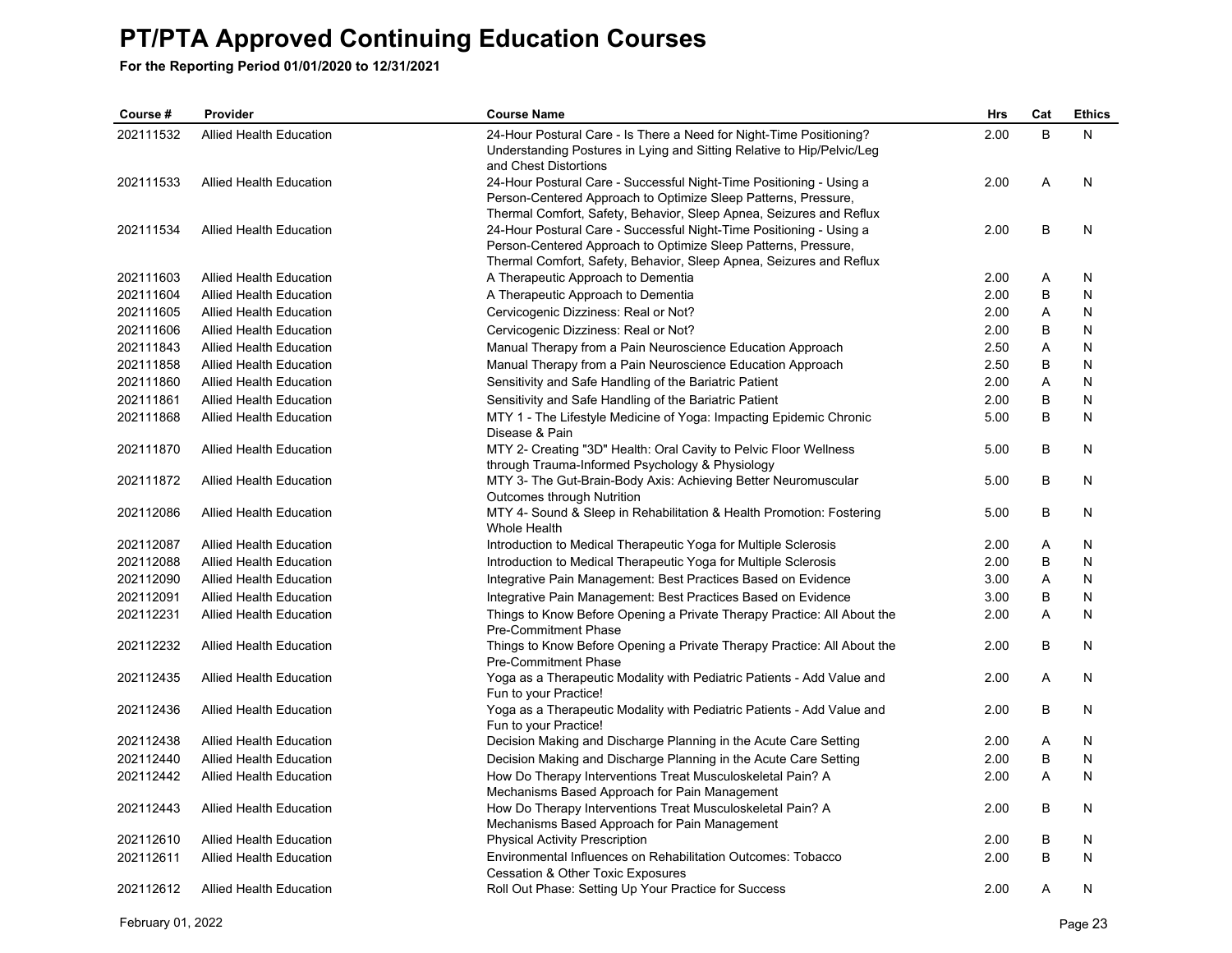| Course #          | Provider                       | <b>Course Name</b>                                                                                      | Hrs          | Cat | <b>Ethics</b> |
|-------------------|--------------------------------|---------------------------------------------------------------------------------------------------------|--------------|-----|---------------|
| 202112613         | <b>Allied Health Education</b> | Roll Out Phase: Setting Up Your Practice for Success                                                    | 2.00         | B   | N             |
| 202112614         | <b>Allied Health Education</b> | Hospital Life: A Week in the Life of an Acute Care Therapist                                            | 2.00         | A   | N             |
| 202112615         | Allied Health Education        | Hospital Life: A Week in the Life of an Acute Care Therapist                                            | 2.00         | B   | N             |
| 202112616         | <b>Allied Health Education</b> | Lower Extremity Plyometrics in Rehabilitation in Both Operative and                                     | 2.50         | Α   | N             |
|                   |                                | Non-Operative Conditions                                                                                |              |     |               |
| 202112617         | Allied Health Education        | Lower Extremity Plyometrics in Rehabilitation in Both Operative and                                     | 2.50         | B   | N             |
|                   |                                | Non-Operative Conditions                                                                                |              |     |               |
| 202112724         | Allied Health Education        | Implementing Telehealth into Rehabilitation Practice                                                    | 2.00         | A   | N             |
| 202112725         | <b>Allied Health Education</b> | Implementing Telehealth into Rehabilitation Practice                                                    | 2.00         | B   | N             |
| 202112918         | Allied Health Education        | Hydration Practices for Optimal Sport Performance                                                       | 2.00         | Α   | N             |
| 202112919         | <b>Allied Health Education</b> | Hydration Practices for Optimal Sport Performance                                                       | 2.00         | B   | N             |
| 202112920         | Allied Health Education        | Rehabilitation Following TKA                                                                            | 2.00         | Α   | N             |
| 202112921         | <b>Allied Health Education</b> | Rehabilitation Following TKA                                                                            | 2.00         | B   | N             |
| 202112922         | Allied Health Education        | Behavioral and Clinical Strategies in Concussion Management: Active                                     | 2.00         | Α   | N             |
|                   |                                | Strategies to Improve Outcomes                                                                          |              |     |               |
| 202112923         | <b>Allied Health Education</b> | Behavioral and Clinical Strategies in Concussion Management: Active                                     | 2.00         | B   | N             |
| 202112924         |                                | Strategies to Improve Outcomes<br>Preventing, Identifying and Treating Tennis and Golf Injuries         |              | Α   |               |
| 202112925         | Allied Health Education        |                                                                                                         | 2.00         | B   | N             |
|                   | <b>Allied Health Education</b> | Preventing, Identifying and Treating Tennis and Golf Injuries                                           | 2.00         |     | N             |
| 202112930         | <b>Allied Health Education</b> | Sports Specific Training: Exercise Physiology & Periodization                                           | 2.00<br>2.00 | Α   | N             |
| 202112931         | Allied Health Education        | Sports Specific Training: The Core and LE Core & Speed, Agility and<br><b>Plyometric Training</b>       |              | Α   | N             |
| 202113288         | Allied Health Education        | Pharmacology for the Rehab Clinician                                                                    | 3.00         | Α   | N             |
| 202113289         | <b>Allied Health Education</b> | Pharmacology for the Rehab Clinician                                                                    | 3.00         | B   | N             |
| 202113290         | <b>Allied Health Education</b> | The Ups & Downs of Medications and their effect on Rehabilitation                                       | 2.00         | Α   | N             |
|                   |                                | Performance                                                                                             |              |     |               |
| 202113291         | <b>Allied Health Education</b> | The Ups & Downs of Medications and their effect on Rehabilitation                                       | 2.00         | B   | N             |
|                   |                                | Performance                                                                                             |              |     |               |
| 202113293         | Allied Health Education        | Open for Business: Getting your Systems of Operations Established                                       | 2.00         | Α   | N             |
| 202113294         | <b>Allied Health Education</b> | Open for Business: Getting your Systems of Operations Established                                       | 2.00         | B   | N             |
| 202113295         | <b>Allied Health Education</b> | A Primer on Psychologically Informed Rehabilitation Practice                                            | 2.00         | Α   | N             |
| 202113296         | <b>Allied Health Education</b> | A Primer on Psychologically Informed Rehabilitation Practice                                            | 2.00         | B   | N             |
| 202113297         | <b>Allied Health Education</b> | Current Concepts for Blood Flow Restriction Training: Rehabilitation of                                 | 2.00         | Α   | N             |
|                   |                                | Chronic Pain, Muscle Weakness, and Sports Medicine Injuries                                             |              |     |               |
| 202113298         | Allied Health Education        | Current Concepts for Blood Flow Restriction Training: Rehabilitation of                                 | 2.00         | B   | N             |
|                   |                                | Chronic Pain, Muscle Weakness, and Sports Medicine Injuries                                             |              |     |               |
| 202113299         | <b>Allied Health Education</b> | Non-operative Regenerative Medicine Options for Orthopedic Conditions                                   | 3.00         | Α   | N             |
| 202113300         | <b>Allied Health Education</b> | of the Shoulder, Hip and Knee.<br>Non-operative Regenerative Medicine Options for Orthopedic Conditions | 3.00         | B   | N             |
|                   |                                | of the Shoulder, Hip and Knee.                                                                          |              |     |               |
| 202113304         | Allied Health Education        | Introduction to Hand Therapy                                                                            | 2.00         | B   | N             |
| 202113305         | Allied Health Education        | An Evidence-Based Comparison of Female Athlete Triad and RED-s                                          | 2.00         | Α   | N             |
| 202113307         | <b>Allied Health Education</b> | An Evidence-Based Comparison of Female Athlete Triad and RED-s                                          | 2.00         | В   | N             |
| 202113431         | <b>Allied Health Education</b> | Sports Nutrition: Evidence-based Guidelines & Practical Application                                     | 2.00         | Α   | N             |
| 202113432         | Allied Health Education        | Sports Nutrition: Evidence-based Guidelines & Practical Application                                     | 2.00         | В   | N             |
| 202113685         | <b>Allied Health Education</b> | Geriatric Massage and Manual Therapy                                                                    | 2.50         | Α   | N             |
| 202113686         | <b>Allied Health Education</b> | Geriatric Massage and Manual Therapy                                                                    | 2.50         | B   | N             |
| February 01, 2022 |                                |                                                                                                         |              |     | Page 24       |
|                   |                                |                                                                                                         |              |     |               |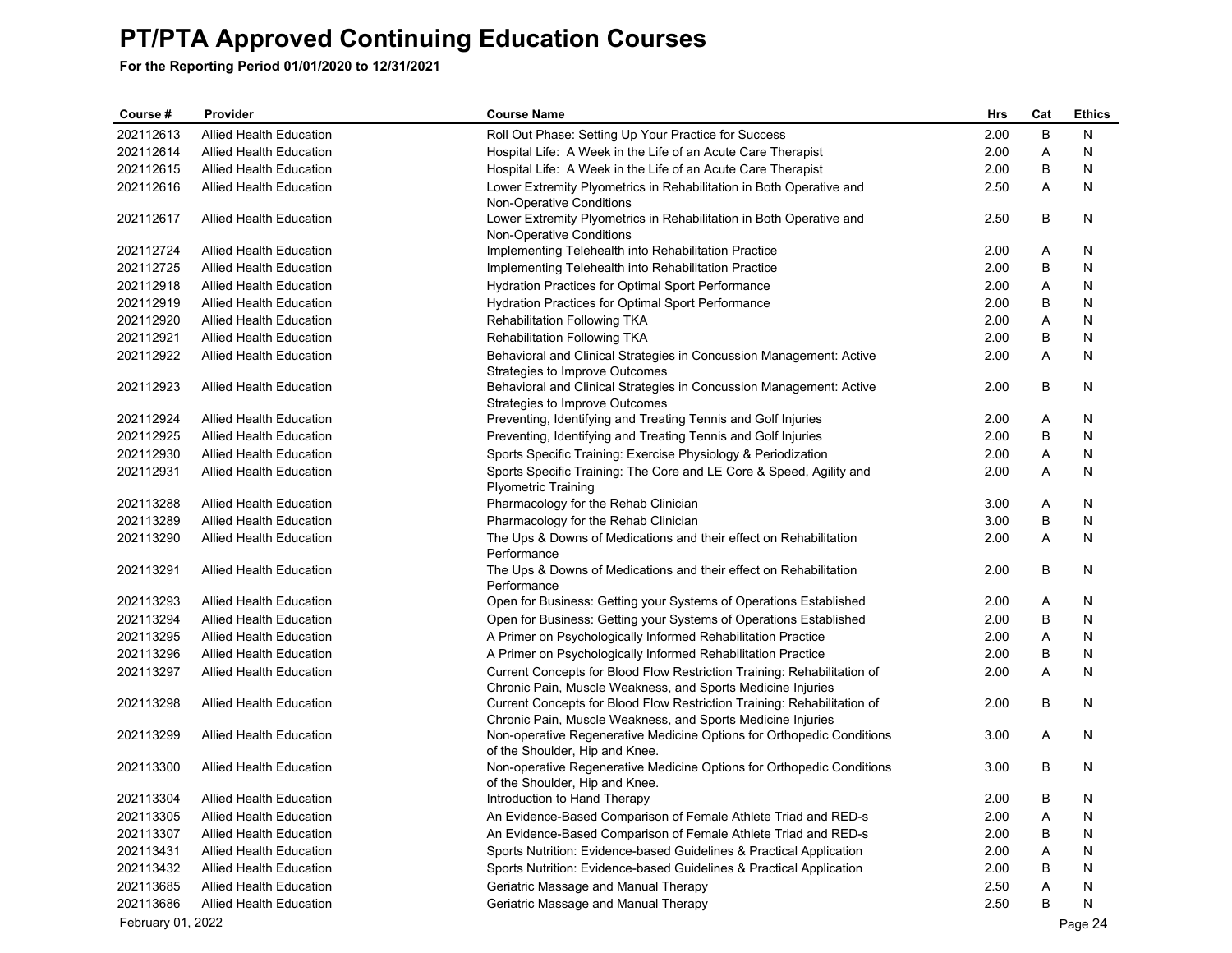| Course#   | Provider                       | <b>Course Name</b>                                                                              | Hrs  | Cat    | <b>Ethics</b> |
|-----------|--------------------------------|-------------------------------------------------------------------------------------------------|------|--------|---------------|
| 202113687 | <b>Allied Health Education</b> | Telehealth Methods for Evaluation, Assessment and Intervention                                  | 3.00 | A      | N             |
| 202113688 | <b>Allied Health Education</b> | Telehealth Methods for Evaluation, Assessment and Intervention                                  | 3.00 | B      | N             |
| 202113831 | Allied Health Education        | Transforming your Knowledge of Self-Regulation: Understand the                                  | 3.00 | A      | N             |
|           |                                | Diagnosis and Neuroscience of Children with ASD, ADHD, & Sensory                                |      |        |               |
|           |                                | Processing                                                                                      |      |        |               |
| 202113832 | <b>Allied Health Education</b> | Transforming your Knowledge of Self-Regulation: Understand the                                  | 3.00 | B      | N             |
|           |                                | Diagnosis and Neuroscience of Children with ASD, ADHD, & Sensory                                |      |        |               |
|           |                                | Processing                                                                                      |      |        |               |
| 202113847 | <b>Allied Health Education</b> | The Foot: Functional Evaluation and Treatment for the Active Patient                            | 2.00 | Α<br>B | N<br>N        |
| 202113849 | <b>Allied Health Education</b> | The Foot: Functional Evaluation and Treatment for the Active Patient                            | 2.00 |        |               |
| 202113850 | Allied Health Education        | Transforming your Practice: Evidence-Based and Practical Interventions                          | 3.00 | A      | N             |
|           |                                | and Strategies for Children with ASD, ADHD, & Sensory Processing<br><b>Disorder</b>             |      |        |               |
| 202113852 | <b>Allied Health Education</b> | Transforming your Practice: Evidence-Based and Practical Interventions                          | 3.00 | В      | N             |
|           |                                | and Strategies for Children with ASD, ADHD, & Sensory Processing                                |      |        |               |
|           |                                | <b>Disorder</b>                                                                                 |      |        |               |
| 202113961 | <b>Allied Health Education</b> | Maintenance Therapy: Evidence Based Approaches to Documentation to                              | 2.00 | Α      | N             |
|           |                                | <b>Ensure Payment</b>                                                                           |      |        |               |
| 202113962 | <b>Allied Health Education</b> | Mind the Gap! How to Effectively Treat Abdominal Diastasis Rectus                               | 2.00 | A      | N             |
| 202113963 | <b>Allied Health Education</b> | Mind the Gap! How to Effectively Treat Abdominal Diastasis Rectus                               | 2.00 | В      | N             |
| 202114094 | <b>Allied Health Education</b> | Treatment & Rehabilitation of Rotator Cuff Repair & Common Elbow                                | 2.00 | A      | N             |
|           |                                | Pathologies                                                                                     |      |        |               |
| 202114095 | <b>Allied Health Education</b> | Treatment & Rehabilitation of Rotator Cuff Repair & Common Elbow                                | 2.00 | В      | N             |
|           |                                | Pathologies                                                                                     |      |        |               |
| 202114196 | <b>Allied Health Education</b> | Rehab Update - Coronavirus COVID-19                                                             | 2.00 | Α      | N             |
| 202114197 | <b>Allied Health Education</b> | Rehab Update - Coronavirus COVID-19                                                             | 2.00 | B      | N             |
| 202114198 | <b>Allied Health Education</b> | Introduction to Integrative Reflexology                                                         | 2.00 | Α      | N             |
| 202114199 | Allied Health Education        | Introduction to Integrative Reflexology                                                         | 2.00 | B      | N             |
| 202114212 | <b>Allied Health Education</b> | Evidence Based Rehab After ACL Repair                                                           | 2.00 | Α      | N             |
| 202114213 | Allied Health Education        | Evidence Based Rehab After ACL Repair                                                           | 2.00 | B      | N             |
| 202114214 | Allied Health Education        | Choosing Functional Performance Measures in Geriatric Rehabilitation                            | 2.00 | Α      | N             |
| 202114215 | <b>Allied Health Education</b> | Choosing Functional Performance Measures in Geriatric Rehabilitation                            | 2.00 | В      | N             |
| 202114237 | <b>Allied Health Education</b> | Group Therapy: The WHAT, the WHY, and the HOW to Create an                                      | 3.00 | Α      | N             |
| 202114238 | <b>Allied Health Education</b> | Impactful Group Therapy Treatment<br>Group Therapy: The WHAT, the WHY, and the HOW to Create an | 3.00 | B      | N             |
|           |                                | Impactful Group Therapy Treatment                                                               |      |        |               |
| 202114239 | <b>Allied Health Education</b> | Dizziness and Balance Disorders in the Elderly: Is it Just Aging?                               | 2.00 | A      | N             |
| 202114240 | <b>Allied Health Education</b> | Dizziness and Balance Disorders in the Elderly: Is it Just Aging?                               | 2.00 | В      | N             |
| 202114241 | <b>Allied Health Education</b> | Science of Balance Rehabilitation                                                               | 3.00 | Α      | N             |
| 202114242 | <b>Allied Health Education</b> | Science of Balance Rehabilitation                                                               | 3.00 | B      | N             |
| 202114243 | <b>Allied Health Education</b> | The Role of Physical Therapy in the Hospitalized Pediatric Patient: Zero                        | 3.00 | A      | N             |
|           |                                | to Three Years Old                                                                              |      |        |               |
| 202114244 | <b>Allied Health Education</b> | The Role of Physical Therapy in the Hospitalized Pediatric Patient: Zero                        | 3.00 | В      | N             |
|           |                                | to Three Years Old                                                                              |      |        |               |
| 202114316 | <b>Allied Health Education</b> | Manage the Frozen Shoulder with Myofascial Therapy                                              | 2.50 | Α      | N             |
| 202114327 | <b>Allied Health Education</b> | Manage the Frozen Shoulder with Myofascial Therapy                                              | 2.50 | B      | N             |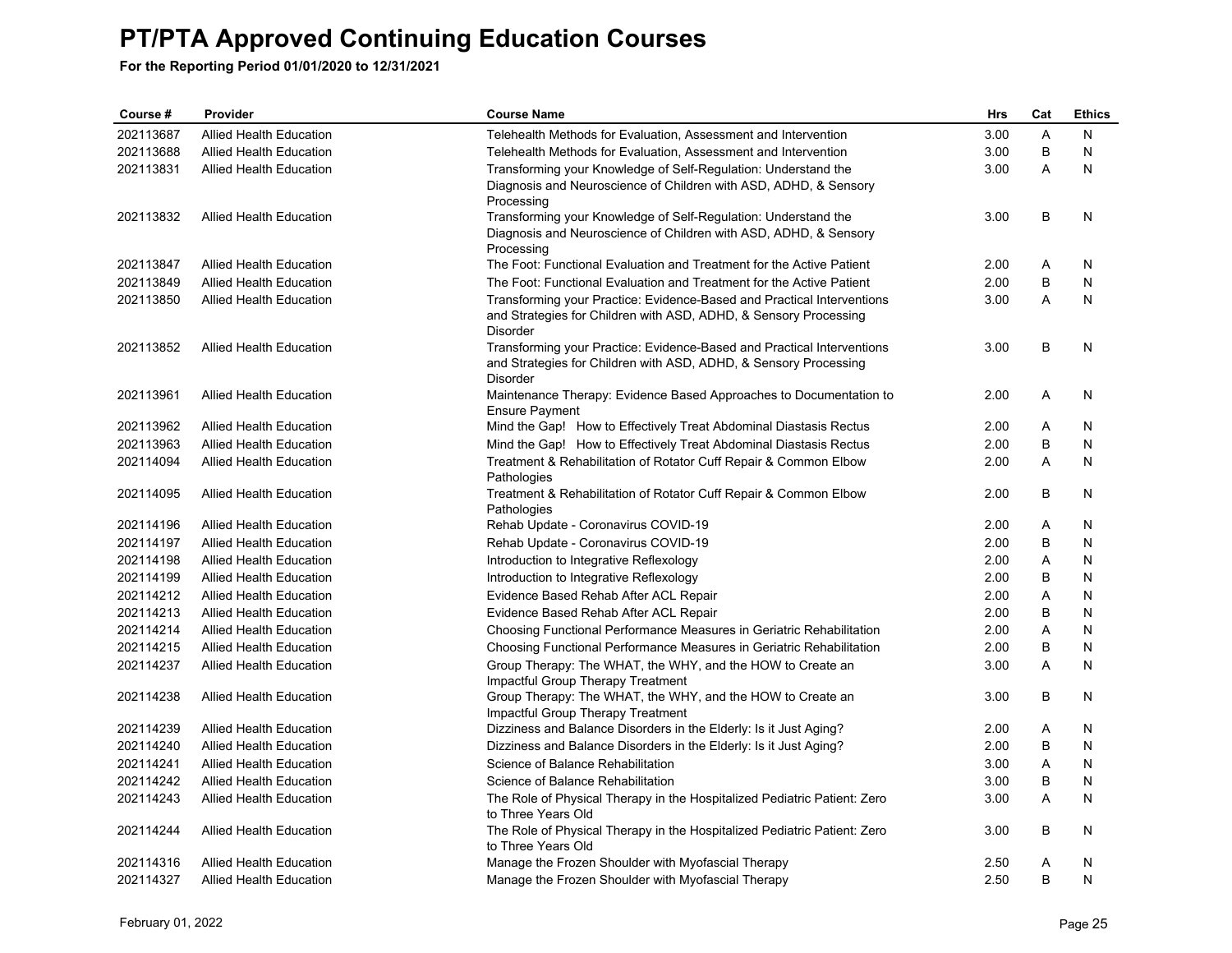| Course #  | Provider                       |                     | <b>Course Name</b>                                                                                                  | <b>Hrs</b> | Cat | <b>Ethics</b> |
|-----------|--------------------------------|---------------------|---------------------------------------------------------------------------------------------------------------------|------------|-----|---------------|
| 202114586 | <b>Allied Health Education</b> |                     | Diaphragm Rehabilitation for Cardiopulmonary Patients: After Mechanical<br>Ventilation                              | 3.00       | A   | N             |
| 202114590 | Allied Health Education        |                     | Diaphragm Rehabilitation for Cardiopulmonary Patients: After Mechanical<br>Ventilation                              | 3.00       | B   | N             |
|           | <b>Contact Info:</b>           | (888) 459-2272 x505 |                                                                                                                     |            |     |               |
| 202114591 | <b>Allied Health Education</b> |                     | Lab Values in Acute Care Therapy: To Modify Treatment or Not                                                        | 3.00       | Α   | N             |
| 202114592 | Allied Health Education        |                     | Lab Values in Acute Care Therapy: To Modify Treatment or Not                                                        | 3.00       | B   | N             |
| 202114593 | <b>Allied Health Education</b> |                     | The Role of Exercise in Preserving Bone Density and Slowing                                                         | 3.00       | A   | N             |
|           |                                |                     | Age-related Sarcopenia after Menopause                                                                              |            |     |               |
| 202114594 | <b>Allied Health Education</b> |                     | The Role of Exercise in Preserving Bone Density and Slowing                                                         | 3.00       | B   | N             |
|           |                                |                     | Age-related Sarcopenia after Menopause                                                                              |            | A   |               |
| 202114595 | <b>Allied Health Education</b> |                     | The Home Exercise Program (HEP): Design Strategies to Optimize<br>Compliance and Outcomes                           | 2.00       |     | N             |
| 202114596 | <b>Allied Health Education</b> |                     | The Home Exercise Program (HEP): Design Strategies to Optimize                                                      | 2.00       | B   | N             |
|           |                                |                     | <b>Compliance and Outcomes</b>                                                                                      |            |     |               |
| 202114597 | <b>Allied Health Education</b> |                     | Diagnosis & Treatment for The Complicated Pain Patient: Central                                                     | 2.50       | A   | N             |
|           |                                |                     | Sensitization, CRPS, & Debilitating Pain                                                                            |            |     |               |
| 202114598 | <b>Allied Health Education</b> |                     | Diagnosis & Treatment for The Complicated Pain Patient: Central                                                     | 2.50       | B   | N             |
| 202114599 | <b>Allied Health Education</b> |                     | Sensitization, CRPS, & Debilitating Pain                                                                            | 2.50       | A   | N             |
| 202114600 | <b>Allied Health Education</b> |                     | Myofascial Release for Low Back Pain<br>Myofascial Release for Low Back Pain                                        | 2.50       | B   | N             |
| 202114601 | <b>Allied Health Education</b> |                     | Research in Lower Extremity Amputee Care                                                                            | 2.00       | A   | N             |
| 202114602 | <b>Allied Health Education</b> |                     | Research in Lower Extremity Amputee Care                                                                            | 2.00       | B   | N             |
| 202114866 | <b>Allied Health Education</b> |                     | FLEX-ABILITY: MUSCLE ENERGY/ PNF BASICS                                                                             | 2.50       | A   | N             |
|           | <b>Contact Info:</b>           | (888) 459-2272 x505 |                                                                                                                     |            |     |               |
| 202114867 | <b>Allied Health Education</b> |                     | FLEX-ABILITY: MUSCLE ENERGY/ PNF BASICS                                                                             | 2.50       | B   | N             |
|           | <b>Contact Info:</b>           | (888) 459-2272 x505 |                                                                                                                     |            |     |               |
|           |                                |                     |                                                                                                                     |            |     |               |
| 202114868 | <b>Allied Health Education</b> |                     | Treatment of the Thoracic Orthopedic Patient                                                                        | 2.50       | A   | N             |
|           | <b>Contact Info:</b>           | (888) 459-2272 x505 |                                                                                                                     |            |     |               |
| 202114869 | Allied Health Education        |                     | Treatment of the Thoracic Orthopedic Patient                                                                        | 2.50       | B   | N             |
|           | <b>Contact Info:</b>           | (888) 459-2272 x505 |                                                                                                                     |            |     |               |
| 202115028 | <b>Allied Health Education</b> |                     | Positional Release: Reflex Release for Painful Trigger Points & Muscle<br>Tension                                   | 2.50       | A   | N             |
|           | <b>Contact Info:</b>           | (888) 459-2272 x505 |                                                                                                                     |            |     |               |
| 202115029 | <b>Allied Health Education</b> |                     | Positional Release: Reflex Release for Painful Trigger Points & Muscle<br>Tension                                   | 2.50       | B   | N             |
|           | <b>Contact Info:</b>           | (888) 459-2272 x505 |                                                                                                                     |            |     |               |
| 202115030 | <b>Allied Health Education</b> |                     | Diabetic Foot Ulcers - Ignore Them and They Will Go Away? What to<br>know about DFUs and How to Prevent Amputations | 2.00       | Α   | N             |
|           | <b>Contact Info:</b>           | (888) 459-2272 x505 |                                                                                                                     |            |     |               |
| 202115031 | <b>Allied Health Education</b> |                     | Diabetic Foot Ulcers - Ignore Them and They Will Go Away? What to                                                   | 2.00       | B   | N             |
|           |                                |                     | know about DFUs and How to Prevent Amputations                                                                      |            |     |               |
|           | <b>Contact Info:</b>           | (888) 459-2272 x505 |                                                                                                                     |            |     |               |
| 202115179 | <b>Allied Health Education</b> |                     | Cryotherapy: Evidence Based Practice and Future Frontiers                                                           | 2.00       | A   | N             |
|           | <b>Contact Info:</b>           | (888) 459-2272 x505 |                                                                                                                     |            |     |               |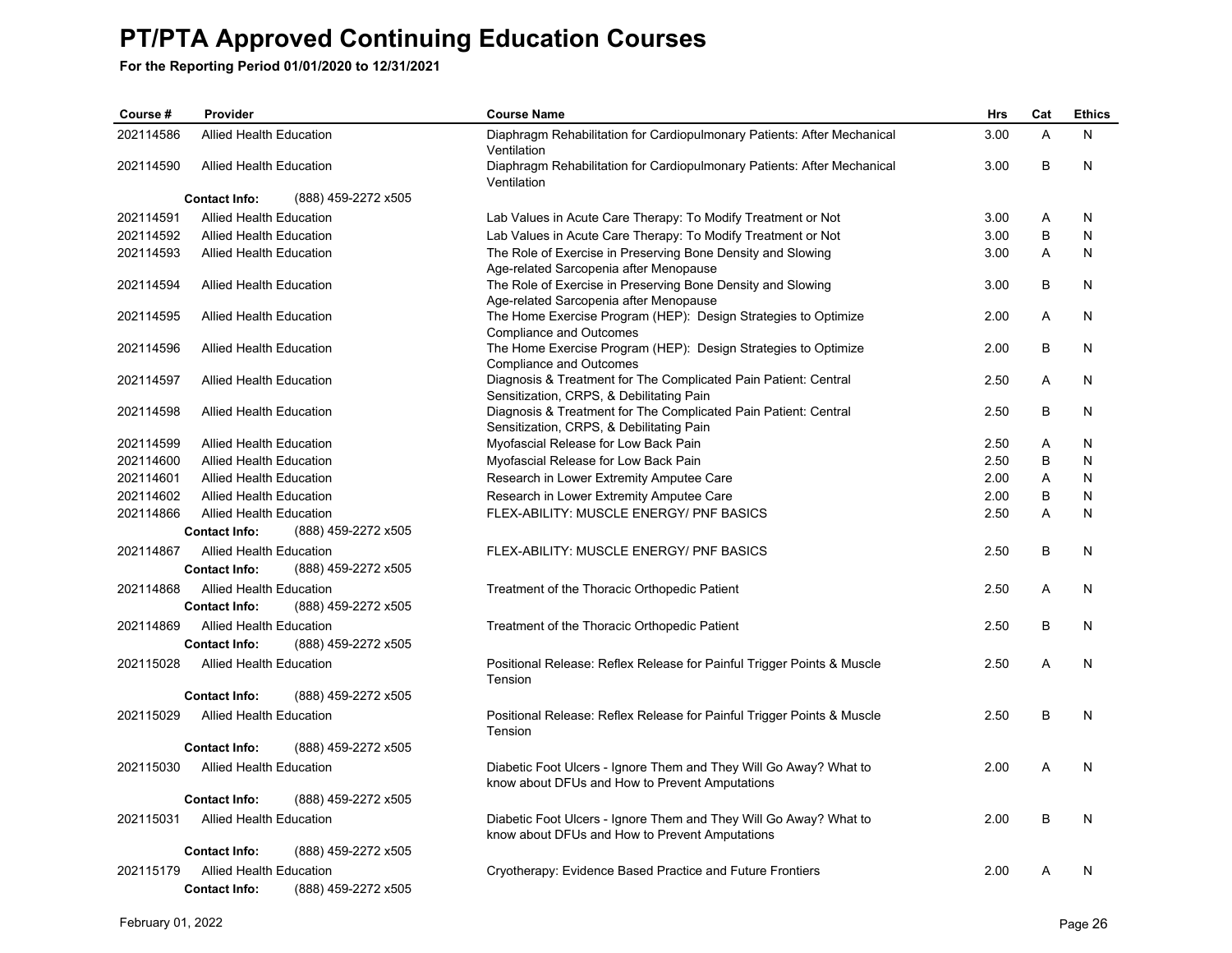| Course #  | Provider                       |                     | <b>Course Name</b>                                                                                                | <b>Hrs</b> | Cat     | <b>Ethics</b> |
|-----------|--------------------------------|---------------------|-------------------------------------------------------------------------------------------------------------------|------------|---------|---------------|
| 202115180 | <b>Allied Health Education</b> |                     | Cryotherapy: Evidence Based Practice and Future Frontiers                                                         | 2.00       | B       | N             |
|           | <b>Contact Info:</b>           | (888) 459-2272 x505 |                                                                                                                   |            |         |               |
| 202115184 | Allied Health Education        |                     | Introduction to Pediatric Orthotics                                                                               | 2.00       | Α       | N             |
|           | <b>Contact Info:</b>           | (888) 459-2272 x505 |                                                                                                                   |            |         |               |
| 202115185 | <b>Allied Health Education</b> |                     | Introduction to Pediatric Orthotics                                                                               | 2.00       | B       | N             |
|           | <b>Contact Info:</b>           | (888) 459-2272 x505 |                                                                                                                   |            |         |               |
| 202115235 | <b>Allied Health Education</b> |                     | Development of Functional Testing Requirements: Informational<br>Guidance for Return to Play                      | 2.00       | A       | N             |
|           | <b>Contact Info:</b>           | (888) 459-2272 x505 |                                                                                                                   |            |         |               |
| 202115236 | <b>Allied Health Education</b> |                     | Development of Functional Testing Requirements: Informational<br>Guidance for Return to Play                      | 2.00       | $\sf B$ | N             |
|           | <b>Contact Info:</b>           | (888) 459-2272 x505 |                                                                                                                   |            |         |               |
| 202115237 | <b>Allied Health Education</b> |                     | How to Pass the ABPTS Clinical Specialist Exam the First Time                                                     | 2.00       | A       | N             |
|           | <b>Contact Info:</b>           | (888) 459-2272 x505 |                                                                                                                   |            |         |               |
| 202115238 | <b>Allied Health Education</b> |                     | How to Pass the ABPTS Clinical Specialist Exam the First Time                                                     | 2.00       | B       | N             |
|           | <b>Contact Info:</b>           | (888) 459-2272 x505 |                                                                                                                   |            |         |               |
| 202115380 | <b>Allied Health Education</b> |                     | Our kids are anxious! How can we help? Use of Medical Therapeutic                                                 | 2.00       | A       | N             |
|           |                                |                     | Yoga for Anxiety/Trauma in Youth                                                                                  |            |         |               |
| 202115381 | <b>Allied Health Education</b> |                     | Our kids are anxious! How can we help? Use of Medical Therapeutic<br>Yoga for Anxiety/Trauma in Youth             | 2.00       | B       | N             |
| 202115389 | <b>Allied Health Education</b> |                     | Advancements in Patellofemoral Pain Syndrome and MPFL                                                             | 2.00       | B       | N             |
|           |                                |                     | Reconstruction and Rehab                                                                                          |            |         |               |
| 202115416 | <b>Allied Health Education</b> |                     | Chronic Cervicalgia: A Pain in the Neck No More                                                                   | 3.50       | A       | N             |
| 202115417 | <b>Allied Health Education</b> |                     | Chronic Cervicalgia: A Pain in the Neck No More                                                                   | 3.50       | B       | N             |
| 202115473 | <b>Allied Health Education</b> |                     | The Science of Balance Rehabilitation                                                                             | 3.00       | B       | N             |
| 202115581 | <b>Allied Health Education</b> |                     | Releasing the Iliopsoas                                                                                           | 3.00       | A       | N             |
| 202115582 | <b>Allied Health Education</b> |                     | Releasing the Iliopsoas                                                                                           | 3.00       | B       | N             |
| 202115587 | <b>Allied Health Education</b> |                     | Arterial vs. Venous Ulcers: How to Differentiate and Treat                                                        | 2.00       | Α       | N             |
| 202115589 | <b>Allied Health Education</b> |                     | Arterial vs. Venous Ulcers: How to Differentiate and Treat                                                        | 2.00       | B       | N             |
| 202115590 | <b>Allied Health Education</b> |                     | Exercise Prescription in Rehabilitation and Fitness                                                               | 2.50       | A       | N             |
| 202115591 | <b>Allied Health Education</b> |                     | Exercise Prescription in Rehabilitation and Fitness                                                               | 2.50       | B       | N             |
| 202115592 | <b>Allied Health Education</b> |                     | Evaluating and Treating Cheerleading Injuries                                                                     | 4.00       | A       | N             |
| 202115593 | <b>Allied Health Education</b> |                     | Evaluating and Treating Cheerleading Injuries                                                                     | 4.00       | В       | N             |
| 202115616 | Allied Health Education        |                     | Managing Overuse Injuries in the Overhead Athlete: Strategies for Rehab<br>and Injury Prevention                  | 2.00       | A       | N             |
| 202115617 | <b>Allied Health Education</b> |                     | Managing Overuse Injuries in the Overhead Athlete: Strategies for Rehab<br>and Injury Prevention                  | 2.00       | B       | N             |
| 202115683 | <b>Allied Health Education</b> |                     | Neuroplasticity Rules I: Neuroscience Driven Stroke/TBI Recovery                                                  | 2.00       | Α       | N             |
| 202115684 | Allied Health Education        |                     | Neuroplasticity Rules I: Neuroscience Driven Stroke/TBI Recovery                                                  | 2.00       | B       | N             |
| 202115685 | <b>Allied Health Education</b> |                     | Rehab Considerations when Treating a Patient Undergoing<br>Chemotherapy and Radiation                             | 2.50       | A       | N             |
| 202115686 | <b>Allied Health Education</b> |                     | Rehab Considerations when Treating a Patient Undergoing<br>Chemotherapy and Radiation                             | 2.50       | B       | N             |
| 202116172 | <b>Allied Health Education</b> |                     | Important Nutrition Points for Assisting an Athlete Diagnosed with an<br>Eating Disorder: Recognition to Recovery | 2.00       | A       | N             |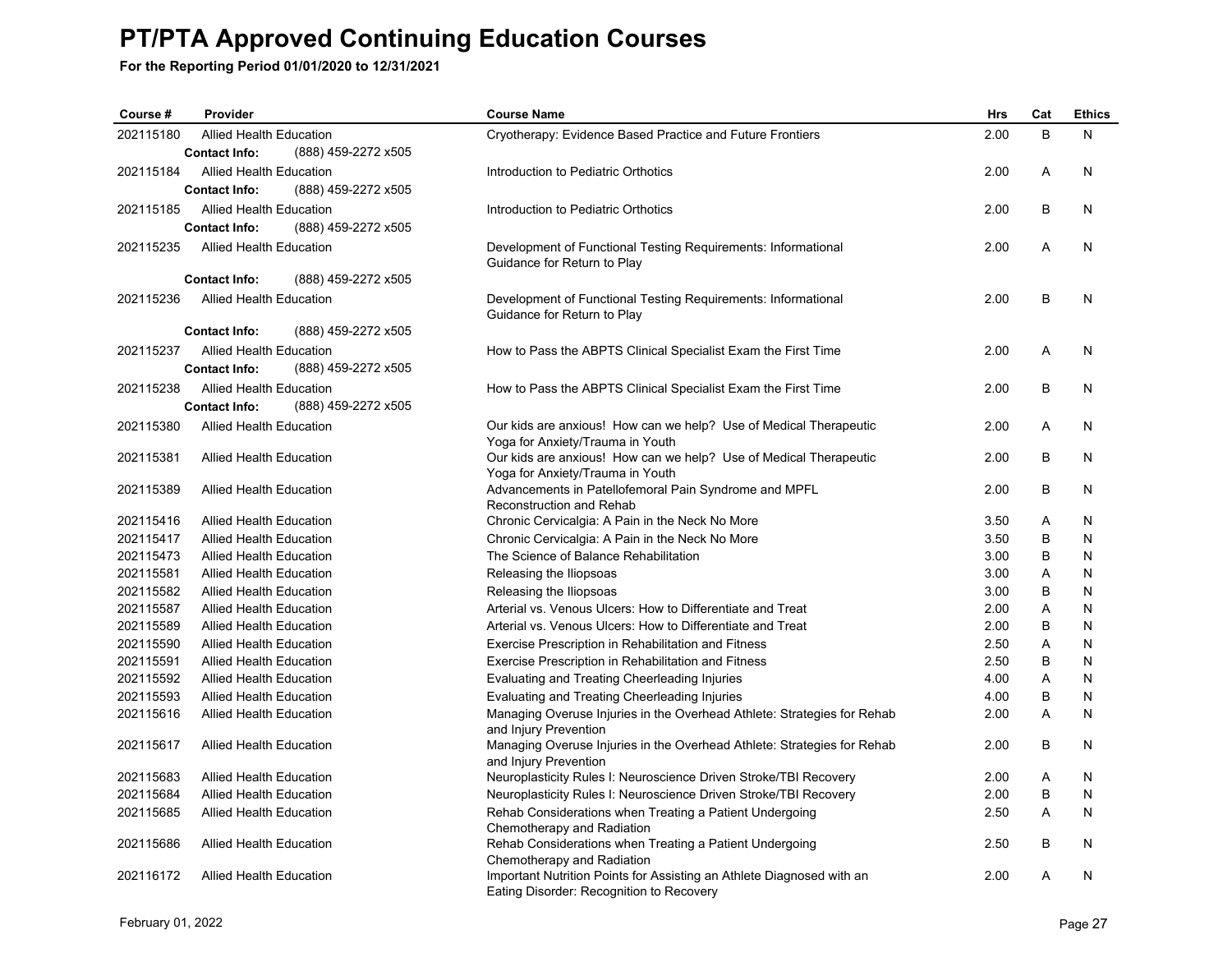| Course #          | Provider                                                               | <b>Course Name</b>                                                                                                             | Hrs   | Cat | <b>Ethics</b> |
|-------------------|------------------------------------------------------------------------|--------------------------------------------------------------------------------------------------------------------------------|-------|-----|---------------|
| 202116173         | <b>Allied Health Education</b>                                         | Important Nutrition Points for Assisting an Athlete Diagnosed with an<br>Eating Disorder: Recognition to Recovery              | 2.00  | B   | N             |
| 202116297         | Allied Physical Therapy Wellness<br>Community                          | Evaluation and Treatment of Temporomandibular Disorders and<br>Craniofacial Pain                                               | 16.00 | Α   | N             |
| 202114804         | Alternative Healthcare Careers                                         | Remote Injury Prevention Specialist- Level 1                                                                                   | 3.00  | Α   | N             |
|                   | <b>Contact Info:</b><br>(661) 205-1129                                 |                                                                                                                                |       |     |               |
| 202115565         | Alternative Healthcare solutions                                       | M2 Course- Muscle Energy Techniques for the ribs, thoracic, cervical<br>spine and shoulder interface                           | 15.00 | Α   | N             |
| 202115905         | Ambucs                                                                 | Amtryke Training: Evaluation and Fitting                                                                                       | 4.50  | Α   | N             |
| 202115811         | AMBUCS Cowboy Country Aimee Carter,<br>PT                              | Amtryke Training: Evaluation and Fitting                                                                                       | 4.50  | Α   | N             |
| 202115806         | AMBUCS Enid AM Too and Aimee Carter<br><b>Physical Therapy</b>         | Wheels in Motion Amtryke Training                                                                                              | 2.00  | Α   | N             |
| 202113310         | American Academy of Manipulative Therapy                               | DN-1: Dry Needling for Craniofacial, Cervicothoracic, and UE Conditions:<br>an Evidence-Based Approach                         | 27.00 | Α   | N             |
| 202113422         | American Academy of Manipulative Therapy                               | SMT-1 High Velocity Low Amplitude Thrust Manipulation of Cervical,<br>Lumbar, & SI Joint                                       | 15.00 | Α   | N             |
| 202115759         | American Academy of Manipulative Therapy                               | IASTM-1: Instrument-Assisted Soft-Tissue Mobilization for Spine &<br>Extremity Conditions: an Evidence-Based Approach          | 24.00 | Α   | N             |
| 202115893         | American Academy of Manipulative Therapy                               | DN-3: Ultrasound-Guided Dry Needling: Diagnosis & Management                                                                   | 25.00 | Α   | N             |
|                   | Spinal Manipulation Institute & Dry Needling<br>Institute              | Implications for Spine & Extremity Musculoskeletal Conditions                                                                  |       |     |               |
| 202113423         | American Academy of Manipulative<br>Therapys                           | DN-1: Dry Needling for Craniofacial, Cervicothoracic & Upper Extremity<br>Conditions: an Evidence Based Approach               | 27.00 | Α   | N             |
| 202113759         | American Academy of Orthopaedic Manual<br>Physical Therapists (AAOMPT) | 2020 AAOMPT Virtual Conference                                                                                                 | 18.00 | В   | N             |
| 202115609         | American Academy of Sports Physical<br>Therapy                         | Annual Meeting and Scientific Conference                                                                                       | 12.00 | Α   | N             |
| 202111956         | American College of Healthcare Executives                              | Growth in the Reform Era                                                                                                       | 12.00 | Α   | N             |
| 202114470         | American Congress of Rehabilitation<br>Medicine                        | 97th ACRM Virtual Annual Conferences                                                                                           | 16.00 | Α   | N             |
| 202113936         | American Heart association                                             | <b>Stroke Mimics</b>                                                                                                           | 1.00  | В   | N             |
| 202113937         | American Heart Association                                             | Expediting Door-in-door-out times                                                                                              | 1.00  | B   | N             |
| 202113959         | American Heart Association                                             | Stroke Webinar Series: Door in Door Out                                                                                        | 1.00  | B   | N             |
| 202114010         | American Heart association                                             | Evaluation of Patients with cryptogenic stroke                                                                                 | 1.00  | В   | N             |
| 202114011         | American heart association                                             | Management strategies for patients with Cryptogenic Stroke                                                                     | 1.00  | В   | N             |
| 202114012         | American Heart Association                                             | Cardia monitoring and the role of atrial cardiopathy                                                                           | 1.00  | В   | N             |
| 202114758         | American heart Association                                             | Stroke Webinar Series: Hemorrhagic Stroke                                                                                      | 1.00  | B   | N             |
| 202114862         | American Heart association                                             | Symptoms and Syndromes of Posterior circulation strokes: What to<br>recognize in patient care                                  | 1.00  | B   | N             |
| 202114863         | American Heart association                                             | Posterior Circulation strokes: Challenges in recognition and diagnosis of<br>acute ischemic stroke for vertebrobasilar disease | 1.00  | B   | N             |
| 202114864         | American Heart association                                             | Posterior Circulation Strokes: Acute Treatment, Secondary Prevention,<br>and Recovery                                          | 1.00  | B   | N             |
| 202114773         | American Heart Association/ American<br><b>Stroke Association</b>      | International Stroke Conference                                                                                                | 24.25 | A   | N             |
| 202100015         | American Hippotherapy Association                                      | 8th Biennial AHA Virtual International Conference                                                                              | 8.00  | B   | N             |
| 202114872         | American Hippotherapy Association                                      | Breathing and Postural Control presented by Mary Massery                                                                       | 8.00  | A   | N             |
| February 01, 2022 |                                                                        |                                                                                                                                |       |     | Page 28       |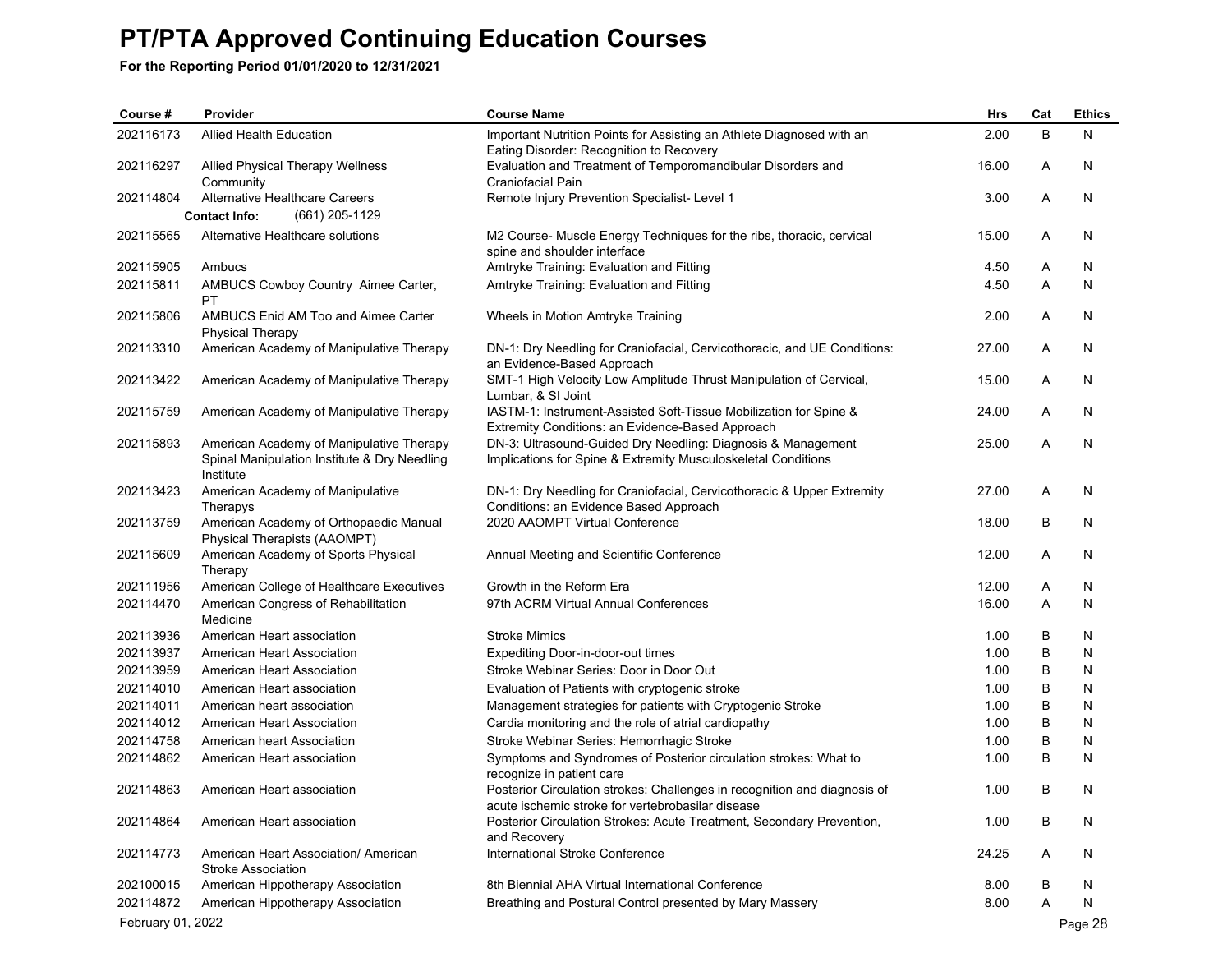| Course #  | Provider                                                           | <b>Course Name</b>                                                                                          | Hrs   | Cat     | <b>Ethics</b> |
|-----------|--------------------------------------------------------------------|-------------------------------------------------------------------------------------------------------------|-------|---------|---------------|
| 202114880 | American Hippotherapy Association                                  | 8th Biennial AHA Virtual International Conference                                                           | 8.50  | A       | N             |
| 202115960 | American Institute of Balance                                      | Online Workshop Vestibular Rehabilitation II Certification                                                  | 12.00 | $\sf B$ | N             |
| 202112996 | American Institute of Ultrasonic Medicine                          | Muscle Tears, Contusions and Heterotopic Ossification: Early Detection<br>and Follow-up using MSKUS         | 1.00  | A       | N             |
| 202116105 | American Medical Rehabilitation Providers<br>Association (AMRPA)   | <b>AMRPA Legislative Update</b>                                                                             | 0.75  | A       | N             |
| 202116106 | American Medical Rehabilitation Providers<br>Association (AMRPA)   | Building Trust and Successful Outcomes in Outpatient Telerehabilitation:<br>From Training to Implementation | 0.75  | A       | N             |
| 202116107 | American Medical Rehabilitation Providers<br>Association (AMRPA)   | OIG IRF Audits: Lessons Learned from Providers                                                              | 0.75  | A       | N             |
| 202116108 | American Medical Rehabilitation Providers<br>Association (AMRPA)   | Positioning IRF's in Value Based Programming through Care Transitions<br>and Virtual Health                 | 0.75  | A       | N             |
| 202116109 | American Medical Rehabilitation Providers<br>Association (AMRPA)   | Addressing Workplace Violence in Health Care Settings                                                       | 1.00  | Α       | N             |
| 202116110 | American Medical Rehabilitation Providers<br>Association (AMRPA)   | Health Equity: An Emerging Focus in the Administration and among<br>Stakeholders                            | 1.00  | A       | N             |
| 202116111 | American Medical Rehabilitation Providers<br>Association (AMRPA)   | Is the Proof of Being A Value Based Organization in your IRF Pudding?                                       | 0.75  | A       | N             |
| 202116112 | American Medical Rehabilitation Providers<br>Association (AMRPA)   | Implementing and Sustaining Telehealth and Advanced Technology in<br>Inpatient Rehabilitation               | 1.00  | Α       | N             |
| 202116113 | American Medical Rehabilitation Providers<br>Association (AMRPA)   | Medical Rehabilitation Patient Perspective Speaker                                                          | 0.50  | A       | N             |
| 202112282 | American Physical Therapy Association                              | APTA Credentialed Clinical Instructor Program Level 1                                                       | 16.00 | Α       | N             |
| 202112476 | American Physical Therapy Association                              | Men's Health: A Clinician and Researcher's Perspective                                                      | 9.00  | A       | N             |
| 202112552 | American Physical Therapy Association                              | Early Mobility or Early Rehabilitation: Is There a Difference after Acute<br>Stroke?                        | 2.00  | A       | N             |
| 202112553 | American Physical Therapy Association                              | Comorbidities Impact Functional Mobility After Amputation. What's a PT<br>to Do?                            | 2.00  | Α       | N             |
| 202113506 | American Physical Therapy Association                              | PACER Series: Geriatric considerations: COVID-19                                                            | 1.00  | В       | N             |
| 202113507 | American Physical Therapy Association                              | Pelvic Floor Telehealth                                                                                     | 2.00  | B       | N             |
|           | <b>Contact Info:</b><br>(800) 999-2782                             |                                                                                                             |       |         |               |
| 202113508 | American Physical Therapy Association                              | <b>PACER Series: Pulmonary Rehabilitation</b>                                                               | 1.00  | B       | N             |
| 202114774 | American Physical Therapy Association                              | <b>APTA Combined Sections Meeting 2021</b>                                                                  | 20.00 | A       | N             |
| 202115641 | American Physical Therapy Association                              | <b>PTJ Manuscript Review</b>                                                                                | 33.00 | $\sf B$ | N             |
| 202115644 | American Physical Therapy Association                              | APTA Centennial Lectures: The Eyes Have It: Physical Therapy<br>Management of Common Vestibular Disorders   | 8.00  | A       | N             |
| 202115840 | American Physical Therapy Association                              | APTA Centennial Lecture Series: Treating the Injured Runner                                                 | 8.00  | Α       | N             |
| 202116267 | American Physical Therapy Association                              | Weaving Breathing Through the Pelvic Plan of Care: Diaphragmatic<br>Breathing as a Primary Intervention     | 1.00  | B       | N             |
| 202116268 | American Physical Therapy Association                              | Pelvic Health Considerations for Female Dancers                                                             | 1.00  | B       | N             |
| 202116273 | American Physical Therapy Association                              | Development of Clinical Practice Guidelines: APTA Workshop                                                  | 11.00 | A       | $\mathsf{N}$  |
| 202112606 | American Physical Therapy Association:<br>Academy of Pelvic Health | Pelvic Floor Implications for the Running Athlete                                                           | 15.00 | B       | N             |
| 202114762 | <b>AMHolland Consulting</b>                                        | Closing the Loop: Providing Effective Student Feedback                                                      | 2.00  | Α       | N             |
| 202115804 | Amy Thiessen PT, ATP, PhD                                          | Shoulder Health After Spinal Cord Injury                                                                    | 1.00  | A       | ${\sf N}$     |
| 202115484 | Andrews Research & Education Foundation                            | Diagnostic Musculoskeletal Ultrasound in Baseball                                                           | 14.00 | A       | N             |
| 202115794 | Ankrum Institute                                                   | Manual Therapy for Pediatrics                                                                               | 8.00  | A       | N             |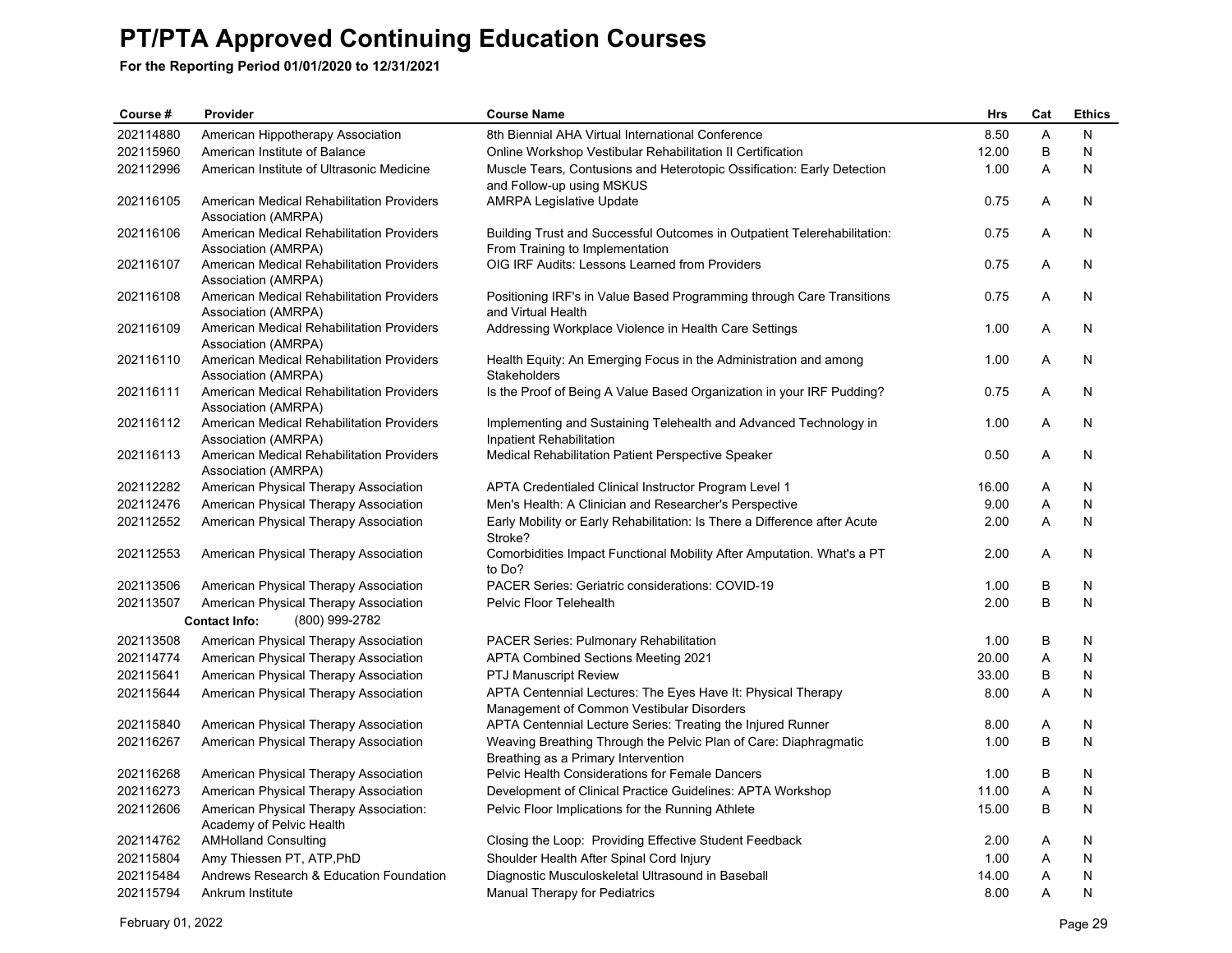| Course #  | Provider             |                           | <b>Course Name</b>                                                                                                                   | <b>Hrs</b> | Cat | <b>Ethics</b> |
|-----------|----------------------|---------------------------|--------------------------------------------------------------------------------------------------------------------------------------|------------|-----|---------------|
| 202116169 | Ankrum Institute     |                           | Lower Extremity Workshop                                                                                                             | 6.00       | A   | N             |
| 202112596 | Apply EBP, LLC       |                           | Motor Matters! Evidence-based Interventions for Children and Youth with<br>Autism                                                    | 6.00       | A   | N             |
|           | <b>Contact Info:</b> | https://www.applyebp.com/ |                                                                                                                                      |            |     |               |
| 202112597 | Apply EBP, LLC       |                           | Everything's Measurable! ICF-based Approach to Pediatric OT & PT<br>Assessment                                                       | 12.00      | A   | N             |
|           | <b>Contact Info:</b> | https://www.applyebp.com/ |                                                                                                                                      |            |     |               |
| 202112598 | Apply EBP, LLC       |                           | The CO-OP ApproachTM Cognitive Orientation to daily Occupational<br>Performance for Individuals with Motor Coordination Difficulties | 12.00      | A   | N             |
|           | <b>Contact Info:</b> | https://www.applyebp.com/ |                                                                                                                                      |            |     |               |
| 202112599 | Apply EBP, LLC       |                           | The Well-Equipped Therapist! An Apply EBP School-based OT & PT<br>Symposium                                                          | 12.00      | A   | N             |
|           | <b>Contact Info:</b> | https://www.applyebp.com/ |                                                                                                                                      |            |     |               |
| 202112600 | Apply EBP, LLC       |                           | Train the Brain! Motor Learning Strategies to Promote Neural Plasticity in<br>Children and Youth with Disabilities                   | 6.00       | A   | N             |
|           | <b>Contact Info:</b> | https://www.applyebp.com/ |                                                                                                                                      |            |     |               |
| 202112601 | Apply EBP, LLC       |                           | Play to their strengths-Strengths-based Approach to Assessment &<br>Interventions                                                    | 1.50       | B   | N             |
|           | <b>Contact Info:</b> | https://www.applyebp.com/ |                                                                                                                                      |            |     |               |
| 202112602 | Apply EBP, LLC       |                           | Autism Spectrum Disorder- Social Participation and Self-regulation<br>Interventions                                                  | 1.50       | B   | N             |
|           | <b>Contact Info:</b> | https://www.applyebp.com/ |                                                                                                                                      |            |     |               |
| 202112603 | Apply EBP, LLC       |                           | START WITH THE END IN MIND- Prognostication and Backward<br>Planning for School-based Therapists                                     | 1.50       | B   | N             |
|           | <b>Contact Info:</b> | https://www.applyebp.com/ |                                                                                                                                      |            |     |               |
| 202112604 | Apply EBP, LLC       |                           | <b>TRAIN THE BRAIN- Motor Learning Strategies to Promote</b><br>Neuroplasticity in Children and Youth with Disabilities!             | 1.50       | B   | N             |
|           | <b>Contact Info:</b> | https://www.applyebp.com/ |                                                                                                                                      |            |     |               |
| 202113969 | Apply EBP, LLC       |                           | 18 Predictors for Post-Secondary Outcomes and What School-based<br>Therapists Can Do Now!                                            | 1.50       | B   | N             |
| 202113970 | Apply EBP, LLC       |                           | Section 504, ADA, FERPA and HIPPA for School-based Practitioners                                                                     | 1.50       | B   | N             |
| 202113971 | Apply EBP, LLC       |                           | Adapted Physical Education and Related Services: Collaborating to<br>Improve Student Outcomes                                        | 1.50       | B   | N             |
| 202113972 | Apply EBP, LLC       |                           | Coaching as a Therapy Tool for Providing Intervention Virtually or<br>In-Person                                                      | 1.50       | B   | N             |
| 202113973 | Apply EBP, LLC       |                           | Predicting the Future to Plan the Now: Use of Prognosis in Cerebral<br>Palsy                                                         | 1.50       | B   | N             |
| 202113974 | Apply EBP, LLC       |                           | Differential Diagnosis of Developmental Coordination Disorder                                                                        | 1.50       | B   | N             |
| 202113975 | Apply EBP, LLC       |                           | Developmental Coordination Disorder: Identification of Children with DCD                                                             | 1.50       | B   | N             |
| 202113976 | Apply EBP, LLC       |                           | Developmental Coordination Disorder: Management of Children with<br><b>DCD</b>                                                       | 1.50       | B   | N             |
| 202113977 | Apply EBP, LLC       |                           | Determining a Student's Need for School-based OT/PT Services Under<br>IDEA: A Decision-Making Tool                                   | 1.00       | B   | N             |
| 202113978 | Apply EBP, LLC       |                           | Duchenne Muscular Dystrophy: Knowledge Update and Evidence-based<br>Practices                                                        | 1.00       | B   | N             |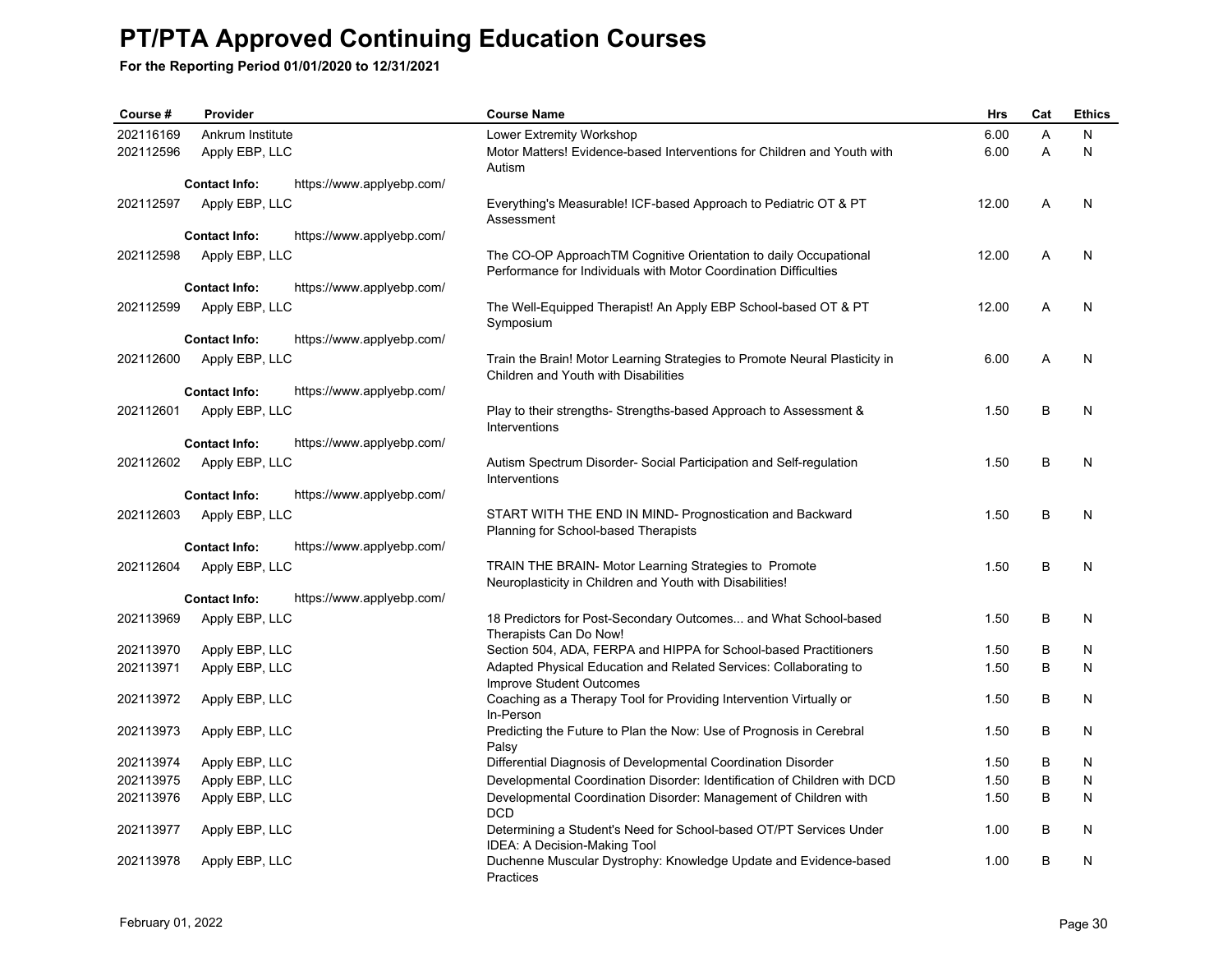**For the Reporting Period 01/01/2020 to 12/31/2021**

| Course #  | Provider       | <b>Course Name</b>                                                                                                                      | Hrs  | Cat | <b>Ethics</b> |
|-----------|----------------|-----------------------------------------------------------------------------------------------------------------------------------------|------|-----|---------------|
| 202113979 | Apply EBP, LLC | Dosing Concepts for the School-based Practitioner: Considerations and<br>Strategies to Apply to Practice                                | 1.50 | B   | N             |
| 202113980 | Apply EBP, LLC | Dosing Tools for School-based Practitioner: Applying and Critiquing 3<br>Dosing Tools                                                   | 1.50 | В   | N             |
| 202113981 | Apply EBP, LLC | Evidence-based Practices for Indirect and Direct Services: Cased-based<br>Application along the Least Restrictive Environment Continuum | 2.00 | B   | N             |
| 202113982 | Apply EBP, LLC | Maintaining Educational Relevance in Teletherapy During the COVID-19<br>Pandemic                                                        | 1.50 | B   | N             |
| 202113983 | Apply EBP, LLC | <b>Embedding PT Services in General Education Classrooms</b>                                                                            | 1.50 | В   | N             |
| 202113984 | Apply EBP, LLC | Extended School Year Decision Making                                                                                                    | 1.50 | B   | N             |
| 202113985 | Apply EBP, LLC | Executive Functions for Children and Youth                                                                                              | 1.50 | B   | N             |
| 202113986 | Apply EBP, LLC | Fine Motor and Visual Motor Skills: An Evidence-Informed Framework for<br>Intervening with Pediatric Clients                            | 1.50 | B   | N             |
| 202113987 | Apply EBP, LLC | Creating Goals that Are Easy to Monitor and a Stress-free Companion<br>Monitoring Tool                                                  | 1.50 | B   | N             |
| 202113988 | Apply EBP, LLC | Systems Approach to Handwriting Interventions                                                                                           | 1.50 | В   | N             |
| 202113989 | Apply EBP, LLC | How Do I Fit in School-Based Services? OT, PT, Speech and other<br>Related Services under Part B of IDEA                                | 1.50 | B   | N             |
| 202113990 | Apply EBP, LLC | The IEP and Me: OT, PT, Speech and other Related Services' Role in the<br><b>IEP Process</b>                                            | 1.50 | B   | N             |
| 202113991 | Apply EBP, LLC | Implementing Assistive Technology for Students with Multiple Disabilities                                                               | 1.50 | B   | N             |
| 202113992 | Apply EBP, LLC | Jump-Start Their Futures! Tools to Promote Successful Transitions to<br>Adulthood                                                       | 2.00 | B   | N             |
| 202113993 | Apply EBP, LLC | Medicaid, Plan of Care & Documentation for School-based Practitioners                                                                   | 1.50 | B   | N             |
| 202113994 | Apply EBP, LLC | The Role of Occupational Therapy Practitioners in School Mental Health<br>Programs                                                      | 1.50 | B   | N             |
| 202113995 | Apply EBP, LLC | Mindfulness Practices for Your Pediatric Clients from Quiet Meditation to<br><b>Active Mindful Movement</b>                             | 1.50 | B   | N             |
| 202113996 | Apply EBP, LLC | Segmental Assessment of Trunk Control: Administration, Scoring and<br><b>Psychometric Properties</b>                                    | 1.50 | B   | N             |
| 202113997 | Apply EBP, LLC | Using SATCo for Adaptive Positioning Decisions Determining Level and<br><b>Types of Support</b>                                         | 1.50 | B   | N             |
| 202113998 | Apply EBP, LLC | Incorporating Self-Determination into Your Pediatric Practice Motivating<br>Your Clients to Reach Their Goals                           | 1.50 | B   | N             |
| 202113999 | Apply EBP, LLC | Self-Management Strategies: Preparing your Pediatric Client to Manage<br>Life in a Complex World                                        | 1.50 | B   | N             |
| 202114000 | Apply EBP, LLC | Self-Monitoring Strategies for Your Pediatric Clients: Structuring Your<br>Sessions for Success                                         | 1.50 | B   | N             |
| 202114001 | Apply EBP, LLC | Sensory Processing and Behavior: What Are Your Clients with Autism<br>Communicating?                                                    | 1.50 | B   | N             |
| 202114002 | Apply EBP, LLC | Spinal Muscular Atrophy: Knowledge Update and Evidence-based<br>Practices                                                               | 1.00 | B   | N             |
| 202114003 | Apply EBP, LLC | Acquired/Traumatic Brain Injury: Evidence and Strategies from<br>Assessment to Interventions                                            | 1.50 | B   | N             |
| 202114004 | Apply EBP, LLC | Tests and Measures 1 for Balance, Walking and Wheelchair Operation                                                                      | 1.50 | В   | N             |
| 202114005 | Apply EBP, LLC | Tests & Measures 2 for Children and Youth with Moderate to Severe<br><b>Physical Disabilities</b>                                       | 1.50 | B   | N             |
| 202114006 | Apply EBP, LLC | Tests & Measures 3: Assessment Tools for Teletherapy Practice                                                                           | 1.50 | B   | N             |

February 01, 2022 Page 31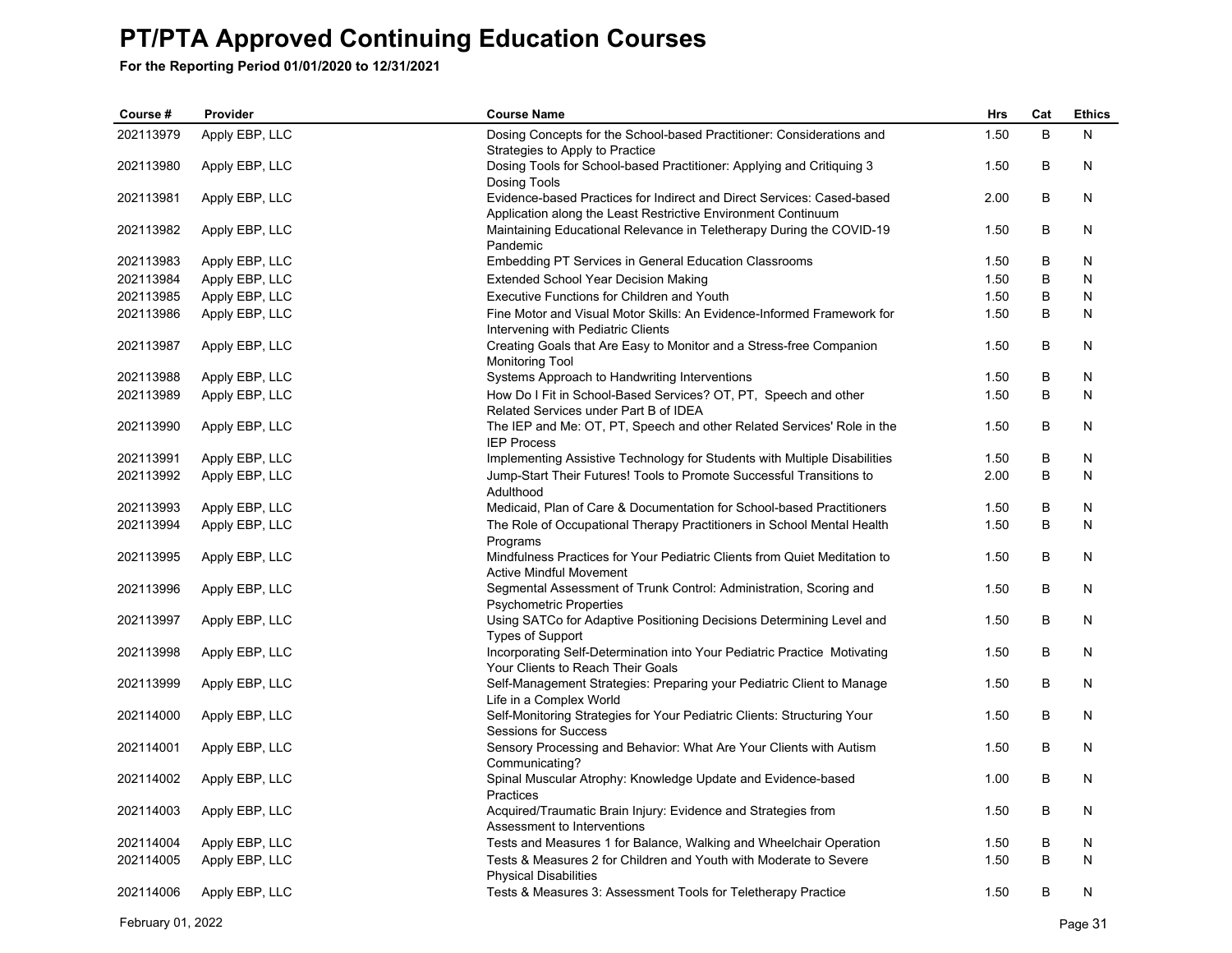**For the Reporting Period 01/01/2020 to 12/31/2021**

| Course #  | Provider                               | <b>Course Name</b>                                                                                                             | <b>Hrs</b> | Cat | <b>Ethics</b> |
|-----------|----------------------------------------|--------------------------------------------------------------------------------------------------------------------------------|------------|-----|---------------|
| 202114007 | Apply EBP, LLC                         | Telehealth in Pediatrics: Tools and Strategies from Assessment to<br>Interventions                                             | 1.50       | B   | Ν             |
| 202114008 | Apply EBP, LLC                         | Video Modeling: Nuts and Bolts of Creating and Utilizing Videos in Your<br>Interventions                                       | 1.50       | В   | N             |
| 202114984 | Apply EBP, LLC                         | Child-Led Home Activity Programs                                                                                               | 1.50       | B   | N             |
|           | <b>Contact Info:</b><br>(646) 269-9039 |                                                                                                                                |            |     |               |
| 202114985 | Apply EBP, LLC                         | Developmental Coordination Disorder Interventions 2                                                                            | 1.50       | B   | N             |
|           | (646) 269-9039<br><b>Contact Info:</b> |                                                                                                                                |            |     |               |
| 202114986 | Apply EBP, LLC                         | Down Syndrome: Assessment and Intervention Planning for Young<br>Children                                                      | 1.50       | B   | N             |
|           | <b>Contact Info:</b><br>(646) 269-9039 |                                                                                                                                |            |     |               |
| 202114987 | Apply EBP, LLC                         | Using "Routines"¥ as a Therapy Tool                                                                                            | 1.50       | B   | N             |
|           | <b>Contact Info:</b><br>(646) 269-9039 |                                                                                                                                |            |     |               |
| 202115027 | Apply EBP, LLC                         | The Well-Equipped Therapist! Spring 2021                                                                                       | 12.00      | A   | N             |
|           | (646) 269-9039<br><b>Contact Info:</b> |                                                                                                                                |            |     |               |
| 202116042 | Apply EBP, LLC                         | Deciding Need and Amount of School-based OT & PT Services                                                                      | 6.00       | A   | N             |
| 202116043 | Apply EBP, LLC                         | Deciding Need and Amount of School-based OT & PT Services                                                                      | 6.00       | Α   | N             |
| 202116045 | Apply EBP, LLC                         | Multiple Strategies for Your Self-Regulation Toolbox                                                                           | 6.00       | A   | N             |
| 202112932 | APPT School-Based PT SIG               | Research Supported Intervention Strategies for School Based Physical<br>Therapists                                             | 2.00       | A   | N             |
| 202112181 | <b>APTA</b>                            | Credentialed Clinical Instructor Program Level 2                                                                               | 17.00      | Α   | N             |
| 202112437 | <b>APTA</b>                            | Defensible documentation part 1: balancing offense and defense                                                                 | 2.00       | B   | N             |
| 202112498 | <b>APTA</b>                            | <b>APTA Combined Sections Meeting</b>                                                                                          | 18.00      | Α   | N             |
| 202112505 | <b>APTA</b>                            | Bridging the Gap: Embedding Physical Therapists in Primary Care                                                                | 1.00       | B   | N             |
| 202112568 | <b>APTA</b>                            | Implement Telehealth in your Practice STAT: Practical Guidance from<br><b>Experienced Telehealth PTs</b>                       | 1.00       | B   | N             |
| 202112609 | <b>APTA</b>                            | Overview of Prone Positioning: Why It Works and Lessons Learned                                                                | 2.00       | A   | N             |
| 202112716 | <b>APTA</b>                            | PT self-study workshop                                                                                                         | 12.00      | Α   | N             |
| 202113005 | <b>APTA</b>                            | COVID19 and Cancer Rehab: Meeting Needs of Survivors During a<br>Pandemic and Beyond/Asynchronous                              | 2.00       | B   | N             |
| 202113421 | <b>APTA</b>                            | <b>APTA Virtual Next Conference 2020</b>                                                                                       | 44.00      | B   | N             |
| 202113816 | <b>APTA</b>                            | Teaching Students to Learn: Facilitating success and developing lifelong<br>learning skills for the PTA student                | 7.00       | A   | N             |
| 202113887 | <b>APTA</b>                            | Best Practices in Member Engagement: A Panel Discussion for APTA<br><b>Component Leaders</b>                                   | 1.00       | B   | N             |
| 202113888 | <b>APTA</b>                            | Preventing Fraud, Abuse, and Waste: A Primer for Physical Therapists                                                           | 1.00       | B   | N             |
| 202113889 | <b>APTA</b>                            | Professionalism Module 2: History of Professionalism in Physical<br>Therapy                                                    | 2.00       | B   | N             |
| 202113890 | <b>APTA</b>                            | Defensible Documentation Part 1: Balancing Offense and Defense                                                                 | 2.00       | B   | N             |
| 202113891 | <b>APTA</b>                            | Health coaching in physical therapy practice: A tool to support patient<br>behavior change and improve rehabilitation outcomes | 2.00       | B   | N             |
| 202113895 | <b>APTA</b>                            | Amputation Grand Rounds April 2020: Scar Wars                                                                                  | 1.00       | В   | N             |
| 202113899 | <b>APTA</b>                            | Teaching Students to Learn: Facilitating success and developing lifelong<br>learning skills for the<br>PTA student             | 7.00       | A   | N             |
| 202114269 | <b>APTA</b>                            | APTA Education Leadership Conference 2020                                                                                      | 15.00      | Α   | N             |
| 202114301 | <b>APTA</b>                            | Home Health Clinical Assessment                                                                                                | 5.00       | B   | N             |

February 01, 2022 Page 32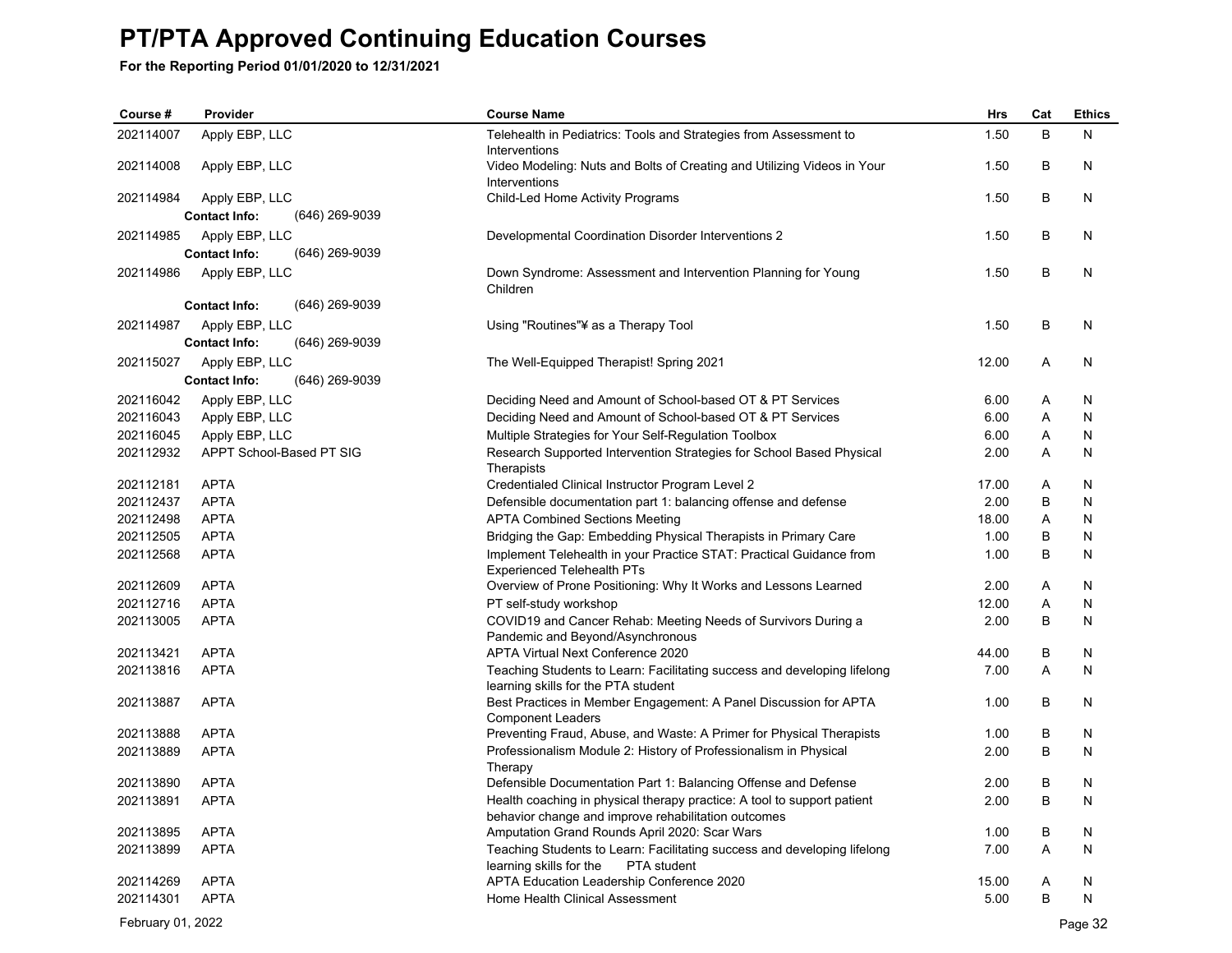| Course #  | Provider    | <b>Course Name</b>                                                                     | Hrs   | Cat | <b>Ethics</b> |
|-----------|-------------|----------------------------------------------------------------------------------------|-------|-----|---------------|
| 202114302 | <b>APTA</b> | Pelvic Health Physical Therapy Level 2 Pelvic Pain                                     | 13.25 | A   | N             |
| 202114305 | <b>APTA</b> | PACER: Series: Cardiovascular and Pulmonary Examination                                | 1.00  | B   | N             |
| 202114992 | <b>APTA</b> | The Well is Deep but the Bucket has Holes: CPG Implementation                          | 1.00  | B   | N             |
|           |             | Challenges, Strategies, and Outcomes                                                   |       |     |               |
| 202114993 | <b>APTA</b> | Little Big Leagues: Youth Overhead Athlete Performance Consideration                   | 1.50  | A   | N             |
|           |             | with Serves, Strokes, and Throws                                                       |       |     |               |
| 202114994 | <b>APTA</b> | Can postural perturbation research evidence in adults be applied to                    | 1.50  | A   | N             |
|           |             | children with neuromotor conditions?                                                   |       |     |               |
| 202114995 | <b>APTA</b> | Pediatric Equipment 101: The Why, What, When and How                                   | 1.00  | B   | N             |
| 202114996 | <b>APTA</b> | We Win When WeeMove: Implementation of an early mobilization                           | 1.00  | B   | N             |
| 202114997 | <b>APTA</b> | initiative in pediatric intensive care units<br><b>CSM 2021</b>                        | 5.00  | B   | N             |
| 202115468 | <b>APTA</b> | LAMP Leadership 101: Personal Leadership Development                                   | 16.00 | A   | N             |
|           | <b>APTA</b> |                                                                                        |       |     |               |
| 202115599 |             | Home Health Regulation and Documentation                                               | 3.00  | В   | N             |
| 202115688 | <b>APTA</b> | Get Your Head in the Game: Basic Concussion Assessment and<br>Management               | 8.00  | A   | N             |
| 202115715 | <b>APTA</b> | <b>PACER Series: Inspiratory Muscle Training</b>                                       | 1.00  | В   | N             |
| 202115824 | <b>APTA</b> | PACER series: Outpatient PT for COVID-19 - Part 1                                      | 1.00  | B   | N             |
| 202115825 | <b>APTA</b> | PACER series: Outpatient PT for COVID-19 - Part 2                                      | 1.00  | B   | N             |
| 202115826 | <b>APTA</b> | Physical Therapy Consideration for Complex Edema Management                            | 2.00  | B   | N             |
| 202115827 | <b>APTA</b> | PACER Series: COVID-19 Specific Considerations                                         | 1.00  | B   | N             |
| 202115854 | <b>APTA</b> | Next Level Clinical Reasoning: Integration of Diagnostic Ultrasound into               | 8.00  | A   | N             |
|           |             | <b>Physical Therapy Practice</b>                                                       |       |     |               |
| 202115857 | <b>APTA</b> | Next Level Clinical Reasoning: Integration of Diagnostic Ultrasound into               | 8.00  | Α   | N             |
|           |             | <b>Physical Therapy Practice</b>                                                       |       |     |               |
| 202115941 | <b>APTA</b> | 2012 PTA CPI - Documenting Student Performance with the Physical                       | 3.00  | B   | N             |
|           |             | Therapist Assistant Clinical Performance Instrument                                    |       |     |               |
| 202115993 | <b>APTA</b> | Part 1: FIRST Steps for BABIES: Learn Foundational Elements of                         | 7.00  | A   | N             |
|           |             | Newborn and Young Infant Development Using the BABIES and                              |       |     |               |
|           |             | Presteps Model                                                                         |       |     |               |
| 202115994 | <b>APTA</b> | Part 2: FIRST Steps for BABIES: Learn Foundational Elements of                         | 7.00  | A   | N             |
|           |             | Newborn and Young Infant Development Using the BABIES and                              |       |     |               |
| 202116053 | <b>APTA</b> | Presteps Model -2                                                                      | 6.00  | A   | N             |
|           |             | APTA Centennial Lecture Series: Pain Science and Management: A<br>Series of Hot Topics |       |     |               |
| 202116057 | <b>APTA</b> | APTA Centennial Lecture Series: Pain Science and Management: A                         | 7.50  | A   | N             |
|           |             | Series of Hot Topics                                                                   |       |     |               |
| 202116133 | <b>APTA</b> | An Algorithm for Evaluating Children with Autism Spectrum Disorder:                    | 1.50  | A   | N             |
|           |             | Promoting Consistency in School-based Practice                                         |       |     |               |
| 202116239 | <b>APTA</b> | Are We Underserving the Pediatric Ankle? Supporting Development                        | 2.00  | A   | N             |
|           |             | through a Multisystem Approach                                                         |       |     |               |
| 202116240 | <b>APTA</b> | From 21 Weeks to 21 Years: Breathing in the NICU and Beyond                            | 2.00  | A   | N             |
| 202116241 | <b>APTA</b> | Changing Gait Outcomes in the Young Child With Mild Cerebral Palsy: A                  | 2.00  | A   | N             |
|           |             | Paradigm Shift                                                                         |       |     |               |
| 202116242 | <b>APTA</b> | Management of Children with Developmental Coordination Disorder: An                    | 2.00  | A   | N             |
| 202116243 | <b>APTA</b> | Evidence-Based CPG                                                                     |       | A   | N             |
|           |             | Treating the Pediatric "Athlete": Modifying Treatment for the Younger<br>Patient       | 2.00  |     |               |
|           |             |                                                                                        |       |     |               |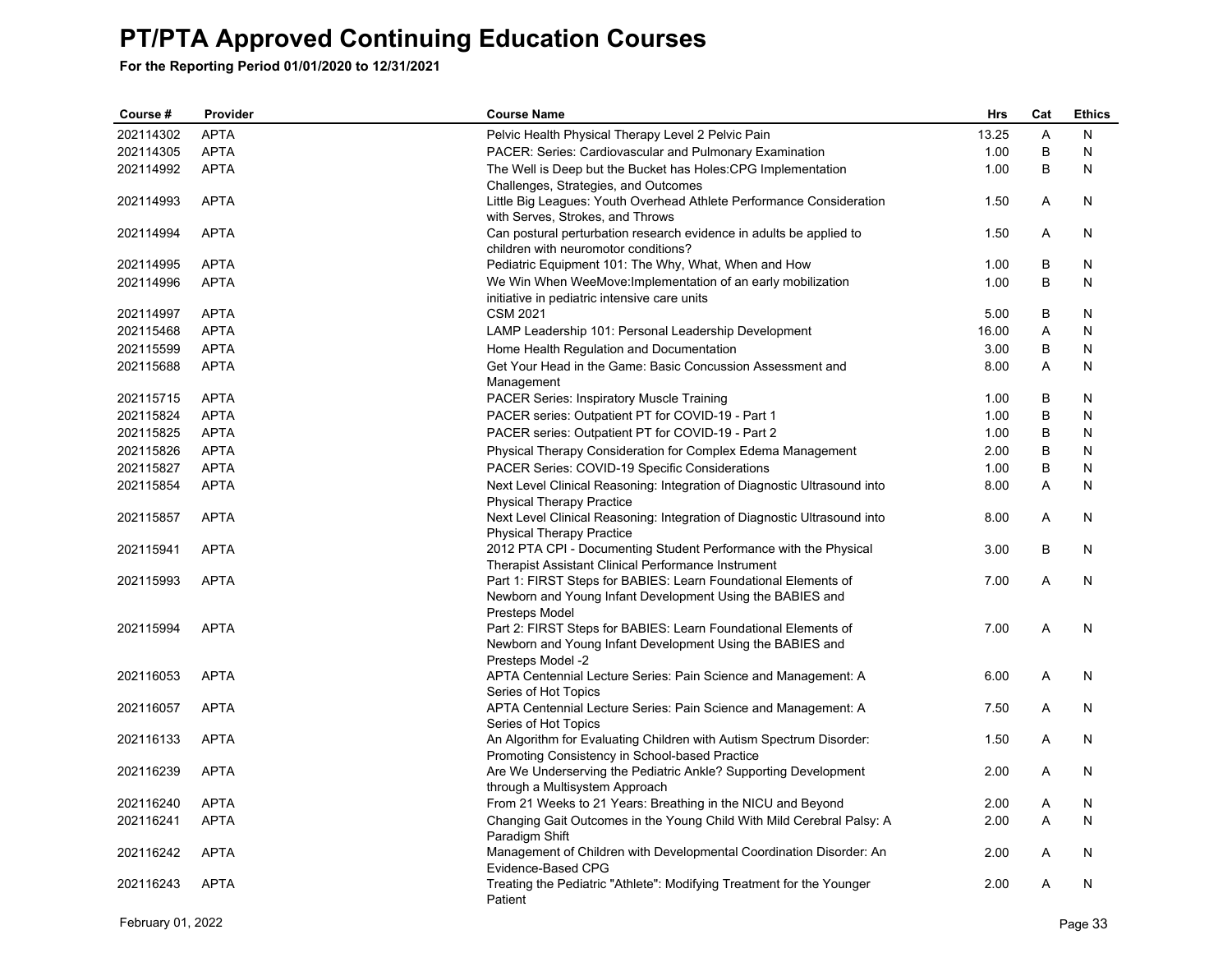| Course #  | Provider                                      | <b>Course Name</b>                                                                                                                                   | <b>Hrs</b> | Cat            | <b>Ethics</b> |
|-----------|-----------------------------------------------|------------------------------------------------------------------------------------------------------------------------------------------------------|------------|----------------|---------------|
| 202116244 | <b>APTA</b>                                   | Staying Hip With It: Updates in Medical and Physical Therapy<br>Management of Complex Hip Disorders                                                  | 2.00       | $\overline{A}$ | N             |
| 202116245 | <b>APTA</b>                                   | Sweeney Lecture: Early Diagnosis of Cerebral Palsy - Opportunities and<br>Challenges                                                                 | 2.00       | A              | N             |
| 202116246 | <b>APTA</b>                                   | Creative Movement and Play Interventions for Children With Autism<br>Spectrum Disorder                                                               | 2.00       | A              | N             |
| 202116247 | <b>APTA</b>                                   | A Multidisciplinary Team Approach and Therapeutic Intervention for<br>Infants and Toddlers With Brachial Plexus Palsy                                | 2.00       | A              | N             |
| 202116269 | <b>APTA</b>                                   | Benefits of Aquatic Exercise for Children and Adolescents with Obesity<br>and a Disability                                                           | 1.50       | B              | N             |
| 202116270 | <b>APTA</b>                                   | Biomechanics Matters 2.0: The Foundation for Changing Movement                                                                                       | 1.50       | Α              | N             |
| 202116271 | <b>APTA</b>                                   | Disparities in Pelvic Health and Pregnancy Care: Improving Outcomes by<br>Recognizing Implicit Bias                                                  | 1.50       | B              | N             |
| 202116272 | <b>APTA</b>                                   | COVID-19 Pandemic: Lessons Learned and the Valuable Role of the<br><b>Physical Therapist</b>                                                         | 1.50       | B              | N             |
| 202116299 | <b>APTA</b>                                   | Productivity vs Value: Why We need to Change the Discussion, and How<br>YOU Can!                                                                     | 2.00       | В              | N             |
| 202114924 | APTA Academy of Pediatric Physical<br>Therapy | Pediatric Specialist Certification (PCS) Exam Prep: Exercising Clinical<br>Reasoning Skills 2021                                                     | 7.00       | A              | N             |
|           | <b>Contact Info:</b><br>(800) 970-5051        |                                                                                                                                                      |            |                |               |
| 202116144 | APTA Academy of Pediatric Physical<br>Therapy | APTA Academy of Pediatric Physical Therapy Live Online Annual<br>Conference 2021                                                                     | 18.50      | Α              | N             |
| 202116163 | APTA Academy of Pediatric Physical<br>Therapy | Application of the On Track Developmental Monitoring System                                                                                          | 5.70       | A              | N             |
| 202116212 | APTA Academy of Pediatric Physical<br>Therapy | APTA Pediatrics Annual Conference Online 2021                                                                                                        | 20.00      | A              | N             |
| 202113329 | APTA Academy of Pelvic Health                 | Pelvic Health Physical Therapy Level 3                                                                                                               | 14.80      | Α              | N             |
| 202113330 | APTA Academy of Pelvic Health                 | Pelvic Health Physical Therapy Level 3                                                                                                               | 7.50       | B              | N             |
| 202115614 | APTA Academy of Pelvic Health                 | Pelvic Health Physical Therapy Level 1                                                                                                               | 16.50      | Α              | N             |
| 202116143 | APTA Academy of Pelvic Health                 | Pelvic Health Physical Therapy Level 2 Bowel Dysfunction                                                                                             | 13.50      | A              | N             |
| 202116145 | APTA Academy of Pelvic Health                 | Yoga and meditation for Pelvic Health                                                                                                                | 16.00      | Α              | N             |
| 202115596 | <b>APTA Acute Care Section</b>                | <b>APTA Acute Care Residency Development</b>                                                                                                         | 2.00       | A              | N             |
| 202113698 | <b>APTA Acute Carehttps</b>                   | Is Your Total Joint Replacement Program Staying Up with the Changing<br>Times? Optimizing Staffing and Patient Outcomes at Various Levels of<br>Care | 2.00       | A              | N             |
| 202113878 | <b>APTA DC</b>                                | COVID-19 PANEL Addressing Health Disparities in the Black<br>Community                                                                               | 2.00       | A              | N             |
| 202114757 | <b>APTA Geriatrics</b>                        | Cancer Related Falls: Focus on Evidence Based Screening                                                                                              | 1.50       | Α              | N             |
| 202115456 | <b>APTA Geriatrics</b>                        | Geriatric Orthopedics 3-part series                                                                                                                  | 4.50       | Α              | N             |
| 202116030 | <b>APTA Home Health Section</b>               | Advanced Competency in Home Health Virtual Seminar                                                                                                   | 16.00      | Α              | N             |
| 202116031 | <b>APTA Home Health Section</b>               | Defining Dizziness: A Home Healthcare Approach to Vestibular Disorders                                                                               | 7.00       | B              | N             |
| 202116164 | <b>APTA Kansas</b>                            | APTA KS 2021 Fall Conference                                                                                                                         | 15.00      | Α              | N             |
| 202112439 | APTA learning center                          | Defensible documentation part 2: If you were the auditor                                                                                             | 2.00       | B              | N             |
| 202112441 | APTA learning center                          | Defensible documentation: a frame work for physical therapy<br>documentation                                                                         | 2.00       | B              | N             |
| 202112444 | APTA learning center                          | Navigating the intersection between chronic pain and substance abuse<br>disorders                                                                    | 2.00       | B              | N             |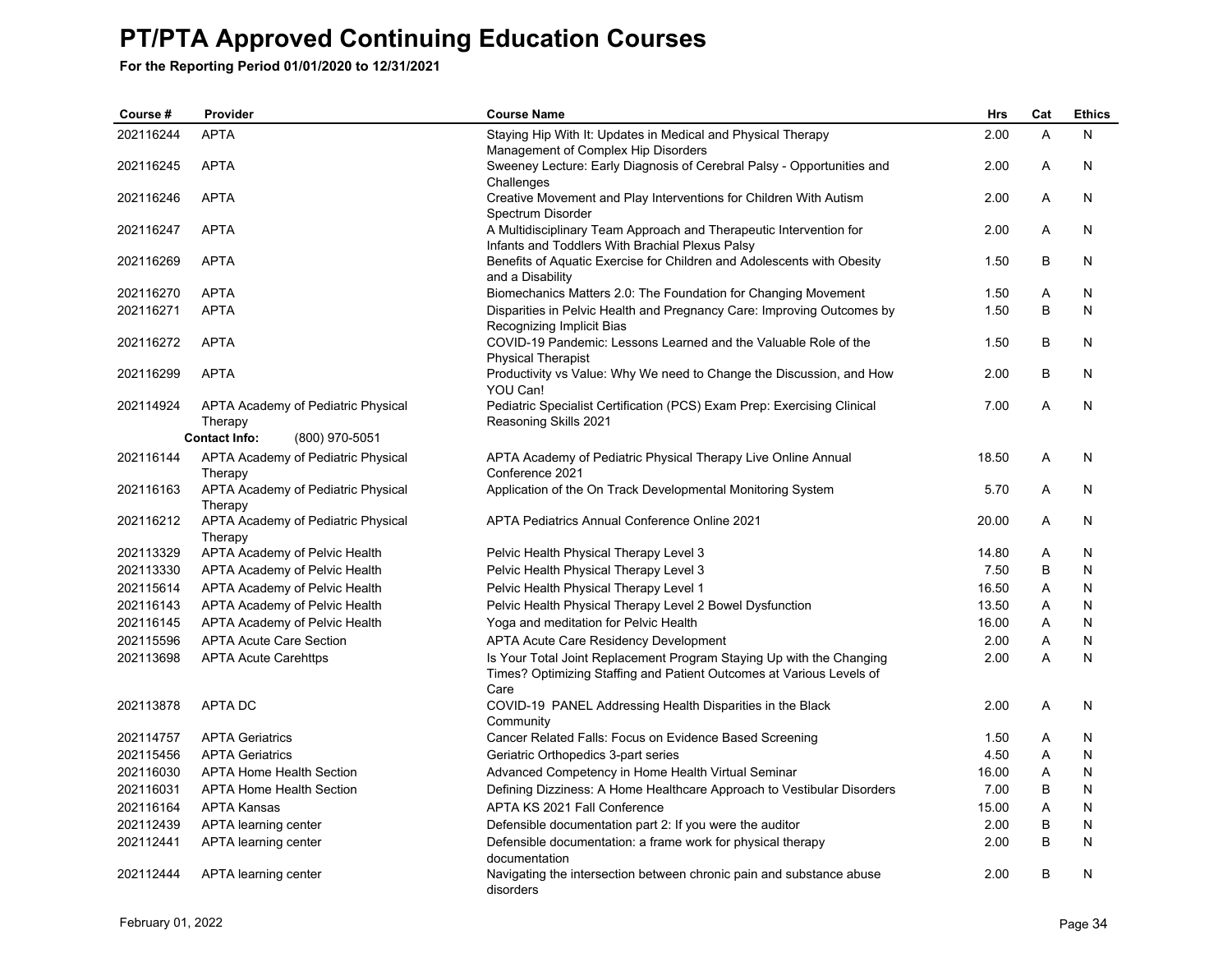| Course #               | Provider                                                            | <b>Course Name</b>                                                                | Hrs          | Cat    | <b>Ethics</b> |
|------------------------|---------------------------------------------------------------------|-----------------------------------------------------------------------------------|--------------|--------|---------------|
| 202112445              | APTA learning center                                                | Cancer patient rehabilitation models for the general PT                           | 2.00         | B      | N             |
| 202113476              | <b>APTA Learning Center</b>                                         | Movement System Neuromuscular Diagnosis                                           | 2.00         | B      | N             |
| 202113477              | <b>APTA Learning Center</b>                                         | Implementation of Physical Therapy Via TeleHealth in the Ambulatory               | 2.00         | B      | N             |
|                        |                                                                     | Setting for Patients Post-Covid-19: Opportunities and Challenges From             |              |        |               |
|                        |                                                                     | the Epicenter                                                                     |              |        |               |
| 202113478              | <b>APTA Learning Center</b>                                         | Digital Telehealth Practice: Connect for Best Practice, Compliance, and           | 1.00         | В      | N             |
| 202113479              | <b>APTA Learning Center</b>                                         | Healthcare<br>Movement Screening Tools For Athletes: Tools For Effective Clinical | 2.00         | В      | N             |
|                        |                                                                     | Practice                                                                          |              |        |               |
| 202113480              | <b>APTA Learning Center</b>                                         | You Don't Know Jack. Until You Understand His Culture: A Journey Into             | 2.00         | B      | N             |
|                        |                                                                     | <b>Diversity Education</b>                                                        |              |        |               |
| 202114102              | <b>APTA Learning Center</b>                                         | Pacer Series: Cardiovascular and Pulmonary Anatomy and Physiology                 | 2.00         | В      | N             |
| 202114281              | <b>APTA Learning Center</b>                                         | Tough to Treat: Increase Your Clinical Expertise by Learning to Assess            | 2.00         | B      | N             |
|                        |                                                                     | the Complex Patient                                                               |              |        |               |
| 202114344              | <b>APTA Learning Center</b>                                         | Successful Mentorship for Residency and Fellowship Education                      | 8.00         | В      | N             |
| 202114353              | <b>APTA Learning Center</b>                                         | PACER Series: Vital Signs, Exercise Prescription, Oxygen devices                  | 1.00         | B      | N             |
| 202114354<br>202114732 | <b>APTA Learning Center</b><br><b>APTA Learning Center</b>          | Keep Runners Running<br>professionalism module 1                                  | 2.00<br>2.00 | B<br>B | N<br>N        |
| 202114888              | APTA OK                                                             | Cash Based Physical Therapy                                                       | 3.00         | Α      | N             |
|                        | (405) 562-1280<br><b>Contact Info:</b>                              |                                                                                   |              |        |               |
| 202114889              | APTA OK                                                             | Cash Based Physical Therapy                                                       | 3.00         | Α      | N             |
| 202114890              | APTA OK                                                             | Chronic Pain Equals Chronic Injury Shifting the Pendulum                          | 3.00         | Α      | N             |
| 202114891              | APTA OK                                                             | Current Concepts and Advances in Orthopedic and Sports Knee                       | 3.00         | Α      | N             |
|                        |                                                                     | Rehabilitation                                                                    |              |        |               |
| 202114892              | APTA OK                                                             | Where are we From and Where are we going                                          | 1.00         | Α      | N             |
| 202115831              | <b>APTA Oklahoma</b>                                                | APTA Oklahoma Western District Meeting                                            | 1.00         | Α      | N             |
| 202116037              | APTA Oklahoma                                                       | Recent Advances in the Treatment of Selected Shoulder Lesions in 2021             | 3.00         | Α      | N             |
|                        |                                                                     | & Beyond                                                                          |              |        |               |
| 202116038              | APTA Oklahoma                                                       | Recent Advances in the Treatment of Selected Knee Lesions in 2021 &               | 3.00         | Α      | N             |
| 202115502              | APTA Oklahoma-Eastern District                                      | Beyond<br>PT Talk                                                                 | 1.00         | Α      | N             |
| 202115786              | APTA Oklahoma-Eastern District                                      | Understanding Imaging in Physical Therapy                                         | 1.00         | Α      | N             |
| 202115606              | <b>APTA Pediatrics</b>                                              | Advanced Clinical Practice in Pediatric Physical Therapy Conference               | 20.00        | B      | N             |
|                        |                                                                     | 2021                                                                              |              |        |               |
| 202114195              | <b>APTA Pelvic Health</b>                                           | Intrapartum Topics of Obstetric Physical Therapy                                  | 16.00        | A      | N             |
| 202115044              | <b>APTA Pelvic Health</b>                                           | Fundamental Topics of Pregnancy & Postpartum                                      | 16.00        | Α      | N             |
| 202115105              | <b>APTA Pelvic Health</b>                                           | Fundamental Topics of Pregnancy & Postpartum Physical Therapy Lab                 | 8.00         | A      | N             |
| 202115632              | <b>APTA Pelvic Health</b>                                           | Intrapartum Topics of Obstetric Physical Therapy LAB                              | 8.00         | Α      | N             |
| 202115808              | <b>APTA Pelvic Health</b>                                           | Advanced Topics of Pregnancy and Postpartum Physical Therapy                      | 16.00        | Α      | N             |
| 202115809              | <b>APTA Pelvic Health</b>                                           | Advanced Topics of Pregnancy and Postpartum Physical Therapy LAB                  | 8.00         | Α      | N             |
| 202115744              | APTA private practice section                                       | 2021 PPS Annual Conference & Exhibition                                           | 16.50        | Α      | <b>N</b>      |
| 202114104              | APTA Section on Pelvic Health                                       | Physical Therapy treatment of the Pediatric Pelvic Floor patient: Birth to        | 16.00        | Α      | N             |
|                        |                                                                     | 18 years                                                                          |              |        |               |
| 202115937              | APTA Washington                                                     | Spinal Manipulation                                                               | 6.00         | A      | N             |
| 202115045              | APTA: Health Policy and Administration<br>section (HPA The Catalyst | <b>LAMP Management Essentials</b>                                                 | 16.00        | A      | N             |
| 202112432              | <b>Aquatic Exercise Association</b>                                 | AEA Arthritis Foundation Program Leader Online Training Course                    | 10.00        | В      | N             |
| February 01, 2022      |                                                                     |                                                                                   |              |        | Page 35       |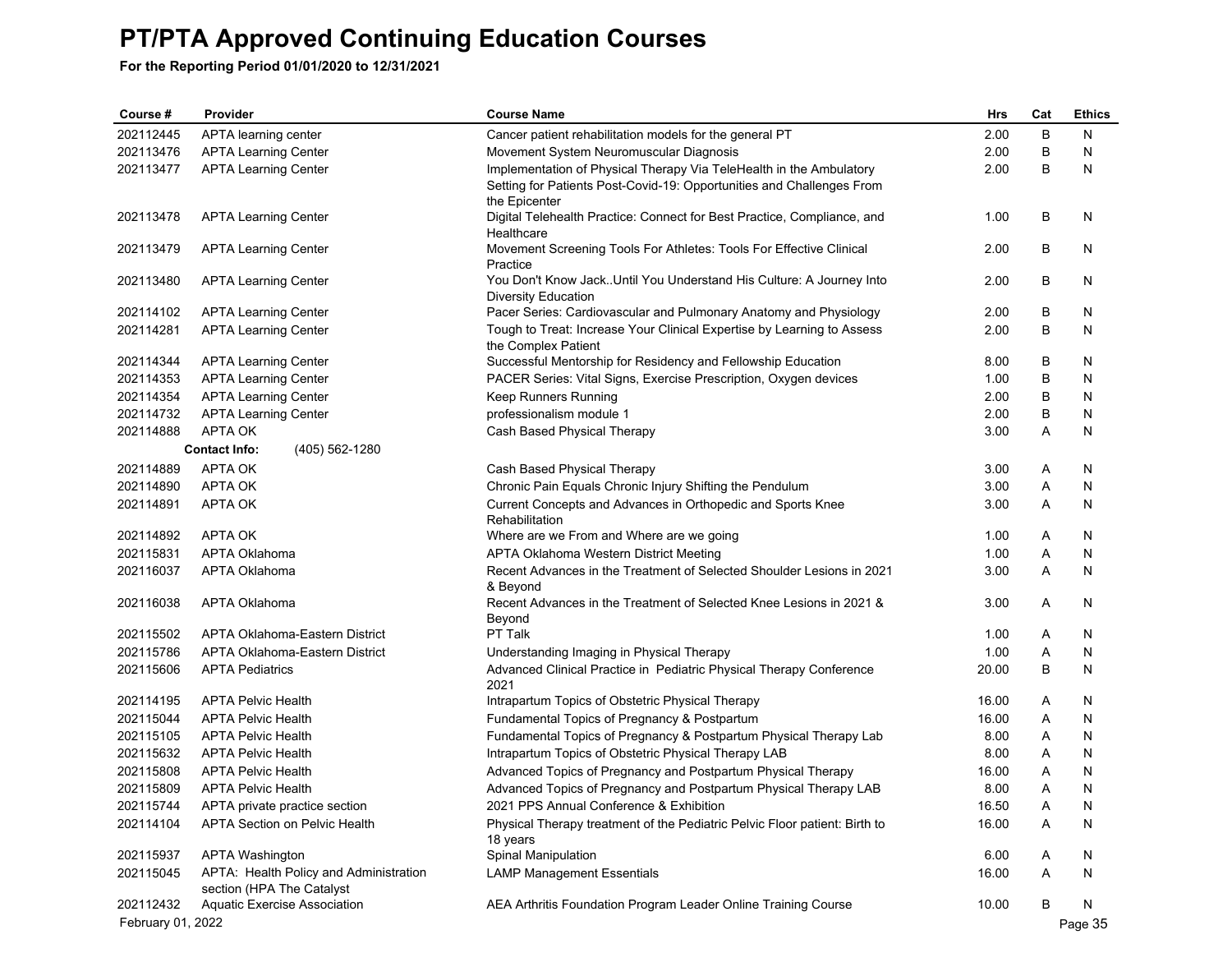| Course #          | Provider                               | <b>Course Name</b>                                                  | Hrs   | Cat | <b>Ethics</b> |
|-------------------|----------------------------------------|---------------------------------------------------------------------|-------|-----|---------------|
| 202113331         | Aquatic Therapy & Rehab Institute      | Intro to Aquatic Therapy and Rehab                                  | 8.00  | Α   | N             |
| 202113332         | Aquatic Therapy & Rehab Institute      | Low Back Pain, Outcomes and Applications                            | 8.00  | Α   | N             |
| 202113333         | Aquatic Therapy & Rehab Institute      | Hip and Back Issues and Exercises                                   | 7.00  | Α   | N             |
| 202113334         | Aquatic Therapy & Rehab Institute      | Applying Pain Science to Your Aquatic Programs                      | 7.00  | Α   | N             |
| 202115462         | Aquatic Therapy & Rehab Institute      | Low Back Masterclass                                                | 8.00  | Α   | N             |
| 202115463         | Aquatic Therapy & Rehab Institute      | Long Haulers - Recovery from COVID-19                               | 3.50  | Α   | N             |
| 202115464         | Aquatic Therapy & Rehab Institute      | Cognition and Aging                                                 | 3.50  | Α   | N             |
| 202115465         | Aquatic Therapy & Rehab Institute      | <b>Trauma Tracks</b>                                                | 3.50  | Α   | N             |
| 202115911         | Aquatic Therapy & Rehab Institute      | Posture and Core for the Aging Spine                                | 1.00  | B   | N             |
| 202115912         | Aquatic Therapy & Rehab Institute      | Balance and Core Strength                                           | 4.00  | В   | N             |
| 202115913         | Aquatic Therapy & Rehab Institute      | <b>Neuro Strategies</b>                                             | 8.00  | В   | N             |
| 202115914         | Aquatic Therapy & Rehab Institute      | AquaStretch Pro for the Hip                                         | 2.00  | В   | N             |
| 202114154         | <b>Arcadia University</b>              | Orthopedic Physical Therapy Practice                                | 17.00 | Α   | N             |
| 202115645         | Arcadia University                     | Neuromuscular Tissues and Motor Control PT 656OL1                   | 7.00  | Α   | N             |
| 202115646         | <b>Arcadia University</b>              | Medical Screening PT 508                                            | 7.25  | Α   | N             |
| 202115647         | Arcadia University                     | Teaching/Learning in Physical Therapy PT 504                        | 6.00  | Α   | N             |
| 202115648         | Arcadia University                     | Case Analysis PT 702                                                | 2.00  | Α   | N             |
| 202115649         | Arcadia University                     | PT 505 Clinical decision Making.                                    | 8.75  | Α   | N             |
| 202115650         | <b>Arcadia University</b>              | PT 547 Health Promotion and Wellness                                | 2.50  | Α   | N             |
| 202115651         | Arcadia University                     | PT 555 Pharmacology in Rehabilitation                               | 8.75  | Α   | N             |
| 202114155         | Arcadia University TDPT program        | <b>Health Promotion and Wellness</b>                                | 17.00 | Α   | N             |
| 202114156         | Arcadia University TDPT program        | Neuromuscular tissues and motor control                             | 35.00 | A   | N             |
| 202111631         | Arkansas CASE                          | Inclusive Practices for OT and PT in Arkansas Schools               | 5.50  | Α   | N             |
| 202114330         | Army Medical Department Center and     | The Military Musculoskeletal Residency Program- Lower Extremity     | 2.50  | В   | N             |
|                   | School, Physical Therapy Branch        | Module                                                              |       |     |               |
| 202112143         | Ascension                              | Ascension Osteoporosis Update 2020                                  | 1.00  | Α   | N             |
| 202112144         | Ascension                              | Ascension Osteoporosis Update 2020                                  | 1.00  | В   | N             |
| 202115944         | Ascension                              | <b>Wound Care</b>                                                   | 1.00  | Α   | N             |
| 202115945         | Ascension                              | Allergy - Including Shellfish in Adults                             | 1.00  | Α   | N             |
| 202115946         | Ascension                              | Comorbidities in Pregnancy                                          | 1.00  | Α   | N             |
| 202115947         | Ascension                              | COVID in Pregnancy - Lessons from the Frontlines                    | 1.00  | Α   | N             |
| 202115948         | Ascension                              | <b>Falls Prevention</b>                                             | 1.00  | Α   | N             |
| 202115949         | Ascension                              | Imagine and Play Yourself Back to Happiness, Health, and Prosperity | 1.00  | Α   | N             |
| 202115950         | Ascension                              | Migraines - Therapeutic Advancements                                | 1.00  | Α   | N             |
| 202115951         | Ascension                              | Sex and Gender Based Medicine: 'Y' 'X' Makes a Difference           | 1.00  | Α   | N             |
| 202115952         | Ascension                              | Health Effects of Vaping & Covid-19                                 | 1.00  | A   | N             |
| 202116039         | Ascension                              | Sex and Gender Based Medicine: 'Y' 'X' Makes a Difference           | 1.00  | Α   | N             |
| 202116040         | Ascension                              | COVID in Pregnancy - Lessons from the Frontlines                    | 1.00  | Α   | N             |
| 202116041         | Ascension                              | Migraines - Therapeutic Advancements                                | 1.00  | Α   | N             |
| 202111684         | <b>Ascension Health</b>                | Ascension: Health Disparities in Our Community                      | 1.00  | Α   | N             |
| 202115225         | <b>Ascension Health</b>                | Cerebellar Stroke for Rehab Professionals                           | 1.00  | B   | N             |
|                   | <b>Contact Info:</b><br>(918) 744-3524 |                                                                     |       |     |               |
| 202113017         | Ascension Health/St. Vincent Health    | Lymphedema Management                                               | 1.00  | A   | N             |
| 202111545         | Ascension St. John                     | Stress Management & Burnout                                         | 1.00  | A   | N             |
| 202111820         | Ascension St. John                     | Ascension St. John 2020 Trauma Symposium                            | 7.50  | Α   | N             |
| February 01, 2022 |                                        |                                                                     |       |     | Page 36       |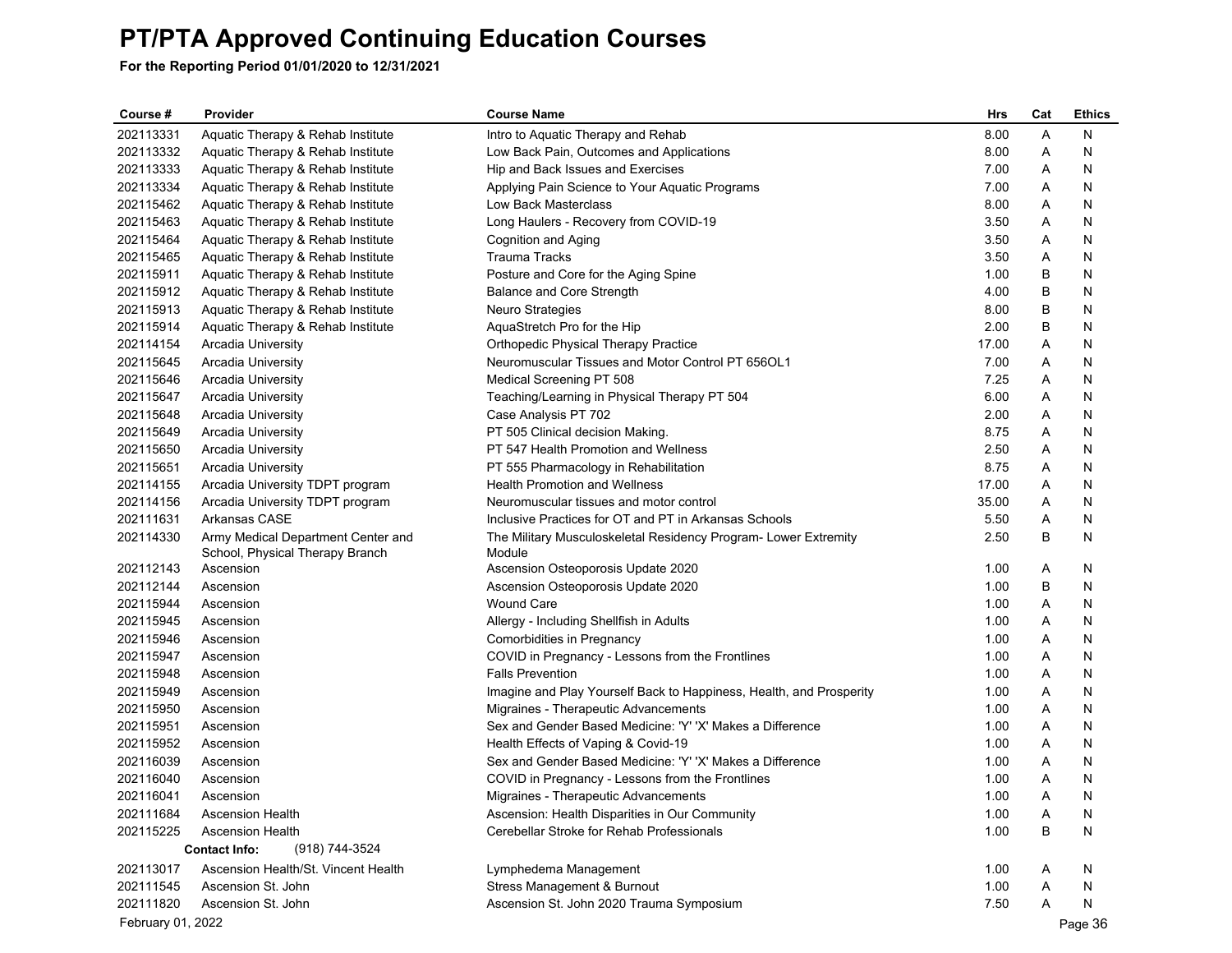| Course #  | Provider                               | <b>Course Name</b>                                                  | <b>Hrs</b> | Cat     | <b>Ethics</b> |
|-----------|----------------------------------------|---------------------------------------------------------------------|------------|---------|---------------|
| 202113940 | Ascension St. John                     | ASJMC Stroke Journal Club: Updates on Antiplatelet Therapy in Acute | 1.00       | A       | N             |
|           |                                        | <b>Ischemic Stroke</b>                                              |            |         |               |
| 202114250 | Ascension St. John                     | <b>ASJMC Virtual Stroke Seminar</b>                                 | 1.00       | Α       | N             |
| 202114483 | Ascension St. John                     | <b>ASJMC Stroke Journal Club February 2021</b>                      | 1.00       | A       | N             |
| 202114770 | Ascension St. John                     | ASJMC Stroke Journal Club: Cerebral Venous Thrombosis               | 1.00       | Α       | N             |
| 202115138 | Ascension St. John                     | ASJMC Stroke Journal Club April 2021: Intracerebral Hemorrhage      | 1.00       | A       | N             |
|           | <b>Contact Info:</b><br>(918) 744-3524 |                                                                     |            |         |               |
| 202115171 | Ascension St. John                     | ASJMC Stroke Journal Club May 2021: Stroke Assessment Scales        | 1.00       | A       | N             |
|           | (918) 744-3524<br><b>Contact Info:</b> |                                                                     |            |         |               |
| 202115400 | Ascension St. John                     | ASJMC Stroke Journal Club June 2021: Retinal Artery Occlusion       | 1.00       | A       | N             |
| 202115479 | Ascension St. John                     | <b>ASJMC Grand Rounds: Coma</b>                                     | 1.00       | Α       | N             |
| 202115480 | Ascension St. John                     | ASJMC Virtual Grand Rounds: Free Tissue Transfer HANC               | 1.00       | Α       | N             |
| 202115713 | Ascension St. John                     | ASJMC Stroke Journal Club Sept 2021: Stroke Research Trials         | 1.00       | A       | N             |
| 202116104 | Ascension St. John                     | <b>ASJMC Patient Decisions &amp; Feeding Tubes</b>                  | 1.00       | Α       | N             |
| 202113871 | Ascension St. John Medical Center      | PT role in a comprehensive bariatric program                        | 1.00       | A       | N             |
|           | <b>Contact Info:</b><br>(918) 744-2476 |                                                                     |            |         |               |
| 202114574 | Ascension St. John Medical Center      | <b>ASJMC Trauma Symposium 2021</b>                                  | 5.50       | Α       | N             |
| 202115172 | Ascension St. John Medical Center      | <b>ASJMC Grand Rounds Neurosurgery</b>                              | 1.00       | A       | N             |
|           | <b>Contact Info:</b><br>(918) 744-3524 |                                                                     |            |         |               |
| 202115965 | Ascension St. John Medical Center      | ASJMC 2021 Virtual Stroke Symposium                                 | 6.50       | A       | N             |
| 202115967 | Ascension St. John Medical Center      | 2021 ASJMC Neurocritical Care Symposium                             | 6.50       | Α       | N             |
| 202115970 | Ascension St. John Medical Center      | 2021 ASJMC Stroke Symposium ON-DEMAND                               | 6.50       | B       | $\mathsf{N}$  |
| 202115971 | Ascension St. John Medical Center      | 20211 ASJMC Neurocritical Care Symposium--ON DEMAND                 | 6.50       | B       | N             |
| 202112250 | Ascension St. John Stroke Center       | Ascension St. John Stroke Journal Club March 2020                   | 1.00       | A       | N             |
| 202115689 | Ascension/ St. Vincent Health          | Ascension CME: Understanding Suicide as a Public Health Issue       | 1.00       | Α       | N             |
| 202115594 | Ascension/St. Vincent                  | Diabetes Mellitus 2021 Treatment Update                             | 1.00       | A       | N             |
| 202115595 | Ascension/St. Vincent                  | Update on Infection Prevention                                      | 1.00       | A       | N             |
| 202115705 | Ascension/St. Vincent                  | TeleHealth Guide to Documentation, Ethics, & Insurance              | 1.00       | Α       | N             |
| 202115706 | Ascension/St. Vincent                  | <b>Building High Performance Teams</b>                              | 1.00       | Α       | N             |
| 202115707 | Ascension/St. Vincent                  | Medical Marijuana                                                   | 1.00       | A       | N             |
| 202112637 | Ascension/St. Vincent Health           | Cannabinoid Use for Pain Management                                 | 1.00       | Α       | N             |
| 202112638 | Ascension/St. Vincent Health           | Cannabinoid Use for Pain Management-Asynchronous                    | 1.00       | B       | N             |
| 202112639 | Ascension/St. Vincent Health           | <b>Heart Failure</b>                                                | 1.00       | A       | N             |
| 202112640 | Ascension/St. Vincent Health           | Heart Failure-Asynchronous                                          | 1.00       | B       | N             |
| 202112642 | Ascension/St. Vincent Health           | Infectious Disease: Antimicrobial Stewardship                       | 1.00       | Α       | N             |
| 202112643 | Ascension/St. Vincent Health           | Infectious Disease: Antimicrobial Stewardship                       | 1.00       | Α       | N             |
| 202112645 | Ascension/St. Vincent Health           | Infection Prevention: Antimicrobial Stewardship Asynchronous        | 1.00       | B       | N             |
| 202112648 | Ascension/St. Vincent Health           | Parkinson's Disease Ascension CME Asynchronous                      | 1.00       | B       | N             |
| 202112649 | Ascension/St. Vincent Health           | Falls Among the Older Population/ Ascension CME Asynchronous        | 1.00       | B       | N             |
| 202112808 | Ascension/St. Vincent Health           | COVID-19 Updates Ascension CME Livestream                           | 1.00       | A       | N             |
| 202112809 | Ascension/St. Vincent Health           | COVID-19 Updates Ascension CME On Demand                            | 1.00       | B       | N             |
| 202112819 | Ascension/St. Vincent Health           | Don't Let Stress Sabotage Your Success                              | 1.00       | $\sf B$ | N             |
| 202113008 | Ascension/St. Vincent Health           | <b>Total Joint Arthroplasty</b>                                     | 1.00       | A       | N             |
| 202113009 | Ascension/St. Vincent Health           | <b>Total Joint Arthroplasty ON DEMAND</b>                           | 1.00       | B       | N             |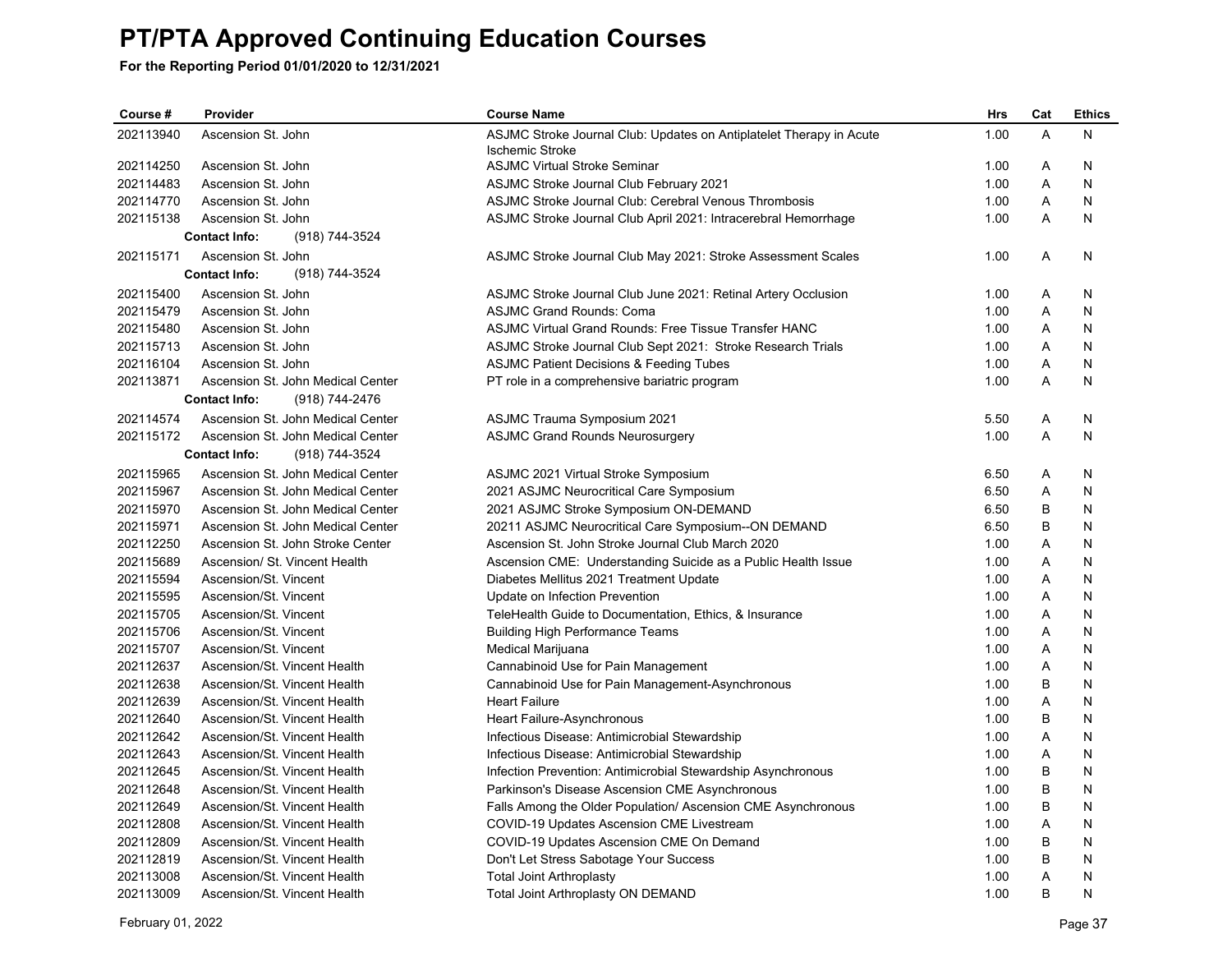| Course #  | Provider                               | <b>Course Name</b>                                                                | <b>Hrs</b> | Cat            | <b>Ethics</b> |
|-----------|----------------------------------------|-----------------------------------------------------------------------------------|------------|----------------|---------------|
| 202113010 | Ascension/St. Vincent Health           | Dying is Part of Life                                                             | 1.00       | Α              | N             |
| 202113011 | Ascension/St. Vincent Health           | Dying is Part of Life: ON DEMAND                                                  | 1.00       | B              | N             |
| 202113012 | Ascension/St. Vincent Health           | Management of the Stroke Patient                                                  | 1.00       | Α              | N             |
| 202113013 | Ascension/St. Vincent Health           | Management of the Stroke Patient ON DEMAND                                        | 1.00       | B              | N             |
| 202113015 | Ascension/St. Vincent Health           | Alzheimer's Disease Update                                                        | 1.00       | Α              | N             |
| 202113016 | Ascension/St. Vincent Health           | Alzheimer's Disease Update: ON DEMAND                                             | 1.00       | B              | N             |
| 202113019 | Ascension/St. Vincent Health           | Pain Management/Opioid Crisis                                                     | 1.00       | Α              | N             |
| 202113568 | Ascension/St. Vincent Health           | <b>Falls Prevention</b>                                                           | 1.00       | $\overline{A}$ | N             |
| 202113569 | Ascension/St. Vincent Health           | Falls Prevention On Demand                                                        | 1.00       | B              | N             |
| 202113572 | Ascension/St. Vincent Health           | Depression & Suicide Part I                                                       | 1.00       | A              | N             |
| 202113573 | Ascension/St. Vincent Health           | Depression & Suicide Part II                                                      | 1.00       | A              | N             |
| 202113574 | Ascension/St. Vincent Health           | Depression & Suicide Part I On Demand                                             | 1.00       | B              | N             |
| 202113575 | Ascension/St. Vincent Health           | Depression & Suicide Part II On Demand                                            | 1.00       | B              | N             |
| 202113596 | Ascension/St. Vincent Health           | Hidden Medicolegal Pitfalls                                                       | 1.00       | $\overline{A}$ | N             |
| 202113597 | Ascension/St. Vincent Health           | Hidden Medicolegal Pitfalls - ON DEMAND                                           | 1.00       | B              | N             |
| 202113793 | Ascension/St. Vincent Health           | Office Orthopedics/Fractures                                                      | 1.00       | A              | N             |
| 202113794 | Ascension/St. Vincent Health           | Office Orthopedics/Fractures-ON DEMAND                                            | 1.00       | B              | N             |
| 202113795 | Ascension/St. Vincent Health           | Introduction to Radiation Therapy                                                 | 1.00       | A              | N             |
| 202113796 | Ascension/St. Vincent Health           | Introduction to Radiation Therapy--ON DEMAND                                      | 1.00       | B              | N             |
| 202113827 | Ascension/St. Vincent Health           | Fever of Unknown Origin                                                           | 1.00       | Α              | N             |
| 202113828 | Ascension/St. Vincent Health           | Fever of Unknown Origin--Asynchronous                                             | 1.00       | B              | N             |
| 202113829 | Ascension/St. Vincent Health           | Immunizations                                                                     | 1.00       | Α              | N             |
| 202113830 | Ascension/St. Vincent Health           | Immunizations-Asynchronous                                                        | 1.00       | B              | N             |
| 202113880 | Ascension/St. Vincent Health           | Organ Donation                                                                    | 1.00       | A              | N             |
| 202113881 | Ascension/St. Vincent Health           | Organ Donation--ON DEMAND                                                         | 1.00       | B              | N             |
| 202114097 | Ascension/St. Vincent Health           | Social Justice/Cultural Humility                                                  | 1.00       | A              | N             |
| 202114098 | Ascension/St. Vincent Health           | Social Justice/Cultural Humility--ON DEMAND                                       | 1.00       | B              | N             |
| 202114312 | Ascension/St. Vincent Health           | Frequently Encountered Topics in Medical Ethics                                   | 1.00       | Α              | N             |
| 202114313 | Ascension/St. Vincent Health           | Frequently Encountered Topics in Medical Ethics-ON DEMAND                         | 1.00       | B              | N             |
| 202114407 | Ascension/St. Vincent Health           | Update on COVID-19 Vaccines                                                       | 1.00       | A              | N             |
| 202114408 | Ascension/St. Vincent Health           | Update of COVID19 Vaccines--ON DEMAND                                             | 1.00       | B              | N             |
| 202114472 | Ascension/St. Vincent Health           | COVID19: What To Tell Your Friends & Family                                       | 1.00       | A              | N             |
| 202114473 | Ascension/St. Vincent Health           | COVID19: What To Tell Your Friends & Family--ON DEMAND                            | 1.00       | B              | N             |
| 202114999 | Ascension/St. Vincent Health           | Ascension CME: Palliative Care-Principles in Communication                        | 1.00       | $\overline{A}$ | N             |
|           | <b>Contact Info:</b><br>(918) 744-3524 |                                                                                   |            |                |               |
| 202115000 | Ascension/St. Vincent Health           | Ascension CME: Palliative Care-Principles in Communication ON<br><b>DEMAND</b>    | 1.00       | B              | N             |
|           | <b>Contact Info:</b><br>(918) 744-3524 |                                                                                   |            |                |               |
| 202115170 | Ascension/St. Vincent Health           | Ascension CME: Alzheimer's Disease Asynchronous                                   | 1.00       | B              | N             |
|           | <b>Contact Info:</b><br>(918) 744-3524 |                                                                                   |            |                |               |
| 202115401 | Ascension/St. Vincent Health           | Ascension CME: Stroke. Smoking Gun or Guilt by Association?                       | 1.00       | Α              | N             |
| 202115402 | Ascension/St. Vincent Health           |                                                                                   | 1.00       | B              | N             |
|           |                                        | Ascension CME ON DEMAND: Stroke. Smoking Gun or Guilty by<br>Association?         |            |                |               |
| 202115690 | Ascension/St. Vincent Health           | Ascension CME: Understanding Suicide as a Public Health Issue ON<br><b>DEMAND</b> | 1.00       | B              | Ν             |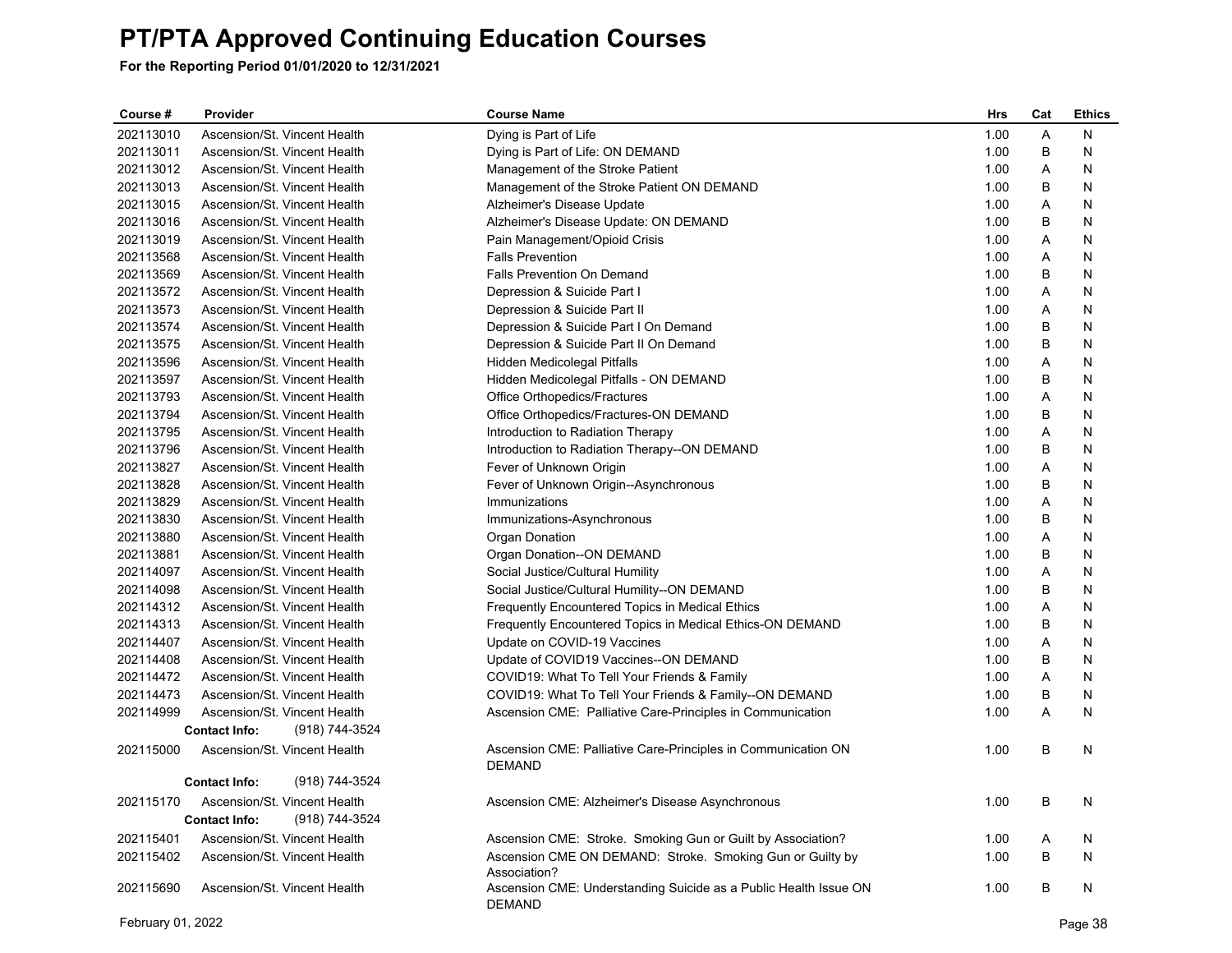| 202112273<br>Ascension/St. Vincent's Health<br>1.00<br>A<br>N<br>Addressing Social Determinants, Cultural Diversity and Bias in<br>Healthcare<br>202112274<br>B<br>Ascension/St. Vincent's Health<br>Addressing Social Determinants On Demand Video<br>1.00<br>N<br>A<br>202112275<br>Ascension/St. Vincent's Health<br>Ascension CME: Human Trafficking Part II LIVE<br>1.00<br>N<br>202112276<br>Ascension/St. Vincent's Health<br>Ascension CME: Human Trafficking Part II REPLAY<br>1.00<br>B<br>N<br>202112277<br>Ascension/St. Vincent's Health<br>Ascension CME: Human Trafficking Part I LIVE offering<br>1.00<br>A<br>N<br>202112280<br>Ascension/St. Vincent's Health<br>Ascension CME: Human Trafficking Part I REPLAY<br>1.00<br>B<br>N<br>202112293<br>Ascension/St. Vincent's Health<br>Ascension CME: Lung Cancer<br>1.00<br>A<br>N<br>202112294<br>B<br>Ascension/St. Vincent's Health<br>Ascension CME: Lung Cancer REPLAY<br>1.00<br>N<br>202113018<br>Ascension/St. Vincent's Health<br>В<br>N<br>Lymphedema Treatment and Management: ON Demand<br>1.00<br>B<br>202113020<br>Ascension/St. Vincent's Health<br>1.00<br>N<br>Pain Management/Opioid Crisis ON DEMAND<br>202100014<br>20.50<br>ASHT<br>Ignite the Leader Within, ASHT annual virtual conference<br>Α<br>N<br><b>ASHT</b><br>55.25<br>N<br>202114611<br>Ignite the Leader Within, ASHT annual virtual conference<br>B<br>13.00<br>A<br>202116154<br><b>ASHT</b><br>N<br>ASHT 2020 Ignite the Leader within Live sessions<br>A<br>202115987<br>Medicaid 101<br>1.00<br>N<br>Assistive Technology and Wellness<br>Solutions<br>1.00<br>202115988<br>Assistive Technology and Wellness<br>Α<br>DME documentation 101<br>N<br>Solutions<br>202112712<br>Association of Clinical Execllence<br>8.00<br>B<br>N<br><b>Essential Elements of Running</b><br>2.00<br>B<br>202112296<br>At Home Seminars<br>Knee Anatomy and Biomechanics<br>N<br>202112297<br>At Home Seminars<br>2.00<br>B<br>N<br>Hip Anatomy and Biomechanics<br>202112298<br>At Home Seminars<br>2.00<br>B<br>N<br>Ankle Anatomy and Biomechanics<br>202112299<br>At Home Seminars<br>Shoulder Anatomy and Biomechanics<br>3.00<br>B<br>N<br>B<br>202112300<br>At Home Seminars<br>Current & Popular Concepts in the Evaluation and Non-Operative<br>4.00<br>N<br>Treatment of the Lumbar Spine: Part 1: Lumbar Spine Anatomy &<br><b>Biomechanics</b><br>B<br>202112301<br>At Home Seminars<br>Current & Popular Concepts in the Evaluation and Non-Operative<br>3.00<br>N<br>Treatment of the Lumbar Spine: Part 2: Common Pathologies of the<br>Lumbar Spine<br>At Home Seminars<br>B<br>202112302<br>Current & Popular Concepts in the Evaluation and Non-Operative<br>3.00<br>N<br>Treatment of the Lumbar Spine: Part 3: Improving Lumbar<br>Neuromuscular Efficiency: Objectives of Treatment Plans<br>202113487<br>B<br>At Home Seminars<br>Stroke Rehabilitation: A Function-Based Approach, 4th Ed: Module 4<br>8.00<br>N<br>202115279<br>2.00<br>B<br>At Home Seminars<br>Shoulder Pathologies: The Rotator Cuff<br>N<br>202115280<br>At Home Seminars<br>B<br>Common Phrase Translation: Spanish for English Speakers<br>5.00<br>N<br>B<br>202115281<br>At Home Seminars<br>2.00<br>N<br>Multidisciplinary Therapy Screening<br>202115285<br>At Home Seminars<br>Building Effective Communication Skills in Healthcare<br>2.00<br>B<br>N<br>B<br>202115286<br>At Home Seminars<br>10.00<br>N<br>Cardiovascular Nutrition and Fitness<br>202115287<br>At Home Seminars<br>Diet. Exercise and Fitness<br>10.00<br>B<br>N<br>B<br>202115288<br><b>Practical Nutrition for Fitness Professionals</b><br>7.00<br>N<br>At Home Seminars<br>202115289<br>At Home Seminars<br>10.00<br>B<br>Nutrition for the Elderly<br>N<br>202115290<br>10.00<br>B<br>At Home Seminars<br>Nutrition for Young Athletes<br>N<br>202115291<br>At Home Seminars<br>B<br>Osteoporosis Prevention and Treatment<br>10.00<br>N | Course #  | Provider         | <b>Course Name</b>                             | <b>Hrs</b> | Cat | <b>Ethics</b> |
|-------------------------------------------------------------------------------------------------------------------------------------------------------------------------------------------------------------------------------------------------------------------------------------------------------------------------------------------------------------------------------------------------------------------------------------------------------------------------------------------------------------------------------------------------------------------------------------------------------------------------------------------------------------------------------------------------------------------------------------------------------------------------------------------------------------------------------------------------------------------------------------------------------------------------------------------------------------------------------------------------------------------------------------------------------------------------------------------------------------------------------------------------------------------------------------------------------------------------------------------------------------------------------------------------------------------------------------------------------------------------------------------------------------------------------------------------------------------------------------------------------------------------------------------------------------------------------------------------------------------------------------------------------------------------------------------------------------------------------------------------------------------------------------------------------------------------------------------------------------------------------------------------------------------------------------------------------------------------------------------------------------------------------------------------------------------------------------------------------------------------------------------------------------------------------------------------------------------------------------------------------------------------------------------------------------------------------------------------------------------------------------------------------------------------------------------------------------------------------------------------------------------------------------------------------------------------------------------------------------------------------------------------------------------------------------------------------------------------------------------------------------------------------------------------------------------------------------------------------------------------------------------------------------------------------------------------------------------------------------------------------------------------------------------------------------------------------------------------------------------------------------------------------------------------------------------------------------------------------------------------------------------------------------------------------------------------------------------------------------------------------------------------------------------------------------------------------------------------------------------------------------------------------------------------------------------------------------------------------------------------------------------------------------------------------------------------------------------------------------------------------------------------------------------------------------------------------------------------------------------------------------------------------------------------------------------------------------|-----------|------------------|------------------------------------------------|------------|-----|---------------|
|                                                                                                                                                                                                                                                                                                                                                                                                                                                                                                                                                                                                                                                                                                                                                                                                                                                                                                                                                                                                                                                                                                                                                                                                                                                                                                                                                                                                                                                                                                                                                                                                                                                                                                                                                                                                                                                                                                                                                                                                                                                                                                                                                                                                                                                                                                                                                                                                                                                                                                                                                                                                                                                                                                                                                                                                                                                                                                                                                                                                                                                                                                                                                                                                                                                                                                                                                                                                                                                                                                                                                                                                                                                                                                                                                                                                                                                                                                                                                             |           |                  |                                                |            |     |               |
|                                                                                                                                                                                                                                                                                                                                                                                                                                                                                                                                                                                                                                                                                                                                                                                                                                                                                                                                                                                                                                                                                                                                                                                                                                                                                                                                                                                                                                                                                                                                                                                                                                                                                                                                                                                                                                                                                                                                                                                                                                                                                                                                                                                                                                                                                                                                                                                                                                                                                                                                                                                                                                                                                                                                                                                                                                                                                                                                                                                                                                                                                                                                                                                                                                                                                                                                                                                                                                                                                                                                                                                                                                                                                                                                                                                                                                                                                                                                                             |           |                  |                                                |            |     |               |
|                                                                                                                                                                                                                                                                                                                                                                                                                                                                                                                                                                                                                                                                                                                                                                                                                                                                                                                                                                                                                                                                                                                                                                                                                                                                                                                                                                                                                                                                                                                                                                                                                                                                                                                                                                                                                                                                                                                                                                                                                                                                                                                                                                                                                                                                                                                                                                                                                                                                                                                                                                                                                                                                                                                                                                                                                                                                                                                                                                                                                                                                                                                                                                                                                                                                                                                                                                                                                                                                                                                                                                                                                                                                                                                                                                                                                                                                                                                                                             |           |                  |                                                |            |     |               |
|                                                                                                                                                                                                                                                                                                                                                                                                                                                                                                                                                                                                                                                                                                                                                                                                                                                                                                                                                                                                                                                                                                                                                                                                                                                                                                                                                                                                                                                                                                                                                                                                                                                                                                                                                                                                                                                                                                                                                                                                                                                                                                                                                                                                                                                                                                                                                                                                                                                                                                                                                                                                                                                                                                                                                                                                                                                                                                                                                                                                                                                                                                                                                                                                                                                                                                                                                                                                                                                                                                                                                                                                                                                                                                                                                                                                                                                                                                                                                             |           |                  |                                                |            |     |               |
|                                                                                                                                                                                                                                                                                                                                                                                                                                                                                                                                                                                                                                                                                                                                                                                                                                                                                                                                                                                                                                                                                                                                                                                                                                                                                                                                                                                                                                                                                                                                                                                                                                                                                                                                                                                                                                                                                                                                                                                                                                                                                                                                                                                                                                                                                                                                                                                                                                                                                                                                                                                                                                                                                                                                                                                                                                                                                                                                                                                                                                                                                                                                                                                                                                                                                                                                                                                                                                                                                                                                                                                                                                                                                                                                                                                                                                                                                                                                                             |           |                  |                                                |            |     |               |
|                                                                                                                                                                                                                                                                                                                                                                                                                                                                                                                                                                                                                                                                                                                                                                                                                                                                                                                                                                                                                                                                                                                                                                                                                                                                                                                                                                                                                                                                                                                                                                                                                                                                                                                                                                                                                                                                                                                                                                                                                                                                                                                                                                                                                                                                                                                                                                                                                                                                                                                                                                                                                                                                                                                                                                                                                                                                                                                                                                                                                                                                                                                                                                                                                                                                                                                                                                                                                                                                                                                                                                                                                                                                                                                                                                                                                                                                                                                                                             |           |                  |                                                |            |     |               |
|                                                                                                                                                                                                                                                                                                                                                                                                                                                                                                                                                                                                                                                                                                                                                                                                                                                                                                                                                                                                                                                                                                                                                                                                                                                                                                                                                                                                                                                                                                                                                                                                                                                                                                                                                                                                                                                                                                                                                                                                                                                                                                                                                                                                                                                                                                                                                                                                                                                                                                                                                                                                                                                                                                                                                                                                                                                                                                                                                                                                                                                                                                                                                                                                                                                                                                                                                                                                                                                                                                                                                                                                                                                                                                                                                                                                                                                                                                                                                             |           |                  |                                                |            |     |               |
|                                                                                                                                                                                                                                                                                                                                                                                                                                                                                                                                                                                                                                                                                                                                                                                                                                                                                                                                                                                                                                                                                                                                                                                                                                                                                                                                                                                                                                                                                                                                                                                                                                                                                                                                                                                                                                                                                                                                                                                                                                                                                                                                                                                                                                                                                                                                                                                                                                                                                                                                                                                                                                                                                                                                                                                                                                                                                                                                                                                                                                                                                                                                                                                                                                                                                                                                                                                                                                                                                                                                                                                                                                                                                                                                                                                                                                                                                                                                                             |           |                  |                                                |            |     |               |
|                                                                                                                                                                                                                                                                                                                                                                                                                                                                                                                                                                                                                                                                                                                                                                                                                                                                                                                                                                                                                                                                                                                                                                                                                                                                                                                                                                                                                                                                                                                                                                                                                                                                                                                                                                                                                                                                                                                                                                                                                                                                                                                                                                                                                                                                                                                                                                                                                                                                                                                                                                                                                                                                                                                                                                                                                                                                                                                                                                                                                                                                                                                                                                                                                                                                                                                                                                                                                                                                                                                                                                                                                                                                                                                                                                                                                                                                                                                                                             |           |                  |                                                |            |     |               |
|                                                                                                                                                                                                                                                                                                                                                                                                                                                                                                                                                                                                                                                                                                                                                                                                                                                                                                                                                                                                                                                                                                                                                                                                                                                                                                                                                                                                                                                                                                                                                                                                                                                                                                                                                                                                                                                                                                                                                                                                                                                                                                                                                                                                                                                                                                                                                                                                                                                                                                                                                                                                                                                                                                                                                                                                                                                                                                                                                                                                                                                                                                                                                                                                                                                                                                                                                                                                                                                                                                                                                                                                                                                                                                                                                                                                                                                                                                                                                             |           |                  |                                                |            |     |               |
|                                                                                                                                                                                                                                                                                                                                                                                                                                                                                                                                                                                                                                                                                                                                                                                                                                                                                                                                                                                                                                                                                                                                                                                                                                                                                                                                                                                                                                                                                                                                                                                                                                                                                                                                                                                                                                                                                                                                                                                                                                                                                                                                                                                                                                                                                                                                                                                                                                                                                                                                                                                                                                                                                                                                                                                                                                                                                                                                                                                                                                                                                                                                                                                                                                                                                                                                                                                                                                                                                                                                                                                                                                                                                                                                                                                                                                                                                                                                                             |           |                  |                                                |            |     |               |
|                                                                                                                                                                                                                                                                                                                                                                                                                                                                                                                                                                                                                                                                                                                                                                                                                                                                                                                                                                                                                                                                                                                                                                                                                                                                                                                                                                                                                                                                                                                                                                                                                                                                                                                                                                                                                                                                                                                                                                                                                                                                                                                                                                                                                                                                                                                                                                                                                                                                                                                                                                                                                                                                                                                                                                                                                                                                                                                                                                                                                                                                                                                                                                                                                                                                                                                                                                                                                                                                                                                                                                                                                                                                                                                                                                                                                                                                                                                                                             |           |                  |                                                |            |     |               |
|                                                                                                                                                                                                                                                                                                                                                                                                                                                                                                                                                                                                                                                                                                                                                                                                                                                                                                                                                                                                                                                                                                                                                                                                                                                                                                                                                                                                                                                                                                                                                                                                                                                                                                                                                                                                                                                                                                                                                                                                                                                                                                                                                                                                                                                                                                                                                                                                                                                                                                                                                                                                                                                                                                                                                                                                                                                                                                                                                                                                                                                                                                                                                                                                                                                                                                                                                                                                                                                                                                                                                                                                                                                                                                                                                                                                                                                                                                                                                             |           |                  |                                                |            |     |               |
|                                                                                                                                                                                                                                                                                                                                                                                                                                                                                                                                                                                                                                                                                                                                                                                                                                                                                                                                                                                                                                                                                                                                                                                                                                                                                                                                                                                                                                                                                                                                                                                                                                                                                                                                                                                                                                                                                                                                                                                                                                                                                                                                                                                                                                                                                                                                                                                                                                                                                                                                                                                                                                                                                                                                                                                                                                                                                                                                                                                                                                                                                                                                                                                                                                                                                                                                                                                                                                                                                                                                                                                                                                                                                                                                                                                                                                                                                                                                                             |           |                  |                                                |            |     |               |
|                                                                                                                                                                                                                                                                                                                                                                                                                                                                                                                                                                                                                                                                                                                                                                                                                                                                                                                                                                                                                                                                                                                                                                                                                                                                                                                                                                                                                                                                                                                                                                                                                                                                                                                                                                                                                                                                                                                                                                                                                                                                                                                                                                                                                                                                                                                                                                                                                                                                                                                                                                                                                                                                                                                                                                                                                                                                                                                                                                                                                                                                                                                                                                                                                                                                                                                                                                                                                                                                                                                                                                                                                                                                                                                                                                                                                                                                                                                                                             |           |                  |                                                |            |     |               |
|                                                                                                                                                                                                                                                                                                                                                                                                                                                                                                                                                                                                                                                                                                                                                                                                                                                                                                                                                                                                                                                                                                                                                                                                                                                                                                                                                                                                                                                                                                                                                                                                                                                                                                                                                                                                                                                                                                                                                                                                                                                                                                                                                                                                                                                                                                                                                                                                                                                                                                                                                                                                                                                                                                                                                                                                                                                                                                                                                                                                                                                                                                                                                                                                                                                                                                                                                                                                                                                                                                                                                                                                                                                                                                                                                                                                                                                                                                                                                             |           |                  |                                                |            |     |               |
|                                                                                                                                                                                                                                                                                                                                                                                                                                                                                                                                                                                                                                                                                                                                                                                                                                                                                                                                                                                                                                                                                                                                                                                                                                                                                                                                                                                                                                                                                                                                                                                                                                                                                                                                                                                                                                                                                                                                                                                                                                                                                                                                                                                                                                                                                                                                                                                                                                                                                                                                                                                                                                                                                                                                                                                                                                                                                                                                                                                                                                                                                                                                                                                                                                                                                                                                                                                                                                                                                                                                                                                                                                                                                                                                                                                                                                                                                                                                                             |           |                  |                                                |            |     |               |
|                                                                                                                                                                                                                                                                                                                                                                                                                                                                                                                                                                                                                                                                                                                                                                                                                                                                                                                                                                                                                                                                                                                                                                                                                                                                                                                                                                                                                                                                                                                                                                                                                                                                                                                                                                                                                                                                                                                                                                                                                                                                                                                                                                                                                                                                                                                                                                                                                                                                                                                                                                                                                                                                                                                                                                                                                                                                                                                                                                                                                                                                                                                                                                                                                                                                                                                                                                                                                                                                                                                                                                                                                                                                                                                                                                                                                                                                                                                                                             |           |                  |                                                |            |     |               |
|                                                                                                                                                                                                                                                                                                                                                                                                                                                                                                                                                                                                                                                                                                                                                                                                                                                                                                                                                                                                                                                                                                                                                                                                                                                                                                                                                                                                                                                                                                                                                                                                                                                                                                                                                                                                                                                                                                                                                                                                                                                                                                                                                                                                                                                                                                                                                                                                                                                                                                                                                                                                                                                                                                                                                                                                                                                                                                                                                                                                                                                                                                                                                                                                                                                                                                                                                                                                                                                                                                                                                                                                                                                                                                                                                                                                                                                                                                                                                             |           |                  |                                                |            |     |               |
|                                                                                                                                                                                                                                                                                                                                                                                                                                                                                                                                                                                                                                                                                                                                                                                                                                                                                                                                                                                                                                                                                                                                                                                                                                                                                                                                                                                                                                                                                                                                                                                                                                                                                                                                                                                                                                                                                                                                                                                                                                                                                                                                                                                                                                                                                                                                                                                                                                                                                                                                                                                                                                                                                                                                                                                                                                                                                                                                                                                                                                                                                                                                                                                                                                                                                                                                                                                                                                                                                                                                                                                                                                                                                                                                                                                                                                                                                                                                                             |           |                  |                                                |            |     |               |
|                                                                                                                                                                                                                                                                                                                                                                                                                                                                                                                                                                                                                                                                                                                                                                                                                                                                                                                                                                                                                                                                                                                                                                                                                                                                                                                                                                                                                                                                                                                                                                                                                                                                                                                                                                                                                                                                                                                                                                                                                                                                                                                                                                                                                                                                                                                                                                                                                                                                                                                                                                                                                                                                                                                                                                                                                                                                                                                                                                                                                                                                                                                                                                                                                                                                                                                                                                                                                                                                                                                                                                                                                                                                                                                                                                                                                                                                                                                                                             |           |                  |                                                |            |     |               |
|                                                                                                                                                                                                                                                                                                                                                                                                                                                                                                                                                                                                                                                                                                                                                                                                                                                                                                                                                                                                                                                                                                                                                                                                                                                                                                                                                                                                                                                                                                                                                                                                                                                                                                                                                                                                                                                                                                                                                                                                                                                                                                                                                                                                                                                                                                                                                                                                                                                                                                                                                                                                                                                                                                                                                                                                                                                                                                                                                                                                                                                                                                                                                                                                                                                                                                                                                                                                                                                                                                                                                                                                                                                                                                                                                                                                                                                                                                                                                             |           |                  |                                                |            |     |               |
|                                                                                                                                                                                                                                                                                                                                                                                                                                                                                                                                                                                                                                                                                                                                                                                                                                                                                                                                                                                                                                                                                                                                                                                                                                                                                                                                                                                                                                                                                                                                                                                                                                                                                                                                                                                                                                                                                                                                                                                                                                                                                                                                                                                                                                                                                                                                                                                                                                                                                                                                                                                                                                                                                                                                                                                                                                                                                                                                                                                                                                                                                                                                                                                                                                                                                                                                                                                                                                                                                                                                                                                                                                                                                                                                                                                                                                                                                                                                                             |           |                  |                                                |            |     |               |
|                                                                                                                                                                                                                                                                                                                                                                                                                                                                                                                                                                                                                                                                                                                                                                                                                                                                                                                                                                                                                                                                                                                                                                                                                                                                                                                                                                                                                                                                                                                                                                                                                                                                                                                                                                                                                                                                                                                                                                                                                                                                                                                                                                                                                                                                                                                                                                                                                                                                                                                                                                                                                                                                                                                                                                                                                                                                                                                                                                                                                                                                                                                                                                                                                                                                                                                                                                                                                                                                                                                                                                                                                                                                                                                                                                                                                                                                                                                                                             |           |                  |                                                |            |     |               |
|                                                                                                                                                                                                                                                                                                                                                                                                                                                                                                                                                                                                                                                                                                                                                                                                                                                                                                                                                                                                                                                                                                                                                                                                                                                                                                                                                                                                                                                                                                                                                                                                                                                                                                                                                                                                                                                                                                                                                                                                                                                                                                                                                                                                                                                                                                                                                                                                                                                                                                                                                                                                                                                                                                                                                                                                                                                                                                                                                                                                                                                                                                                                                                                                                                                                                                                                                                                                                                                                                                                                                                                                                                                                                                                                                                                                                                                                                                                                                             |           |                  |                                                |            |     |               |
|                                                                                                                                                                                                                                                                                                                                                                                                                                                                                                                                                                                                                                                                                                                                                                                                                                                                                                                                                                                                                                                                                                                                                                                                                                                                                                                                                                                                                                                                                                                                                                                                                                                                                                                                                                                                                                                                                                                                                                                                                                                                                                                                                                                                                                                                                                                                                                                                                                                                                                                                                                                                                                                                                                                                                                                                                                                                                                                                                                                                                                                                                                                                                                                                                                                                                                                                                                                                                                                                                                                                                                                                                                                                                                                                                                                                                                                                                                                                                             |           |                  |                                                |            |     |               |
|                                                                                                                                                                                                                                                                                                                                                                                                                                                                                                                                                                                                                                                                                                                                                                                                                                                                                                                                                                                                                                                                                                                                                                                                                                                                                                                                                                                                                                                                                                                                                                                                                                                                                                                                                                                                                                                                                                                                                                                                                                                                                                                                                                                                                                                                                                                                                                                                                                                                                                                                                                                                                                                                                                                                                                                                                                                                                                                                                                                                                                                                                                                                                                                                                                                                                                                                                                                                                                                                                                                                                                                                                                                                                                                                                                                                                                                                                                                                                             |           |                  |                                                |            |     |               |
|                                                                                                                                                                                                                                                                                                                                                                                                                                                                                                                                                                                                                                                                                                                                                                                                                                                                                                                                                                                                                                                                                                                                                                                                                                                                                                                                                                                                                                                                                                                                                                                                                                                                                                                                                                                                                                                                                                                                                                                                                                                                                                                                                                                                                                                                                                                                                                                                                                                                                                                                                                                                                                                                                                                                                                                                                                                                                                                                                                                                                                                                                                                                                                                                                                                                                                                                                                                                                                                                                                                                                                                                                                                                                                                                                                                                                                                                                                                                                             |           |                  |                                                |            |     |               |
|                                                                                                                                                                                                                                                                                                                                                                                                                                                                                                                                                                                                                                                                                                                                                                                                                                                                                                                                                                                                                                                                                                                                                                                                                                                                                                                                                                                                                                                                                                                                                                                                                                                                                                                                                                                                                                                                                                                                                                                                                                                                                                                                                                                                                                                                                                                                                                                                                                                                                                                                                                                                                                                                                                                                                                                                                                                                                                                                                                                                                                                                                                                                                                                                                                                                                                                                                                                                                                                                                                                                                                                                                                                                                                                                                                                                                                                                                                                                                             |           |                  |                                                |            |     |               |
|                                                                                                                                                                                                                                                                                                                                                                                                                                                                                                                                                                                                                                                                                                                                                                                                                                                                                                                                                                                                                                                                                                                                                                                                                                                                                                                                                                                                                                                                                                                                                                                                                                                                                                                                                                                                                                                                                                                                                                                                                                                                                                                                                                                                                                                                                                                                                                                                                                                                                                                                                                                                                                                                                                                                                                                                                                                                                                                                                                                                                                                                                                                                                                                                                                                                                                                                                                                                                                                                                                                                                                                                                                                                                                                                                                                                                                                                                                                                                             |           |                  |                                                |            |     |               |
|                                                                                                                                                                                                                                                                                                                                                                                                                                                                                                                                                                                                                                                                                                                                                                                                                                                                                                                                                                                                                                                                                                                                                                                                                                                                                                                                                                                                                                                                                                                                                                                                                                                                                                                                                                                                                                                                                                                                                                                                                                                                                                                                                                                                                                                                                                                                                                                                                                                                                                                                                                                                                                                                                                                                                                                                                                                                                                                                                                                                                                                                                                                                                                                                                                                                                                                                                                                                                                                                                                                                                                                                                                                                                                                                                                                                                                                                                                                                                             |           |                  |                                                |            |     |               |
|                                                                                                                                                                                                                                                                                                                                                                                                                                                                                                                                                                                                                                                                                                                                                                                                                                                                                                                                                                                                                                                                                                                                                                                                                                                                                                                                                                                                                                                                                                                                                                                                                                                                                                                                                                                                                                                                                                                                                                                                                                                                                                                                                                                                                                                                                                                                                                                                                                                                                                                                                                                                                                                                                                                                                                                                                                                                                                                                                                                                                                                                                                                                                                                                                                                                                                                                                                                                                                                                                                                                                                                                                                                                                                                                                                                                                                                                                                                                                             |           |                  |                                                |            |     |               |
|                                                                                                                                                                                                                                                                                                                                                                                                                                                                                                                                                                                                                                                                                                                                                                                                                                                                                                                                                                                                                                                                                                                                                                                                                                                                                                                                                                                                                                                                                                                                                                                                                                                                                                                                                                                                                                                                                                                                                                                                                                                                                                                                                                                                                                                                                                                                                                                                                                                                                                                                                                                                                                                                                                                                                                                                                                                                                                                                                                                                                                                                                                                                                                                                                                                                                                                                                                                                                                                                                                                                                                                                                                                                                                                                                                                                                                                                                                                                                             |           |                  |                                                |            |     |               |
|                                                                                                                                                                                                                                                                                                                                                                                                                                                                                                                                                                                                                                                                                                                                                                                                                                                                                                                                                                                                                                                                                                                                                                                                                                                                                                                                                                                                                                                                                                                                                                                                                                                                                                                                                                                                                                                                                                                                                                                                                                                                                                                                                                                                                                                                                                                                                                                                                                                                                                                                                                                                                                                                                                                                                                                                                                                                                                                                                                                                                                                                                                                                                                                                                                                                                                                                                                                                                                                                                                                                                                                                                                                                                                                                                                                                                                                                                                                                                             |           |                  |                                                |            |     |               |
|                                                                                                                                                                                                                                                                                                                                                                                                                                                                                                                                                                                                                                                                                                                                                                                                                                                                                                                                                                                                                                                                                                                                                                                                                                                                                                                                                                                                                                                                                                                                                                                                                                                                                                                                                                                                                                                                                                                                                                                                                                                                                                                                                                                                                                                                                                                                                                                                                                                                                                                                                                                                                                                                                                                                                                                                                                                                                                                                                                                                                                                                                                                                                                                                                                                                                                                                                                                                                                                                                                                                                                                                                                                                                                                                                                                                                                                                                                                                                             |           |                  |                                                |            |     |               |
|                                                                                                                                                                                                                                                                                                                                                                                                                                                                                                                                                                                                                                                                                                                                                                                                                                                                                                                                                                                                                                                                                                                                                                                                                                                                                                                                                                                                                                                                                                                                                                                                                                                                                                                                                                                                                                                                                                                                                                                                                                                                                                                                                                                                                                                                                                                                                                                                                                                                                                                                                                                                                                                                                                                                                                                                                                                                                                                                                                                                                                                                                                                                                                                                                                                                                                                                                                                                                                                                                                                                                                                                                                                                                                                                                                                                                                                                                                                                                             | 202115292 | At Home Seminars | Physical Rehabilitation in Arthritis: Module 1 | 7.00       | B   | N             |
| 202115293<br>At Home Seminars<br>7.00<br>B<br>Physical Rehabilitation in Arthritis: Module 2<br>N                                                                                                                                                                                                                                                                                                                                                                                                                                                                                                                                                                                                                                                                                                                                                                                                                                                                                                                                                                                                                                                                                                                                                                                                                                                                                                                                                                                                                                                                                                                                                                                                                                                                                                                                                                                                                                                                                                                                                                                                                                                                                                                                                                                                                                                                                                                                                                                                                                                                                                                                                                                                                                                                                                                                                                                                                                                                                                                                                                                                                                                                                                                                                                                                                                                                                                                                                                                                                                                                                                                                                                                                                                                                                                                                                                                                                                                           |           |                  |                                                |            |     |               |
| 7.00<br>B<br>202115294<br>At Home Seminars<br>N<br>Physical Rehabilitation in Arthritis: Module 3                                                                                                                                                                                                                                                                                                                                                                                                                                                                                                                                                                                                                                                                                                                                                                                                                                                                                                                                                                                                                                                                                                                                                                                                                                                                                                                                                                                                                                                                                                                                                                                                                                                                                                                                                                                                                                                                                                                                                                                                                                                                                                                                                                                                                                                                                                                                                                                                                                                                                                                                                                                                                                                                                                                                                                                                                                                                                                                                                                                                                                                                                                                                                                                                                                                                                                                                                                                                                                                                                                                                                                                                                                                                                                                                                                                                                                                           |           |                  |                                                |            |     |               |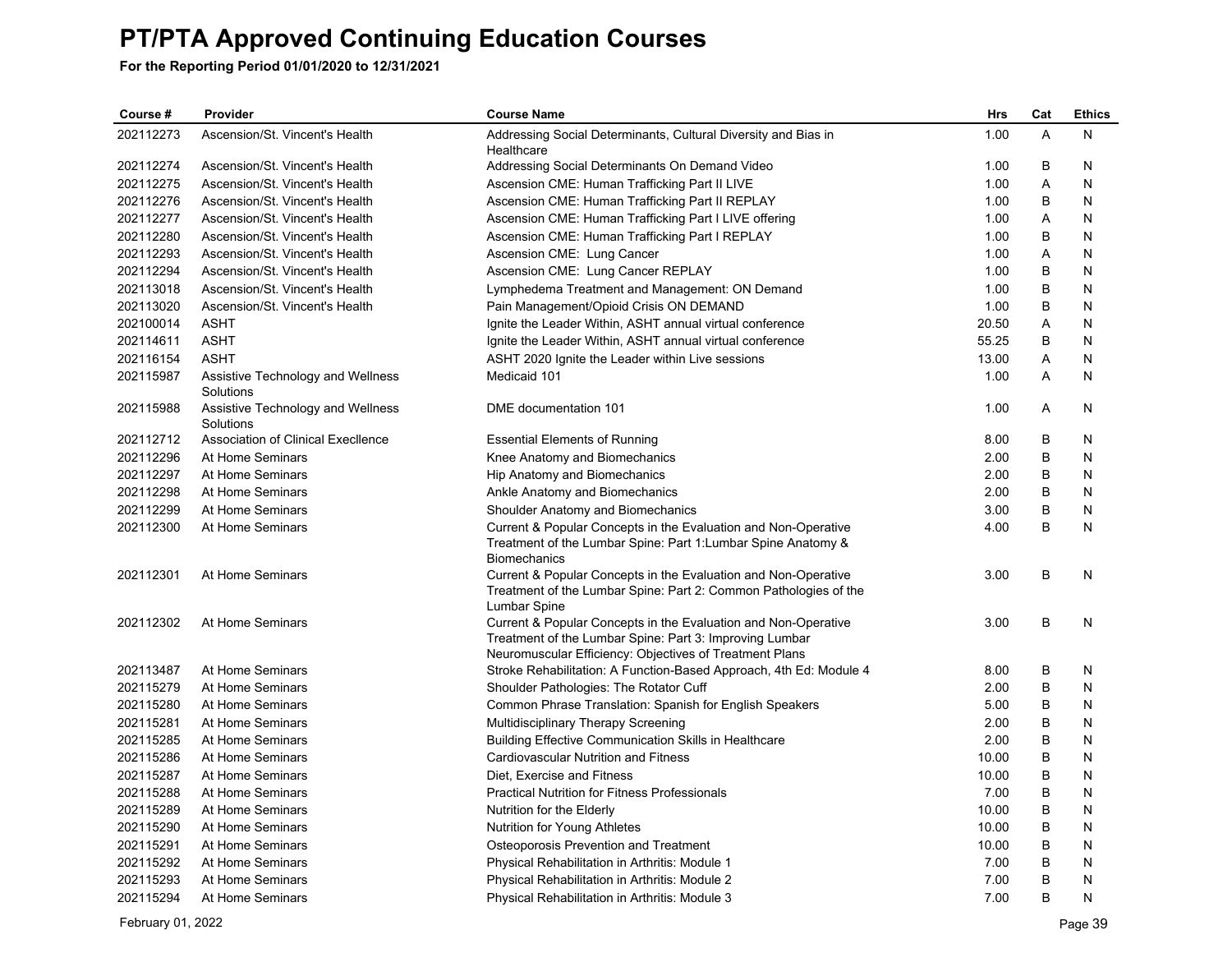| Course #          | Provider         | <b>Course Name</b>                                                       | Hrs   | Cat | <b>Ethics</b> |
|-------------------|------------------|--------------------------------------------------------------------------|-------|-----|---------------|
| 202115295         | At Home Seminars | Clinical Examination of the Shoulder                                     | 8.00  | B   | N             |
| 202115296         | At Home Seminars | <b>Positional Release Techniques</b>                                     | 15.00 | B   | N             |
| 202115297         | At Home Seminars | Physical Therapy of the Shoulder: Module 1                               | 8.00  | В   | N             |
| 202115298         | At Home Seminars | Physical Therapy of the Shoulder: Module 2                               | 8.00  | В   | N             |
| 202115299         | At Home Seminars | Physical Therapy of the Shoulder: Module 3                               | 8.00  | В   | N             |
| 202115300         | At Home Seminars | Physical Therapy of the Shoulder: Module 4                               | 8.00  | В   | N             |
| 202115301         | At Home Seminars | Physical Therapy for Children, 4th Edition: Module 1                     | 15.00 | В   | N             |
| 202115302         | At Home Seminars | Physical Therapy for Children, 4th Edition: Module 2                     | 15.00 | B   | N             |
| 202115303         | At Home Seminars | Physical Therapy for Children, 4th Edition: Module 3                     | 15.00 | B   | N             |
| 202115304         | At Home Seminars | Athletic and Sport Issues in Musculoskeletal Rehabilitation: Module 1    | 8.00  | B   | N             |
| 202115305         | At Home Seminars | Athletic and Sport Issues in Musculoskeletal Rehabilitation: Module 2    | 8.00  | В   | N             |
| 202115306         | At Home Seminars | Athletic and Sport Issues in Musculoskeletal Rehabilitation: Module 3    | 8.00  | В   | N             |
| 202115307         | At Home Seminars | Athletic and Sport Issues in Musculoskeletal Rehabilitation: Module 4    | 8.00  | В   | N             |
| 202115308         | At Home Seminars | Athletic and Sport Issues in Musculoskeletal Rehabilitation: Module 5    | 8.00  | B   | N             |
| 202115309         | At Home Seminars | Athletic and Sport Issues in Musculoskeletal Rehabilitation: Module 6    | 8.00  | В   | N             |
| 202115310         | At Home Seminars | Athletic and Sport Issues in Musculoskeletal Rehabilitation: Module 7    | 8.00  | B   | N             |
| 202115311         | At Home Seminars | Athletic and Sport Issues in Musculoskeletal Rehabilitation: Module 8    | 8.00  | B   | N             |
| 202115312         | At Home Seminars | Geriatric Physical Therapy: Module 1                                     | 15.00 | B   | N             |
| 202115313         | At Home Seminars | Geriatric Physical Therapy: Module 2                                     | 15.00 | B   | N             |
| 202115314         | At Home Seminars | Geriatric Physical Therapy: Module 3                                     | 15.00 | В   | N             |
| 202115315         | At Home Seminars | Geriatric Physical Therapy: Module 4                                     | 15.00 | В   | N             |
| 202115316         | At Home Seminars | Geriatric Physical Therapy: Module 5                                     | 15.00 | B   | N             |
| 202115317         | At Home Seminars | Rehabilitation for the Postsurgical Orthopedic Patient, 3rd Ed: Module 1 | 10.00 | В   | N             |
| 202115318         | At Home Seminars | Rehabilitation for the Postsurgical Orthopedic Patient, 3rd Ed: Module 2 | 10.00 | B   | N             |
| 202115319         | At Home Seminars | Rehabilitation for the Postsurgical Orthopedic Patient, 3rd Ed: Module 3 | 10.00 | B   | N             |
| 202115320         | At Home Seminars | Rehabilitation for the Postsurgical Orthopedic Patient, 3rd Ed: Module 4 | 10.00 | B   | N             |
| 202115321         | At Home Seminars | Rehabilitation for the Postsurgical Orthopedic Patient, 3rd Ed: Module 5 | 10.00 | B   | N             |
| 202115322         | At Home Seminars | Rehabilitation for the Postsurgical Orthopedic Patient, 3rd Ed: Module 6 | 10.00 | B   | N             |
| 202115323         | At Home Seminars | Rehabilitation for the Postsurgical Orthopedic Patient, 3rd Ed: Module 7 | 10.00 | В   | N             |
| 202115324         | At Home Seminars | Muscle Energy Techniques, 4th Edition: Module 1                          | 15.00 | В   | N             |
| 202115325         | At Home Seminars | Muscle Energy Techniques, 4th Edition: Module 2                          | 15.00 | В   | N             |
| 202115326         | At Home Seminars | Stroke Rehabilitation: A Function-Based Approach, 4th Edition: Module 1  | 8.00  | B   | N             |
| 202115327         | At Home Seminars | Stroke Rehabilitation: A Function-Based Approach, 4th Edition: Module 2  | 8.00  | B   | N             |
| 202115328         | At Home Seminars | Stroke Rehabilitation: A Function-Based Approach, 4th Edition: Module 3  | 8.00  | B   | N             |
| 202115329         | At Home Seminars | Stroke Rehabilitation: A Function-Based Approach, 4th Edition: Module 5  | 8.00  | В   | N             |
| 202115330         | At Home Seminars | Stroke Rehabilitation: A Function-Based Approach, 4th Edition: Module 6  | 8.00  | B   | N             |
| 202115331         | At Home Seminars | Stroke Rehabilitation: A Function-Based Approach, 4th Edition: Module 7  | 8.00  | В   | N             |
| 202115332         | At Home Seminars | Stroke Rehabilitation: A Function-Based Approach, 4th Edition: Module 8  | 8.00  | B   | N             |
| 202115333         | At Home Seminars | Stroke Rehabilitation: A Function-Based Approach, 4th Edition: Module 9  | 8.00  | B   | N             |
| 202115334         | At Home Seminars | Athletic Taping and Bracing, 3rd Edition                                 | 10.00 | В   | N             |
| 202115335         | At Home Seminars | Strength Ball Training, 3rd Edition                                      | 4.00  | B   | N             |
| 202115336         | At Home Seminars | <b>Functional Fitness for Older Adults</b>                               | 6.00  | B   | N             |
| 202115337         | At Home Seminars | Agility, Quickness and Reactivity                                        | 4.00  | B   | N             |
| 202115338         | At Home Seminars | Fallproof!, 2nd Edition                                                  | 12.00 | B   | N             |
| 202115339         | At Home Seminars | Strength Band Training, 3rd Edition                                      | 4.00  | B   | N             |
| February 01, 2022 |                  |                                                                          |       |     | Page 40       |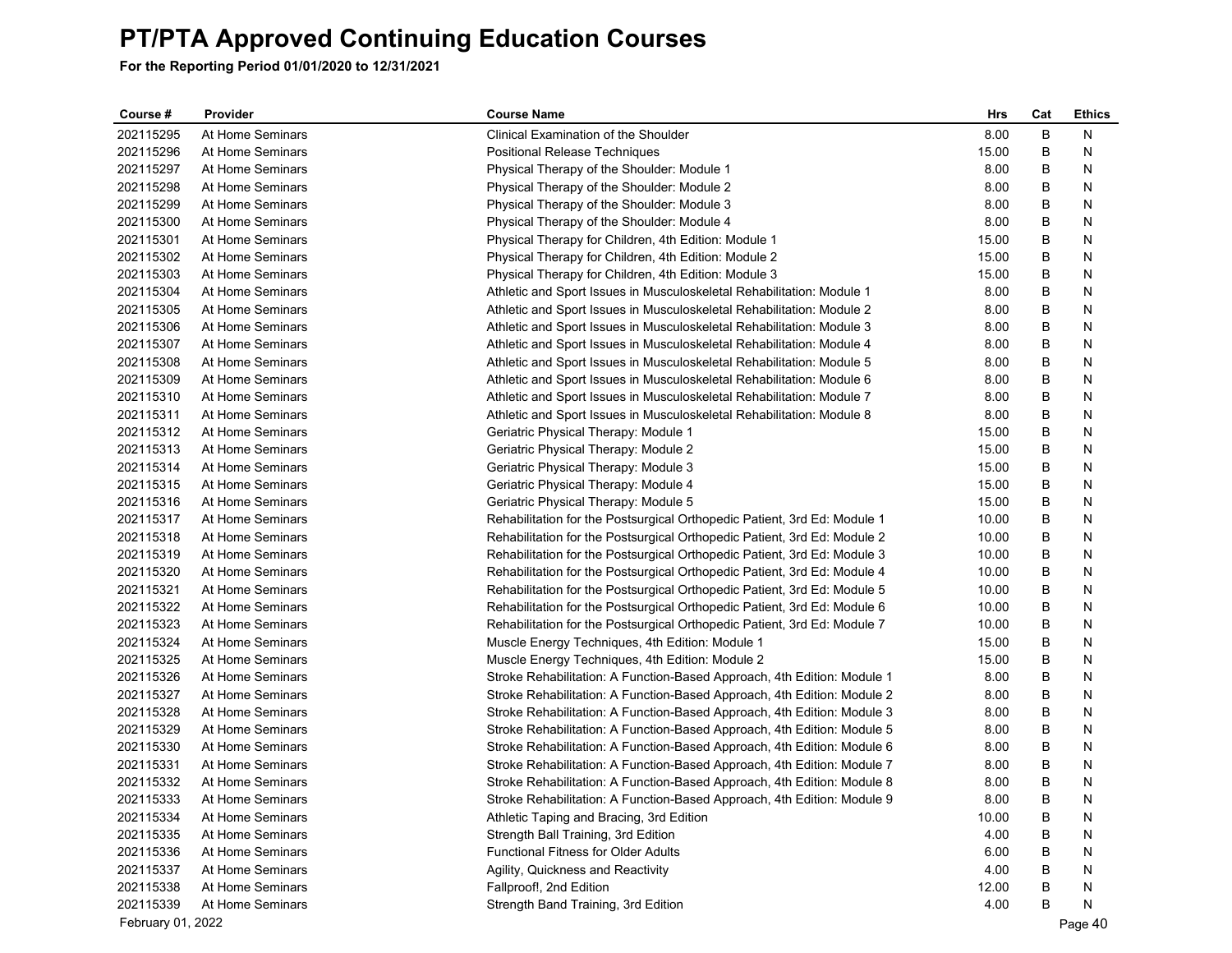| Course #  | Provider                                                          | <b>Course Name</b>                                                                                    | <b>Hrs</b> | Cat | <b>Ethics</b> |
|-----------|-------------------------------------------------------------------|-------------------------------------------------------------------------------------------------------|------------|-----|---------------|
| 202115340 | At Home Seminars                                                  | Manual Evaluation of the Sacroiliac Joint                                                             | 4.00       | B   | N             |
| 202115341 | At Home Seminars                                                  | Manual Correction and Treatment of the Sacroiliac Joint                                               | 4.00       | B   | N             |
| 202115342 | At Home Seminars                                                  | Manual Interventions for Thoracic Outlet Syndrome                                                     | 4.00       | B   | N             |
| 202115343 | At Home Seminars                                                  | Prenatal and Postpartum Exercise Design, 4th Edition                                                  | 8.00       | B   | N             |
| 202112267 | B <sub>3</sub> sciences inc                                       | BFR Training for the rehabilitation setting                                                           | 6.00       | Α   | N             |
| 202115411 | Badger                                                            | advanced foot and ankle course                                                                        | 16.00      | Α   | N             |
| 202115407 | Badger Seminars, LLc                                              | Advanced Foot and Ankle Course                                                                        | 16.00      | A   | N             |
| 202115442 | <b>Barbell Rehab</b>                                              | The Barbell Rehab Method Certification                                                                | 15.00      | Α   | N             |
| 202116098 | Barcelona Schroth Physical Therapy School                         | <b>BSPTS C2 Certification Course</b>                                                                  | 45.00      | A   | N             |
| 202115813 | <b>Barral Institute</b>                                           | Anatomy Series-Visceral Manipulation:                                                                 | 3.00       | Α   | N             |
| 202115814 | <b>Barral Institute</b>                                           | Anatomy Series-Visceral Manipulation:                                                                 | 3.00       | Α   | N             |
| 202115815 | <b>Barral Institute</b>                                           | Anatomy Series-Visceral Manipulation:                                                                 | 3.00       | A   | N             |
| 202115816 | <b>Barral Institute</b>                                           | Anatomy Series-Visceral Manipulation: Thorax                                                          | 3.00       | Α   | N             |
| 202115497 | Bay Area Sports Performance and                                   | Myofascial Decompression Level 1: Myofascial mobilization and                                         | 8.00       | A   | N             |
|           | <b>Rehabilitation Seminars</b>                                    | neuromuscular re-education                                                                            |            |     |               |
| 202115498 | Bay Area Sports Performance and<br><b>Rehabilitation Seminars</b> | Myofascial Decompression Level 2                                                                      | 8.00       | A   | N             |
| 202116262 | Becky Bliss PT, DPT, DHSc                                         | Demystifying Concussion Rehabilitation: Evidenced Based Approach to<br><b>Concussion Trajectories</b> | 12.00      | A   | N             |
| 202114224 | <b>BFR Pros</b>                                                   | Introduction to BFR Training                                                                          | 4.00       | B   | N             |
| 202115802 | <b>Biologix</b>                                                   | Sexual Harassment in the Workplace                                                                    | 2.00       | B   | N             |
| 202111635 | <b>Biologix Solutions LLC</b>                                     | Instrument Assisted Soft Tissue Manipulation (IASTM)                                                  | 12.00      | B   | N             |
| 202111637 | <b>Biologix Solutions LLC</b>                                     | Evidence Based Evaluation and Treatment of Neck Pain                                                  | 4.00       | B   | N             |
| 202111638 | <b>Biologix Solutions LLC</b>                                     | Therapists Role in the Treatment of CVD and Diabetes                                                  | 5.00       | B   | N             |
| 202111639 | <b>Biologix Solutions LLC</b>                                     | Surgical & Non-Surgical Management of Common Shoulder Conditions                                      | 4.00       | B   | N             |
| 202111640 | <b>Biologix Solutions LLC</b>                                     | Dizziness and Vestibular Rehabilitation in Elderly                                                    | 4.00       | B   | N             |
| 202111641 | <b>Biologix Solutions LLC</b>                                     | Adhesive Capsulitis - Evaluation & Management                                                         | 3.00       | B   | N             |
| 202111642 | <b>Biologix Solutions LLC</b>                                     | Proprioceptive Retraining After Stroke                                                                | 5.00       | B   | N             |
| 202111643 | <b>Biologix Solutions LLC</b>                                     | Aquatic Therapy for Balance and Fall Prevention                                                       | 5.00       | B   | N             |
| 202111644 | <b>Biologix Solutions LLC</b>                                     | Anterior Cruciate Ligament (ACL) Rehabilitation and Repair                                            | 5.00       | B   | N             |
| 202111645 | <b>Biologix Solutions LLC</b>                                     | Patellofemoral Syndrome (PFPS)                                                                        | 6.00       | B   | N             |
| 202111646 | <b>Biologix Solutions LLC</b>                                     | Fall Prevention in Older Adults                                                                       | 5.00       | B   | N             |
| 202111647 | <b>Biologix Solutions LLC</b>                                     | Plantar Heel Pain - Evaluation & Management                                                           | 3.00       | B   | N             |
| 202111648 | <b>Biologix Solutions LLC</b>                                     | Total Joint Rehabilitation for the Hip, Knee, & Shoulder                                              | 4.00       | B   | N             |
| 202111649 | <b>Biologix Solutions LLC</b>                                     | Wound Management - Multidisciplinary Approach                                                         | 6.00       | B   | N             |
| 202111650 | <b>Biologix Solutions LLC</b>                                     | Sciatica - Evaluation, Diagnosis & Treatment                                                          | 5.00       | B   | N             |
| 202111651 | <b>Biologix Solutions LLC</b>                                     | Lymphedema Management                                                                                 | 3.00       | B   | N             |
| 202111652 | <b>Biologix Solutions LLC</b>                                     | Osteoarthritis of the Hand - A Multidisciplinary Approach                                             | 3.00       | B   | N             |
| 202111653 | <b>Biologix Solutions LLC</b>                                     | <b>Achilles Tendon Ruptures</b>                                                                       | 5.00       | B   | N             |
| 202111654 | <b>Biologix Solutions LLC</b>                                     | Sacroiliac Joint Dysfunction                                                                          | 5.00       | B   | N             |
| 202111655 | <b>Biologix Solutions LLC</b>                                     | Therapeutic Exercise, Resistance Training, Neuromuscular Rehab, and                                   | 5.00       | B   | N             |
|           |                                                                   | Therapeutic Functional Activities for Older Adults                                                    |            |     |               |
| 202111656 | <b>Biologix Solutions LLC</b>                                     | Spinal Stenosis - Treatment & Management                                                              | 4.00       | В   | N             |
| 202111657 | <b>Biologix Solutions LLC</b>                                     | Post-Traumatic Stress Disorder                                                                        | 4.00       | B   | N             |
| 202111658 | <b>Biologix Solutions LLC</b>                                     | Prevention & Management of Osteoporosis                                                               | 3.00       | B   | N             |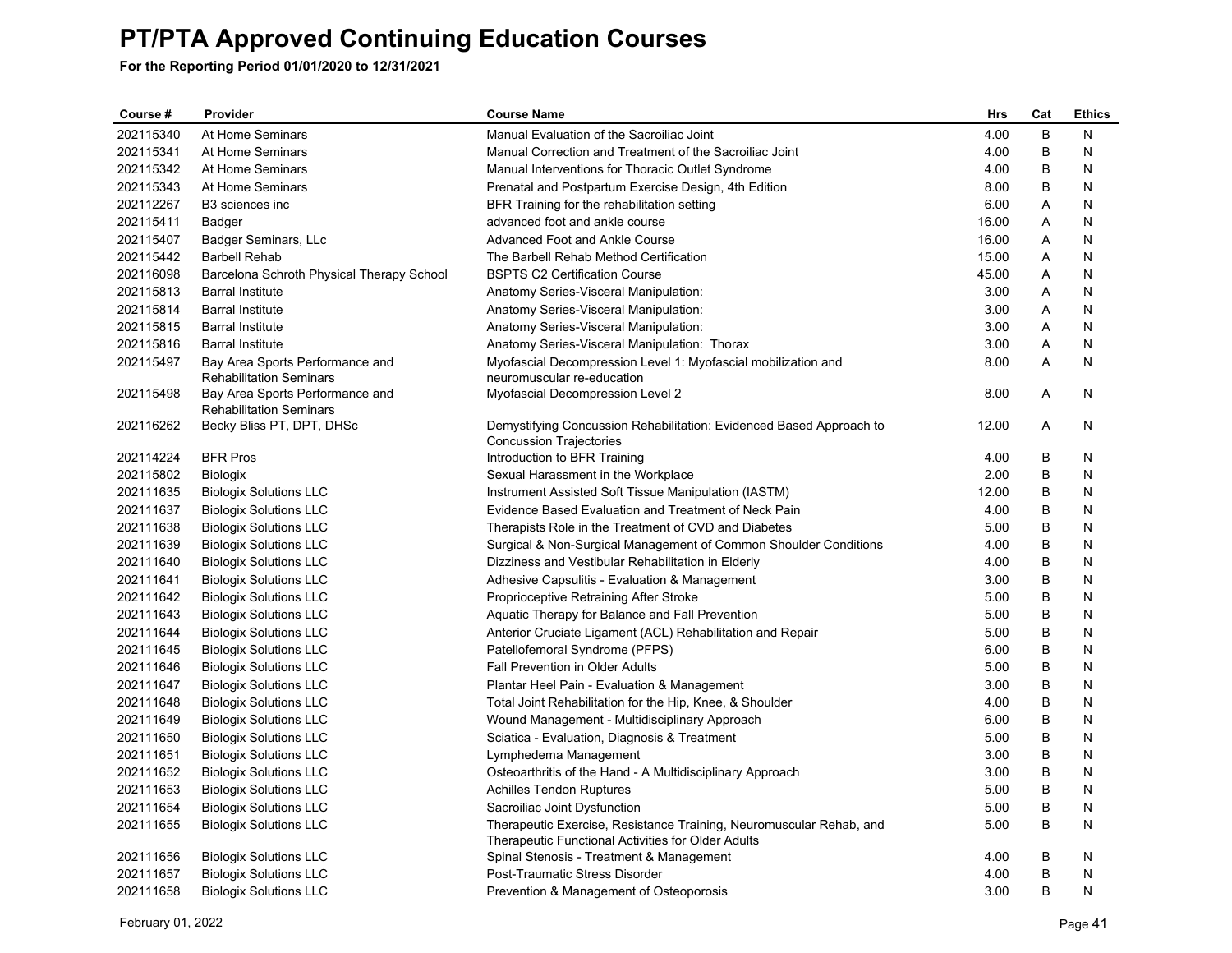**For the Reporting Period 01/01/2020 to 12/31/2021**

| Course #  | Provider                                                            | <b>Course Name</b>                                                                                                                        | <b>Hrs</b> | Cat | <b>Ethics</b> |
|-----------|---------------------------------------------------------------------|-------------------------------------------------------------------------------------------------------------------------------------------|------------|-----|---------------|
| 202111659 | <b>Biologix Solutions LLC</b>                                       | Osteoarthritis of the Knee                                                                                                                | 3.00       | B   | N             |
| 202111660 | <b>Biologix Solutions LLC</b>                                       | Concussion - Mild Traumatic Brain Injury                                                                                                  | 3.00       | B   | N             |
| 202111661 | <b>Biologix Solutions LLC</b>                                       | Parkinson's Disease                                                                                                                       | 3.00       | B   | N             |
| 202111662 | <b>Biologix Solutions LLC</b>                                       | Multiple Sclerosis - Care & Management of Patient                                                                                         | 3.00       | B   | N             |
| 202111663 | <b>Biologix Solutions LLC</b>                                       | Spinal Cord Injury & Rehabilitation                                                                                                       | 3.00       | В   | N             |
| 202111664 | <b>Biologix Solutions LLC</b>                                       | Carpal Tunnel Syndrome                                                                                                                    | 3.00       | B   | N             |
| 202111665 | <b>Biologix Solutions LLC</b>                                       | Rotator Cuff Injuries                                                                                                                     | 3.00       | B   | N             |
| 202111666 | <b>Biologix Solutions LLC</b>                                       | Alzheimer's Disease                                                                                                                       | 4.00       | B   | N             |
| 202111667 | <b>Biologix Solutions LLC</b>                                       | Chronic Low Back Pain                                                                                                                     | 3.00       | B   | N             |
| 202111668 | <b>Biologix Solutions LLC</b>                                       | Shoulder Instability                                                                                                                      | 3.00       | B   | N             |
| 202111669 | <b>Biologix Solutions LLC</b>                                       | Pelvic Floor Rehabilitation - It's Not Just Kegeling                                                                                      | 6.00       | B   | N             |
| 202111670 | <b>Biologix Solutions LLC</b>                                       | Lower Leg Overuse Injuries and Syndromes in Athletes                                                                                      | 4.00       | B   | N             |
| 202111671 | <b>Biologix Solutions LLC</b>                                       | Lateral Epicondylalgia (Tennis Elbow) - Evaluation & Management                                                                           | 4.00       | B   | N             |
| 202114191 | <b>Biologix Solutions LLC</b>                                       | Hip Pain Diagnosis and Physical Therapy Management                                                                                        | 3.00       | B   | N             |
| 202114192 | <b>Biologix Solutions LLC</b>                                       | Hip Labral Injuries                                                                                                                       | 3.00       | B   | N             |
| 202114193 | <b>Biologix Solutions LLC</b>                                       | Total Knee Arthroplasty and Evidence Based Physical Therapy<br>Intervention                                                               | 3.00       | B   | N             |
| 202114580 | <b>Biologix Solutions LLC</b>                                       | Diaphragm Rehabilitation For Cardiopulmonary Patients After<br><b>Mechanical Ventilation</b>                                              | 3.00       | B   | N             |
| 202114675 | <b>Biologix Solutions LLC</b>                                       | Upper Extremity Myofascial Chains - Identifying the Source of<br><b>Dysfunction and Treatment Strategies</b>                              | 3.00       | B   | N             |
| 202115441 | <b>Blue Sparrow Therapy Consulting</b>                              | Six Weeks to Defensible Documentation for The Children's Center                                                                           | 12.00      | B   | N             |
| 202115655 | Breakthrough Manual Therapy                                         | The Restriction Based Approach (RBA): A Manual Therapy System for<br>the Lumbopelvic and Hip Complex                                      | 17.00      | A   | N             |
| 202115850 | Brenda Lessen Knoll, PhD, Rn, Founder                               | Premature Infant Oral Motor Intervention                                                                                                  | 2.00       | Α   | N             |
| 202115849 | Brenda Lessen Knoll, PhD, RN, PIOMI<br>Founder                      | The Premature Infant Oral Motor Intervention: PIOMI Training Seminar<br>Background, Evidence, and Training                                | 2.00       | A   | N             |
| 202115889 | <b>Brian Werner</b>                                                 | BPPV - Foundations for Physical Therapy                                                                                                   | 15.00      | A   | N             |
| 202112370 | Brookbush Institute of Human Movement<br>Science                    | Corrective Exercise Lab                                                                                                                   | 16.00      | A   | N             |
| 202116146 | <b>BSPTS</b>                                                        | BSPTS Course Level 1. General Principles of the BSPTS-Concept by<br>Rigo;                                                                 | 48.00      | A   | N             |
| 202116255 | <b>BSPTS- Barcelona Scoliosis Physical</b><br><b>Therapy School</b> | BSPTS- Concept by Rigo Level1                                                                                                             | 48.00      | A   | N             |
| 202114175 | cademy for Cerebral Palsy and<br>Developmental Medicine             | Saving the Hips: Therapists and Physicians Working Together                                                                               | 2.00       | B   | N             |
| 202114176 | cademy for Cerebral Palsy and<br>Developmental Medicine             | Early Occupational and Physical Therapy for Infants at High Risk for<br>Cerebral Palsy, Implementing Strategies into Your Practice        | 1.00       | B   | N             |
| 202114177 | cademy for Cerebral Palsy and<br>Developmental Medicine             | "We don't have access to all things": Supportive Mobility from the Lived<br>Perspective of People with Cerebral Palsy Across the Lifespan | 1.00       | B   | N             |
| 202115175 | Canine Rehabilitation Institute                                     | Introduction to Canine Rehabilitation                                                                                                     | 35.00      | Α   | N             |
| 202114023 | <b>CAPTE</b>                                                        | Developing Program Workshop                                                                                                               | 12.00      | Α   | N             |
| 202115163 | CAPTE                                                               | CAPTE Self-Study Workshop for PTA Programs                                                                                                | 9.00       | A   | N             |
| 202114626 | Caroline May                                                        | ASMI: 39th Annual Injuries in Baseball                                                                                                    | 10.00      | Α   | N             |
| 202113195 | Carolyn McManus, MPT, MA                                            | Mentoring Program for the Integration of Mindfulness into Physical<br>Therapy                                                             | 6.00       | A   | N             |
| 202112068 | CE international                                                    | Sun Safety, UV Radiation & Skin Cancer                                                                                                    | 2.00       | A   | N             |

February 01, 2022 Page 42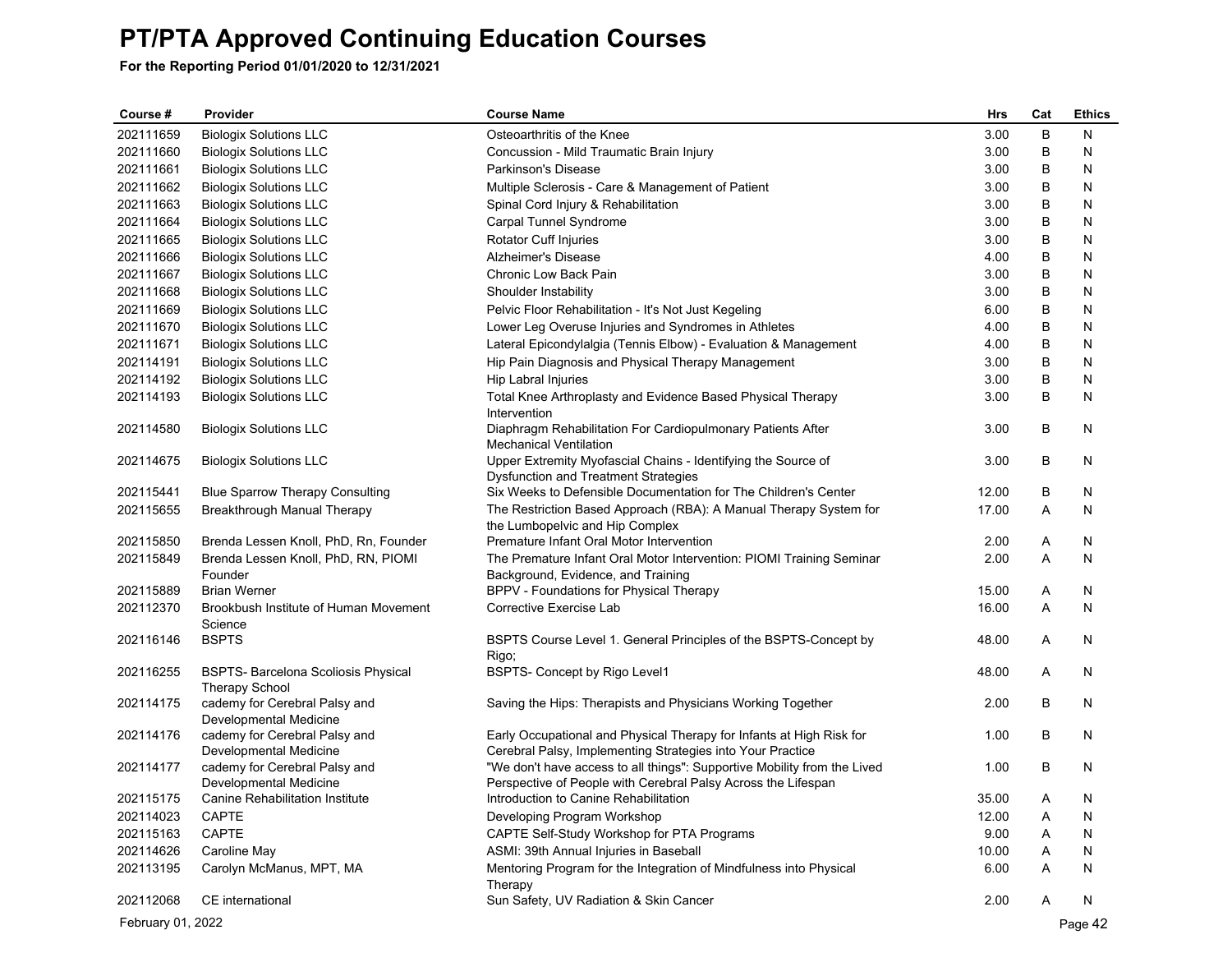| Course #  | Provider             |                | <b>Course Name</b>                                                | Hrs  | Cat | <b>Ethics</b> |
|-----------|----------------------|----------------|-------------------------------------------------------------------|------|-----|---------------|
| 202112069 | CE international     |                | Drugs of Abuse                                                    | 3.00 | Α   | N             |
| 202112070 | CE international     |                | <b>Plant-Based Diets</b>                                          | 2.00 | B   | N             |
| 202112071 | CE international     |                | Nutrition for Inflammation and Pain                               | 6.00 | Α   | N             |
| 202112082 | CE International     |                | Bone, Joint & Back Health                                         | 6.00 | Α   | N             |
| 202112083 | CE International     |                | Bone, Joint & Back Health Ondemand                                | 6.00 | B   | N             |
| 202112084 | CE International     |                | Nutrition for Inflammation & Pain                                 | 6.00 | Α   | N             |
| 202112085 | CE International     |                | Nutrition for Inflammation & Pain On-demand                       | 6.00 | B   | N             |
| 202112151 | CE International     |                | Fibromyalgia & Chronic Fatigue Syndrome                           | 3.00 | Α   | N             |
| 202112152 | CE International     |                | Fibromyalgia & Chronic Fatigue Syndrome                           | 3.00 | B   | N             |
| 202112153 | CE International     |                | Stress, Pain & Relaxation                                         | 3.00 | A   | N             |
| 202112154 | CE International     |                | Stress, Pain & Relaxation                                         | 3.00 | B   | N             |
| 202112156 | CE International     |                | The diet revolution                                               | 6.00 | A   | N             |
| 202112157 | CE International     |                | The diet revolution ondemand                                      | 6.00 | B   | N             |
| 202112158 | CE International     |                | Type 1 Diabetes                                                   | 3.00 | A   | N             |
| 202112159 | CE International     |                | Type 1 Diabetes Ondemand                                          | 3.00 | B   | N             |
| 202112160 | CE International     |                | Nutritional psychiatry: Your brain on Food                        | 6.00 | Α   | N             |
| 202113812 | CE international     |                | Gene Therapy                                                      | 2.00 | B   | N             |
| 202113813 | CE international     |                | Shoulder instability                                              | 2.00 | B   | N             |
| 202113960 | CE International     |                | The Knee: Reducing Injury, Maintaining Function                   | 2.00 | Α   | N             |
| 202114119 | CE international     |                | Coronaviruses live online                                         | 2.00 | A   | N             |
| 202114613 | CE International     |                | COVID-19 & the Flu: Similarities, Differences & Treatment Options | 2.00 | Α   | N             |
| 202114841 | CE International     |                | The Hip: Key to back and leg pain                                 | 2.00 | A   | N             |
|           | <b>Contact Info:</b> | (214) 624-9870 |                                                                   |      |     |               |
| 202114842 | CE International     |                | The Hip: key to back and leg pain                                 | 2.00 | B   | N             |
|           | <b>Contact Info:</b> | (214) 624-9870 |                                                                   |      |     |               |
| 202114843 | CE International     |                | The Shoulder: Maintaining Function                                | 2.00 | Α   | N             |
|           | <b>Contact Info:</b> | (214) 624-9870 |                                                                   |      |     |               |
| 202114844 | CE International     |                | The Shoulder: Maintaining Function                                | 2.00 | B   | N             |
|           | <b>Contact Info:</b> | (214) 624-9870 |                                                                   |      |     |               |
| 202114846 | CE International     |                | Shoulder Instability                                              | 2.00 | A   | N             |
|           | <b>Contact Info:</b> | (214) 624-9870 |                                                                   |      |     |               |
| 202114847 | CE International     |                | The Knee                                                          | 2.00 | B   | N             |
|           | <b>Contact Info:</b> | (214) 624-9870 |                                                                   |      |     |               |
| 202114848 | CE International     |                | Why runners need strength                                         | 1.00 | Α   | N             |
| 202114849 | CE International     |                | Why Runners Need Strength                                         | 1.00 | В   | N             |
| 202114850 | CE International     |                | The Foot & Ankle: First Step to Function                          | 2.00 | A   | N             |
|           | <b>Contact Info:</b> | (214) 624-9870 |                                                                   |      |     |               |
| 202114851 | CE International     |                | The Foot & Ankle: First Step to Function                          | 2.00 | B   | N             |
|           | <b>Contact Info:</b> | (214) 624-9870 |                                                                   |      |     |               |
| 202114852 | CE International     |                | The ACL                                                           | 2.00 | Α   |               |
|           | <b>Contact Info:</b> | (214) 624-9870 |                                                                   |      |     | N             |
|           |                      |                |                                                                   |      |     |               |
| 202114853 | CE International     |                | The ACL                                                           | 2.00 | B   | N             |
|           | <b>Contact Info:</b> | (214) 624-9870 |                                                                   |      |     |               |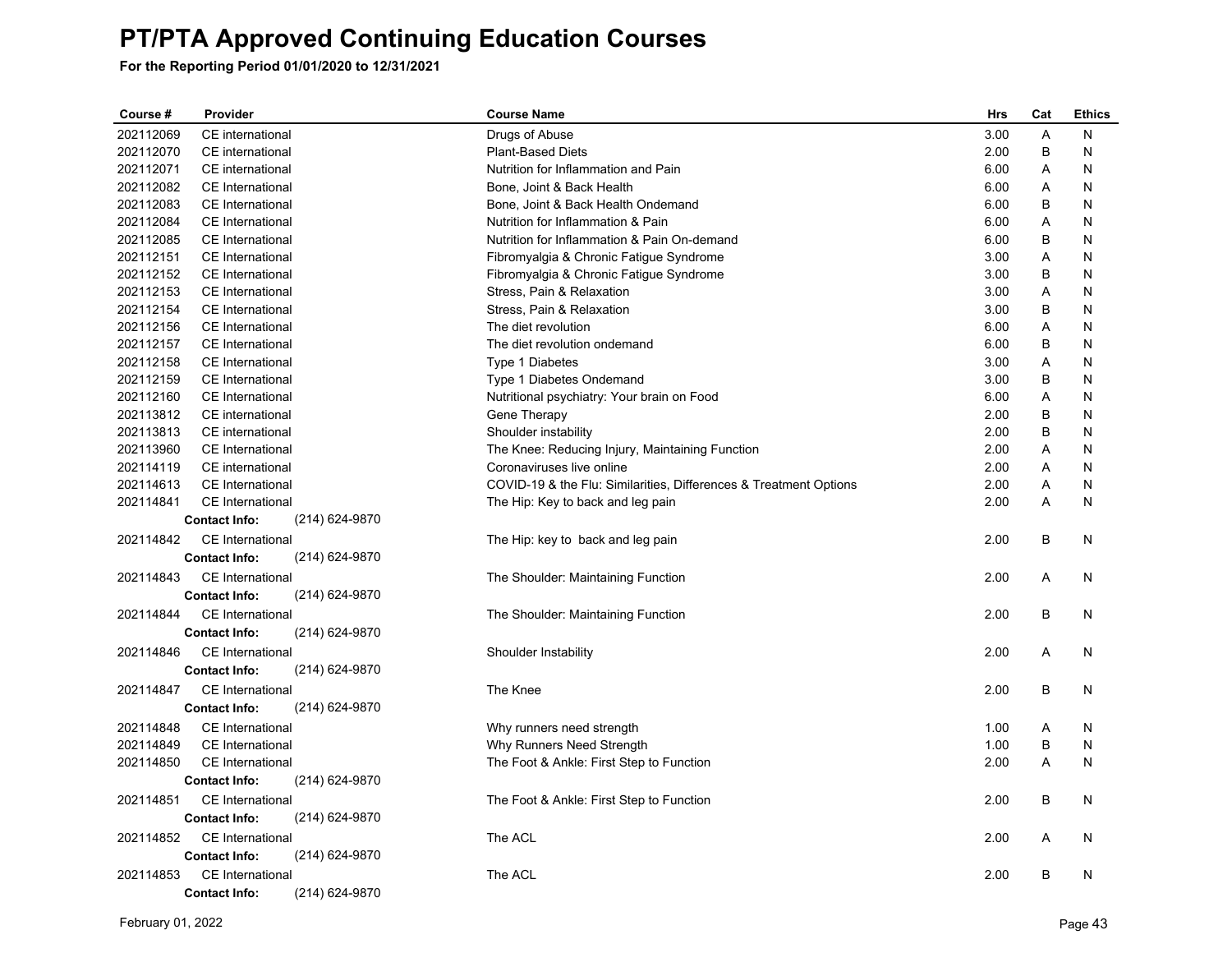| Course #               | Provider                                   | <b>Course Name</b>                                                                                    | <b>Hrs</b>   | Cat    | <b>Ethics</b> |
|------------------------|--------------------------------------------|-------------------------------------------------------------------------------------------------------|--------------|--------|---------------|
| 202114854              | CE International                           | Strength Training & Aging                                                                             | 2.00         | A      | N             |
|                        | (214) 624-9870<br><b>Contact Info:</b>     |                                                                                                       |              |        |               |
| 202114855              | CE International                           | Strength Training & Aging                                                                             | 2.00         | B      | N             |
|                        | <b>Contact Info:</b><br>(214) 624-9870     |                                                                                                       |              |        |               |
| 202114856              | CE International                           | <b>Functional Exercise</b>                                                                            | 2.00         | A      | N             |
|                        | (214) 624-9870<br><b>Contact Info:</b>     |                                                                                                       |              |        |               |
| 202114857              | <b>CE</b> International                    | <b>Functional Exercise</b>                                                                            | 2.00         | B      | N             |
|                        | <b>Contact Info:</b><br>(214) 624-9870     |                                                                                                       |              |        |               |
| 202114858              | <b>CE</b> International                    | Kettlebells in Sport and Rehab                                                                        | 1.00         | A      | N             |
|                        | (214) 624-9870<br><b>Contact Info:</b>     |                                                                                                       |              |        |               |
| 202114859              | <b>CE</b> International                    | Kettlebells in Sport and Rehab                                                                        | 1.00         | B      | N             |
|                        | <b>Contact Info:</b><br>(214) 624-9870     |                                                                                                       |              |        |               |
| 202114860              | CE International                           | Coronaviruses                                                                                         | 2.00         | A      | N             |
|                        | <b>Contact Info:</b><br>(214) 624-9870     |                                                                                                       |              |        |               |
| 202114861              | CE International                           | Coronaviruses                                                                                         | 2.00         | B      | N             |
|                        | (214) 624-9870<br><b>Contact Info:</b>     |                                                                                                       |              |        |               |
|                        |                                            |                                                                                                       |              |        |               |
| 202115652<br>202115653 | CE International                           | COVID-19 Vaccines                                                                                     | 2.00<br>2.00 | Α      | N             |
|                        | CE International                           | COVID-19 Vaccines On-Demand                                                                           |              | B      | N             |
| 202115895<br>202116168 | CE International                           | Women & Autoimmune Disease Live Online                                                                | 6.00<br>6.00 | A<br>A | N<br>N        |
| 202114118              | CE international<br>CE interntional        | Leaky gut, autoimmune disease and diet                                                                | 2.00         | A      | N             |
| 202116061              | CEInternational                            | Functional Exercise: building a foundation beyond therex                                              | 2.00         | B      | N             |
| 202116122              | CEinternational.com                        | COVID-19 & the Flu: Similarities, Differences & Treatment Options                                     | 1.00         | B      | N             |
| 202116123              | CEinternational.com                        | Blood Flow Restriction: Rehab & Fitness Applications<br>Depression: Drug & Non-Drug Treatment Options | 2.00         | B      | N             |
| 202116124              | CEinternational.com                        | <b>Cancer Nutrition</b>                                                                               | 2.00         | B      | N             |
| 202116125              | CEinternational.com                        | Osteoporosis: The Silent Disease                                                                      | 2.00         | A      | N             |
| 202116128              | CEinternational.com                        | Guillain-Barre Syndrome                                                                               | 1.00         | Α      | N             |
| 202116129              | CEinternational.com                        | Human Trafficking                                                                                     | 2.00         | A      | N             |
| 202116130              | CEinternational.com                        | <b>Probiotics: Health Benefits</b>                                                                    | 1.00         | Α      | N             |
| 202116131              | CEinternational.com                        | Myasthenia Gravis                                                                                     | 1.00         | B      | N             |
| 202116132              | CEinternational.com                        | Managing Dysphagia                                                                                    | 1.00         | B      | N             |
| 202115773              | Centers for Medicare and Medicaid Services | Medicare Summit: POE Home Health & Hospice Education Updates                                          | 1.25         | Α      | N             |
| 202115774              | Centers for Medicare and Medicaid Services | Palmetto GBA: Home Health and Hospice Medical Review Updates                                          | 1.00         | Α      | N             |
| 202115776              | Centers for Medicare and Medicaid Services | Palmetto GBA : Cost Reports and Hospice Cap Limitations                                               | 1.00         | A      | N             |
| 202115777              | Centers for Medicare and Medicaid Services | Palmetto GBA Presents: Home Health and Hospice Appeals Updates                                        | 1.00         | A      | N             |
| 202115781              | Centers for Medicare and Medicaid Services | The Medicare Administrative Contractor (MAC) Medical Directors Home                                   | 1.00         | A      | N             |
|                        |                                            | Health & Hospice 2021 Update                                                                          |              |        |               |
| 202115782              | Centers for Medicare and Medicaid Services | Beneficiary Advocacy Group: How they Help Home Health and Hospice                                     | 1.00         | A      | N             |
|                        |                                            | Agencies with Original Medicare                                                                       |              |        |               |
| 202114096              | <b>Centre For Neuro Skills</b>             | An Introduction to Vestibular Rehabilitation Following an Acquired Brain                              | 1.00         | A      | N             |
|                        |                                            | Injury                                                                                                |              |        |               |
| 202115457              | <b>CEU</b> Institute                       | Introduction to Understanding Return to Work                                                          | 1.00         | B      | N             |
| 202115458              | <b>CEU</b> Institute                       | Introduction to Workers' Compensation                                                                 | 1.00         | B      | N             |
| 202115459              | <b>CEU</b> Institute                       | Specialty Programs in Workers' Compensation                                                           | 1.00         | B      | N             |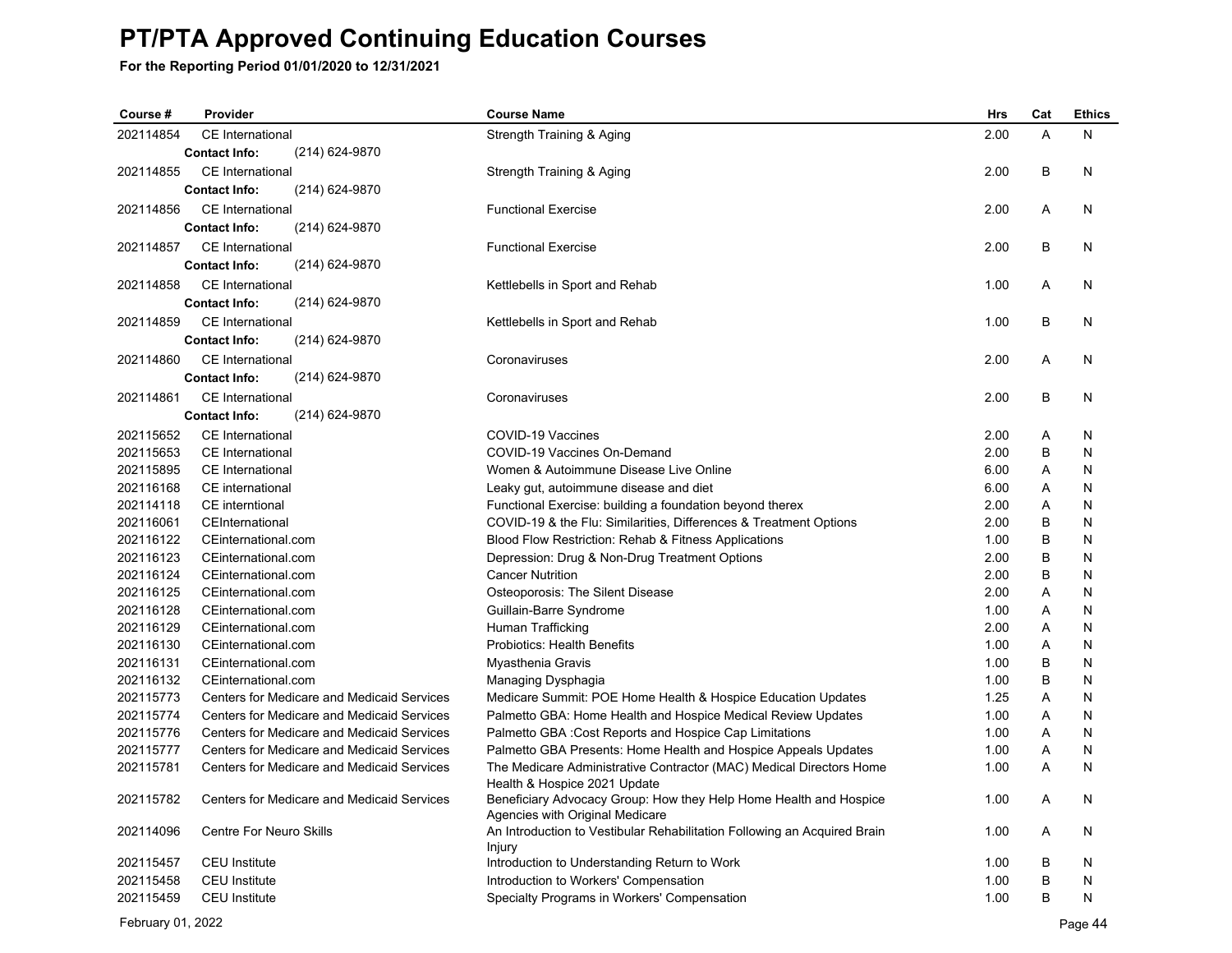| Course #  | Provider                |                                            | <b>Course Name</b>                                                                                                         | <b>Hrs</b> | Cat | <b>Ethics</b> |
|-----------|-------------------------|--------------------------------------------|----------------------------------------------------------------------------------------------------------------------------|------------|-----|---------------|
| 202115460 | <b>CEU</b> Institute    |                                            | Validity of Effort Test Results                                                                                            | 1.00       | B   | N             |
| 202116072 |                         | Children's Health Care of Atlanta          | 4th Annual Cerebral Palsy Early Detection E-Health Summit                                                                  | 13.00      | Α   | N             |
| 202115397 | Children's Mercy        |                                            | 10th Annual Young Athlete Conference: Fall back into Sports                                                                | 7.00       | A   | N             |
| 202114287 | Christine Jaureguiberry |                                            | Teaching Yoga to Students with Scoliosis                                                                                   | 3.00       | A   | N             |
| 202115618 | Christopher R. Fleming  |                                            | 17th Annual Wichita Sports Medicine Symposium Virtual                                                                      | 10.00      | Α   | N             |
| 202111552 |                         | <b>CHRISTUS St. Michael Rehabilitation</b> | 20th Annual Rehabilitation Hospital                                                                                        | 13.00      | A   | N             |
| 202112216 | Hospital<br><b>CIAO</b> |                                            | Management of Brain Tumors                                                                                                 | 5.50       | B   | N             |
| 202112218 | <b>CIAO</b>             |                                            | Resilience and Communications for Clinicians working with Cancer                                                           | 1.50       | A   | N             |
|           |                         |                                            | Survvors                                                                                                                   |            |     |               |
| 202112448 | <b>CIAO</b>             |                                            | Comprehensive Patient Management                                                                                           | 5.00       | A   | N             |
| 202111550 | <b>CIAO Seminars</b>    |                                            | NDTA 2020 Conference - Breathing at the Core: Postural Systems &<br>Participation Across the Lifespan                      | 28.00      | Α   | N             |
| 202111723 | <b>CIAO Seminars</b>    |                                            | Implementing Aquatic Therapy into your Practice                                                                            | 6.00       | Α   | N             |
| 202112030 | <b>CIAO Seminars</b>    |                                            | ReVital Cancer Rehabilitation Certification Program Specialist Level                                                       | 37.50      | A   | N             |
| 202112079 | <b>CIAO Seminars</b>    |                                            | Strength After Breast Cancer                                                                                               | 3.50       | A   | N             |
| 202112199 | <b>CIAO Seminars</b>    |                                            | Enhancing Communication: Building Blocks for Effective Communication<br>with Cancer Survivors, Families and Oncology Staff | 3.00       | Α   | N             |
| 202112288 | <b>CIAO Seminars</b>    |                                            | Advanced Application of Manual Therapy in Cancers Effecting the<br><b>UPPER Quarter</b>                                    | 14.25      | A   | N             |
| 202112289 | <b>CIAO Seminars</b>    |                                            | Advanced Application of Manual Therapy in Cancers Effecting the<br><b>LOWER Quarter</b>                                    | 13.50      | A   | N             |
| 202113215 | <b>CIAO Seminars</b>    |                                            | Core Competencies in Interdisciplinary Cancer Rehabilitation                                                               | 26.00      | B   | N             |
| 202115057 | <b>CIAO Seminars</b>    |                                            | Pudendal Neuralgia & Complex Pelvic Pain Solutions                                                                         | 27.00      | B   | N             |
|           | <b>Contact Info:</b>    | (850) 916-8886                             |                                                                                                                            |            |     |               |
| 202115058 | <b>CIAO Seminars</b>    |                                            | The Female Athlete - Level 1 online                                                                                        | 21.25      | B   | N             |
|           | <b>Contact Info:</b>    | (850) 916-8886                             |                                                                                                                            |            |     |               |
| 202115059 | <b>CIAO Seminars</b>    |                                            | The Female Athlete - Level 1 live                                                                                          | 20.00      | Α   | N             |
|           | <b>Contact Info:</b>    | (850) 916-8886                             |                                                                                                                            |            |     |               |
| 202115060 | <b>CIAO Seminars</b>    |                                            | The Female Athlete - Level 2                                                                                               | 20.00      | A   | N             |
|           | <b>Contact Info:</b>    | (850) 916-8886                             |                                                                                                                            |            |     |               |
| 202115061 | <b>CIAO Seminars</b>    |                                            | Trans-Inclusive, Trauma-Informed, Kink-Aware Care: Optimizing Sexual<br>Wellness                                           | 11.00      | B   | N             |
|           | <b>Contact Info:</b>    | (850) 916-8886                             |                                                                                                                            |            |     |               |
| 202115062 | <b>CIAO Seminars</b>    |                                            | Pregnancy and Postpartum Athleticism                                                                                       | 27.00      | B   | N             |
|           | <b>Contact Info:</b>    | (850) 916-8886                             |                                                                                                                            |            |     |               |
| 202115133 | <b>CIAO Seminars</b>    |                                            | Little Eyes: Improving Ocular Motor Skills to Improve Function in Children                                                 | 7.00       | B   | N             |
|           | <b>Contact Info:</b>    | (850) 916-8886                             |                                                                                                                            |            |     |               |
| 202115134 | <b>CIAO Seminars</b>    |                                            | Visual Consequences of Stroke, Brain Injury and Concussion in Adults                                                       | 6.50       | B   | N             |
|           | <b>Contact Info:</b>    | (850) 916-8886                             |                                                                                                                            |            |     |               |
| 202116024 | <b>CIAO Seminars</b>    |                                            | Seeing the Big World: The Role of Vision in Pediatric Therapy                                                              | 11.00      | B   | N             |
| 202116025 | <b>CIAO Seminars</b>    |                                            | Learn to Play the NDT Way                                                                                                  | 12.50      | B   | N             |
| 202116026 | <b>CIAO Seminars</b>    |                                            | The Lowdown on Low Tone (Ages 3-13)                                                                                        | 6.50       | B   | N             |
| 202116027 | <b>CIAO Seminars</b>    |                                            | The Lowdown on Low Tone (Birth - 3)                                                                                        | 6.00       | B   | N             |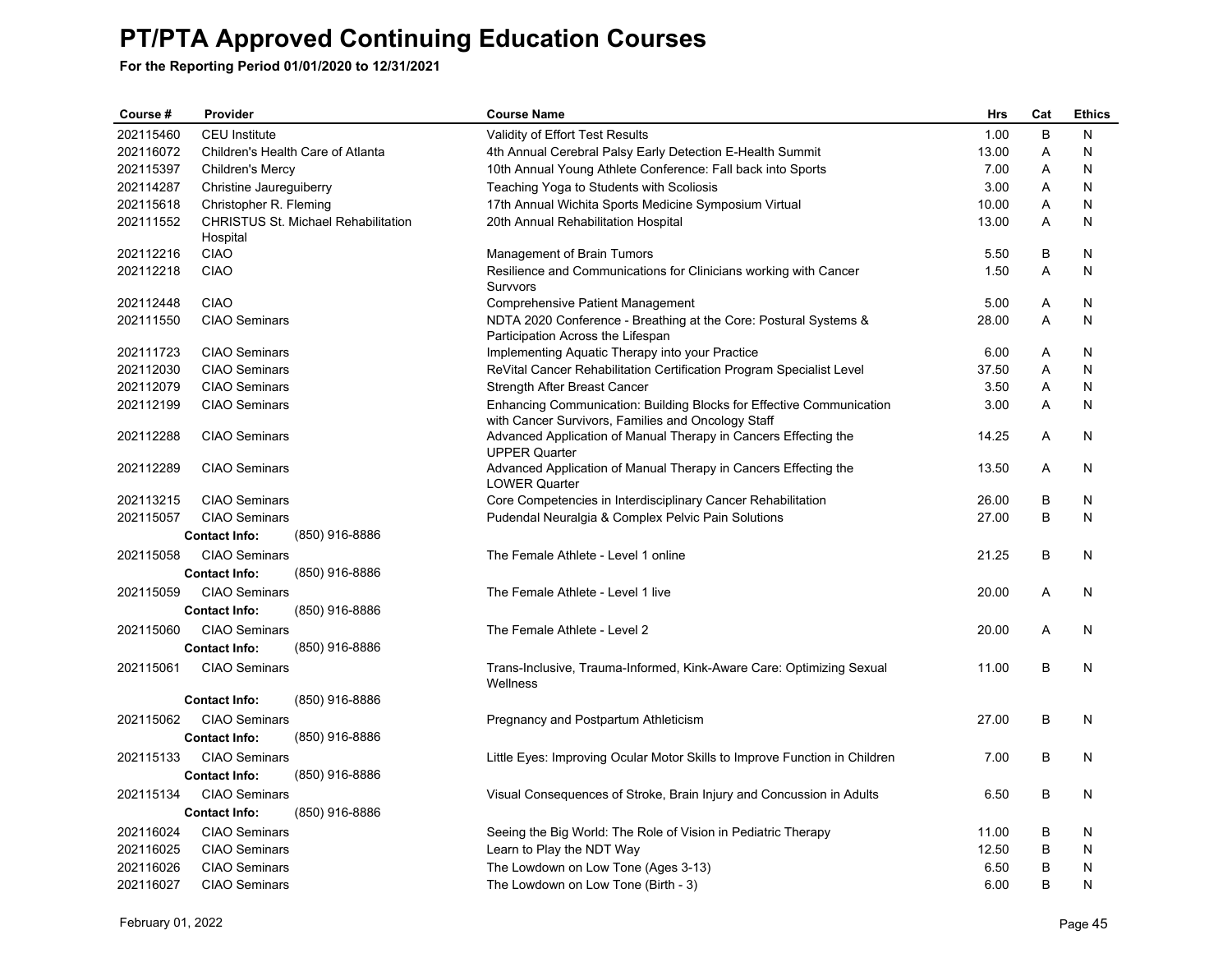| Course #  | Provider<br><b>Course Name</b>                                         |                                                                                           | <b>Hrs</b> | Cat | <b>Ethics</b> |
|-----------|------------------------------------------------------------------------|-------------------------------------------------------------------------------------------|------------|-----|---------------|
| 202114422 | CIAO Seminars - Gawenda Seminars                                       | Understanding the Complex World of Therapy Services: Documentation,<br>Coding and Billing | 6.50       | A   | N             |
| 202112307 | Cinahl Information System                                              | Alzheimer's Disease                                                                       | 1.00       | В   | N             |
| 202112306 | Cinahl information systems                                             | <b>Adhesive Capsulitis</b>                                                                | 1.00       | B   | N             |
| 202112313 | Cinahl Information Systems                                             | Hip Joint Arthroplasty                                                                    | 1.00       | B   | N             |
| 202112314 | <b>Cinahl Information Systems</b>                                      | Stroke Rehabilitation: Unilateral Neglect                                                 | 1.00       | В   | N             |
| 202113147 | Cinahl information Systems                                             | <b>Bell's Palsy</b>                                                                       | 1.00       | B   | N             |
| 202113150 | <b>Cinahl Information Systems</b>                                      | Unicompartmental Knee Arthroplasty                                                        | 1.00       | В   | N             |
| 202113151 | Cinahl Information Systems                                             | Heart Failure and Exercise, Older Adults                                                  | 1.00       | B   | N             |
| 202113869 | <b>Cinahl Information Systems</b>                                      | Osgood-Schlatter Syndrome                                                                 | 1.00       | B   | N             |
| 202113870 | <b>Cinahl Information Systems</b>                                      | Neck Pain, Chronic: Idiopathic                                                            | 1.00       | B   | N             |
| 202113872 | Cinahl Information Systems                                             | Low Back Pain in Children                                                                 | 1.00       | В   | N             |
| 202113873 | <b>Cinahl Information Systems</b>                                      | Meningitis                                                                                | 1.00       | B   | N             |
| 202113874 | <b>Cinahl Information Systems</b>                                      | Popliteal Cysts in Adults                                                                 | 1.00       | В   | N             |
| 202113916 | <b>Cinahl Information Systems</b>                                      | Myofascial Pain Syndrome                                                                  | 1.00       | B   | N             |
| 202113917 | <b>Cinahl Information Systems</b>                                      | Therapeutic Ultrasound                                                                    | 1.00       | В   | N             |
| 202113918 | <b>Cinahl Information Systems</b>                                      | Rheumatoid Arthritis: Wrist and Hand                                                      | 1.00       | B   | N             |
| 202113919 | <b>Cinahl Information Systems</b>                                      | Pusher Syndrome                                                                           | 1.00       | В   | N             |
| 202115436 | Cincinnati Sports Medicine Research and<br><b>Education Foundation</b> | 35th Annual Advances on the Knee, Shoulder, Hip and Sportsmedicine<br>Webinar             | 10.00      | A   | N             |
| 202112061 | Cincinnati SportsMedicine Research and<br><b>Education Foundation</b>  | 35th Annual Advances on the Knee, Shoulder and Sports Medicine<br>Conference              | 32.00      | A   | N             |
| 202115152 | Cincinnati Sportsmedicine Research and<br><b>Education Foundation</b>  | Sportsmetrics Certification Course Level 1                                                | 11.50      | A   | N             |
|           | (513) 346-4514<br><b>Contact Info:</b>                                 |                                                                                           |            |     |               |
| 202112504 | <b>CITI</b>                                                            | Human Subjects Research - Biomedical Refresher 1                                          | 3.00       | В   | N             |
| 202114373 | <b>Clinical Specialty Education</b>                                    | Introduction to Hand Therapy                                                              | 14.00      | A   | N             |
|           | <b>Contact Info:</b><br>(612) 730-7776                                 |                                                                                           |            |     |               |
| 202114375 | <b>Clinical Specialty Education</b>                                    | Introduction to Hand Therapy                                                              | 14.00      | Α   | N             |
| 202114655 | <b>Clinical Specialty Education</b>                                    | Hands on Tendon Trauma                                                                    | 15.00      | A   | N             |
| 202112446 | <b>Clinician's View</b>                                                | <b>Practical Treatment of Torticollis</b>                                                 | 7.50       | В   | N             |
| 202114810 | Coby D. Nirider, PT, DPT, CBIS                                         | PHT 7825 - Patient/Care Management - Neuromuscular Virtual On<br><b>Campus Session</b>    | 6.50       | A   | N             |
| 202113390 | <b>Cogent Steps</b>                                                    | Emergency Response for the Athlete                                                        | 20.00      | A   | N             |
| 202116206 | <b>Cogent Steps</b>                                                    | Emergency Response for the Athlete                                                        | 24.00      | Α   | N             |
| 202116119 | <b>College Athletic Trainers' Society</b>                              | 2020 CATS Webinar                                                                         | 10.00      | Α   | N             |
| 202110546 | Combat-Related Polytrauma - Online<br>Recorded Video                   | <b>Innovative Educational Services</b>                                                    | 3.00       | В   | N             |
| 202112880 | <b>Comfort Care</b>                                                    | Creating Better Days for People with Dementia: Practical Techniques for<br>Professionals  | 2.00       | Α   | N             |
| 202115022 | <b>Complete Concussion Management</b>                                  | CCMI Concussion Training Course for Rehab Professionals (PT, DC, AT,<br>OT, etc)          | 40.00      | B   | N             |
|           | (647) 299-8104<br><b>Contact Info:</b>                                 |                                                                                           |            |     |               |
| 202114320 | COVID-19: Clinical Interventions for<br>Therapy (Gwilliam - Online)    | COVID-19: Clinical Interventions for Therapy (Gwilliam-Online)                            | 2.00       | B   | N             |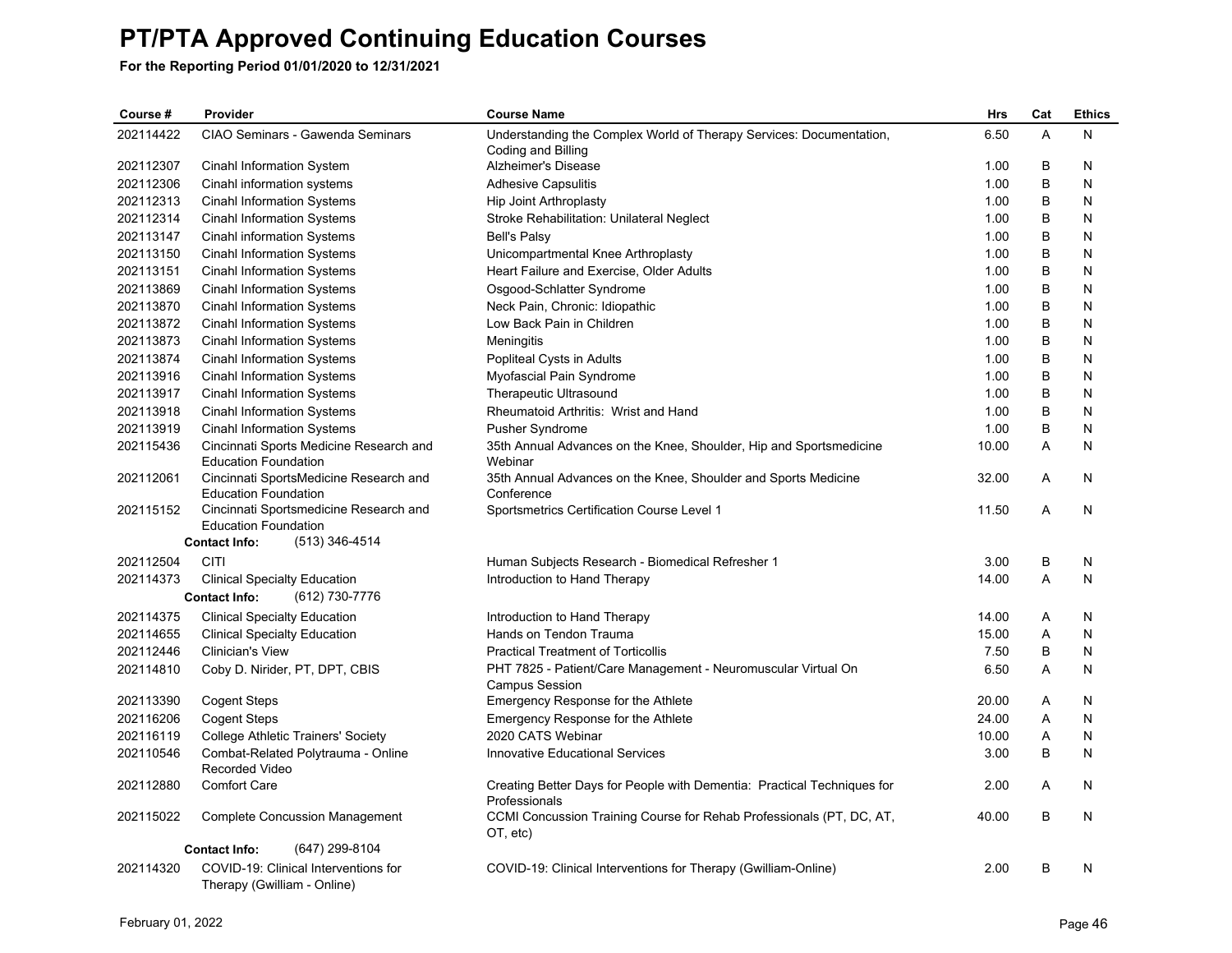**For the Reporting Period 01/01/2020 to 12/31/2021**

| Course #  | Provider                                                                                                                                              | <b>Course Name</b>                                                                                                           | <b>Hrs</b> | Cat          | <b>Ethics</b> |
|-----------|-------------------------------------------------------------------------------------------------------------------------------------------------------|------------------------------------------------------------------------------------------------------------------------------|------------|--------------|---------------|
| 202115604 | Craig Hospital                                                                                                                                        | Managing Spinal Cord Injury in Acute Care: Reducing Costly<br>Complications                                                  | 1.00       | $\mathsf{A}$ | N             |
| 202114263 | <b>Creative Therapy Consultants</b>                                                                                                                   | Neonatal Touch & Massage Recertification                                                                                     | 5.00       | B            | N             |
| 202116089 | <b>Creative Therapy Consultants</b>                                                                                                                   | Neonatal Touch and Massage Certification                                                                                     | 15.00      | B            | N             |
| 202116170 | Creighton university/NPIAP                                                                                                                            | Unavoidable Skin Changes at the end of Life: Are they really pressure<br>injuries?                                           | 10.00      | A            | N             |
| 202113802 | CS1: CranioSacral Therapy 1: Assessment<br>of Central Nervous System and Fascia for<br>Full Body Treatment                                            | CS1: CranioSacral Therapy 1: Assessment of Central Nervous System<br>and Fascia for Full Body Treatment Protocol             | 24.00      | A            | N             |
| 202111546 | CureDuchenne                                                                                                                                          | Duchenne muscular dystrophy: Current understanding and treatment                                                             | 4.50       | B            | N             |
| 202112191 | Darrel Barton, Dynasplint Systems, Inc.                                                                                                               | Dynasplint Systems, Inc. for the Orthopedic and Neurological Population                                                      | 1.00       | A            | N             |
| 202115191 | David Deppeler, PT, DSc                                                                                                                               | Breathe Your Truth 100 A & B                                                                                                 | 8.00       | A            | N             |
| 202113673 | Dawn Sandalcidi, PT, RCMT, BCB-PMD                                                                                                                    | Pediatric Functional Gastrointestinal Disorders Assessment and<br>Management -BEYOND the Pelvic Floor!                       | 11.00      | B            | N             |
| 202114498 | Dawn Sandalcidi, PT, RCMT, BCB-PMD                                                                                                                    | Pediatric Bowel and Bladder Disorders                                                                                        | 17.60      | B            | N             |
| 202115218 | Dawn Sandalcidi, PT, RCMT, BCB-PMD                                                                                                                    | The Pelvic Floor, the Diaphragm, the Core and their Role in Postural<br>Development in Children                              | 6.00       | B            | N             |
|           | (303) 740-2026<br><b>Contact Info:</b>                                                                                                                |                                                                                                                              |            |              |               |
| 202100016 | Defense Health Agency                                                                                                                                 | Children and Youth: Advanced practices for Pediatric and Child Health<br>Care Provider                                       | 3.00       | A            | N             |
| 202115183 | Department of Physical Therapy and<br>Human Movement Sciences Northwestern<br>University, Feinberg School<br><b>Contact Info:</b><br>$(312)$ 908-8160 | Strategies for Working with Patients with Anxiety and/or Depression                                                          | 2.00       | A            | N             |
| 202116301 | Department of Physical Therapy College of<br>Health Sciences, University of Kentucky                                                                  | Eleventh Annual Conference on Meeting Therapy Needs of Infants,<br>Toddlers, and Children with Disabilities in the Community | 6.00       | Α            | N             |
| 202113483 | Department of Veterans Affairs, Employee<br><b>Education System</b>                                                                                   | VIP POST - Integrated Pain Care                                                                                              | 12.00      | A            | N             |
| 202114285 | Diana Zotos Florio                                                                                                                                    | Core In Focus                                                                                                                | 2.00       | A            | N             |
| 202112327 | <b>DJO Global</b>                                                                                                                                     | Electrotherapy: Improving Clinical Outcomes                                                                                  | 4.00       | A            | N             |
| 202115174 | Dr. Courtney Conley and Dr. Emily Splichal                                                                                                            | Clinical Meets Functional: A Dual Perspective to Approaching the<br>Chronic Foot                                             | 9.00       | A            | N             |
|           | (971) 825-4297<br><b>Contact Info:</b>                                                                                                                |                                                                                                                              |            |              |               |
| 202115493 | Dr. Emily Scherb                                                                                                                                      | Circus Fusion Education: Working with Circus Artists                                                                         | 10.00      | Α            | N             |
| 202114775 | Dr. John Higginbotham at the University of<br>Alabama                                                                                                 | Biostatistics CHS 525-910                                                                                                    | 10.00      | A            | N             |
| 202111388 | Dr. Ma's Integrative Dry Needling Institute,<br><b>LLC</b>                                                                                            | Neurological Dry Needling for Pain Management & Sports Rehabilitation                                                        | 27.00      | A            | N             |
| 202111389 | Dr. Ma's Integrative Dry Needling Institute,<br>LLC                                                                                                   | Advanced Neurologic Dry Needling for Pain Management and<br>Performance Enhancement                                          | 27.00      | A            | N             |
| 202111390 | Dr. Ma's Integrative Dry Needling Institute,<br><b>LLC</b>                                                                                            | Neurologic Dry Needling for Cranio-Cervical Pain & Dysfunction                                                               | 8.25       | A            | N             |
| 202115530 | Dr. Perry Nickelston, DC, NKT, SFMA                                                                                                                   | The Body Aquarium: Lymphatic Mojo                                                                                            | 14.00      | A            | N             |
| 202114390 | Dr. Sarah Duvall, PT, DPT, CPT                                                                                                                        | <b>PCES 2.0</b>                                                                                                              | 34.00      | B            | N             |
| 202113702 | Dr. W. Ben Kibler, MD                                                                                                                                 | Scapular Dyskinesis 2021: Guidelines to Evaluation and Treatment                                                             | 4.75       | A            | N             |
| 202114314 | <b>DSI Work Solution</b>                                                                                                                              | DSI Job Function Matching                                                                                                    | 20.00      | A            | N             |
| 202112680 | Duke University                                                                                                                                       | Vestibular Rehab: A Competency-Based Course                                                                                  | 53.00      | A            | N             |

February 01, 2022 Page 47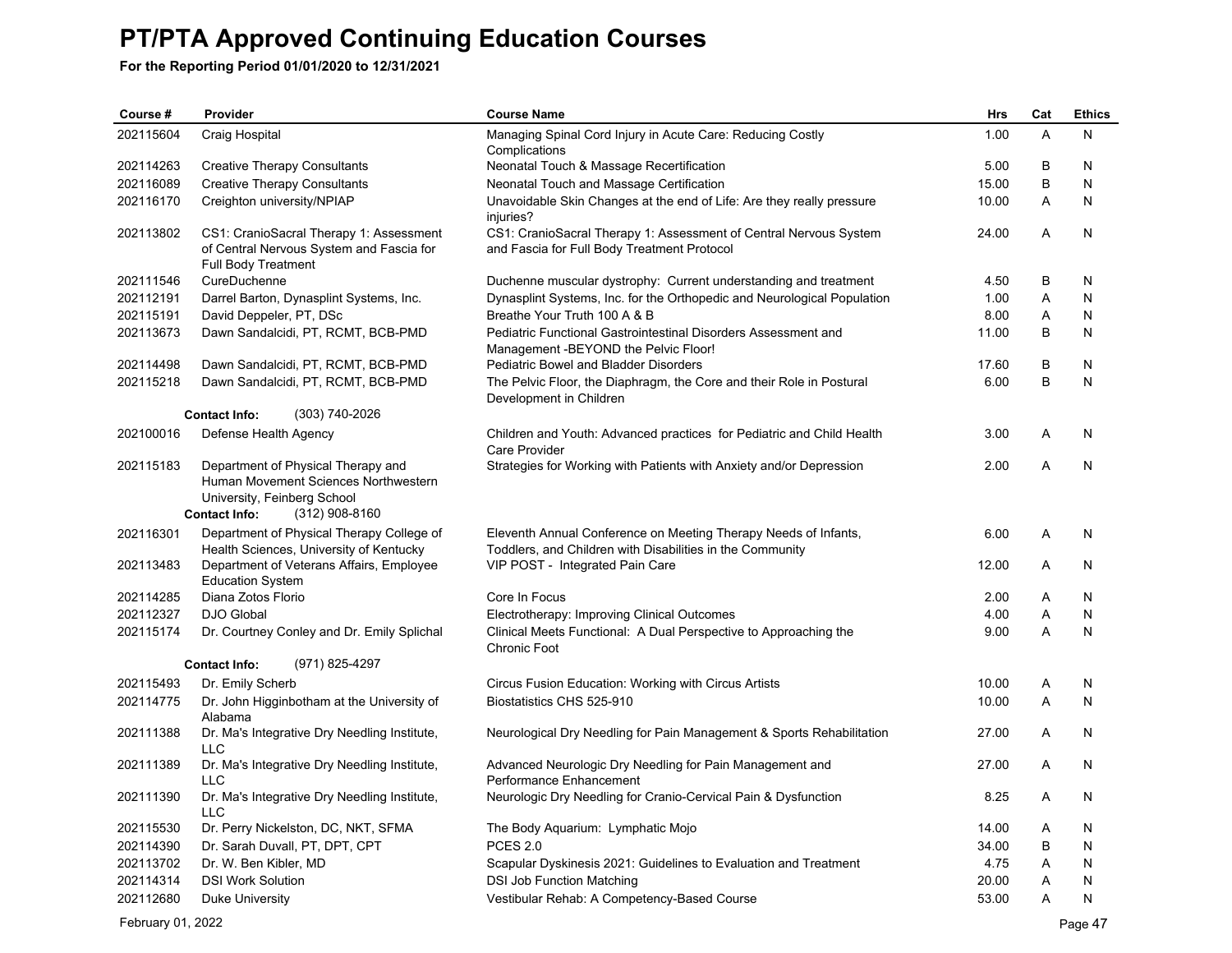| Course #  | Provider                                                        | <b>Course Name</b>                                                                                                  | <b>Hrs</b> | Cat     | <b>Ethics</b> |
|-----------|-----------------------------------------------------------------|---------------------------------------------------------------------------------------------------------------------|------------|---------|---------------|
| 202114834 | Dynamic Movement Intervention LLC                               | Dynamic Movement Intervention (DMI) Introductory Level A Online<br>Course                                           | 12.00      | A       | N             |
|           | (917) 435-9517<br><b>Contact Info:</b>                          |                                                                                                                     |            |         |               |
| 202116300 | Easter Seals Outreach Program and<br><b>Technology Services</b> | Relating to the Lens of Learning                                                                                    | 6.00       | A       | N             |
| 202100017 | <b>EDIS/LRMC</b>                                                | EDIS RELATED SERVICES IN THE DODEA SCHOOLS REVIEW OF<br><b>BEST PRACTICES TRAINING</b>                              | 5.00       | A       | N             |
| 202111599 | Educata                                                         | The McKenzie Method Update: MDT Strategies and Current Evidence                                                     | 1.50       | B       | N             |
| 202113563 | <b>Education Resources</b>                                      | Treating Balance, Preventing Falls, in Neuro, Vestibular, Geriatric and<br><b>Medically Complex Clients</b>         | 14.00      | A       | N             |
| 202113655 | <b>Education Resources</b>                                      | LINKED: Breathing & Postural Control                                                                                | 8.00       | Α       | N             |
| 202113659 | <b>Education Resources</b>                                      | Torticollis: Assessment & Treatment of Infants & Children: Impact on the<br>Movement System of Infants & Beyond     | 14.00      | A       | N             |
| 202113674 | <b>Education Resources</b>                                      | Don't Wait for Gait! Therapeutic Evaluation & Treatment of Pediatric Gait                                           | 11.00      | Α       | N             |
| 202113676 | <b>Education Resources</b>                                      | A Deeper Dive into Respiratory Disorders and Rehabilitation: PICS,<br>COVID-19, ARDS and other Pulmonary Conditions | 14.00      | A       | N             |
| 202113697 | <b>Education Resources</b>                                      | Functional Strengthening and Fitness Interventions for Children with<br>Developmental Disabilities                  | 14.00      | A       | N             |
| 202113758 | <b>Education Resources</b>                                      | Therapies in the School Twenty First Annual Conference                                                              | 12.00      | Α       | N             |
| 202113767 | <b>Education Resources</b>                                      | Mechanical Ventilation, Artificial Airways & ICU Monitoring Equipment:<br><b>Rehabilitation Considerations</b>      | 3.50       | A       | N             |
| 202113770 | <b>Education Resources</b>                                      | ICU and Acute Care: From Early Mobilization to Discharge Decisions                                                  | 13.50      | Α       | N             |
| 202113772 | <b>Education Resources</b>                                      | BPPV: A Comprehensive Approach to Diagnosis and Treatment                                                           | 14.00      | A       | N             |
| 202113792 | <b>Education Resources</b>                                      | Intervention in the NICU: A Neurodevelopmental Approach                                                             | 15.50      | Α       | N             |
| 202113797 | <b>Education Resources</b>                                      | The Core of It All! It's more than just abdominals                                                                  | 11.50      | A       | N             |
| 202111784 | <b>Education Resources Inc.</b>                                 | Promotion of Recovery Post-Stroke: Evidence Based Therapy in Current<br><b>Healthcare Environments</b>              | 12.50      | A       | N             |
| 202116294 | <b>Education Resources Inc.</b>                                 | Acutely Adorable: Pediatric Therapeutic Interventions in Acute Care and<br>Beyond                                   | 14.00      | A       | N             |
| 202112453 | Education Resources, INC                                        | Lines, Tubes, Ventilators and Diagnostic Screening for Stability vs<br>Instability                                  | 3.50       | B       | N             |
| 202112415 | Education Resources, Inc.                                       | Therapies in the School Online Series Conference 4                                                                  | 15.00      | B       | N             |
| 202112416 | Education Resources, Inc.                                       | Therapies in the School Online Series Conference 5                                                                  | 14.00      | B       | N             |
| 202112417 | Education Resources, Inc.                                       | Therapies in the School Online Series Conference 6                                                                  | 22.00      | B       | N             |
| 202112418 | Education Resources, Inc.                                       | Advanced Vestibular Rehabilitation Online Series                                                                    | 11.00      | B       | N             |
| 202112419 | Education Resources, Inc.                                       | Acute and Critical Care Therapy Online Series                                                                       | 12.00      | B       | N             |
| 202112420 | Education Resources, Inc.                                       | Pediatric Toe Walking Online Series                                                                                 | 7.00       | B       | N             |
| 202112421 | Education Resources, Inc.                                       | Post Concussion Syndrome: Assessment and Treatment Online Series                                                    | 9.50       | B       | N             |
| 202112422 | Education Resources, Inc.                                       | Torticollis: Assessment and Treatment of Infants and Children Online<br><b>Series</b>                               | 13.50      | B       | N             |
| 202112423 | Education Resources, Inc.                                       | Vestibular Rehabilitation for the School-Aged Child and Adolescent<br><b>Online Series</b>                          | 13.50      | B       | N.            |
| 202112425 | Education Resources, Inc.                                       | Therapies in the School Online Series Conference 3                                                                  | 16.50      | B       | N             |
| 202112557 | Education Resources, Inc.                                       | Vestibular Rehabilitation: Treatment Intensive Online Series                                                        | 13.50      | $\sf B$ | N             |
| 202112564 | Education Resources, Inc.                                       | Vestibular Rehabilitation: Evaluation and Management of Individuals with<br>Dizziness and Balance Disorders         | 12.00      | A       | N             |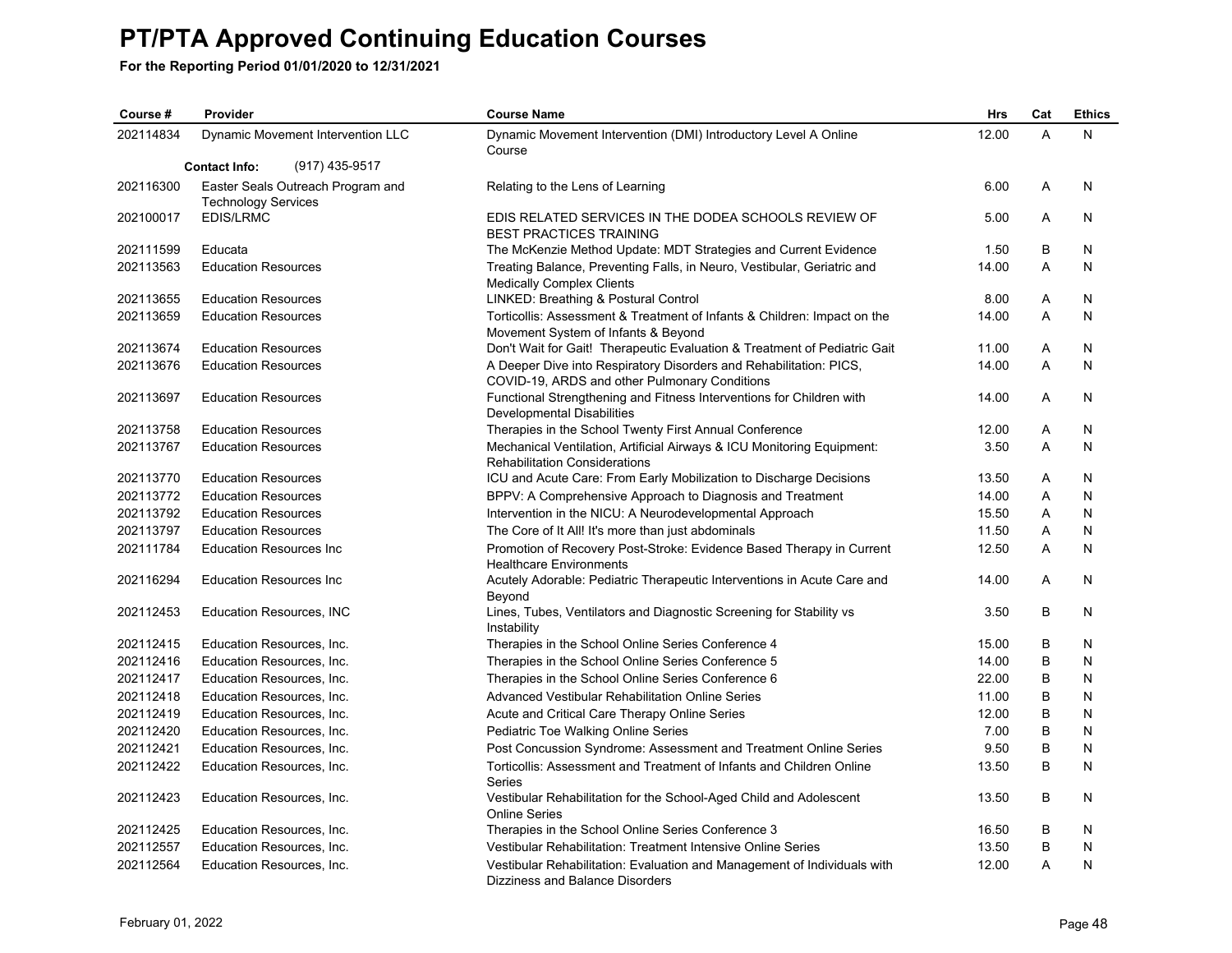| Course #  | Provider                         | <b>Course Name</b>                                                                                                                                           | Hrs   | Cat | <b>Ethics</b> |
|-----------|----------------------------------|--------------------------------------------------------------------------------------------------------------------------------------------------------------|-------|-----|---------------|
| 202112672 | Education Resources, Inc.        | Baby Beats and Breaths: Therapeutic Interventions for the Premature<br>Infant with Cardiopulmonary Compromise                                                | 14.50 | A   | N             |
| 202112684 | Education Resources, Inc.        | Posture, Movement & Function: Beyond the Basics - An Integrated<br>Approach                                                                                  | 11.50 | A   | N             |
| 202112817 | Education Resources, Inc.        | Post- Acute Rehabilitation of the Complex Patient in the Skilled Nursing<br>Facility and Home Care Settings: Updates to Practice Including COVID<br>Recovery | 12.00 | A   | $\mathsf{N}$  |
| 202112820 | Education Resources, Inc.        | Critically Thinking Through the Critically III                                                                                                               | 7.00  | Α   | N             |
| 202112941 | Education Resources, Inc.        | Functionally Assessing and Treating Visual Processing, Visual<br>Perception and Visual-Motor Deficits                                                        | 10.00 | Α   | N             |
| 202112942 | Education Resources, Inc.        | Tools and Strategies for Developmental Care of Special Populations in<br>the NICU                                                                            | 14.00 | Α   | N             |
| 202112943 | Education Resources, Inc.        | Treating Infants and Families In the NICU and Beyond                                                                                                         | 15.00 | Α   | N             |
| 202113021 | Education Resources, Inc.        | Therapeutic Evaluation and Treatment of Toe Walking (Pediatric Equinus<br>Gait)                                                                              | 9.50  | A   | N             |
| 202113023 | Education Resources, Inc.        | SOFFI - supporting oral feeding in fragile infants                                                                                                           | 14.50 | Α   | N             |
| 202113158 | Education Resources, Inc.        | Motor Issues In Autism                                                                                                                                       | 12.00 | Α   | N             |
| 202113168 | Education Resources, Inc.        | Advanced Vestibular Rehabilitation Online                                                                                                                    | 12.50 | B   | $\mathsf{N}$  |
| 202113202 | Education Resources, Inc.        | Integrating NDT, SI and Motor Learning Perspectives in Pediatrics                                                                                            | 12.00 | Α   | N             |
| 202113203 | Education Resources, Inc.        | Functional Cognitive Intervention and Acute Care: From ICU to Acute<br>Rehab                                                                                 | 3.00  | A   | N             |
| 202113238 | Education Resources, Inc.        | Ambulation, Activity and AFOs: Addressing the Ankle to Improve Gait<br>and Function                                                                          | 12.50 | A   | N             |
| 202113301 | Education Resources, Inc.        | Improving Outcomes in Patients Post Stroke: An Evidence Based<br>Approach Through the Continuum of Care                                                      | 15.00 | A   | N             |
| 202113327 | Education Resources, Inc.        | Advance Practice for the Complex Neonate: Strategies for Success in the<br>NICU, PICU and SICU                                                               | 13.00 | A   | N             |
| 202113328 | Education Resources, Inc.        | Utilizing NDT in Pediatric Practice                                                                                                                          | 10.00 | Α   | N             |
| 202113335 | Education Resources, Inc.        | Amputee Rehabilitation:- á Evidence-Based Strategies Across the<br>Continuum of Care                                                                         | 14.00 | A   | N             |
| 202113348 | Education Resources, Inc.        | Primitive Reflexes: Strategies to Promote Integration - Strengthening<br><b>Foundational Skills</b>                                                          | 10.50 | Α   | N             |
| 202113349 | Education Resources, Inc.        | Treatment Strategies for the Improvement of Oral, Pharyngeal,<br>Feeding/Swallowing, and Respiratory Coordination Function                                   | 13.00 | Α   | N             |
| 202113384 | Education Resources, Inc.        | Treatment of Motor Issues in Children with Sensory Dysfunction                                                                                               | 11.00 | Α   | N             |
| 202113424 | Education Resources, Inc.        | Acute Care Practice: Clinical Application of Pathophysiology in Managing<br><b>Complex Patients</b>                                                          | 13.00 | A   | N             |
| 202113484 | Education Resources, Inc.        | Contemporary thoughts on Treating the Child with Hypotonia                                                                                                   | 10.50 | Α   | N             |
| 202113509 | Education Resources, Inc.        | Managing the Complex Therapy Patient in the Time of COVID 19:<br>Preparing and Mobilizing Therapists in the ICU/Acute Care and Beyond                        | 14.00 | B   | N             |
| 202113581 | Education Resources, Inc.        | Issues in Praxis: The Clumsy Child                                                                                                                           | 12.00 | Α   | N             |
| 202116260 | <b>Educational Resources INC</b> | Vestibular Rehabilitation: Advanced Live Webinar Two session                                                                                                 | 12.00 | A   | N             |
| 202100008 | EIM                              | Management of Upper Extremity Disorders                                                                                                                      | 18.00 | B   | N             |
| 202100009 | EIM                              | Management of Lower Extremity Disorders                                                                                                                      | 18.00 | Α   | ${\sf N}$     |
| 202100012 | <b>EIM</b>                       | Management of Lower Extremity Disorders                                                                                                                      | 16.00 | B   | N             |
| 202111999 | EIM                              | Management of Lower Extremity Disorders                                                                                                                      | 18.00 | B   | N             |
| 202112000 | <b>EIM</b>                       | Management of Upper Extremity Disorders                                                                                                                      | 16.00 | A   | N             |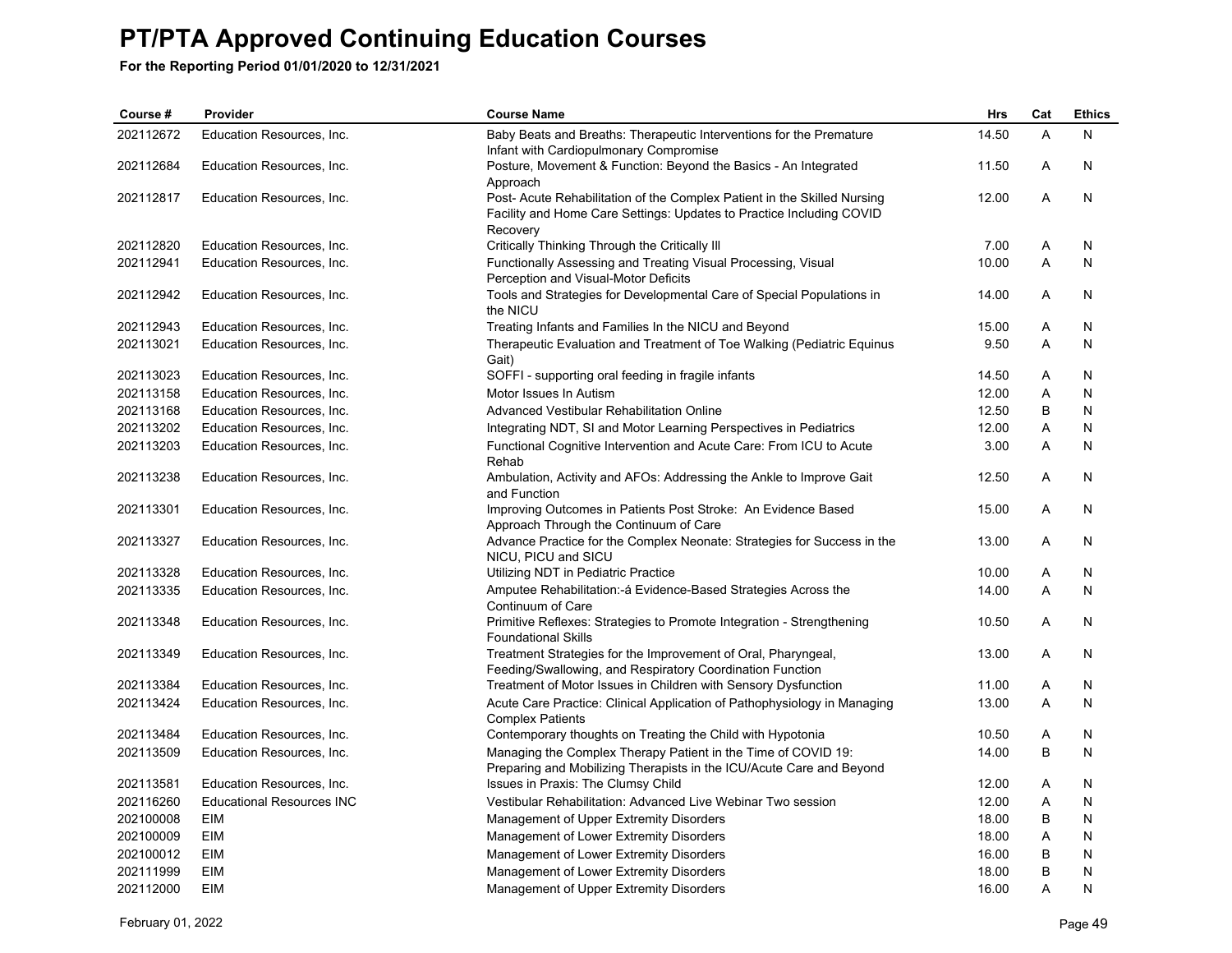| Course #  | Provider               |                                    | <b>Course Name</b>                                                                                      | <b>Hrs</b> | Cat | <b>Ethics</b> |
|-----------|------------------------|------------------------------------|---------------------------------------------------------------------------------------------------------|------------|-----|---------------|
| 202112001 | <b>EIM</b>             |                                    | Management of Lower Extremity Disorders                                                                 | 16.00      | A   | N             |
| 202112044 | <b>EIM</b>             |                                    | <b>Advanced Pelvic Health</b>                                                                           | 16.00      | A   | N             |
| 202112045 | <b>EIM</b>             |                                    | <b>Advanced Pelvic Health</b>                                                                           | 16.00      | A   | N             |
| 202112047 | <b>EIM</b>             |                                    | <b>Advanced Pelvic Health</b>                                                                           | 16.00      | A   | N             |
| 202112048 | EIM                    |                                    | <b>Advanced Pelvic Health</b>                                                                           | 16.00      | Α   | N             |
| 202114894 | <b>EIM</b>             |                                    | Pain, Ethics, and the Opioid Crisis                                                                     | 4.20       | B   | N             |
|           | <b>Contact Info:</b>   | (188) 870-9709 x6                  |                                                                                                         |            |     |               |
| 202114895 | <b>EIM</b>             |                                    | Pain, Ethics, and the Opioid Crisis                                                                     | 4.20       | B   | N             |
|           | <b>Contact Info:</b>   | (188) 870-9709 x6                  |                                                                                                         |            |     |               |
| 202114897 | <b>EIM</b>             |                                    | Mechanisms of Manual                                                                                    | 1.20       | B   | N             |
|           | <b>Contact Info:</b>   | (188) 870-9709 x6                  |                                                                                                         |            |     |               |
| 202114898 | <b>EIM</b>             |                                    | Functional Dry Needling: introduction to Clinical Integration                                           | 1.50       | B   | N             |
|           | <b>Contact Info:</b>   | (188) 870-9709 x6                  |                                                                                                         |            |     |               |
| 202114899 | <b>EIM</b>             |                                    | <b>Mindfulness and Meditation</b>                                                                       | 4.00       | B   | N             |
|           | <b>Contact Info:</b>   | (188) 870-9709 x6                  |                                                                                                         |            |     |               |
| 202114900 | <b>EIM</b>             |                                    | f                                                                                                       | 1.90       | В   | N             |
|           | <b>Contact Info:</b>   | (188) 870-9709 x6                  |                                                                                                         |            |     |               |
|           |                        |                                    |                                                                                                         |            |     |               |
| 202114901 | <b>EIM</b>             |                                    | <b>Exercise Prescription In Geriatrics Rehab</b>                                                        | 3.50       | B   | N             |
|           | <b>Contact Info:</b>   | (188) 870-9709 x6                  |                                                                                                         |            |     |               |
| 202115101 | EIM                    |                                    | PTVille 2 - Hands-on Management Skill Development for Physical                                          | 11.00      | Α   | N             |
| 202112401 | Elite Physical Therapy |                                    | Therapists<br>TMJ disorders                                                                             | 17.50      | Α   | N             |
| 202112408 | Elite Physical Therapy |                                    | Examination and rehab of the shoulder and knee                                                          | 16.00      | Α   | N             |
| 202112697 |                        | Elite Professional Education, LLC  | Alzheimer's Disease and Other Dementias: Medical Overview and                                           | 4.00       | B   | N             |
|           |                        |                                    | Rehabilitation Management, 2nd ed                                                                       |            |     |               |
| 202112698 |                        | Elite Professional Education, LLC  | Cerebral Palsy Across the Lifespan, 2nd ed                                                              | 6.00       | В   | N             |
| 202112699 |                        | Elite Professional Education, LLC  | Clinical Mentorship: Teaching and Learning Strategies in Clinical                                       | 3.00       | B   | N             |
|           |                        |                                    | Practice                                                                                                |            |     |               |
| 202112701 |                        | Elite Professional Education, LLC  | Running-related Injuries (1st edition)                                                                  | 4.00       | B   | N             |
| 202113580 |                        | Elite Professional Education, LLC  | Screening For Medical Conditions and Adverse Drug Reactions                                             | 5.00       | B   | N             |
| 202113593 |                        | Elite Professional Education, LLC  | Conservative and Surgical Management of the Osteoarthritic Hand and<br>Wrist                            | 5.00       | B   | N             |
| 202113882 |                        | Elite Professional Education, LLC  | HIV/AIDS: An Overview for Rehabilitation Professionals                                                  | 3.00       | B   | N             |
| 202113883 |                        | Elite Professional Education, LLC  | Home Health Therapy: Using OASIS                                                                        | 3.00       | B   | N             |
| 202113884 |                        | Elite Professional Education, LLC  | Preventing Falls in Older Adults                                                                        | 5.00       | B   | N             |
| 202115274 |                        | Elite Professional Education, LLC  | An Overview of Hip and Knee Rehabilitation for the Physical Therapist,<br>Updated                       | 4.00       | B   | N             |
| 202115275 |                        | Elite Professional Education, LLC  | Examination and Treatment of Peripheral Vestibular Disorders, Updated                                   | 5.00       | B   | Ν             |
| 202115276 |                        | Elite Professional Education, LLC  | An Overview of Oncology Rehabilitation, Updated                                                         | 2.00       | B   | N             |
| 202115277 |                        | Elite Professional Education, LLC  | Examination and Management of the Client With Parkinson's Disease,                                      | 4.00       | B   | N             |
|           |                        |                                    | Updated                                                                                                 |            |     |               |
| 202115387 |                        | Elite Professional Education, LLC  | Introduction to Wheelchair Seating and Positioning                                                      | 5.00       | В   | N             |
| 202115388 |                        | Elite Professional Education, LLC  | Home Health Therapy: Using OASIS, Updated                                                               | 3.00       | B   | N             |
| 202111492 |                        | Elite Professional Education, LLC. | ACL Injury, Surgery, and Rehabilitation: A Science-Based and<br>Evidence-Informed Approach, 2nd Edition | 8.75       | B   | N             |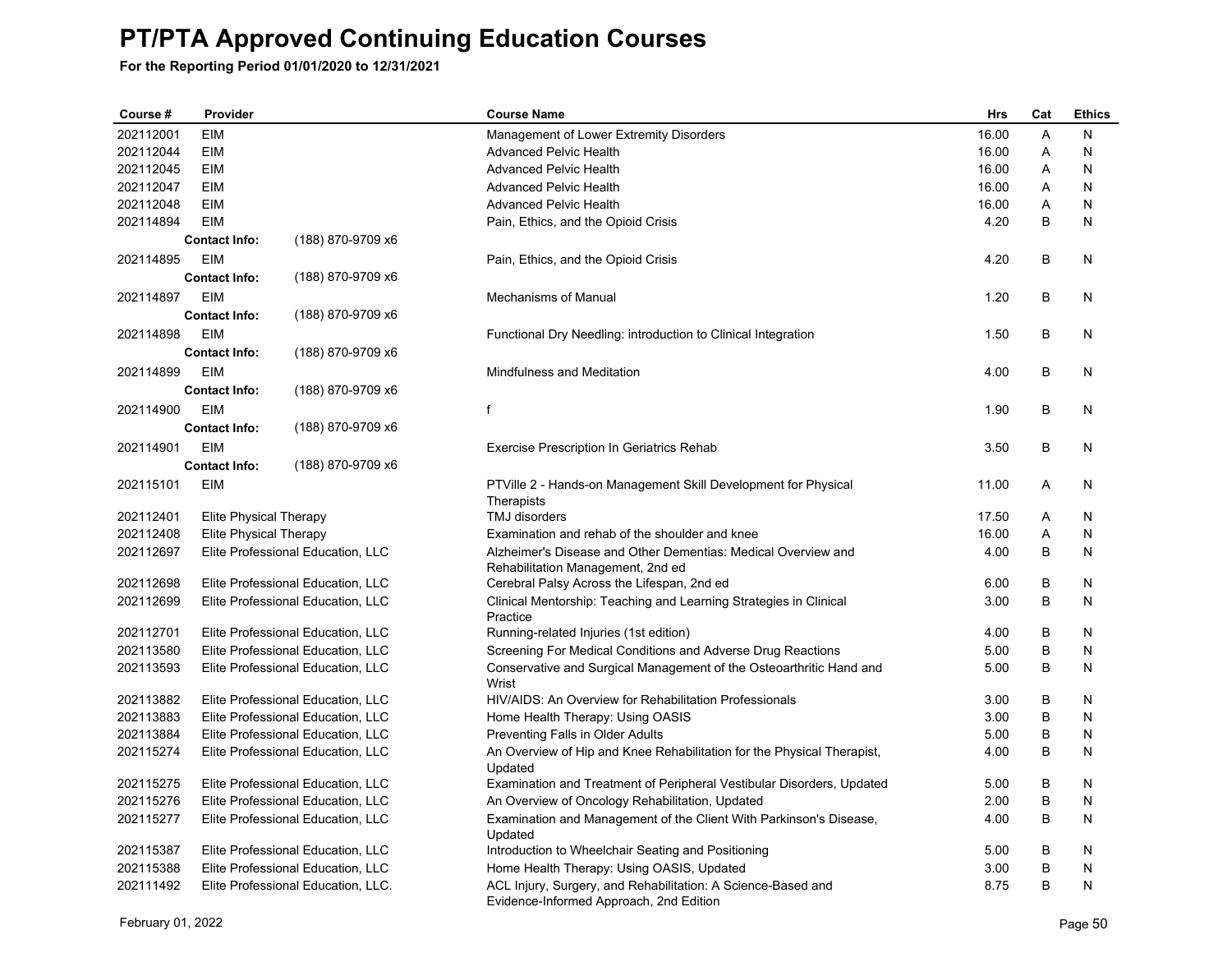| Course #          | Provider                                                        | <b>Course Name</b>                                                                                   | Hrs   | Cat | <b>Ethics</b> |
|-------------------|-----------------------------------------------------------------|------------------------------------------------------------------------------------------------------|-------|-----|---------------|
| 202111494         | Elite Professional Education, LLC.                              | Adhesive Capsulitis: Physical Therapy Examination, Diagnosis, and<br>Intervention, 2nd Edition       | 4.00  | B   | N             |
| 202111503         | Elite Professional Education, LLC.                              | Breast Cancer: Contemporary Rehabilitation Strategies                                                | 6.00  | В   | N             |
| 202111504         | Elite Professional Education, LLC.                              | Chronic Illness and Depression                                                                       | 3.00  | В   | N             |
| 202111505         | Elite Professional Education, LLC.                              | Concussion Management: A Comprehensive Evidence-Based Approach<br>for the Physical Therapist         | 4.50  | B   | N             |
| 202111506         | Elite Professional Education, LLC.                              | Ethical Practices with Older Adults, Revised Updated 1st Edition                                     | 4.50  | В   | N             |
| 202111507         | Elite Professional Education, LLC.                              | Evidence-Based Management of Knee Osteoarthritis                                                     | 3.00  | B   | N             |
| 202111508         | Elite Professional Education, LLC.                              | Examination and Management of the Client with Parkinson's Disease,<br>2nd Edition                    | 5.00  | В   | N             |
| 202111509         | Elite Professional Education, LLC.                              | Exercise Prescription Management of the Older Adult: An<br>Evidence-Based Approach, 2nd Edition      | 5.00  | B   | N             |
| 202111510         | Elite Professional Education, LLC.                              | Functional Assessment of the Older Adult, 2nd Edition                                                | 4.50  | B   | N             |
| 202111511         | Elite Professional Education, LLC.                              | Heart Failure: Implications for Diagnosis, Medical Management, and<br>Rehabilitation, 2nd Edition    | 6.00  | B   | N             |
| 202111514         | Elite Professional Education, LLC.                              | Lower Limb Amputation: Outpatient Community-Based Rehabilitation                                     | 6.00  | B   | N             |
| 202111516         | Elite Professional Education, LLC.                              | Protecting Patient Safety: Preventing Medical Errors, 2nd Edition                                    | 4.50  | B   | N             |
| 202111517         | Elite Professional Education, LLC.                              | Rotator Cuff Injuries and Interventions: A Physical Therapy Perspective                              | 4.00  | В   | N             |
| 202111518         | Elite Professional Education, LLC.                              | Supporting Aging in Place: A Physical Therapist's Toolkit                                            | 5.00  | В   | N             |
| 202111519         | Elite Professional Education, LLC.                              | Total Hip Arthroplasty: Current Concepts in Pre- and Postsurgical<br><b>Physical Therapy</b>         | 4.00  | B   | N             |
| 202111520         | Elite Professional Education, LLC.                              | Total Knee Arthroplasty: Current Concepts in Physical Therapy<br>Management                          | 4.00  | В   | N             |
| 202111521         | Elite Professional Education, LLC.                              | Common Chronic Health Conditions Associated with Aging                                               | 3.00  | B   | N             |
| 202111523         | Elite Professional Education, LLC.                              | Promoting Healthy Aging for the Older Adult                                                          | 7.00  | В   | N             |
| 202112451         | Elite Professional Education, LLC.                              | Paine Assessment and Management: Role of the PT                                                      | 1.00  | В   | N             |
| 202112926         | Elite Professional Education, LLC.                              | Leadership Practices in the Health Professions, 2ne Edition                                          | 1.00  | В   | N             |
| 202113119         | Elite Professional Education, LLC.                              | Telehealth for Physical and Occupational Therapy                                                     | 1.00  | B   | N             |
| 202100004         | ELITE PROFESSIONAL EDUCATON                                     | OSTEOARTHRITIS OF THE HIP: REHABILITATION AND TREATMENT<br><b>STRATEGIES</b>                         | 4.00  | B   | N             |
| 202114187         | Elite Sports Medicine and Physical Therapy<br>sponsored by IAOM | The Elite Method: 3D Functional Exercise Progression, Level 2 - Cervical<br>Spine and Upper Quarter  | 16.00 | A   | N             |
| 202112404         | Elite Therapy                                                   | Treatment of the Lumbar Spine                                                                        | 8.00  | Α   | N             |
| 202100018         | <b>EMBRACING INNOVATION</b>                                     | EMBRACING INNOVIATION - CHILDREN AND YOUTH IN TRANSITION                                             | 14.00 | Α   | N             |
| 202112328         | EMedHome                                                        | NRCME DOT Physicals Training                                                                         | 9.00  | B   | N             |
| 202116161         | <b>Emory Sports Medicine</b>                                    | 13th Annual Emory Sports Medicine Symposium: An Interactive<br>Case-Based Approach                   | 12.00 | Α   | N             |
| 202116162         | <b>Emory Sports Medicine</b>                                    | 14th Annual Emory Sports Medicine Symposium                                                          | 12.00 | Α   | N             |
| 202114623         | Emovi                                                           | Dynamic 3D visualization and assessment of the knee with knee<br>kinesiography and the KneeKG system | 20.00 | A   | N             |
| 202112551         | Engage Grow Thrive, LLC                                         | Small Baby Care Specialist (SBCS) Program                                                            | 35.00 | В   | N             |
| 202115128         | Etac                                                            | Gait: Analysis and Equipment Selection                                                               | 1.00  | A   | N             |
| 202112227         | Evidence in Motion                                              | Functional Dry Needling Level 1                                                                      | 27.00 | A   | N             |
| 202112474         | Evidence in Motion                                              | OCS Prep Course                                                                                      | 58.00 | B   | N             |
| 202112691         | Evidence in Motion                                              | Confluent Health ISPI-TPS 6410 Therapeutic Neuroscience Education                                    | 26.00 | В   | N             |
| 202112705         | Evidence in Motion                                              | Pain Neuroscience Lectures                                                                           | 12.00 | A   | N             |
| 202112711         | Evidence in Motion                                              | Pain Science: Hands-on or Hands-off?                                                                 | 1.00  | Α   | N             |
| February 01, 2022 |                                                                 |                                                                                                      |       |     | Page 51       |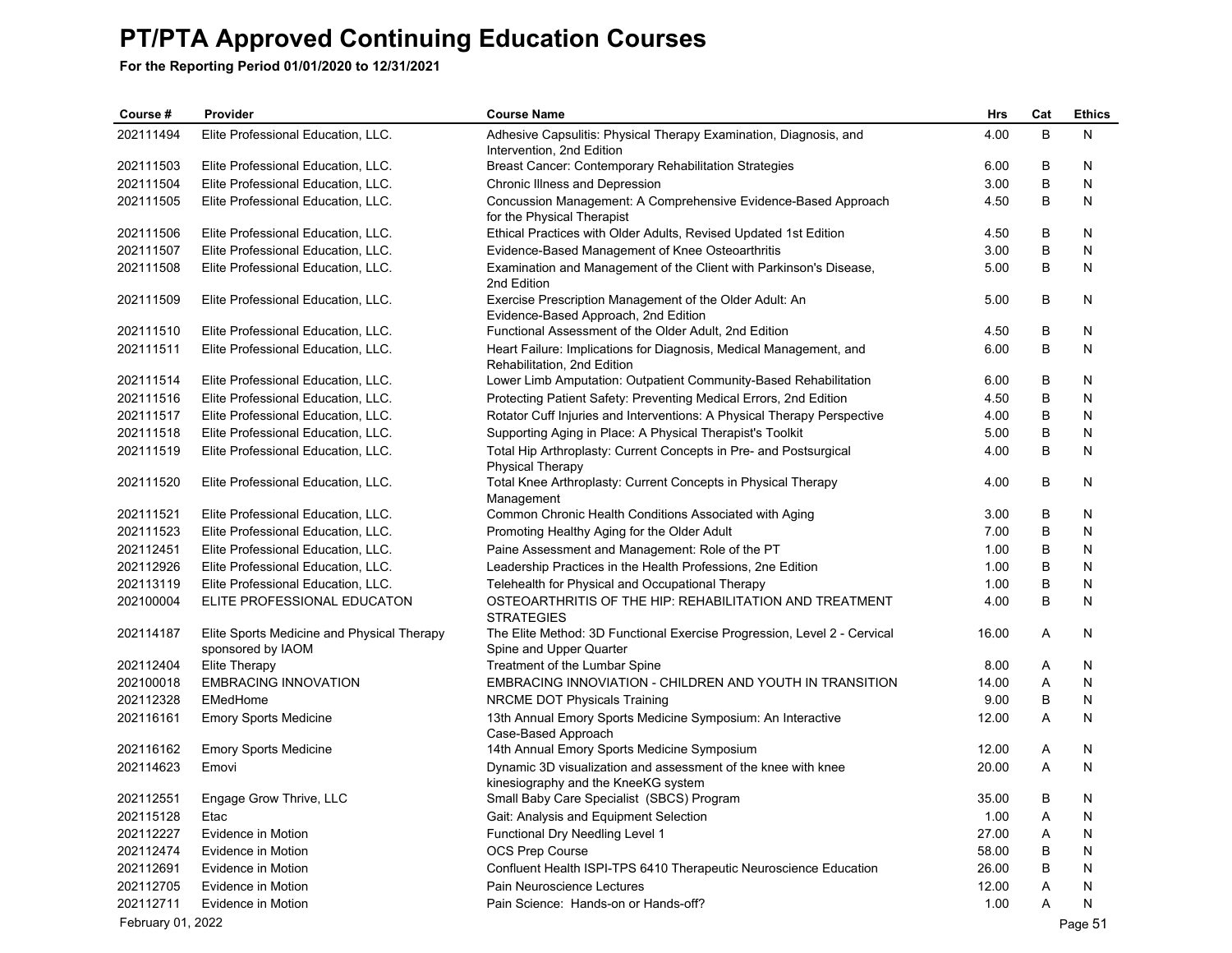| Course #  | Provider                               | <b>Course Name</b>                                               | <b>Hrs</b> | Cat | <b>Ethics</b> |
|-----------|----------------------------------------|------------------------------------------------------------------|------------|-----|---------------|
| 202113221 | Evidence in Motion                     | Acute Care 101                                                   | 13.00      | B   | N             |
| 202113394 | Evidence In Motion                     | Acute Care 101 July 2020                                         | 13.00      | B   | N             |
| 202114201 | Evidence in Motion                     | Therapeutic Neuroscience Education I: Teaching People About Pain | 16.00      | B   | N             |
| 202114467 | Evidence In Motion                     | EBP 6100-Evidence Based Practice                                 | 9.30       | B   | N             |
| 202114468 | Evidence In Motion                     | <b>OMPT 7270-MTC Virtual Rounds and Case Presentations</b>       | 21.90      | A   | N             |
| 202114813 | Evidence In Motion                     | Evidence Based Practice for the Physical Therapist Assistant     | 4.00       | B   | N             |
|           | (888) 709-7096<br><b>Contact Info:</b> |                                                                  |            |     |               |
| 202114814 | Evidence in Motion                     | Diagnosis and Management of Chronic Spinal Pain                  | 15.00      | B   | N             |
| 202114816 | Evidence in Motion                     | Management of Lower Extremity Disorders Virtual Lab              | 24.00      | B   | N             |
|           | (888) 709-7096<br><b>Contact Info:</b> |                                                                  |            |     |               |
| 202114817 | Evidence in Motion                     | Management of Upper Extremity Disorders                          | 34.00      | В   | N             |
| 202114818 | Evidence in Motion                     | Management of Cervical and Thoracic Disorders                    | 24.00      | B   | N             |
|           | <b>Contact Info:</b><br>(888) 709-7096 |                                                                  |            |     |               |
| 202114819 | Evidence in Motion                     | Management of Cervical and Thoracic Disorders Weekend Intensive  | 14.00      | Α   | N             |
|           | <b>Contact Info:</b><br>(888) 709-7096 |                                                                  |            |     |               |
| 202114916 | Evidence in Motion                     | Advanced Pelvic Floor Treatment & Intervention WI                | 16.25      | Α   | N             |
|           | (888) 709-7096<br><b>Contact Info:</b> |                                                                  |            |     |               |
| 202114950 | Evidence in Motion                     | Pelvic Floor 1: Application for Orthopaedic Therapists           | 24.00      | B   | N             |
| 202115488 | Evidence In Motion                     | Management of Upper Extremity Disorders                          | 18.00      | A   | N             |
| 202115505 | Evidence in Motion                     | Functional Dry Needling Level 2                                  | 18.00      | Α   | N             |
| 202115554 | EVIDENCE IN MOTION                     | CBUS 6220 CONFLUENT HEALTH EPPM MANAGEMENT AND OPS               | 23.00      | A   | N             |
| 202115638 | Evidence in Motion                     | <b>JUNE 2021</b><br>2021 Functional Dry Needling Level 1         | 18.00      | A   | N             |
| 202115675 | <b>EVIDENCE IN MOTION</b>              | Essentials of Pharmacology and Clinical Lab Tests                | 12.00      | A   | N             |
| 202115676 | EVIDENCE IN MOTION                     | Evidence Based Practice 1                                        | 4.00       | A   | N             |
| 202115709 | Evidence in Motion                     | Align Conference 2021                                            | 17.50      | A   | N             |
| 202115834 | Evidence in Motion                     | Pelvic Health 1                                                  | 16.00      | Α   | N             |
| 202115841 | Evidence in Motion                     | Digital Therapeutics- Telehealth                                 | 3.00       | B   | N             |
| 202115842 | Evidence in motion                     | Essentials of pharmacology and clinical lab tests                | 12.00      | B   | N             |
| 202115875 | Evidence in Motion                     | Effortless Spinal Manipulation and Advanced Therapeutics Weekend | 16.00      | Α   | Ν             |
|           |                                        | Intensive (OMPT 6140WI)                                          |            |     |               |
| 202116011 | Evidence in Motion                     | 2021 Functional Dry Needling - Level 2                           | 6.00       | B   | N             |
| 202116064 | Evidence in Motion                     | OPTA 6110 PTA Lower Quarter Management MAR 2020                  | 10.00      | B   | N             |
| 202116065 | Evidence in Motion                     | OPTA 7170 PTA Virtual Rounds and Case Presentation MAY 2020      | 10.00      | B   | N             |
| 202116066 | Evidence in Motion                     | OPTA 6120 PTA Special Topics 2020-2021                           | 7.00       | B   | N             |
| 202116067 | Evidence in Motion                     | OPTA 6140 Advanced Exercise Prescription 2020                    | 7.00       | B   | N             |
| 202116068 | Evidence in Motion                     | 2020 OPTA 7080WI PTA Orthopaedic Skills Weekend Intensive        | 24.00      | Α   | N             |
| 202116069 | Evidence in Motion                     | OPTA 6130 PTA Upper Quarter Management JAN 2020                  | 10.00      | B   | N             |
| 202116126 | Evidence in Motion                     | APPT 6210 - Essentials of MSK Imaging                            | 13.00      | B   | N             |
| 202116127 | Evidence in Motion                     | APPT 6220 Essentials of Medical Screening                        | 26.00      | B   | N             |
| 202116166 | Evidence in motion                     | Transitional Doctorate of Physical Therapy                       | 10.00      | Α   | N             |
| 202116191 | Evidence in Motion                     | SPPT 7270CT Sports Virtual Rounds: Cervicothoracic               | 6.00       | Α   | N             |
| 202115784 | Evidence In Motion (EIM)               | Called To Care - Individual Course                               | 9.00       | В   | N             |
| 202115785 | Evidence In Motion (EIM)               | Amazing! Customer Service - Individual Course                    | 7.00       | B   | N             |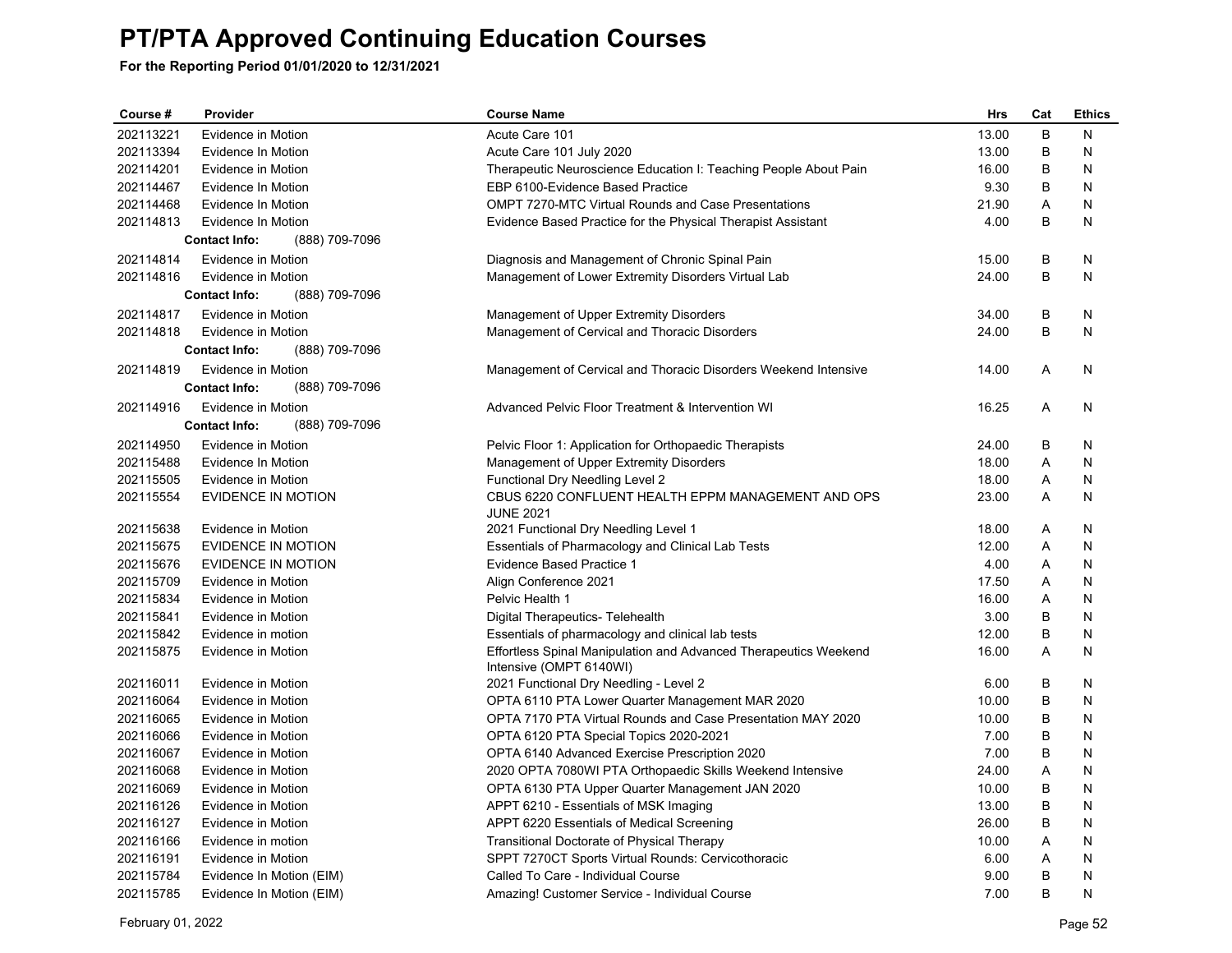| Course #  | Provider                                                       | <b>Course Name</b>                                                                        | <b>Hrs</b> | Cat     | <b>Ethics</b> |
|-----------|----------------------------------------------------------------|-------------------------------------------------------------------------------------------|------------|---------|---------------|
| 202112495 | EVIDENCE IN MOTION INSTITUTE OF<br><b>HEALTH PROFESSIONALS</b> | CALLED TO CARE - INDIVIDUAL COURSE                                                        | 11.50      | B       | N             |
| 202112496 | EVIDENCE IN MOTION INSTITUTE OF<br><b>HEALTH PROFESSIONALS</b> | PT VILLE 1 - LEADERSHIP AND MANAGEMENT TRAINING FOR<br>PHYSICAL THERAPISTS                | 26.00      | A       | N             |
| 202100013 | Evidence In Motion, LLC                                        | Management of Lumbopelvic Disorders                                                       | 8.00       | B       | N             |
| 202111678 | Evidence In Motion, LLC                                        | Management of Lumbopelvic Disorders                                                       | 16.00      | A       | N             |
| 202115446 | Fascia Training Academy                                        | <b>Fascial Fitness Trainer Course</b>                                                     | 14.00      | Α       | N             |
| 202115164 | Federation of State Boards of Physical<br>Therapy              | Item Writing Task Force Meeting for the National Physical Therapist<br>Examination (NPTE) | 20.00      | A       | N             |
| 202112461 | FLEX CEU's                                                     | Total Hip Replacement and Early Progressive Resistance Training                           | 1.00       | B       | N             |
| 202112458 | <b>FLEX online Continuing Educaiton</b>                        | <b>Total Hip Replacement Recovery Considerations</b>                                      | 3.00       | B       | N             |
| 202112459 | <b>FLEX online Continuing Educaiton</b>                        | <b>Fall Prevention</b>                                                                    | 7.00       | B       | N             |
| 202112460 | <b>FLEX online Continuing Educaiton</b>                        | Dementia and Effects of Exercise                                                          | 6.00       | B       | N             |
| 202112492 | <b>FLEX online Continuing Educaiton</b>                        | RReverseTotal Shoulder Arthroplasty; Effects of Deltoid Mass                              | 1.00       | B       | N             |
| 202111125 | <b>FLEX Therapist CEUs</b>                                     | <b>ACL Repair Surgical Considerations</b>                                                 | 6.00       | B       | N             |
| 202111126 | <b>FLEX Therapist CEUs</b>                                     | Alzheimer's Disease, Prevalence, and Caregiving                                           | 6.00       | B       | N             |
| 202111127 | <b>FLEX Therapist CEUs</b>                                     | Ankle Dorsiflexion Effects on Gait and Balance                                            | 1.00       | В       | N             |
| 202111128 | <b>FLEX Therapist CEUs</b>                                     | Cardiac Rehab Effects of Heat and Cold                                                    | 1.00       | B       | N             |
| 202111129 | <b>FLEX Therapist CEUs</b>                                     | Cervical Spondylosis: Deep Cervical Flexor Training                                       | 1.00       | B       | N             |
| 202111130 | <b>FLEX Therapist CEUs</b>                                     | <b>Concussion Assessment Predictor Tool</b>                                               | 1.00       | B       | N             |
| 202111131 | <b>FLEX Therapist CEUs</b>                                     | CPR: A Comprehensive Review of the Concepts Behind the Lifesaving<br>Procedure            | 3.00       | B       | N             |
| 202111132 | <b>FLEX Therapist CEUs</b>                                     | Developmental Coordination Disorder: Sensorimotor Therapy                                 | 2.00       | B       | N             |
| 202111133 | <b>FLEX Therapist CEUs</b>                                     | Diastasis Recti Abdominis and Plank Exercise                                              | 1.00       | B       | N             |
| 202111134 | <b>FLEX Therapist CEUs</b>                                     | Disc Herniation Mobilization Comparisons                                                  | 1.00       | B       | N             |
| 202111135 | <b>FLEX Therapist CEUs</b>                                     | Frozen Shoulder                                                                           | 8.00       | B       | N             |
| 202111136 | <b>FLEX Therapist CEUs</b>                                     | Hip Osteoarthritis and Home Exercise                                                      | 1.00       | B       | Ν             |
| 202111137 | <b>FLEX Therapist CEUs</b>                                     | ICU-Acquired Weakness Therapy Considerations                                              | 1.00       | B       | N             |
| 202111138 | FLEX Therapist CEUs                                            | Lower Extremity Amputation and Leg Blood Flow                                             | 1.00       | B       | N             |
| 202111139 | <b>FLEX Therapist CEUs</b>                                     | Low Level Laser Therapy and Diabetic Peripheral Neuropathy                                | 0.50       | B       | N             |
| 202111140 | <b>FLEX Therapist CEUs</b>                                     | Lumbopelvic Rhythm with Trunk Motion                                                      | 0.80       | B       | N             |
| 202111141 | <b>FLEX Therapist CEUs</b>                                     | Multiple Sclerosis and Pain Conditions                                                    | 1.00       | B       | N             |
| 202111142 | <b>FLEX Therapist CEUs</b>                                     | Parkinson's Disease: Postural Instability Interventions                                   | 3.00       | B       | N             |
| 202111143 | <b>FLEX Therapist CEUs</b>                                     | Patellofemoral Pain Syndrome and Role of PT                                               | 1.50       | B       | N             |
| 202111144 | <b>FLEX Therapist CEUs</b>                                     | Post-Partum Coccydynia Muscle Energy Techniques                                           | 0.50       | B       | N             |
| 202111145 | <b>FLEX Therapist CEUs</b>                                     | Rotationplasty                                                                            | 1.60       | B       | N             |
| 202111146 | <b>FLEX Therapist CEUs</b>                                     | Shoulder Impingement: An Athlete Case Study                                               | 0.70       | B       | N             |
| 202111147 | <b>FLEX Therapist CEUs</b>                                     | Spinal Cord Injury Therapy Review                                                         | 1.50       | B       | N             |
| 202111148 | <b>FLEX Therapist CEUs</b>                                     | Stroke: Developments in Upper Extremity Devices                                           | 6.00       | B       | N             |
| 202111149 | <b>FLEX Therapist CEUs</b>                                     | Upper Motor Neuron Lesions and Prolonged Ankle Stretching                                 | 1.00       | B       | N             |
| 202112264 | Flex Therapist CEUS                                            | Hamstring Stretches - Frequency required to maintain knee extension<br><b>ROM</b>         | 1.00       | B       | N             |
| 202112265 | flex therapist ceus                                            | Cerebral palsy and home based training                                                    | 1.00       | B       | N             |
| 202112266 | Flex therapist ceus                                            | Cerebral palsy motor control advancements                                                 | 3.00       | $\sf B$ | N             |
| 202112263 | Flextherapistceus                                              | Autism Spectrum Disorder                                                                  | 1.00       | B       | N             |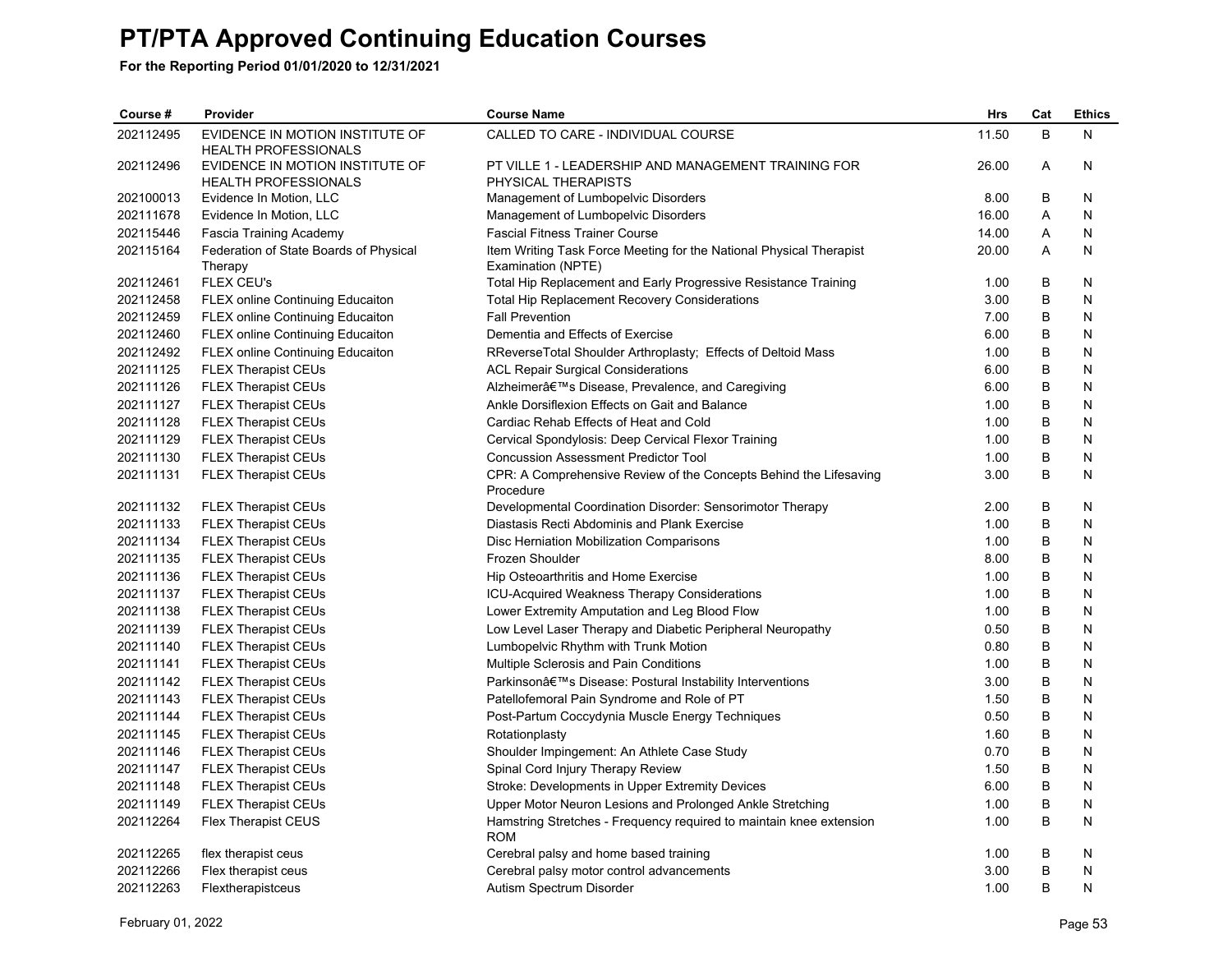| Course #  | Provider                                             | <b>Course Name</b>                                                                                      | <b>Hrs</b> | Cat | <b>Ethics</b> |
|-----------|------------------------------------------------------|---------------------------------------------------------------------------------------------------------|------------|-----|---------------|
| 202116302 | Foundation for Orthopaedic Research and<br>Education | 2021 6th Annual Baseball Sports Medicine: Game Changing Concepts                                        | 9.00       | A   | N             |
| 202115515 | Foundations in Oncology Rehabilitation               | Foundations in Oncology Rehabilitation                                                                  | 15.00      | Α   | N             |
| 202115151 | <b>Franklin Method</b>                               | Embodiment in Pelvis Fascia Training                                                                    | 12.00      | Α   | N             |
| 202113383 | <b>FSBPT</b>                                         | It's Not Burnout! It is Moral Injury: Why Should Regulators be                                          | 1.00       | A   | N             |
|           |                                                      | Concerned?                                                                                              |            |     |               |
| 202113609 | <b>FSBPT</b>                                         | Artificial Intelligence in Medicine and PT: Exaggerated Hype or Paradigm<br>Shift                       | 1.00       | Α   | N             |
| 202114019 | <b>FSBPT</b>                                         | High Quality Telehealth: Now and in the Future                                                          | 1.00       | Α   | N             |
| 202112329 | <b>Functional Movement Systems</b>                   | FMS Level 2 - Corrective Strategies                                                                     | 0.67       | B   | N             |
| 202112330 | <b>Functional Movement Systems</b>                   | Clinical Overview: Approach into the Classification and Management of                                   | 2.45       | B   | N             |
|           |                                                      | Patients with Low Back Pain                                                                             |            |     |               |
| 202112331 | <b>Functional Movement Systems</b>                   | Clinical Integration: Approach into the Classification and Management of                                | 15.00      | Α   | N             |
|           |                                                      | Patients with Cervical and Shoulder Pain                                                                |            |     |               |
| 202113176 | <b>Functional Movement Systems</b>                   | Clinical Overview: Approach into the Classification and Management of                                   | 1.08       | B   | N             |
|           |                                                      | Patients with Cervical Pain                                                                             |            |     |               |
| 202113182 | <b>Functional Movement Systems</b>                   | Clinical Overview: Approach into the Classification and Management of                                   | 1.00       | B   | N             |
| 202113467 | <b>Functional Movement Systems</b>                   | Patients with Shoulder Pain<br>SFMA Level 2 Virtual Course                                              | 7.00       | A   | N             |
| 202113804 | <b>Functional Movement Systems</b>                   | <b>FMS Level 1 Virtual Course</b>                                                                       | 7.75       | A   | N             |
| 202115503 | <b>Functional Movement Systems</b>                   | SFMA Level 1 Online Certification Course                                                                | 7.15       | B   | N             |
| 202112456 | Functional Movement Systems LLC                      | SFMA Level 2 Online                                                                                     | 3.65       | B   | N             |
| 202112710 | Functional Movement Systems LLC                      | FMS Level 2 Virtual Course                                                                              | 8.00       | Α   | N             |
| 202110867 |                                                      |                                                                                                         | 15.00      | A   | N             |
|           | Functional Movement Systems, LLC                     | Clinical Integration: Approach into the Classification and Management of<br>Patients with Low Back Pain |            |     |               |
| 202111990 | Functional Movement Systems, LLC                     | FMS Level 1                                                                                             | 11.25      | A   | N             |
| 202111991 | Functional Movement Systems, LLC                     | FMS Level 2                                                                                             | 11.25      | Α   | N             |
| 202111992 | Functional Movement Systems, LLC                     | SFMA Level 1                                                                                            | 15.00      | Α   | N             |
| 202111993 | Functional Movement Systems, LLC                     | <b>SFMA Level 2</b>                                                                                     | 15.00      | A   | N             |
| 202111994 | Functional Movement Systems, LLC                     | <b>FMS Level 1 Online Certification Course</b>                                                          | 2.00       | B   | N             |
| 202111995 | Functional Movement Systems, LLC                     | SFMA Level 1 Online Prerequisite                                                                        | 4.00       | B   | N             |
| 202111996 | Functional Movement Systems, LLC                     | <b>Fundamental Capacity Screen</b>                                                                      | 8.00       | Α   | N             |
| 202111997 | Functional Movement Systems, LLC                     | <b>Fundamental Capacity Screen Online Course</b>                                                        | 2.35       | B   | N             |
| 202111998 | Functional Movement Systems, LLC                     | Screening & Assessing Breathing - A Multidimensional Approach                                           | 5.00       | B   | N             |
| 202112525 | Functional Movement Systems, LLC                     | SFMA Level 1 Virtual Certification Course                                                               | 7.00       | Α   | N             |
| 202112502 | Fyzical                                              | Hips for Life (Web)                                                                                     | 7.00       | B   | N             |
| 202112503 | Fyzical                                              | Hips for Live (live)                                                                                    | 8.00       | Α   | N             |
| 202114146 | <b>FYZICAL Therapy and Balance Center</b>            | <b>FYZICAL Balance Level 1</b>                                                                          | 12.00      | B   | N             |
| 202114206 | FYZICAL Therapy and Balance Center                   | FYZICAL Balance Level 2                                                                                 | 15.00      | Α   | N             |
| 202113930 | Fyzical Therapy and Balance Center-Tulsa             | <b>Concussion Management</b>                                                                            | 6.00       | Α   | N             |
| 202116029 | FYZICAL Therapy and Balance Centers                  | Evidence Based Assessment and Treatment of the Neck and the<br>Shoulder                                 | 4.00       | A   | N             |
| 202116215 | <b>FYZICAL Therapy and Balance Centers</b>           | Master Level III: Balance Retrainer Course: Differential Diagnosis                                      | 15.00      | A   | N             |
| 202116156 | Gawenda Seminars & Consulting                        | 2021 Outpatient Therapy Payment Updates                                                                 | 1.50       | Α   | N             |
| 202116157 | Gawenda Seminars & Consulting                        | 2021 MIPS for Physical, Occupational And Speech Therapy Services                                        | 2.00       | A   | N             |
| 202116158 | Gawenda Seminars & Consulting                        | NCCI Edits & Modifier 59: Version 27.0                                                                  | 1.00       | A   | N             |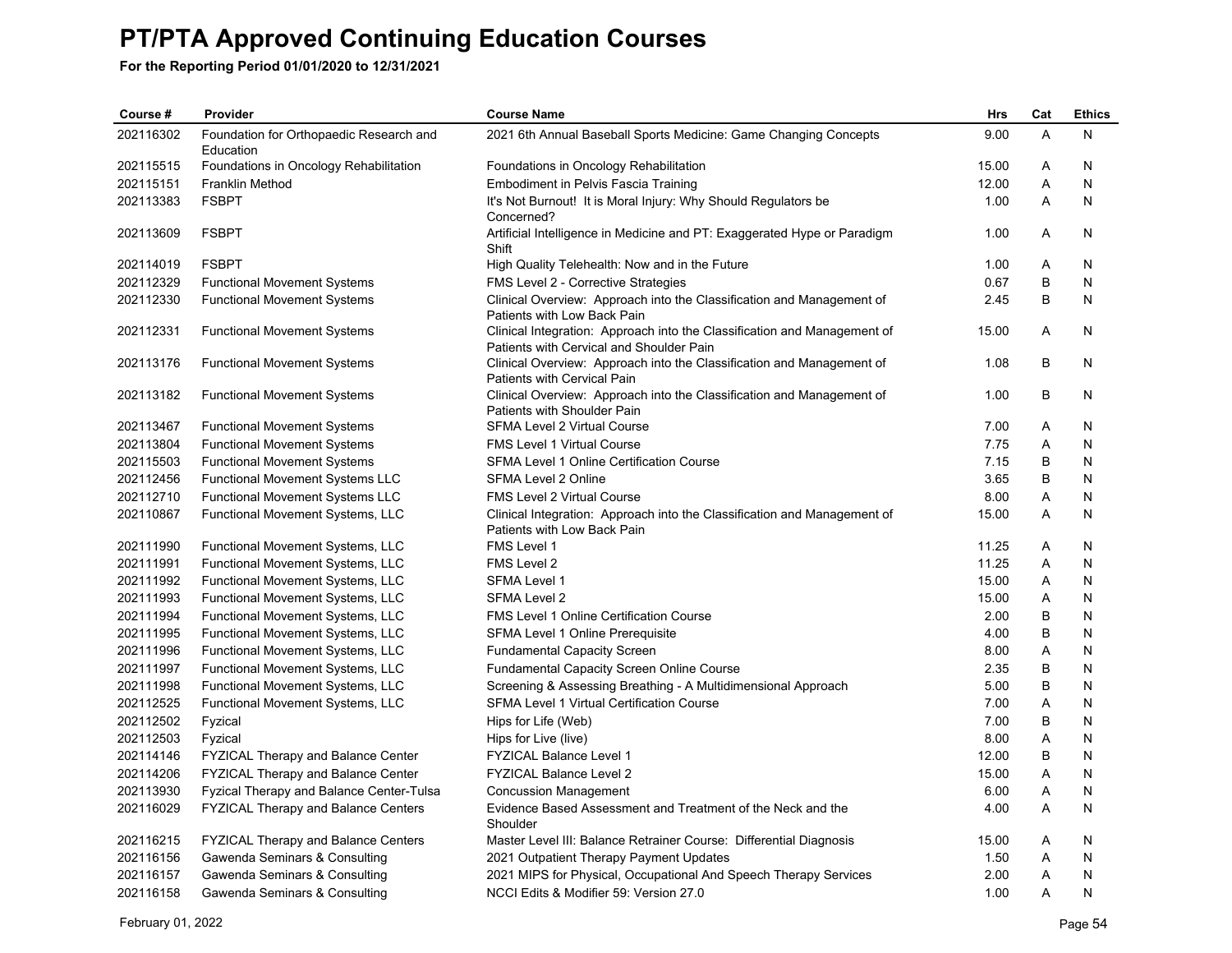| Course #  | Provider                        | <b>Course Name</b>                                                                                                                               | Hrs  | Cat | <b>Ethics</b> |
|-----------|---------------------------------|--------------------------------------------------------------------------------------------------------------------------------------------------|------|-----|---------------|
| 202116213 | Gawenda Seminars & Consulting   | 2022 Outpatient Therapy Regulatory and Payment Updates                                                                                           | 1.50 | A   | N             |
| 202112569 | Gawenda Seminars and consulting | Getting Started with Telehealth Services: From Platforms and Models of<br>Delivery to Documentation and Billing to State Practice Acts and       | 2.00 | A   | N             |
| 202114839 | Gawenda Seminarys               | Insurance Carriers Rules and Regulations<br>Scheduling, CPT Coding, Billing and Productivity: How They All<br>Interrelate for Outpatient Therapy | 2.00 | Α   | N             |
| 202112196 | Genesis                         | A Comprehensive Approach to Pain Management: Patient Education                                                                                   | 1.00 | Α   | N             |
| 202112272 | Genesis                         | An Interprofessional Approach to Pain Management: Critical<br>Components for Effective Patient Education and Engagement                          | 0.50 | A   | N             |
| 202112287 | Genesis                         | An Interprofessional Approach to Pain Management: Pain Science<br><b>Basics for Rehab Professionals</b>                                          | 0.50 | A   | N             |
| 202113325 | Genesis                         | Everyday Confidence! A GRS Approach to Urinary Continence<br>Management                                                                          | 3.50 | Α   | N             |
| 202113326 | Genesis                         | Everyday Confidence! A GRS Approach to Urinary Continence<br>Management                                                                          | 0.50 | B   | N             |
| 202110035 | <b>Genesis Rehab Services</b>   | An Interprofessional Approach to Pain Management: Intro to Screening<br>and Assessment                                                           | 0.50 | B   | N             |
| 202110036 | Genesis Rehab Services          | An IPP Approach to Pharmacy & Medication Management to Reduce<br>Readmissions in Value-Based Care                                                | 1.75 | Α   | N             |
| 202110037 | <b>Genesis Rehab Services</b>   | Cardiopulmonary Assessment & Treatment                                                                                                           | 1.50 | Α   | N             |
| 202110038 | <b>Genesis Rehab Services</b>   | Cardiopulmonary Assessment & Treatment                                                                                                           | 2.75 | B   | N             |
| 202110039 | <b>Genesis Rehab Services</b>   | Focused Assessment and Standardized Tests and Measures                                                                                           | 1.50 | Α   | N             |
| 202110040 | <b>Genesis Rehab Services</b>   | Focused Assessment and Standardized Tests and Measures                                                                                           | 2.50 | В   | N             |
| 202110041 | <b>Genesis Rehab Services</b>   | Wound Assessment & Treatment                                                                                                                     | 1.50 | Α   | N             |
| 202110042 | <b>Genesis Rehab Services</b>   | Wound Assessment & Treatment                                                                                                                     | 2.00 | B   | N             |
| 202110043 | <b>Genesis Rehab Services</b>   | Driving Clinical Decisions through Vital Signs Assessment                                                                                        | 1.25 | Α   | N             |
| 202110044 | Genesis Rehab Services          | End-Stage Renal Disease, Chronic Kidney Disease, & Dialysis: Rehab<br>Considerations                                                             | 1.00 | Α   | N             |
| 202110045 | <b>Genesis Rehab Services</b>   | Guiding the Way: Physical Therapy Dementia Management                                                                                            | 3.00 | Α   | N             |
| 202110046 | <b>Genesis Rehab Services</b>   | Guiding the Way: Physical Therapy Dementia Management                                                                                            | 4.00 | B   | N             |
| 202110047 | Genesis Rehab Services          | Intermediate Wound Management in the Older Adult                                                                                                 | 3.75 | B   | N             |
| 202110048 | <b>Genesis Rehab Services</b>   | Interprofessional Pain Management for Older Adults with Cognitive<br>Impairment                                                                  | 2.25 | A   | N             |
| 202110049 | <b>Genesis Rehab Services</b>   | Mindfulness-Based Stress Reduction: Improving Job Performance and<br><b>Mental Focus</b>                                                         | 1.00 | A   | N             |
| 202110050 | <b>Genesis Rehab Services</b>   | The Medically Complex Patient: A Case Study Approach                                                                                             | 1.00 | Α   | N             |
| 202110051 | <b>Genesis Rehab Services</b>   | The Medically Complex Patient: An IPP Approach to Pharmacy &<br><b>Medication Management</b>                                                     | 1.00 | A   | N             |
| 202110052 | <b>Genesis Rehab Services</b>   | The Medically Complex Patient: Cardiac Management                                                                                                | 1.00 | Α   | N             |
| 202110053 | Genesis Rehab Services          | The Medically Complex Patient: Diabetes Management                                                                                               | 1.00 | A   | N             |
| 202110054 | <b>Genesis Rehab Services</b>   | The Medically Complex Patient: Key Points to Success                                                                                             | 1.00 | A   | N             |
| 202110055 | Genesis Rehab Services          | The Medically Complex Patient: Pulmonary Conditions and Implications<br>for Rehab                                                                | 1.00 | A   | N             |
| 202110056 | <b>Genesis Rehab Services</b>   | Urinary Continence Management: A Role for Rehab                                                                                                  | 0.75 | Α   | N             |
| 202110057 | Genesis Rehab Services          | Urinary Continence Management: A Role for Rehab                                                                                                  | 2.00 | B   | N             |
| 202110058 | Genesis Rehab Services          | The Medically Complex Patient: The Role of Therapy in Reducing<br><b>Hospital Readmissions</b>                                                   | 1.00 | A   | N             |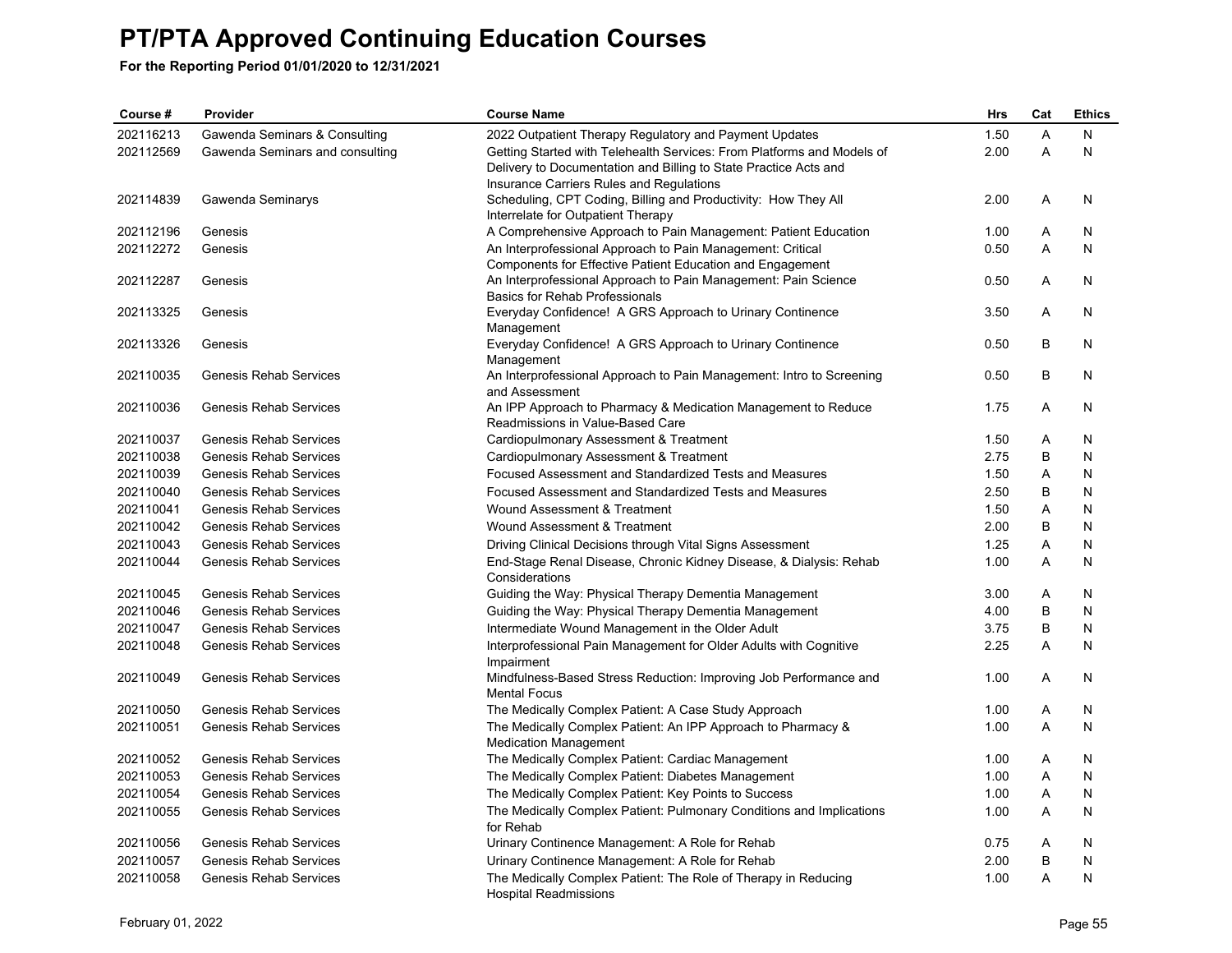| Course #  | Provider                                                  | <b>Course Name</b>                                                                                                              | Hrs   | Cat | <b>Ethics</b> |
|-----------|-----------------------------------------------------------|---------------------------------------------------------------------------------------------------------------------------------|-------|-----|---------------|
| 202110121 | Genesis Rehab Services                                    | An Interprofessional Approach to Pain Management: The Role of<br><b>Physical Therapy</b>                                        | 0.75  | B   | N             |
| 202111368 | Genesis Rehab Services                                    | An Interprofessional Approach to Pain Management: Promoting Patient<br>Success through Motivational Interview-Informed Practice | 0.50  | B   | N             |
| 202111369 | Genesis Rehab Services                                    | The Medically Complex Patient: The Role of Rehab in the Management<br>of Supplemental Oxygen                                    | 0.75  | Α   | N             |
| 202111677 | Genesis Rehab Services                                    | Interprofessional Practice & Mindfulness: Opportunities to Advance<br>Practice                                                  | 2.00  | A   | N             |
| 202112137 | Genesis Rehab Services                                    | A Comprehensive Approach to Pain Management: The Role of the<br><b>Physical Therapist</b>                                       | 1.00  | A   | N             |
| 202114315 | <b>Genesis Rehab Services</b>                             | Meeting the Needs of the Bariatric Patient                                                                                      | 2.00  | A   | N             |
| 202115054 | <b>Genesis Rehab Services</b>                             | Functional Seating and Positioning for the Geriatric Population                                                                 | 2.00  | A   | N             |
|           | (610) 925-1051<br><b>Contact Info:</b>                    |                                                                                                                                 |       |     |               |
| 202116050 | Genesis Rehab Services                                    | The Medically Complex Patient: The Role of Therapy in Reducing<br><b>Hospital Readmissions</b>                                  | 1.00  | Α   | N             |
| 202115204 | Ginger schirmer                                           | Science of weight loss/weight management                                                                                        | 6.00  | Α   | N             |
| 202110299 | <b>Gold Standard Seminars LLC</b>                         | Evidence Based Rehabilitation of Traumatic Elbow Injuries                                                                       | 6.00  | A   | N             |
| 202114496 | <b>Graston Technique</b>                                  | Graston Technique Module 1 Basic Training                                                                                       | 12.00 | Α   | N             |
| 202114806 | <b>Graston Technique</b>                                  | Graston Technique Module 1 Basic Training                                                                                       | 12.00 | A   | N             |
|           | <b>Contact Info:</b><br>(888) 926-2727                    |                                                                                                                                 |       |     |               |
| 202115796 | <b>Graston Technique</b>                                  | <b>Graston Orthotics</b>                                                                                                        | 8.00  | Α   | N             |
| 202115639 | Gray Institute                                            | Gray Institute Chain Reaction Virtual (On-Demand)                                                                               | 15.00 | B   | N             |
| 202115166 | Gray Institute. (number below: Barb Bishop,<br>Exec Asst) | <b>Active Aging Specialist</b>                                                                                                  | 13.00 | B   | N             |
|           | <b>Contact Info:</b><br>(517) 266-4653 x584               |                                                                                                                                 |       |     |               |
| 202110502 | <b>Great Lakes Seminars</b>                               | Advanced Dynamic Anatomy: Bridging the Gap between Anatomy &<br>Treatment                                                       | 15.00 | A   | N             |
| 202110503 | <b>Great Lakes Seminars</b>                               | Comprehensive Treatment of the Shoulder                                                                                         | 15.00 | A   | N.            |
| 202110510 | <b>Great Lakes Seminars</b>                               | A Manual Therapy Approach to Treatment of Headaches                                                                             | 7.50  | A   | N             |
| 202110511 | <b>Great Lakes Seminars</b>                               | Functional Strength: An Updated Approach to Exercising our Patients                                                             | 15.00 | A   | N             |
| 202112466 | <b>Great Lakes Seminars</b>                               | Human Trafficking for Rehab Professionals                                                                                       | 1.00  | B   | N             |
| 202112467 | <b>Great Lakes Seminars</b>                               | Figuring Out Why Patients Hurt: Understanding Pain Science to Help<br><b>Guide Treatment</b>                                    | 3.00  | B   | N             |
| 202112510 | <b>Great Lakes Seminars</b>                               | Finding Dysfunction of the Lower Extremity: A Master Clinician's<br>Approach to Finding the Cause of Patients' Pain             | 4.00  | A   | N             |
| 202112511 | <b>Great Lakes Seminars</b>                               | Finding Dysfunction of the Upper Extremity: A Master Clinician's<br>Approach to Finding the Cause of Patients' Pain             | 4.00  | A   | N             |
| 202112512 | <b>Great Lakes Seminars</b>                               | Finding Dysfunction of the Spine: A Master Clinician's Approach to<br>Finding the Cause of Patients' Pain                       | 4.00  | A   | N             |
| 202112513 | <b>Great Lakes Seminars</b>                               | Excellence in TeleHealth: Self-Treatment for the Lower Extremity                                                                | 4.00  | A   | N             |
| 202112514 | <b>Great Lakes Seminars</b>                               | Excellence in TeleHealth: Self-Treatment for the Upper Extremity                                                                | 4.00  | Α   | N             |
| 202112515 | <b>Great Lakes Seminars</b>                               | Excellence in TeleHealth: Self-Treatment for the Spine                                                                          | 4.00  | A   | N             |
| 202112987 | <b>Great Lakes Seminars</b>                               | Mobilization of the Cervical and Thoracic Spine and Ribs                                                                        | 16.50 | Α   | N             |
| 202113014 | <b>Great Lakes Seminars</b>                               | Figuring Out Why Patients Hurt: Understanding Pain Science to Help<br>Guide Treatment Live Webinar                              | 2.00  | A   | N             |
| 202113137 | <b>Great Lakes Seminars</b>                               | <b>Plantar Fasciitis Diagnosis: Examination and Treatment</b>                                                                   | 1.50  | B   | N             |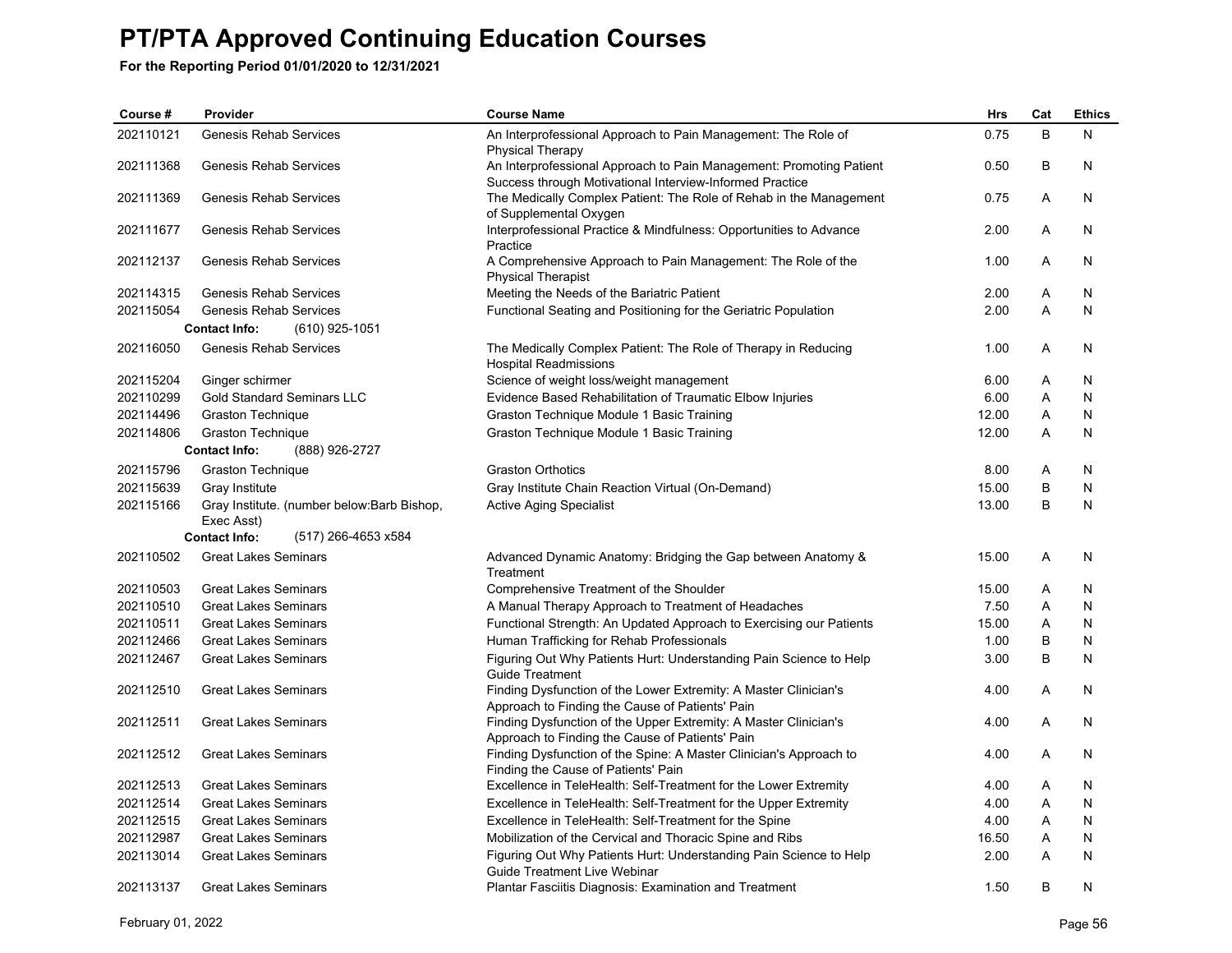**For the Reporting Period 01/01/2020 to 12/31/2021**

| Course #  | Provider                        | <b>Course Name</b>                                                                                                  | <b>Hrs</b> | Cat | <b>Ethics</b> |
|-----------|---------------------------------|---------------------------------------------------------------------------------------------------------------------|------------|-----|---------------|
| 202113138 | <b>Great Lakes Seminars</b>     | Functional Performance Testing: The Basics for Clinically Applicable and                                            | 2.00       | B   | N             |
|           |                                 | <b>Reliable Testing</b>                                                                                             |            |     |               |
| 202113139 | <b>Great Lakes Seminars</b>     | Differential Diagnosis & Medical Screening Made Easy                                                                | 7.00       | B   | N             |
| 202113385 | <b>Great Lakes Seminars</b>     | Manual Therapy Approach to Evaluation of the Foot and Ankle Complex                                                 | 3.00       | A   | N             |
| 202113386 | <b>Great Lakes Seminars</b>     | Manual Therapy Approach to Evaluation of the Hip Complex                                                            | 3.00       | Α   | N             |
| 202113387 | <b>Great Lakes Seminars</b>     | Manual Therapy Approach to Evaluation of the Knee Complex                                                           | 3.00       | Α   | N             |
| 202113388 | <b>Great Lakes Seminars</b>     | Manual Therapy Approach to Evaluation of the Shoulder Complex                                                       | 3.00       | A   | N             |
| 202113670 | <b>Great Lakes Seminars</b>     | Advanced Spinal Mobilization and Manipulation                                                                       | 16.50      | Α   | N             |
| 202113671 | <b>Great Lakes Seminars</b>     | Treatment of Common Extremity Dysfunction through Mobilization                                                      | 16.50      | A   | N             |
| 202113672 | <b>Great Lakes Seminars</b>     | An Introduction to Vestibular Rehabilitation                                                                        | 16.50      | Α   | N             |
| 202114124 | <b>Great Lakes Seminars</b>     | Mobilization of the Cervical & Thoracic Spine & Ribs                                                                | 16.50      | A   | N             |
| 202112244 | <b>GREAT Seminars</b>           | Functional Standards for Optimal Aging Expert                                                                       | 20.00      | A   | N             |
| 202111065 | <b>GREAT Seminars and Books</b> | Taking Balance to the Limits                                                                                        | 20.00      | A   | N             |
| 202111399 | <b>GREAT Seminars and Books</b> | Neurological Examination and Intervention for the Older Adult                                                       | 20.00      | A   | N             |
| 202111616 | <b>GREAT Seminars and Books</b> | Orthopedic Examination and Intervention for the Older Adult                                                         | 20.00      | Α   | N             |
| 202112049 | <b>GREAT Seminars and Books</b> | Interventions for Older Adults in Post-Acute Settings                                                               | 20.00      | Α   | N             |
| 202112072 | <b>GREAT Seminars and Books</b> | Interventions for Older Adults in Post-Acute Settings                                                               | 20.00      | Α   | N             |
| 202112073 | <b>GREAT Seminars and Books</b> | Evidence Based Management of Patients with Dementia                                                                 | 20.00      | A   | N             |
| 202112233 | <b>GREAT Seminars and Books</b> | Manual Therapy for the Older Adult: Maitland, Mulligan, and McKenzie<br>Techniques for the Older Adult              | 20.00      | A   | N             |
| 202112234 | <b>GREAT Seminars and Books</b> | Clinical Pharmacology: Implications for Therapists Working with Older<br>Adults                                     | 20.00      | A   | N             |
| 202112235 | <b>GREAT Seminars and Books</b> | Maximizing Mobility, Balance, Gait, and Fall Reduction Strategies to<br>Improve Functional Outcomes in Older Adults | 20.00      | A   | N             |
| 202112236 | <b>GREAT Seminars and Books</b> | Rehabilitation Strategies for the Older Adult with Multi Morbidity                                                  | 20.00      | A   | N             |
| 202112237 | <b>GREAT Seminars and Books</b> | Comprehensive Rehabilitation Strategies for the Older Adult                                                         | 20.00      | A   | N             |
| 202112238 | <b>GREAT Seminars and Books</b> | Therapeutic Exercise for the Older Adult                                                                            | 20.00      | A   | N             |
| 202112239 | <b>GREAT Seminars and Books</b> | Exercise Can Change the Parkinson Brain!                                                                            | 20.00      | Α   | N             |
| 202112240 | <b>GREAT Seminars and Books</b> | <b>Total Joint Arthroplasty</b>                                                                                     | 20.00      | Α   | N             |
| 202112241 | <b>GREAT Seminars and Books</b> | Home Health: A Specialty of Its Own                                                                                 | 20.00      | Α   | N             |
| 202112242 | <b>GREAT Seminars and Books</b> | Taking Balance to the Limits                                                                                        | 20.00      | A   | N             |
| 202112243 | <b>GREAT Seminars and Books</b> | Intensive Orthopedics                                                                                               | 20.00      | A   | N             |
| 202112245 | <b>GREAT Seminars and Books</b> | Put Some Muscle Into Ther Ex                                                                                        | 20.00      | Α   | N             |
| 202113713 | <b>GREAT Seminars and Books</b> | Quick and Effective Examination and Interventions for Flexibility,<br>Strength, Posture, Arthritis                  | 2.00       | B   | N             |
| 202113714 | <b>GREAT Seminars and Books</b> | Assessment and Interventions That Work in Any Setting                                                               | 2.00       | B   | N             |
| 202113715 | <b>GREAT Seminars and Books</b> | Stroke Examination and Intervention                                                                                 | 2.00       | B   | N             |
| 202113716 | <b>GREAT Seminars and Books</b> | Interventions for Parkinson's Disease                                                                               | 2.00       | B   | N             |
| 202113717 | <b>GREAT Seminars and Books</b> | One Repetition Maximum Strengthening - the Secret of My Success                                                     | 20.00      | B   | N             |
| 202113718 | <b>GREAT Seminars and Books</b> | The Older Adult with Multi-Morbidity: What Matters Most?                                                            | 2.00       | B   | N             |
| 202113719 | <b>GREAT Seminars and Books</b> | Practical Highlights in Joint Arthroplasty                                                                          | 2.00       | B   | N             |
| 202113722 | <b>GREAT Seminars and Books</b> | Circle of Balance: Path to Evidence-Based Testing and Interventions for<br><b>Balance Impairments</b>               | 2.00       | B   | N             |
| 202113727 | <b>GREAT Seminars and Books</b> | Essentials of Drug Review for Safer Patient Management                                                              | 2.00       | B   | N             |
| 202113766 | <b>GREAT Seminars and Books</b> | Practical Highlights in Joint Arthroplasty - 3 Hour Webinar                                                         | 3.00       | A   | N             |
| 202114013 | <b>GREAT Seminars and Books</b> | Functional Assessment and Treatment for the Older Adult Home Study                                                  | 20.00      | B   | N             |

February 01, 2022 Page 57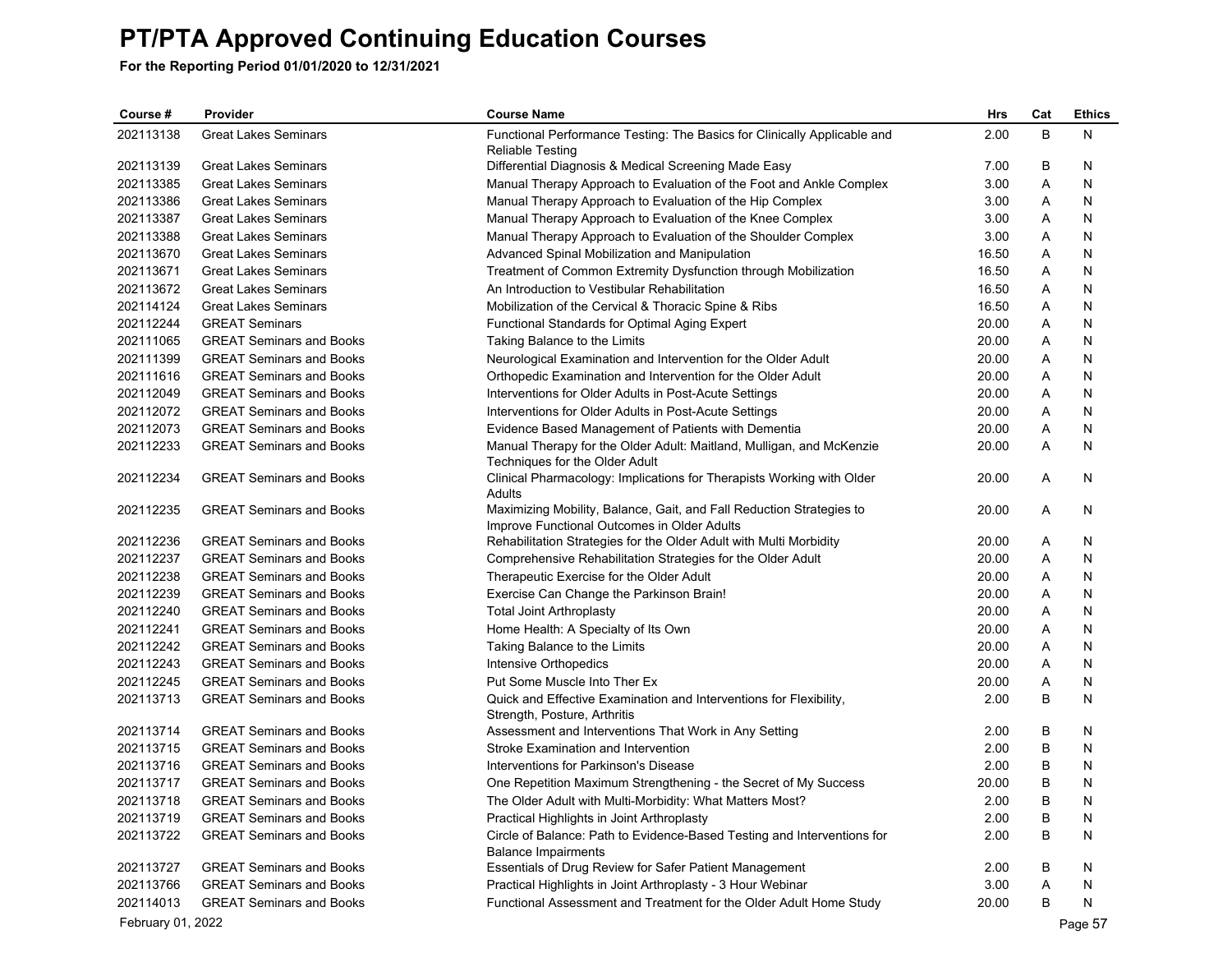| Course #          | Provider                               | <b>Course Name</b>                                                                                  | Hrs   | Cat | <b>Ethics</b> |
|-------------------|----------------------------------------|-----------------------------------------------------------------------------------------------------|-------|-----|---------------|
| 202114014         | <b>GREAT Seminars and Books</b>        | Telerehabilitation for Older Adults Toolbox Home Study                                              | 20.00 | B   | N             |
| 202114015         | <b>GREAT Seminars and Books</b>        | The Prevention and Wellness Toolkit Home Study                                                      | 20.00 | B   | N             |
| 202114061         | <b>GREAT Seminars and Books</b>        | Essentials of Drug Review for Safer Patient Management                                              | 3.00  | Α   | N             |
| 202114264         | <b>GREAT Seminars and Books</b>        | One Repetition Maximum Strengthening - the Secret of My Success -<br>LIVE WEBINAR                   | 3.00  | Α   | N             |
| 202114265         | <b>GREAT Seminars and Books</b>        | The Older Adult with Multi-Morbidity: What Matters Most? - LIVE<br><b>WEBINAR</b>                   | 3.00  | A   | N             |
| 202114657         | <b>GREAT Seminars and Books</b>        | Demolishing Deconditioning: We are crucial to our patient's recovery<br>(LIVE WEBINAR)              | 3.00  | Α   | N             |
| 202114658         | <b>GREAT Seminars and Books</b>        | Assessment and Interventions that Work in Any Setting (LIVE<br>WEBINAR)                             | 3.00  | A   | N             |
| 202114659         | <b>GREAT Seminars and Books</b>        | Stroke Examination and Intervention                                                                 | 3.00  | Α   | N             |
| 202114660         | <b>GREAT Seminars and Books</b>        | Interventions for Parkinson's Disease (LIVE WEBINAR)                                                | 3.00  | Α   | N             |
| 202114730         | <b>GREAT Seminars and Books</b>        | The Older Adult with Multi-Morbidity: What Matters Most? - RECORDED<br><b>WEBINAR</b>               | 3.00  | В   | N             |
| 202114798         | <b>GREAT Seminars and Books</b>        | Stroke Examination and Intervention (Recorded Webinar)                                              | 3.00  | В   | N             |
|                   | <b>Contact Info:</b><br>(877) 794-7328 |                                                                                                     |       |     |               |
| 202114799         | <b>GREAT Seminars and Books</b>        | Assessment and Interventions that Work in Any Setting (Recorded<br>Webinar)                         | 3.00  | B   | N             |
|                   | <b>Contact Info:</b><br>(877) 794-7328 |                                                                                                     |       |     |               |
| 202114800         | <b>GREAT Seminars and Books</b>        | Demolishing Deconditioning: We are crucial to our patient's recovery<br>(Recorded Webinar)          | 3.00  | B   | N             |
|                   | <b>Contact Info:</b><br>(877) 794-7328 |                                                                                                     |       |     |               |
| 202114801         | <b>GREAT Seminars and Books</b>        | 1 Repetition Maximum Strengthening - The Secret of My Success<br>(Recorded Webinar)                 | 3.00  | B   | N             |
|                   | <b>Contact Info:</b><br>(877) 794-7328 |                                                                                                     |       |     |               |
| 202114833         | <b>GREAT Seminars and Books</b>        | Interventions for Older Adults Across the Continuum                                                 | 20.00 | Α   | N             |
|                   | (877) 794-7328<br><b>Contact Info:</b> |                                                                                                     |       |     |               |
| 202115135         | <b>GREAT Seminars and Books</b>        | Stronger Longer: Evidence-based Strategies to Mitigate Age-related<br>Sarcopenia (LIVE WEBINAR)     | 3.00  | A   | N             |
|                   | <b>Contact Info:</b><br>(877) 794-7328 |                                                                                                     |       |     |               |
| 202115136         | <b>GREAT Seminars and Books</b>        | The Dementia Bootcamp: Evidence-based Techniques & Strategies                                       | 3.00  | Α   | N             |
|                   | (877) 794-7328<br><b>Contact Info:</b> |                                                                                                     |       |     |               |
| 202115885         | <b>GREAT Seminars and Books</b>        | Burnout: Taking Care of yourself while taking care of others (LIVE<br>Webinar)                      | 3.00  | Α   | N             |
| 202115886         | <b>GREAT Seminars and Books</b>        | The Dementia Bootcamp: Evidence-based Techniques & Strategies<br>(RECORDED WEBINAR)                 | 3.00  | B   | N             |
| 202115887         | <b>GREAT Seminars and Books</b>        | Stronger Longer: Evidence-based Strategies to Mitigate Age-related<br>Sarcopenia (RECORDED WEBINAR) | 3.00  | В   | N             |
| 202112686         | Great Seminars and Books,              | The Best of Great Seminars and Books                                                                | 20.00 | В   | N             |
| 202111554         | <b>GREAT Seminars and Books, Inc.</b>  | Put Some Muscle Into Ther Ex                                                                        | 18.00 | Α   | N             |
| 202100001         | <b>Great Seminars Online</b>           | Wiihabilitation: You Never Knew Skilled PT Could Be This Fun!                                       | 5.00  | B   | N             |
| 202100002         | <b>Great Seminars Online</b>           | A Master Clinician Handles the Hip                                                                  | 5.00  | В   | N             |
| 202100003         | <b>Great Seminars Online</b>           | A Master Clinician Tackles the Knee                                                                 | 5.00  | B   | N             |
| 202111447         | <b>Great Seminars Online</b>           | Gait and Balance: Not Falling for You                                                               | 5.00  |     | N             |
| 202111449         | <b>Great Seminars Online</b>           | Lumbar Spinal Stenosis: Right Back at Ya                                                            | 5.00  | B   | N             |
| February 01, 2022 |                                        |                                                                                                     |       |     | Page 58       |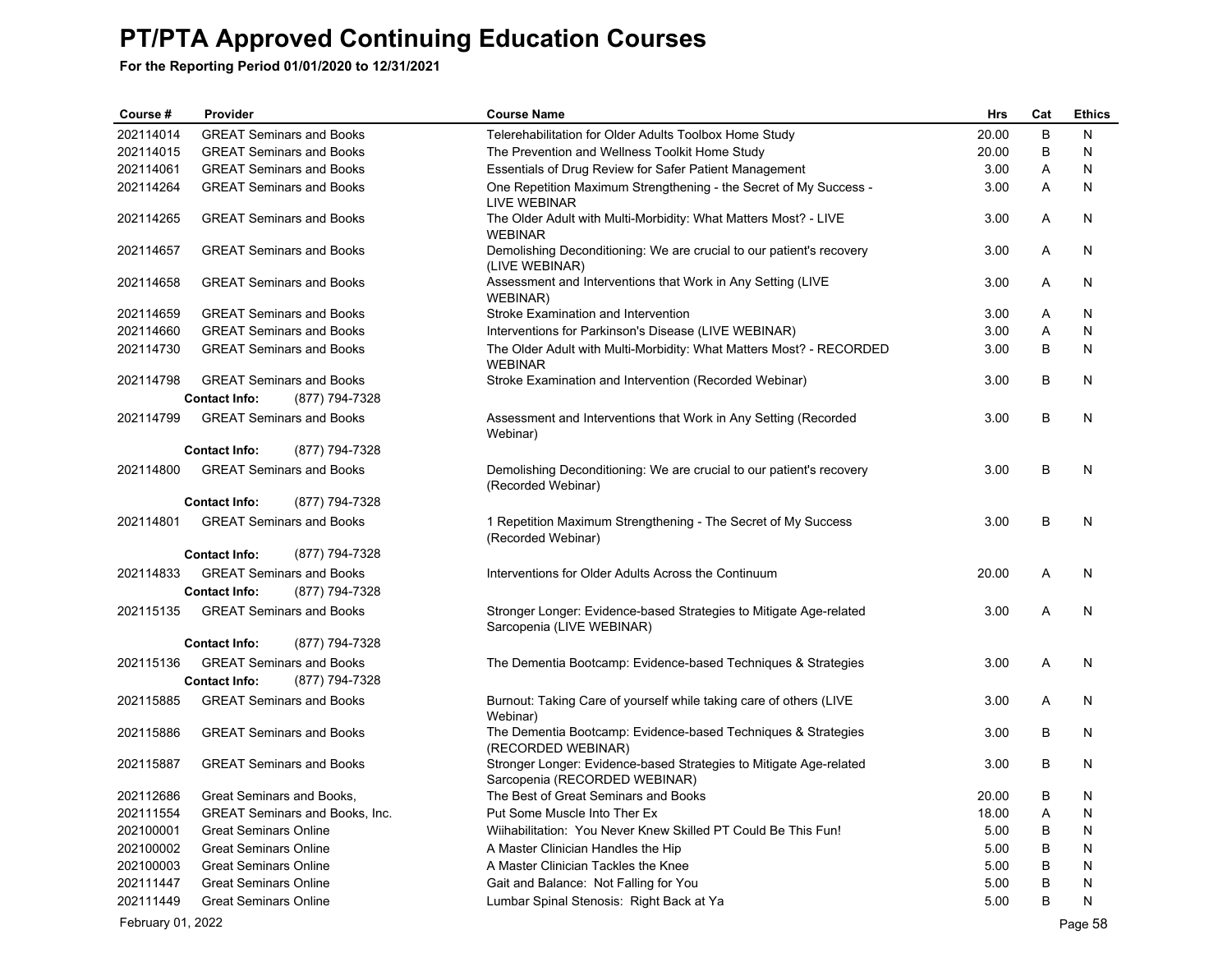| Course #          | Provider                        | <b>Course Name</b>                                                                                     | Hrs  | Cat | <b>Ethics</b> |
|-------------------|---------------------------------|--------------------------------------------------------------------------------------------------------|------|-----|---------------|
| 202111452         | <b>Great Seminars Online</b>    | Knee Osteoarthritis: The Essential Knee                                                                | 5.00 | B   | N             |
| 202111453         | <b>Great Seminars Online</b>    | Six Somewhat Secret Success Strategies: Strength, Spasticity, Single                                   | 5.00 | B   | N             |
|                   |                                 | Leg Standing and Six Minute Walk                                                                       |      |     |               |
| 202111455         | <b>Great Seminars Online</b>    | Wiihabilitation: You Never Knew Skilled PT Could Be This Fun!                                          | 5.00 | В   | N             |
| 202111456         | <b>Great Seminars Online</b>    | Vestibular Rehabilitation: Does the Thought Make Your Head Spin?                                       | 5.00 | В   | N             |
| 202111458         | <b>Great Seminars Online</b>    | Rehab Roadie: Ride and Learn                                                                           | 5.00 | В   | N             |
| 202111467         | <b>Great Seminars Online</b>    | A Master Clinician Confronts Stroke                                                                    | 5.00 | B   | N             |
| 202111490         | <b>Great Seminars Online</b>    | A Master Clinician Demystifies MS: Steps to Rehab Success for Patients<br>with Multiple Sclerosis      | 5.00 | В   | N             |
| 202111491         | <b>Great Seminars Online</b>    | Total Knee: A Joint Decision                                                                           | 5.00 | В   | N             |
| 202111493         | <b>Great Seminars Online</b>    | Quick, Effective SI Joint/Low Back Pain Assessment and Treatment                                       | 5.00 | B   | N             |
| 202111495         | <b>Great Seminars Online</b>    | Hip Fracture: What We Do Well and What We can Do Better - An<br>Interdisciplinary Clinical Perspective | 5.00 | B   | N             |
| 202111496         | <b>Great Seminars Online</b>    | Putting Fun in Functional: Demonstrations of Evidence Based Therapy                                    | 5.00 | В   | N             |
| 202111497         | <b>Great Seminars Online</b>    | Documentation: Reporting Skill and Progress                                                            | 5.00 | В   | N             |
| 202111498         | <b>Great Seminars Online</b>    | Testing Muscle Strength: Practical Considerations for Clinicians Working<br>with Older Adults          | 5.00 | В   | N             |
| 202111499         | <b>Great Seminars Online</b>    | <b>REG Talk: Rehabilitation Excellence in Geriatrics</b>                                               | 5.00 | В   | N             |
| 202111500         | <b>Great Seminars Online</b>    | Effective Interventions for Older Adults: Wellness to Rehab for Posture,                               | 5.00 | В   | N             |
|                   |                                 | Flexibility, Balance, Endurance and Strength                                                           |      |     |               |
| 202111501         | <b>Great Seminars Online</b>    | The AFIT (Adult Functional Independence Test) for Optimal Aging                                        | 5.00 | В   | N             |
| 202111502         | <b>Great Seminars Online</b>    | Neuro-Oncological Rehab: Head to Toe                                                                   | 5.00 | В   | N             |
| 202111525         | <b>Great Seminars Online</b>    | <b>Effective Interventions Lower Level Patients</b>                                                    | 1.00 | В   | N             |
| 202111526         | <b>Great Seminars Online</b>    | Total Hip Arthroplasty: A Junction with a Function                                                     | 5.00 | В   | N             |
| 202111771         | <b>Great Seminars Online</b>    | A Master Clinician Confronts the Medically Complex Patient                                             | 5.00 | В   | N             |
| 202111772         | <b>Great Seminars Online</b>    | Osteoporosis: Everything you need to know for Examination and<br>Interventions                         | 1.00 | В   | N             |
| 202111773         | <b>Great Seminars Online</b>    | Evidence-Based Examination and Interventions for the Foot Problems of<br>the Older Person              | 1.00 | В   | N             |
| 202111774         | <b>Great Seminars Online</b>    | <b>Mastering Functional Reporting</b>                                                                  | 1.00 | В   | N             |
| 202111775         | <b>Great Seminars Online</b>    | Become a Functional Assessment Expert                                                                  | 5.00 | В   | N             |
| 202111776         | <b>Great Seminars Online</b>    | Become a Functional Assessment Expert                                                                  | 5.00 | В   | N             |
| 202112065         | <b>Great Seminars Online</b>    | Balk Talk: Community Education on Back Pain Prevention and Treatment                                   | 1.00 | В   | N             |
| 202112066         | <b>Great Seminars Online</b>    | Balk Talk: Community Education on Back Pain Prevention and Treatment                                   | 1.00 | В   | N             |
| 202112067         | <b>Great Seminars Online</b>    | Preventing Falls from Head to Toe: Community Education on Falls<br>Prevention                          | 1.00 | B   | N             |
| 202112480         | <b>Great Seminars Online</b>    | Telehealth for PT: Learn from an Expert Working with Real Patients                                     | 5.00 | В   | N             |
| 202112687         | <b>Great Seminars Online</b>    | Test Drive Telehealth: Treating a Patient with Back Pain                                               | 1.00 | В   | N             |
| 202112688         | <b>Great Seminars Online</b>    | Teletools: Examination Tools and Intervention Ideas for Remote Care of                                 | 2.00 | B   | N             |
|                   | 202112690 Great Seminars Online | Older Adults<br>Telehealth Follow Up of Two Patients                                                   | 1.00 | В   | N             |
| 202112715         | <b>Great Seminars Online</b>    | Telehealth for Older Patients: Insights and Patient Demonstration                                      | 2.00 | В   | N             |
| 202112776         | <b>Great Seminars Online</b>    | Non-pharmacological Pain Management: Empowering Your Patients to                                       | 3.00 | В   | N             |
|                   |                                 | Manage Their Pain                                                                                      |      |     |               |
| 202113554         | <b>Great Seminars Online</b>    | Non-pharmacological Pain Management: Empowering Your Patients to<br>Manage Their Pain                  | 3.00 | B   | N             |
| 202113558         | <b>Great Seminars Online</b>    | Post-Acute Care Revolution: New Evidence Based Interventions                                           | 5.00 | В   | N             |
| February 01, 2022 |                                 |                                                                                                        |      |     | Page 59       |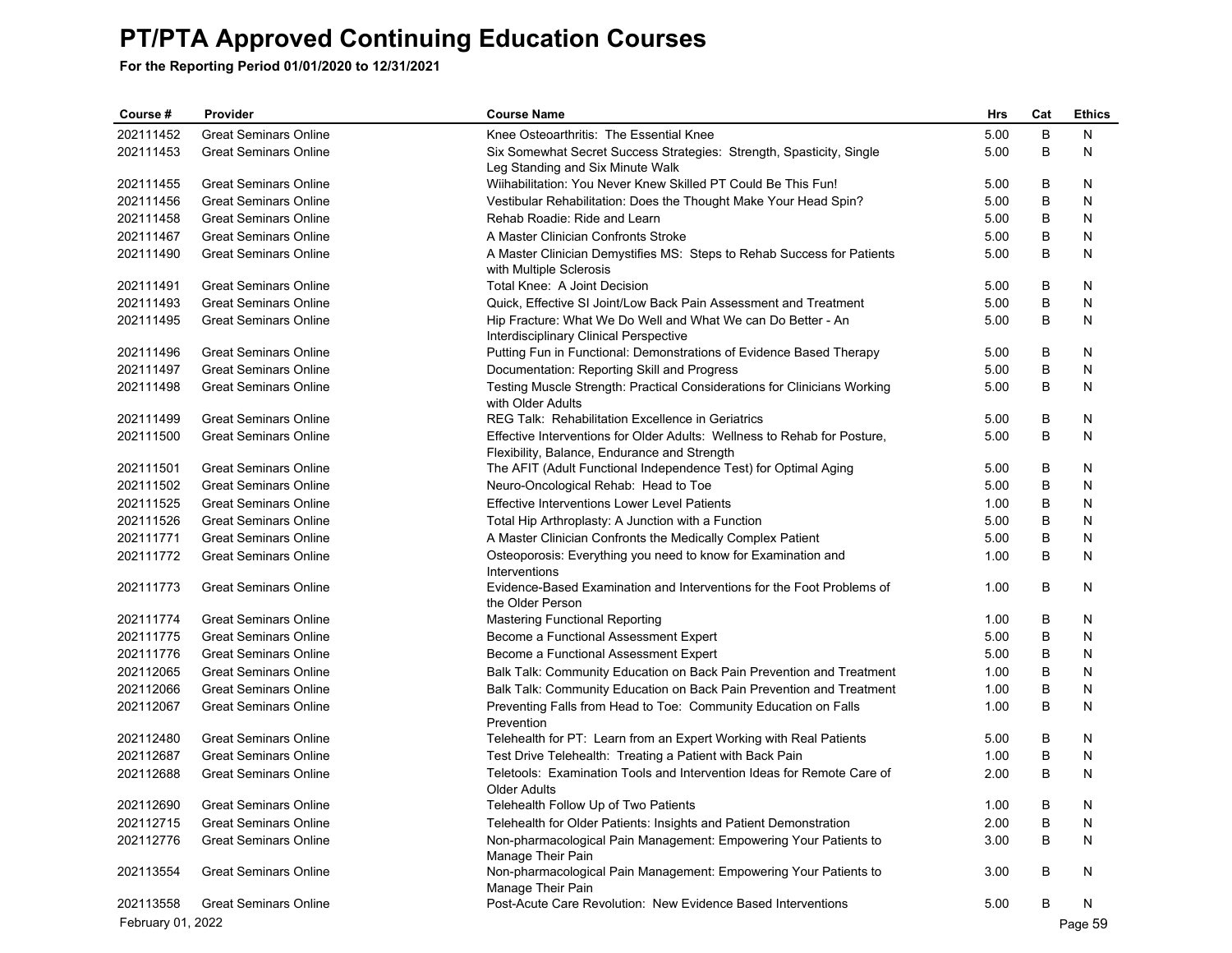| Course #  | Provider                               | <b>Course Name</b>                                                                                             | <b>Hrs</b> | Cat | <b>Ethics</b> |
|-----------|----------------------------------------|----------------------------------------------------------------------------------------------------------------|------------|-----|---------------|
| 202113559 | <b>Great Seminars Online</b>           | Latest Evidence Based Effective Interventions for Patients with                                                | 1.00       | B   | Ν             |
|           |                                        | Parkinson's Disease                                                                                            |            |     |               |
| 202113594 | <b>Great Seminars Online</b>           | Tai Chi for the Older Adult: Ancient Exercise/Modern Evidence                                                  | 1.00       | B   | N             |
| 202113744 | <b>Great Seminars Online</b>           | Circle of Balance: A Pathway to Evidenced Based Testing and                                                    | 3.00       | B   | N             |
| 202114092 | <b>Great Seminars Online</b>           | Interventions for Balance Impairments<br>Certification in Telerehabilitation (CTR): Therapy Delivered Remotely | 15.00      | B   | N             |
| 202114093 | <b>Great Seminars Online</b>           | TeleRehabilitation for Older Adults: Latest Research, Best Tools and                                           | 3.00       | B   | N             |
|           |                                        | Techniques                                                                                                     |            |     |               |
| 202114204 | <b>Great Seminars Online</b>           | Practical Highlights in Joint Arthroplasty                                                                     | 3.00       | B   | N             |
| 202114205 | <b>Great Seminars Online</b>           | Essentials of Drug Review for Safer Patient Management                                                         | 3.00       | B   | N             |
| 202114797 | <b>Great Seminars Online</b>           | Interventions for Parkinson's Disease (RECORDED WEBINAR)                                                       | 3.00       | B   | N             |
|           | <b>Contact Info:</b><br>(877) 794-7328 |                                                                                                                |            |     |               |
| 202115440 | <b>Great Seminars Online</b>           | Manual Therapy for the Older Adult: Demonstrations of the Latest Clinical                                      | 5.00       | B   | N             |
|           |                                        | Approaches                                                                                                     |            |     |               |
| 202115509 | <b>Great Seminars Online</b>           | Raising the Bar: Including Physical Activity in Skilled Care                                                   | 5.00       | B   | N             |
| 202115510 | <b>Great Seminars Online</b>           | Optimizing the PT/PTA team: The Latest Clinical Approaches                                                     | 5.00       | B   | N             |
| 202115635 | <b>Great Seminars Online</b>           | Teletools: Examination Tools & Intervention Ideas for Remote Care of<br><b>Older Adults</b>                    | 2.00       | B   | N             |
| 202114942 | Greg Roskopf's Muscle Activation       | Muscle Activation Techniques: Lower Extremity                                                                  | 40.00      | B   | N             |
|           | Techniques                             |                                                                                                                |            |     |               |
|           | (303) 745-4270<br><b>Contact Info:</b> |                                                                                                                |            |     |               |
| 202114943 | Greg Roskopf's Muscle Activation       | <b>Muscle Activation Techniques: Lower Extremity</b>                                                           | 9.00       | A   | N             |
|           | Techniques                             |                                                                                                                |            |     |               |
|           | <b>Contact Info:</b><br>(303) 745-4270 |                                                                                                                |            |     |               |
| 202116028 | Hand Rehabilitation Foundation         | Surgery and Rehabilitation of the Hand 2021 A virtual Symposium Live<br>and On-Demand                          | 31.50      | Α   | N             |
| 202115751 | Hands On Diagnostics                   | 2021 International Conference in EMG & MSK Ultrasound                                                          | 12.00      | A   | N             |
| 202115752 | Hands on Diagnostics                   | 2021 International Conference in EMG and MSK Ultrasound                                                        | 12.00      | A   | N             |
| 202100010 | Hands-On Diagnostics                   | <b>MSKUS</b>                                                                                                   | 20.00      | B   | N             |
| 202112008 | Hands-On Diagnostics                   | <b>MSKUS</b>                                                                                                   | 38.00      | A   | N             |
| 202113225 | Hands-On Seminars                      | Neurofascia Revealed                                                                                           | 12.00      | B   | N             |
| 202113691 | <b>Hands-on Seminars</b>               | Neurofascia Revealed                                                                                           | 12.00      | A   | N             |
| 202110007 | Hanger Clinic                          | Advanced Concepts in Prosthetic Feet                                                                           | 1.00       | A   | N             |
| 202110008 | <b>Hanger Clinic</b>                   | Ankle Foot Orthoses: Patient Evaluation and Design Criteria                                                    | 1.00       | A   | N             |
| 202110009 | <b>Hanger Clinic</b>                   | Clinical Decision Making for Upper Limb Prosthetics                                                            | 1.00       | A   | N             |
| 202110010 | <b>Hanger Clinic</b>                   | Congenital Muscular Torticollis and the Orthotic Management of Cranial<br>Asymmetry                            | 2.00       | A   | N             |
| 202110011 | Hanger Clinic                          | Cranial Asymmetries: More than Circumference Measurements                                                      | 1.50       | Α   | N             |
| 202110012 | Hanger Clinic                          | <b>Fracture Orthoses</b>                                                                                       | 1.00       | Α   | N             |
| 202110013 | Hanger Clinic                          | Improving Transfemoral Amputee Gait: A Step in the Right Direction                                             | 1.00       | Α   | N             |
| 202110015 | Hanger Clinic                          | Introduction to Prosthetic Feet: Finding the Foot that Fits                                                    | 1.00       | A   | N             |
| 202110016 | Hanger Clinic                          | Introduction to Prosthetic Knees                                                                               | 1.00       | Α   | N             |
| 202110017 | Hanger Clinic                          | Lower Limb Prostheses, Design to Ambulation                                                                    | 1.00       | Α   | N             |
| 202110018 | Hanger Clinic                          | Orthotic Applications in Sports Medicine                                                                       | 1.00       | Α   | N             |
| 202110019 | Hanger Clinic                          | Orthotic Symposium: Orthotic Management of your Pediatric Patient                                              | 4.00       | A   | $\mathsf{N}$  |
| 202110020 | <b>Hanger Clinic</b>                   | Orthotics and Prosthetics Introduction for Case Managers                                                       | 1.00       | A   | N             |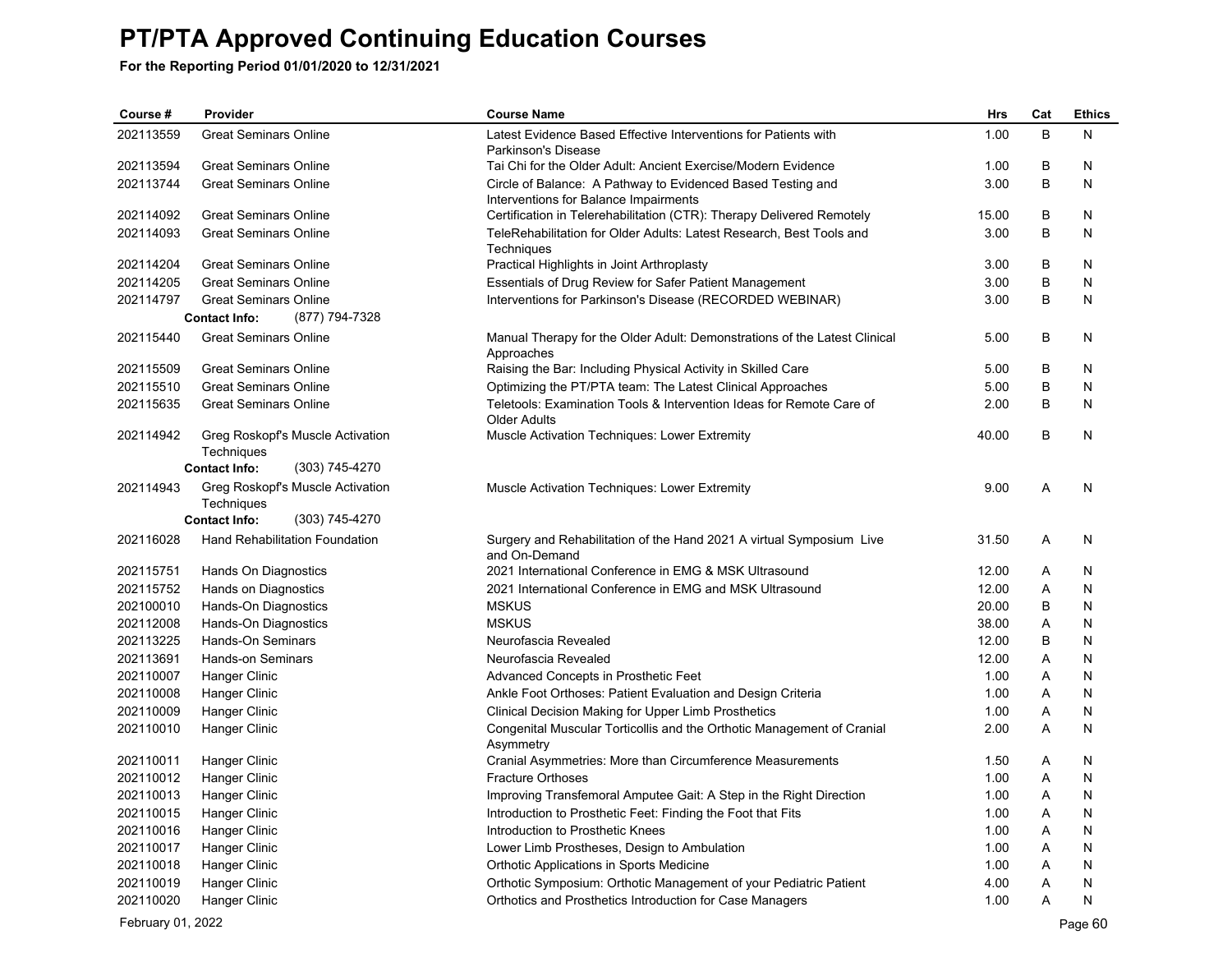| Course #  | Provider      | <b>Course Name</b>                                                                                  | Hrs  | Cat            | <b>Ethics</b> |
|-----------|---------------|-----------------------------------------------------------------------------------------------------|------|----------------|---------------|
| 202110021 | Hanger Clinic | Outcome Measures in Lower Limb Prosthetics: Empowering through                                      | 1.00 | $\overline{A}$ | N             |
|           |               | Mobility                                                                                            |      |                |               |
| 202110022 | Hanger Clinic | Overview of Lower Limb Prostheses                                                                   | 1.00 | A              | N             |
| 202110023 | Hanger Clinic | Overview of Spinal Orthoses                                                                         | 1.00 | Α              | N             |
| 202110024 | Hanger Clinic | Overview of Upper Limb Prostheses                                                                   | 1.00 | Α              | N             |
| 202110025 | Hanger Clinic | Postoperative Care Following Traumatic Amputation                                                   | 1.00 | Α              | N             |
| 202110026 | Hanger Clinic | Postoperative Prosthetic Modalities for Lower Limb Amputation                                       | 1.00 | Α              | N             |
| 202110027 | Hanger Clinic | Primer on the Orthotic Trauma Patient                                                               | 1.00 | A              | N             |
| 202110028 | Hanger Clinic | Prosthetic Interventions for the Individual with Partial Hand Loss                                  | 1.00 | Α              | N             |
| 202110029 | Hanger Clinic | Prosthetic Symposium: Successful Rehabilitation of the Lower Limb<br>Amputee                        | 3.00 | Α              | N             |
| 202110030 | Hanger Clinic | Prosthetic Symposium: Successful Rehabilitation of the Upper Limb<br>Amputee                        | 4.00 | Α              | N             |
| 202110031 | Hanger Clinic | Scoliosis Orthotic Treatment Modalities: Adolescent Idiopathic Scoliosis<br>(60)                    | 1.00 | A              | N             |
| 202110032 | Hanger Clinic | Scoliosis Orthotic Treatment Modalities: Adolescent Idiopathic Scoliosis<br>(90)                    | 1.50 | Α              | N             |
| 202110033 | Hanger Clinic | <b>Stance Control Orthoses</b>                                                                      | 1.00 | Α              | N             |
| 202110034 | Hanger Clinic | Trauma Symposium: Orthotics and Prosthetics Management for the<br><b>Trauma Patient</b>             | 3.50 | Α              | N             |
| 202110991 | Hanger Clinic | Cranial Asymmetries: More than Circumference Measurements                                           | 1.00 | A              | N             |
| 202113196 | Hanger Clinic | Listen. Learn. Respond: Empathy and the Patient Experience                                          | 1.00 | Α              | N             |
| 202113197 | Hanger Clinic | Listen. Learn. Respond: Empathy and the Patient Experience                                          | 1.00 | Α              | N             |
| 202113230 | Hanger Clinic | Trends in Prosthetic Rehabilitation: From Terminology to Technology                                 | 1.00 | Α              | N             |
| 202113232 | Hanger Clinic | Pre-Prosthetic Rehabilitation Program Planning                                                      | 1.00 | Α              | N             |
| 202113234 | Hanger Clinic | Post-Prosthetic Rehabilitation Program Planning                                                     | 1.00 | Α              | N             |
| 202113236 | Hanger Clinic | Achieving Patient Success Today and in the Future                                                   | 1.00 | A              | N             |
| 202113237 | Hanger Clinic | Virtual Prosthetic Rehabilitation Lab                                                               | 1.00 | Α              | N             |
| 202113488 | Hanger Clinic | Treating Toe Walking and Connecting the Sensory Dots                                                | 1.00 | Α              | N             |
| 202113489 | Hanger Clinic | Multi-Grasp Terminal Device Specific Training - I                                                   | 1.00 | A              | N             |
| 202113490 | Hanger Clinic | The Provision of Orthotic and Prosthetic Care in a COVID 19 World                                   | 1.00 | Α              | N             |
| 202113491 | Hanger Clinic | Restoring Mobility and Building a Patient-Focused Future Using Big Data                             | 1.00 | A              | N             |
| 202113492 | Hanger Clinic | Introduction to Targeted Muscle Reinnervation (TMR) for Therapists                                  | 1.00 | Α              | N             |
| 202113493 | Hanger Clinic | Multi-Grasp Terminal Device Specific Training - Session II                                          | 1.00 | Α              | N             |
| 202113494 | Hanger Clinic | Postoperative Prosthetic Care for Lower Limb Amputation                                             | 1.00 | A              | N             |
| 202113495 | Hanger Clinic | Cranial Asymmetry: A Closer Look at Why Infant Early Detection and<br><b>Prevention Matter Most</b> | 1.00 | Α              | N             |
| 202113496 | Hanger Clinic | Key Aspects of Amputee Rehabilitation and Collaborative Care: A Virtual<br>Roundtable               | 1.00 | A              | N             |
| 202113497 | Hanger Clinic | Multi-Grasp Terminal Device Specific Training - Session III                                         | 1.00 | Α              | N             |
| 202113498 | Hanger Clinic | Multi-Grasp Terminal Device Specific Training - Session IV                                          | 1.00 | Α              | N             |
| 202113499 | Hanger Clinic | Multi-Grasp Terminal Device Specific Training - Session V                                           | 1.00 | Α              | N             |
| 202113635 | Hanger Clinic | Embracing Telehealth for O&P Patients: A Team-Based Approach                                        | 1.00 | Α              | N             |
| 202114761 | Hanger Clinic | Successful Rehabilitation for an Upper Limb Amputee                                                 | 1.50 | Α              | Ν             |
| 202114912 | Hanger Clinic | Cranial Remolding Orthoses: The Research That is Shaping the Future<br>for Our Littlest Patients    | 1.00 | A              | Ν             |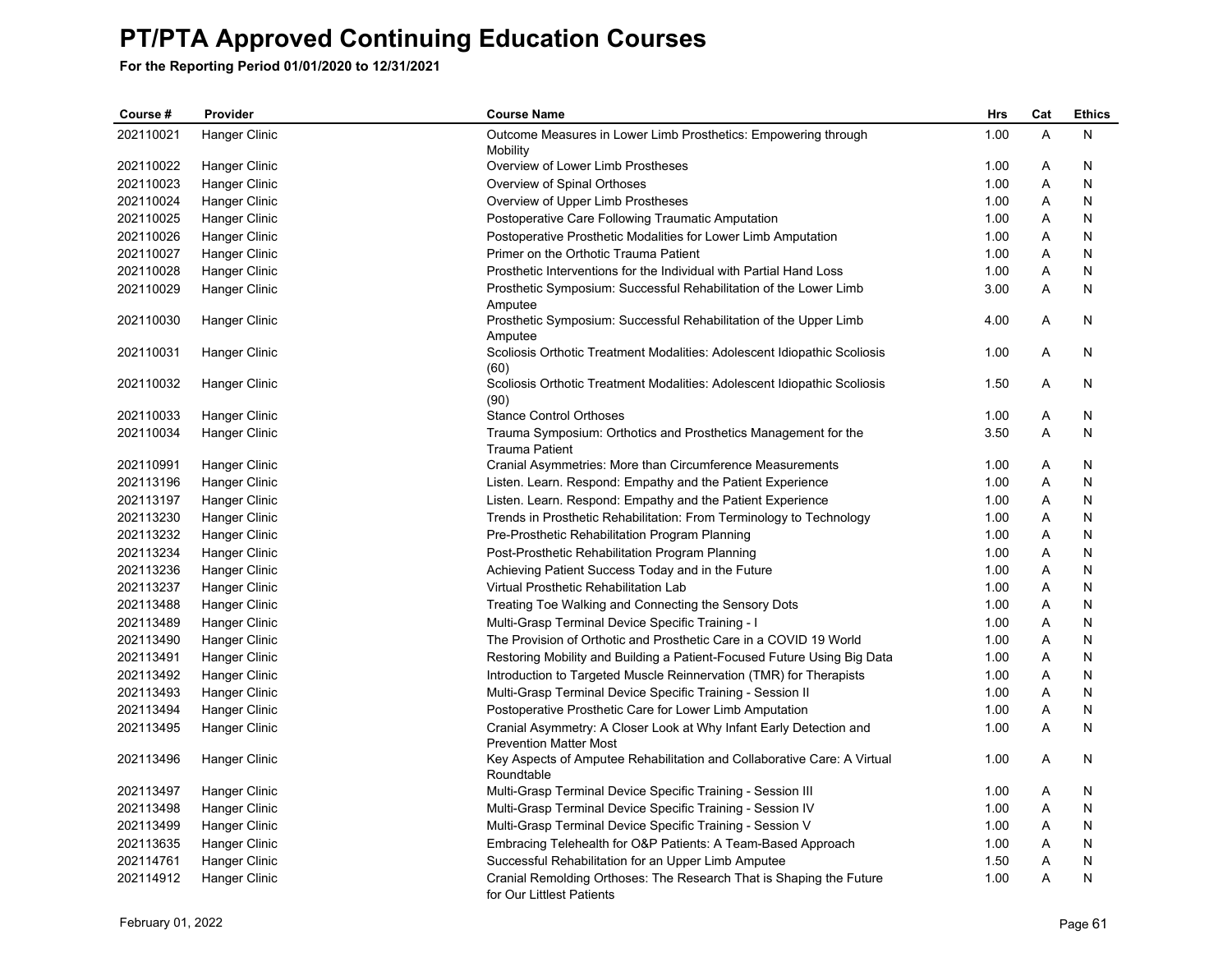| Course #  | Provider                      |                                            | <b>Course Name</b>                                                                                      | Hrs   | Cat | <b>Ethics</b> |
|-----------|-------------------------------|--------------------------------------------|---------------------------------------------------------------------------------------------------------|-------|-----|---------------|
|           | <b>Contact Info:</b>          | (877) 442-6437                             |                                                                                                         |       |     |               |
| 202114913 | Hanger Clinic                 |                                            | Cranial Asymmetry: The Pathways to Care & Early Intervention                                            | 1.00  | A   | N             |
|           | <b>Contact Info:</b>          | (877) 442-6437                             |                                                                                                         |       |     |               |
| 202114914 | Hanger Clinic                 |                                            | Craniosynostosis: The Principles of Correction                                                          | 1.00  | Α   | N             |
|           | <b>Contact Info:</b>          | (877) 442-6437                             |                                                                                                         |       |     |               |
| 202114915 | Hanger Clinic                 |                                            | Treating Cranial Asymmetry: How to Achieve Successful Outcomes                                          | 1.00  | A   | N             |
|           |                               |                                            | Supported by Evidence-Based Practice                                                                    |       |     |               |
|           | <b>Contact Info:</b>          | (877) 442-6437                             |                                                                                                         |       |     |               |
| 202115043 | <b>Hanger Clinic</b>          |                                            | Pediatric Symposium 2021                                                                                | 3.00  | Α   | N             |
|           | <b>Contact Info:</b>          | (512) 460-1988                             |                                                                                                         |       |     |               |
| 202115345 | Hanger Clinic                 |                                            | Improving Transtibial Amputee Gait: A Step in the Right Direction                                       | 1.00  | Α   | N             |
| 202113107 | <b>Harvard Medical School</b> |                                            | Ethics and Epidemics: Caring in the Time of COVID-19                                                    | 1.00  | B   | N             |
| 202111015 | HawkGrips                     |                                            | Fundamentals of Blood Flow Restriction Training                                                         | 8.00  | Α   | N             |
| 202116265 |                               |                                            |                                                                                                         | 24.00 | B   | N             |
| 202115207 |                               | <b>Healiant Wound Training Solutions</b>   | <b>Advanced Wound Care Concepts</b><br>The Area of Greatest Restriction & Treatment Sequencing / How Tx | 13.00 | A   | N             |
|           |                               | <b>Health Connections Enterprises</b>      | Order Can Effect Outcomes                                                                               |       |     |               |
|           | <b>Contact Info:</b>          | (866) 398-9169                             |                                                                                                         |       |     |               |
| 202114406 |                               | Health Policy and Administration Section's | lamp management essentials                                                                              | 16.00 | Α   | N             |
|           | <b>LAMP Committee</b>         |                                            |                                                                                                         |       |     |               |
| 202113216 | <b>Health Writer Hub</b>      |                                            | Principles of Health and Medical Copywriting                                                            | 24.00 | В   | N             |
| 202110868 |                               | Health.edu - Texas Tech University Health  | 12118 Intimate Partner (Domestic) Violence: A Guide for Physical                                        | 1.00  | В   | N             |
|           | <b>Sciences Center</b>        |                                            | Therapists Part 1                                                                                       |       |     |               |
| 202110869 |                               | Health.edu - Texas Tech University Health  | 12218 Intimate Partner (Domestic) Violence: A Guide for Physical                                        | 1.00  | В   | N             |
|           | <b>Sciences Center</b>        |                                            | Therapists Part 2                                                                                       |       |     |               |
| 202110871 |                               | Health.edu - Texas Tech University Health  | 14618 Veterans with PTSD or Trauma                                                                      | 1.00  | В   | N             |
|           | <b>Sciences Center</b>        |                                            |                                                                                                         |       |     |               |
| 202110872 |                               | Health.edu - Texas Tech University Health  | 11718 Take Action: Joint Attention on the Autism Spectrum                                               | 1.00  | B   | N             |
| 202110873 | <b>Sciences Center</b>        | Health.edu - Texas Tech University Health  | 12618 Survey and Statistics of Vestibular Disorders                                                     | 1.00  | B   | N             |
|           | <b>Sciences Center</b>        |                                            |                                                                                                         |       |     |               |
| 202110874 |                               | Health.edu - Texas Tech University Health  | 12418 Mental Health in Student Athletes                                                                 | 1.00  | В   | N             |
|           | <b>Sciences Center</b>        |                                            |                                                                                                         |       |     |               |
| 202110875 |                               | Health.edu - Texas Tech University Health  | 13819 Dry Needling Part 2: Myofascial Trigger Points and Pain Science                                   | 1.00  | B   | N             |
|           | <b>Sciences Center</b>        |                                            |                                                                                                         |       |     |               |
| 202110876 |                               | Health.edu - Texas Tech University Health  | 14318 Developing Knowledge and Skills for PT Leadership and                                             | 1.00  | B   | N             |
|           | <b>Sciences Center</b>        |                                            | Professionalism                                                                                         |       |     |               |
| 202110879 |                               | Health.edu - Texas Tech University Health  | 10119 Fascia: The Ultimate Tissue                                                                       | 1.00  | B   | N             |
| 202110881 | <b>Sciences Center</b>        | Health.edu - Texas Tech University Health  | 12518 Dry Needling                                                                                      | 1.00  | B   | N             |
|           | <b>Sciences Center</b>        |                                            |                                                                                                         |       |     |               |
| 202110883 |                               | Health.edu - Texas Tech University Health  | 12419 Dry Needling Part 1: History, Models, and Theory                                                  | 1.00  | B   | N             |
|           | <b>Sciences Center</b>        |                                            |                                                                                                         |       |     |               |
| 202110897 |                               | Health.edu - Texas Tech University Health  | 13219 Blood Flow Restriction Rehabilitation                                                             | 1.00  | B   | N             |
|           | <b>Sciences Center</b>        |                                            |                                                                                                         |       |     |               |
| 202110898 |                               | Health.edu - Texas Tech University Health  | 14319 Dry Needling Part 3: Palpation and Application                                                    | 1.00  | B   | N             |
|           | <b>Sciences Center</b>        |                                            |                                                                                                         |       |     |               |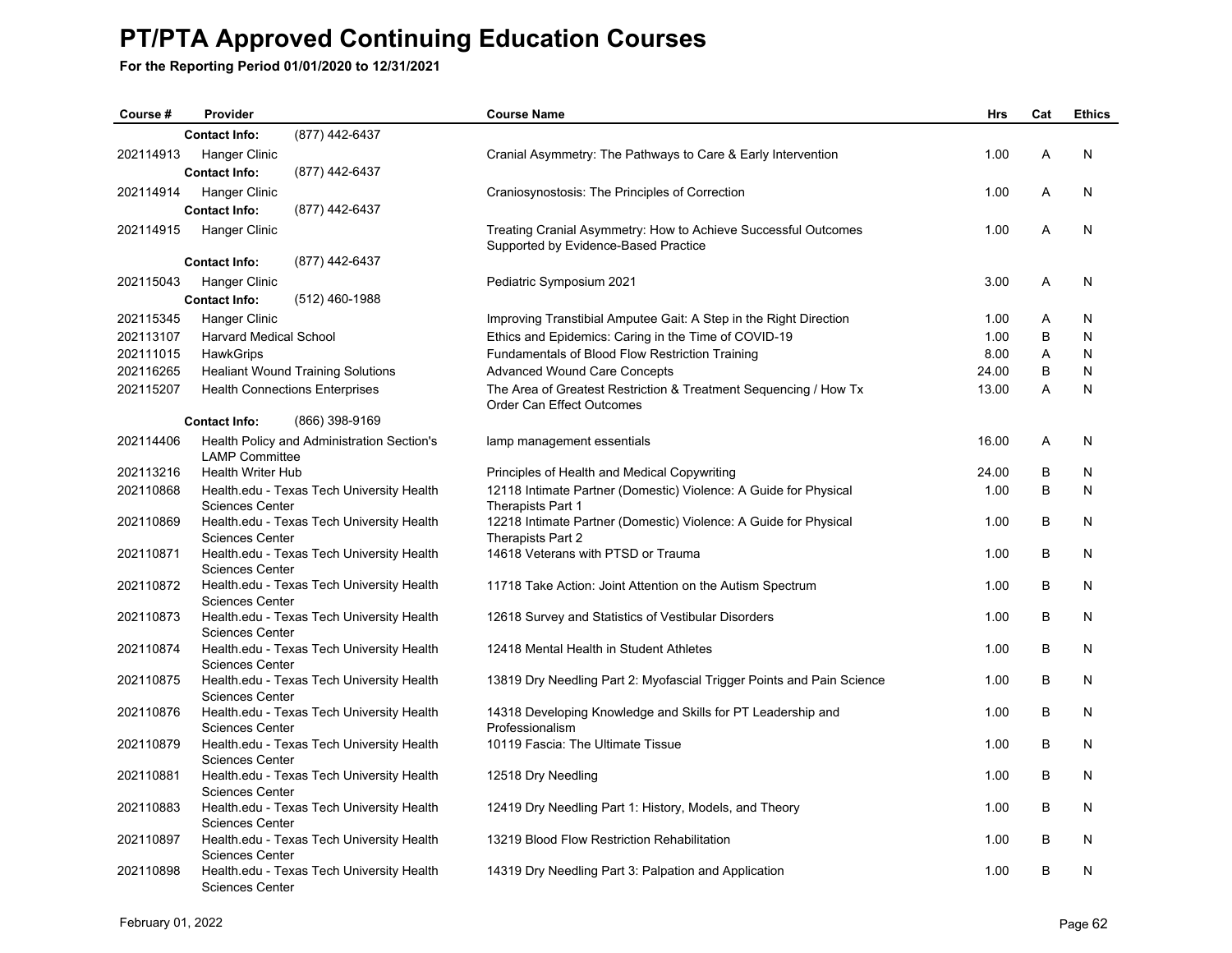| Course #               | Provider                                                            | <b>Course Name</b>                                                                                   | <b>Hrs</b>   | Cat    | <b>Ethics</b> |
|------------------------|---------------------------------------------------------------------|------------------------------------------------------------------------------------------------------|--------------|--------|---------------|
| 202110899              | Health.edu - Texas Tech University Health                           | 15319 Dry Needling Part 4: Safety, Techniques, and Dosage                                            | 1.00         | B      | N             |
| 202110900              | <b>Sciences Center</b>                                              |                                                                                                      | 1.00         | В      | N             |
|                        | Health.edu - Texas Tech University Health<br><b>Sciences Center</b> | 11219 Identifying and Managing Common Elbow Injuries in Athletes                                     |              |        |               |
| 202110902              | Health.edu - Texas Tech University Health                           | 15619 Providing Culturally Responsive Care to Lesbian, Gay, Bisexual,                                | 1.00         | B      | N             |
|                        | <b>Sciences Center</b>                                              | and Transgender (LGBT) Communities                                                                   |              |        |               |
| 202112149              | Health.edu Texas Tech University Health<br><b>Sciences Center</b>   | 13320 Counsel on Access to Lethal Means (CALM): Part 1                                               | 1.00         | B      | N             |
| 202113179              | Health.edu Texas Tech University Health                             | 11720 Intimate Partner Violence: A Guide for Physical Therapists: Part 1                             | 1.00         | B      | N             |
|                        | <b>Sciences Center</b>                                              |                                                                                                      |              |        |               |
| 202113180              | Health.edu Texas Tech University Health                             | 11820 Intimate Partner Violence: A Guide for Physical Therapists: Part 2                             | 1.00         | B      | N             |
| 202114919              | <b>Sciences Center</b><br>Health.edu Texas Tech University Health   | 17920 Evidence-Based Physical Therapy Practice                                                       | 1.00         | В      | N             |
|                        | <b>Sciences Center</b>                                              |                                                                                                      |              |        |               |
|                        | (806) 743-7016<br><b>Contact Info:</b>                              |                                                                                                      |              |        |               |
| 202114920              | Health.edu Texas Tech University Health                             | 13020 Diabetes Medications and Exercise                                                              | 1.00         | В      | N             |
|                        | <b>Sciences Center</b>                                              |                                                                                                      |              |        |               |
|                        | (806) 743-7016<br><b>Contact Info:</b>                              |                                                                                                      |              |        |               |
| 202114921              | Health.edu Texas Tech University Health<br><b>Sciences Center</b>   | 10121 Chronic Wounds are Chronic Infections                                                          | 1.00         | В      | N             |
|                        | <b>Contact Info:</b><br>(806) 743-7016                              |                                                                                                      |              |        |               |
| 202114922              | Health.edu Texas Tech University Health                             | 11821 Falls Part 1                                                                                   | 1.00         | B      | N             |
|                        | <b>Sciences Center</b>                                              |                                                                                                      |              |        |               |
|                        | (806) 743-7016<br><b>Contact Info:</b>                              |                                                                                                      |              |        |               |
| 202114923              | Health.edu Texas Tech University Health                             | 11921 Falls Part 2                                                                                   | 1.00         | B      | N             |
|                        | <b>Sciences Center</b><br><b>Contact Info:</b><br>(806) 743-7016    |                                                                                                      |              |        |               |
| 202115038              | Health.edu Texas Tech University Health                             | 13321 Errors in Healthcare for Physical Therapists - Why Bad Things                                  | 1.00         | B      | N             |
|                        | <b>Sciences Center</b>                                              | Happen: Part 1                                                                                       |              |        |               |
|                        | (806) 743-7016<br><b>Contact Info:</b>                              |                                                                                                      |              |        |               |
| 202115039              | Health.edu Texas Tech University Health                             | 13421 Errors in Healthcare for Physical Therapists - Managing the                                    | 1.00         | B      | N             |
|                        | <b>Sciences Center</b>                                              | Aftermath: Part 2                                                                                    |              |        |               |
|                        | (806) 743-7016<br><b>Contact Info:</b>                              |                                                                                                      |              |        |               |
| 202115161              | Health.edu Texas Tech University Health<br><b>Sciences Center</b>   | 15721 Insulin and Exercise                                                                           | 1.00         | B      | N             |
|                        | <b>Contact Info:</b><br>(806) 743-7016                              |                                                                                                      |              |        |               |
| 202111077              | <b>Healthcare Academy</b>                                           | A Comprehensive View of Alzheimer's Disease                                                          | 1.00         | B      | N             |
| 202111078              | <b>Healthcare Academy</b>                                           | A Comprehensive View of Dementia                                                                     | 1.00         | B      | N             |
| 202111079              | <b>Healthcare Academy</b>                                           | Alzheimer's Disease: The Facts                                                                       | 0.50         | B      | N             |
| 202111080              | <b>Healthcare Academy</b>                                           | Care of the Cognitively Impaired Resident                                                            | 1.00         | B      | N             |
| 202111081              | <b>Healthcare Academy</b>                                           | Domestic Violence: Advanced                                                                          | 2.00         | B      | N             |
| 202111082              | <b>Healthcare Academy</b>                                           | Seating and Positioning: Fundamentals for Rehab                                                      | 1.50         | B      | N             |
| 202111083<br>202111085 | <b>Healthcare Academy</b><br><b>Healthcare Academy</b>              | Seating and Positioning: Practical Application<br><b>LGBT Population in LTC: Understanding Needs</b> | 1.50<br>1.00 | B<br>B | N<br>N        |
| 202111086              | <b>Healthcare Academy</b>                                           | <b>Orthopedic Care: Nursing Considerations</b>                                                       | 1.25         | B      | N             |
| 202111087              | <b>Healthcare Academy</b>                                           | <b>Emotional Intelligence</b>                                                                        | 1.00         | B      | N             |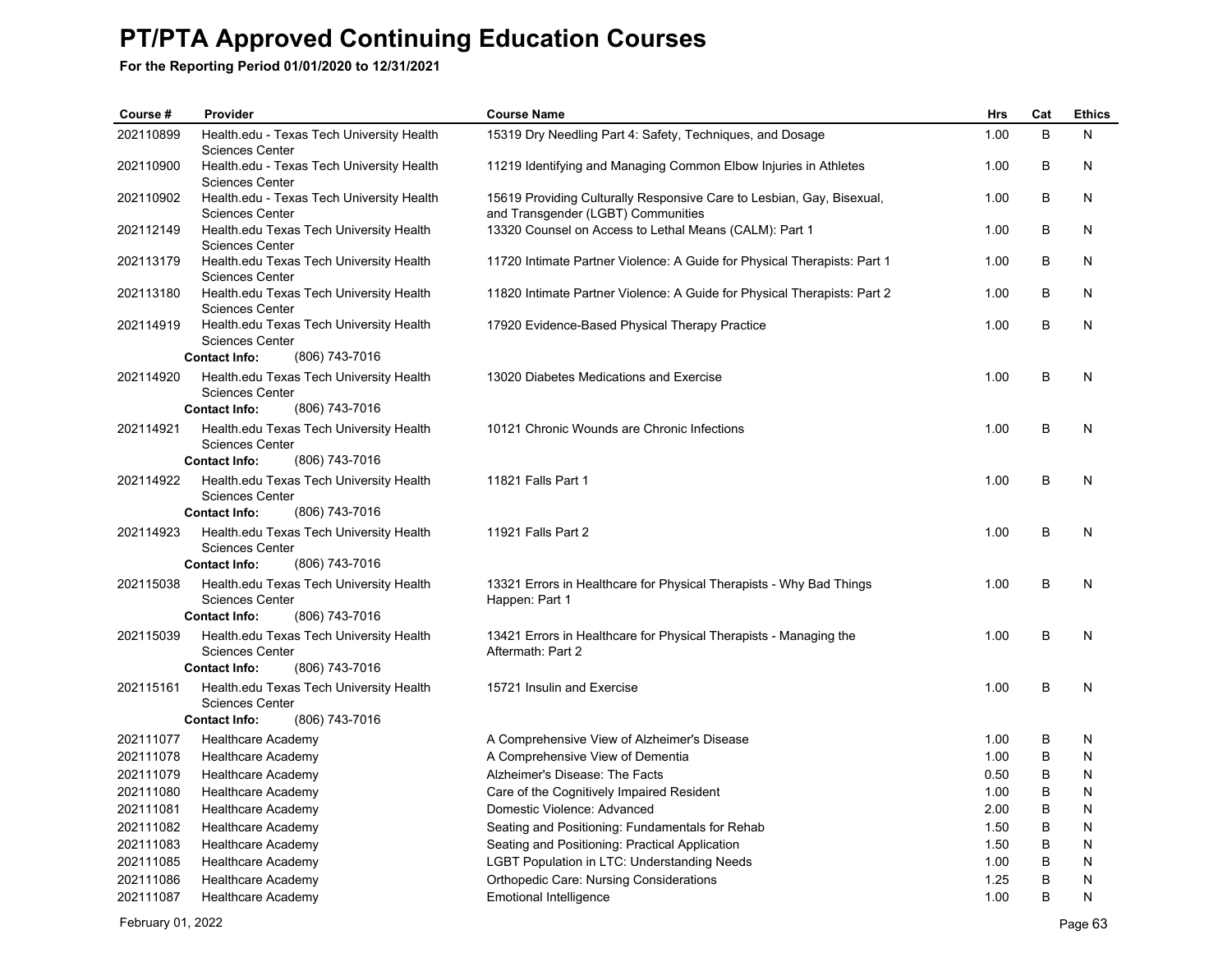| Course#   | Provider                                              | <b>Course Name</b>                                                                                       | <b>Hrs</b> | Cat            | <b>Ethics</b> |
|-----------|-------------------------------------------------------|----------------------------------------------------------------------------------------------------------|------------|----------------|---------------|
| 202112202 | Healthsource of Arlington Matlock                     | FMT ROCKPODS & ROCKFLOSS                                                                                 | 12.00      | A              | Ν             |
| 202112548 | HealthStream                                          | Under Construction: The Power of Undisturbed Wound Healing                                               | 1.25       | B              | N             |
| 202112550 | HealthStream                                          | Negative Pressure Wound Therapy: Optimizing Wound Management<br>Outcomes                                 | 1.00       | B              | N             |
| 202114271 | HealthStream                                          | Geriatric Assessment                                                                                     | 1.50       | B              | N             |
| 202114259 | Herman & Wallace                                      | Pelvic Floor Level 1                                                                                     | 23.50      | A              | N             |
| 202114975 | Herman & Wallace                                      | <b>Breastfeeding Conditions</b>                                                                          | 10.50      | Α              | N             |
| 202114976 | Herman & Wallace                                      | Postpartum Rehabilitation                                                                                | 11.00      | Α              | N             |
| 202114977 | Herman & Wallace                                      | Pregnancy Rehabilitation                                                                                 | 11.00      | A              | N             |
| 202115119 | Herman & Wallace                                      | Pregnant and Postpartum Rehabilitation Special Topics                                                    | 10.00      | A              | N             |
|           | <b>Contact Info:</b><br>(646) 355-8777                |                                                                                                          |            |                |               |
| 202115168 | Herman & Wallace                                      | Mobilization of Visceral Fascia: The Urinary System                                                      | 17.50      | A              | N             |
| 202115258 | Herman & Wallace                                      | Pudendal Neuralgia and Nerve Entrapment-Remote Course                                                    | 10.00      | Α              | N             |
| 202115259 | Herman & Wallace                                      | Pelvic Floor Level 2A Satellite Lab Course - Wichita, KS - August 21-22,<br>2021                         | 14.75      | $\overline{A}$ | N             |
| 202115452 | Herman & Wallace                                      | Pediatric Incontinence and Pelvic Floor Dysfunction                                                      | 19.50      | Α              | N             |
| 202115485 | Herman & Wallace                                      | Pelvic Floor Level 2B                                                                                    | 14.25      | Α              | N             |
| 202115867 | Herman & Wallace                                      | Yoga for Pelvic Pain                                                                                     | 14.50      | Α              | N             |
| 202115927 | Herman & Wallace                                      | <b>Pediatric Functional Gastrointestinal Disorders Remote</b>                                            | 15.00      | Α              | N             |
| 202116276 | Herman & Wallace                                      | Oncology and the Pelvic Floor Level 2A                                                                   | 15.00      | Α              | N             |
| 202116278 | Herman & Wallace                                      | Athletes and Pelvic Rehabilitation                                                                       | 10.00      | Α              | N             |
| 202114653 | Herman & Wallace Pelvic Rehab Institute               | Manual Therapy for the Abdominal Wall                                                                    | 3.00       | Α              | N             |
| 202115192 | Herman & Wallace Pelvic Rehab Institute               | Postpartum Rehabilitation                                                                                | 3.75       | B              | N             |
| 202113306 | Herman and Wallace                                    | Mobilization of Visceral Fascia: The Gastrointestinal System                                             | 18.25      | A              | N             |
| 202114144 | Herman and Wallace                                    | Pelvic Floor Capstone                                                                                    | 26.00      | A              | N             |
| 202114402 | Herman and Wallace                                    | Restorative Yoga for Physical Therapists                                                                 | 10.50      | A              | N             |
| 202115710 | <b>Herman and Wallace</b>                             | Breathing and the Diaphragm                                                                              | 11.50      | A              | N             |
| 202115711 | Herman and Wallace                                    | Sacroiliac joint Evaluation and Treatment                                                                | 4.00       | A              | N             |
| 202115789 | Herman and Wallace                                    | Pelvic Floor Level 2A                                                                                    | 21.00      | B              | N             |
| 202115899 | Herman and Wallace                                    | Breathing and the Diaphragm - Remote Course                                                              | 14.00      | A              | N             |
| 202116063 | Herman and Wallace                                    | Sacroiliac joint Evaluation and Treatment                                                                | 4.00       | A              | N             |
| 202116080 | Herman and Wallace                                    | <b>Pediatric Functional Gastrointestinal Disorders</b>                                                   | 15.00      | A              | N             |
| 202116081 | Herman and Wallace                                    | Pediatric Incontinence and Pelvic Floor Dysfunction                                                      | 17.50      | Α              | N             |
| 202114180 | Herman and Wallace Pelvic Rehabilitation<br>Institute | Pediatric Incontinence - Remote Course - October 23-25, 2020                                             | 19.50      | B              | N             |
| 202112305 | <b>Hillcrest Hospital Rehabilitation</b>              | Standardized Assessments for the Older Hospitalized Adult: Promoting a<br>Continuum of Care at Hillcrest | 1.00       | A              | N             |
| 202113764 | <b>Hillcrest Medical Center</b>                       | Comprehensive stroke concepts                                                                            | 2.00       | В              | N             |
| 202112360 | HomeCEU                                               | Foundation of Therapeutic Exercise Module 1: Foundations, Physiologic<br>Considerations, & Specialties   | 10.00      | B              | N             |
| 202112361 | HomeCEU                                               | Foundation of Therapeutic Exercise Module 2: Impairments of Body<br>Function and Therapeutic Exercise    | 10.00      | B              | N             |
| 202112362 | HomeCEU                                               | Foundation of Therapeutic Exercise Module 3: Exercises of the Lower<br>Extremity                         | 10.00      | B              | N             |
| 202112363 | HomeCEU                                               | Foundation of Therapeutic Exercise Module 4: Therapeutic Exercises of<br>the Upper Extremity             | 10.00      | B              | N             |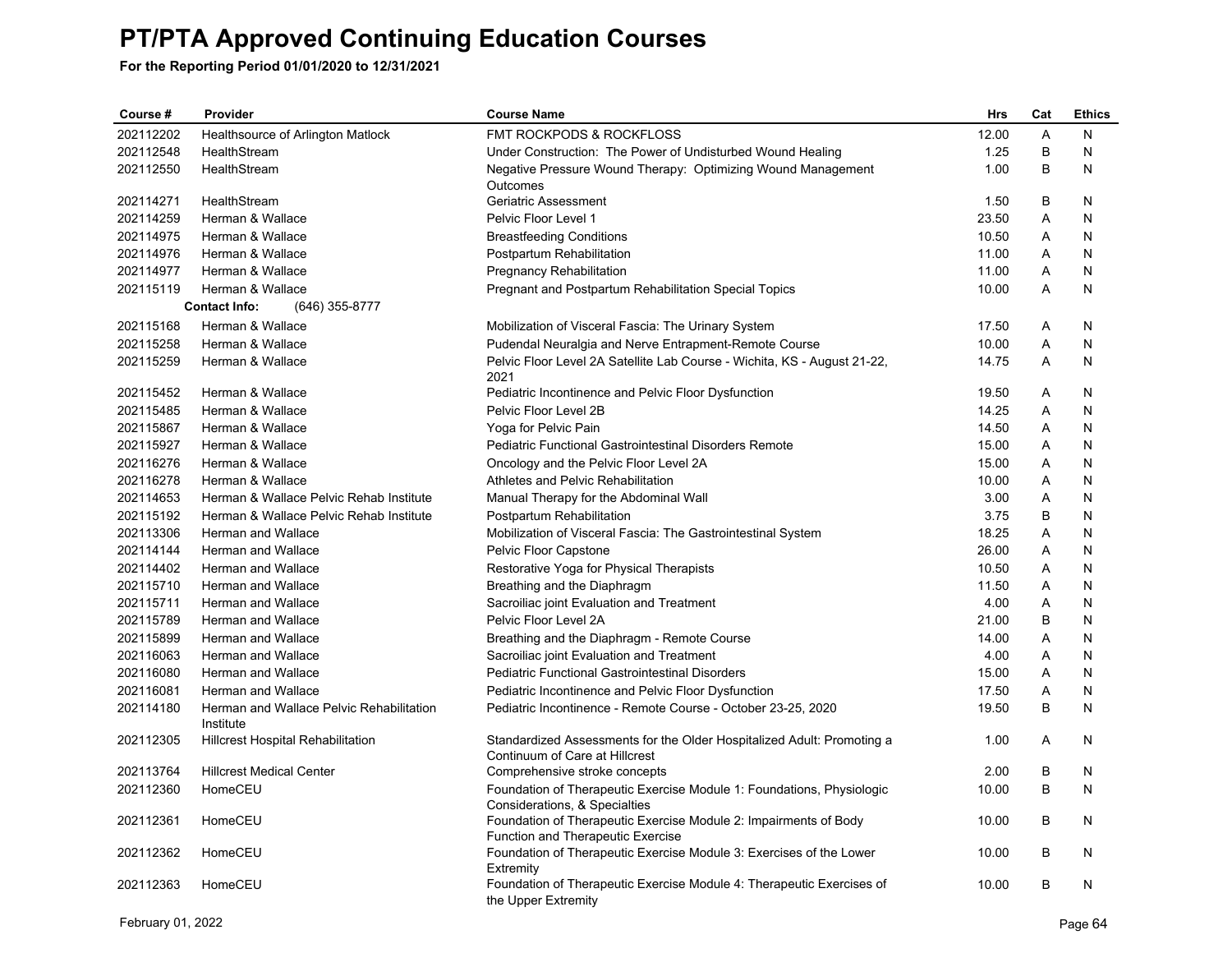**For the Reporting Period 01/01/2020 to 12/31/2021**

| Course#   | Provider               | <b>Course Name</b>                                                                                                                                                    | Hrs   | Cat     | <b>Ethics</b> |
|-----------|------------------------|-----------------------------------------------------------------------------------------------------------------------------------------------------------------------|-------|---------|---------------|
| 202112364 | HomeCEU                | Massage & Manual Therapy for Orthopedic Conditions Module 1: The<br>Spine                                                                                             | 10.00 | B       | N             |
| 202112365 | HomeCEU                | Massage & Manual Therapy for Orthopedic Conditions Module 2: The<br><b>Upper Extremities</b>                                                                          | 10.00 | В       | N             |
| 202112366 | HomeCEU                | Massage & Manual Therapy for Orthopedic Conditions Module 3: The<br><b>Lower Extremities</b>                                                                          | 10.00 | B       | N             |
| 202112367 | HomeCEU                | ACSM's Nutrition for Exercise Science - Module 2 Hydration, Nutrition<br>Optimization and Diet Planning for Optimal Performance                                       | 10.00 | B       | N             |
| 202112368 | HomeCEU                | ACSM's Nutrition for Exercise Science - Module 1 Nutrition Principles,<br>Dietary Supplements and Nutritional Issues Related to Athlete Health,<br>Disease and Injury | 10.00 | B       | N             |
| 202115961 | HomeCEU Connection.com | An Introduction to trigger point dry needling                                                                                                                         | 2.00  | Α       | N             |
| 202115799 | HomeCEUConnection      | Telehealth During COVID: An Experiment with Lasting Implications                                                                                                      | 1.00  | Α       | N             |
| 202115800 | HomeCEUConnection      | Legislative & Regulatory Update: What the new Administration & new<br>Congress means for LTPAC                                                                        | 1.00  | Α       | N             |
| 202115801 | HomeCEUConnection      | Digital Health Standards, Exchange & What It Means for Clinical &<br><b>Administrative Workflow</b>                                                                   | 1.00  | A       | N             |
| 202110593 | HomeCEUConnection.com  | Flex Ability: Improving Functional Mobility With Stretching                                                                                                           | 2.00  | В       | N             |
| 202110594 | HomeCEUConnection.com  | Evidence Based Rehab for Lumbar Spinal Stenosis                                                                                                                       | 3.00  | B       | N             |
| 202110595 | HomeCEUConnection.com  | Evaluation & Treatment of Non-Surgical Rotator Cuff Disorders                                                                                                         | 2.00  | B       | N             |
| 202110596 | HomeCEUConnection.com  | Techniques for TKA Rehab - Using Soft Tissue Work                                                                                                                     | 3.00  | B       | N             |
| 202110599 | HomeCEUConnection.com  | Addressing the Needs of the Elderly Patient: Introduction to Dementia                                                                                                 | 2.00  | B       | N             |
| 202110600 | HomeCEUConnection.com  | Addressing the Needs of the Elderly Patient with Dementia: A TEAM                                                                                                     | 1.00  | B       | N             |
|           |                        | Approach                                                                                                                                                              |       |         |               |
| 202110601 | HomeCEUConnection.com  | Core Stability - Not For The Spine, But For The Extremities - The Real<br>Truth                                                                                       | 4.00  | B       | N             |
| 202110602 | HomeCEUConnection.com  | Balance and Stabilization Training                                                                                                                                    | 4.00  | B       | N             |
| 202110605 | HomeCEUConnection.com  | Rehab for Patients with Limited Activity Tolerance                                                                                                                    | 4.00  | B       | N             |
| 202110607 | HomeCEUConnection.com  | Evidence Based Approach to Rehabilitation of Achilles Tendon Injuries                                                                                                 | 1.00  | B       | N             |
| 202110608 | HomeCEUConnection.com  | Evidence Based Approach to Exercise Therapy for Patients with<br>Dementia                                                                                             | 1.00  | B       | N             |
| 202110609 | HomeCEUConnection.com  | The Shoulder Exam: An Evidence Based Approach                                                                                                                         | 1.00  | В       | N             |
| 202110610 | HomeCEUConnection.com  | Brace for the Falls of an Aging Nation                                                                                                                                | 1.00  | B       | N             |
| 202110611 | HomeCEUConnection.com  | Fall Prevention & Recovery: A Comprehensive Approach to Balance                                                                                                       | 2.00  | В       | N             |
| 202110612 | HomeCEUConnection.com  | Ambulation, Balance and Falls in Older Adults                                                                                                                         | 3.00  | B       | N             |
| 202110613 | HomeCEUConnection.com  | Therapist's Guide to Joint Rehab for the Knee, Hip, and Shoulder                                                                                                      | 5.00  | B       | N             |
| 202110614 | HomeCEUConnection.com  | Foot and Ankle: Clinical Assessment and Management                                                                                                                    | 3.00  | B       | N             |
| 202110615 | HomeCEUConnection.com  | High Intensity Interval Training (HIIT): Applications for Fitness and Rehab                                                                                           | 2.00  | B       | N             |
| 202110616 | HomeCEUConnection.com  | Exercise, Physical Activity, Aerobic Capacity and Endurance in Older<br>Adults                                                                                        | 3.00  | B       | N             |
| 202110617 | HomeCEUConnection.com  | Aquatic Spinal Therapy and Core Training. An Integrated Approach                                                                                                      | 4.00  | B       | N             |
| 202110618 | HomeCEUConnection.com  | Aquatic Upper Extremity Training, An Integrated Approach                                                                                                              | 4.00  | B       | N             |
| 202110619 | HomeCEUConnection.com  | Aquatic Lower Extremity Training, an Integrated Approach                                                                                                              | 4.00  | B       | N             |
| 202110620 | HomeCEUConnection.com  |                                                                                                                                                                       | 3.00  | B       | N             |
|           |                        | Introduction to Aquatic Therapy                                                                                                                                       |       | $\sf B$ |               |
| 202110621 | HomeCEUConnection.com  | Functional Gains in Stroke Recovery using Therapeutic Exercise                                                                                                        | 4.00  | B       | N             |
| 202110622 | HomeCEUConnection.com  | Cupping Therapy: Intro and Clinical Applications                                                                                                                      | 5.00  |         | N             |
| 202110623 | HomeCEUConnection.com  | Getting Workers Back in Action after Work Injury                                                                                                                      | 2.00  | B       | N             |

February 01, 2022 Page 65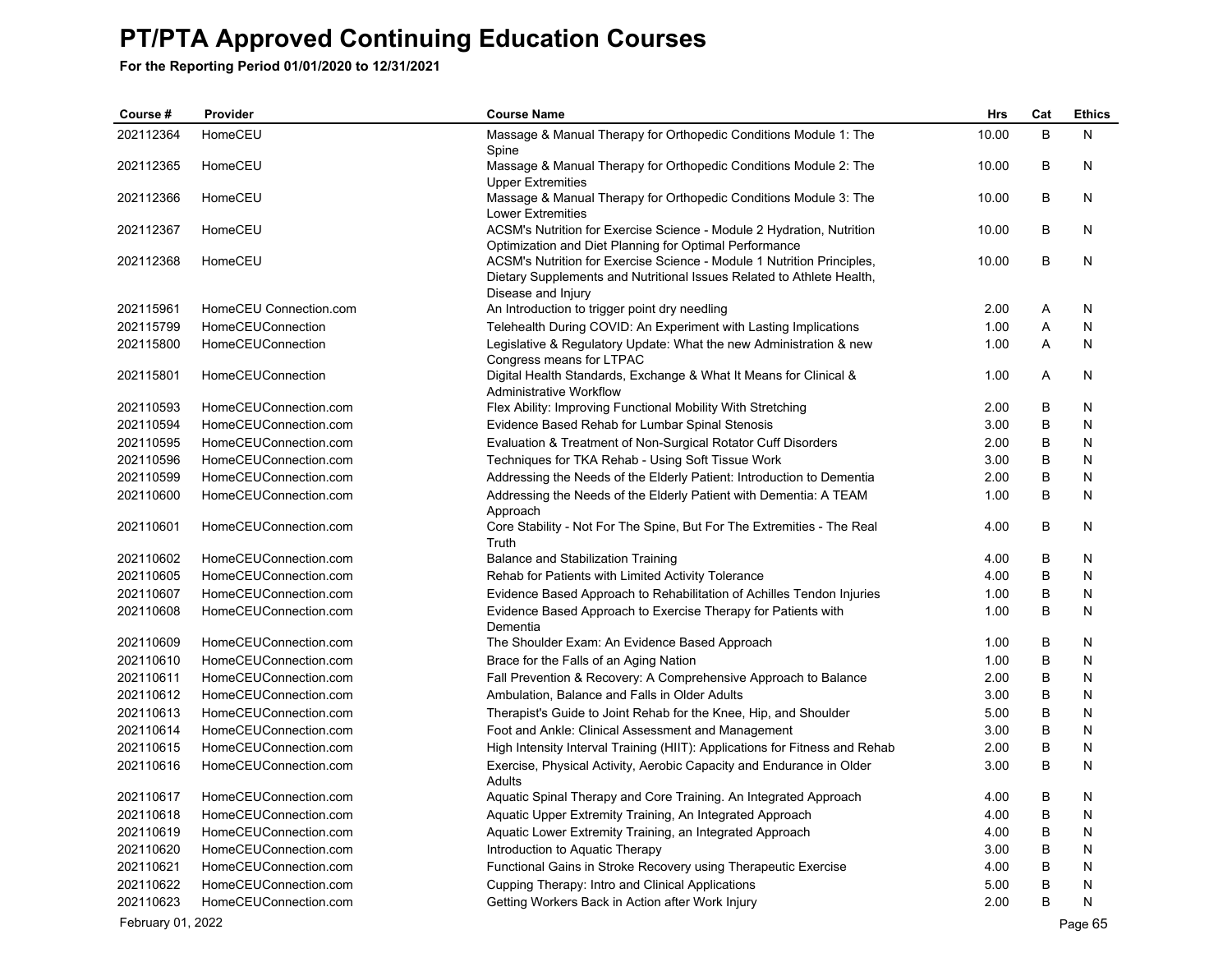| Course#   | Provider              | <b>Course Name</b>                                                                                                           | <b>Hrs</b> | Cat            | <b>Ethics</b> |
|-----------|-----------------------|------------------------------------------------------------------------------------------------------------------------------|------------|----------------|---------------|
| 202110624 | HomeCEUConnection.com | <b>Clinical Practice Guidelines for Low Back Pain</b>                                                                        | 2.00       | B              | N             |
| 202110625 | HomeCEUConnection.com | Muscle Energy/ PNF for Flexibility                                                                                           | 4.00       | $\sf B$        | N             |
| 202110626 | HomeCEUConnection.com | Chronic Pain: Fibromyalgia and Myofascial Pain                                                                               | 3.00       | B              | N             |
| 202110627 | HomeCEUConnection.com | Geriatric Balance and Fall Prevention                                                                                        | 4.00       | $\sf B$        | N             |
| 202110628 | HomeCEUConnection.com | Orthopedic Manual Therapy for Low Back Pain: Examination and                                                                 | 5.00       | $\sf B$        | N             |
|           |                       | Interventions                                                                                                                |            |                |               |
| 202110629 | HomeCEUConnection.com | Positional Release: Reflex Release for Painful Trigger Points & Muscle<br>Tension                                            | 4.00       | B              | N             |
| 202110630 | HomeCEUConnection.com | Impaired Mobility of the Joints, Mobile Performance, Motor Control and<br>Posture in Older Adults                            | 3.00       | B              | N             |
| 202110631 | HomeCEUConnection.com | Mechanical Traction: An Updated & Evidence Based Approach                                                                    | 2.00       | В              | N             |
| 202110632 | HomeCEUConnection.com | The Use of Physical Agents in Wound Healing: An Evidenced Based                                                              | 3.00       | B              | N             |
|           |                       | Approach                                                                                                                     |            |                |               |
| 202110633 | HomeCEUConnection.com | The Use of Physical Agents in Treating Neurological Disorders: An<br>Evidenced Based Approach                                | 4.00       | B              | N             |
| 202110634 | HomeCEUConnection.com | The Use of Physical Agents in Osteoarthritis Treatment: An Evidenced<br>Based Approach                                       | 3.00       | B              | N             |
| 202110635 | HomeCEUConnection.com | The Use of Physical Agents in Improving Range of Motion: An Evidenced<br>Based Approach                                      | 4.00       | B              | N             |
| 202110636 | HomeCEUConnection.com | Physical Agents in Pain Management: An Evidence Based Approach                                                               | 4.00       | В              | N             |
| 202110637 | HomeCEUConnection.com | Down and Dirty: Vestibular Rehabilitation for Everyday Practice                                                              | 7.00       | $\sf B$        | N             |
| 202110638 | HomeCEUConnection.com | Current Concepts in Fall Prevention and Balance Reeducation for the                                                          | 7.00       | B              | N             |
|           |                       | Geriatric Population                                                                                                         |            |                |               |
| 202110639 | HomeCEUConnection.com | Osteoporosis: NOT just an old Lady's Disease                                                                                 | 2.00       | B              | N             |
| 202110640 | HomeCEUConnection.com | Foundation, Form and Function: The Effects of a Dysfunctional Core                                                           | 1.00       | B              | N             |
| 202110641 | HomeCEUConnection.com | Foundation, Form and Function: Foundation Concepts of Core Stability                                                         | 3.00       | B              | N             |
| 202110642 | HomeCEUConnection.com | Take Control: Continence Care Is Every Healthcare Provider's Business                                                        | 1.00       | B              | N             |
| 202110643 | HomeCEUConnection.com | Exercises to Treat Urinary Incontinence                                                                                      | 1.00       | B              | N             |
| 202110644 | HomeCEUConnection.com | Urinary Incontinence - Behavioral Interventions                                                                              | 1.00       | $\sf B$        | N             |
| 202110645 | HomeCEUConnection.com | Urinary Incontinence - Identifications of Types                                                                              | 1.00       | B              | N             |
| 202110646 | HomeCEUConnection.com | An Evidenced Based Approach to Using Distance Guided Therapies in<br>the Rehabilitation of Patients with Rotator Cuff Injury | 1.00       | B              | N             |
| 202110647 | HomeCEUConnection.com | Tools for Concussion Assessment & Management                                                                                 | 3.00       | В              | N             |
| 202110648 | HomeCEUConnection.com | Nutrition for Optimal Health and Performance                                                                                 | 4.00       | $\sf B$        | N             |
| 202110649 | HomeCEUConnection.com | Bodyweight Suspension Training for Fitness and Performance                                                                   | 4.00       | $\sf B$        | N             |
| 202110650 | HomeCEUConnection.com | Kettlebell Mastery for Functional Fitness                                                                                    | 4.00       | B              | N             |
| 202110651 | HomeCEUConnection.com | Pain Physiology and the Pain Experience                                                                                      | 2.00       | $\sf B$        | N             |
| 202110652 | HomeCEUConnection.com | The Opioid Crisis and Its Implications for Pain Management                                                                   | 2.00       | B              | N             |
| 202110653 | HomeCEUConnection.com | Pain Management: Evidence-Based Interventions and Best Practices                                                             | 2.00       | B              | N             |
| 202110654 | HomeCEUConnection.com | Understanding Movement: Skill-building for the Rehab and Exercise<br>Professional                                            | 3.00       | B              | N             |
| 202110655 | HomeCEUConnection.com | An Introduction to Trigger Point Dry Needling                                                                                | 2.00       | B              | N             |
| 202110656 | HomeCEUConnection.com | Patient Driven Payment Model Overview (PDPM)                                                                                 | 2.00       | B              | N             |
| 202110658 | HomeCEUConnection.com | Antibiotic Stewardship Program                                                                                               | 2.00       | B              | N             |
| 202110660 | HomeCEUConnection.com | Errorless Learning and Other Effective Interventions for People Living<br>with Dementia                                      | 4.00       | $\overline{B}$ | N             |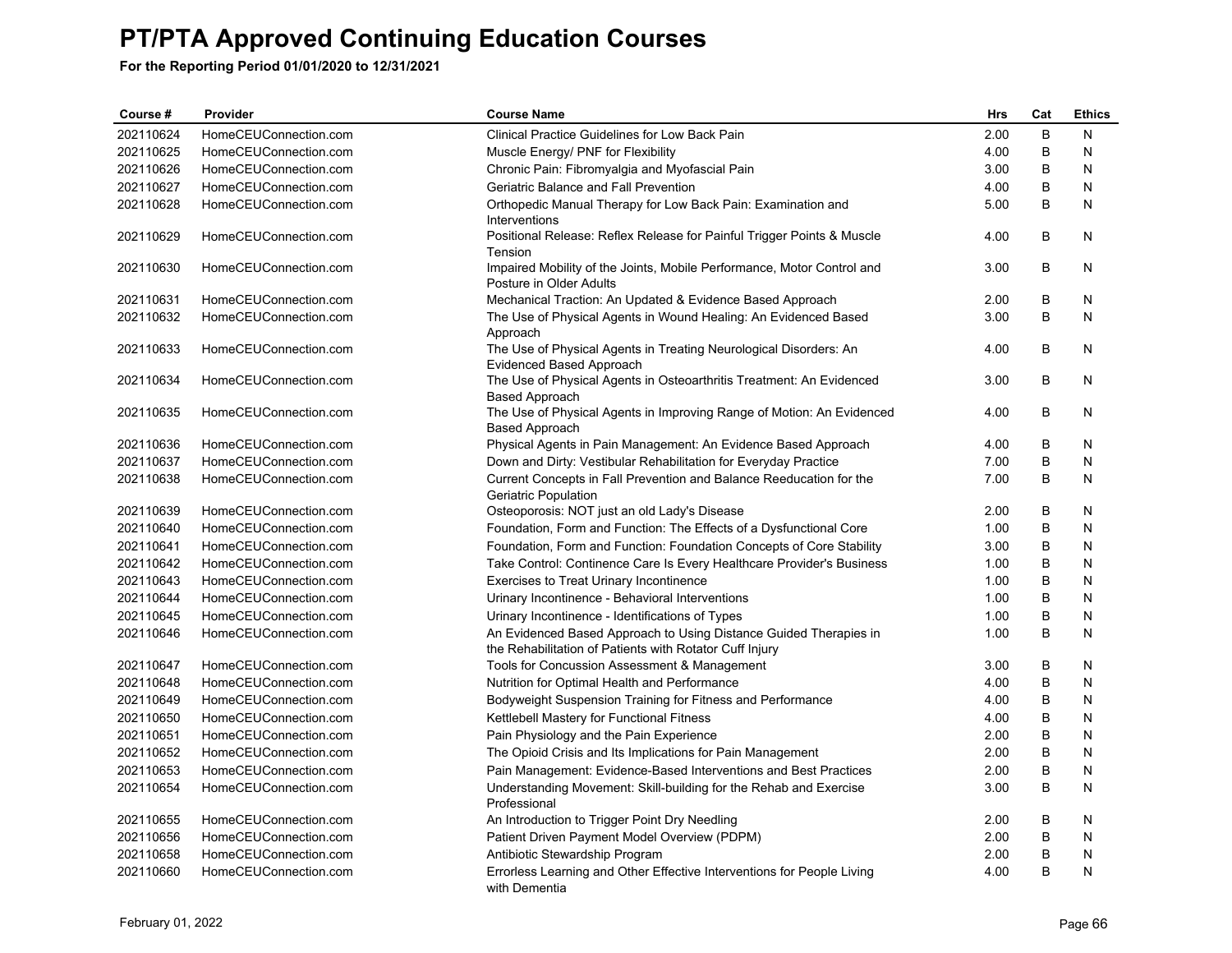| Course #          | Provider              | <b>Course Name</b>                                                                     | Hrs  | Cat | <b>Ethics</b> |
|-------------------|-----------------------|----------------------------------------------------------------------------------------|------|-----|---------------|
| 202110661         | HomeCEUConnection.com | Child Abuse and Neglect: Identifying Child Abuse & Responding                          | 3.00 | B   | N             |
|                   |                       | Appropriately                                                                          |      |     |               |
| 202110662         | HomeCEUConnection.com | Compassion Fatigue in Healthcare: When Caring Hurts                                    | 1.00 | B   | N             |
| 202110664         | HomeCEUConnection.com | Massage Intervention for Headaches: Reducing Frequency & Intensity                     | 2.00 | B   | N             |
| 202110666         | HomeCEUConnection.com | Manual Therapy and Corrective Exercise for Common Extremity                            | 4.00 | B   | N             |
|                   |                       | Conditions                                                                             |      |     |               |
| 202110667         | HomeCEUConnection.com | Geriatric Integrative Functional Therapy Part 1: Examinations                          | 4.00 | В   | N             |
| 202110668         | HomeCEUConnection.com | Geriatric Integrative Functional Therapy Part 2: Interventions                         | 4.00 | B   | N             |
| 202110669         | HomeCEUConnection.com | Incorporating Clinical Practice Guidelines into Program Design for Neck<br>Pain        | 2.00 | B   | N             |
| 202110670         | HomeCEUConnection.com | Manual Therapy and Clinical Practice Guidelines for the Frozen Shoulder                | 3.00 | B   | N             |
| 202110671         | HomeCEUConnection.com | Foundations of Evidence-Based Practice                                                 | 2.00 | B   | N             |
| 202110672         | HomeCEUConnection.com | Current Controversies in ACL Rehabilitation: What Does the Evidence                    | 3.00 | B   | N             |
|                   |                       | Say?                                                                                   |      |     |               |
| 202110673         | HomeCEUConnection.com | Sleep Recommendations for Competitive Athletes                                         | 2.00 | B   | N             |
| 202110674         | HomeCEUConnection.com | Developing Effective Concussion Education for Coaches, Parents, and                    | 2.00 | B   | N             |
|                   |                       | Athletes                                                                               |      |     |               |
| 202110675         | HomeCEUConnection.com | Implementation of Evidence Based Upper Extremity Screening in                          | 1.00 | В   | N             |
|                   |                       | Overhead Athletes                                                                      |      |     |               |
| 202110676         | HomeCEUConnection.com | Blood Flow Restriction Training: Understanding the Safety, Mechanisms,<br>and Efficacy | 2.00 | B   | N             |
| 202110677         | HomeCEUConnection.com | Differential Diagnosis for Physical Therapy: Introduction                              | 4.00 | B   | N             |
| 202110678         | HomeCEUConnection.com | Differential Diagnosis for Physical Therapy - Hematological,                           | 3.00 | B   | N             |
|                   |                       | Cardiovascular, Immune and Digestive System Disorders                                  |      |     |               |
| 202110679         | HomeCEUConnection.com | Differential Diagnosis for Physical Therapy: Cancer, Hepatic/Biliary and               | 3.00 | В   | N             |
|                   |                       | <b>Renal Disease</b>                                                                   |      |     |               |
| 202110680         | HomeCEUConnection.com | Differential Diagnosis in Physical Therapy: Upper Extremity and Lower                  | 3.00 | В   | N             |
|                   |                       | Quadrant                                                                               |      |     |               |
| 202110681         | HomeCEUConnection.com | Kinesiology Taping for the Manual Therapist                                            | 6.00 | B   | N             |
| 202110682         | HomeCEUConnection.com | Resilience and its Role in Helping Young Clients Overcome Adversity                    | 3.00 | B   | N             |
| 202110683         | HomeCEUConnection.com | <b>Counseling Parents: Teaching Parents Effective Parenting Skills</b>                 | 5.00 | B   | N             |
| 202110684         | HomeCEUConnection.com | Evidenced-Inspired Approaches to Pelvic Pain                                           | 5.00 | B   | N             |
| 202110685         | HomeCEUConnection.com | Evidenced-Inspired Approaches to the Shoulder Complex                                  | 3.00 | B   | N             |
| 202110686         | HomeCEUConnection.com | Advancing Adherence: Promoting Patient Progress                                        | 2.00 | В   | N             |
| 202110687         | HomeCEUConnection.com | Insights into Aging: Aspects in the life of a Senior                                   | 4.00 | B   | N             |
| 202110688         | HomeCEUConnection.com | Pathology: Aspects of the Disease Process                                              | 4.00 | В   | N             |
| 202110689         | HomeCEUConnection.com | Function and Pathology of the Cardiovascular System                                    | 4.00 | B   | N             |
| 202110690         | HomeCEUConnection.com | Maintenance Therapy: What, When, Why and How                                           | 1.00 | B   | N             |
| 202110691         | HomeCEUConnection.com | Clinical Effects and Considerations of Stroke Based on the Affected                    | 2.00 | B   | N             |
|                   |                       | Region of the Brain                                                                    |      |     |               |
| 202110692         | HomeCEUConnection.com | Understanding and Treating Neuropathy                                                  | 2.00 | В   | Ν             |
| 202110693         | HomeCEUConnection.com | Up Close with the Frontal Lobe - Executive Function Disorder                           | 2.00 | В   | N             |
| 202110694         | HomeCEUConnection.com | A Starter's Guide to Home Health: What You Need to Know                                | 2.00 | В   | N             |
| 202110695         | HomeCEUConnection.com | Function and Pathologies of Skeletal System                                            | 4.00 | В   | N             |
| 202110696         | HomeCEUConnection.com | Function and Pathology of Muscular System                                              | 3.00 | В   | N             |
| 202110697         | HomeCEUConnection.com | Function and Pathology of the Blood, Lymphatic and Immune Systems                      | 2.00 | В   | N             |
| 202110698         | HomeCEUConnection.com | Stroke Recognition and Treatments in the Young Athlete                                 | 2.00 | В   | N             |
| February 01, 2022 |                       |                                                                                        |      |     | Page 67       |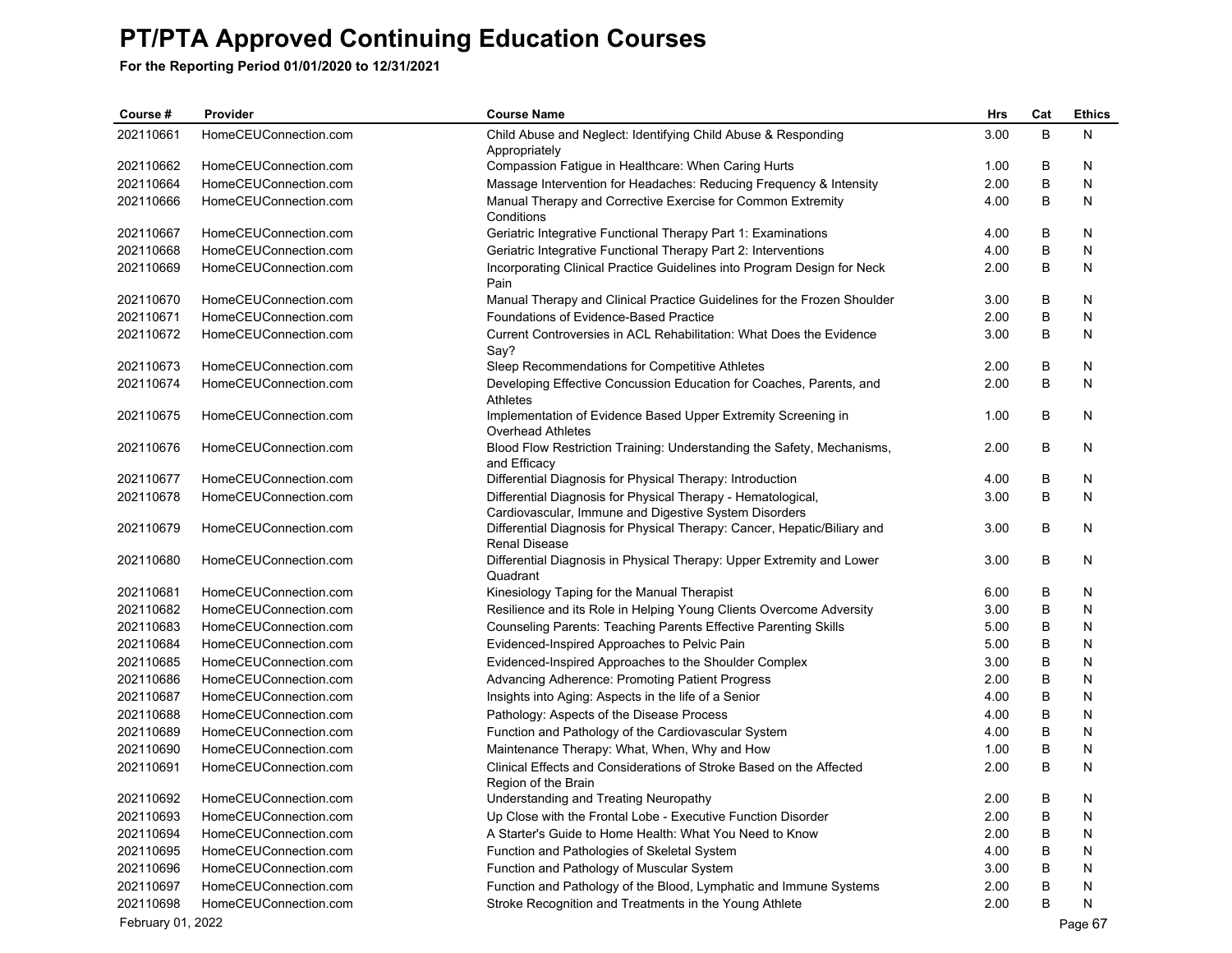| Course #  | Provider              | <b>Course Name</b>                                                                                                           | Hrs  | Cat     | <b>Ethics</b> |
|-----------|-----------------------|------------------------------------------------------------------------------------------------------------------------------|------|---------|---------------|
| 202110699 | HomeCEUConnection.com | Sports Injuries: Kinesiology, Injury, Treatment and Maintenance of the<br>Shoulder, Knee and Ankle                           | 2.00 | B       | N             |
| 202110700 | HomeCEUConnection.com | Exercise for Clients with Intellectual, Developmental & Neurological<br><b>Disabilities</b>                                  | 2.00 | B       | N             |
| 202110701 | HomeCEUConnection.com | Achieving Optimal Body Composition in Athletes: What is the Best<br>Athlete Diet Plan?                                       | 2.00 | B       | N             |
| 202110702 | HomeCEUConnection.com | Concussion Management: The Non-Sport Aspects                                                                                 | 3.00 | B       | N             |
| 202110703 | HomeCEUConnection.com | Risk Factors for Stroke in Younger Stroke Patients                                                                           | 1.00 | B       | N             |
| 202110705 | HomeCEUConnection.com | Evidence for Co-Treatments To Improve Outcomes                                                                               | 4.00 | $\sf B$ | $\mathsf{N}$  |
| 202110706 | HomeCEUConnection.com | Rehab for Patients with Limited Activity Tolerance                                                                           | 4.00 | B       | N             |
| 202110708 | HomeCEUConnection.com | Managing Challenging Behaviors of Adults and Adolescents in<br>NeuroRehabilitation                                           | 3.00 | B       | N             |
| 202110709 | HomeCEUConnection.com | Cardiac Conditions - Pathophysiology, Diagnostic Tests and Procedures,<br>and Treatment                                      | 4.00 | B       | N             |
| 202110710 | HomeCEUConnection.com | Pulmonary Conditions - Pathophysiology, Diagnostic Tests and<br>Procedures, and Treatment                                    | 3.00 | B       | N             |
| 202110711 | HomeCEUConnection.com | Cardiopulmonary Patient Care - Cardiothoracic Surgical Interventions<br>and Support Interventions                            | 3.00 | B       | N             |
| 202110712 | HomeCEUConnection.com | Cardiopulmonary Patient Care - Rehabilitation Assessment &<br>Interventions                                                  | 3.00 | B       | N             |
| 202110713 | HomeCEUConnection.com | Exercise, Physical Activity, Aerobic Capacity and Endurance in Older<br>Adults                                               | 3.00 | B       | N             |
| 202110714 | HomeCEUConnection.com | Optimum Prevention in the Lumbar Spine                                                                                       | 3.00 | B       | N             |
| 202110715 | HomeCEUConnection.com | Assessments and Creative Interventions to Treat Individuals on the<br>Autism Spectrum                                        | 5.00 | B       | N             |
| 202110716 | HomeCEUConnection.com | <b>Telehealth Rehabilitation</b>                                                                                             | 2.00 | B       | N             |
| 202110717 | HomeCEUConnection.com | Kettlebell Mastery for Functional Fitness                                                                                    | 4.00 | $\sf B$ | N             |
| 202110718 | HomeCEUConnection.com | Bodyweight Suspension Training for Fitness and Performance                                                                   | 4.00 | B       | N             |
| 202110719 | HomeCEUConnection.com | Mirror Therapy to Return to Sport                                                                                            | 2.00 | B       | N             |
| 202110720 | HomeCEUConnection.com | Fitness and Wellness Programming for the Aging Adult                                                                         | 4.00 | $\sf B$ | N             |
| 202110721 | HomeCEUConnection.com | Nutrition for Optimal Health and Performance                                                                                 | 4.00 | B       | N             |
| 202110722 | HomeCEUConnection.com | Dynamic Splint and Static Progressive Splint for Improved Recovery                                                           | 4.00 | B       | N             |
| 202110723 | HomeCEUConnection.com | Tools for Concussion Assessment & Management                                                                                 | 3.00 | $\sf B$ | N             |
| 202110724 | HomeCEUConnection.com | Respiration and the Thorax: Essential Tools for Recognizing and<br>Treating Dysfunction in the Thorax and Respiratory System | 3.00 | B       | N             |
| 202110725 | HomeCEUConnection.com | Foundation, Form and Function: Foundation Concepts of Core Stability                                                         | 3.00 | B       | N             |
| 202110726 | HomeCEUConnection.com | Altered Breathing Patterns and Disorders: Their Impact on Health,<br>Posture, Pain, and Stress                               | 1.00 | B       | N             |
| 202110727 | HomeCEUConnection.com | Foundation, Form and Function: The Effects of a Dysfunctional Core                                                           | 1.00 | B       | N             |
| 202110728 | HomeCEUConnection.com | Wellness Programming: A Comprehensive Approach                                                                               | 4.00 | B       | N             |
| 202110729 | HomeCEUConnection.com | Counseling Aging Patients and their Families                                                                                 | 1.00 | B       | N             |
| 202110731 | HomeCEUConnection.com | Osteoporosis: NOT just an old Lady's Disease                                                                                 | 2.00 | $\sf B$ | N             |
| 202110732 | HomeCEUConnection.com | Strengthening the Aging Spine: A Beginner's to Advanced<br>Comprehensive Approach                                            | 3.00 | B       | N             |
| 202110733 | HomeCEUConnection.com | Fall Prevention & Recovery: A Comprehensive Approach to Balance                                                              | 2.00 | B       | N             |
| 202110734 | HomeCEUConnection.com | Current Concepts in Fall Prevention and Balance Reeducation for the<br><b>Geriatric Population</b>                           | 7.00 | B       | ${\sf N}$     |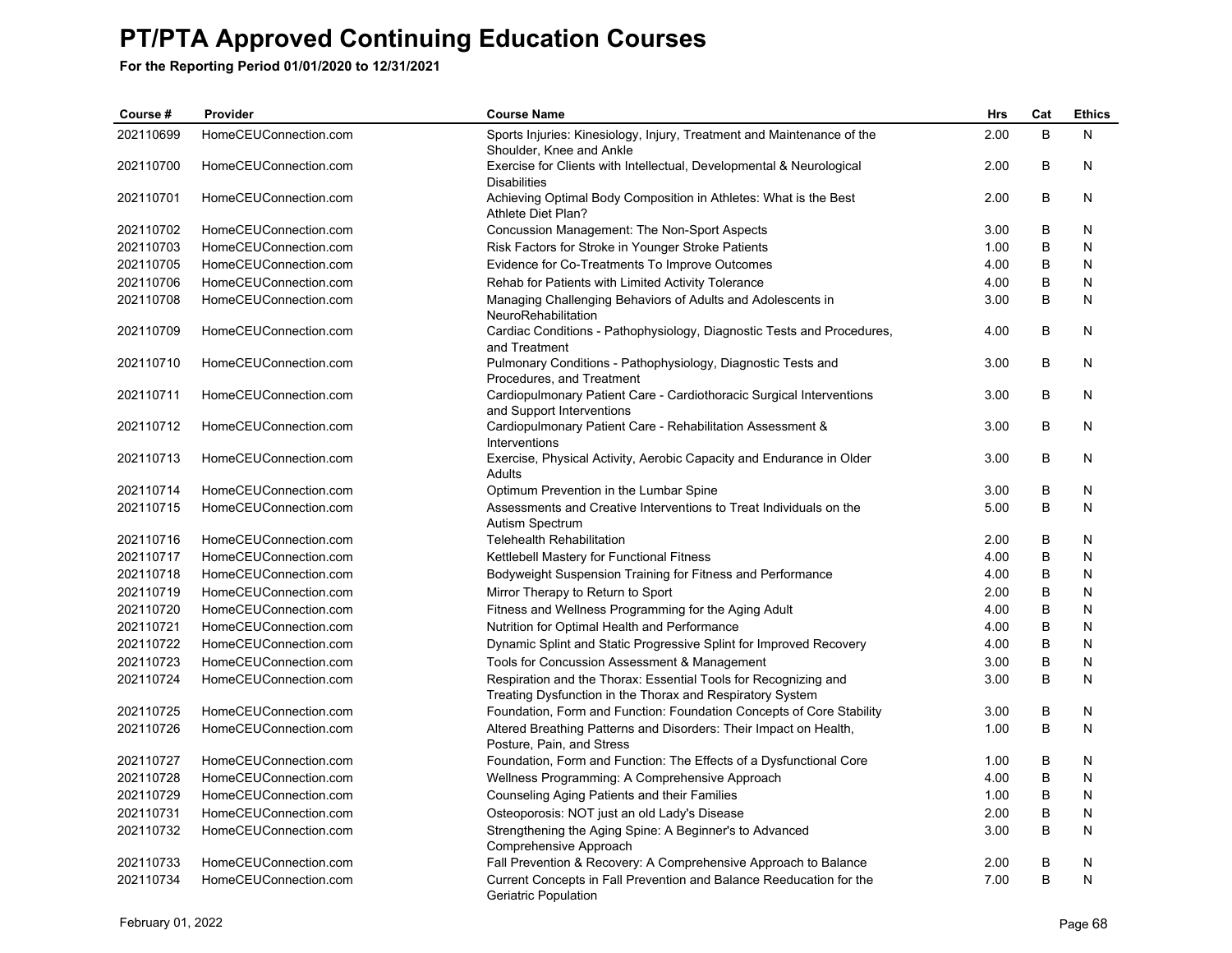| Course #  | Provider              | <b>Course Name</b>                                                                                      | Hrs  | Cat | <b>Ethics</b> |
|-----------|-----------------------|---------------------------------------------------------------------------------------------------------|------|-----|---------------|
| 202110735 | HomeCEUConnection.com | Down and Dirty: Vestibular Rehabilitation for Everyday Practice                                         | 4.00 | B   | N             |
| 202110760 | HomeCEUConnection.com | Physical Agents in Pain Management: An Evidence Based Approach                                          | 4.00 | Α   | N             |
| 202110761 | HomeCEUConnection.com | The Use of Physical Agents in Improving Range of Motion: An Evidenced                                   | 4.00 | A   | N             |
|           |                       | <b>Based Approach</b>                                                                                   |      |     |               |
| 202110762 | HomeCEUConnection.com | The Use of Physical Agents in Osteoarthritis Treatment: An Evidenced                                    | 3.00 | A   | N             |
|           |                       | <b>Based Approach</b>                                                                                   |      |     |               |
| 202110763 | HomeCEUConnection.com | The Use of Physical Agents in Treating Neurological Disorders: An<br>Evidenced Based Approach           | 4.00 | A   | N             |
| 202110764 | HomeCEUConnection.com | The Use of Physical Agents in Wound Healing: An Evidenced Based                                         | 3.00 | A   | N             |
|           |                       | Approach                                                                                                |      |     |               |
| 202110765 | HomeCEUConnection.com | Mechanical Traction: An Updated & Evidence Based Approach                                               | 2.00 | Α   | N             |
| 202110766 | HomeCEUConnection.com | Functional Gains in Stroke Recovery using Therapeutic Exercise                                          | 4.00 | A   | N             |
| 202110767 | HomeCEUConnection.com | Impaired Mobility of the Joints, Mobile Performance, Motor Control and                                  | 3.00 | A   | N             |
|           |                       | Posture in Older Adults                                                                                 |      |     |               |
| 202110768 | HomeCEUConnection.com | Positional Release: Reflex Release for Painful Trigger Points & Muscle                                  | 4.00 | Α   | N             |
|           |                       | Tension                                                                                                 |      |     |               |
| 202110769 | HomeCEUConnection.com | Geriatric Balance and Fall Prevention                                                                   | 4.00 | Α   | N             |
| 202110770 | HomeCEUConnection.com | Chronic Pain: Fibromyalgia and Myofascial Pain                                                          | 3.00 | Α   | N             |
| 202110771 | HomeCEUConnection.com | Getting Workers Back in Action after Work Injury                                                        | 2.00 | A   | N             |
| 202110772 | HomeCEUConnection.com | Urinary Incontinence - Identifications of Types                                                         | 1.00 | Α   | N             |
| 202110773 | HomeCEUConnection.com | Urinary Incontinence - Behavioral Interventions                                                         | 1.00 | Α   | N             |
| 202110774 | HomeCEUConnection.com | The Endocrine System: Structure and Pathology                                                           | 2.00 | Α   | N             |
| 202110775 | HomeCEUConnection.com | The Nervous System: Function & Pathology                                                                | 3.00 | Α   | N             |
| 202110776 | HomeCEUConnection.com | Assuring the PASRR Requirements in Long Term Care                                                       | 3.00 | Α   | N             |
| 202110777 | HomeCEUConnection.com | Preparing for the Long Term Care New Survey Process                                                     | 3.00 | A   | N             |
| 202110778 | HomeCEUConnection.com | Person Centered Care: Keys to Assuring This Regulatory Requirement                                      | 4.00 | Α   | N             |
| 202110779 | HomeCEUConnection.com | The Interprofessional's Use of Dual Task Training to Address                                            | 3.00 | A   | N             |
| 202110780 | HomeCEUConnection.com | <b>Cognition and Balance</b><br>Manual Therapy and Clinical Practice Guidelines for the Frozen Shoulder | 3.00 | Α   | N             |
| 202110781 | HomeCEUConnection.com | Incorporating Clinical Practice Guidelines into Program Design for Neck                                 | 2.00 | A   | N             |
|           |                       | Pain                                                                                                    |      |     |               |
| 202110782 | HomeCEUConnection.com | Geriatric Integrative Functional Therapy Part 1: Examinations                                           | 4.00 | Α   | N             |
| 202110783 | HomeCEUConnection.com | Geriatric Integrative Functional Therapy Part 2: Interventions                                          | 4.00 | A   | N             |
| 202110784 | HomeCEUConnection.com | An Introduction to Hospice and Palliative Care                                                          | 4.00 | A   | N             |
| 202110785 | HomeCEUConnection.com | Therapist's Guide to Joint Rehab for the Knee, Hip, and Shoulder                                        | 5.00 | A   | N             |
| 202110786 | HomeCEUConnection.com | Foot and Ankle: Clinical Assessment and Management                                                      | 3.00 | A   | N             |
| 202110787 | HomeCEUConnection.com | High Intensity Interval Training (HIIT): Applications for Fitness and Rehab                             | 2.00 | A   | N             |
| 202110788 | HomeCEUConnection.com | Pain Management: Evidence-Based Interventions and Best Practices                                        | 2.00 | B   | N             |
| 202110789 | HomeCEUConnection.com | Understanding Movement: Skill-building for the Rehab and Exercise                                       | 3.00 | B   | N             |
|           |                       | Professional                                                                                            |      |     |               |
| 202110790 | HomeCEUConnection.com | An Introduction to Trigger Point Dry Needling                                                           | 2.00 | B   | N             |
| 202110791 | HomeCEUConnection.com | Errorless Learning and Other Effective Interventions for People Living<br>with Dementia                 | 4.00 | B   | N             |
| 202110792 | HomeCEUConnection.com | Massage Intervention for Headaches: Reducing Frequency & Intensity                                      | 2.00 | B   | N             |
| 202110793 | HomeCEUConnection.com | Nutrition: Understanding Macronutrients for Weight Loss                                                 | 4.00 | Α   | N             |
| 202110809 | HomeCEUConnection.com | Manual Therapy and Corrective Exercise for Common Extremity<br>Conditions                               | 4.00 | B   | N             |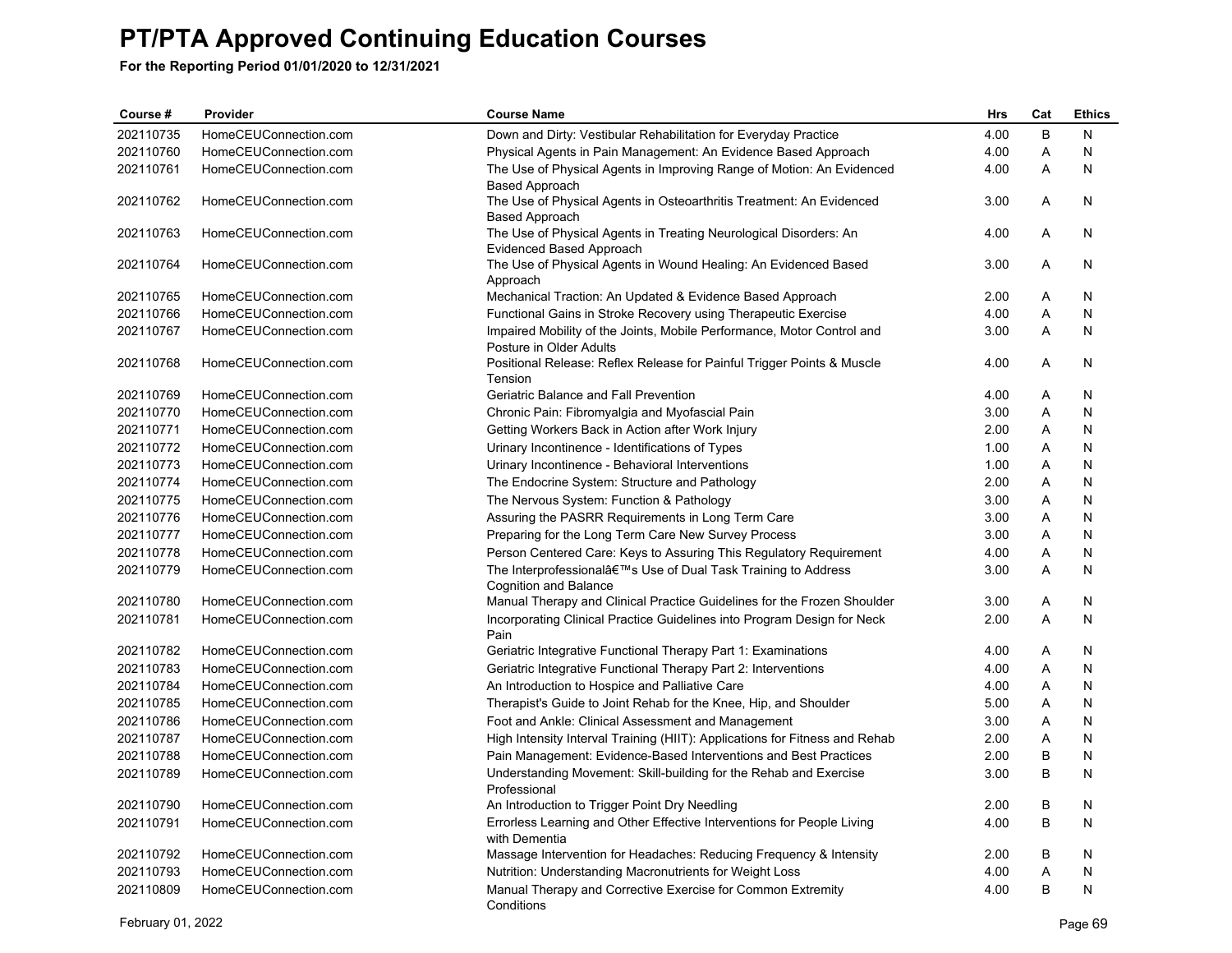| Course #  | Provider              | <b>Course Name</b>                                                                        | Hrs  | Cat     | <b>Ethics</b> |
|-----------|-----------------------|-------------------------------------------------------------------------------------------|------|---------|---------------|
| 202110810 | HomeCEUConnection.com | Current Controversies in ACL Rehabilitation: What Does the Evidence<br>Say?               | 3.00 | B       | N.            |
| 202110811 | HomeCEUConnection.com | Developing Effective Concussion Education for Coaches, Parents, and<br>Athletes           | 2.00 | B       | N             |
| 202110812 | HomeCEUConnection.com | Implementation of Evidence Based Upper Extremity Screening in<br><b>Overhead Athletes</b> | 1.00 | B       | N             |
| 202110813 | HomeCEUConnection.com | Blood Flow Restriction Training: Understanding the Safety, Mechanisms,<br>and Efficacy    | 2.00 | B       | N             |
| 202110814 | HomeCEUConnection.com | Developmental and Sensory Motor Strategies in School Based Programs                       | 4.00 | B       | N             |
| 202110815 | HomeCEUConnection.com | Pediatric Dysphagia, helping children eat safely                                          | 4.00 | B       | $\mathsf{N}$  |
| 202112623 | HomeCEUConnection.com | Wound Care for the Therapist: How to Assess, Investigate, and Treat a<br>Pressure Injury  | 2.00 | B       | N             |
| 202112624 | HomeCEUConnection.com | Wound Care for the Therapist: How to Assess, Investigate, and Treat a<br>Pressure Injury  | 2.00 | A       | N             |
| 202112625 | HomeCEUConnection.com | Lewy Body Dementia and Parkinson's Disease Dementia: Same or<br>Different?                | 3.00 | B       | N             |
| 202112626 | HomeCEUConnection.com | Lewy Body Dementia and Parkinson's Disease Dementia: Same or<br>Different?                | 3.00 | A       | N             |
| 202112627 | HomeCEUConnection.com | Improving Physical and Cognitive Function: Medications and<br>Supplements                 | 2.00 | $\sf B$ | N             |
| 202112628 | HomeCEUConnection.com | Improving Physical and Cognitive Function: Medications and<br>Supplements                 | 2.00 | Α       | N             |
| 202112629 | HomeCEUConnection.com | Total Ankle Replacement: Rehab Strategies                                                 | 1.00 | B       | N.            |
| 202112632 | HomeCEUConnection.com | Total Ankle Replacement: Rehab Strategies                                                 | 1.00 | A       | $\mathsf{N}$  |
| 202112633 | HomeCEUConnection.com | Cryotherapy: Evidence Based Practice and Future Frontiers                                 | 2.00 | $\sf B$ | $\mathsf{N}$  |
| 202112634 | HomeCEUConnection.com | Cryotherapy: Evidence Based Practice and Future Frontiers                                 | 2.00 | A       | N             |
| 202112635 | HomeCEUConnection.com | Sleep Problems in Infants & Toddlers: Evaluation and Treatment                            | 4.00 | B       | $\mathsf{N}$  |
| 202112636 | HomeCEUConnection.com | Sleep Problems in Infants & Toddlers: Evaluation and Treatment                            | 4.00 | A       | N             |
| 202112641 | HomeCEUConnection.com | <b>Essential Oils in Healthcare</b>                                                       | 3.00 | B       | N             |
| 202112644 | HomeCEUConnection.com | Traumatic Brain Injury: Introduction, Clinical Picture, Evaluation and<br>Treatment       | 4.00 | A       | N             |
| 202112646 | HomeCEUConnection.com | Elements of Effective Supervision and Mentoring                                           | 2.00 | B       | N             |
| 202112647 | HomeCEUConnection.com | Elements of Effective Supervision and Mentoring                                           | 2.00 | A       | N             |
| 202112650 | HomeCEUConnection.com | Nutritional Textures, Temperatures, and Viscosities for Older Patients                    | 2.00 | B       | N             |
| 202112651 | HomeCEUConnection.com | Nutritional Textures, Temperatures, and Viscosities for Older Patients                    | 2.00 | A       | N             |
| 202112654 | HomeCEUConnection.com | Identification and Management of Malnutrition in Older Adults                             | 2.00 | B       | N             |
| 202112657 | HomeCEUConnection.com | Identification and Management of Malnutrition in Older Adults                             | 2.00 | A       | N             |
| 202112663 | HomeCEUConnection.com | Traumatic Brain Injury: Introduction, Clinical Picture, Evaluation and<br>Treatment       | 4.00 | B       | N             |
| 202112664 | HomeCEUConnection.com | Traumatic Brain Injury: Introduction, Clinical Picture, Evaluation and<br>Treatment       | 4.00 | A       | N             |
| 202112668 | HomeCEUConnection.com | Spanish for Healthcare Providers                                                          | 2.00 | B       | N             |
| 202112669 | HomeCEUConnection.com | Spanish for Healthcare Providers                                                          | 2.00 | Α       | $\mathsf{N}$  |
| 202112670 | HomeCEUConnection.com | Stroke Rehabilitation: Introduction, Evaluation, Treatment and Research                   | 4.00 | B       | N             |
| 202112671 | HomeCEUConnection.com | Stroke Rehabilitation: Introduction, Evaluation, Treatment and Research                   | 4.00 | Α       | N             |
| 202113029 | HomeCEUConnection.com | <b>HIV/AIDS for Healthcare Professionals</b>                                              | 1.00 | B       | N             |
| 202113030 | HomeCEUConnection.com | Swallowing and the Spine: Cervical Spine Disorders and Dysphagia                          | 2.00 | B       | ${\sf N}$     |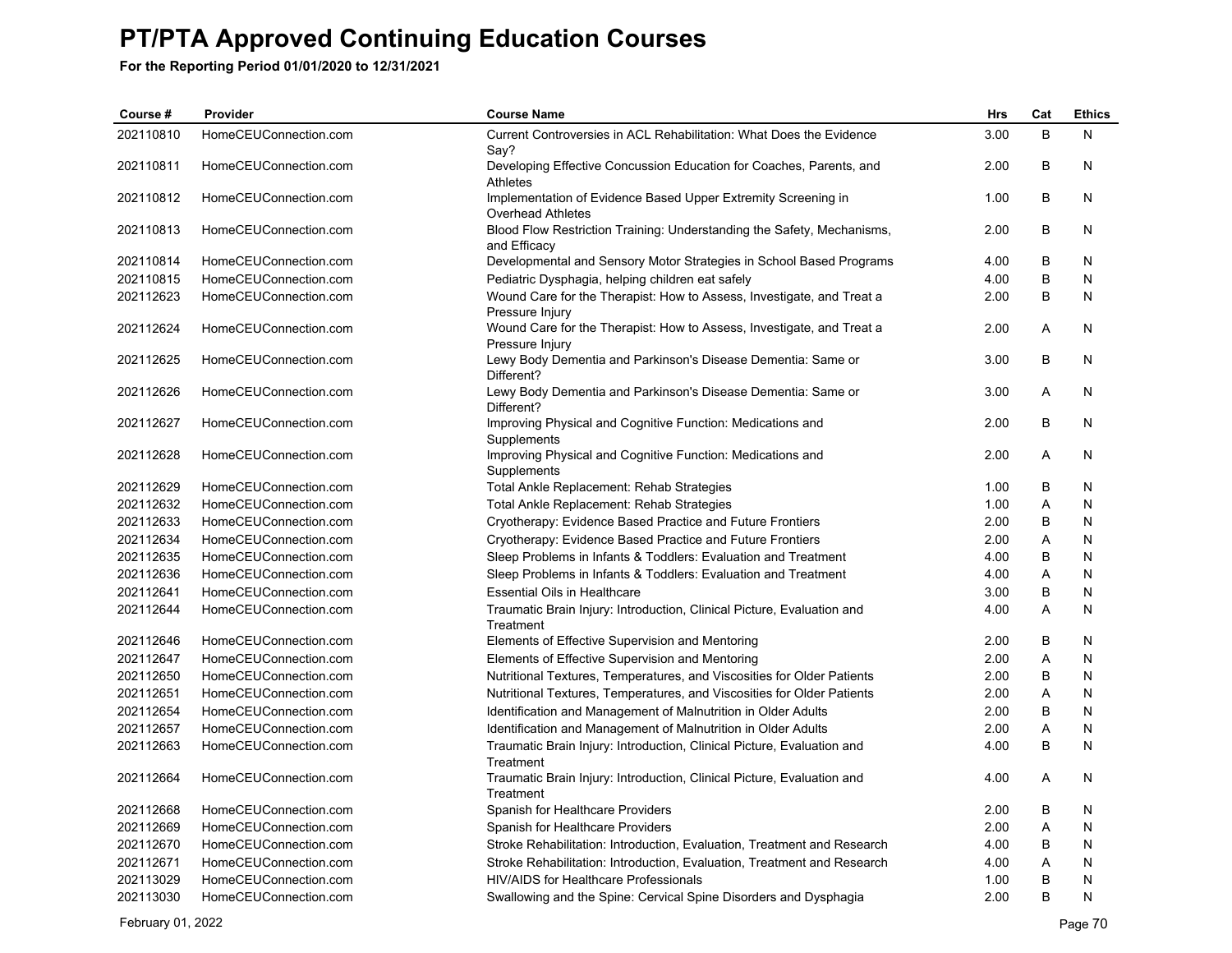| Course #  | Provider              | <b>Course Name</b>                                                                                                                                 | Hrs  | Cat | <b>Ethics</b> |
|-----------|-----------------------|----------------------------------------------------------------------------------------------------------------------------------------------------|------|-----|---------------|
| 202113031 | HomeCEUConnection.com | Swallowing and the Spine: Cervical Spine Disorders and Dysphagia                                                                                   | 2.00 | A   | N             |
| 202113032 | HomeCEUConnection.com | Myofascial and Craniosacral Therapy Interventions to Improve Mobility<br>and Function                                                              | 4.00 | B   | N             |
| 202113033 | HomeCEUConnection.com | Myofascial and Craniosacral Therapy Interventions to Improve Mobility<br>and Function                                                              | 4.00 | Α   | N             |
| 202113034 | HomeCEUConnection.com | Promote Functional Mobility with Massage and Manual Therapy for<br>Geriatrics                                                                      | 3.00 | B   | N             |
| 202113035 | HomeCEUConnection.com | Promote Functional Mobility with Massage and Manual Therapy for<br>Geriatrics                                                                      | 3.00 | Α   | N             |
| 202113036 | HomeCEUConnection.com | Integrative Methods to Manage Pain                                                                                                                 | 2.00 | B   | N             |
| 202113037 | HomeCEUConnection.com | Integrative Methods to Manage Pain                                                                                                                 | 2.00 | A   | N             |
| 202113038 | HomeCEUConnection.com | Let's Be Heart Smart and Figure out CHF!                                                                                                           | 3.00 | B   | N             |
| 202113039 | HomeCEUConnection.com | Let's Be Heart Smart and Figure out CHF!                                                                                                           | 3.00 | Α   | N             |
| 202113040 | HomeCEUConnection.com | Evaluating and Treating COPD: Because if You Can't Breathe, Nothing<br><b>Else Matters</b>                                                         | 3.00 | B   | N             |
| 202113041 | HomeCEUConnection.com | Evaluating and Treating COPD: Because if You Can't Breathe, Nothing<br><b>Else Matters</b>                                                         | 3.00 | A   | N             |
| 202113042 | HomeCEUConnection.com | Cardiopulmonary Comorbidities in the Older Adult                                                                                                   | 5.00 | B   | N             |
| 202113043 | HomeCEUConnection.com | Cardiopulmonary Comorbidities in the Older Adult                                                                                                   | 5.00 | A   | N             |
| 202113044 | HomeCEUConnection.com | Evidenced Based Principles and Applications of Stretching and<br>Self-Myofascial Release                                                           | 3.00 | B   | N             |
| 202113045 | HomeCEUConnection.com | Evidenced Based Principles and Applications of Stretching and<br>Self-Myofascial Release                                                           | 3.00 | Α   | N             |
| 202113046 | HomeCEUConnection.com | Evidenced-Based Pediatric Yoga Tools for Children with Developmental<br>Disorders, Autism Spectrum Disorder, and Sensory Modulation<br>Dysfunction | 4.00 | B   | N             |
| 202113047 | HomeCEUConnection.com | Evidenced-Based Pediatric Yoga Tools for Children with Developmental<br>Disorders, Autism Spectrum Disorder, and Sensory Modulation<br>Dysfunction | 4.00 | Α   | N             |
| 202113048 | HomeCEUConnection.com | Yoga and Science in the Back                                                                                                                       | 2.00 | B   | N             |
| 202113049 | HomeCEUConnection.com | Yoga and Science in the Back                                                                                                                       | 2.00 | Α   | N             |
| 202113051 | HomeCEUConnection.com | Beyond Benign Paroxysmal Positional Vertigo (BPPV): Comprehensive<br>Vestibular Rehab                                                              | 3.00 | B   | N             |
| 202113052 | HomeCEUConnection.com | Beyond Benign Paroxysmal Positional Vertigo (BPPV): Comprehensive<br><b>Vestibular Rehab</b>                                                       | 3.00 | A   | N             |
| 202113060 | HomeCEUConnection.com | Scar Management: An Introduction                                                                                                                   | 2.00 | B   | N             |
| 202113065 | HomeCEUConnection.com | Scar Management: An Introduction                                                                                                                   | 2.00 | A   | N             |
| 202113069 | HomeCEUConnection.com | The Lymphatic System in Scar Wound Healing                                                                                                         | 2.00 | B   | N             |
| 202113072 | HomeCEUConnection.com | The Lymphatic System in Scar Wound Healing                                                                                                         | 2.00 | A   | N             |
| 202113073 | HomeCEUConnection.com | Get Your Foot in the Door: Foot and Ankle Rehabilitation                                                                                           | 4.00 | B   | N             |
| 202113074 | HomeCEUConnection.com | Get Your Foot in the Door: Foot and Ankle Rehabilitation                                                                                           | 4.00 | A   | N             |
| 202113075 | HomeCEUConnection.com | <b>Stretch Your Clients!</b>                                                                                                                       | 3.00 | B   | N             |
| 202113076 | HomeCEUConnection.com | <b>Stretch Your Clients!</b>                                                                                                                       | 3.00 | A   | N             |
| 202113077 | HomeCEUConnection.com | SI Joint Dysfunction Treatment: A Manual Therapy Approach                                                                                          | 2.00 | B   | N             |
| 202113078 | HomeCEUConnection.com | SI Joint Dysfunction Treatment: A Manual Therapy Approach                                                                                          | 2.00 | A   | N             |
| 202113079 | HomeCEUConnection.com | Knee-Habilitation Protocols: Past, Present and Perturbed                                                                                           | 2.00 | B   | N             |
| 202113080 | HomeCEUConnection.com | Knee-Habilitation Protocols; Past, Present and Perturbed                                                                                           | 2.00 | A   | N             |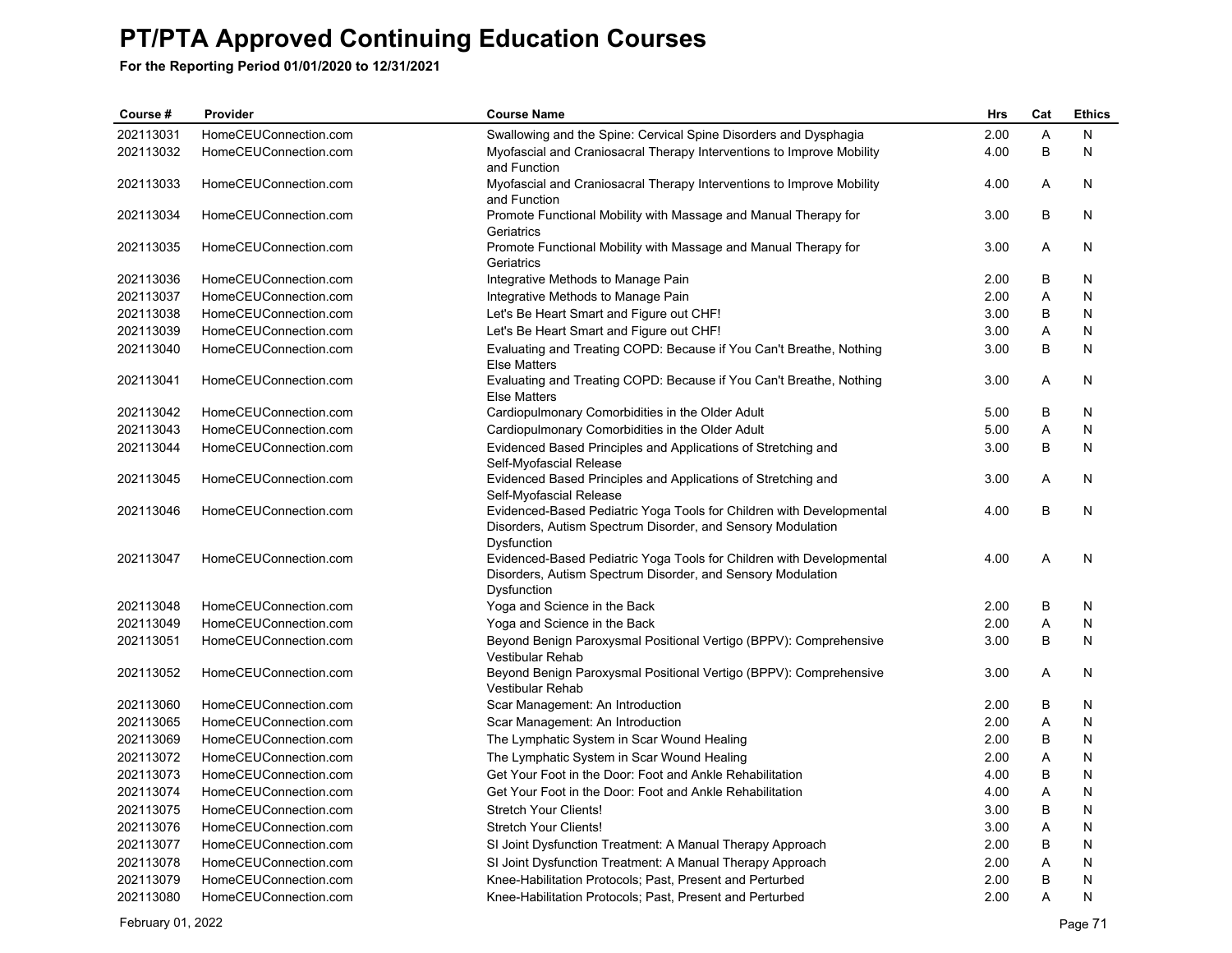| Course #  | Provider              | <b>Course Name</b>                                                                                | <b>Hrs</b> | Cat     | <b>Ethics</b> |
|-----------|-----------------------|---------------------------------------------------------------------------------------------------|------------|---------|---------------|
| 202113081 | HomeCEUConnection.com | A Healthy Back: The Spinal Frontier                                                               | 4.00       | B       | N             |
| 202113082 | HomeCEUConnection.com | A Healthy Back: The Spinal Frontier                                                               | 4.00       | A       | N             |
| 202113083 | HomeCEUConnection.com | <b>Effective Shoulder Examination and Treatment</b>                                               | 5.00       | B       | N             |
| 202113084 | HomeCEUConnection.com | Effective Shoulder Examination and Treatment                                                      | 5.00       | Α       | N             |
| 202113085 | HomeCEUConnection.com | The Rotator Cuff: Deep Tissue Protocols to Stop the Pain!                                         | 4.00       | B       | Ν             |
| 202113086 | HomeCEUConnection.com | The Rotator Cuff: Deep Tissue Protocols to Stop the Pain!                                         | 4.00       | A       | N             |
| 202113087 | HomeCEUConnection.com | The Iliopsoas: The Missing Link to Lower Back and Hip Pain                                        | 3.00       | B       | N             |
| 202113088 | HomeCEUConnection.com | The Iliopsoas: The Missing Link to Lower Back and Hip Pain                                        | 3.00       | Α       | N             |
| 202113089 | HomeCEUConnection.com | Rehab Guidelines for Lumbar Spinal Stenosis                                                       | 3.00       | B       | N             |
| 202113122 | HomeCEUConnection.com | Rehab Guidelines for Lumbar Spinal Stenosis                                                       | 3.00       | Α       | N             |
| 202113123 | HomeCEUConnection.com | Rehab Guidelines for Vertebral Compression Fractures                                              | 4.00       | B       | N             |
| 202113124 | HomeCEUConnection.com | Rehab Guidelines for Vertebral Compression Fractures                                              | 4.00       | B       | N             |
| 202113125 | HomeCEUConnection.com | Outcome Assessment Information Set (OASIS) Home Health                                            | 4.00       | B       | N             |
| 202113126 | HomeCEUConnection.com | Outcome Assessment Information Set (OASIS) Home Health                                            | 4.00       | B       | N             |
| 202113127 | HomeCEUConnection.com | <b>Cultural Diversity in Patient Care</b>                                                         | 1.00       | B       | N             |
| 202113128 | HomeCEUConnection.com | Cultural Diversity in Patient Care                                                                | 1.00       | Α       | N             |
| 202113129 | HomeCEUConnection.com | What is Cultural Competence?                                                                      | 1.00       | B       | N             |
| 202113130 | HomeCEUConnection.com | What is Cultural Competence?                                                                      | 1.00       | Α       | N             |
| 202113131 | HomeCEUConnection.com | Cultural Influences on Pain Management                                                            | 1.00       | B       | N             |
| 202113132 | HomeCEUConnection.com | Cultural Influences on Pain Management                                                            | 1.00       | A       | N             |
| 202113133 | HomeCEUConnection.com | Community-Based Initiatives to Support Patient Care                                               | 4.00       | В       | N             |
| 202113134 | HomeCEUConnection.com | Community-Based Initiatives to Support Patient Care                                               | 4.00       | Α       | N             |
| 202113135 | HomeCEUConnection.com | A Hands-On Approach to Positioning and Wheelchair Adaptations                                     | 6.00       | B       | N             |
| 202113136 | HomeCEUConnection.com | A Hands-On Approach to Positioning and Wheelchair Adaptations                                     | 6.00       | Α       | N             |
| 202114534 | HomeCEUConnection.com | Stroke Rehabilitation Maximizing Outcomes: Anatomy Review and<br>Evaluation                       | 6.00       | B       | N             |
| 202114535 | HomeCEUConnection.com | Stroke Rehabilitation Maximizing Outcomes: Interventions                                          | 4.00       | B       | N             |
| 202114536 | HomeCEUConnection.com | Assuring the Components of Healthcare Documentation                                               | 2.00       | B       | N             |
| 202114537 | HomeCEUConnection.com | Understanding the Effects of Common Medications for Children                                      | 3.00       | B       | N             |
| 202114538 | HomeCEUConnection.com | Domestic Violence: Recognizing, Intervening and Safety Planning                                   | 2.00       | B       | N             |
| 202114539 | HomeCEUConnection.com | COVID-19 in the Geriatric Patient                                                                 | 1.00       | B       | N             |
| 202114540 | HomeCEUConnection.com | An Overview of Macrominerals and Trace Minerals                                                   | 1.00       | B       | N             |
| 202114541 | HomeCEUConnection.com | Correcting Blood Sugar Dysregulation                                                              | 1.00       | $\sf B$ | N             |
| 202114542 | HomeCEUConnection.com | Understanding Food Labels Beyond Nutrition Facts and Other Food<br>Industry Language              | 1.00       | B       | N             |
| 202114543 | HomeCEUConnection.com | Flexibility, Bands and Balance Strategies for the Healthcare Professional                         | 5.00       | В       | N             |
| 202114544 | HomeCEUConnection.com | Anterior Cruciate Ligament Rehabilitation: Pre-Op through Transition to<br>Sport                  | 4.00       | B       | Ν             |
| 202114545 | HomeCEUConnection.com | Scapular Rehab Science and Skills: An Evidence-Based Approach                                     | 4.00       | B       | N             |
| 202114546 | HomeCEUConnection.com | Autism and Posture: Posture-Care and Rehab-Yoga                                                   | 3.00       | B       | N             |
| 202114547 | HomeCEUConnection.com | Connective Tissue Disorders of the Ehlers-Danlos Syndromes (EDS)                                  | 5.00       | В       | N             |
| 202114548 | HomeCEUConnection.com | Static Splinting (Orthotic Fabrication) with Confidence                                           | 4.00       | B       | N             |
| 202114549 | HomeCEUConnection.com | HEP Exercises: Design Strategies to Optimize Compliance & Outcomes<br>with Home Exercise Programs | 2.00       | B       | N             |
| 202114550 | HomeCEUConnection.com | Holistic Diabetes Management                                                                      | 3.00       | B       | N             |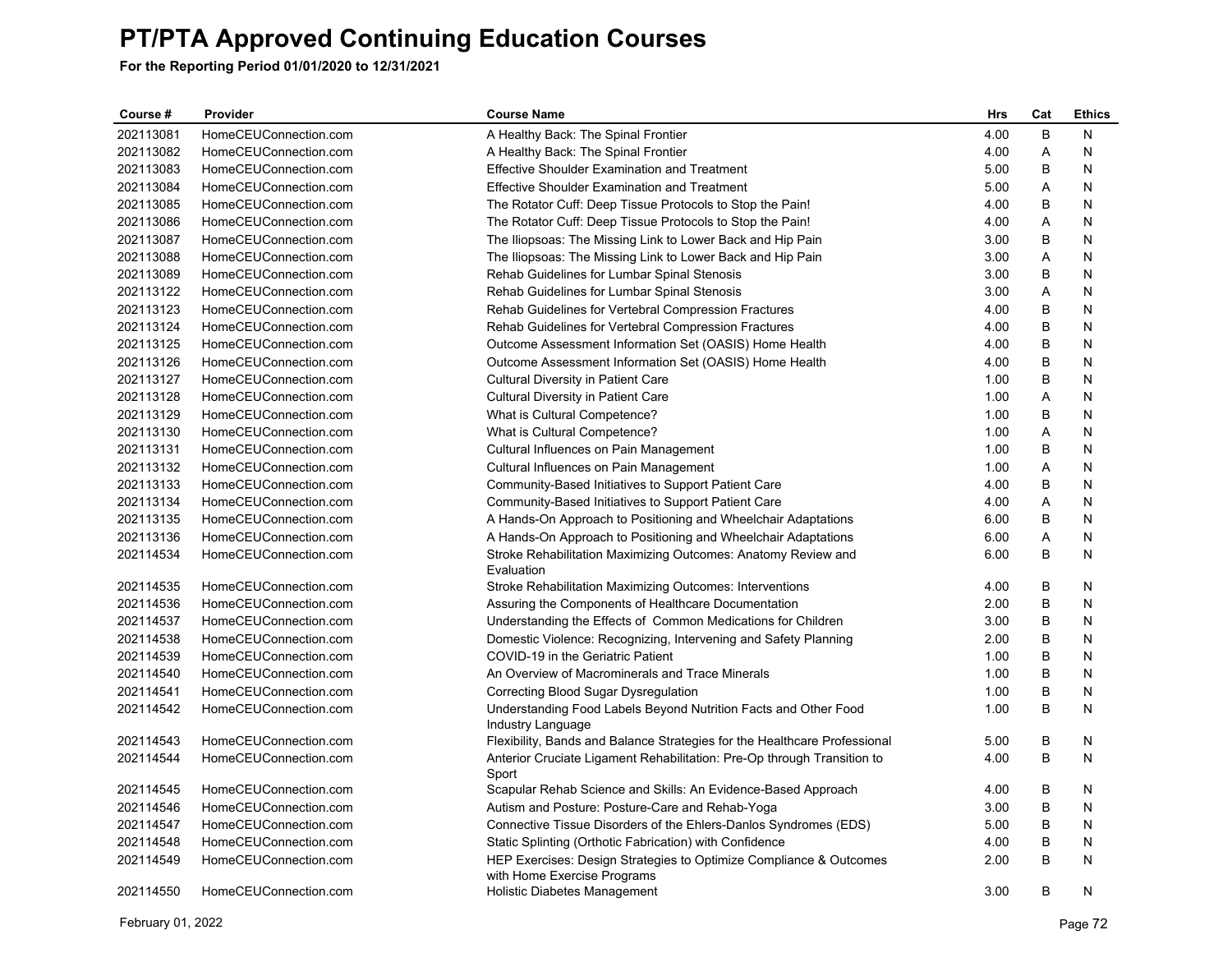| Course#           | Provider                                   | <b>Course Name</b>                                                                                     | Hrs   | Cat | <b>Ethics</b> |
|-------------------|--------------------------------------------|--------------------------------------------------------------------------------------------------------|-------|-----|---------------|
| 202114551         | HomeCEUConnection.com                      | The New Geriactive Patient: FUNctional Rehab for Balance and Fall                                      | 3.00  | B   | N             |
|                   |                                            | <b>Prevention Training</b>                                                                             |       |     |               |
| 202114552         | HomeCEUConnection.com                      | Tendinopathy: Histopathology, Etiology and Clinical Applications                                       | 1.00  | B   | N             |
| 202114553         | HomeCEUConnection.com                      | Evolution of Orthobiologics                                                                            | 1.00  | B   | N             |
| 202114554         | HomeCEUConnection.com                      | Sports Medicine: Things That Might Keep You Up at Night                                                | 1.00  | В   | N             |
| 202114555         | HomeCEUConnection.com                      | Evaluation and Management of Elbow Injuries in the Throwing Athlete                                    | 1.00  | B   | N             |
| 202114556         | HomeCEUConnection.com                      | Anatomy and How to Read an MRI of the Knee                                                             | 1.00  | B   | N             |
| 202114557         | HomeCEUConnection.com                      | Anatomy and How to Read an MRI of the Shoulder                                                         | 1.00  | B   | N             |
| 202114558         | HomeCEUConnection.com                      | Upper Extremity: Wrist, Hand, and Thumb                                                                | 6.00  | B   | N             |
| 202114559         | HomeCEUConnection.com                      | Ventilator Induced Diaphragm Dysfunction & the Diaphragm's Role in<br>Cardiopulmonary Recovery         | 2.00  | B   | N             |
| 202114560         | HomeCEUConnection.com                      | Muscle Release Technique: Hand and Arm                                                                 | 2.00  | B   | N             |
| 202114561         | HomeCEUConnection.com                      | Muscle Release Technique: Neck Pain                                                                    | 1.00  | B   | N             |
| 202114562         | HomeCEUConnection.com                      | Muscle Release Technique: Shoulder and Rotator Cuff                                                    | 1.00  | B   | N             |
| 202114563         | HomeCEUConnection.com                      | Muscle Release Technique: Foot Pain                                                                    | 1.00  | B   | N             |
| 202114564         | HomeCEUConnection.com                      |                                                                                                        | 1.00  | B   | N             |
| 202114565         | HomeCEUConnection.com                      | Muscle Release Technique: Knee Pain                                                                    | 2.00  | B   | N             |
|                   |                                            | Repeat Hospital Admissions & The American Healthcare System                                            |       |     |               |
| 202114566         | HomeCEUConnection.com                      | Dysphagia Case Studies in Alzheimer's Disease, Ischemia & Post-Hip<br>Surgery                          | 2.00  | B   | N             |
| 202114567         | HomeCEUConnection.com                      | Dysphagia Rehabilitation Across Disciplines                                                            | 2.00  | B   | N             |
| 202114568         | HomeCEUConnection.com                      | Practical Approaches with Dementia: Preventing Catastrophic Reactions                                  | 3.00  | B   | N             |
| 202114569         | HomeCEUConnection.com                      | Interprofessional Clinical Programming: Treatment for Dementia in the<br>Elderly                       | 2.00  | B   | N             |
| 202114570         | HomeCEUConnection.com                      | Dementia Care Practice Recommendations: Clinical Practices to Ensure<br><b>Compliance Requirements</b> | 3.00  | B   | N             |
| 202114571         | HomeCEUConnection.com                      | How to Prevent Burnout in Healthcare Professionals                                                     | 3.00  | B   | N             |
| 202115560         | HomeCEUConnection.com                      | Rehab Guidelines for Vertebral Compression Fractures                                                   | 4.00  | Α   | N             |
| 202115137         | <b>HTR Pediatrics</b>                      | <b>TheraSuit Training</b>                                                                              | 2.00  | Α   | N             |
| 202116139         | <b>IAOM</b>                                | Diagnosis and Management of the Foot and Ankle                                                         | 8.00  | Α   | N             |
| 202116140         | <b>IAOM</b>                                | Diagnosis and Management of the Cervical Spine                                                         | 14.75 | Α   | N             |
| 202112219         | IAOM - International Academy of Orthopedic | A Systematic Approach to Examination, Diagnosis, and Manual Therapy                                    | 14.50 | Α   | N             |
|                   | Medicine                                   | of the Shoulder                                                                                        |       |     |               |
| 202114150         | <b>IAOM-US</b>                             | A Complete Clinician's Approach to Musculoskeletal Management of<br>Lumbar Pain                        | 16.00 | A   | N             |
| 202114151         | <b>IAOM-US</b>                             | A Complete Clinician's Approach to Musculoskeletal Management of<br><b>Knee Pain</b>                   | 16.00 | Α   | N             |
| 202114161         | IAOM-US                                    | A Complete Clinician's Approach to Musculoskeletal Management of Hip                                   | 16.00 | A   | N             |
| 202114162         | <b>IAOM-US</b>                             | Pain<br>A Complete Clinician's Approach to Musculoskeletal Management of                               | 16.00 | Α   | N             |
|                   |                                            | Foot & Ankle Pain                                                                                      |       |     |               |
| 202114163         | <b>IAOM-US</b>                             | A Complete Clinician's Approach to Musculoskeletal Management of<br>Shoulder Pain                      | 16.00 | A   | N             |
| 202114164         | <b>IAOM-US</b>                             | A Complete Clinician's Approach to Musculoskeletal Management of<br>Thoracic Pain                      | 16.00 | A   | N             |
| 202114211         | <b>IAOM-US</b>                             | Diagnosis and Management of the Foot and Ankle                                                         | 8.00  | B   | N             |
| 202114221         | <b>IAOM-US</b>                             | Differential diagnosis and management of the lumbar spine and SIJ                                      | 14.50 | Α   | N             |
| 202114222         | <b>IAOM-US</b>                             | Diagnosis and Management of Lumbo-Sacral Spine                                                         | 8.00  | B   | N             |
| February 01, 2022 |                                            |                                                                                                        |       |     |               |
|                   |                                            |                                                                                                        |       |     | Page 73       |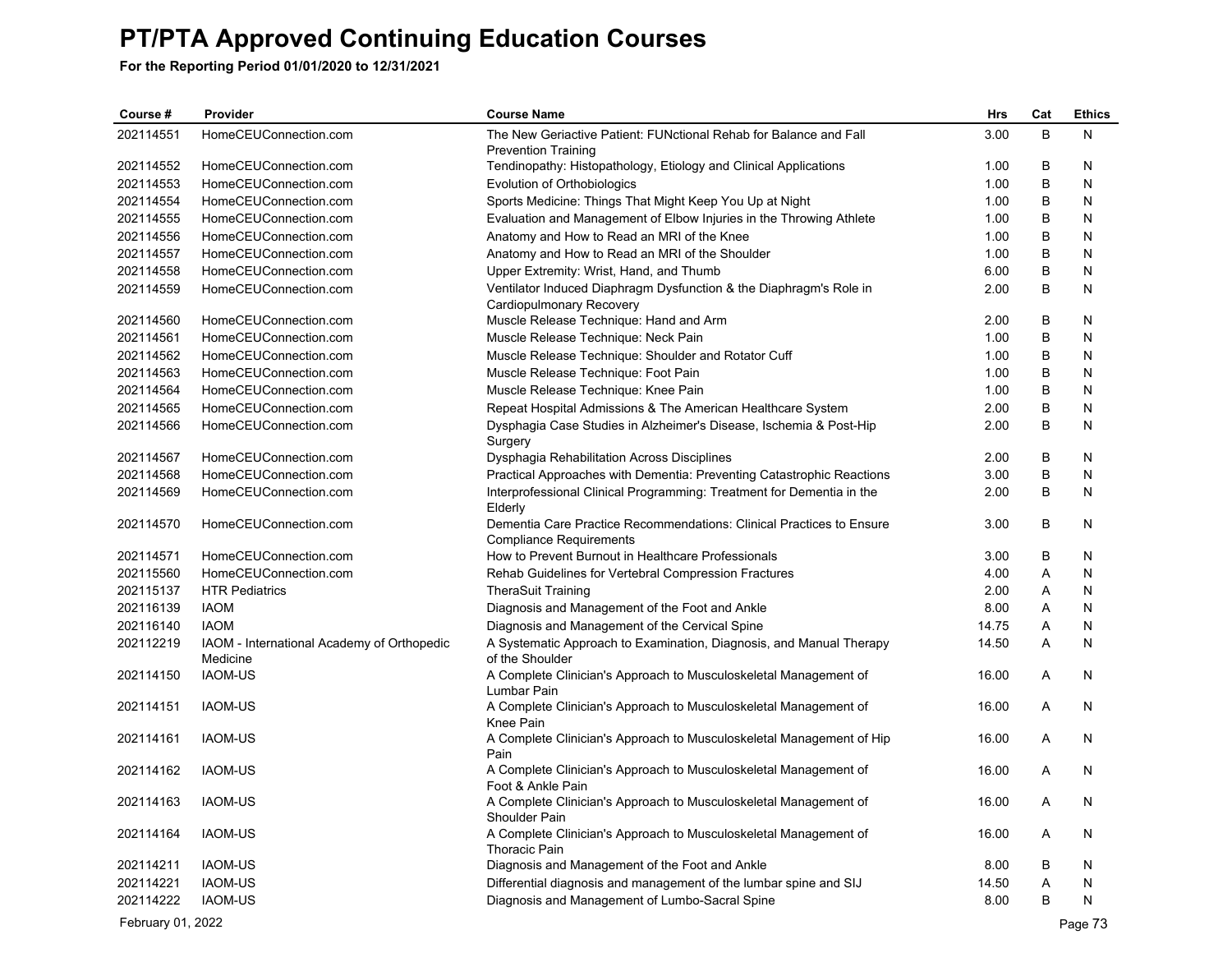| Course #  | Provider                                   | <b>Course Name</b>                                                             | Hrs   | Cat | <b>Ethics</b> |
|-----------|--------------------------------------------|--------------------------------------------------------------------------------|-------|-----|---------------|
| 202114278 | <b>IAOM-US</b>                             | DIAGNOSIS AND MANAGEMENT OF THE HIP AND PUBIC                                  | 8.00  | B   | N             |
|           |                                            | <b>SYMPHYSIS</b>                                                               |       |     |               |
| 202114279 | <b>IAOM-US</b>                             | DIAGNOSIS AND MANAGEMENT OF THE CERVICAL SPINE                                 | 8.00  | В   | N             |
| 202114401 | <b>IAOM-US</b>                             | Diagnosis and Management of the Shoulder                                       | 8.50  | B   | N             |
| 202114573 | <b>IAOM-US</b>                             | IAOM Clinical Exam and Musculoskeletal Management of Acute,                    | 14.50 | A   | N             |
|           |                                            | Recurrent, and Chronic Disorders of the Lumbar Spine and SIJ                   |       |     |               |
| 202115220 | <b>IAOM-US</b>                             | Differential Diagnosis and Musculoskeletal Management of the Thoracic          | 14.50 | A   | N             |
|           | (866) 426-6101                             | Spine and Ribs                                                                 |       |     |               |
|           | <b>Contact Info:</b>                       |                                                                                |       |     |               |
| 202115221 | <b>IAOM-US</b>                             | Diagnosis and Management of the Thoracic Spine                                 | 7.00  | B   | N             |
|           | (866) 426-6101<br><b>Contact Info:</b>     |                                                                                |       |     |               |
| 202115265 | <b>IAOM-US</b>                             | Dry Needling Level 1                                                           | 14.00 | Α   | N             |
| 202115818 | <b>IAOM-US</b>                             | Differential Diagnosis and Musculoskeletal Management of the Cervical<br>Spine | 15.00 | A   | N             |
| 202115819 | <b>IAOM-US</b>                             | Differential Diagnosis and Musculoskeletal Management of the Cervical          | 8.00  | B   | N             |
|           |                                            | Spine                                                                          |       |     |               |
| 202116052 | <b>IBP</b>                                 | Cognition, Successful Aging, and Nutrition                                     | 6.00  | Α   | N             |
| 202112290 | IBP (Institute for Brain Potential)        | Changing How We Feel By Changing How We Think                                  | 6.00  | Α   | N             |
| 202115193 | IDryNeedle - Paul Killoren PT, DPT         | iDryNeedle Clinical IQ Series - E-Stim & Dry Needling                          | 10.00 | B   | N             |
| 202112063 | Impact Rehab & Wellness                    | Kettlebell Therapy: Fundamentals, Therapeutic Exercise, and Beyond             | 8.00  | A   | N             |
| 202112386 | In-Fit Rehabilitation                      | The Essential of Ankle & Foot Biomechanics                                     | 7.50  | Α   | N             |
| 202112389 | In-Fit Rehabilitation                      | Essentials of Foot & Ankle Biomechanics                                        | 7.50  | Α   | N             |
| 202112390 | In-Fit Rehabilitation                      | Essentials of Foot and Ankle Assessment and Treatment                          | 7.50  | Α   | N             |
| 202114668 | Infant Motor Performance Scales, LLC       | The Test of Infant Motor Performance: The TIMP in the Cloud                    | 14.00 | B   | N             |
| 202116291 | Inflammation, Chronic Illness, & The Brain | <b>INR</b>                                                                     | 5.75  | Α   | N             |
| 202112855 | Inner Awakening LLC                        | Pelvic Floor Rehabilitation for Improving Function in Older Adults             | 7.50  | Α   | N             |
| 202110513 | <b>Innovative Educational Services</b>     | Alcoholism                                                                     | 4.00  | B   | N             |
| 202110514 | <b>Innovative Educational Services</b>     | Alzheimer's Disease                                                            | 4.00  | B   | N             |
| 202110515 | <b>Innovative Educational Services</b>     | Autism Spectrum Disorder                                                       | 5.00  | B   | N             |
| 202110516 | <b>Innovative Educational Services</b>     | Bone Health and Disease                                                        | 5.00  | B   | N             |
| 202110517 | <b>Innovative Educational Services</b>     | <b>Brachial Plexus Injuries</b>                                                | 3.00  | B   | N             |
| 202110518 | <b>Innovative Educational Services</b>     | Chronic Fatigue Syndrome                                                       | 4.00  | B   | N             |
| 202110519 | <b>Innovative Educational Services</b>     | Chronic Obstructive Pulmonary Disease                                          | 3.00  | B   | N             |
| 202110520 | <b>Innovative Educational Services</b>     | Complex Regional Pain Syndrome                                                 | 3.00  | B   | N             |
| 202110521 | <b>Innovative Educational Services</b>     | <b>Diabetic Foot Ulcers</b>                                                    | 3.00  | B   | N             |
| 202110525 | Innovative Educational Services            | Fetal Alcohol Spectrum Disorder                                                | 4.00  | B   | N             |
| 202110528 | <b>Innovative Educational Services</b>     | Incontinence                                                                   | 4.00  | B   | N             |
| 202110530 | <b>Innovative Educational Services</b>     | Lupus                                                                          | 4.00  | B   | N             |
| 202110531 | <b>Innovative Educational Services</b>     | Medical Errors - Physical Therapy                                              | 2.00  | B   | N             |
| 202110532 | <b>Innovative Educational Services</b>     | <b>Multiple Sclerosis</b>                                                      | 4.00  | B   | N             |
| 202110533 | <b>Innovative Educational Services</b>     | Osteogenesis Imperfecta                                                        | 4.00  | B   | N             |
| 202110534 | <b>Innovative Educational Services</b>     | Pain and Symptom Management                                                    | 1.00  | B   | N             |
| 202110535 | <b>Innovative Educational Services</b>     | Parkinson's Syndrome                                                           | 4.00  | B   | N             |
| 202110536 | <b>Innovative Educational Services</b>     | Post-Traumatic Stress Disorder                                                 | 3.00  | B   | N             |
| 202110537 | <b>Innovative Educational Services</b>     | Senior Drivers: Assessment & Management                                        | 4.00  | B   | N             |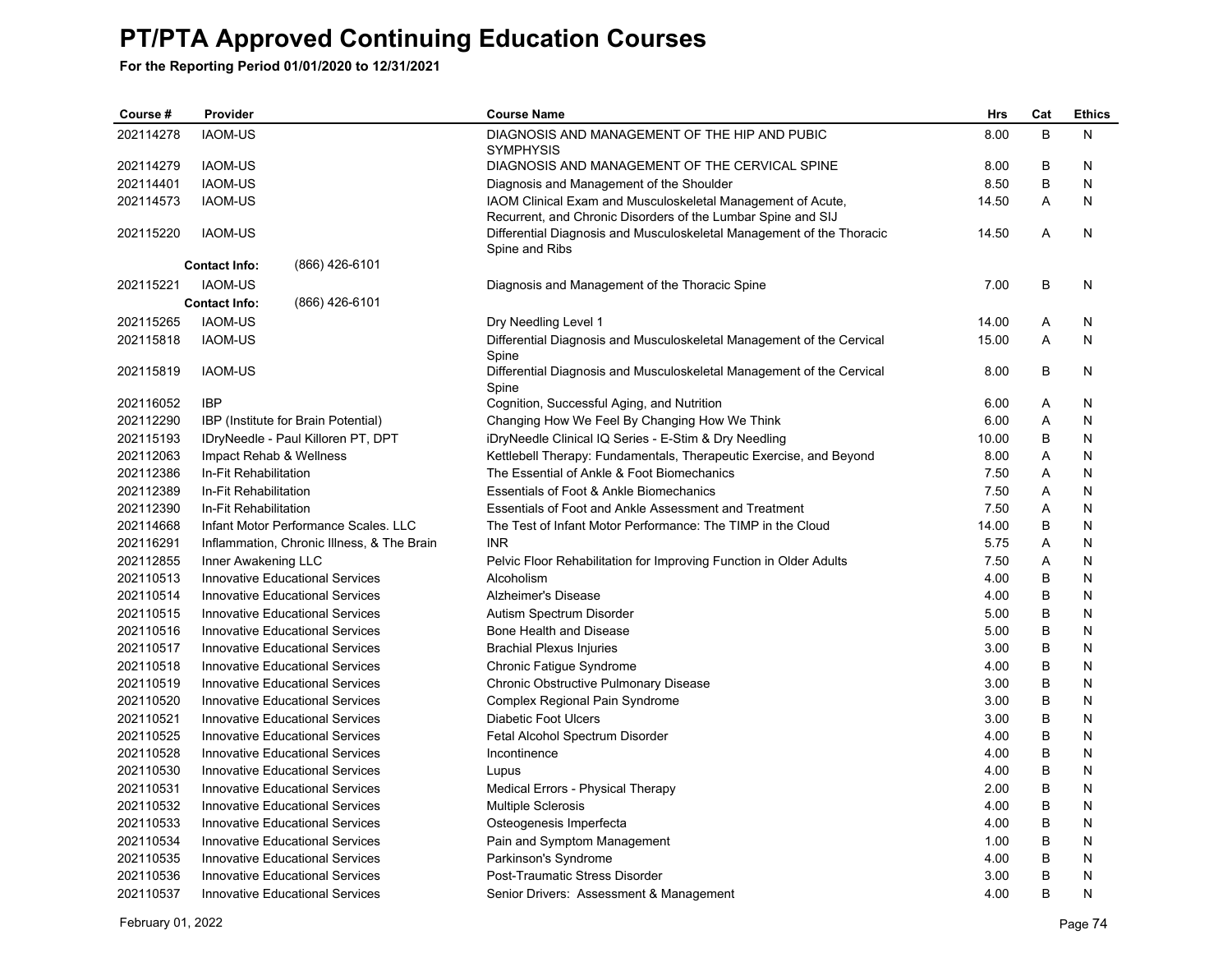| Course #          | Provider                                                                         | <b>Course Name</b>                                                                                           | Hrs   | Cat | <b>Ethics</b> |
|-------------------|----------------------------------------------------------------------------------|--------------------------------------------------------------------------------------------------------------|-------|-----|---------------|
| 202110539         | Innovative Educational Services                                                  | Distal Upper Extremity Surgical Management - Live Interactive Webinar                                        | 3.00  | A   | N             |
| 202110541         | <b>Innovative Educational Services</b>                                           | Lower Limb Amputation & Prostheses - Live Interactive Webinar                                                | 3.00  | Α   | N             |
| 202110542         | Innovative Educational Services                                                  | Shoulder Arthroplasty - Live Interactive Webinar                                                             | 3.00  | Α   | N             |
| 202110543         | INNOVATIVE EDUCATIONAL SERVICES                                                  | Wrist and Hand Disorders - Live Interactive Webinar                                                          | 3.00  | Α   | N             |
| 202110544         | <b>Innovative Educational Services</b>                                           | Assessing Motion, Strength, & Balance - Online Recorded Video                                                | 3.00  | В   | N             |
| 202110545         | <b>Innovative Educational Services</b>                                           | Autoimmune Diseases - Online Recorded Video                                                                  | 3.00  | В   | N             |
| 202110547         | <b>Innovative Educational Services</b>                                           | Electrical Stimulation - Online Recorded Video                                                               | 3.00  | В   | N             |
| 202110548         | <b>Innovative Educational Services</b>                                           | Headaches - Online Recorded Video                                                                            | 3.00  | В   | N             |
| 202110549         | <b>Innovative Educational Services</b>                                           | Hip & Knee Arthroplasty - Online Recorded Video                                                              | 3.00  | В   | N             |
| 202110550         | <b>Innovative Educational Services</b>                                           | Muscle Stretching - Online Recorded Video                                                                    | 3.00  | B   | N             |
| 202110551         | <b>Innovative Educational Services</b>                                           | Office Ergonomics - Online Recorded Video                                                                    | 3.00  | В   | N             |
| 202110552         | Innovative Educational Services                                                  | Patient-Centric Rehabilitation - Online Recorded Video                                                       | 3.00  | В   | N             |
| 202110553         | <b>Innovative Educational Services</b>                                           | Spasticity - Online Recorded Video                                                                           | 3.00  | В   | N             |
| 202110554         | <b>Innovative Educational Services</b>                                           | Workplace Injuries - Online Recorded Video                                                                   | 3.00  | В   | N             |
| 202110564         | <b>Innovative Educational Services</b>                                           | Combat-Related Polytrauma - Online Recorded Video                                                            | 3.00  | В   | N             |
| 202112246         | <b>Innovative Educational Services</b>                                           | Shoulder Arthroplasty - Online Recorded Video                                                                | 3.00  | B   | N             |
| 202112696         | <b>Innovative Educational Services</b>                                           | Osteoporosis: Pathology, Assessment, & Management - Live Interactive<br>Webinar                              | 3.00  | Α   | N             |
| 202113958         | <b>Innovative Educational Services</b>                                           | Cardiovascular Disease: Rehabilitation Considerations - Live Interactive<br>Webinar                          | 3.00  | Α   | N             |
| 202115046         | Innovative Educational Services<br>$(954) 663 - 4101$<br><b>Contact Info:</b>    | Distal Upper Extremity Surgical Management - Online Recorded Video                                           | 3.00  | В   | N             |
| 202115047         | <b>Innovative Educational Services</b><br><b>Contact Info:</b><br>(954) 663-4101 | Heat: Beyond the Basics - On-Line, On-Demand, Video Course                                                   | 3.00  | В   | N             |
| 202115048         | <b>Innovative Educational Services</b>                                           | Lower Limb Amputation & Prostheses - On-Line, On-Demand, Video<br>Course                                     | 3.00  | В   | N             |
|                   | (954) 663-4101<br><b>Contact Info:</b>                                           |                                                                                                              |       |     |               |
| 202115049         | <b>Innovative Educational Services</b>                                           | Wrist and Hand Disorders - On-Line, On-Demand, Video Course                                                  | 3.00  | В   | N             |
|                   | <b>Contact Info:</b><br>(954) 663-4101                                           |                                                                                                              |       |     |               |
| 202115050         | <b>Innovative Educational Services</b>                                           | Dementia: Etiology, Assessment, and Management Live, Interactive<br>Webinar                                  | 3.00  | Α   | N             |
|                   | <b>Contact Info:</b><br>(954) 663-4101                                           |                                                                                                              |       |     |               |
| 202115051         | Innovative Educational Services                                                  | Movement Disorders: Clinical Presentation and Rehabilitation<br>Considerations - Live Interactive Webinar    | 3.00  | Α   | N             |
|                   | <b>Contact Info:</b><br>(954) 663-4101                                           |                                                                                                              |       |     |               |
| 202115052         | Innovative Educational Services                                                  | Spine Surgery: Operative & Post-Operative Management of<br>Degenerative Disorders - Live Interactive Webinar | 3.00  | Α   | N             |
|                   | <b>Contact Info:</b><br>(954) 663-4101                                           |                                                                                                              |       |     |               |
| 202116177         | Innovative Educational services                                                  | <b>Infection Control</b>                                                                                     | 5.00  | B   | N             |
| 202116288         | <b>INR</b>                                                                       | Understanding Depression and Bipolar Disorder                                                                | 6.00  | Α   | N             |
| 202116290         | <b>INR</b>                                                                       | The Safe and Effective Use of Opioids                                                                        | 3.00  | A   | N             |
| 202116178         | <b>INRseminars.com</b>                                                           | Diversity & Cultural Competence: Considerations for Health                                                   | 6.00  | A   | N             |
|                   |                                                                                  | Professionals                                                                                                |       |     |               |
| 202113149         | Institue of Clinical Excellence                                                  | Clinical Management of the Fitness Athlete: Advanced Concepts                                                | 16.00 | B   | N             |
| 202116014         | Institue of Clinical Excellence                                                  | Lumbar Spine Management                                                                                      | 16.00 | Α   | N             |
| February 01, 2022 |                                                                                  |                                                                                                              |       |     | Page 75       |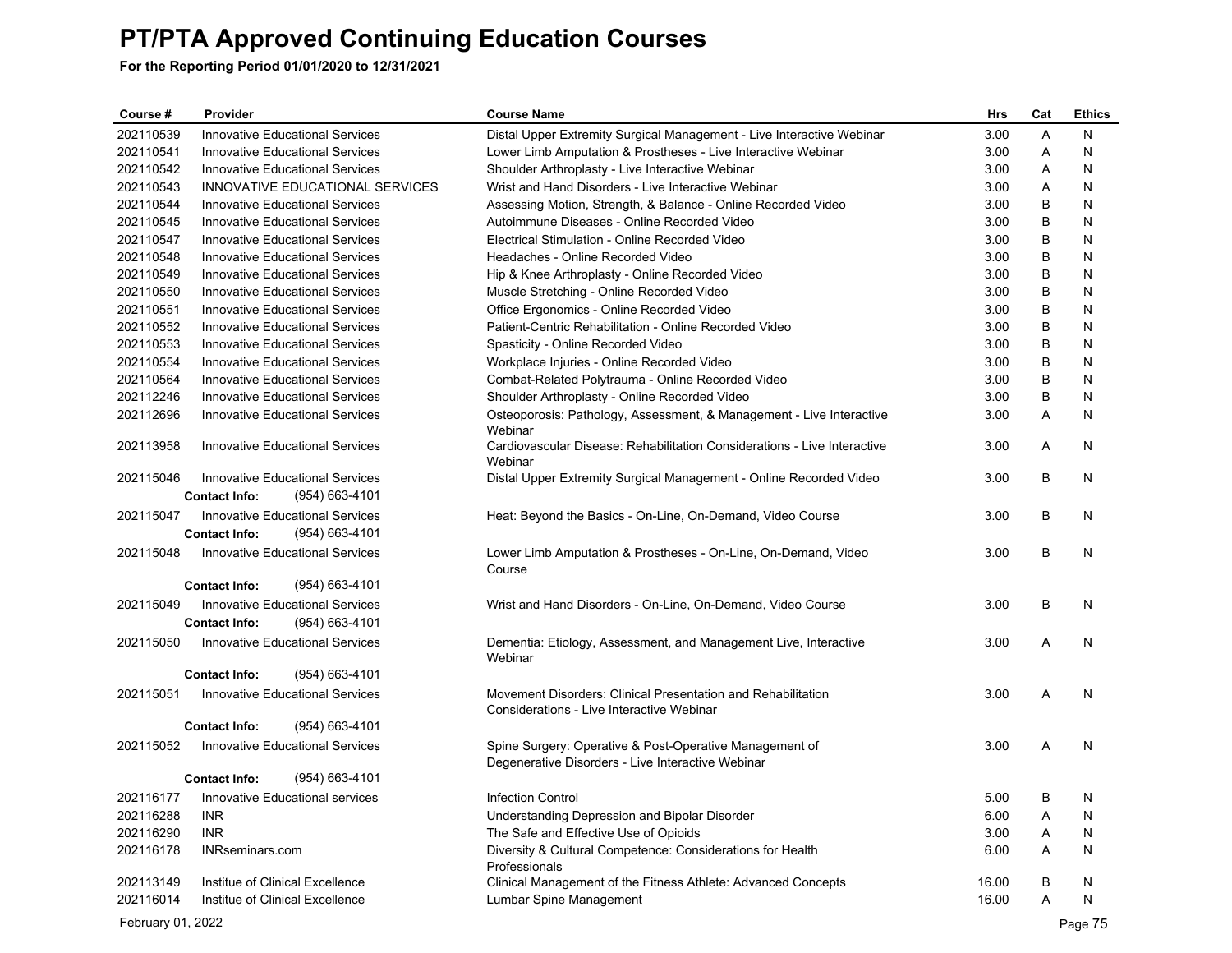| Course #  | Provider                               | <b>Course Name</b>                                                                | Hrs   | Cat | <b>Ethics</b> |
|-----------|----------------------------------------|-----------------------------------------------------------------------------------|-------|-----|---------------|
| 202113510 | Institute for Athlete Regeneration     | Running Rehabilitation Specialist                                                 | 16.00 | A   | N             |
| 202115783 | Institute For Athlete Regeneration     | Sports Manual Therapy Certification                                               | 16.00 | A   | N             |
| 202112062 | Institute for Brain Potential          | Listening to the Body: Understanding the Language of Stress-Related<br>Symptoms   | 6.00  | A   | N             |
| 202112489 | Institute For Brain Potential          | Psychobiology of Fatigue: The Stress Connection                                   | 6.00  | Α   | N             |
| 202113690 | Institute for brain potential          | Advances in understanding Preventing and treating COVID-19                        | 6.00  | Α   | N             |
| 202114629 | Institute for Brain Potential          | How to Stay Healthy in a Toxic World: Food and Lifestyle Choices                  | 6.00  | Α   | N             |
| 202115020 | Institute for Brain Potential          | Psychological and Medical Benefits of a Plant-Rich Diet                           | 6.00  | A   | N             |
|           | <b>Contact Info:</b><br>(866) 652-7414 |                                                                                   |       |     |               |
| 202112591 | Institute for Brain Potential (IBP)    | Hormones, Neurotransmitters, Diet, and Health                                     | 6.00  | Α   | N             |
| 202114280 | Institute for Brain Potential (IBP)    | Reasoning with Unreasonable People: Focus on Disorders of Emotional<br>Regulation | 5.50  | A   | N             |
| 202115573 | Institute for Functional Medicine      | <b>Bioenergetics Advanced Practice Module</b>                                     | 17.50 | Α   | N             |
| 202111695 | Institute for Natural Resources        | Marijuana & Cannabinoids: What Health Professionals Need to Know                  | 6.00  | A   | N             |
| 202111696 | Institute for Natural Resources        | Obesity, Diet, & Behavior                                                         | 6.00  | A   | N             |
| 202112032 | Institute for Natural Resources        | Clinical Update on Alzheimer's Disease & Other Dementias                          | 6.00  | Α   | N             |
| 202113118 | Institute for Natural Resources        | Understanding Depression & Bipolar Disorder                                       | 6.00  | Α   | N             |
| 202113614 | Institute for Natural Resources        | Emotional & Social Intelligence                                                   | 3.00  | B   | N             |
| 202113616 | institute for Natural Resources        | <b>Cancer Prevention</b>                                                          | 3.00  | B   | N             |
| 202113618 | Institute for Natural Resources        | Brain Food: The Role of Nutrients in Memory and Cognitive Function                | 3.00  | B   | N             |
| 202113803 | Institute For Natural Resources        | Understanding Aging & Longevity                                                   | 6.00  | Α   | N             |
| 202114380 | Institute for Natural Resources        | Immune Balance & the Brain: Autoimmune, Allergic, & Inflammatory<br>Conditions    | 6.00  | A   | N             |
| 202114693 | Institute for Natural Resources        | PTSD, Trauma, & Anxiety Disorder                                                  | 6.00  | A   | N             |
| 202115499 | Institute For Natural Resources        | Understanding Difficult & Aggressive Behaviors                                    | 6.00  | A   | N             |
| 202115562 | Institute for Natural Resources        | Understanding Diabetes: New Ideas on a Serious Epidemic                           | 6.00  | A   | N             |
| 202115637 | Institute for Natural Resources        | Sepsis and Antibiotic Resistance                                                  | 6.00  | Α   | N             |
| 202115845 | Institute for Natural Resources        | ADHD in Children, Adolescents, & Adults                                           | 6.00  | Α   | N             |
| 202115846 | Institute for Natural Resources        | Understanding Pain: Migraines, Headaches, Neck & Low Back Pain                    | 6.00  | A   | N             |
| 202115985 | Institute for Natural Resources        | Alzheimer's Disease: Prevention of the Disease & Other Dementias                  | 3.00  | B   | N             |
| 202116137 | Institute for Natural Resources        | Traumatic Brain Injury and Concussion                                             | 6.00  | Α   | N             |
| 202116147 | Institute for Natural Resources        | Traumatic Brain Injury (TBI) and Concussion                                       | 6.00  | Α   | N             |
| 202116175 | Institute for Natural Resources        | Recreational Marijuana: Facts, Fables, & Concerns                                 | 3.00  | A   | N             |
| 202112002 | Institute for Natural Resources (INR)  | The Gut-Brain Connection: Facts, Fads, & Fallacies                                | 6.00  | Α   | N             |
| 202114225 | Institute for Natural Resources (INR)  | Opioid Use Disorder & Addiction in North America                                  | 6.00  | Α   | N             |
| 202114245 | Institute for Natural Resources (INR)  | Novel Coronavirus & Influenza: DEC. 2020 update for Health<br>Professionals       | 4.00  | A   | N             |
| 202100005 | Institute of Clinical Excellence       | Modern Management of the Older Adult                                              | 16.00 | B   | N             |
| 202113481 | Institute of Clinical Excellence       | Modern Management of the Older Adult: Advanced Concepts (2)                       | 16.00 | B   | N             |
| 202113742 | Institute of Clinical Excellence       | Clinical Management of the Fitness Athlete                                        | 16.00 | B   | N             |
| 202113743 | Institute of Clinical Excellence       | Persistent Pain: Comprehensive Management                                         | 16.00 | B   | N             |
| 202115756 | Institute of Clinical Excellence       | Rehabilitation of the Injured Runner                                              | 16.00 | Α   | N             |
| 202115812 | Institute of Clinical Excellence       | <b>TMD Management</b>                                                             | 6.00  | B   | N             |
| 202116078 | Institute of Clinical Excellence       | <b>Extremity Management</b>                                                       | 16.00 | A   | N             |
| 202111974 | Institute of Clinical Exellence        | Modern Management of the Older Adult: Essential Foundations (1)                   | 16.00 | B   | N             |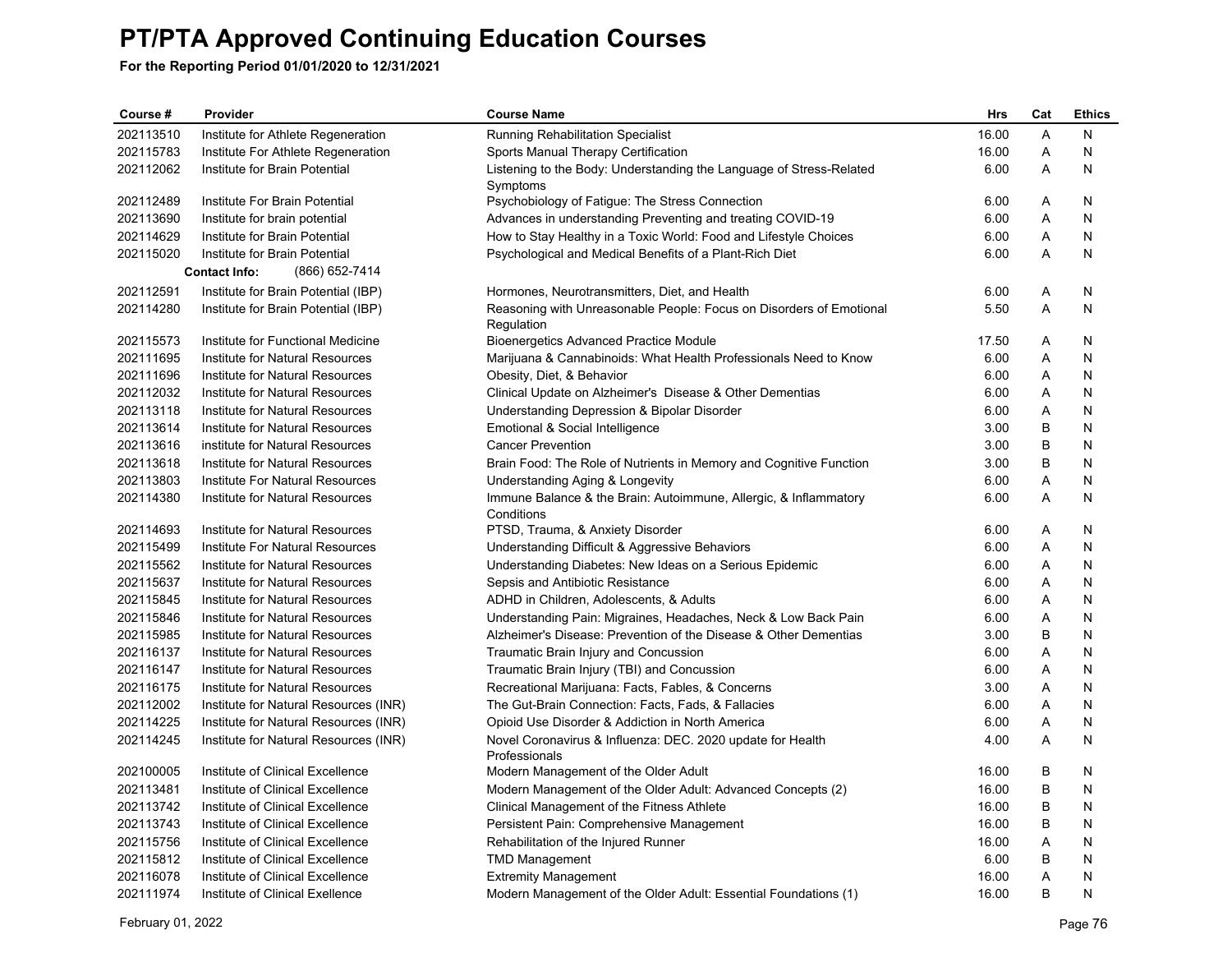| Course #  | Provider                                                                                                          | <b>Course Name</b>                                                                                                                  | Hrs   | Cat     | <b>Ethics</b> |
|-----------|-------------------------------------------------------------------------------------------------------------------|-------------------------------------------------------------------------------------------------------------------------------------|-------|---------|---------------|
| 202113613 | Institute of Natural Resources                                                                                    | The Power of Walking                                                                                                                | 3.00  | B       | N             |
| 202113729 | Institute of Natural Resources                                                                                    | Fibromyalgia                                                                                                                        | 3.00  | $\sf B$ | N             |
| 202115449 | Institute of Natural Resources                                                                                    | The Neurobiology of overeating and food addiction                                                                                   | 6.00  | A       | N             |
| 202113159 | Institute of Physical Art                                                                                         | <b>Functional Mobilizations Upper Trunk</b>                                                                                         | 26.00 | Α       | N             |
| 202115213 | Institute of Physical Art                                                                                         | <b>Taming Pain</b>                                                                                                                  | 16.00 | A       | N             |
|           | <b>Contact Info:</b><br>(970) 870-9521                                                                            |                                                                                                                                     |       |         |               |
| 202113399 | Instructor: Michael M. Reinold, PT, DPT,<br>SCS, ATC, CSCS; Organization: The<br><b>Advanced Continuing Educa</b> | Champion Performance Therapy and Training System                                                                                    | 24.00 | B       | N             |
| 202113774 | Integrative and Functional Nutrition<br>Academy                                                                   | Track 1: Get Ready Just the Foundations                                                                                             | 21.25 | B       | N             |
| 202113775 | Integrative and Functional Nutrition<br>Academy                                                                   | Integrative and Functional Nutrition Academy Track 2 Get Set Putting it<br>all Together                                             | 49.00 | Α       | N             |
| 202111815 | Integrative Pain Science Institute                                                                                | Cognitive Behavioral Therapy for Chronic Pain                                                                                       | 20.00 | B       | N             |
| 202116138 | <b>Integris Health</b>                                                                                            | 32nd Annual Integris Fall Symposium                                                                                                 | 7.00  | Α       | N             |
| 202112247 | <b>INTEGRIS Jim Thorpe Rehabiliation</b>                                                                          | Independence through Smart Home Innovation Category B                                                                               | 1.00  | В       | N             |
| 202111591 | <b>INTEGRIS Jim Thorpe Rehabilitation</b>                                                                         | Considerations for orthopedic treatment of the pregnant and postpartum<br>patient                                                   | 1.00  | A       | N             |
| 202111608 | <b>INTEGRIS Jim Thorpe Rehabilitation</b>                                                                         | Considerations for orthopedic treatment of the pregnant and postpartum<br>patient (Category B)                                      | 1.00  | B       | N             |
| 202111700 | <b>INTEGRIS Jim Thorpe Rehabilitation</b>                                                                         | Documentation: Protecting Yourself in the Legal World                                                                               | 1.00  | Α       | N             |
| 202111703 | <b>INTEGRIS Jim Thorpe Rehabilitation</b>                                                                         | When your patient has autism: Towards a smoother delivery of services<br>during acute hospitalization and rehabilitation            | 1.00  | A       | N             |
| 202112161 | <b>INTEGRIS Jim Thorpe Rehabilitation</b>                                                                         | Recognizing and Responding to Trauma Barriers in Treatment                                                                          | 1.00  | Α       | N             |
| 202112194 | <b>INTEGRIS Jim Thorpe Rehabilitation</b>                                                                         | Diseases of the Chest Wall                                                                                                          | 1.00  | Α       | N             |
| 202112201 | <b>INTEGRIS Jim Thorpe Rehabilitation</b>                                                                         | PIP Joint Injuries and Rehabilitation                                                                                               | 1.00  | Α       | N             |
| 202112205 | <b>INTEGRIS Jim Thorpe Rehabilitation</b>                                                                         | Orthopedic ICD-10 for Physical & Occupational Therapy Services Part 1<br>Category B                                                 | 3.00  | B       | N             |
| 202112206 | <b>INTEGRIS Jim Thorpe Rehabilitation</b>                                                                         | Parkinson's Updates and Essentials for Best Care                                                                                    | 1.00  | A       | N             |
| 202112220 | <b>INTEGRIS Jim Thorpe Rehabilitation</b>                                                                         | ASCIP Conference Recap 2019 Category B                                                                                              | 1.00  | B       | N             |
| 202112221 | <b>INTEGRIS Jim Thorpe Rehabilitation</b>                                                                         | Vision Related Manifestations of Neurologic Injury Category B                                                                       | 1.00  | B       | N             |
| 202112222 | <b>INTEGRIS Jim Thorpe Rehabilitation</b>                                                                         | When your patient has autism: Towards a smoother delivery of services<br>during acute hospitalization and rehabilitation Category B | 1.00  | B       | N             |
| 202112223 | <b>INTEGRIS Jim Thorpe Rehabilitation</b>                                                                         | When your patient has autism: Towards a smoother delivery of services<br>during acute hospitalization and rehabilitation Category B | 1.00  | В       | N             |
| 202112224 | <b>INTEGRIS Jim Thorpe Rehabilitation</b>                                                                         | Diversity and the Diversity Practice Model Category B                                                                               | 1.00  | В       | N             |
| 202112225 | <b>INTEGRIS Jim Thorpe Rehabilitation</b>                                                                         | Leadership: Culturally Sensitive                                                                                                    | 1.00  | B       | N             |
| 202112226 | <b>INTEGRIS Jim Thorpe Rehabilitation</b>                                                                         | <b>Hispanic Cultrures</b>                                                                                                           | 1.00  | В       | N             |
| 202112248 | <b>INTEGRIS Jim Thorpe Rehabilitation</b>                                                                         | Documentation: Protecting Yourself in The Legal World Category B                                                                    | 1.00  | B       | N             |
| 202112249 | <b>INTEGRIS Jim Thorpe Rehabilitation</b>                                                                         | Care for the Hispanic Patient: A Cross-Cultural Approach Category B                                                                 | 2.00  | B       | N             |
| 202112251 | <b>INTEGRIS Jim Thorpe Rehabilitation</b>                                                                         | Basic Medical Spanish Category B                                                                                                    | 1.50  | B       | N             |
| 202112252 | <b>INTEGRIS Jim Thorpe Rehabilitation</b>                                                                         | Perceptions of Personal, Interpersonal, and Environmental Space<br>Category B                                                       | 1.50  | B       | N             |
| 202112253 | <b>INTEGRIS Jim Thorpe Rehabilitation</b>                                                                         | Asian American Patients Category B                                                                                                  | 1.00  | В       | N             |
| 202112254 | <b>INTEGRIS Jim Thorpe Rehabilitation</b>                                                                         | Cultural Consideration in Physical Assessment Category B                                                                            | 1.00  | $\sf B$ | N             |
| 202112255 | <b>INTEGRIS Jim Thorpe Rehabilitation</b>                                                                         | Bilingual Patient Care by the Monolingual Practitioner Category B                                                                   | 1.00  | B       | N             |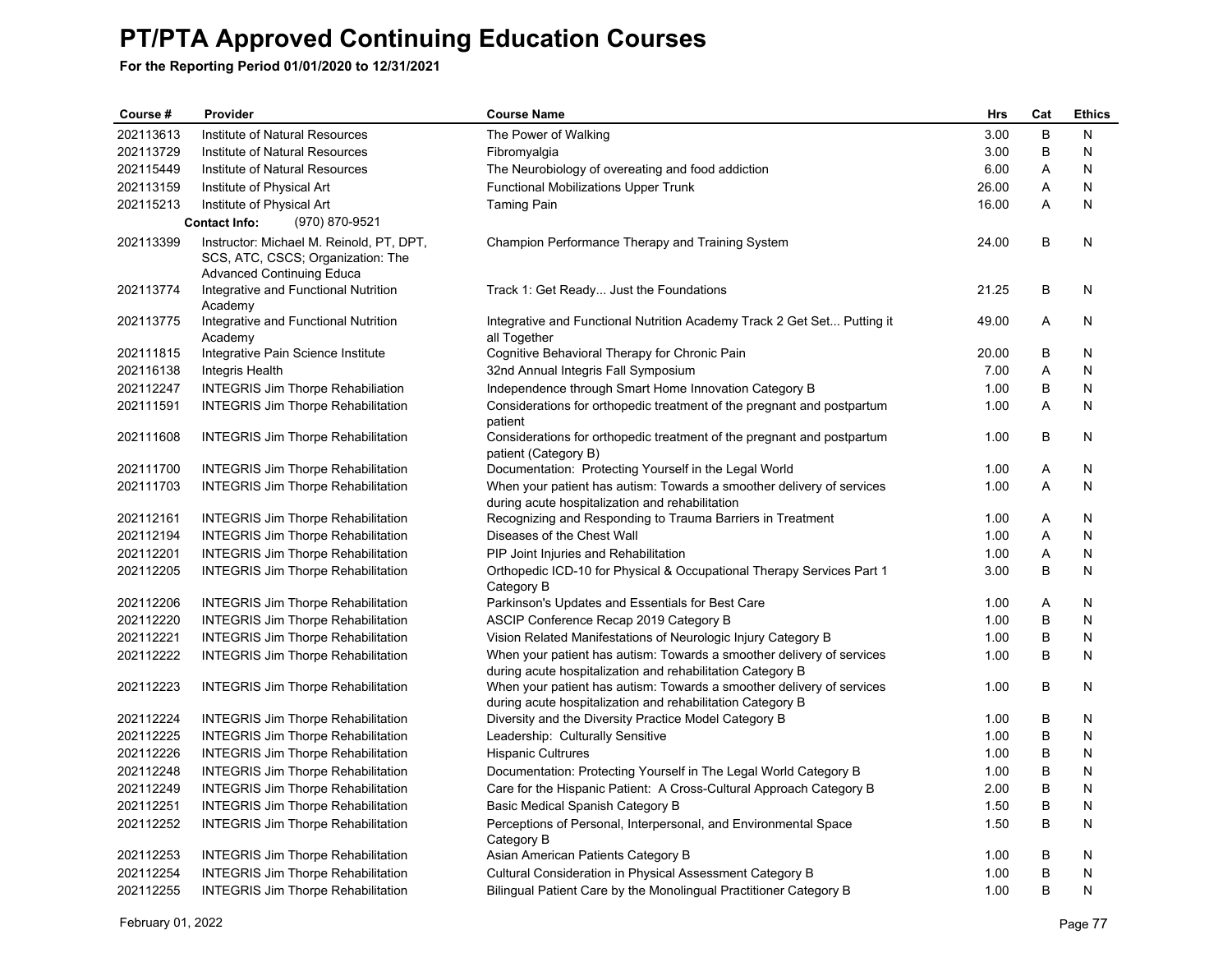| Course #  | Provider                                                                            | <b>Course Name</b>                                                                                                         | <b>Hrs</b> | Cat            | <b>Ethics</b> |
|-----------|-------------------------------------------------------------------------------------|----------------------------------------------------------------------------------------------------------------------------|------------|----------------|---------------|
| 202112268 | <b>INTEGRIS Jim Thorpe Rehabilitation</b>                                           | Stroke Rehabilitation: Integration of Best-Practice to Enhance<br>Neuroplasticity                                          | 14.00      | $\overline{A}$ | N             |
| 202112320 | <b>INTEGRIS Jim Thorpe Rehabilitation</b>                                           | Working with Deaf and Hard of Hearing in Healthcare Settings                                                               | 1.00       | A              | N             |
| 202112323 | <b>INTEGRIS Jim Thorpe Rehabilitation</b>                                           | Introduction to Working with Deaf Patients and Sign Language<br>Interpreters                                               | 1.00       | Α              | N             |
| 202112577 | <b>INTEGRIS Jim Thorpe Rehabilitation</b>                                           | Functional Neurological Disorder: Diagnosis and Management                                                                 | 1.00       | Α              | N             |
| 202112578 | <b>INTEGRIS Jim Thorpe Rehabilitation</b>                                           | Post-Trauma Vision Syndrome: How can therapy help?                                                                         | 1.00       | A              | N             |
| 202112579 | <b>INTEGRIS Jim Thorpe Rehabilitation</b>                                           | Current Update on Hip Replacement 2020                                                                                     | 1.00       | A              | N             |
| 202112713 | <b>INTEGRIS Jim Thorpe Rehabilitation</b>                                           | Supporting Individuals with Autism Spectrum Disorder                                                                       | 1.00       | Α              | N             |
| 202112714 | <b>INTEGRIS Jim Thorpe Rehabilitation</b>                                           | Best Practices for Managing Patients with Memory Loss                                                                      | 1.00       | A              | N             |
| 202113121 | <b>INTEGRIS Jim Thorpe Rehabilitation</b>                                           | Role of Exercise in Fatigue and Multiple Sclerosis                                                                         | 1.00       | A              | N             |
| 202113154 | <b>INTEGRIS Jim Thorpe Rehabilitation</b>                                           | Pressure Mapping Basics: Why & How to Use                                                                                  | 1.00       | Α              | N             |
| 202113157 | <b>INTEGRIS Jim Thorpe Rehabilitation</b>                                           | Cognitive Manifestations of Parkinson Disease and PD Plus Conditions:<br>An overview of symptoms and treatment approaches. | 1.00       | A              | N             |
| 202113396 | <b>INTEGRIS Jim Thorpe Rehabilitation</b>                                           | Introduction to Joint Specific Mobilization Techniques for the Knee                                                        | 1.00       | A              | N             |
| 202113398 | <b>INTEGRIS Jim Thorpe Rehabilitation</b>                                           | Rehabilitation of Patients with CVA in the Acute Care Setting                                                              | 1.00       | A              | N             |
| 202113555 | <b>INTEGRIS Jim Thorpe Rehabilitation</b>                                           | CMC OA: Conservative Treatment to Arthroplasty                                                                             | 1.00       | Α              | N             |
| 202113556 | <b>INTEGRIS Jim Thorpe Rehabilitation</b>                                           | Best Practices in Managing Patients with Movement Disorders                                                                | 1.00       | A              | N             |
| 202113557 | <b>INTEGRIS Jim Thorpe Rehabilitation</b>                                           | Thoracic Outlet Syndrome                                                                                                   | 1.00       | A              | N             |
| 202113560 | <b>INTEGRIS Jim Thorpe Rehabilitation</b>                                           | Meditation and Mental and Physical Health for Older Adults                                                                 | 1.00       | A              | N             |
| 202113619 | <b>INTEGRIS Jim Thorpe Rehabilitation</b>                                           | Improving Interactions with Individuals with Disabilities                                                                  | 1.00       | A              | N             |
| 202113733 | <b>INTEGRIS Jim Thorpe Rehabilitation</b>                                           | Current Trends in Aphasia Treatment                                                                                        | 1.00       | A              | N             |
| 202113734 | <b>INTEGRIS Jim Thorpe Rehabilitation</b>                                           | Improving Rehabilitation Outcomes for Psychiatric Patients                                                                 | 1.00       | A              | N             |
| 202114194 | <b>INTEGRIS Jim Thorpe Rehabilitation</b>                                           | AAC Intervention - Advancing from Single Words to Phrases and<br>Sentences                                                 | 1.00       | A              | N             |
| 202114464 | <b>INTEGRIS Jim Thorpe Rehabilitation</b>                                           | Chronic Lung Disease and Overcoming the Impact it has on<br>Rehabilitation                                                 | 1.00       | Α              | N             |
| 202114690 | <b>INTEGRIS Jim Thorpe Rehabilitation</b>                                           | Links and Locations for Finding Information: Bringing the Library to You                                                   | 1.00       | A              | N             |
| 202114759 | <b>INTEGRIS Jim Thorpe Rehabilitation</b>                                           | Improving Patient Care with Telehealth within Physical Medicine and<br>Inpatient Rehabilitation                            | 1.00       | A              | N             |
| 202114831 | <b>INTEGRIS Jim Thorpe Rehabilitation</b><br><b>Contact Info:</b><br>(405) 644-5273 | Hospice 101: Basic Info for Healthcare Providers                                                                           | 1.00       | A              | N             |
| 202114939 | <b>INTEGRIS Jim Thorpe Rehabilitation</b><br>(405) 644-5273<br><b>Contact Info:</b> | Medicaid Prior Authorizations: Tips for avoiding denials and cancellation                                                  | 1.00       | A              | N             |
| 202114968 | <b>INTEGRIS Jim Thorpe Rehabilitation</b><br>(405) 644-5273<br><b>Contact Info:</b> | Wound Care: Dressing Selection and Hard-to-Heal Wounds                                                                     | 1.00       | A              | N             |
| 202114998 | <b>INTEGRIS Jim Thorpe Rehabilitation</b><br>(405) 644-5273<br><b>Contact Info:</b> | Myasthenia Gravis                                                                                                          | 1.00       | A              | N             |
| 202115023 | <b>INTEGRIS Jim Thorpe Rehabilitation</b><br>(405) 644-5262<br><b>Contact Info:</b> | Effecting Engagement and Outcomes with Home Exercise Programs                                                              | 1.00       | A              | N             |
| 202115157 | <b>INTEGRIS Jim Thorpe Rehabilitation</b>                                           | The Role of Health Professionals in Detecting Drug Exposure and<br>Overdose                                                | 1.00       | A              | N             |
|           | (405) 644-5273<br><b>Contact Info:</b>                                              |                                                                                                                            |            |                |               |
| 202115355 | <b>INTEGRIS Jim Thorpe Rehabilitation</b>                                           | Thoughts and Feelings: The Difference and Why It Matters in Healthcare<br>Delivery                                         | 1.00       | A              | N             |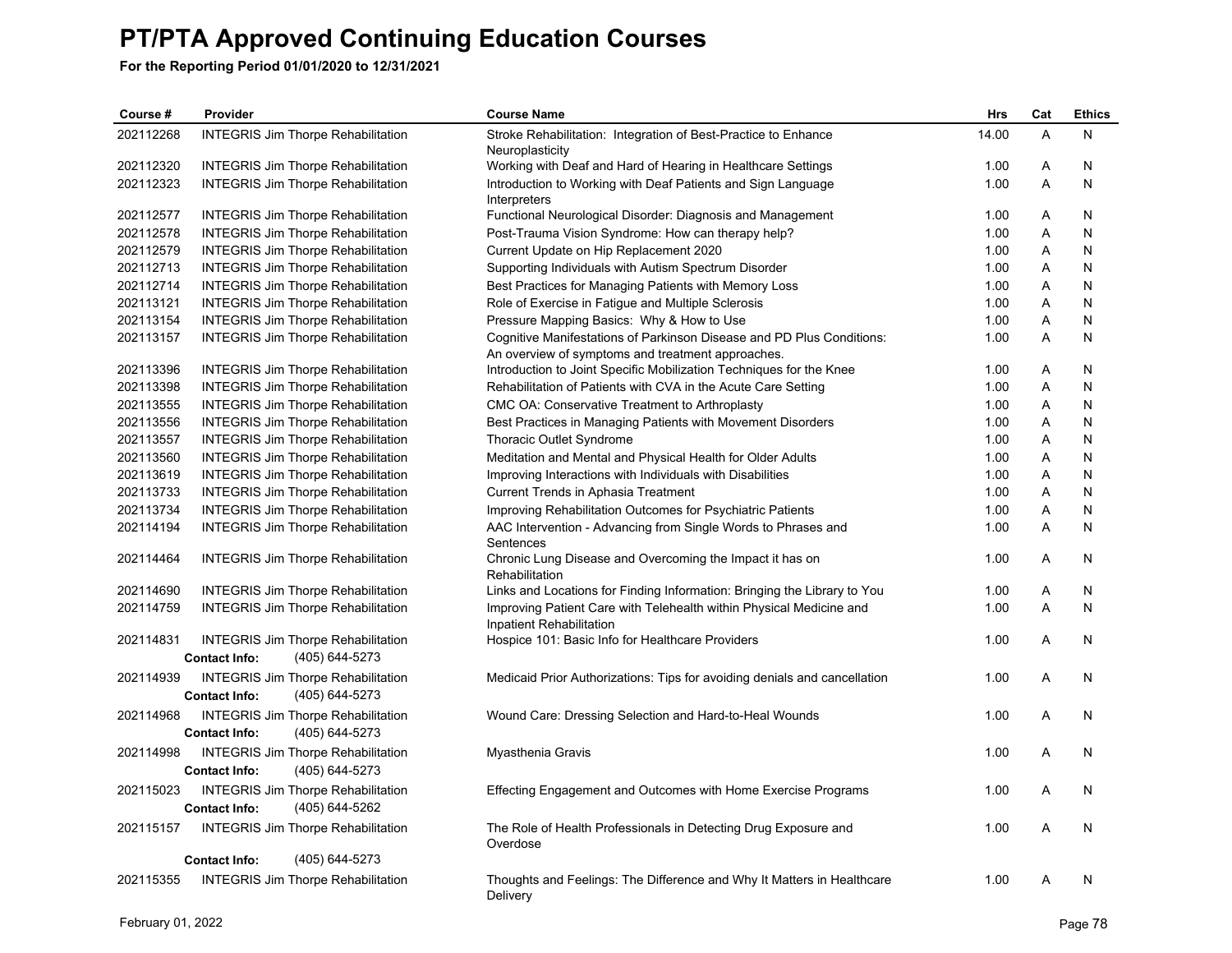| Course #  | Provider                                                                                                        | <b>Course Name</b>                                                                                                                       | Hrs   | Cat | <b>Ethics</b> |
|-----------|-----------------------------------------------------------------------------------------------------------------|------------------------------------------------------------------------------------------------------------------------------------------|-------|-----|---------------|
| 202115408 | <b>INTEGRIS Jim Thorpe Rehabilitation</b>                                                                       | Breastfeeding Updates for the Rehab Team                                                                                                 | 1.00  | Α   | N             |
| 202115495 | <b>INTEGRIS Jim Thorpe Rehabilitation</b>                                                                       | Inpatient Rehabilitation Resources Determination                                                                                         | 1.00  | Α   | N             |
| 202115865 | <b>INTEGRIS Jim Thorpe Rehabilitation</b>                                                                       | Principles of orthopedic management of the lumbar spine                                                                                  | 8.00  | Α   | N             |
| 202115866 | <b>INTEGRIS Jim Thorpe Rehabilitation</b>                                                                       | Principles of orthopedic management of the lumbar spine                                                                                  | 2.00  | B   | N             |
| 202115989 | <b>INTEGRIS Jim Thorpe Rehabilitation</b>                                                                       | Role of Exercise in Fatigue and Multiple Sclerosis an Update                                                                             | 1.00  | Α   | N             |
| 202115996 | <b>INTEGRIS Jim Thorpe Rehabilitation</b>                                                                       | Orthoses for the Upper Extremity: Principles and Techniques                                                                              | 8.00  | Α   | N             |
| 202116012 | <b>INTEGRIS Jim Thorpe Rehabilitation</b>                                                                       | Building Employee Engagement and the Impact on Healthcare<br>Organizations                                                               | 1.00  | A   | N             |
| 202116015 | <b>INTEGRIS Jim Thorpe Rehabilitation</b>                                                                       | An update on Functional Neurological Disorders                                                                                           | 1.00  | Α   | N             |
| 202116017 | <b>INTEGRIS Jim Thorpe Rehabilitation</b>                                                                       | Supporting Individuals with ASD and Related Needs                                                                                        | 1.00  | Α   | N             |
| 202116018 | <b>INTEGRIS Jim Thorpe Rehabilitation</b>                                                                       | Physical Therapy: TMJ Concepts                                                                                                           | 1.00  | Α   | N             |
| 202116020 | <b>INTEGRIS Jim Thorpe Rehabilitation</b>                                                                       | Evidence-Based Treatment Recommendations for Common Changes<br>Associated with PD- Summary of Do's and Don'ts                            | 1.00  | A   | N             |
| 202116021 | <b>INTEGRIS Jim Thorpe Rehabilitation</b>                                                                       | Update on Pulmonary Rehabilitation                                                                                                       | 1.00  | Α   | N             |
| 202116055 | <b>INTEGRIS Jim Thorpe Rehabilitation</b>                                                                       | <b>Stage Presence</b>                                                                                                                    | 1.00  | A   | N             |
| 202116101 | <b>INTEGRIS Jim Thorpe Rehabilitation</b>                                                                       | When Your Patient has Autism: Enhancing Procedures for Healthy<br><b>Success in Treatment</b>                                            | 1.00  | A   | N             |
| 202116103 | <b>INTEGRIS Jim Thorpe Rehabilitation</b>                                                                       | Contributing Factors to the Patient Experience                                                                                           | 1.00  | Α   | N             |
| 202116120 | <b>INTEGRIS Jim Thorpe Rehabilitation</b>                                                                       | Contribution of Medical Genetics to Multidisciplinary Medical Care for<br>Children with Neurodevelopmental Disorders                     | 1.00  | A   | N             |
| 202116142 | <b>INTEGRIS Jim Thorpe Rehabilitation</b>                                                                       | The Home Evaluation Process                                                                                                              | 1.00  | Α   | N             |
| 202116152 | <b>INTEGRIS Jim Thorpe Rehabilitation</b>                                                                       | Maximizing Stroke Recovery Throughout the Continuum of Care                                                                              | 7.00  | Α   | N             |
| 202114145 | International Academy of Orthopedic<br>Medicine                                                                 | A Complete Clinician's Approach to Musculoskeletal Management of<br><b>Cervical Pain</b>                                                 | 16.00 | Α   | N             |
| 202114099 | International Academy Orthopedic Medicine                                                                       | Diagnosis and Management of the Knee                                                                                                     | 8.50  | B   | N             |
| 202114100 | International Academy Orthopedic Medicine                                                                       | Diagnosis and Management of the Shoulder and Shoulder Girdle                                                                             | 8.50  | B   | N             |
| 202110265 | International Alliance of Healthcare<br>Educators                                                               | VM4: Visceral Manipulation: The Thorax                                                                                                   | 24.00 | A   | N             |
| 202114955 | International Kinesiology College; TFH<br>instructor Jonathan Watford<br>(417) 209-4025<br><b>Contact Info:</b> | Touch for Health Kinesiology Synthesis Levels 1-4                                                                                        | 60.00 | Α   | N             |
| 202113571 | International Lymphedema & Wound                                                                                | Certified Wound Therapist                                                                                                                | 50.00 | A   | N             |
|           | Training Institute                                                                                              |                                                                                                                                          |       |     |               |
| 202115874 | Intricate Art Spine & Body Solutions                                                                            | Dry Needling 2                                                                                                                           | 26.00 | Α   | N             |
| 202112258 | James Dunning PT, Phd                                                                                           | Dry Needling for Lumbopelvic and Lower Extremity Conditions: An<br>Evidence-Based Approach (Part 2 of the Certification in Dry Needling) | 27.00 | A   | N             |
| 202114190 | James Dunning, DPT, PT, PhD, MSPT,<br>MTC, MCSP, MMACP                                                          | SMT-3 Lumbar and Sacroiliac Dysfunction: Diagnosis and Management<br>with HVLA Thrust Manipulation and Exercise                          | 15.00 | Α   | N             |
| 202115099 | Jeffrey S. Mannheimer, PT, PHD, PC                                                                              | Comprehensive Evaluation & Treatment of the Sub-Occipital,<br>Craniofacial & Temporomandibular Complex                                   | 40.00 | A   | N             |
| 202116010 | Jenks Public Schools                                                                                            | <b>Foundations in Mindset</b>                                                                                                            | 4.00  | Α   | N             |
| 202112449 | Jimmy Conway, MD                                                                                                | Nutrition and the Rotator Cuff                                                                                                           | 1.50  | Α   | N             |
| 202113964 | Johns Hopkins Hospital/School of Medicine                                                                       | Johns Hopkins Critical Care Rehabilitation Conference                                                                                    | 26.50 | Α   | N             |
| 202113965 | Johns Hopkins Hospital/School of Medicine                                                                       | Johns Hopkins Critical Care Rehabilitation Conference                                                                                    | 26.50 | Α   | N             |
| 202113966 | Johns Hopkins Hospital/School of Medicine                                                                       | Johns Hopkins Critical Care Rehabilitation Conference                                                                                    | 26.50 | A   | N             |
| 202113967 | Johns Hopkins Hospital/School of Medicine                                                                       | Johns Hopkins Critical Care Rehabilitation Conference                                                                                    | 26.50 | Α   | N             |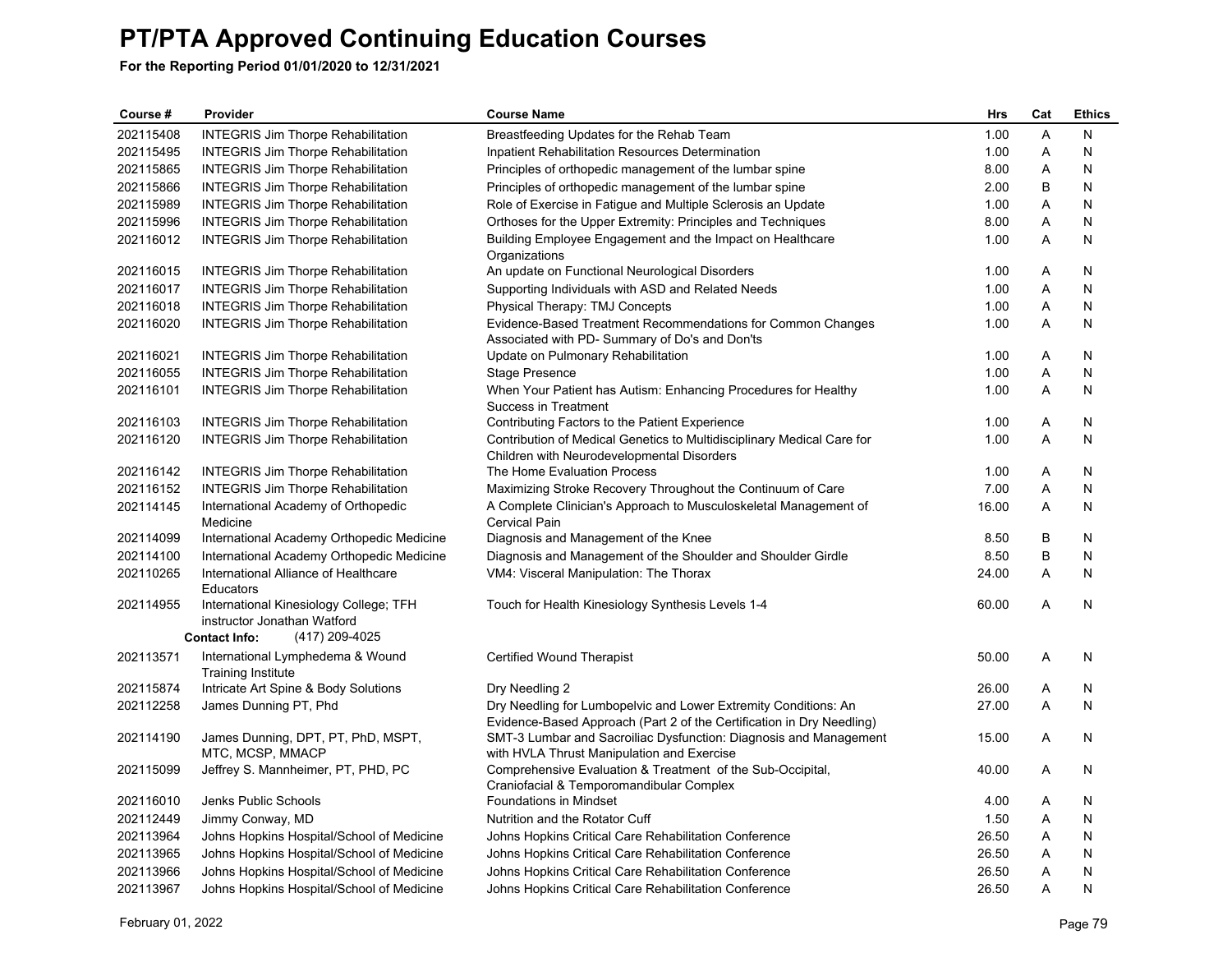| Course #          | Provider                                            | <b>Course Name</b>                                                                                    | Hrs   | Cat | <b>Ethics</b> |
|-------------------|-----------------------------------------------------|-------------------------------------------------------------------------------------------------------|-------|-----|---------------|
| 202113968         | Johns Hopkins Hospital/School of Medicine           | Johns Hopkins Critical Care Rehabilitation Conference                                                 | 26.50 | A   | N             |
| 202115904         | Jones Institute                                     | Strain Counterstrain Complete Body                                                                    | 23.00 | Α   | N             |
| 202116307         | Jones Institute                                     | Fascial Counterstrain Musculoskeletal System (MS3)                                                    | 24.00 | Α   | N             |
| 202115805         | <b>JOSPT</b>                                        | Mechanobiologically Oriented Rehabilitation of a Complex, Comminuted,                                 | 10.00 | B   | Ν             |
|                   |                                                     | Displaced Acetabular Fracture in a 70-Year-Old Medically Complicated                                  |       |     |               |
|                   |                                                     | Patient: a Case Report.                                                                               |       |     |               |
| 202115438         | Juniata                                             | 21st Annual Juniata College Sports Performance Clinic                                                 | 8.00  | Α   | N             |
| 202115918         | KANSAS CUTY UNIVERSITY                              | COME BACK TO THE FUTURE / KCU HOMECOMING                                                              | 15.00 | Α   | N             |
| 202113308         | Kansas Physical Therapy Association                 | KPTA 2020 Spring Conference                                                                           | 11.00 | Α   | N             |
| 202113309         | Kansas Physical Therapy Association                 | KPTA Exploring the Recent Expansion and Use of Telehealth Services<br>During the COVID 19 Pandemic    | 2.00  | Α   | N             |
| 202115507         | Kansas Physical Therapy Association                 | 18th Annual Wichita Sports Medicine Symposium                                                         | 10.00 | Α   | N             |
| 202115873         | Kansas Physical Therapy Association                 | KPTA Fall 2021 Conference                                                                             | 14.50 | Α   | N             |
| 202115067         | Karen Pryor, PhD, , PT, DPT, ND, CH,<br><b>CFPS</b> | 2-Day Advanced Course: Primitive Reflex Integration                                                   | 12.50 | Α   | N             |
| 202116217         | <b>Kelly Hawkins</b>                                | Rehabilitation strategies to promote walking automaticity after spinal cord<br>injury and in aging    | 1.00  | Α   | N             |
| 202113217         | Kestral Health                                      | Wound Con 2020                                                                                        | 9.25  | A   | N             |
| 202112200         | Key Rehab                                           | Complex Disease Therapeutic Management                                                                | 5.50  | Α   | N             |
| 202114665         | Key Rehab                                           | The Twin Pandemics-Covid and Anxiety                                                                  | 2.00  | В   | N             |
| 202114666         | Key Rehab                                           | <b>Why Bedside Matters</b>                                                                            | 1.75  | В   | N             |
| 202114837         | Ki Mobility, LLC                                    | How Do People Actually Use Their Manual Wheelchairs, and What<br><b>Really Matters?</b>               | 1.00  | A   | N             |
|                   | (720) 412-1978<br><b>Contact Info:</b>              |                                                                                                       |       |     |               |
| 202114838         | Ki Mobility, LLC                                    | Tilting the Odds: Manual Tilt to Improve Rehabilitation Outcomes                                      | 1.00  | Α   | N             |
|                   | (720) 412-1978<br><b>Contact Info:</b>              |                                                                                                       |       |     |               |
| 202113419         | Kids Bowel and Bladder                              | Pediatric Functional Gastrointestinal Disorder Course                                                 | 12.50 | В   | N             |
| 202111557         | Kindred at Home                                     | Home Health Memory Care - Clinical Interventions                                                      | 1.40  | В   | N             |
| 202111559         | Kindred at Home                                     | The Aging Process                                                                                     | 2.50  | В   | N             |
| 202111560         | Kindred at Home                                     | Therapy Initiatives - Module 2 - Take a Closer Look                                                   | 1.30  | В   | N             |
| 202111561         | Kindred at Home                                     | Therapy Initiatives - Module 3 - Bring it On!                                                         | 1.30  | B   | N             |
| 202111562         | Kindred at Home                                     | Zontago                                                                                               | 6.00  | В   | N             |
| 202111563         | Kindred at Home                                     | Zontago Clinical Labs                                                                                 | 3.00  | Α   | N             |
| 202111564         | Kindred at Home                                     | Keeping Hearts at Home Live                                                                           | 8.00  | В   | N             |
| 202111565         | Kindred at Home                                     | Keeping Hearts at Home Cardiac and Pulmonary Overview                                                 | 3.00  | Α   | N             |
| 202116266         | Kindred at Home                                     | Know Your Numbers Therapy Module                                                                      | 1.75  | В   | N             |
| 202111229         | <b>Klose Training</b>                               | Lymphedema Therapy Certification                                                                      | 90.00 | A   | N             |
| 202114357         | <b>Klose Training</b>                               | Power Lymphatics 2021                                                                                 | 14.25 | Α   | N             |
| 202112163         | Lagniappe Seminars                                  | Falls in the Elderly                                                                                  | 12.50 | Α   | N             |
| 202112164         | Lagniappe Seminars                                  | Identifying Fall Risks in the Elderly Population                                                      | 6.50  | Α   | N             |
| 202112165         | Lagniappe Seminars                                  | Assessment Tools to Predict, Treatment Techniques to Prevent, Falls in<br>the Elderly                 | 7.00  | Α   | N             |
| 202112166         | Lagniappe Seminars                                  | Thinking Outside the Box for Better Patient Outcomes                                                  | 7.00  | A   | N             |
| 202112167         | Lagniappe Seminars                                  | Stress: How it Impacts our Patients & Intervention Techniques                                         | 12.00 | A   | N             |
| 202115202         | Langston University School of Physical<br>Therapy   | Telehealth Best Practices - Why and How to Use Telehealth Effectively in<br><b>Patient Care Plans</b> | 3.00  | A   | N             |
| February 01, 2022 |                                                     |                                                                                                       |       |     | Page 80       |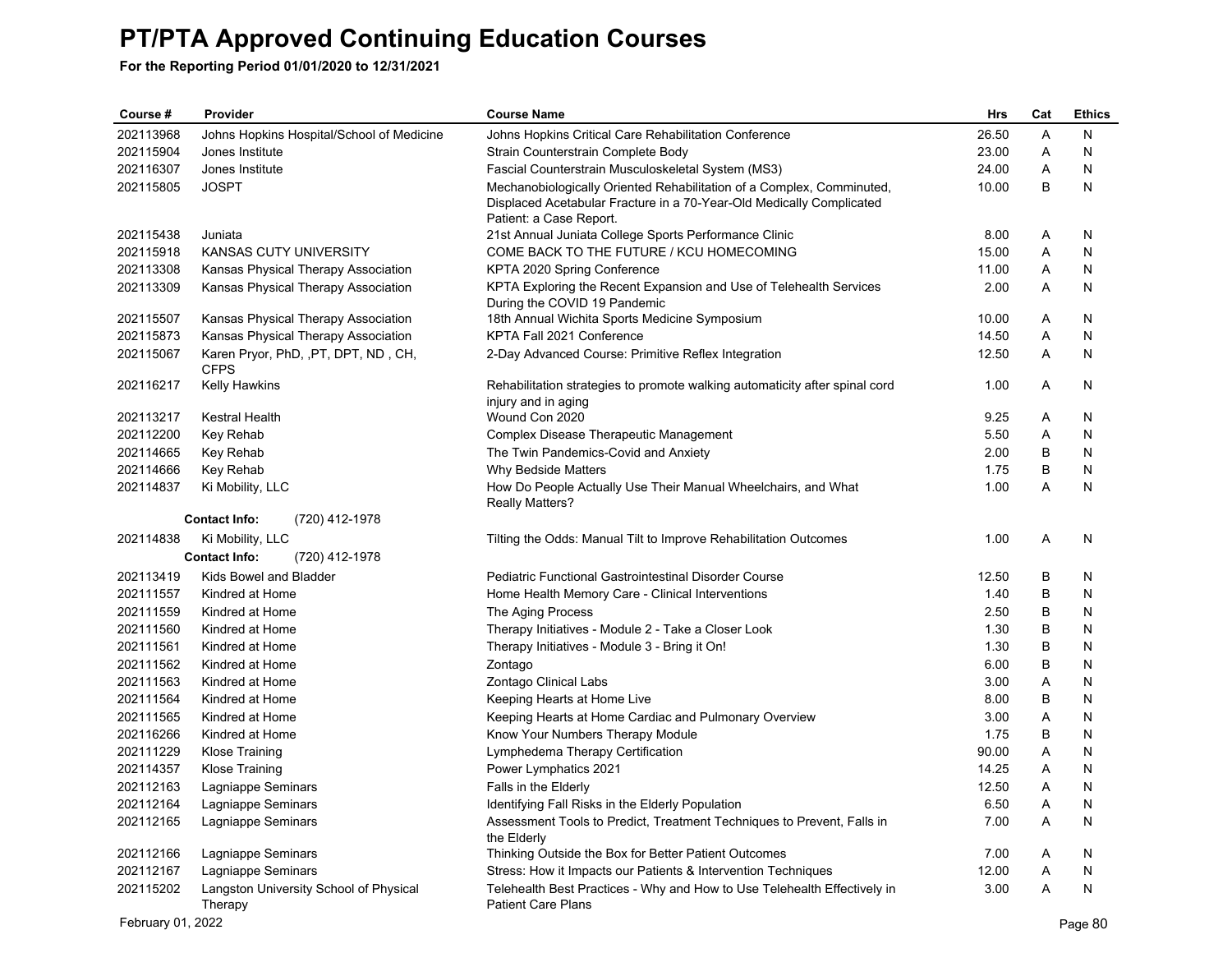| Course #  | Provider                                                                                            | <b>Course Name</b>                                                                                                | <b>Hrs</b> | Cat            | <b>Ethics</b> |  |  |  |  |
|-----------|-----------------------------------------------------------------------------------------------------|-------------------------------------------------------------------------------------------------------------------|------------|----------------|---------------|--|--|--|--|
|           | (405) 466-2925<br><b>Contact Info:</b>                                                              |                                                                                                                   |            |                |               |  |  |  |  |
| 202116252 | Learn Play Thrive, LLC                                                                              | The Learn Play Thrive Approach to Autism (Online Course)                                                          | 9.50       | B              | N             |  |  |  |  |
| 202113932 | Lindsey Biggs, OT                                                                                   | Sensory Processing                                                                                                | 1.00       | Α              | N             |  |  |  |  |
| 202112210 | Lippincott Learning at Hillcrest Medical<br>Center                                                  | Early intervention in patients with post stroke depression                                                        | 1.50       | B              | N             |  |  |  |  |
| 202112211 | Lippincott Learning at Hillcrest Medical<br>Center                                                  | Sex and intimacy after stroke                                                                                     | 1.00       | В              | N             |  |  |  |  |
| 202112212 | Lippincott Learning at Hillcrest Medical<br>Center                                                  | Predictors of poor hospital discharge outcome in acute stroke due to<br>atrial fibrillation                       | 2.00       | B              | N             |  |  |  |  |
| 202112213 | Lippincott Learning at Hillcrest Medical<br>Center                                                  | Gender differences in stroke recognition among stroke survivors                                                   | 2.30       | B              | N             |  |  |  |  |
| 202112214 | Lippincott Learning at Hillcrest Medical<br>Center                                                  | Early intervention in patients with post stroke depression                                                        | 1.50       | B              | N             |  |  |  |  |
| 202112215 | Lippincott learning at Hillcrest Medical<br>Center                                                  | Stroke assessment of the perioperative orthopaedic patient                                                        | 1.00       | B              | N             |  |  |  |  |
| 202112217 | Lippincott learning at Hillcrest MEdical<br>center                                                  | Risk factor for post stroke depression an integrative review                                                      | 1.50       | B              | N             |  |  |  |  |
| 202113749 | Lippincott Professional Development                                                                 | Stroke: Dysphagia Assessment (Joint Commission Resources)                                                         | 1.00       | B              | N             |  |  |  |  |
| 202113943 | Lippincott Professional Development                                                                 | Stroke: Hemorrhagic Stroke Treatment (Joint Commission Resources)                                                 | 1.00       | B              | N             |  |  |  |  |
| 202112483 | LiteGait Therapy Clinical Foundations<br>Asynchronous                                               | LiteGait Therapy Clinical Foundations                                                                             | 1.00       | B              | N             |  |  |  |  |
| 202111609 | Little Light House                                                                                  | Active Learning: Promoting independence is children with multiple<br>special needs                                | 11.50      | A              | N             |  |  |  |  |
| 202113570 | Little Light House                                                                                  | LAMP & Moving Forward with LAMP                                                                                   | 8.50       | Α              | N             |  |  |  |  |
| 202114379 | Little Light House                                                                                  | <b>Building Each Child for Success</b>                                                                            | 9.00       | A              | N             |  |  |  |  |
| 202115747 | Little Light House                                                                                  | Trexo Robotics: Learning to Use the Trexo System                                                                  | 4.00       | Α              | N             |  |  |  |  |
| 202115830 | Little Light House                                                                                  | Shining a Light on Little Light House Classrooms: Assistive Technology                                            | 12.25      | Α              | N             |  |  |  |  |
| 202115542 | Lorraine Sylvester, PT, PhD                                                                         | Strategies for Teachers and Therapists<br>Quarterly Seminar: OKDHS/DDS Professional (Therapy) Provider<br>Updates | 1.00       | Α              | N             |  |  |  |  |
| 202114101 | <b>LSVT</b>                                                                                         | LSVT BIG Certification Renewal Course 2020                                                                        | 2.00       | B              | N             |  |  |  |  |
| 202112162 | <b>LSVT Global</b>                                                                                  | What's Next? Life after LSVT BIG                                                                                  | 1.00       | Α              | N             |  |  |  |  |
| 202112304 | <b>LSVT Global</b>                                                                                  | Delivering the Dosage: Practical Pointers for Providing LSVT BIG-« Per<br>Protocol                                | 1.00       | Α              | N             |  |  |  |  |
| 202112384 | LSVT Global, Inc.                                                                                   | Online LSVT BIG Training and Certification Course                                                                 | 12.50      | В              | N             |  |  |  |  |
| 202113420 | LSVT Global, Inc.                                                                                   | Virtual Live LSVT BIG Training and Certification Course                                                           | 13.25      | A              | N             |  |  |  |  |
| 202116079 | LSVT Global, Inc.                                                                                   | <b>BIG for LIFE</b>                                                                                               | 3.00       | B              | N             |  |  |  |  |
| 202113323 | Luke Bynum PT, DPT, OCS                                                                             | Dry Needling: Implementing a Specialized Approach to Pain and<br><b>Dysfunction-Course Two</b>                    | 27.00      | A              | N             |  |  |  |  |
| 202114032 | Lymphatic Education and Research<br>Network and Academy for Continued<br><b>Healthcare Learning</b> | The Centers of Excellence 2020 Summit: State-of-the-Art Lymphatic<br>Medicine.                                    | 8.00       | $\overline{A}$ | N             |  |  |  |  |
| 202114343 | LymphEd                                                                                             | Virtual LymphEd prep course for CLT-LANA credentialing course                                                     | 10.00      | Α              | N             |  |  |  |  |
| 202115566 | Lymphedema Seminars                                                                                 | Breast Cancer Related Lymphedema                                                                                  | 7.00       | Α              | N             |  |  |  |  |
| 202115567 | Lymphedema Seminars                                                                                 | Breast Cancer Related Lymphedema                                                                                  | 7.00       | A              | N             |  |  |  |  |
| 202115765 | Lymphedema Seminars                                                                                 | <b>Breast Cancer Related Lymphedema</b>                                                                           | 8.00       | Α              | N             |  |  |  |  |
| 202115766 | Lymphedema Seminars                                                                                 | <b>Breast Cancer Related Lymphedema</b>                                                                           | 7.00       | A              | N             |  |  |  |  |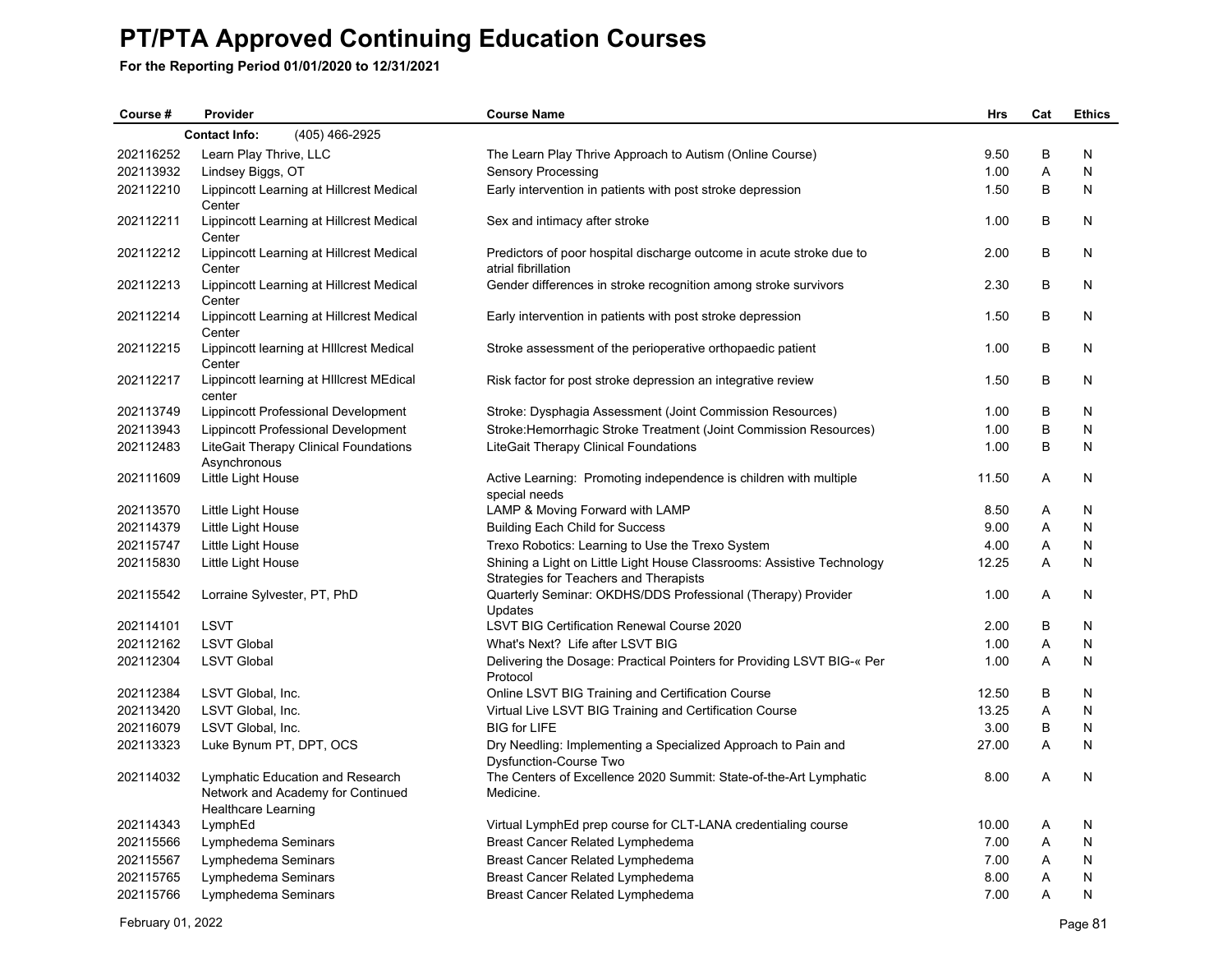| Course #  | Provider                                                                                      | <b>Course Name</b>                                                                         | <b>Hrs</b> | Cat | <b>Ethics</b> |
|-----------|-----------------------------------------------------------------------------------------------|--------------------------------------------------------------------------------------------|------------|-----|---------------|
| 202112665 | Lynn Jeffries                                                                                 | Supporting students in clinical experiences                                                | 2.00       | A   | N             |
| 202112373 | Maintenance Therapy (Adamson-Live<br>Interactive Webinar)                                     | titled Maintenance Therapy (Adamson- Live Interactive Webinar)                             | 2.00       | A   | N             |
| 202116048 | Management of Upper Extremity Disorders<br>course and virtual lab                             | Management of Upper Extremity Disorders course and virtual lab                             | 6.50       | B   | N             |
| 202114731 | Manual Therapy Institute                                                                      | <b>Advanced Cervical Spine</b>                                                             | 30.00      | A   | N             |
| 202111245 | Mark Hobbs, PT                                                                                | An Orthopedic Approach To Manual Therapy Skills for the PTA                                | 7.50       | A   | N             |
| 202114654 | Mark Kargela and Jarod Hall                                                                   | The Complete Clinician - Online                                                            | 25.50      | B   | N             |
| 202114694 | Mayo Clinic                                                                                   | 4th Annual Mayo Clinic Sports Medicine Summit: Care for the Athlete                        | 10.00      | Α   | N             |
| 202114699 | Mayo Clinic                                                                                   | 4th Annual Mayo Clinic Sports Medicine Summit: Care for the Athlete -<br><b>LIVESTREAM</b> | 10.00      | A   | N             |
| 202115654 | Mayo Clinic School of Continuous                                                              | Mayo Clinic Sports Medicine - Live Webinar Series - It's Just an Ankle                     | 1.00       | A   | N             |
|           | <b>Professional Development</b>                                                               | Sprain: Why is My Patient Still in Pain?                                                   |            |     |               |
| 202112594 | McBride Orthopedic Hospital                                                                   | Pectoralis Major Ruptures                                                                  | 2.00       | A   | N             |
| 202113860 | McBride Orthopedic Hospital                                                                   | Dance Medicine: General Considerations for Rehabilitation                                  | 2.00       | A   | N             |
|           | <b>Contact Info:</b><br>(918) 289-5383                                                        |                                                                                            |            |     |               |
| 202114579 | McBride Orthopedic Hospital                                                                   | Current Treatment Options for Rotator Cuff Tears                                           | 2.00       | A   | N             |
| 202114606 | McBride Orthopedic Hospital                                                                   | Return to Sport After ACL Reconstruction                                                   | 3.00       | Α   | N             |
| 202114887 | McBride Orthopedic Hospital                                                                   | Cartilage Lesions of the Hip and Hip Preservation Techniques                               | 2.00       | A   | N             |
|           | <b>Contact Info:</b><br>(918) 289-5383                                                        |                                                                                            |            |     |               |
| 202115248 | McBride Orthopedic Hospital                                                                   | ACL Injuries and Rehab                                                                     | 2.00       | A   | N             |
| 202115549 | McKenzie Institute USA                                                                        | Online: Part B McKenzie Mechanical Diagnosis and Therapy Cervical<br>and Thoracic Spine    | 10.00      | A   | N             |
| 202116150 | McKenzie Institute USA                                                                        | Online: Part B McKenzie Mechanical Diagnosis and Therapy Cervical<br>and Thoracic Spine    | 16.00      | B   | N             |
| 202115602 | <b>MCR Seminars</b>                                                                           | Documenting the Daily Note: Strategies to Maximize Time                                    | 3.00       | Α   | N             |
| 202115603 | <b>MCR Seminars</b>                                                                           | Documenting the Daily Note: Strategies to Maximize Time                                    | 3.00       | A   | N             |
| 202115636 | <b>MCR Seminars</b>                                                                           | Documenting the Daily Note: Strategies to Maximize Time                                    | 3.00       | Α   | N             |
| 202115836 | Measuring Physical Demands in Basketball:<br>An Explorative Systematic Review of<br>Practices | Peer reviewed research article                                                             | 10.00      | B   | N             |
| 202110187 | MedBridge                                                                                     | Teaching People About Pain                                                                 | 5.00       | B   | N             |
| 202110188 | MedBridge                                                                                     | Femoroacetabular Impingement Syndrome Part 1: An Update for<br>Clinicians                  | 1.75       | B   | N             |
| 202110189 | MedBridge                                                                                     | Core Stability and Fall Prevention                                                         | 0.50       | B   | N             |
| 202110190 | MedBridge                                                                                     | Balance Training and Fall Prevention for the Active Geriatric Population                   | 1.00       | B   | N             |
| 202110191 | MedBridge                                                                                     | Cervico-Thoracic Spine Management                                                          | 2.00       | B   | N             |
| 202110192 | MedBridge                                                                                     | Foot and Ankle Mechanics                                                                   | 2.00       | B   | N             |
| 202110193 | MedBridge                                                                                     | Evaluation and Diagnostic Classification of TMD                                            | 1.50       | B   | N             |
| 202110194 | MedBridge                                                                                     | The New Geriactive Patient                                                                 | 2.00       | B   | N             |
| 202110195 | MedBridge                                                                                     | An Introduction to Osteoarthritis                                                          | 1.50       | B   | N             |
| 202110202 | MedBridge                                                                                     | Hip Stability and Fall Prevention                                                          | 2.00       | B   | N             |
| 202110206 | MedBridge                                                                                     | Conservative Management of the ACL Deficient Knee                                          | 1.50       | B   | N             |
| 202110253 | MedBridge                                                                                     | Treatment of Temporomandibular Disorders and Headache                                      | 1.75       | B   | N             |
| 202110260 | MedBridge                                                                                     | Post Surgical Management Part 3: Lower Extremity Surgical<br>Interventions                 | 2.50       | B   | N             |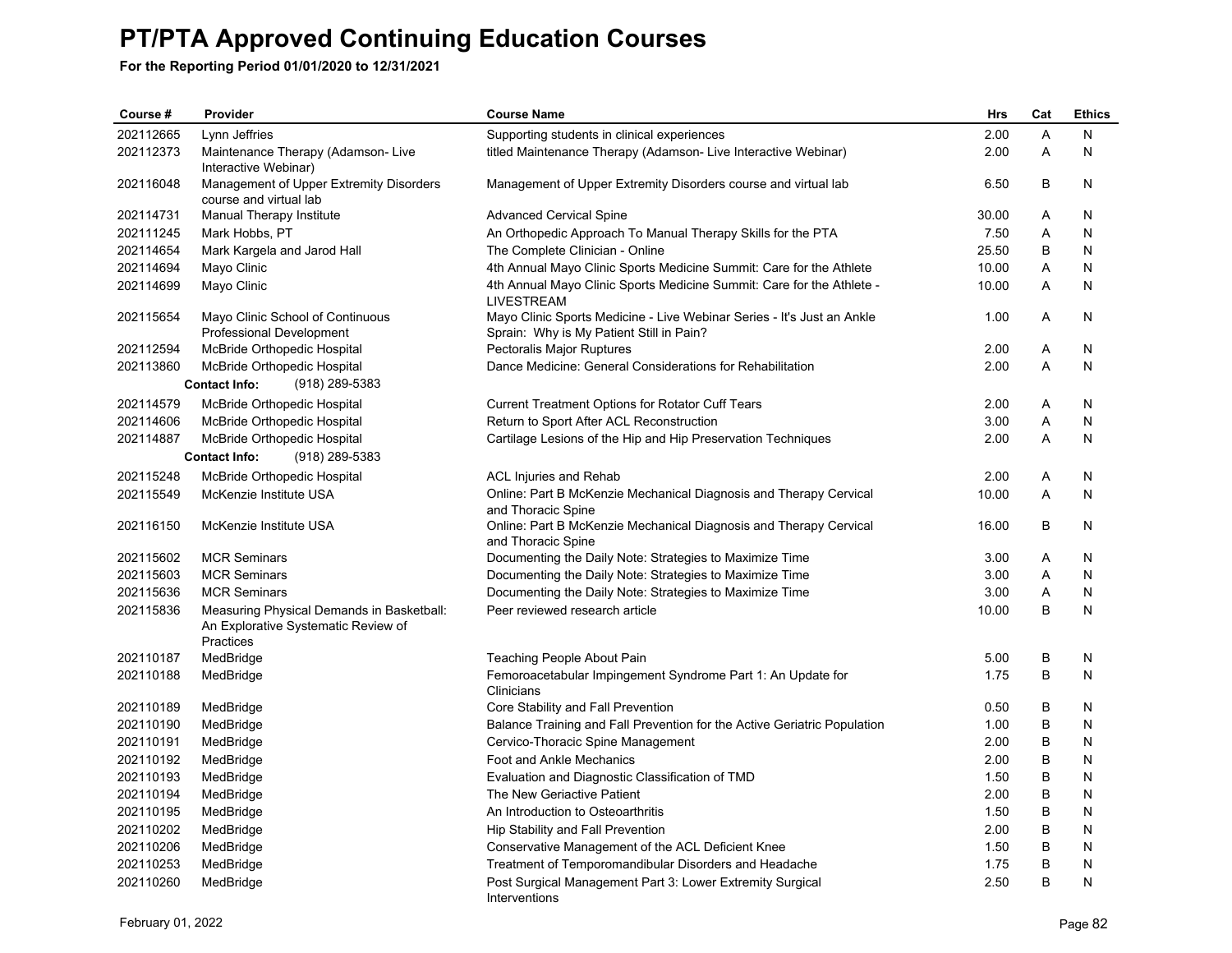| Course #  | Provider  | <b>Course Name</b>                                                    | <b>Hrs</b> | Cat | <b>Ethics</b> |
|-----------|-----------|-----------------------------------------------------------------------|------------|-----|---------------|
| 202110263 | MedBridge | Clinically Relevant Meniscus Pathology: Evaluation and Treatment      | 2.50       | B   | N             |
| 202110264 | MedBridge | Differential Diagnosis & Management of Anterior Knee Pain             | 2.00       | B   | N             |
| 202110266 | MedBridge | Post Surgical Management Part 2: Upper Extremity Surgical             | 2.25       | B   | N             |
|           |           | Interventions                                                         |            |     |               |
| 202110267 | MedBridge | Evidence and Interview of the Patient with Osteoarthritis of the Knee | 2.75       | В   | N             |
| 202110268 | MedBridge | Stability of the Knee: Management of Common Ligamentous Pathology     | 2.00       | B   | N             |
| 202110269 | MedBridge | Advanced Rehab for the Baseball Pitcher to Improve ROM & Strength     | 2.00       | В   | N             |
| 202110275 | MedBridge | Femoroacetabular Impingement Syndrome Part 2: Complex Systems         | 1.50       | В   | N             |
|           |           | Approach                                                              |            |     |               |
| 202110285 | MedBridge | Pre-Professional Dancer Preseason Screening Part 1: Stations 1-7      | 1.50       | В   | N             |
| 202110288 | MedBridge | Pre-Professional Dancer Preseason Screening Part 2: Station 8 & More  | 1.50       | B   | N             |
| 202110294 | MedBridge | Treatment of the Patient with Knee Osteoarthritis                     | 2.75       | В   | N             |
| 202110296 | MedBridge | <b>Upper Extremity Osteoarthritis</b>                                 | 1.25       | B   | N             |
| 202110297 | MedBridge | Examination of the Patient with Knee Osteoarthritis                   | 1.25       | В   | N             |
| 202110298 | MedBridge | Rehabilitation & Prevention of Hamstring Strains                      | 2.00       | B   | N             |
| 202110300 | MedBridge | Orthopedic Case Studies of the Foot and Ankle                         | 1.25       | B   | N             |
| 202110302 | MedBridge | The Aging Spine                                                       | 2.00       | В   | N             |
| 202110304 | MedBridge | Acute Care for Management of Stroke                                   | 1.50       | B   | Ν             |
| 202110305 | MedBridge | The Impact of Aging on Functional Mobility and Gait: Introduction     | 1.50       | В   | N             |
| 202110306 | MedBridge | Improving Balance and Reducing Fall Risk                              | 2.25       | В   | N             |
| 202110307 | MedBridge | Mindfulness to Cultivate Empathy, Resilience, & Therapeutic Presence  | 2.00       | В   | N             |
| 202110339 | MedBridge | Return to Sport of the Overhead Athlete                               | 2.00       | B   | N             |
| 202110340 | MedBridge | Bike Anatomy: The Bike and Bike Fit Rationale                         | 2.00       | В   | N             |
| 202110341 | MedBridge | OASIS-D Part 4: System-by-System Approach to Assessment               | 0.50       | B   | N             |
| 202110342 | MedBridge | The Swim Stroke Analysis                                              | 1.00       | В   | N             |
| 202110343 | MedBridge | <b>Clinical Bike Fit Process</b>                                      | 2.00       | B   | N             |
| 202110344 | MedBridge | Bladder Control in Elders with Cognitive Impairments                  | 2.00       | В   | N             |
| 202110345 | MedBridge | Is It Sensory or Is It Behavior? Part 1: Overview                     | 1.75       | B   | N             |
| 202110346 | MedBridge | SurThriveLeadership: Discovering Your Leadership DNA                  | 2.00       | В   | N             |
| 202110347 | MedBridge | OASIS-D Part 3: Patient Tracking Information and Care Management      | 1.25       | В   | N             |
| 202110354 | MedBridge | OASIS-D Part 8: Self-Care Assessment                                  | 0.50       | B   | N             |
| 202110359 | MedBridge | OASIS-D Part 9: Mobility Assessment                                   | 1.25       | B   | N             |
| 202110362 | MedBridge | SurThriveLeadership: Becoming a SurTHRIVELeader                       | 2.25       | В   | N             |
| 202110365 | MedBridge | OASIS-D Part 6: Neuro-Emotional-Behavioral Assessment and             | 1.25       | В   | N             |
|           |           | Addressing Medications                                                |            |     |               |
| 202110368 | MedBridge | OASIS-D Part 2: ICD-10 Coding                                         | 0.75       | В   | N             |
| 202110499 | MedBridge | ICF Clinical Practice Guidelines Update: Lateral Ankle Sprains        | 1.50       | B   | N             |
| 202110500 | MedBridge | Utilizing ICF Guidelines and Treatment-Based Classifications          | 1.00       | В   | N             |
| 202110501 | MedBridge | Evidence-Informed Practice for the Clinical Specialist                | 1.50       | B   | N             |
| 202110878 | MedBridge | Recorded Webinar: Dual Task Training in Stroke Rehabilitation:        | 3.00       | B   | N             |
|           |           | Recovering Automaticity in Gait, ADL, Swallow, and Other Procedural   |            |     |               |
|           |           | Memories                                                              |            |     |               |
| 202110882 | MedBridge | A Clinical Application of Easing Pain via Neuroplasticity             | 2.75       | В   | N             |
| 202110884 | MedBridge | Balance Domains Part 1: Anticipatory, Reactive, & Limits of Stability | 1.50       | B   | N             |
| 202110885 | MedBridge | Balance Domains Part 2: Sensory Organization & Dual Task Cost         | 1.75       | B   | N             |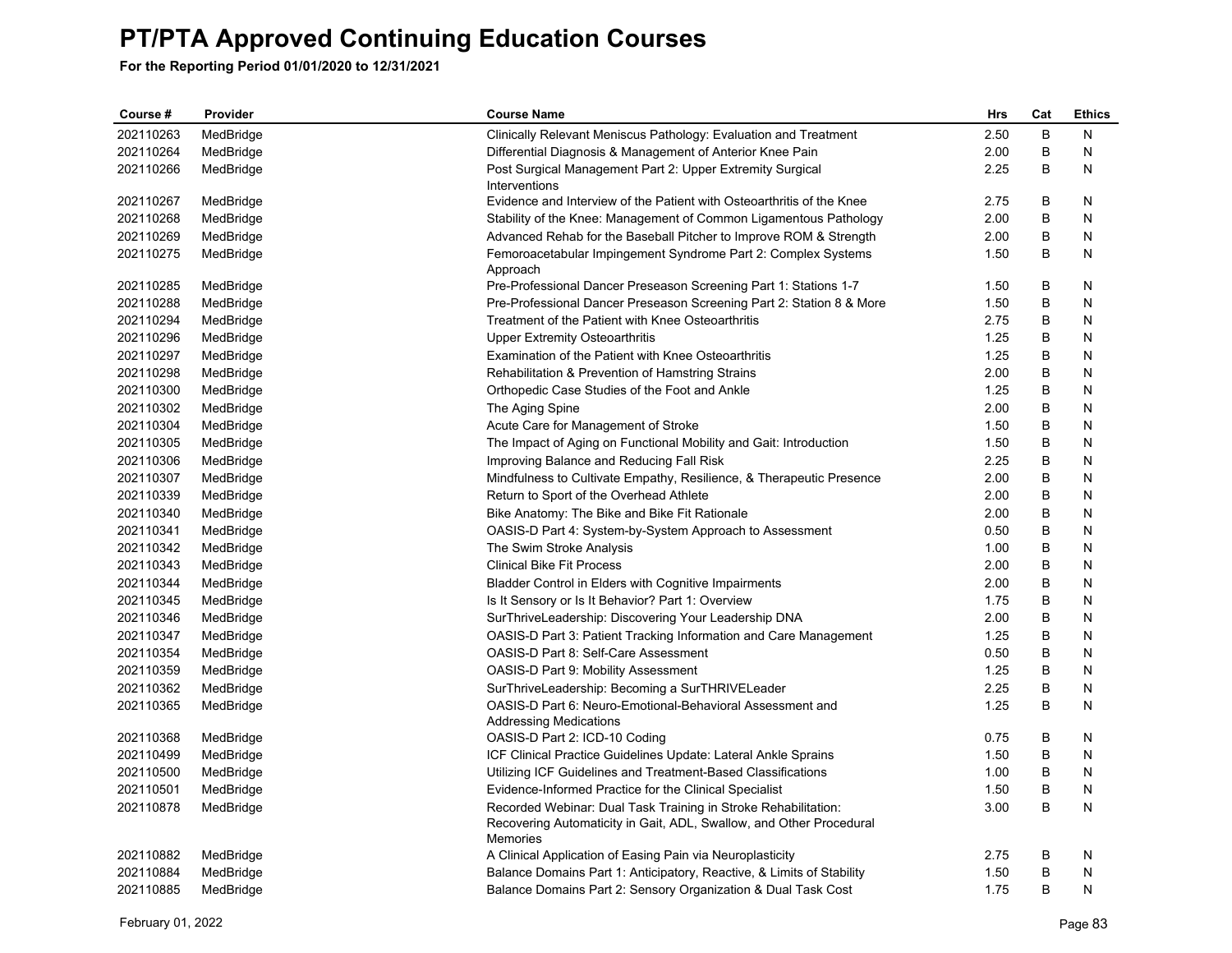| Course #  | Provider  | <b>Course Name</b>                                                     | <b>Hrs</b> | Cat | <b>Ethics</b> |
|-----------|-----------|------------------------------------------------------------------------|------------|-----|---------------|
| 202110886 | MedBridge | Recorded Webinar: The "How-Toâ€□ of Teaching Patients about            | 3.00       | B   | И             |
|           |           | Pain                                                                   |            |     |               |
| 202110887 | MedBridge | Pain Peculiarities in Everyday Life                                    | 1.50       | B   | N             |
| 202110888 | MedBridge | Lower Extremity Alignment: A Proximal Rehabilitation Approach          | 2.00       | B   | N             |
| 202110889 | MedBridge | Balance Domains Part 3: Dynamic Stability & Biomechanical Issues       | 1.25       | B   | N             |
| 202110890 | MedBridge | Stroke Rehabilitation Cases 1 & 2: Wheelchair & Household Ambulation   | 2.25       | B   | Ν             |
| 202110891 | MedBridge | Warning Signs and the Perception of Pain                               | 2.00       | B   | N             |
| 202110892 | MedBridge | Recorded Webinar: Practical Interventions for Common Gait Deviations   | 3.00       | B   | N             |
|           |           | in the Neurological and Geriatric Population                           |            |     |               |
| 202110893 | MedBridge | Exercise Prescription for Hip & Pelvis Movement: Part 1                | 1.50       | B   | N             |
| 202110894 | MedBridge | Current Concepts in Joint Replacement                                  | 2.00       | B   | N             |
| 202110895 | MedBridge | Recent Advances in Treatment and Diagnosis of Posterior Canal BPPV     | 2.25       | В   | N             |
| 202110896 | MedBridge | ICF Best Practice Recommendations: Heel Pain & Plantar Fasciitis       | 1.75       | B   | Ν             |
| 202110903 | MedBridge | Global Dynamic Functional Stability for the Hip & Pelvis               | 1.50       | B   | N             |
| 202110904 | MedBridge | Overview of Memory and Cognition Changes with Aging                    | 1.75       | B   | N             |
| 202110905 | MedBridge | Exercise Prescription for Hip & Pelvis Movement: Part 2                | 2.00       | B   | Ν             |
| 202110906 | MedBridge | Responding to Unwanted Behaviors & Motivating Clients in Therapy       | 2.00       | B   | Ν             |
| 202110907 | MedBridge | Practical Strategies for Working with Cognitively Impaired Individuals | 1.50       | B   | Ν             |
| 202110908 | MedBridge | Neuropsychology of Aging                                               | 2.00       | B   | N             |
| 202110909 | MedBridge | Shoulder Arthroplasty: Return to Function                              | 1.75       | B   | N             |
| 202110910 | MedBridge | Training Gait in Parkinson's Disease: Strategies, Devices, and         | 1.75       | B   | N             |
|           |           | Guidelines                                                             |            |     |               |
| 202110911 | MedBridge | Management of the Cervicogenic Headache                                | 1.25       | B   | N             |
| 202110912 | MedBridge | Social and Cultural Constructs of Pain                                 | 1.25       | B   | N             |
| 202110913 | MedBridge | Documentation for Evaluations and Re-Evaluations                       | 3.25       | B   | N             |
| 202110914 | MedBridge | Hip Arthroplasty: Improving Gait                                       | 1.25       | B   | N             |
| 202110915 | MedBridge | <b>Hip Osteoarthritis</b>                                              | 1.25       | B   | N             |
| 202110916 | MedBridge | ICF Best Practice Recommendations: Lateral Ankle Sprain Interventions  | 1.50       | B   | N             |
| 202110917 | MedBridge | Dementia: Serving the Disease Process from Beginning to End            | 2.25       | B   | N             |
| 202110918 | MedBridge | Stroke Rehabilitation Cases 3 & 4: Community Ambulation & Ataxia       | 2.00       | B   | N             |
| 202110919 | MedBridge | Cognitive Rehab Strategies: Home Exercises, Individual & Group         | 1.75       | B   | Ν             |
|           |           | Therapy                                                                |            |     |               |
| 202110920 | MedBridge | Concussion Basics: Assessment, Screening and Risk Factors              | 3.00       | B   | N             |
| 202110921 | MedBridge | Concussion: Common Findings in the Physical Therapy Evaluation         | 3.25       | B   | N             |
| 202110922 | MedBridge | Knee Arthroplasty: Increasing Range of Motion                          | 1.75       | B   | N             |
| 202110923 | MedBridge | Concussion: Physical Therapy and Medical Management                    | 2.75       | B   | N             |
| 202110924 | MedBridge | Post-Surgical Management Part I: Basic Principles and Spinal Surgery   | 1.75       | B   | Ν             |
| 202110925 | MedBridge | Management of Orthopedic Edemas                                        | 1.00       | B   | N             |
| 202110927 | MedBridge | Documentation: Everything After the Evaluation Until Discharge         | 2.50       | B   | N             |
| 202110928 | MedBridge | <b>Treatment of Shoulder Impingement</b>                               | 1.00       | B   | Ν             |
| 202110929 | MedBridge | Wound Care Basic Training Part 1: Examination                          | 2.00       | B   | N             |
| 202110930 | MedBridge | Preventing Readmission With Heart Failure                              | 2.75       | B   | N             |
| 202110931 | MedBridge | Concussion: Vestibular Abnormalities and Ocular Motor Examination      | 2.25       | B   | N             |
| 202110932 | MedBridge | The Ten Minute Neurologic Screening Examination                        | 2.00       | B   | Ν             |
| 202110933 | MedBridge | Evidence-Based Interventions for Individuals with Dementia             | 2.00       | B   | N             |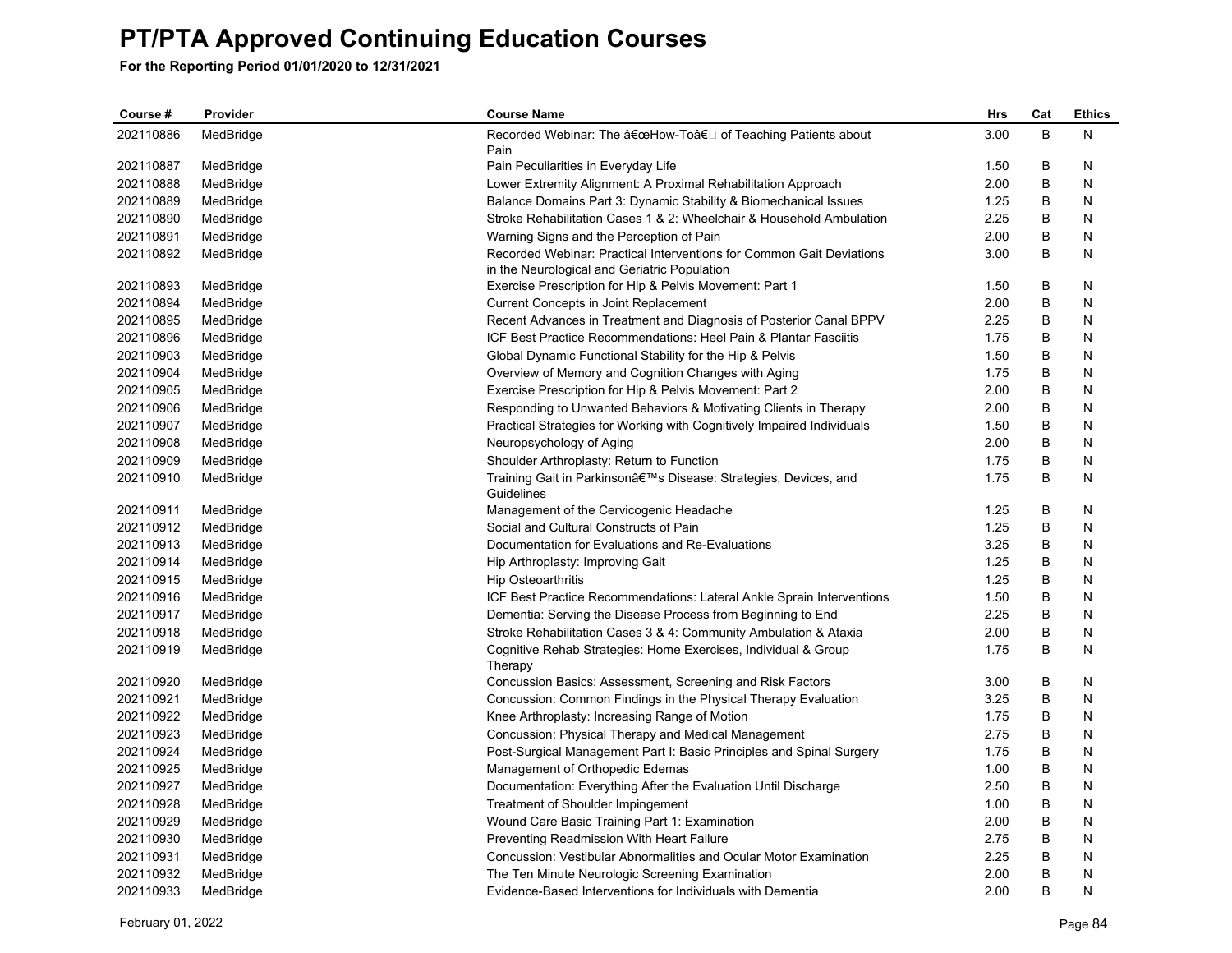| Course #  | Provider  | <b>Course Name</b>                                                                | <b>Hrs</b> | Cat | <b>Ethics</b> |
|-----------|-----------|-----------------------------------------------------------------------------------|------------|-----|---------------|
| 202110934 | MedBridge | Bladder Control: Stress Incontinence and Pelvic Floor Muscle Training             | 1.75       | B   | N             |
| 202110935 | MedBridge | Treatment for Five of the Most Common Upper Extremity Conditions                  | 1.25       | В   | N             |
| 202110936 | MedBridge | Evidence-Based Rehabilitation to Reduce Readmissions                              | 1.75       | B   | N             |
| 202110937 | MedBridge | Differential Diagnosis of Lateral Elbow Pain                                      | 1.75       | B   | N             |
| 202110938 | MedBridge | ICF Clinical Practice Guidelines: Heel Pain & Plantar Fasciitis                   | 1.50       | В   | N             |
| 202110939 | MedBridge | Evidence-Based Assessment of Acute Whiplash for Prognosis and                     | 1.75       | B   | N             |
|           |           | <b>Treatment Planning</b>                                                         |            |     |               |
| 202110940 | MedBridge | Using Neuroplasticity Principles to Guide Therapeutic Intervention<br>Post-Stroke | 1.25       | B   | N             |
| 202110941 | MedBridge | The Shoulder: Overuse Injuries in Athletes                                        | 2.25       | B   | N             |
| 202110942 | MedBridge | <b>Upper Extremity Peripheral Nerve Entrapments</b>                               | 1.50       | B   | N             |
| 202110943 | MedBridge | Preventing Readmission With COPD: Transition from Acute to Home<br>Care           | 2.00       | В   | N             |
| 202110944 | MedBridge | Indications for Musculoskeletal Imaging                                           | 2.00       | В   | N             |
| 202110945 | MedBridge | An Introduction to Evidence-Based Treatment of Whiplash                           | 2.00       | B   | N             |
| 202110946 | MedBridge | Pain Management for Adults                                                        | 2.25       | В   | N             |
| 202110947 | MedBridge | Recent Advances in Treatment and Diagnosis of Horizontal Canal BPPV               | 1.50       | B   | N             |
| 202110948 | MedBridge | Lifestyle Medicine in Physical Therapy to Reduce Chronic Disease                  | 2.00       | B   | N             |
| 202110949 | MedBridge | Differential Diagnosis of the Lower Quarter                                       | 1.00       | B   | N             |
| 202110950 | MedBridge | OASIS D Part 2: Are You Ready for the Changes? New Items (Recorded<br>Webinar)    | 1.50       | В   | N             |
| 202110951 | MedBridge | Understanding and Assessing Gait in Parkinson's Disease                           | 1.75       | В   | N             |
| 202110952 | MedBridge | Early Mobility in the ICU: Overview, the Evidence, and the Practice               | 2.25       | B   | N             |
| 202110953 | MedBridge | A Classification Approach to Managing Shoulder Pain and Dysfunction               | 2.00       | В   | N             |
| 202110954 | MedBridge | <b>Treatment of Lateral Elbow Pain</b>                                            | 1.50       | В   | N             |
| 202110955 | MedBridge | Sports & the Pediatric Knee Part 1: Injuries & Surgical Interventions             | 2.00       | В   | N             |
| 202110956 | MedBridge | Concussion in Sport                                                               | 2.50       | B   | N             |
| 202110957 | MedBridge | Engaging Clients With Maladaptive Behaviors (Recorded Webinar)                    | 3.50       | В   | N             |
| 202110958 | MedBridge | Upper Extremity Strategies along the Post-Stroke Recovery Continuum               | 1.50       | B   | N             |
| 202110959 | MedBridge | Cancer Treatments and Side Effects: What Therapists Need to Know                  | 2.00       | В   | N             |
| 202110960 | MedBridge | Chronic Disease Management: Therapists' Role in Improving Health Part<br>1        | 1.50       | B   | Ν             |
| 202110961 | MedBridge | Sports & the Pediatric Knee Part 2: Return to Sports Testing & Rehab              | 2.25       | B   | N             |
| 202110962 | MedBridge | A Comprehensive Intervention Design for Aging Adults                              | 2.50       | B   | N             |
| 202110963 | MedBridge | Lumbar Spine: Athletic Low Back Pain                                              | 2.00       | В   | N             |
| 202110964 | MedBridge | Assessment of Muscle Impairments Related to Knee Disorders                        | 1.00       | В   | N             |
| 202110965 | MedBridge | Identification and Evaluation of Thoracic Outlet Syndrome                         | 2.00       | B   | N             |
| 202110966 | MedBridge | The Athlete's Hip: Screening & Evaluation of Posterolateral Hip Pain              | 1.50       | В   | N             |
| 202110971 | MedBridge | Elbow Tendonalgia and Graston Technique                                           | 1.75       | В   | N             |
| 202110972 | MedBridge | Non-arthritic Hip Pain                                                            | 1.25       | B   | N             |
| 202110973 | MedBridge | Spaced Retrieval: An Evidence-Based Memory Intervention                           | 1.50       | B   | N             |
| 202110974 | MedBridge | Understanding Cancer: Foundational Knowledge for Therapists                       | 1.75       | B   | N             |
| 202110975 | MedBridge | Differential Diagnosis of the Upper Quarter                                       | 1.50       | B   | N             |
| 202110976 | MedBridge | Pediatric Hip Disorders                                                           | 1.00       | B   | N             |
| 202110977 | MedBridge | Family Adjustments at End of Life                                                 | 1.75       | B   | N             |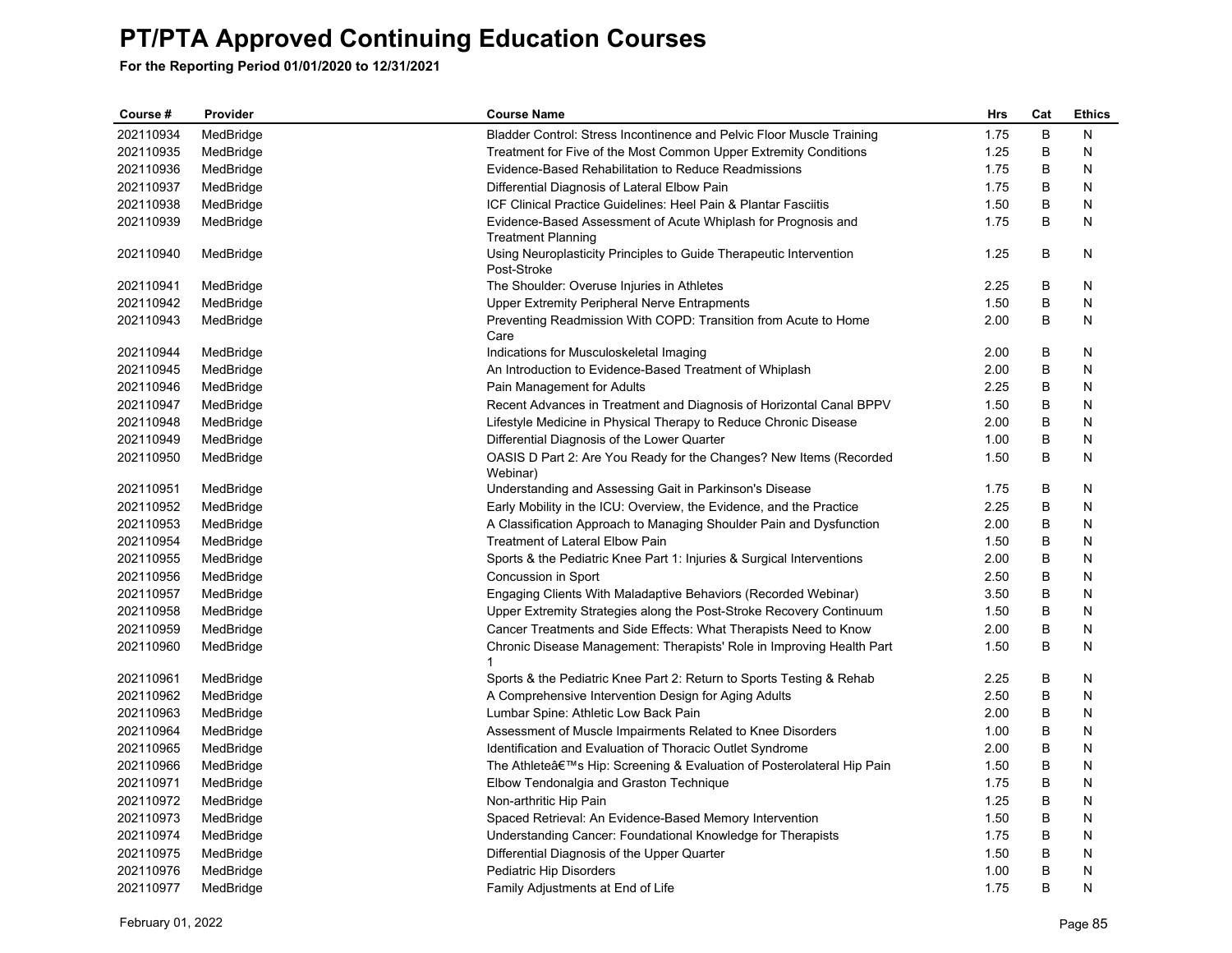| Course #  | Provider  | <b>Course Name</b>                                                                     | Hrs  | Cat | <b>Ethics</b> |
|-----------|-----------|----------------------------------------------------------------------------------------|------|-----|---------------|
| 202110978 | MedBridge | The Athlete's Hip: Evaluation of Groin Pain                                            | 2.00 | B   | N             |
| 202110980 | MedBridge | Manual Therapy Techniques to Address Stiffness for the Wrist                           | 2.00 | В   | N             |
| 202110981 | MedBridge | Acute Care Physical Therapy: When to Stop, Start, Do More, or Do Less                  | 1.50 | B   | N             |
| 202110982 | MedBridge | Strength Training for Older Adults Part 1: Lower Body Major Lifts                      | 2.00 | В   | N             |
| 202110983 | MedBridge | <b>Bladder Control Basics: Adult and Geriatric</b>                                     | 1.75 | В   | N             |
| 202110984 | MedBridge | Comprehensive Care for the Older Adult: Moderate Dementia                              | 1.25 | B   | Ν             |
| 202110985 | MedBridge | Evaluation of Shoulder Impingement                                                     | 1.00 | В   | N             |
| 202110986 | MedBridge | Effective Therapeutic Interventions for the Older Adult with Osteoporosis              | 2.50 | В   | N             |
| 202110987 | MedBridge | CPT Codes 97110-97799 Utilized by PT & OT                                              | 2.00 | B   | N             |
| 202110988 | MedBridge | Manual Therapy Techniques to Address Stiffness at the Elbow                            | 1.75 | В   | N             |
| 202110992 | MedBridge | Predicting Recovery and Setting Appropriate Upper Extremity Goals<br>Post-Stroke       | 1.25 | B   | N             |
| 202110993 | MedBridge | Bladder Control Evaluation and Treatment: Urinary Urgency and<br>Incontinence          | 1.75 | B   | N             |
| 202110994 | MedBridge | Dementia: Improving Activities of Living                                               | 3.00 | B   | N             |
| 202110995 | MedBridge | Brainy Health and Lifestyle Medicine                                                   | 2.75 | B   | N             |
| 202110996 | MedBridge | Dementia: Therapist's Guide to Behavioral Management                                   | 1.75 | В   | N             |
| 202110997 | MedBridge | Comprehensive Care Plan for the Older Adult with Osteoporosis                          | 1.75 | В   | N             |
| 202110998 | MedBridge | Emergency Management: Athlete Care, Spinal, and Visceral Injuries                      | 2.00 | B   | N             |
| 202110999 | MedBridge | Understanding the Opportunity in Lifestyle Medicine                                    | 1.75 | В   | N             |
| 202111000 | MedBridge | Purposeful Play Solutions for Sensory Modulation in Early Intervention                 | 2.00 | B   | N             |
| 202111001 | MedBridge | Understanding and Applying Evidence in Exercise Prescription                           | 2.50 | B   | N             |
| 202111002 | MedBridge | Aging Gracefully: Informed Choices for Health, Wellness, and Well-Being                | 2.00 | В   | N             |
| 202111003 | MedBridge | Overview of End-of-Life Care                                                           | 1.25 | В   | N             |
| 202111004 | MedBridge | Rehabilitation after Lower Extremity Limb Loss                                         | 1.50 | B   | N             |
| 202111005 | MedBridge | Lessons from 0-3 Month Olds to Analyze & Treat in Early Intervention                   | 1.75 | В   | N             |
| 202111007 | MedBridge | Normal Development of the Hand and Upper Extremity                                     | 1.25 | B   | N             |
| 202111008 | MedBridge | Empira Falls Series: Applying Root Cause Analysis to Falls                             | 1.00 | B   | N             |
| 202111009 | MedBridge | <b>Understanding Prolapse</b>                                                          | 1.50 | В   | N             |
| 202111010 | MedBridge | Adolescent Idiopathic Scoliosis Part 2: Clinical and Radiological<br>Evaluation of AIS | 1.50 | В   | N             |
| 202111011 | MedBridge | <b>Adult Scoliosis: Evaluation and Treatment Considerations</b>                        | 2.25 | B   | N             |
| 202111012 | MedBridge | Understanding Endometriosis                                                            | 1.50 | В   | N             |
| 202111013 | MedBridge | Typical Pediatric Musculoskeletal Development                                          | 0.75 | В   | N             |
| 202111014 | MedBridge | Pre-Prosthetic Management of Lower Limb Amputation                                     | 2.75 | В   | N             |
| 202111233 | MedBridge | A Belly 'n' a Butt: Pediatric Core Strengthening                                       | 1.00 | В   | N             |
| 202111234 | MedBridge | Early Motor Development in Down Syndrome: Part 1                                       | 1.00 | B   | N             |
| 202111235 | MedBridge | A New Look at Section GG for the Skilled Nursing Facility: 2018 Update                 | 2.00 | В   | N             |
| 202111236 | MedBridge | Lessons from 4-6 Month Olds to Analyze & Treat in Early Intervention                   | 1.50 | В   | N             |
| 202111237 | MedBridge | Is It Sensory or Is It Behavior? Part 3: Communication-Based Behaviors                 | 2.25 | B   | N             |
| 202111238 | MedBridge | Prosthetic Training After Lower Extremity Limb Loss                                    | 1.50 | B   | N             |
| 202111239 | MedBridge | Understanding Lower Extremity Limb Loss                                                | 1.50 | В   | N             |
| 202111240 | MedBridge | Physical Therapy for Children with Autism Spectrum Disorder                            | 2.00 | B   | Ν             |
| 202111241 | MedBridge | Essential Elements of School-Based Physical Therapy Practice                           | 1.50 | B   | N             |
| 202111242 | MedBridge | <b>Examination and Evaluation in School-Based Practice</b>                             | 1.00 | B   | N             |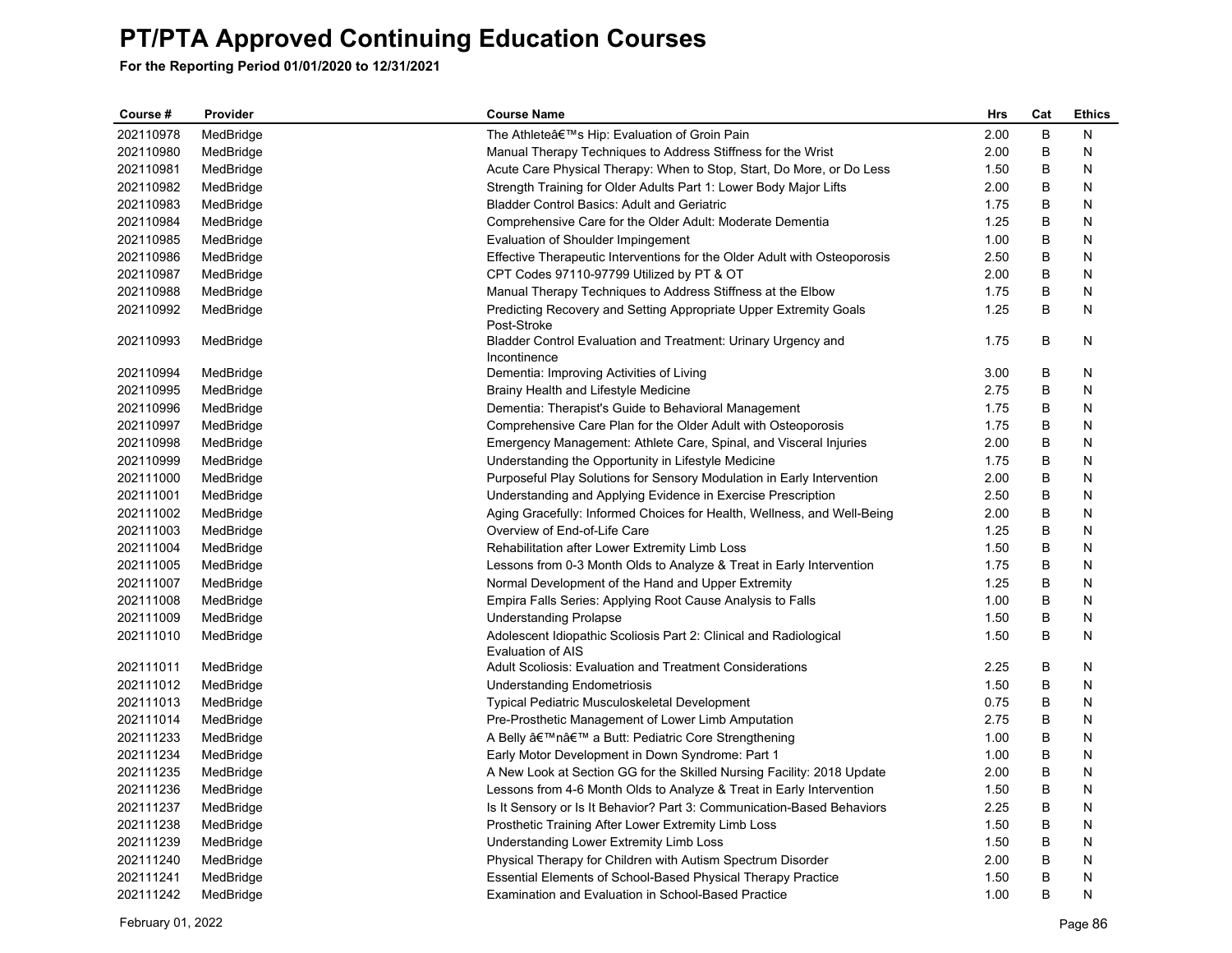| Course #  | Provider  | <b>Course Name</b>                                                                      | Hrs  | Cat     | <b>Ethics</b> |
|-----------|-----------|-----------------------------------------------------------------------------------------|------|---------|---------------|
| 202111243 | MedBridge | Is It Sensory or Is It Behavior? Part 2: Sensory-Based Behaviors                        | 1.75 | $\sf B$ | N             |
| 202111244 | MedBridge | The Patient-Driven Payment Model (PDPM): What Does It Mean for                          | 1.25 | B       | N             |
|           |           | Skilled Nursing Facilities? (Recorded Webinar)                                          |      |         |               |
| 202111248 | MedBridge | OASIS-D Part 5: Integumentary Assessment                                                | 0.75 | В       | N             |
| 202111249 | MedBridge | OASIS-D Part 7: Functional Assessment and Fall Risk                                     | 0.75 | B       | N             |
| 202111250 | MedBridge | OASIS-D Part 10: Discharge- and Transfer-Specific Items                                 | 0.75 | B       | N             |
| 202111251 | MedBridge | Dementia Communication Strategies for Teaching the Caregiver                            | 1.50 | В       | N             |
| 202111252 | MedBridge | TheraBand Kinesiology Tape: Basic Applications of the Lower Quarter                     | 1.25 | В       | N             |
| 202111253 | MedBridge | Cranial and Peripheral Nerve Function and Impairments                                   | 1.75 | B       | N             |
| 202111254 | MedBridge | Chronic Disease Management: Therapists' Role in Improving Health Part<br>2              | 1.50 | B       | N             |
| 202111255 | MedBridge | Comprehensive Care for the Older Adult: Advanced/Late-Stage<br>Dementia                 | 1.50 | В       | N             |
| 202111256 | MedBridge | Current Concepts in Knee Rehabilitation                                                 | 2.25 | В       | N             |
| 202111257 | MedBridge | <b>Pharmacology for Geriatric Practice</b>                                              | 2.00 | B       | N             |
| 202111258 | MedBridge | Treatment of Thoracic Outlet Syndrome: Where to Begin                                   | 1.50 | В       | N             |
| 202111264 | MedBridge | Understanding PT Evaluation Codes: Case Scenarios                                       | 3.00 | B       | N             |
| 202111265 | MedBridge | TheraBand® Kinesiology Tape: Basic Applications of the Upper Quarter                    | 1.50 | B       | N             |
| 202111266 | MedBridge | Considerations of Cognition: Mobility and Relation of Exercise to<br>Cognitive Function | 1.50 | B       | N             |
| 202111267 | MedBridge | Clinical Management of Cerebellar Dysfunction                                           | 2.00 | В       | N             |
| 202111269 | MedBridge | Dementia Types: Differentiation & Appropriate Outcome Measures for                      | 1.75 | B       | N             |
|           |           | Rehabilitation                                                                          |      |         |               |
| 202111270 | MedBridge | Strength Training for Older Adults Part 2: Upper Body Major Lifts                       | 1.50 | В       | N             |
| 202111271 | MedBridge | Nutrition and Aging: The Basics                                                         | 2.25 | В       | N             |
| 202111272 | MedBridge | The Athlete's Hip: Treatment of Hip Pathology                                           | 1.75 | B       | N             |
| 202111273 | MedBridge | Home Health Assessment Part 1: Subjective and Objective Data<br>Gathering               | 2.00 | B       | N             |
| 202111274 | MedBridge | Effective Exercise Dosing to Optimize Recovery and Beyond                               | 2.00 | В       | N             |
| 202111275 | MedBridge | Biomechanics of the Shoulder                                                            | 1.25 | B       | N             |
| 202111276 | MedBridge | Evidence-Based Interventions for Severe Impairments in the                              | 2.25 | B       | N             |
|           |           | Neurological Upper Extremity                                                            |      |         |               |
| 202111346 | MedBridge | Upper Extremity Assessment: Elbow to Hand."                                             | 1.50 | В       | N             |
| 202111347 | MedBridge | New Advances in Vestibular Rehabilitation                                               | 2.00 | В       | N             |
| 202111348 | MedBridge | Interventions for Aging Gait: Understanding Cognition & Frailty                         | 2.00 | В       | N             |
| 202111349 | MedBridge | Integrative Treatment For Patients Experiencing Chronic Pain                            | 2.25 | В       | N             |
| 202111350 | MedBridge | Comfort Fundamentals for Dementia: Bathing, Environment, and<br>Nutrition               | 1.50 | В       | N             |
| 202111351 | MedBridge | Shoulder Instability: Anterior, Posterior, and Multidirectional                         | 1.75 | В       | N             |
| 202111352 | MedBridge | The Shoulder: Traumatic and Post Operative Injuries                                     | 2.25 | В       | N             |
| 202111353 | MedBridge | Fundamentals of Therapeutic Exercise Part Two                                           | 1.50 | B       | N             |
| 202111354 | MedBridge | Neurologic Upper Extremity Part 1: Assessment and Treatment of the                      | 1.25 | B       | N             |
|           |           | Minimally Impaired UE                                                                   |      |         |               |
| 202111355 | MedBridge | Depression, Delirium, Dementia: The 3 D's in a Complex Patient                          | 1.50 | В       | N             |
| 202111357 | MedBridge | Medicare B: Regulatory and Billing Implications for Documentation                       | 0.75 | B       | N             |
| 202111358 | MedBridge | The Impact of Generational Differences in Physical Therapy Practice                     | 3.25 | B       | N             |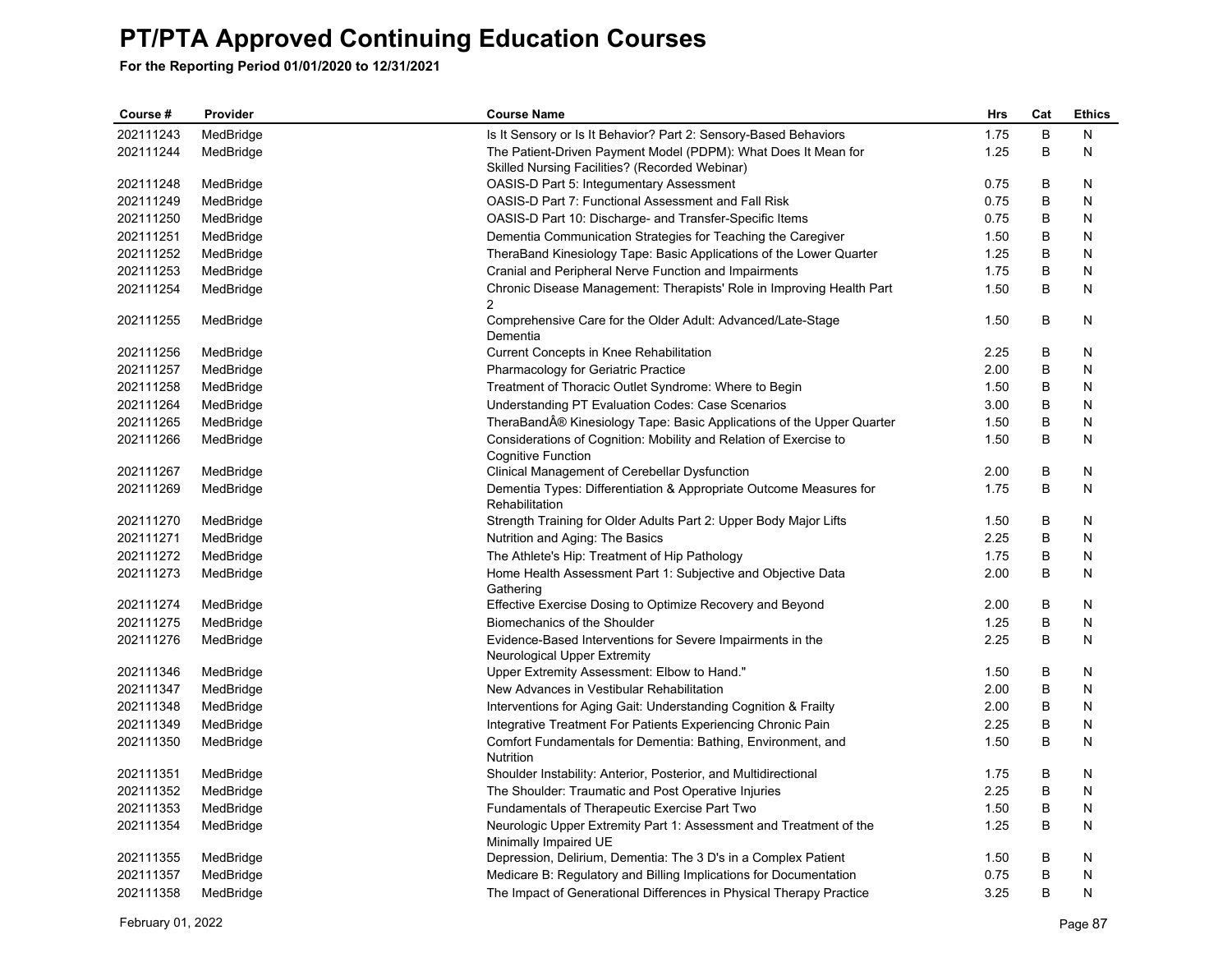| Course #          | Provider  | <b>Course Name</b>                                                                                | Hrs  | Cat | <b>Ethics</b> |
|-------------------|-----------|---------------------------------------------------------------------------------------------------|------|-----|---------------|
| 202111359         | MedBridge | Rehabilitation of the Throwing Shoulder                                                           | 1.75 | B   | N             |
| 202111360         | MedBridge | Exercise Prescription in the Home: Stability & Motor Control                                      | 1.50 | B   | N             |
| 202111361         | MedBridge | Assessing Risk of Falls: Too Many Choices!                                                        | 2.25 | В   | N             |
| 202111362         | MedBridge | Orthopedic Case Studies of the Cervical Spine                                                     | 2.75 | В   | N             |
| 202111363         | MedBridge | Impaired Extremity Joint Mobility                                                                 | 1.25 | В   | N             |
| 202111364         | MedBridge | SurThriveLeadership: Engaging and Inspiring Others                                                | 2.25 | В   | N             |
| 202111365         | MedBridge | Pilates: History, General Principles and Precautions                                              | 1.50 | В   | N             |
| 202111366         | MedBridge | SurThriveLeadership: Increasing Emotional Intelligence                                            | 1.50 | В   | N             |
| 202111367         | MedBridge | Improving Patient Adherence and Outcomes for Aging Adults                                         | 1.75 | B   | N             |
| 202111370         | MedBridge | Bike Hab: Exercises for Biking                                                                    | 0.75 | В   | N             |
| 202111371         | MedBridge | Medicare A Essentials: Documentation and Key Concepts                                             | 2.25 | В   | N             |
| 202111372         | MedBridge | Exercise Prescription in the Home: Performance Improvement                                        | 2.00 | В   | N             |
| 202111373         | MedBridge | Geriatric Bladder Control: Promoting a Culture of Bladder Control in                              | 1.25 | В   | N             |
|                   |           | Senior Living Environments                                                                        |      |     |               |
| 202111374         | MedBridge | Clinical Decision Making for Exercise Prescription in the Home                                    | 1.50 | В   | N             |
| 202111375         | MedBridge | Interventions for Neurological Diagnoses: Balance                                                 | 1.75 | В   | N             |
| 202111376         | MedBridge | Exercise Prescription in the Home: Advanced Coordination & Skill                                  | 0.75 | В   | N             |
| 202111377         | MedBridge | Functional Assessment and Clinical Decision Making                                                | 2.25 | В   | N             |
| 202111378         | MedBridge | Geriatric Bladder Control: Neurogenic Bladder and Emptying                                        | 1.50 | В   | N             |
|                   |           | Dysfunctions                                                                                      |      |     |               |
| 202111379         | MedBridge | Impaired Muscle Performance and Sarcopenia                                                        | 1.50 | В   | N             |
| 202111380         | MedBridge | Interventions for Neurological Diagnoses: Mat Interventions                                       | 1.50 | B   | N             |
| 202111381         | MedBridge | Considerations for the Older Post-Operative Orthopedic Patient                                    | 1.00 | В   | N             |
| 202111382         | MedBridge | Understanding Postural Control and Risk of Falling                                                | 2.50 | В   | N             |
| 202111383         | MedBridge | Fundamentals of Therapeutic Exercise Part One                                                     | 0.75 | В   | N             |
| 202111384         | MedBridge | Patient-Centered Care: Motivational Interviewing and Health Coaching                              | 1.75 | B   | N             |
| 202111385         | MedBridge | Home Health Assessment Part 3: Special Considerations for the                                     | 2.50 | B   | N             |
|                   |           | Medically Complex Patient                                                                         |      |     |               |
| 202111386         | MedBridge | The Biomedical Vital Signs of Lifestyle Medicine                                                  | 1.50 | В   | N             |
| 202111387         | MedBridge | The Knee: Injuries Unique to Knee Structure and Function                                          | 2.25 | В   | N             |
| 202111393         | MedBridge | Vestibular Rehabilitation: Identification and Management of BPPV                                  | 3.75 | B   | N             |
| 202111394         | MedBridge | Evidence-Based Treatment of the Cervical Spine                                                    | 5.25 | B   | N             |
| 202111395         | MedBridge | Vestibular Rehabilitation: Vestibular Disorders                                                   | 3.25 | B   | N             |
| 202111396         | MedBridge | Rotator Cuff and Labral Pathology: Presentation and Post-Operative<br>Rehabilitation              | 2.25 | В   | N             |
| 202111397         | MedBridge | Evidence-Based Treatment of the Lumbar Spine                                                      | 4.50 | В   | N             |
| 202111398         | MedBridge | Vestibular Rehabilitation: Case Studies, Rehabilitative Treatment Design<br>and Advanced Concepts | 4.25 | B   | N             |
| 202111422         | MedBridge | Pelvic Pain Applications in Rehabilitation                                                        | 3.00 | Α   | N             |
| 202111436         | MedBridge | Evidence-Based Treatment of the Shoulder                                                          |      | B   | N             |
| 202111437         | MedBridge | Clinical Examination of the Runner: Assessment, Testing, Gait                                     | 2.75 | B   | N             |
|                   |           | Correlations, and Corrections                                                                     |      |     |               |
| 202111438         | MedBridge | The Low Back is Having Brain Surgery                                                              | 2.00 | В   | N             |
| 202111439         | MedBridge | The Neuroscience of Sprains, Strains, Pain and Sports Performance                                 | 1.75 | В   | N             |
| 202111441         | MedBridge | Evidence-Based Examination of the Knee and Thigh                                                  | 6.25 | B   | N             |
| 202111442         | MedBridge | Run Better: Strength and Power Development for Endurance Athletes                                 | 2.00 | B   | N             |
| February 01, 2022 |           |                                                                                                   |      |     | Page 88       |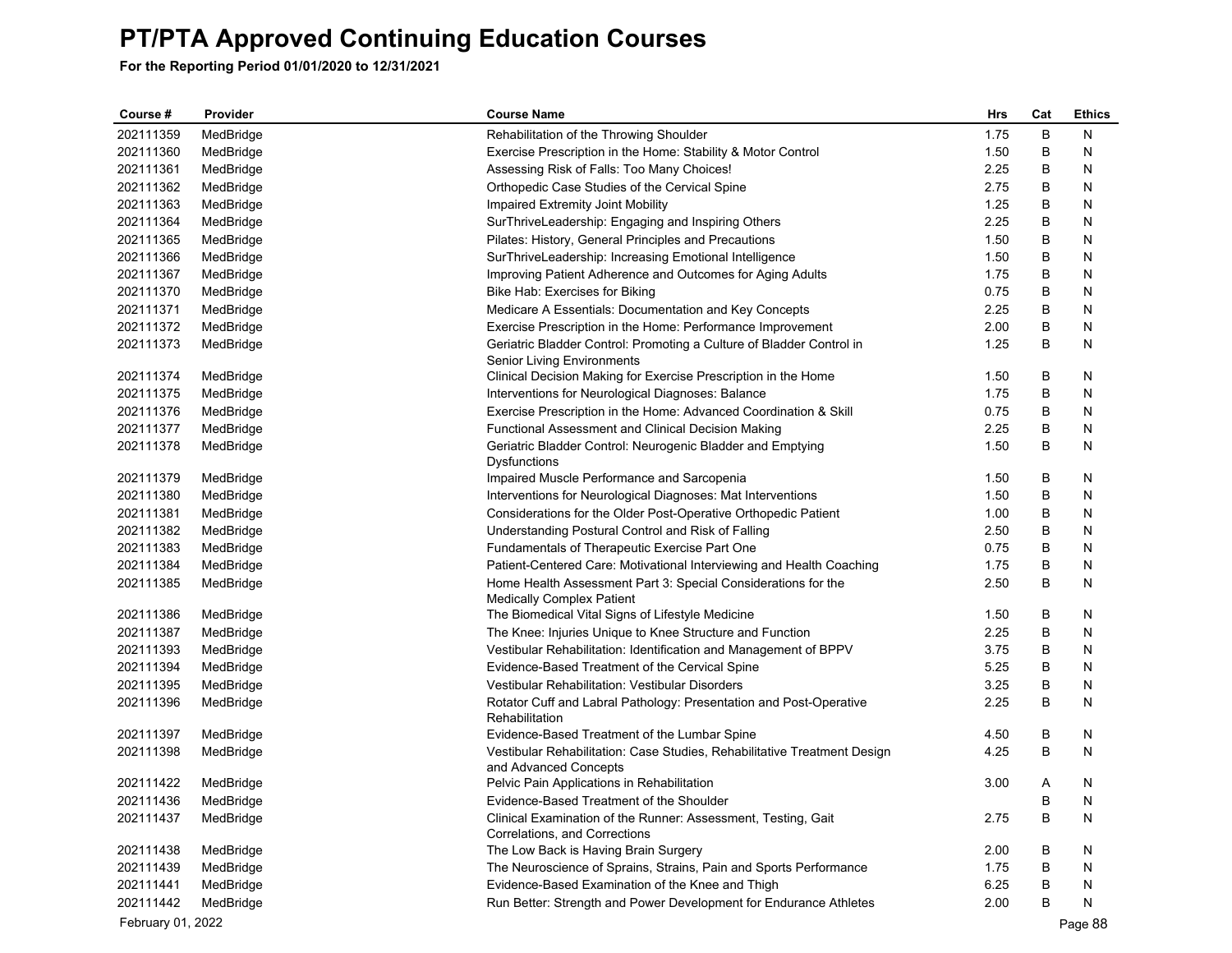| Course #  | Provider  | <b>Course Name</b>                                                                                 | Hrs  | Cat | <b>Ethics</b> |
|-----------|-----------|----------------------------------------------------------------------------------------------------|------|-----|---------------|
| 202111443 | MedBridge | Evidence-Based Treatment of the Thoracic Spine                                                     | 4.25 | B   | N             |
| 202111444 | MedBridge | Evidence-Based Examination of the Thoracic Spine                                                   | 4.50 | В   | Ν             |
| 202111445 | MedBridge | <b>Clinical Gait Assessment</b>                                                                    | 0.75 | B   | N             |
| 202111451 | MedBridge | Evidence-Based Treatment of the Foot and Ankle                                                     | 2.75 | В   | N             |
| 202111613 | MedBridge | Stroke Rehabilitation: The Advanced Interventions Course                                           | 3.00 | Α   | N             |
| 202111614 | MedBridge | Strategic Therapeutic Management of Late Stage Parkinson's Disease                                 | 3.00 | A   | N             |
| 202112009 | MedBridge | Adolescent Idiopathic Scoliosis Part 1: Definition & Diagnosis                                     | 1.25 | B   | N             |
| 202112010 | MedBridge | Rehabilitation Research Boot Camp: Understanding Research<br>Methodology                           | 2.00 | B   | N             |
| 202112011 | MedBridge | Orthopedic Examination of the Pediatric Patient                                                    | 1.75 | В   | N             |
| 202112012 | MedBridge | Therapeutic Intervention in the NICU                                                               | 2.00 | B   | N             |
| 202112013 | MedBridge | Adolescent Idiopathic Scoliosis Part 4: Specific Exercises to the<br>Condition                     | 1.75 | B   | N             |
| 202112014 | MedBridge | Spina Bifida Examination & Intervention Strategies: Infants & Toddlers                             | 1.75 | B   | N             |
| 202112019 | MedBridge | Transition to Adulthood: Helping Families and Individuals with<br>Developmental Disabilities       | 2.00 | B   | N             |
| 202112020 | MedBridge | Sports Injuries of the Pediatric Patient: The Foot and Ankle                                       | 2.25 | B   | N             |
| 202112021 | MedBridge | Adolescent Idiopathic Scoliosis Part 3: Indications, Guidelines & Goals of<br>Treatment            | 1.50 | B   | N             |
| 202112022 | MedBridge | Evaluation and Assessment of the NICU Neonate                                                      | 1.50 | В   | N             |
| 202112023 | MedBridge | Early Motor Development in Down Syndrome: Part 2                                                   | 1.00 | B   | N             |
| 202112024 | MedBridge | Medical Surveillance Guidelines for Down Syndrome                                                  | 1.75 | В   | N             |
| 202112051 | Medbridge | Stroke Rehabilitation: The Advanced Interventions Course                                           | 3.00 | Α   | N             |
| 202112124 | Medbridge | Cancer Wellness: supporting patient Beyond the Treatment Cliff                                     | 1.50 | В   | N             |
| 202112125 | Medbridge | Exercise and Cancer: Indications, Safety, and Evidence-Based<br>Interventions                      | 1.75 | B   | N             |
| 202112126 | Medbridge | Chemotherapy and its Impact on Function                                                            | 1.50 | B   | N             |
| 202112269 | medbridge | Practical Interventions for Common Gait Deviations in the Neurological<br>and Geriatric Population | 3.00 | B   | N             |
| 202112284 | MedBridge | Reactive Balance: Translating Research into Clinical Practice                                      | 3.00 | A   | N             |
| 202112285 | MedBridge | The Athlete's Hip: An Update on Athletic Groin Pain                                                | 2.00 | A   | N             |
| 202112337 | MedBridge | Infection Prevention: Standard Precautions                                                         | 0.75 | B   | N             |
| 202112450 | MedBridge | The Athlete Movement System: Spine                                                                 | 3.00 | Α   | N             |
| 202112490 | MedBridge | The Relationship Between Sleep and Pain                                                            | 1.75 | В   | N             |
| 202112491 | MedBridge | Complex Orthoses Made Simply and Effectively                                                       | 3.00 | Α   | N             |
| 202112559 | MedBridge | The Movement System: Advanced Running Assessment and Treatment                                     | 2.25 | B   | N             |
| 202112560 | MedBridge | The Adult Learner and Implications for Patient Education                                           | 2.50 | В   | N             |
| 202112561 | MedBridge | Management of the Critically III Aging Client with Type 1 Respiratory<br>Failure                   | 1.75 | B   | N             |
| 202112587 | MedBridge | Advanced Physical Therapy Examination of Clients with Huntington's<br><b>Disease</b>               | 2.00 | B   | N             |
| 202112588 | MedBridge | Care of the Rheumatoid Arthritic Hand                                                              | 2.00 | B   | N             |
| 202112589 | MedBridge | Foundations of Cognitive Impairments: Attention Examinations and<br>Interventions                  | 1.50 | B   | N             |
| 202112590 | MedBridge | Home Modifications: Bathroom Solutions Part 1                                                      | 0.50 | В   | N             |
| 202112592 | MedBridge | Nourishing Wisdom For Elders in Health and Disease                                                 | 2.00 | B   | N             |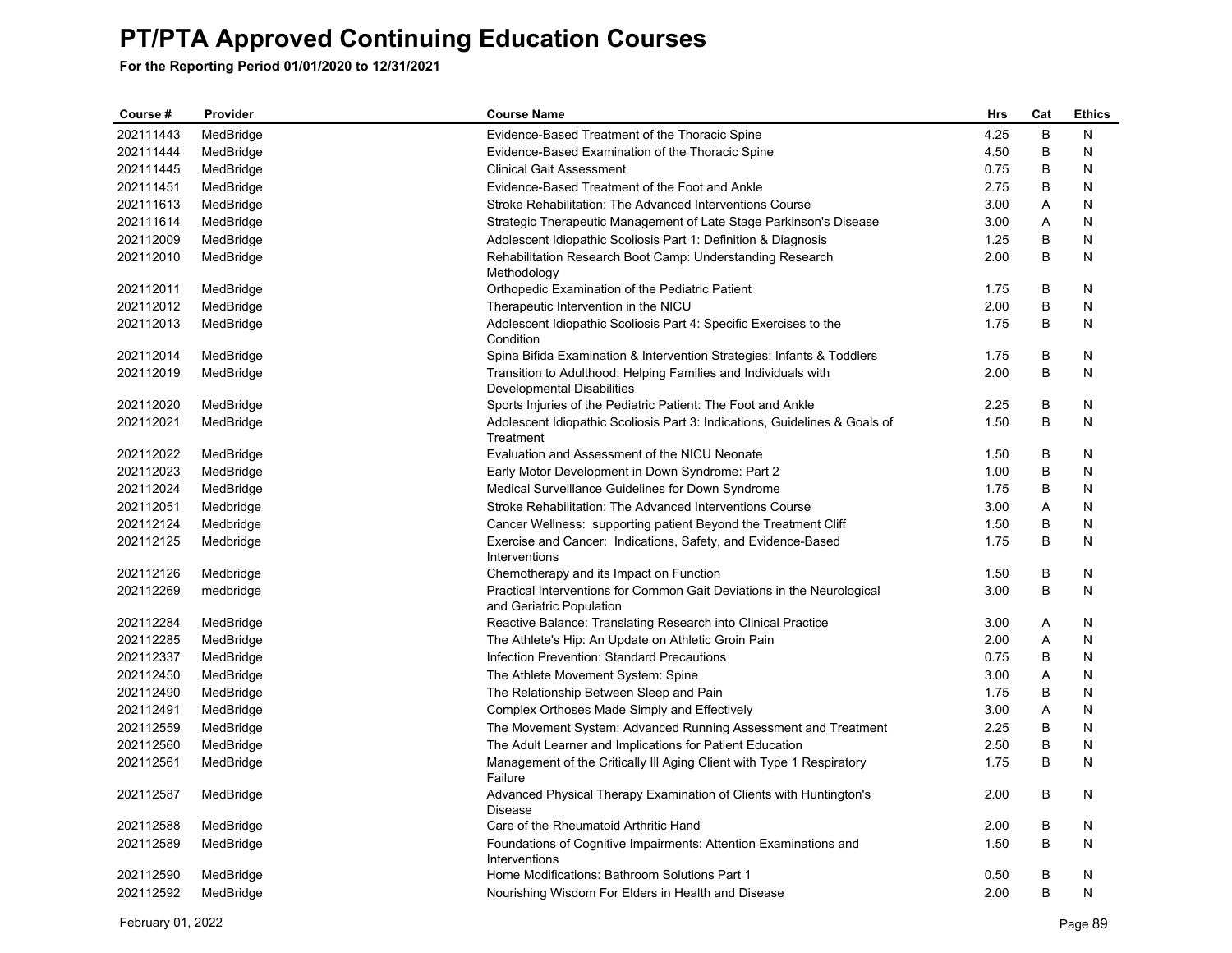| Course #  | Provider               | <b>Course Name</b>                                                                                                  | Hrs  | Cat | <b>Ethics</b> |
|-----------|------------------------|---------------------------------------------------------------------------------------------------------------------|------|-----|---------------|
| 202112595 | MedBridge              | Recorded Webinar: Virtual Pediatric Therapy: Assessment and                                                         | 2.25 | B   | N             |
|           |                        | Intervention Using Telehealth as a Service Delivery Model                                                           |      |     |               |
| 202112605 | MedBridge              | Geriatric Syndrome: A Common Profile in Practice                                                                    | 1.50 | В   | N             |
| 202112607 | Medbridge              | Graston Technique: Treating Movement Dysfunction through Functional                                                 | 4.50 | B   | N             |
|           |                        | Testing, Graston Technique and Adjunctive Therapies                                                                 |      |     |               |
| 202112685 | MedBridge              | How to Effectively Manage Burnout, Work Stress, and Compassion                                                      | 3.00 | A   | N             |
|           |                        | Fatigue                                                                                                             |      |     |               |
| 202112693 | MedBridge              | Clinical Concepts for COVID-19: Pathophysiology and Related                                                         | 0.75 | B   | N             |
| 202112694 | MedBridge              | Impairments<br>Assessment and Outcomes for COVID-19 in the Outpatient Setting                                       | 0.50 | B   | N             |
| 202112695 | MedBridge              | Case Studies on Post-COVID Recovery                                                                                 | 0.50 | В   | N             |
| 202112702 | MedBridge              | Recorded Webinar: Interprofessional Management of Post-Intensive                                                    | 1.00 | B   | N             |
|           |                        | Care Syndrome (PICS)                                                                                                |      |     |               |
| 202112703 | MedBridge              | Telehealth: An Introduction to Virtual Care                                                                         | 1.75 | B   | N             |
| 202112723 | MedBridge              | Home Modifications: Entrances                                                                                       | 1.00 | B   | N             |
| 202112726 | MedBridge              | Physical Therapist Management of Cardiopulmonary Conditions in the                                                  | 0.25 | B   | N             |
|           |                        | Geriatric Client (Recorded Webinar)                                                                                 |      |     |               |
| 202112727 | MedBridge              | Current Concepts in Joint Replacement: Following Arthroplasty - An                                                  | 0.25 | B   | N             |
|           |                        | Update                                                                                                              |      |     |               |
| 202112728 | Medbridge              | Rehab Management of Multiple Sclerosis: What You Need to Know                                                       | 3.00 | Α   | N             |
| 202112729 | MedBridge              | Medicare Qualifying Criteria and Eligibility Requirements                                                           | 0.25 | B   | N             |
| 202112730 | MedBridge              | Shoulder Arthroplasty: Return to Function - An Update                                                               | 0.25 | B   | N             |
| 202112731 | MedBridge              | Hip Arthroplasty: Improving Gait - An Update                                                                        | 0.25 | В   | N             |
| 202112732 | MedBridge              | Evidence-Based Examination of the Lumbar Spine: An Update                                                           | 0.25 | B   | N             |
| 202112733 | MedBridge              | Evidence-based treatment of the lumbar spine: an update                                                             | 0.25 | B   | N             |
| 202112734 | MedBridge              | Lumbar Spine Examination and Treatment: Cases to Synthesize                                                         | 0.25 | В   | N             |
|           |                        | Learning                                                                                                            |      |     |               |
| 202112735 | MedBridge              | Evidence-Based Examination of the Elbow, Wrist, and Hand: An Update                                                 | 0.25 | В   | N             |
| 202112736 | MedBridge              | Evidence-Based Treatment of the Elbow, Wrist, and Hand: An Update                                                   | 0.25 | B   | N             |
| 202112737 | MedBridge              | Elbow, Wrist, and Hand Examination and Treatment: Cases to                                                          | 0.25 | В   | N             |
|           |                        | Synthesize Learning                                                                                                 |      |     |               |
| 202112738 | MedBridge              | Evidence-Based Examination of the Hip: An Update                                                                    | 0.25 | В   | N             |
| 202112739 | MedBridge              | Evidence-Based Treatment of the Hip: An Update                                                                      | 0.25 | B   | N             |
| 202112740 | MedBridge              | Hip Examination and Treatment: Cases to Synthesize Learning                                                         | 0.25 | В   | N             |
| 202112741 | MedBridge              | Evidence-Based Examination of the Foot and Ankle: An Update                                                         | 0.25 | B   | N             |
| 202112742 | MedBridge              | Evidence-Based Treatment of the Foot and Ankle: An Update                                                           | 0.25 | B   | N             |
| 202112743 | MedBridge              | Foot and Ankle Examination and Treatment: Cases to Synthesize                                                       | 0.25 | B   | N             |
|           |                        | Learning                                                                                                            |      |     |               |
| 202112744 | MedBridge              | Evidence-Based Examination of the SIJ/Pelvis                                                                        | 0.25 | В   | N             |
| 202112745 | Medbridge              | Evidence-Based Treatment of the SIJ/Pelvis                                                                          | 0.25 | B   | N             |
| 202112746 | MedBridge              | Medicare Qualifying Criteria & Recertification Requirements: Part 2                                                 | 0.25 | В   | N             |
| 202112747 | MedBridge              | Cervical Spine Examination and Treatment: Cases to Synthesize                                                       | 0.25 | B   | N             |
| 202112748 |                        | Learning                                                                                                            | 0.25 | В   | N             |
| 202112749 | MedBridge<br>MedBridge | Evidence-Based Treatment of the Thoracic Spine: An Update<br>PDGM: What We Have Learned (So Far) (Recorded Webinar) | 0.25 | B   | N             |
| 202112750 | MedBridge              | Burnout in Health Care: Causes, Impact, and Solutions                                                               | 0.25 | B   | N             |
|           |                        |                                                                                                                     |      |     |               |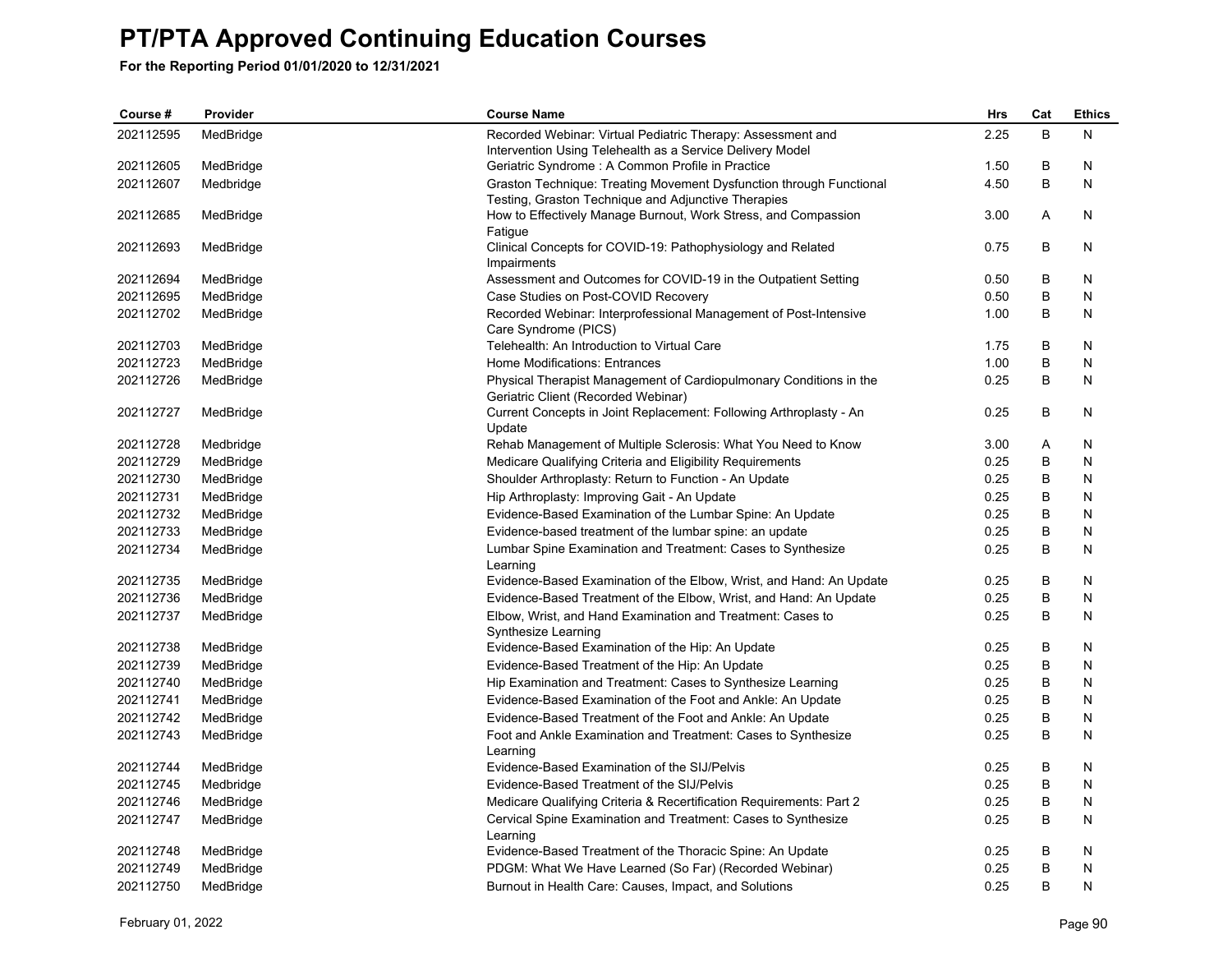| Course #  | Provider  | <b>Course Name</b>                                                                                                   | <b>Hrs</b> | Cat | <b>Ethics</b> |
|-----------|-----------|----------------------------------------------------------------------------------------------------------------------|------------|-----|---------------|
| 202112751 | MedBridge | Person and Team Interventions to Address Burnout in Health Care<br>Professionals                                     | 0.25       | B   | N             |
| 202112752 | MedBridge | Team and Organizational Interventions for Burnout in Health Care                                                     | 0.25       | B   | N             |
| 202112753 | MedBridge | Infection Prevention: Additional Infection Prevention Interventions                                                  | 0.25       | B   | N             |
| 202112754 | MedBridge | Principles of Pain Management: Neurobiology and The Multimodal Model                                                 | 0.25       | B   | N             |
| 202112755 | MedBridge | The Team Approach to Pain Assessment and Management                                                                  | 0.25       | B   | N             |
| 202112756 | MedBridge | Mind Over Matter: Managing Pain Without Medications                                                                  | 0.25       | B   | N             |
| 202112757 | MedBridge | Nonopioid Medications for Pain Management                                                                            | 0.25       | B   | N             |
| 202112758 | MedBridge | Opioid Medications for Pain Management                                                                               | 0.25       | B   | N             |
| 202112759 | MedBridge | When the Pain Won't Go Away: Persistent Pain Management                                                              | 0.25       | B   | N             |
| 202112760 | MedBridge | Knee Arthroplasty: Increasing Range of Motion - An Update                                                            | 0.25       | B   | N             |
| 202112761 | MedBridge | Troubleshooting Difficult Cases in Joint Arthroplasty                                                                | 0.25       | B   | N             |
| 202112762 | MedBridge | Crucial Factors Influencing Health & Recovery in Musculoskeletal Care                                                | 0.25       | B   | N             |
| 202112763 | MedBridge | Evidence-Based Examination of the Cervical Spine: An Update                                                          | 0.25       | B   | N             |
| 202112764 | MedBridge | Evidence-Based Treatment of the Cervical Spine: An Update                                                            | 0.25       | B   | N             |
| 202112765 | MedBridge | Evidence-Based Examination of the Thoracic Spine: An Update                                                          | 0.25       | B   | N             |
| 202112766 | MedBridge | Discharge Planning & Transitions for Patients With Complex Care Needs                                                | 0.25       | B   | N             |
| 202112767 | MedBridge | Infection Prevention: Standard Precautions                                                                           | 0.25       | В   | N             |
| 202112768 | MedBridge | Functional Outcome Measures in IRF & SNF: How is CMS Measuring<br>Them? (Recorded Webinar)                           | 0.25       | B   | N             |
| 202112769 | MedBridge | The Movement System: Assessment and Treatment of Low Back Pain                                                       | 0.25       | B   | N             |
| 202112770 | MedBridge | The Athlete Movement System: Tennis Biomechanics and Treatment                                                       | 0.25       | B   | N             |
| 202112771 | MedBridge | The Athlete Movement System: Speed, Power, and Agility                                                               | 0.25       | B   | N             |
| 202112772 | MedBridge | Signs and Symptoms of Approaching Patient Death in Hospice Care                                                      | 0.25       | B   | N             |
| 202112773 | MedBridge | Hospice Eligibility, Referrals, and Admission Processes                                                              | 0.25       | B   | N             |
| 202112787 | MedBridge | Hospice and Palliative Care in the Health Care Continuum                                                             | 0.25       | B   | N             |
| 202112788 | MedBridge | Efficient Implementation of Weight Charts to Determine Hydration                                                     | 0.25       | B   | N             |
|           |           | Changes Across Sport Settings (Recorded Webinar)                                                                     |            |     |               |
| 202112789 | MedBridge | Preparing and Designing Your Research Study or Case Report                                                           | 0.25       | В   | N             |
| 202112790 | MedBridge | Sampling Methodology, Statistics, and Publication Manuscript<br>Preparation                                          | 0.25       | B   | N             |
| 202112791 | MedBridge | A Common Sense Approach to Evaluating Movement                                                                       | 0.25       | B   | N             |
| 202112792 | MedBridge | Mastering Functional Reporting: Revised                                                                              | 0.25       | B   | N             |
| 202112793 | MedBridge | Tissue Injury: Mechanisms of Inflammation and Repair                                                                 | 0.25       | B   | N             |
| 202112794 | MedBridge | Modalities and Physical Agents for the Rehab Professional: Part 1                                                    | 0.25       | B   | N             |
| 202112795 | MedBridge | Modalities and Physical Agents for the Rehab Professional: Part 2                                                    | 0.25       | B   | N             |
| 202112796 | MedBridge | The Clinician's Role in Helping to Manage Family Caregiver Stress                                                    | 0.25       | B   | N             |
| 202112797 | MedBridge | Seating and Positioning for the Geriatric Client                                                                     | 0.25       | B   | N             |
| 202112798 | MedBridge | Spasticity Management: Clinical Applications                                                                         | 0.25       | B   | N             |
| 202112799 | MedBridge | Plantar Fasciitis and Garston Technique-«: Evidence-Based Treatment                                                  | 0.25       | B   | N             |
| 202112800 |           |                                                                                                                      | 0.25       | B   | N             |
| 202112801 | MedBridge | Musician's Dystonia and Maladaptive Neuroplasticity<br>Defensible Documentation in Home Health: Fundamental Concepts | 0.25       | B   | N             |
| 202112802 | MedBridge | Defensible Documentation in Home Health: Patient-Centered Care                                                       | 0.25       | B   | N             |
| 202112803 | MedBridge |                                                                                                                      | 0.25       | B   | N             |
|           | MedBridge | Defensible Documentation in Home Health: Quantifiable Information                                                    |            |     |               |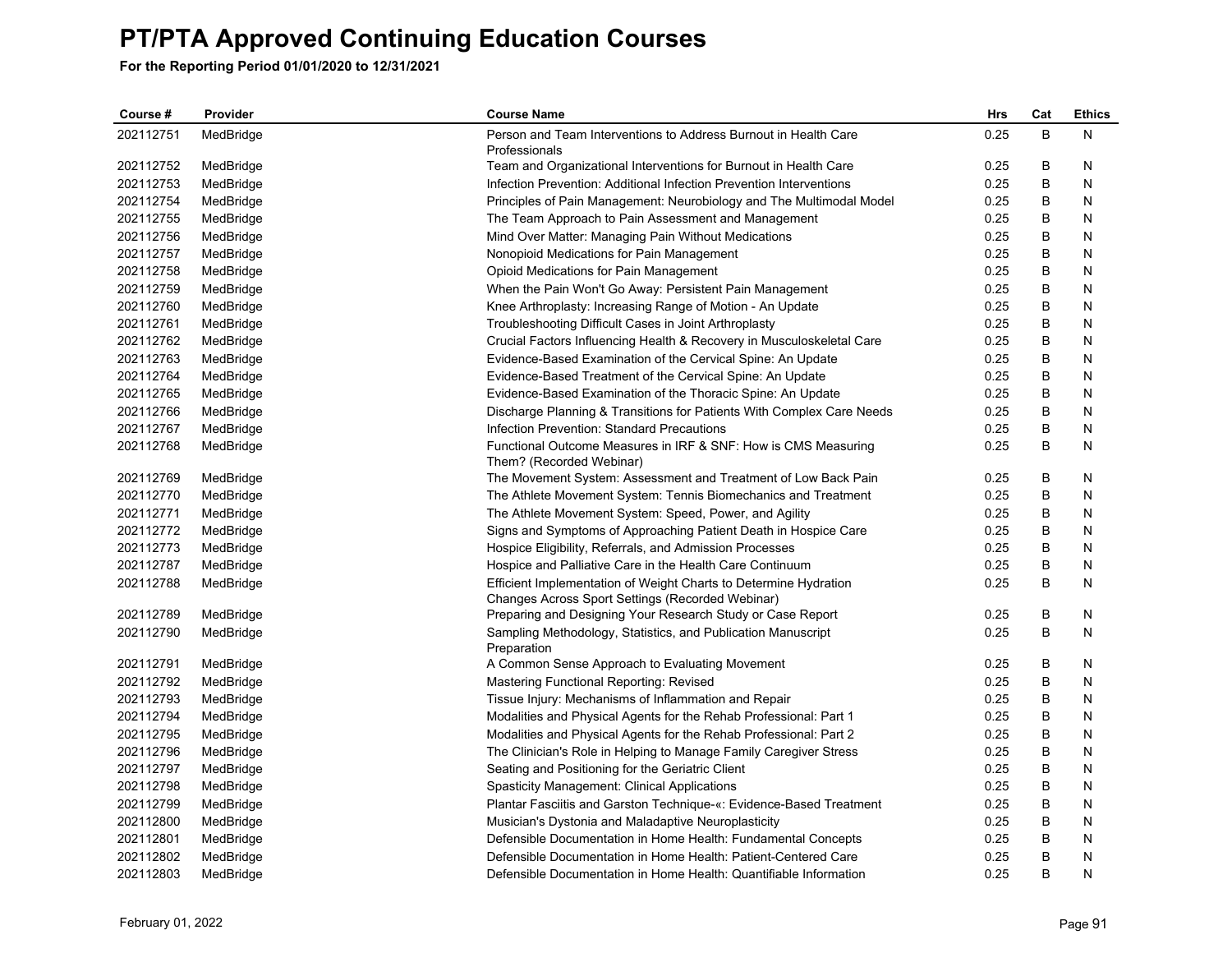| Course #  | Provider  | <b>Course Name</b>                                                                                    | Hrs  | Cat | <b>Ethics</b> |
|-----------|-----------|-------------------------------------------------------------------------------------------------------|------|-----|---------------|
| 202112804 | MedBridge | Defensible Documentation in Home Health: Care Planning & Goal<br>Setting                              | 2.50 | B   | N             |
| 202112813 | MedBridge | Treatment of Congestive Heart Failure in Outpatient Physical Therapy<br>Settings (Recorded Webinar)   | 0.25 | B   | N             |
| 202112814 | MedBridge | PDGM Preparation: Operational Strategies (Recorded Webinar)                                           | 0.25 | B   | N             |
| 202112821 | MedBridge | Prep for COVID-19 Admissions & Patient Care in Rehab Facilities: Panel<br><b>Discussion</b>           | 1.00 | B   | N             |
| 202112823 | MedBridge | Enhancing Communication and Rapport Through Patient-Centered Care                                     | 0.25 | B   | N             |
| 202112825 | MedBridge | Enhancing Patient-Centered Care in Diverse Communities                                                | 0.25 | B   | N             |
| 202112826 | MedBridge | Patient-Centered Care, Education Tools, and Perceptual Awareness                                      | 0.25 | B   | N             |
| 202112827 | MedBridge | Holistic Wound Healing Part 1: Understanding Causative Factors                                        | 0.25 | B   | N             |
| 202112828 | MedBridge | Care of Wound Complications in Home Care                                                              | 0.25 | B   | N             |
| 202112829 | MedBridge | Ostomy Care: Management and Patient Education in Home Care                                            | 0.25 | B   | N             |
| 202112830 | MedBridge | Holistic Wound Healing Part 2: Treatment Techniques and Strategies                                    | 0.25 | B   | N             |
| 202112831 | MedBridge | Group and Concurrent Therapy: Modes of Treatment for the SNF<br>Clinician                             | 0.25 | B   | N             |
| 202112832 | MedBridge | Maximize Functional Recovery Across the Continuum: Acute & Chronic<br>Stroke (Recorded Webinar)       | 0.25 | B   | N             |
| 202112833 | MedBridge | Life Under PDPM: What We've Learned So Far (Recorded Webinar)                                         | 0.25 | В   | N             |
| 202112834 | MedBridge | Neuroanatomy Part 1: The Brain                                                                        | 0.25 | B   | N             |
| 202112835 | MedBridge | Neuroanatomy Part 2: The Spinal Cord                                                                  | 0.25 | B   | N             |
| 202112836 | MedBridge | Guillain-Barr+¬ Syndrome: A Primer for Clinicians                                                     | 0.25 | В   | N             |
| 202112837 | MedBridge | Person-Centered Care: Equip, Enable, Empower, and Engage Persons<br>in Their Health: Recorded Webinar | 0.25 | B   | N             |
| 202112838 | MedBridge | Extensor Tendon Rehabilitation Update: Zones I:II                                                     | 0.25 | В   | N             |
| 202112839 | MedBridge | Extensor Tendon Rehabilitation Update: Zones III:IV                                                   | 0.25 | B   | N             |
| 202112840 | MedBridge | Extensor Tendon Rehabilitation Update: Zones V:VI                                                     | 0.25 | B   | N             |
| 202112841 | MedBridge | Pediatric Cardiovascular and Pulmonary Development & Assessment                                       | 0.25 | В   | N             |
| 202112842 | MedBridge | The Pediatric Cardiovascular System                                                                   | 0.25 | B   | N             |
| 202112843 | MedBridge | The Pediatric Pulmonary System                                                                        | 0.25 | B   | N             |
| 202112844 | MedBridge | Mentoring the Advanced Practitioner in Physical Therapy                                               | 0.25 | B   | N             |
| 202112847 | MedBridge | Geriatric Cardiovascular and Pulmonary Dysfunction and Intervention                                   | 0.25 | B   | N             |
| 202112848 | Medbridge | Integrative Clinical Reasoning Part 1: Decision-Making Building Blocks                                | 0.25 | B   | N             |
| 202112849 | MedBridge | Integrative Clinical Reasoning Part 2: Applications in Practice                                       | 0.25 | В   | N             |
| 202112850 | MedBridge | Advanced Spinal Pathology for Physical Therapists                                                     | 0.25 | B   | N             |
| 202112851 | MedBridge | Transitions of Care: Pulmonary Disease Part 1                                                         | 0.25 | В   | N             |
| 202112852 | MedBridge | Transitions of Care: Pulmonary Disease Part 2                                                         | 0.25 | В   | N             |
| 202112853 | MedBridge | Transitions of Care: Dementia Part 1                                                                  | 0.25 | B   | N             |
| 202112854 | MedBridge | Transitions of Care: Dementia Part 2                                                                  | 0.25 | B   | N             |
| 202112859 | MedBridge | Hormonal Adjuvant Therapy and Its Impact on Function                                                  | 0.25 | B   | N             |
| 202112860 | MedBridge | Home Care Medication Management: Performing Medication<br>Reconciliation                              | 0.25 | B   | N             |
| 202112861 | MedBridge | Polypharmacy Implications in Home Care: Part One                                                      | 0.25 | B   | N             |
| 202112862 | MedBridge | Polypharmacy Implications in Home Care: Part Two                                                      | 0.25 | B   | N             |
| 202112863 | MedBridge | The Clinically Complex Geriatric Patient                                                              | 0.25 | B   | N             |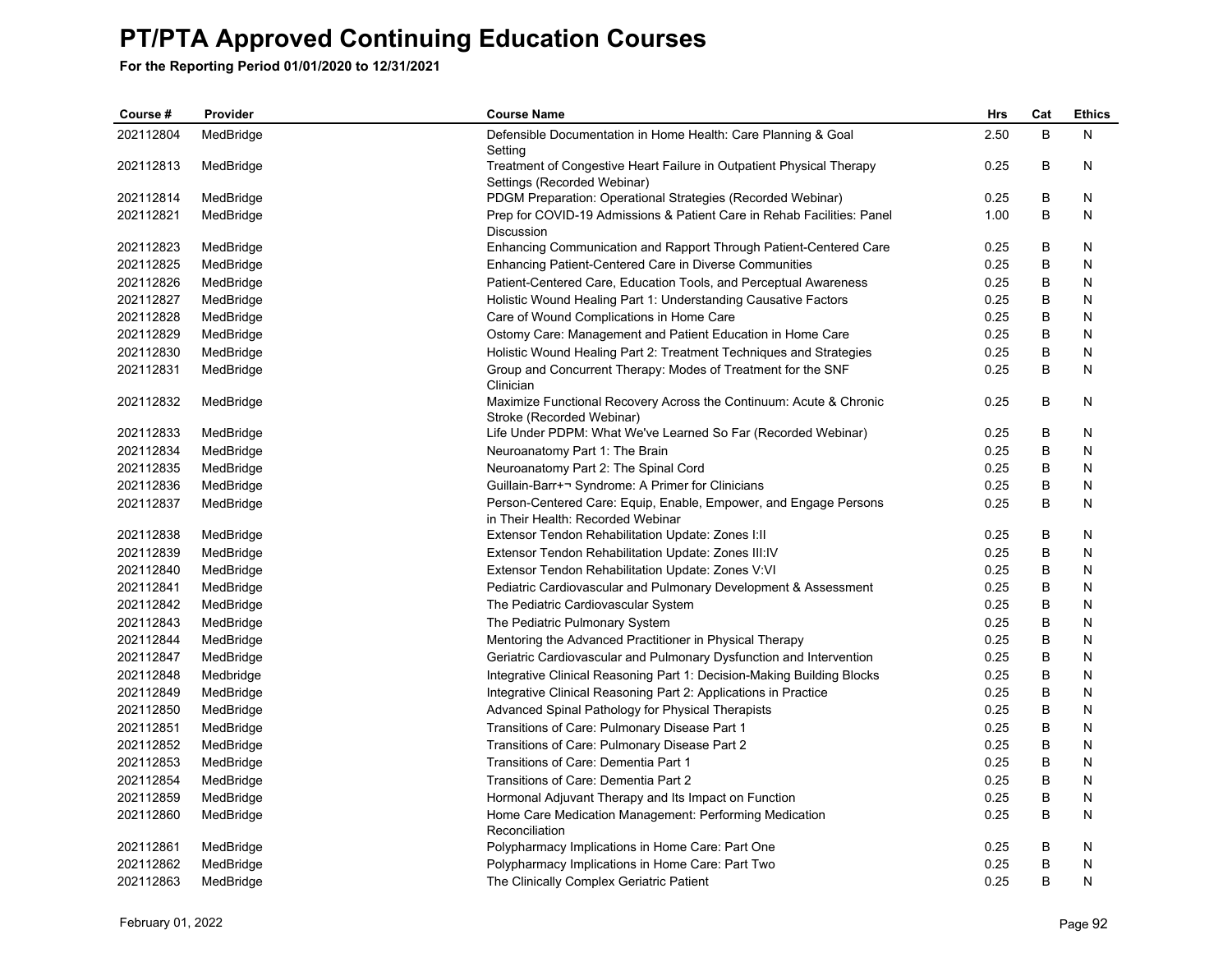| Course#   | Provider  | <b>Course Name</b>                                                                                      | Hrs  | Cat | <b>Ethics</b> |
|-----------|-----------|---------------------------------------------------------------------------------------------------------|------|-----|---------------|
| 202112864 | MedBridge | Home Care Medication Management: Improving Medication                                                   | 0.25 | B   | N             |
|           |           | Reconciliation                                                                                          |      |     |               |
| 202112865 | MedBridge | Emergency Preparedness Rule for Home Care and Hospice                                                   | 0.25 | B   | N             |
| 202112866 | MedBridge | Emergency Preparedness Rule for Home Care and Hospice                                                   | 0.25 | B   | N             |
|           |           | Administrators                                                                                          |      |     |               |
| 202112867 | MedBridge | Making a Successful Transition From Clinician to Manager                                                | 0.25 | B   | N             |
| 202112868 | MedBridge | Fundamentals of Clinical Supervision                                                                    | 0.25 | B   | N             |
| 202112869 | medbridge | neurologic differential diagnosis and screening for referral                                            | 2.50 | B   | N             |
| 202112870 | MedBridge | Sleep as a Component of Holistic Health                                                                 | 0.25 | В   | N             |
| 202112871 | MedBridge | Preparing Family Caregivers Part 2: Education in Home Care & Hospice                                    | 0.25 | B   | N             |
| 202112872 | MedBridge | The Athlete Movement System: Upper Quarter (Recorded Webinar)                                           | 0.25 | B   | N             |
| 202112873 | MedBridge | Introduction to Clinical Management and Supervision                                                     | 0.25 | B   | N             |
| 202112874 | MedBridge | Comprehensive Home Care Assessment Part 1: Key Elements &<br>Requirements                               | 0.25 | B   | N             |
| 202112875 | MedBridge | Comprehensive Home Care Assessment Part 2: Data Review & Care<br>Planning                               | 0.25 | B   | N             |
| 202112876 | MedBridge | Preparing Family Caregivers Part 1: Roles in Home Care & Hospice                                        | 0.25 | B   | N             |
| 202112883 | Medbridge | Self-Care Practices Inspired by Contemplative Neuroscience and Yoga                                     | 3.00 | Α   | N             |
| 202112895 | MedBridge | The PDPM Final Countdown: What's on Your Checklist? (Recorded                                           | 0.25 | B   | N             |
|           |           | Webinar)                                                                                                |      |     |               |
| 202112896 | MedBridge | Orthopedic Management of the Ambulatory Child with Cerebral Palsy                                       | 0.25 | В   | N             |
| 202112897 | MedBridge | Treating Aging Adults With Genetic Causes of I/DD: Down Syndrome &                                      | 0.25 | B   | N             |
|           |           | <b>ASD</b>                                                                                              |      |     |               |
| 202112898 | MedBridge | Treating Aging Adults With Cerebral Palsy                                                               | 0.25 | B   | N             |
| 202112899 | MedBridge | Aging Adults With Intellectual & Developmental Disabilities: Overview                                   | 0.25 | B   | N             |
| 202112900 | MedBridge | ME/CFS Part 1: Introduction and Identification                                                          | 0.25 | В   | N             |
| 202112901 | MedBridge | ME/CFS Part 2: Etiology and Analeptic Management                                                        | 0.25 | В   | N             |
| 202112902 | MedBridge | Functional Scales and Tools for Rehabilitation                                                          | 0.25 | B   | N             |
| 202112903 | MedBridge | Delivering Patient, Resident, and Caregiver Education in Health Care                                    | 0.25 | B   | N             |
| 202112904 | MedBridge | Overview of Regulations for Post-Acute Rehabilitation Settings                                          | 0.25 | В   | N             |
| 202112905 | MedBridge | Cultural Sensitivity in the Health Care Workplace                                                       | 0.25 | В   | N             |
| 202112906 | MedBridge | Legal and Ethical Issues in Geriatric Rehabilitation (2017)                                             | 0.25 | B   | N             |
| 202112907 | MedBridge | Mediating Health Care Disputes                                                                          | 0.25 | B   | N             |
| 202112908 | MedBridge | Smoking Cessation for Home Care: Empowering Clinicians to Intervene                                     | 0.25 | В   | N             |
| 202112910 | MedBridge | Activities of Daily Living Bootcamp: Grooming                                                           | 0.25 | В   | N             |
| 202112911 | MedBridge | Activities of Daily Living Bootcamp: Toileting and Bathing                                              | 0.25 | B   | N             |
| 202112912 | MedBridge | Activities of Daily Living Bootcamp: Dressing                                                           | 0.25 | B   | N             |
| 202112913 | MedBridge | Introduction to Activities of Daily Living: Contemporary Topics                                         | 0.25 | B   | N             |
| 202112914 | MedBridge | <b>Current Guidelines for Prenatal Fitness</b>                                                          | 0.25 | В   | N             |
| 202112915 | MedBridge | Postpartum Fitness Program Design                                                                       | 0.25 | B   | N             |
| 202112916 | MedBridge | Non-Prescribing Clinicians: What is Our Role in Helping Curb the Opioid<br>Epidemic? (Recorded Webinar) | 0.25 | B   | N             |
| 202112917 | MedBridge | Professionalism in Practice: Examining Common Ethical Challenges                                        | 0.25 | B   | N             |
| 202112936 | MedBridge | Activities of Daily Living Boot Camp: Eating and Drinking                                               | 0.25 | B   | N             |
| 202112937 | MedBridge | Therapy Utilization in PDGM: The Good, the Bad, and the Ugly                                            | 0.25 | B   | N             |
|           |           | (Recorded Webinar)                                                                                      |      |     |               |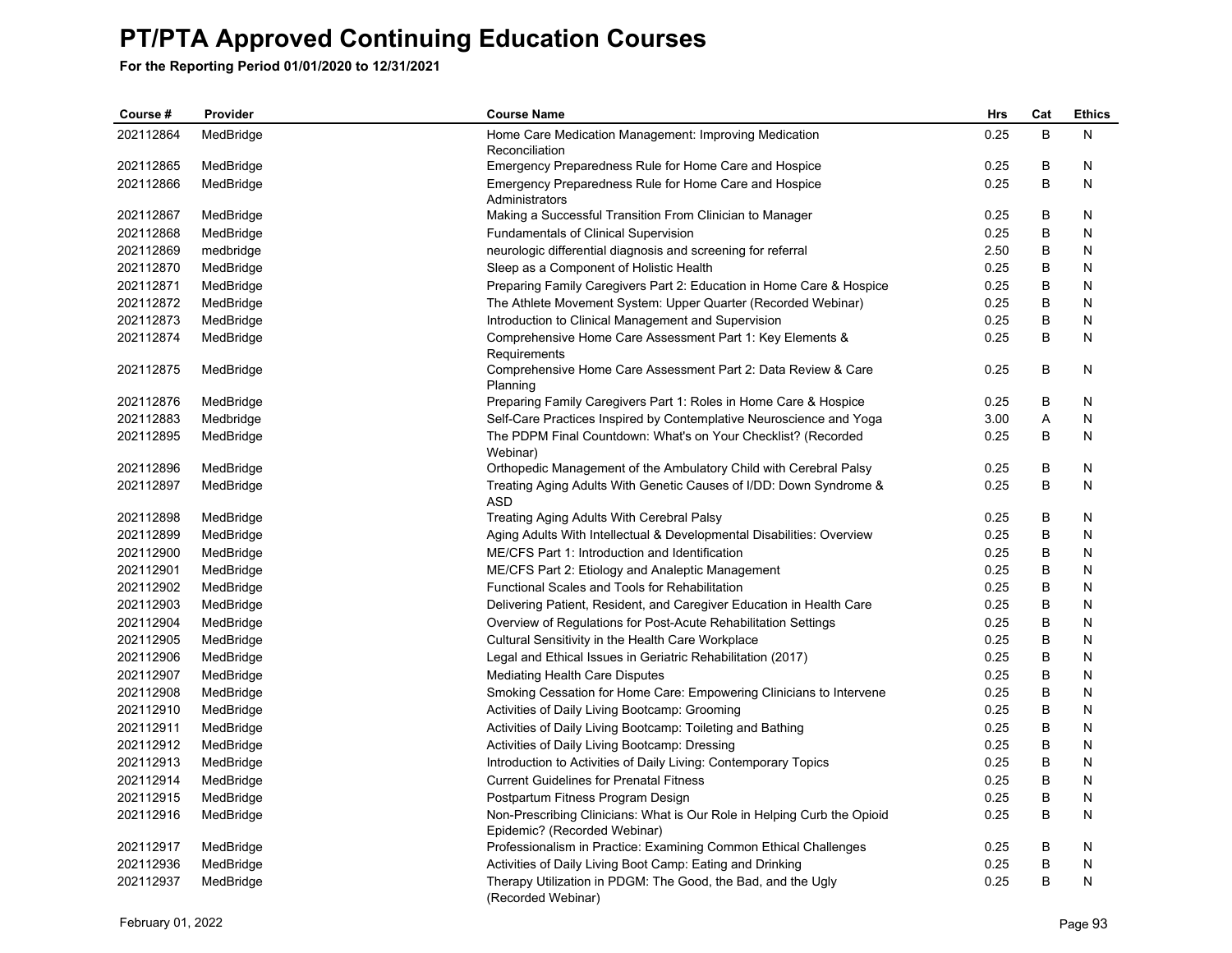| Course #  | Provider  | <b>Course Name</b>                                                                                             | Hrs  | Cat | <b>Ethics</b> |
|-----------|-----------|----------------------------------------------------------------------------------------------------------------|------|-----|---------------|
| 202112938 | MedBridge | Aquatic Therapy for Sacroiliac Joint Dysfunction                                                               | 0.25 | B   | N             |
| 202112939 | MedBridge | Aquatic Therapy for the Female Athlete                                                                         | 0.25 | B   | N             |
| 202112940 | MedBridge | Dementia Care: Using the GEMS States Model for Personal Care Tasks                                             | 0.25 | B   | N             |
| 202112944 | MedBridge | Dementia Care: Communicating When Someone Has Dementia                                                         | 0.25 | В   | N             |
| 202112945 | Medbridge | Dementia Care: Offering Engagement for People Living With Dementia                                             | 0.25 | В   | N             |
| 202112946 | MedBridge | Dementia Care: Helping as Abilities are Failing and Life is Ending                                             | 0.25 | B   | N             |
| 202112948 | MedBridge | Across the Cancer Care Continuum: Cancer Survivorship                                                          | 0.25 | B   | N             |
| 202112949 | MedBridge | Across the Cancer Care Continuum: Addressing Sex and Intimacy                                                  | 0.25 | B   | N             |
| 202112950 | MedBridge | Treatment of Pediatric and Adolescent Neck Pain                                                                | 0.25 | В   | N             |
| 202112951 | MedBridge | Aquatic Pilates for Rehabilitation and Athletic Training                                                       | 0.25 | В   | N             |
| 202112952 | MedBridge | Aquatic Therapy for the Pregnant Client                                                                        | 0.25 | B   | N             |
| 202112953 | MedBridge | The Hip & Pelvis: A Global Systems Approach (Recorded Webinar)                                                 | 0.25 | В   | N             |
| 202112954 | MedBridge | Wound Care: The Next Step (Recorded Webinar)                                                                   | 0.25 | B   | N             |
| 202112955 | MedBridge | Management of Vestibular-Related Dizziness in Geriatrics (Recorded<br>Webinar)                                 | 0.25 | B   | N             |
| 202112956 | MedBridge | Overview of Dementia: Alzheimer's, Vascular, Lewy Body,<br>Frontotemporal                                      | 0.25 | B   | N             |
| 202112957 | MedBridge | Dementia Care: Understanding Common Symptoms for Better Care                                                   | 0.25 | B   | N             |
| 202112958 | MedBridge | Dementia Care: Reducing the Risk of Challenging Situations                                                     | 0.25 | В   | N             |
| 202112959 | MedBridge | Dementia Care: Coping with Challenging Situations in Support & Care                                            | 0.25 | B   | N             |
| 202112960 | MedBridge | The Patient Driven Payment Model (PDPM): 131 Days to Implementation<br>: Are You Ready? (Recorded Webinar)     | 0.25 | B   | N             |
| 202112961 | MedBridge | The Movement System: Practical Swimming Biomechanics and<br>Treatment                                          | 0.25 | В   | N             |
| 202112962 | MedBridge | The Movement System: Throwing Biomechanics and Treatment                                                       | 0.25 | В   | N             |
| 202112963 | MedBridge | Guideline-Informed Management of Pediatric and Adolescent Neck Pain                                            | 0.25 | B   | N             |
| 202112964 | MedBridge | Pharmacology for Rehabilitation: Considerations for the Aging Adult<br>(Recorded Webinar)                      | 0.25 | B   | N             |
| 202112965 | MedBridge | Differential Diagnosis & Screening: Urogenital/Endocrine/Immunological                                         | 0.25 | В   | N             |
| 202112966 | MedBridge | Compliance in LTC/SNF                                                                                          | 0.25 | B   | N             |
| 202112967 | MedBridge | Overview of Medicare Regulations for Long-Term Care                                                            | 0.25 | B   | N             |
| 202112968 | MedBridge | The Quality Measures for LTC/SNF                                                                               | 0.25 | В   | N             |
| 202112969 | MedBridge | Differential Diagnosis & Screening: Introductory Concepts,<br>Cardiovascular & Respiratory                     | 0.25 | B   | N             |
| 202112970 | Medbridge | Holistic Care for Persons With Parkinson's Disease                                                             | 0.25 | В   | N             |
| 202112971 | MedBridge | Principles of Mobility and Function for Rehabilitation Professionals                                           | 0.25 | B   | N             |
| 202112972 | MedBridge | Thoracic Spine Examination and Treatment: Cases to Synthesize<br>Learning                                      | 0.25 | B   | N             |
| 202112973 | MedBridge | Physical Therapist Exercise Treatment of Chronic Lung Disease                                                  | 0.25 | В   | N             |
| 202112974 | MedBridge | Holistic Care of Persons with Bipolar 1 Disorder                                                               | 0.25 | B   | N             |
| 202112975 | MedBridge | <b>Fundamentals of Chronic Condition Management</b>                                                            | 0.25 | B   | N             |
| 202112976 | Medbridge | The Patient-Driven Payment Model (PDPM): Strategies for<br>Implementation & Keys to Success (Recorded Webinar) | 0.25 | B   | N             |
| 202112977 | MedBridge | Ballet Technique: Vocabulary, Mechanics, Stressors, & Modifications                                            | 0.25 | B   | N             |
| 202112978 | MedBridge | Comprehensive Care for the Older Adult: Mild Dementia                                                          | 0.25 | B   | N             |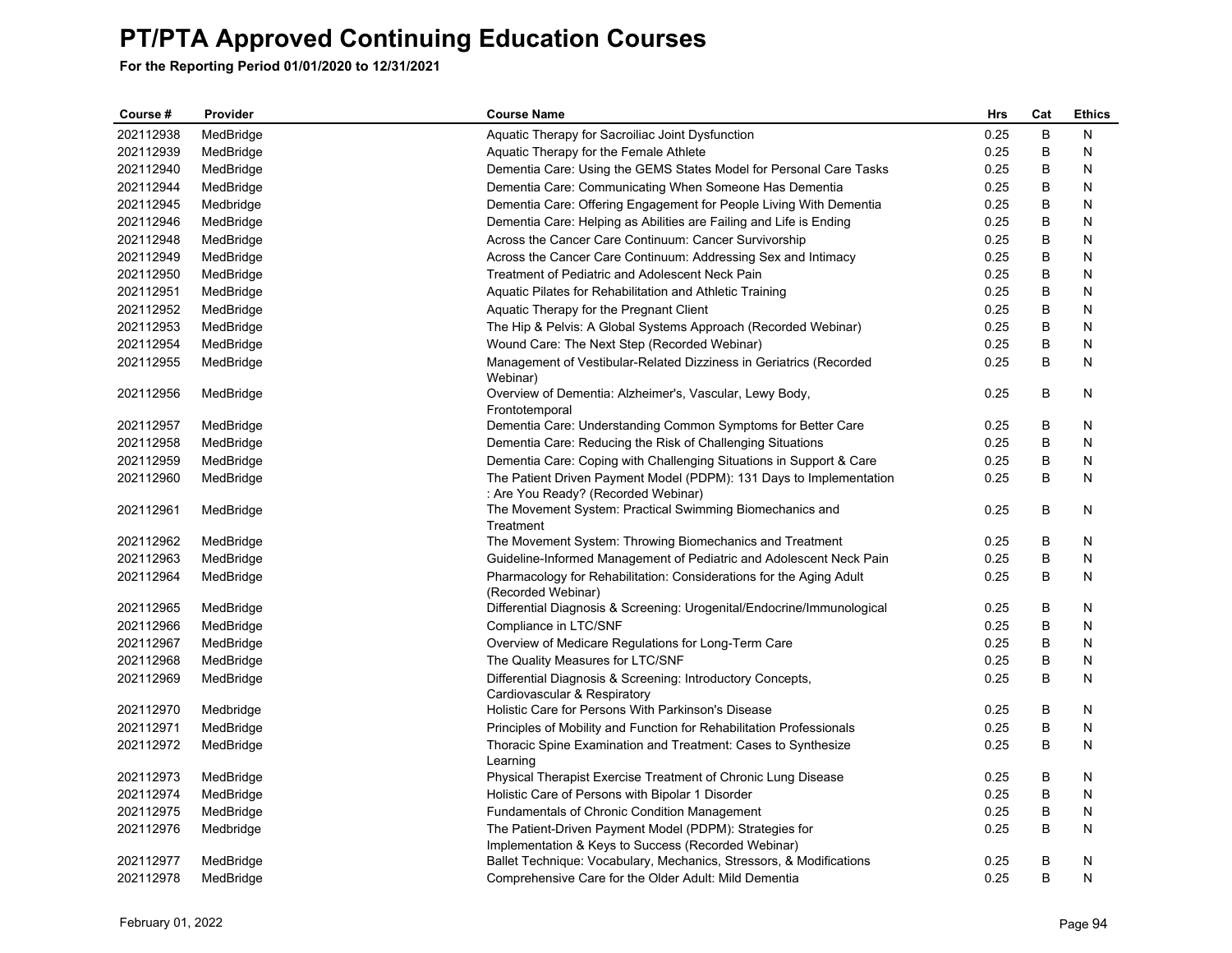| Course#   | Provider  | <b>Course Name</b>                                                                         | Hrs  | Cat | <b>Ethics</b> |
|-----------|-----------|--------------------------------------------------------------------------------------------|------|-----|---------------|
| 202112982 | MedBridge | Comprehensive Care for the Older Adult: Terminal Dementia and End of                       | 0.25 | B   | Ν             |
|           |           | Life                                                                                       |      |     |               |
| 202112983 | MedBridge | Implementing Prehab: Laying Groundwork to Maximize Value                                   | 0.25 | B   | N             |
| 202112984 | MedBridge | Dysfunctional Breathing Part 2: Intervention Strategies                                    | 0.25 | B   | N             |
| 202112985 | MedBridge | Horton Technique: Vocabulary, Mechanics, Stressors, & Treatment                            | 0.25 | B   | N             |
| 202112986 | Medbridge | Addressing Visual Processing Deficits in Children with SPD                                 | 1.00 | Α   | N             |
| 202113022 | Medbridge | Performance Enhancement in the Terminal Phases of Rehabilitation                           | 1.50 | Α   | N             |
| 202113054 | MedBridge | Pathophysiology & Management of Type 2 Diabetes                                            | 0.25 | В   | N             |
| 202113055 | MedBridge | SCI: Musculoskeletal & Functional Changes, ADLs, & Mobility                                | 0.25 | B   | N             |
| 202113056 | MedBridge | Medicare Qualifying Criteria & Recertification Requirements: Part 1                        | 0.25 | B   | N             |
| 202113057 | MedBridge | SCI: Adjustment & Future Planning                                                          | 0.25 | B   | N             |
| 202113058 | MedBridge | Management of the Critically III Aging Client with Type 2 Respiratory<br>Failure           | 0.25 | B   | N             |
| 202113059 | MedBridge | Management of the Critically III Aging Client with a CHF Exacerbation                      | 0.25 | B   | N             |
| 202113061 | MedBridge | Non-Medicare Opportunities in a Medicare World                                             | 0.25 | B   | N             |
| 202113062 | MedBridge | Survey Survival Part 1: How to Be Prepared for Any Survey                                  | 0.25 | B   | N             |
| 202113063 | MedBridge | Survey Survival Part 2: The Survey Tasks                                                   | 0.25 | B   | N             |
| 202113064 | MedBridge | Utilizing Pediatric Assessment Tools to Achieve Effective Outcomes                         | 0.25 | B   | N             |
| 202113066 | MedBridge | Healthy Bodies and Healthy Minds: Sensory Strategies for Promoting<br>Wellness in Children | 0.25 | B   | N             |
| 202113067 | MedBridge | Pediatric Motor Problems & Visual Impairment: Introduction                                 | 0.25 | B   | N             |
| 202113068 | MedBridge | Managing Performance-Related Musculoskeletal Injuries in Musicians                         | 0.25 | B   | N             |
| 202113070 | MedBridge | Wrist Instability: Considerations for Treatment                                            | 0.25 | B   | N             |
| 202113071 | MedBridge | Assessment for Breathing: History, Observation, & Musculoskeletal                          | 0.25 | B   | N             |
| 202113092 | MedBridge | Pediatric Motor Problems & Visual Impairment: Impact & Interventions                       | 0.25 | В   | N             |
| 202113093 | MedBridge | SCI: Cardiac, Pulmonary, Integumentary, & Nutrition                                        | 0.25 | B   | N             |
| 202113094 | MedBridge | The Pathophysiology of Chronic Obstructive Pulmonary Disease                               | 0.25 | B   | N             |
| 202113095 | MedBridge | The Athlete's Hip: Return to Sport                                                         | 0.25 | В   | N             |
| 202113096 | MedBridge | Interdisciplinary Professional Teamwork for Better Outcomes                                | 0.25 | B   | N             |
| 202113097 | MedBridge | Pediatric Visual Impairments & Developmental Impact                                        | 0.25 | B   | N             |
| 202113098 | MedBridge | Home Health Conditions of Participation Part 1: Patient Care                               | 0.25 | В   | N             |
| 202113099 | MedBridge | Introduction to Visual Impairments & Visual Testing for Pediatrics                         | 0.25 | B   | N             |
| 202113100 | MedBridge | Application of Assessment for Breathing: Case Studies                                      | 0.25 | B   | N             |
| 202113101 | MedBridge | Wound Care Basic Training Part 2: Treatment                                                | 0.25 | В   | N             |
| 202113103 | MedBridge | ABN, HHCCN, and NOMNC: When and Which to Give!                                             | 0.25 | B   | N             |
| 202113104 | MedBridge | Musculoskeletal Components of the Rib Cage                                                 | 0.25 | B   | N             |
| 202113105 | MedBridge | Treatment for Atypical Breathing: Positioning & Mobilization                               | 0.25 | B   | N             |
| 202113106 | MedBridge | Powerful Teams: The Engine That Drives the Organization                                    | 0.25 | B   | N             |
| 202113109 | MedBridge | <b>Building Powerful Teams</b>                                                             | 0.25 | В   | N             |
| 202113110 | MedBridge | The Impact of Effective Teams                                                              | 0.25 | B   | N             |
| 202113111 | MedBridge | Treatment for Atypical Breathing: Segmental Breathing Facilitation                         | 0.25 | B   | N             |
| 202113112 | MedBridge | SCI: Systemic, Neurological, & Cardiovascular Changes                                      | 0.25 | В   | N             |
| 202113113 | MedBridge | Home Health Conditions of Participation Part 2: Agency Processes                           | 0.25 | B   | N             |
| 202113114 | MedBridge | <b>Building Counseling Skills: Providing Information</b>                                   | 0.25 | B   | N             |
| 202113115 | MedBridge | <b>Building Counseling Skills: Promoting Change</b>                                        | 0.25 | B   | N             |
|           |           |                                                                                            |      |     |               |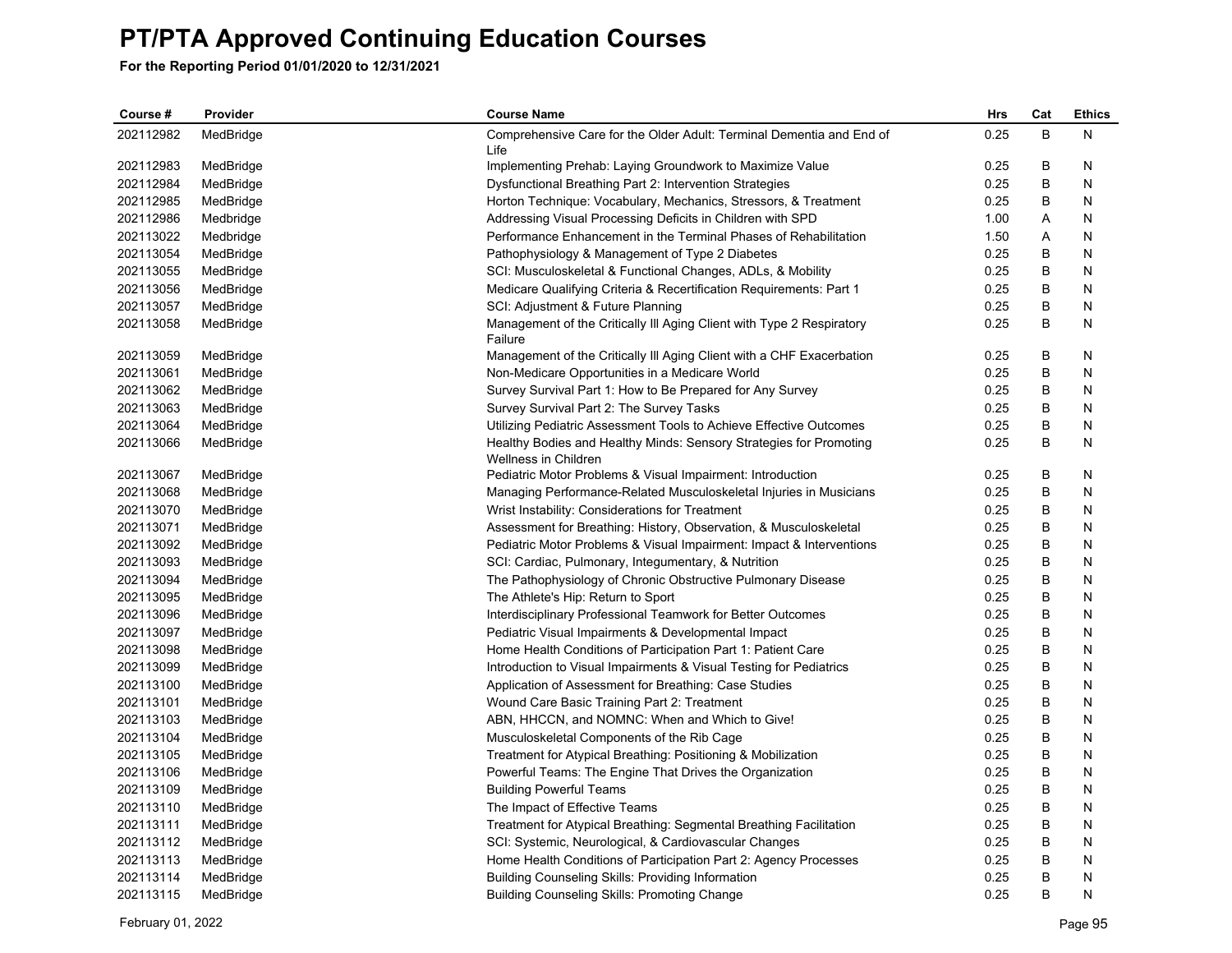| Course #  | Provider  | <b>Course Name</b>                                                                                  | <b>Hrs</b> | Cat | <b>Ethics</b> |
|-----------|-----------|-----------------------------------------------------------------------------------------------------|------------|-----|---------------|
| 202113116 | MedBridge | The Athlete Movement System: Lower Quarter (Recorded Webinar)                                       | 0.25       | B   | N             |
| 202113140 | Medbridge | Social Determinants of Health - why do they matter?                                                 | 1.00       | Α   | N             |
| 202113142 | MedBridge | Cancer Survivorship: Historical Foundations and Current Trends                                      | 0.25       | B   | N             |
| 202113143 | MedBridge | Cancer Survivorship: Models of Delivery and Care Plan Development                                   | 0.25       | B   | N             |
| 202113144 | MedBridge | Tobacco Cessation: Someone Else is Doing it, Right?                                                 | 0.25       | B   | N             |
| 202113145 | MedBridge | Using Spaced Retrieval Effectively to Improve Recall in Persons With<br>Dementia (Recorded Webinar) | 0.25       | B   | Ν             |
| 202113206 | Medbridge | Treating the Teenage Athlete: Dealing with their Complex Bodies                                     | 1.00       | Α   | N             |
| 202113228 | Medbridge | Shared Decision Making for Young Adults with Low Back Pain                                          | 1.00       | A   | N             |
| 202113239 | MedBridge | Model of Collaborative Integrated Service Delivery                                                  | 0.25       | B   | N             |
| 202113240 | MedBridge | Application of The Model of Collaborative Integrated Service Delivery                               | 0.25       | B   | N             |
| 202113241 | MedBridge | SCI: Bowel, Bladder, & Sexual Dysfunction                                                           | 0.25       | B   | N             |
| 202113242 | MedBridge | Employee First Culture and the Changing Workforce                                                   | 0.25       | В   | N             |
| 202113243 | MedBridge | Developing an Employee First Culture Part 1: Getting a Great Start                                  | 0.25       | B   | N             |
| 202113244 | MedBridge | Developing an Employee First Culture Part 2: Achieving Great Outcomes                               | 0.25       | B   | N             |
| 202113245 | MedBridge | Overview of Outpatient Therapy Options for Treating the Injured Worker                              | 0.25       | B   | N             |
| 202113246 | MedBridge | <b>Oncologic Emergencies: Considerations for Therapists</b>                                         | 0.25       | B   | Ν             |
| 202113247 | MedBridge | Oncology Rehabilitation Optimizing Function for Cancer Survivors                                    | 0.25       | B   | N             |
| 202113248 | MedBridge | Cancer-Related Fatigue: A Quiet & Lingering Thief of Function                                       | 0.25       | B   | N             |
| 202113249 | MedBridge | Overview of Orthoses and Alternatives to Improve Gait in Children                                   | 0.25       | B   | N             |
| 202113251 | MedBridge | Pediatric Case Studies Part 2: Orthotic Interventions                                               | 0.25       | B   | N             |
| 202113252 | MedBridge | Spina Bifida Examination & Intervention Strategies: Young Adults                                    | 0.25       | B   | N             |
| 202113253 | MedBridge | Spina Bifida Examination & Intervention Strategies Children & Teens                                 | 0.25       | B   | N             |
| 202113254 | MedBridge | Scientific Basis for Orthosis Prescription to Improve Gait in Children                              | 0.25       | B   | N             |
| 202113255 | MedBridge | Pediatric Case Studies Part 1: Orthotic Decision-Making                                             | 0.25       | B   | N             |
| 202113256 | MedBridge | The Hemiplegic Shoulder: Pain & Subluxation                                                         | 0.25       | B   | N             |
| 202113257 | MedBridge | Evidence-Based Interventions for Mild-Moderate Impairments in the                                   | 0.25       | B   | N             |
|           |           | Neurological Upper Extremity                                                                        |            |     |               |
| 202113258 | MedBridge | Ethicolegal Issues for Pediatric Physical Therapists                                                | 0.25       | B   | N             |
| 202113259 | MedBridge | Professional Ethics for Physical Therapists & Rehabilitation<br>Professionals                       | 0.25       | B   | N             |
| 202113260 | MedBridge | Patient- and Family-Centered Interventions to Prevent Readmissions                                  | 0.25       | B   | N             |
| 202113261 | Medbridge | Manual Therapy Techniques to Address Stiffness at the Thumb                                         | 0.25       | B   | N             |
| 202113262 | MedBridge | <b>Nutrition Management of Diabetes</b>                                                             | 0.25       | B   | N             |
| 202113263 | MedBridge | Diabetes Management Using Medications and Technology                                                | 0.25       | B   | N             |
| 202113264 | MedBridge | Advanced Degrees in Diabetes Education                                                              | 0.25       | В   | N             |
| 202113265 | MedBridge | Nutrition and Weight Management                                                                     | 0.25       | B   | N             |
| 202113266 | MedBridge | Physical Function as a Biomarker for Hospital Readmissions                                          | 0.25       | B   | N             |
| 202113268 | MedBridge | Care Transitions, Rehabilitation, and Readmission Reduction                                         | 0.25       | B   | N             |
| 202113270 | MedBridge | Transitions of Care: Acute Myocardial Infarction (AMI)                                              | 0.25       | B   | N             |
| 202113271 | Medbridge | Transitions of Care: Hydration & Fluid Balance                                                      | 0.25       | B   | N             |
| 202113272 | MedBridge | Transitions of Care: Diabetes                                                                       | 0.25       | B   | N             |
| 202113273 | MedBridge | Pain Management for Children                                                                        | 0.25       | B   | N             |
| 202113274 | MedBridge | Assistive Technology Under Individuals with Disabilities Education Act                              | 0.25       | B   | N             |
| 202113275 | MedBridge | Power to GO! Supporting Young Children's Use of Power Mobility                                      | 0.25       | B   | N             |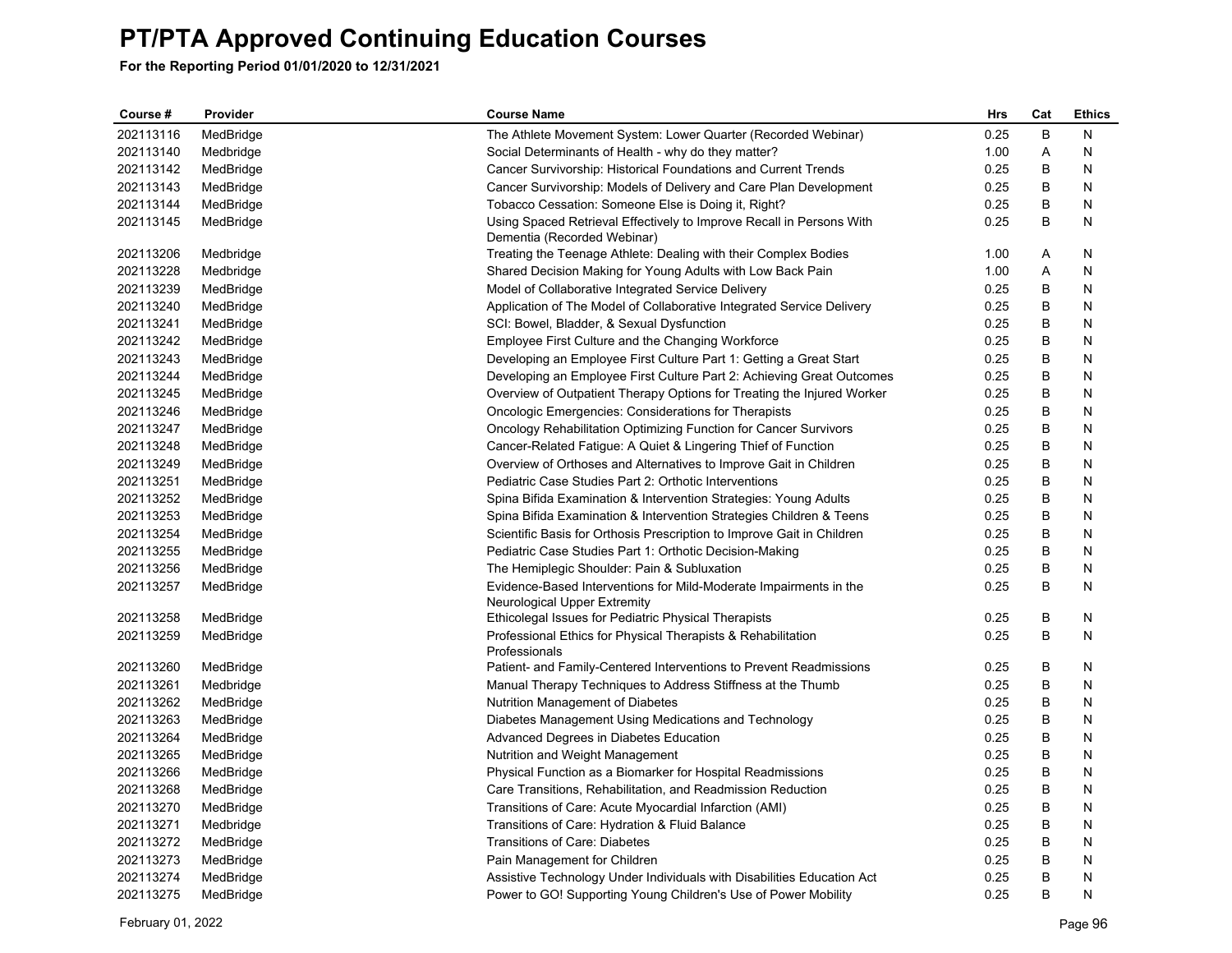| Course#   | Provider  | <b>Course Name</b>                                                                                     | Hrs  | Cat | <b>Ethics</b> |
|-----------|-----------|--------------------------------------------------------------------------------------------------------|------|-----|---------------|
| 202113276 | MedBridge | Overview of Hospital Readmission Reduction Programs: Relevance to                                      | 0.25 | B   | N             |
|           |           | <b>Rehabilitation Providers</b>                                                                        |      |     |               |
| 202113277 | MedBridge | Critical Thinking Skills in Home Care: Quality, Safety, and Care                                       | 0.25 | В   | N             |
| 202113324 | Medbridge | Maximizing Neural Mobility in the Upper Extremity                                                      | 1.00 | Α   | N             |
| 202113352 | MedBridge | Ethical Considerations for Home Care Personnel in the Digital Age                                      | 0.25 | В   | N             |
| 202113353 | MedBridge | Having a Professional Presence: Creating Professional Boundaries                                       | 0.25 | B   | N             |
| 202113354 | MedBridge | Cancer Survivorship: Treatment-Related Effects Part One                                                | 0.25 | B   | N             |
| 202113355 | MedBridge | Pediatric Aquatics for the Child With a Neuro-Motor Disorder:<br>Interventions                         | 0.25 | B   | N             |
| 202113356 | MedBridge | Pediatric Aquatics for the Child on the Autism Spectrum or With a<br>Sensory-Motor Processing Disorder | 0.25 | B   | N             |
| 202113357 | MedBridge | Introduction to Pediatric Hand Therapy Part 1                                                          | 0.25 | B   | N             |
| 202113358 | MedBridge | Pediatric Hand Therapy: Assessment and Treatment of Congenital                                         | 0.25 | B   | N             |
|           |           | Anomalies                                                                                              |      |     |               |
| 202113359 | MedBridge | Introduction to Pediatric Hand Therapy Part 2                                                          | 0.25 | В   | N             |
| 202113360 | MedBridge | The Big Picture: Prevention of Health Care Acquired Infections                                         | 0.25 | В   | N             |
| 202113361 | MedBridge | Polypharmacy: What Healthcare Professionals Need to Know                                               | 0.25 | B   | N             |
| 202113362 | MedBridge | Pediatric Aquatic Evidence-Based Practice                                                              | 0.25 | B   | N             |
| 202113363 | MedBridge | Pediatric Aquatics for the Child With a Neuro-Motor Disorder: Principles<br>and Precautions            | 0.25 | B   | N             |
| 202113364 | MedBridge | Transitions of Care: Reduce Hospitalizations in SNFs Part 1                                            | 0.25 | В   | N             |
| 202113365 | MedBridge | Transitions of Care: Reduce Hospitalizations in SNFs Part 2                                            | 0.25 | B   | N             |
| 202113391 | Medbridge | Office Ergonomics: Meeting the Needs of the Office Worker                                              | 1.00 | A   | N             |
| 202113434 | Medbridge | Evidence-Based Examination of the Lumbar Spine                                                         | 5.50 | В   | N             |
| 202113503 | MedBridge | Rotator Cuff Tears: Our Approach                                                                       | 2.50 | B   | N             |
| 202113505 | Medbridge | Strategic Mindfulness Training for Stress Management                                                   | 3.00 | Α   | N             |
| 202113579 | Medbridge | Parkinson's Disease: Applying What We Know Now                                                         | 3.00 | A   | N             |
| 202113696 | MedBridge | Men's Health in Prostate Cancer: A clinical and research perspective                                   | 2.25 | Α   | N             |
| 202113809 | Medbridge | Advanced Physical Therapy Management of Multiple Sclerosis                                             | 1.25 | B   | N             |
| 202113868 | MedBridge | Mental Health During COVID-19 Part 1: Rehab Patients and Caregivers                                    | 1.00 | A   | N             |
| 202113875 | MedBridge | Mental Health During COVID-19 Part 2: Supporting the Well-being of<br>Staff                            | 1.00 | A   | N             |
| 202114169 | MedBridge | Parkinson's Disease and the Parkinsonisms: The Advanced Course                                         | 3.00 | A   | N             |
| 202114210 | Medbridge | Orofacial Pain: Introduction, History and Examination                                                  | 2.50 | B   | N             |
| 202114272 | MedBridge | IASTM: An Introduction to the Spine                                                                    | 2.00 | В   | N             |
| 202114273 | MedBridge | IASTM: An Introduction to the Upper Quarter                                                            | 2.00 | B   | N             |
| 202114274 | MedBridge | IASTM: An Introduction to the Lower Quarter                                                            | 2.00 | B   | N             |
| 202114275 | MedBridge | IASTM: Advanced Techniques                                                                             | 2.00 | B   | N             |
| 202114276 | MedBridge | A Primer on Examination and Treatment Metrics                                                          | 1.00 | B   | N             |
| 202114304 | MedBridge | Clinical Decision Making When developing exercise programs for                                         | 3.00 | A   | N             |
|           |           | <b>Complex Patients</b>                                                                                |      |     |               |
| 202114738 | MedBridge | The Evidence and Applications of Endurance for the Recreational and<br>Competitive GeriAthlete         | 3.00 | A   | N             |
| 202114840 | MedBridge | Effective Intervention Strategies for the Management of Patellofemoral<br>Pain (Recorded Webinar)      | 1.50 | B   | N             |
| 202115102 | MedBridge | Outpatient Post-COVID Rehabilitation                                                                   | 3.00 | A   | N             |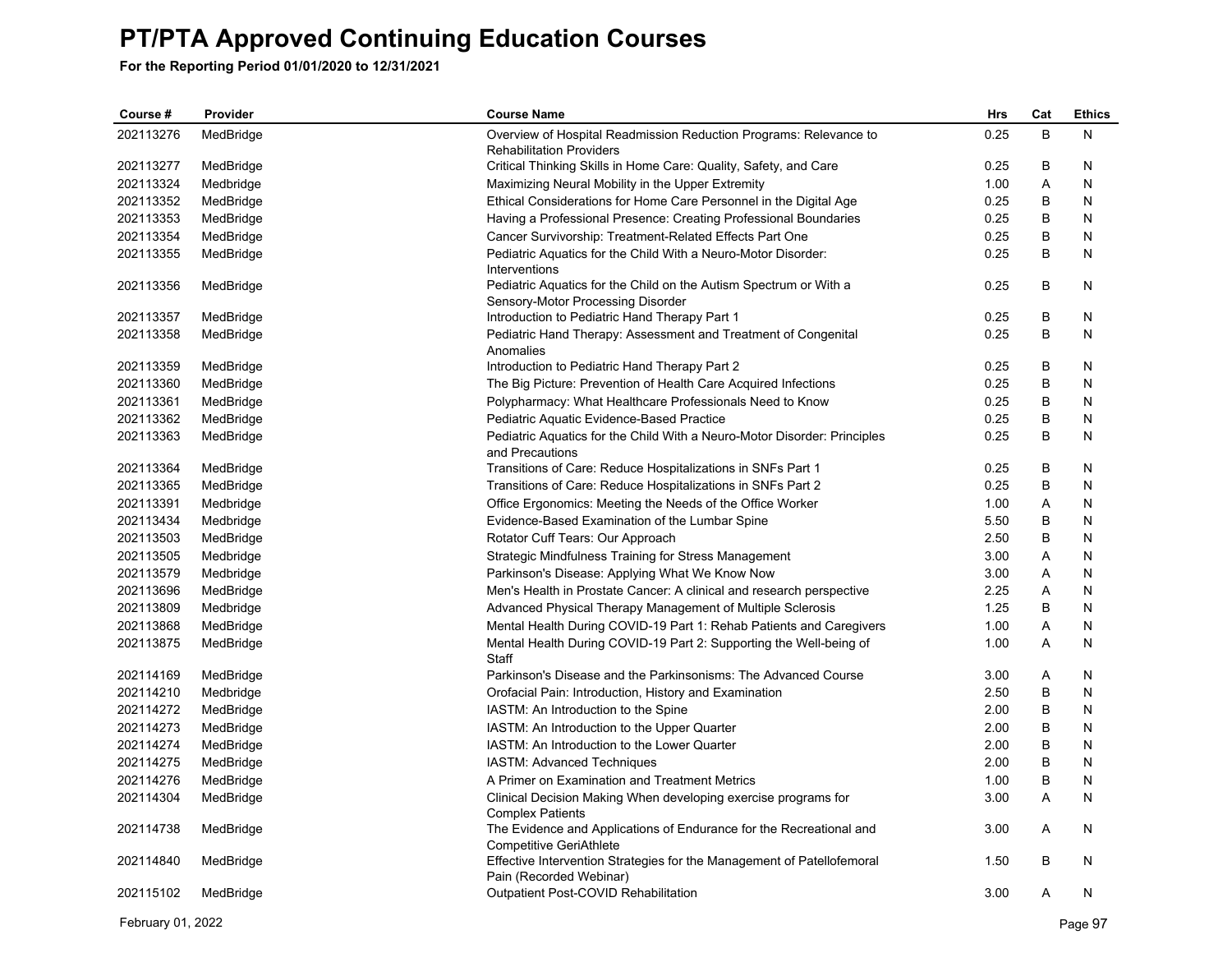**For the Reporting Period 01/01/2020 to 12/31/2021**

| Course #  | Provider                   |                | <b>Course Name</b>                                                                                | <b>Hrs</b> | Cat | <b>Ethics</b> |
|-----------|----------------------------|----------------|---------------------------------------------------------------------------------------------------|------------|-----|---------------|
|           | <b>Contact Info:</b>       | (206) 216-5003 |                                                                                                   |            |     |               |
| 202115242 | MedBridge                  |                | Social Isolation, Occupational Disruption, and Mental Health in<br>COVID-19                       | 3.00       | A   | N             |
| 202115443 | MedBridge                  |                | The Speech Language Pathologist's Role in COVID-19 Recovery                                       | 3.00       | Α   | N             |
| 202115466 | MedBridge                  |                | Cognitive Interventions: Neuroscience Applications in Clinical Practice                           | 3.00       | A   | N             |
| 202115496 | MedBridge                  |                | Preventing Fall across Therapy Settings                                                           | 3.00       | Α   | N             |
| 202115552 | MedBridge                  |                | Wheelchair Power Mobility Assessment: Determining Readiness                                       | 1.25       | B   | N             |
| 202115553 | MedBridge                  |                | Assessing and Treating Athletes with Extension Oriented Back Pain                                 | 1.00       | Α   | N             |
| 202115558 | MedBridge                  |                | Secrets to Engineering Athletic Performance: From Youth to<br>Professionals                       | 3.00       | A   | N             |
| 202115561 | MedBridge                  |                | Power Chair Configuration Considerations                                                          | 1.25       | B   | N             |
| 202115714 | MedBridge                  |                | Functional Dry Needling Part A: Introduction, History, Legislative Issues,<br>and Basic Technique | 2.00       | B   | N             |
| 202115795 | MedBridge                  |                | Maximizing Arm Health and Recovery in Baseball Players                                            | 1.00       | Α   | N             |
| 202115820 | Medbridge                  |                | Advance Physical Therapy Examination of Individuals with Amyotrophic<br>Lateral Sclerosis         | 2.50       | B   | N             |
| 202115823 | MedBridge                  |                | Balance Challenges: Dynamic Treatment Strategies                                                  | 3.00       | B   | N             |
| 202115833 | MedBridge                  |                | Reframing Dementia Behaviors for Effective Communication                                          | 3.00       | Α   | N             |
| 202115871 | MedBridge                  |                | Understanding Glenohumeral Joint Biomechanics and Exercise<br>Implementation                      | 1.75       | B   | N             |
| 202115872 | MedBridge                  |                | Anatomic Shoulder Girdle Dissection with Clinical Correlations                                    | 1.75       | B   | N             |
| 202115915 | MedBridge                  |                | Environmental Considerations for the Athlete                                                      | 2.75       | B   | N             |
| 202115916 | MedBridge                  |                | Protective Sports Equipment and Proper Fitting                                                    | 1.50       | B   | N             |
| 202115917 | MedBridge                  |                | <b>Emergency Management of Skeletal Injuries</b>                                                  | 1.75       | B   | Ν             |
| 202115958 | MedBridge                  |                | <b>Emergency Management of Cardiovascular Conditions</b>                                          | 1.50       | B   | N             |
| 202115959 | MedBridge                  |                | emergency management of soft-tissue injuries                                                      | 1.75       | B   | N             |
| 202116022 | MedBridge                  |                | Upping Your Game in ACL Reconstruction Rehabilitation                                             | 1.00       | Α   | N             |
| 202116023 | MedBridge                  |                | <b>Exploring Popular Evidence-Based Practice Questions</b>                                        | 1.00       | Α   | N             |
| 202116060 | MedBridge                  |                | Updates in Contemporary Orthopedic Practice                                                       | 1.00       | A   | N             |
| 202116115 | Medbridge                  |                | 2022 Strategies for Home Health: CMS Final Rule, HHVBP, and COVID                                 | 1.00       | Α   | N             |
| 202116116 | Medbridge                  |                | Value-based Care in Physical Therapy: Navigating Payment in 2022                                  | 1.00       | A   | N             |
| 202116117 | Medbridge                  |                | Wound care: The Next step                                                                         | 3.25       | B   | N             |
| 202116118 | Medbridge                  |                | Treatment of Orthopedic Edemas: Physiologic Principles &<br>Evidenced-Based Techniques            | 3.00       | B   | N             |
| 202116249 | MedBridge                  |                | Understanding and Evaluating Ulnar Wrist Pain                                                     | 1.75       | В   | N             |
| 202116250 | MedBridge                  |                | Evaluation and Treatment of the Frozen Shoulder                                                   | 1.75       | B   | N             |
| 202112180 | <b>Medbridge Education</b> |                | Physiology of Wound Healing                                                                       | 1.25       | B   | N             |
| 202113435 | <b>Medbridge Education</b> |                | Treating Teenage Athletes: Dealing With Their Complex Bodies                                      | 1.00       | A   | N             |
| 202113730 | <b>Medbridge Education</b> |                | Pathophysiology and Plasticity in Neurologic Conditions                                           | 2.00       | B   | N             |
| 202114982 | <b>Medbridge Education</b> |                | Developing Exercise Programs for Complex Patients                                                 | 3.00       | A   | N             |
| 202115232 | <b>Medbridge Education</b> |                | The Evidence and Applications of Endurance for the Recreational and<br>Competitive GeriAthlete    | 3.00       | A   | N             |
| 202115233 | Medbridge Education        |                | A Clinical Application of Easing Pain via Neuroplasticity                                         | 2.75       | B   | N             |
| 202115791 | Medbridge Education        |                | Preventing Falls Across Therapy Settings                                                          | 3.00       | Α   | N             |
| 202115792 | <b>Medbridge Education</b> |                | Developing Exercise Programs for Complex Patients                                                 | 3.00       | A   | N             |
| 202115793 | <b>Medbridge Education</b> |                | Teaching People About Pain                                                                        | 4.50       | B   | N             |

February 01, 2022 Page 98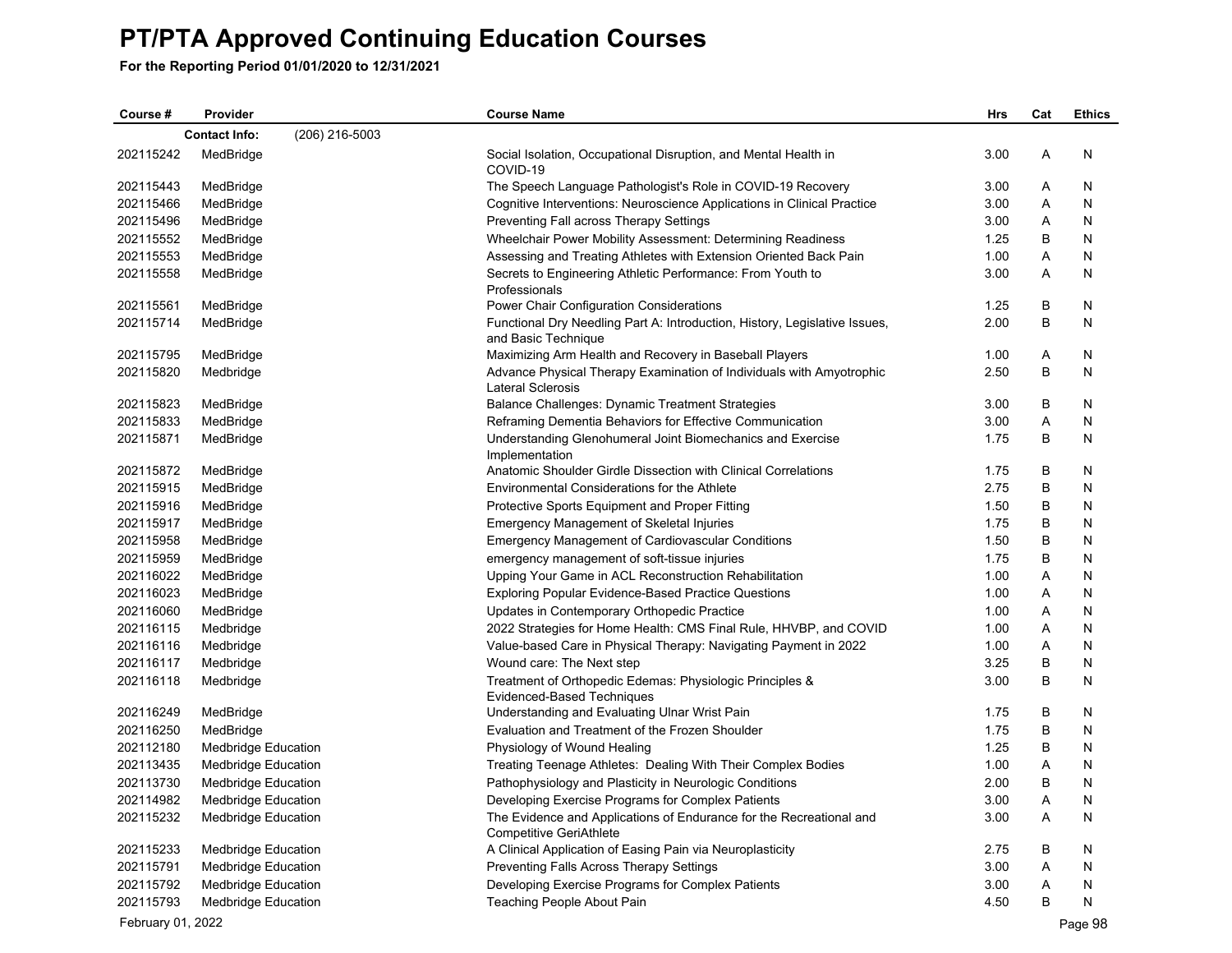**For the Reporting Period 01/01/2020 to 12/31/2021**

| Course #  | Provider                   |                                             | <b>Course Name</b>                                                                                                          | <b>Hrs</b> | Cat | <b>Ethics</b> |
|-----------|----------------------------|---------------------------------------------|-----------------------------------------------------------------------------------------------------------------------------|------------|-----|---------------|
| 202110303 | MedBridhe                  |                                             | The Swimmer's Shoulders: Swimmers Aren't Pitchers                                                                           | 1.50       | B   | N             |
| 202112947 | MedBrige                   |                                             | Across the Cancer Care Continuum: Caregiver Training                                                                        | 0.25       | B   | N             |
| 202115769 | <b>Medicare University</b> |                                             | Meet the Home Health & Hospice (HHH) Medicare Administrative<br>Contractors (MACs)                                          | 1.00       | A   | N             |
| 202115770 | <b>Medicare University</b> |                                             | The Centers for Medicare & Medicaid Services (CMS) Home Health and<br>Hospice Payment Policy Updates                        | 1.00       | A   | N             |
| 202115771 | <b>Medicare University</b> |                                             | Unified Program Integrity Contractors (UPIC-MW) Present: What is<br>Home Health and Hospice Fraud, Waste and Abuse?         | 1.00       | A   | N             |
| 202116071 | <b>Memorial Hermann</b>    |                                             | <b>Disorders of Consciousness</b>                                                                                           | 17.75      | A   | N             |
| 202115524 |                            | Memorial Hermann Health System              | Advanced Adult Vestibular Rehab: The Continuum of Care. Part 2                                                              | 6.50       | Α   | N             |
| 202115525 |                            | Memorial Hermann Health System              | Advanced Adult Vestibular Rehab: The Continuum of Care. Part 1                                                              | 3.25       | В   | N             |
| 202115726 | Michael Waxman MD          |                                             | fundamentals of critical care                                                                                               | 17.20      | A   | N             |
| 202114582 |                            | Mid Atlantic Manual Therapy Consultants     | HVLA Mobilizations of the Spine, Extremities and Ribs                                                                       | 27.00      | A   | N             |
| 202114583 |                            | Mid Atlantic Manual Therapy Consultants     | Neurodynamics: Examination and Mobilization Techniques                                                                      | 12.50      | Α   | N             |
| 202114258 | Mike Reinold               |                                             | Optimal Shoulder Performance                                                                                                | 8.00       | B   | N             |
| 202115532 | Milestone CE               |                                             | Stretching, Release Techniques, Acupressure, & Myofascial Pain<br>Syndrome                                                  | 6.00       | B   | N             |
| 202115533 | Milestone CE               |                                             | Sports Injuries, Taping, Soft Tissue Treatment Techniques,<br>Self-Massage & Myofascial Release Techniques                  | 6.00       | B   | N             |
| 202114165 | Missouri State University  |                                             | Current Concepts in Craniomandibular Pain                                                                                   | 8.50       | A   | N             |
| 202114166 | Missouri State University  |                                             | Current Concepts in Craniomandibular Pain                                                                                   | 8.50       | A   | N             |
| 202114167 | Missouri State University  |                                             | Current Concepts in Craniomandibular Pain                                                                                   | 8.50       | Α   | N             |
| 202111074 | <b>Mobility Research</b>   |                                             | It's Electrifying! How to Use FES in Children With Cerebral Palsy to<br>Promote Long-Term Motor Learning                    | 1.50       | B   | N             |
| 202111076 | <b>Mobility Research</b>   |                                             | PT Super Power: Using Exercise to Impact Chronic Conditions                                                                 | 1.50       | В   | N             |
| 202111088 | <b>Mobility Research</b>   |                                             | Predicting Falls in Parkinson: Do we have it backwards?                                                                     | 1.50       | B   | N             |
| 202111089 | <b>Mobility Research</b>   |                                             | Enhancing outcomes in PT, OT and ST with children diagnosed with ASD<br>using the Treadmill                                 | 1.50       | B   | N             |
| 202111090 | <b>Mobility Research</b>   |                                             | Shake it off: Living Well With Parkinson's Disease                                                                          | 1.50       | В   | N             |
| 202111092 | <b>Mobility Research</b>   |                                             | Foot and ankle management in pediatrics: serial casting and bracing<br>considerations                                       | 1.50       | B   | N             |
| 202114812 | <b>Mobility Research</b>   |                                             | Let's go with Using Movement Systems Approach in Pediatric<br>Assessment and Intervention Components: teaching and practice | 1.50       | B   | N             |
|           | <b>Contact Info:</b>       | (480) 829-1727                              |                                                                                                                             |            |     |               |
| 202115178 | <b>Mobility Research</b>   |                                             | Idiopathic Toe Walking                                                                                                      | 1.50       | В   | N             |
|           | <b>Contact Info:</b>       | (480) 829-1727                              |                                                                                                                             |            |     |               |
| 202115222 | Mobility Research          |                                             | Braking Bad: Eccentric control for walking and mobility                                                                     | 1.50       | В   | N             |
|           | <b>Contact Info:</b>       | (480) 829-1727                              |                                                                                                                             |            |     |               |
| 202115231 | <b>Mobility Research</b>   |                                             | Journal club                                                                                                                | 1.00       | B   | N             |
|           | <b>Contact Info:</b>       | (480) 829-1727                              |                                                                                                                             |            |     |               |
| 202111551 |                            | Mobility Research - Institute of continuing | LiteGait Therapy - Clinical Foundation & Demonstration                                                                      | 1.00       | Α   | N             |
|           | education                  |                                             |                                                                                                                             |            |     |               |
| 202116059 | Molnlycke                  |                                             | Advanced Physiology of Wound Healing-PT                                                                                     | 1.00       | В   | N             |
| 202114700 | <b>Motion Composites</b>   |                                             | Anatomy of a Wheelchair: Clinical Implications                                                                              | 1.00       | A   | N             |
| 202114701 | <b>Motion Composites</b>   |                                             | Measurements For Manual Wheelchairs: Details Make A Big Difference                                                          | 1.00       | Α   | N             |
| 202114702 | <b>Motion Composites</b>   |                                             | Center of Gravity - What Does It Really Mean?                                                                               | 1.50       | A   | N             |

February 01, 2022 Page 99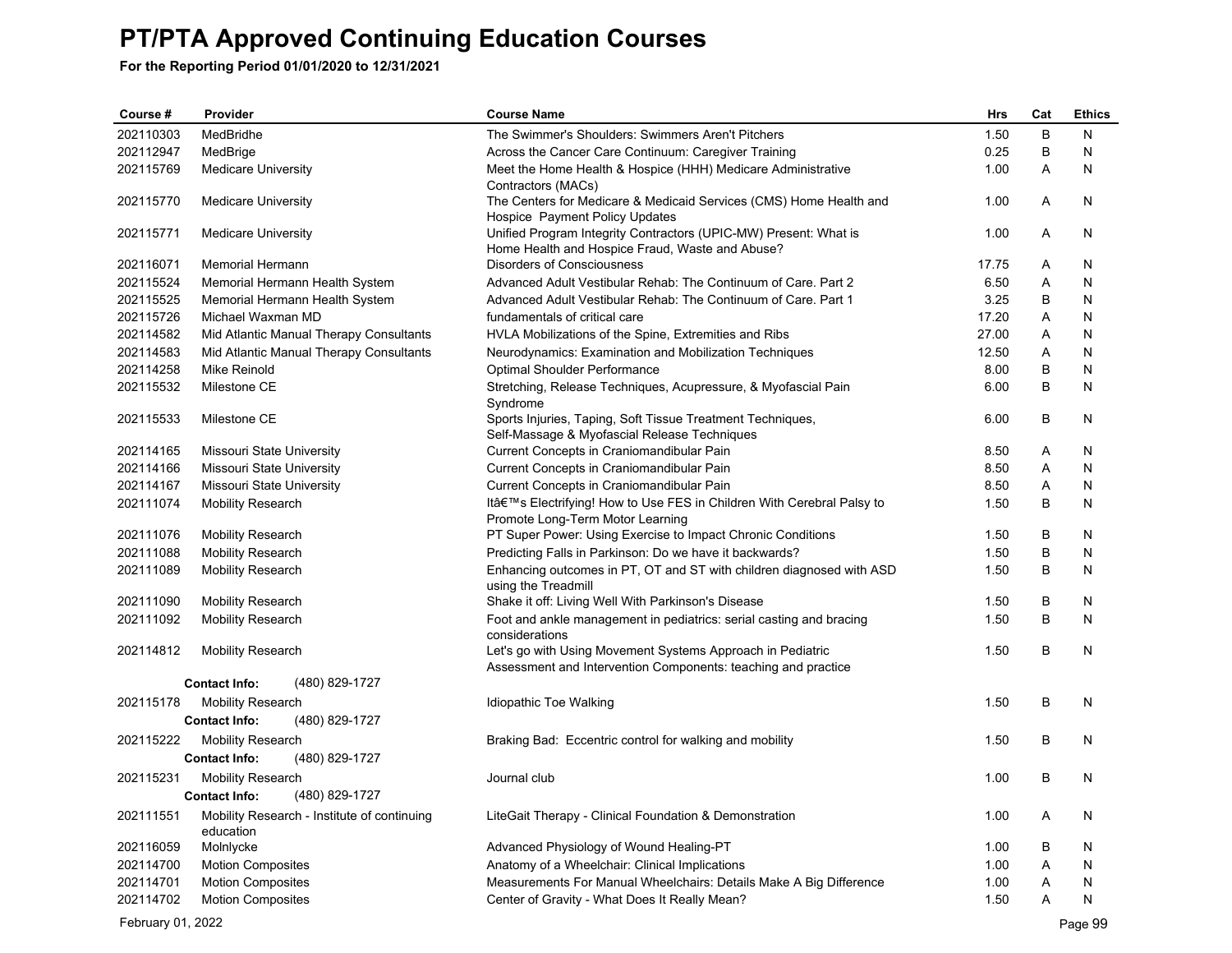| Course #  | Provider                 | <b>Course Name</b>                                                                                                                                        | Hrs   | Cat     | <b>Ethics</b> |
|-----------|--------------------------|-----------------------------------------------------------------------------------------------------------------------------------------------------------|-------|---------|---------------|
| 202114703 | <b>Motion Composites</b> | Maximizing Manual Wheelchair Propulsion Efficiency                                                                                                        | 1.50  | A       | N             |
| 202100006 | Motivations Inc.         | #7152 OCS Prep Course: Final Review                                                                                                                       | 4.00  | B       | N             |
| 202100007 | Motivations Inc.         | #7420 CLINICAL PRACTICE GUIDELINES FOR NECK PAIN                                                                                                          | 1.00  | B       | N             |
| 202111699 | Motivations Inc.         | #7103 Ten Orthopedic Pearls You Need To Know! RECORDED<br><b>WEBINAR</b>                                                                                  | 2.00  | B       | N             |
| 202111704 | Motivations Inc.         | #9150V OCS Orthopedic Certification Specialist Exam Preparatory<br><b>VIRTUAL Course</b>                                                                  | 16.00 | B       | N             |
| 202111705 | Motivations Inc.         | #7110 Medical Screening For Physical Therapy                                                                                                              | 10.00 | Α       | N             |
| 202111706 | Motivations Inc.         | #7110 Medical Screening For Physical Therapy Recorded                                                                                                     | 10.00 | B       | N             |
| 202111707 | Motivations Inc.         | #146 Instrument Assisted Soft Tissue Techniques                                                                                                           | 8.00  | A       | N             |
| 202111708 | Motivations Inc.         | #7104 Evidence-based Upper Extremity Orthopedic Examination Tests                                                                                         | 3.00  | B       | N             |
| 202111709 | Motivations Inc.         | #7105 Lower Extremity Examination Tests                                                                                                                   | 3.00  | B       | N             |
| 202111710 | Motivations Inc.         | #7106 KNEE DEEP: Anatomical Review of the Knee Structures<br>Combined with Best Treatment Ideas (What Are We Doing to Our<br>Knees?)                      | 3.00  | B       | N             |
| 202111711 | Motivations Inc.         | #7107 HEAD to Elbow: Upper Quarter Anatomical Review: Combining<br>anatomy review with best rehabilitation -mobilization treatment ideas                  | 3.00  | Α       | N             |
| 202111712 | Motivations Inc.         | #7107 HEAD to Elbow: Upper Quarter Anatomical Review: Combining<br>anatomy review with best rehabilitation -mobilization treatment ideas                  | 3.00  | B       | N             |
| 202111713 | Motivations Inc.         | #7108 The Back Bone is Connected to the Toe Bone: Lower Quarter<br>Anatomical Review Combining Anatomy with Best Rehabilitation<br><b>Treatment Ideas</b> | 3.00  | B       | N             |
| 202111714 | Motivations Inc.         | #7112 New Innovations In Physical Therapy Modalities                                                                                                      | 3.00  | B       | N             |
| 202111715 | Motivations Inc.         | #7114 Treating the Shoulder Pain Free                                                                                                                     | 3.00  | B       | N             |
| 202111716 | Motivations Inc.         | #7118 Patellofemoral Syndrome: Evidence-Based Evaluation,<br>Classification, and Treatment for the Low Back Pain of the Knee                              | 3.00  | B       | N             |
| 202111717 | Motivations Inc.         | #7119 Cervical Spine, Cervicogenic Headaches and TMJ:<br>Evidence-Based Evaluation, Classification, and Treatment for the<br><b>Common Concerns</b>       | 3.00  | B       | N             |
| 202111718 | Motivations Inc.         | #7124 HAMSTRING INJURIES: Evidence-Supported Diagnosis and<br>Rehabilitation                                                                              | 2.00  | A       | N             |
| 202111719 | Motivations Inc.         | #7124 HAMSTRING INJURIES: Evidence-Supported Diagnosis and<br>Rehabilitation                                                                              | 3.00  | B       | N             |
| 202111720 | Motivations Inc.         | #7127 Diagnosis and Treatment of Midfoot Injuries in Runners                                                                                              | 3.00  | В       | N             |
| 202111728 | Motivations Inc.         | #7132 Diagnosing and Treating Injuries Resulting from a Breakdown in<br>the Kinetic Chain                                                                 | 3.00  | B       | N             |
| 202111729 | Motivations Inc.         | #7133 Blood Flow Restriction Training Application in a Rehab Setting                                                                                      | 3.00  | В       | N             |
| 202111730 | Motivations Inc.         | #7134 Spinal Manipulation Therapy's Role in Physical Therapy                                                                                              | 3.00  | $\sf B$ | N             |
| 202111731 | Motivations Inc.         | #7135 Understanding Diagnostic Imaging Results for Better<br><b>Rehabilitation Practices</b>                                                              | 3.00  | B       | N             |
| 202111732 | Motivations Inc.         | #7146 Joint Mobilizations of the Upper Extremity                                                                                                          | 3.00  | B       | N             |
| 202111734 | Motivations Inc.         | #7152 OCS Prep Course - Final Review Recorded                                                                                                             | 12.00 | B       | N             |
| 202111735 | Motivations Inc.         | #7154 Returning the Injured Athlete to Sports                                                                                                             | 3.00  | B       | N             |
| 202111736 | Motivations Inc.         | #7157 RELEASING THE FROZEN SHOULDER                                                                                                                       | 2.00  | A       | N             |
| 202111737 | Motivations Inc.         | #7157 RELEASING THE FROZEN SHOULDER                                                                                                                       | 3.00  | B       | N             |
| 202111738 | Motivations Inc.         | #7159 Balance in the Active Patient                                                                                                                       | 3.00  | B       | N             |
| 202111739 | Motivations Inc.         | #7160 Strengthen The CORE For Better Balance                                                                                                              | 3.00  | B       | N             |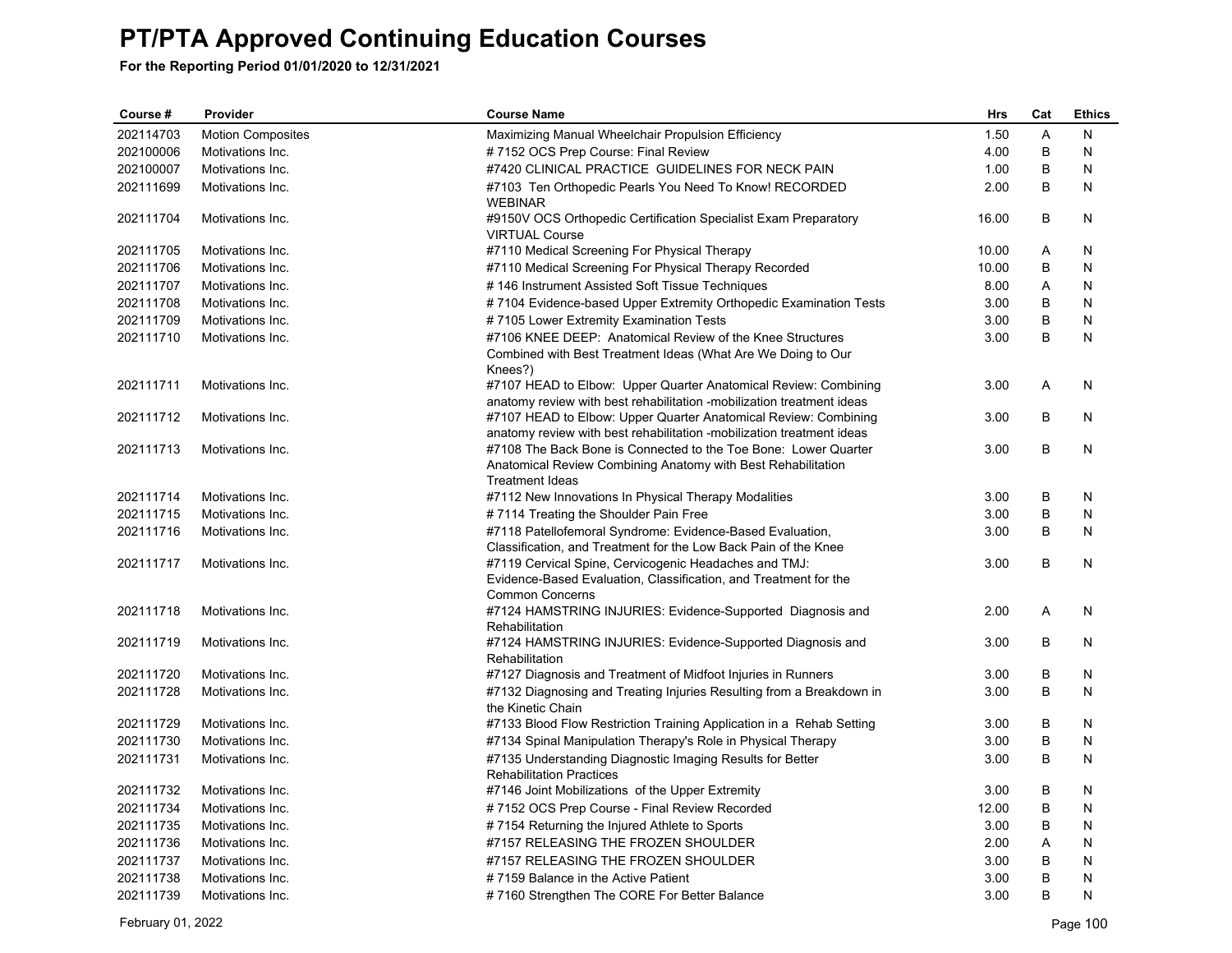| Course #  | Provider         | <b>Course Name</b>                                                                                                   | <b>Hrs</b> | Cat | <b>Ethics</b> |
|-----------|------------------|----------------------------------------------------------------------------------------------------------------------|------------|-----|---------------|
| 202111740 | Motivations Inc. | #7161 Restore the Core with Kinesiology Taping Techniques                                                            | 3.00       | B   | N             |
| 202111741 | Motivations Inc. | #7162 Are Post-Op Hip Precautions Really Necessary After Total Hip                                                   | 2.00       | Α   | N             |
|           |                  | Arthroplasty (THA) in 2020? Well-[.it depends!                                                                       |            |     |               |
| 202111742 | Motivations Inc. | #7162 Are Post-Op Hip Precautions Really Necessary After Total Hip                                                   | 3.00       | B   | N             |
|           |                  | Arthroplasty (THA) in 2020? Well-[.it depends!                                                                       |            |     |               |
| 202111743 | Motivations Inc. | #7165 Managing the Medically Complex Rehabilitation Patient Using Lab                                                | 2.00       | Α   | N             |
|           |                  | Values Interpretation                                                                                                |            |     |               |
| 202111744 | Motivations Inc. | #7165 Managing the Medically Complex Rehabilitation Patient Using Lab                                                | 3.00       | B   | N             |
| 202111745 | Motivations Inc. | Values Interpretation<br>#7178 Beyond Ankle Pumps and Quad Sets: Functional Exercise and                             | 3.00       | B   | N             |
|           |                  | Mobility for the Long-Term, Chronically-III, Bed-Bound Patient. THE                                                  |            |     |               |
|           |                  | <b>MEEKS METHOD</b>                                                                                                  |            |     |               |
| 202111746 | Motivations Inc. | #7179 OSTEOPOROSIS: There IS Something You Can Do About It!                                                          | 2.00       | A   | N             |
|           |                  | Practical Applications for Practice. The Meeks Method                                                                |            |     |               |
| 202111747 | Motivations Inc. | #7179 OSTEOPOROSIS: There IS Something You Can Do About It!                                                          | 2.00       | B   | N             |
|           |                  | Practical Applications for Practice. The Meeks Method                                                                |            |     |               |
| 202111748 | Motivations Inc. | #7181 Tackling Sacroiliac Dysfunction and Pelvic Girdle Pain                                                         | 2.00       | Α   | N             |
| 202111749 | Motivations Inc. | #7181 Tackling Sacroiliac Dysfunction and Pelvic Girdle Pain                                                         | 3.00       | B   | N             |
| 202111750 | Motivations Inc. | #7209 Neuro-rehabilitation Strategies: Clinically Relevant Treatment                                                 | 3.00       | B   | N             |
|           |                  | Recommendations                                                                                                      |            |     |               |
| 202111751 | Motivations Inc. | #7212 Spinal Cord Injury: Rehab for Functional Outcome Potentials                                                    | 2.00       | B   | N             |
| 202111752 | Motivations Inc. | #7166 Rotator Cuff Repair - Patient management the first 6 weeks                                                     | 2.00       | A   | N             |
|           |                  | following surgery                                                                                                    |            |     |               |
| 202111753 | Motivations Inc. | #7166 Rotator Cuff Repair - Patient management the first 6 weeks                                                     | 2.00       | B   | N             |
|           |                  | following surgery                                                                                                    |            |     |               |
| 202111754 | Motivations Inc. | #7214 "Brain Injury Rehab: Maximizing Outcomes by addressing                                                         | 2.00       | B   | N             |
|           |                  | Awareness, Generalization, and Learning Strategies".                                                                 |            |     |               |
| 202111755 | Motivations Inc. | #7215 What if it's not BPPV? How to identify and develop treatment                                                   | 2.00       | Α   | N             |
|           |                  | strategies for the other Vestibular disorders.                                                                       | 2.00       | B   | N             |
| 202111756 | Motivations Inc. | #7215 What if it's not BPPV? How to identify and develop treatment<br>strategies for the other Vestibular disorders. |            |     |               |
| 202111757 | Motivations Inc. | #7223 CHRONIC PAIN: MANAGING FIBROMYALGIA AND                                                                        | 2.00       | B   | N             |
|           |                  | <b>MYOFASCIAL PAIN</b>                                                                                               |            |     |               |
| 202111758 | Motivations Inc. | #7224 BPPV: When it's easy and when it's not                                                                         | 2.00       | Α   | N             |
| 202111759 | Motivations Inc. | #7224 BPPV: When it's easy and when it's not RECORDED                                                                | 2.00       | B   | N             |
|           |                  | <b>WEBINAR</b>                                                                                                       |            |     |               |
| 202111760 | Motivations Inc. | #7230 Neuroanatomy Medical Terminology… The ABCs of                                                                  | 2.00       | B   | N             |
|           |                  | Neurorehabilitation RECORDED WEBINAR                                                                                 |            |     |               |
| 202111761 | Motivations Inc. | #7233 Upper Quadrant Entrapment Neuropathies; Evaluation,                                                            | 2.00       | B   | N             |
|           |                  | Treatment, and Ways to Identify Central Sensitization                                                                |            |     |               |
| 202111762 | Motivations Inc. | #7235 The Pain in the Brain Understanding Neuroplasticity and the                                                    | 2.25       | В   | N             |
|           |                  | Clinical Use of Graded Motor Imagery                                                                                 |            |     |               |
| 202111763 | Motivations Inc. | #7244 Vestibular Differential Diagnosis: Central vs. Peripheral Etiology                                             | 2.50       | Α   | N             |
|           |                  | of Vertigo                                                                                                           |            |     |               |
| 202111764 | Motivations Inc. | #7244 Vestibular Differential Diagnosis: Central vs. Peripheral Etiology                                             | 2.00       | B   | N             |
|           |                  | of Vertigo                                                                                                           |            |     |               |
| 202111765 | Motivations Inc. | #7246 Neurologic Gait Analysis and Treatment Part I: Lesions of the<br>Cortex                                        | 2.00       | B   | N             |
|           |                  |                                                                                                                      |            |     |               |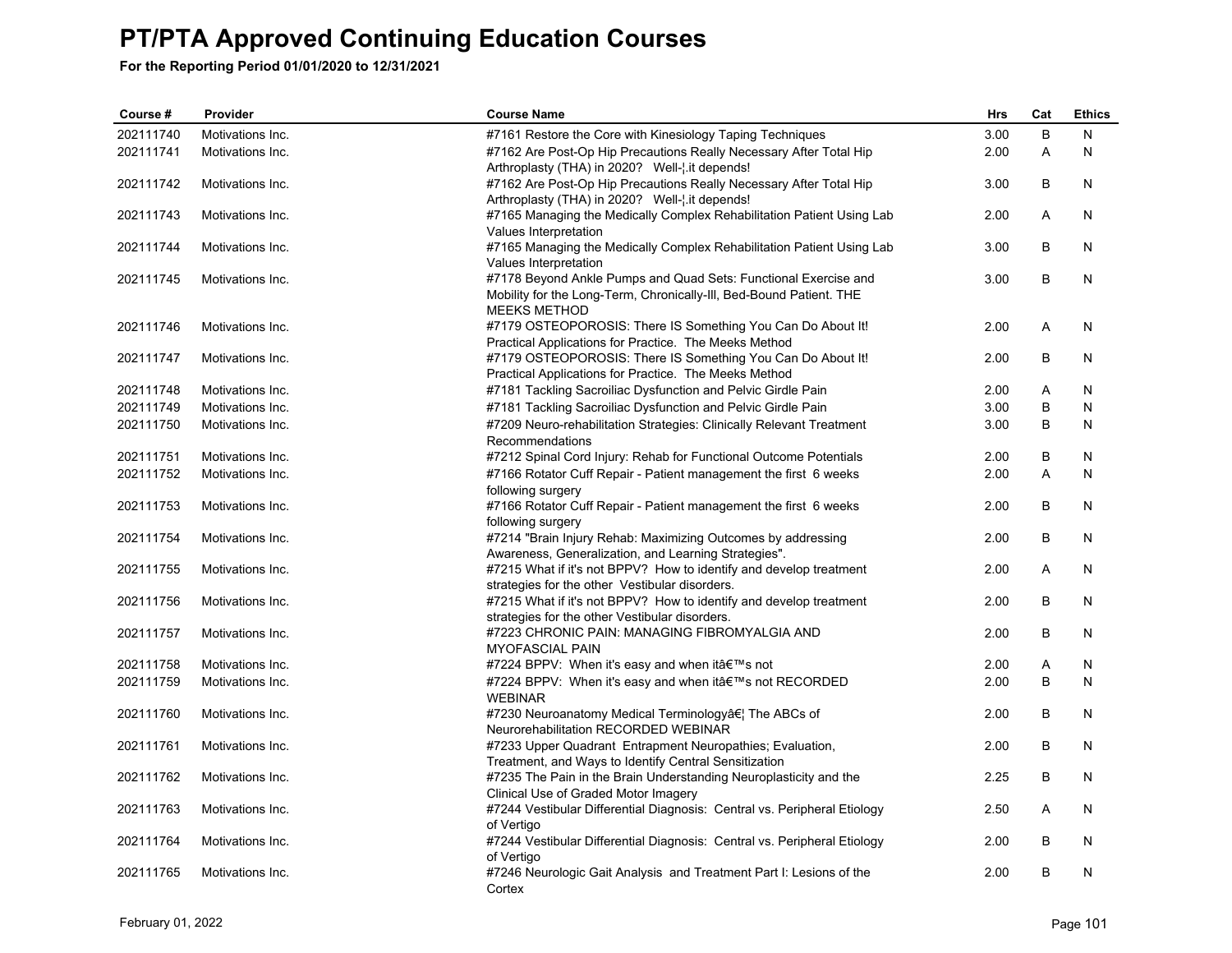| Course #  | Provider         | <b>Course Name</b>                                                                                        | Hrs  | Cat | <b>Ethics</b> |
|-----------|------------------|-----------------------------------------------------------------------------------------------------------|------|-----|---------------|
| 202111766 | Motivations Inc. | #7247 Neurologic Gait Analysis and Treatment. Part II: Lesions of the<br>Subcortex RECORDED WEBINAR       | 2.00 | B   | N             |
| 202111767 | Motivations Inc. | #7248 Neurologic Gait Analysis and Treatment Part III: Lesions of the<br>Cerebellum RECORDED WEBINAR      | 2.00 | B   | N             |
| 202111768 | Motivations Inc. | #7252 Improving UE Function Following A Neurological Injury                                               | 2.00 | B   | N             |
| 202111769 | Motivations Inc. | #7266 Physical Therapy Examination for an Ankle Foot Orthosis                                             | 2.00 | B   | N             |
| 202111770 | Motivations Inc. | #7267 Fabrication of a Training AFO                                                                       | 2.00 | B   | N             |
| 202111817 | Motivations Inc. | #7323 Pediatric Sensory Systems Effect On Developmental Behaviors<br>and Function                         | 2.00 | B   | N             |
| 202111818 | Motivations Inc. | #7213 Homonymous Hemianopsia: A Beginner's Guide to<br>Assessment and Intervention                        | 2.00 | A   | N.            |
| 202111819 | Motivations Inc. | #7213 Homonymous Hemianopsia: A Beginner a€™s Guide to<br>Assessment and Intervention                     | 2.00 | B   | N             |
| 202111821 | Motivations Inc. | #7337 Introduction to Sign Language for Healthcare Professionals (1 of 3<br>Part Series)                  | 2.00 | B   | N             |
| 202111822 | Motivations Inc. | #7337 Introduction to Sign Language for Healthcare Professionals (2 of 3<br>Part Series)                  | 2.00 | B   | N             |
| 202111823 | Motivations Inc. | #7337 Introduction to Sign Language for Healthcare Professionals (3 of 3<br>Part Series)                  | 2.00 | B   | N             |
| 202111929 | Motivations Inc. | #7114 Restoring Shoulder Rotation before Elevation                                                        | 3.00 | Α   | N             |
| 202111930 | Motivations Inc. | #7340 Foundations for Therapeutic Interventions in Neonatal Care                                          | 3.00 | B   | N             |
| 202111931 | Motivations Inc. | #7344 Infantile Torticollis: A Softer, Gentler Approach                                                   | 3.00 | Α   | N             |
| 202111932 | Motivations Inc. | #7344 Infantile Torticollis: A Softer, Gentler Approach RECORDED<br><b>WEBINAR</b>                        | 3.00 | B   | N             |
| 202111933 | Motivations Inc. | #7346 Turning Technology into Treatment Activities: There's an app for<br>that!                           | 3.00 | B   | N             |
| 202111934 | Motivations Inc. | #7347 Pediatric Handwriting Solutions                                                                     | 3.00 | B   | N             |
| 202111935 | Motivations Inc. | #7350 Early Intervention Pediatrics Selecting and Interpreting<br><b>Standardized Tests</b>               | 3.00 | B   | N             |
| 202111936 | Motivations Inc. | #7351 Selecting and Interpreting Standardized Tests in Pediatrics: Focus<br>on Young School-Aged Children | 3.00 | A   | N             |
| 202111937 | Motivations Inc. | #7351 Selecting and Interpreting Standardized Tests in Pediatrics: Focus<br>on Young School-Aged Children | 3.00 | B   | N             |
| 202111938 | Motivations Inc. | #7356 Behavior Basics for the Pediatric Therapist" Strategies to Turn<br>Challenges into Triumphs.        | 3.00 | B   | N             |
| 202111939 | Motivations Inc. | #7360 Predicting the Level of Function in Children with Cerebral Palsy                                    | 3.00 | Α   | N             |
| 202111940 | Motivations Inc. | #7360 Predicting the Level of Function in Children with Cerebral Palsy<br><b>RECORDED WEBINAR</b>         | 3.00 | B   | N             |
| 202111941 | Motivations Inc. | #7361 Scoliosis Classification and Specific Exercises                                                     | 3.00 | Α   | N.            |
| 202111942 | Motivations Inc. | #7361 Scoliosis Classification and Specific Exercises RECORDED<br><b>WEBINAR</b>                          | 3.00 | B   | N             |
| 202111943 | Motivations Inc. | #7404 Managing Emotionally Difficult Conversations: Ethical and<br>Relational Strategies RECORDED WEBINAR | 3.00 | B   | N             |
| 202111945 | Motivations Inc. | #7408 Disability and Posture Around the Clock: Therapeutic Positioning<br>For All Ages                    | 3.00 | A   | N             |
| 202111946 | Motivations Inc. | #7408 DISABILITY AND POSTURE AROUND THE CLOCK: Therapeutic<br>Positioning For All Ages RECORDED WEBINAR   | 3.00 | B   | $\mathsf{N}$  |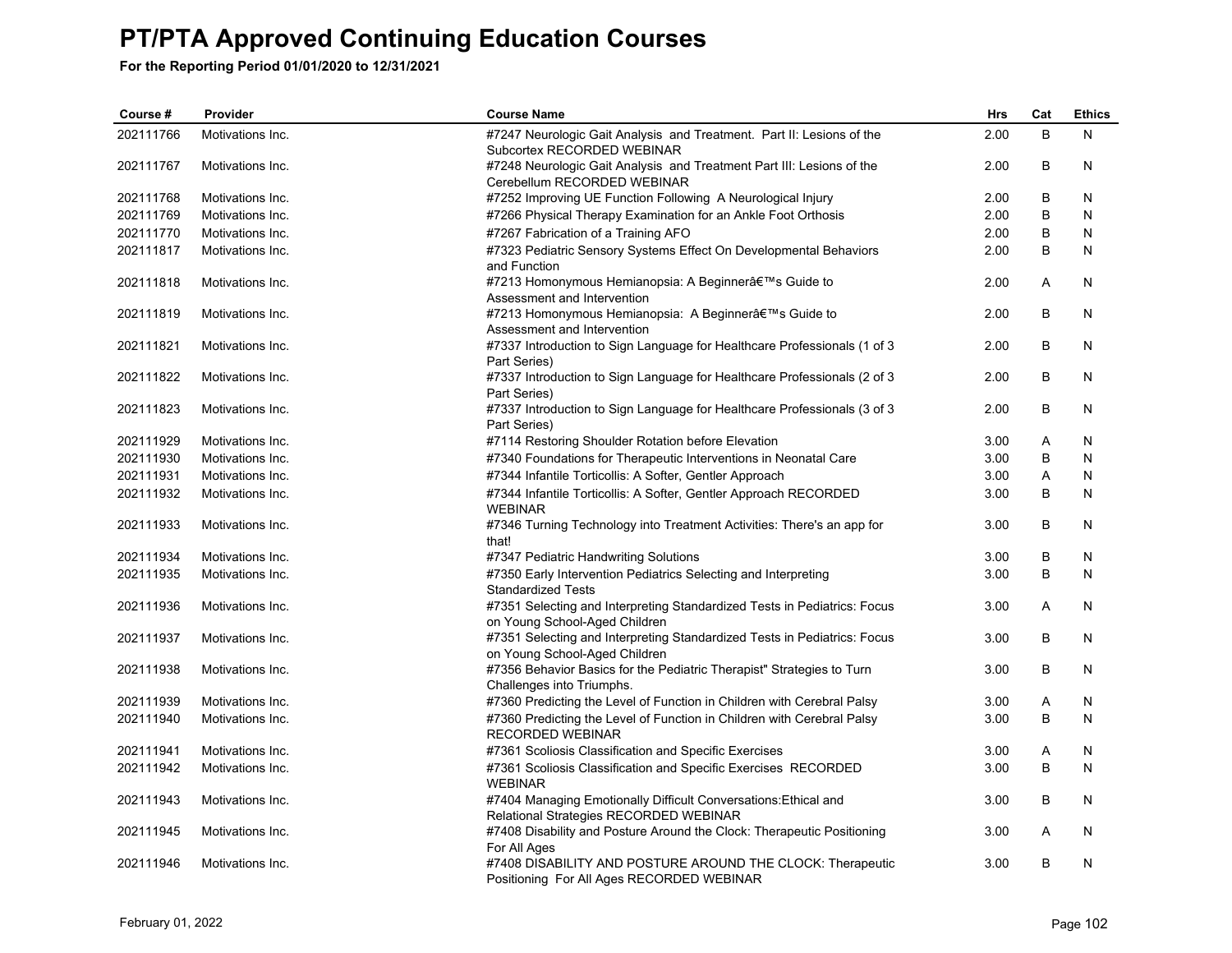| Course #  | Provider         | <b>Course Name</b>                                                                                                                                                | Hrs   | Cat | <b>Ethics</b> |
|-----------|------------------|-------------------------------------------------------------------------------------------------------------------------------------------------------------------|-------|-----|---------------|
| 202111947 | Motivations Inc. | #7410 Examination and Intervention to Reduce Hospital Readmission for<br>Patient's with COPD                                                                      | 3.00  | B   | N             |
| 202111948 | Motivations Inc. | #7411 Examination and Intervention for the patient with Cardiorespiratory<br>Dysfunction, Airway Management Impairments and Breathing Pattern<br><b>Disorders</b> | 3.00  | B   | N             |
| 202111949 | Motivations Inc. | #7413 Evidence-based Interventions for Myofascial Trigger Points                                                                                                  | 3.00  | B   | N             |
| 202111950 | Motivations Inc. | #7414 Sensitivity and Safe Handling of the Bariatric Patient                                                                                                      | 3.00  | B   | N             |
| 202111951 | Motivations Inc. | #7415 MAXIMIZING MOBILITY WITH MYOFASCIAL RELEASE                                                                                                                 | 3.00  | Α   | N             |
| 202111952 | Motivations Inc. | #7415 MAXIMIZING MOBILITY WITH MYOFASCIAL RELEASE<br><b>RECORDED WEBINAR</b>                                                                                      | 3.00  | B   | N             |
| 202111953 | Motivations Inc. | #7417 Geriatric Balance Examination & Interventions                                                                                                               | 3.00  | Α   | N             |
| 202111954 | Motivations Inc. | #7417 Geriatric Balance Examination & Interventions RECORDED<br><b>WEBINAR</b>                                                                                    | 3.00  | B   | N             |
| 202111955 | Motivations Inc. | #7418 Performing a Home Assessment in the Current Medical Climate                                                                                                 | 3.00  | В   | N             |
| 202111957 | Motivations Inc. | #7419 Workplace Office Ergonomics for Injury Prevention and Efficiency:<br>more than balance balls and inflatable cushions                                        | 3.00  | B   | N             |
| 202111958 | Motivations Inc. | #7420 CLINICAL PRACTICE GUIDELINES FOR NECK PAIN                                                                                                                  | 2.00  | A   | N             |
| 202111959 | Motivations Inc. | #7420 CLINICAL PRACTICE GUIDELINES FOR NECK PAIN<br><b>RECORDED WEBINAR</b>                                                                                       | 3.00  | B   | N             |
| 202111960 | Motivations Inc. | #7421 Incorporating Clinical Practice Guidelines into Programs Design<br>for People with Low Back Pain                                                            | 3.00  | В   | N             |
| 202111961 | Motivations Inc. | #7425 Introduction to Dry Needling                                                                                                                                | 3.00  | B   | N             |
| 202111962 | Motivations Inc. | #7450 Drugs and Dysphagia: The Good, the Bad, and the Sneaky                                                                                                      | 3.00  | В   | N             |
| 202111963 | Motivations Inc. | #7466 Tackling Breast Cancer Rehabilitation: Addressing Dysfunctions                                                                                              | 3.00  | A   | N             |
| 202111964 | Motivations Inc. | #7466 Tackling Breast Cancer Rehabilitation: Addressing Dysfunctions<br><b>RECORDED WEBINAR</b>                                                                   | 3.00  | B   | N             |
| 202111965 | Motivations Inc. | #7480 Prenatal and Postpartum Rehabilitation: addressing common<br>dysfunctions                                                                                   | 3.00  | A   | N             |
| 202111966 | Motivations Inc. | #7480 Prenatal and Postpartum Rehabilitation: addressing common<br>dysfunctions RECORDED WEBINAR                                                                  | 3.00  | B   | N             |
| 202111982 | Motivations Inc. | #7341 Pediatric Physical Therapy in the Intensive Care Unit                                                                                                       | 3.00  | Α   | N             |
| 202111983 | Motivations Inc. | #7341 Pediatric Physical Therapy in the Intensive Care Unit Rec<br>Webinar                                                                                        | 3.00  | B   | N             |
| 202111984 | Motivations Inc. | #7366 Managing Pediatric Behaviors in Rehabilitation Treatment<br>Sessions                                                                                        | 3.00  | A   | N             |
| 202111985 | Motivations Inc. | #7366 Managing Pediatric Behaviors in Rehabilitation Treatment<br>Sessions Rec Webinar                                                                            | 3.00  | В   | N             |
| 202111986 | Motivations Inc. | #7405 ICU Rehabilitation Care Examination and Treatment                                                                                                           | 3.00  | В   | N             |
| 202112531 | Motivations Inc. | #150 OCS Exam Preparatory Course Web Conference                                                                                                                   | 14.00 | Α   | N             |
| 202112574 | Motivations Inc. | #9104 Physical Therapy Medical Screening For Differential Diagnosis<br><b>CERTIFICATION</b>                                                                       | 30.00 | B   | N             |
| 202113250 | Motivations Inc. | #113 Donatelli's Pathophysiology and Mechanics of the Shoulder                                                                                                    | 8.00  | Α   | N             |
| 202113302 | Motivations Inc. | #9131 Orthopedic Rehabilitation for the Lower Extremity: Treatment for<br>common injuries or impairments to Lumbopelvic, hip, knee, foot and<br>ankle             | 8.00  | B   | N             |
| 202113366 | Motivations Inc. | #9113 Donatelli's Pathophysiology and Mechanics of the Shoulder                                                                                                   | 8.00  | В   | N             |
| 202113367 | Motivations Inc. | #7180 Gait Analysis & Gait Training: Painful Musculoskeletal Syndromes                                                                                            | 12.00 | A   | N             |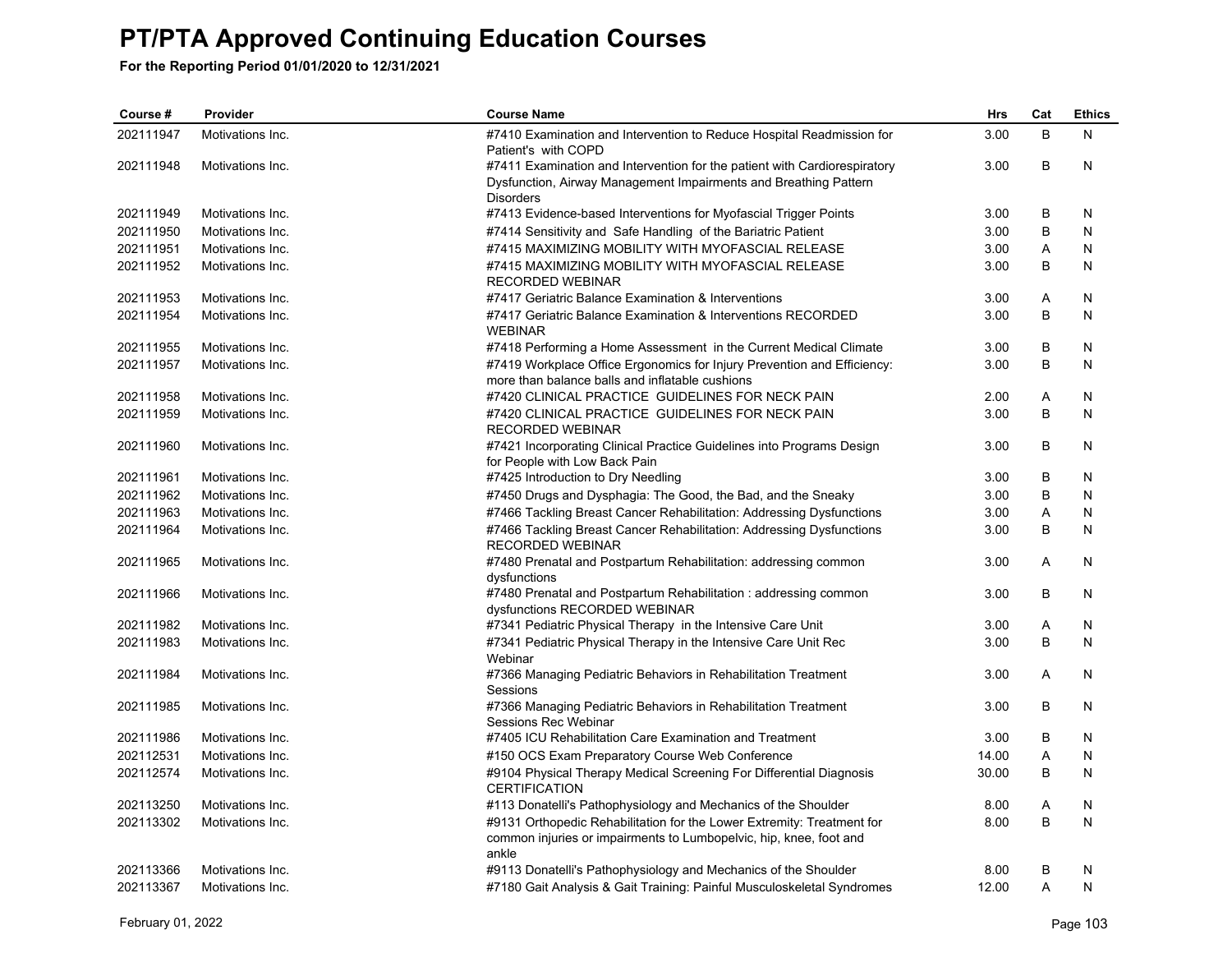| Course #          | Provider                   | <b>Course Name</b>                                                                                                        | <b>Hrs</b> | Cat | <b>Ethics</b> |
|-------------------|----------------------------|---------------------------------------------------------------------------------------------------------------------------|------------|-----|---------------|
| 202113368         | Motivations Inc.           | #7180 Gait Analysis & Gait Training: Painful Musculoskeletal Syndromes<br>Rec Webinar                                     | 12.00      | B   | N             |
| 202113369         | Motivations Inc.           | #7348 Plagiocephaly: Assessment & Treatment of Infants & Toddlers                                                         | 3.00       | Α   | N             |
| 202113370         | Motivations Inc.           | #7348 Plagiocephaly: Assessment & Treatment of Infants & Toddlers<br>Rec Webinar                                          | 3.00       | B   | N             |
| 202113371         | Motivations Inc.           | #7288 Motor Recovery Post CVA                                                                                             | 3.00       | Α   | N             |
| 202113372         | Motivations Inc.           | #7288 Motor Recovery Post CVA Rec Webinar                                                                                 | 3.00       | B   | N             |
| 202113373         | Motivations Inc.           | #7364 Treating the Child with a Cerebellar Movement Disorder                                                              | 3.00       | Α   | N             |
| 202113374         | Motivations Inc.           | #7364 Treating the Child with a Cerebellar Movement Disorder Rec<br>Webinar                                               | 3.00       | В   | N             |
| 202113428         | Motivations Inc.           | #7433 Role of Diaphragm In Recovery of Cardiopulmonary Patients                                                           | 3.00       | Α   | N             |
| 202113429         | Motivations Inc.           | #7433 Role of Diaphragm In Recovery of Cardiopulmonary Patients<br>Recorded webinar                                       | 3.00       | B   | N             |
| 202113515         | Motivations Inc.           | #7153 What To Do With Scar Tissue?                                                                                        | 3.00       | Α   | N             |
| 202113516         | Motivations Inc.           | #7153 What To Do With Scar Tissue? RECORDED WEBINAR                                                                       | 3.00       | B   | N             |
| 202113760         | Motivations Inc.           | #7479 BREATHE YOUR WAY TO BETTER BONE (and ALL) HEALTH<br>THE MEEKS METHOD-«                                              | 3.00       | Α   | N             |
| 202113761         | Motivations Inc.           | #7479 BREATHE YOUR WAY TO BETTER BONE (and ALL) HEALTH<br>THE MEEKS METHOD                                                | 3.00       | В   | N             |
| 202113762         | Motivations Inc.           | #7298 Introduction to Facial Neuromuscular Retraining for Peripheral<br>Facial Nerve Paralysis, Paresis and Synkinesis    | 3.00       | Α   | N             |
| 202113763         | Motivations Inc.           | #7298 Introduction to Facial Neuromuscular Retraining for Peripheral<br>Facial Nerve Paralysis, Paresis and Synkinesis RW | 3.00       | B   | N             |
| 202114152         | Motivations Inc.           | #7338 Early Intervention: Techniques for Successful Sessions                                                              | 3.00       | Α   | N             |
| 202114153         | Motivations Inc.           | #7338 Early Intervention: Techniques for Successful Sessions Recorded<br>webinar                                          | 3.00       | В   | N             |
| 202114428         | Motivations Inc.           | #7154 Returning the Injured Athlete to Sports                                                                             | 3.00       | Α   | N             |
| 202114429         | Motivations Inc.           | #7464 Innovative Exercises for the "Homebound" Patient                                                                    | 3.00       | Α   | N             |
| 202114430         | Motivations Inc.           | #7464 Innovative Exercises for the "Homebound" Patient Recorded<br>Webinar                                                | 3.00       | В   | N             |
| 202114431         | Motivations Inc.           | #7321 Treating Children Online with Autism Spectrum Disorder: Effective<br><b>Tips and Strategies</b>                     | 3.00       | Α   | N             |
| 202114432         | Motivations Inc.           | #7321 Treating Children Online with Autism Spectrum Disorder: Effective<br>Tips and Strategies RW                         | 3.00       | В   | N             |
| 202114433         | Motivations Inc.           | #7121 Hypermobility Syndrome: How Loose is Too Loose? Is There<br>More?                                                   | 3.00       | Α   | N             |
| 202114434         | Motivations Inc.           | #7121 Hypermobility Syndrome: How Loose is Too Loose? Is There<br>More? REC webinar                                       | 3.00       | В   | N             |
| 202114435         | Motivations Inc.           | #7236-1 Concussion Essentials and Acute Management Guidelines                                                             | 3.00       | A   | N             |
| 202114436         | Motivations Inc.           | #7236-1 Concussion Essentials and Acute Management Guidelines<br><b>REC</b> webinar                                       | 3.00       | B   | N             |
|                   | 202114437 Motivations Inc. | #7236-2 Concussion: Individualized Assessment through Clinical Profiles                                                   | 3.00       | Α   | N             |
| 202114438         | Motivations Inc.           | #7236-2 Concussion: Individualized Assessment through Clinical Profiles<br><b>REC</b> webinar                             | 3.00       | В   | N             |
| 202114439         | Motivations Inc.           | #7236-3 Concussion: Vestibular, Oculomotor, and Balance Assessment                                                        | 3.00       | Α   | N             |
| 202114440         | Motivations Inc.           | #7236-3 Concussion: Vestibular, Oculomotor, and Balance Assessment<br><b>REC</b> webinar                                  | 3.00       | В   | N             |
| 202114441         | Motivations Inc.           | #7232 S2R: Strengthening Concepts for Stroke Recovery-                                                                    | 3.00       | A   | N             |
| February 01, 2022 |                            |                                                                                                                           |            |     | Page 104      |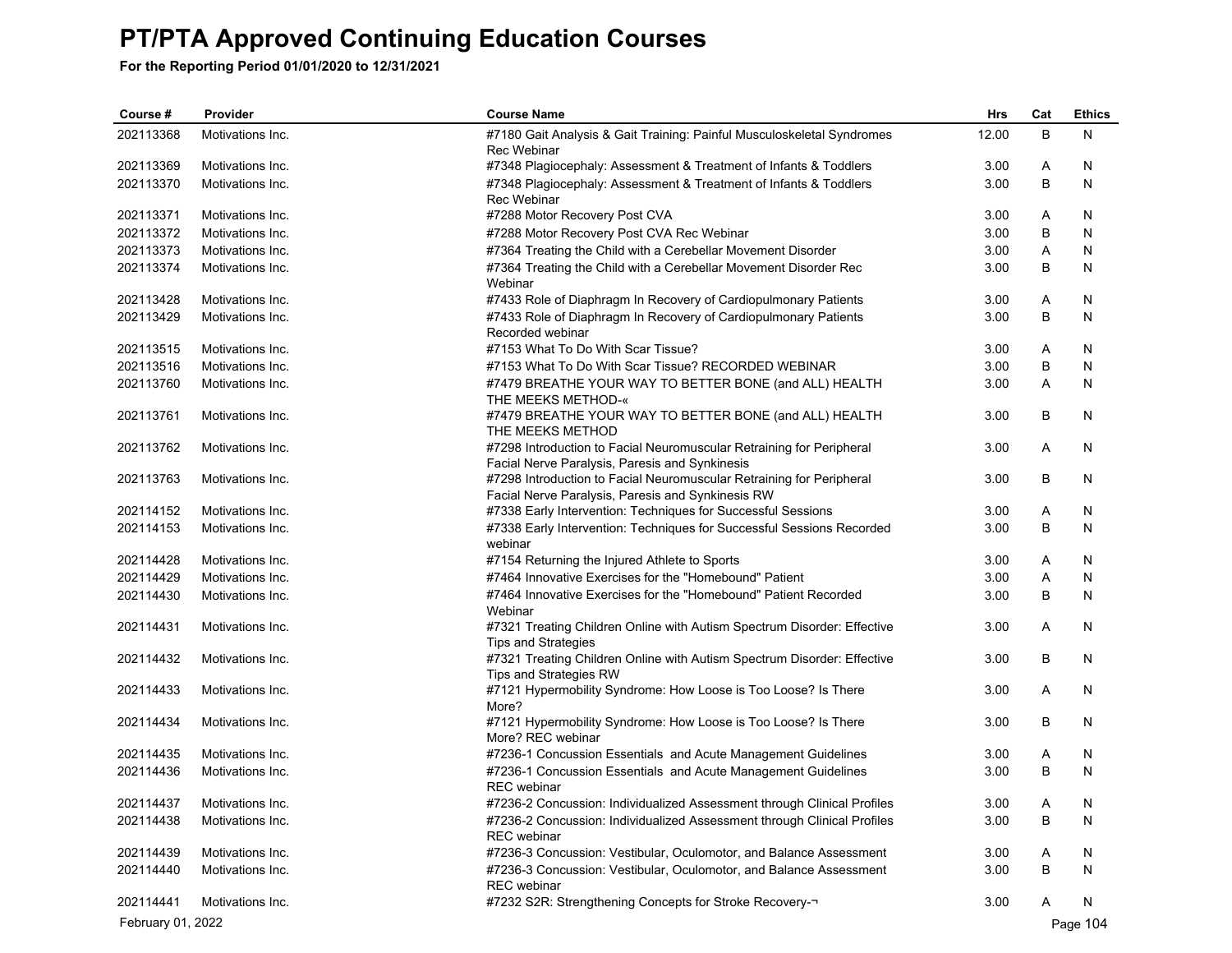| Course #  | Provider                               | <b>Course Name</b>                                                                                                     | Hrs   | Cat     | <b>Ethics</b> |
|-----------|----------------------------------------|------------------------------------------------------------------------------------------------------------------------|-------|---------|---------------|
| 202114442 | Motivations Inc.                       | #7232 S2R: Strengthening Concepts for Stroke Recovery-¬ REC webinar                                                    | 3.00  | $\sf B$ | N             |
| 202114443 | Motivations Inc.                       | #7444 Pathophysiology: Considerations for health care professionals                                                    | 3.00  | Α       | N             |
|           |                                        | working with patients with common co-morbidities                                                                       |       |         |               |
| 202114444 | Motivations Inc.                       | #7444 Pathophysiology: Considerations for health care professionals                                                    | 3.00  | B       | N             |
| 202114445 | Motivations Inc.                       | working with patients with common co-morbidities REC webinar                                                           | 3.00  | Α       | N             |
|           |                                        | #7365 Video analysis of NDT Strategies for Children with Cerebellar<br>Movement Disorders and ASD                      |       |         |               |
| 202114446 | Motivations Inc.                       | #7365 Video analysis of NDT Strategies for Children with Cerebellar                                                    | 3.00  | B       | N             |
|           |                                        | Movement Disorders and ASD REC webinar                                                                                 |       |         |               |
| 202114447 | Motivations Inc.                       | #7192 Peripheral Vascular Disease and Physical Therapy                                                                 | 3.00  | Α       | N             |
| 202114448 | Motivations Inc.                       | #7192 Peripheral Vascular Disease and Physical Therapy REC webinar                                                     | 3.00  | B       | N             |
| 202114449 | Motivations Inc.                       | #7332 Calming Strategies for Autism                                                                                    | 3.00  | Α       | N             |
| 202114450 | Motivations Inc.                       | #7332 Calming Strategies for Autism REC webinar                                                                        | 3.00  | B       | N             |
| 202114451 | Motivations Inc.                       | #7229 Clinical Neuroanatomy for Rehabilitation Therapists-                                                             | 3.00  | Α       | N             |
| 202114452 | Motivations Inc.                       | #7229 Clinical Neuroanatomy for Rehabilitation Therapists-¬ REC                                                        | 3.00  | B       | $\mathsf{N}$  |
|           |                                        | webinar                                                                                                                |       |         |               |
| 202114453 | Motivations Inc.                       | #7462 Upper Extremity Myofascial Chains: Identifying the source of                                                     | 3.00  | Α       | N             |
|           |                                        | Dysfunction and Treatment Strategies                                                                                   |       |         |               |
| 202114454 | Motivations Inc.                       | #7462 Upper Extremity Myofascial Chains: Identifying the source of<br>Dysfunction and Treatment Strategies REC webinar | 3.00  | B       | N             |
| 202114455 | Motivations Inc.                       | #7422 Understanding the Role of Rehab Professionals in Diabetes                                                        | 3.00  | A       | N             |
|           |                                        | Management                                                                                                             |       |         |               |
| 202114456 | Motivations Inc.                       | #7422 Understanding the Role of Rehab Professionals in Diabetes                                                        | 3.00  | B       | N             |
|           |                                        | Management REC webinar                                                                                                 |       |         |               |
| 202114457 | Motivations Inc.                       | #7105 Lower Extremity Examination Tests                                                                                | 3.00  | Α       | N             |
| 202114458 | Motivations Inc.                       | #7105 Lower Extremity Examination Tests REC webinar                                                                    | 3.00  | B       | N             |
| 202114459 | Motivations Inc.                       | #7183 Using 2D Slow Motion Video Analysis on Movement System                                                           | 3.00  | A       | N             |
|           |                                        | Impairment Syndromes                                                                                                   |       |         |               |
| 202114460 | Motivations Inc.                       | #7183 Using 2D Slow Motion Video Analysis on Movement System                                                           | 3.00  | B       | N             |
| 202114734 | Motivations Inc.                       | Impairment Syndromes REC webinar<br>#7362 Pediatric Balance                                                            | 3.00  | Α       | N             |
| 202114735 | Motivations Inc.                       | #7362 Pediatric Balance REC Webinar                                                                                    | 3.00  | B       | N             |
| 202114736 | Motivations Inc.                       | #7369 Understanding How Trauma Effects the Sensory Systems in                                                          | 3.00  | Α       | N             |
|           |                                        | Pediatrics                                                                                                             |       |         |               |
| 202114737 | Motivations Inc.                       | #7369 Understanding How Trauma Effects the Sensory Systems in                                                          | 3.00  | B       | N             |
|           |                                        | Pediatrics REC Webinar                                                                                                 |       |         |               |
| 202114989 | Motivations Inc.                       | #113 Donatelli's Pathophysiology and Mechanics of the Shoulder                                                         | 8.00  | B       | N             |
|           | (800) 791-0262<br><b>Contact Info:</b> |                                                                                                                        |       |         |               |
| 202114581 | Motivations, Inc.                      | #384 Kinesio Taping Assessments, Fundamental Concepts and                                                              | 16.00 | A       | N             |
|           |                                        | Techniques                                                                                                             |       |         |               |
| 202115071 | Motivations, Inc.                      | #7139 Current Surgical and Rehabilitation Trends in the Advances of                                                    | 2.00  | A       | N             |
|           |                                        | Joint Arthro                                                                                                           |       |         |               |
|           | <b>Contact Info:</b><br>(800) 791-0262 |                                                                                                                        |       |         |               |
| 202115072 | Motivations, Inc.                      | #7139 Current Surgical and Rehabilitation Trends in the Advances of                                                    | 3.00  | B       | N             |
|           | (800) 791-0262<br><b>Contact Info:</b> | Joint Arthro                                                                                                           |       |         |               |
|           |                                        |                                                                                                                        |       |         |               |
| 202115073 | Motivations, Inc.                      | #7144 New Concepts in ACL Rehabilitation                                                                               | 2.00  | A       | N             |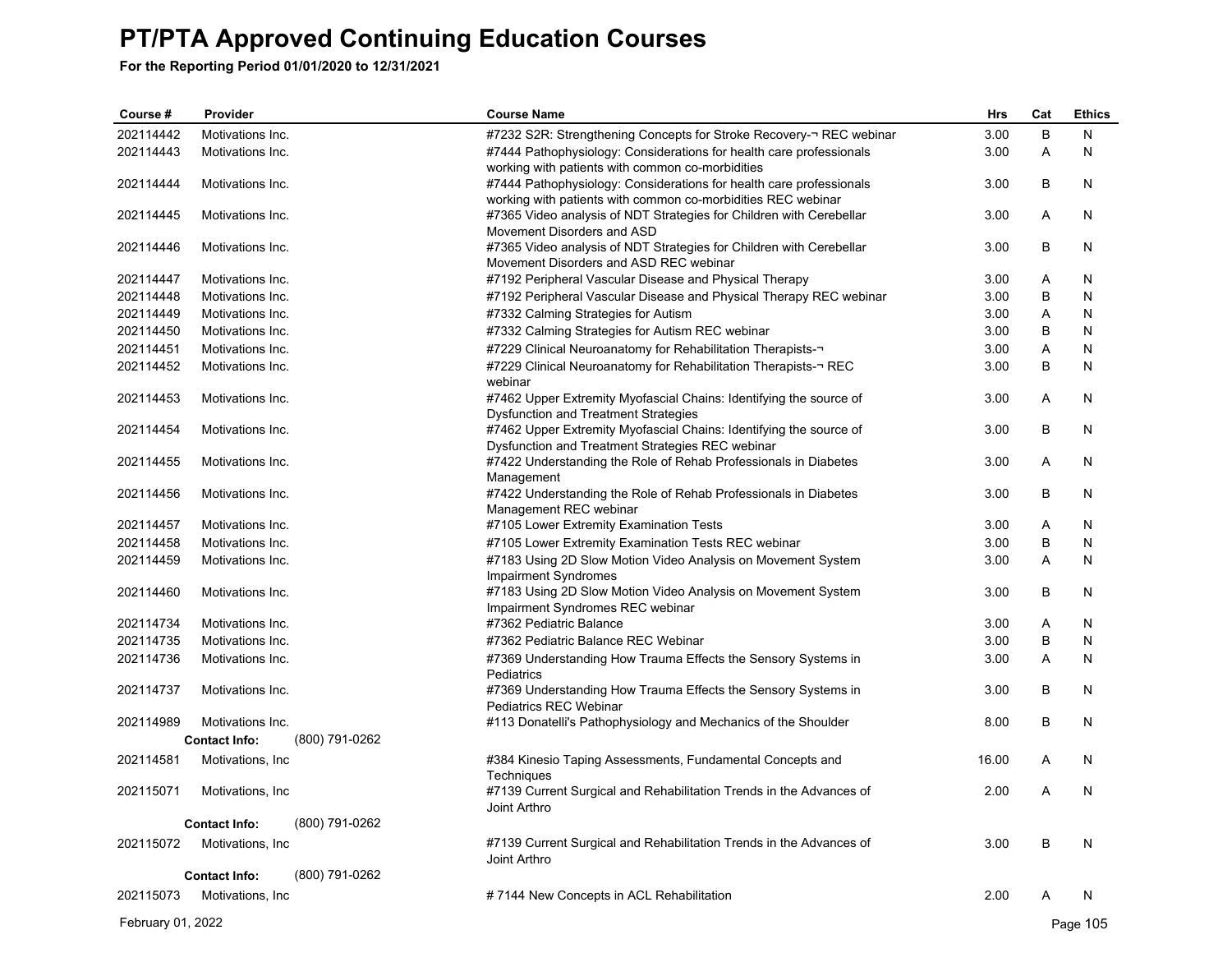| Course #  | Provider             |                | <b>Course Name</b>                                                        | <b>Hrs</b> | Cat | <b>Ethics</b> |
|-----------|----------------------|----------------|---------------------------------------------------------------------------|------------|-----|---------------|
|           | <b>Contact Info:</b> | (800) 791-0262 |                                                                           |            |     |               |
| 202115074 | Motivations, Inc.    |                | #7144 New Concepts in ACL Rehabilitation                                  | 3.00       | В   | N             |
|           | <b>Contact Info:</b> | (800) 791-0262 |                                                                           |            |     |               |
| 202115075 | Motivations, Inc.    |                | #7158 Gain Mobility F.A.S.T. with Foundational Muscle Energy/PNF          | 2.00       | Α   | N             |
|           | <b>Contact Info:</b> | (800) 791-0262 |                                                                           |            |     |               |
| 202115076 | Motivations, Inc.    |                | #7158 Gain Mobility F.A.S.T. with Foundational Muscle Energy/PNF          | 3.00       | В   | N             |
|           | <b>Contact Info:</b> | (800) 791-0262 |                                                                           |            |     |               |
| 202115077 | Motivations, Inc.    |                | #7245 Cancer Treatment Related Cognitive Impairment                       | 2.00       | A   | N             |
|           | <b>Contact Info:</b> | (800) 791-0262 |                                                                           |            |     |               |
| 202115078 | Motivations, Inc.    |                | #7245 Cancer Treatment Related Cognitive Impairment                       | 3.00       | B   | N             |
|           | <b>Contact Info:</b> | (800) 791-0262 |                                                                           |            |     |               |
| 202115079 | Motivations, Inc.    |                | #7254 Concussion: A beginner's guide to evaluation and treatment          | 2.00       | A   | N             |
|           | <b>Contact Info:</b> | (800) 791-0262 |                                                                           |            |     |               |
| 202115080 | Motivations, Inc.    |                | #7254 Concussion: A beginner's guide to evaluation and treatment          | 3.00       | B   | N             |
|           | <b>Contact Info:</b> | (800) 791-0262 |                                                                           |            |     |               |
| 202115081 | Motivations, Inc.    |                | #7292 Utility of Fiberoptic Endoscopic Evaluation of Swallowing           | 2.00       | A   | N             |
|           | <b>Contact Info:</b> | (800) 791-0262 |                                                                           |            |     |               |
| 202115082 | Motivations, Inc.    |                | #7292 Utility of Fiberoptic Endoscopic Evaluation of Swallowing           | 3.00       | B   | N             |
|           | <b>Contact Info:</b> | (800) 791-0262 |                                                                           |            |     |               |
| 202115083 | Motivations, Inc.    |                | #7308 Food, Function and Formula Understanding the Triad of Pediatric     | 2.00       | A   | N             |
|           | <b>Contact Info:</b> | (800) 791-0262 | Nutrition                                                                 |            |     |               |
| 202115084 | Motivations, Inc.    |                | #7308 Food, Function and Formula Understanding the Triad of Pediatric     | 3.00       | B   | N             |
|           |                      |                | Nutrition                                                                 |            |     |               |
|           | <b>Contact Info:</b> | (800) 791-0262 |                                                                           |            |     |               |
| 202115085 | Motivations, Inc.    |                | #7312 Pediatric Feeding: Where Do I Start?                                | 2.00       | A   | N             |
|           | <b>Contact Info:</b> | (800) 791-0262 |                                                                           |            |     |               |
| 202115086 | Motivations, Inc.    |                | #7314 Interventions for Patients with Brachial Plexus Injury from Infancy | 3.00       | B   | N             |
|           |                      |                | through Adolescence: Whole Body Considerations    Ihis two-hour           |            |     |               |
|           |                      |                | webinar will focus on therapeutic techniques used to facilitate improved  |            |     |               |
|           | <b>Contact Info:</b> | (800) 791-0262 | alignment and muscle re-education for                                     |            |     |               |
| 202115087 | Motivations, Inc.    |                | #7314 Interventions for Patients with Brachial Plexus Injury from Infancy | 2.00       | A   | N             |
|           |                      |                | through Adolescence: Whole Body Considerations    Ihis two-hour           |            |     |               |
|           |                      |                | webinar will focus on therapeutic techniques used to facilitate improved  |            |     |               |
|           |                      |                | alignment and muscle re-education for                                     |            |     |               |
|           | <b>Contact Info:</b> | (800) 791-0262 |                                                                           |            |     |               |
| 202115088 | Motivations, Inc     |                | #7326 Primitive Reflex Integration                                        | 2.00       | A   | N             |
|           | <b>Contact Info:</b> | (800) 791-0262 |                                                                           |            |     |               |
| 202115089 | Motivations, Inc.    |                | #7326 Primitive Reflex Integration                                        | 3.00       | B   | N             |
|           | <b>Contact Info:</b> | (800) 791-0262 |                                                                           |            |     |               |
| 202115090 | Motivations, Inc.    |                | #7362 Pediatric Balance                                                   | 2.00       | A   | N             |
|           | <b>Contact Info:</b> | (800) 791-0262 |                                                                           |            |     |               |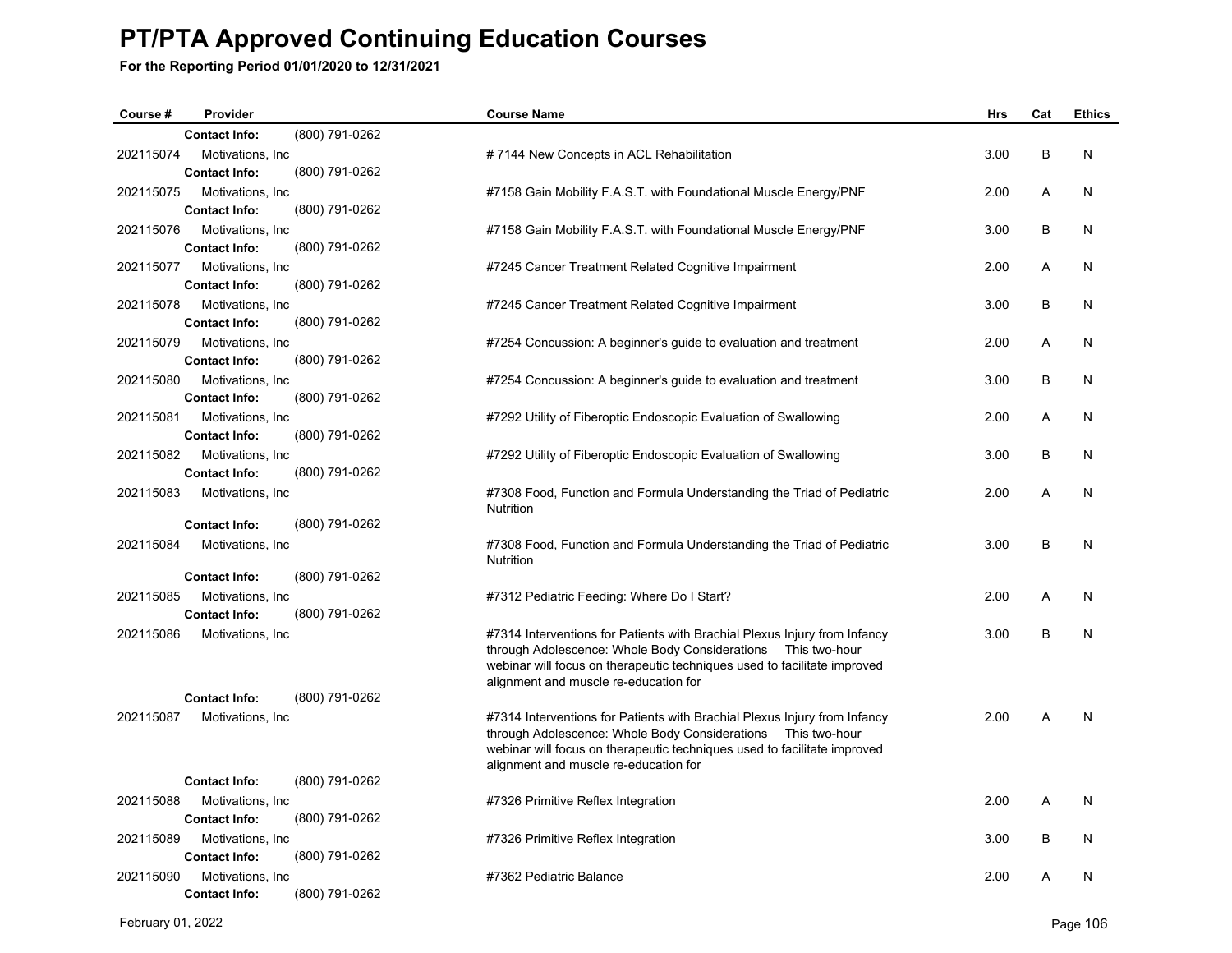| Course #  | Provider             |                | <b>Course Name</b>                                                                                                            | <b>Hrs</b> | Cat | <b>Ethics</b> |
|-----------|----------------------|----------------|-------------------------------------------------------------------------------------------------------------------------------|------------|-----|---------------|
| 202115091 | Motivations, Inc.    |                | #7362 Pediatric Balance                                                                                                       | 3.00       | B   | N             |
|           | <b>Contact Info:</b> | (800) 791-0262 |                                                                                                                               |            |     |               |
| 202115092 | Motivations, Inc.    |                | #7369 Understanding How Trauma Effects the Sensory Systems in<br>Pediatrics                                                   | 2.00       | A   | N             |
|           | <b>Contact Info:</b> | (800) 791-0262 |                                                                                                                               |            |     |               |
| 202115093 | Motivations, Inc.    |                | #7369 Understanding How Trauma Effects the Sensory Systems in<br>Pediatrics                                                   | 3.00       | B   | N             |
|           | <b>Contact Info:</b> | (800) 791-0262 |                                                                                                                               |            |     |               |
| 202115094 | Motivations, Inc     |                | #7441 Return-to-Work/Fitness for Duty Testing                                                                                 | 3.00       | B   | N             |
|           | <b>Contact Info:</b> | (800) 791-0262 |                                                                                                                               |            |     |               |
| 202115095 | Motivations, Inc.    |                | #7441 Return-to-Work/Fitness for Duty Testing                                                                                 | 2.00       | Α   | N             |
|           | <b>Contact Info:</b> | (800) 791-0262 |                                                                                                                               |            |     |               |
| 202115096 | Motivations, Inc.    |                | #7452 Coronavirus COVID-19 Infection Control Update for Rehab<br><b>Management Consid</b>                                     | 2.00       | A   | N             |
|           | <b>Contact Info:</b> | (800) 791-0262 |                                                                                                                               |            |     |               |
| 202115097 | Motivations, Inc.    |                | #7452 Coronavirus COVID-19 Infection Control Update for Rehab<br><b>Management Consid</b>                                     | 3.00       | B   | N             |
|           | <b>Contact Info:</b> | (800) 791-0262 |                                                                                                                               |            |     |               |
| 202115489 | Motivations, Inc.    |                | #131 Orthopedic Rehabilitation for the Lower Extremity                                                                        | 4.00       | Α   | N             |
| 202115490 | Motivations, Inc.    |                | #131 Orthopedic Rehabilitation for the Lower Extremity                                                                        | 4.00       | B   | N             |
| 202115491 | Motivations, Inc.    |                | #325 The Pediatric Brain: Functional Neuroanatomy, The Sensory<br>Systems and their Treatment Applications                    | 14.00      | A   | N             |
| 202115492 | Motivations, Inc.    |                | #325 The Pediatric Brain: Functional Neuroanatomy, The Sensory<br>Systems and their Treatment Applications                    | 14.00      | B   | N             |
| 202115627 | Motivations, Inc.    |                | #7160 Strengthening the CORE for Better Balance                                                                               | 3.00       | Α   | N             |
| 202115628 | Motivations, Inc.    |                | #7246 Neurologic Gait Analysis and Treatment Part I: Lesions of the<br>Cortex                                                 | 3.00       | A   | N             |
| 202111459 | Motivations, Inc.    |                | #232 Stroke Recovery: A Strength-Based Approach - Options to<br>Maximize Functional Outcomes©                                 | 8.00       | Α   | N             |
| 202111460 | Motivations, Inc.    |                | # 232 Stroke Recovery: A Strength-Based Approach - Options to<br>Maximize Functional Outcomes©                                | 8.00       | A   | N             |
| 202111461 | Motivations, Inc.    |                | # 244 Vestibular Rehabilitation and Balance Systems - lab Intensive -<br>across neurologic, orthopedic, and cognitive domains | 14.00      | A   | N             |
| 202111462 | Motivations, Inc.    |                | #328 Blending SI and NDT Intervention Approaches in Children with<br>Developmental Disabilities                               | 16.00      | Α   | N             |
| 202111463 | Motivations, Inc.    |                | #330 Sensory Systems: The Effect on Postural Control - Understanding<br>and Incorporating Sensory Strategies in NDT Treatment | 15.00      | A   | N             |
| 202111464 | Motivations, Inc.    |                | #352 HANDLING THE RIB CAGE FOR IMPROVED RESPIRATORY<br><b>COORDINATION IN FUNCTION</b>                                        | 14.00      | A   | N             |
| 202111465 | Motivations, Inc.    |                | #365 Head, Shoulders, Knees and Toes - NDT Principles for Gross<br>Motor Development and Its Impact on Speech Sound Disorders | 14.00      | A   | N             |
| 202111466 | Motivations, Inc.    |                | #7152 OCS Exam Prep Course Final Review RECORDED WEBINAR                                                                      | 8.00       | B   | N             |
| 202111468 | Motivations, Inc.    |                | #7181 Tackling Sacroiliac Dysfunction and Pelvic Girdle Pain                                                                  | 2.00       | B   | N             |
| 202111469 | Motivations, Inc.    |                | #7215 What if it's not BPPV? How to identify and develop treatment<br>strategies for the other Vestibular disorders.          | 2.00       | B   | N             |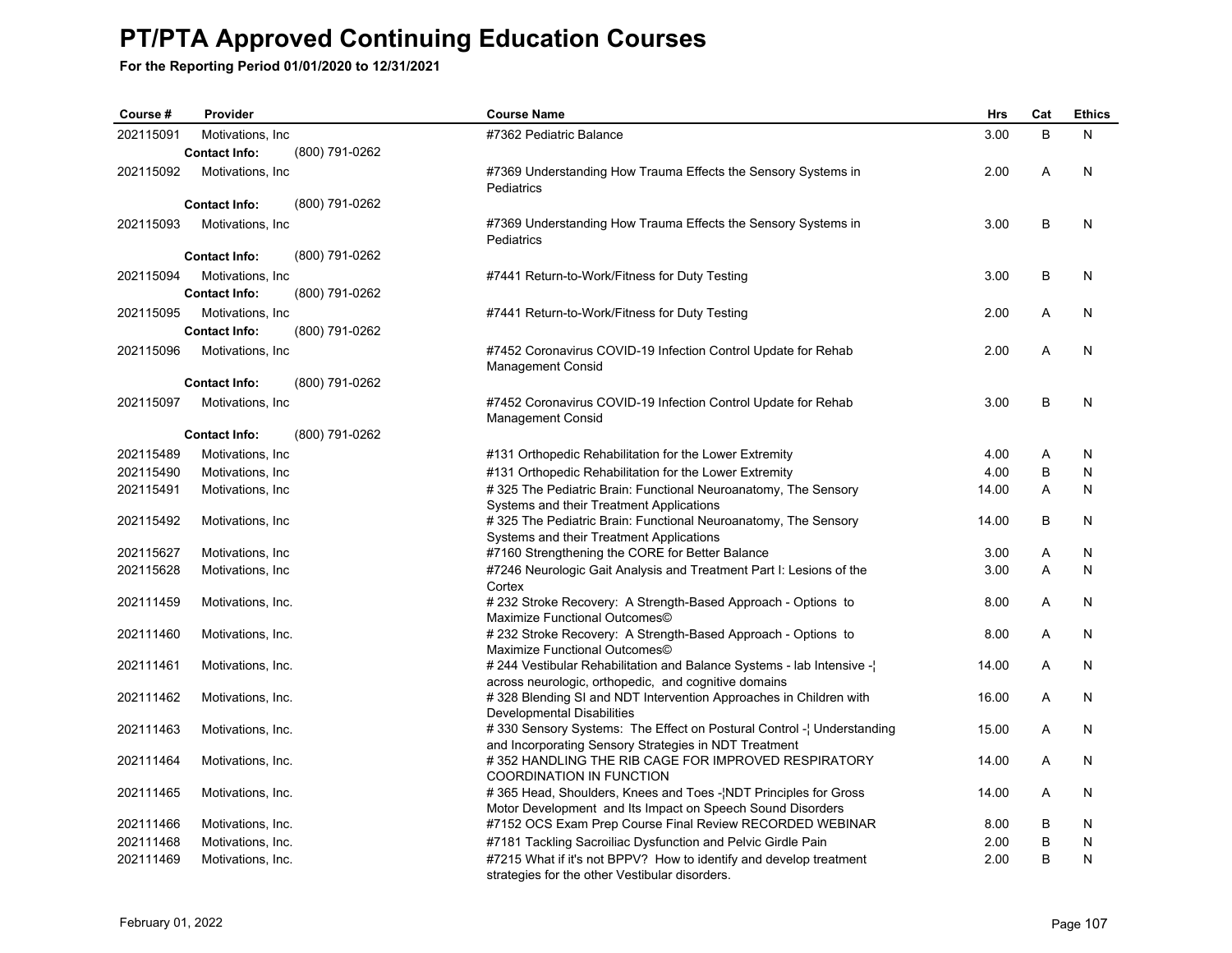| Course #          | Provider                               | <b>Course Name</b>                                                                                                        | Hrs   | Cat | <b>Ethics</b> |
|-------------------|----------------------------------------|---------------------------------------------------------------------------------------------------------------------------|-------|-----|---------------|
| 202111470         | Motivations, Inc.                      | #7215 What if it's not BPPV? How to identify and develop treatment                                                        | 2.00  | B   | N             |
| 202111471         | Motivations, Inc.                      | strategies for the other Vestibular disorders. RECORDED WEBINAR<br>#7103 Ten Orthopedic Pearls You Need To Know! RECORDED | 2.00  | B   | N             |
|                   |                                        | <b>WEBINAR</b>                                                                                                            |       |     |               |
| 202111472         | Motivations, Inc.                      | #7146 Joint Mobilizations of the Upper Extremity RECORDED<br><b>WEBINAR</b>                                               | 2.00  | B   | N             |
| 202111474         | Motivations, Inc.                      | #7360 Predicting the Level of Function in Children with Cerebral Palsy                                                    | 2.00  | A   | N             |
| 202111476         | Motivations, Inc.                      | #7366 Managing Pediatric Behaviors in Rehabilitation Treatment                                                            | 2.00  | A   | N             |
|                   |                                        | Sessions                                                                                                                  |       |     |               |
| 202111477         | Motivations, Inc.                      | #7366 Managing Pediatric Behaviors in Rehabilitation Treatment                                                            | 2.00  | B   | N             |
| 202111478         | Motivations, Inc.                      | Sessions RECORDED WEBINAR<br>#7228 Evidence-Based Mindfulness Techniques for Speech, Language,                            | 2.00  | Α   | N             |
|                   |                                        | Cognitive & Voice Disorders RECORDED WEBINAR                                                                              |       |     |               |
| 202111479         | Motivations, Inc.                      | #7246 Neurologic Gait Analysis and Treatment Part I: Lesions of the                                                       | 2.00  | B   | N             |
|                   |                                        | Cortex RECORDED WEBINAR                                                                                                   |       |     |               |
| 202111480         | Motivations, Inc.                      | #7247 Neurologic Gait Analysis and Treatment. Part II: Lesions of the                                                     | 2.00  | B   | N             |
|                   |                                        | Subcortex RECORDED WEBINAR                                                                                                |       |     |               |
| 202111481         | Motivations, Inc.                      | #7248 Neurologic Gait Analysis and Treatment Part III: Lesions of the<br>Cerebellum RECORDED WEBINAR                      | 2.00  | В   | N             |
| 202111482         | Motivations, Inc.                      | #7266 Physical Therapy Examination for an Ankle Foot Orthosis                                                             | 2.00  | B   | N             |
|                   |                                        | RECORDED WEBINAR                                                                                                          |       |     |               |
| 202111484         | Motivations, Inc.                      | #7307 Orofacial MyologyA basic Overview RECORDED WEBINAR                                                                  | 2.00  | B   | N             |
| 202111485         | Motivations, Inc.                      | #7408 DISABILITY AND POSTURE AROUND THE CLOCK: Therapeutic                                                                | 2.00  | A   | N             |
|                   |                                        | Positioning For All Ages                                                                                                  |       |     |               |
| 202111486         | Motivations, Inc.                      | #7408 DISABILITY AND POSTURE AROUND THE CLOCK: Therapeutic                                                                | 2.00  | B   | N             |
|                   |                                        | Positioning For All Ages RECORDED WEBINAR                                                                                 |       |     |               |
| 202111488         | Motivations, Inc.                      | #7480 Prenatal and Postpartum Rehabilitation: addressing common<br>dysfunctions                                           | 3.00  | Α   | N             |
| 202111489         | Motivations, Inc.                      | #7480 Prenatal and Postpartum Rehabilitation: addressing common                                                           | 3.00  | В   | N             |
|                   |                                        | dysfunctions RECORDED WEBINAR                                                                                             |       |     |               |
| 202112593         | Motivations, Inc.                      | #7451 Coronavirus COVID-19 Infection control Update for Healthy                                                           | 3.00  | Α   | N             |
|                   |                                        | Practice                                                                                                                  |       |     |               |
| 202112778         | Motivations, Inc.                      | Introduction in the Use of Fabrifoam                                                                                      | 3.00  | В   | N             |
| 202115006         | Motivations, Inc.                      | #7326 Primitive Reflex Integration                                                                                        | 2.00  | Α   | N             |
|                   | (800) 791-0262<br><b>Contact Info:</b> |                                                                                                                           |       |     |               |
| 202115007         | Motivations, Inc.                      | #7326 Primitive Reflex Integration                                                                                        | 3.00  | В   | N             |
|                   | <b>Contact Info:</b><br>(800) 791-0262 |                                                                                                                           |       |     |               |
| 202115008         | Motivations, Inc.                      | #345 Torticollis: Assessment & Treatment of Infants & Children Impact                                                     | 14.00 | Α   | N             |
|                   |                                        | on the Movement System of Infants & Beyond                                                                                |       |     |               |
|                   | (800) 791-0262<br><b>Contact Info:</b> |                                                                                                                           |       |     |               |
| 202115009         | Motivations, Inc.                      | #7144 New Concepts in ACL Rehabilitation                                                                                  | 2.00  | Α   | N             |
|                   | (800) 791-0262<br><b>Contact Info:</b> |                                                                                                                           |       |     |               |
| 202115010         | Motivations, Inc.                      | #7144 New Concepts in ACL Rehabilitation                                                                                  | 3.00  | В   | N             |
|                   | (800) 791-0262<br><b>Contact Info:</b> |                                                                                                                           |       |     |               |
| 202115011         | Motivations, Inc.                      | #7451 Coronavirus COVID-19 Infection Control Update                                                                       | 2.00  | A   | N             |
|                   | <b>Contact Info:</b><br>(800) 791-0262 |                                                                                                                           |       |     |               |
| 202115012         | Motivations, Inc.                      | #7451 Coronavirus COVID-19 Infection Control Update                                                                       | 3.00  | В   | N             |
| February 01, 2022 |                                        |                                                                                                                           |       |     | Page 108      |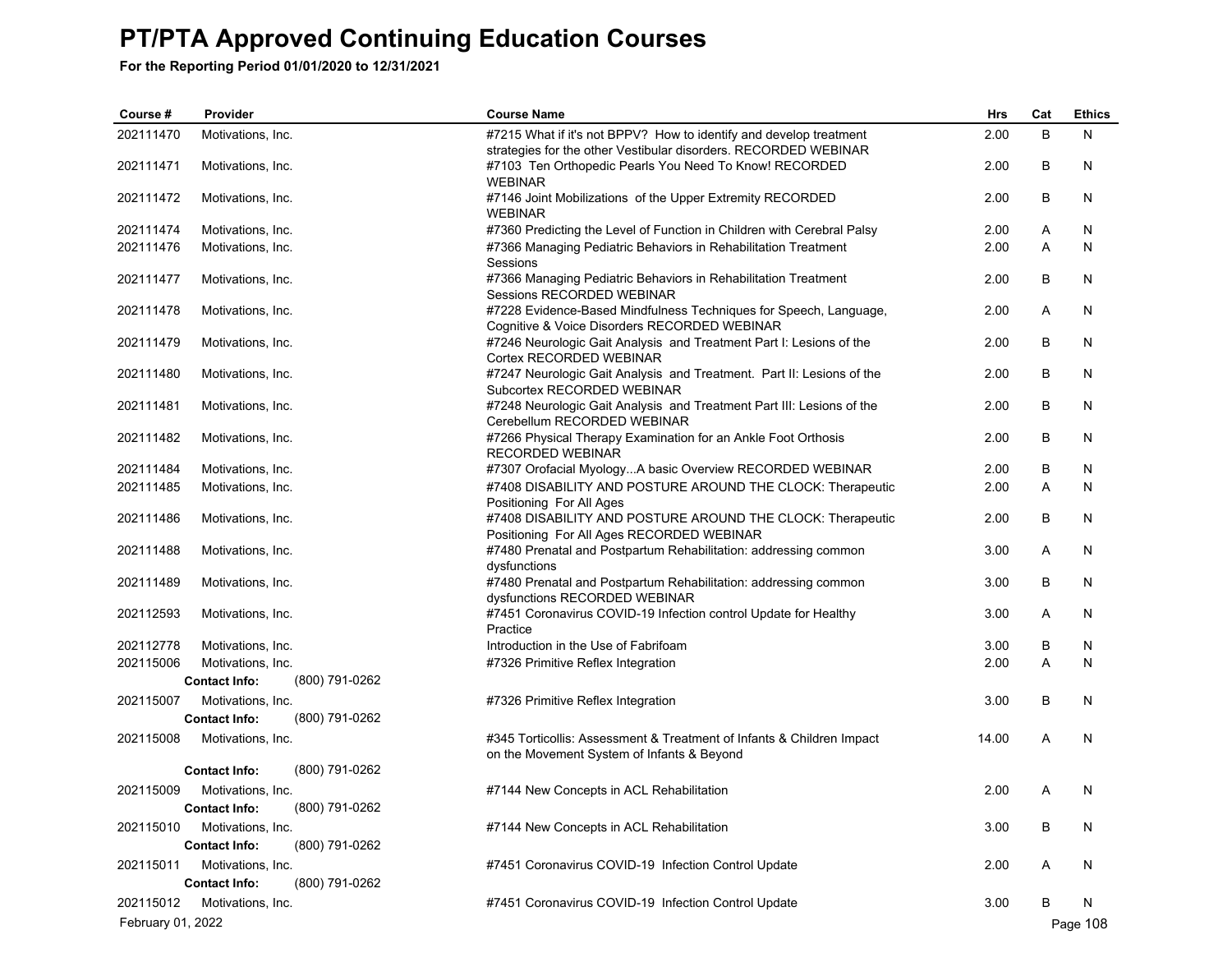| Course #  | Provider                               | <b>Course Name</b>                                                                                                             | <b>Hrs</b> | Cat | <b>Ethics</b> |
|-----------|----------------------------------------|--------------------------------------------------------------------------------------------------------------------------------|------------|-----|---------------|
|           | (800) 791-0262<br><b>Contact Info:</b> |                                                                                                                                |            |     |               |
| 202115013 | Motivations, Inc.                      | #9365 Intervention with Children and Adults with Hypertonic Cerebral<br>Palsy                                                  | 8.00       | B   | N             |
| 202115014 | Motivations, Inc.                      | #7158 Gain Mobility F.A.S.T. with Foundational Muscle Energy/PNF                                                               | 2.00       | A   | N             |
|           | (800) 791-0262<br><b>Contact Info:</b> |                                                                                                                                |            |     |               |
| 202115015 | Motivations, Inc.                      | #7158 Gain Mobility F.A.S.T. with Foundational Muscle Energy/PNF                                                               | 3.00       | B   | N             |
|           | (800) 791-0262<br><b>Contact Info:</b> |                                                                                                                                |            |     |               |
| 202115068 | Motivations, Inc.                      | #345 Torticollis: Assessment & Treatment of Infants & Children                                                                 | 14.00      | A   | N             |
|           | (800) 791-0262<br><b>Contact Info:</b> |                                                                                                                                |            |     |               |
| 202115069 | Motivations, Inc.                      | #7131 Biomechanics of the Foot - Orthotic Prescription                                                                         | 2.00       | A   | N             |
|           | (800) 791-0262<br><b>Contact Info:</b> |                                                                                                                                |            |     |               |
| 202115070 | Motivations, Inc.                      | #7131 Biomechanics of the Foot - Orthotic Prescription                                                                         | 3.00       | B   | N             |
|           | <b>Contact Info:</b><br>(800) 791-0262 |                                                                                                                                |            |     |               |
| 202115981 | Murray State College                   | Manual Physical Therapy for the Low Back and Pelvis                                                                            | 7.00       | A   | N             |
| 202115983 | Murray State College                   | Manual Physical Therapy with a Focus on the Top                                                                                | 7.00       | A   | N             |
| 202116046 | Musgatova Neuro Research Institute     | Archetype Movement Integration Part 1 and 2                                                                                    | 24.00      | A   | N             |
| 202113900 | My Performance Rehab                   | Blood Flow Restriction Training: Fundamentals of BFR - Mechanisms,                                                             | 2.50       | B   | N             |
|           |                                        | safety, efficacy, application & best practices                                                                                 |            |     |               |
| 202114126 | My Performance Rehab                   | Blood Flow Restriction TrainingOnline: Understanding the Mechanisms,                                                           | 2.50       | B   | N             |
|           |                                        | Safety, Efficacy, Practical Application & Best Practices                                                                       |            |     |               |
| 202114127 | My Performance Rehab-Joel Novak        | Blood Flow Restriction TrainingOnline: Understanding the Mechanisms,                                                           | 2.00       | A   | N             |
| 202113929 | My PFM                                 | Safety, Efficacy, Practical Application & Best Practices<br>Breastfeeding and Physical Therapy: Supporting Women to Meet Their | 2.00       | B   | N             |
|           |                                        | <b>Breastfeeding Goals</b>                                                                                                     |            |     |               |
| 202111335 | MYOFASCIAL RELEASE SEMINARS            | <b>MYOFASCIAL MOBILIZATION</b>                                                                                                 | 12.00      | A   | N             |
| 202111336 | MYOFASCIAL RELEASE SEMINARS            | PEDIATRIC MYOFASCIAL RELEASE                                                                                                   | 12.00      | A   | N             |
| 202111337 | MYOFASCIAL RELEASE SEMINARS            | <b>MYOFASCIAL RELEASE I</b>                                                                                                    | 20.00      | A   | N             |
| 202111338 | MYOFASCIAL RELEASE SEMINARS            | <b>FASCIAL PELVIS MYOFASCIAL RELEASE</b>                                                                                       | 20.00      | A   | N             |
| 202111339 | MYOFASCIAL RELEASE SEMINARS            | CERVICAL THORACIC MYOFASCIAL RELEASE                                                                                           | 20.00      | Α   | N             |
| 202111340 | MYOFASCIAL RELEASE SEMINARS            | MYOFASCIAL UNWINDING                                                                                                           | 20.00      | Α   | N             |
| 202111341 | MYOFASCIAL RELEASE SEMINARS            | <b>MYOFASCIAL RELEASE II</b>                                                                                                   | 20.00      | A   | N             |
| 202111342 | MYOFASCIAL RELEASE SEMINARS            | WOMEN'S HEALTH MYOFASCIAL RELEASE                                                                                              | 25.00      | A   | N             |
| 202115991 | Myokin Inc                             | MYK System Autonomic Nervous System - Visceral Treatments                                                                      | 40.00      | A   | N             |
| 202113941 | <b>Myopain Seminars</b>                | Mastery and Update on Dry Needling                                                                                             | 18.00      | A   | N             |
| 202113395 | <b>NACCME</b>                          | SYMPOSIUM ON ADVANCED WOUND CARE SPRING 2020                                                                                   | 15.00      | A   | N             |
| 202115143 | <b>NACCME</b>                          | symposium on Advanced Wound Care                                                                                               | 11.00      | A   | N             |
|           | <b>Contact Info:</b><br>(609) 371-1137 |                                                                                                                                |            |     |               |
| 202116073 | <b>NACCME</b>                          | Tips and Pearls on Reducing Complications in Plastic Surgery Utilizing<br>Advanced Tech and Tech                               | 1.00       | B   | N             |
| 202116074 | <b>NACCME</b>                          | Promoting Healing of Pressure Injuries in the Outpatient Setting                                                               | 1.00       | B   | N             |
| 202116090 | <b>NACCME</b>                          | Promoting Healing of PI in the Outpatient Setting                                                                              | 1.00       | B   | N             |
| 202116091 | <b>NACCME</b>                          | Integrated Approach to Biofilm Removal                                                                                         | 1.00       | B   | N             |
| 202116092 | <b>NACCME</b>                          | Transitioning NPWT Patients to the Post-Acute Care Setting                                                                     | 1.00       | B   | N             |
| 202116093 | <b>NACCME</b>                          | The Complex Open Abdomen. Best Practices to Optimize Patient<br>Outcomes                                                       | 1.00       | B   | N             |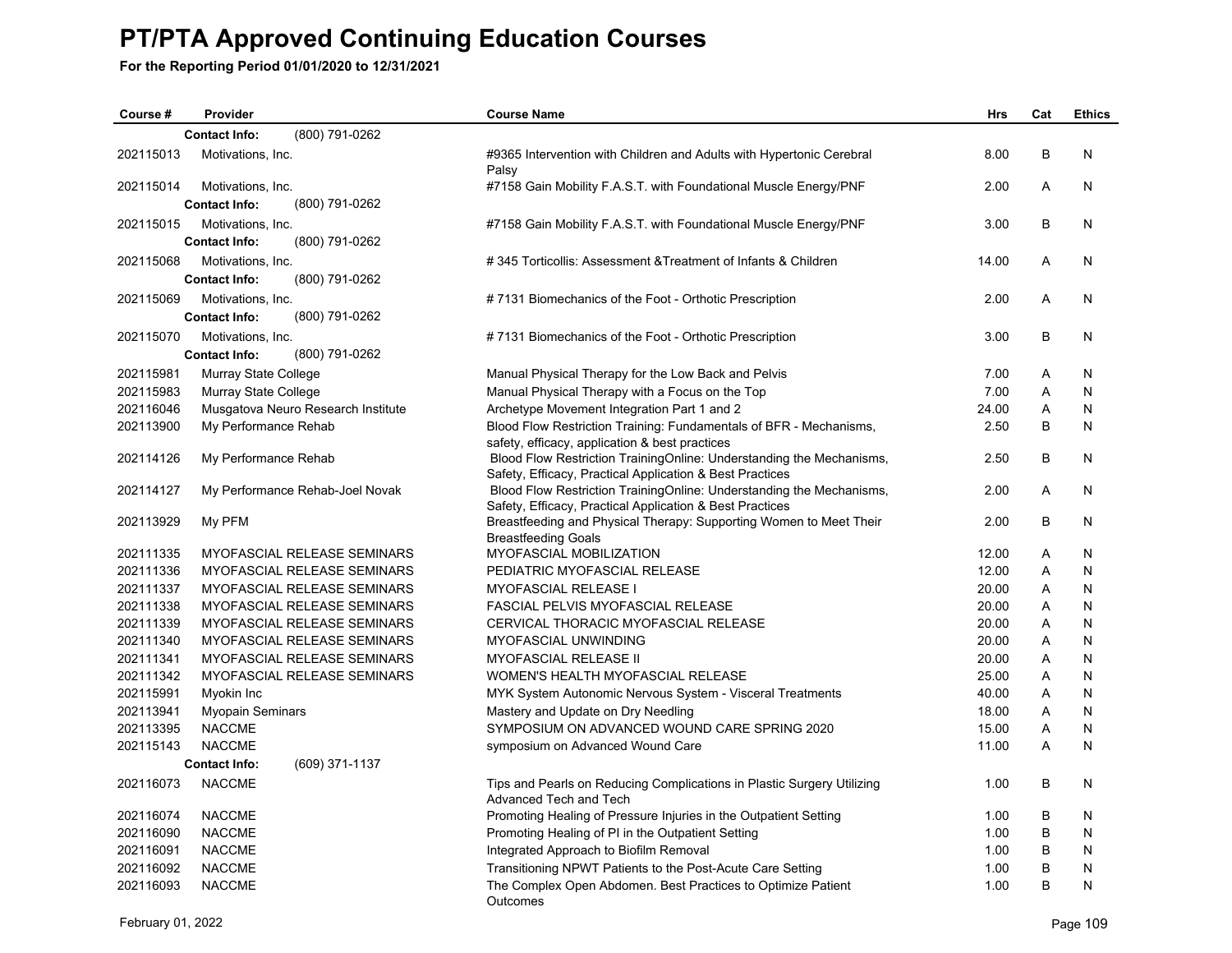| Course #  | Provider                                            | <b>Course Name</b>                                                                                                                     | Hrs   | Cat | <b>Ethics</b> |
|-----------|-----------------------------------------------------|----------------------------------------------------------------------------------------------------------------------------------------|-------|-----|---------------|
| 202116094 | <b>NACCME</b>                                       | Tips and Pearls on Reducing Complications in Plastic Surgery Utilizing                                                                 | 1.00  | B   | N             |
|           |                                                     | <b>Advanced Techs and Techs</b>                                                                                                        |       |     |               |
| 202116283 | <b>NACCME</b>                                       | Balancing the Wound Environment: ORC/Collagen/ORC-Silver Dressings                                                                     | 1.00  | B   | N             |
| 202116284 | <b>NACCME</b>                                       | A stepwise approach to optimizing wound care: leveraging the use of<br>npwt and dressings                                              | 1.00  | B   | N             |
| 202116285 | Naccme                                              | Demystifying the science and clinical application of cleansers with<br>antimicrobial preservatives: differentiating hypochlorous acid, | 1.00  | В   | N             |
|           |                                                     | hypochlorite, and PHMB                                                                                                                 |       |     |               |
| 202116286 | NACCME at woundcon 2021 fall virtual                | A focused update on NPWT with instillation: intersecting evidence,                                                                     | 1.00  | В   | N             |
|           | meeting                                             | clinical, and economics                                                                                                                |       |     |               |
| 202114133 | NACE / Live Virtual Conference                      | Emerging Challenges and Clinical Updates in Primary Care 2020                                                                          | 5.00  | Α   | N             |
| 202115817 | <b>NAIOMT</b>                                       | C-516 Cervical Spine I                                                                                                                 | 21.00 | A   | N             |
| 202115888 | <b>NAIOMT</b>                                       | C511: Differential Diagnosis & MSK Assessment of the Lumbar Spine                                                                      | 13.00 | A   | N             |
| 202115890 | <b>NAIOMT</b>                                       | C516-Cervical Spine I                                                                                                                  | 14.00 | A   | N             |
| 202112549 | <b>NANT</b>                                         | Therapeutic Management of the Medically Complex NICU Infant                                                                            | 1.00  | В   | N             |
| 202113501 | <b>NANT</b>                                         | Use of Transdisciplinary Model to Facilitate Parent Engagement and                                                                     | 1.00  | B   | N             |
|           |                                                     | Team Collaboration in the NICU                                                                                                         |       |     | N             |
| 202114261 | <b>NANT</b>                                         | Breastfeeding and Infants with Oral Restrictions                                                                                       | 1.00  | В   |               |
| 202112494 | <b>NARA</b>                                         | Telehealth and E-Visits-Make It Work For You                                                                                           | 1.00  | A   | N             |
| 202114179 | <b>NARA</b>                                         | NARA Fall 2020 Conference: Rising Together                                                                                             | 9.00  | Α   | N             |
| 202115712 | <b>NARA</b>                                         | Translating Your Services and Rehab Skills into Home Health                                                                            | 1.00  | A   | N             |
| 202115942 | <b>NARA</b>                                         | NARA Fall 2021 Conference: An Innovative Path Forward                                                                                  | 14.25 | A   | N             |
| 202115943 | <b>NARA</b>                                         | Targeting our legislative and Regulatory Future                                                                                        | 9.00  | Α   | N             |
| 202114650 | Nate Waters Physical Therapy Clinic                 | An Orthopedic Approach To Manual Therapy Skills for the PTA                                                                            | 7.50  | Α   | N             |
| 202114021 | National academy of sports medicine                 | Certified nutrition course                                                                                                             | 20.00 | B   | N             |
| 202113425 | National Association of Neonatal Therapists         | NANT 10 Conference: Celebrating Milestones                                                                                             | 15.00 | Α   | N             |
| 202113426 | National Association of Neonatal Therapists         | 10th Annual NANT Pre-Conference: Neonatal Instrumental Swallowing<br>Assessment                                                        | 3.50  | B   | N             |
| 202112573 | National Government Services-Medicare<br>University | Home Health Eligibility-Clinical Documentation Requirements                                                                            | 1.00  | A   | N             |
| 202115973 | National Hmophilia Foundation                       | NH Fs 73rd Bleeding Disorders Conference PT track                                                                                      | 13.00 | Α   | N             |
| 202113897 | National Lymphedema Network                         | 2020 Conference - A Magical Experience of Lymphology                                                                                   | 22.75 | A   | N             |
| 202115858 | National Physical Therapy Examination               | Item Writing Task Force Meeting                                                                                                        | 14.00 | Α   | N             |
| 202112358 | National Seating and Mobility                       | Wound Prevention Through Wheelchair Systems                                                                                            | 1.00  | Α   | N             |
| 202114783 | National Seating and Mobility                       | Why K0005? Optimizing Wheelchair Fit for User Function                                                                                 | 1.00  | A   | N             |
|           | <b>Contact Info:</b><br>(405) 202-6935              |                                                                                                                                        |       |     |               |
| 202113773 | <b>NDTA</b>                                         | Looking Forward: Progressing Interventions for the Individual with Severe<br>Involvement                                               | 5.50  | В   | N             |
| 202115930 | <b>NDTA</b>                                         | Shoulder anatomy and kinesiology and stroke                                                                                            | 1.00  | B   | N             |
| 202115719 | <b>NE Seminars</b>                                  | Blood Flow Restriction Therapy Training Certification                                                                                  | 8.00  | B   | N             |
| 202116228 | <b>NE Seminars</b>                                  | <b>Blood Flow Restriction Therapy Certification Course</b>                                                                             | 5.50  | Α   | N             |
| 202112881 | Neeru Jayanthi, MD and Spero Karas, MD              | Emory Sports Medicine Virtual Meeting                                                                                                  | 12.00 | B   | N             |
|           | with Emory Sports Medicine Faculty                  |                                                                                                                                        |       |     |               |
| 202112571 | NetHealth                                           | Ready, Set, Launch into Telehealth for Rehab Therapy                                                                                   | 1.00  | Α   | N             |
| 202112572 | NetHealth                                           | Covid 19 Marketing for Rehab Therapists- what Stays? What goes?<br>What grows?                                                         | 1.00  | A   | N             |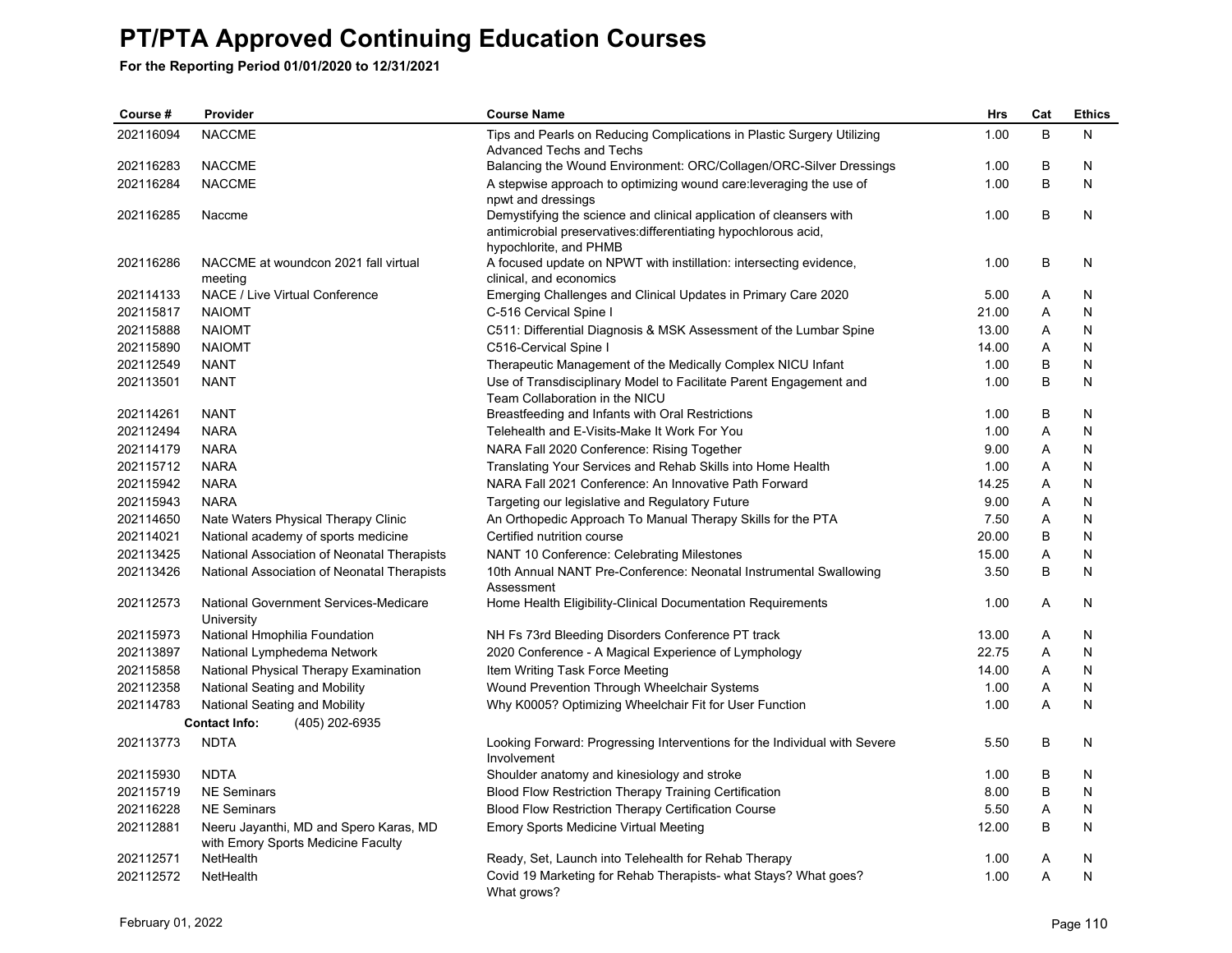| Course #  | Provider                               | <b>Course Name</b>                                                                                               | <b>Hrs</b> | Cat | <b>Ethics</b> |
|-----------|----------------------------------------|------------------------------------------------------------------------------------------------------------------|------------|-----|---------------|
| 202115601 | <b>NeuFit Education</b>                | NeuFit Practitioner Certification - Level 1                                                                      | 15.00      | B   | N             |
| 202115153 | Neuro-Developmental Treatment          | Movement Analysis-Making Sense of Your Patient's Movement Strategy                                               | 6.50       | A   | N             |
|           | Association                            | Choices                                                                                                          |            |     |               |
|           | <b>Contact Info:</b><br>(800) 869-9295 |                                                                                                                  |            |     |               |
| 202116153 | Neuro-Developmental Treatment          | Treating the Individual with Ataxia                                                                              | 3.75       | Α   | N             |
| 202111548 | Association<br>Neurocollaborative      |                                                                                                                  | 1.00       | Α   | N             |
| 202111977 | Neurocollaborative                     | Extensor Thrust in stance phase part 1<br>Maximizing Opportunities for Strengthening Individuals with Complete   | 1.00       | A   | N             |
|           |                                        | Spinal Cord Injury                                                                                               |            |     |               |
| 202115002 | Neurology Grand Rounds                 | Psychiatric Manifestations of Neurodegenerative Diseases: Confluence<br>of GeroScience, Psychiatry and Neurology | 1.00       | A   | N             |
|           | (405) 271-4113<br><b>Contact Info:</b> |                                                                                                                  |            |     |               |
| 202115004 | Neurology Grand Rounds                 | Cerebral Vascular Malformations: Diagnosis and Management                                                        | 1.00       | A   | N             |
|           | <b>Contact Info:</b><br>(405) 271-4113 |                                                                                                                  |            |     |               |
| 202115053 | Neurorecovery UNlimited LLC            | Certified Stroke Rehabilitation Specialist                                                                       | 21.00      | Α   | N             |
| 202111391 | North American Center for Continuing   | Wound Certification Prep Course 2020                                                                             | 16.75      | Α   | N             |
|           | <b>Medical Education</b>               |                                                                                                                  |            |     |               |
| 202115656 | <b>Northeast Seminars</b>              | Blood Flow Restriction Online Training Course                                                                    | 2.00       | B   | N             |
| 202115876 | <b>Northeast Seminars</b>              | Mulligan concept Upper Quadrant Course: Spinal and peripheral manual<br>therapy techniques                       | 13.00      | A   | N             |
| 202116292 | <b>Northeast Seminars</b>              | Recent Advances in the Evaluation & Treatment of the Shoulder & Knee                                             | 14.00      | Α   | N             |
| 202114612 | Northwell Health                       | Neurology for the Non-Neurologist                                                                                | 7.25       | A   | N             |
| 202114803 | <b>Northwell Health</b>                | Best of All Things Orthopedics: Advanced Concepts                                                                | 4.75       | A   | N             |
|           | <b>Contact Info:</b><br>(516) 730-2263 |                                                                                                                  |            |     |               |
| 202115574 | Norton School of Lymphatic Therapy     | Complete Decongestive Therapy Course                                                                             | 90.00      | Α   | N             |
| 202115575 | Norton School of Lymphatic Therapy     | Complete Decongestive Therapy Course                                                                             | 90.00      | A   | N             |
| 202115576 | Norton School of Lymphatic Therapy     | Complete Decongestive Therapy Course                                                                             | 90.00      | Α   | N             |
| 202115779 | Norton School of Lymphatic Therapy     | Manual Lymphatic Drainage/Complete Decongestive Therapy                                                          | 90.00      | A   | N             |
|           |                                        | <b>Certification Training</b>                                                                                    |            |     |               |
| 202115936 | Norton School of Lymphatic Therapy     | Complete Decongestive Therapy Course - Online Portion                                                            | 45.00      | B   | N             |
| 202116148 | NuMotion                               | Stander Evidence Update 2021                                                                                     | 1.00       | Α   | N             |
| 202116149 | <b>NuMotion</b>                        | Key Theoretical and Practical Concepts that Support ON TIME Mobility<br>Training in Infants and Children         | 1.00       | A   | N             |
| 202116257 | Numotion                               | Mobility: independent vs. dependent - what are the clinical indicators?                                          | 2.00       | A   | N             |
| 202116258 | Numotion                               | The importance of play and language in teaching power mobility                                                   | 2.00       | A   | N             |
| 202116259 | Numotion                               | Stander evidence update 2021                                                                                     | 1.00       | Α   | N             |
| 202116076 | <b>Numotion IACET</b>                  | Facilitating an AAC Partnership: Identifying the Need and Getting                                                | 1.00       | A   | N             |
| 202116077 | <b>Numotion IACET</b>                  | Involved<br>Go Baby Go Workshop                                                                                  | 2.00       | Α   | N             |
| 202114610 | NYU Langone Health                     | Updates on Cerebral Palsy                                                                                        | 8.25       | A   | N             |
| 202113336 | <b>OANAPT</b>                          | The Premature Infant Oral Motor Intervention: Background, Evidence,                                              | 4.00       | A   | N             |
|           |                                        | Training, and Unit Protocols                                                                                     |            |     |               |
| 202113643 | <b>OANAPT</b>                          | 2020 Perspectives: Changing Our Pediatric Platforms                                                              | 4.00       | A   | N             |
|           | (405) 439-4386<br><b>Contact Info:</b> |                                                                                                                  |            |     |               |
| 202113801 | <b>OANAPT</b>                          | Best Practices: Therapists using weight and size inclusion for patient<br>benefit                                | 1.00       | A   | N             |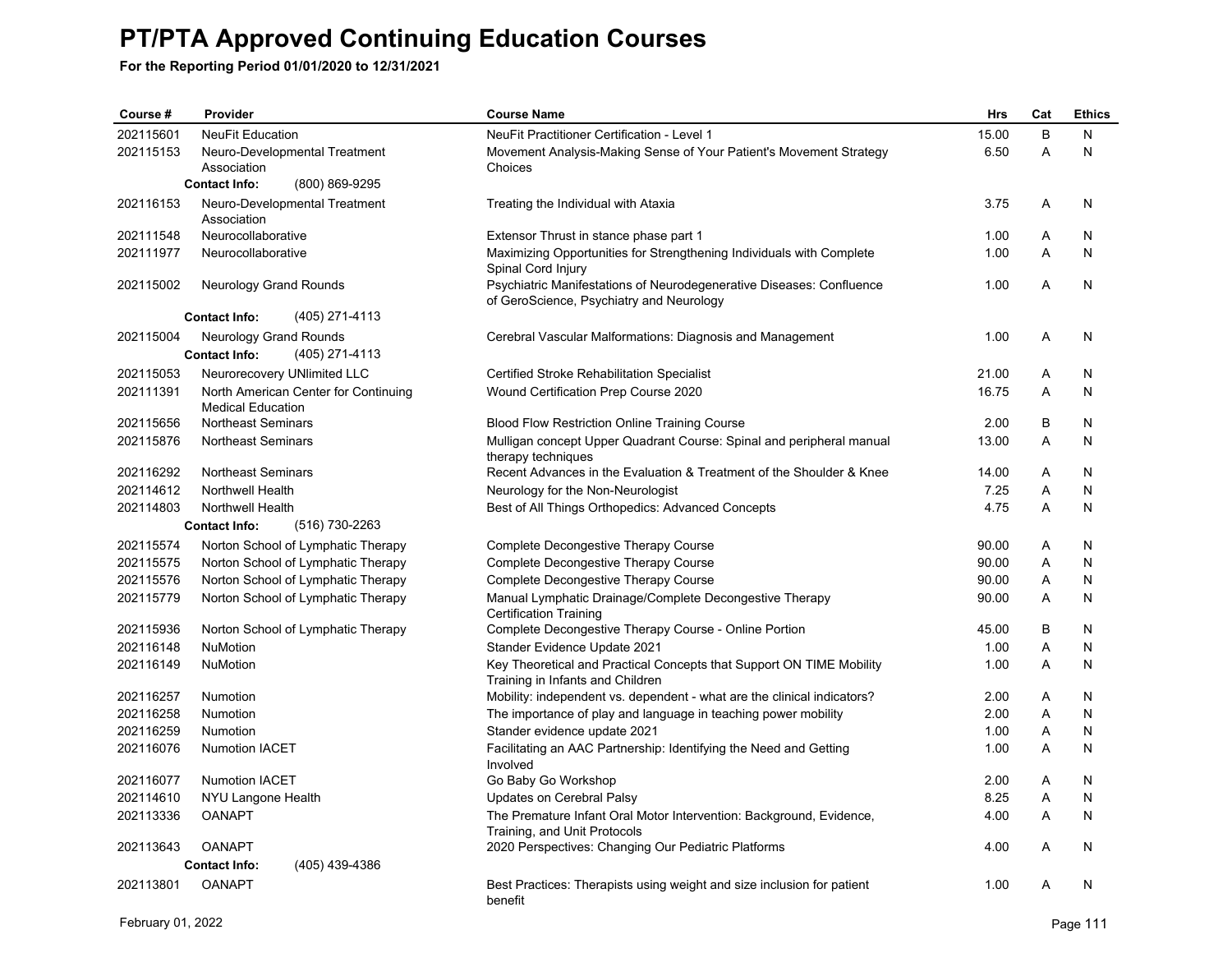**For the Reporting Period 01/01/2020 to 12/31/2021**

| Course #  | Provider                                                                                      | <b>Course Name</b>                                                                                                                                                                                                                            | <b>Hrs</b> | Cat | <b>Ethics</b> |
|-----------|-----------------------------------------------------------------------------------------------|-----------------------------------------------------------------------------------------------------------------------------------------------------------------------------------------------------------------------------------------------|------------|-----|---------------|
| 202114607 | <b>OANAPT</b>                                                                                 | Spina Bifida                                                                                                                                                                                                                                  | 1.00       | A   | N             |
| 202115139 | <b>OANAPT</b>                                                                                 | Trauma Informed Therapy                                                                                                                                                                                                                       | 1.00       | A   | N             |
|           | (405) 439-4386<br><b>Contact Info:</b>                                                        |                                                                                                                                                                                                                                               |            |     |               |
| 202115572 | <b>OANAPT</b>                                                                                 | Bowel and Bladder disorders in Pediatrics and the Relationship to the<br>Core                                                                                                                                                                 | 1.00       | A   | N             |
| 202115677 | <b>OANAPT</b>                                                                                 | Vision Impairment and CVI in Oklahoma Children                                                                                                                                                                                                | 1.00       | A   | N             |
| 202115884 | <b>OANAPT</b>                                                                                 | Pediatric Power Up: Empowering Therapy Teams                                                                                                                                                                                                  | 6.50       | Α   | N             |
| 202115624 | <b>OAPA</b>                                                                                   | OAPA 47th Annual CME Conference for Physician Assistants                                                                                                                                                                                      | 25.00      | Α   | $\mathsf{N}$  |
| 202114297 | Oasis Answers, Inc.                                                                           | <b>Blueprint for OASIS Accuracy</b>                                                                                                                                                                                                           | 13.00      | A   | N             |
| 202114303 | OccuPro                                                                                       | Work Hardening/Work Conditioning Training Course                                                                                                                                                                                              | 14.50      | B   | N             |
| 202115504 | Occupro                                                                                       | <b>Functional Capacity Evaluation Certification Course</b>                                                                                                                                                                                    | 22.50      | A   | N             |
| 202116256 | Ochsner Clinic Foundation                                                                     | Rehabilitation for the Patient with Ankle/Foot Impairment: A Physical<br><b>Therapist Assistant's Perspective</b>                                                                                                                             | 7.00       | A   | N             |
| 202114608 | OK State Medical Association, Osteopathic<br>Founders Foundation, Little Axe Health<br>Center | What You Need To Know About The COVID Vaccine                                                                                                                                                                                                 | 1.50       | A   | N             |
| 202112509 | OKC VA Medical Center Pain PT/MSK<br>Clinic                                                   | A Physical Therapy Guide to Treating Patients with Chronic Pain                                                                                                                                                                               | 2.00       | A   | N             |
| 202112689 | Oklahoma ABLE Tech                                                                            | Funding AT for Students with Disabilities                                                                                                                                                                                                     | 3.00       | A   | N             |
| 202115569 | Oklahoma Association for Home Care                                                            | 2020 ICD-10 COMPREHENSIVE CODING Workshop                                                                                                                                                                                                     | 16.00      | Α   | N             |
| 202115570 | Oklahoma Association for Home Care                                                            | 2021 SW Series Workshop                                                                                                                                                                                                                       | 4.00       | Α   | N             |
| 202114622 | Oklahoma Association for Home Care and<br>Hospice                                             | 2020 Covid 19 Response Summit                                                                                                                                                                                                                 | 6.00       | A   | N             |
| 202114711 | Oklahoma Association for Home Care and<br>Hospice                                             | 2021 Home Health and Hospice Regulatory Update                                                                                                                                                                                                | 4.00       | A   | N             |
| 202114811 | Oklahoma Association for Home Care and<br>Hospice                                             | 2020 Hitting the bullseye on Medicare: A Home Health and Hospice<br>Medicare Workshop Series                                                                                                                                                  | 4.00       | A   | N             |
|           | <b>Contact Info:</b><br>(405) 609-6160                                                        |                                                                                                                                                                                                                                               |            |     |               |
| 202115700 | Oklahoma Association for Home Care and<br>Hospice                                             | 2020 New Year New Oasis Coding Workshop                                                                                                                                                                                                       | 13.00      | A   | N             |
| 202115977 | OKLAHOMA ASSOCIATION FOR HOME<br>CARE AND HOSPICE                                             | ACHIEVE OASIS PROFICIENCY                                                                                                                                                                                                                     | 12.00      | A   | N             |
| 202113312 | Oklahoma Association of Neonatal and<br><b>Pediatric Therapists</b>                           | State of the Evidence: Updates for the Treatment of Cerebral Palsy                                                                                                                                                                            | 1.00       | A   | N             |
| 202116211 | Oklahoma Autism Center, The University of<br>Oklahoma Health Science Center, Blue<br>Sparrow  | Autism Spectrum Disorder: Foundation Training for Teachers and other<br><b>Certified Staff</b>                                                                                                                                                | 12.00      | A   | N             |
| 202115661 | Oklahoma Autism Network                                                                       | Assessment of Adult Core Competencies: Teaching Skills to Adults and<br>Adolescents with Autism and Severe Behavioral Challenges.<br>Assessment and Training Protocols for Use in Environments Addressing                                     | 3.00       | A   | N             |
| 202111967 | Oklahoma Autism Network, OUHSC                                                                | Severe Problem Behavior in Adolescents and Adults with<br>Puberty, Sexuality Intervention, Ethics, and Medical Issues that can<br>Appear as Inappropriate Sexual Behavior (for Individuals with<br>Developmental Disabilities, including ASD) | 4.50       | A   | N             |
| 202113617 | Oklahoma Autism Network, OUHSC                                                                | The Road to Belonging: Creating Inclusive Communities for Individuals<br>with Autism                                                                                                                                                          | 2.50       | A   | N             |
| 202114235 | Oklahoma Autism Network, OUHSC                                                                | Oklahoma Statewide Autism Conference                                                                                                                                                                                                          | 6.00       | A   | N             |

February 01, 2022 Page 112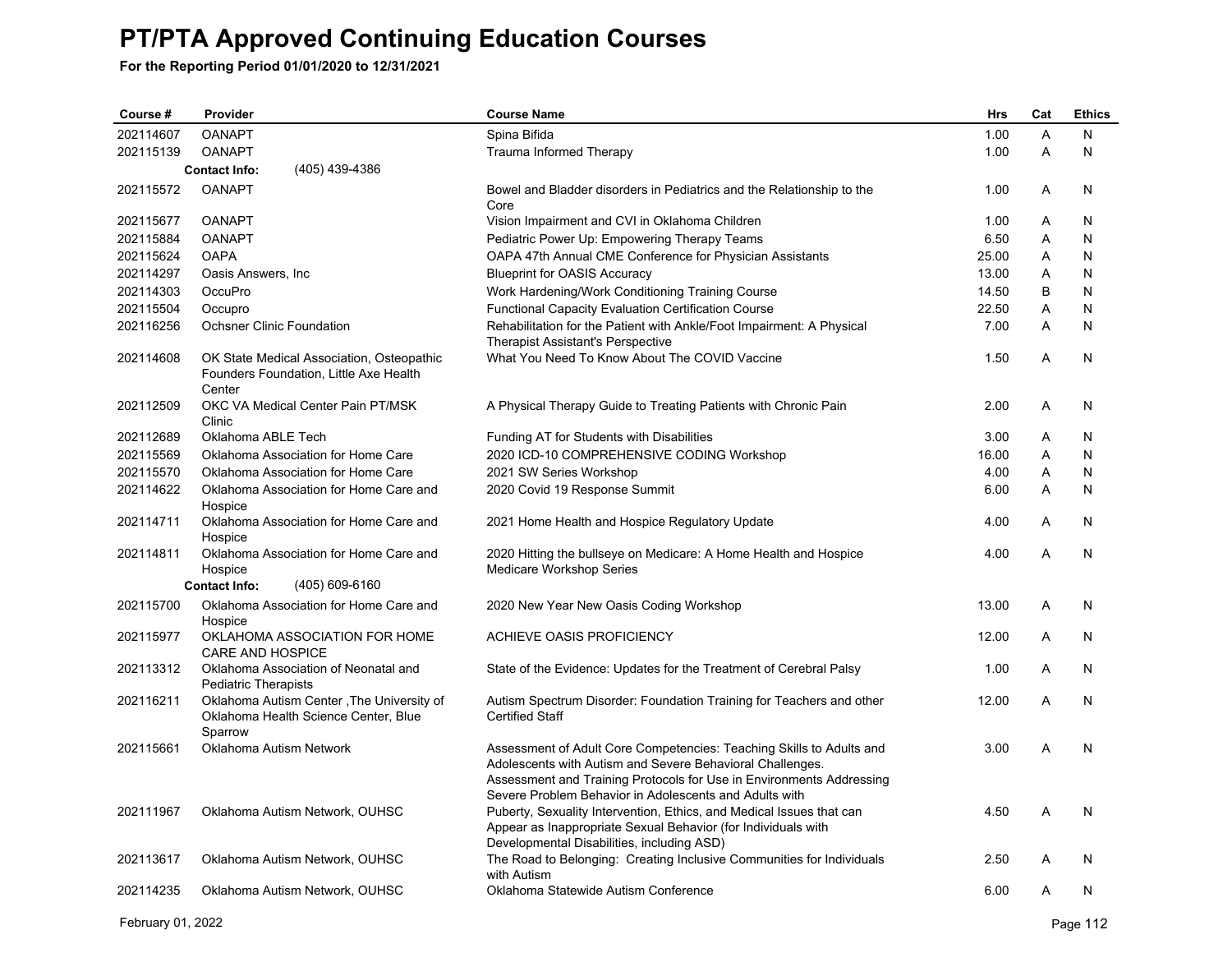| Course #  | Provider                                                       | <b>Course Name</b>                                                                                         | <b>Hrs</b> | Cat | <b>Ethics</b> |
|-----------|----------------------------------------------------------------|------------------------------------------------------------------------------------------------------------|------------|-----|---------------|
| 202114692 | Oklahoma Children's Hospital                                   | OCH-Schwartz Rounds: Role Reversal: Perspectives from the Other Side<br>of the Bedside                     | 1.00       | A   | N             |
| 202115877 | Oklahoma Children's Hospital                                   | OCH-Schwartz Rounds: Teamwork in the Tough Times                                                           | 1.00       | Α   | N             |
| 202115016 | Oklahoma Children's Hospital - OUMI                            | OCH-Schwartz Rounds: Frazzled but not Frayed: Overcoming Burnout                                           | 1.00       | A   | N             |
|           | <b>Contact Info:</b><br>(405) 271-4152                         |                                                                                                            |            |     |               |
| 202115423 | Oklahoma Children's Hospital - OUMI                            | OCH-Schwartz Rounds: Helping Those Who Hurt Us                                                             | 1.00       | Α   | N             |
| 202115720 | Oklahoma City Community College                                | Mentoring a student within the PT-PTA supervision role                                                     | 2.00       | Α   | N             |
| 202113748 | Oklahoma Heart Institute at Hillcrest<br><b>Medical Center</b> | LVAD and ECMO Training                                                                                     | 1.00       | A   | N             |
| 202112692 | Oklahoma Osteopathic Association                               | Is the Grass Green on the Other Side?                                                                      | 10.00      | Α   | N             |
| 202115396 | Oklahoma Osteopathic Association                               | A Whole New World - Virtual 121st Annual Convention                                                        | 8.00       | Α   | N             |
| 202113658 | Oklahoma Pedorthic Association                                 | Shoe Modification Management of the Foot                                                                   | 12.00      | A   | N             |
| 202113738 | Oklahoma Physical Therapy Association                          | Tempo-Mandibular Joint Assessment and Interventions                                                        | 3.00       | Α   | N             |
| 202113739 | Oklahoma Physical Therapy Association                          | Evaluation and Treatment of the Joints of the Clavicle (AC, SC)                                            | 3.00       | Α   | N             |
| 202113740 | Oklahoma Physical Therapy Association                          | Pelvic Health PT: Why it Matters in Orthopedics                                                            | 6.00       | Α   | N             |
| 202115868 | Oklahoma State Department of Education                         | Introduction to School-Based OT, PT, and SLP                                                               | 4.00       | Α   | N             |
| 202115869 | Oklahoma State Department of Education                         | Introduction to School-Based OT, PT, and SLP, day 2                                                        | 4.00       | A   | N             |
| 202110405 | Oklahoma State Department of Education                         | AT Assessment Part 1 - Consideration of AT                                                                 | 4.00       | A   | N             |
|           | (OSDE)                                                         |                                                                                                            |            |     |               |
| 202110406 | Oklahoma State Department of Education<br>(OSDE)               | AT Assessment Part 2 - Gathering Information and Trialing Devices                                          | 5.00       | A   | N             |
| 202110407 | Oklahoma State Department of Education<br>(OSDE)               | AT Assessment Part 3 - AT in the IEP and Implementation                                                    | 5.00       | Α   | N             |
| 202113108 | Oklahoma State Department of<br>Education/ABLE Tech            | AT Assessment Pt. 1: Consideration of AT                                                                   | 2.00       | A   | N             |
| 202113117 | Oklahoma State Department of                                   | AT Assessment Part 2 - Gathering Information and Trialing Devices                                          | 5.00       | A   | N             |
| 202113303 | Education/ABLE Tech                                            |                                                                                                            | 6.00       | A   | N             |
|           | Oklahoma State Department of<br>Education/ABLE Tech            | AT Assessment Part 3 - AT in the IEP and Implementation                                                    |            |     |               |
| 202112555 | Oklahoma State Medical Association                             | <b>OSMA: Maintaining Mental Wellness During COVID-19</b>                                                   | 1.00       | Α   | N             |
| 202112583 | Oklahoma State Medical Association                             | OSMA: Maintaining Mental Wellness During COVID-19 Asynchronous                                             | 1.00       | B   | N             |
| 202113007 | Oklahoma State Medical Association                             | COVID-19: Telling My Story                                                                                 | 1.00       | В   | N             |
| 202113468 | Oklahoma State Medical Association                             | Racial Health Disparities OSMA                                                                             | 1.00       | A   | N             |
| 202113469 | Oklahoma State Medical Association                             | Racial Health Disparities OSMA On-Demand                                                                   | 1.00       | В   | N             |
| 202115894 | Oklahoma Workers' Compensation                                 | 2021 Oklahoma Workers' Compensation Commission Educational                                                 | 10.00      | A   | N             |
|           | Commission                                                     | Conference                                                                                                 |            |     |               |
| 202113517 | OnlineCE.com                                                   | Shoulder Rehab 115-116 - Joint and Soft Tissue Mobilization Techniques                                     | 2.00       | B   | N             |
|           |                                                                | for the Shoulder Scapula Complex, Evaluation and Rehabilitation of Non<br>Surgical and Surgical SLAP Tears |            |     |               |
| 202113518 | OnlineCE.com                                                   | Physical Diagnosis 166-169 - Physical Diagnosis for PTs                                                    | 4.00       | B   | N             |
| 202113519 | OnlineCE.com                                                   | Core Stability 201 - Foundation Form and Function                                                          | 4.00       | B   | N             |
| 202113520 | OnlineCE.com                                                   | Medical Screening 201-203                                                                                  | 5.00       | B   | N             |
| 202113521 | OnlineCE.com                                                   | OnlineCE.com                                                                                               | 1.00       | B   | N             |
| 202113522 | OnlineCE.com                                                   | Ortho 118 - Bone Healing - Everything You Need to Know                                                     | 2.00       | B   | N             |
| 202113523 | OnlineCE.com                                                   | OnlineCE.com                                                                                               | 2.00       | B   | N             |
| 202113524 | OnlineCE.com                                                   | Breathing Essentials 201 - Biomechanics of the Region: Cervical,                                           | 1.00       | B   | N             |
|           |                                                                | thoracic and rib biomechanics and treatment of ribs                                                        |            |     |               |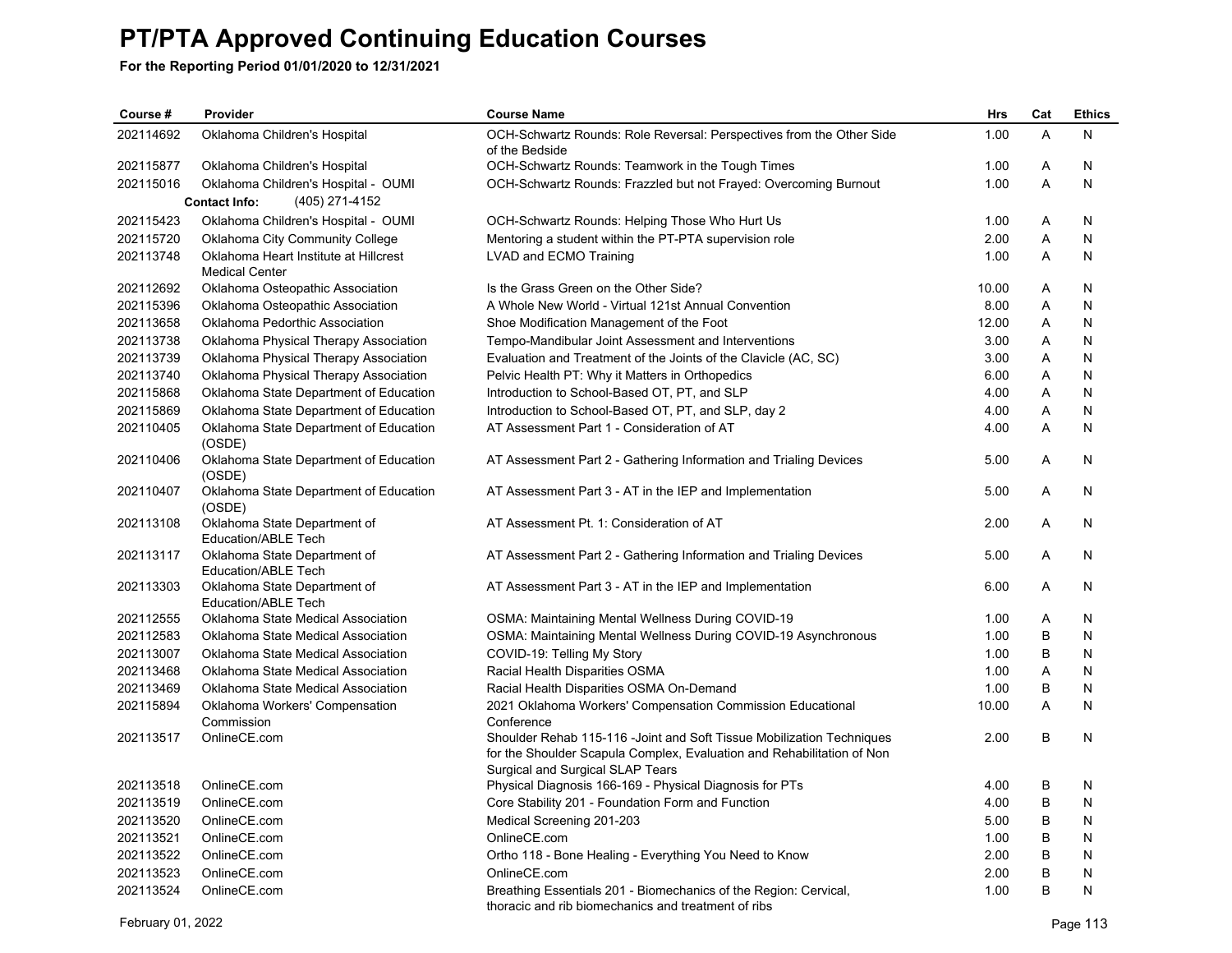| Course #  | Provider                    |                                                                                  | <b>Course Name</b>                                                                                                                      | <b>Hrs</b> | Cat | <b>Ethics</b> |
|-----------|-----------------------------|----------------------------------------------------------------------------------|-----------------------------------------------------------------------------------------------------------------------------------------|------------|-----|---------------|
| 202113525 | OnlineCE.com                |                                                                                  | Breathing Essentials 202 - Function of Respiration                                                                                      | 2.00       | B   | N             |
| 202113526 | OnlineCE.com                |                                                                                  | Breathing Essentials 203 - Altered Breathing Patterns and Their<br>Consequences                                                         | 2.00       | B   | N             |
| 202113527 | OnlineCE.com                |                                                                                  | Breathing Essentials 204 - Sleep Apnea                                                                                                  | 1.00       | B   | N             |
| 202113528 | OnlineCE.com                |                                                                                  | <b>Breathing Essentials 205</b>                                                                                                         | 1.00       | В   | N             |
| 202113529 | OnlineCE.com                |                                                                                  | Breathing Essentials 206 - Diaphragm in Critical Care                                                                                   | 1.00       | В   | N             |
| 202113530 | OnlineCE.com                |                                                                                  | Breathing Essentials 207 - Breathing Retraining Theories                                                                                | 1.00       | B   | N             |
| 202113531 | OnlineCE.com                |                                                                                  | Geriatric Rehab 115 - Falls, Footwear, and Podiatric Interventions in<br><b>Older Adults</b>                                            | 1.00       | B   | N             |
| 202113532 | OnlineCE.com                |                                                                                  | Geriatric Rehab 116 - Balance Problems and Fall Risks in the Elderly                                                                    | 1.00       | B   | N             |
| 202113533 | OnlineCE.com                |                                                                                  | Geriatric Rehab 117 - Optimizing Function and Physical Activity in<br>Hospitalized Older Adults to Prevent Functional Decline and Falls | 1.00       | B   | N             |
| 202113534 | OnlineCE.com                |                                                                                  | Concussion - Concussion: Comprehensive Overview                                                                                         | 10.00      | В   | N             |
| 202113535 | OnlineCE.com                |                                                                                  | Pain 110 - Orthopedic Management of Pain and Pain Syndromes                                                                             | 2.00       | B   | N             |
| 202113536 | OnlineCE.com                |                                                                                  | Pharmacology 208 - Concepts of Orthopedic Pharmacology                                                                                  | 2.00       | В   | N             |
| 202113537 | OnlineCE.com                |                                                                                  | Hand Therapy 129-130                                                                                                                    | 3.00       | В   | N             |
| 202113538 | OnlineCE.com                |                                                                                  | Hand Therapy 131                                                                                                                        | 3.00       | B   | N             |
| 202113539 | OnlineCE.com                |                                                                                  | Hand Therapy 132 - Clinical Examination of the Wrist                                                                                    | 2.00       | B   | N             |
| 202113540 | OnlineCE.com                |                                                                                  | Geriatrics 237-240 - Pulmonary Disease                                                                                                  | 4.00       | В   | N             |
| 202113541 | OnlineCE.com                |                                                                                  | Kinesiology 101 - Kinesiology of the Shoulder Complex                                                                                   | 4.00       | B   | N             |
| 202113542 | OnlineCE.com                |                                                                                  | Kinesiology 101 - Kinesiology of the Shoulder Complex                                                                                   | 4.00       | B   | N             |
| 202113543 | OnlineCE.com                |                                                                                  | Kinesiology 102 - Elbow and Forearm                                                                                                     | 3.00       | B   | N             |
| 202113544 | OnlineCE.com                |                                                                                  | Kinesiology 103 - Kinesiology of the Wrist                                                                                              | 4.00       | В   | N             |
| 202113545 | OnlineCE.com                |                                                                                  | Kinesiology 104- Kinesiology of the Hand                                                                                                | 4.00       | B   | N             |
| 202113546 | OnlineCE.com                |                                                                                  | Kinesiology 105 - Kinesiology of the Hip                                                                                                | 4.00       | B   | N             |
| 202113547 | OnlineCE.com                |                                                                                  | IASTM 201-203 - Instrument-Assisted Soft Tissue Mobilizations to the<br>Upper Extremity, Lower Extremity and the Spine                  | 3.00       | B   | N             |
| 202113548 | OnlineCE.com                |                                                                                  | Geriatrics 248                                                                                                                          | 1.00       | B   | N             |
| 202113549 | OnlineCE.com                |                                                                                  | Pediatrics 257 - Pediatric Prevention: Feeding Disorders                                                                                | 1.00       | B   | N             |
| 202113550 | OnlineCE.com                |                                                                                  | Pediatrics 256 - Pediatric Neuromuscular Disorders                                                                                      | 1.00       | В   | N             |
| 202113551 | OnlineCE.com                |                                                                                  | Neurology UE 121 - Management of Early Parkinson Disease                                                                                | 1.00       | B   | N             |
| 202113553 | OnlineCE.com                |                                                                                  | Neurology UE 119 -                                                                                                                      | 1.00       | B   | N             |
| 202113552 | OnlineCE.om                 |                                                                                  | Neurology UE 120 - Does this Person have Parkinson's Disease or<br><b>Essential Tremor?</b>                                             | 1.00       | B   | N             |
| 202114830 |                             | Opening Keynote: The Impact of Adverse<br>Childhood Experiences on Wound Healing | Opening Keynote: The Impact of Adverse Childhood Experiences on<br>Wound Healing                                                        | 0.75       | A   | N             |
|           | <b>Contact Info:</b>        | (800) 787-1931                                                                   |                                                                                                                                         |            |     |               |
| 202112283 | <b>OPTA</b>                 |                                                                                  | Education and Discussion of Current Medicare Reimbursement Changes<br>on Physical Therapy                                               | 1.00       | A   | N             |
| 202115243 | <b>OPTA</b>                 |                                                                                  | 2021 Chronic Pain                                                                                                                       | 3.00       | Α   | N             |
| 202111673 | Optim                       |                                                                                  | PTA Orthopedic Manual Therapy Specialization (OMTS): The Lumbar<br>Spine                                                                | 7.50       | A   | N             |
| 202111633 | Optim Manual Therapy        |                                                                                  | PTA Orthopedic Manual Therapy Specialization (OMTS): Foundations<br>Course                                                              | 14.50      | A   | N             |
| 202113798 | <b>OPTIM Manual Therapy</b> |                                                                                  | <b>OPTIM Manual Therapy Fellowship</b>                                                                                                  | 80.00      | A   | N             |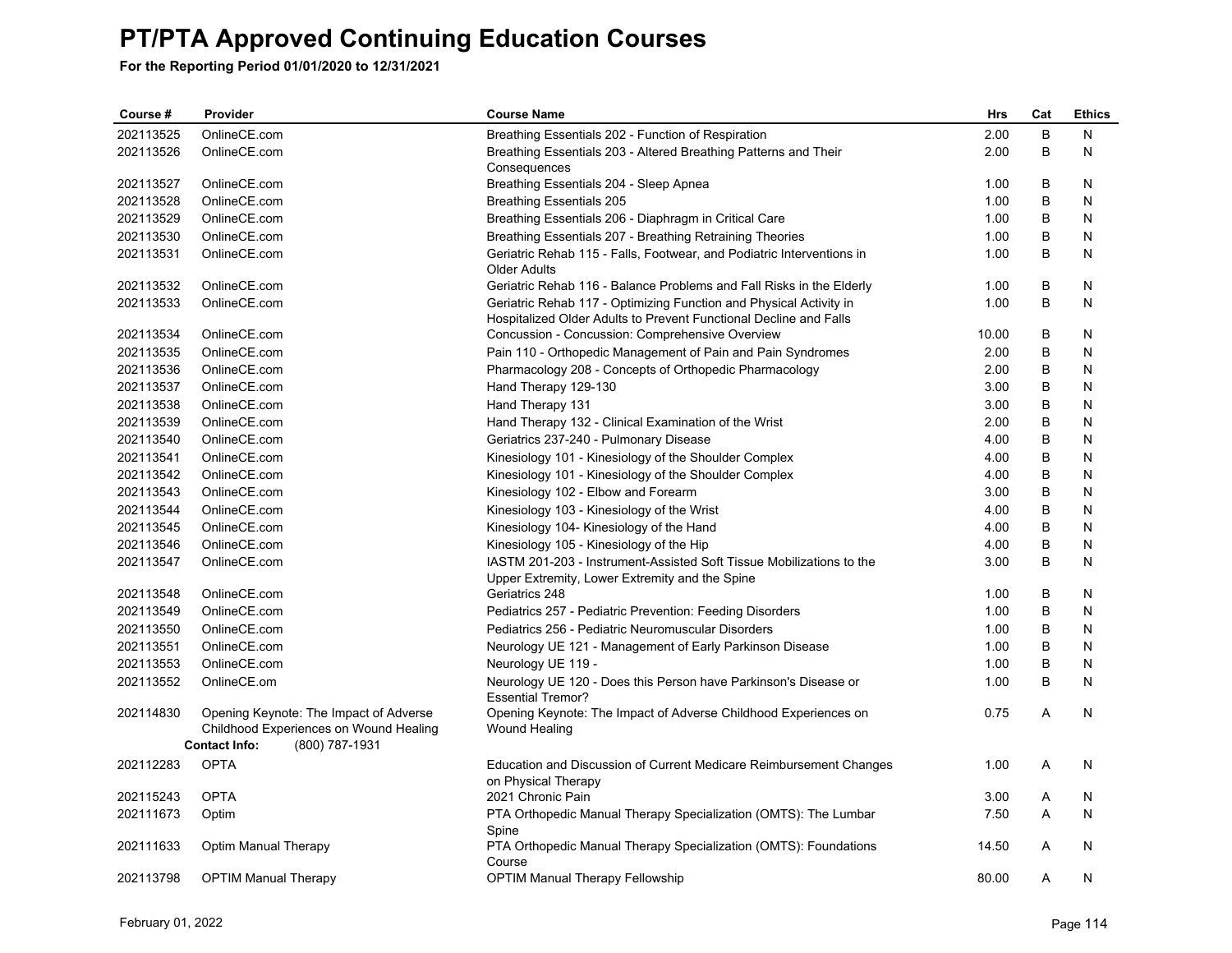| Course #  | Provider<br><b>Course Name</b>            |                                                                                                                                            | Hrs   | Cat | <b>Ethics</b> |
|-----------|-------------------------------------------|--------------------------------------------------------------------------------------------------------------------------------------------|-------|-----|---------------|
| 202111553 | Optima Healthcare Solutions               | Continuity Assessment/Record Evaluation (CARE) Mobility & Self-Care<br>Item Set                                                            | 3.00  | B   | N             |
| 202112050 | Optum                                     | Return to Sport After Lower Extremity Injuries                                                                                             | 6.00  | Α   | N             |
| 202113183 | Optum                                     | Musculoskeletal Review & Consideration in Physical Health Settings                                                                         | 6.00  | Α   | N             |
| 202115413 | Orfit                                     | Orfit Virtual Orthotic Fabrication Workshop                                                                                                | 4.00  | A   | N             |
| 202116264 | Ortho MTI                                 | <b>Advanced Spinal Manual Therapy</b>                                                                                                      | 30.00 | Α   | N             |
| 202110001 | <b>ORTHOED</b>                            | MSKS DRY NEEDLING LEVEL I: EXTREMETIES                                                                                                     | 18.00 | Α   | N             |
| 202110003 | <b>ORTHOED</b>                            | MSKS DRY NEEDLING LEVEL II: Spine                                                                                                          | 18.00 | Α   | N             |
| 202110005 | <b>ORTHOED</b>                            | <b>Basics of Evidence Based Practice</b>                                                                                                   | 4.00  | Α   | N             |
| 202110006 | <b>ORTHOED</b>                            | Differential Diagnosis of the Hip Complex                                                                                                  | 8.00  | Α   | N             |
| 202115790 | OrthoEd                                   | MSKS Dry Needling and Mobilization II: Spine                                                                                               | 10.00 | Α   | N             |
| 202115197 | ORU music therapy                         | ORU music therapy                                                                                                                          | 1.00  | A   | N             |
|           | <b>Contact Info:</b><br>(918) 493-8040    |                                                                                                                                            |       |     |               |
| 202113728 | <b>OSMA</b>                               | Maintaining Mental Wellness During Covid-19                                                                                                | 1.00  | Α   | N             |
| 202111568 | Ottobock                                  | Utilizing Orthoses to Optimize Patient Outcomes                                                                                            | 4.00  | Α   | N             |
| 202111569 | Ottobock                                  | Clinical Optimization of Stance Control and Microprocessor KAFO<br>Technology                                                              | 2.00  | A   | N             |
| 202115611 | OU Health                                 | OU Health 2021 Annual Fall Virtual Respiratory Conference                                                                                  | 5.00  | Α   | N             |
| 202115757 | <b>OU Health</b>                          | <b>OUMC Schwartz Rounds - Moral Injury</b>                                                                                                 | 1.00  | A   | N             |
| 202115761 | OU Health                                 | <b>OUM-Resiliency for Healthcare Providers</b>                                                                                             | 1.50  | Α   | N             |
| 202115879 | OU Health                                 | OUM-What is my patient's heart doing?                                                                                                      | 1.00  | Α   | N             |
| 202116114 | <b>OU Health Rehabilitation Services</b>  | OU Health Schwartz Rounds - Resilience: Being Able and Willing to<br>Adapt                                                                 | 1.00  | A   | N             |
| 202112193 | OU Health Science Center                  | Disability and Rehabilitation as Essential Contributors to Broader<br>Scientific Discovery and Society                                     | 2.00  | A   | N             |
| 202113769 | <b>OU Medical Center</b>                  | OUM/OUHSC - Schwartz Rounds - When Things Go Right: The<br>Sunnyside of Healthcare                                                         | 1.00  | A   | N             |
| 202114342 | <b>OU Medical Center</b>                  | OUMI Schwartz Rounds -"New Beginnings: Stories of Hope,<br>Perseverance and Courage"¥                                                      | 1.00  | A   | N             |
| 202114674 | <b>OU Medical Center</b>                  | OUM Don Waits: The Complexity and Limits of Reconstructive Plastic<br>Surgery                                                              | 1.50  | A   | N             |
| 202114873 | <b>OU Medical Center</b>                  | <b>OUMC Schwartz Rounds - Valuable Members of OUr Team</b>                                                                                 | 1.00  | Α   | N             |
| 202114966 | <b>OU Medical Center</b>                  | OUM- Mild Traumatic Brain Injury: Evaluation process for adult acute<br>care services¥                                                     | 1.00  | A   | N             |
|           | (405) 271-8001<br><b>Contact Info:</b>    |                                                                                                                                            |       |     |               |
| 202115209 | <b>OU Medical Center</b>                  | OUMC Schwartz Rounds - "When Moments Become Memorable"¥                                                                                    | 1.00  | Α   | N             |
| 202115216 | OU Medical Center Rehabilitation Services | <b>OUM: Pediatric Trauma</b>                                                                                                               | 1.00  | Α   | N             |
| 202111632 | OU Medicine                               | <b>OUM Venous and Arterial Lower Extremity Ulcers</b>                                                                                      | 2.00  | Α   | N             |
| 202111674 | OU Medicine                               | <b>OUM- Post Intensive Care Syndrome</b>                                                                                                   | 1.00  | Α   | N             |
| 202111727 | OU Medicine                               | OUM-Wound care from the perspective of an orthopedic trauma surgeon                                                                        | 2.00  | Α   | N             |
| 202112101 | OU Medicine                               | OUM- An introduction to burn injury care for rehab services                                                                                | 2.00  | Α   | N             |
| 202112168 | <b>OU</b> Medicine                        | OUM- The problem of stress in the medical fields                                                                                           | 2.00  | A   | N             |
| 202112197 | OU Medicine                               | Winter Respiratory Conference                                                                                                              | 5.00  | Α   | N             |
| 202112228 | OU Medicine                               | Psychiatry and Behavioral Sciences Grand Rounds: Early Life Adversity,<br>Blunted Stress Reactivity and Poor Health Behaviors in Adulthood | 1.00  | Α   | N             |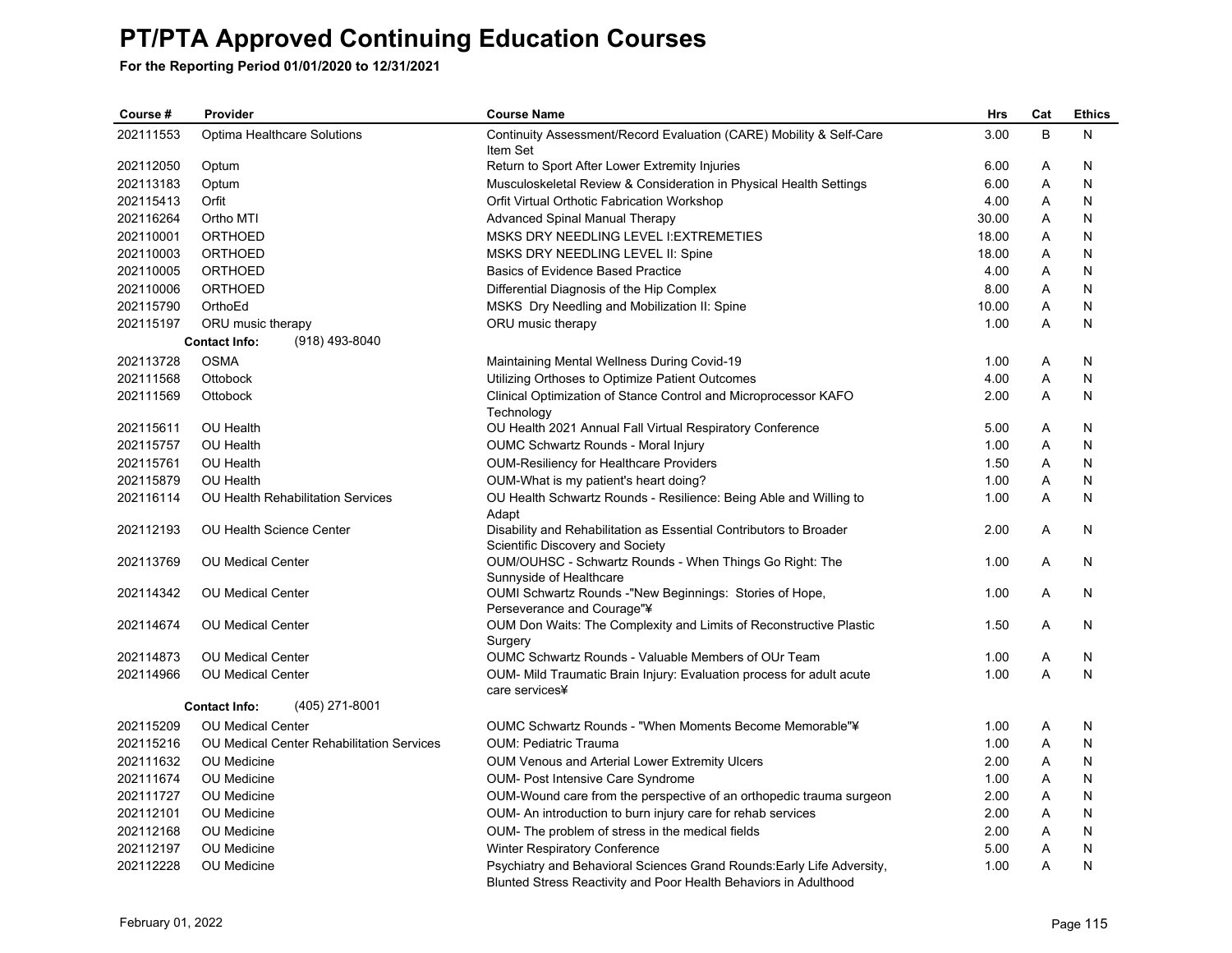| 1.00<br>A<br>202112259<br>OU Medicine<br>N<br>OUM-You want me to order what? Determining the need for assistive<br>technology<br>202112308<br>OU Medicine<br>OUM-Partners In Quality Interprofessional Care at the Bedside<br>6.00<br>Α<br>N<br>202112479<br>OU Medicine<br>OUM Schwartz Rounds-Caring for the challenging family<br>1.50<br>Α<br>N<br>202112621<br>OU Medicine<br><b>OUM-Mechanical Ventilation</b><br>1.00<br>N<br>A<br>202112845<br>OU Medicine<br>OUM-Cardiac Surgery and Acute Rehab<br>2.00<br>N<br>Α<br>202112846<br>OU Medicine<br>Medicine Grand Rounds: SARS-Cov-2/COVID-19 Situation Update 2<br>1.00<br>Α<br>N<br>202112893<br>Α<br>OU Medicine<br><b>OUM- Pediatric Delirium</b><br>1.00<br>N<br>202112979<br>2.00<br>Α<br>OU Medicine<br><b>OUM-Respiratory Applications for Rehab Services</b><br>N<br>202113003<br>OUM- Pediatric Respiratory Applications for Rehab Services<br>1.00<br>Α<br>N<br><b>OU</b> Medicine<br>202113006<br>OU Medicine<br><b>OUM-Delirium in Adults</b><br>1.00<br>Α<br>N<br>202113141<br>OU Medicine<br>OUM- Cardiopulmonary rehabilitation for acute care therapists<br>2.00<br>Α<br>N<br>202113152<br>OUM- Pediatric chest wall deformity surgeries and implications for<br><b>OU</b> Medicine<br>1.00<br>Α<br>N<br>rehabilitation services<br>202113204<br><b>OU</b> Medicine<br>OUM/OUHSC- Minimizing Bias<br>1.00<br>Α<br>N<br>202113608<br>OUM- Nutrition's role in PT, OT, SLP<br><b>OU</b> Medicine<br>1.00<br>A<br>N<br>202113620<br><b>OU</b> Medicine<br>OUM- Vestibular Rehab: Assessment and Interventions"<br>2.00<br>Α<br>N<br>202114020<br><b>OU</b> Medicine<br>OUM/OUHSC-Schwartz Rounds: "Counting our Blessings"¥ Sharing our<br>1.00<br>Α<br>N<br>reasons for being thankful<br>202114893<br><b>OU</b> Medicine<br>OUM: Adaptations and Modifications for Patients with Low Vision in<br>1.00<br>Α<br>N<br><b>Acute Care</b><br>202114905<br><b>OU</b> Medicine<br>OUM: Balance Screening and Fall Prevention<br>1.50<br>Α<br>N<br>202115001<br><b>OU</b> Medicine<br><b>OUM-Aging Orthopedics</b><br>1.50<br>Α<br>N<br>202115024<br>OUM- There's No Place Like Home: A Review of Dementia and<br>1.50<br>Α<br>OU Medicine<br>N<br>Strategies that Facilitate Aging in Place<br>202115167<br><b>OU</b> Medicine<br>1.50<br><b>OUM: Pediatric Neurosurgery</b><br>Α<br>N<br>202115597<br><b>OU</b> Medicine<br>OUM- More, better, earlier care for patients facing a serious illness<br>1.50<br>Α<br>N<br>Α<br>202115598<br><b>OU</b> Medicine<br>Schwartz Rounds - Navigating Neglect and Non-Accidental Trauma<br>1.00<br>N<br>202115778<br>OCH Schwartz Rounds - Coping with Covid 2.0<br>Α<br><b>OU</b> Medicine<br>1.00<br>N<br>202115856<br><b>OU</b> Medicine<br><b>OUM- Pediatric Spasticity</b><br>1.00<br>Α<br>N<br>202113482<br>1.00<br>Α<br>OU Medicine and OU Health Sciences<br>OUM/OUHSC- Schwartz Rounds: A calling to care<br>N<br>Center<br>202114815<br>OU Medicine and OU Health Sciences<br>OUM Partners in Quality 2021<br>5.50<br>Α<br>N<br>Center<br>202114618<br>OU trauma<br>N<br>TGR: Frailty & clinical Decisions<br>1.00<br>Α<br>OU Trauma<br>202114619<br>TGR: Brain Death and Optimizing outcomes<br>1.00<br>Α<br>N<br>202114620<br>OU Trauma<br>TGR: Management of ICH<br>1.00<br>Α<br>N<br>A<br>202114725<br>OU Zarrow Center and OK State Dept of<br>Student Involvement in the IEP and Transition Planning<br>7.00<br>N<br>Education<br>202114726<br>OU Zarrow Center and OK State Dept of<br>Using EdPlan to Develop Meaningful Transition Plans<br>7.00<br>Α<br>N<br>Education<br>OU Zarrow Center and OK State Dept of<br>Transition Planning for Students with Significant Support Needs<br>7.00<br>202114727<br>A<br>N<br>Education<br><b>OUHSC</b><br>202111726<br>Psychiatry & Behavioral Sciences Grand Rounds: Mild TBI/Post<br>1.00<br>N<br>Α<br>concussive Syndrome and PTSD-Differential Diagnosis and<br>Management<br><b>OUHSC</b><br>202112170<br><b>NES GR: Personality Disorders</b><br>1.00<br>N<br>Α<br>February 01, 2022<br>Page 116 | Course # | Provider | <b>Course Name</b> | <b>Hrs</b> | Cat | <b>Ethics</b> |
|-----------------------------------------------------------------------------------------------------------------------------------------------------------------------------------------------------------------------------------------------------------------------------------------------------------------------------------------------------------------------------------------------------------------------------------------------------------------------------------------------------------------------------------------------------------------------------------------------------------------------------------------------------------------------------------------------------------------------------------------------------------------------------------------------------------------------------------------------------------------------------------------------------------------------------------------------------------------------------------------------------------------------------------------------------------------------------------------------------------------------------------------------------------------------------------------------------------------------------------------------------------------------------------------------------------------------------------------------------------------------------------------------------------------------------------------------------------------------------------------------------------------------------------------------------------------------------------------------------------------------------------------------------------------------------------------------------------------------------------------------------------------------------------------------------------------------------------------------------------------------------------------------------------------------------------------------------------------------------------------------------------------------------------------------------------------------------------------------------------------------------------------------------------------------------------------------------------------------------------------------------------------------------------------------------------------------------------------------------------------------------------------------------------------------------------------------------------------------------------------------------------------------------------------------------------------------------------------------------------------------------------------------------------------------------------------------------------------------------------------------------------------------------------------------------------------------------------------------------------------------------------------------------------------------------------------------------------------------------------------------------------------------------------------------------------------------------------------------------------------------------------------------------------------------------------------------------------------------------------------------------------------------------------------------------------------------------------------------------------------------------------------------------------------------------------------------------------------------------------------------------------------------------------------------------------------------------------------------------------------------------------------------------------------------------------------------------------------------------------------------------------------------------------------------------------------------------------------------------------------------------------------------------------------------------------------------------------------------------------------------------------------------------------------------------------------------------|----------|----------|--------------------|------------|-----|---------------|
|                                                                                                                                                                                                                                                                                                                                                                                                                                                                                                                                                                                                                                                                                                                                                                                                                                                                                                                                                                                                                                                                                                                                                                                                                                                                                                                                                                                                                                                                                                                                                                                                                                                                                                                                                                                                                                                                                                                                                                                                                                                                                                                                                                                                                                                                                                                                                                                                                                                                                                                                                                                                                                                                                                                                                                                                                                                                                                                                                                                                                                                                                                                                                                                                                                                                                                                                                                                                                                                                                                                                                                                                                                                                                                                                                                                                                                                                                                                                                                                                                                                                             |          |          |                    |            |     |               |
|                                                                                                                                                                                                                                                                                                                                                                                                                                                                                                                                                                                                                                                                                                                                                                                                                                                                                                                                                                                                                                                                                                                                                                                                                                                                                                                                                                                                                                                                                                                                                                                                                                                                                                                                                                                                                                                                                                                                                                                                                                                                                                                                                                                                                                                                                                                                                                                                                                                                                                                                                                                                                                                                                                                                                                                                                                                                                                                                                                                                                                                                                                                                                                                                                                                                                                                                                                                                                                                                                                                                                                                                                                                                                                                                                                                                                                                                                                                                                                                                                                                                             |          |          |                    |            |     |               |
|                                                                                                                                                                                                                                                                                                                                                                                                                                                                                                                                                                                                                                                                                                                                                                                                                                                                                                                                                                                                                                                                                                                                                                                                                                                                                                                                                                                                                                                                                                                                                                                                                                                                                                                                                                                                                                                                                                                                                                                                                                                                                                                                                                                                                                                                                                                                                                                                                                                                                                                                                                                                                                                                                                                                                                                                                                                                                                                                                                                                                                                                                                                                                                                                                                                                                                                                                                                                                                                                                                                                                                                                                                                                                                                                                                                                                                                                                                                                                                                                                                                                             |          |          |                    |            |     |               |
|                                                                                                                                                                                                                                                                                                                                                                                                                                                                                                                                                                                                                                                                                                                                                                                                                                                                                                                                                                                                                                                                                                                                                                                                                                                                                                                                                                                                                                                                                                                                                                                                                                                                                                                                                                                                                                                                                                                                                                                                                                                                                                                                                                                                                                                                                                                                                                                                                                                                                                                                                                                                                                                                                                                                                                                                                                                                                                                                                                                                                                                                                                                                                                                                                                                                                                                                                                                                                                                                                                                                                                                                                                                                                                                                                                                                                                                                                                                                                                                                                                                                             |          |          |                    |            |     |               |
|                                                                                                                                                                                                                                                                                                                                                                                                                                                                                                                                                                                                                                                                                                                                                                                                                                                                                                                                                                                                                                                                                                                                                                                                                                                                                                                                                                                                                                                                                                                                                                                                                                                                                                                                                                                                                                                                                                                                                                                                                                                                                                                                                                                                                                                                                                                                                                                                                                                                                                                                                                                                                                                                                                                                                                                                                                                                                                                                                                                                                                                                                                                                                                                                                                                                                                                                                                                                                                                                                                                                                                                                                                                                                                                                                                                                                                                                                                                                                                                                                                                                             |          |          |                    |            |     |               |
|                                                                                                                                                                                                                                                                                                                                                                                                                                                                                                                                                                                                                                                                                                                                                                                                                                                                                                                                                                                                                                                                                                                                                                                                                                                                                                                                                                                                                                                                                                                                                                                                                                                                                                                                                                                                                                                                                                                                                                                                                                                                                                                                                                                                                                                                                                                                                                                                                                                                                                                                                                                                                                                                                                                                                                                                                                                                                                                                                                                                                                                                                                                                                                                                                                                                                                                                                                                                                                                                                                                                                                                                                                                                                                                                                                                                                                                                                                                                                                                                                                                                             |          |          |                    |            |     |               |
|                                                                                                                                                                                                                                                                                                                                                                                                                                                                                                                                                                                                                                                                                                                                                                                                                                                                                                                                                                                                                                                                                                                                                                                                                                                                                                                                                                                                                                                                                                                                                                                                                                                                                                                                                                                                                                                                                                                                                                                                                                                                                                                                                                                                                                                                                                                                                                                                                                                                                                                                                                                                                                                                                                                                                                                                                                                                                                                                                                                                                                                                                                                                                                                                                                                                                                                                                                                                                                                                                                                                                                                                                                                                                                                                                                                                                                                                                                                                                                                                                                                                             |          |          |                    |            |     |               |
|                                                                                                                                                                                                                                                                                                                                                                                                                                                                                                                                                                                                                                                                                                                                                                                                                                                                                                                                                                                                                                                                                                                                                                                                                                                                                                                                                                                                                                                                                                                                                                                                                                                                                                                                                                                                                                                                                                                                                                                                                                                                                                                                                                                                                                                                                                                                                                                                                                                                                                                                                                                                                                                                                                                                                                                                                                                                                                                                                                                                                                                                                                                                                                                                                                                                                                                                                                                                                                                                                                                                                                                                                                                                                                                                                                                                                                                                                                                                                                                                                                                                             |          |          |                    |            |     |               |
|                                                                                                                                                                                                                                                                                                                                                                                                                                                                                                                                                                                                                                                                                                                                                                                                                                                                                                                                                                                                                                                                                                                                                                                                                                                                                                                                                                                                                                                                                                                                                                                                                                                                                                                                                                                                                                                                                                                                                                                                                                                                                                                                                                                                                                                                                                                                                                                                                                                                                                                                                                                                                                                                                                                                                                                                                                                                                                                                                                                                                                                                                                                                                                                                                                                                                                                                                                                                                                                                                                                                                                                                                                                                                                                                                                                                                                                                                                                                                                                                                                                                             |          |          |                    |            |     |               |
|                                                                                                                                                                                                                                                                                                                                                                                                                                                                                                                                                                                                                                                                                                                                                                                                                                                                                                                                                                                                                                                                                                                                                                                                                                                                                                                                                                                                                                                                                                                                                                                                                                                                                                                                                                                                                                                                                                                                                                                                                                                                                                                                                                                                                                                                                                                                                                                                                                                                                                                                                                                                                                                                                                                                                                                                                                                                                                                                                                                                                                                                                                                                                                                                                                                                                                                                                                                                                                                                                                                                                                                                                                                                                                                                                                                                                                                                                                                                                                                                                                                                             |          |          |                    |            |     |               |
|                                                                                                                                                                                                                                                                                                                                                                                                                                                                                                                                                                                                                                                                                                                                                                                                                                                                                                                                                                                                                                                                                                                                                                                                                                                                                                                                                                                                                                                                                                                                                                                                                                                                                                                                                                                                                                                                                                                                                                                                                                                                                                                                                                                                                                                                                                                                                                                                                                                                                                                                                                                                                                                                                                                                                                                                                                                                                                                                                                                                                                                                                                                                                                                                                                                                                                                                                                                                                                                                                                                                                                                                                                                                                                                                                                                                                                                                                                                                                                                                                                                                             |          |          |                    |            |     |               |
|                                                                                                                                                                                                                                                                                                                                                                                                                                                                                                                                                                                                                                                                                                                                                                                                                                                                                                                                                                                                                                                                                                                                                                                                                                                                                                                                                                                                                                                                                                                                                                                                                                                                                                                                                                                                                                                                                                                                                                                                                                                                                                                                                                                                                                                                                                                                                                                                                                                                                                                                                                                                                                                                                                                                                                                                                                                                                                                                                                                                                                                                                                                                                                                                                                                                                                                                                                                                                                                                                                                                                                                                                                                                                                                                                                                                                                                                                                                                                                                                                                                                             |          |          |                    |            |     |               |
|                                                                                                                                                                                                                                                                                                                                                                                                                                                                                                                                                                                                                                                                                                                                                                                                                                                                                                                                                                                                                                                                                                                                                                                                                                                                                                                                                                                                                                                                                                                                                                                                                                                                                                                                                                                                                                                                                                                                                                                                                                                                                                                                                                                                                                                                                                                                                                                                                                                                                                                                                                                                                                                                                                                                                                                                                                                                                                                                                                                                                                                                                                                                                                                                                                                                                                                                                                                                                                                                                                                                                                                                                                                                                                                                                                                                                                                                                                                                                                                                                                                                             |          |          |                    |            |     |               |
|                                                                                                                                                                                                                                                                                                                                                                                                                                                                                                                                                                                                                                                                                                                                                                                                                                                                                                                                                                                                                                                                                                                                                                                                                                                                                                                                                                                                                                                                                                                                                                                                                                                                                                                                                                                                                                                                                                                                                                                                                                                                                                                                                                                                                                                                                                                                                                                                                                                                                                                                                                                                                                                                                                                                                                                                                                                                                                                                                                                                                                                                                                                                                                                                                                                                                                                                                                                                                                                                                                                                                                                                                                                                                                                                                                                                                                                                                                                                                                                                                                                                             |          |          |                    |            |     |               |
|                                                                                                                                                                                                                                                                                                                                                                                                                                                                                                                                                                                                                                                                                                                                                                                                                                                                                                                                                                                                                                                                                                                                                                                                                                                                                                                                                                                                                                                                                                                                                                                                                                                                                                                                                                                                                                                                                                                                                                                                                                                                                                                                                                                                                                                                                                                                                                                                                                                                                                                                                                                                                                                                                                                                                                                                                                                                                                                                                                                                                                                                                                                                                                                                                                                                                                                                                                                                                                                                                                                                                                                                                                                                                                                                                                                                                                                                                                                                                                                                                                                                             |          |          |                    |            |     |               |
|                                                                                                                                                                                                                                                                                                                                                                                                                                                                                                                                                                                                                                                                                                                                                                                                                                                                                                                                                                                                                                                                                                                                                                                                                                                                                                                                                                                                                                                                                                                                                                                                                                                                                                                                                                                                                                                                                                                                                                                                                                                                                                                                                                                                                                                                                                                                                                                                                                                                                                                                                                                                                                                                                                                                                                                                                                                                                                                                                                                                                                                                                                                                                                                                                                                                                                                                                                                                                                                                                                                                                                                                                                                                                                                                                                                                                                                                                                                                                                                                                                                                             |          |          |                    |            |     |               |
|                                                                                                                                                                                                                                                                                                                                                                                                                                                                                                                                                                                                                                                                                                                                                                                                                                                                                                                                                                                                                                                                                                                                                                                                                                                                                                                                                                                                                                                                                                                                                                                                                                                                                                                                                                                                                                                                                                                                                                                                                                                                                                                                                                                                                                                                                                                                                                                                                                                                                                                                                                                                                                                                                                                                                                                                                                                                                                                                                                                                                                                                                                                                                                                                                                                                                                                                                                                                                                                                                                                                                                                                                                                                                                                                                                                                                                                                                                                                                                                                                                                                             |          |          |                    |            |     |               |
|                                                                                                                                                                                                                                                                                                                                                                                                                                                                                                                                                                                                                                                                                                                                                                                                                                                                                                                                                                                                                                                                                                                                                                                                                                                                                                                                                                                                                                                                                                                                                                                                                                                                                                                                                                                                                                                                                                                                                                                                                                                                                                                                                                                                                                                                                                                                                                                                                                                                                                                                                                                                                                                                                                                                                                                                                                                                                                                                                                                                                                                                                                                                                                                                                                                                                                                                                                                                                                                                                                                                                                                                                                                                                                                                                                                                                                                                                                                                                                                                                                                                             |          |          |                    |            |     |               |
|                                                                                                                                                                                                                                                                                                                                                                                                                                                                                                                                                                                                                                                                                                                                                                                                                                                                                                                                                                                                                                                                                                                                                                                                                                                                                                                                                                                                                                                                                                                                                                                                                                                                                                                                                                                                                                                                                                                                                                                                                                                                                                                                                                                                                                                                                                                                                                                                                                                                                                                                                                                                                                                                                                                                                                                                                                                                                                                                                                                                                                                                                                                                                                                                                                                                                                                                                                                                                                                                                                                                                                                                                                                                                                                                                                                                                                                                                                                                                                                                                                                                             |          |          |                    |            |     |               |
|                                                                                                                                                                                                                                                                                                                                                                                                                                                                                                                                                                                                                                                                                                                                                                                                                                                                                                                                                                                                                                                                                                                                                                                                                                                                                                                                                                                                                                                                                                                                                                                                                                                                                                                                                                                                                                                                                                                                                                                                                                                                                                                                                                                                                                                                                                                                                                                                                                                                                                                                                                                                                                                                                                                                                                                                                                                                                                                                                                                                                                                                                                                                                                                                                                                                                                                                                                                                                                                                                                                                                                                                                                                                                                                                                                                                                                                                                                                                                                                                                                                                             |          |          |                    |            |     |               |
|                                                                                                                                                                                                                                                                                                                                                                                                                                                                                                                                                                                                                                                                                                                                                                                                                                                                                                                                                                                                                                                                                                                                                                                                                                                                                                                                                                                                                                                                                                                                                                                                                                                                                                                                                                                                                                                                                                                                                                                                                                                                                                                                                                                                                                                                                                                                                                                                                                                                                                                                                                                                                                                                                                                                                                                                                                                                                                                                                                                                                                                                                                                                                                                                                                                                                                                                                                                                                                                                                                                                                                                                                                                                                                                                                                                                                                                                                                                                                                                                                                                                             |          |          |                    |            |     |               |
|                                                                                                                                                                                                                                                                                                                                                                                                                                                                                                                                                                                                                                                                                                                                                                                                                                                                                                                                                                                                                                                                                                                                                                                                                                                                                                                                                                                                                                                                                                                                                                                                                                                                                                                                                                                                                                                                                                                                                                                                                                                                                                                                                                                                                                                                                                                                                                                                                                                                                                                                                                                                                                                                                                                                                                                                                                                                                                                                                                                                                                                                                                                                                                                                                                                                                                                                                                                                                                                                                                                                                                                                                                                                                                                                                                                                                                                                                                                                                                                                                                                                             |          |          |                    |            |     |               |
|                                                                                                                                                                                                                                                                                                                                                                                                                                                                                                                                                                                                                                                                                                                                                                                                                                                                                                                                                                                                                                                                                                                                                                                                                                                                                                                                                                                                                                                                                                                                                                                                                                                                                                                                                                                                                                                                                                                                                                                                                                                                                                                                                                                                                                                                                                                                                                                                                                                                                                                                                                                                                                                                                                                                                                                                                                                                                                                                                                                                                                                                                                                                                                                                                                                                                                                                                                                                                                                                                                                                                                                                                                                                                                                                                                                                                                                                                                                                                                                                                                                                             |          |          |                    |            |     |               |
|                                                                                                                                                                                                                                                                                                                                                                                                                                                                                                                                                                                                                                                                                                                                                                                                                                                                                                                                                                                                                                                                                                                                                                                                                                                                                                                                                                                                                                                                                                                                                                                                                                                                                                                                                                                                                                                                                                                                                                                                                                                                                                                                                                                                                                                                                                                                                                                                                                                                                                                                                                                                                                                                                                                                                                                                                                                                                                                                                                                                                                                                                                                                                                                                                                                                                                                                                                                                                                                                                                                                                                                                                                                                                                                                                                                                                                                                                                                                                                                                                                                                             |          |          |                    |            |     |               |
|                                                                                                                                                                                                                                                                                                                                                                                                                                                                                                                                                                                                                                                                                                                                                                                                                                                                                                                                                                                                                                                                                                                                                                                                                                                                                                                                                                                                                                                                                                                                                                                                                                                                                                                                                                                                                                                                                                                                                                                                                                                                                                                                                                                                                                                                                                                                                                                                                                                                                                                                                                                                                                                                                                                                                                                                                                                                                                                                                                                                                                                                                                                                                                                                                                                                                                                                                                                                                                                                                                                                                                                                                                                                                                                                                                                                                                                                                                                                                                                                                                                                             |          |          |                    |            |     |               |
|                                                                                                                                                                                                                                                                                                                                                                                                                                                                                                                                                                                                                                                                                                                                                                                                                                                                                                                                                                                                                                                                                                                                                                                                                                                                                                                                                                                                                                                                                                                                                                                                                                                                                                                                                                                                                                                                                                                                                                                                                                                                                                                                                                                                                                                                                                                                                                                                                                                                                                                                                                                                                                                                                                                                                                                                                                                                                                                                                                                                                                                                                                                                                                                                                                                                                                                                                                                                                                                                                                                                                                                                                                                                                                                                                                                                                                                                                                                                                                                                                                                                             |          |          |                    |            |     |               |
|                                                                                                                                                                                                                                                                                                                                                                                                                                                                                                                                                                                                                                                                                                                                                                                                                                                                                                                                                                                                                                                                                                                                                                                                                                                                                                                                                                                                                                                                                                                                                                                                                                                                                                                                                                                                                                                                                                                                                                                                                                                                                                                                                                                                                                                                                                                                                                                                                                                                                                                                                                                                                                                                                                                                                                                                                                                                                                                                                                                                                                                                                                                                                                                                                                                                                                                                                                                                                                                                                                                                                                                                                                                                                                                                                                                                                                                                                                                                                                                                                                                                             |          |          |                    |            |     |               |
|                                                                                                                                                                                                                                                                                                                                                                                                                                                                                                                                                                                                                                                                                                                                                                                                                                                                                                                                                                                                                                                                                                                                                                                                                                                                                                                                                                                                                                                                                                                                                                                                                                                                                                                                                                                                                                                                                                                                                                                                                                                                                                                                                                                                                                                                                                                                                                                                                                                                                                                                                                                                                                                                                                                                                                                                                                                                                                                                                                                                                                                                                                                                                                                                                                                                                                                                                                                                                                                                                                                                                                                                                                                                                                                                                                                                                                                                                                                                                                                                                                                                             |          |          |                    |            |     |               |
|                                                                                                                                                                                                                                                                                                                                                                                                                                                                                                                                                                                                                                                                                                                                                                                                                                                                                                                                                                                                                                                                                                                                                                                                                                                                                                                                                                                                                                                                                                                                                                                                                                                                                                                                                                                                                                                                                                                                                                                                                                                                                                                                                                                                                                                                                                                                                                                                                                                                                                                                                                                                                                                                                                                                                                                                                                                                                                                                                                                                                                                                                                                                                                                                                                                                                                                                                                                                                                                                                                                                                                                                                                                                                                                                                                                                                                                                                                                                                                                                                                                                             |          |          |                    |            |     |               |
|                                                                                                                                                                                                                                                                                                                                                                                                                                                                                                                                                                                                                                                                                                                                                                                                                                                                                                                                                                                                                                                                                                                                                                                                                                                                                                                                                                                                                                                                                                                                                                                                                                                                                                                                                                                                                                                                                                                                                                                                                                                                                                                                                                                                                                                                                                                                                                                                                                                                                                                                                                                                                                                                                                                                                                                                                                                                                                                                                                                                                                                                                                                                                                                                                                                                                                                                                                                                                                                                                                                                                                                                                                                                                                                                                                                                                                                                                                                                                                                                                                                                             |          |          |                    |            |     |               |
|                                                                                                                                                                                                                                                                                                                                                                                                                                                                                                                                                                                                                                                                                                                                                                                                                                                                                                                                                                                                                                                                                                                                                                                                                                                                                                                                                                                                                                                                                                                                                                                                                                                                                                                                                                                                                                                                                                                                                                                                                                                                                                                                                                                                                                                                                                                                                                                                                                                                                                                                                                                                                                                                                                                                                                                                                                                                                                                                                                                                                                                                                                                                                                                                                                                                                                                                                                                                                                                                                                                                                                                                                                                                                                                                                                                                                                                                                                                                                                                                                                                                             |          |          |                    |            |     |               |
|                                                                                                                                                                                                                                                                                                                                                                                                                                                                                                                                                                                                                                                                                                                                                                                                                                                                                                                                                                                                                                                                                                                                                                                                                                                                                                                                                                                                                                                                                                                                                                                                                                                                                                                                                                                                                                                                                                                                                                                                                                                                                                                                                                                                                                                                                                                                                                                                                                                                                                                                                                                                                                                                                                                                                                                                                                                                                                                                                                                                                                                                                                                                                                                                                                                                                                                                                                                                                                                                                                                                                                                                                                                                                                                                                                                                                                                                                                                                                                                                                                                                             |          |          |                    |            |     |               |
|                                                                                                                                                                                                                                                                                                                                                                                                                                                                                                                                                                                                                                                                                                                                                                                                                                                                                                                                                                                                                                                                                                                                                                                                                                                                                                                                                                                                                                                                                                                                                                                                                                                                                                                                                                                                                                                                                                                                                                                                                                                                                                                                                                                                                                                                                                                                                                                                                                                                                                                                                                                                                                                                                                                                                                                                                                                                                                                                                                                                                                                                                                                                                                                                                                                                                                                                                                                                                                                                                                                                                                                                                                                                                                                                                                                                                                                                                                                                                                                                                                                                             |          |          |                    |            |     |               |
|                                                                                                                                                                                                                                                                                                                                                                                                                                                                                                                                                                                                                                                                                                                                                                                                                                                                                                                                                                                                                                                                                                                                                                                                                                                                                                                                                                                                                                                                                                                                                                                                                                                                                                                                                                                                                                                                                                                                                                                                                                                                                                                                                                                                                                                                                                                                                                                                                                                                                                                                                                                                                                                                                                                                                                                                                                                                                                                                                                                                                                                                                                                                                                                                                                                                                                                                                                                                                                                                                                                                                                                                                                                                                                                                                                                                                                                                                                                                                                                                                                                                             |          |          |                    |            |     |               |
|                                                                                                                                                                                                                                                                                                                                                                                                                                                                                                                                                                                                                                                                                                                                                                                                                                                                                                                                                                                                                                                                                                                                                                                                                                                                                                                                                                                                                                                                                                                                                                                                                                                                                                                                                                                                                                                                                                                                                                                                                                                                                                                                                                                                                                                                                                                                                                                                                                                                                                                                                                                                                                                                                                                                                                                                                                                                                                                                                                                                                                                                                                                                                                                                                                                                                                                                                                                                                                                                                                                                                                                                                                                                                                                                                                                                                                                                                                                                                                                                                                                                             |          |          |                    |            |     |               |
|                                                                                                                                                                                                                                                                                                                                                                                                                                                                                                                                                                                                                                                                                                                                                                                                                                                                                                                                                                                                                                                                                                                                                                                                                                                                                                                                                                                                                                                                                                                                                                                                                                                                                                                                                                                                                                                                                                                                                                                                                                                                                                                                                                                                                                                                                                                                                                                                                                                                                                                                                                                                                                                                                                                                                                                                                                                                                                                                                                                                                                                                                                                                                                                                                                                                                                                                                                                                                                                                                                                                                                                                                                                                                                                                                                                                                                                                                                                                                                                                                                                                             |          |          |                    |            |     |               |
|                                                                                                                                                                                                                                                                                                                                                                                                                                                                                                                                                                                                                                                                                                                                                                                                                                                                                                                                                                                                                                                                                                                                                                                                                                                                                                                                                                                                                                                                                                                                                                                                                                                                                                                                                                                                                                                                                                                                                                                                                                                                                                                                                                                                                                                                                                                                                                                                                                                                                                                                                                                                                                                                                                                                                                                                                                                                                                                                                                                                                                                                                                                                                                                                                                                                                                                                                                                                                                                                                                                                                                                                                                                                                                                                                                                                                                                                                                                                                                                                                                                                             |          |          |                    |            |     |               |
|                                                                                                                                                                                                                                                                                                                                                                                                                                                                                                                                                                                                                                                                                                                                                                                                                                                                                                                                                                                                                                                                                                                                                                                                                                                                                                                                                                                                                                                                                                                                                                                                                                                                                                                                                                                                                                                                                                                                                                                                                                                                                                                                                                                                                                                                                                                                                                                                                                                                                                                                                                                                                                                                                                                                                                                                                                                                                                                                                                                                                                                                                                                                                                                                                                                                                                                                                                                                                                                                                                                                                                                                                                                                                                                                                                                                                                                                                                                                                                                                                                                                             |          |          |                    |            |     |               |
|                                                                                                                                                                                                                                                                                                                                                                                                                                                                                                                                                                                                                                                                                                                                                                                                                                                                                                                                                                                                                                                                                                                                                                                                                                                                                                                                                                                                                                                                                                                                                                                                                                                                                                                                                                                                                                                                                                                                                                                                                                                                                                                                                                                                                                                                                                                                                                                                                                                                                                                                                                                                                                                                                                                                                                                                                                                                                                                                                                                                                                                                                                                                                                                                                                                                                                                                                                                                                                                                                                                                                                                                                                                                                                                                                                                                                                                                                                                                                                                                                                                                             |          |          |                    |            |     |               |
|                                                                                                                                                                                                                                                                                                                                                                                                                                                                                                                                                                                                                                                                                                                                                                                                                                                                                                                                                                                                                                                                                                                                                                                                                                                                                                                                                                                                                                                                                                                                                                                                                                                                                                                                                                                                                                                                                                                                                                                                                                                                                                                                                                                                                                                                                                                                                                                                                                                                                                                                                                                                                                                                                                                                                                                                                                                                                                                                                                                                                                                                                                                                                                                                                                                                                                                                                                                                                                                                                                                                                                                                                                                                                                                                                                                                                                                                                                                                                                                                                                                                             |          |          |                    |            |     |               |
|                                                                                                                                                                                                                                                                                                                                                                                                                                                                                                                                                                                                                                                                                                                                                                                                                                                                                                                                                                                                                                                                                                                                                                                                                                                                                                                                                                                                                                                                                                                                                                                                                                                                                                                                                                                                                                                                                                                                                                                                                                                                                                                                                                                                                                                                                                                                                                                                                                                                                                                                                                                                                                                                                                                                                                                                                                                                                                                                                                                                                                                                                                                                                                                                                                                                                                                                                                                                                                                                                                                                                                                                                                                                                                                                                                                                                                                                                                                                                                                                                                                                             |          |          |                    |            |     |               |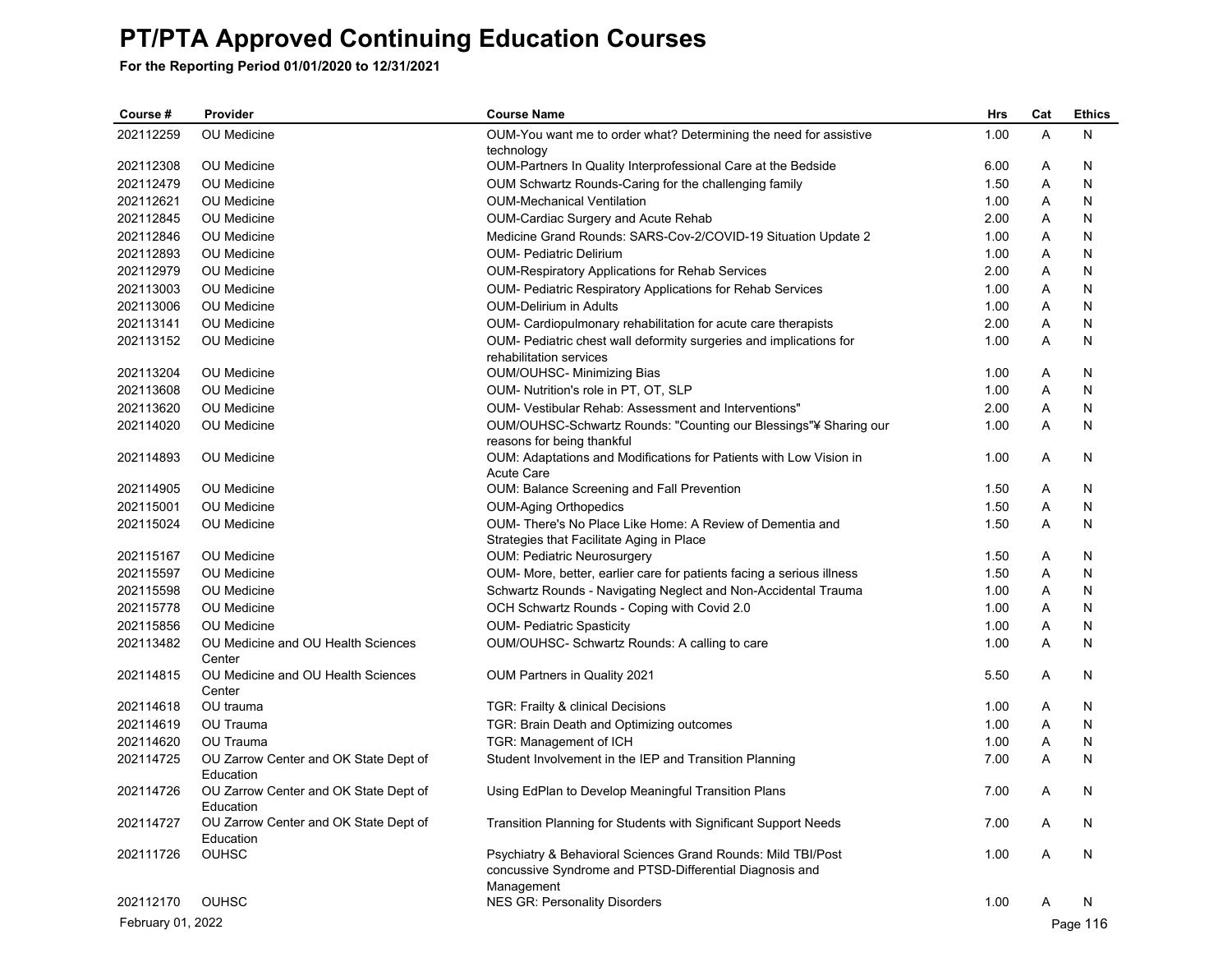**For the Reporting Period 01/01/2020 to 12/31/2021**

| Course #  | Provider                              | <b>Course Name</b>                                                                                                      | <b>Hrs</b> | Cat | <b>Ethics</b> |
|-----------|---------------------------------------|-------------------------------------------------------------------------------------------------------------------------|------------|-----|---------------|
| 202116035 | <b>OUHSC</b>                          | Sharon Sanderson Lect 2021                                                                                              | 1.50       | A   | N             |
| 202112169 | <b>OUHSC Department of Surgery</b>    | TRG: An Introduction to Burn Injuries                                                                                   | 1.00       | Α   | N             |
| 202112171 | <b>OUHSC Neurology</b>                | NGR: Extracranial Carotid Revascularization                                                                             | 1.00       | A   | N             |
| 202112198 | <b>OUHSC Neurology</b>                | NGR: Sunflower Syndrome: a Poorly Understood Epilepsy                                                                   | 1.00       | Α   | N             |
| 202114614 | <b>OUHSC Neurology</b>                | NGR: Viral Encephalitis                                                                                                 | 1.00       | A   | N             |
| 202114615 | <b>OUHSC Neurology</b>                | <b>NGR: Intracranial Pressure</b>                                                                                       | 1.00       | A   | N             |
| 202114616 | <b>OUHSC Neurology</b>                | NGR: Motor Recovery Poststroke- an Update                                                                               | 1.00       | Α   | N             |
| 202114617 | <b>OUHSC Neurology</b>                | NGR: Message to the Migraine Haters: The unfettered Views of a<br><b>Headache Outsiders</b>                             | 1.00       | A   | N             |
| 202112172 | <b>OUHSC Neurosurgery</b>             | NES GR: management of Seizures in Neurosurgical Patients                                                                | 1.00       | Α   | N             |
| 202112173 | <b>OUM</b>                            | OUM- An Introduction to Burn Injury Care for Rehab Services                                                             | 2.00       | B   | N             |
| 202113814 | <b>OUM</b>                            | <b>OUM-How Does Pain Work</b>                                                                                           | 2.00       | Α   | N             |
| 202113815 | <b>OUM</b>                            | <b>OUM-How Does Pain Work</b>                                                                                           | 2.00       | Α   | N             |
| 202114405 | <b>OUM</b>                            | OUM Don Waits- Wound product categories                                                                                 | 1.50       | Α   | N             |
| 202114499 | <b>OUM</b>                            | OUM Don Waits- Real Time Dressing Choice                                                                                | 1.50       | Α   | N             |
| 202115267 | <b>OUM Rehab Services Education</b>   | Running Biomechanics: Impact on Commonly Seen Musculoskeletal<br>Injuries, and Considerations for the Adolescent Runner | 1.50       | A   | N             |
| 202111980 | <b>OUMC</b>                           | Neurology Grand Rounds: Disease Modifying Therapies in MS                                                               | 1.00       | A   | N             |
| 202114217 | OUMI - University of Oklahoma Medical | OUM - Schwartz Rounds - Hospital: Home for the Holidays                                                                 | 1.00       | A   | N             |
| 202111979 | Center<br>Owens Recovery Science      | Personalized Blood Flow Restriction Rehabilitation                                                                      | 8.50       | Α   | N             |
| 202112003 | <b>Ownes Recovery Science</b>         | Personalized Blood Flow Restriction                                                                                     | 8.50       | Α   | N             |
| 202114128 | <b>Pacific Northwest Pilates</b>      | Therapeutic Pilates Foot and Gait Part 1 and Part 2                                                                     | 7.00       | A   | N             |
| 202115165 | <b>Pacific Northwest Pilates</b>      | Pilates for Clients with Hip Replacement                                                                                | 3.00       | Α   | N             |
| 202115798 | Pagliarulo and Associates             | Faculty Development Workshop for New PT/PTA Faculty                                                                     | 30.25      | Α   | N             |
| 202116070 | Pain-Free Performance Specialist      | Pain-Free Performance Specialist Certification                                                                          | 14.00      | Α   | N             |
| 202115921 | Parkinson Wellness Recovery           | PWR! Moves Therapist Certification Workshop                                                                             | 16.00      | Α   | N             |
| 202111100 | PDH Academy                           | Distal Radius Fractures: Rehabilitative Evaluation and Treatment                                                        | 5.00       | B   | N             |
| 202111101 | PDH Academy                           | Evidence-Based Electrical Stimulation                                                                                   | 3.00       | B   | N             |
| 202111104 | PDH Academy                           | Exercise Prescription in the Rehabilitation of the Cancer Patient: Current                                              | 3.00       | B   | N             |
|           |                                       | Guidelines                                                                                                              |            |     |               |
| 202111105 | PDH Academy                           | Exercise Training-Based Interventions for the Older Adult                                                               | 3.00       | B   | N             |
| 202111106 | PDH Academy                           | Autoimmune Disorders in the Hands: Diagnosis, Treatment, and<br>Therapeutic Interventions                               | 3.00       | B   | N             |
| 202111107 | PDH Academy                           | Osteoarthritis in the Hands: An Introduction to Rehabilitative Evaluation<br>and Treatment                              | 2.50       | B   | N             |
| 202111108 | PDH Academy                           | Heel Pain: Looking Beyond Plantar Fasciitis                                                                             | 1.00       | B   | N             |
| 202111109 | PDH Academy                           | Lymphedema Treatment in Physical Therapy                                                                                | 4.00       | B   | N             |
| 202111110 | PDH Academy                           | <b>Orthopedic Special Tests: Lower Extremity</b>                                                                        | 4.00       | B   | N             |
| 202111111 | PDH Academy                           | <b>Orthopedic Special Tests: Upper Extremity</b>                                                                        | 3.00       | B   | N             |
| 202111112 | PDH Academy                           | The Pediatric Foot: Anatomical Development, Clinical Assessment, and                                                    | 3.00       | B   | N             |
| 202111113 | PDH Academy                           | Considerations for Intervention                                                                                         | 2.50       | B   | N             |
| 202111114 | PDH Academy                           | Common Lower Leg Overuse Injuries in Runners<br>The Science of Rehabilitative Tai Chi                                   | 4.00       | B   | N             |
| 202111115 | PDH Academy                           | Evidence-Based Application of Therapeutic Ultrasound                                                                    | 2.00       | B   | N             |
| 202116306 | <b>Pelvic Health Solutions</b>        | The Female Athlete Level 1 live                                                                                         | 19.00      | A   | N             |
|           |                                       |                                                                                                                         |            |     |               |

February 01, 2022 Page 117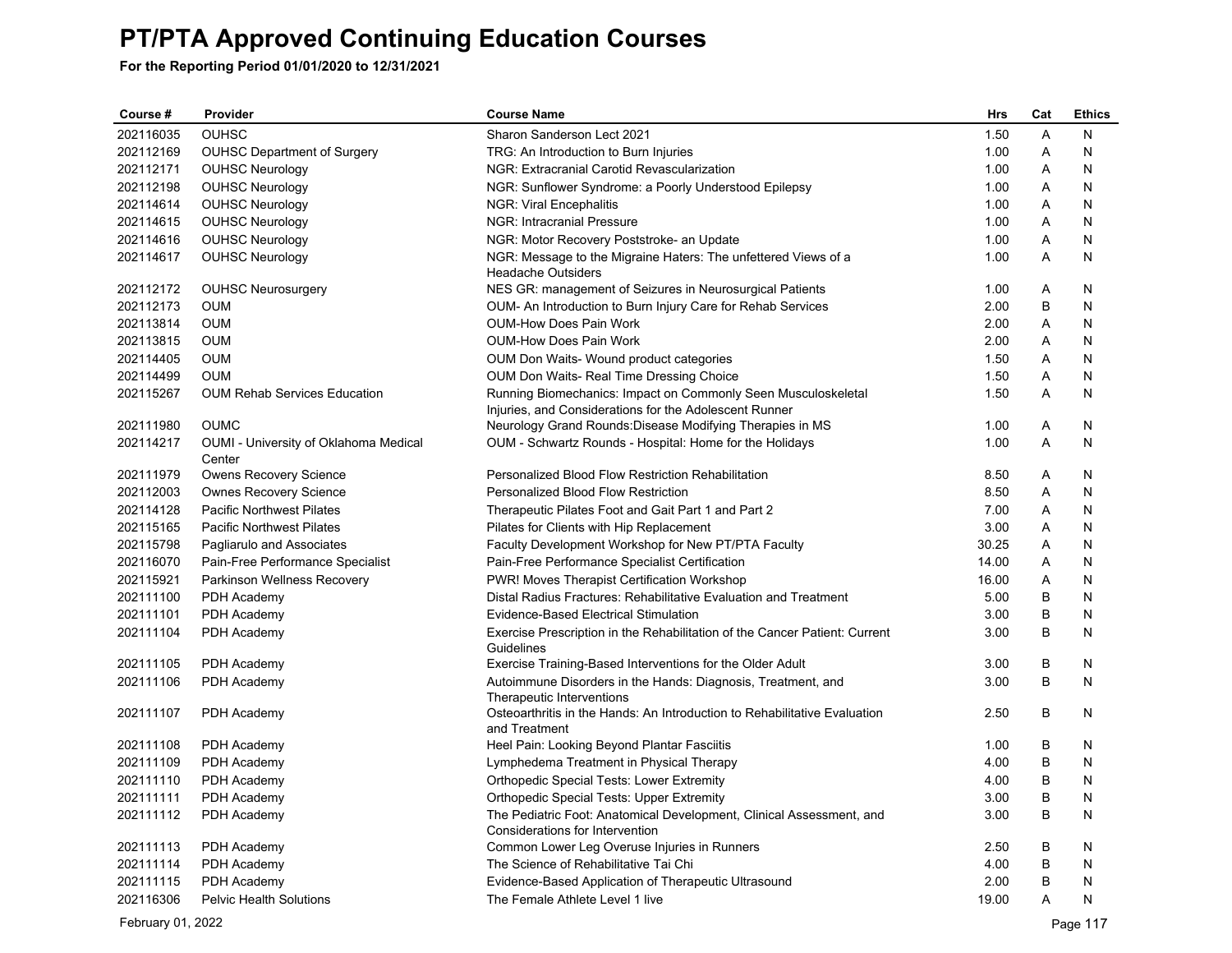| Course #  | Provider         | <b>Course Name</b>                                                                                                                                                               | <b>Hrs</b> | Cat | <b>Ethics</b> |
|-----------|------------------|----------------------------------------------------------------------------------------------------------------------------------------------------------------------------------|------------|-----|---------------|
| 202111572 | Permobil Academy | A Case for Excellence: Manual                                                                                                                                                    | 1.00       | A   | N             |
| 202111573 | Permobil Academy | A Case for Excellence: Power                                                                                                                                                     | 1.00       | Α   | N             |
| 202111574 | Permobil Academy | Acquired Brain Injury: Meeting Wheeled Mobility Needs                                                                                                                            | 2.00       | A   | N             |
| 202111575 | Permobil Academy | A Beginner's Guide to Navigating Complex Rehab Technology: Manual<br>Mobility                                                                                                    | 1.00       | Α   | N             |
| 202111576 | Permobil Academy | The Least Costly Alternative At What Cost?                                                                                                                                       | 2.00       | A   | N             |
| 202111577 | Permobil Academy | Material Matters: The Substance and Design of Seating Components                                                                                                                 | 1.00       | Α   | Ν             |
| 202111578 | Permobil Academy | Seating and Mobility Solutions for Older Adults                                                                                                                                  | 2.00       | A   | N             |
| 202111579 | Permobil Academy | The When, Why, and How of Pediatric Powered Mobility                                                                                                                             | 2.00       | A   | N             |
| 202111580 | Permobil Academy | Sharpen Your Skills - Power Mobility                                                                                                                                             | 1.50       | A   | N             |
| 202111581 | Permobil Academy | A Beginner's Guide to Navigating Complex Rehab Technology: Power<br>Mobility                                                                                                     | 1.00       | Α   | Ν             |
| 202111582 | Permobil Academy | A Beginner's Guide to Navigating Complex Rehab Technology: Seating<br>and Positioning                                                                                            | 1.00       | A   | N             |
| 202111583 | Permobil Academy | Can Functional be FUN? Understanding Pediatric Manual Wheeled<br>Mobility                                                                                                        | 1.00       | A   | N             |
| 202111584 | Permobil Academy | Intro to CRT: Navigating the Funding Rabbit Hole                                                                                                                                 | 2.00       | A   | N             |
| 202111585 | Permobil Academy | Sharpen Your Skills: Manual Mobility                                                                                                                                             | 1.50       | Α   | N             |
| 202111586 | Permobil Academy | Taking a Stand: Overcoming Obstacles to Improve Outcomes                                                                                                                         | 2.00       | A   | N             |
| 202112332 | Permobil Academy | Challenges to Seating and Positioning: Common Seating Misconceptions<br>that Get in the Way                                                                                      | 1.00       | B   | N             |
| 202112333 | Permobil Academy | Understanding the Geriatric Population: Risks Associated with Prolonged<br>Sitting and Goals of a Therapist                                                                      | 1.00       | В   | N             |
| 202112334 | Permobil Academy | The Aging Skin: Understanding Skin Changes that Make Our Elderly<br>Clients More Susceptible to Breakdown, Common Areas of Wound<br>Development, and Stages of Pressure Injuries | 1.00       | B   | N             |
| 202112335 | Permobil Academy | Three Extrinsic Factors of Wound Development: Taking a Deeper Look                                                                                                               | 1.00       | В   | N             |
| 202112336 | Permobil Academy | Choosing the Most Appropriate Wheelchair                                                                                                                                         | 1.00       | B   | N             |
| 202112338 | Permobil Academy | Skin Protection Cushions: Understanding the Principles of Immersion<br>and Envelopment vs Offloading and the Importance of Cushion Medium<br>and Geometry                        | 1.00       | B   | N             |
| 202112339 | Permobil Academy | Abnormal Postures in the Wheelchair System: Identifying the Cause                                                                                                                | 1.00       | B   | N             |
| 202112340 | Permobil Academy | Accommodate or Correct? A Comparison of What You are Trying to<br>Accomplish When the Postural Abnormality is Reducible Versus<br>Non-reducible                                  | 1.00       | B   | N             |
| 202112341 | Permobil Academy | Choosing the Appropriate Wheelchair Back Support                                                                                                                                 | 1.00       | B   | N             |
| 202112342 | Permobil Academy | Wheelchair Postural Supports: How to Optimize Stability and Alignment<br>in a Wheelchair System                                                                                  | 1.00       | B   | N             |
| 202112343 | Permobil Academy | Wheelchair Seating and Positioning Evaluation Tools                                                                                                                              | 1.00       | В   | N             |
| 202112344 | Permobil Academy | Choosing the Appropriate Wheelchair System for the Resident with<br>Cognitive Impairment                                                                                         | 1.00       | B   | N             |
| 202112345 | Permobil Academy | Seating and Positioning in Long Term Care: Why the Long Term Care<br>Therapist MUST be Knowledgeable in the Principles of Seating and<br>Positioning                             | 1.00       | B   | N             |
| 202113675 | Permobil Academy | Wheelchair Configuration: The Importance of an Optimized Ride                                                                                                                    | 1.00       | A   | N             |
| 202113677 | Permobil Academy | Seating and Positioning Solutions for Older Adults                                                                                                                               | 1.00       | A   | N             |
| 202113678 | Permobil Academy | Wheeled Mobility Solutions for Older Adults                                                                                                                                      | 1.00       | A   | N             |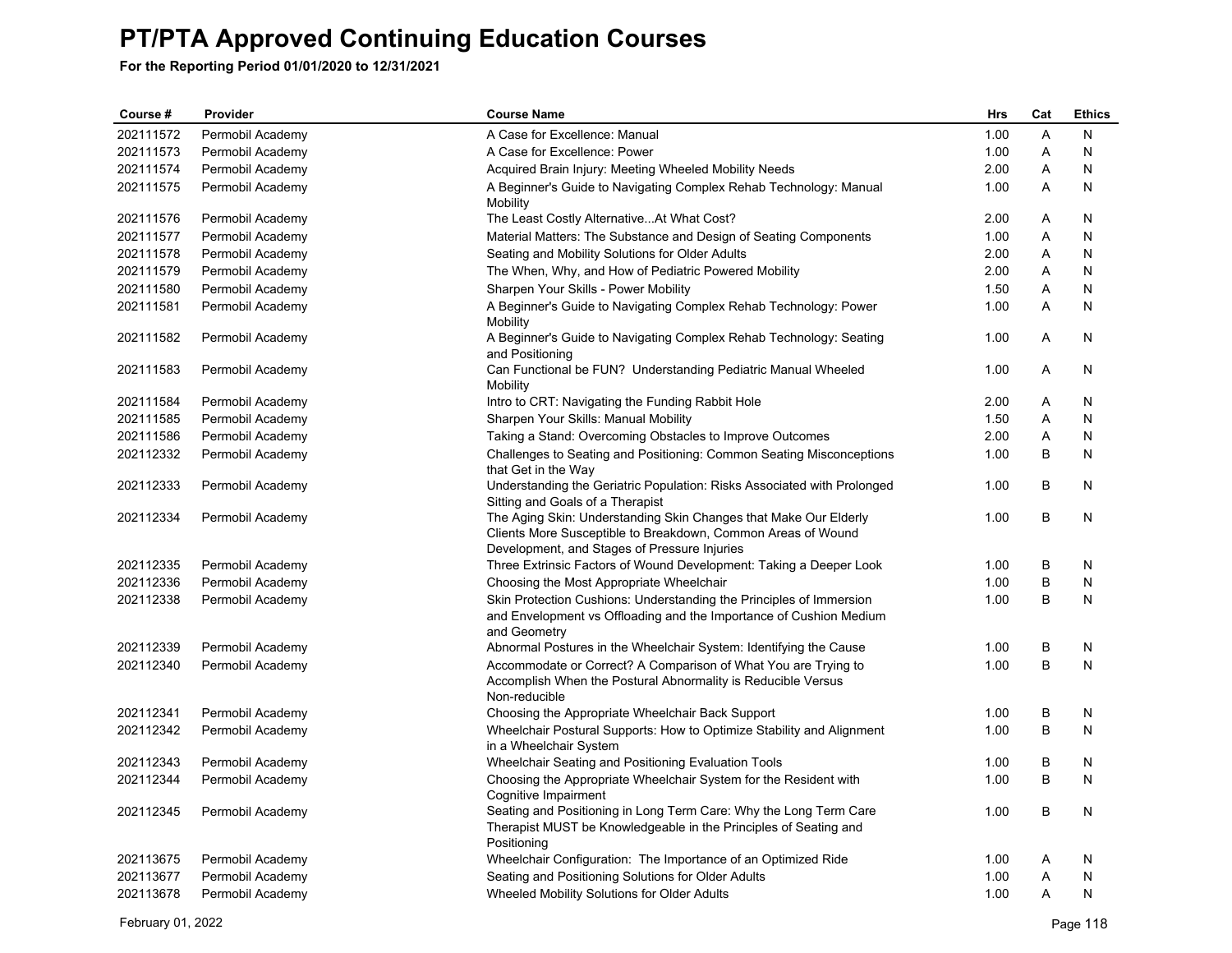**For the Reporting Period 01/01/2020 to 12/31/2021**

| Course #  | Provider                 | <b>Course Name</b>                                                                                                | Hrs   | Cat | <b>Ethics</b> |
|-----------|--------------------------|-------------------------------------------------------------------------------------------------------------------|-------|-----|---------------|
| 202113679 | Permobil Academy         | Complex Rehab Technology: Foundations of Funding and<br>Documentation                                             | 1.00  | A   | N             |
| 202113680 | Permobil Academy         | Custom Seating Continuum: Clinical Considerations for Optimal<br>Outcomes                                         | 1.00  | A   | N             |
| 202113681 | Permobil Academy         | The Least Costly Alternative A Shift in Paradigm?                                                                 | 1.00  | A   | N             |
| 202114129 | Permobil Academy         | Material Matters: The Substance and Design of Custom Manual<br>Wheelchairs                                        | 1.00  | A   | N             |
| 202114413 | Permobil Academy         | Wheelchair Interventions 101: The What, the Why, and the How                                                      | 1.00  | B   | N             |
| 202114414 | Permobil Academy         | The Wheelchair Evaluation: Identifying deficits, seeking solutions, finding<br>function                           | 1.00  | B   | N             |
| 202114415 | Permobil Academy         | Identifying Manual Wheelchair Best Practice in the Continuum of Care                                              | 1.00  | B   | N             |
| 202114416 | Permobil Academy         | Manual Wheelchair Configuration & Power Assist - Tools to Maximize<br>Outcomes                                    | 1.00  | B   | N             |
| 202114418 | Permobil Academy         | Identifying Power Wheelchair Best Practice in the Continuum of Care                                               | 1.00  | B   | N             |
| 202114419 | Permobil Academy         | Wheelchair Interventions: Putting it All Together                                                                 | 1.00  | B   | N             |
| 202111687 | PESI                     | 2020 geriatric conference                                                                                         | 14.50 | A   | N             |
| 202112060 | PESI                     | Primitive Reflex Integration through Neuroplasticity                                                              | 6.25  | Α   | N             |
| 202112584 | PESI                     | Manual therapy for low back pain-hands-on treatment for lumbar,<br>sacroiliac and pelvic dysfunctions             | 6.00  | B   | N             |
| 202112585 | PESI                     | Sacroiliac joint dysfunction-treatments to stop the pain in as little as 4-6<br>sessions                          | 6.00  | B   | N             |
| 202112586 | <b>PESI</b>              | Non-Surgical Strategies for Sacroiliac Joint Dysfunction                                                          | 2.00  | В   | N             |
| 202112816 | PESI                     | Yoga for Therapeutic Rehabilitation: Learning New Tools and Expanding<br><b>Your Practice</b>                     | 6.00  | B   | N             |
| 202112894 | <b>PESI</b>              | Clinical Action for Dementia, TBI, Concussion, Stroke, and other<br>Cognitive declines: Assessment and treatment  | 6.25  | B   | N             |
| 202113224 | Pesi                     | Telehealth for Rehab: Improve Access & Quality of Care Wherever You<br>Are                                        | 6.00  | B   | N             |
| 202113656 | <b>PESI</b>              | Fall Prevention Specialist Certificate Course: Fall-proof Your Patients<br>with Today's Best Practices            | 12.50 | B   | N             |
| 202113725 | Pesi                     | Gait Strategies: How The Determinants Of Gait Impact Function, Mobility<br>& Safety                               | 1.75  | B   | N             |
| 202113726 | Pesi                     | Empower Clients With Mobility Impairments: Using Technology To<br>Improve Quality Of Life                         | 1.50  | B   | N             |
| 202114022 | PESI                     | Oppositional, Defiant & Disruptive Students: Practical Strategies for the<br>Most Challenging Classroom Behaviors | 5.00  | A   | N             |
| 202114183 | PESI                     | The Art and Science of the Perfect Run: Reduce Injuries and Increase<br>Performance                               | 6.25  | B   | N             |
| 202114184 | <b>PESI</b>              | Runner's Rehab Master Class: Identify and Treat The Root Cause of<br>Running Injuries Faster than Ever Before     | 6.25  | B   | N             |
| 202114403 | PESI                     | 2-Day: 2021 Geriatric Conference                                                                                  | 14.50 | A   | N             |
| 202114466 | PESI                     | Sacroiliac Joint Specialist Certification                                                                         | 11.25 | B   | N             |
| 202115055 | <b>PESI</b>              | Innovative Vision Rehab Strategies for PTs, OTs, & SLPs: Don't let vision<br>limit your patient's progress        | 6.25  | A   | N             |
| 202115142 | <b>PESI</b><br>(0.00101) | 2021 Autism Symposium: What's New & Next in Treating Clients on the<br>Spectrum                                   | 15.00 | A   | N             |

**Contact Info:** (800) 844-8260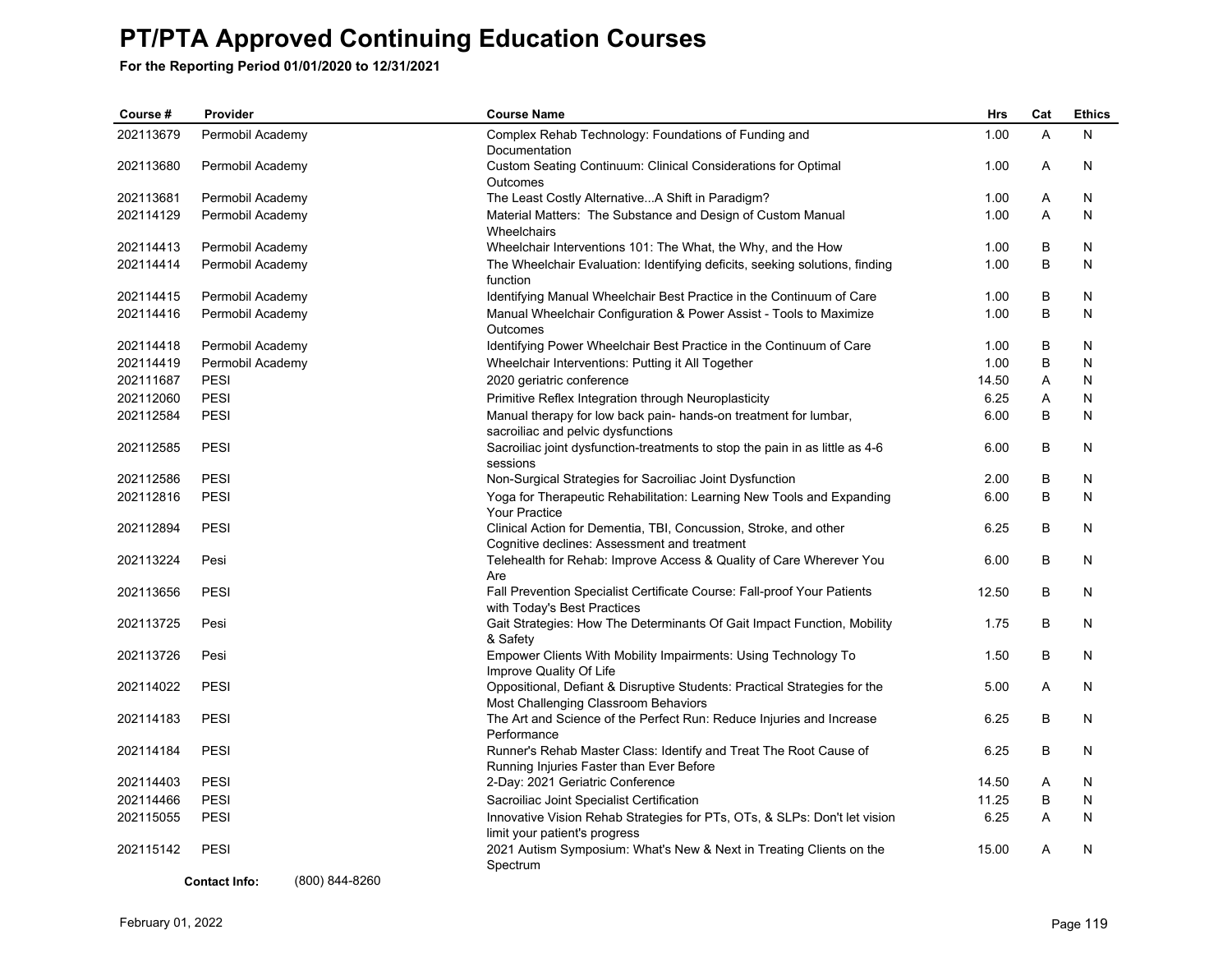| Course #  | Provider             |                                | <b>Course Name</b>                                                                                                                                                              | <b>Hrs</b> | Cat          | <b>Ethics</b> |
|-----------|----------------------|--------------------------------|---------------------------------------------------------------------------------------------------------------------------------------------------------------------------------|------------|--------------|---------------|
| 202115437 | <b>PESI</b>          |                                | Fall Prevention Specialist Certification Course: Fall Proof Your Patients<br>with Today's Best Practices                                                                        | 12.50      | A            | N             |
| 202115619 | PESI                 |                                | Advances in Motor Control and Learning for Neurological Rehab                                                                                                                   | 6.25       | B            | N             |
| 202115620 | PESI                 |                                | Advances in Motor Control and Learning for Neurological Rehab                                                                                                                   | 6.25       | B            | N             |
| 202115807 | PESI                 |                                | Shoulder Disorders: An Evidence-Based Approach to Evaluation and<br>Treatment                                                                                                   | 5.00       | A            | N             |
| 202115878 | Pesi                 |                                | Concussion Summit: A Multi-Disciplinary Approach to Evaluation,<br>Treatment and Return to Activity                                                                             | 6.50       | A            | N             |
| 202115926 | <b>PESI</b>          |                                | 2 Day Bulletproof Summit: A Movement Experience                                                                                                                                 | 14.00      | В            | N             |
| 202116099 | <b>PESI</b>          |                                | Dyslexia, Dyscalculia, & Dysgraphia: An Integrated Approach                                                                                                                     | 6.00       | B            | N             |
| 202116100 | <b>PESI</b>          |                                | How to Work With Children: A Sensory Approach                                                                                                                                   | 1.00       | B            | N             |
| 202116121 | Pesi                 |                                | Orthopedic Recovery & Emerging Modalities: Objective criteria for return<br>to activity for knee and shoulder injuries, cupping therapy, and blood flow<br>restriction training | 13.50      | B            | N             |
| 202116151 | pesi                 |                                | Alzheimer's, dementia's, and geriatric mental health conditions                                                                                                                 | 12.50      | Α            | N             |
| 202116179 | <b>PESI</b>          |                                | 2021 Geriatric Healthcare Summit                                                                                                                                                | 23.25      | Α            | N             |
| 202113650 | PESI inc             |                                | Manual Therapy for the Spine Targeted Techniques to Eliminate Back<br>Pain                                                                                                      | 6.25       | $\mathsf{A}$ | N             |
| 202113651 | PESI inc             |                                | Stroke Rehab Master Class: Best Practices for Improved Outcomes                                                                                                                 | 20.25      | B            | N             |
| 202115623 | Pesi Rehab           |                                | The Art and Science of the Perfect Run - Reduce Injuries and Increase<br>Performance                                                                                            | 6.25       | A            | N             |
| 202115891 | <b>PESI Rehab</b>    |                                | <b>Blood Flow Restriction Training Certification Course</b>                                                                                                                     | 8.50       | B            | N             |
| 202115986 | Pesi Rehab           |                                | Concussion Summit: A Multi-Disciplinary Approach to Evaluation,<br>Treatment and Return to Activity                                                                             | 6.00       | A            | N             |
| 202114404 | Performance Summit   | PESI Rehabilitation and Sports | Rehabilitation and Sports Performance Summit                                                                                                                                    | 16.00      | Α            | N             |
| 202113192 | PESI, inc            |                                | High-Functioning Autism: Proven and Practical Interventions for<br>Challenging Behaviors in Children, Adolescents & Young Adults                                                | 6.25       | B            | N             |
| 202113193 | PESI, inc            |                                | Autism Spectrum Meltdowns: Effective Interventions for Sensory,<br><b>Executive Function and Social-Emotional Communication</b>                                                 | 6.25       | B            | N             |
| 202113194 | Pesi, Inc.           |                                | Early Intervention for Autism: Assessment & Treatment Strategies for<br>Birth to 5                                                                                              | 6.25       | B            | N             |
| 202115132 | PESI, Inc.           |                                | Primitive Reflexes: A Deeper Look into the Nervous System Pathways                                                                                                              | 2.00       | A            | N             |
|           | <b>Contact Info:</b> | (800) 844-8260                 |                                                                                                                                                                                 |            |              |               |
| 202116263 | PESI, Inc            |                                | Master the Most Challenging Wounds: The 50 BEST Solutions to<br>Dramatically Improve Wound Healing                                                                              | 6.25       | B            | N             |
| 202110870 | PESI, Inc.           |                                | Behavioral Treatment of Chronic Pain: Evidence-Based Techniques to<br>Move People from Hurt to Hope                                                                             | 6.25       | A            | N             |
| 202111052 | PESI, Inc.           |                                | The Aging Brain: Assessments, Treatments & Interventions for<br>Alzheimer's Disease & Other Dementias                                                                           | 6.25       | A            | N             |
| 202111116 | PESI, Inc.           |                                | Autism: De-Escalate Meltdowns and Diffuse Explosive Behaviors in<br><b>Children and Adolescents</b>                                                                             | 6.00       | A            | N             |
| 202111400 | PESI, Inc.           |                                | Distracted and Disorganized Kids in a Digital Generation: Techniques to<br>Influence Neuroplasticity, Manage Screen Time & Implement Sensory<br><b>Smart Movement</b>           | 6.25       | A            | N             |
| 202111401 | PESI, Inc.           |                                | The Ultimate Hands-On Wound Care Clinical Lab                                                                                                                                   | 6.25       | Α            | N             |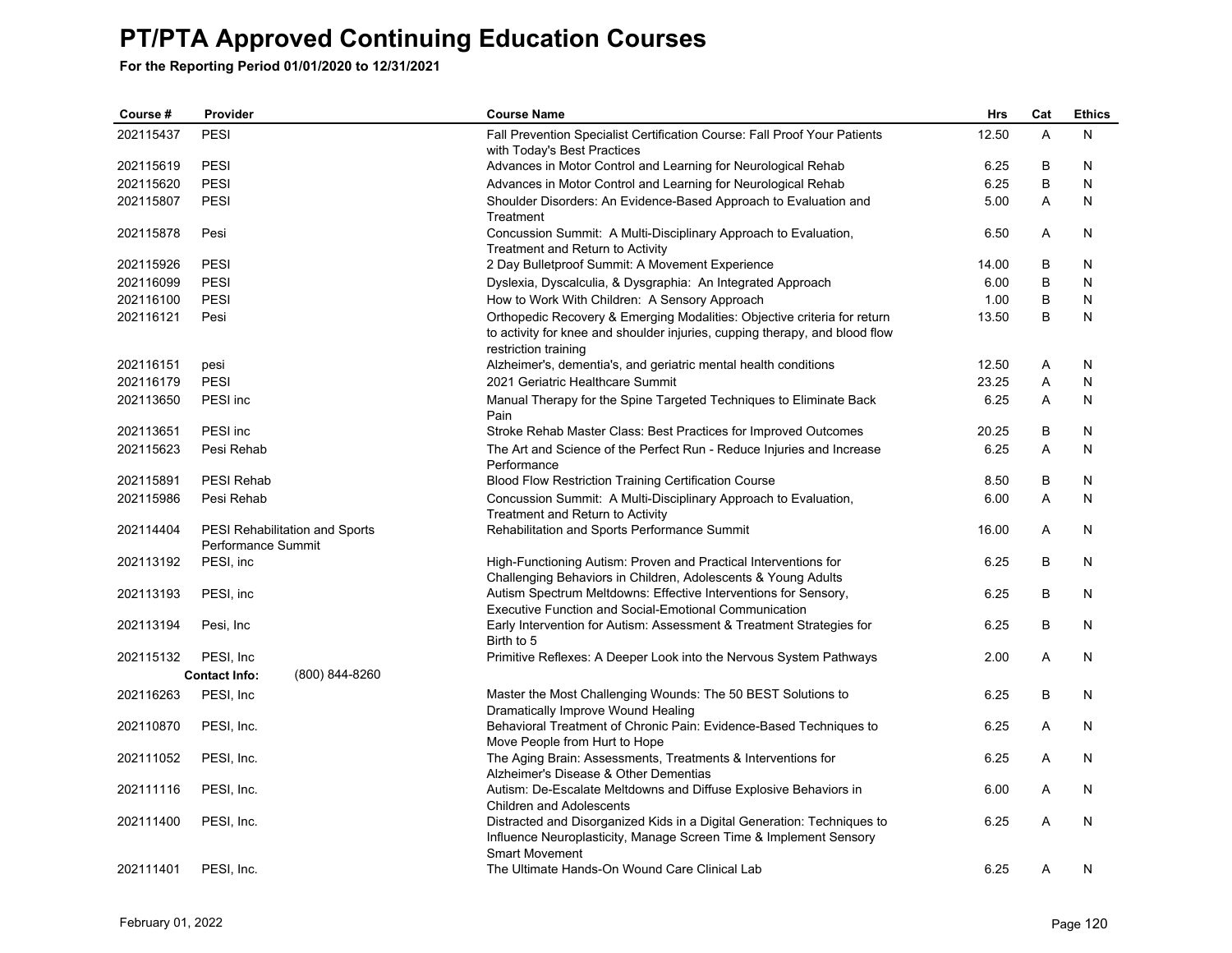**For the Reporting Period 01/01/2020 to 12/31/2021**

| Course #               | Provider                                    | <b>Course Name</b>                                                                                                        | <b>Hrs</b>   | Cat    | <b>Ethics</b> |
|------------------------|---------------------------------------------|---------------------------------------------------------------------------------------------------------------------------|--------------|--------|---------------|
| 202115750              | PESI, Inc.                                  | Visual Rehabilitation for Children and Adolescents: Treatment                                                             | 6.25         | B      | N             |
|                        |                                             | Techniques for Cross Dominance, Visual Neglect, Ocular Motility, and                                                      |              |        |               |
| 202115908              | PESI, Inc.                                  | Scotopic Sensitivity                                                                                                      | 22.00        | Α      | N             |
| 202116087              | PESI, Inc.                                  | 15th Annual Rehab Summit<br>Upper Extremity Myofascial Chains: Don't Chase the Symptoms, Find the                         | 2.00         | A      | N             |
|                        |                                             | Cause                                                                                                                     |              |        |               |
| 202116088              | PESI, Inc.                                  | Fascial Cupping Therapy for Rehabilitation and Performance                                                                | 4.00         | A      | N             |
|                        |                                             | Enhancement                                                                                                               |              |        |               |
| 202116016              | Pesi, RockTape, FMT                         | Myofascial Cupping Practitioner Certification                                                                             | 6.00         | Α      | N             |
| 202116254              | Pesi/Deana Cantley                          | Runners Rehab Master Class Identify and Treat the Root Cause of                                                           | 6.25         | B      | N             |
|                        |                                             | Running Injuries Faster than Ever Before                                                                                  |              |        |               |
| 202114625              | phyicaltherapy.com                          | Application of Pain Science: An Introduction                                                                              | 1.50         | Α      | N             |
| 202115066              | Physical Therapy Central                    | PTC - Intro to Dry Needling                                                                                               | 8.00         | A      | N             |
|                        | <b>Contact Info:</b><br>(405) 809-8655      |                                                                                                                           |              |        |               |
| 202115260              | <b>Physical Therapy Central</b>             | PRP Injections in Orthopedics - Webinar                                                                                   | 1.00         | Α      | N             |
| 202115261              | <b>Physical Therapy Central</b>             | Rotator Cuff Rehab - Physician Specific Protocol (Webinar)                                                                | 1.00         | Α<br>B | N<br>N        |
| 202111636              | Physical Therapy Management of<br>Headaches | Physical Therapy Management of Headaches                                                                                  | 4.00         |        |               |
| 202114827              | Physical Therapy Modalities in Wound Care   | Physical Therapy Modalities in Wound Care                                                                                 | 1.00         | A      | N             |
|                        | (800) 787-1931<br><b>Contact Info:</b>      |                                                                                                                           |              |        |               |
| 202114908              | physical therapy.com                        | Wound Care Staff Education: What clinicians need to know                                                                  | 2.00         | Α      | N             |
| 202114909              | physical therapy.com                        | High-Alert Medications in Home Health: Anticoagulation's, insulin and                                                     | 2.00         | A      | N             |
|                        |                                             | Narcotics                                                                                                                 |              |        |               |
| 202114910              | physical therapy.com                        | Physical Therapist Screening of the Integumentary System, the Window<br>Into One's Health                                 | 2.00         | Α      | N             |
| 202114911              | Physical therapy.com                        | Biomechanical Implications for PT Management Before and After Joint<br>Replacement                                        | 2.00         | A      | N             |
| 202115974              | physical therapy.com                        | Age Friendly Healthcare                                                                                                   | 2.00         | В      | N             |
| 202115975              | physical therapy.com                        | Part I: Basic Spanish Grammar and Vocabulary and Taking a Medical                                                         | 2.00         | B      | N             |
|                        |                                             | History                                                                                                                   |              |        |               |
| 202115976              | physical therapy.com                        | Best Bodyweight Exercises for Home and Outdoor Exercise                                                                   | 2.00         | B      | N             |
| 202115980              | physical therapy.com                        | Ergonomics: Don't Let Patients Get Hurt at Work, Leverage Their                                                           | 2.00         | A      | N             |
|                        |                                             | Position!                                                                                                                 |              |        |               |
| 202114980              | PhysicalThearapy.com                        | Incorporating Exercises Training into the Oncology Rehabilitation Setting                                                 | 2.00         | В      | N             |
|                        | (855) 782-6258<br><b>Contact Info:</b>      |                                                                                                                           |              |        |               |
| 202112720              | PhysicalThearpy.com                         | Myofascial Interventions Part I: Instrument Assisted Soft-Tissue                                                          | 2.00         | B      | N             |
| 202110408              | PhysicalTherapy.com                         | Mobilization and Mechanical Percussion Massage<br>Ethics in Practice: Examining Medical Errors: An Ounce of Prevention is | 2.00         | B      | N             |
|                        |                                             | Worth a Pound of Cure                                                                                                     |              |        |               |
| 202110409              | PhysicalTherapy.com                         | Using Aquatics for Functional Improvements in Older Adults                                                                | 2.00         | B      | N             |
| 202110410              | PhysicalTherapy.com                         | <b>Extremity Joint Mobilization Techniques</b>                                                                            | 1.50         | B      | N             |
| 202110411              | PhysicalTherapy.com                         | Utilization of Ankle Foot Orthoses in Patients with Neurological                                                          | 2.00         | B      | N             |
|                        |                                             | Dysfunction                                                                                                               |              |        |               |
| 202110412              | PhysicalTherapy.com                         | The Use of Therapeutic Yoga for the Prevention of Falls in Community                                                      | 2.00         | B      | N             |
|                        |                                             | <b>Dwelling Older Adults</b>                                                                                              |              |        |               |
| 202110413<br>202110861 | PhysicalTherapy.com                         | Management of Patellofemoral Pain Syndrome                                                                                | 2.00<br>2.00 | B<br>B | N<br>N        |
|                        | PhysicalTherapy.com                         | Dietary Considerations for Rehabilitation and Fitness Professionals                                                       |              |        |               |

February 01, 2022 Page 121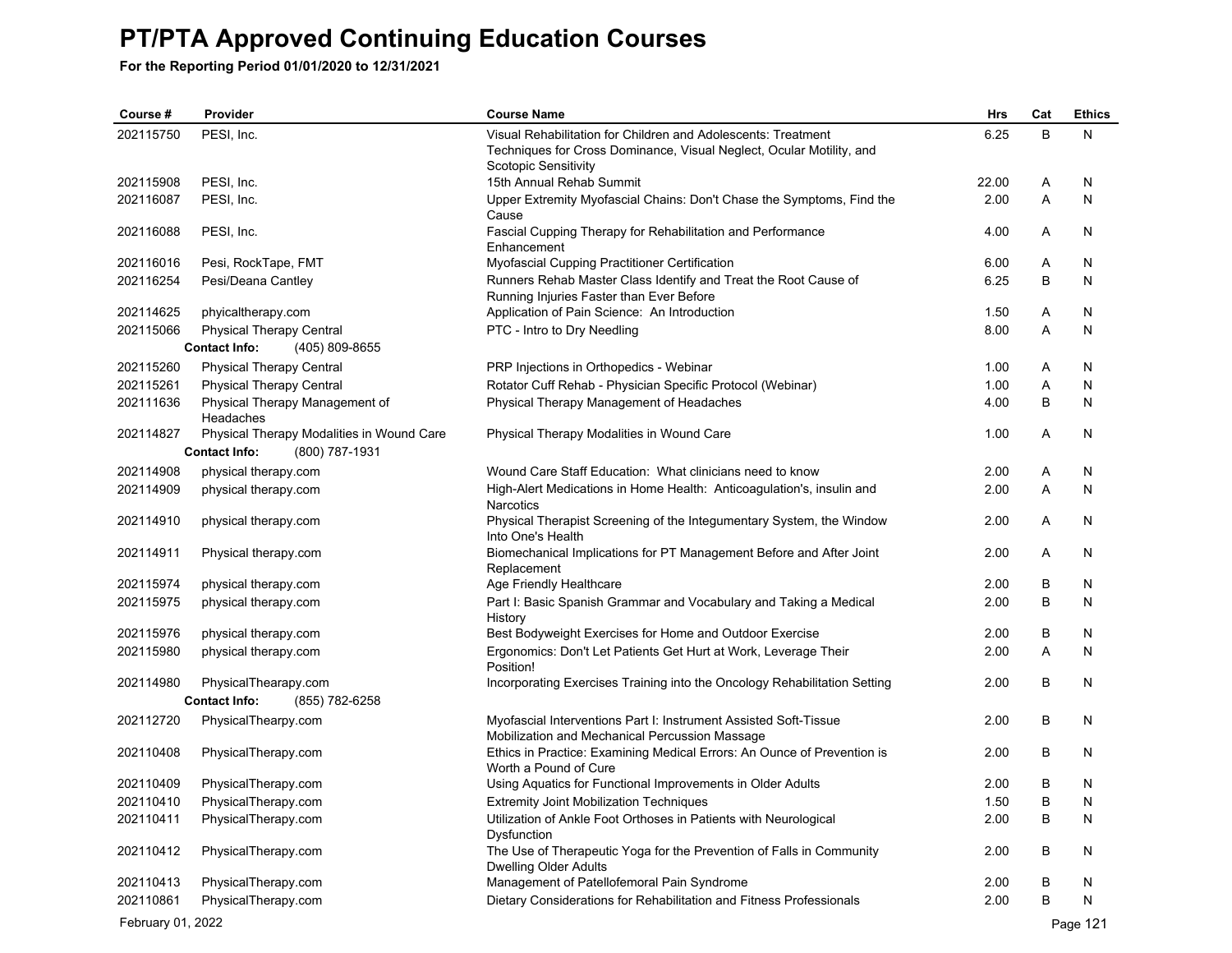| Course #  | Provider            | <b>Course Name</b>                                                                                                                  | <b>Hrs</b> | Cat | <b>Ethics</b> |
|-----------|---------------------|-------------------------------------------------------------------------------------------------------------------------------------|------------|-----|---------------|
| 202110862 | PhysicalTherapy.com | When to Say When: Treatment Parameters for Home Health Therapy for                                                                  | 2.00       | B   | N             |
|           |                     | People with Cardiovascular or Pulmonary Pathologies                                                                                 |            |     |               |
| 202110863 | PhysicalTherapy.com | Total Joint Arthroplasty Acute Care Rehabilitation Starts in the Home                                                               | 2.00       | B   | N             |
| 202110864 | PhysicalTherapy.com | Fuel for Optimal Care: The Role of Nutrition in Home Health Therapy                                                                 | 2.00       | B   | N             |
| 202110865 | PhysicalTherapy.com | Treatment of Patients with Amyotrophic Lateral Sclerosis in the Home<br><b>Health Setting</b>                                       | 2.00       | B   | N             |
| 202110866 | PhysicalTherapy.com | Geriatric Pharmacology: PT Role and Responsibilities                                                                                | 2.00       | В   | N             |
| 202111067 | PhysicalTherapy.com | Documentation and Billing for Aquatic Therapy                                                                                       | 2.00       | B   | N             |
| 202111068 | PhysicalTherapy.com | Breast Cancer: Functional Implications and Physical Therapy<br>Management                                                           | 2.00       | B   | N             |
| 202111069 | PhysicalTherapy.com | Motor Control and Motor Learning: Incorporating the Fundamentals into<br><b>Clinical Practice</b>                                   | 2.00       | B   | N             |
| 202111070 | PhysicalTherapy.com | Medicare Documentation: Describing Skill Related to Discharge Planning<br>and Maintenance Programming                               | 2.00       | B   | N             |
| 202111071 | PhysicalTherapy.com | Factors which Influence Motor Learning - Merging Psychological and<br>Movement Science Evidence into Practice                       | 2.00       | B   | N             |
| 202111072 | PhysicalTherapy.com | Getting Ready for PDPM: Group and Concurrent Therapy                                                                                | 1.00       | В   | N             |
| 202111392 | PhysicalTherapy.com | Series: Physical Therapy Examination and Treatment of the Vestibular<br>System                                                      | 4.00       | B   | N             |
| 202111410 | PhysicalTherapy.com | Rotator Cuff Lesions: Conservative and Post-Operative Treatment                                                                     | 2.00       | B   | N             |
| 202111411 | PhysicalTherapy.com | Hamstrung No More-Contemporary Review and Management of<br>Hamstring Injury                                                         | 2.00       | B   | N             |
| 202111412 | PhysicalTherapy.com | Evaluation & Management of Posterior Pelvic Girdle Pain                                                                             | 2.00       | В   | N             |
| 202111413 | PhysicalTherapy.com | Prevention and Management of Overuse Injuries Associated with Cycling                                                               | 2.00       | B   | N             |
| 202111414 | PhysicalTherapy.com | ACL Injury Prevention: What We Know, What We Don't, What We Can<br>Put into Practice Now                                            | 2.00       | B   | N             |
| 202111415 | PhysicalTherapy.com | Management of Patellofemoral Pain Syndrome                                                                                          | 2.00       | B   | N             |
| 202111416 | PhysicalTherapy.com | PT Management of Soccer Injuries                                                                                                    | 2.00       | B   | N             |
| 202111417 | PhysicalTherapy.com | Aquatic Interventions for Fibromyalgia                                                                                              | 2.00       | В   | N             |
| 202111418 | PhysicalTherapy.com | Lab Values and Vital Signs in the Neonatal Intensive Care Unit                                                                      | 2.00       | B   | N             |
| 202111419 | PhysicalTherapy.com | Fuel for Optimal Care: The Role of Nutrition in Home Health Therapy                                                                 | 2.00       | B   | N             |
| 202111420 | PhysicalTherapy.com | Decreasing Fall Risk with Aquatic Therapeutic Interventions                                                                         | 2.00       | B   | N             |
| 202111421 | PhysicalTherapy.com | Confused? Improving Outcomes in Patients with Altered Mental Status<br>and Delirium                                                 | 2.00       | В   | Ν             |
| 202111429 | PhysicalTherapy.com | Sleep Recommendations for Competitive Athletes                                                                                      | 1.00       | B   | N             |
| 202111430 | PhysicalTherapy.com | Physical Therapy Pillars of Success in Working with Distance Runners                                                                | 2.00       | В   | N             |
| 202111431 | PhysicalTherapy.com | Programming for Strength and Power Gains                                                                                            | 2.00       | В   | N             |
| 202111432 | PhysicalTherapy.com | Using Aquatics for Functional Improvements in Older Adults                                                                          | 2.00       | B   | N             |
| 202111620 | PhysicalTherapy.com | School-Based Intervention for Children with Developmental Coordination<br>Disorder or Suspected Developmental Coordination Disorder | 2.00       | B   | N             |
| 202111622 | PhysicalTherapy.com | Goal Attainment Scaling for Simple and Medically Complex Clients in the<br>School Setting                                           | 2.00       | B   | N             |
| 202111623 | PhysicalTherapy.com | Application of the ICF to the Provision of School-based Physical Therapy<br>Services                                                | 2.00       | В   | N             |
| 202111624 | PhysicalTherapy.com | Assistive Technology in the School Setting: Tips for Planning, Selecting<br>and Justifying                                          | 2.00       | B   | N             |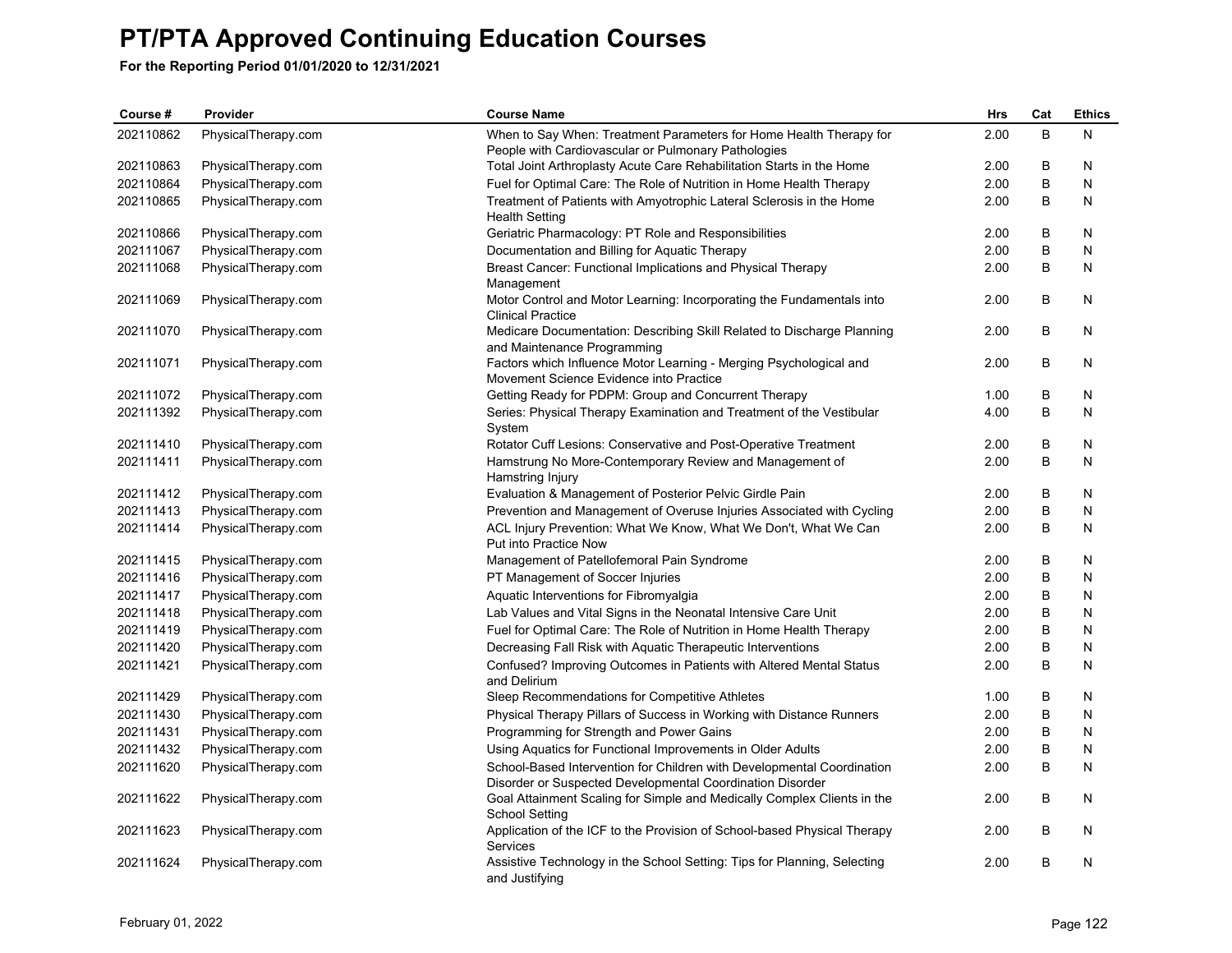| Course #  | Provider            | <b>Course Name</b>                                                                                     | Hrs  | Cat          | <b>Ethics</b> |
|-----------|---------------------|--------------------------------------------------------------------------------------------------------|------|--------------|---------------|
| 202111625 | PhysicalTherapy.com | High-Intensity Training: How-To Program for Best Results and Avoid<br>Overtraining                     | 2.00 | B            | N             |
| 202111626 | PhysicalTherapy.com | Balance Outcome Measures - Selection and Utilization                                                   | 2.00 | B            | N             |
| 202111627 | PhysicalTherapy.com | A Practical Approach to Managing Socially Complex Patients in Acute<br>Care                            | 2.00 | B            | N             |
| 202111628 | PhysicalTherapy.com | Beyond Bed Exercise in the Acute Neurologic Population                                                 | 2.00 | В            | N             |
| 202111629 | PhysicalTherapy.com | ALS in Acute Care: Taking the Fear Out of Hospitalizations                                             | 2.00 | B            | N             |
| 202111630 | PhysicalTherapy.com | Management of Psychiatric Comorbidities for the Acute Care PT                                          | 2.00 | B            | N             |
| 202111697 | PhysicalTherapy.com | Facial Rehabilitation: Evaluation Strategies for the Patient with Facial<br>Palsy                      | 2.00 | $\mathsf{A}$ | N             |
| 202111816 | PhysicalTherapy.com | Facial Rehabilitation: Treatment Strategies for the Patient with Facial<br>Palsy                       | 2.00 | A            | N             |
| 202112025 | PhysicalTherapy.com | Principles of Strength and Conditioning Applied to Rehabilitation                                      | 2.00 | A            | N             |
| 202112033 | PhysicalTherapy.com | Beyond Burnout: Returning to Satisfaction and Purpose in Health Care                                   | 2.00 | B            | N             |
| 202112034 | PhysicalTherapy.com | Common Skin Infections and Conditions in Athletics                                                     | 2.00 | B            | N             |
| 202112035 | PhysicalTherapy.com | The Continuum of Developmental Care from Admit to Discharge: An<br>Overview                            | 2.00 | B            | N             |
| 202112036 | PhysicalTherapy.com | Stroke Rehabilitation: Maximizing Recovery in Acute and Chronic Cases                                  | 2.00 | В            | N             |
| 202112037 | PhysicalTherapy.com | Individualizing Balance Programs Across the Degenerative Diseases                                      | 2.00 | B            | N             |
| 202112038 | PhysicalTherapy.com | Geriatric Strengthening: Defining the Dosage and Debunking the Myth                                    | 2.00 | B            | N             |
| 202112039 | PhysicalTherapy.com | Best Practices for Rehab Professionals When Caring for Patients Across<br>the Gender Identity Spectrum | 2.00 | B            | N             |
| 202112040 | PhysicalTherapy.com | <b>Motor Learning Series</b>                                                                           | 4.00 | B            | N             |
| 202112041 | PhysicalTherapy.com | Tools You Can Use: Enhancing Outcomes Assessment in Children with<br>Cerebral Palsy                    | 2.00 | A            | N             |
| 202112042 | PhysicalTherapy.com | What the Doctor Never Told You About Osteoporosis and Aquatics                                         | 2.00 | B            | N             |
| 202112043 | PhysicalTherapy.com | My Patient Is on a Ventilator! Now What?                                                               | 2.00 | B            | N             |
| 202112077 | PhysicalTherapy.com | New Resistance Training Guidelines for Women over 40                                                   | 2.00 | Α            | N             |
| 202112182 | PhysicalTherapy.com | Dementia Management: Techniques for Staging and Intervention                                           | 2.00 | Α            | N             |
| 202112184 | PhysicalTherapy.com | <b>Cancer Related Comorbidities and Adverse Treatment Effects</b>                                      | 2.00 | В            | N             |
| 202112185 | PhysicalTherapy.com | Power to Go: Meeting the Needs of Pediatric Power Mobility Learners                                    | 2.00 | В            | N             |
| 202112187 | PhysicalTherapy.com | From Survive to Thrive at Work: An Evidence-Based Approach to<br><b>Healthcare Burnout</b>             | 2.00 | В            | N             |
| 202112188 | PhysicalTherapy.com | The Aging Adult and the Pelvic Floor: Applications for All Providers                                   | 2.00 | Α            | N             |
| 202112189 | PhysicalTherapy.com | Facial Rehabilitation: Evaluation and Treatment Strategies for the Patient<br>with Facial Palsy        | 4.50 | B            | N             |
| 202112190 | PhysicalTherapy.com | Principles of Strength and Conditioning Applied to Rehabilitation                                      | 2.00 | B            | N             |
| 202112270 | PhysicalTherapy.com | Aquatic Interventions for the Upper Quadrant                                                           | 1.00 | A            | N             |
| 202112286 | PhysicalTherapy.com | Dystonia and Neuroplasticity: Evaluation and Treatment                                                 | 2.00 | A            | N             |
| 202112324 | physicaltherapy.com | multiple sclerosis: pathology, evaluation and intervention                                             | 6.00 | B            | N             |
| 202112325 | physicaltherapy.com | maximizing core retraining                                                                             | 4.00 | В            | N             |
| 202112369 | physicaltherapy.com | Application of EKG in the clinical setting                                                             | 2.00 | Α            | N             |
| 202112392 | PhysicalTherapy.com | Introduction to Aquatic Therapy-Back to Basics                                                         | 2.00 | B            | N             |
| 202112393 | PhysicalTherapy.com | New Resistance Training Guidelines for Women over 40                                                   | 2.00 | B            | N             |
| 202112394 | PhysicalTherapy.com | Dementia Management: Techniques for Staging and Intervention                                           | 2.00 | B            | N             |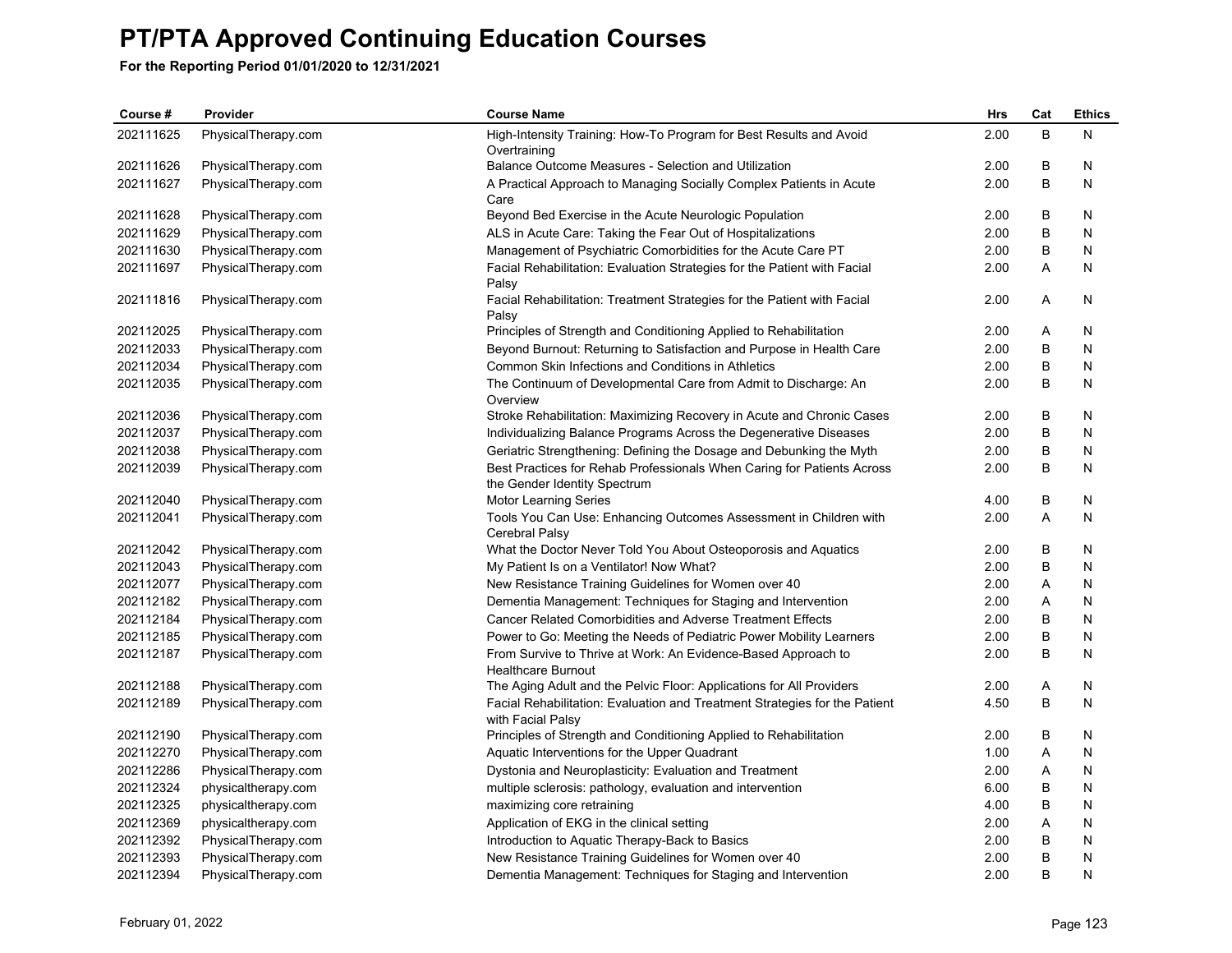| Course#   | Provider            | <b>Course Name</b>                                                                                                 | Hrs  | Cat | <b>Ethics</b> |
|-----------|---------------------|--------------------------------------------------------------------------------------------------------------------|------|-----|---------------|
| 202112395 | PhysicalTherapy.com | Tools You Can Use: Enhancing Outcomes Assessment in Children with<br>Cerebral Palsy                                | 2.00 | B   | N             |
| 202112396 | PhysicalTherapy.com | Applications in Dual Task Rehabilitation From High Tech to Low:<br>Covering the Range for All Treatment Settings   | 2.00 | Α   | N             |
| 202112397 | PhysicalTherapy.com | Myofascial Interventions Part I: Instrument Assisted Soft-Tissue<br>Mobilization and Mechanical Percussion Massage | 2.00 | Α   | N             |
| 202112398 | PhysicalTherapy.com | Myofascial Interventions Part II Update 2020: Roller Massage and<br><b>Flossing Bands</b>                          | 2.00 | Α   | N             |
| 202112399 | PhysicalTherapy.com | Myofascial Interventions Part III: Dry Needling and Cupping                                                        | 2.00 | Α   | N             |
| 202112400 | PhysicalTherapy.com | Swell to Well: Wound Management for Clients Living with Lymphedema                                                 | 2.00 | Α   | N             |
| 202112477 | physicaltherapy.com | diagnostic imaging of the spine: primary care and daily decision-making                                            | 5.00 | В   | N             |
| 202112497 | physicaltherapy.com | The role of physical therapy during childbearing years                                                             | 2.00 | Α   | N             |
| 202112535 | PhysicalTherapy.com | The Complicated Foot Made Simple                                                                                   | 2.00 | В   | N             |
| 202112536 | PhysicalTherapy.com | Aquatic Interventions for the Upper Quadrant                                                                       | 2.00 | B   | N             |
| 202112537 | PhysicalTherapy.com | Functional Movement Disorders: Restoring Agency Through a Motor<br>Learning Approach                               | 2.00 | B   | N             |
| 202112538 | PhysicalTherapy.com | Comprehensive Management of Patients with Complex Regional Pain<br>Syndrome                                        | 2.00 | B   | N             |
| 202112539 | PhysicalTherapy.com | My Patient Is Dizzy but the Exam Is "Normal": A Case Study Approach to<br>Persistent Postural-Perceptual Dizziness | 2.00 | B   | N             |
| 202112540 | PhysicalTherapy.com | Physical Therapy for Patients with Persistent Pain                                                                 | 2.00 | В   | N             |
| 202112541 | PhysicalTherapy.com | Dystonia and Neuroplasticity: Evaluation and Treatment                                                             | 2.00 | B   | N             |
| 202112542 | PhysicalTherapy.com | The Aging Adult and the Pelvic Floor: Applications for All Providers                                               | 2.00 | В   | N             |
| 202112543 | PhysicalTherapy.com | Preventing Sexual Harassment in the Workplace                                                                      | 1.00 | В   | N             |
| 202112544 | PhysicalTherapy.com | Application of EKG in the Clinical Setting                                                                         | 2.00 | B   | N             |
| 202112545 | PhysicalTherapy.com | Post-Stroke Apathy and Depression: Addressing Psychosocial Barriers to<br><b>Patient Success</b>                   | 2.00 | A   | N             |
| 202112546 | PhysicalTherapy.com | Telehealth (Digital Practice) Implementation: Considerations and Road<br>Map                                       | 1.50 | A   | N             |
| 202112563 | physicaltherapy.com | Fall management: evidence-based intervention for screening and<br>interventions                                    | 2.00 | A   | N             |
| 202112575 | PhysicalTherapy.com | The Role of Physical Therapy in the Childbearing Year                                                              | 2.00 | B   | N             |
| 202112580 | Physicaltherapy.com | Lower Extremity Aquatic Training Focusing on TKA & THA                                                             | 2.00 | B   | N             |
| 202112581 | physicaltherapy.com | return to play-when if the athlete ready and how do I manage the<br>end-stage of rehab?                            | 2.00 | A   | N             |
| 202112717 | PhysicalTherapy.com | Rehab Considerations for the Client with Incomplete Spinal Cord Injury                                             | 2.00 | Α   | N             |
| 202112718 | PhysicalTherapy.com | <b>Combined Training for Weight Loss</b>                                                                           | 2.00 | Α   | N             |
| 202112719 | PhysicalTherapy.com | Geriatric Functional Performance Measures                                                                          | 2.00 | B   | N             |
| 202112721 | PhysicalTherapy.com | The Role of Physical Therapy During the Childbearing Year                                                          | 2.00 | B   | N             |
| 202112722 | PhysicalTherapy.com | Myofascial Interventions Part II Update 2020: Roller Massage and<br><b>Flossing Bands</b>                          | 2.00 | B   | N             |
| 202112777 | PhysicalTherapy.com | Spina Bifida Through the Life Span                                                                                 | 2.00 | В   | N             |
| 202112779 | physicaltherapy.com | Post-stroke apathy and depression: addressing psychosocial barriers to<br>patient success                          | 2.00 | A   | N             |
| 202112994 | PhysicalTherapy.com | Physical Therapy Management of Pediatric Incontinence                                                              | 2.00 | B   | N             |
| 202112995 | PhysicalTherapy.com | Ehlers-Danlos A Loose and Unstable Story                                                                           | 2.50 | B   | N             |
| 202113091 | Physicaltherapy.com | <b>Upper Extremity Rehabilitation Following Stroke</b>                                                             | 2.00 | A   | N             |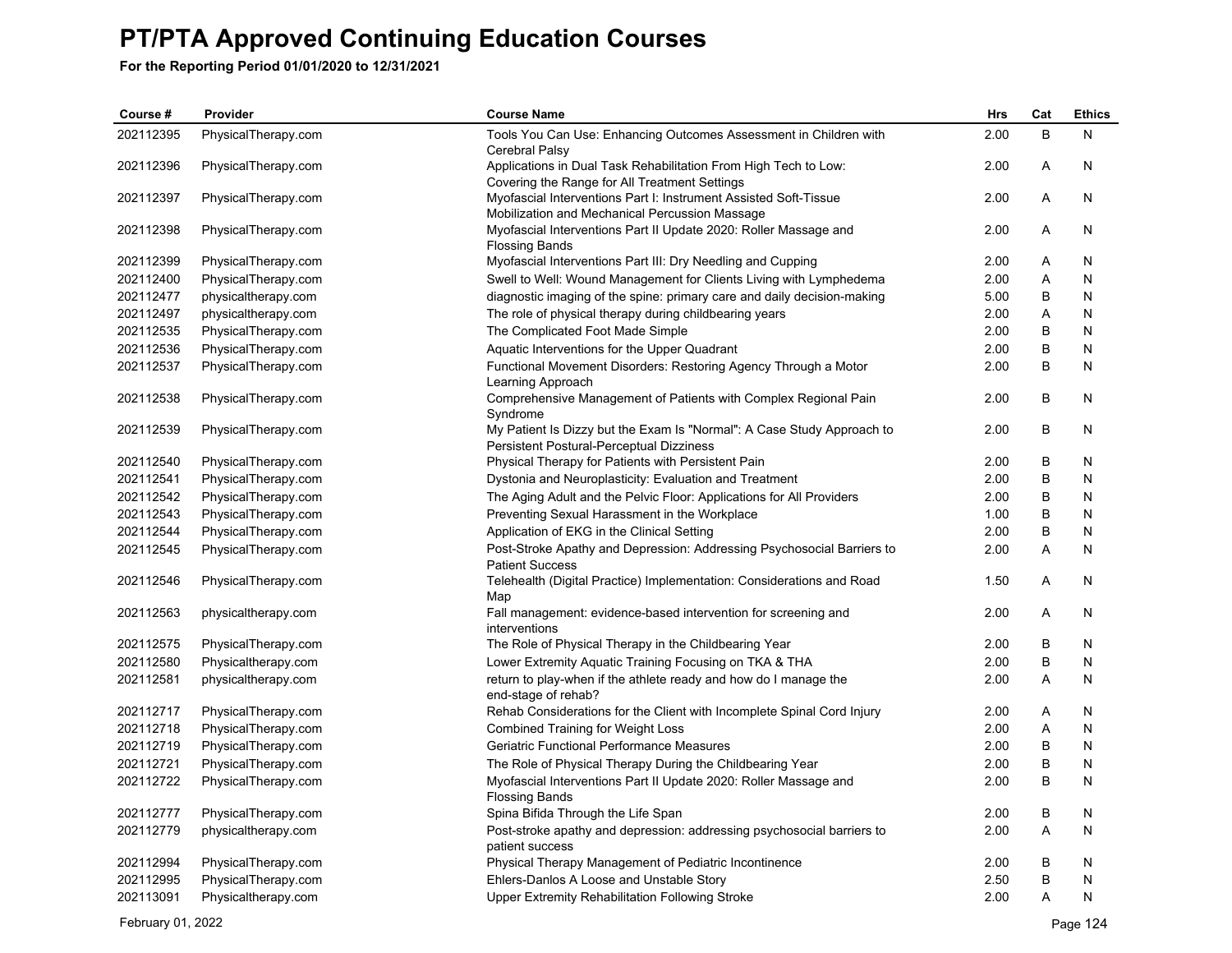| Course #  | Provider            | <b>Course Name</b>                                                                               | Hrs  | Cat | <b>Ethics</b> |
|-----------|---------------------|--------------------------------------------------------------------------------------------------|------|-----|---------------|
| 202113161 | Physicaltherapy.com | Gotta Go Gotta Go! Bladder Control and Falls                                                     | 2.00 | A   | N             |
| 202113162 | Physicaltherapy.com | Gotta Go Gotta Go! Bladder Control and Falls                                                     | 2.00 | Α   | N             |
| 202113164 | Physicaltherapy.com | Overview of Hippotherapy for Physical Therapy Professionals                                      | 2.00 | A   | N             |
| 202113166 | Physicaltherapy.com | <b>Sports Nutrition</b>                                                                          | 2.00 | Α   | N             |
| 202113190 | Physicaltherapy.com | Business 101: The Things They Don't Teach You in PT School About                                 | 2.00 | A   | N             |
| 202113313 | PhysicalTherapy.com | Starting Your Own Practice<br>Sustaining the Well-Being of Healthcare Workers During Coronavirus | 1.00 | В   | N             |
| 202113314 | PhysicalTherapy.com | Fall Management: Evidence-Based Interventions for Screening and                                  | 2.00 | B   | N             |
|           |                     | Intervention                                                                                     |      |     |               |
| 202113315 | PhysicalTherapy.com | Return to Play - When Is the Athlete Ready and How Do I Manage the<br>End-Stage of Rehab?        | 2.00 | В   | N             |
| 202113316 | PhysicalTherapy.com | Myofascial Interventions Part III: Dry Needling and Cupping                                      | 2.00 | В   | N             |
| 202113317 | PhysicalTherapy.com | Swell to Well: Wound Management for Clients Living with Lymphedema                               | 2.00 | B   | N             |
| 202113318 | PhysicalTherapy.com | COVID-19 and PT: Characteristics, Considerations, and Care                                       | 2.00 | B   | N             |
| 202113319 | PhysicalTherapy.com | Telehealth (Digital Practice) Implementation: Considerations and Road                            | 1.50 | B   | N             |
|           |                     | Map                                                                                              |      |     |               |
| 202113320 | PhysicalTherapy.com | Post-Stroke Apathy and Depression: Addressing Psychosocial Barriers to<br><b>Patient Success</b> | 2.00 | В   | N             |
| 202113321 | PhysicalTherapy.com | <b>Sports Nutrition</b>                                                                          | 2.00 | Α   | N             |
| 202113338 | Physicaltherapy.com | Evaluating and Treating the Neurologically Involved Patient in the Home                          | 2.00 | Α   | N             |
| 202113339 | Physicaltherapy.com | Evaluating and Treating the Neurologically Involved Patient in the Home                          | 2.00 | Α   | N             |
| 202113375 | PhysicalTherapy.com | Advanced Topics for the Evaluation and Treatment of Torticollis                                  | 2.00 | B   | N             |
| 202113376 | PhysicalTherapy.com | Treatment of the Complicated Foot                                                                | 2.00 | B   | N             |
| 202113377 | PhysicalTherapy.com | Innovative Treatments for Patients Post-Stroke Across the Continuum of                           | 2.00 | B   | N             |
|           |                     | Care - Evidence-Based Strategies to Improve Outcomes                                             |      |     |               |
| 202113378 | PhysicalTherapy.com | Clinical Management of the Rock Climbing Athlete                                                 | 2.00 | В   | N             |
| 202113379 | PhysicalTherapy.com | Basic Physical Therapy Treatment of Constipation                                                 | 2.00 | B   | N             |
| 202113380 | PhysicalTherapy.com | Upper Extremity Rehabilitation Following Stroke                                                  | 2.00 | B   | N             |
| 202113381 | PhysicalTherapy.com | Home Health Wound Care Review                                                                    | 2.00 | Α   | N             |
| 202113382 | PhysicalTherapy.com | Home Health PT Implications for Patients with COVID-19                                           | 2.00 | Α   | N             |
| 202113636 | PhysicalTherapy.com | Rehab Considerations for the Client with Incomplete Spinal Cord Injury                           | 2.00 | В   | N             |
| 202113637 | PhysicalTherapy.com | <b>Combined Training for Weight Loss</b>                                                         | 2.00 | B   | N             |
| 202113638 | PhysicalTherapy.com | Gotta Go Gotta Go! Bladder Control and Falls                                                     | 2.00 | B   | N             |
| 202113639 | PhysicalTherapy.com | Wound Care Documentation Across the Multidisciplinary Team                                       | 2.00 | Α   | N             |
| 202113640 | PhysicalTherapy.com | Maximizing Performance in the Recreational and Competitive Endurance<br>Athlete Over 50          | 2.00 | Α   | N             |
| 202113641 | PhysicalTherapy.com | How to Start, Grow and Prosper Your Cash Based Physical Therapy<br><b>Business</b>               | 2.00 | A   | N             |
| 202113642 | PhysicalTherapy.com | Overview of Hippotherapy for Physical Therapy Professionals                                      | 2.00 | В   | N             |
| 202113901 | PhysicalTherapy.com | The Role of Physical Therapy In Treating the Patient with COPD in the                            | 2.00 | B   | N             |
|           |                     | Home: Medication Management, Smoking Cessation, Pulmonary<br>Rehabilitation                      |      |     |               |
| 202113902 | PhysicalTherapy.com | Evaluating and Treating the Neurologically Involved Patient in the Home                          | 2.00 | В   | N             |
| 202113903 | PhysicalTherapy.com | <b>Sports Nutrition</b>                                                                          | 2.00 | B   | N             |
| 202113904 | PhysicalTherapy.com | Strategies for Creating a Culturally-Inclusive Mindset                                           | 1.00 | B   | N             |
| 202113905 | PhysicalTherapy.com | <b>Walking Recovery Post Stroke</b>                                                              | 2.00 | B   | N             |
|           |                     |                                                                                                  |      |     |               |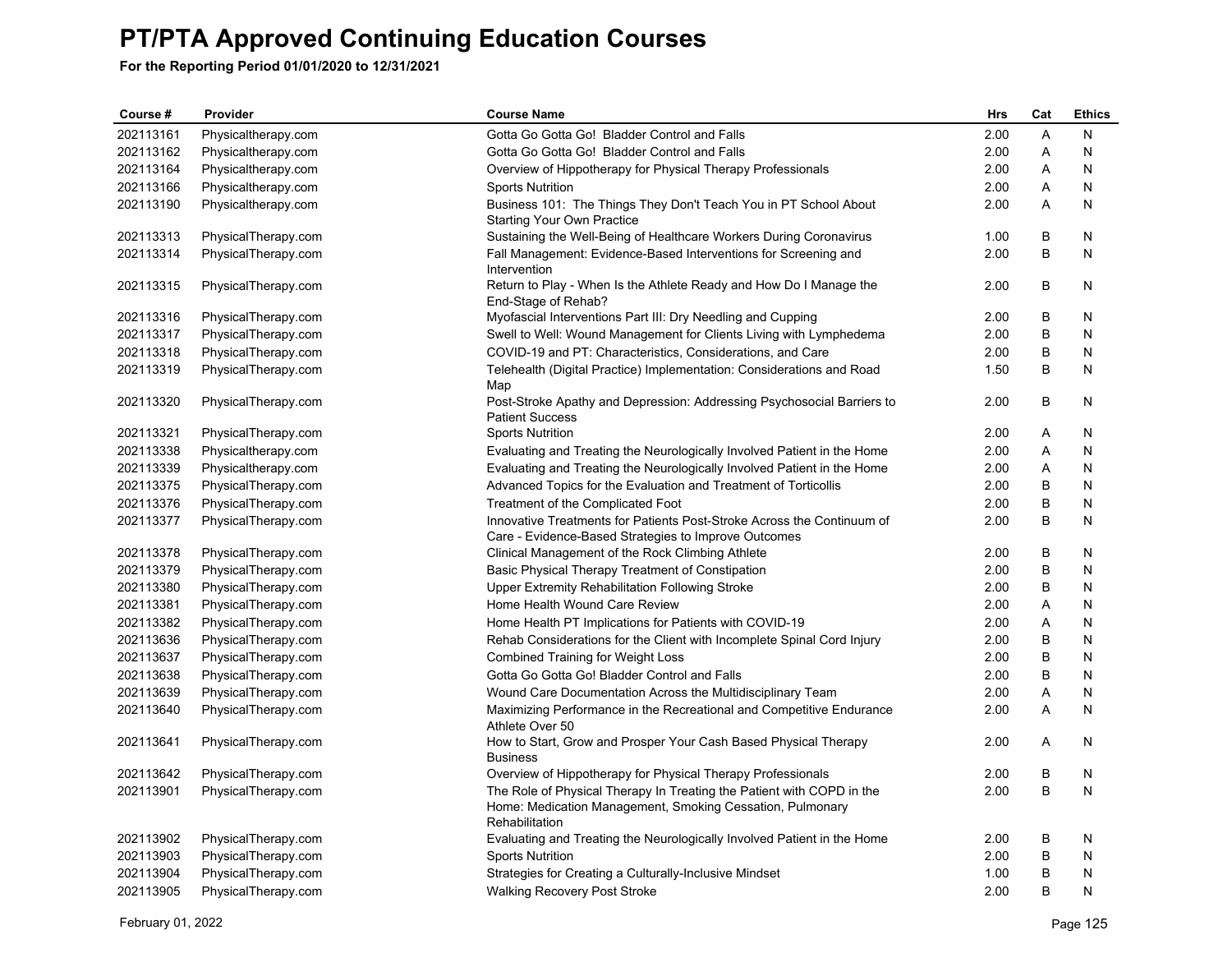| Course #  | Provider            | <b>Course Name</b>                                                                                                                      | Hrs  | Cat     | <b>Ethics</b> |
|-----------|---------------------|-----------------------------------------------------------------------------------------------------------------------------------------|------|---------|---------------|
| 202113906 | PhysicalTherapy.com | Injury Prevention, Training and Recovery for the Aging Athlete                                                                          | 2.00 | A       | N             |
| 202113907 | PhysicalTherapy.com | Sports Psychology for the Aging Athlete: The Mind Body Connection                                                                       | 2.00 | Α       | N             |
| 202113908 | PhysicalTherapy.com | Optimizing Lower Extremity Strength and Power in the Masters Level<br>Runner                                                            | 2.00 | Α       | N             |
| 202113909 | PhysicalTherapy.com | Home Health: PDGM to COVID-19 Response                                                                                                  | 2.00 | B       | N             |
| 202113910 | PhysicalTherapy.com | Load Management: What the Research Says About Sports Injury<br>Prevention, Management, and Performance                                  | 2.00 | A       | N             |
| 202113911 | PhysicalTherapy.com | Coaching the GeriAthlete - Planning, Preparing, and Performing                                                                          | 2.00 | Α       | N             |
| 202113913 | PhysicalTherapy.com | Wheelchair Selection and Training Considerations for the Client with<br>Spinal Cord Injury                                              | 2.00 | B       | N             |
| 202113915 | PhysicalTherapy.com | Home Health PT Implications for Patients with COVID-19                                                                                  | 2.00 | B       | N             |
| 202114016 | Physicaltherapy.com | Pre-Gait Interventions to Improve Function in Children With Cerebral<br>Palsy                                                           | 2.00 | A       | N             |
| 202114017 | Physicaltherapy.com | Pre-Gait and Gait Interventions to Improve Function in Children with<br>Cerebral Palsy                                                  | 2.00 | A       | N             |
| 202114024 | PhysicalTherapy.com | Minority is the New Majority: Strategies to Combat Racism, Address<br>Micro-aggressions, and Promote Healing in the Therapeutic Setting | 2.00 | B       | N             |
| 202114025 | PhysicalTherapy.com | The Impact of Functional Interventions and Client Advocacy on Wound<br>Healing                                                          | 2.00 | B       | N             |
| 202114026 | PhysicalTherapy.com | <b>Examination of Gait</b>                                                                                                              | 2.00 | B       | N             |
| 202114027 | PhysicalTherapy.com | Myofascial Interventions Part IV: Therapeutic Taping                                                                                    | 2.00 | B       | N             |
| 202114028 | PhysicalTherapy.com | Welcome to the Hospital! An Introduction to Acute Care Physical<br>Therapy                                                              | 2.00 | Α       | N             |
| 202114029 | PhysicalTherapy.com | Are We Underserving the Pediatric Ankle? Supporting Development<br>Through a Multi-System Approach                                      | 2.00 | B       | N             |
| 202114030 | PhysicalTherapy.com | The Spaced Retrieval Technique: A How-To for PTs                                                                                        | 1.00 | B       | N             |
| 202114031 | PhysicalTherapy.com | Outcome Measures in Spinal Cord Injury                                                                                                  | 2.00 | A       | N             |
| 202114051 | PhysicalTherapy.com | Impact of Motor Learning For The Child With Autism Spectrum Disorder                                                                    | 4.00 | B       | N             |
| 202114052 | PhysicalTherapy.com | Wound Care Documentation Across the Multidisciplinary Team                                                                              | 2.00 | B       | N             |
| 202114053 | PhysicalTherapy.com | Neuro Examination: Back to Basics                                                                                                       | 2.00 | B       | N             |
| 202114054 | PhysicalTherapy.com | Applications in Dual Task Rehabilitation From High Tech to Low:<br>Covering the Range for All Treatment Settings                        | 2.00 | B       | N             |
| 202114055 | PhysicalTherapy.com | How to Start, Grow and Prosper Your Cash Based Physical Therapy<br><b>Business</b>                                                      | 2.00 | B       | N             |
| 202114056 | PhysicalTherapy.com | Maximizing Performance in the Recreational and Competitive Endurance<br>Athlete Over 50                                                 | 2.00 | B       | N             |
| 202114057 | PhysicalTherapy.com | Sports Psychology for the Aging Athlete: The Mind Body Connection                                                                       | 2.00 | B       | N             |
| 202114058 | PhysicalTherapy.com | Optimizing Lower Extremity Strength and Power in the Masters Level<br>Runner                                                            | 2.00 | B       | N             |
| 202114059 | PhysicalTherapy.com | Coaching the GeriAthlete - Planning, Preparing, and Performing                                                                          | 2.00 | B       | N             |
| 202114060 | PhysicalTherapy.com | Injury Prevention, Training and Recovery for the Aging Athlete                                                                          | 2.00 | $\sf B$ | $\mathsf{N}$  |
| 202114328 | physicaltherapy.com | Mindfulness: Beyond Guided Meditation                                                                                                   | 2.00 | A       | N             |
| 202114356 | physicaltherapy.com | Introduction to aquatic therapy back to basics                                                                                          | 2.00 | Α       | N             |
| 202114383 | PhysicalTherapy.com | Load Management: What the Research Says About Sports Injury<br>Prevention, Management, and Performance                                  | 2.00 | B       | N             |
| 202114384 | PhysicalTherapy.com | Pre-Gait and Gait Interventions to Improve Function in Children With<br>Cerebral Palsy                                                  | 2.00 | B       | N             |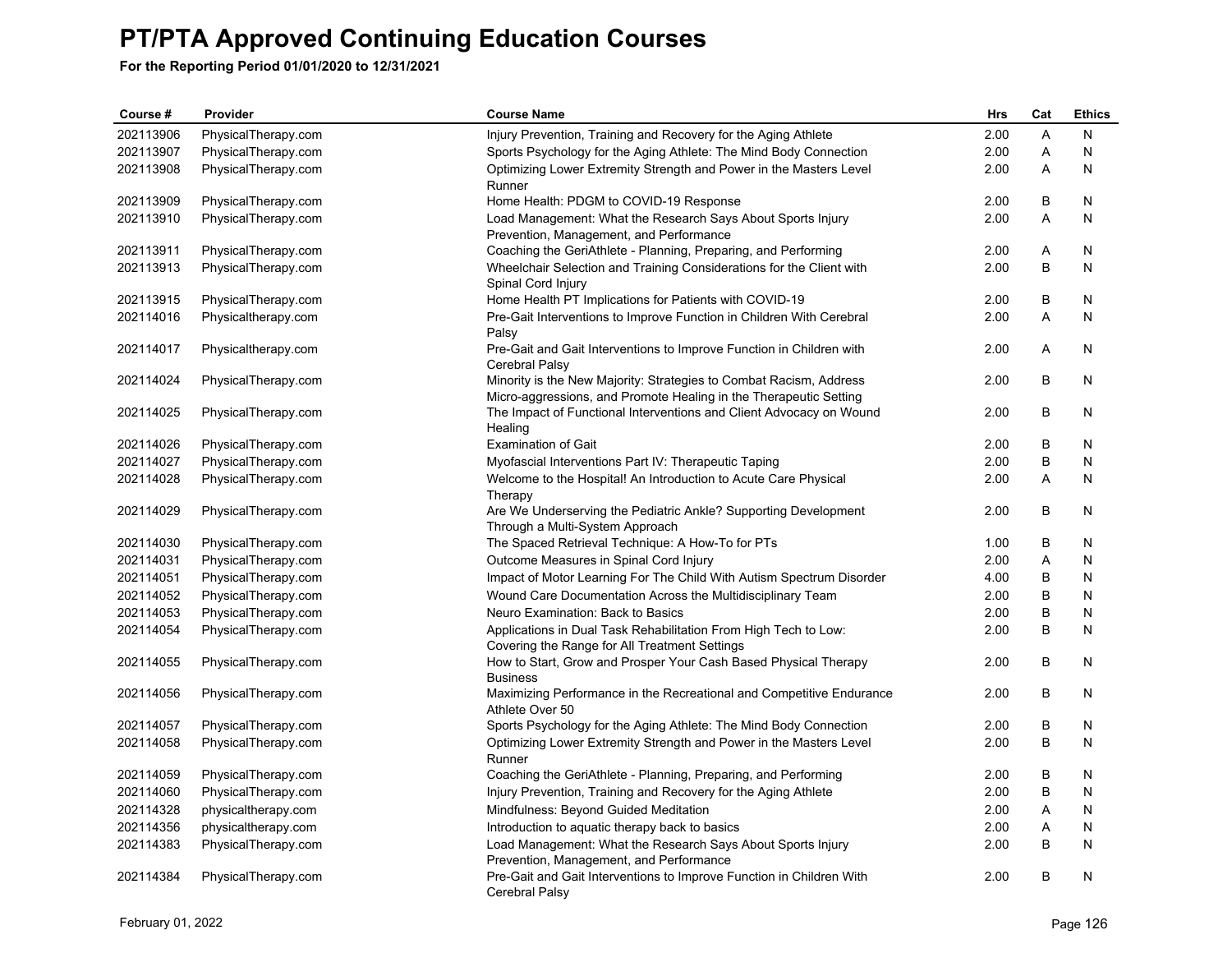**For the Reporting Period 01/01/2020 to 12/31/2021**

| Course #  | Provider            | <b>Course Name</b>                                                                               | <b>Hrs</b> | Cat | <b>Ethics</b> |
|-----------|---------------------|--------------------------------------------------------------------------------------------------|------------|-----|---------------|
| 202114385 | PhysicalTherapy.com | Transfer Training in Spinal Cord Injury                                                          | 2.00       | B   | N             |
| 202114386 | PhysicalTherapy.com | Hemophilia 101                                                                                   | 2.00       | B   | N             |
| 202114387 | PhysicalTherapy.com | Providing Intervention for Children With Unilateral Cerebral Palsy                               | 2.00       | B   | N             |
| 202114388 | PhysicalTherapy.com | Differential Diagnosis of Intra-Articular Versus Extra Articular Hip<br>Impingement              | 2.00       | Α   | N             |
| 202114392 | PhysicalTherapy.com | how to make your patient care virtually the best                                                 | 2.00       | A   | N             |
| 202114393 | PhysicalTherapy.com | Physical Therapist screening of the integumentary system, the window<br>into one's health        | 2.00       | A   | N             |
| 202114505 | PhysicalTherapy.com | Application of Pain Science: An Introduction                                                     | 1.50       | Α   | N             |
| 202114506 | PhysicalTherapy.com | Oncologic Pharmacology for the Rehabilitation Professional                                       | 2.00       | B   | N             |
| 202114507 | PhysicalTherapy.com | Advanced Vestibular topics: Examination, Differential Diagnosis, and<br>Interventions            | 2.00       | B   | N             |
| 202114508 | PhysicalTherapy.com | Outcome Measures in Spinal Cord Injury                                                           | 2.00       | В   | N             |
| 202114509 | PhysicalTherapy.com | Welcome to the Hospital! An Introduction to Acute Care Physical<br>Therapy                       | 2.00       | B   | N             |
| 202114510 | PhysicalTherapy.com | Military Inspired Training for Everyone                                                          | 2.00       | A   | N             |
| 202114511 | PhysicalTherapy.com | <b>Taping for Shoulder Conditions</b>                                                            | 4.00       | B   | N             |
| 202114512 | PhysicalTherapy.com | Acute Care: Selecting the Right Dispo Setting, Knowing Your Options of<br>Post-Acute Services    | 2.00       | B   | N             |
| 202114513 | PhysicalTherapy.com | Clinical Applications in Neurology: Parkinson's Disease and Parkinson's<br>Plus                  | 2.00       | Α   | N             |
| 202114514 | PhysicalTherapy.com | Pelvic Organ Prolapse and You                                                                    | 2.00       | B   | N             |
| 202114585 | physicaltherapy.com | Management of the Client with Compromised Respiratory Function                                   | 2.00       | A   | N             |
| 202114624 | physicaltherapy.com | Management of the Client with Compromised Respiratory Function                                   | 2.00       | A   | N             |
| 202114643 | PhysicalTherapy.com | Enhance Your Running Game by Strengthening Your Hips                                             | 2.00       | A   | N             |
| 202114644 | PhysicalTherapy.com | Biomechanical Implications for PT Management Before and After Joint<br>Replacement               | 2.00       | A   | N             |
| 202114645 | PhysicalTherapy.com | High-Alert Medications in Home Health: Anticoagulants, Insulin, and<br><b>Narcotics</b>          | 2.00       | A   | N             |
| 202114646 | PhysicalTherapy.com | Wound Care Staff Education: What Clinicians Need to Know                                         | 2.00       | Α   | N             |
| 202114647 | PhysicalTherapy.com | Physical Therapy and Behavioral Health Patients - Setting Boundaries,<br><b>Getting Outcomes</b> | 2.00       | A   | N             |
| 202114648 | PhysicalTherapy.com | Trauma Informed Care Principles for Rehabilitation Professionals                                 | 2.00       | Α   | N             |
| 202114649 | PhysicalTherapy.com | Justifying Medical Necessity in Documentation: Screens to Skilled<br>Services                    | 2.00       | A   | N             |
| 202114686 | Physicaltherapy.com | Management of the Client with Compromised Respiratory Function                                   | 2.00       | A   | N             |
| 202114704 | physicaltherapy.com | 3932: Enhance Your Running Game by Strengthening Your Hips                                       | 2.00       | Α   | N             |
| 202114705 | PhysicalTherapy.com | Mindfulness: Beyond Guided Meditation                                                            | 2.00       | B   | N             |
| 202114706 | PhysicalTherapy.com | Diastasis Rectus Abdominis                                                                       | 1.50       | В   | N             |
| 202114707 | PhysicalTherapy.com | Rehab Professionals Guide to Diaphragm Rehabilitation After<br><b>Mechanical Ventilation</b>     | 3.00       | A   | N             |
| 202114708 | PhysicalTherapy.com | Beating Burnout and Building Resilience: Strategies to Succeed                                   | 2.00       | В   | N             |
| 202114709 | PhysicalTherapy.com | Differential Diagnosis of Intra-Articular Versus Extra Articular Hip<br>Impingement              | 2.00       | B   | N             |
| 202114710 | PhysicalTherapy.com | How to Make Your Patient Care Virtually the Best!                                                | 2.00       | В   | N             |
| 202114713 | physicaltherapy.com | The Foot Core: Let's Think Differently about the Foot                                            | 2.00       | B   | N             |
| 202114714 | physicaltherapy.com | <b>Holistic Practices for Self and Patient Care</b>                                              | 2.00       | B   | N             |

February 01, 2022 Page 127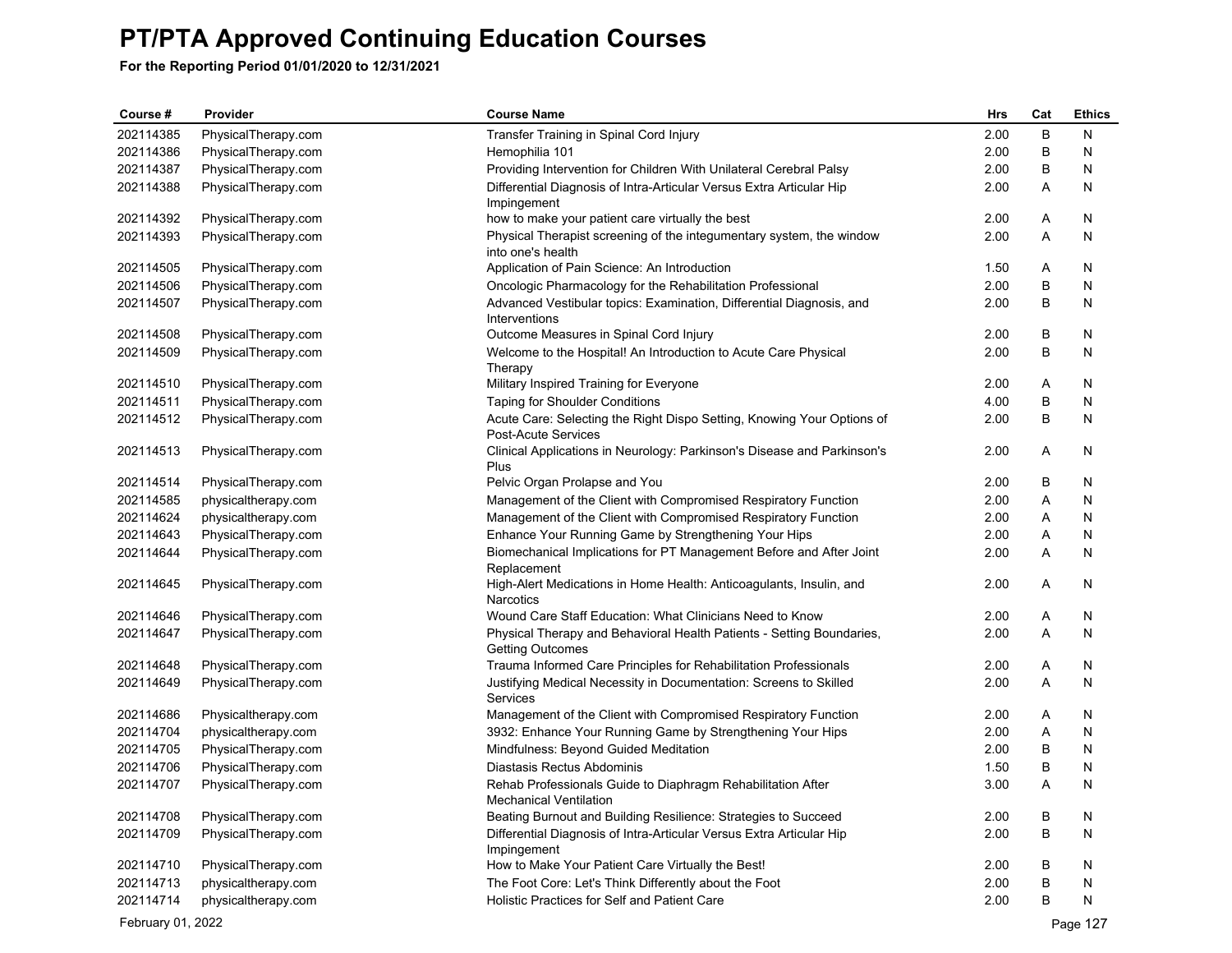| Course #  | Provider             |                | <b>Course Name</b>                                                                                   | <b>Hrs</b> | Cat | <b>Ethics</b> |
|-----------|----------------------|----------------|------------------------------------------------------------------------------------------------------|------------|-----|---------------|
| 202114715 | physicaltherapy.com  |                | <b>Treating Persistent Pain without Medications</b>                                                  | 2.00       | B   | N             |
| 202114760 | physicaltherapy.com  |                | COVID-19 and PT Characteristics Considerations and Care                                              | 2.00       | A   | N             |
| 202114903 | Physicaltherapy.com  |                | How to Make your Patient Care Virtually the Best                                                     | 2.00       | B   | N             |
| 202114933 | PhysicalTherapy.com  |                | Management of the Client with Compromised Respiratory Function                                       | 2.00       | B   | N             |
|           | <b>Contact Info:</b> | (210) 390-6217 |                                                                                                      |            |     |               |
| 202114934 | PhysicalTherapy.com  |                | Application of Pain Science: An Introduction                                                         | 2.00       | В   | N             |
|           | <b>Contact Info:</b> | (210) 390-6217 |                                                                                                      |            |     |               |
| 202114935 | PhysicalTherapy.com  |                | Diabetes in Adults: Current Guidelines and Evidence                                                  | 2.00       | B   | N             |
|           | <b>Contact Info:</b> | (210) 390-6217 |                                                                                                      |            |     |               |
| 202114936 | PhysicalTherapy.com  |                | Enhance Your Running Game by Strengthening Your Hips                                                 | 2.00       | B   | N             |
|           | <b>Contact Info:</b> | (210) 390-6217 |                                                                                                      |            |     |               |
| 202114937 | PhysicalTherapy.com  |                | Biomechanical Implications for PT Management Before and After Joint<br>Replacement                   | 2.00       | B   | N             |
|           | <b>Contact Info:</b> | (210) 390-6217 |                                                                                                      |            |     |               |
| 202114938 | PhysicalTherapy.com  |                | High-Alert Medications in Home Health                                                                | 2.00       | В   | N             |
|           | <b>Contact Info:</b> | (210) 390-6217 |                                                                                                      |            |     |               |
| 202114973 | PhysicalTherapy.com  |                | High Intensity Exercise in the Older Adult                                                           | 2.00       | A   | N             |
|           | <b>Contact Info:</b> | (210) 390-6217 |                                                                                                      |            |     |               |
| 202114974 | PhysicalTherapy.com  |                | Patient-Centered Care: Bringing Quality Toward End of Life                                           | 2.00       | A   | N             |
|           | <b>Contact Info:</b> | (210) 390-6217 |                                                                                                      |            |     |               |
| 202114978 | Physicaltherapy.com  |                | differential diagnosis of dizziness                                                                  | 2.00       | A   | N             |
|           | <b>Contact Info:</b> | (866) 782-6258 |                                                                                                      |            |     |               |
| 202114979 | PhysicalTherapy.com  |                | Alzheimer's 101: A Practical Overview for Health Care Professionals                                  | 2.00       | B   | N             |
|           | <b>Contact Info:</b> | (866) 782-6258 |                                                                                                      |            |     |               |
| 202114981 | PhysicalTherapy.com  |                | Abilities Based Dementia Approaches: Single Versus Dual Tasks and                                    | 2.00       | B   | N             |
|           |                      |                | Interdisciplinary Collaboration                                                                      |            |     |               |
|           | <b>Contact Info:</b> | (866) 782-6258 |                                                                                                      |            |     |               |
| 202115021 | Physicaltherapy.com  |                | Justifying Medical Necessity in Documentation: Screens to Skilled                                    | 2.00       | A   | N             |
|           |                      |                | Services                                                                                             |            |     |               |
| 202115117 | PhysicalTherapy.com  |                | Treatment of the Complicated Foot                                                                    | 2.00       | A   | N             |
|           | <b>Contact Info:</b> | (866) 782-6258 |                                                                                                      |            |     |               |
| 202115118 | PhysicalTherapy.com  |                | Myofascial Intervention IV: Therapeutic Taping                                                       | 2.00       | A   | N             |
|           | <b>Contact Info:</b> | (866) 782-6258 |                                                                                                      |            |     |               |
| 202115120 | PhysicalTherapy.com  |                | Wound Care Staff Education: What Clinicians Need to Know                                             | 2.00       | B   | N             |
|           | <b>Contact Info:</b> | (210) 390-6217 |                                                                                                      |            |     |               |
| 202115121 | PhysicalTherapy.com  |                | Tools to Optimize Quality Alzheimer's and Dementia Care: Tackling<br>Loneliness and Social Isolation | 1.00       | В   | N             |
|           | <b>Contact Info:</b> | (210) 390-6217 |                                                                                                      |            |     |               |
| 202115122 | PhysicalTherapy.com  |                | Diversity Series for Rehabilitation Professionals                                                    | 3.00       | B   | N             |
|           | <b>Contact Info:</b> | (210) 390-6217 |                                                                                                      |            |     |               |
| 202115123 | PhysicalTherapy.com  |                | Physical Therapist Screening of the Integumentary System, the Window                                 | 2.00       | B   | N             |
|           |                      |                | Into One's Health                                                                                    |            |     |               |
|           | <b>Contact Info:</b> | (210) 390-6217 |                                                                                                      |            |     |               |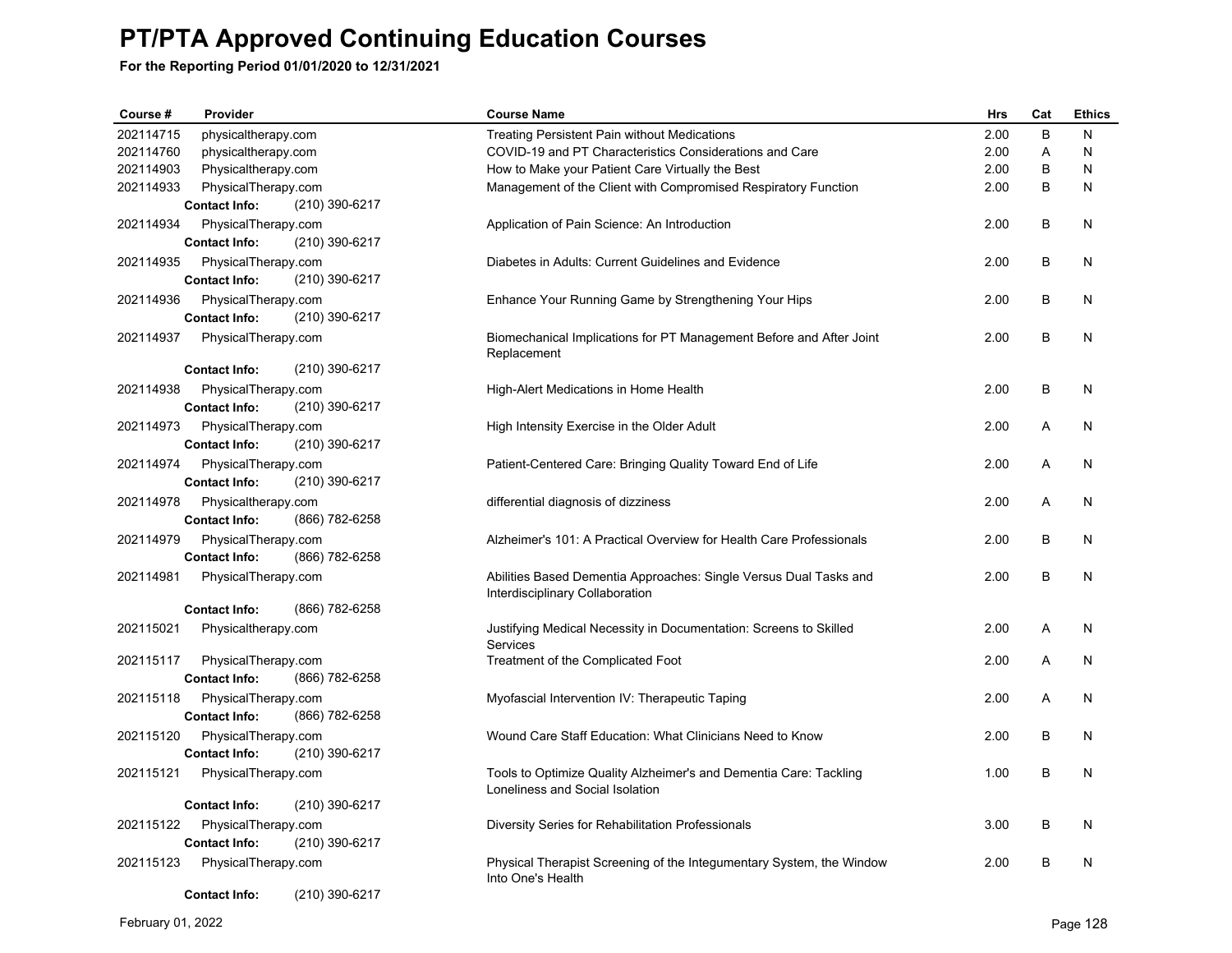| Course #               | Provider                                   | <b>Course Name</b>                                                                                                                         | <b>Hrs</b>   | Cat    | <b>Ethics</b> |
|------------------------|--------------------------------------------|--------------------------------------------------------------------------------------------------------------------------------------------|--------------|--------|---------------|
| 202115124              | PhysicalTherapy.com                        | Anatomy and Treatment Guidelines for Extensor Tendons of the Hand                                                                          | 1.00         | B      | N             |
|                        | (210) 390-6217<br><b>Contact Info:</b>     |                                                                                                                                            |              |        |               |
| 202115125              | PhysicalTherapy.com                        | Military Inspired Training for Everyone                                                                                                    | 2.00         | B      | N             |
|                        | <b>Contact Info:</b><br>(210) 390-6217     |                                                                                                                                            |              |        |               |
| 202115126              | PhysicalTherapy.com                        | Developing Clinical Competency through Simulation-Based Education                                                                          | 1.00         | B      | N             |
|                        | (210) 390-6217<br><b>Contact Info:</b>     |                                                                                                                                            |              |        |               |
| 202115127              | PhysicalTherapy.com                        | Physical Therapy and Behavioral Health Patients - Setting Boundaries,<br><b>Getting Outcomes</b>                                           | 2.00         | B      | N             |
|                        | (210) 390-6217<br><b>Contact Info:</b>     |                                                                                                                                            |              |        |               |
| 202115215              | PhysicalTherapy.com                        | Pelvic Pain                                                                                                                                | 2.00         | A      | N             |
| 202115219              | PhysicalTherapy.com                        | Post-Mastectomy and/or Axillary Node Dissection Rehabilitation Protocol                                                                    | 2.00         | A      | $\mathsf{N}$  |
|                        | (210) 390-6217<br><b>Contact Info:</b>     |                                                                                                                                            |              |        |               |
| 202115241              | PhysicalTherapy.com                        | Best Body Weight Exercises For Home and Outdoor Exercise                                                                                   | 2.00         | Α      | N             |
| 202115245              | PhysicalTherapy.com                        | Aquatic Lumbar Stabilization Progressions                                                                                                  | 2.00         | B      | N             |
| 202115251              | PhysicalTherapy.com                        | Scar Management For Therapists                                                                                                             | 2.00         | Α      | N             |
| 202115268              | PhysicalTherapy.com                        | Updated Strategies for Designing Exercise Therapy for the Older Adult<br>Home Health Patient                                               | 2.00         | Α      | N             |
| 202115346              | PhysicalTherapy.com                        | Trauma Informed Care Principles for Rehabilitation Professionals                                                                           | 2.00         | B      | N             |
| 202115347              | PhysicalTherapy.com                        | Justifying Medical Necessity in Documentation: Screens to Skilled<br>Services                                                              | 2.00         | B      | N             |
| 202115348              | PhysicalTherapy.com                        | Ergonomics: Don't Let Patients Get Hurt at Work, Leverage Their<br>Position!                                                               | 2.00         | B      | N             |
| 202115349              | PhysicalTherapy.com                        | Clinical Applications in Neurology: Parkinson's Disease and Parkinson's<br>Plus                                                            | 2.00         | B      | N             |
| 202115350              | PhysicalTherapy.com                        | Physical Therapists as Case Managers in Home Healthcare                                                                                    | 2.00         | B      | N             |
| 202115410              | PhysicalTherapy.com                        | FERPA: Family Education Rights and Privacy Act                                                                                             | 1.00         | B      | N             |
| 202115430              | PhysicalTherapy.com                        | Continuum of Care: Acute Leukemia Diagnosis to Bone Marrow<br>Transplant                                                                   | 2.00         | B      | N             |
| 202115431              | PhysicalTherapy.com                        | Differential Diagnosis of Dizziness                                                                                                        | 2.50         | В      | N             |
| 202115432              | PhysicalTherapy.com                        | Pelvic Pain                                                                                                                                | 2.00         | B      | N             |
| 202115433              | PhysicalTherapy.com                        | Best Bodyweight Exercises for Home and Outdoor Exercise                                                                                    | 2.00         | B      | N             |
| 202115434              | PhysicalTherapy.com                        | Scar Management for Therapists                                                                                                             | 1.50         | В      | N             |
| 202115435              | PhysicalTherapy.com                        | Heart Failure Examination and Interventions                                                                                                | 2.00         | B      | N             |
| 202115444              | PhysicalTherapy.com                        | Age Friendly Healthcare                                                                                                                    | 2.00         | Α      | N             |
| 202115445              | PhysicalTherapy.com                        | Wag Your Tail! Pelvic Floor Disorders and the Importance of the Coccyx                                                                     | 2.00         | Α      | N             |
| 202115500              | Physicaltherapy.com                        | The science of fall prevention                                                                                                             | 2.00         | B      | N             |
| 202115501<br>202115520 | Physicaltherapy.com                        | Surgical updates for less invasive partial and total knee replacement<br>Treatment Strategies for Clients With Complete Spinal Cord injury | 1.00<br>2.00 | B      | N             |
| 202115521              | physicaltherapy.com                        |                                                                                                                                            | 2.00         | Α<br>Α | N<br>N        |
| 202115522              | PhysicalTherapy.com                        | Acute Dizziness and Vertigo: Assessment and Treatment<br>Motor Measurement in Parkinson's Disease                                          | 2.00         | Α      | N             |
| 202115523              | PhysicalTherapy.com<br>PhysicalTherapy.com | Evaluation and Treatment of Vestibular Related Impairments in Children                                                                     | 2.00         | Α      | N             |
| 202115534              | PhysicalTherapy.com                        | Sexual Interviewing and Counseling for Physical Therapists                                                                                 | 2.00         | B      | N             |
| 202115535              | PhysicalTherapy.com                        | High Intensity Exercise in the Older Adult                                                                                                 | 2.00         | B      | N             |
| 202115536              | PhysicalTherapy.com                        | Rehab Professionals Guide to Diaphragm Rehabilitation After<br><b>Mechanical Ventilation</b>                                               | 3.00         | B      | N             |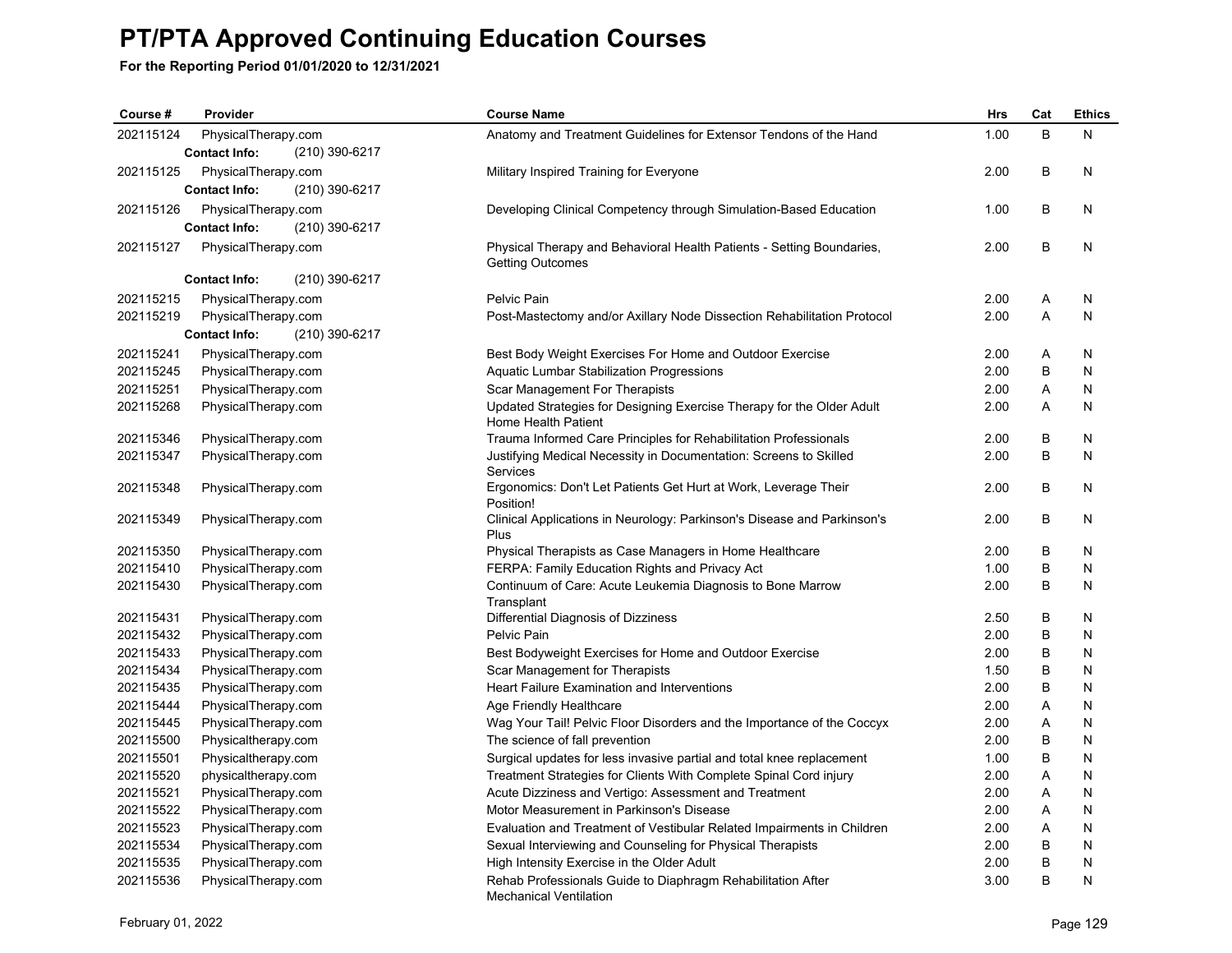| Course #  | Provider            | <b>Course Name</b>                                                                                                    | <b>Hrs</b> | Cat          | <b>Ethics</b> |
|-----------|---------------------|-----------------------------------------------------------------------------------------------------------------------|------------|--------------|---------------|
| 202115537 | PhysicalTherapy.com | Dynamic Splinting Series: Splinting for Elbow and Wrist Function                                                      | 4.00       | B            | N             |
| 202115538 | PhysicalTherapy.com | <b>Static Splinting Series</b>                                                                                        | 4.00       | B            | N             |
| 202115539 | PhysicalTherapy.com | The Need-to-Know of Pulmonary Rehabilitation                                                                          | 2.00       | В            | N             |
| 202115540 | PhysicalTherapy.com | Treatment Strategies for Clients With Complete Spinal Cord injury                                                     | 2.00       | B            | N             |
| 202115541 | PhysicalTherapy.com | Differential Diagnosis of Lower Extremity Pain in Running                                                             | 2.00       | В            | N             |
| 202115577 | PhysicalTherapy.com | Clinical Application of Auditory and Vestibular Anatomy and Physiology                                                | 2.00       | A            | N             |
| 202115578 | PhysicalTherapy.com | Diagnosing and Management of Vestibular Migraine                                                                      | 2.00       | Α            | N             |
| 202115579 | PhysicalTherapy.com | Functional Classifications: Guiding Evaluation and Intervention for<br><b>Vestibular Disorders</b>                    | 2.00       | A            | N             |
| 202115580 | PhysicalTherapy.com | Case Based Learning of Peripheral Vestibular Hypofunction: What's the<br>Evidence?                                    | 2.00       | A            | N             |
| 202115583 | PhysicalTherapy.com | Clinical Application of Outcome Measures for Patients With Stroke:<br>Making Outcomes Part of Your Clinical Practice  | 2.00       | B            | N             |
| 202115584 | PhysicalTherapy.com | Rehabilitation After Orthopedic Spine Surgeries                                                                       | 2.00       | B            | N             |
| 202115585 | PhysicalTherapy.com | Mobile Physical Therapy - What Is It and How Do I Do It?                                                              | 2.00       | B            | N             |
| 202115586 | PhysicalTherapy.com | RED-S: The Relationship Between Disordered Eating and Athletic Injury                                                 | 2.00       | B            | N             |
| 202115588 | PhysicalTherapy.com | Post-Mastectomy and/or Axillary Node Dissection Rehabilitation Protocol                                               | 2.00       | B            | N             |
| 202115607 | physicaltherapy.com | Ehlers-Danlos Syndrome and Hypermobility Spectrum Disorders in<br>Women's Health Physical Therapy: Look For the Zebra | 2.00       | Α            | N             |
| 202115608 | physicaltherapy.com | clinical applications in neurology: Parkinson's disease and Parkinson's<br>plus                                       | 2.00       | Α            | N             |
| 202115679 | Physicaltherapy.com | clinical application of the congenital muscular torticollis clinical practice<br>guideline                            | 2.00       | B            | N             |
| 202115680 | Physicaltherapy.com | Transfer Training in Spinal Cord Injury                                                                               | 2.00       | Α            | N             |
| 202115681 | Physicaltherapy.com | Hemophilia 101                                                                                                        | 2.00       | $\mathsf{A}$ | N             |
| 202115682 | Physicaltherapy.com | Providing Intervention for Children With Unilateral Cerebral Palsy                                                    | 2.00       | A            | N             |
| 202115722 | Physicaltherapy.com | High Intensity Gait Training For Neurologic Clients: Bringing Evidence to<br>the Clinic                               | 2.00       | A            | N             |
| 202115723 | Physicaltherapy.com | Clinical Application of Auditory and Vestibular Anatomy and Physiology                                                | 2.00       | Α            | N             |
| 202115727 | Physicaltherapy.com | High Intensity Gait Training for Neurologic Clients: Bringing Evidence to<br>the Clinic                               | 2.00       | A            | N             |
| 202115728 | Physicaltherapy.com | Age Friendly Healthcare                                                                                               | 2.00       | A            | N             |
| 202115729 | Physicaltherapy.com | Differential Diagnosis of the Neck and Shoulder Disorders                                                             | 3.00       | Α            | N             |
| 202115730 | Physicaltherapy.com | Neuropathy: Challenging Your Assumptions and Advancing Your<br>Practice                                               | 2.00       | A            | N             |
| 202115731 | Physicaltherapy.com | Evaluation and Treatment of Vestibular Related Impairments in Children                                                | 2.00       | A            | N             |
| 202115732 | Physicaltherapy.com | Diagnosing and Management of Vestibular Migraines                                                                     | 2.00       | A            | N             |
| 202115733 | Physicaltherapy.com | Case Based Learning of Peripheral Vestibular Hypofunction: what's the<br>evidence                                     | 2.00       | $\mathsf{A}$ | N             |
| 202115734 | Physicaltherapy.com | Functional Classifications: Guiding Evaluation and Intervention for<br><b>Vestibular Disorders</b>                    | 2.00       | A            | N             |
| 202115735 | Physicaltherapy.com | Acute Dizziness and Vertigo: Assessment and Treatment                                                                 | 2.00       | A            | N             |
| 202115738 | physicaltherapy.com | assistive device use and training methods for the older adult                                                         | 2.00       | A            | N             |
| 202115739 | Physicaltherapy.com | Wag your Tail Pelvic Floor Disorders and the Importance of the Coccyx                                                 | 2.00       | A            | N             |
| 202115740 | Physicaltherapy.com | Clinical Application of Auditory and Vestibular Anatomy and Physiology                                                | 2.00       | A            | Ν             |
| 202115741 | Physicaltherapy.com | Clinical Application of Auditory and Vestibular Anatomy and Physiology                                                | 2.00       | A            | N             |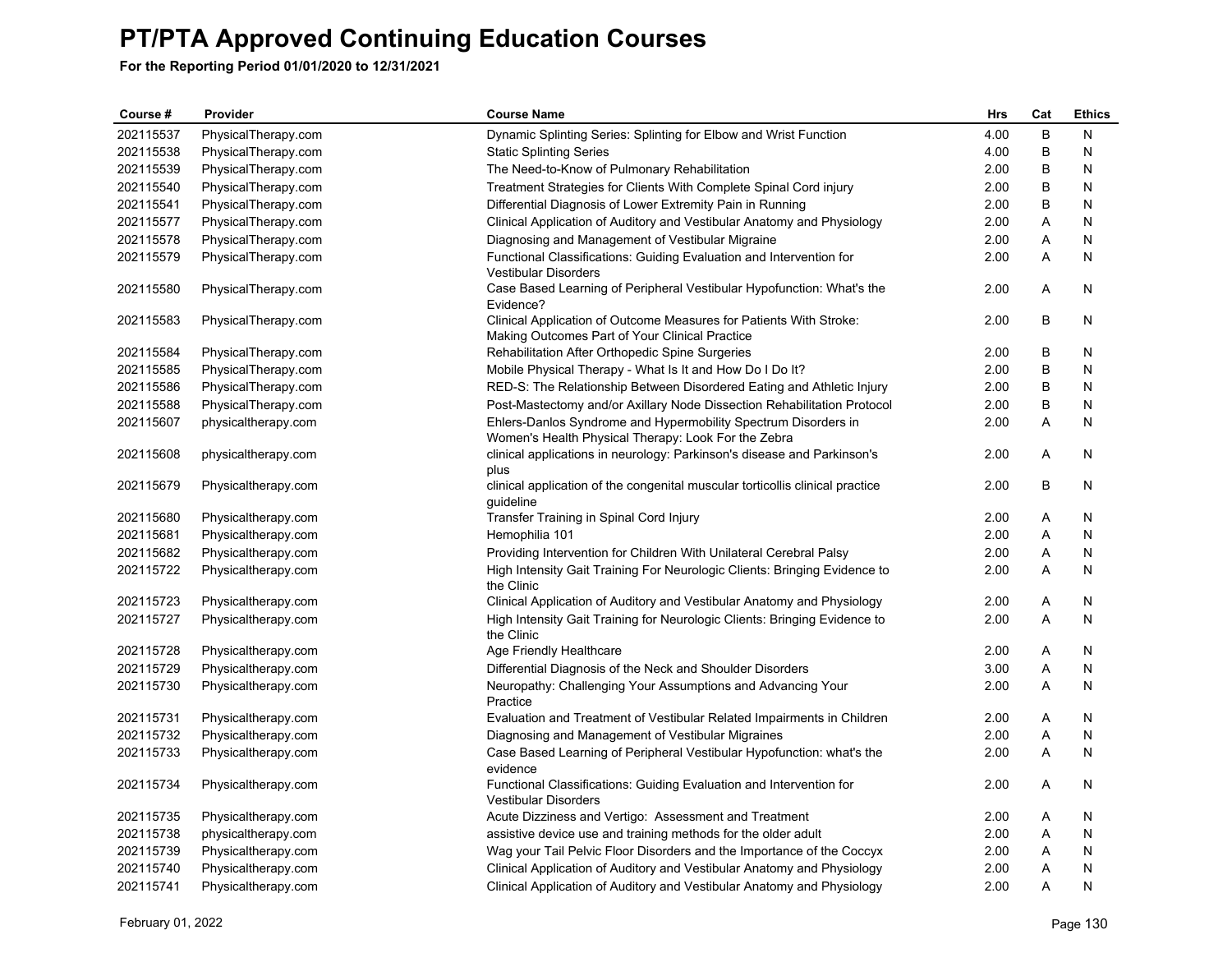**For the Reporting Period 01/01/2020 to 12/31/2021**

| Course #  | Provider            | <b>Course Name</b>                                                                                                                                   | Hrs  | Cat | <b>Ethics</b> |
|-----------|---------------------|------------------------------------------------------------------------------------------------------------------------------------------------------|------|-----|---------------|
| 202115742 | Physicaltherapy.com | Musculoskeletal Pain and Neurosurgical Interventions for People with                                                                                 | 2.00 | A   | N             |
|           |                     | <b>Parkinson Disease</b>                                                                                                                             |      |     |               |
| 202115743 | Physicaltherapy.com | Motor Measurement in Parkinson's Disease                                                                                                             | 2.00 | Α   | N             |
| 202115749 | physicaltherapy.com | U.S. Healthcare Services & Diverse Populations                                                                                                       | 2.00 | B   | N             |
| 202115762 | PhysicalTherapy.com | Rehabilitation After Orthopedic Spine Surgeries                                                                                                      | 2.00 | Α   | N             |
| 202115763 | PhysicalTherapy.com | Differential Diagnosis of Lower Extremity Pain in Running                                                                                            | 2.00 | Α   | N             |
| 202115764 | PhysicalTherapy.com | Business 101: The Things They Don't Teach You in PT School About<br><b>Starting Your Own Practice</b>                                                | 2.00 | B   | N             |
| 202115787 | Physicaltherapy.com | The Role of Physical Therapy In Treating the Patient with COPD in the<br>Home: Medication Management, Smoking Cessation, Pulmonary<br>Rehabilitation | 2.00 | A   | N             |
| 202115788 | Physicaltherapy.com | Home Health: PDGM to COVID-19 Response                                                                                                               | 2.00 | Α   | N             |
| 202115810 | PhysicalTherapy.com | Understanding Pediatric Sleep: How Can We Help as Physical<br>Therapists?                                                                            | 2.00 | A   | N             |
| 202115844 | Physicaltherapy.com | Wellness Programming for People with Parkinson's: Continuing Care<br>Beyond Insurance Based Therapy                                                  | 2.00 | Α   | N             |
| 202115851 | PhysicalTherapy.com | Differential Diagnosis of the Neck and Shoulder Disorders                                                                                            | 3.00 | Α   | N             |
| 202115852 | PhysicalTherapy.com | The Elusive Upper Extremity: Present and Future Rehabilitation<br>Considerations in PD and Stroke                                                    | 2.00 | A   | N             |
| 202115853 | PhysicalTherapy.com | Neuropathy: Challenging Your Assumptions and Advancing Your<br>Practice                                                                              | 2.00 | A   | N             |
| 202115870 | Physicaltherapy.com | Best bodyweight exercises for home and outdoor exercise course 4013                                                                                  | 2.00 | Α   | N             |
| 202115892 | Physicaltherapy.com | Parkinson Plus Syndromes: Differential Diagnosis and Management                                                                                      | 2.00 | Α   | N             |
| 202115939 | Physicaltherapy.com | Management of Benign Paroxysmal Positional Vertigo (BPPV)                                                                                            | 2.00 | Α   | N             |
| 202115953 | Physicaltherapy.com | <b>Pediatric Medical Screening for Rehab Professionals</b>                                                                                           | 2.50 | B   | N             |
| 202115954 | physicaltherapy.com | Car Seats for Children with Special Needs                                                                                                            | 2.00 | B   | N             |
| 202115955 | physicaltherapy.com | Implementing RtI for School Based OTs and PTs                                                                                                        | 1.00 | B   | N             |
| 202115956 | physicaltherapy.com | Injury Prevention in the Adolescent Athlete - Identifying Risk Factors and<br>Implementing A Biopsychosocial Perspective                             | 2.00 | B   | N             |
| 202115957 | physicaltherapy.com | Orthopedic Conditions in Pediatrics                                                                                                                  | 2.50 | B   | N             |
| 202115963 | Physicaltherapy.com | A Practical Workshop on Persistent Postural and Perceptual Dizziness                                                                                 | 2.00 | A   | N             |
| 202115964 | Physicaltherapy.com | Remote Assessment and Management of Patients with Dizziness                                                                                          | 2.00 | Α   | N             |
| 202115966 | Physicaltherapy.com | BPPV Beyond Basics: Atypical Presentations and Differential Dilemmas                                                                                 | 2.00 | Α   | N             |
| 202115968 | Physicaltherapy.com | Post-COVID-19 Patients: Management Strategies for the Physical<br>Therapist                                                                          | 2.00 | Α   | N             |
| 202115969 | Physicaltherapy.com | PT Screening of the Integumentary System: Scalp, Hair, and Nails                                                                                     | 2.00 | Α   | N             |
| 202115997 | Physicaltherapy.com | Congenital Heart Disease: Rehabilitation Considerations for the Pediatric<br>Population.                                                             | 2.50 | B   | N             |
| 202115998 | Physicaltherapy.com | Orthopedic Conditions in Pediatrics: A Primer for Physical Therapy<br>Professionals                                                                  | 2.50 | B   | N             |
| 202115999 | Physicaltherapy.com | Positional Head Deformities in the NICU: Types and Prevention                                                                                        | 2.00 | B   | N             |
| 202116000 | Physicaltherapy.com | Whole Body Treatment and Considerations for the Precrawling Infant                                                                                   | 2.00 | B   | N             |
| 202116005 | PhysicalTherapy.com | Comprehensive management of patients with complex regional pain<br>syndrome                                                                          | 2.00 | Α   | N             |
| 202116006 | PhysicalTherapy.com | Aquatic Interventions for the Upper Quadrant                                                                                                         | 2.00 | A   | N             |
| 202116034 | PhysicalTherapy.com | Common Male Pelvic Floor Dysfunction                                                                                                                 | 2.00 | Α   | Ν             |
| 202116051 | Physicaltherapy.com | Differential Diagnoses of Groin Pain in Athletes and Physically Active                                                                               | 2.00 | B   | N             |

February 01, 2022 Page 131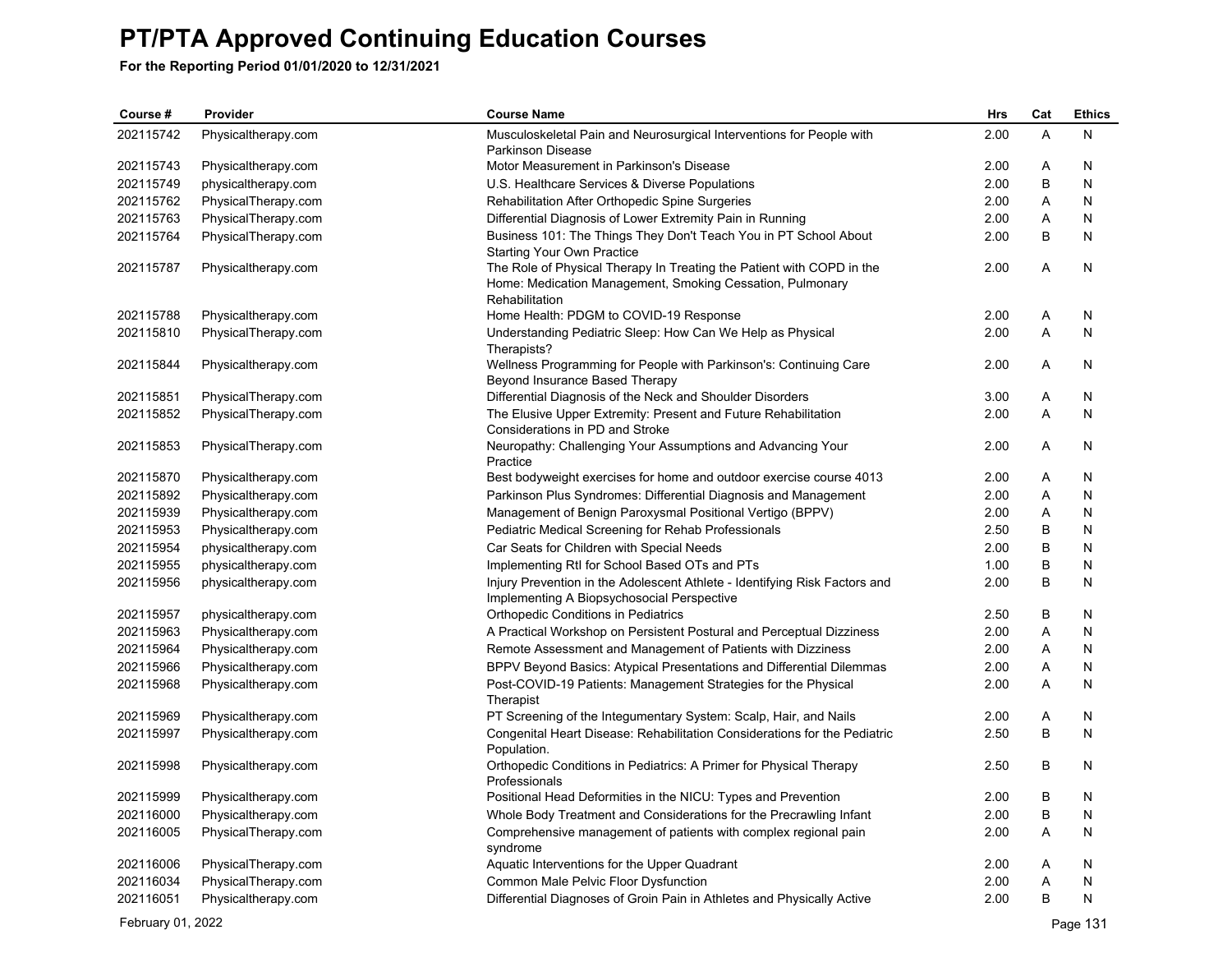| Course #  | Provider                                                         | <b>Course Name</b>                                                                                                 | <b>Hrs</b> | Cat | <b>Ethics</b> |
|-----------|------------------------------------------------------------------|--------------------------------------------------------------------------------------------------------------------|------------|-----|---------------|
| 202116160 | Physicaltherapy.com                                              | Beating Burnout and Building Resilience: Strategies to Succeed                                                     | 2.00       | A   | N             |
| 202116197 | PHYSICALTHERAPY.COM                                              | Neuropathy: Challenging Your Assumptions and Advancing Your<br>Practice                                            | 2.00       | A   | N             |
| 202116198 | PHYSICALTHERAPY.COM                                              | Remote Assessment and Management of Patients With Dizziness                                                        | 2.00       | A   | N             |
| 202116253 | PhysicalTherapy.com                                              | Autism and Neurodiversity                                                                                          | 1.00       | B   | N             |
| 202116004 | PhysicalTherpy.com                                               | My Patient Is Dizzy but the Exam Is "Normal": A Case Study Approach to<br>Persistent Postural-Perceptual Dizziness | 2.00       | Α   | N             |
| 202114906 | Physicatherapy.com                                               | Military Inspired Training for Everyone                                                                            | 2.00       | A   | N             |
| 202115880 | Physiopedia                                                      | Introduction to Global Health                                                                                      | 2.00       | B   | N             |
| 202115881 | Physiopedia                                                      | Trends and Challenges in Global Health                                                                             | 6.00       | B   | N             |
| 202115882 | Physiopedia                                                      | Global Health Governance, Health Systems, & the Role of the<br>Physiotherapist                                     | 5.00       | B   | N             |
| 202115883 | Physiopedia                                                      | Meeting Future Global Health Needs                                                                                 | 3.00       | B   | N             |
| 202116261 | Pieter Kroon                                                     | The Manual Therapy Institute- Fellowship Contact Hours                                                             | 40.00      | Α   | N             |
| 202115198 | <b>Pilates Unlimited</b>                                         | Pilates Mat 1 Instructor Training                                                                                  | 16.00      | A   | N             |
| 202115199 | <b>Pilates Unlimited</b>                                         | Pilates Mat 2 Instructor Training                                                                                  | 16.00      | A   | N             |
|           | (214) 553-8771<br><b>Contact Info:</b>                           |                                                                                                                    |            |     |               |
| 202115200 | <b>Pilates Unlimited</b>                                         | Pilates Reformer 1 Instructor Training                                                                             | 16.00      | A   | N             |
|           | (214) 553-8771<br><b>Contact Info:</b>                           |                                                                                                                    |            |     |               |
| 202115201 | <b>Pilates Unlimited</b>                                         | Pilates Reformer 2 Instructor Training                                                                             | 16.00      | A   | N             |
|           | (214) 553-8771<br><b>Contact Info:</b>                           |                                                                                                                    |            |     |               |
| 202115984 | PORi                                                             | Foundation in Oncology Rehabilitation                                                                              | 16.00      | A   | N             |
| 202115516 | PORi - Physiological Oncology<br><b>Rehabilitation Institute</b> | <b>Breast Cancer Rehabilitation</b>                                                                                | 28.00      | A   | N             |
| 202115526 | PORi - Physiological Oncology<br><b>Rehabilitation Institute</b> | Chemotoxicity & Cancer Exercise Management                                                                         | 28.00      | A   | N             |
| 202115527 | PORi - Physiological Oncology<br><b>Rehabilitation Institute</b> | Pelvic Cancer & Lower Extremity Rehabilitation                                                                     | 28.00      | A   | N             |
| 202115803 | PORI/ PHYSCIOLOGICAL ONCOLOGY<br><b>REHABILITATION INSTITUTE</b> | <b>HEAD &amp; NECK CANCER REHABILITATION THERAPIST</b>                                                             | 29.50      | Α   | N             |
| 202112192 | <b>Postural Restoration Institute</b>                            | <b>Cranial Resolution</b>                                                                                          | 15.00      | A   | N             |
| 202112533 | <b>Postural Restoration Institute</b>                            | Pelvis Restoration: An Integrated Approach to Treatment of Patterned<br><b>Pubo-Sacral Pathomechanics</b>          | 15.00      | B   | N             |
| 202112704 | <b>Postural Restoration Institute</b>                            | <b>Cervical Revolution</b>                                                                                         | 15.00      | A   | N             |
| 202112981 | <b>Postural Restoration Institute</b>                            | Impingement and Instability                                                                                        | 15.00      | A   | N             |
| 202113954 | <b>Postural Restoration Institute</b>                            | PRI Integration for fitness and movement                                                                           | 15.00      | A   | N             |
| 202116171 | <b>Postural Restoration Institute</b>                            | PRI Integration for Geriatrics Restoring Alternating Function in the<br>Immobile, Fragile and Chronic              | 15.00      | Α   | N             |
| 202116176 | Postural Restoration Institute                                   | Pelvis Restoration An Integrated Approach to Treatment of Patterned<br>Pubo-Sacral Pathomechanics                  | 15.00      | A   | N             |
| 202115546 | Postural Restoration Institute.                                  | <b>Postural Respiration</b>                                                                                        | 15.00      | Α   | N             |
| 202115896 | Pride Learning Institute                                         | <b>Clinical Applications for Alternative Drive Controls</b>                                                        | 2.00       | A   | N             |
| 202113393 | Private Practice Section, APTA                                   | 2020 PPS Annual Conference & Exposition                                                                            | 16.50      | A   | N             |
| 202115780 | Private Practice Section, APTA                                   | 2021 PPS Annual Conference and Exhibition                                                                          | 16.50      | A   | N             |
| 202111446 | <b>Professional Therapy Seminars</b>                             | Keys to Progressing Care of the ICU Patient: Bed Rest-A thing of the<br>past                                       | 8.00       | A   | N             |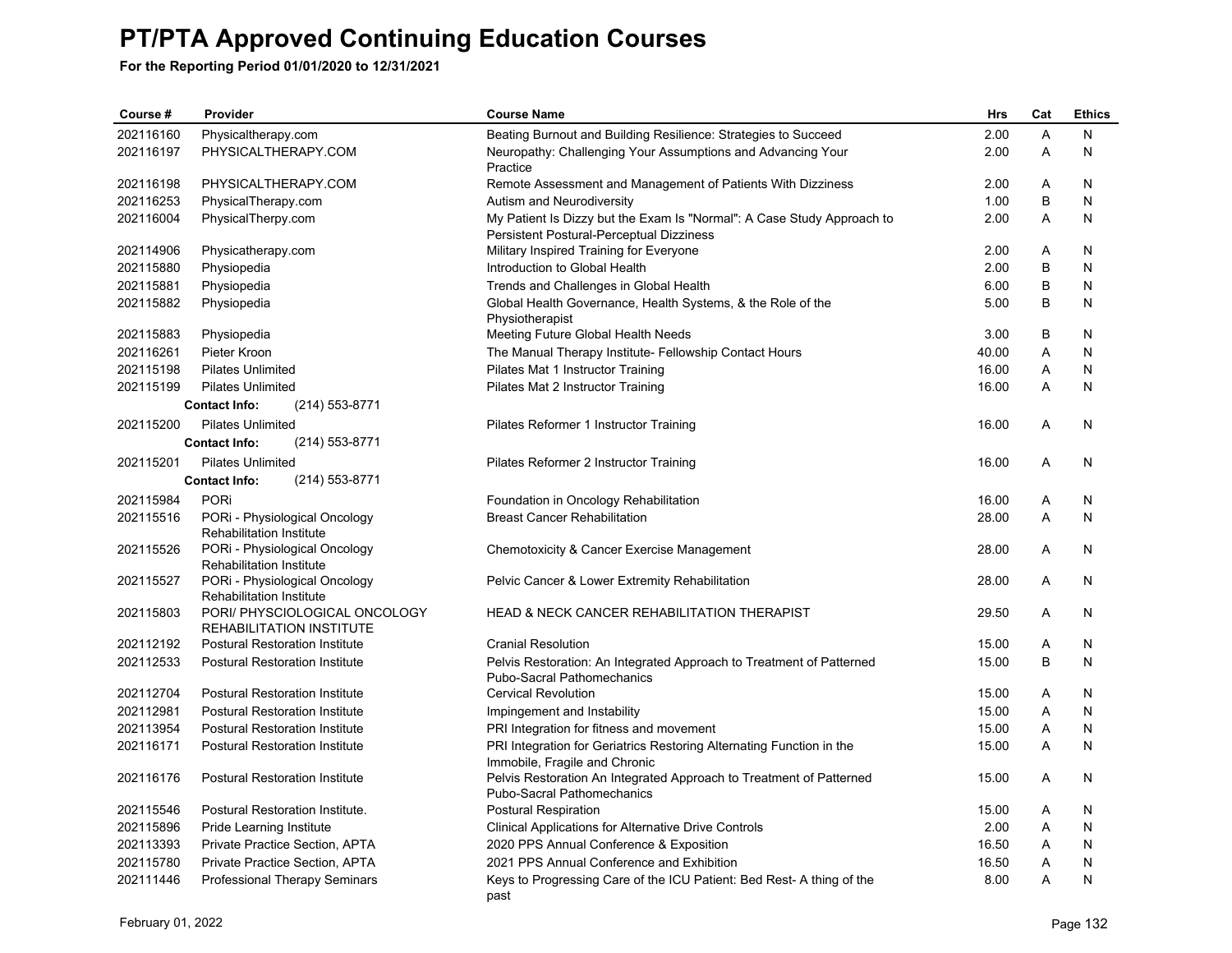| Course#   | Provider                              | <b>Course Name</b>                                                                        | Hrs   | Cat | <b>Ethics</b> |
|-----------|---------------------------------------|-------------------------------------------------------------------------------------------|-------|-----|---------------|
| 202113222 | Professional Therapy Seminars         | Best Practice in the Management of Patients with Heart Disease                            | 8.00  | Α   | N             |
| 202113223 | Professional Therapy Seminars         | Best Practice in the Management of Patients with Lung Disease                             | 8.00  | Α   | N             |
| 202113292 | Professional Therapy Seminars         | Revolutionize Vestibular Rehabilitation: Skilled Assessment for Suitable<br>Interventions | 8.00  | Α   | N             |
| 202114247 | Professional Therapy Seminars         | Rehabilitation for Patients with COVID-19: Acute Care to Home Health                      | 8.00  | A   | N             |
| 202114311 | Professional Therapy Seminars         | Prevention and Management of Chronic Wounds                                               | 8.00  | Α   | N             |
| 202115391 | Professional Therapy Seminars         | Progressing Care of Patients with COVID-19: A Case Based Approach                         | 3.00  | Α   | N             |
| 202115392 | Professional Therapy Seminars         | Contemporary Management of Patients with Hip Pain                                         | 3.00  | Α   | N             |
| 202115393 | Professional Therapy Seminars         | A Differential Diagnosis Primer for Neck and Shoulder Pain                                | 3.00  | A   | N             |
| 202115394 | Professional Therapy Seminars         | Advances in Concussion Management: Skilled Interventions for Return<br>to Work and Play   | 8.00  | Α   | N             |
| 202115486 | Professional Therapy Seminars         | Set 'Em up for symmetry: A new era in treating torticollis and<br>plagiocephaly           | 8.00  | Α   | N             |
| 202115932 | Progressive Gaitways, LLC             | Developmental Orthopedics of the trunk and lower-extremity                                | 22.00 | Α   | N             |
| 202112500 | Progressive Prosthetics and Orthotics | Early Prosthetic Management of the Amputee                                                | 2.00  | A   | N             |
| 202112501 | Progressive Prosthetics and Orthotics | Teach Your Patients How to Run--Taking the First Steps                                    | 2.00  | Α   | N             |
| 202116096 | PT - Management                       | How to Evaluate and Treat patients via Telehealth                                         | 1.00  | Α   | N             |
| 202114219 | <b>PT Central</b>                     | Assessment and Treatment of a Vestibular Patient - Case Study                             | 1.00  | Α   | N             |
| 202114220 | <b>PT Central</b>                     | Clinical Decision Making for DVTs                                                         | 1.25  | Α   | N             |
| 202114306 | <b>PT</b> Central                     | What's Current and New in Spine Surgery                                                   | 1.25  | Α   | N             |
| 202114307 | PT Central                            | Foot and Ankle Amputations                                                                | 1.25  | Α   | N             |
| 202114308 | <b>PT</b> Central                     | Medial Knee Pain in Runners - Case Study                                                  | 1.00  | Α   | N             |
| 202114309 | <b>PT</b> Central                     | Treatment of the Covid 19 Patient                                                         | 1.00  | Α   | N             |
| 202114389 | PT Central                            | Total Joint Replacements without Home Health                                              | 1.00  | Α   | N             |
| 202114469 | <b>PT</b> Central                     | Hip Arthroscopy: Minimally Invasive Treatment and Rehab                                   | 1.25  | Α   | N             |
| 202114471 | <b>PT</b> Central                     | Customer Service in Outpatient PT                                                         | 1.00  | Α   | N             |
| 202114587 | <b>PT Central</b>                     | Hip Impingement: Surgery and PT                                                           | 1.25  | Α   | N             |
| 202114588 | PT Central                            | Sports and PPE with Covid 19                                                              | 0.50  | A   | N             |
| 202114589 | <b>PT</b> Central                     | Indications for NMES                                                                      | 0.50  | A   | N             |
| 202114603 | <b>PT</b> Central                     | PTC/RedBud Breakout course - Clinic/Treatment Flow                                        | 4.00  | Α   | N             |
| 202114609 | <b>PT</b> Central                     | Why Do Total Hip Replacements Fail?                                                       | 1.25  | Α   | N             |
| 202115263 | <b>PT</b> Central                     | Teaching People About Pain (Webinar)                                                      | 1.25  | A   | N             |
| 202115672 | <b>PT</b> Central                     | Breakout 2021                                                                             | 3.75  | Α   | N             |
| 202115687 | <b>PT</b> Central                     | PNE in Outpatient Therapy                                                                 | 1.00  | Α   | N             |
| 202116218 | PT Central                            | Post-Op Hip Labrum Rehab - Physician Specific Protocol (Webinar)                          | 1.00  | Α   | N             |
| 202116293 | <b>PT</b> Central                     | ACL Repair - Return to Sport                                                              | 1.00  | A   | N             |
| 202116295 | <b>PT</b> Central                     | Pub Night 10/28/21                                                                        | 1.50  | Α   | N             |
| 202116095 | PT Management                         | Getting Paid for PT/OT Telehealth and E-Visits                                            | 1.00  | Α   | N             |
| 202116084 | PT Management Support Systems         | New Advances in Joint Replacements: What PT's need to know                                | 1.00  | Α   | N             |
| 202100019 | <b>PT Solutions</b>                   | <b>Outpatient Neurologic Rehabilitation</b>                                               | 12.50 | A   | N             |
| 202115273 | Pt Solutions Physical Therapy         | <b>Primary Dry Needling</b>                                                               | 23.25 | Α   | N             |
| 202115419 | PT Solutions Physical Therapy         | Advanced Dry Needling                                                                     | 24.25 | A   | N             |
| 202115467 | PT Solutions Physical Therapy         | A Comprehensive Treatment Approach of the Foot & Ankle                                    | 9.00  | A   | N             |
| 202115767 | PT Solutions Physical Therapy         | Evidence based approach to exercise dosing for the geriatric patient                      | 10.50 | Α   | N             |
| 202115859 | PT Solutions Physical Therapy         | A Comprehensive Treatment Approach of the Foot & Ankle                                    | 10.50 | A   | N             |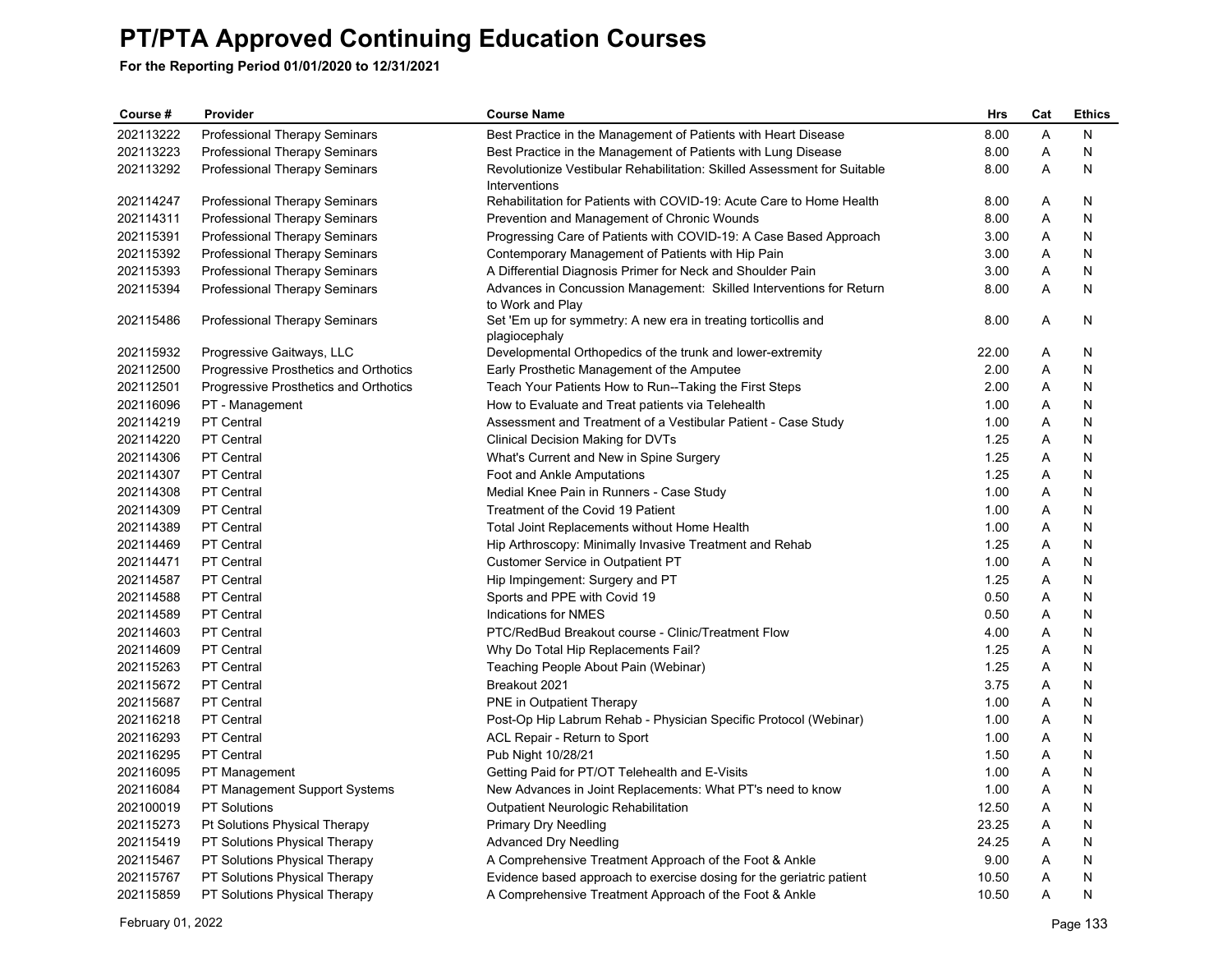| Course #  | Provider                      | <b>Course Name</b>                                                                          | Hrs   | Cat | <b>Ethics</b> |
|-----------|-------------------------------|---------------------------------------------------------------------------------------------|-------|-----|---------------|
| 202116277 | PT Solutions Physical Therapy | Orthopedic Considerations for Pelvic Floor Self-Study                                       | 4.00  | B   | N             |
| 202110926 | PTcourses.com                 | Pain Management Alternatives for the Opioid Addicted Client                                 | 5.00  | B   | N             |
| 202111120 | PTcourses.com                 | Alzheimer's Disease, Dementia, and the Therapist                                            | 7.00  | B   | N             |
| 202111121 | PTcourses.com                 | Balance Impairment and Fall Risk: Tests and Measures                                        | 6.00  | B   | N             |
| 202111122 | PTcourses.com                 | Falls: Prevention, Assessment, and Intervention                                             | 9.00  | B   | N             |
| 202111123 | PTcourses.com                 | Resistance Training for the Older Adult                                                     | 5.00  | B   | N             |
| 202111124 | PTcourses.com                 | Geriatric Common Disorders and the Role of the Rehab Therapist                              | 4.00  | B   | N             |
| 202111260 | PTcourses.com                 | Therapuetic Exercise for Older Adults                                                       | 8.00  | B   | N             |
| 202111261 | PTcourses.com                 | Osteoporosis: Therapeutic Management of Bone Health                                         | 7.00  | B   | N             |
| 202111262 | PTcourses.com                 | Osteoarthritis in Older Adults                                                              | 6.00  | B   | N             |
| 202111263 | PTcourses.com                 | Memory & Communication Aids for People With Dementia: A Practical<br>Resource for PTs & OTs | 6.00  | B   | Ν             |
| 202111277 | PTcourses.com                 | Rehab of the Post Surgical Spine                                                            | 6.00  | B   | N             |
| 202111278 | PTcourses.com                 | Aquatic Therapy: Benefits, Guidelines & Treatment                                           | 8.00  | B   | N             |
| 202111279 | PTcourses.com                 | Lateral & Medial Epicondylitis                                                              | 6.00  | B   | N             |
| 202111280 | PTcourses.com                 | Understanding, Evaluating & Treating Distal Radius Fractures                                | 8.00  | B   | N             |
| 202111281 | PTcourses.com                 | Carpal Tunnel Syndrome: Conservative & Post Surgical Management                             | 7.00  | B   | N             |
| 202111282 | PTcourses.com                 | Hand and Wrist Fractures and Dislocations                                                   | 8.00  | B   | N             |
| 202111283 | PTcourses.com                 | Designing Effective Resistance Training: Rethinking 3X10                                    | 6.00  | B   | N             |
| 202111284 | PTcourses.com                 | Therapeutic Stretching: A Functional Approach                                               | 15.00 | B   | N             |
| 202111285 | PTcourses.com                 | Length, Strength, and Kinesio Tape                                                          | 21.00 | B   | N             |
| 202111286 | PTcourses.com                 | Yoga Therapy                                                                                | 13.00 | B   | N             |
| 202111287 | PTcourses.com                 | Modalities for Therapeutic Intervention                                                     | 25.00 | B   | N             |
| 202111288 | PTcourses.com                 | Thermal Agents in Rehab: Evidence-Based Update                                              | 6.00  | B   | N             |
| 202111289 | PTcourses.com                 | Rehab of the Shoulder                                                                       | 30.00 | B   | N             |
| 202111290 | PTcourses.com                 | <b>Therapeutic Exercise Prescription</b>                                                    | 24.00 | B   | N             |
| 202111291 | PTcourses.com                 | Hip & Pelvis: Orthopedic Management                                                         | 24.00 | B   | N             |
| 202111292 | PTcourses.com                 | Arthritis of the Upper Extremity: Conservative Management                                   | 9.00  | B   | N             |
| 202111293 | PTcourses.com                 | The Core: Evaluation and Training                                                           | 2.00  | B   | N             |
| 202111294 | PTcourses.com                 | Foot and Ankle: Orthotics, Surgery, and Rehab                                               | 3.00  | B   | N             |
| 202111295 | PTcourses.com                 | Exercises for the Trunk, Shoulder, Hip & Knee: EMG Evidence                                 | 3.00  | B   | N             |
| 202111296 | PTcourses.com                 | Low Back Disorders: Evidence-Based Prevention & Rehabilitation                              | 21.00 | B   | N             |
| 202111297 | PTcourses.com                 | Hip & Knee: Advancements in Joint Replacement                                               | 10.00 | B   | N             |
| 202111298 | PTcourses.com                 | Rehab of the Elbow                                                                          | 4.00  | B   | N             |
| 202111299 | PTcourses.com                 | Rotator Cuff: Conservative & Post Surgical Management, an<br>Evidence-Based Update          | 7.00  | B   | Ν             |
| 202111300 | PTcourses.com                 | Wound Care Management Update                                                                | 4.00  | B   | N             |
| 202111301 | PTcourses.com                 | Lower Extremity Ulcers and the Rehab Therapist                                              | 7.00  | B   | N             |
| 202111302 | PTcourses.com                 | Pediatric Functional Strength Training                                                      | 2.00  | B   | N             |
| 202111303 | PTcourses.com                 | <b>Pediatrics: Standers and Gait Trainers</b>                                               | 2.00  | B   | N             |
| 202111304 | PTcourses.com                 | Pediatric Motor Development: Ages 0-3                                                       | 4.00  | B   | N             |
| 202111305 | PTcourses.com                 | Strength Training in Children With Neuro Disorders                                          | 4.00  | B   | N             |
| 202111306 | PTcourses.com                 | Pediatric Neurological Disorders for Therapists                                             | 10.00 | B   | N             |
| 202111307 | PTcourses.com                 | Therapeutic Management of Children with Vestibular Dysfunction                              | 2.00  | B   | N             |
| 202111308 | PTcourses.com                 | Pediatrics: Is It Sensory or Is It Behavior?                                                | 12.00 | B   | N             |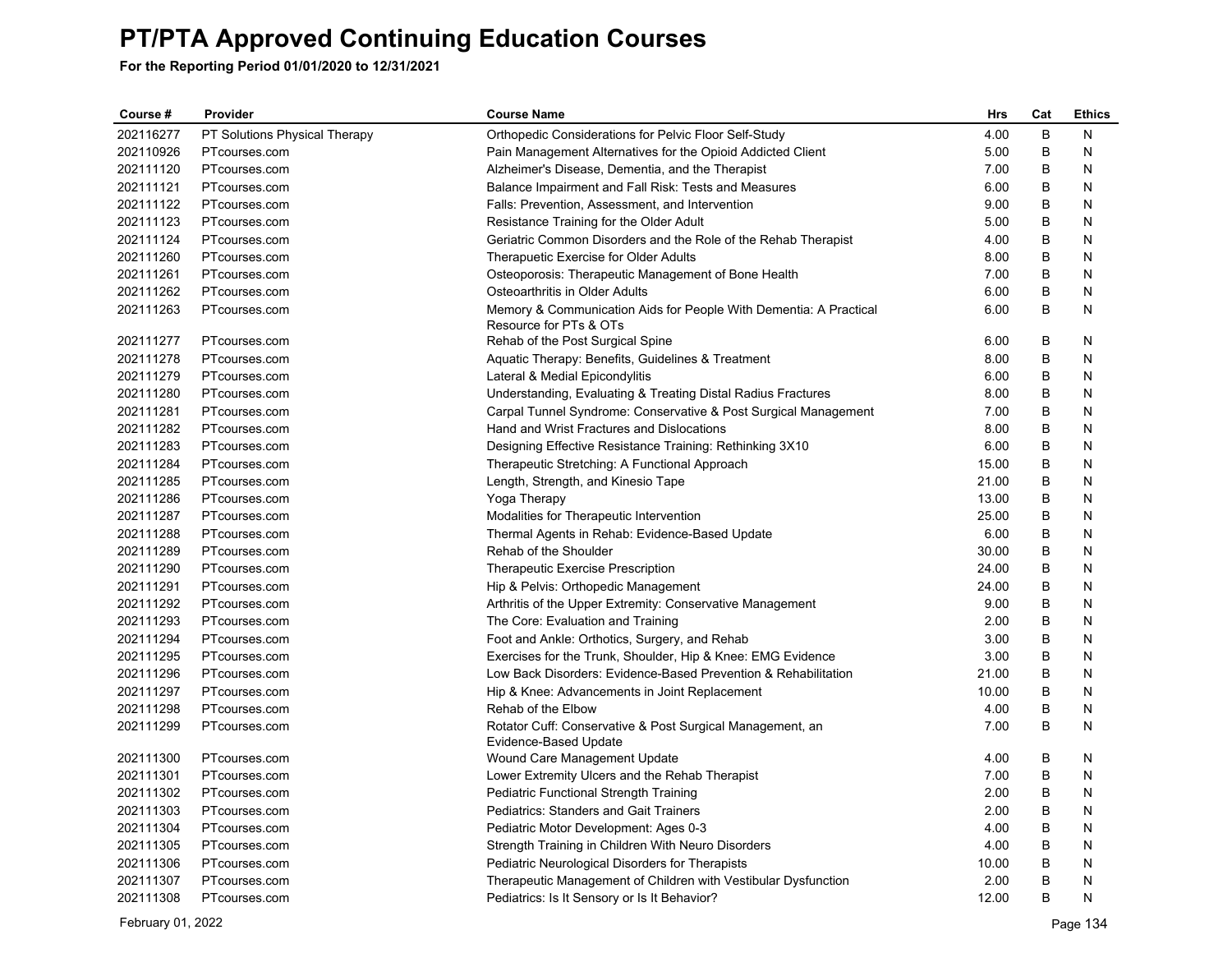| Course #  | Provider             | <b>Course Name</b>                                                              | <b>Hrs</b> | Cat     | <b>Ethics</b> |
|-----------|----------------------|---------------------------------------------------------------------------------|------------|---------|---------------|
| 202111309 | PTcourses.com        | School Based Therapy                                                            | 9.00       | B       | N             |
| 202111310 | PTcourses.com        | Sensory Integration and Autism Spectrum Disorders                               | 5.00       | В       | N             |
| 202111311 | PTcourses.com        | 1001 Pediatric Treatment Activities                                             | 11.00      | $\sf B$ | N             |
| 202111312 | PTcourses.com        | Building a Strong Core for School and Play                                      | 4.00       | B       | N             |
| 202111313 | PTcourses.com        | Concussions and Young Athletes: Prevention, Evaluation, Treatment &             | 3.00       | B       | N             |
|           |                      | Return to Play                                                                  |            |         |               |
| 202111314 | PTcourses.com        | Care of Young Athlete                                                           | 31.00      | B       | N             |
| 202111315 | PTcourses.com        | Advanced Rehab Concepts to Improve Functional Outcomes                          | 9.00       | B       | N             |
| 202111316 | PTcourses.com        | Home Health Fundamentals, Assessment and Emergencies                            | 15.00      | B       | N             |
| 202111317 | PTcourses.com        | Reducing Falls in the Home                                                      | 10.00      | B       | N             |
| 202111318 | PTcourses.com        | Self-Care Management Tool Selection: Clearing the Confusion                     | 8.00       | B       | N             |
| 202111319 | PTcourses.com        | Physical Therapy Documentation: From Examination to Outcome                     | 10.00      | B       | N             |
| 202111320 | PTcourses.com        | Recognizing & Reporting Red Flags for the PTA                                   | 14.00      | B       | N             |
| 202111321 | PTcourses.com        | Mobilizing Bariatric Patients                                                   | 6.00       | B       | N             |
| 202111322 | PTcourses.com        | Cardiac Disease and the Rehab Therapist                                         | 7.00       | B       | N             |
| 202111323 | PTcourses.com        | Pharmacology for Therapists                                                     | 30.00      | B       | N             |
| 202111324 | PTcourses.com        | This Old Medicine Cabinet (Mod. 1-5): A Pharmacology Primer for                 | 20.00      | B       | N             |
| 202111325 | PTcourses.com        | Therapists<br>Assistive Technology: The Power of the iPad as a Therapeutic Tool | 8.00       | B       | N             |
| 202111326 | PTcourses.com        | Assistive Technology and Dementia: Therapeutic Tools to Enhance the             | 8.00       | B       | N             |
|           |                      | Lives of Clients With Dementia                                                  |            |         |               |
| 202111327 | PTcourses.com        | Unilateral Stance (Modules 1-7)                                                 | 47.00      | B       | N             |
| 202111328 | PTcourses.com        | Portable Strength Measurement: Best Practice Update                             | 3.00       | B       | N             |
| 202111329 | PTcourses.com        | Management of the Medically Complex Patient                                     | 11.00      | B       | N             |
| 202111330 | PTcourses.com        | Vestibular Rehab Package (Mod.1-2)                                              | 38.00      | B       | N             |
| 202111331 | PTcourses.com        | Neuroplasticity: Evidence Based Update                                          | 9.00       | B       | N             |
| 202111332 | PTcourses.com        | Incontinence: Non-Neurogenic Urinary Incontinence in Adults                     | 5.00       | B       | N             |
| 202111589 | PTcourses.com        | Timing Resistance Training: Programming the Muscle Clock for Optimal            | 10.00      | B       | N             |
|           |                      | Performance                                                                     |            |         |               |
| 202111590 | PTcourses.com        | Pilates Based Techniques for Rehabilitation                                     | 4.00       | B       | N             |
| 202111672 | PTcourses.com        | Home Health Therapy for Older Adults                                            | 22.00      | B       | N             |
| 202111675 | PTcourses.com        | Pulmonary Disorders and the Rehab Therapist                                     | 6.00       | B       | N             |
| 202112075 | PTcourses.com        | Myofascial Release Technique Training                                           | 7.00       | B       | N             |
| 202112326 | PTcourses.com        | Cerebellar Stroke                                                               | 6.00       | B       | N             |
| 202112409 | PTcourses.com        | Patellofemoral Disorders: Focus on Evaluation                                   | 6.00       | B       | N             |
| 202112622 | PTcourses.com        | Medicare and the Rehab Therapist, an Update                                     | 15.00      | B       | Ν             |
| 202113160 | PTcourses.com        | Stroke: Effects and Evidence-Based Interventions                                | 7.00       | B       | N             |
| 202113311 | PTcourses.com        | Motor Imagery in Rehabilitation                                                 | 4.00       | B       | N             |
| 202113392 | PTcourses.com        | Focus on the Core: Current Perspectives                                         | 10.00      | B       | N             |
| 202113433 | PTcourses.com        | Trunk Alignment and Core Activity: Framework for Skilled Movement               | 9.00       | B       | N             |
| 202113502 | PTcourses.com        | Setting the Stage for Success in the Treatment of Children with Autism          | 4.00       | B       | N             |
| 202114409 | PTcourses.com        | Documenting and Coding for the Outpatient Therapist (#811)                      | 6.00       | B       | N             |
| 202114769 | PTcourses.com        | Yoga Tools for Schools: Mindful Movement in the Classroom                       | 3.00       | B       | N             |
| 202114820 | PTcourses.com        | Elbow Common Diagnoses and Rehabilitation (480a)                                | 4.00       | B       | N             |
|           | <b>Contact Info:</b> | (866) 257-1074                                                                  |            |         |               |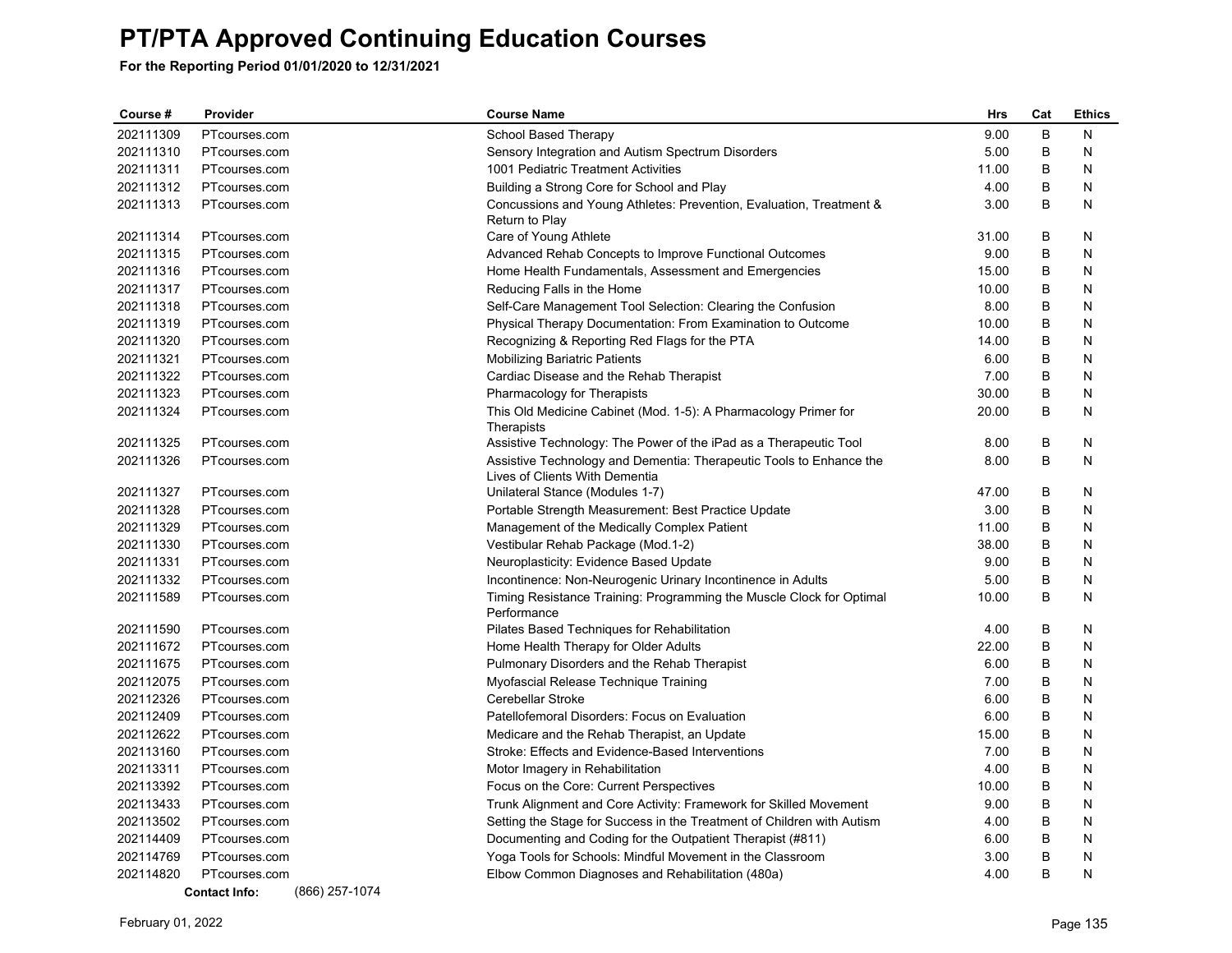| Course #  | Provider                               | <b>Course Name</b>                                                                                                                | <b>Hrs</b> | Cat | <b>Ethics</b> |
|-----------|----------------------------------------|-----------------------------------------------------------------------------------------------------------------------------------|------------|-----|---------------|
| 202114958 | PTcourses.com                          | <b>Stretching Anatomy</b>                                                                                                         | 10.00      | B   | N             |
|           | (866) 257-1074<br><b>Contact Info:</b> |                                                                                                                                   |            |     |               |
| 202114959 | PTcourses.com                          | Virtual Reality in Pediatric and Adult Rehabilitation                                                                             | 3.00       | B   | N             |
|           | <b>Contact Info:</b><br>(866) 257-1074 |                                                                                                                                   |            |     |               |
| 202114991 | PTcourses.com                          | Adaptive Yoga                                                                                                                     | 12.00      | B   | N             |
|           | (866) 257-1074<br><b>Contact Info:</b> |                                                                                                                                   |            |     |               |
| 202115508 | PTcourses.com                          | Diabetes in Children and Adolescents (#623)                                                                                       | 9.00       | B   | N             |
| 202111536 | PTWebucation.com                       | EVIDENCED BASED PHYSICAL THERAPY OF THE LUMBAR SPINE B                                                                            | 4.00       | B   | N             |
|           |                                        | N ASSESSMENT AND TREATMENT                                                                                                        |            |     |               |
| 202111537 | PTWebucation.com                       | CHRONIC MUSCULOSKELETAL PAIN                                                                                                      | 3.00       | B   | N             |
| 202111538 | PTWebucation.com                       | PRIMITIVE REFLEX INTEGRATION: A NEW TREATMENT PARADIGM<br><b>B N FOR CONCUSSIVE INJURIES</b>                                      | 3.00       | B   | N             |
| 202111539 | PTWebucation.com                       | Home Health Physical Therapy                                                                                                      | 3.00       | B   | N             |
| 202111540 | PTWebucation.com                       | Mirror Visualization Therapy                                                                                                      | 2.00       | B   | N             |
| 202111541 | PTWebucation.com                       | Lymphedema: Physical Therapy Management                                                                                           | 3.00       | B   | N             |
| 202111542 | PTWebucation.com                       | Cardiopulmonary Physical Therapy across the Continuum                                                                             | 3.00       | B   | N             |
| 202111543 | PTWebucation.com                       | Instrument-Assisted Soft Tissue Mobilizations for the Lower Quarter                                                               | 3.00       | B   | N             |
| 202111544 | PTWebucation.com                       | Instrument-Assisted Soft Tissue Mobilizations for the Upper Quarter                                                               | 3.00       | B   | N             |
| 202112203 | <b>Putnam City Schools</b>             | Supporting Students with Hearing and Vision Impairments                                                                           | 3.50       | Α   | N             |
| 202112204 | Putnam City Schools                    | Assistive Technology - Boardmaker Online                                                                                          | 3.50       | Α   | N             |
| 202114865 | PWR! Parkinsons Wellness Recovery      | Parkinson's Wellness Recovery                                                                                                     | 15.00      | A   | N             |
| 202111777 | Quantum Rehab                          | Clinical Considerations for Alternative Drive Controls (1hr)                                                                      | 1.00       | Α   | N             |
| 202111778 | Quantum Rehab                          | Clinical Applications of Electronic Programming and Drive Selection:<br>Proportional Control (2hr)                                | 2.00       | Α   | N             |
| 202111779 | Quantum Rehab                          | Clinically Speaking - A Practical Guide to Evaluation and Documentation<br>for Power Adjustable Seat Height (1HR)                 | 1.00       | A   | N             |
| 202111780 | <b>Quantum Rehab</b>                   | The Case for Wheels: An Overview for Selecting the Clinically<br>Appropriate Power Wheelchair Base (1hr)                          | 1.00       | A   | N             |
| 202112256 | Quantum Rehab                          | Seating and Alternative Drive Considerations for the Patient with ALS<br>(2hr)                                                    | 2.00       | Α   | N             |
| 202112257 | Quantum Rehab                          | The Drive for Function and Development: Alternative Drive Control<br>Considerations for Early Power Mobility (2HR)                | 2.00       | A   | N             |
| 202112673 | Quantum Rehab                          | What's Under the Cover: Clinical Considerations for Cushion Selection<br>(1hr)                                                    | 1.00       | Α   | N             |
| 202112674 | Quantum Rehab                          | Drive Wheel Configuration: Do we KNOW what we KNOW? (1hr)                                                                         | 1.00       | Α   | N             |
| 202112675 | Quantum Rehab                          | Seating Foundations Part 1: Linear Measurements for Mat Evaluation<br>(1hr)                                                       | 1.00       | A   | N             |
| 202112988 | <b>Quantum Rehab</b>                   | Seating and Wheeled Mobility Considerations for the Bariatric Client<br>(1hr)                                                     | 1.00       | A   | N             |
| 202112989 | <b>Quantum Rehab</b>                   | Seating Foundations Part 2: Angular Measurements for Mat Evaluation<br>(1hr)                                                      | 1.00       | A   | N             |
| 202112990 | <b>Quantum Rehab</b>                   | Use Your Head: Clinical Considerations for Head Array Drive Controls<br>(1hr)                                                     | 1.00       | A   | N             |
| 202112991 | Quantum Rehab                          | The Drive for Function and Development: An Overview of Alternative<br>Drive Control Considerations for Early Power Mobility (1hr) | 1.00       | A   | N             |
| 202112992 | Quantum Rehab                          | Elevating Independence - Empowering Individuals (1hr)                                                                             | 1.00       | A   | N             |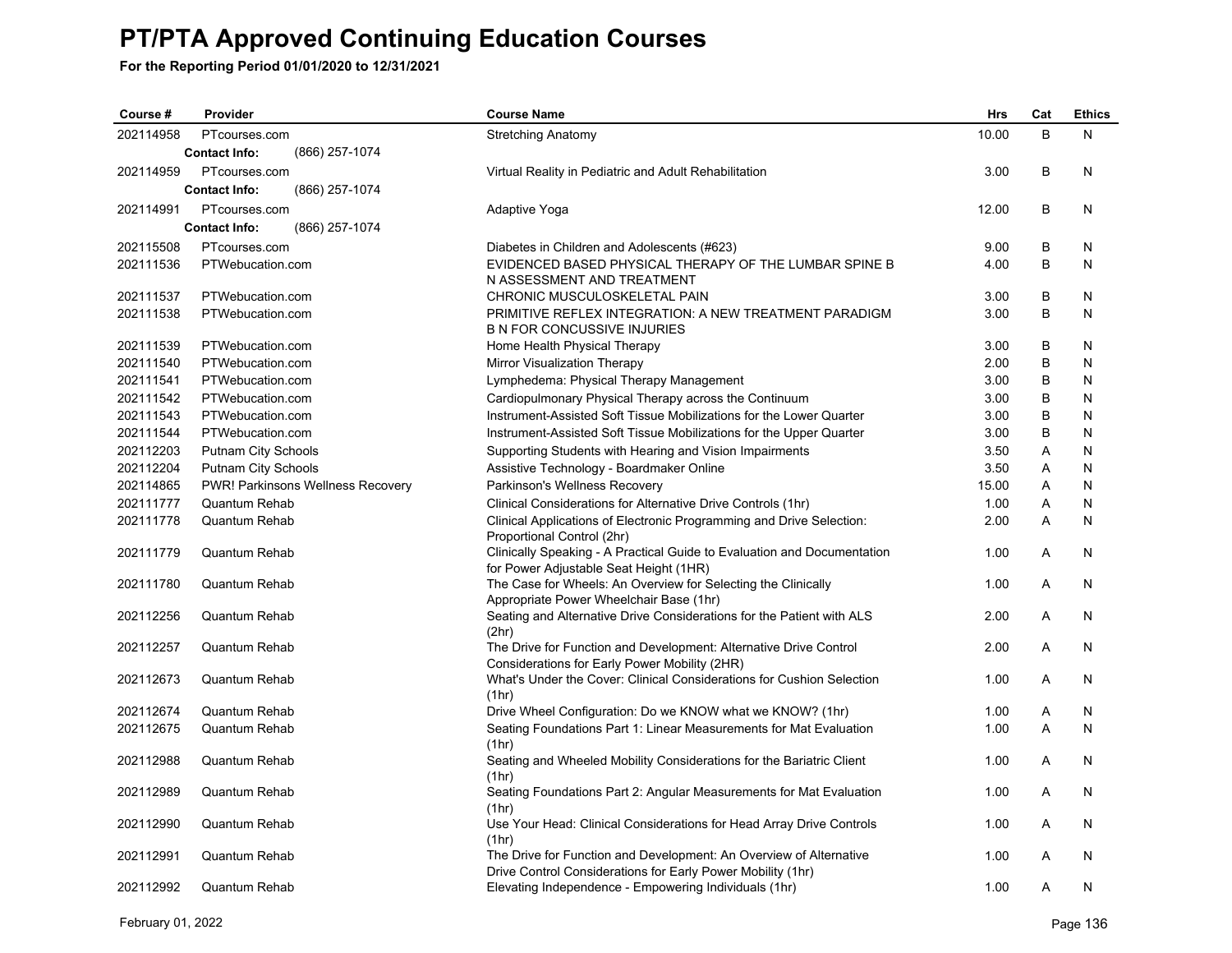| Course #  | Provider                               | <b>Course Name</b>                                                                                                      | Hrs   | Cat            | <b>Ethics</b> |
|-----------|----------------------------------------|-------------------------------------------------------------------------------------------------------------------------|-------|----------------|---------------|
| 202114288 | Quantum Rehab                          | What's Under the Cover: Backrest Selection, Coding, and Clinical                                                        | 1.00  | $\overline{A}$ | N             |
|           |                                        | Considerations (1hr)                                                                                                    |       |                |               |
| 202114289 | Quantum Rehab                          | Keeping It Proportional! (1.5 hrs.)                                                                                     | 1.50  | A              | N             |
| 202114290 | <b>Quantum Rehab</b>                   | Pediatric Positioning: Facilitating Growth and Play (1hr)                                                               | 1.00  | Α              | N             |
| 202114291 | Quantum Rehab                          | Clinically Speaking: Evaluation and Documentation for Power Seat<br>Options (1hr)                                       | 1.00  | A              | N             |
| 202114292 | Quantum Rehab                          | Wheelchair Therapy Services - CPT Codes for OT and PT Use (1hr)                                                         | 1.00  | Α              | N             |
| 202114293 | Quantum Rehab                          | How it Works: The Difference between Standard and Complex Power<br>Wheelchairs (1hr)                                    | 1.00  | A              | N             |
| 202114294 | <b>Quantum Rehab</b>                   | Clinically Speaking: The Power of Prevention (1hr)                                                                      | 1.00  | Α              | N             |
| 202114295 | Quantum Rehab                          | Clinical Considerations: Optimizing Independence Post CVA/TBI (1.5)<br>Hrs.)                                            | 1.50  | A              | N             |
| 202114296 | Quantum Rehab                          | Controlling The Head and Neck: A Multifaceted Approach (1.5 hrs.)                                                       | 1.50  | A              | N             |
| 202114298 | <b>Quantum Rehab</b>                   | The Case for Bluetooth: Technology Leading to Independence (1hr)                                                        | 1.00  | Α              | N             |
| 202114299 | <b>Quantum Rehab</b>                   | Clinically Speaking: A Practical Guide to Evaluation and Documentation<br>for Mobility Assistive Equipment (1hr)        | 1.00  | A              | N             |
| 202114300 | Quantum Rehab                          | Clinical Consideration for Power Wheelchair Application (1hr)                                                           | 1.00  | Α              | N             |
| 202114578 | <b>Quantum Rehab</b>                   | Clinical Considerations for Mobility Base and Seating Function Selection<br>(1hr)                                       | 1.00  | A              | N             |
| 202114630 | <b>Quantum Rehab</b>                   | Teamwork Makes the Dreamwork: A Multidisciplinary View of the Seating<br>and Wheeled Mobility Evaluation Process Part 1 | 1.50  | A              | N             |
|           | (703) 234-4065<br><b>Contact Info:</b> |                                                                                                                         |       |                |               |
| 202115196 | Quantum Rehab                          | Matching Function & Performance: Upper Extremity Considerations for<br>Wheelchair Selection (1hr)                       | 1.00  | A              | N             |
|           | (800) 800-8586<br><b>Contact Info:</b> |                                                                                                                         |       |                |               |
| 202115860 | Quantum Rehab                          | Clinical Considerations for Alternative Drive Controls (2hrs)                                                           | 2.00  | Α              | N             |
| 202116238 | Quantum Rehab                          | The Team Role in Wheelchair Maintenance and Repair (1hr)                                                                | 1.00  | Α              | N             |
| 202116007 | R. Brandon Smith, PT, DPT, MPH         | Home Health Mentorship Course                                                                                           | 10.00 | A              | N             |
| 202116033 | Ready Bodies, Learning Minds           | Ready Bodies, Learning Minds: Cultivating the Complete Child                                                            | 12.00 | В              | N             |
| 202112278 | <b>Recovering Function</b>             | Introduction to NDT (Part 1): Achieving Functional Outcomes for Adults<br>with Hemiplegia Using the Principles of NDT   | 15.00 | Α              | N             |
| 202112279 | <b>Recovering Function</b>             | Getting Results Faster (Part II)                                                                                        | 15.00 | Α              | N             |
| 202115629 | <b>Redbud Physical Therapy</b>         | Integration OMT & Therapeutic Exercise Lumbar                                                                           | 12.50 | Α              | N             |
| 202115664 | Redbud Physical Therapy                | American Institute of Balance - Vestibular                                                                              | 7.50  | A              | N             |
| 202115665 | Redbud Physical Therapy                | American Institute of Balance - Vestibular online                                                                       | 12.00 | В              | N             |
| 202115666 | Redbud Physical Therapy                | Introduction to Lumbar Imaging                                                                                          | 13.50 | Α              | N             |
| 202115667 | <b>Redbud Physical Therapy</b>         | PT Central: AmaZing Customer Service                                                                                    | 6.50  | B              | N             |
| 202115668 | Redbud Physical Therapy                | Redbud PT - Dr. Ebert ACL                                                                                               | 1.00  | A              | N             |
| 202115669 | Redbud Physical Therapy                | Redbud PT - Dr. Ebert Hip                                                                                               | 1.00  | Α              | N             |
| 202115670 | Redbud Physical Therapy                | Redbud PT - Dr. Ebert RTC                                                                                               | 1.00  | Α              | N             |
| 202115671 | Redbud Physical Therapy                | Redbud PT - Dr. Ebert Biologics                                                                                         | 1.00  | A              | N             |
| 202115673 | Redbud Physical Therapy                | Redbud PT - Dr. Ebert Shoulder Instability                                                                              | 1.00  | Α              | N             |
| 202115674 | <b>Redbud Physical Therapy</b>         | Redbud PT- Dr. Childe Hand Trauma                                                                                       | 1.00  | Α              | N             |
| 202115448 | Redefine Health Education              | The Geriatric Rehab Summit 2021                                                                                         | 9.50  | Α              | N             |
| 202116190 | Redefine Health Education              | Musculoskeletal Imaging of the Shoulder                                                                                 | 2.00  | A              | N             |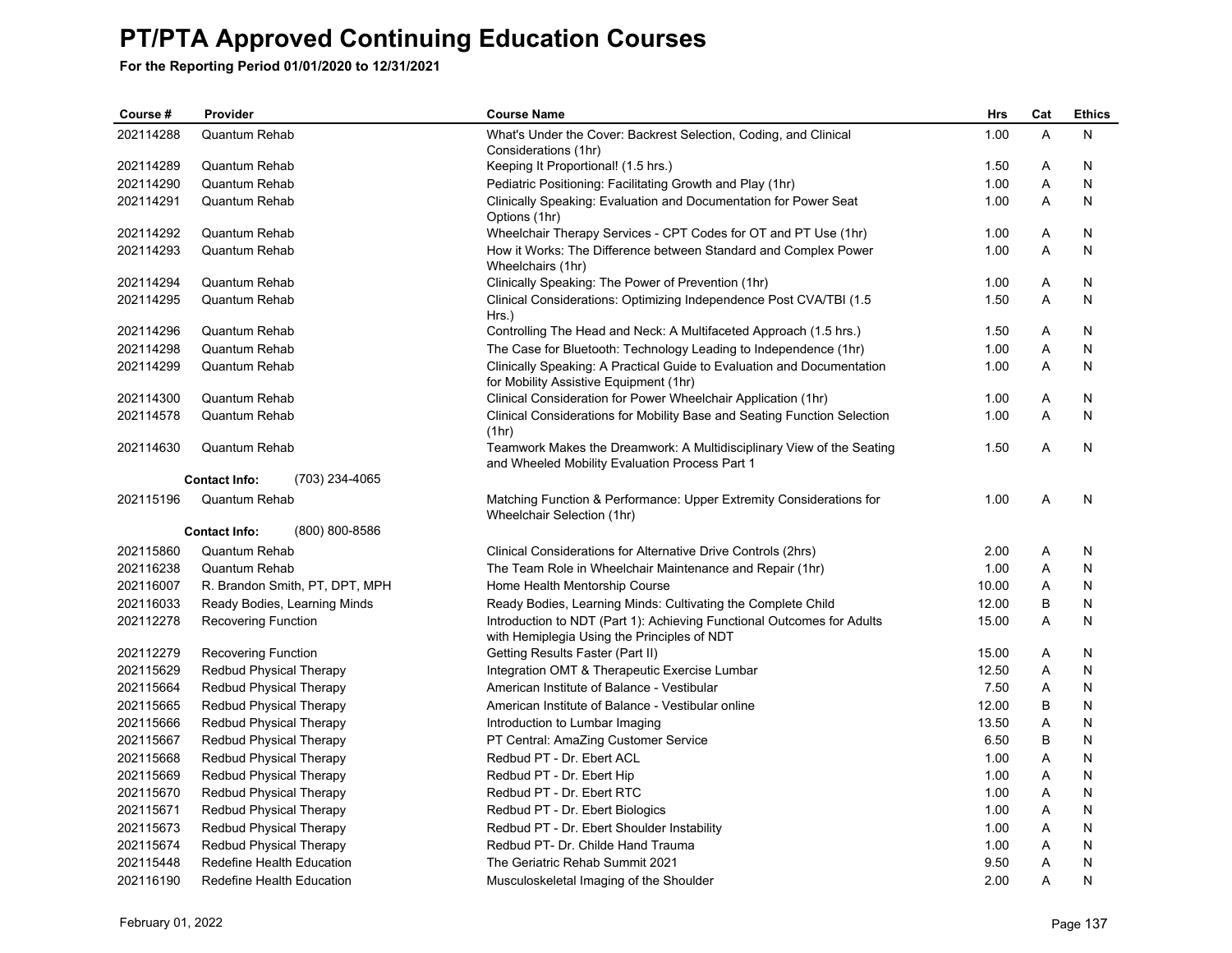| Course #  | Provider                               | <b>Course Name</b>                                                                                                                                | <b>Hrs</b> | Cat | <b>Ethics</b> |
|-----------|----------------------------------------|---------------------------------------------------------------------------------------------------------------------------------------------------|------------|-----|---------------|
| 202115736 | <b>Rehab Champions</b>                 | Assessment of Concussions and Brain Injuries: Evaluating Mild to<br>Moderate ABI (Acquired Brain Injury)                                          | 15.00      | A   | N             |
| 202113475 | Rehab Champions Continuing Education   | The Shoulder Joint Complex: Updated Concepts in Examinations and<br>Interventions                                                                 | 15.00      | A   | N             |
| 202113648 | Rehab Champions Continuing Education   | Recent Advances in Rehabilitation of the Shoulder With Focus on<br>Impingement, Rotator Cuff and Scapular Assessment                              | 7.50       | A   | N             |
| 202113653 | Rehab Champions Continuing Education   | Recent Advances in Rehabilitation of the Knee With Focus on<br>Patellofemoral Joint, Anterior Cruciate Ligament and Medial Collateral<br>Ligament | 7.50       | A   | N             |
| 202113920 | Rehab Champions Continuing Education   | The Elbow, Forearm, Wrist and Hand: An Evidence-Based Focused<br>Course on Evaluation and Treatments                                              | 15.00      | A   | N             |
| 202113942 | Rehab Champions Continuing Education   | The Shoulder Joint Complex: Updated Concepts in Examinations and<br>Interventions                                                                 | 15.00      | Α   | N             |
| 202115474 | Rehab Champions Continuing Education   | The Upper Extremity Kinetic Chain: Evaluation and Interventions of the<br>Shoulder, Elbow, Wrist and Hand                                         | 15.00      | A   | N             |
| 202115475 | Rehab Champions Continuing Education   | The Knee Complex: Orthopedic Related Knee injuries: An<br>Evidence-Based Course Focusing on Examination and Treatment                             | 15.00      | A   | N             |
| 202115517 | Rehab Champions Continuing Education   | Biophysical Agents: Their Role, Place and Current Best Evidence to<br>Support Clinical Decision Making                                            | 15.00      | B   | N             |
| 202115518 | Rehab Champions Continuing Education   | Parkinson's Disease and Multiple Sclerosis: Movement Disorders An<br><b>Evidence-Based Practice</b>                                               | 15.00      | A   | N             |
| 202115699 | Rehabilitation Network of Arkansas     | The Knee 2021                                                                                                                                     | 3.00       | A   | N             |
| 202115112 | RehabSource                            | COVID Rehab Strategies                                                                                                                            | 6.00       | A   | N             |
|           | <b>Contact Info:</b><br>(405) 948-2813 |                                                                                                                                                   |            |     |               |
| 202112454 | Relais Learning                        | Functional Maintenance Programs in Long-Term Care                                                                                                 | 2.00       | B   | N             |
| 202115427 | <b>Relias</b>                          | How Do I Engage My Patient in Rehab? Strategies for Therapists                                                                                    | 1.00       | B   | N             |
| 202113703 | Relias / WCEI                          | General Conference Sessions Wild on Wounds 2020                                                                                                   | 15.00      | A   | N             |
| 202111093 | Relias LLC                             | Addressing Balance and Falls in Patients with Co-Morbidities                                                                                      | 1.50       | B   | N             |
| 202111094 | Relias LLC                             | Alzheimer's Disease and Related Disorders for Homecare Workers                                                                                    | 2.00       | B   | N             |
| 202111095 | Relias LLC                             | Anticoagulant and Antithrombotic Drugs and Interactions                                                                                           | 1.50       | B   | N             |
| 202111151 | Relias LLC                             | Applied Anatomy and Physiology of the Respiratory System                                                                                          | 1.25       | B   | N             |
| 202111152 | Relias LLC                             | Assessment and Treatment of Neck Pain                                                                                                             | 1.25       | B   | N             |
| 202111153 | Relias LLC                             | Assessment and Treatment of Shoulder Dysfunction                                                                                                  | 1.00       | B   | N             |
| 202111154 | Relias LLC                             | Balance Evaluation & Treatment - Level II                                                                                                         | 1.50       | B   | N             |
| 202111155 | <b>Relias LLC</b>                      | Brain Injury Treatment: A Neuropsychological Approach                                                                                             | 1.50       | B   | N             |
| 202111156 | <b>Relias LLC</b>                      | Brain Injury: Treatment Strategies for the PT and OT                                                                                              | 1.50       | B   | N             |
| 202111157 | <b>Relias LLC</b>                      | Cognitive Assessment and Screening: The Basics for Therapists                                                                                     | 1.00       | В   | N             |
| 202111158 | <b>Relias LLC</b>                      | Contraversive Pushing: Evaluation and Treatment                                                                                                   | 1.75       | B   | N             |
| 202111159 | Relias LLC                             | Cultural Diversity in Rehab                                                                                                                       | 1.00       | B   | N             |
| 202111160 | Relias LLC                             | Current Trends of Rehabilitation in Hospice and Palliative Care                                                                                   | 1.50       | B   | N             |
| 202111161 | Relias LLC                             | Custom Wheelchair Seating: Evaluation and Prescription                                                                                            | 1.50       | B   | N             |
| 202111162 | Relias LLC                             | Determining Appropriate Level of Placement                                                                                                        | 1.25       | B   | N             |
| 202111163 | Relias LLC                             | Developing an Interdisciplinary, Individualized Plan of Care                                                                                      | 1.25       | B   | N             |
| 202111164 | <b>Relias LLC</b>                      | Diagnostic Testing in Older Adults                                                                                                                | 1.50       | B   | N             |
| 202111165 | Relias LLC                             | DME Evaluation for the Orthopedic Patient                                                                                                         | 1.25       | B   | N             |
| 202111166 | Relias LLC                             | Drug Interactions and Toxicity with Acetaminophen and Nonsteroidal<br>Anti-Inflammatory Drugs                                                     | 1.50       | B   | N             |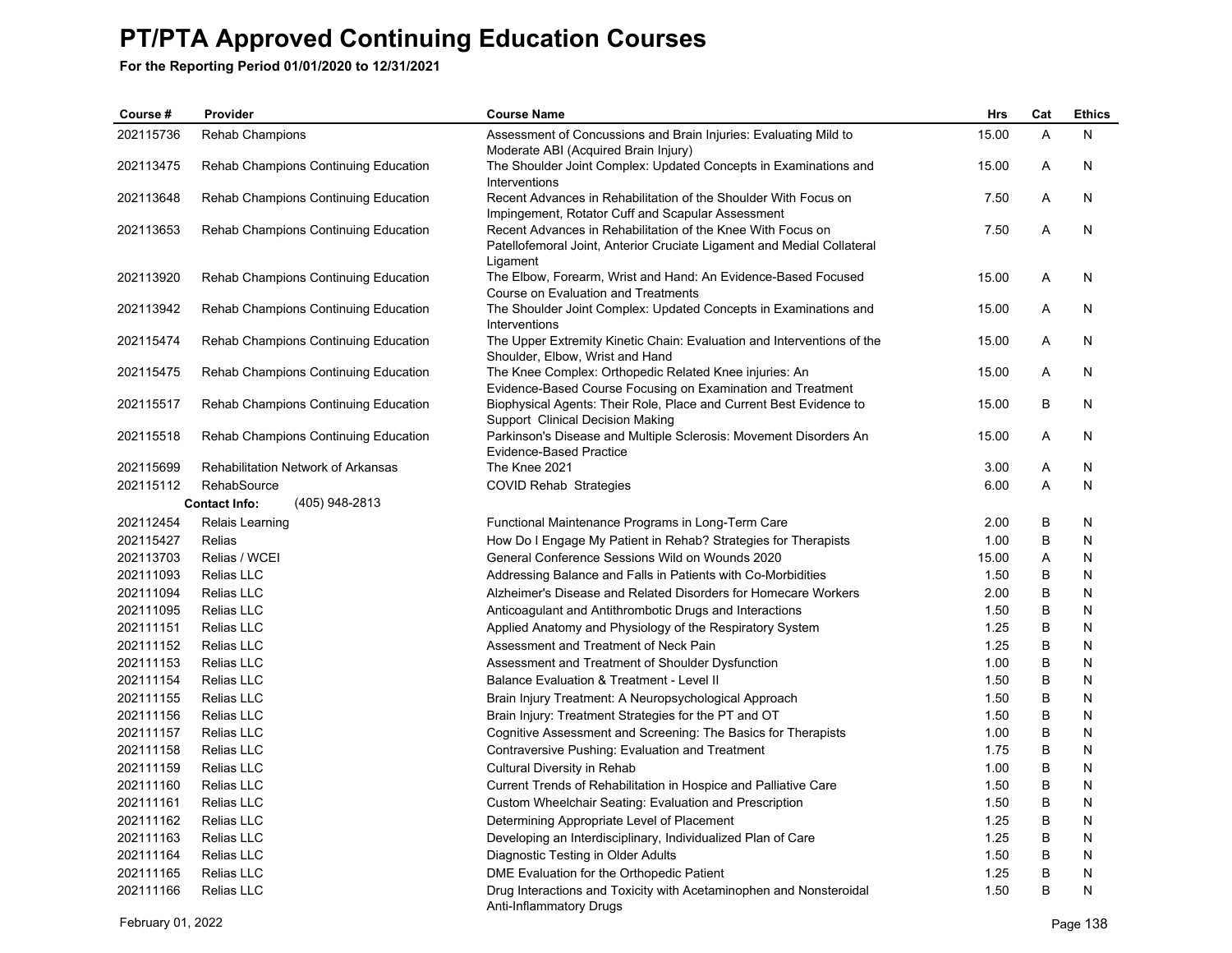| Course #  | Provider          | <b>Course Name</b>                                                                | Hrs  | Cat     | <b>Ethics</b> |
|-----------|-------------------|-----------------------------------------------------------------------------------|------|---------|---------------|
| 202111167 | Relias LLC        | <b>Electrical Stimulation Modalities</b>                                          | 2.00 | $\sf B$ | N             |
| 202111168 | Relias LLC        | Ethics and Jurisprudence for the PT/PTA                                           | 2.00 | B       | N             |
| 202111169 | <b>Relias LLC</b> | Evaluation and Treatment of Ankle and Foot Biomechanics                           | 1.00 | B       | N             |
| 202111170 | Relias LLC        | Evaluation and Treatment of Custom Foot Orthotics                                 | 1.00 | B       | N             |
| 202111171 | Relias LLC        | Evaluation and Treatment of Hip and Knee Biomechanics                             | 1.00 | B       | N             |
| 202111172 | Relias LLC        | Evaluation and Treatment of Low Back Pain                                         | 1.25 | B       | N             |
| 202111173 | Relias LLC        | Functional Strength Training for Older Adults                                     | 1.25 | B       | N             |
| 202111174 | Relias LLC        | Geriatric Rehabilitation: A Function-Based Approach                               | 1.00 | B       | N             |
| 202111175 | <b>Relias LLC</b> | Heat Based Modalities: Ultrasound, Diathermy, Paraffin                            | 1.00 | B       | N             |
| 202111176 | Relias LLC        | How to Interpret the Results and Form an Exercise Rx for Cardiac Rehab<br>Patient | 1.00 | B       | N             |
| 202111177 | Relias LLC        | Human Trafficking: Forced Labor                                                   | 1.00 | B       | N             |
| 202111178 | Relias LLC        | Human Trafficking: Sexual Exploitation                                            | 1.00 | B       | N             |
| 202111179 | Relias LLC        | Introduction to Dry Needling                                                      | 1.50 | B       | N             |
| 202111180 | Relias LLC        | Introduction to Hand Evaluation and Treatment Concepts                            | 1.50 | B       | N             |
| 202111181 | Relias LLC        | IRF-PAI: Assessing Functional Status and QRP Functional Measures                  | 1.00 | B       | N             |
| 202111182 | Relias LLC        | Kinesiology Taping                                                                | 1.00 | B       | N             |
| 202111183 | Relias LLC        | Lumbar Spine Stabilization and Rehabilitation                                     | 2.00 | B       | N             |
| 202111184 | Relias LLC        | Medical Errors Prevention for Physical Therapists                                 | 2.00 | B       | N             |
| 202111185 | Relias LLC        | Medicare Law and Documentation: An Introductory Guide for Physical<br>Therapists  | 1.25 | B       | N             |
| 202111186 | Relias LLC        | Medications and Exercise in the Cardiac Rehab Population                          | 1.00 | B       | N             |
| 202111187 | Relias LLC        | Multiple Sclerosis: Practice Guidelines                                           | 2.50 | B       | N             |
| 202111188 | Relias LLC        | Non-custom Manual Wheelchair Seating: Assessment and Treatment                    | 1.00 | B       | N             |
| 202111189 | Relias LLC        | Nutrition Counseling for the Non-Dietitian                                        | 1.25 | B       | N             |
| 202111190 | <b>Relias LLC</b> | Nutrition Management: Core Competency for Cardiac Rehab                           | 1.25 | B       | N             |
| 202111191 | Relias LLC        | Obesity Related Respiratory Disease and Pulmonary Hypertension                    | 1.00 | B       | N             |
| 202111194 | Relias LLC        | Obstructive Lung Disease Versus Restrictive Lung Disease                          | 1.50 | B       | N             |
| 202111195 | Relias LLC        | Optimizing Therapy to Decrease Length of Stay                                     | 1.00 | $\sf B$ | N             |
| 202111196 | Relias LLC        | Orthotic Management                                                               | 1.25 | B       | N             |
| 202111197 | Relias LLC        | Osteoporosis                                                                      | 1.00 | B       | N             |
| 202111198 | Relias LLC        | Palliative Approach to Therapy                                                    | 1.00 | B       | N             |
| 202111199 | Relias LLC        | Parkinson's Disease: Treatment Strategies for the PT and OT                       | 2.00 | B       | N             |
| 202111200 | Relias LLC        | Patient Engagement in Therapy                                                     | 1.25 | B       | N             |
| 202111201 | Relias LLC        | Pediatric Habilitation                                                            | 1.00 | B       | N             |
| 202111202 | Relias LLC        | Pharmacology in Geriatrics                                                        | 1.50 | B       | N             |
| 202111203 | Relias LLC        | Post-Acute Therapy for the Medical/Surgical Patient                               | 1.00 | B       | N             |
| 202111204 | Relias LLC        | PT Treatment Strategies for Dementia                                              | 1.00 | B       | N             |
| 202111205 | Relias LLC        | Rehabilitation Considerations for Patients with Advanced Diabetes                 | 1.00 | B       | N             |
| 202111206 | Relias LLC        | Rehabilitation Therapy Considerations for People Living with HIV/AIDS             | 1.00 | B       | N             |
| 202111207 | Relias LLC        | Resistance Training for the Cardiac Rehab Population                              | 1.00 | B       | N             |
| 202111208 | Relias LLC        | Shoe Wear Considerations for the Active Patient and Older Adult                   | 1.00 | B       | N             |
| 202111209 | Relias LLC        | SNF Quality Measures Related to Function                                          | 1.00 | B       | N             |
| 202111210 | Relias LLC        | Spasticity: Eclectic Treatment Approaches                                         | 1.25 | B       | N             |
| 202111211 | Relias LLC        | Stroke Rehabilitation                                                             | 1.00 | B       | N             |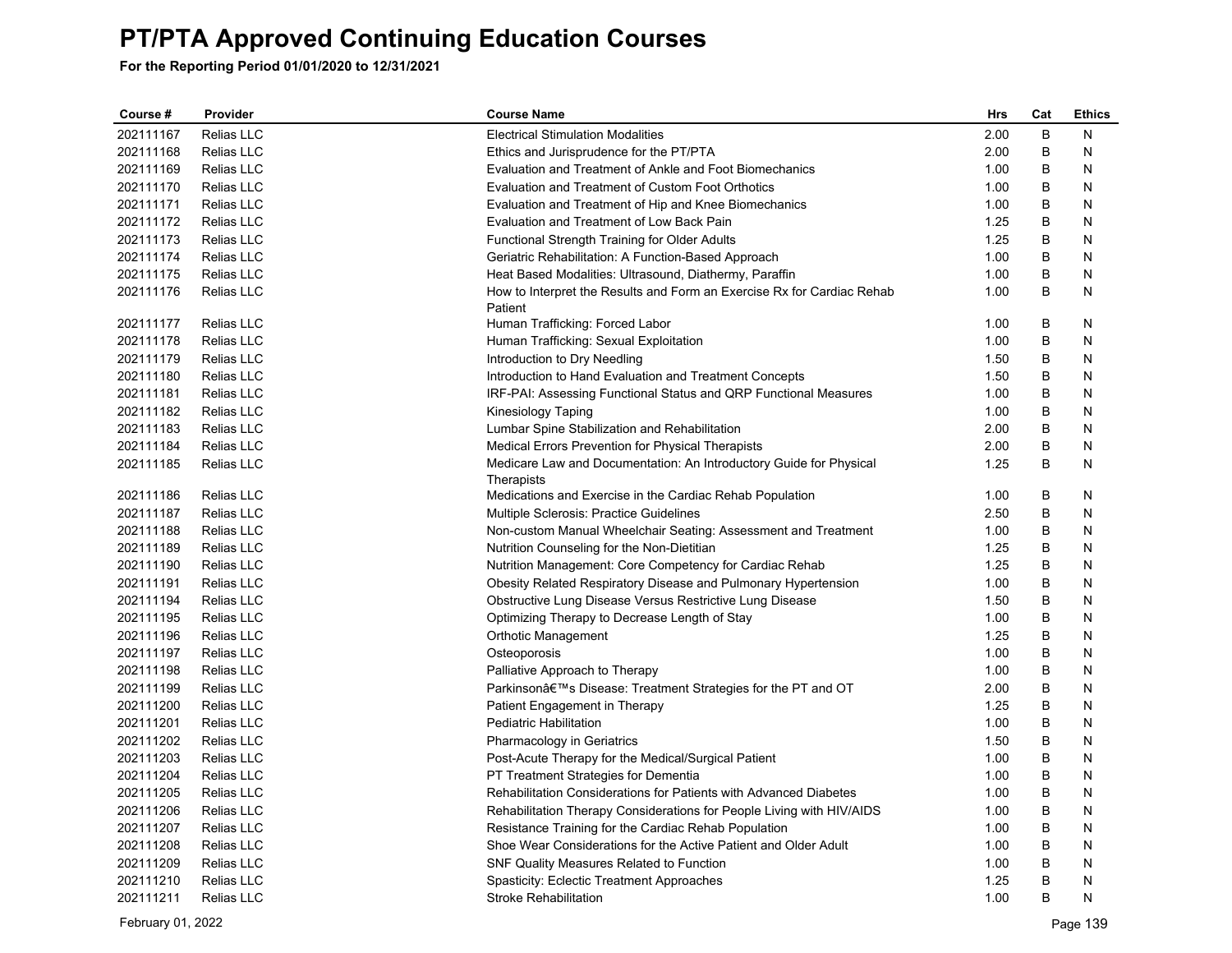| Course #  | Provider          | <b>Course Name</b>                                                                                     | <b>Hrs</b> | Cat | <b>Ethics</b> |
|-----------|-------------------|--------------------------------------------------------------------------------------------------------|------------|-----|---------------|
| 202111212 | Relias LLC        | Stroke Rehabilitation in Patients with Multiple Comorbidites                                           | 1.50       | B   | N             |
| 202111213 | Relias LLC        | Substance Use Disorders: An Overview for Physical and Occupational<br>Therapists                       | 1.25       | B   | N             |
| 202111214 | Relias LLC        | The Physical Therapy Approach to Rheumatoid Arthritis                                                  | 1.50       | B   | N             |
| 202111215 | Relias LLC        | The Role of the PT and OT Provider in Preventing Rehospitalization                                     | 1.25       | B   | N             |
| 202111216 | <b>Relias LLC</b> | Therapeutic Use of Self                                                                                | 1.50       | B   | N             |
| 202111217 | Relias LLC        | Therapy Reimbursement under Medicare Part B                                                            | 1.00       | В   | N             |
| 202111218 | Relias LLC        | Thoracic Cage Abnormalities and Surgery                                                                | 1.25       | B   | N             |
| 202111219 | Relias LLC        | Total Knee/Hip Rehab in Patients with Multiple Comorbidities                                           | 1.00       | B   | N             |
| 202111220 | Relias LLC        | <b>Vestibular Rehabilitation</b>                                                                       | 2.00       | B   | N             |
| 202111221 | Relias LLC        | Weight Management: Core Competency for Cardiac Rehabilitation                                          | 1.25       | B   | N             |
| 202111222 | Relias LLC        | When a Patient Refuses Rehabilitation Therapy                                                          | 1.25       | B   | Ν             |
| 202111223 | Relias LLC        | When and How to Adjust an Exercise Rx                                                                  | 1.00       | B   | N             |
| 202111343 | Relias LLC        | Assessment and Treatment of the Patient with Cancer                                                    | 1.25       | B   | N             |
| 202111344 | Relias LLC        | Assessment and Treatment of the Patient with Parkinson's and Related<br><b>Diseases</b>                | 1.25       | B   | N             |
| 202111345 | Relias LLC        | <b>Constraint Induced Therapy</b>                                                                      | 1.00       | B   | N             |
| 202111423 | <b>Relias LLC</b> | Documentation for Rehabilitation Professionals                                                         | 1.25       | В   | N             |
| 202111424 | Relias LLC        | Group Therapy                                                                                          | 1.25       | B   | N             |
| 202111425 | Relias LLC        | Rehabilitation Guidelines Following Total Knee Replacement                                             | 1.25       | B   | N             |
| 202111426 | Relias LLC        | The Management of Advanced Heart Failure                                                               | 1.25       | B   | N             |
| 202111427 | Relias LLC        | Therapy Delivery Models: Individual, Group, Concurrent, and<br>Co-Treatment                            | 1.25       | B   | N             |
| 202111428 | Relias LLC        | Upper Extremity Amputation: An Overview                                                                | 1.25       | B   | N             |
| 202112230 | Relias LLC        | Evaluation and Treatment of Knee Osteoarthritis                                                        | 1.50       | B   | N             |
| 202113944 | Relias LLC        | Alzheimer's: Diagnosis, Management, and Support for Daily Life                                         | 1.00       | В   | N             |
| 202113945 | Relias LLC        | Brain Injury: An Interdisciplinary Approach                                                            | 1.00       | B   | N             |
| 202113946 | Relias LLC        | Chronic Kidney Disease: Fatigue vs. Function                                                           | 1.00       | B   | N             |
| 202113947 | Relias LLC        | Clinical Prediction Rules: Application in Selecting Interventions for<br>Patients with Low Back Pain   | 1.00       | B   | N             |
| 202113948 | Relias LLC        | Cultural and Linguistic Competence: Effective Communication for<br>Limited-English-Proficiency, Part 4 | 1.00       | B   | N             |
| 202113950 | Relias LLC        | Differential Diagnosis and Interventions for Frozen Shoulder                                           | 1.50       | B   | N             |
| 202113951 | Relias LLC        | Exercise-Induced Asthma                                                                                | 1.00       | B   | N             |
| 202113952 | Relias LLC        | Geriatric Syndromes - An Overview for Therapists                                                       | 1.00       | B   | N             |
| 202113953 | Relias LLC        | How to Recognize and Describe Dementia                                                                 | 1.00       | B   | N             |
| 202114034 | Relias LLC        | Improving Critical Thinking, Clinical Reasoning, and Clinical Judgment                                 | 1.00       | B   | N             |
| 202114035 | Relias LLC        | Interdisciplinary Approach to Preventing Falls                                                         | 1.00       | B   | Ν             |
| 202114036 | Relias LLC        | Interprofessional Case No. 1                                                                           | 1.50       | B   | N             |
| 202114037 | Relias LLC        | Lower Extremity Orthoses & Gait Impairments: An Overview                                               | 1.00       | B   | N             |
| 202114038 | Relias LLC        | Marfan Syndrome: An Inherited Disorder                                                                 | 1.00       | B   | N             |
| 202114039 | Relias LLC        | Mindfulness Techniques as a Therapeutic Intervention                                                   | 1.50       | B   | N             |
| 202114040 | Relias LLC        | MRSA: More Work to be Done                                                                             | 1.00       | B   | N             |
| 202114041 | Relias LLC        | Orthopedic Examination and Joint Mobilization of the Knee                                              | 1.00       | B   | Ν             |
| 202114042 | Relias LLC        | Osteoarthritis of the First CMC Joint: What a Pain in the Thumb!                                       | 1.00       | B   | N             |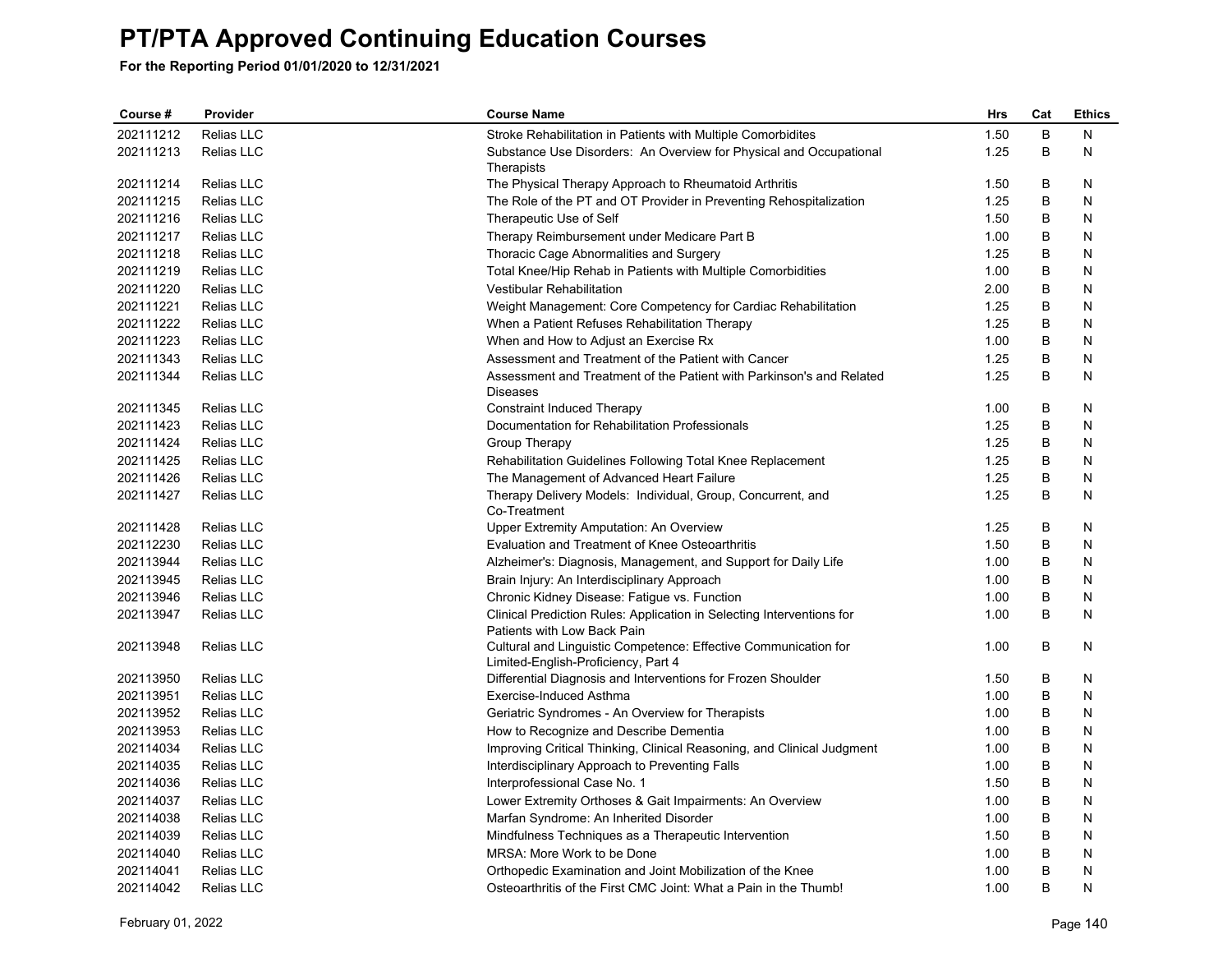| Course #  | Provider   | <b>Course Name</b>                                                    | Hrs  | Cat | <b>Ethics</b> |
|-----------|------------|-----------------------------------------------------------------------|------|-----|---------------|
| 202114043 | Relias LLC | <b>Pulmonary Function Tests: Overview and Interpretation</b>          | 1.00 | B   | N             |
| 202114044 | Relias LLC | Pulmonary Rehab: An Introduction to Program Requirements and          | 1.25 | B   | N             |
|           |            | <b>Outcome Measures</b>                                               |      |     |               |
| 202114045 | Relias LLC | Rehab and Exercise in the Postpartum Period                           | 1.00 | B   | N             |
| 202114046 | Relias LLC | Rehabilitation in Hospice and Home Care: An Overview for Therapists   | 1.00 | B   | N             |
| 202114047 | Relias LLC | Rheumatoid Arthritis: Living with a Chronic Disease                   | 1.00 | B   | N             |
| 202114048 | Relias LLC | Visual Impairment in the Older Adult: An Overview                     | 1.00 | В   | N             |
| 202114062 | Relias LLC | Advanced Dementia: Therapy Interventions for Patients and Caregivers  | 1.25 | B   | Ν             |
| 202114063 | Relias LLC | An Introduction to Evaluating and Treating Injuries of the Hand       | 1.50 | B   | N             |
| 202114064 | Relias LLC | Blood Pressure Management in Clinically Complex Patients              | 1.50 | B   | N             |
| 202114065 | Relias LLC | Brain Injuries: A Neuropsychological Approach                         | 1.50 | B   | Ν             |
| 202114066 | Relias LLC | Cardiopulmonary Patients: Evidence-based Exercise Prescription        | 1.00 | B   | N             |
| 202114067 | Relias LLC | Case Study: PT Evaluation of Low Back Pain in A Frail Older Adult     | 1.25 | B   | N             |
| 202114068 | Relias LLC | Confabulation: Assessment and Intervention                            | 1.00 | B   | N             |
| 202114069 | Relias LLC | Differential Diagnosis and Interventions for Frozen Shoulder          | 1.00 | B   | N             |
| 202114070 | Relias LLC | Differential Diagnosis of Knee Pain in Older Adults: An Overview      | 1.00 | B   | N             |
| 202114071 | Relias LLC | Distal Radius Fractures: Clinical Presentation & Treatment Options    | 1.00 | B   | N             |
| 202114072 | Relias LLC | <b>Evaluating Footwear for Older Adults</b>                           | 1.00 | B   | N             |
| 202114073 | Relias LLC | Evaluation and Treatment of the Hemiplegic Shoulder                   | 1.50 | B   | N             |
| 202114074 | Relias LLC | Lymphedema: An Overview for Physical Therapists                       | 1.00 | B   | N             |
| 202114075 | Relias LLC | Management of Patients with Dementia at End of Life: Role of Therapy  | 1.25 | B   | N             |
| 202114076 | Relias LLC | Marfan Syndrome: An Inherited Disorder                                | 1.00 | B   | Ν             |
| 202114077 | Relias LLC | Nutrition for Heart Health: An Introduction for Clinicians            | 1.25 | B   | N             |
| 202114078 | Relias LLC | Orthopedic Examination and Joint Mobilization of the Hip              | 1.00 | B   | N             |
| 202114079 | Relias LLC | Patients with Impaired Executive Function: Impact on Interventions    | 1.00 | B   | N             |
| 202114080 | Relias LLC | Patients with Obstructive and Restrictive Lung Disease                | 1.50 | B   | N             |
| 202114081 | Relias LLC | PDPM: How to Redesign PT/OT Care Delivery to Promote Value            | 1.00 | B   | N             |
| 202114082 | Relias LLC | Pediatric Standing Equipment: Indications and Implementation          | 1.00 | B   | N             |
| 202114083 | Relias LLC | Redirecting Inappropriate Patient Sexual Behavior                     | 1.00 | B   | N             |
| 202114084 | Relias LLC | Strategies for Edema Management                                       | 1.50 | B   | N             |
| 202114085 | Relias LLC | TBI and Balance Disorders: Evaluation and Treatment                   | 1.25 | B   | N             |
| 202114086 | Relias LLC | Telehealth for Pediatric Clients: A How-To Guide                      | 1.25 | B   | N             |
| 202114087 | Relias LLC | Weight Management: Facts Not Fads                                     | 1.00 | B   | Ν             |
| 202114088 | Relias LLC | What Is Neuroplasticity? An Intro to the Neurophysiology of Motor     | 1.00 | B   | Ν             |
|           |            | Learning                                                              |      |     |               |
| 202114109 | Relias LLC | Elbow Rehab: Anatomy and Assessment                                   | 1.00 | B   | N             |
| 202114110 | Relias LLC | Early Stages of Dementia, Older Adults, & Rehabilitation: An Overview | 1.00 | B   | N             |
| 202114111 | Relias LLC | Impact of COVID-19: Considerations for Rehabilitation Interventions   | 1.50 | B   | N             |
| 202114112 | Relias LLC | Maintenance Therapy for Medicare Beneficiaries                        | 1.00 | B   | N             |
| 202114113 | Relias LLC | PDGM: How To Achieve Optimal Outcomes Under New Models of Care        | 1.00 | B   | N             |
| 202114114 | Relias LLC | Parkinson's Disease: Evidence-Based Treatment for PTs                 | 1.00 | B   | N             |
| 202114115 | Relias LLC | Nutrition: An Intervention for Frailty, Deconditioning, and Recovery  | 1.00 | В   | N             |
| 202114116 | Relias LLC | Interventions for Common Knee Pain Diagnoses: An Overview             | 1.00 | B   | N             |
| 202114117 | Relias LLC | The Role of Nutrition in Patients with Cardiopulmonary Diseases       | 1.50 | B   | N             |
| 202114147 | Relias LLC | Creating an Individualized Patient-Centered Care Plan                 | 1.50 | B   | N             |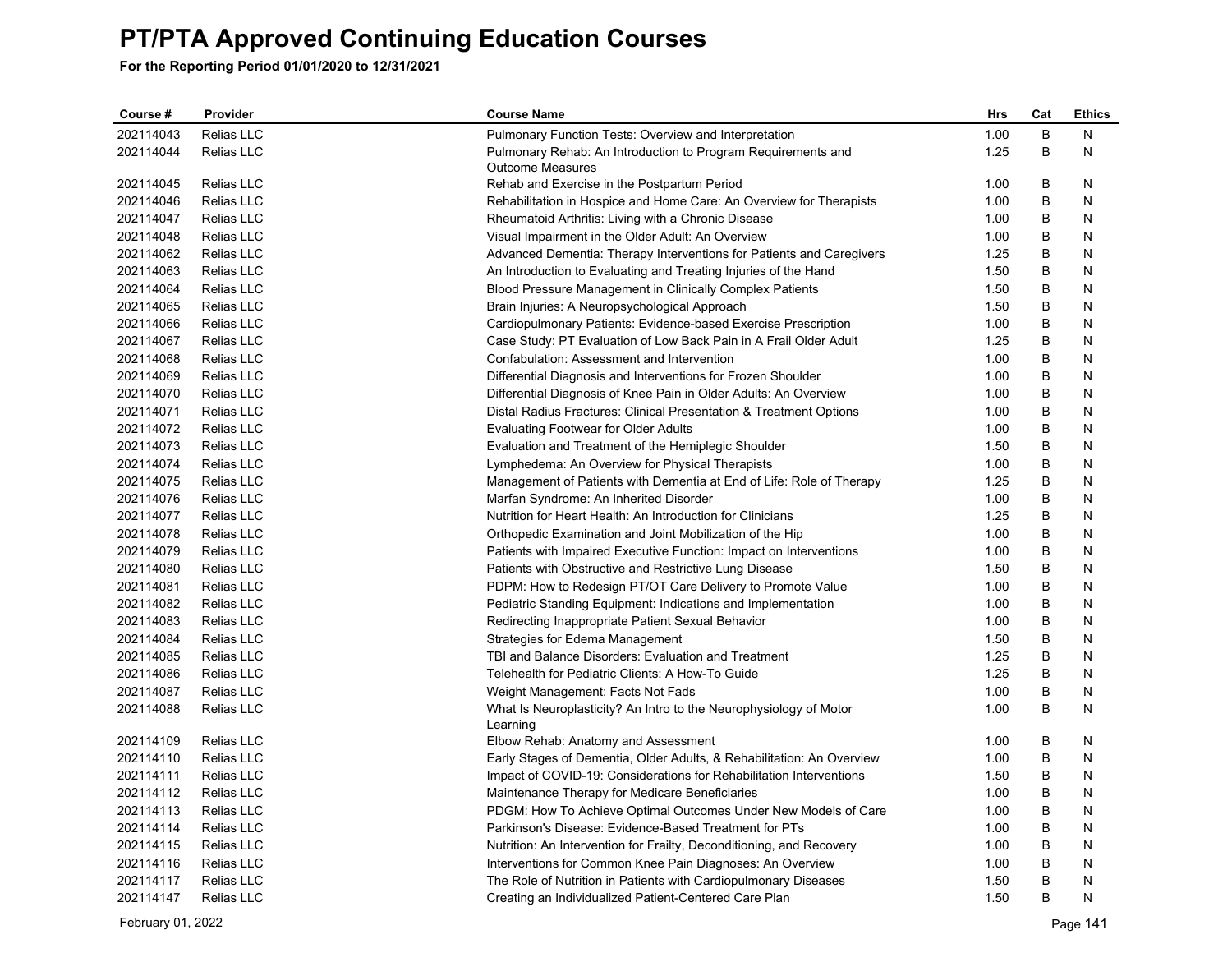**For the Reporting Period 01/01/2020 to 12/31/2021**

| Course #  | Provider             |                | <b>Course Name</b>                                                                     | Hrs  | Cat | <b>Ethics</b> |
|-----------|----------------------|----------------|----------------------------------------------------------------------------------------|------|-----|---------------|
| 202114148 | Relias LLC           |                | Parkinson's Disease: Advanced Interventions for Physical Therapy                       | 1.50 | B   | N             |
| 202114178 | Relias LLC           |                | Ethics for the Physical Therapist/Physical Therapist Assistant                         | 3.00 | B   | N             |
| 202114185 | Relias LLC           |                | Home Modifications: Kitchen and Family Room                                            | 1.00 | B   | N             |
| 202114207 | Relias LLC           |                | Tendinosis and Tendinitis: Evidence-Based Treatment                                    | 1.00 | B   | N             |
| 202114208 | Relias LLC           |                | Telehealth: Best Practices for Physical Therapy Evaluation                             | 1.00 | B   | N             |
| 202114216 | Relias LLC           |                | Tendinosis and Tendinitis: Evidence-Based Treatment                                    | 1.00 | B   | N             |
| 202114267 | Relias LLC           |                | Interventions for Trochanteric Pain Syndrome: Active Adults & Seniors                  | 1.00 | B   | N             |
| 202114268 | Relias LLC           |                | Aging in Place: The Role of the Rehabilitation Therapist                               | 1.00 | B   | N             |
| 202114360 | Relias LLC           |                | Stroke Rehabilitation: Overview for PTs in Home Health                                 | 1.00 | B   | N             |
| 202114461 | Relias LLC           |                | Telehealth: Best Practices for Physical Therapy Interventions                          | 1.00 | B   | N             |
| 202114462 | Relias LLC           |                | Shoulder Pain in the Older Adult: Evaluation & Treatment                               | 1.00 | B   | N             |
| 202114463 | Relias LLC           |                | Older Adults & Low Vision Impairment: Impact on Therapy Interventions                  | 1.00 | B   | N             |
| 202114492 | Relias LLC           |                | Complex Regional Pain Syndrome GÇô Type I                                              | 1.00 | B   | N             |
| 202114493 | Relias LLC           |                | Evidence-Based Fall Risk Management: The Otago Exercise Program                        | 1.00 | B   | N             |
| 202114494 | Relias LLC           |                | Home Modifications: The Outside Environment                                            | 1.00 | B   | N             |
| 202114495 | Relias LLC           |                | Interprofessional Rehabilitation of People With Right Hemisphere Brain<br>Damage       | 1.00 | B   | N             |
| 202114520 | Relias LLC           |                | Lower Extremity Amputation: Introduction for Rehabilitation Clinicians                 | 1.00 | B   | N             |
| 202114521 | Relias LLC           |                | COVID-19: PT/PTA Management of Patients with Multi-System<br>Impairments               | 1.00 | B   | N             |
| 202114575 | Relias LLC           |                | Osteoporosis Update                                                                    | 1.00 | B   | N             |
| 202114576 | Relias LLC           |                | Evaluation and Treatment of Lateral Elbow Tendinopathy                                 | 1.00 | B   | N             |
| 202114627 | Relias LLC           |                | Professionalism in Physical Therapy: The Older Adult Patient                           | 1.00 | B   | N             |
| 202114751 | Relias LLC           |                | Heat-Based Modalities: Ultrasound, Diathermy, and Paraffin                             | 1.00 | B   | N             |
| 202114752 | <b>Relias LLC</b>    |                | Peripheral Neuropathy: An Overview for Therapists                                      | 1.00 | B   | N             |
| 202114753 | Relias LLC           |                | Exercise RX for Patients with Multiple Co-Morbidities: Yes They Can!                   | 1.00 | B   | Ν             |
| 202114754 | Relias LLC           |                | Physiology of Diabetes: Impact on Rehabilitation                                       | 1.00 | B   | N             |
| 202114755 | Relias LLC           |                | Differential Diagnosis & Treatment of Shoulder Impingement Syndrome                    | 1.00 | B   | N             |
| 202114791 | <b>Relias LLC</b>    |                | Screening for PTSD in Military Service Members                                         | 1.00 | B   | N             |
| 202115129 | Relias LLC           |                | Amyotrophic Lateral Sclerosis: An Overview for Physical Therapy<br>Professionals       | 1.25 | B   | Ν             |
|           | <b>Contact Info:</b> | (877) 200-0020 |                                                                                        |      |     |               |
| 202115144 | Relias LLC           |                | Best Practices for Effective Documentation in Post-Acute Care                          | 1.00 | B   | N             |
|           | <b>Contact Info:</b> | (877) 200-0020 |                                                                                        |      |     |               |
| 202115145 | Relias LLC           |                | PODCAST: Dual Task & Automaticity in Motor Control: Benefits of<br><b>Distractions</b> | 1.00 | B   | N             |
|           | <b>Contact Info:</b> | (877) 200-0020 |                                                                                        |      |     |               |
| 202115147 | Relias LLC           |                | Elbow Rehab: Common Conditions and Treatment                                           | 1.00 | B   | N             |
|           | <b>Contact Info:</b> | (877) 200-0020 |                                                                                        |      |     |               |
| 202115148 | Relias LLC           |                | Empowering Patients to Be Their Own Health Managers                                    | 1.00 | B   | N             |
|           | <b>Contact Info:</b> | (877) 200-0020 |                                                                                        |      |     |               |
| 202115149 | Relias LLC           |                | Kinesiology Taping: An Overview                                                        | 1.00 | B   | N             |
|           | <b>Contact Info:</b> | (877) 200-0020 |                                                                                        |      |     |               |
|           |                      |                |                                                                                        |      |     |               |
| 202115150 | <b>Relias LLC</b>    |                | PODCAST: The Importance of Errors in Rehabilitation: Personalize the<br>Dose!          | 1.00 | B   | N             |

February 01, 2022 Page 142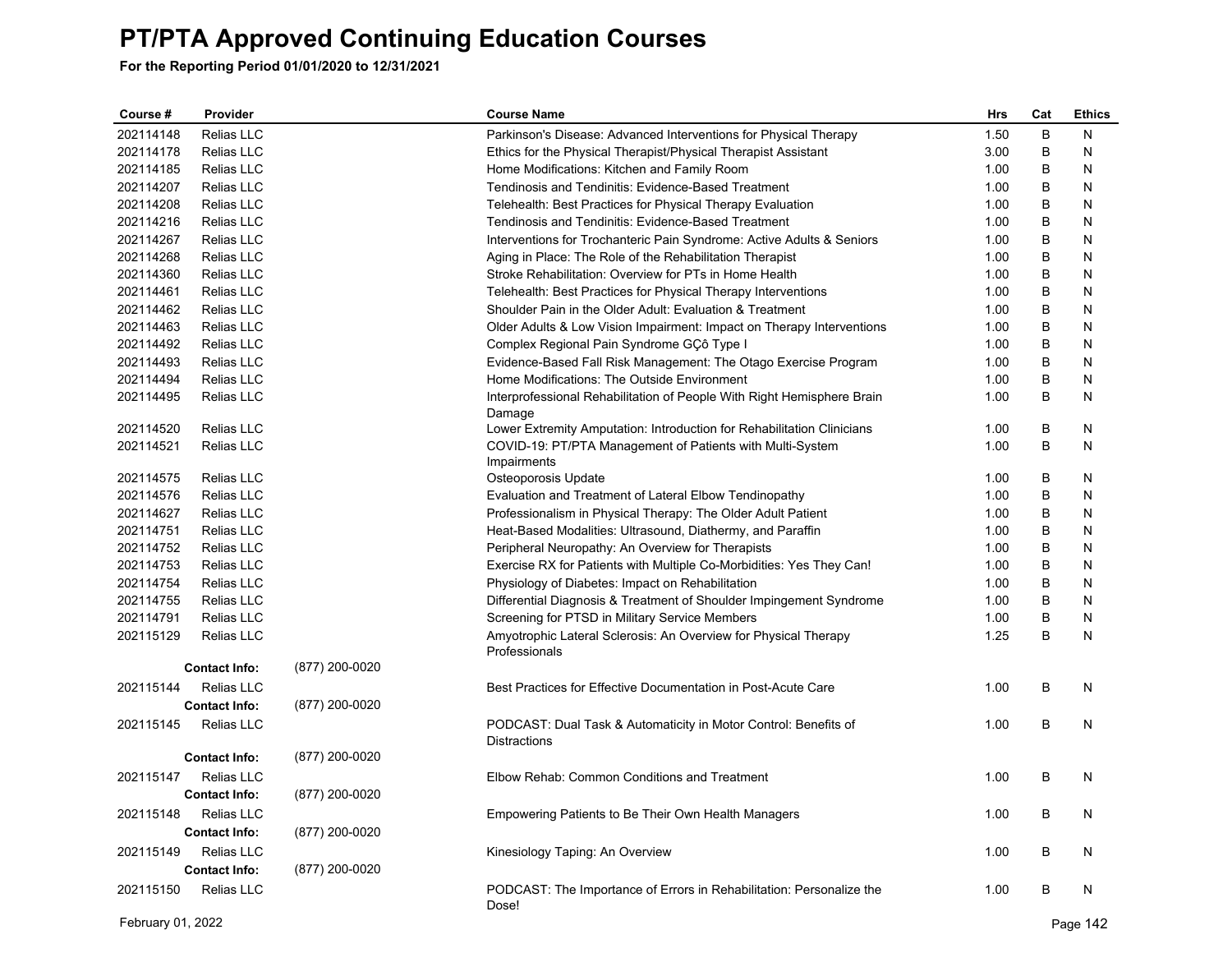| Course#                | Provider                 |                | <b>Course Name</b>                                                                                                        | Hrs          | Cat    | <b>Ethics</b> |
|------------------------|--------------------------|----------------|---------------------------------------------------------------------------------------------------------------------------|--------------|--------|---------------|
|                        | <b>Contact Info:</b>     | (877) 200-0020 |                                                                                                                           |              |        |               |
| 202115176              | Relias LLC               |                | Medicare Part A Requirements: A Guide for Physical Therapists                                                             | 1.00         | В      | N             |
|                        | <b>Contact Info:</b>     | (877) 200-0020 |                                                                                                                           |              |        |               |
| 202115177              | <b>Relias LLC</b>        |                | Nutrition to Support Heart Health in Older Adults                                                                         | 1.25         | B      | N             |
|                        | <b>Contact Info:</b>     | (877) 200-0020 |                                                                                                                           |              |        |               |
| 202115186              | <b>Relias LLC</b>        |                | PODCAST: Applying Behavioral Economics - Maximize Patient                                                                 | 1.00         | B      | N             |
|                        |                          |                | Engagement with Therapy                                                                                                   |              |        |               |
|                        | <b>Contact Info:</b>     | (877) 200-0020 |                                                                                                                           |              |        |               |
| 202115187              | <b>Relias LLC</b>        |                | PODCAST: Functional Neurologic Disorders: A Primer                                                                        | 1.00         | B      | N             |
|                        | <b>Contact Info:</b>     | (877) 200-0020 |                                                                                                                           |              |        |               |
| 202115188              | Relias LLC               |                | PODCAST: Strategies To Maximize Neuroplasticity After CNS                                                                 | 1.00         | B      | N             |
|                        |                          |                | Impairment                                                                                                                |              |        |               |
|                        | <b>Contact Info:</b>     | (877) 200-0020 |                                                                                                                           |              |        |               |
| 202115189              | <b>Relias LLC</b>        |                | Upper Extremity Orthoses: Evaluation & Fit                                                                                | 1.00         | B      | N             |
|                        | <b>Contact Info:</b>     | (877) 200-0020 |                                                                                                                           |              |        |               |
| 202115190              | <b>Relias LLC</b>        |                | Vision Impairment From Neurological Injury: Evaluation & Intervention                                                     | 1.00         | B      | N             |
|                        | <b>Contact Info:</b>     | (877) 200-0020 |                                                                                                                           |              |        |               |
| 202115210              | Relias LLC               |                | Patients with Moderate Dementia: Evaluation, Treatment, & Outcomes                                                        | 1.00         | В      | N             |
|                        | <b>Contact Info:</b>     | (877) 200-0020 |                                                                                                                           |              |        |               |
| 202115211              | <b>Relias LLC</b>        |                | PT/OT Early Stroke Mobility: Evidence-Based Practice                                                                      | 1.00         | B      | N             |
|                        | <b>Contact Info:</b>     | (877) 200-0020 |                                                                                                                           |              |        |               |
| 202115212              | Relias LLC               |                | Upper Extremity Arthritis: Overview of Evaluation and Treatment                                                           | 1.00         | B      | N             |
|                        | <b>Contact Info:</b>     | (877) 200-0020 |                                                                                                                           |              |        |               |
| 202115230              | <b>Relias LLC</b>        |                | Common Misconceptions About Cancer Pain                                                                                   | 1.00         | B      | N             |
|                        | <b>Contact Info:</b>     | (877) 200-0020 |                                                                                                                           |              |        |               |
| 202115239              | Relias LLC               |                |                                                                                                                           | 1.00         | В      | N             |
|                        | <b>Contact Info:</b>     | (877) 200-0020 | Common Shoulder Impairments: Evidence-Based Treatment                                                                     |              |        |               |
|                        |                          |                |                                                                                                                           |              |        |               |
| 202115240<br>202115377 | Relias LLC<br>Relias LLC |                | Podcast: Advancing UE Rehabilitation Applications: Stroke and PD                                                          | 1.00<br>1.00 | В<br>B | N<br>N        |
| 202115378              | Relias LLC               |                | Best Practices in Rehabilitation for People with HIV<br>Alzheimer's Disease and Related Disorders for the Homecare Worker | 2.00         | B      | N             |
| 202115379              | Relias LLC               |                | Podcast: Parkinsonisms: PSP, MSAs, CBGD, and More!                                                                        | 1.00         | B      | N             |
| 202115382              | Relias LLC               |                | Podcast: Persistent Postural Perceptual Dizziness: Evaluation and                                                         | 1.00         | B      | N             |
|                        |                          |                | Treatment                                                                                                                 |              |        |               |
| 202115383              | Relias LLC               |                | Podcast: Phenotypes of Parkinson's Disease                                                                                | 1.00         | B      | N             |
| 202115425              | Relias LLC               |                | COVID-19: Rehabilitation in Post-Acute Care                                                                               | 1.00         | В      | N             |
| 202115426              | Relias LLC               |                | Evaluation and Treatment of Carpal Tunnel Syndrome                                                                        | 1.00         | B      | N             |
| 202115428              | Relias LLC               |                | Remote Management Techniques in Cardiac Care: Clinicians as                                                               | 1.00         | В      | N             |
|                        |                          |                | Coaches                                                                                                                   |              |        |               |
| 202115429              | Relias LLC               |                | Your Patient's Mental Health: Impact on Rehab Evaluation & Treatment                                                      | 1.00         | B      | N             |
| 202115962              | Relias LLC               |                | Interventions for Common Knee Pain Diagnoses: An Overview                                                                 | 1.00         | B      | N             |
| 202115929              | Renew Now CE             |                | Prevention of medical errors                                                                                              | 2.00         | B      | N             |
| 202113342              | Rock Tape                |                | Rock Tape FMT Tactical Athlete Medical Course                                                                             | 6.00         | Α      | N             |
| 202113343              | Rock Tape                |                | Rock Tape FMT Tactical Athlete Medical Course                                                                             | 6.00         | A      | N             |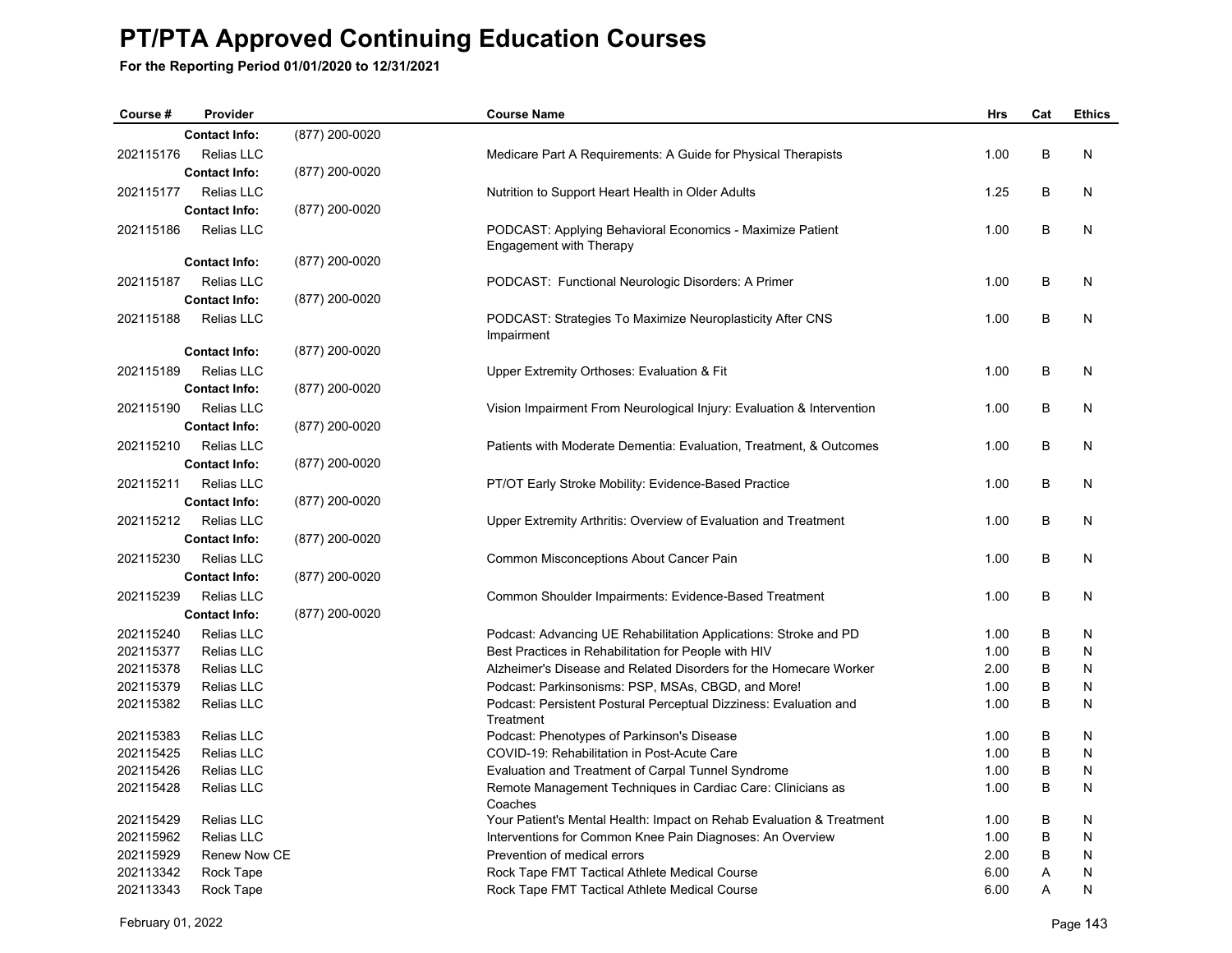| Course #  | Provider                                                           | <b>Course Name</b>                                                                             | Hrs   | Cat | <b>Ethics</b> |
|-----------|--------------------------------------------------------------------|------------------------------------------------------------------------------------------------|-------|-----|---------------|
| 202111611 | Rocktape                                                           | <b>FMT Rockblades</b>                                                                          | 6.00  | A   | N             |
| 202111612 | Rocktape                                                           | <b>FMT Blades Advanced</b>                                                                     | 6.00  | Α   | N             |
| 202111724 | Rocktape                                                           | <b>FMT Movement Specialist</b>                                                                 | 6.00  | Α   | N             |
| 202111725 | Rocktape                                                           | FMT Movement Specialist Advanced                                                               | 6.00  | Α   | N             |
| 202112183 | Rocktape                                                           | <b>FMT Basic</b>                                                                               | 6.00  | Α   | N             |
| 202112186 | Rocktape                                                           | <b>FMT Advanced</b>                                                                            | 6.00  | A   | N             |
| 202112774 | Rocktape                                                           | <b>FMT Rockpods Myofascial Cupping</b>                                                         | 6.00  | B   | N             |
| 202112775 | Rocktape                                                           | FMT Rockfloss Compression Band Flossing course                                                 | 6.00  | B   | N             |
| 202112780 | Rocktape                                                           | FMT Basic Kinesiology Taping course                                                            | 6.00  | B   | N             |
| 202112781 | Rocktape                                                           | <b>FMT Advanced Kinesiology Taping</b>                                                         | 6.00  | B   | N             |
| 202112782 | Rocktape                                                           | FMT Blades IASTM Course                                                                        | 6.00  | B   | N             |
| 202112783 | Rocktape                                                           | FMT Movement Specialist Course - Conscious Movement Assessment                                 | 6.00  | B   | N             |
| 202112784 | Rocktape                                                           | FMT Movement Specialist Advanced Course- Subconscious Movement<br>Assessment                   | 6.00  | B   | N             |
| 202112785 | Rocktape                                                           | FMT Pediatrics Kinesiology Taping course                                                       | 6.00  | B   | N             |
| 202112786 | Rocktape                                                           | FMT Geriatrics Kinesiology Taping Course                                                       | 6.00  | B   | N             |
| 202113267 | Rocktape                                                           | <b>FMT Basic</b>                                                                               | 6.00  | Α   | N             |
| 202113269 | Rocktape                                                           | <b>FMT Advanced</b>                                                                            | 6.00  | A   | N             |
| 202113745 | Rocktape                                                           | <b>FMT Basic</b>                                                                               | 6.00  | Α   | N             |
| 202113746 | Rocktape                                                           | <b>FMT Advanced</b>                                                                            | 6.00  | Α   | N             |
| 202114270 | Rocktape                                                           | <b>FMT Blades Advanced</b>                                                                     | 6.00  | B   | N             |
| 202115470 | Rocktape                                                           | <b>FMT Rockpods</b>                                                                            | 6.00  | A   | N             |
| 202115472 | Rocktape                                                           | <b>FMT Rockfloss</b>                                                                           | 6.00  | Α   | N             |
| 202116205 | Rocky Mountain University of Health<br>Professions                 | P721.3 Scientifica Writing and Professional Presentations                                      | 5.00  | A   | N             |
| 202116209 | Rocky Mountain University of Health<br>Professions                 | P735Topics in Pediatric Gait: Seminar and Lab                                                  | 4.00  | A   | N             |
| 202116210 | Rocky Mountain University of Health<br>Professions                 | CC527 Evidence-Based Practice                                                                  | 4.00  | A   | N             |
| 202116303 | Rothman Orthopedics at Jefferson Health<br>and Philadelphia Eagles | 15th Annual Sports Medicine Symposium with Rothman Orthopedics at<br>Jefferson Health          | 3.75  | A   | N             |
| 202116304 | Rothman Orthopedics at Jefferson Health<br>and Philadelphia Eagles | 16th Annual Sports Medicine Symposium                                                          | 4.25  | A   | N             |
| 202113927 | RTS, LLC                                                           | Exercise Mechanics Part 5 - Upper Extremity                                                    | 22.00 | A   | N             |
| 202113928 | RTS, LLC                                                           | Exercise Mechanics Part 3- Spine/Trunk                                                         | 22.00 | Α   | N             |
| 202116141 | <b>RunDNA</b>                                                      | Certified Running Gait Analyst Level 1                                                         | 7.00  | B   | N             |
| 202111693 | Saint Francis Health System                                        | Clinician Patient Communication to Enhance Health Outcomes (IHC)<br>Saint Francis Yale Campus  | 3.50  | Α   | N             |
| 202111781 | Saint Francis Health System                                        | Foundations of Respiratory Care                                                                | 7.00  | A   | N             |
| 202111785 | Saint Francis Health System                                        | Toolbox for Licensed Healthcare Professionals Caring for Psychiatric<br>Patients in Acute Care | 5.00  | A   | N             |
| 202112028 | Saint Francis Health System                                        | Nonviolent Crisis Intervention (CPI)                                                           | 8.00  | A   | N             |
| 202112890 | Saint Francis Health System                                        | Future of Stroke Treatment and Care                                                            | 1.00  | A   | N             |
| 202112891 | Saint Francis Health System                                        | <b>Current Treatment for Acute Ischemic Stroke</b>                                             | 0.75  | Α   | N             |
| 202112892 | Saint Francis Health System                                        | <b>History of Stroke Treatment</b>                                                             | 1.00  | A   | N             |
| 202113120 | Saint Francis Health System                                        | Critical Care Concepts Day 1                                                                   | 7.00  | Α   | N             |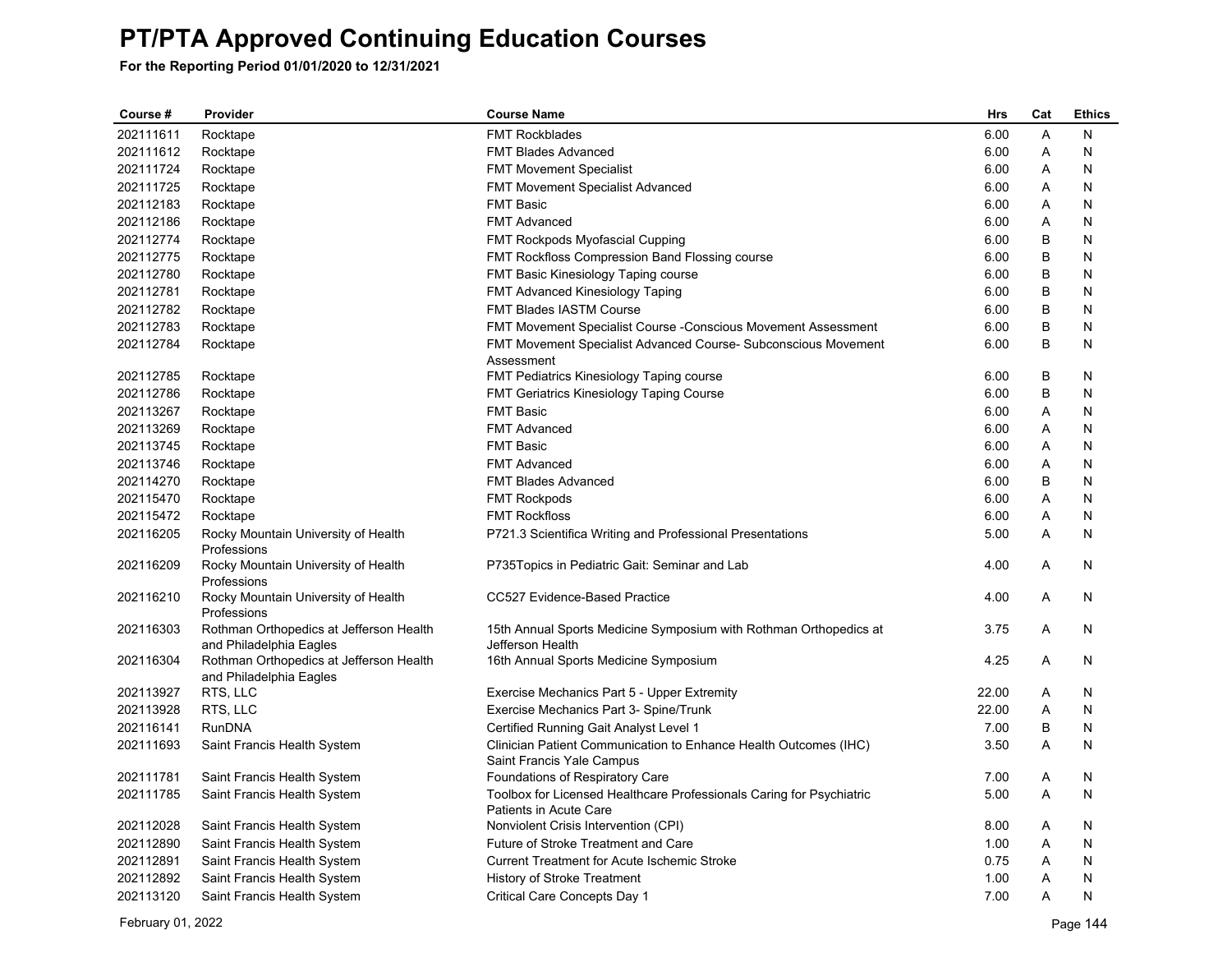| Course #  | Provider                                                            | <b>Course Name</b>                                         | <b>Hrs</b> | Cat | <b>Ethics</b> |
|-----------|---------------------------------------------------------------------|------------------------------------------------------------|------------|-----|---------------|
| 202113712 | Saint Francis Health System                                         | Principles of Neuroscience                                 | 7.00       | A   | N             |
| 202113756 | Saint Francis Health System                                         | Cardiac Nursing Day                                        | 6.75       | A   | N             |
| 202113765 | Saint Francis Health System                                         | Managing Patients with Renal Disease                       | 6.00       | Α   | N             |
| 202113800 | Saint Francis Health System                                         | Managing Patients with Renal Disease                       | 6.00       | A   | N             |
| 202113912 | Saint Francis Health System                                         | Pro Act Training                                           | 16.00      | Α   | N             |
| 202113914 | Saint Francis Health System                                         | Pro Act Re-Certification                                   | 8.00       | A   | N             |
| 202114808 | Saint Francis Health System                                         | COPD/PNA In-service, Physical and Occupational Initiative  | 1.50       | A   | N             |
|           | <b>Contact Info:</b><br>(918) 494-6490                              |                                                            |            |     |               |
| 202115100 | Saint Francis Health System                                         | Human Trafficking in Healthcare                            | 1.00       | A   | N             |
|           | <b>Contact Info:</b><br>(918) 494-6490                              |                                                            |            |     |               |
| 202115398 | Saint Francis Health System                                         | <b>CMS Quality Indicators</b>                              | 1.00       | Α   | N             |
| 202115420 | Saint Francis Health System                                         | 4th Annual Trauma and Stroke Symposium                     | 7.75       | Α   | N             |
| 202115487 | Saint Francis Health System                                         | Social Determinants of Health: Through the Lens of COVID   | 1.00       | Α   | N             |
| 202115717 | Saint Francis Health System                                         | Ekso Bionics Advanced Training                             | 16.00      | A   | N             |
| 202115718 | Saint Francis Health System                                         | <b>EksoNR Initial Training</b>                             | 16.50      | A   | N             |
| 202114728 | Saint Francis Hospital                                              | Ataxia Lunch and Learn                                     | 1.00       | A   | N             |
| 202114778 | Saint Francis Hospital                                              | Visual Impairments and Therapy Interventions               | 1.00       | A   | N             |
| 202114779 | Saint Francis Hospital                                              | Visual Impairments and Therapy Interventions               | 1.00       | B   | N             |
| 202114792 | Saint Francis Hospital                                              | Poverty and Healthcare-Session 1 Lunch and Learn           | 1.00       | A   | N             |
|           | <b>Contact Info:</b><br>(918) 494-1471                              |                                                            |            |     |               |
| 202114793 | Saint Francis Hospital                                              | Poverty and Healthcare-Session 2 Lunch and Learn           | 1.00       | A   | N             |
|           | <b>Contact Info:</b><br>(918) 494-1471                              |                                                            |            |     |               |
| 202114794 | Saint Francis Hospital                                              | Poverty and Healthcare-Session 3 Lunch and Learn           | 1.00       | A   | N             |
|           | (918) 494-1471<br><b>Contact Info:</b>                              |                                                            |            |     |               |
| 202114795 | Saint Francis Hospital                                              | Poverty and Healthcare-Session 4 Lunch and Learn           | 1.00       | A   | N             |
|           | <b>Contact Info:</b><br>(918) 494-1471                              |                                                            |            |     |               |
| 202114871 |                                                                     | Parkinson's Disease and FOG Lunch and Learn                |            | A   | N             |
|           | Saint Francis Hospital<br><b>Contact Info:</b>                      |                                                            | 1.00       |     |               |
|           | (918) 494-1471                                                      |                                                            |            |     |               |
| 202114949 | Saint Francis Hospital                                              | Spanish for Therapists-Part 2                              | 1.00       | A   | N             |
|           | <b>Contact Info:</b><br>(918) 494-1471                              |                                                            |            |     |               |
| 202115217 | Saint Francis Hospital                                              | Cardiac Day                                                | 7.00       | B   | N             |
| 202115557 | Saint Francis Hospital                                              | Spanish for Therapists Part 1                              | 1.00       | Α   | N             |
| 202115612 | Saint Francis Hospital                                              | Spasticity-Tone-Rigidity                                   | 1.00       | A   | N             |
| 202115615 | Saint Francis Hospital                                              | TBI Lunch and Learn                                        | 1.00       | Α   | N             |
| 202115822 | Saint Francis Hospital                                              | Memory and Dementia-How to get patients moving             | 1.00       | A   | N             |
| 202113186 | Saint Francis Hospital, Tulsa Oklahoma,                             | Visual Loss Issues: Diplopia and/or Perceptual Impairments | 1.00       | Α   | N             |
|           | Inpatient Rehabilitation                                            |                                                            |            |     |               |
| 202113187 | Saint Francis Hospital, Tulsa Oklahoma,<br>Inpatient Rehabilitation | Visual Loss Issues: Diplopia and/or Perceptual Impairments | 1.00       | A   | N             |
| 202115694 | Sale Physical Therapy                                               | Advanced Manual Therapy Mentorship I                       | 5.00       | A   | N             |
| 202115695 | Sale Physical Therapy                                               | Advanced Manual Therapy Mentorship II                      | 4.00       | Α   | N             |
| 202115696 | Sale Physical Therapy                                               | Advanced Manual Therapy Mentorship III                     | 4.00       | A   | N             |
| 202111975 | Sale Renaissance Center/Sale Physical                               | <b>Cranial Sutural Method</b>                              | 14.00      | A   | N             |
|           | Therapy                                                             |                                                            |            |     |               |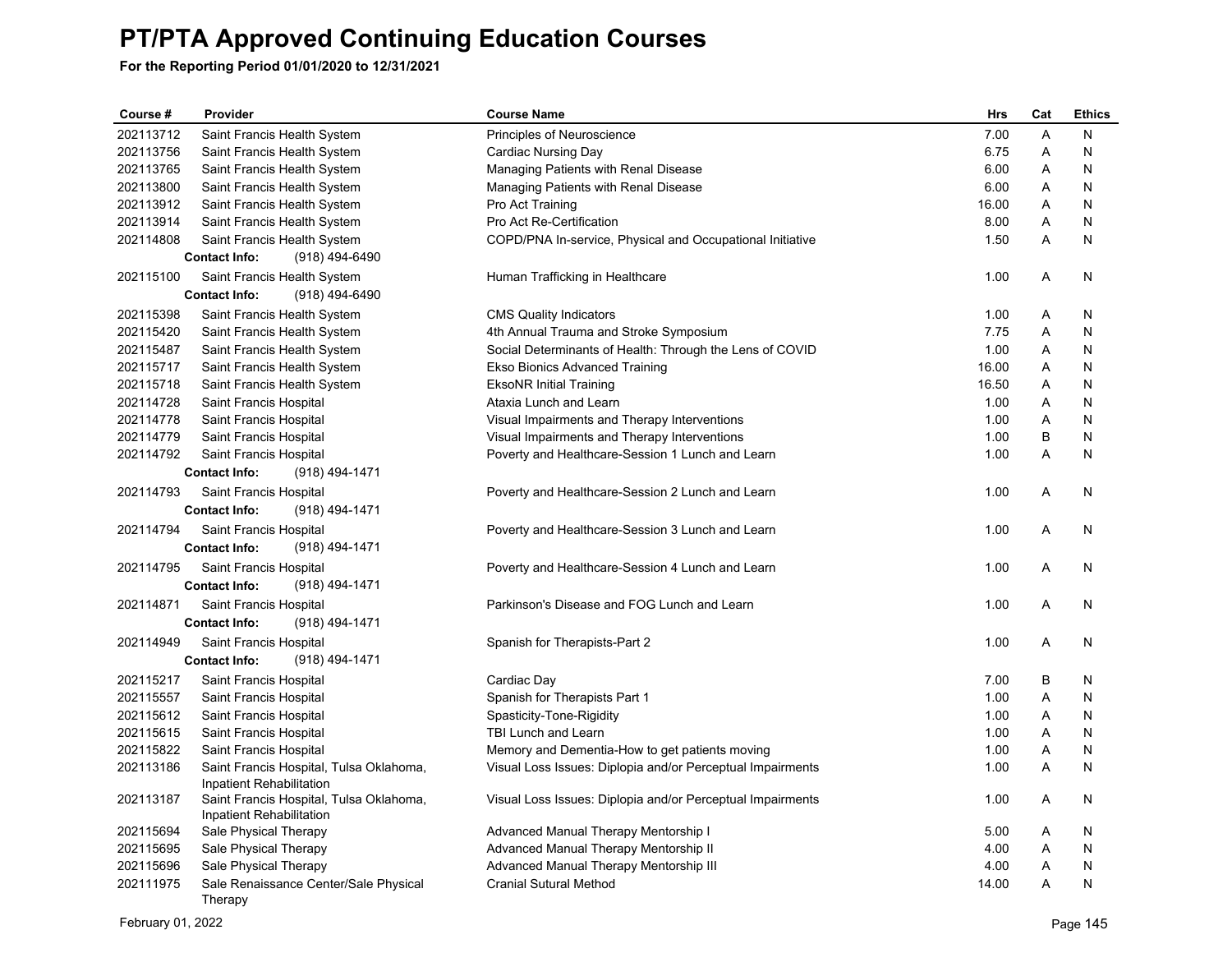**For the Reporting Period 01/01/2020 to 12/31/2021**

| Course #  | Provider                                                   | <b>Course Name</b>                                                                                | Hrs   | Cat | <b>Ethics</b> |
|-----------|------------------------------------------------------------|---------------------------------------------------------------------------------------------------|-------|-----|---------------|
| 202111976 | Sale Renaissance Center/Sale Physical<br>Therapy           | Functional & Indirect Method of the Whole Body                                                    | 14.00 | A   | N             |
| 202112004 | Sale Renaissance Center/Sale Physical<br>Therapy           | Cranial Components-A Short Course                                                                 | 6.00  | Α   | N             |
| 202112005 | Sale Renaissance Center/Sale Physical<br>Therapy           | <b>Essential Elements of Manual Therapy Treatment</b>                                             | 18.00 | A   | N             |
| 202115451 | Sally Mallory, PT, ATP                                     | Pediatric Seating and Mobility: Evaluation to Delivery                                            | 2.00  | A   | N             |
| 202112383 | Sarah Duvall, PT, DPT, CPT, CNC                            | Pregnancy and Postpartum Corrective Exercise Certification                                        | 30.00 | B   | N             |
| 202111075 | <b>Scott Sabolich Prosthetics</b>                          | <b>Essential Exercises for the Lower Extremity Amputee</b>                                        | 1.00  | A   | N             |
| 202112403 | <b>Scott Sabolich Prosthetics</b>                          | Essential ex's for the Lower Extremity Amputee                                                    | 1.00  | Α   | Ν             |
| 202112431 | <b>Scott Sabolich Prosthetics</b>                          | <b>Obtaining Ultimate Health</b>                                                                  | 1.00  | A   | N             |
| 202113799 | Scully Health Management                                   | <b>Managing Difficult Discharges</b>                                                              | 1.00  | A   | N             |
| 202114103 | Scully Health Management                                   | The Aging Brain                                                                                   | 1.00  | A   | N             |
| 202112207 | Scully Health Management Inc                               | AHA/ASA Guidelines for Stroke Rehabilitation and Recovery                                         | 1.00  | Α   | N             |
| 202112317 | Scully Health Management Inc                               | No Stroke left Behind: Low level stroke patients                                                  | 1.00  | Α   | N             |
| 202112933 | Scully Health Management Inc                               | Stroke Rehab: Is there a correct dose? What Is The Right Dose of<br>Rehabilitation?               | 1.00  | A   | N             |
| 202113412 | Scully Health Management Inc                               | Multidisciplinary Approach to Stroke Rehab & Recovery                                             | 1.00  | A   | N             |
| 202113413 | Scully Health Management Inc                               | Take a Deep Breath: The Effects of COPD                                                           | 1.00  | A   | N             |
| 202113415 | Scully Health Management Inc                               | Surviving: A Lifelong Battle of TBI and NTBI BRAIN INJURY                                         | 1.00  | A   | N             |
| 202114009 | Scully Health Management Inc.                              | <b>High Acuity Patients</b>                                                                       | 1.00  | Α   | N             |
| 202114125 | Scully Health Management Inc                               | Dementia as a Co-Morbidity Doesn't Disqualify a Patient from Inpatient<br>Rehabilitation          | 1.00  | A   | Ν             |
| 202115395 | Scully Health Management Inc                               | From Neurons to Networks; How the Brain Works                                                     | 1.00  | A   | N             |
| 202114664 | Scully Health Management Inc.                              | Does Traumatic Brain Injury Affect How We Age?                                                    | 1.00  | A   | N             |
| 202113416 | Scully Health Management, Inc.                             | Take a Deep Breath: The Effects of COPD                                                           | 1.00  | A   | N             |
| 202113418 | Scully Health Management, Inc.                             | Parkinson's Disease Cause, Symptoms, and Treatment                                                | 1.00  | Α   | N             |
| 202114426 | Section of Health Policy and Administration<br>of the APTA | Navigating the Regulatory and Reimbursement Landscape: A Fireside<br>Chat with Kara Gainer        | 1.00  | A   | N             |
| 202111547 | <b>Select Medical</b>                                      | Blood Flow Restriction: Principles of Application, Mechanism & Evidence                           | 1.00  | B   | N             |
| 202111549 | <b>Select Medical</b>                                      | <b>Concussion Update Lecture</b>                                                                  | 2.00  | B   | N             |
| 202111968 | <b>Select Medical</b>                                      | COMT: Evaluation and Treatment of the Thoracic Spine                                              | 11.50 | A   | N             |
| 202111969 | <b>Select Medical</b>                                      | COMT: Evaluation and Treatment of the Lumbopelvic Spine                                           | 14.00 | Α   | N             |
| 202111970 | <b>Select Medical</b>                                      | COMT: Evaluation and Treatment of the Hip                                                         | 13.25 | A   | N             |
| 202111971 | Select Medical                                             | COMT: Evaluation and Treatment of the Knee                                                        | 12.25 | Α   | N             |
| 202111972 | <b>Select Medical</b>                                      | COMT: Evaluation and Treatment of the Foot & Ankle                                                | 12.50 | A   | N             |
| 202111973 | <b>Select Medical</b>                                      | Understanding and Treating the Complicated Pain Patient                                           | 12.25 | A   | N             |
| 202112142 | <b>Select Medical</b>                                      | <b>Functional Capacity Evaluation</b>                                                             | 7.50  | Α   | N             |
| 202112281 | <b>Select Medical</b>                                      | ACL Injury in the Athlete - Prevention, Surgical Management,<br>Rehabilitation and Return to Play | 4.00  | B   | N             |
| 202112303 | Select Medical                                             | <b>Comprehensive Concussion Management</b>                                                        | 10.00 | B   | N             |
| 202112316 | <b>Select Medical</b>                                      | Fundamentals of Instrument Assisted Soft Tissue Mobilization (IASTM)<br>and Cupping Therapy       | 2.00  | B   | N             |
| 202112319 | <b>Select Medical</b>                                      | Pharmacology in Rehabilitation                                                                    | 2.00  | В   | N             |
| 202112346 | <b>Select Medical</b>                                      | Instrument Assisted Soft Tissue Mobilization (IASTM) GÇô 101                                      | 1.00  | B   | N             |
| 202112347 | <b>Select Medical</b>                                      | Biopsychosocial Model of Care                                                                     | 3.25  | B   | N             |

February 01, 2022 Page 146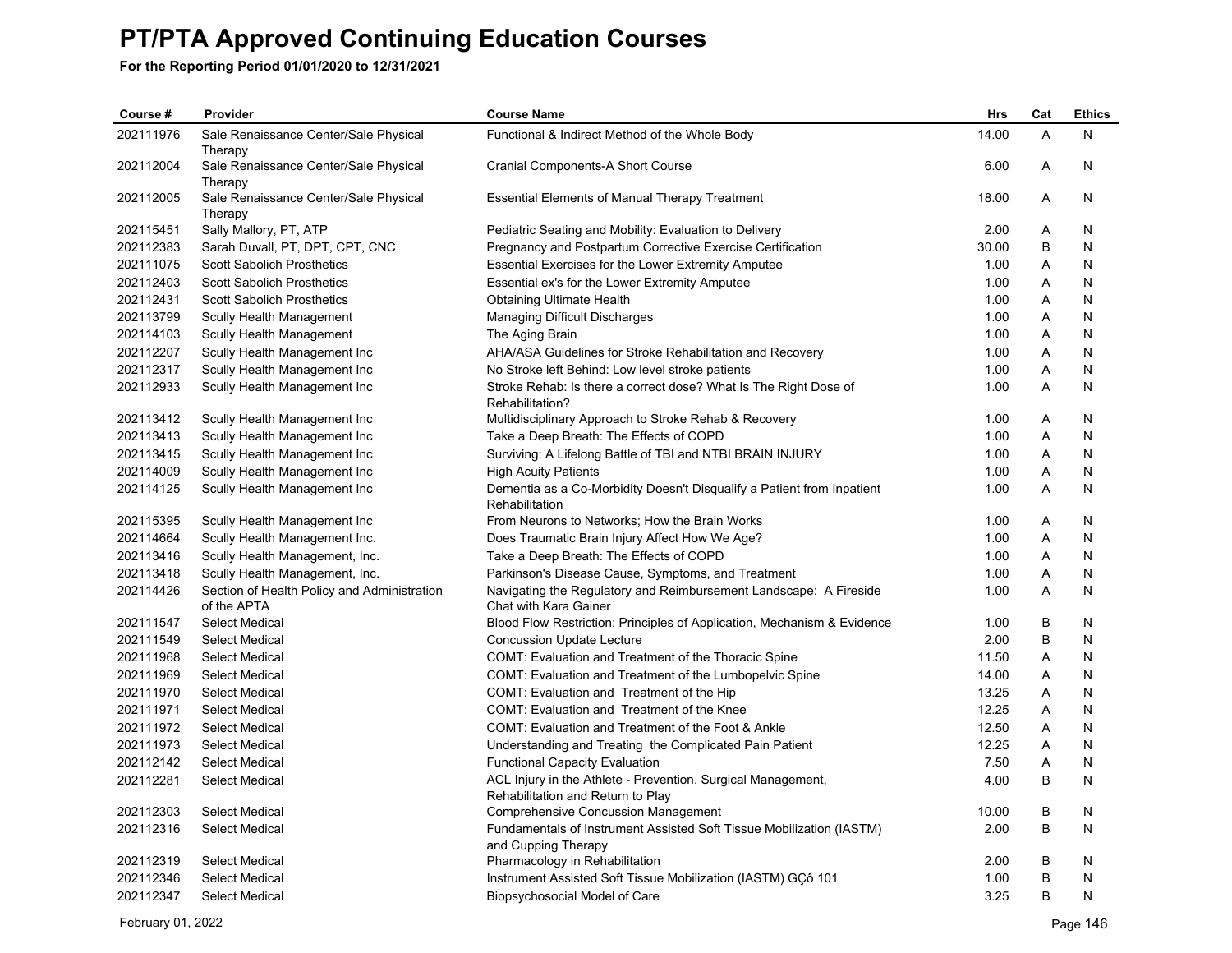| Course #  | Provider              | <b>Course Name</b>                                                                                  | Hrs  | Cat | <b>Ethics</b> |
|-----------|-----------------------|-----------------------------------------------------------------------------------------------------|------|-----|---------------|
| 202112348 | <b>Select Medical</b> | Tendinopathy: Pathogenesis and Management                                                           | 2.00 | B   | N             |
| 202112352 | Select Medical        | Diagnosis and Management of the Unstable Elbow                                                      | 1.50 | B   | N             |
| 202112353 | <b>Select Medical</b> | Foundations of Evidence Based Practice                                                              | 3.75 | B   | N             |
| 202112354 | <b>Select Medical</b> | Fundamentals of Electrotherapy                                                                      | 2.00 | В   | N             |
| 202112355 | <b>Select Medical</b> | Graded Motor Imagery                                                                                | 1.50 | B   | N             |
| 202112356 | <b>Select Medical</b> | Principles of Manual Therapy                                                                        | 2.00 | B   | N             |
| 202112405 | <b>Select Medical</b> | Introduction to Pain Science                                                                        | 2.00 | Α   | N             |
| 202112406 | <b>Select Medical</b> | Movement Guided Lower Kinetic Chain Rehabilitation                                                  | 2.50 | В   | N             |
| 202112407 | <b>Select Medical</b> | Introduction to Temporomandibular Disorders                                                         | 1.75 | B   | N             |
| 202112433 | <b>Select Medical</b> | Clinical Management of Athletic Wrist Injuries                                                      | 4.75 | B   | N             |
| 202112447 | <b>Select Medical</b> | Dance Therapy Series                                                                                | 1.50 | В   | N             |
| 202112475 | <b>Select Medical</b> | An Introduction to Somatosensory Assessment and Rehabilitation<br>Strategies for the Cervical Spine | 3.75 | Α   | N             |
| 202112478 | Select Medical        | Medical Screening for the Rehabilitation Professional in an Outpatient                              | 2.25 | B   | N             |
| 202112481 | <b>Select Medical</b> | Setting<br>An Introduction to Somatosensory Assessment and Rehabilitation                           | 3.75 | B   | N             |
|           |                       | Strategies for the Cervical Spine                                                                   |      |     |               |
| 202112486 | <b>Select Medical</b> | Differential Assessment of Low Back Pain Using Current Best Evidence                                | 3.00 | В   | N             |
| 202112493 | Select Medical        | Anabolic Resistance: What Happens When We Get Injured, Sick &<br>Older?                             | 2.00 | B   | N             |
| 202112506 | Select Medical        | Problem Solving for Successful Outcomes Following Flexor Tendon<br>Repair                           | 3.00 | A   | N             |
| 202112507 | <b>Select Medical</b> | Recent Advances in the Rehabilitation of the Throwing Athlete & ACL<br>Patient                      | 2.00 | A   | N             |
| 202112508 | <b>Select Medical</b> | The Movement System - An Introduction to Upper Quarter Analysis and<br>Treatment                    | 4.25 | В   | N             |
| 202112519 | <b>Select Medical</b> | Introduction to IASTM and Kinesiology Taping                                                        | 1.50 | B   | N             |
| 202112520 | <b>Select Medical</b> | Introduction to Blood Flow Restriction Training                                                     | 1.50 | B   | N             |
| 202112521 | <b>Select Medical</b> | Medical Screening for the Upper Extremity                                                           | 4.00 | В   | N             |
| 202112522 | <b>Select Medical</b> | <b>Bell's Palsy</b>                                                                                 | 1.75 | В   | N             |
| 202112523 | Select Medical        | Practical Pharmacology: Essentials after Total Knee Arthroplasty (TKA)                              | 2.00 | B   | N             |
| 202112524 | <b>Select Medical</b> | Blood Flow Restriction Training: What is it?                                                        | 2.50 | B   | N             |
| 202112527 | <b>Select Medical</b> | Optimizing Healing after Neuromusculoskeletal Injury through Exercise                               | 2.75 | В   | N             |
| 202112528 | <b>Select Medical</b> | Advanced Competency in Management of Total Knee Arthroplasty                                        | 4.75 | B   | N             |
| 202112529 | <b>Select Medical</b> | A Clinician's Guide to Upper Extremity Creative Orthoses                                            | 3.25 | B   | N             |
| 202112530 | <b>Select Medical</b> | Indications for the Early Management of Upper Extremity Edema                                       | 1.75 | B   | N             |
| 202112558 | <b>Select Medical</b> | In Season Management of the Baseball Pitcher                                                        | 2.00 | В   | N             |
| 202112576 | Select Medical        | The Trigeminal Nerve: Anatomical Pathways and Common Pathologies                                    | 1.00 | B   | N             |
| 202112608 | <b>Select Medical</b> | Introduction to Graded Motor Imagery                                                                | 2.00 | B   | N             |
| 202112822 | <b>Select Medical</b> | Current Concepts in Blood Flow Restriction Training                                                 | 3.00 | В   | N             |
| 202112858 | <b>Select Medical</b> | Clinical Decision Making: Understanding Patient Expectations and                                    | 2.00 | A   | N             |
| 202112980 | <b>Select Medical</b> | Perceptions<br>FCE (Functional Capacity Evaluation)                                                 | 2.00 | B   | N             |
| 202113050 | <b>Select Medical</b> | Regional Interdependence: An Evidence Based Look at the Bodies                                      | 1.50 | B   | N             |
|           |                       | Interconnection                                                                                     |      |     |               |
| 202113178 | <b>Select Medical</b> | Edema Management for Upper Extremity Orthopedic Patients                                            | 2.00 | A   | N             |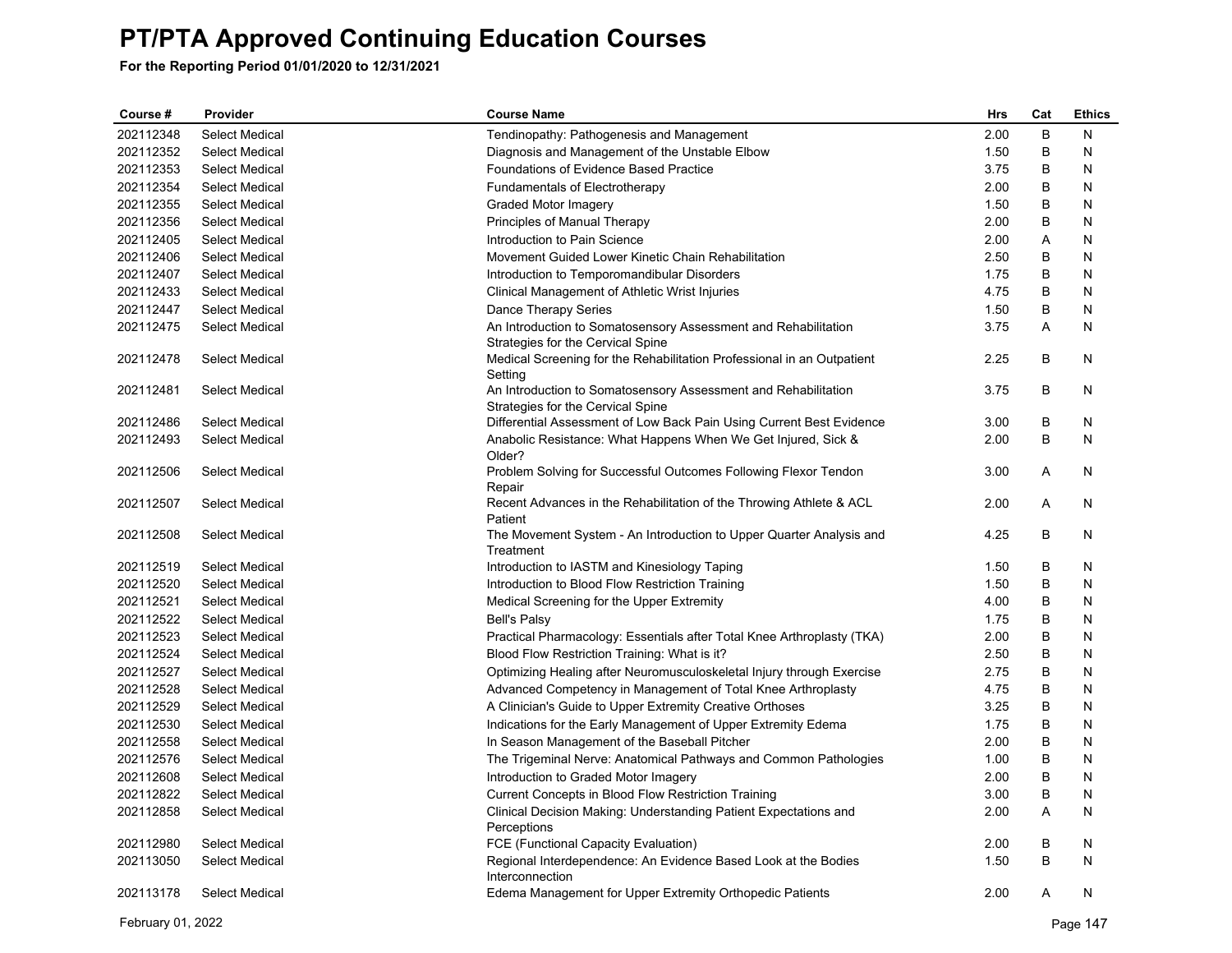| Course #  | Provider              |                | <b>Course Name</b>                                                                        | <b>Hrs</b> | Cat | <b>Ethics</b> |
|-----------|-----------------------|----------------|-------------------------------------------------------------------------------------------|------------|-----|---------------|
| 202113184 | <b>Select Medical</b> |                | 25th Annual Sports Medicine Symposium: Extremities                                        | 4.00       | A   | N             |
| 202113185 | Select Medical        |                | 25th Annual Sports Medicine Symposium: Extremities                                        | 4.00       | Α   | N             |
| 202113344 | <b>Select Medical</b> |                | The Why's and the What's of Effective Pain Management                                     | 2.00       | Α   | N             |
| 202113345 | <b>Select Medical</b> |                | The Whys and the What's of Effective Pain Management                                      | 2.00       | B   | N             |
| 202113346 | Select Medical        |                | "REHAB-RACADABRA" Introduction to Using Magic and Juggling to                             | 2.00       | A   | N             |
|           |                       |                | <b>Maximizing Outcomes</b>                                                                |            |     |               |
| 202113347 | <b>Select Medical</b> |                | "REHAB-RACADABRA" Introduction to Using Magic and Juggling to                             | 2.00       | В   | N             |
|           |                       |                | <b>Maximizing Outcomes</b>                                                                |            |     |               |
| 202113439 | <b>Select Medical</b> |                | Current Concepts in Upper Extremity Telerehabilitation: Reaching &                        | 1.00       | A   | N             |
| 202113440 | <b>Select Medical</b> |                | Grabbing the Future<br>Current Concepts in Upper Extremity Telerehabilitation: Reaching & | 1.00       | B   | N             |
|           |                       |                | Grabbing the Future                                                                       |            |     |               |
| 202113512 | <b>Select Medical</b> |                | An Introduction to Somatosensory and Neuromotor Assessment and                            | 6.00       | Α   | N             |
|           |                       |                | <b>Rehabilitation Strategies</b>                                                          |            |     |               |
| 202113513 | <b>Select Medical</b> |                | An Introduction to Somatosensory and Neuromotor Assessment and                            | 6.00       | B   | N             |
|           |                       |                | <b>Rehabilitation Strategies</b>                                                          |            |     |               |
| 202113514 | <b>Select Medical</b> |                | A Case Based Approach to Managing the Athlete                                             | 1.50       | В   | N             |
| 202113561 | <b>Select Medical</b> |                | Elevate the Game: 2020 Sports Medicine Conference                                         | 6.75       | B   | N             |
| 202113562 | <b>Select Medical</b> |                | Management of Adolescent Injuries and Cartilage Repair of the Knee in                     | 1.50       | B   | N             |
|           |                       |                | <b>Children and Adolescents</b>                                                           |            |     |               |
| 202113576 | <b>Select Medical</b> |                | Current Concepts in Upper Extremity Telerehabilitation: Parts 2, 3, 4 & 5                 | 4.00       | Α   | N             |
| 202113577 | <b>Select Medical</b> |                | Current Concepts in Upper Extremity Telerehabilitation: Parts 2, 3, 4 & 5                 | 4.00       | B   | N             |
| 202113634 | <b>Select Medical</b> |                | Balance & Vertigo in the Deconditioned Patient - Fundamentals of                          | 2.00       | B   | N             |
|           |                       |                | Screening & Management                                                                    |            |     |               |
| 202113644 | <b>Select Medical</b> |                | Meniscus Repair, Replacement & Rehabilitation                                             | 2.00       | A   | N             |
| 202113645 | Select Medical        |                | Meniscus Repair, Replacement & Rehabilitation                                             | 2.00       | A   | N             |
|           | <b>Contact Info:</b>  | (804) 290-0107 |                                                                                           |            |     |               |
| 202113646 | Select Medical        |                | Meniscus Repair, Replacement & Rehabilitation                                             | 2.00       | B   | N             |
|           | <b>Contact Info:</b>  | (804) 290-0107 |                                                                                           |            |     |               |
| 202113649 | <b>Select Medical</b> |                | Fundamentals of Functional Capacity Evaluations - Virtual Training                        | 4.00       | Α   | N             |
| 202113818 | <b>Select Medical</b> |                | <b>Vestibular Rehabilitation Series</b>                                                   | 11.75      | B   | N             |
| 202113819 | <b>Select Medical</b> |                | Manual Treatment of Post-operative Contracted Knee                                        | 2.50       | Α   | N             |
| 202113822 | <b>Select Medical</b> |                | Manual Treatment of Post-operative Contracted Knee                                        | 2.50       | В   | N             |
| 202114033 | <b>Select Medical</b> |                | Upper Extremity Nerve Entrapments & Neurodynamics                                         | 2.00       | B   | N             |
| 202114089 | <b>Select Medical</b> |                | Movement System Impairment Syndromes of the Lumbar Spine                                  | 2.00       | Α   | N             |
| 202114090 | <b>Select Medical</b> |                | Movement System Impairment Syndromes of the Lumbar Spine                                  | 2.00       | В   | N             |
| 202114091 | Select Medical        |                | Effective Communication: Steps to Building a Therapeutic Alliance to                      | 2.00       | B   | N             |
|           |                       |                | Improve Outcomes                                                                          |            |     |               |
| 202114108 | <b>Select Medical</b> |                | The Ultimate Return to Sport, a Multidisciplinary Team Approach                           | 3.50       | Α   | N             |
| 202114134 | <b>Select Medical</b> |                | Reconceptualizing Manual Therapy                                                          | 2.00       | B   | N             |
| 202114135 | Select Medical        |                | The Classification and Management of Headaches                                            | 2.00       | B   | N             |
| 202114136 | <b>Select Medical</b> |                | Differential Diagnosis through Subjective History: The Upper Quarter                      | 2.00       | B   | N             |
| 202114137 | <b>Select Medical</b> |                | Upper Extremity Nerve Entrapments & Neurodynamics                                         | 2.00       | Α   | N             |
| 202114138 | Select Medical        |                | In Season Management of the Baseball Pitcher                                              | 2.00       | A   | N             |
| 202114139 | <b>Select Medical</b> |                | Regional Interdependence: An Evidence Based Look at the Bodies<br>Interconnection         | 1.50       | A   | N             |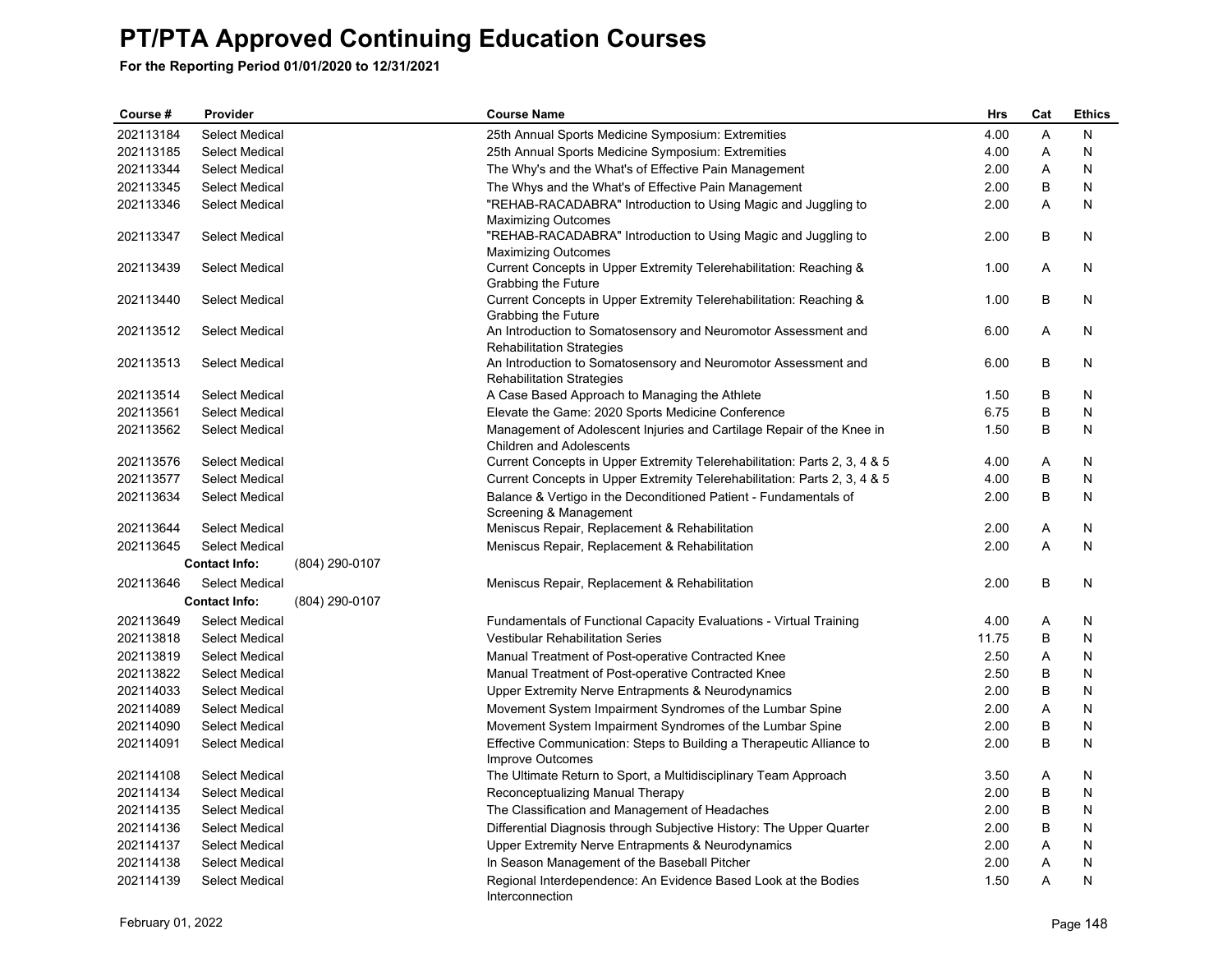| Course #  | Provider              | <b>Course Name</b>                                                                                                              | Hrs   | Cat          | <b>Ethics</b> |
|-----------|-----------------------|---------------------------------------------------------------------------------------------------------------------------------|-------|--------------|---------------|
| 202114140 | Select Medical        | Edema Management for Upper Extremity Orthopedic Patients                                                                        | 2.00  | $\mathsf{A}$ | N             |
| 202114141 | <b>Select Medical</b> | Reconceptualizing Manual Therapy                                                                                                | 2.00  | Α            | N             |
| 202114142 | <b>Select Medical</b> | The Classification and Management of Headaches                                                                                  | 2.00  | Α            | N             |
| 202114143 | <b>Select Medical</b> | Differential Diagnosis through Subjective History: The Upper Quarter                                                            | 2.00  | Α            | N             |
| 202114170 | <b>Select Medical</b> | The Movement System - An Introduction to Upper Quarter Analysis and<br>Treatment                                                | 4.00  | A            | Ν             |
| 202114171 | <b>Select Medical</b> | Blood Flow Restriction Training: What is it?                                                                                    | 2.50  | Α            | N             |
| 202114172 | <b>Select Medical</b> | Blood Flow Restriction Training: What is it?                                                                                    | 2.50  | A            | N             |
| 202114173 | Select Medical        | Advanced Competency in Management of Total Knee Arthroplasty                                                                    | 4.75  | Α            | N             |
| 202114188 | <b>Select Medical</b> | Pathophysiology and its Clinical Impacts in Children with Cerebral Palsy                                                        | 2.00  | Α            | N             |
| 202114189 | <b>Select Medical</b> | Pathophysiology and its Clinical Impacts in Children with Cerebral Palsy                                                        | 2.00  | B            | N             |
| 202114218 | <b>Select Medical</b> | Surgical Management of the TMJ including Therapeutic Implications                                                               | 1.00  | B            | N             |
| 202114251 | <b>Select Medical</b> | I've taken a Vestibular Course, Now What do I do with this Patient?                                                             | 2.00  | Α            | N             |
| 202114252 | <b>Select Medical</b> | I've taken a Vestibular Course, Now What do I do with this Patient?                                                             | 2.00  | B            | N             |
|           |                       | Online                                                                                                                          |       |              |               |
| 202114253 | <b>Select Medical</b> | Work Conditioning 101 - Self Study                                                                                              | 2.75  | В            | N             |
| 202114254 | <b>Select Medical</b> | Supporting Your Immune System through Nutrition: Food First Advice for<br><b>Your Patients</b>                                  | 2.00  | A            | N             |
| 202114255 | <b>Select Medical</b> | Supporting Your Immune System through Nutrition: Food First Advice for<br>Your Patients -Online                                 | 2.00  | B            | N             |
| 202114256 | <b>Select Medical</b> | The Management of Meniscal/Cartilaginous and Massive Rotator Cuff<br>Tears: A Biochemical and Biomechanical Perspective         | 2.00  | A            | N             |
| 202114257 | <b>Select Medical</b> | The Management of Meniscal/Cartilaginous and Massive Rotator Cuff<br>Tears: A Biochemical and Biomechanical Perspective -Online | 2.00  | В            | N             |
| 202114329 | <b>Select Medical</b> | Manual Therapy in the Management of Sequelae Arising From COVID-19<br>-Online                                                   | 1.25  | В            | N             |
| 202114524 | Select Medical        | Reverse Total Shoulder Arthroplasty (rTSA) GCô Surgical Procedure and<br>Evidence Informed Rehabilitation Strategies - Live     | 2.00  | A            | N             |
| 202114525 | <b>Select Medical</b> | Reverse Total Shoulder Arthroplasty (rTSA) GÇô Surgical Procedure and<br>Evidence Informed Rehabilitation Strategies - Online   | 2.00  | B            | N             |
| 202114526 | <b>Select Medical</b> | Rehabilitation Strategies for the Total Tactical Athlete - Live                                                                 | 12.00 | Α            | N             |
| 202114527 | <b>Select Medical</b> | Rehabilitation Strategies for the Total Tactical Athlete - Online                                                               | 6.00  | B            | N             |
| 202114716 | <b>Select Medical</b> | Evaluation and Treatment of the Painful Hip                                                                                     | 2.00  | Α            | N             |
| 202114717 | <b>Select Medical</b> | Evaluation and Treatment of the Painful Hip                                                                                     | 2.00  | B            | N             |
| 202114720 | <b>Select Medical</b> | Chit Chat Skills: Steps to Building a Therapeutic Alliance                                                                      | 2.00  | Α            | N             |
| 202114776 | <b>Select Medical</b> | Movement System Impairment Syndromes of the Hip                                                                                 | 2.00  | Α            | N             |
| 202114777 | <b>Select Medical</b> | Movement System Impairment Syndromes of the Hip                                                                                 | 2.00  | B            | N             |
| 202114784 | <b>Select Medical</b> | Neuroplastic Adaptation for Prevention, Acute Management, &                                                                     | 4.00  | A            | N             |
|           |                       | Rehabilitation of the Anterior Cruciate Ligament                                                                                |       |              |               |
| 202114785 | <b>Select Medical</b> | Neuroplastic Adaptation for Prevention, Acute Management, &<br>Rehabilitation of the Anterior Cruciate Ligament                 | 4.00  | В            | N             |
| 202114786 | <b>Select Medical</b> | Extensor tendon injuries: Straightening out their therapy management                                                            | 2.00  | Α            | N             |
| 202114787 | <b>Select Medical</b> | Extensor tendon injuries: Straightening out their therapy management                                                            | 2.00  | B            | N             |
| 202114788 | <b>Select Medical</b> | An Introduction to the Management of Groin & Hip Related Pain in Young<br>& Middle Aged Adults                                  | 3.00  | B            | N             |
| 202114789 | <b>Select Medical</b> | Evaluation & Evidence Supported Interventions of Groin & Hip Related<br>Pain in Young and Middle Aged Adults                    | 4.00  | Α            | N             |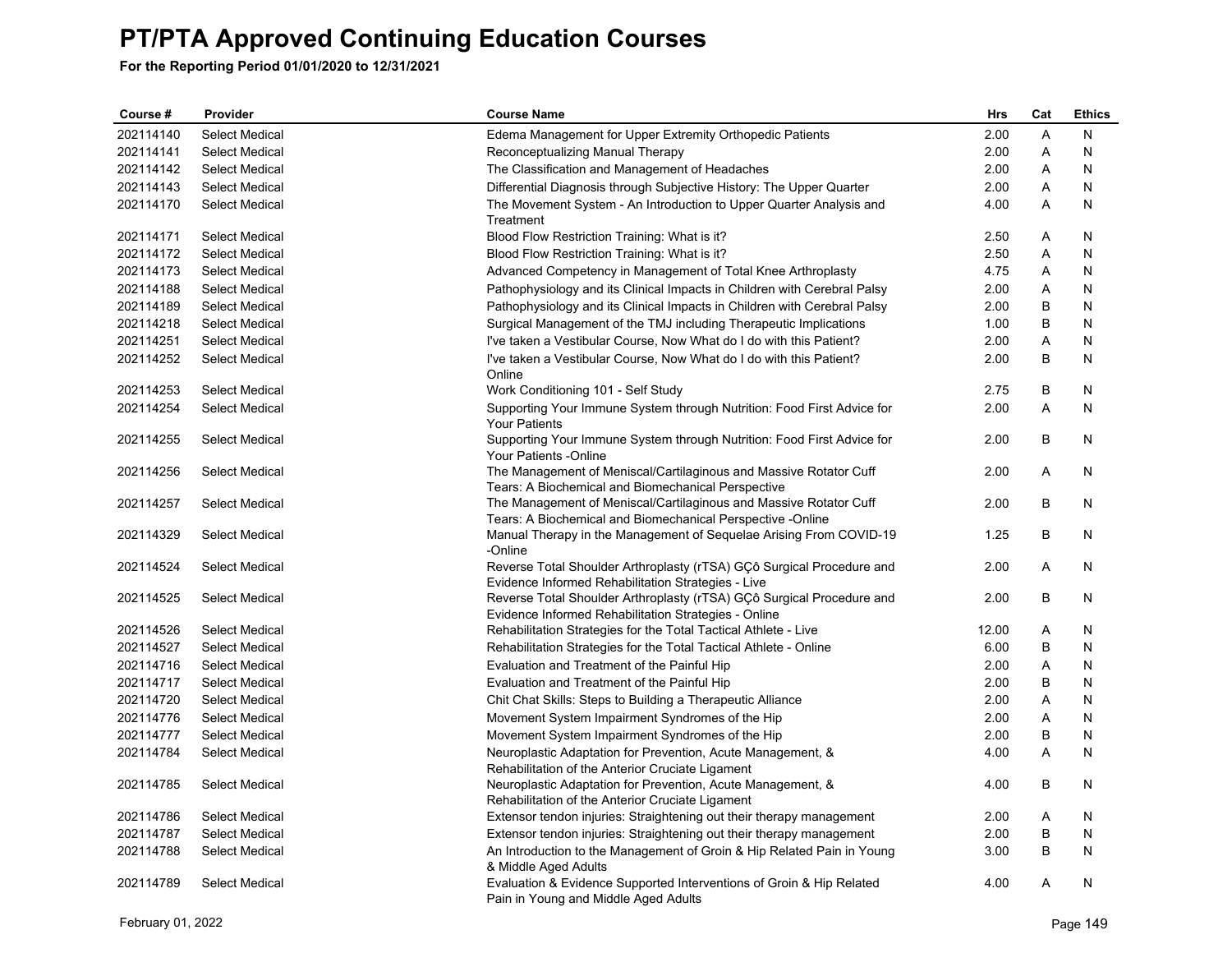| Course #  | Provider              |                | <b>Course Name</b>                                                                                           | <b>Hrs</b> | Cat | <b>Ethics</b> |
|-----------|-----------------------|----------------|--------------------------------------------------------------------------------------------------------------|------------|-----|---------------|
| 202114790 | Select Medical        |                | Evaluation & Evidence Supported Interventions of Groin & Hip Related<br>Pain in Young and Middle Aged Adults | 4.00       | B   | N             |
| 202114823 | <b>Select Medical</b> |                | Dosing and Progressing Exercise to Enhance Clinical Outcomes                                                 | 2.00       | A   | N             |
|           | <b>Contact Info:</b>  | (804) 290-0107 |                                                                                                              |            |     |               |
| 202114824 | Select Medical        |                | Dosing and Progressing Exercise to Enhance Clinical Outcomes                                                 | 2.00       | B   | N             |
|           | <b>Contact Info:</b>  | (804) 290-0107 |                                                                                                              |            |     |               |
| 202114940 | <b>Select Medical</b> |                | Recovery & Reconditioning Program - Fundamentals                                                             | 1.75       | B   | N             |
|           | <b>Contact Info:</b>  | (804) 290-0107 |                                                                                                              |            |     |               |
| 202114941 | Select Medical        |                | Screening for Neurological Disorders                                                                         | 1.00       | B   | N             |
|           | <b>Contact Info:</b>  | (804) 290-0107 |                                                                                                              |            |     |               |
| 202114944 | Select Medical        |                | Recent Advances in the Rehabilitation of the Throwing Athlete & ACL<br>Patient                               | 2.00       | B   | N             |
|           | <b>Contact Info:</b>  | (804) 290-0107 |                                                                                                              |            |     |               |
| 202114945 | <b>Select Medical</b> |                | Problem Solving for Successful Outcomes Following Flexor Tendon<br>Repair                                    | 3.00       | B   | N             |
|           | <b>Contact Info:</b>  | (804) 290-0107 |                                                                                                              |            |     |               |
| 202114946 | Select Medical        |                | Clinical Decision Making: Understanding Patient Expectations and<br>Perceptions                              | 2.00       | B   | N             |
|           | <b>Contact Info:</b>  | (804) 290-0107 |                                                                                                              |            |     |               |
| 202114947 | <b>Select Medical</b> |                | Edema Management for Upper Extremity Orthopedic Patients                                                     | 2.00       | B   | N             |
|           | <b>Contact Info:</b>  | (804) 290-0107 |                                                                                                              |            |     |               |
| 202114948 | <b>Select Medical</b> |                | 25th Annual Sports Medicine Symposium: Extremities                                                           | 4.00       | B   | N             |
|           | <b>Contact Info:</b>  | (804) 290-0107 |                                                                                                              |            |     |               |
| 202114969 | <b>Select Medical</b> |                | COMT: Evaluation and Treatment of the Hip                                                                    | 15.50      | A   | N             |
|           | <b>Contact Info:</b>  | (804) 290-0107 |                                                                                                              |            |     |               |
| 202114971 | <b>Select Medical</b> |                | COMT: Evaluation and Treatment of the Knee                                                                   | 15.75      | A   | N             |
|           | <b>Contact Info:</b>  | (804) 290-0107 |                                                                                                              |            |     |               |
| 202114972 | <b>Select Medical</b> |                | COMT: Evaluation and Treatment of the Foot & Ankle                                                           | 15.25      | A   | N             |
|           | <b>Contact Info:</b>  | (804) 290-0107 |                                                                                                              |            |     |               |
| 202115018 | <b>Select Medical</b> |                | Measuring Outcomes in Parkinson's Disease                                                                    | 2.00       | A   | N             |
|           | <b>Contact Info:</b>  | (804) 290-0107 |                                                                                                              |            |     |               |
| 202115019 | <b>Select Medical</b> | (804) 290-0107 | Measuring Outcomes in Parkinson's Disease                                                                    | 2.00       | B   | N             |
|           | <b>Contact Info:</b>  |                |                                                                                                              |            |     |               |
| 202115041 | <b>Select Medical</b> |                | Female Pelvic Girdle Pain Pregnancy/postpartum - Contemporary<br>Findings on Evaluation and Intervention     | 2.00       | A   | N             |
|           | <b>Contact Info:</b>  | (804) 290-0107 |                                                                                                              |            |     |               |
| 202115042 | <b>Select Medical</b> |                | Female Pelvic Girdle Pain Pregnancy/postpartum - Contemporary                                                | 2.00       | B   | N             |
|           |                       |                | Findings on Evaluation and Intervention                                                                      |            |     |               |
|           | <b>Contact Info:</b>  | (804) 290-0107 |                                                                                                              |            |     |               |
| 202115110 | <b>Select Medical</b> |                | Functional Training of the Industrial Athlete: Work Conditioning 201                                         | 4.00       | A   | N             |
|           | <b>Contact Info:</b>  | (804) 290-0107 |                                                                                                              |            |     |               |
| 202115113 | <b>Select Medical</b> |                | Re-Imagining Manual Therapy's Role in Clinical Care                                                          | 2.00       | A   | N             |
|           | <b>Contact Info:</b>  | (804) 290-0107 |                                                                                                              |            |     |               |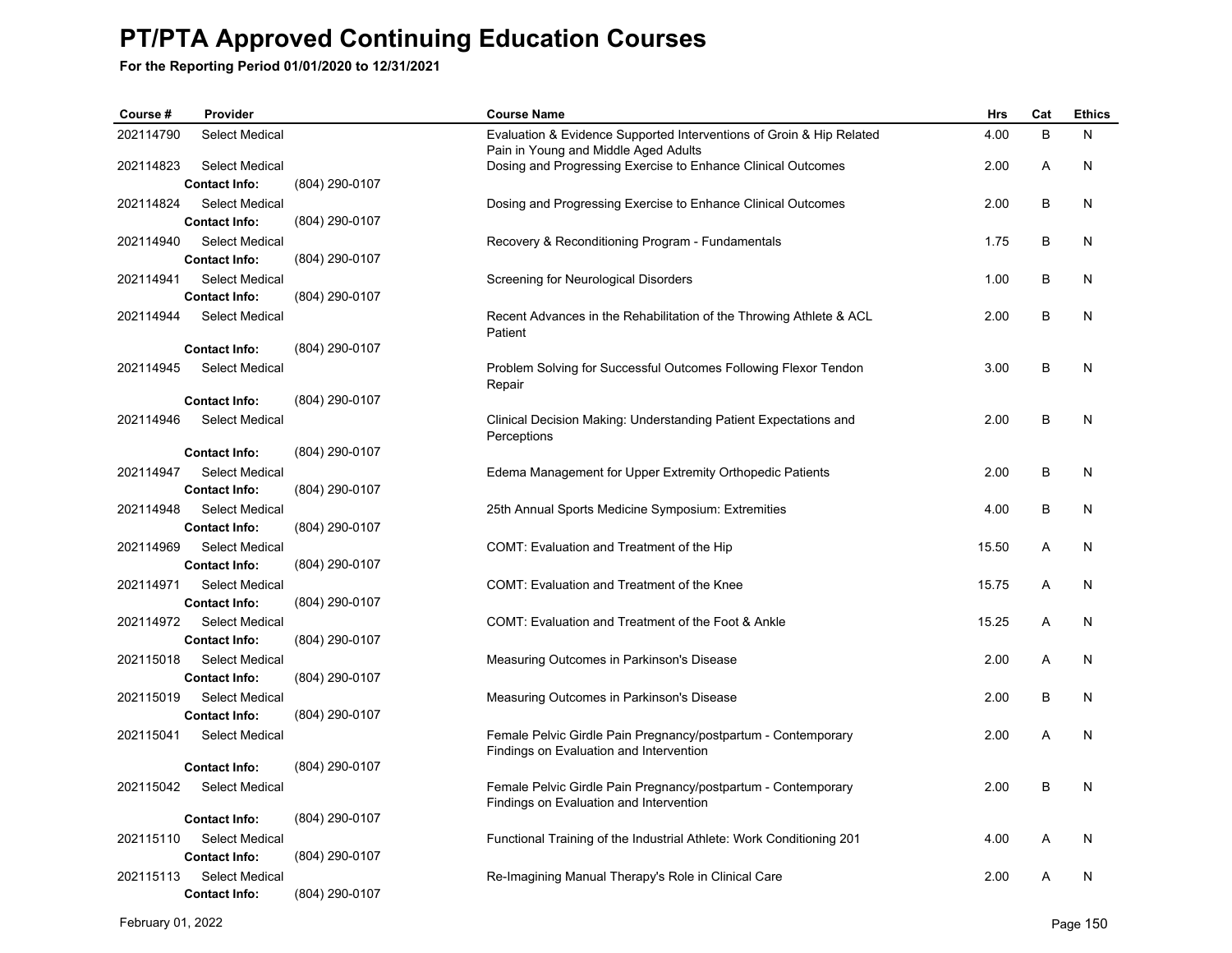| Course #  | Provider              |                | <b>Course Name</b>                                                                                                          | <b>Hrs</b> | Cat | <b>Ethics</b> |
|-----------|-----------------------|----------------|-----------------------------------------------------------------------------------------------------------------------------|------------|-----|---------------|
| 202115114 | Select Medical        |                | Re-Imagining Manual Therapy's Role in Clinical Care                                                                         | 2.00       | B   | N             |
|           | <b>Contact Info:</b>  | (804) 290-0107 |                                                                                                                             |            |     |               |
| 202115115 | <b>Select Medical</b> |                | Myofascial Decompression (Cupping) for Enhanced Function of the<br>Shoulder                                                 | 2.00       | Α   | N             |
|           | <b>Contact Info:</b>  | (804) 290-0107 |                                                                                                                             |            |     |               |
| 202115116 | <b>Select Medical</b> |                | Myofascial Decompression (Cupping) for Enhanced Function of the<br>Shoulder                                                 | 2.00       | B   | N             |
|           | <b>Contact Info:</b>  | (804) 290-0107 |                                                                                                                             |            |     |               |
| 202115140 | Select Medical        |                | Congenital Muscular Torticollis - Overview and updates from the Clinical<br><b>Practice Guidelines and Current Research</b> | 2.00       | A   | N             |
|           | <b>Contact Info:</b>  | (804) 290-0107 |                                                                                                                             |            |     |               |
| 202115141 | <b>Select Medical</b> |                | Congenital Muscular Torticollis - Overview and updates from the Clinical<br>Practice Guidelines and Current Research        | 2.00       | B   | N             |
|           | <b>Contact Info:</b>  | (804) 290-0107 |                                                                                                                             |            |     |               |
| 202115194 | <b>Select Medical</b> |                | An Introduction to the Mulligan Concept and Applications of Mobilization<br>with Movement in Clinical Practice              | 2.00       | A   | N             |
|           | <b>Contact Info:</b>  | (804) 290-0107 |                                                                                                                             |            |     |               |
| 202115195 | <b>Select Medical</b> |                | An Introduction to the Mulligan Concept and Applications of Mobilization<br>with Movement in Clinical Practice              | 2.00       | B   | N             |
|           | <b>Contact Info:</b>  | (804) 290-0107 |                                                                                                                             |            |     |               |
| 202115269 | Select Medical        |                | Classification of Non-Specific Low Back Pain with a Concentration on<br>those at High Risk for Chronic Pain and Disability  | 2.00       | Α   | N             |
| 202115270 | <b>Select Medical</b> |                | Classification of Non-Specific Low Back Pain with a Concentration on<br>those at High Risk for Chronic Pain and Disability  | 2.00       | B   | N             |
| 202115403 | <b>Select Medical</b> |                | Introduction to Graded Motor Imagery                                                                                        | 2.00       | A   | N             |
| 202115404 | Select Medical        |                | The Basics of Balance & Benign Paroxysmal Positional (BPPV)                                                                 | 2.50       | B   | N             |
| 202115414 | <b>Select Medical</b> |                | 20th Annual Philadelphia Sports Medicine Conference                                                                         | 6.00       | Α   | N             |
| 202115415 | <b>Select Medical</b> |                | 20th Annual Philadelphia Sports Medicine Conference                                                                         | 6.00       | В   | N             |
| 202115454 | <b>Select Medical</b> |                | Pain Coping Skills Training for Management of Chronic Musculoskeletal<br>Pain                                               | 2.00       | Α   | N             |
| 202115455 | <b>Select Medical</b> |                | Pain Coping Skills Training for Management of Chronic Musculoskeletal<br>Pain                                               | 2.00       | B   | N             |
| 202115482 | <b>Select Medical</b> |                | Blood Flow Restriction Training in Rehabilitation                                                                           | 7.50       | Α   | N             |
| 202115547 | <b>Select Medical</b> |                | Differential Diagnosis through Subjective History: The Lower Quarter                                                        | 2.00       | Α   | N             |
| 202115548 | <b>Select Medical</b> |                | Differential Diagnosis through Subjective History: The Lower Quarter                                                        | 2.00       | B   | N             |
| 202115555 | <b>Select Medical</b> |                | Diagnosis & Evidence-Based Management of Lower Limb Tendon<br>Injuries                                                      | 2.00       | Α   | N             |
| 202115556 | <b>Select Medical</b> |                | Diagnosis & Evidence-Based Management of Lower Limb Tendon<br><b>Injuries</b>                                               | 2.00       | B   | N             |
| 202115724 | <b>Select Medical</b> |                | Management of Prostate Cancer: A Focus on Continence, Erectile<br>Dysfunction, Peyronie's Disease & Exercise                | 2.00       | A   | N             |
| 202115725 | <b>Select Medical</b> |                | Management of Prostate Cancer: A Focus on Continence, Erectile<br>Dysfunction, Peyronie's Disease & Exercise                | 2.00       | B   | N             |
| 202115753 | <b>Select Medical</b> |                | Patellar Tendinopathy: Current Science Applied Through Challenging<br>Case Presentations                                    | 2.00       | A   | N             |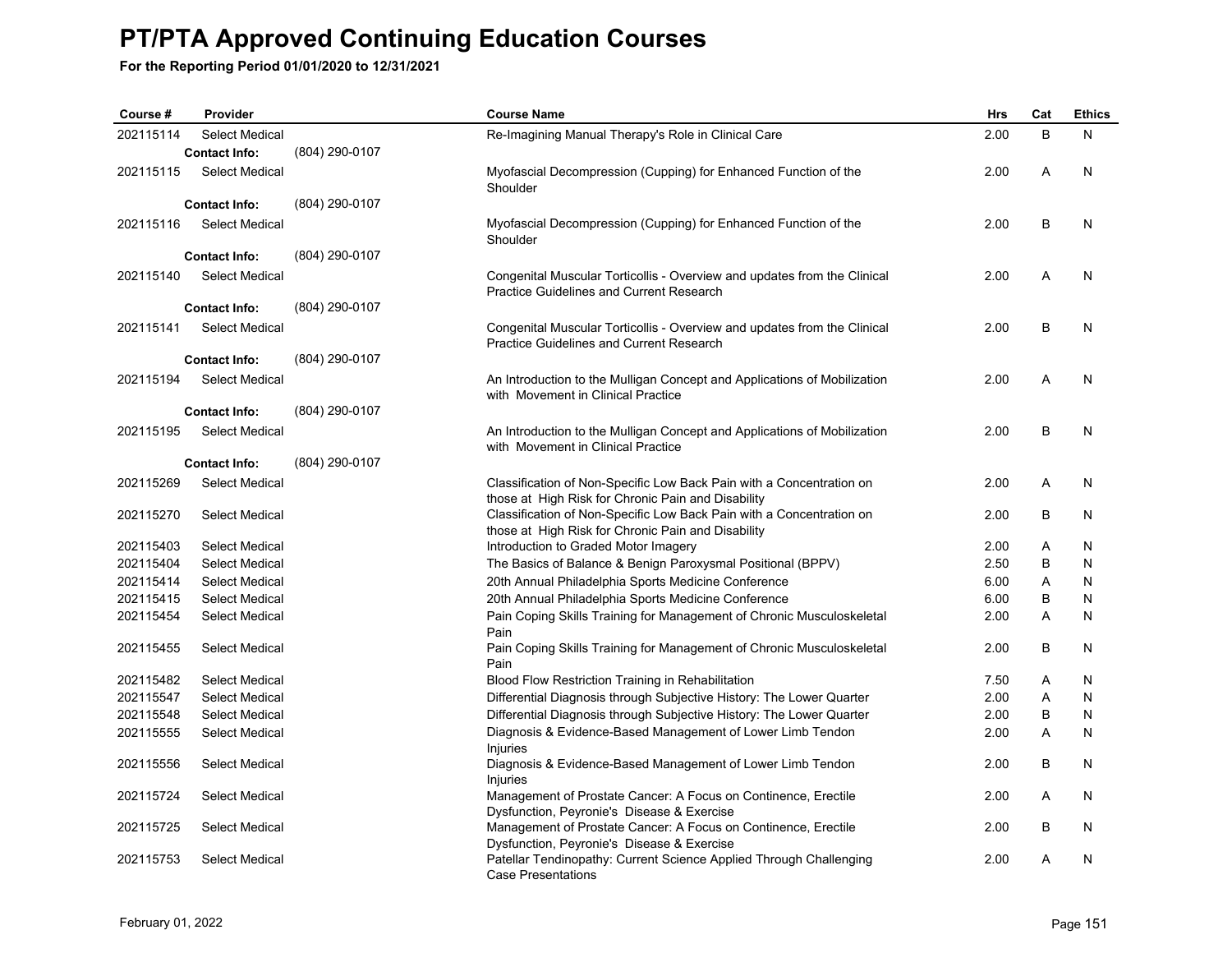**For the Reporting Period 01/01/2020 to 12/31/2021**

| B<br>2.00<br>N<br>202115754<br>Select Medical<br>Patellar Tendinopathy: Current Science Applied Through Challenging<br><b>Case Presentations</b><br>202115864<br>Select Medical<br>12th Annual Upper Extremity Symposium<br>4.25<br>Α<br>N<br>202115906<br>2.00<br>Α<br><b>Select Medical</b><br>Therapeutic Alliance Building in Complex Patient Cases<br>N<br>202115907<br>2.00<br>B<br><b>Select Medical</b><br>Therapeutic Alliance Building in Complex Patient Cases<br>N<br>202115928<br><b>Select Medical</b><br>13th Annual Upper Extremity Symposium<br>4.50<br>Α<br>N<br>202112081<br>Select Physical Therapy<br>Safety and Worker's Compensation CEU Seminar<br>6.00<br>Α<br>N<br>202115559<br>Select Physical Therapy<br>Sports Medicine Journal Club<br>3.00<br>Α<br>N<br>1.00<br>B<br>202110059<br><b>Select Rehabilitation</b><br>Ageism: Understanding it's Effect on Healthcare<br>N<br>B<br>202110060<br><b>Select Rehabilitation</b><br>An Introduction to the McKenzie Method for Low Back Pain<br>2.50<br>N<br>B<br>202110061<br><b>Select Rehabilitation</b><br>Application of Research on Successful Aging<br>2.50<br>N<br>B<br>202110062<br>Select Rehabilitation<br>Assessing Driver Safety: The Role of the Generalist<br>4.00<br>N<br>B<br>202110063<br><b>Select Rehabilitation</b><br>Bariatric Safe Patient Handling and Healthy Living<br>3.50<br>N<br>B<br>202110064<br><b>Select Rehabilitation</b><br>Busy Doing Nothing: How to Foster Purpose and Meaning for Seniors in<br>1.25<br>N<br>Long-Term Care<br>202110065<br>B<br><b>Select Rehabilitation</b><br>Clinical Care for Adults with Behavioral and Mental Illness<br>4.50<br>N<br>B<br>N<br>202110066<br><b>Select Rehabilitation</b><br><b>Clinical Documentation for Rehab Services</b><br>3.50<br>3.50<br>B<br>202110067<br><b>Select Rehabilitation</b><br>Chronic Obstructive Pulmonary Disease (COPD) Management for the<br>N<br><b>Rehab Professional</b><br>B<br>202110068<br><b>Select Rehabilitation</b><br>Dementia Management<br>4.50<br>N<br>202110069<br>B<br><b>Select Rehabilitation</b><br>Dementia Management: Evidence-Based Interventions to Improve<br>4.50<br>N<br><b>Engagement and Reduce Behaviors</b><br>B<br>202110070<br><b>Select Rehabilitation</b><br>Enabling Healthy Behavior Change<br>1.75<br>N<br>202110071<br>5.00<br>B<br><b>Select Rehabilitation</b><br>Essential Skills for Working with Adults with Low Vision<br>N<br>B<br>Ethics in Rehabilitation<br>2.50<br>N<br>202110072<br><b>Select Rehabilitation</b><br>2.50<br>B<br>202110073<br><b>Select Rehabilitation</b><br>Achieving Therapy Outcomes with Music Intervention<br>N<br>$\sf B$<br>202110074<br>7.00<br><b>Select Rehabilitation</b><br>Evidence-Based Practice for Treating the Cardiopulmonary Patient<br>N<br>202110075<br>3.00<br>B<br>Select Rehabilitation<br><b>Falls Management</b><br>N<br>B<br>202110076<br><b>Select Rehabilitation</b><br>Fall Management: An Evidence-Based Approach to Fall Risk<br>1.50<br>N<br>Assessment<br>2.00<br>B<br>202110077<br><b>Select Rehabilitation</b><br>Fall Management: Evidence-Based Intervention for Balance and Falls<br>N<br>Prevention<br>202110078<br>2.50<br>B<br>N<br>Select Rehabilitation<br>Health Literacy: Effective Client Communication and Education<br>B<br>202110079<br><b>Select Rehabilitation</b><br>4.00<br>N<br>Hip and Knee Arthroplasties<br>202110080<br><b>Select Rehabilitation</b><br>HIPAA Privacy, Security and Breach Notification: Developing a Culture of<br>1.00<br>B<br>N<br>Compliance<br>202110081<br>Human Trafficking: Identification and Prevention<br>B<br>N<br><b>Select Rehabilitation</b><br>1.50<br>B<br>202110082<br><b>Select Rehabilitation</b><br>Implementing the Otago Exercise Program (OEP) for Fall Prevention<br>2.00<br>N<br>202110083<br>Select Rehabilitation<br>Inclusive Services for LGBT Older Adults<br>1.00<br>B<br>N<br>202110084<br>B<br>N<br><b>Select Rehabilitation</b><br>Increasing Physical/Cognitive Outcomes Through Dual-Task Training<br>3.00<br>B<br>202110085<br>Infection Control in LTC: Protect Yourself and Your Residents<br>2.50<br>N<br><b>Select Rehabilitation</b><br>202110086<br>1.50<br>B<br>N<br><b>Select Rehabilitation</b><br>Innovations in Fall Management Programs<br>202110087<br>B<br>N<br><b>Select Rehabilitation</b><br>Leadership Of The Interprofessional Therapy Team<br>4.00<br>202110088<br>B<br>N<br><b>Select Rehabilitation</b><br>Low Back Pain (LBP) in Older Adults: Causes, Symptoms & Treatment<br>4.50<br>202110089<br>B<br>N<br><b>Select Rehabilitation</b><br>Lower Extremity Amputation: Considerations by Amputation Type<br>2.00<br>B<br>Lower Extremity Amputation: Principles of Evaluation and Treatment<br>3.50<br>Ν<br>202110090<br>Select Rehabilitation | Course# | Provider | <b>Course Name</b> | Hrs | Cat | <b>Ethics</b> |
|------------------------------------------------------------------------------------------------------------------------------------------------------------------------------------------------------------------------------------------------------------------------------------------------------------------------------------------------------------------------------------------------------------------------------------------------------------------------------------------------------------------------------------------------------------------------------------------------------------------------------------------------------------------------------------------------------------------------------------------------------------------------------------------------------------------------------------------------------------------------------------------------------------------------------------------------------------------------------------------------------------------------------------------------------------------------------------------------------------------------------------------------------------------------------------------------------------------------------------------------------------------------------------------------------------------------------------------------------------------------------------------------------------------------------------------------------------------------------------------------------------------------------------------------------------------------------------------------------------------------------------------------------------------------------------------------------------------------------------------------------------------------------------------------------------------------------------------------------------------------------------------------------------------------------------------------------------------------------------------------------------------------------------------------------------------------------------------------------------------------------------------------------------------------------------------------------------------------------------------------------------------------------------------------------------------------------------------------------------------------------------------------------------------------------------------------------------------------------------------------------------------------------------------------------------------------------------------------------------------------------------------------------------------------------------------------------------------------------------------------------------------------------------------------------------------------------------------------------------------------------------------------------------------------------------------------------------------------------------------------------------------------------------------------------------------------------------------------------------------------------------------------------------------------------------------------------------------------------------------------------------------------------------------------------------------------------------------------------------------------------------------------------------------------------------------------------------------------------------------------------------------------------------------------------------------------------------------------------------------------------------------------------------------------------------------------------------------------------------------------------------------------------------------------------------------------------------------------------------------------------------------------------------------------------------------------------------------------------------------------------------------------------------------------------------------------------------------------------------------------------------------------------------------------------------------------------------------------------------------------------------------------------------------------------------------------------------------------------------------------------------------------------------------------------------------------------------------------------------------------------------------------------------------------------------------------------------------------------------------------------------------------------------------------------------------------------------------------------------------------------------------------------------------------------------------------------------------------|---------|----------|--------------------|-----|-----|---------------|
|                                                                                                                                                                                                                                                                                                                                                                                                                                                                                                                                                                                                                                                                                                                                                                                                                                                                                                                                                                                                                                                                                                                                                                                                                                                                                                                                                                                                                                                                                                                                                                                                                                                                                                                                                                                                                                                                                                                                                                                                                                                                                                                                                                                                                                                                                                                                                                                                                                                                                                                                                                                                                                                                                                                                                                                                                                                                                                                                                                                                                                                                                                                                                                                                                                                                                                                                                                                                                                                                                                                                                                                                                                                                                                                                                                                                                                                                                                                                                                                                                                                                                                                                                                                                                                                                                                                                                                                                                                                                                                                                                                                                                                                                                                                                                                                                                                                |         |          |                    |     |     |               |
|                                                                                                                                                                                                                                                                                                                                                                                                                                                                                                                                                                                                                                                                                                                                                                                                                                                                                                                                                                                                                                                                                                                                                                                                                                                                                                                                                                                                                                                                                                                                                                                                                                                                                                                                                                                                                                                                                                                                                                                                                                                                                                                                                                                                                                                                                                                                                                                                                                                                                                                                                                                                                                                                                                                                                                                                                                                                                                                                                                                                                                                                                                                                                                                                                                                                                                                                                                                                                                                                                                                                                                                                                                                                                                                                                                                                                                                                                                                                                                                                                                                                                                                                                                                                                                                                                                                                                                                                                                                                                                                                                                                                                                                                                                                                                                                                                                                |         |          |                    |     |     |               |
|                                                                                                                                                                                                                                                                                                                                                                                                                                                                                                                                                                                                                                                                                                                                                                                                                                                                                                                                                                                                                                                                                                                                                                                                                                                                                                                                                                                                                                                                                                                                                                                                                                                                                                                                                                                                                                                                                                                                                                                                                                                                                                                                                                                                                                                                                                                                                                                                                                                                                                                                                                                                                                                                                                                                                                                                                                                                                                                                                                                                                                                                                                                                                                                                                                                                                                                                                                                                                                                                                                                                                                                                                                                                                                                                                                                                                                                                                                                                                                                                                                                                                                                                                                                                                                                                                                                                                                                                                                                                                                                                                                                                                                                                                                                                                                                                                                                |         |          |                    |     |     |               |
|                                                                                                                                                                                                                                                                                                                                                                                                                                                                                                                                                                                                                                                                                                                                                                                                                                                                                                                                                                                                                                                                                                                                                                                                                                                                                                                                                                                                                                                                                                                                                                                                                                                                                                                                                                                                                                                                                                                                                                                                                                                                                                                                                                                                                                                                                                                                                                                                                                                                                                                                                                                                                                                                                                                                                                                                                                                                                                                                                                                                                                                                                                                                                                                                                                                                                                                                                                                                                                                                                                                                                                                                                                                                                                                                                                                                                                                                                                                                                                                                                                                                                                                                                                                                                                                                                                                                                                                                                                                                                                                                                                                                                                                                                                                                                                                                                                                |         |          |                    |     |     |               |
|                                                                                                                                                                                                                                                                                                                                                                                                                                                                                                                                                                                                                                                                                                                                                                                                                                                                                                                                                                                                                                                                                                                                                                                                                                                                                                                                                                                                                                                                                                                                                                                                                                                                                                                                                                                                                                                                                                                                                                                                                                                                                                                                                                                                                                                                                                                                                                                                                                                                                                                                                                                                                                                                                                                                                                                                                                                                                                                                                                                                                                                                                                                                                                                                                                                                                                                                                                                                                                                                                                                                                                                                                                                                                                                                                                                                                                                                                                                                                                                                                                                                                                                                                                                                                                                                                                                                                                                                                                                                                                                                                                                                                                                                                                                                                                                                                                                |         |          |                    |     |     |               |
|                                                                                                                                                                                                                                                                                                                                                                                                                                                                                                                                                                                                                                                                                                                                                                                                                                                                                                                                                                                                                                                                                                                                                                                                                                                                                                                                                                                                                                                                                                                                                                                                                                                                                                                                                                                                                                                                                                                                                                                                                                                                                                                                                                                                                                                                                                                                                                                                                                                                                                                                                                                                                                                                                                                                                                                                                                                                                                                                                                                                                                                                                                                                                                                                                                                                                                                                                                                                                                                                                                                                                                                                                                                                                                                                                                                                                                                                                                                                                                                                                                                                                                                                                                                                                                                                                                                                                                                                                                                                                                                                                                                                                                                                                                                                                                                                                                                |         |          |                    |     |     |               |
|                                                                                                                                                                                                                                                                                                                                                                                                                                                                                                                                                                                                                                                                                                                                                                                                                                                                                                                                                                                                                                                                                                                                                                                                                                                                                                                                                                                                                                                                                                                                                                                                                                                                                                                                                                                                                                                                                                                                                                                                                                                                                                                                                                                                                                                                                                                                                                                                                                                                                                                                                                                                                                                                                                                                                                                                                                                                                                                                                                                                                                                                                                                                                                                                                                                                                                                                                                                                                                                                                                                                                                                                                                                                                                                                                                                                                                                                                                                                                                                                                                                                                                                                                                                                                                                                                                                                                                                                                                                                                                                                                                                                                                                                                                                                                                                                                                                |         |          |                    |     |     |               |
|                                                                                                                                                                                                                                                                                                                                                                                                                                                                                                                                                                                                                                                                                                                                                                                                                                                                                                                                                                                                                                                                                                                                                                                                                                                                                                                                                                                                                                                                                                                                                                                                                                                                                                                                                                                                                                                                                                                                                                                                                                                                                                                                                                                                                                                                                                                                                                                                                                                                                                                                                                                                                                                                                                                                                                                                                                                                                                                                                                                                                                                                                                                                                                                                                                                                                                                                                                                                                                                                                                                                                                                                                                                                                                                                                                                                                                                                                                                                                                                                                                                                                                                                                                                                                                                                                                                                                                                                                                                                                                                                                                                                                                                                                                                                                                                                                                                |         |          |                    |     |     |               |
|                                                                                                                                                                                                                                                                                                                                                                                                                                                                                                                                                                                                                                                                                                                                                                                                                                                                                                                                                                                                                                                                                                                                                                                                                                                                                                                                                                                                                                                                                                                                                                                                                                                                                                                                                                                                                                                                                                                                                                                                                                                                                                                                                                                                                                                                                                                                                                                                                                                                                                                                                                                                                                                                                                                                                                                                                                                                                                                                                                                                                                                                                                                                                                                                                                                                                                                                                                                                                                                                                                                                                                                                                                                                                                                                                                                                                                                                                                                                                                                                                                                                                                                                                                                                                                                                                                                                                                                                                                                                                                                                                                                                                                                                                                                                                                                                                                                |         |          |                    |     |     |               |
|                                                                                                                                                                                                                                                                                                                                                                                                                                                                                                                                                                                                                                                                                                                                                                                                                                                                                                                                                                                                                                                                                                                                                                                                                                                                                                                                                                                                                                                                                                                                                                                                                                                                                                                                                                                                                                                                                                                                                                                                                                                                                                                                                                                                                                                                                                                                                                                                                                                                                                                                                                                                                                                                                                                                                                                                                                                                                                                                                                                                                                                                                                                                                                                                                                                                                                                                                                                                                                                                                                                                                                                                                                                                                                                                                                                                                                                                                                                                                                                                                                                                                                                                                                                                                                                                                                                                                                                                                                                                                                                                                                                                                                                                                                                                                                                                                                                |         |          |                    |     |     |               |
|                                                                                                                                                                                                                                                                                                                                                                                                                                                                                                                                                                                                                                                                                                                                                                                                                                                                                                                                                                                                                                                                                                                                                                                                                                                                                                                                                                                                                                                                                                                                                                                                                                                                                                                                                                                                                                                                                                                                                                                                                                                                                                                                                                                                                                                                                                                                                                                                                                                                                                                                                                                                                                                                                                                                                                                                                                                                                                                                                                                                                                                                                                                                                                                                                                                                                                                                                                                                                                                                                                                                                                                                                                                                                                                                                                                                                                                                                                                                                                                                                                                                                                                                                                                                                                                                                                                                                                                                                                                                                                                                                                                                                                                                                                                                                                                                                                                |         |          |                    |     |     |               |
|                                                                                                                                                                                                                                                                                                                                                                                                                                                                                                                                                                                                                                                                                                                                                                                                                                                                                                                                                                                                                                                                                                                                                                                                                                                                                                                                                                                                                                                                                                                                                                                                                                                                                                                                                                                                                                                                                                                                                                                                                                                                                                                                                                                                                                                                                                                                                                                                                                                                                                                                                                                                                                                                                                                                                                                                                                                                                                                                                                                                                                                                                                                                                                                                                                                                                                                                                                                                                                                                                                                                                                                                                                                                                                                                                                                                                                                                                                                                                                                                                                                                                                                                                                                                                                                                                                                                                                                                                                                                                                                                                                                                                                                                                                                                                                                                                                                |         |          |                    |     |     |               |
|                                                                                                                                                                                                                                                                                                                                                                                                                                                                                                                                                                                                                                                                                                                                                                                                                                                                                                                                                                                                                                                                                                                                                                                                                                                                                                                                                                                                                                                                                                                                                                                                                                                                                                                                                                                                                                                                                                                                                                                                                                                                                                                                                                                                                                                                                                                                                                                                                                                                                                                                                                                                                                                                                                                                                                                                                                                                                                                                                                                                                                                                                                                                                                                                                                                                                                                                                                                                                                                                                                                                                                                                                                                                                                                                                                                                                                                                                                                                                                                                                                                                                                                                                                                                                                                                                                                                                                                                                                                                                                                                                                                                                                                                                                                                                                                                                                                |         |          |                    |     |     |               |
|                                                                                                                                                                                                                                                                                                                                                                                                                                                                                                                                                                                                                                                                                                                                                                                                                                                                                                                                                                                                                                                                                                                                                                                                                                                                                                                                                                                                                                                                                                                                                                                                                                                                                                                                                                                                                                                                                                                                                                                                                                                                                                                                                                                                                                                                                                                                                                                                                                                                                                                                                                                                                                                                                                                                                                                                                                                                                                                                                                                                                                                                                                                                                                                                                                                                                                                                                                                                                                                                                                                                                                                                                                                                                                                                                                                                                                                                                                                                                                                                                                                                                                                                                                                                                                                                                                                                                                                                                                                                                                                                                                                                                                                                                                                                                                                                                                                |         |          |                    |     |     |               |
|                                                                                                                                                                                                                                                                                                                                                                                                                                                                                                                                                                                                                                                                                                                                                                                                                                                                                                                                                                                                                                                                                                                                                                                                                                                                                                                                                                                                                                                                                                                                                                                                                                                                                                                                                                                                                                                                                                                                                                                                                                                                                                                                                                                                                                                                                                                                                                                                                                                                                                                                                                                                                                                                                                                                                                                                                                                                                                                                                                                                                                                                                                                                                                                                                                                                                                                                                                                                                                                                                                                                                                                                                                                                                                                                                                                                                                                                                                                                                                                                                                                                                                                                                                                                                                                                                                                                                                                                                                                                                                                                                                                                                                                                                                                                                                                                                                                |         |          |                    |     |     |               |
|                                                                                                                                                                                                                                                                                                                                                                                                                                                                                                                                                                                                                                                                                                                                                                                                                                                                                                                                                                                                                                                                                                                                                                                                                                                                                                                                                                                                                                                                                                                                                                                                                                                                                                                                                                                                                                                                                                                                                                                                                                                                                                                                                                                                                                                                                                                                                                                                                                                                                                                                                                                                                                                                                                                                                                                                                                                                                                                                                                                                                                                                                                                                                                                                                                                                                                                                                                                                                                                                                                                                                                                                                                                                                                                                                                                                                                                                                                                                                                                                                                                                                                                                                                                                                                                                                                                                                                                                                                                                                                                                                                                                                                                                                                                                                                                                                                                |         |          |                    |     |     |               |
|                                                                                                                                                                                                                                                                                                                                                                                                                                                                                                                                                                                                                                                                                                                                                                                                                                                                                                                                                                                                                                                                                                                                                                                                                                                                                                                                                                                                                                                                                                                                                                                                                                                                                                                                                                                                                                                                                                                                                                                                                                                                                                                                                                                                                                                                                                                                                                                                                                                                                                                                                                                                                                                                                                                                                                                                                                                                                                                                                                                                                                                                                                                                                                                                                                                                                                                                                                                                                                                                                                                                                                                                                                                                                                                                                                                                                                                                                                                                                                                                                                                                                                                                                                                                                                                                                                                                                                                                                                                                                                                                                                                                                                                                                                                                                                                                                                                |         |          |                    |     |     |               |
|                                                                                                                                                                                                                                                                                                                                                                                                                                                                                                                                                                                                                                                                                                                                                                                                                                                                                                                                                                                                                                                                                                                                                                                                                                                                                                                                                                                                                                                                                                                                                                                                                                                                                                                                                                                                                                                                                                                                                                                                                                                                                                                                                                                                                                                                                                                                                                                                                                                                                                                                                                                                                                                                                                                                                                                                                                                                                                                                                                                                                                                                                                                                                                                                                                                                                                                                                                                                                                                                                                                                                                                                                                                                                                                                                                                                                                                                                                                                                                                                                                                                                                                                                                                                                                                                                                                                                                                                                                                                                                                                                                                                                                                                                                                                                                                                                                                |         |          |                    |     |     |               |
|                                                                                                                                                                                                                                                                                                                                                                                                                                                                                                                                                                                                                                                                                                                                                                                                                                                                                                                                                                                                                                                                                                                                                                                                                                                                                                                                                                                                                                                                                                                                                                                                                                                                                                                                                                                                                                                                                                                                                                                                                                                                                                                                                                                                                                                                                                                                                                                                                                                                                                                                                                                                                                                                                                                                                                                                                                                                                                                                                                                                                                                                                                                                                                                                                                                                                                                                                                                                                                                                                                                                                                                                                                                                                                                                                                                                                                                                                                                                                                                                                                                                                                                                                                                                                                                                                                                                                                                                                                                                                                                                                                                                                                                                                                                                                                                                                                                |         |          |                    |     |     |               |
|                                                                                                                                                                                                                                                                                                                                                                                                                                                                                                                                                                                                                                                                                                                                                                                                                                                                                                                                                                                                                                                                                                                                                                                                                                                                                                                                                                                                                                                                                                                                                                                                                                                                                                                                                                                                                                                                                                                                                                                                                                                                                                                                                                                                                                                                                                                                                                                                                                                                                                                                                                                                                                                                                                                                                                                                                                                                                                                                                                                                                                                                                                                                                                                                                                                                                                                                                                                                                                                                                                                                                                                                                                                                                                                                                                                                                                                                                                                                                                                                                                                                                                                                                                                                                                                                                                                                                                                                                                                                                                                                                                                                                                                                                                                                                                                                                                                |         |          |                    |     |     |               |
|                                                                                                                                                                                                                                                                                                                                                                                                                                                                                                                                                                                                                                                                                                                                                                                                                                                                                                                                                                                                                                                                                                                                                                                                                                                                                                                                                                                                                                                                                                                                                                                                                                                                                                                                                                                                                                                                                                                                                                                                                                                                                                                                                                                                                                                                                                                                                                                                                                                                                                                                                                                                                                                                                                                                                                                                                                                                                                                                                                                                                                                                                                                                                                                                                                                                                                                                                                                                                                                                                                                                                                                                                                                                                                                                                                                                                                                                                                                                                                                                                                                                                                                                                                                                                                                                                                                                                                                                                                                                                                                                                                                                                                                                                                                                                                                                                                                |         |          |                    |     |     |               |
|                                                                                                                                                                                                                                                                                                                                                                                                                                                                                                                                                                                                                                                                                                                                                                                                                                                                                                                                                                                                                                                                                                                                                                                                                                                                                                                                                                                                                                                                                                                                                                                                                                                                                                                                                                                                                                                                                                                                                                                                                                                                                                                                                                                                                                                                                                                                                                                                                                                                                                                                                                                                                                                                                                                                                                                                                                                                                                                                                                                                                                                                                                                                                                                                                                                                                                                                                                                                                                                                                                                                                                                                                                                                                                                                                                                                                                                                                                                                                                                                                                                                                                                                                                                                                                                                                                                                                                                                                                                                                                                                                                                                                                                                                                                                                                                                                                                |         |          |                    |     |     |               |
|                                                                                                                                                                                                                                                                                                                                                                                                                                                                                                                                                                                                                                                                                                                                                                                                                                                                                                                                                                                                                                                                                                                                                                                                                                                                                                                                                                                                                                                                                                                                                                                                                                                                                                                                                                                                                                                                                                                                                                                                                                                                                                                                                                                                                                                                                                                                                                                                                                                                                                                                                                                                                                                                                                                                                                                                                                                                                                                                                                                                                                                                                                                                                                                                                                                                                                                                                                                                                                                                                                                                                                                                                                                                                                                                                                                                                                                                                                                                                                                                                                                                                                                                                                                                                                                                                                                                                                                                                                                                                                                                                                                                                                                                                                                                                                                                                                                |         |          |                    |     |     |               |
|                                                                                                                                                                                                                                                                                                                                                                                                                                                                                                                                                                                                                                                                                                                                                                                                                                                                                                                                                                                                                                                                                                                                                                                                                                                                                                                                                                                                                                                                                                                                                                                                                                                                                                                                                                                                                                                                                                                                                                                                                                                                                                                                                                                                                                                                                                                                                                                                                                                                                                                                                                                                                                                                                                                                                                                                                                                                                                                                                                                                                                                                                                                                                                                                                                                                                                                                                                                                                                                                                                                                                                                                                                                                                                                                                                                                                                                                                                                                                                                                                                                                                                                                                                                                                                                                                                                                                                                                                                                                                                                                                                                                                                                                                                                                                                                                                                                |         |          |                    |     |     |               |
|                                                                                                                                                                                                                                                                                                                                                                                                                                                                                                                                                                                                                                                                                                                                                                                                                                                                                                                                                                                                                                                                                                                                                                                                                                                                                                                                                                                                                                                                                                                                                                                                                                                                                                                                                                                                                                                                                                                                                                                                                                                                                                                                                                                                                                                                                                                                                                                                                                                                                                                                                                                                                                                                                                                                                                                                                                                                                                                                                                                                                                                                                                                                                                                                                                                                                                                                                                                                                                                                                                                                                                                                                                                                                                                                                                                                                                                                                                                                                                                                                                                                                                                                                                                                                                                                                                                                                                                                                                                                                                                                                                                                                                                                                                                                                                                                                                                |         |          |                    |     |     |               |
|                                                                                                                                                                                                                                                                                                                                                                                                                                                                                                                                                                                                                                                                                                                                                                                                                                                                                                                                                                                                                                                                                                                                                                                                                                                                                                                                                                                                                                                                                                                                                                                                                                                                                                                                                                                                                                                                                                                                                                                                                                                                                                                                                                                                                                                                                                                                                                                                                                                                                                                                                                                                                                                                                                                                                                                                                                                                                                                                                                                                                                                                                                                                                                                                                                                                                                                                                                                                                                                                                                                                                                                                                                                                                                                                                                                                                                                                                                                                                                                                                                                                                                                                                                                                                                                                                                                                                                                                                                                                                                                                                                                                                                                                                                                                                                                                                                                |         |          |                    |     |     |               |
|                                                                                                                                                                                                                                                                                                                                                                                                                                                                                                                                                                                                                                                                                                                                                                                                                                                                                                                                                                                                                                                                                                                                                                                                                                                                                                                                                                                                                                                                                                                                                                                                                                                                                                                                                                                                                                                                                                                                                                                                                                                                                                                                                                                                                                                                                                                                                                                                                                                                                                                                                                                                                                                                                                                                                                                                                                                                                                                                                                                                                                                                                                                                                                                                                                                                                                                                                                                                                                                                                                                                                                                                                                                                                                                                                                                                                                                                                                                                                                                                                                                                                                                                                                                                                                                                                                                                                                                                                                                                                                                                                                                                                                                                                                                                                                                                                                                |         |          |                    |     |     |               |
|                                                                                                                                                                                                                                                                                                                                                                                                                                                                                                                                                                                                                                                                                                                                                                                                                                                                                                                                                                                                                                                                                                                                                                                                                                                                                                                                                                                                                                                                                                                                                                                                                                                                                                                                                                                                                                                                                                                                                                                                                                                                                                                                                                                                                                                                                                                                                                                                                                                                                                                                                                                                                                                                                                                                                                                                                                                                                                                                                                                                                                                                                                                                                                                                                                                                                                                                                                                                                                                                                                                                                                                                                                                                                                                                                                                                                                                                                                                                                                                                                                                                                                                                                                                                                                                                                                                                                                                                                                                                                                                                                                                                                                                                                                                                                                                                                                                |         |          |                    |     |     |               |
|                                                                                                                                                                                                                                                                                                                                                                                                                                                                                                                                                                                                                                                                                                                                                                                                                                                                                                                                                                                                                                                                                                                                                                                                                                                                                                                                                                                                                                                                                                                                                                                                                                                                                                                                                                                                                                                                                                                                                                                                                                                                                                                                                                                                                                                                                                                                                                                                                                                                                                                                                                                                                                                                                                                                                                                                                                                                                                                                                                                                                                                                                                                                                                                                                                                                                                                                                                                                                                                                                                                                                                                                                                                                                                                                                                                                                                                                                                                                                                                                                                                                                                                                                                                                                                                                                                                                                                                                                                                                                                                                                                                                                                                                                                                                                                                                                                                |         |          |                    |     |     |               |
|                                                                                                                                                                                                                                                                                                                                                                                                                                                                                                                                                                                                                                                                                                                                                                                                                                                                                                                                                                                                                                                                                                                                                                                                                                                                                                                                                                                                                                                                                                                                                                                                                                                                                                                                                                                                                                                                                                                                                                                                                                                                                                                                                                                                                                                                                                                                                                                                                                                                                                                                                                                                                                                                                                                                                                                                                                                                                                                                                                                                                                                                                                                                                                                                                                                                                                                                                                                                                                                                                                                                                                                                                                                                                                                                                                                                                                                                                                                                                                                                                                                                                                                                                                                                                                                                                                                                                                                                                                                                                                                                                                                                                                                                                                                                                                                                                                                |         |          |                    |     |     |               |
|                                                                                                                                                                                                                                                                                                                                                                                                                                                                                                                                                                                                                                                                                                                                                                                                                                                                                                                                                                                                                                                                                                                                                                                                                                                                                                                                                                                                                                                                                                                                                                                                                                                                                                                                                                                                                                                                                                                                                                                                                                                                                                                                                                                                                                                                                                                                                                                                                                                                                                                                                                                                                                                                                                                                                                                                                                                                                                                                                                                                                                                                                                                                                                                                                                                                                                                                                                                                                                                                                                                                                                                                                                                                                                                                                                                                                                                                                                                                                                                                                                                                                                                                                                                                                                                                                                                                                                                                                                                                                                                                                                                                                                                                                                                                                                                                                                                |         |          |                    |     |     |               |
|                                                                                                                                                                                                                                                                                                                                                                                                                                                                                                                                                                                                                                                                                                                                                                                                                                                                                                                                                                                                                                                                                                                                                                                                                                                                                                                                                                                                                                                                                                                                                                                                                                                                                                                                                                                                                                                                                                                                                                                                                                                                                                                                                                                                                                                                                                                                                                                                                                                                                                                                                                                                                                                                                                                                                                                                                                                                                                                                                                                                                                                                                                                                                                                                                                                                                                                                                                                                                                                                                                                                                                                                                                                                                                                                                                                                                                                                                                                                                                                                                                                                                                                                                                                                                                                                                                                                                                                                                                                                                                                                                                                                                                                                                                                                                                                                                                                |         |          |                    |     |     |               |
|                                                                                                                                                                                                                                                                                                                                                                                                                                                                                                                                                                                                                                                                                                                                                                                                                                                                                                                                                                                                                                                                                                                                                                                                                                                                                                                                                                                                                                                                                                                                                                                                                                                                                                                                                                                                                                                                                                                                                                                                                                                                                                                                                                                                                                                                                                                                                                                                                                                                                                                                                                                                                                                                                                                                                                                                                                                                                                                                                                                                                                                                                                                                                                                                                                                                                                                                                                                                                                                                                                                                                                                                                                                                                                                                                                                                                                                                                                                                                                                                                                                                                                                                                                                                                                                                                                                                                                                                                                                                                                                                                                                                                                                                                                                                                                                                                                                |         |          |                    |     |     |               |
|                                                                                                                                                                                                                                                                                                                                                                                                                                                                                                                                                                                                                                                                                                                                                                                                                                                                                                                                                                                                                                                                                                                                                                                                                                                                                                                                                                                                                                                                                                                                                                                                                                                                                                                                                                                                                                                                                                                                                                                                                                                                                                                                                                                                                                                                                                                                                                                                                                                                                                                                                                                                                                                                                                                                                                                                                                                                                                                                                                                                                                                                                                                                                                                                                                                                                                                                                                                                                                                                                                                                                                                                                                                                                                                                                                                                                                                                                                                                                                                                                                                                                                                                                                                                                                                                                                                                                                                                                                                                                                                                                                                                                                                                                                                                                                                                                                                |         |          |                    |     |     |               |
|                                                                                                                                                                                                                                                                                                                                                                                                                                                                                                                                                                                                                                                                                                                                                                                                                                                                                                                                                                                                                                                                                                                                                                                                                                                                                                                                                                                                                                                                                                                                                                                                                                                                                                                                                                                                                                                                                                                                                                                                                                                                                                                                                                                                                                                                                                                                                                                                                                                                                                                                                                                                                                                                                                                                                                                                                                                                                                                                                                                                                                                                                                                                                                                                                                                                                                                                                                                                                                                                                                                                                                                                                                                                                                                                                                                                                                                                                                                                                                                                                                                                                                                                                                                                                                                                                                                                                                                                                                                                                                                                                                                                                                                                                                                                                                                                                                                |         |          |                    |     |     |               |
|                                                                                                                                                                                                                                                                                                                                                                                                                                                                                                                                                                                                                                                                                                                                                                                                                                                                                                                                                                                                                                                                                                                                                                                                                                                                                                                                                                                                                                                                                                                                                                                                                                                                                                                                                                                                                                                                                                                                                                                                                                                                                                                                                                                                                                                                                                                                                                                                                                                                                                                                                                                                                                                                                                                                                                                                                                                                                                                                                                                                                                                                                                                                                                                                                                                                                                                                                                                                                                                                                                                                                                                                                                                                                                                                                                                                                                                                                                                                                                                                                                                                                                                                                                                                                                                                                                                                                                                                                                                                                                                                                                                                                                                                                                                                                                                                                                                |         |          |                    |     |     |               |
|                                                                                                                                                                                                                                                                                                                                                                                                                                                                                                                                                                                                                                                                                                                                                                                                                                                                                                                                                                                                                                                                                                                                                                                                                                                                                                                                                                                                                                                                                                                                                                                                                                                                                                                                                                                                                                                                                                                                                                                                                                                                                                                                                                                                                                                                                                                                                                                                                                                                                                                                                                                                                                                                                                                                                                                                                                                                                                                                                                                                                                                                                                                                                                                                                                                                                                                                                                                                                                                                                                                                                                                                                                                                                                                                                                                                                                                                                                                                                                                                                                                                                                                                                                                                                                                                                                                                                                                                                                                                                                                                                                                                                                                                                                                                                                                                                                                |         |          |                    |     |     |               |
|                                                                                                                                                                                                                                                                                                                                                                                                                                                                                                                                                                                                                                                                                                                                                                                                                                                                                                                                                                                                                                                                                                                                                                                                                                                                                                                                                                                                                                                                                                                                                                                                                                                                                                                                                                                                                                                                                                                                                                                                                                                                                                                                                                                                                                                                                                                                                                                                                                                                                                                                                                                                                                                                                                                                                                                                                                                                                                                                                                                                                                                                                                                                                                                                                                                                                                                                                                                                                                                                                                                                                                                                                                                                                                                                                                                                                                                                                                                                                                                                                                                                                                                                                                                                                                                                                                                                                                                                                                                                                                                                                                                                                                                                                                                                                                                                                                                |         |          |                    |     |     |               |
|                                                                                                                                                                                                                                                                                                                                                                                                                                                                                                                                                                                                                                                                                                                                                                                                                                                                                                                                                                                                                                                                                                                                                                                                                                                                                                                                                                                                                                                                                                                                                                                                                                                                                                                                                                                                                                                                                                                                                                                                                                                                                                                                                                                                                                                                                                                                                                                                                                                                                                                                                                                                                                                                                                                                                                                                                                                                                                                                                                                                                                                                                                                                                                                                                                                                                                                                                                                                                                                                                                                                                                                                                                                                                                                                                                                                                                                                                                                                                                                                                                                                                                                                                                                                                                                                                                                                                                                                                                                                                                                                                                                                                                                                                                                                                                                                                                                |         |          |                    |     |     |               |
|                                                                                                                                                                                                                                                                                                                                                                                                                                                                                                                                                                                                                                                                                                                                                                                                                                                                                                                                                                                                                                                                                                                                                                                                                                                                                                                                                                                                                                                                                                                                                                                                                                                                                                                                                                                                                                                                                                                                                                                                                                                                                                                                                                                                                                                                                                                                                                                                                                                                                                                                                                                                                                                                                                                                                                                                                                                                                                                                                                                                                                                                                                                                                                                                                                                                                                                                                                                                                                                                                                                                                                                                                                                                                                                                                                                                                                                                                                                                                                                                                                                                                                                                                                                                                                                                                                                                                                                                                                                                                                                                                                                                                                                                                                                                                                                                                                                |         |          |                    |     |     |               |
|                                                                                                                                                                                                                                                                                                                                                                                                                                                                                                                                                                                                                                                                                                                                                                                                                                                                                                                                                                                                                                                                                                                                                                                                                                                                                                                                                                                                                                                                                                                                                                                                                                                                                                                                                                                                                                                                                                                                                                                                                                                                                                                                                                                                                                                                                                                                                                                                                                                                                                                                                                                                                                                                                                                                                                                                                                                                                                                                                                                                                                                                                                                                                                                                                                                                                                                                                                                                                                                                                                                                                                                                                                                                                                                                                                                                                                                                                                                                                                                                                                                                                                                                                                                                                                                                                                                                                                                                                                                                                                                                                                                                                                                                                                                                                                                                                                                |         |          |                    |     |     |               |
|                                                                                                                                                                                                                                                                                                                                                                                                                                                                                                                                                                                                                                                                                                                                                                                                                                                                                                                                                                                                                                                                                                                                                                                                                                                                                                                                                                                                                                                                                                                                                                                                                                                                                                                                                                                                                                                                                                                                                                                                                                                                                                                                                                                                                                                                                                                                                                                                                                                                                                                                                                                                                                                                                                                                                                                                                                                                                                                                                                                                                                                                                                                                                                                                                                                                                                                                                                                                                                                                                                                                                                                                                                                                                                                                                                                                                                                                                                                                                                                                                                                                                                                                                                                                                                                                                                                                                                                                                                                                                                                                                                                                                                                                                                                                                                                                                                                |         |          |                    |     |     |               |
|                                                                                                                                                                                                                                                                                                                                                                                                                                                                                                                                                                                                                                                                                                                                                                                                                                                                                                                                                                                                                                                                                                                                                                                                                                                                                                                                                                                                                                                                                                                                                                                                                                                                                                                                                                                                                                                                                                                                                                                                                                                                                                                                                                                                                                                                                                                                                                                                                                                                                                                                                                                                                                                                                                                                                                                                                                                                                                                                                                                                                                                                                                                                                                                                                                                                                                                                                                                                                                                                                                                                                                                                                                                                                                                                                                                                                                                                                                                                                                                                                                                                                                                                                                                                                                                                                                                                                                                                                                                                                                                                                                                                                                                                                                                                                                                                                                                |         |          |                    |     |     |               |
|                                                                                                                                                                                                                                                                                                                                                                                                                                                                                                                                                                                                                                                                                                                                                                                                                                                                                                                                                                                                                                                                                                                                                                                                                                                                                                                                                                                                                                                                                                                                                                                                                                                                                                                                                                                                                                                                                                                                                                                                                                                                                                                                                                                                                                                                                                                                                                                                                                                                                                                                                                                                                                                                                                                                                                                                                                                                                                                                                                                                                                                                                                                                                                                                                                                                                                                                                                                                                                                                                                                                                                                                                                                                                                                                                                                                                                                                                                                                                                                                                                                                                                                                                                                                                                                                                                                                                                                                                                                                                                                                                                                                                                                                                                                                                                                                                                                |         |          |                    |     |     |               |
|                                                                                                                                                                                                                                                                                                                                                                                                                                                                                                                                                                                                                                                                                                                                                                                                                                                                                                                                                                                                                                                                                                                                                                                                                                                                                                                                                                                                                                                                                                                                                                                                                                                                                                                                                                                                                                                                                                                                                                                                                                                                                                                                                                                                                                                                                                                                                                                                                                                                                                                                                                                                                                                                                                                                                                                                                                                                                                                                                                                                                                                                                                                                                                                                                                                                                                                                                                                                                                                                                                                                                                                                                                                                                                                                                                                                                                                                                                                                                                                                                                                                                                                                                                                                                                                                                                                                                                                                                                                                                                                                                                                                                                                                                                                                                                                                                                                |         |          |                    |     |     |               |

February 01, 2022 Page 152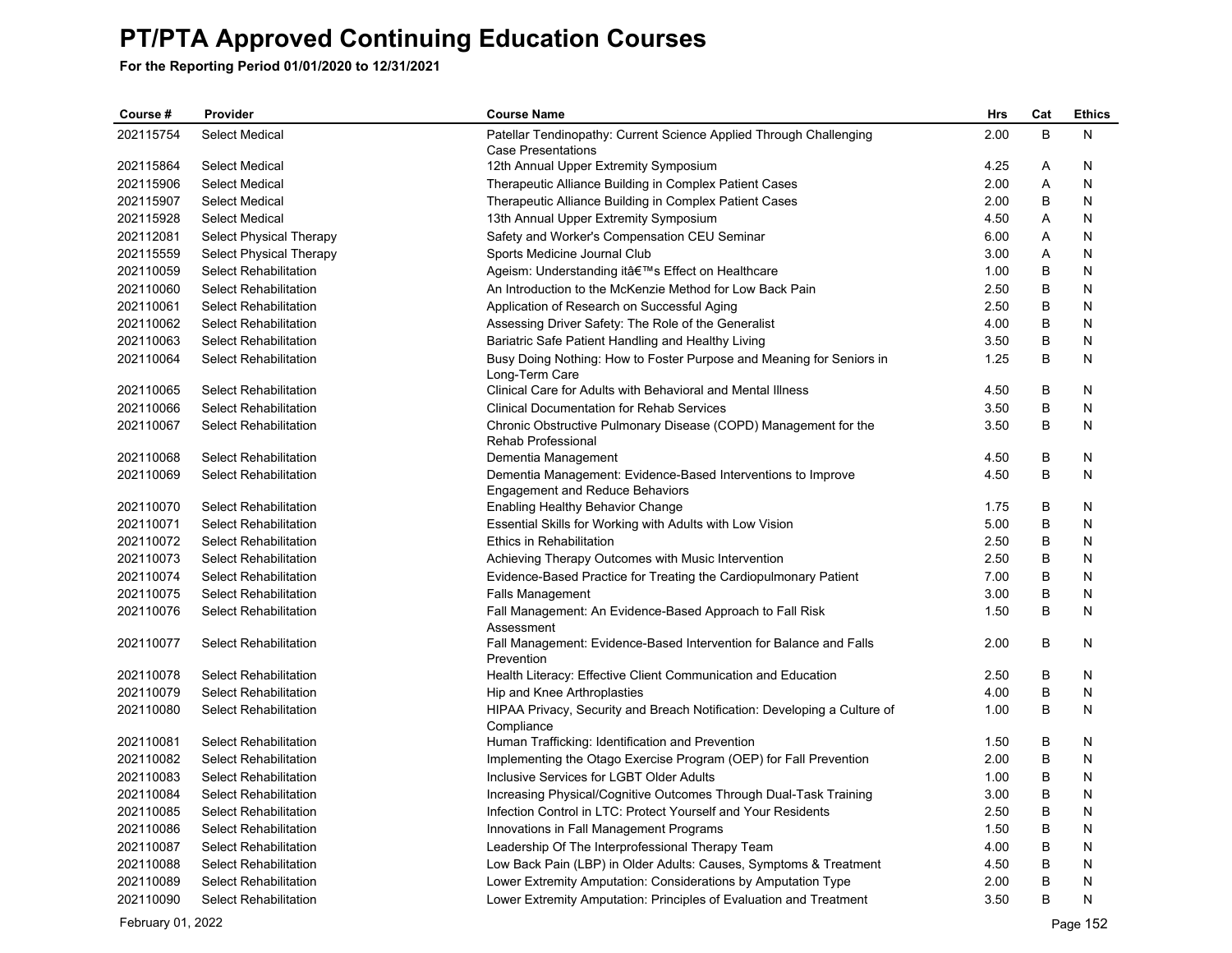| B<br>202110091<br><b>Select Rehabilitation</b><br>2.75<br>N<br>Osteoporosis and Bone Health<br>202110092<br>2.00<br>B<br><b>Select Rehabilitation</b><br>N<br>Pain Management<br>202110093<br><b>Select Rehabilitation</b><br>Palliative Care: An Interdisciplinary Approach to Care<br>4.00<br>В<br>N<br>В<br>202110094<br><b>Select Rehabilitation</b><br>Parkinson's Disease (PD) Management for the Rehab Professional<br>4.00<br>N<br>202110095<br>Select Rehabilitation<br>Pelvic Muscle Dysfunction and Continence Improvement<br>4.50<br>В<br>N<br>В<br>202110096<br>3.00<br>N<br>Select Rehabilitation<br>Polypharmacy with Older Adults<br>В<br>202110097<br><b>Select Rehabilitation</b><br>Preparing for Medical Review: RAC, MAC, and Insurance Audit Trends<br>2.00<br>N<br>2.50<br>B<br>202110098<br><b>Select Rehabilitation</b><br>Professional Behaviors in Healthcare<br>N<br>B<br>202110099<br><b>Select Rehabilitation</b><br>Providing Culturally Competent Care: Strategies for Clinicians<br>3.00<br>N<br>В<br>202110100<br>1.50<br>N<br>Select Rehabilitation<br>Rehabilitation and Wound Care<br>202110101<br><b>Select Rehabilitation</b><br>Resident Advocacy: Implementing Strategies for Resident Centered Care<br>1.50<br>B<br>N<br>B<br>202110102<br><b>Select Rehabilitation</b><br>Restraint Reduction: Regulations, Alternatives, and Therapy Intervention<br>2.50<br>N<br>202110103<br><b>Select Rehabilitation</b><br>Soaking in Aquatics<br>5.00<br>В<br>N<br>В<br>202110105<br>Swell to Well: Wound Management for Clients Living with Lymphedema<br>2.00<br>N<br>Select Rehabilitation<br>В<br>202110106<br><b>Select Rehabilitation</b><br>The Clinical Management of Edema and Lymphedema<br>6.50<br>N<br>The Impact of Functional Interventions and Client Advocacy on Wound<br>В<br>202110107<br>Select Rehabilitation<br>1.50<br>N<br>Healing in Long Term Care (LTC) Settings<br>202110108<br>Select Rehabilitation<br>Therapeutic Exercise: Creating Exercise Prescriptions for Aging Adults<br>3.00<br>В<br>N<br>202110109<br>The Rehabilitation Process - Strategies for Part B Programming<br>В<br>N<br>Select Rehabilitation<br>1.50<br>B<br>202110110<br>Select Rehabilitation<br>The Role of Rehabilitation in Oncology<br>6.00<br>N<br>B<br>202110111<br>The Role of Rehab in Wellness Programs<br>1.50<br>N<br>Select Rehabilitation<br>B<br>202110112<br>2.00<br>Select Rehabilitation<br><b>Total Shoulder Arthroplasty</b><br>N<br>В<br>202110113<br>Trauma Informed Care<br>2.00<br>N<br>Select Rehabilitation<br>В<br>202110114<br>Select Rehabilitation<br>Vestibular Rehabilitation Therapy<br>5.00<br>N<br>В<br>202110115<br><b>Select Rehabilitation</b><br>Wheelchair and Bed Positioning<br>5.25<br>N<br>В<br>202110116<br>Select Rehabilitation<br>Working with Patients with Lower Level Skills<br>1.00<br>N<br>В<br>202110117<br>Select Rehabilitation<br>Yoga & Tai Chi: Complement to the POC<br>2.50<br>N<br>В<br>N<br>202110118<br>Select Rehabilitation<br>The Difference between Therapeutic Exercise, Therapeutic Activity &<br>1.50<br>Selfâ€□ Care/Home Management<br>В<br>202110119<br>Infection Control Guidelines for Long Term Care<br>1.00<br>N<br>Select Rehabilitation<br>В<br>202110120<br>Select Rehabilitation<br>Physical Agent Modalities: US, Diathermy, Estim<br>3.00<br>N<br>202110186<br>Select Rehabilitation<br>The Opioid Crisis: The Role of Therapy in Managing Pain<br>3.50<br>В<br>N<br>On the Same Team: Wound Care Documentation across the<br>В<br>202110901<br>Select Rehabilitation<br>1.50<br>N<br>Multidisciplinary Team in the Long Term Care (LTC) Setting<br>202110979<br>A Montessori-Based Approach for Aging and Dementia<br>B<br>Select Rehabilitation<br>1.50<br>N<br>202111037<br>Select Rehabilitation<br>A Montessori-Based Approach for Aging and Dementia<br>1.00<br>A<br>N<br>202111038<br>Documenting Group and Concurrent Therapy<br>Select Rehabilitation<br>1.00<br>A<br>N<br>B<br>202111259<br>Select Rehabilitation<br><b>Functional Maintenance Programs</b><br>1.50<br>N<br>B<br>202111688<br>Medical Errors Training for Healthcare Professionals<br>2.50<br>N<br>Select Rehabilitation<br>202111825<br>Medicare Part B Coding and Billing for Therapy Services in Long-Term<br>3.00<br>B<br>Select Rehabilitation<br>Care<br>202112208<br>Introduction to Lymphedema Management for the Upper and Lower<br>4.00<br>N<br>Select Rehabilitation<br>Α<br>Extremity<br>An Interprofessional Model to Assure Person Centered Care: For<br>N<br>202112318<br>Select Rehabilitation<br>1.00<br>A<br>Residents Living With Dementia<br>When Polypharmacy Contributes to Falls<br>202112411<br>Select Rehabilitation<br>1.00<br>N<br>Α<br>February 01, 2022<br>Page 153 | Course # | Provider | <b>Course Name</b> | Hrs | Cat | <b>Ethics</b> |
|----------------------------------------------------------------------------------------------------------------------------------------------------------------------------------------------------------------------------------------------------------------------------------------------------------------------------------------------------------------------------------------------------------------------------------------------------------------------------------------------------------------------------------------------------------------------------------------------------------------------------------------------------------------------------------------------------------------------------------------------------------------------------------------------------------------------------------------------------------------------------------------------------------------------------------------------------------------------------------------------------------------------------------------------------------------------------------------------------------------------------------------------------------------------------------------------------------------------------------------------------------------------------------------------------------------------------------------------------------------------------------------------------------------------------------------------------------------------------------------------------------------------------------------------------------------------------------------------------------------------------------------------------------------------------------------------------------------------------------------------------------------------------------------------------------------------------------------------------------------------------------------------------------------------------------------------------------------------------------------------------------------------------------------------------------------------------------------------------------------------------------------------------------------------------------------------------------------------------------------------------------------------------------------------------------------------------------------------------------------------------------------------------------------------------------------------------------------------------------------------------------------------------------------------------------------------------------------------------------------------------------------------------------------------------------------------------------------------------------------------------------------------------------------------------------------------------------------------------------------------------------------------------------------------------------------------------------------------------------------------------------------------------------------------------------------------------------------------------------------------------------------------------------------------------------------------------------------------------------------------------------------------------------------------------------------------------------------------------------------------------------------------------------------------------------------------------------------------------------------------------------------------------------------------------------------------------------------------------------------------------------------------------------------------------------------------------------------------------------------------------------------------------------------------------------------------------------------------------------------------------------------------------------------------------------------------------------------------------------------------------------------------------------------------------------------------------------------------------------------------------------------------------------------------------------------------------------------------------------------------------------------------------------------------------------------------------------------------------------------------------------------------------------------------------------------------------------------------------------------------------------------------------------------------------------------------------------------------------------------------------------------------------------------------------------------------------------------------------------------------------------------------------------------------------|----------|----------|--------------------|-----|-----|---------------|
|                                                                                                                                                                                                                                                                                                                                                                                                                                                                                                                                                                                                                                                                                                                                                                                                                                                                                                                                                                                                                                                                                                                                                                                                                                                                                                                                                                                                                                                                                                                                                                                                                                                                                                                                                                                                                                                                                                                                                                                                                                                                                                                                                                                                                                                                                                                                                                                                                                                                                                                                                                                                                                                                                                                                                                                                                                                                                                                                                                                                                                                                                                                                                                                                                                                                                                                                                                                                                                                                                                                                                                                                                                                                                                                                                                                                                                                                                                                                                                                                                                                                                                                                                                                                                                                                                                                                                                                                                                                                                                                                                                                                                                                                                                                                                                                                    |          |          |                    |     |     |               |
|                                                                                                                                                                                                                                                                                                                                                                                                                                                                                                                                                                                                                                                                                                                                                                                                                                                                                                                                                                                                                                                                                                                                                                                                                                                                                                                                                                                                                                                                                                                                                                                                                                                                                                                                                                                                                                                                                                                                                                                                                                                                                                                                                                                                                                                                                                                                                                                                                                                                                                                                                                                                                                                                                                                                                                                                                                                                                                                                                                                                                                                                                                                                                                                                                                                                                                                                                                                                                                                                                                                                                                                                                                                                                                                                                                                                                                                                                                                                                                                                                                                                                                                                                                                                                                                                                                                                                                                                                                                                                                                                                                                                                                                                                                                                                                                                    |          |          |                    |     |     |               |
|                                                                                                                                                                                                                                                                                                                                                                                                                                                                                                                                                                                                                                                                                                                                                                                                                                                                                                                                                                                                                                                                                                                                                                                                                                                                                                                                                                                                                                                                                                                                                                                                                                                                                                                                                                                                                                                                                                                                                                                                                                                                                                                                                                                                                                                                                                                                                                                                                                                                                                                                                                                                                                                                                                                                                                                                                                                                                                                                                                                                                                                                                                                                                                                                                                                                                                                                                                                                                                                                                                                                                                                                                                                                                                                                                                                                                                                                                                                                                                                                                                                                                                                                                                                                                                                                                                                                                                                                                                                                                                                                                                                                                                                                                                                                                                                                    |          |          |                    |     |     |               |
|                                                                                                                                                                                                                                                                                                                                                                                                                                                                                                                                                                                                                                                                                                                                                                                                                                                                                                                                                                                                                                                                                                                                                                                                                                                                                                                                                                                                                                                                                                                                                                                                                                                                                                                                                                                                                                                                                                                                                                                                                                                                                                                                                                                                                                                                                                                                                                                                                                                                                                                                                                                                                                                                                                                                                                                                                                                                                                                                                                                                                                                                                                                                                                                                                                                                                                                                                                                                                                                                                                                                                                                                                                                                                                                                                                                                                                                                                                                                                                                                                                                                                                                                                                                                                                                                                                                                                                                                                                                                                                                                                                                                                                                                                                                                                                                                    |          |          |                    |     |     |               |
|                                                                                                                                                                                                                                                                                                                                                                                                                                                                                                                                                                                                                                                                                                                                                                                                                                                                                                                                                                                                                                                                                                                                                                                                                                                                                                                                                                                                                                                                                                                                                                                                                                                                                                                                                                                                                                                                                                                                                                                                                                                                                                                                                                                                                                                                                                                                                                                                                                                                                                                                                                                                                                                                                                                                                                                                                                                                                                                                                                                                                                                                                                                                                                                                                                                                                                                                                                                                                                                                                                                                                                                                                                                                                                                                                                                                                                                                                                                                                                                                                                                                                                                                                                                                                                                                                                                                                                                                                                                                                                                                                                                                                                                                                                                                                                                                    |          |          |                    |     |     |               |
|                                                                                                                                                                                                                                                                                                                                                                                                                                                                                                                                                                                                                                                                                                                                                                                                                                                                                                                                                                                                                                                                                                                                                                                                                                                                                                                                                                                                                                                                                                                                                                                                                                                                                                                                                                                                                                                                                                                                                                                                                                                                                                                                                                                                                                                                                                                                                                                                                                                                                                                                                                                                                                                                                                                                                                                                                                                                                                                                                                                                                                                                                                                                                                                                                                                                                                                                                                                                                                                                                                                                                                                                                                                                                                                                                                                                                                                                                                                                                                                                                                                                                                                                                                                                                                                                                                                                                                                                                                                                                                                                                                                                                                                                                                                                                                                                    |          |          |                    |     |     |               |
|                                                                                                                                                                                                                                                                                                                                                                                                                                                                                                                                                                                                                                                                                                                                                                                                                                                                                                                                                                                                                                                                                                                                                                                                                                                                                                                                                                                                                                                                                                                                                                                                                                                                                                                                                                                                                                                                                                                                                                                                                                                                                                                                                                                                                                                                                                                                                                                                                                                                                                                                                                                                                                                                                                                                                                                                                                                                                                                                                                                                                                                                                                                                                                                                                                                                                                                                                                                                                                                                                                                                                                                                                                                                                                                                                                                                                                                                                                                                                                                                                                                                                                                                                                                                                                                                                                                                                                                                                                                                                                                                                                                                                                                                                                                                                                                                    |          |          |                    |     |     |               |
|                                                                                                                                                                                                                                                                                                                                                                                                                                                                                                                                                                                                                                                                                                                                                                                                                                                                                                                                                                                                                                                                                                                                                                                                                                                                                                                                                                                                                                                                                                                                                                                                                                                                                                                                                                                                                                                                                                                                                                                                                                                                                                                                                                                                                                                                                                                                                                                                                                                                                                                                                                                                                                                                                                                                                                                                                                                                                                                                                                                                                                                                                                                                                                                                                                                                                                                                                                                                                                                                                                                                                                                                                                                                                                                                                                                                                                                                                                                                                                                                                                                                                                                                                                                                                                                                                                                                                                                                                                                                                                                                                                                                                                                                                                                                                                                                    |          |          |                    |     |     |               |
|                                                                                                                                                                                                                                                                                                                                                                                                                                                                                                                                                                                                                                                                                                                                                                                                                                                                                                                                                                                                                                                                                                                                                                                                                                                                                                                                                                                                                                                                                                                                                                                                                                                                                                                                                                                                                                                                                                                                                                                                                                                                                                                                                                                                                                                                                                                                                                                                                                                                                                                                                                                                                                                                                                                                                                                                                                                                                                                                                                                                                                                                                                                                                                                                                                                                                                                                                                                                                                                                                                                                                                                                                                                                                                                                                                                                                                                                                                                                                                                                                                                                                                                                                                                                                                                                                                                                                                                                                                                                                                                                                                                                                                                                                                                                                                                                    |          |          |                    |     |     |               |
|                                                                                                                                                                                                                                                                                                                                                                                                                                                                                                                                                                                                                                                                                                                                                                                                                                                                                                                                                                                                                                                                                                                                                                                                                                                                                                                                                                                                                                                                                                                                                                                                                                                                                                                                                                                                                                                                                                                                                                                                                                                                                                                                                                                                                                                                                                                                                                                                                                                                                                                                                                                                                                                                                                                                                                                                                                                                                                                                                                                                                                                                                                                                                                                                                                                                                                                                                                                                                                                                                                                                                                                                                                                                                                                                                                                                                                                                                                                                                                                                                                                                                                                                                                                                                                                                                                                                                                                                                                                                                                                                                                                                                                                                                                                                                                                                    |          |          |                    |     |     |               |
|                                                                                                                                                                                                                                                                                                                                                                                                                                                                                                                                                                                                                                                                                                                                                                                                                                                                                                                                                                                                                                                                                                                                                                                                                                                                                                                                                                                                                                                                                                                                                                                                                                                                                                                                                                                                                                                                                                                                                                                                                                                                                                                                                                                                                                                                                                                                                                                                                                                                                                                                                                                                                                                                                                                                                                                                                                                                                                                                                                                                                                                                                                                                                                                                                                                                                                                                                                                                                                                                                                                                                                                                                                                                                                                                                                                                                                                                                                                                                                                                                                                                                                                                                                                                                                                                                                                                                                                                                                                                                                                                                                                                                                                                                                                                                                                                    |          |          |                    |     |     |               |
|                                                                                                                                                                                                                                                                                                                                                                                                                                                                                                                                                                                                                                                                                                                                                                                                                                                                                                                                                                                                                                                                                                                                                                                                                                                                                                                                                                                                                                                                                                                                                                                                                                                                                                                                                                                                                                                                                                                                                                                                                                                                                                                                                                                                                                                                                                                                                                                                                                                                                                                                                                                                                                                                                                                                                                                                                                                                                                                                                                                                                                                                                                                                                                                                                                                                                                                                                                                                                                                                                                                                                                                                                                                                                                                                                                                                                                                                                                                                                                                                                                                                                                                                                                                                                                                                                                                                                                                                                                                                                                                                                                                                                                                                                                                                                                                                    |          |          |                    |     |     |               |
|                                                                                                                                                                                                                                                                                                                                                                                                                                                                                                                                                                                                                                                                                                                                                                                                                                                                                                                                                                                                                                                                                                                                                                                                                                                                                                                                                                                                                                                                                                                                                                                                                                                                                                                                                                                                                                                                                                                                                                                                                                                                                                                                                                                                                                                                                                                                                                                                                                                                                                                                                                                                                                                                                                                                                                                                                                                                                                                                                                                                                                                                                                                                                                                                                                                                                                                                                                                                                                                                                                                                                                                                                                                                                                                                                                                                                                                                                                                                                                                                                                                                                                                                                                                                                                                                                                                                                                                                                                                                                                                                                                                                                                                                                                                                                                                                    |          |          |                    |     |     |               |
|                                                                                                                                                                                                                                                                                                                                                                                                                                                                                                                                                                                                                                                                                                                                                                                                                                                                                                                                                                                                                                                                                                                                                                                                                                                                                                                                                                                                                                                                                                                                                                                                                                                                                                                                                                                                                                                                                                                                                                                                                                                                                                                                                                                                                                                                                                                                                                                                                                                                                                                                                                                                                                                                                                                                                                                                                                                                                                                                                                                                                                                                                                                                                                                                                                                                                                                                                                                                                                                                                                                                                                                                                                                                                                                                                                                                                                                                                                                                                                                                                                                                                                                                                                                                                                                                                                                                                                                                                                                                                                                                                                                                                                                                                                                                                                                                    |          |          |                    |     |     |               |
|                                                                                                                                                                                                                                                                                                                                                                                                                                                                                                                                                                                                                                                                                                                                                                                                                                                                                                                                                                                                                                                                                                                                                                                                                                                                                                                                                                                                                                                                                                                                                                                                                                                                                                                                                                                                                                                                                                                                                                                                                                                                                                                                                                                                                                                                                                                                                                                                                                                                                                                                                                                                                                                                                                                                                                                                                                                                                                                                                                                                                                                                                                                                                                                                                                                                                                                                                                                                                                                                                                                                                                                                                                                                                                                                                                                                                                                                                                                                                                                                                                                                                                                                                                                                                                                                                                                                                                                                                                                                                                                                                                                                                                                                                                                                                                                                    |          |          |                    |     |     |               |
|                                                                                                                                                                                                                                                                                                                                                                                                                                                                                                                                                                                                                                                                                                                                                                                                                                                                                                                                                                                                                                                                                                                                                                                                                                                                                                                                                                                                                                                                                                                                                                                                                                                                                                                                                                                                                                                                                                                                                                                                                                                                                                                                                                                                                                                                                                                                                                                                                                                                                                                                                                                                                                                                                                                                                                                                                                                                                                                                                                                                                                                                                                                                                                                                                                                                                                                                                                                                                                                                                                                                                                                                                                                                                                                                                                                                                                                                                                                                                                                                                                                                                                                                                                                                                                                                                                                                                                                                                                                                                                                                                                                                                                                                                                                                                                                                    |          |          |                    |     |     |               |
|                                                                                                                                                                                                                                                                                                                                                                                                                                                                                                                                                                                                                                                                                                                                                                                                                                                                                                                                                                                                                                                                                                                                                                                                                                                                                                                                                                                                                                                                                                                                                                                                                                                                                                                                                                                                                                                                                                                                                                                                                                                                                                                                                                                                                                                                                                                                                                                                                                                                                                                                                                                                                                                                                                                                                                                                                                                                                                                                                                                                                                                                                                                                                                                                                                                                                                                                                                                                                                                                                                                                                                                                                                                                                                                                                                                                                                                                                                                                                                                                                                                                                                                                                                                                                                                                                                                                                                                                                                                                                                                                                                                                                                                                                                                                                                                                    |          |          |                    |     |     |               |
|                                                                                                                                                                                                                                                                                                                                                                                                                                                                                                                                                                                                                                                                                                                                                                                                                                                                                                                                                                                                                                                                                                                                                                                                                                                                                                                                                                                                                                                                                                                                                                                                                                                                                                                                                                                                                                                                                                                                                                                                                                                                                                                                                                                                                                                                                                                                                                                                                                                                                                                                                                                                                                                                                                                                                                                                                                                                                                                                                                                                                                                                                                                                                                                                                                                                                                                                                                                                                                                                                                                                                                                                                                                                                                                                                                                                                                                                                                                                                                                                                                                                                                                                                                                                                                                                                                                                                                                                                                                                                                                                                                                                                                                                                                                                                                                                    |          |          |                    |     |     |               |
|                                                                                                                                                                                                                                                                                                                                                                                                                                                                                                                                                                                                                                                                                                                                                                                                                                                                                                                                                                                                                                                                                                                                                                                                                                                                                                                                                                                                                                                                                                                                                                                                                                                                                                                                                                                                                                                                                                                                                                                                                                                                                                                                                                                                                                                                                                                                                                                                                                                                                                                                                                                                                                                                                                                                                                                                                                                                                                                                                                                                                                                                                                                                                                                                                                                                                                                                                                                                                                                                                                                                                                                                                                                                                                                                                                                                                                                                                                                                                                                                                                                                                                                                                                                                                                                                                                                                                                                                                                                                                                                                                                                                                                                                                                                                                                                                    |          |          |                    |     |     |               |
|                                                                                                                                                                                                                                                                                                                                                                                                                                                                                                                                                                                                                                                                                                                                                                                                                                                                                                                                                                                                                                                                                                                                                                                                                                                                                                                                                                                                                                                                                                                                                                                                                                                                                                                                                                                                                                                                                                                                                                                                                                                                                                                                                                                                                                                                                                                                                                                                                                                                                                                                                                                                                                                                                                                                                                                                                                                                                                                                                                                                                                                                                                                                                                                                                                                                                                                                                                                                                                                                                                                                                                                                                                                                                                                                                                                                                                                                                                                                                                                                                                                                                                                                                                                                                                                                                                                                                                                                                                                                                                                                                                                                                                                                                                                                                                                                    |          |          |                    |     |     |               |
|                                                                                                                                                                                                                                                                                                                                                                                                                                                                                                                                                                                                                                                                                                                                                                                                                                                                                                                                                                                                                                                                                                                                                                                                                                                                                                                                                                                                                                                                                                                                                                                                                                                                                                                                                                                                                                                                                                                                                                                                                                                                                                                                                                                                                                                                                                                                                                                                                                                                                                                                                                                                                                                                                                                                                                                                                                                                                                                                                                                                                                                                                                                                                                                                                                                                                                                                                                                                                                                                                                                                                                                                                                                                                                                                                                                                                                                                                                                                                                                                                                                                                                                                                                                                                                                                                                                                                                                                                                                                                                                                                                                                                                                                                                                                                                                                    |          |          |                    |     |     |               |
|                                                                                                                                                                                                                                                                                                                                                                                                                                                                                                                                                                                                                                                                                                                                                                                                                                                                                                                                                                                                                                                                                                                                                                                                                                                                                                                                                                                                                                                                                                                                                                                                                                                                                                                                                                                                                                                                                                                                                                                                                                                                                                                                                                                                                                                                                                                                                                                                                                                                                                                                                                                                                                                                                                                                                                                                                                                                                                                                                                                                                                                                                                                                                                                                                                                                                                                                                                                                                                                                                                                                                                                                                                                                                                                                                                                                                                                                                                                                                                                                                                                                                                                                                                                                                                                                                                                                                                                                                                                                                                                                                                                                                                                                                                                                                                                                    |          |          |                    |     |     |               |
|                                                                                                                                                                                                                                                                                                                                                                                                                                                                                                                                                                                                                                                                                                                                                                                                                                                                                                                                                                                                                                                                                                                                                                                                                                                                                                                                                                                                                                                                                                                                                                                                                                                                                                                                                                                                                                                                                                                                                                                                                                                                                                                                                                                                                                                                                                                                                                                                                                                                                                                                                                                                                                                                                                                                                                                                                                                                                                                                                                                                                                                                                                                                                                                                                                                                                                                                                                                                                                                                                                                                                                                                                                                                                                                                                                                                                                                                                                                                                                                                                                                                                                                                                                                                                                                                                                                                                                                                                                                                                                                                                                                                                                                                                                                                                                                                    |          |          |                    |     |     |               |
|                                                                                                                                                                                                                                                                                                                                                                                                                                                                                                                                                                                                                                                                                                                                                                                                                                                                                                                                                                                                                                                                                                                                                                                                                                                                                                                                                                                                                                                                                                                                                                                                                                                                                                                                                                                                                                                                                                                                                                                                                                                                                                                                                                                                                                                                                                                                                                                                                                                                                                                                                                                                                                                                                                                                                                                                                                                                                                                                                                                                                                                                                                                                                                                                                                                                                                                                                                                                                                                                                                                                                                                                                                                                                                                                                                                                                                                                                                                                                                                                                                                                                                                                                                                                                                                                                                                                                                                                                                                                                                                                                                                                                                                                                                                                                                                                    |          |          |                    |     |     |               |
|                                                                                                                                                                                                                                                                                                                                                                                                                                                                                                                                                                                                                                                                                                                                                                                                                                                                                                                                                                                                                                                                                                                                                                                                                                                                                                                                                                                                                                                                                                                                                                                                                                                                                                                                                                                                                                                                                                                                                                                                                                                                                                                                                                                                                                                                                                                                                                                                                                                                                                                                                                                                                                                                                                                                                                                                                                                                                                                                                                                                                                                                                                                                                                                                                                                                                                                                                                                                                                                                                                                                                                                                                                                                                                                                                                                                                                                                                                                                                                                                                                                                                                                                                                                                                                                                                                                                                                                                                                                                                                                                                                                                                                                                                                                                                                                                    |          |          |                    |     |     |               |
|                                                                                                                                                                                                                                                                                                                                                                                                                                                                                                                                                                                                                                                                                                                                                                                                                                                                                                                                                                                                                                                                                                                                                                                                                                                                                                                                                                                                                                                                                                                                                                                                                                                                                                                                                                                                                                                                                                                                                                                                                                                                                                                                                                                                                                                                                                                                                                                                                                                                                                                                                                                                                                                                                                                                                                                                                                                                                                                                                                                                                                                                                                                                                                                                                                                                                                                                                                                                                                                                                                                                                                                                                                                                                                                                                                                                                                                                                                                                                                                                                                                                                                                                                                                                                                                                                                                                                                                                                                                                                                                                                                                                                                                                                                                                                                                                    |          |          |                    |     |     |               |
|                                                                                                                                                                                                                                                                                                                                                                                                                                                                                                                                                                                                                                                                                                                                                                                                                                                                                                                                                                                                                                                                                                                                                                                                                                                                                                                                                                                                                                                                                                                                                                                                                                                                                                                                                                                                                                                                                                                                                                                                                                                                                                                                                                                                                                                                                                                                                                                                                                                                                                                                                                                                                                                                                                                                                                                                                                                                                                                                                                                                                                                                                                                                                                                                                                                                                                                                                                                                                                                                                                                                                                                                                                                                                                                                                                                                                                                                                                                                                                                                                                                                                                                                                                                                                                                                                                                                                                                                                                                                                                                                                                                                                                                                                                                                                                                                    |          |          |                    |     |     |               |
|                                                                                                                                                                                                                                                                                                                                                                                                                                                                                                                                                                                                                                                                                                                                                                                                                                                                                                                                                                                                                                                                                                                                                                                                                                                                                                                                                                                                                                                                                                                                                                                                                                                                                                                                                                                                                                                                                                                                                                                                                                                                                                                                                                                                                                                                                                                                                                                                                                                                                                                                                                                                                                                                                                                                                                                                                                                                                                                                                                                                                                                                                                                                                                                                                                                                                                                                                                                                                                                                                                                                                                                                                                                                                                                                                                                                                                                                                                                                                                                                                                                                                                                                                                                                                                                                                                                                                                                                                                                                                                                                                                                                                                                                                                                                                                                                    |          |          |                    |     |     |               |
|                                                                                                                                                                                                                                                                                                                                                                                                                                                                                                                                                                                                                                                                                                                                                                                                                                                                                                                                                                                                                                                                                                                                                                                                                                                                                                                                                                                                                                                                                                                                                                                                                                                                                                                                                                                                                                                                                                                                                                                                                                                                                                                                                                                                                                                                                                                                                                                                                                                                                                                                                                                                                                                                                                                                                                                                                                                                                                                                                                                                                                                                                                                                                                                                                                                                                                                                                                                                                                                                                                                                                                                                                                                                                                                                                                                                                                                                                                                                                                                                                                                                                                                                                                                                                                                                                                                                                                                                                                                                                                                                                                                                                                                                                                                                                                                                    |          |          |                    |     |     |               |
|                                                                                                                                                                                                                                                                                                                                                                                                                                                                                                                                                                                                                                                                                                                                                                                                                                                                                                                                                                                                                                                                                                                                                                                                                                                                                                                                                                                                                                                                                                                                                                                                                                                                                                                                                                                                                                                                                                                                                                                                                                                                                                                                                                                                                                                                                                                                                                                                                                                                                                                                                                                                                                                                                                                                                                                                                                                                                                                                                                                                                                                                                                                                                                                                                                                                                                                                                                                                                                                                                                                                                                                                                                                                                                                                                                                                                                                                                                                                                                                                                                                                                                                                                                                                                                                                                                                                                                                                                                                                                                                                                                                                                                                                                                                                                                                                    |          |          |                    |     |     |               |
|                                                                                                                                                                                                                                                                                                                                                                                                                                                                                                                                                                                                                                                                                                                                                                                                                                                                                                                                                                                                                                                                                                                                                                                                                                                                                                                                                                                                                                                                                                                                                                                                                                                                                                                                                                                                                                                                                                                                                                                                                                                                                                                                                                                                                                                                                                                                                                                                                                                                                                                                                                                                                                                                                                                                                                                                                                                                                                                                                                                                                                                                                                                                                                                                                                                                                                                                                                                                                                                                                                                                                                                                                                                                                                                                                                                                                                                                                                                                                                                                                                                                                                                                                                                                                                                                                                                                                                                                                                                                                                                                                                                                                                                                                                                                                                                                    |          |          |                    |     |     |               |
|                                                                                                                                                                                                                                                                                                                                                                                                                                                                                                                                                                                                                                                                                                                                                                                                                                                                                                                                                                                                                                                                                                                                                                                                                                                                                                                                                                                                                                                                                                                                                                                                                                                                                                                                                                                                                                                                                                                                                                                                                                                                                                                                                                                                                                                                                                                                                                                                                                                                                                                                                                                                                                                                                                                                                                                                                                                                                                                                                                                                                                                                                                                                                                                                                                                                                                                                                                                                                                                                                                                                                                                                                                                                                                                                                                                                                                                                                                                                                                                                                                                                                                                                                                                                                                                                                                                                                                                                                                                                                                                                                                                                                                                                                                                                                                                                    |          |          |                    |     |     |               |
|                                                                                                                                                                                                                                                                                                                                                                                                                                                                                                                                                                                                                                                                                                                                                                                                                                                                                                                                                                                                                                                                                                                                                                                                                                                                                                                                                                                                                                                                                                                                                                                                                                                                                                                                                                                                                                                                                                                                                                                                                                                                                                                                                                                                                                                                                                                                                                                                                                                                                                                                                                                                                                                                                                                                                                                                                                                                                                                                                                                                                                                                                                                                                                                                                                                                                                                                                                                                                                                                                                                                                                                                                                                                                                                                                                                                                                                                                                                                                                                                                                                                                                                                                                                                                                                                                                                                                                                                                                                                                                                                                                                                                                                                                                                                                                                                    |          |          |                    |     |     |               |
|                                                                                                                                                                                                                                                                                                                                                                                                                                                                                                                                                                                                                                                                                                                                                                                                                                                                                                                                                                                                                                                                                                                                                                                                                                                                                                                                                                                                                                                                                                                                                                                                                                                                                                                                                                                                                                                                                                                                                                                                                                                                                                                                                                                                                                                                                                                                                                                                                                                                                                                                                                                                                                                                                                                                                                                                                                                                                                                                                                                                                                                                                                                                                                                                                                                                                                                                                                                                                                                                                                                                                                                                                                                                                                                                                                                                                                                                                                                                                                                                                                                                                                                                                                                                                                                                                                                                                                                                                                                                                                                                                                                                                                                                                                                                                                                                    |          |          |                    |     |     |               |
|                                                                                                                                                                                                                                                                                                                                                                                                                                                                                                                                                                                                                                                                                                                                                                                                                                                                                                                                                                                                                                                                                                                                                                                                                                                                                                                                                                                                                                                                                                                                                                                                                                                                                                                                                                                                                                                                                                                                                                                                                                                                                                                                                                                                                                                                                                                                                                                                                                                                                                                                                                                                                                                                                                                                                                                                                                                                                                                                                                                                                                                                                                                                                                                                                                                                                                                                                                                                                                                                                                                                                                                                                                                                                                                                                                                                                                                                                                                                                                                                                                                                                                                                                                                                                                                                                                                                                                                                                                                                                                                                                                                                                                                                                                                                                                                                    |          |          |                    |     |     |               |
|                                                                                                                                                                                                                                                                                                                                                                                                                                                                                                                                                                                                                                                                                                                                                                                                                                                                                                                                                                                                                                                                                                                                                                                                                                                                                                                                                                                                                                                                                                                                                                                                                                                                                                                                                                                                                                                                                                                                                                                                                                                                                                                                                                                                                                                                                                                                                                                                                                                                                                                                                                                                                                                                                                                                                                                                                                                                                                                                                                                                                                                                                                                                                                                                                                                                                                                                                                                                                                                                                                                                                                                                                                                                                                                                                                                                                                                                                                                                                                                                                                                                                                                                                                                                                                                                                                                                                                                                                                                                                                                                                                                                                                                                                                                                                                                                    |          |          |                    |     |     |               |
|                                                                                                                                                                                                                                                                                                                                                                                                                                                                                                                                                                                                                                                                                                                                                                                                                                                                                                                                                                                                                                                                                                                                                                                                                                                                                                                                                                                                                                                                                                                                                                                                                                                                                                                                                                                                                                                                                                                                                                                                                                                                                                                                                                                                                                                                                                                                                                                                                                                                                                                                                                                                                                                                                                                                                                                                                                                                                                                                                                                                                                                                                                                                                                                                                                                                                                                                                                                                                                                                                                                                                                                                                                                                                                                                                                                                                                                                                                                                                                                                                                                                                                                                                                                                                                                                                                                                                                                                                                                                                                                                                                                                                                                                                                                                                                                                    |          |          |                    |     |     |               |
|                                                                                                                                                                                                                                                                                                                                                                                                                                                                                                                                                                                                                                                                                                                                                                                                                                                                                                                                                                                                                                                                                                                                                                                                                                                                                                                                                                                                                                                                                                                                                                                                                                                                                                                                                                                                                                                                                                                                                                                                                                                                                                                                                                                                                                                                                                                                                                                                                                                                                                                                                                                                                                                                                                                                                                                                                                                                                                                                                                                                                                                                                                                                                                                                                                                                                                                                                                                                                                                                                                                                                                                                                                                                                                                                                                                                                                                                                                                                                                                                                                                                                                                                                                                                                                                                                                                                                                                                                                                                                                                                                                                                                                                                                                                                                                                                    |          |          |                    |     |     |               |
|                                                                                                                                                                                                                                                                                                                                                                                                                                                                                                                                                                                                                                                                                                                                                                                                                                                                                                                                                                                                                                                                                                                                                                                                                                                                                                                                                                                                                                                                                                                                                                                                                                                                                                                                                                                                                                                                                                                                                                                                                                                                                                                                                                                                                                                                                                                                                                                                                                                                                                                                                                                                                                                                                                                                                                                                                                                                                                                                                                                                                                                                                                                                                                                                                                                                                                                                                                                                                                                                                                                                                                                                                                                                                                                                                                                                                                                                                                                                                                                                                                                                                                                                                                                                                                                                                                                                                                                                                                                                                                                                                                                                                                                                                                                                                                                                    |          |          |                    |     |     |               |
|                                                                                                                                                                                                                                                                                                                                                                                                                                                                                                                                                                                                                                                                                                                                                                                                                                                                                                                                                                                                                                                                                                                                                                                                                                                                                                                                                                                                                                                                                                                                                                                                                                                                                                                                                                                                                                                                                                                                                                                                                                                                                                                                                                                                                                                                                                                                                                                                                                                                                                                                                                                                                                                                                                                                                                                                                                                                                                                                                                                                                                                                                                                                                                                                                                                                                                                                                                                                                                                                                                                                                                                                                                                                                                                                                                                                                                                                                                                                                                                                                                                                                                                                                                                                                                                                                                                                                                                                                                                                                                                                                                                                                                                                                                                                                                                                    |          |          |                    |     |     |               |
|                                                                                                                                                                                                                                                                                                                                                                                                                                                                                                                                                                                                                                                                                                                                                                                                                                                                                                                                                                                                                                                                                                                                                                                                                                                                                                                                                                                                                                                                                                                                                                                                                                                                                                                                                                                                                                                                                                                                                                                                                                                                                                                                                                                                                                                                                                                                                                                                                                                                                                                                                                                                                                                                                                                                                                                                                                                                                                                                                                                                                                                                                                                                                                                                                                                                                                                                                                                                                                                                                                                                                                                                                                                                                                                                                                                                                                                                                                                                                                                                                                                                                                                                                                                                                                                                                                                                                                                                                                                                                                                                                                                                                                                                                                                                                                                                    |          |          |                    |     |     |               |
|                                                                                                                                                                                                                                                                                                                                                                                                                                                                                                                                                                                                                                                                                                                                                                                                                                                                                                                                                                                                                                                                                                                                                                                                                                                                                                                                                                                                                                                                                                                                                                                                                                                                                                                                                                                                                                                                                                                                                                                                                                                                                                                                                                                                                                                                                                                                                                                                                                                                                                                                                                                                                                                                                                                                                                                                                                                                                                                                                                                                                                                                                                                                                                                                                                                                                                                                                                                                                                                                                                                                                                                                                                                                                                                                                                                                                                                                                                                                                                                                                                                                                                                                                                                                                                                                                                                                                                                                                                                                                                                                                                                                                                                                                                                                                                                                    |          |          |                    |     |     |               |
|                                                                                                                                                                                                                                                                                                                                                                                                                                                                                                                                                                                                                                                                                                                                                                                                                                                                                                                                                                                                                                                                                                                                                                                                                                                                                                                                                                                                                                                                                                                                                                                                                                                                                                                                                                                                                                                                                                                                                                                                                                                                                                                                                                                                                                                                                                                                                                                                                                                                                                                                                                                                                                                                                                                                                                                                                                                                                                                                                                                                                                                                                                                                                                                                                                                                                                                                                                                                                                                                                                                                                                                                                                                                                                                                                                                                                                                                                                                                                                                                                                                                                                                                                                                                                                                                                                                                                                                                                                                                                                                                                                                                                                                                                                                                                                                                    |          |          |                    |     |     |               |
|                                                                                                                                                                                                                                                                                                                                                                                                                                                                                                                                                                                                                                                                                                                                                                                                                                                                                                                                                                                                                                                                                                                                                                                                                                                                                                                                                                                                                                                                                                                                                                                                                                                                                                                                                                                                                                                                                                                                                                                                                                                                                                                                                                                                                                                                                                                                                                                                                                                                                                                                                                                                                                                                                                                                                                                                                                                                                                                                                                                                                                                                                                                                                                                                                                                                                                                                                                                                                                                                                                                                                                                                                                                                                                                                                                                                                                                                                                                                                                                                                                                                                                                                                                                                                                                                                                                                                                                                                                                                                                                                                                                                                                                                                                                                                                                                    |          |          |                    |     |     |               |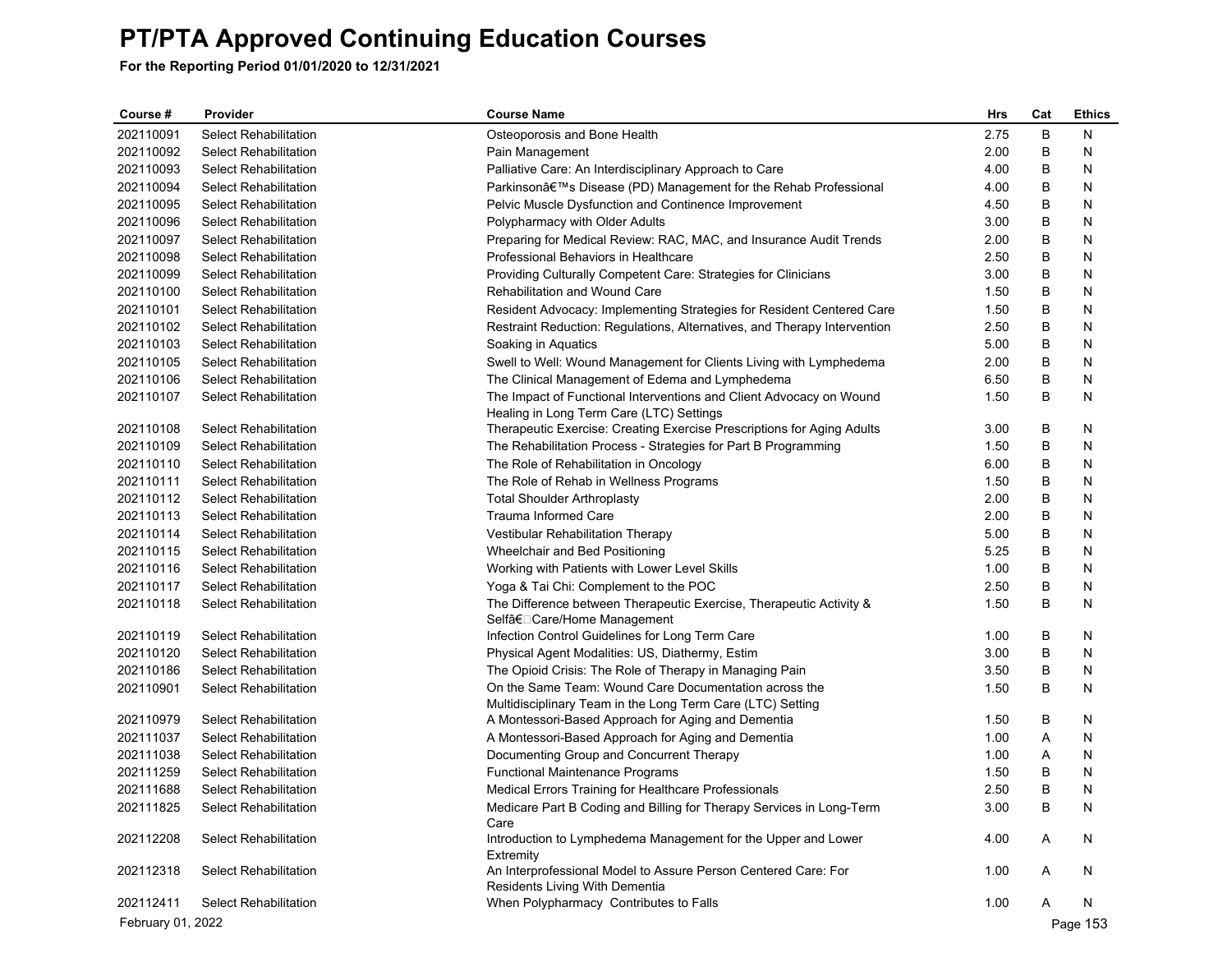| Course #  | Provider                               | <b>Course Name</b>                                                                                                              | <b>Hrs</b> | Cat | <b>Ethics</b> |
|-----------|----------------------------------------|---------------------------------------------------------------------------------------------------------------------------------|------------|-----|---------------|
| 202112412 | <b>Select Rehabilitation</b>           | Managing Stress: A Significant Goal for Healthcare Professionals                                                                | 1.00       | Α   | N             |
| 202112470 | Select Rehabilitation                  | Wound Care Staff Education: What Clinicians Need to Know                                                                        | 1.50       | B   | N             |
| 202112482 | <b>Select Rehabilitation</b>           | In Room Treatments-Activities and Documentation                                                                                 | 1.50       | В   | N             |
| 202112532 | Select Rehabilitation                  | Sustaining the Well-Being of Healthcare Workers During Health Crisis                                                            | 1.00       | B   | N             |
| 202112534 | <b>Select Rehabilitation</b>           | Trauma Informed Care and Global Health Crisis                                                                                   | 1.50       | B   | N             |
| 202112556 | Select Rehabilitation                  | Management of the Client with Compromised Respiratory Function                                                                  | 3.00       | B   | N             |
| 202112810 | <b>Select Rehabilitation</b>           | Millennials: The Emerging Generation of Caregivers                                                                              | 1.00       | A   | N             |
| 202112811 | <b>Select Rehabilitation</b>           | COVID and Trauma Informed Care: Strategies for Care Providers                                                                   | 1.00       | Α   | N             |
| 202112812 | <b>Select Rehabilitation</b>           | Multi-Sensory Stimulation Rooms for Persons with Dementia:<br>Design-on-a-Dime                                                  | 1.00       | A   | N             |
| 202113427 | <b>Select Rehabilitation</b>           | Running on Empty: Overcoming Compassion Fatigue in our Healthcare<br>Environment                                                | 1.00       | A   | N             |
| 202113447 | Select Rehabilitation                  | Managing Therapy Needs for the Client with Compromised Respiratory<br>Function                                                  | 1.00       | A   | N             |
| 202113485 | Select Rehabilitation                  | Treatment and Documentation for In-Room Therapy Sessions                                                                        | 1.00       | A   | N             |
| 202114174 | Select Rehabilitation                  | Sustaining Well-Being During Health Crisis                                                                                      | 1.00       | A   | N             |
| 202114248 | Select Rehabilitation                  | Tackling Loneliness and Social Isolation for Residents with Dementia                                                            | 1.00       | Α   | N             |
| 202114249 | Select Rehabilitation                  | Bullying Among Older Adults: Not Just a Playground Problem                                                                      | 1.00       | A   | N             |
| 202114277 | <b>Select Rehabilitation</b>           | Running on Empty: Overcoming Compassion Fatigue in our Healthcare<br>Environment                                                | 1.50       | B   | N             |
| 202114661 | Select Rehabilitation                  | Non-Pharmacologic Approaches for Behavior Management for Clients<br>with Behavioral and/or Mental Illness                       | 1.00       | Α   | N             |
| 202114764 | <b>Select Rehabilitation</b>           | Justifying Medical Necessity: Creating the Evaluation and Adding to the<br>Plan of Care                                         | 1.00       | A   | N             |
| 202114809 | Select Rehabilitation                  | An Introduction to Lymphedema Management                                                                                        | 4.00       | Α   | N             |
|           | <b>Contact Info:</b><br>(724) 640-0783 |                                                                                                                                 |            |     |               |
| 202114965 | Select Rehabilitation                  | Rekindle the Flame: Managing Stress and Burnout                                                                                 | 1.00       | A   | N             |
|           | (724) 640-0783<br><b>Contact Info:</b> |                                                                                                                                 |            |     |               |
| 202114990 | Select Rehabilitation                  | Rekindle the Flame: Managing Stress and Burnout                                                                                 | 2.00       | B   | N             |
|           | (724) 640-0783<br><b>Contact Info:</b> |                                                                                                                                 |            |     |               |
| 202115358 | <b>Select Rehabilitation</b>           | Justifying Medical Necessity in Documentation: Screens to Skilled<br>Services                                                   | 2.00       | B   | N             |
| 202115359 | Select Rehabilitation                  | Addressing COVID-Related Functional Decline in Older Adults                                                                     | 1.00       | A   | N             |
| 202115360 | Select Rehabilitation                  | Resilience: Dealing with Trauma and Grief During COVID-19                                                                       | 1.00       | Α   | N             |
| 202115361 | Select Rehabilitation                  | Health Literacy: Promoting Client Communication and Education                                                                   | 1.00       | Α   | N             |
| 202115657 | Select Rehabilitation                  | A Pandemic Lesson: The Importance of Person-Centered Care                                                                       | 1.00       | A   | N             |
| 202115748 | Select Rehabilitation                  | A Proactive Approach to Fall Management for the Person with Dementia                                                            | 1.00       | Α   | N             |
| 202115832 | Select Rehabilitation                  | A Practical Approach to Person-Centered Care                                                                                    | 1.00       | A   | N             |
| 202115843 | <b>Select Rehabilitation</b>           | A Pandemic Lesson: The Importance of Person-Centered Care                                                                       | 1.00       | Α   | N             |
| 202115933 | Selman-Holman and Associates           | Comprehensive, Full OASIS D-1 Course                                                                                            | 23.00      | B   | N             |
| 202115550 | Shirley Ryan Ability Lab, Chicago      | Pediatric Gait Analysis and Orthotic Management: Optimal Segment<br>Kinematics and Alignment Approach to Rehabilitation (OSKAR) | 27.00      | A   | N             |
| 202114917 | Shirley Ryan Abilitylab                | Vestibular Rehabilitation: Theory, Evidence and Practical Application                                                           | 20.00      | A   | N             |
|           | <b>Contact Info:</b><br>(312) 238-1000 |                                                                                                                                 |            |     |               |
| 202114918 | Shirley Ryan Abilitylab                | Vestibular Rehabilitation: Theory, Evidence and Practical Application                                                           | 9.50       | B   | N             |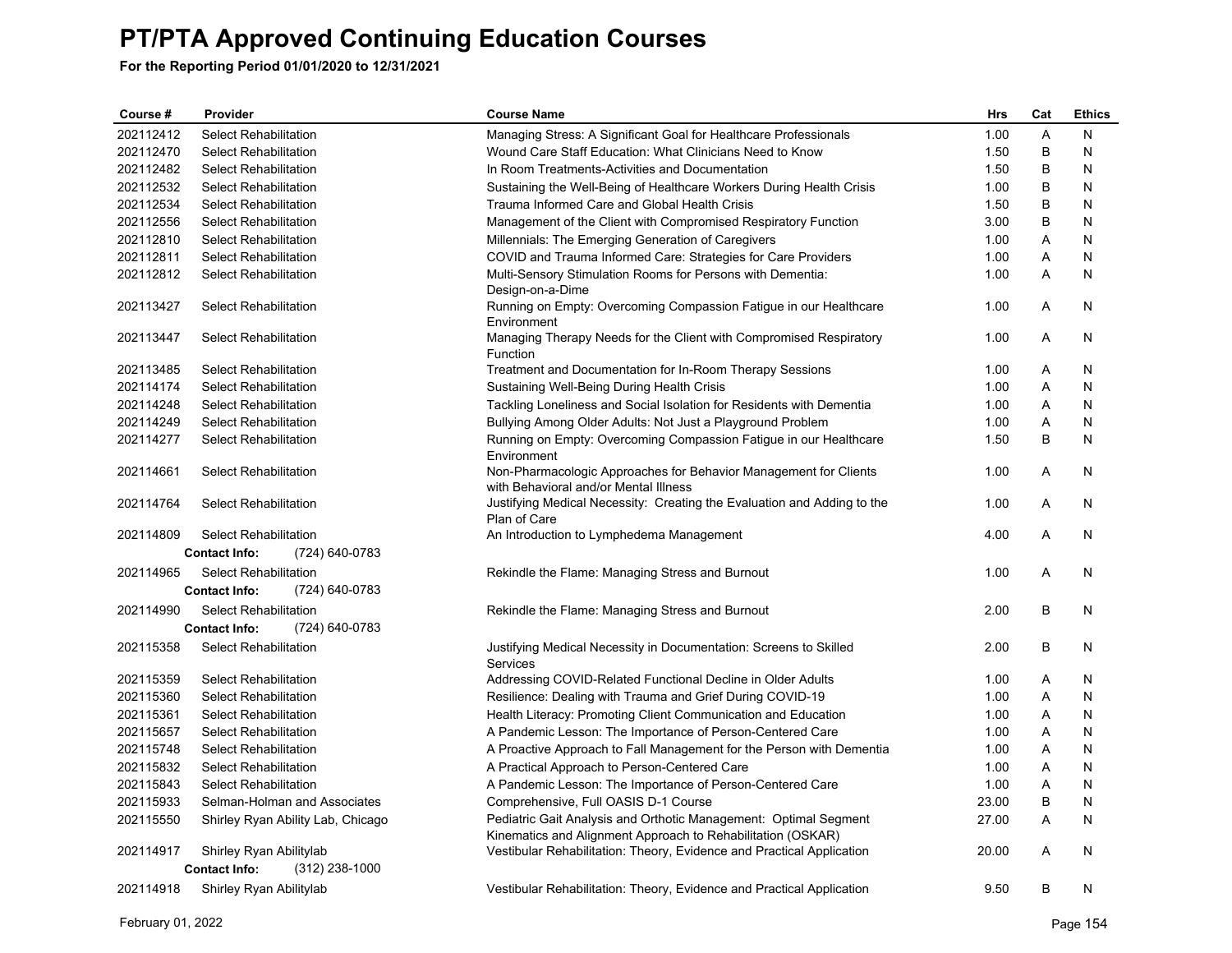| Course #  | Provider                                                               | <b>Course Name</b>                                                                                                | <b>Hrs</b> | Cat | <b>Ethics</b> |
|-----------|------------------------------------------------------------------------|-------------------------------------------------------------------------------------------------------------------|------------|-----|---------------|
|           | (312) 238-1000<br><b>Contact Info:</b>                                 |                                                                                                                   |            |     |               |
| 202114961 | Shirley Ryan Abilitylab Academy                                        | <b>Outpatient Documentation-Standards and Best Practices</b>                                                      | 1.50       | Α   | N             |
| 202114963 | Shirley Ryan Abilitylab Academy                                        | The Frailty Syndrome                                                                                              | 1.00       | A   | N             |
| 202114822 | SI-BONE                                                                | The Symptomatic of SI Joint: Clinical Examination, Diagnosis and                                                  | 1.50       | A   | N             |
|           |                                                                        | Treatment                                                                                                         |            |     |               |
|           | (408) 207-0070<br><b>Contact Info:</b>                                 |                                                                                                                   |            |     |               |
| 202115768 | Smith-Nephew                                                           | The New Science of Santyl Debridement That Delivers More                                                          | 1.00       | A   | N             |
| 202115919 | Soaring on Hope                                                        | Safety-Care Behavioral Safety Training                                                                            | 12.00      | A   | N             |
| 202115244 | Sonia Story                                                            | The Brain and Sensory Foundations Course                                                                          | 9.00       | B   | N             |
| 202113757 | Southwestern Medical Center                                            | Neurology Disorders                                                                                               | 1.00       | A   | N             |
| 202113896 | Southwestern Medical Center                                            | Adverse Neural Tension Evaluation and Treatment                                                                   | 1.00       | Α   | N             |
| 202113438 | Spinal Manipulation Institute                                          | SMT-1: High-Velocity Low-Amplitude Thrust Manipulation of Cervical,<br>Thoracic, Lumbar and SI Joint              | 15.00      | A   | N             |
| 202113699 | Spinal Manipulation Institute                                          | $SM-2$                                                                                                            | 15.00      | Α   | N             |
| 202112413 | SPPT 7280   SCS Preparation Course -<br>$(2019 - 2020)$                | <b>SCS Preparation Course</b>                                                                                     | 63.50      | B   | N             |
| 202115483 | <b>SSM Health Orthopedics</b>                                          | Sixth Annual Orthopedic Clinical Summit                                                                           | 4.75       | Α   | N             |
| 202113448 | St. Vincent Health/Ascension                                           | Interaction of Individual Patient Care & Population Health                                                        | 1.00       | Α   | N             |
| 202113449 | St. Vincent Health/Ascension                                           | Interaction of Individual Patient Care & Population Health                                                        | 1.00       | B   | N             |
| 202113450 | St. Vincent Health/Ascension                                           | Delirium                                                                                                          | 1.00       | A   | N             |
| 202113451 | St. Vincent Health/Ascension                                           | Delirium                                                                                                          | 1.00       | B   | N             |
| 202113452 | St. Vincent Health/Ascension                                           | Stress Management & Burnout                                                                                       | 1.00       | A   | N             |
| 202113453 | St. Vincent Health/Ascension                                           | Stress Management & Burnout PART B                                                                                | 1.00       | B   | N             |
| 202113455 | St. Vincent Health/Ascension                                           | <b>Medical Ethics for Daily Practice</b>                                                                          | 1.00       | A   | N             |
| 202113463 | St. Vincent Health/Ascension                                           | Medical Ethics for Daily Practice PART B                                                                          | 1.00       | B   | N             |
| 202113470 | St. Vincent Health/Ascension                                           | Advances in Stroke Care 2020                                                                                      | 1.00       | Α   | N             |
| 202113471 | St. Vincent Health/Ascension                                           | Advances in Stroke 2020 On-Demand                                                                                 | 1.00       | B   | N             |
| 202113472 | St. Vincent Health/Ascension                                           | Adversities in Pain Management                                                                                    | 1.00       | Α   | N             |
| 202113473 | St. Vincent Health/Ascension                                           | Adversities in Pain Management-ON DEMAND                                                                          | 1.00       | B   | N             |
| 202113692 | St. Vincent Health/Ascension                                           | <b>Emergency Disasters</b>                                                                                        | 1.00       | Α   | N             |
| 202113693 | St. Vincent Health/Ascension                                           | <b>Emergency Disasters--ON DEMAND</b>                                                                             | 1.00       | B   | N             |
| 202113694 | St. Vincent Health/Ascension                                           | End Stage Heart Failure                                                                                           | 1.00       | A   | N             |
| 202113695 | St. Vincent Health/Ascension                                           | End Stage Heart Failure--Asynchronous                                                                             | 1.00       | B   | N             |
| 202115169 | St. Vincent Health/Ascension                                           | Ascension CME: Alzheimer's Disease                                                                                | 1.00       | A   | N             |
|           | (918) 744-3524<br><b>Contact Info:</b>                                 |                                                                                                                   |            |     |               |
| 202112631 | Stanford Medicine Dept of Psychiatry and<br><b>Behavioral Sciences</b> | Managing Anxiety Related to Taking Care of Patients during the<br>COVID19 Pandemic                                | 1.00       | B   | N             |
| 202113751 | Statewide Group of School-Based<br>OT/PT/SLP                           | Team Considerations for Determining OT, PT, and ST Service Delivery<br>for 2020-2021 School Year                  | 1.00       | A   | N             |
| 202113752 | Statewide Group of School-Based<br>OT/PT/SLP                           | Resources for Providing School-based OT, PT, SLP 2020-2021                                                        | 1.00       | A   | N             |
| 202113753 | Statewide Group of School-Based<br>OT/PT/SLP                           | Communication Strategies For Optimal Collaboration With Children and<br>Families During The 2020-2021 School Year | 1.00       | A   | N             |
| 202113754 | Statewide Group of School-Based<br>OT/PT/SLP                           | <b>Virtual Assessments</b>                                                                                        | 1.00       | A   | N             |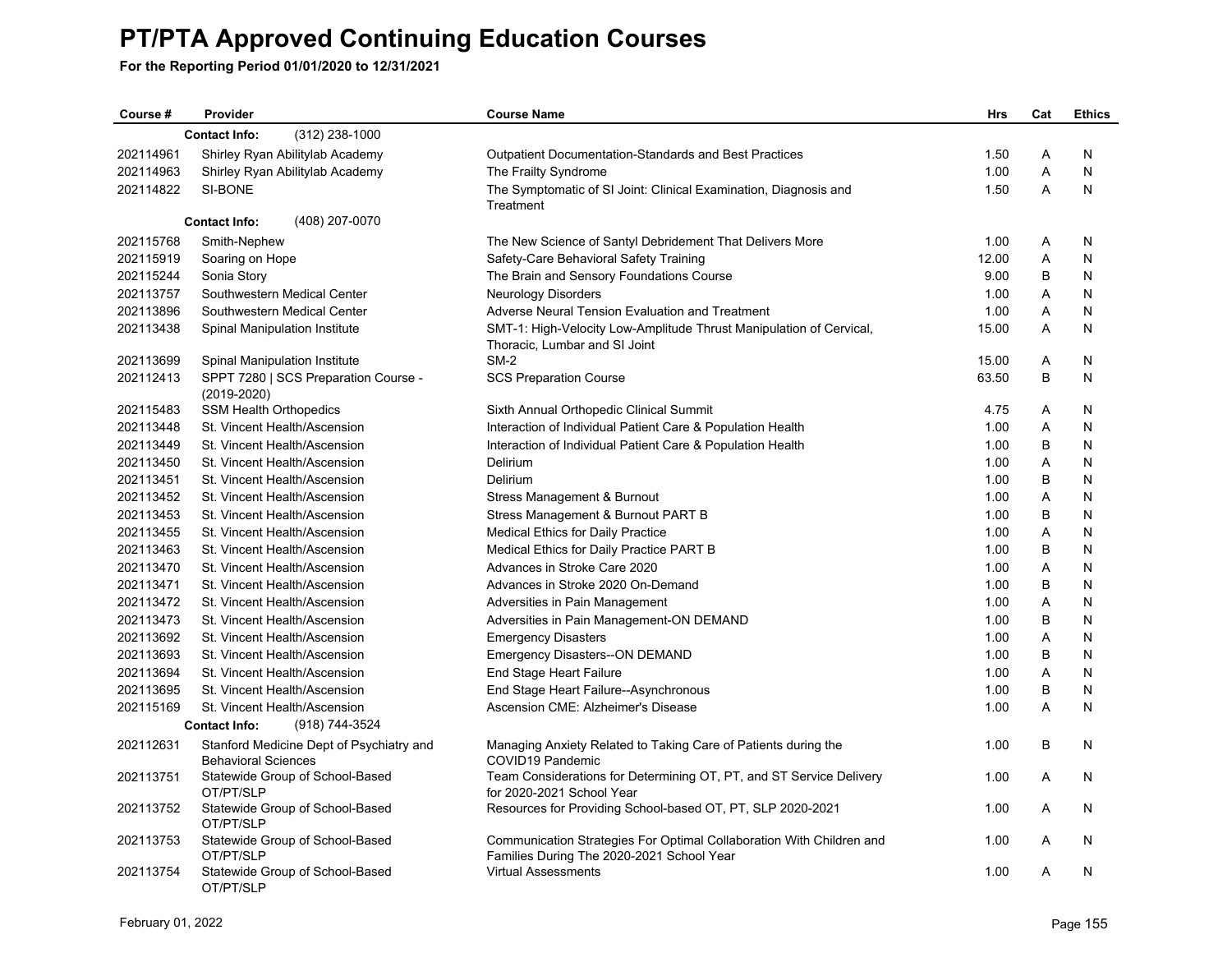**For the Reporting Period 01/01/2020 to 12/31/2021**

| Course #  | Provider                                     | <b>Course Name</b>                                                                                                                     | <b>Hrs</b> | Cat | <b>Ethics</b> |
|-----------|----------------------------------------------|----------------------------------------------------------------------------------------------------------------------------------------|------------|-----|---------------|
| 202113755 | Statewide Group of School-Based<br>OT/PT/SLP | Documentation: "If you didn't document it, you didn't do it"                                                                           | 1.00       | A   | N             |
| 202115838 | <b>Steiner Institute</b>                     | Movement Analysis and Training                                                                                                         | 16.00      | A   | N             |
| 202115839 | <b>Steiner Institute</b>                     | Differential Diagnosis and Movement Analysis                                                                                           | 18.00      | Α   | N             |
| 202112080 | <b>Stillwater Medical Center</b>             | Motion Watch markerless motion data collection and reporting                                                                           | 1.00       | A   | N             |
| 202114729 | <b>Stillwater Medical Center</b>             | Work from the Bottom Up                                                                                                                | 1.00       | Α   | N             |
| 202111683 | Stillwater Medical Center / Total Health     | <b>Outpatient Rehab Assessment - Documentation Review</b>                                                                              | 2.50       | A   | N             |
| 202112562 | Stillwater Medical Center / Total Health     | Motivational Interviewing                                                                                                              | 1.00       | Α   | N             |
| 202114698 | Stillwater Medical Center / Total Health     | Diagnostic Ultrasound                                                                                                                  | 1.00       | A   | N             |
| 202114733 | Stillwater Medical Center / Total Health     | THERAPY & VISION COLLABORATION                                                                                                         | 1.00       | Α   | N             |
| 202115173 | Stillwater Medical Center / Total Health     | Comprehensive Pain management                                                                                                          | 1.00       | A   | N             |
|           | <b>Contact Info:</b><br>(405) 624-6592       |                                                                                                                                        |            |     |               |
| 202115630 | Stillwater Medical Center / Total Health     | Acute Care At Home - what this means and how it affects Therapists in<br>all settings                                                  | 1.00       | A   | N             |
| 202115990 | Stillwater Medical Center / Total Health     | Physical Therapy/Occupational Therapy/Speech Therapy + Coaching<br>Approach                                                            | 1.00       | A   | N             |
| 202112487 | Structure and Function Education             | Neck and Back Pain: How Structure and Function Relate                                                                                  | 2.70       | B   | N             |
| 202112488 | <b>Structure and Function Education</b>      | Applying Pain Science to Clinical Practice                                                                                             | 4.30       | B   | N             |
| 202113278 | Summit                                       | Edema Bootcamp                                                                                                                         | 2.00       | A   | N             |
| 202113280 | Summit                                       | Changing Your Patient's Health Behavior Habits (Roberts - Live<br>Interactive Webinar)                                                 | 2.00       | A   | N             |
| 202113720 | Summit                                       | Edema Boot Camp                                                                                                                        | 2.00       | A   | N             |
| 202114533 | Summit                                       | Evidence-Based Strategies for Infant Positioning and Handling Using<br>Tummy Time to Influence Motor, Vision, and Language Development | 6.00       | A   | N             |
| 202113169 | Summit Care Inc.                             | Person Centered Approach to Dementia Care and the Tailored Activity<br>Program                                                         | 1.50       | B   | N             |
| 202113170 | Summit Care Inc.                             | The Positive Approach to Care Dementia Workshop series for the health<br>care professional                                             | 5.00       | B   | N             |
| 202110736 | Summit Professional Education                | Autism Spectrum, Sensory and ADHD (Eisenberg - Online                                                                                  | 6.00       | B   | N             |
| 202110737 | Summit Professional Education                | Therapy Solutions for Young Children with Apraxia (Ebert- Online)                                                                      | 6.00       | B   | N             |
| 202110738 | Summit Professional Education                | Autism Across the Spectrum (Richardson-online)                                                                                         | 6.00       | B   | N             |
| 202110739 | Summit Professional Education                | Autism, Aspergers, Sensory and ADHD (Taylor - Online)                                                                                  | 6.00       | B   | N             |
| 202110740 | Summit Professional Education                | The Pediatric Brain (Shimkus - Online)                                                                                                 | 6.00       | B   | N             |
| 202110741 | Summit Professional Education                | The DIR/Floortime Approach (Trocchio-online)                                                                                           | 6.00       | B   | Ν             |
| 202110742 | Summit Professional Education                | Effective Early Intervention (Westerbur - Online)                                                                                      | 6.00       | B   | N             |
| 202110743 | Summit Professional Education                | Preschoolers and Autism (Lee - Online)                                                                                                 | 6.00       | B   | N             |
| 202110744 | Summit Professional Education                | arly Childhood Interventions & Autism Spectrum Disorder<br>(Gibson-Online)                                                             | 6.00       | B   | N             |
| 202110745 | Summit Professional Education                | Pediatric Feeding Disorders (Basco - Online)                                                                                           | 6.00       | B   | N             |
| 202110746 | Summit Professional Education                | Infant Positioning and Handling (Pister-Online)                                                                                        | 6.00       | B   | N             |
| 202110747 | Summit Professional Education                | Cardiac ICU Interventions (Mckenna-Online)                                                                                             | 6.00       | B   | Ν             |
| 202110748 | Summit Professional Education                | NICU to Early Intervention (Elkington-Online)                                                                                          | 6.00       | B   | N             |
| 202110749 | Summit Professional Education                | Treatment for Children with Severe Impairments (Grimenstein - Online)                                                                  | 6.00       | B   | N             |
| 202110750 | <b>Summit Professional Education</b>         | Pediatric Neurodevelopmental Disorders (Crilly-Online)                                                                                 | 6.00       | B   | N             |
| 202110751 | Summit Professional Education                | Oppositional, Uncooperative and Aggressive Behavior (Taylor-Online)                                                                    | 6.00       | B   | N             |
| 202110752 | <b>Summit Professional Education</b>         | Pediatric Orthopedic Dysfunction (Duda - Online)                                                                                       | 6.00       | B   | N             |

February 01, 2022 Page 156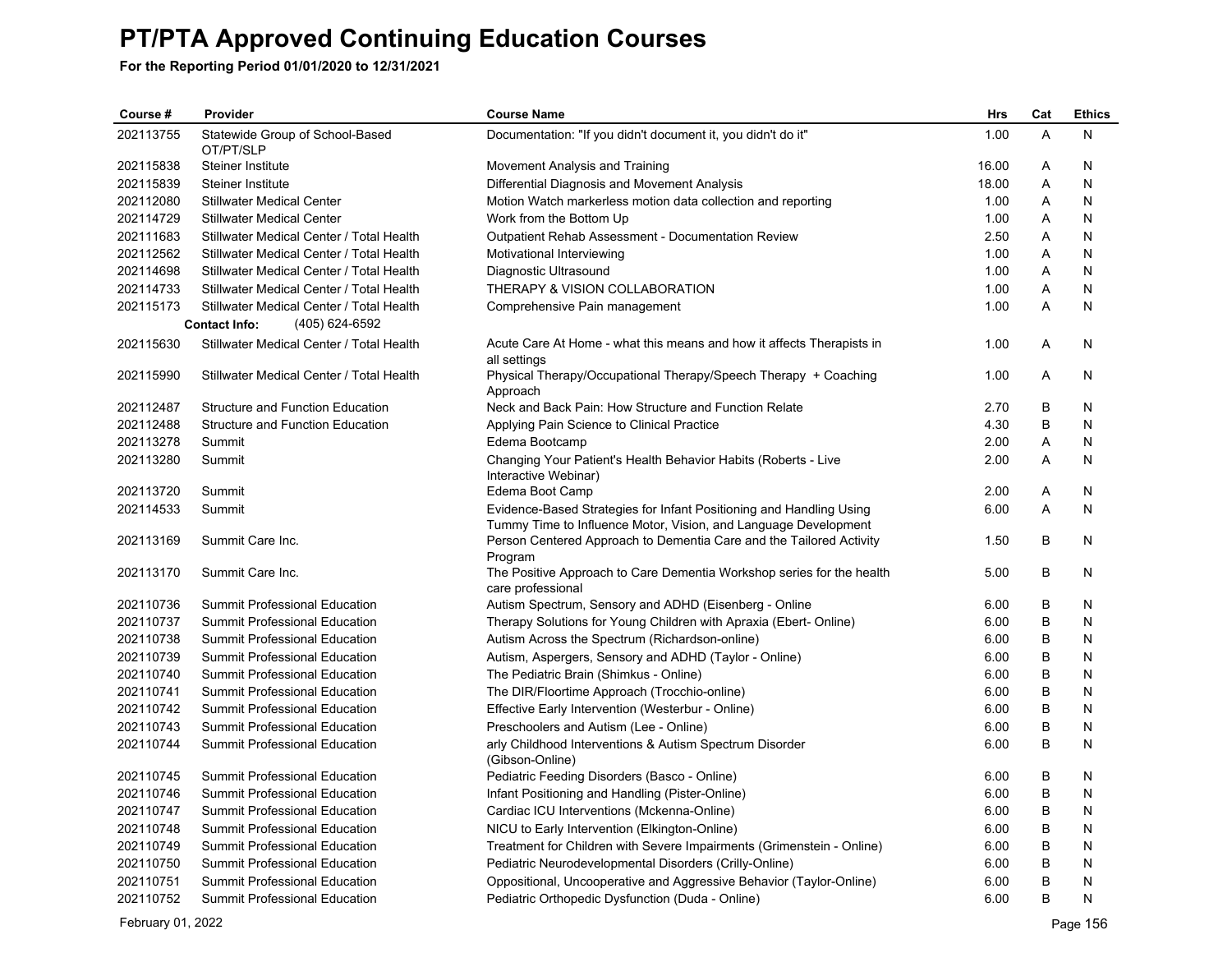| Course#           | Provider                             | <b>Course Name</b>                                                      | Hrs  | Cat | <b>Ethics</b> |
|-------------------|--------------------------------------|-------------------------------------------------------------------------|------|-----|---------------|
| 202110753         | Summit Professional Education        | Motor Development and Sensory Integration (Goodwin-Online)              | 6.00 | B   | N             |
| 202110754         | Summit Professional Education        | Differentiating Sensory from Behavior (Johnson-Online)                  | 6.00 | B   | N             |
| 202110755         | Summit Professional Education        | Behavior and Social Skills (Nathan-Online)                              | 6.00 | B   | N             |
| 202110756         | Summit Professional Education        | Effective Sensory Diets (Wild-Online)                                   | 6.00 | В   | N             |
| 202110757         | Summit Professional Education        | Interventions for Sensory Integration and Speech Delays (Ebert-Online)  | 6.00 | В   | N             |
| 202110758         | Summit Professional Education        | Kinesiology Taping for Pediatrics (Sanders-Online)                      | 6.00 | В   | N             |
| 202110759         | Summit Professional Education        | Treating Torticollis (Lephart-Online)                                   | 6.00 | В   | N             |
| 202110794         | Summit Professional Education        | Pediatric Yoga (Morgan-Online)                                          | 6.00 | В   | N             |
| 202110795         | Summit Professional Education        | Patients with Arthritis, Osteoporosis, and Osteopenia (Darby-Online)    | 6.00 | B   | N             |
| 202110796         | <b>Summit Professional Education</b> | Dementia Care (Valentino-Online)                                        | 6.00 | B   | N             |
| 202110797         | Summit Professional Education        | Medicare Documentation Compliance (Adamson-Online)                      | 6.00 | В   | N             |
| 202110798         | Summit Professional Education        | Functional Geriatrics (Butler-Online)                                   | 6.00 | В   | N             |
| 202110799         | Summit Professional Education        | Medicare Documentation (Connell-Online)                                 | 6.00 | В   | N             |
| 202110800         | Summit Professional Education        | Dysphagia Assessment and Treatment (Sheffler-Online)                    | 6.00 | В   | N             |
| 202110801         | Summit Professional Education        | Effective Geriatric Rehab (McCormick-Online)                            | 6.00 | В   | N             |
| 202110802         | Summit Professional Education        | Rehabilitation Strategies (Shevlin-Online)                              | 6.00 | В   | N             |
| 202110803         | Summit Professional Education        | Therapeutic Exercise (Stare-Online)                                     | 6.00 | B   | N             |
| 202110804         | Summit Professional Education        | Fall Prevention Strategies (Singleton-Online)                           | 6.00 | B   | N             |
| 202110805         | Summit Professional Education        | Fall Prevention Strategies (Trzaskos-Online)                            | 6.00 | В   | N             |
| 202110806         | Summit Professional Education        | Home Modifications (Horkheimer-Online)                                  | 6.00 | В   | N             |
| 202110807         | <b>Summit Professional Education</b> | Home Health Rehab (Dunn-Online)                                         | 6.00 | В   | N             |
| 202110808         | Summit Professional Education        | Managing Edema and Lymphedema (Sylvestri-Online)                        | 6.00 | В   | N             |
| 202110816         | Summit Professional Education        | Neurological Disorders (Klymasz-Online)                                 | 6.00 | В   | N             |
| 202110817         | Summit Professional Education        | Neurological Disorders (Valentino-Online)                               | 6.00 | В   | N             |
| 202110818         | Summit Professional Education        | Skilled Nursing and Long-Term Care Rehabilitation (Ligotti-Online)      | 6.00 | B   | N             |
| 202110819         | Summit Professional Education        | Rehabilitation for Parkinson's Disease (Roberts-Online)                 | 6.00 | B   | N             |
| 202110820         | Summit Professional Education        | Pharmacology Rehab (Defeo-Online)                                       | 6.00 | В   | N             |
| 202110821         | Summit Professional Education        | Geriatric Rehab (Perry-Online)                                          | 6.00 | В   | N             |
| 202110822         | Summit Professional Education        | Resistance Training for Older Adults (Mikla-Online)                     | 6.00 | B   | N             |
| 202110823         | Summit Professional Education        | Point-of-Service Documentation (Connell-Online)                         | 2.00 | В   | N             |
| 202110824         | Summit Professional Education        | Stroke Rehabilitation (Pitsch-Online)                                   | 6.00 | В   | N             |
| 202110825         | Summit Professional Education        | Stroke Recovery (Miller-Online)                                         | 6.00 | В   | N             |
| 202110826         | Summit Professional Education        | Assessment and Treatment for Stroke Recovery (Sheppard-Online)          | 6.00 | В   | N             |
| 202110827         | <b>Summit Professional Education</b> | Kinesiology Taping for Geriatrics (Reimer-Online)                       | 6.00 | B   | N             |
| 202110828         | Summit Professional Education        | Functional Testing and Assessment for Older Adults (Walters-Online)     | 6.00 | B   | N             |
| 202110829         | <b>Summit Professional Education</b> | Home Health Care Updates: PDGM and OASIS (Dunn-Online)                  | 2.00 | В   | N             |
| 202110830         | Summit Professional Education        | Vestibular Disorders (McConnell-Online)                                 | 6.00 | В   | N             |
| 202110831         | Summit Professional Education        | Vestibular Rehab and Balance Training (Hogan Curran-Online)             | 6.00 | B   | N             |
| 202110832         | Summit Professional Education        | Wheelchair Seating and Positioning (Lucas-Online)                       | 6.00 | B   | N             |
| 202110833         | Summit Professional Education        | Therapeutic Exercise (Yoga and Pilates for Older Adults) (Lewan-Online) | 6.00 | В   | N             |
| 202110834         | Summit Professional Education        | Amputee Rehabilitation (Lee-Online)                                     | 6.00 | В   | N             |
| 202110835         | <b>Summit Professional Education</b> | Strengthening Core Stability (Duncan-Online)                            | 6.00 | B   | N             |
| 202110836         | Summit Professional Education        | Pelvic Floor Training (Lewan-Online)                                    | 6.00 | в   | N             |
| 202110838         | Summit Professional Education        | Therapeutic Exercise and Manual Therapy (Siyufy-Online)                 | 6.00 | B   | N             |
| 202110839         | Summit Professional Education        | Hand, Wrist and Elbow (Marik-Online)                                    | 6.00 | В   | N             |
| February 01, 2022 |                                      |                                                                         |      |     | Page 157      |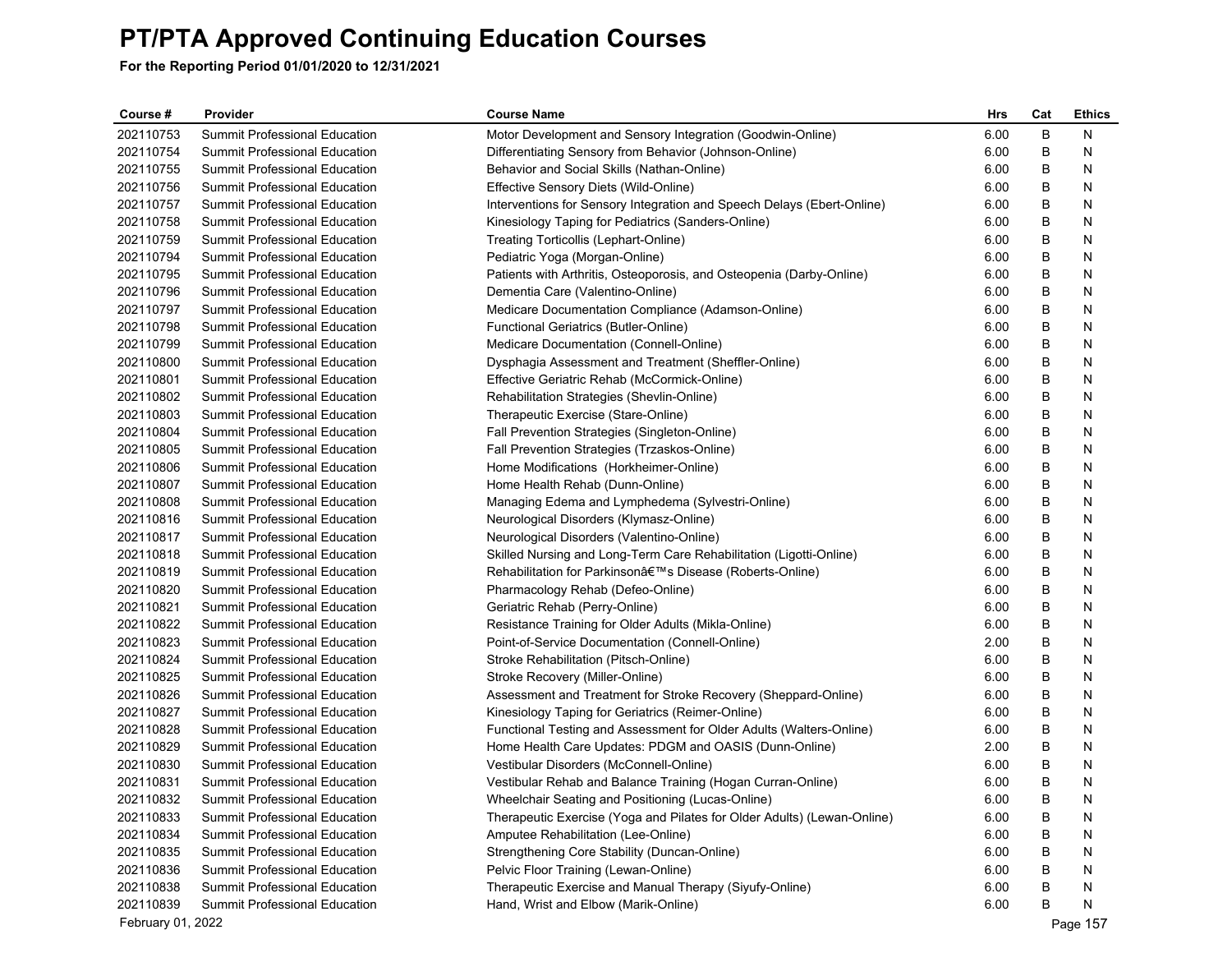| Course #  | Provider                             | <b>Course Name</b>                                                                                                    | <b>Hrs</b> | Cat | <b>Ethics</b> |
|-----------|--------------------------------------|-----------------------------------------------------------------------------------------------------------------------|------------|-----|---------------|
| 202110840 | Summit Professional Education        | Acute and Intensive Care Rehab (Gwilliam-Online)                                                                      | 6.00       | B   | N             |
| 202110841 | Summit Professional Education        | Post-Operative Rehabilitation and Joint Replacement (Ellis-Online)                                                    | 6.00       | B   | N             |
| 202110842 | Summit Professional Education        | Joint Replacement (Hubler-Online)                                                                                     | 6.00       | B   | N             |
| 202110843 | Summit Professional Education        | Manual Therapy and Self-Care Techniques (Rutkowski-Online)                                                            | 6.00       | B   | N             |
| 202110844 | Summit Professional Education        | Cancer and Cognitive Rehab (Huber-Online)                                                                             | 6.00       | B   | N             |
| 202110845 | Summit Professional Education        | Oncology Rehabilitation (Manibusan-Online)                                                                            | 6.00       | B   | N             |
| 202110846 | Summit Professional Education        | Orthopedic Rehabilitation (Randall-Online)                                                                            | 6.00       | B   | N             |
| 202110847 | Summit Professional Education        | Rotator Cuff Disorders (Machtley-Online)                                                                              | 6.00       | B   | N             |
| 202110848 | <b>Summit Professional Education</b> | Shoulder Disorders (Earley-Online)                                                                                    | 6.00       | B   | N             |
| 202110849 | Summit Professional Education        | Rehab, Testing, and Performance (Villena - Online)                                                                    | 6.00       | B   | N             |
| 202110850 | Summit Professional Education        | Kinesiology Taping, Manual Therapy and Neuro Muscular Re-activation<br>(Blubaugh-Online)                              | 6.00       | B   | N             |
| 202110851 | Summit Professional Education        | Kinesiology Taping and Manual Therapy (Murphy - Online)                                                               | 6.00       | B   | N             |
| 202110852 | Summit Professional Education        | Therapeutic and Kinesiology Taping (Oswald-Online)                                                                    | 6.00       | B   | N             |
| 202110853 | Summit Professional Education        | Traumatic Brain Injury (Little-Online)                                                                                | 6.00       | B   | N             |
| 202110854 | Summit Professional Education        | Stroke Recovery Strategies (Ensslen-Boggs-Online)                                                                     | 6.00       | B   | N             |
| 202110856 | Summit Professional Education        | Chronic Pain Conditions (Trzaskos-Online)                                                                             | 3.00       | B   | N             |
| 202110857 | Summit Professional Education        | VBP, PDPM, and PDGM Payment Models (Butler-Online)                                                                    | 2.00       | B   | N             |
| 202110858 | Summit Professional Education        | Optimizing Assessment for the PDPM (Connell-Online)                                                                   | 2.00       | B   | N             |
| 202110859 | <b>Summit Professional Education</b> | Osteoarthritis: Non-Surgical Options vs. Joint Replacement<br>(Barnett-Online)                                        | 2.00       | B   | N             |
| 202110860 | Summit Professional Education        | Concussion and Mild TBI (Herget - Online)                                                                             | 6.00       | B   | N             |
| 202110877 | Summit Professional Education        | Medicare Documentation Compliance (Adamson)                                                                           | 6.00       | A   | N             |
| 202110880 | Summit Professional Education        | Joint Replacement (Hubler)                                                                                            | 6.00       | A   | N             |
| 202110989 | Summit Professional Education        | Rehabilitation Strategies (Shevlin)                                                                                   | 6.00       | Α   | N             |
| 202110990 | Summit Professional Education        | Functional Geriatrics (Rehab) (Barnett)                                                                               | 6.00       | A   | N             |
| 202111035 | Summit Professional Education        | Autism Across the Spectrum (Worley)                                                                                   | 6.00       | A   | N             |
| 202111039 | Summit Professional Education        | Neuroplasticity and Neurological Disorders (Levine)                                                                   | 6.00       | Α   | N             |
| 202111040 | Summit Professional Education        | VBP, PDPM, and PDGM Payment Models (Butler-Live Webinar)                                                              | 2.00       | Α   | N             |
| 202111231 | Summit Professional Education        | Patients with Arthritis, Osteoporosis, and Osteopenia (Darby)                                                         | 6.00       | Α   | N             |
| 202111246 | Summit Professional Education        | Hip & Pelvis Dysfunction (Frizelle - Online)                                                                          | 6.00       | B   | N             |
| 202111434 | Summit Professional Education        | Shoulder Disorders (Earley)                                                                                           | 6.00       | A   | N             |
| 202111457 | Summit Professional Education        | Medications: Drug-Induced Dysphagia, Complications, and Potential<br>Treatments (Sheffler - Live Interactive Webinar) | 2.00       | A   | N             |
| 202111522 | Summit Professional Education        | Wound Care Essentials (Gwilliam - Live Interactive Webinar)                                                           | 2.00       | Α   | N             |
| 202111527 | Summit Professional Education        | Sensory and Motor Learning (Sanghvi - Online)                                                                         | 6.00       | B   | N             |
| 202111528 | <b>Summit Professional Education</b> | Fall Prevention Strategies (Singleton)                                                                                | 6.00       | Α   | N             |
| 202111570 | <b>Summit Professional Education</b> | Sports Rehab (Oswald - Live Interactive Webinar)                                                                      | 2.00       | Α   | N             |
| 202111588 | Summit Professional Education        | Nutritional Management (Darby - Online)                                                                               | 2.00       | B   | N             |
| 202111601 | Summit Professional Education        | Strength Training in Geriatric Rehabilitation (Frizelle)                                                              | 2.00       | A   | N             |
| 202111607 | Summit Professional Education        | Pediatric Gait Dysfunction (Kub - Live Interactive Webinar)                                                           | 2.00       | Α   | N             |
| 202111682 | Summit Professional Education        | OASIS-D (Morgan - Live Interactive Webinar)                                                                           | 2.00       | A   | N             |
| 202111694 | Summit Professional Education        | Constraint-Induced Movement Therapy (CIMT) (Earley - Live Interactive<br>Webinar)                                     | 2.00       | A   | N             |
| 202111698 | <b>Summit Professional Education</b> | NICU Interventions (Vanesko - Online)                                                                                 | 6.00       | B   | N             |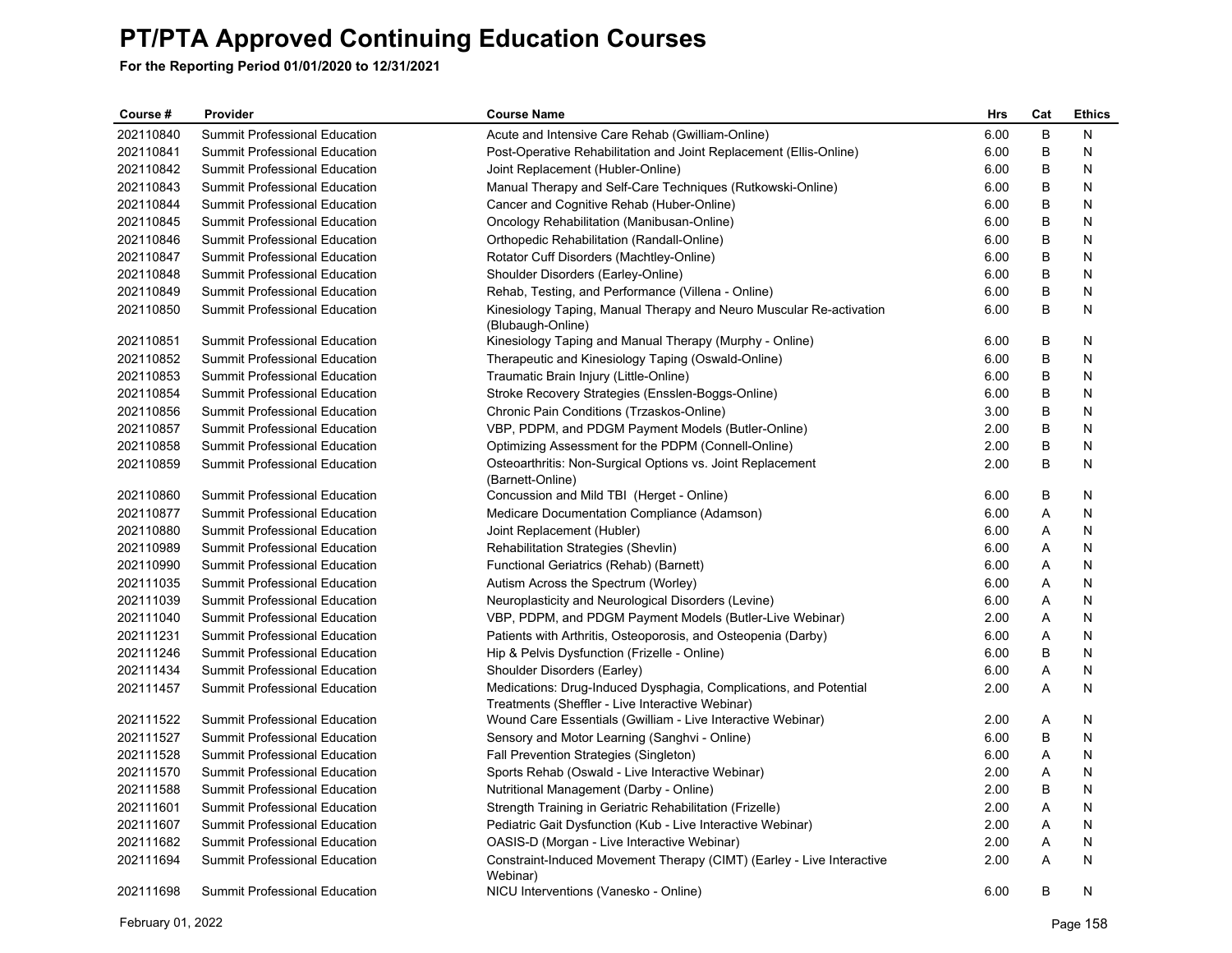| Course #  | Provider                             | <b>Course Name</b>                                                                                         | Hrs  | Cat            | <b>Ethics</b> |
|-----------|--------------------------------------|------------------------------------------------------------------------------------------------------------|------|----------------|---------------|
| 202111721 | Summit Professional Education        | Neurological Disorders (Valentino)                                                                         | 6.00 | Α              | N             |
| 202111722 | Summit Professional Education        | Functional Outcomes for Geriatrics (Butler)                                                                | 6.00 | Α              | N             |
| 202111782 | Summit Professional Education        | Direct Access (Jeffs - Online)                                                                             | 2.00 | B              | N             |
| 202111783 | Summit Professional Education        | Neuroplasticity and TBI (Huber - Online)                                                                   | 2.00 | B              | N             |
| 202111826 | Summit Professional Education        | Neuroplasticity and Development (Johnson)                                                                  | 6.00 | Α              | N             |
| 202111928 | Summit Professional Education        | Autism: Across the Spectrum (Worley - Online)                                                              | 6.00 | B              | N             |
| 202111978 | Summit Professional Education        | Discharge Recommendations in Acute Care (Gwilliam - Live Interactive<br>Webinar)                           | 2.00 | Α              | N             |
| 202112031 | Summit Professional Education        | Medications: Drug-Induced Dysphagia, Complications, and Potential<br>Treatments (Sheffler - Online)        | 2.00 | $\sf B$        | N             |
| 202112052 | <b>Summit Professional Education</b> | Manual Therapy (Rehab) and Self-Care Strategies (Schoenfeldt)                                              | 6.00 | Α              | N             |
| 202112053 | Summit Professional Education        | Spinal Cord Injury Rehab (Daywalt)                                                                         | 6.00 | Α              | N             |
| 202112054 | Summit Professional Education        | Utilizing Effective Skilled Maintenance Therapy (Mounic - Live Interactive<br>Webinar)                     | 2.00 | A              | N             |
| 202112074 | Summit Professional Education        | Acute Care and ICU (Valentino - Online)                                                                    | 6.00 | В              | N             |
| 202112078 | <b>Summit Professional Education</b> | Wound Care Essentials (Gwilliam - Online)                                                                  | 2.00 | B              | N             |
| 202112094 | <b>Summit Professional Education</b> | Shoulder and Knee Rehabilitation (Fox)                                                                     | 6.00 | $\overline{A}$ | N             |
| 202112100 | Summit Professional Education        | Treating Medically Fragile Patients (Dunn - Online)                                                        | 6.00 | B              | N             |
| 202112102 | Summit Professional Education        | Assessment and Treatment of Benign Paroxysmal Positional Vertigo<br>(Chatiwala - Live Interactive Webinar) | 2.00 | A              | N             |
| 202112112 | Summit Professional Education        | Development of Executive Function in Children (Sanghvi - Live<br>Interactive Webinar)                      | 2.00 | Α              | N             |
| 202112155 | Summit Professional Education        | Sports Rehab (Oswald - Online)                                                                             | 2.00 | В              | N             |
| 202112175 | Summit Professional Education        | Oncology Rehabilitation (Scheiman - Online)                                                                | 6.00 | B              | N             |
| 202112195 | <b>Summit Professional Education</b> | Strength Training in Geriatric Rehabilitation (Frizelle - Online)                                          | 2.00 | B              | N             |
| 202112271 | Summit Professional Education        | Evidenced-Based Evaluation and Treatment of the Cervical Spine<br>(Randall - Live Interactive Webinar)     | 2.00 | A              | N             |
| 202112292 | Summit Professional Education        | A Vision-Based Approach to Torticollis (Pister - Live Interactive Webinar)                                 | 2.00 | A              | N             |
| 202112321 | Summit Professional Education        | Neuroplasticity and TBI (Huber - Live Interactive Webinar)                                                 | 2.00 | A              | N             |
| 202112322 | Summit Professional Education        | Chronic Pain Conditions (Trzaskos - Live Interactive Webinar)                                              | 3.00 | A              | N             |
| 202112349 | <b>Summit Professional Education</b> | Treatment of TMJ & Cervical Spine Dysfunction (Denton - Online)                                            | 6.00 | B              | N             |
| 202112350 | Summit Professional Education        | Differentiating Sensory from Behavior (Richardson - Online)                                                | 6.00 | B              | N             |
| 202112371 | <b>Summit Professional Education</b> | Best Practice in Managing Patients with Dementia (Dawson - Live<br>Interactive Webinar)                    | 2.00 | A              | N             |
| 202112374 | Summit Professional Education        | Gait Training in Neuro Rehab (Chatiwala- Live Interactive Webinar)                                         | 2.00 | Α              | N             |
| 202112375 | Summit Professional Education        | Comprehensive Management of Falls in Older Adults (Dawson-Live<br>Interactive Webinar)                     | 2.00 | A              | N             |
| 202112376 | Summit Professional Education        | Exercise, Pain Science, and Manual Therapy (Hubler-Live Interactive<br>Webinar)                            | 2.00 | A              | N             |
| 202112377 | Summit Professional Education        | Exercise in Geriatric Rehabilitation (Dawson- Live Interactive Webinar)                                    | 2.00 | A              | N             |
| 202112378 | Summit Professional Education        | Nutrition Management for the Diabetic Patient (Darby-Live Interactive<br>Webinar)                          | 2.00 | A              | N             |
| 202112379 | <b>Summit Professional Education</b> | Edema Bootcamp (Scheiman- Live Interactive Webinar)                                                        | 2.00 | A              | N             |
| 202112380 | Summit Professional Education        | Canine Assisted Therapy (Wood- Live Interactive Webinar)                                                   | 2.00 | A              | N             |
| 202112381 | <b>Summit Professional Education</b> | Rehab for Head and Neck Cancer (Live Interactive Webinar- Scheiman)                                        | 2.00 | A              | Ν             |
| 202112382 | <b>Summit Professional Education</b> | Positioning and Movement During Play (Sanghvi- Live Interactive<br>Webinar)                                | 2.00 | A              | N             |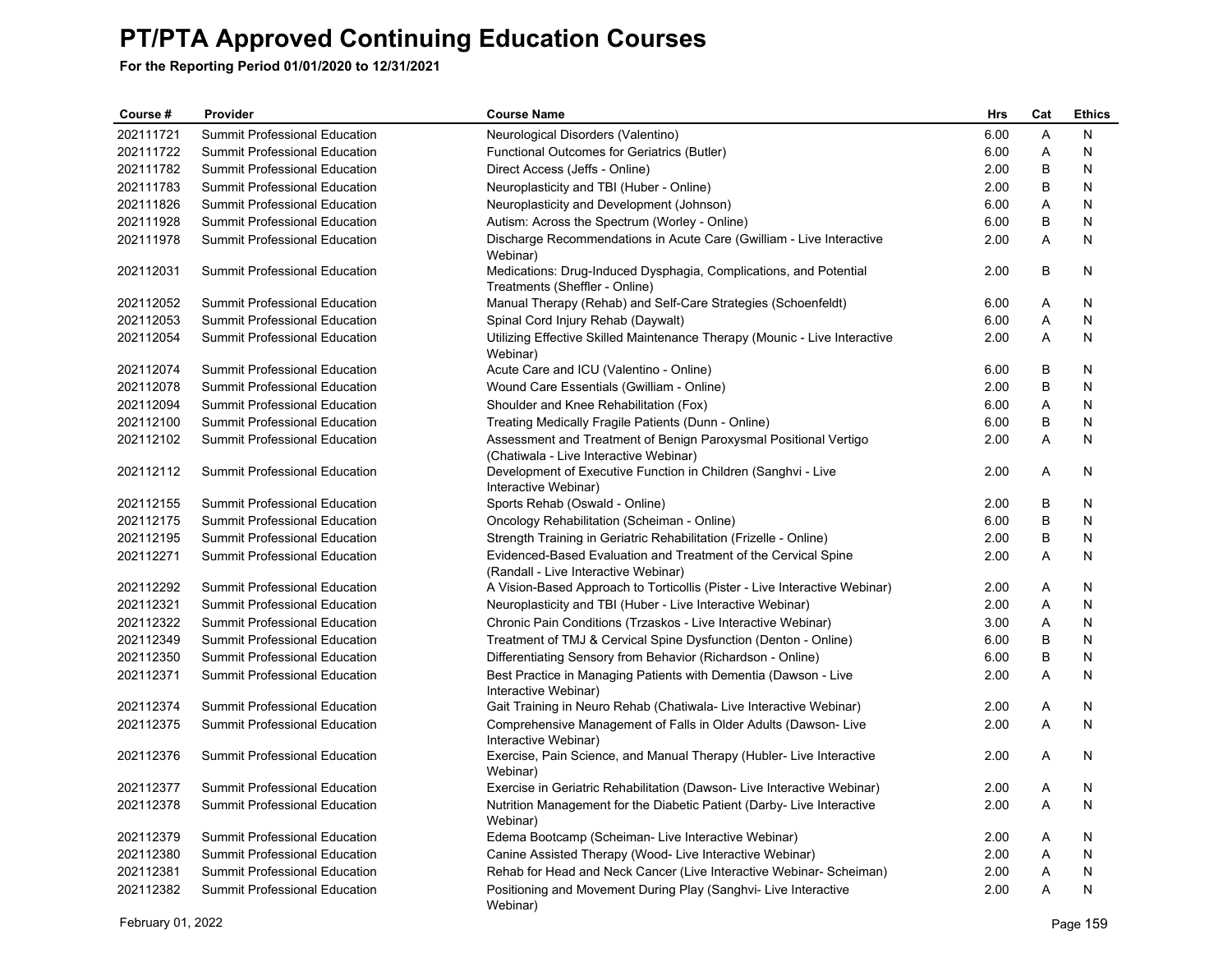| Course #          | Provider                             | <b>Course Name</b>                                                                                     | Hrs  | Cat | <b>Ethics</b> |
|-------------------|--------------------------------------|--------------------------------------------------------------------------------------------------------|------|-----|---------------|
| 202112388         | Summit Professional Education        | Low Vision (Valentino - Live Interactive Webinar)                                                      | 2.00 | Α   | N             |
| 202112414         | Summit Professional Education        | Motor, Posture, and Cognitive Development                                                              | 6.00 | Α   | N             |
| 202112426         | Summit Professional Education        | Pediatric Teletherapy (Clark - Online)                                                                 | 2.00 | B   | N             |
| 202112427         | <b>Summit Professional Education</b> | Transitioning to Telehealth (Abadiotakis - Online)                                                     | 2.00 | В   | N             |
| 202112429         | Summit Professional Education        | Pediatric Teletherapy (Clark - Live Interactive Webinar)                                               | 2.00 | Α   | N             |
| 202112430         | Summit Professional Education        | Transitioning to Telehealth (Abadiotakis - Live Interactive Webinar)                                   | 2.00 | Α   | N             |
| 202112463         | Summit Professional Education        | Acute Care and ICU (Valentino)                                                                         | 6.00 | Α   | N             |
| 202112468         | Summit Professional Education        | Telehealth Ergonomics for Healthcare Professionals (Jeffs - Online)                                    | 2.00 | B   | N             |
| 202112469         | Summit Professional Education        | Telehealth Ergonomics for Healthcare Professionals (Jeffs - Live<br>Interactive Webinar)               | 2.00 | Α   | N             |
| 202112472         | <b>Summit Professional Education</b> | Telehealth in the Skilled Nursing Facility (Butler, Singleton - Online)                                | 2.00 | В   | N             |
| 202112473         | <b>Summit Professional Education</b> | Telehealth Rehabilitation (Dunn - Online)                                                              | 2.00 | B   | N             |
| 202112518         | Summit Professional Education        | Treatment of COVID - 19 In Acute Care and After Discharge (Valentino -<br>Online)                      | 2.00 | В   | N             |
| 202112526         | Summit Professional Education        | Implementing Evidence Based Outpatient Tele Rehabilitation (Frizelle<br>Online)                        | 2.00 | B   | N             |
| 202112618         | Summit Professional Education        | Pediatric Gait Dysfunction (Kub - Online)                                                              | 2.00 | B   | N             |
| 202112619         | Summit Professional Education        | OASIS-D (Morgan - Online)                                                                              | 2.00 | B   | N             |
| 202112620         | Summit Professional Education        | Discharge Recommendations in Acute Care (Gwilliam - Online)                                            | 2.00 | B   | N             |
| 202112652         | Summit Professional Education        | Bariatric Management Effective Assessment and Safe Treatment (Hensel<br>Live Interactive Webinar)      | 2.00 | Α   | N             |
| 202112653         | Summit Professional Education        | Concussion Rehabilitation (Herget Live Interactive Webinar).                                           | 2.00 | Α   | N             |
| 202112655         | <b>Summit Professional Education</b> | Fall Risk Assessment in Acute Care (Gwilliam Live Interactive Webinar).                                | 2.00 | Α   | N             |
| 202112656         | Summit Professional Education        | Latest Evidence for Knee Rehabilitation (Siyufy Live Interactive Webinar)                              | 2.00 | Α   | N             |
| 202112658         | Summit Professional Education        | Implementing Evidence-Based Outpatient Tele-Rehabilitation (Frizelle<br>Live Interactive Webinar       | 2.00 | Α   | N             |
| 202112659         | Summit Professional Education        | Treatment of COVID - 19 In Acute Care and After Discharge (Valentino<br>Live Interactive Webinar)      | 2.00 | Α   | N             |
| 202112661         | Summit Professional Education        | Telehealth in the Skilled Nursing Facility (Butler Singleton Live Interactive<br>Webinar)              | 2.00 | Α   | N             |
| 202112676         | Summit Professional Education        | Proper Assessment and Treatment of Body Neglect in Stroke Patients<br>(Patt- Live Interactive Webinar) | 2.00 | Α   | N             |
| 202112677         | Summit Professional Education        | Identification of Autism Spectrum Disorder in Early Intervention (Worley<br>Live Interactive Webinar)  | 2.00 | Α   | N             |
| 202112678         | Summit Professional Education        | Managing Problematic Behaviors (Patt Live Interactive Webinar)                                         | 2.00 | A   | N             |
| 202112679         | <b>Summit Professional Education</b> | Medically Complex Patient Care (Gwilliam - Live Interactive Webinar)                                   | 2.00 | Α   | N             |
| 202112706         | Summit Professional Education        | Advanced Concepts in Post-Operative ACL Rehabilitation (Villena - Live<br>Interactive Webinar)         | 2.00 | Α   | N             |
| 202112707         | Summit Professional Education        | Motivating Stroke Patients (Patt - Live Interactive Webinar)                                           | 2.00 | Α   | N             |
| 202112708         | Summit Professional Education        | Technology and Screen Time (Sanghvi - Live Interactive Webinar)                                        | 2.00 | A   | N             |
| 202112709         | Summit Professional Education        | Trauma Care and Recovery in Acute Care (Gwilliam - Live Interactive<br>Webinar)                        | 2.00 | Α   | N             |
| 202112878         | <b>Summit Professional Education</b> | Management of the COVID-19 Patient (Morgan - Online)                                                   | 2.00 | В   | N             |
| 202113024         | Summit Professional Education        | Functional Active Myofascial Release (Trzaskos - Live Interactive<br>Webinar))                         | 2.00 | Α   | N             |
| 202113025         | Summit Professional Education        | Music Therapy (Milliken - Live Interactive Webinar)                                                    | 2.00 | A   | N             |
| 202113026         | Summit Professional Education        | Total Knee Arthroplasty (Morgan - Live Interactive Webinar)                                            | 2.00 | A   | N             |
| February 01, 2022 |                                      |                                                                                                        |      |     | Page 160      |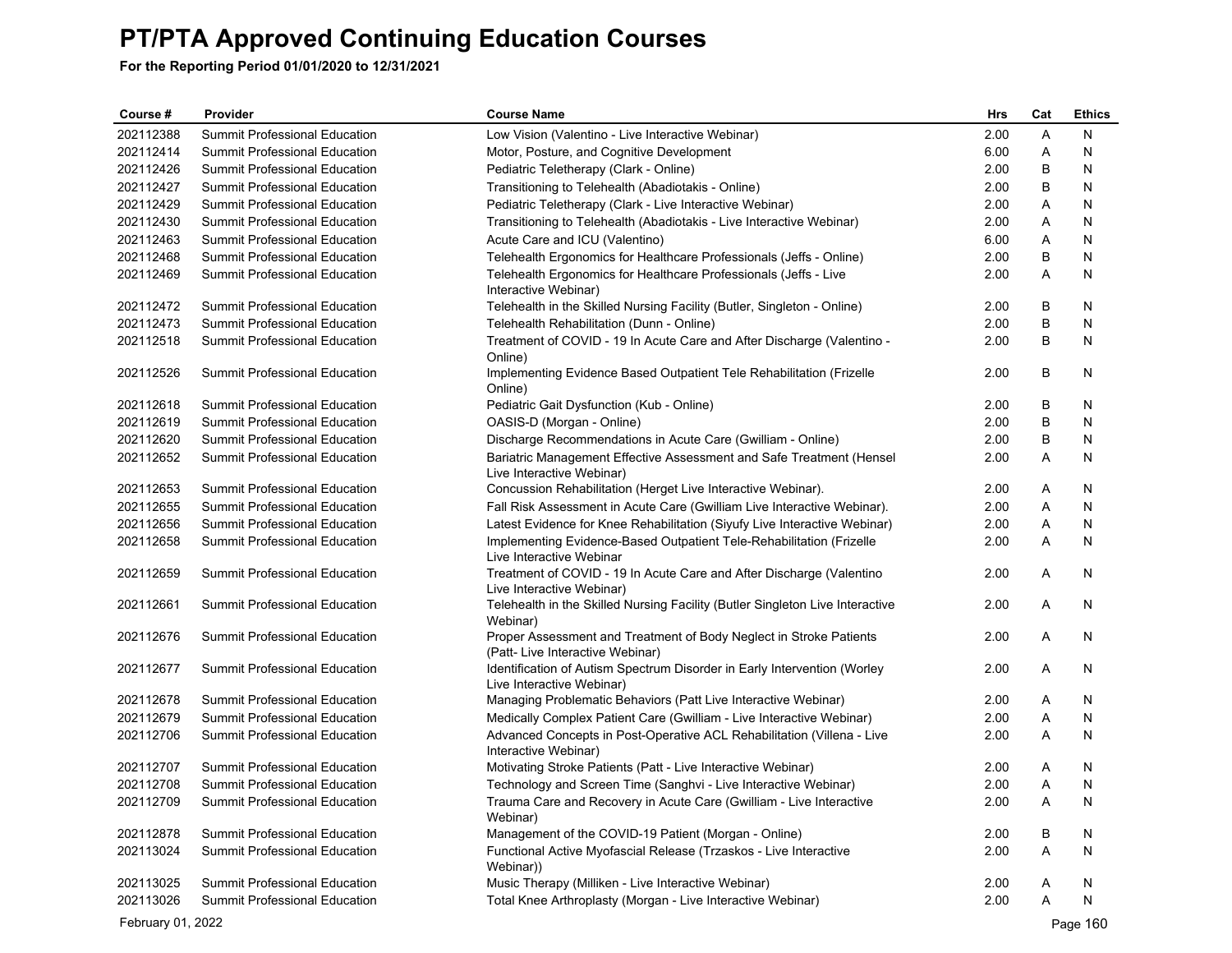| Course #  | Provider                             | <b>Course Name</b>                                                                                                             | <b>Hrs</b> | Cat          | <b>Ethics</b> |
|-----------|--------------------------------------|--------------------------------------------------------------------------------------------------------------------------------|------------|--------------|---------------|
| 202113027 | Summit Professional Education        | Multicultural Issues and Clinical Supervision (Miller Live Interactive<br>Webinar).                                            | 2.00       | A            | N             |
| 202113028 | Summit Professional Education        | Hand Therapy (Valentino Live Interactive Webinar)                                                                              | 2.00       | Α            | N             |
| 202113167 | Summit Professional Education        | Treatment Using Myofascial Release (Palkoner)                                                                                  | 6.00       | Α            | N             |
| 202113171 | <b>Summit Professional Education</b> | High Intensity Interval Training (HIIT) (Darby - Live Interactive Webinar)                                                     | 2.00       | A            | N             |
| 202113172 | Summit Professional Education        | Dry Needling (Gwilliam- Live Interactive Webinar)                                                                              | 2.00       | A            | N             |
| 202113173 | Summit Professional Education        | Rehab Hospice and Palliative Care (Chatiwala- Interactive Webinar)                                                             | 2.00       | A            | N             |
| 202113174 | Summit Professional Education        | Upper Extremity Nerve Entrapments & Neurodynamics (Hubler-Live<br>Interactive Webinar)                                         | 2.00       | A            | N             |
| 202113175 | Summit Professional Education        | Coding and Billing for the PDPM and PDGM (Butler - Online)                                                                     | 2.00       | B            | N             |
| 202113177 | Summit Professional Education        | Integrative Functional Core Strengthening (Trzaskos - Live Interactive<br>Webinar)                                             | 2.00       | A            | N             |
| 202113181 | Summit Professional Education        | Sensory-Based Approach to Pediatric Toe Walking (Duda- Live<br>Interactive Webinar)                                            | 2.00       | A            | N             |
| 202113198 | Summit Professional Education        | Differential Diagnosis Upper Extremity Pathologies and Symptoms<br>(Pandya Live Interactive Webinar)                           | 2.00       | Α            | N             |
| 202113199 | <b>Summit Professional Education</b> | Treating the Shoulder in the Adolescent Athlete (Frizelle - Live Interactive<br>Webinar)                                       | 2.00       | A            | N             |
| 202113200 | <b>Summit Professional Education</b> | Low Back Pain (Oswald - Live Interactive Webinar)                                                                              | 2.00       | Α            | N             |
| 202113201 | Summit Professional Education        | Sensory Diets Effective Creation and Implementation (Wood - Live<br>Interactive Webinar)                                       | 2.00       | A            | N             |
| 202113205 | Summit Professional Education        | Osteoarthritis Non-Surgical Options vs Joint Replacement (Barnett Live<br>Webinar)                                             | 2.00       | A            | N             |
| 202113211 | Summit Professional Education        | Value-Based Treatment (Butler)                                                                                                 | 6.00       | A            | N             |
| 202113227 | Summit Professional Education        | Assessment and Treatment of Shoulder Disorders (Earley)                                                                        | 6.00       | Α            | N             |
| 202113279 | Summit Professional Education        | Aging Skin and Wound Care (Patt - Live Interactive Webinar)                                                                    | 2.00       | A            | N             |
| 202113281 | Summit Professional Education        | How Classes of Medications Impact Falls (Milliken - Live Interactive<br>Webinar)                                               | 2.00       | A            | N             |
| 202113282 | Summit Professional Education        | Evidence-Based Upper Quarter Orthopedics (Hubler - Live Interactive<br>Webinar)                                                | 2.00       | A            | N             |
| 202113283 | Summit Professional Education        | Evaluation and Treatment of the Hip in the Adolescent Athlete (Frizelle -<br>Live Interactive Webinar)                         | 2.00       | A            | N             |
| 202113284 | Summit Professional Education        | Effective Rehabilitation Approaches for Patients with Parkinson's<br>Disease (Chatiwala - Live Interactive Webinar)            | 2.00       | A            | N             |
| 202113285 | <b>Summit Professional Education</b> | titled Common Orthotics for the Hand and Wrist (Valentino - Live<br>Interactive Webinar)                                       | 2.00       | A            | N             |
| 202113286 | <b>Summit Professional Education</b> | Vision Rehabilitation for the Neurological Patient (Klymasz - Live<br>Interactive Webinar)                                     | 2.00       | A            | N             |
| 202113287 | Summit Professional Education        | Kinesiology Taping for Respiratory, Oral Motor, and Speech Related<br>Issues (Sanders - Live Interactive Webinar)              | 2.00       | A            | N             |
| 202113322 | <b>Summit Professional Education</b> | Therapeutic Exercise (Stare - Live Interactive Webinar)                                                                        | 6.00       | A            | N             |
| 202113397 | Summit Professional Education        | Implementing an Exercise-Based Approach to Treat Progressive<br>Neurological Diagnosis (Roberts Lo - Live Interactive Webinar) | 2.00       | $\mathsf{A}$ | N             |
| 202113404 | <b>Summit Professional Education</b> | Development of Executive Function in Children (Sanghvi - Online)                                                               | 2.00       | B            | N             |
| 202113405 | Summit Professional Education        | Assessment and Treatment of Benign Paroxysmal Positional Vertigo<br>(Chatiwala - Online)                                       | 2.00       | B            | N             |
| 202113406 | <b>Summit Professional Education</b> | Assessment and Treatment Strategies for Dementia, Delirium, and<br>Depression (Patt - Live Interactive Webinar)                | 2.00       | A            | N             |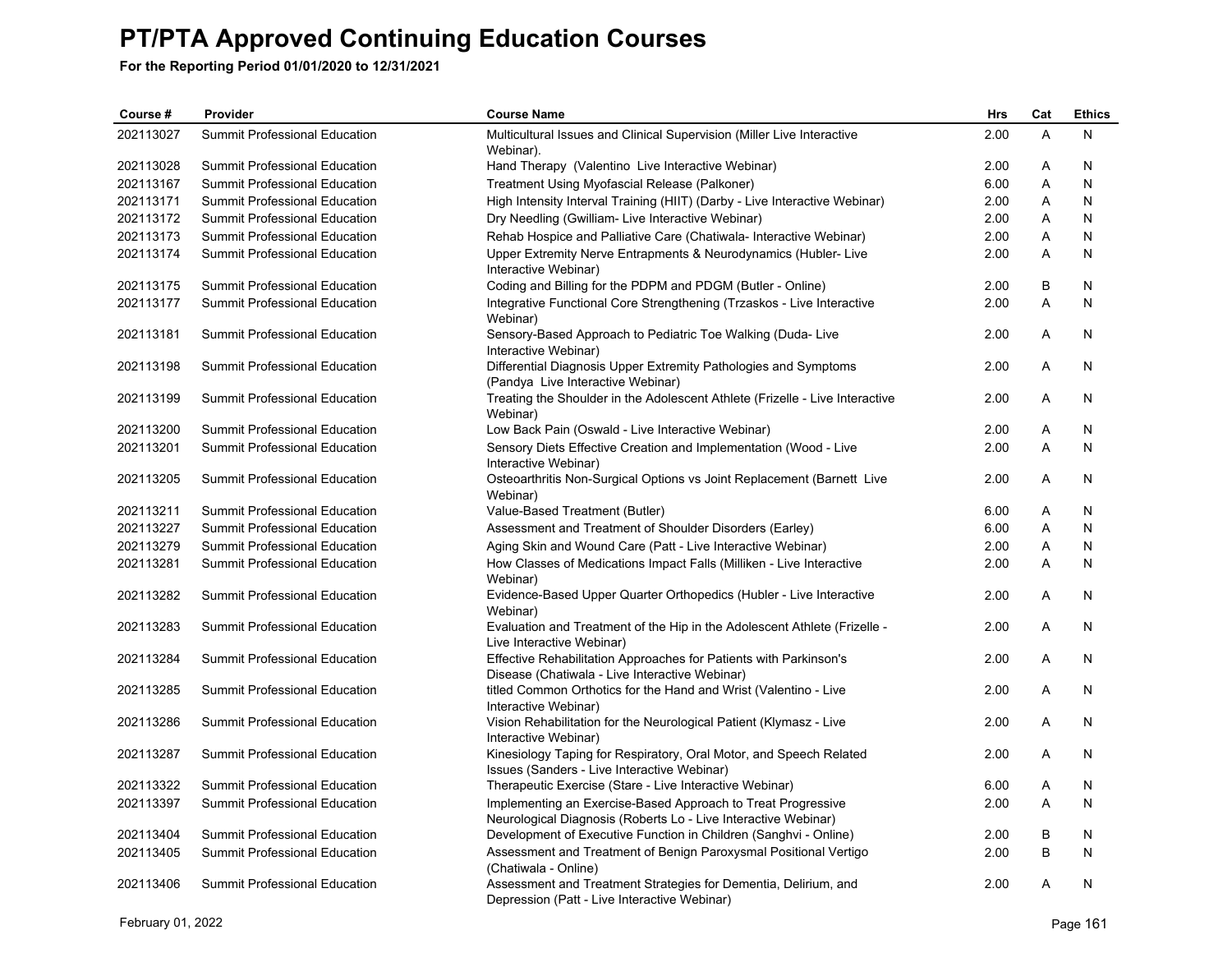| Course #  | Provider                             | <b>Course Name</b>                                                                                     | Hrs  | Cat     | <b>Ethics</b> |
|-----------|--------------------------------------|--------------------------------------------------------------------------------------------------------|------|---------|---------------|
| 202113407 | Summit Professional Education        | Evaluation of the Shoulder Complex (Owens - Live Interactive Webinar)                                  | 2.00 | A       | N             |
| 202113408 | Summit Professional Education        | Differential Diagnosis for Periventricular Leukomalacia (PVL) (Rushing-<br>Live Interactive Webinar)   | 2.00 | A       | $\mathsf{N}$  |
| 202113430 | Summit Professional Education        | 3 Key Trigger Point Treatments to Enhance Core Activation (Trzaskos -<br>Live Interactive Webinar)     | 1.00 | A       | N             |
| 202113442 | Summit Professional Education        | Exercise in Geriatric Rehabilitation (Dawson - Online)                                                 | 2.00 | B       | N             |
| 202113443 | Summit Professional Education        | Best Practice in Managing Patients with Dementia (Dawson - Online)                                     | 2.00 | B       | N             |
| 202113444 | Summit Professional Education        | Constraint-Induced Movement Therapy (CIMT) (Earley - Online)                                           | 2.00 | B       | N             |
| 202113445 | <b>Summit Professional Education</b> | Positioning and Movement During Play (Sanghvi - Online)                                                | 2.00 | B       | N             |
| 202113446 | Summit Professional Education        | Low Vision (Valentino - Online)                                                                        | 2.00 | B       | N             |
| 202113454 | Summit Professional Education        | Exercise, Pain Science, and Manual Therapy (Hubler - Online)                                           | 2.00 | B       | N             |
| 202113456 | Summit Professional Education        | Nutrition Management for the Diabetic Patient (Darby - Online)                                         | 2.00 | B       | N             |
| 202113457 | Summit Professional Education        | Edema Bootcamp (Scheiman - Online)                                                                     | 2.00 | B       | N             |
| 202113458 | Summit Professional Education        | Canine Assisted Therapy (Wood - Online)                                                                | 2.00 | B       | N             |
| 202113459 | Summit Professional Education        | Utilizing Effective Skilled Maintenance Therapy (Mounic - Online)                                      | 2.00 | B       | N             |
| 202113460 | <b>Summit Professional Education</b> | Head and Neck Cancer (Scheiman-Online)                                                                 | 2.00 | B       | N             |
| 202113461 | Summit Professional Education        | Bariatric Management Effective Assessment and Safe Treatment (Hensel<br>- Online)                      | 2.00 | B       | N             |
| 202113462 | Summit Professional Education        | A Vision-Based Approach to Torticollis (Pister - Online)                                               | 2.00 | B       | N             |
| 202113464 | Summit Professional Education        | Comprehensive Management of Falls in Older Adults (Dawson - Online)                                    | 2.00 | $\sf B$ | N             |
| 202113465 | Summit Professional Education        | Concussion Rehabilitation (Herget - Online)                                                            | 2.00 | B       | N             |
| 202113466 | Summit Professional Education        | Fall Risk Assessment in Acute Care (Gwilliam - Online)                                                 | 2.00 | B       | N             |
| 202113486 | Summit Professional Education        | Identification of Autism Spectrum Disorder in Early Intervention (Worley -<br>Online)                  | 2.00 | B       | N             |
| 202113565 | Summit Professional Education        | Stroke Rehabilitation (Chatiwala)                                                                      | 6.00 | Α       | N             |
| 202113567 | Summit Professional Education        | Neurological Disorders (Klymasz)                                                                       | 6.00 | Α       | N             |
| 202113578 | Summit Professional Education        | Stroke Rehabilitation (Chatiwala-Online)                                                               | 6.00 | B       | N             |
| 202113582 | Summit Professional Education        | Mobile Apps for the 21st Century Clinician (Mounic - Live Interactive<br>Webinar).                     | 2.00 | A       | N             |
| 202113583 | Summit Professional Education        | Rehabilitation for the Transfemoral and Transtibial Amputee (Singleton -<br>Live Interactive Webinar)) | 2.00 | A       | N             |
| 202113584 | Summit Professional Education        | Compliant Documentation: A Necessary Skill (Mounic - Live Interactive<br>Webinar))                     | 2.00 | Α       | N             |
| 202113585 | Summit Professional Education        | Screen Time and Autism (Wood - Live Interactive Webinar)                                               | 2.00 | Α       | N             |
| 202113586 | <b>Summit Professional Education</b> | Evaluation of the Hip Complex (Owens - Live Interactive Webinar))                                      | 2.00 | A       | N             |
| 202113587 | Summit Professional Education        | Mobile Apps for the 21st Century Clinician (Mounic - Online)                                           | 2.00 | B       | N             |
| 202113588 | Summit Professional Education        | Rehabilitation for the Transfemoral and Transtibial Amputee (Singleton -<br>Online)                    | 2.00 | B       | N             |
| 202113589 | Summit Professional Education        | Compliant Documentation: A Necessary Skill (Mounic - Online)                                           | 2.00 | B       | N             |
| 202113590 | Summit Professional Education        | Screen Time and Autism (Wood - Online)                                                                 | 2.00 | B       | N             |
| 202113591 | Summit Professional Education        | Evaluation of the Hip Complex (Owens - Online)                                                         | 2.00 | B       | N             |
| 202113592 | Summit Professional Education        | Medically Complex Patient Care (Gwilliam - Online)                                                     | 2.00 | B       | N             |
| 202113598 | Summit Professional Education        | Orthopedic Regenerative Injections (Barnett - Live Interactive Webinar))                               | 2.00 | Α       | N             |
| 202113599 | <b>Summit Professional Education</b> | Therapeutic Rapport and Self-Regulation Skills (Feldman - Live<br>Interactive Webinar))                | 2.00 | A       | N             |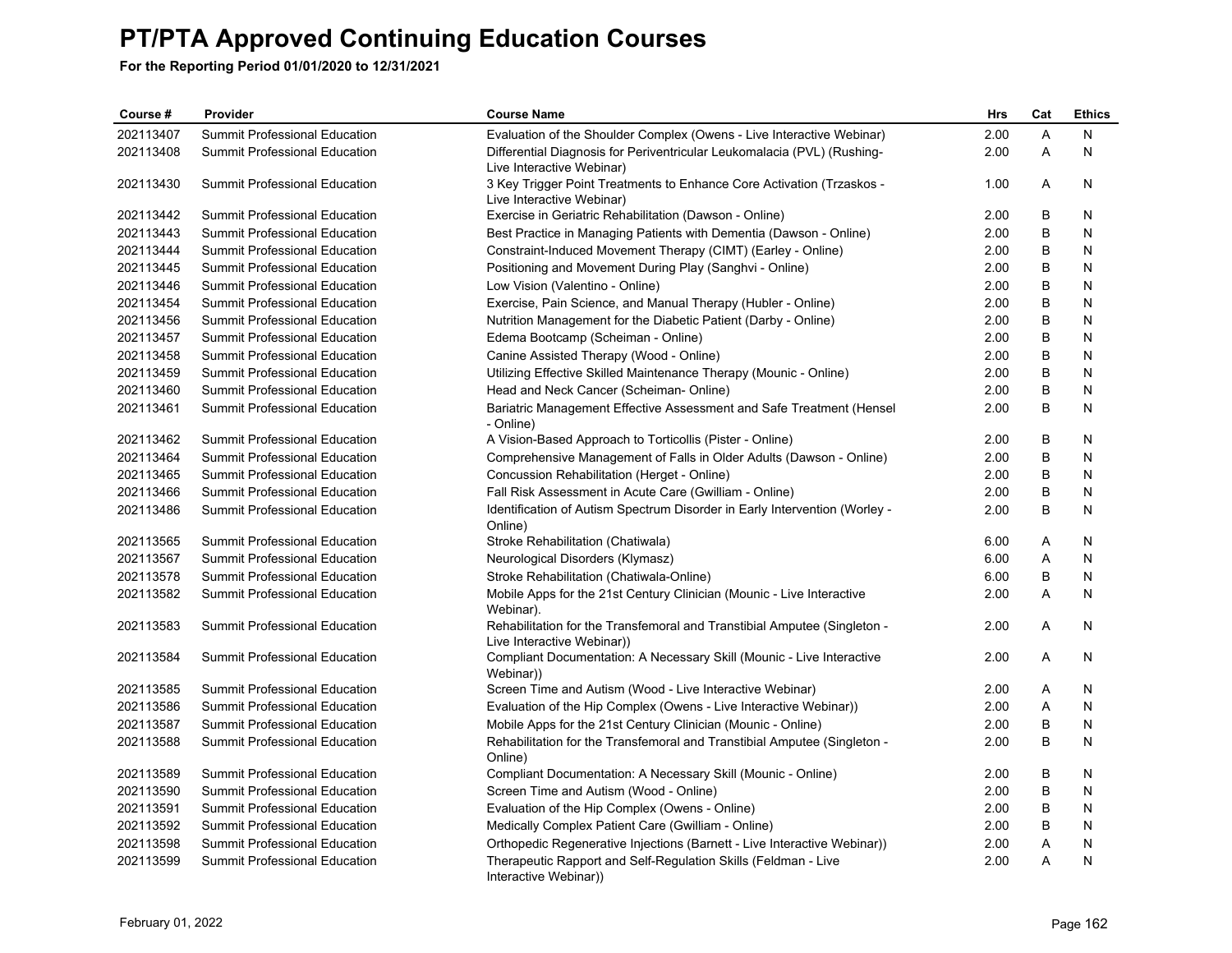| Course #  | Provider                             | <b>Course Name</b>                                                                                                                 | Hrs  | Cat     | <b>Ethics</b> |
|-----------|--------------------------------------|------------------------------------------------------------------------------------------------------------------------------------|------|---------|---------------|
| 202113600 | Summit Professional Education        | Neck Pain: Examination and Treatment Strategies for the Cervical Spine<br>(Oswald - Live Interactive Webinar))                     | 2.00 | A       | N             |
| 202113601 | Summit Professional Education        | Developing Exercise Programs for Cancer Patients (Sylvestri - Live<br>Interactive Webinar)                                         | 2.00 | A       | N             |
| 202113602 | Summit Professional Education        | Transition to Adulthood for Students with Developmental Disabilities<br>(Abadiotakis - Live Interactive Webinar))                  | 2.00 | A       | N             |
| 202113603 | Summit Professional Education        | Orthopedic Regenerative Injections (Barnett - Online)                                                                              | 2.00 | B       | N             |
| 202113604 | Summit Professional Education        | Therapeutic Rapport and Self-Regulation Skills (Feldman - Online)                                                                  | 2.00 | $\sf B$ | N             |
| 202113605 | Summit Professional Education        | Neck Pain: Examination and Treatment Strategies for the Cervical Spine<br>(Oswald - Online)                                        | 2.00 | $\sf B$ | N             |
| 202113606 | Summit Professional Education        | Developing Exercise Programs for Cancer Patients (Sylvestri - Online)                                                              | 2.00 | В       | N             |
| 202113607 | Summit Professional Education        | Transition to Adulthood for Students with Developmental Disabilities<br>(Abadiotakis - Online)                                     | 2.00 | B       | N             |
| 202113610 | <b>Summit Professional Education</b> | Advanced Concepts in Post-Operative ACL Rehabilitation (Villena -<br>Online)                                                       | 2.00 | B       | N             |
| 202113621 | Summit Professional Education        | Managing Problematic Behaviors (Patt - Online)                                                                                     | 2.00 | B       | N             |
| 202113622 | <b>Summit Professional Education</b> | Evaluation of Inversion Ankle Sprains (Owens - Live Interactive Webinar)                                                           | 2.00 | A       | N             |
| 202113623 | <b>Summit Professional Education</b> | Sensory Processing Disorder in Adults (Wood - Live Interactive<br>Webinar).                                                        | 2.00 | A       | N             |
| 202113624 | Summit Professional Education        | Helping Cancer Patients Manage Fatigue (Sylvestri - Live Interactive<br>Webinar)                                                   | 2.00 | Α       | N             |
| 202113625 | Summit Professional Education        | Management & Treatment of Concussions (Chatiwala - Live Interactive<br>Webinar)                                                    | 2.00 | Α       | N             |
| 202113626 | Summit Professional Education        | Therapeutic Yoga for the Neurological Patient (Klymasz - Live Interactive<br>Webinar)                                              | 2.00 | A       | N             |
| 202113627 | Summit Professional Education        | Evaluation and Treatment of the Foot & Ankle in the Adolescent Athlete<br>(Frizelle - Live Interactive Webinar)                    | 2.00 | A       | N             |
| 202113628 | <b>Summit Professional Education</b> | Evaluation of Inversion Ankle Sprains (Owens - Online)                                                                             | 2.00 | B       | N             |
| 202113629 | Summit Professional Education        | Sensory Processing Disorder in Adults (Wood - Online)                                                                              | 2.00 | B       | N             |
| 202113630 | <b>Summit Professional Education</b> | Helping Cancer Patients Manage Fatigue (Sylvestri - Online)                                                                        | 2.00 | B       | N             |
| 202113631 | Summit Professional Education        | Management & Treatment of Concussions (Chatiwala - Online)                                                                         | 2.00 | B       | N             |
| 202113632 | Summit Professional Education        | Therapeutic Yoga for the Neurological Patient (Klymasz - Online)                                                                   | 2.00 | B       | N             |
| 202113633 | Summit Professional Education        | Evaluation and Treatment of the Foot & Ankle in the Adolescent Athlete<br>(Frizelle - Online)                                      | 2.00 | B       | N             |
| 202113660 | Summit Professional Education        | Neuropathies of The Upper Quadrant (Valentino - Live Interactive<br>Webinar))                                                      | 2.00 | Α       | N             |
| 202113661 | <b>Summit Professional Education</b> | Evaluation and Treatment of the Spine in the Adolescent Athlete (Frizelle<br>- Live Interactive Webinar)                           | 2.00 | Α       | N             |
| 202113662 | <b>Summit Professional Education</b> | Effective Treatment for Sensory, Motor and Cognitive Challenges (Irvine -<br>Live Interactive Webinar)                             | 2.00 | A       | N             |
| 202113663 | Summit Professional Education        | American College of Sports Medicine (ACSM) Guidelines for Exercise for<br>Special Populations (Barnett - Live Interactive Webinar) | 2.00 | Α       | N             |
| 202113664 | Summit Professional Education        | Rehabilitation Approaches to Better Manage Cancer Pain (Scheiman -<br>Live Interactive Webinar)                                    | 2.00 | A       | N             |
| 202113665 | Summit Professional Education        | Neuropathies of The Upper Quadrant (Valentino - Online)                                                                            | 2.00 | B       | N             |
| 202113666 | Summit Professional Education        | Evaluation and Treatment of the Spine in the Adolescent Athlete (Frizelle<br>- Online)                                             | 2.00 | B       | N             |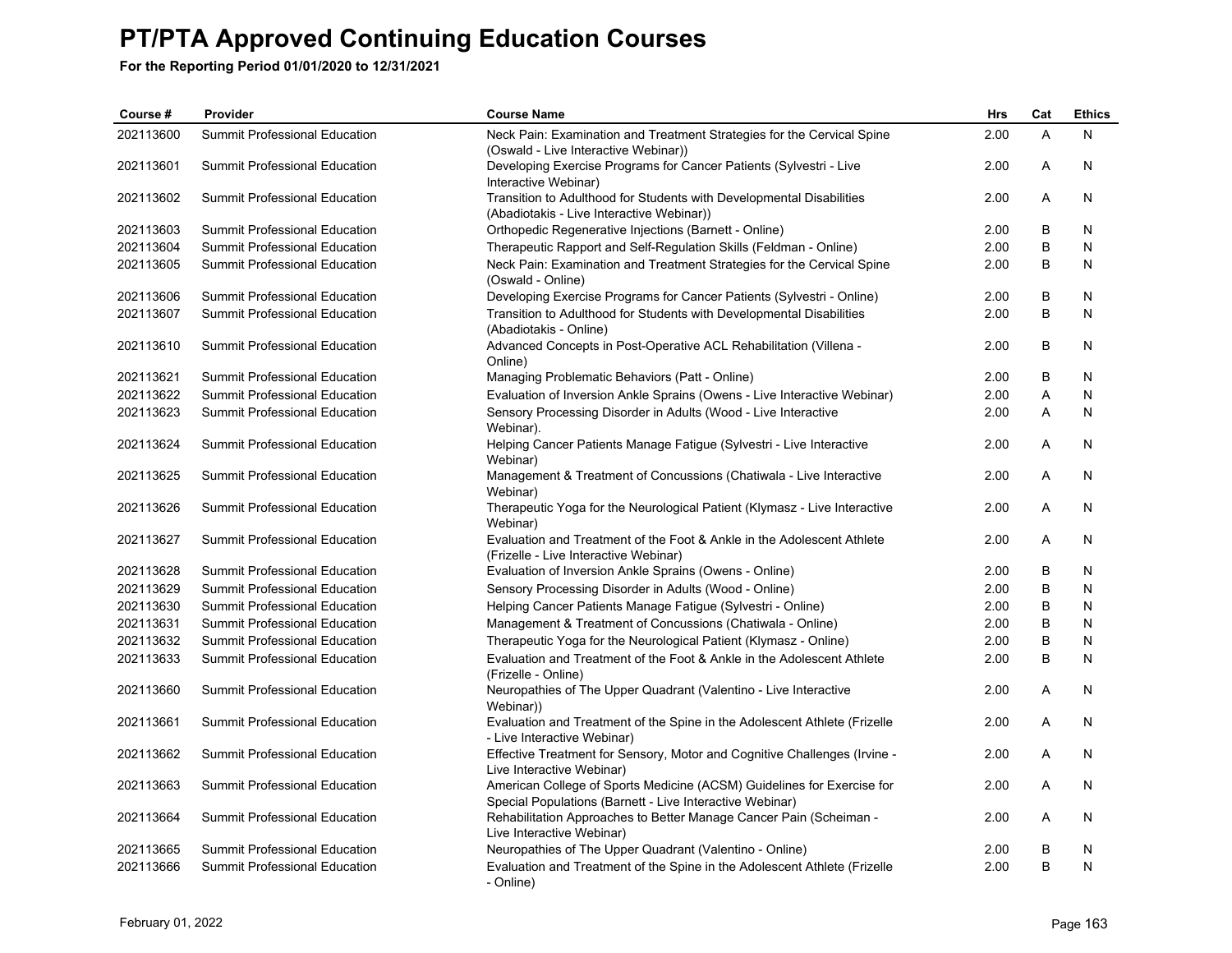| Course #  | Provider                             | <b>Course Name</b>                                                                                                      | Hrs  | Cat | <b>Ethics</b> |
|-----------|--------------------------------------|-------------------------------------------------------------------------------------------------------------------------|------|-----|---------------|
| 202113667 | Summit Professional Education        | Effective Treatment for Sensory, Motor and Cognitive Challenges (Irvine -<br>Online).                                   | 2.00 | B   | N             |
| 202113668 | Summit Professional Education        | American College of Sports Medicine (ACSM) Guidelines for Exercise for<br>Special Populations (Barnett - Online)        | 2.00 | B   | N             |
| 202113669 | Summit Professional Education        | Rehabilitation Approaches to Better Manage Cancer Pain (Scheiman -<br>Online)                                           | 2.00 | B   | N             |
| 202113682 | Summit Professional Education        | Evaluation & Treatment of the Knee in the Adolescent Athlete (Frizelle -<br>Live Interactive Webinar)                   | 2.00 | A   | N             |
| 202113683 | Summit Professional Education        | Evaluation & Treatment of the Knee in the Adolescent Athlete (Frizelle -<br>Online)                                     | 2.00 | B   | N             |
| 202113704 | Summit Professional Education        | Treating Shoulder Pain (Smith - Live Interactive Webinar)                                                               | 2.00 | Α   | N             |
| 202113705 | <b>Summit Professional Education</b> | Sensory-Based Feeding Strategies-á(Wood - Live Interactive Webinar)                                                     | 2.00 | A   | N             |
| 202113706 | Summit Professional Education        | Early Mobility in Acute Care-á(Gwilliam - Live Interactive Webinar)                                                     | 2.00 | Α   | N             |
| 202113707 | Summit Professional Education        | Evaluation & Treatment of the Adolescent Athlete Elbow & Wrist (Frizelle<br>- Live Interactive Webinar)                 | 2.00 | A   | N             |
| 202113708 | Summit Professional Education        | Treating Shoulder Pain (Smith - Online)                                                                                 | 2.00 | B   | N             |
| 202113709 | <b>Summit Professional Education</b> | Sensory-Based Feeding Strategies-á(Wood - Online)                                                                       | 2.00 | B   | N             |
| 202113710 | Summit Professional Education        | Early Mobility in Acute Care-á(Gwilliam - Online)                                                                       | 2.00 | B   | N             |
| 202113711 | Summit Professional Education        | Evaluation & Treatment of the Adolescent Athlete Elbow & Wrist (Frizelle<br>- Online)                                   | 2.00 | B   | N             |
| 202113731 | Summit Professional Education        | 3 Key Trigger Point Treatments to Enhance Core Activation (Trzaskos -<br>Online)                                        | 1.00 | B   | N             |
| 202113732 | <b>Summit Professional Education</b> | Trauma Care and Recovery in Acute Care (Gwilliam - Online)                                                              | 2.00 | B   | N             |
| 202113750 | Summit Professional Education        | Music Therapy (Milliken - Online)                                                                                       | 2.00 | B   | N             |
| 202113776 | Summit Professional Education        | Low Budget Therapy Solutions for Children with Autism (Worley - Live<br>Interactive Webinar)                            | 2.00 | A   | N             |
| 202113777 | Summit Professional Education        | Assessment and Treatment Strategies for Incontinence (Patt - Live<br>Interactive Webinar)                               | 2.00 | Α   | N             |
| 202113778 | Summit Professional Education        | Effective Rehabilitation Strategies for Frail Older Adults (Patt - Live<br>Interactive Webinar)                         | 2.00 | Α   | N             |
| 202113779 | <b>Summit Professional Education</b> | Holistic Approach to Treating Disease through Genetics (Live Interactive<br>Webinar)                                    | 2.00 | A   | N             |
| 202113780 | <b>Summit Professional Education</b> | Functional Assessment Tools in Geriatric Rehabilitation (Live Interactive<br>Webinar)                                   | 2.00 | A   | N             |
| 202113781 | Summit Professional Education        | Utilizing Evidence-Based Physical Agents in Effective Rehabilitation<br>(Gray - Live Interactive Webinar)               | 1.00 | Α   | N             |
| 202113782 | Summit Professional Education        | Effective Manual Therapy Techniques for Mobility Deficits of the Cervical<br>Spine (Randall - Live Interactive Webinar) | 1.00 | A   | N             |
| 202113783 | Summit Professional Education        | Running Biomechanics (Villena - Live Interactive Webinar)                                                               | 1.00 | Α   | N             |
| 202113784 | Summit Professional Education        | Low Budget Therapy Solutions for Children with Autism (Worley - Online)                                                 | 2.00 | B   | N             |
| 202113785 | <b>Summit Professional Education</b> | Assessment and Treatment Strategies for Incontinence (Patt - Online)                                                    | 2.00 | B   | N             |
| 202113786 | Summit Professional Education        | Effective Rehabilitation Strategies for Frail Older Adults (Patt - Online)                                              | 2.00 | В   | N             |
| 202113787 | Summit Professional Education        | Holistic Approach to Treating Disease through Genetics (Darby - Online)                                                 | 2.00 | B   | N             |
| 202113788 | <b>Summit Professional Education</b> | Functional Assessment Tools in Geriatric Rehabilitation (Dawson -<br>Online)                                            | 2.00 | B   | N             |
| 202113789 | <b>Summit Professional Education</b> | Utilizing Evidence-Based Physical Agents in Effective Rehabilitation<br>(Gray - Online)                                 | 1.00 | B   | N             |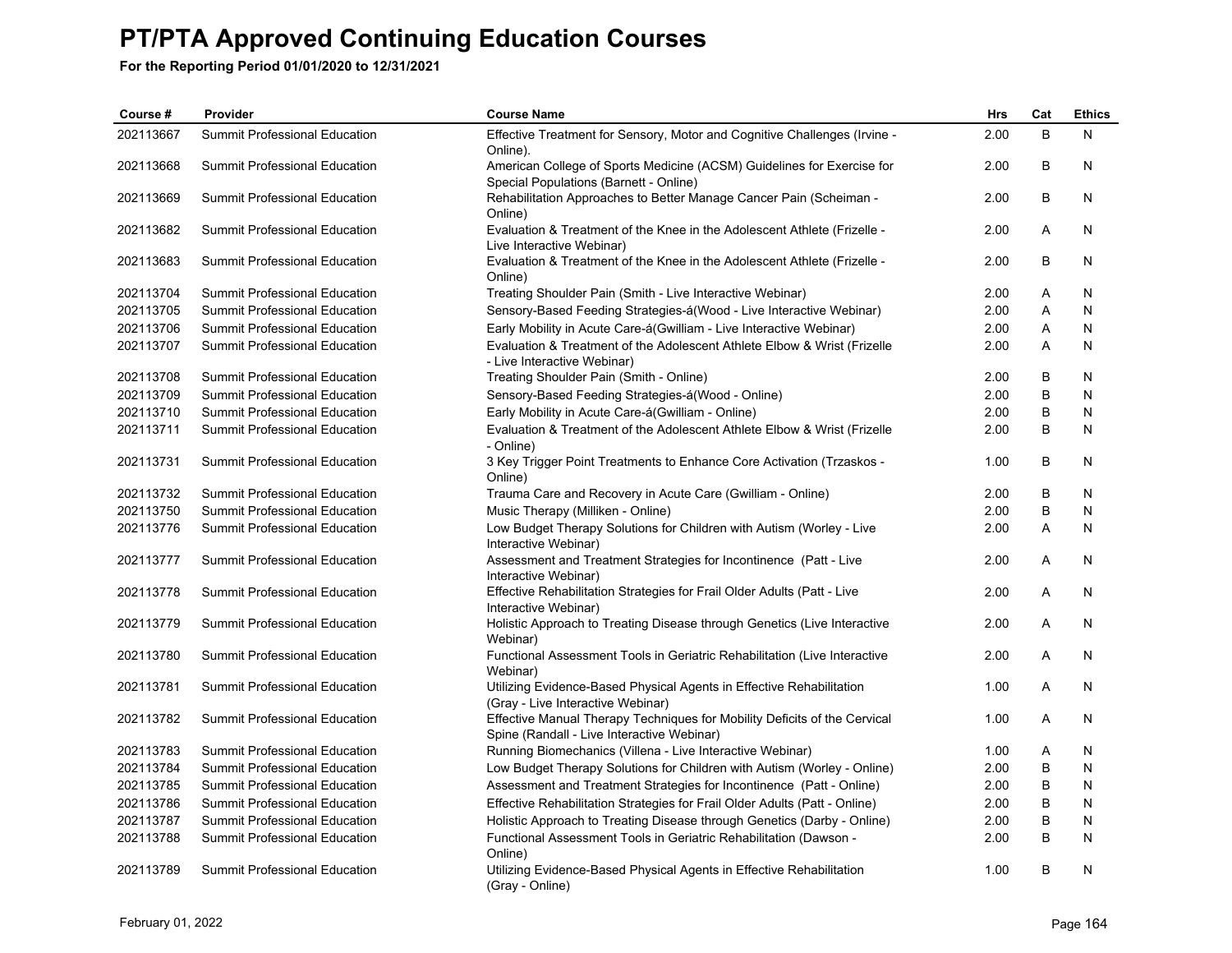| Course #  | Provider                             | <b>Course Name</b>                                                                                    | Hrs  | Cat | <b>Ethics</b> |
|-----------|--------------------------------------|-------------------------------------------------------------------------------------------------------|------|-----|---------------|
| 202113790 | <b>Summit Professional Education</b> | Effective Manual Therapy Techniques for Mobility Deficits of the Cervical<br>Spine (Randall - Online) | 1.00 | B   | N             |
| 202113791 | Summit Professional Education        | Running Biomechanics (Villena - Online)                                                               | 1.00 | В   | N             |
| 202113810 | Summit Professional Education        | Total Knee Arthroplasty (Morgan - Online)                                                             | 2.00 | В   | N             |
| 202113811 | Summit Professional Education        | Multicultural Issues and Clinical Supervision (Miller- Online)                                        | 2.00 | B   | Ν             |
| 202113885 | <b>Summit Professional Education</b> | Patient Mobility (Ladinsky)                                                                           | 6.00 | A   | N             |
| 202113886 | Summit Professional Education        | Assessment and Treatment of Shoulder Disorders (Earley)                                               | 6.00 | Α   | N             |
| 202113892 | Summit Professional Education        | Falls and Balance Disorders (Dawson)                                                                  | 6.00 | A   | N             |
| 202113921 | Summit Professional Education        | Hand Therapy (Valentino - Online)                                                                     | 2.00 | B   | N             |
| 202113922 | Summit Professional Education        | Functional Active Myofascial Release (Trzaskos- online)                                               | 2.00 | B   | N             |
| 202113938 | Summit Professional Education        | Infant Positioning and Handling (Pister)                                                              | 6.00 | Α   | N             |
| 202113939 | Summit Professional Education        | Chronic Pain Solutions (Trzaskos)                                                                     | 6.00 | Α   | N             |
| 202114049 | <b>Summit Professional Education</b> | High Intensity Interval Training (HIIT) (Darby - Online)                                              | 2.00 | B   | N             |
| 202114050 | Summit Professional Education        | Dry Needling (Gwilliam-Online)                                                                        | 2.00 | B   | N             |
| 202114105 | Summit Professional Education        | Rehab Hospice and Palliative Care (Chatiwala - Online)                                                | 2.00 | B   | N             |
| 202114106 | Summit Professional Education        | Upper Extremity Nerve Entrapments & Neurodynamics (Hubler - Online)                                   | 2.00 | B   | Ν             |
| 202114130 | <b>Summit Professional Education</b> | Differential Diagnosis: Upper Extremity Pathologies and Symptoms<br>(Pandya - Online)                 | 2.00 | B   | N             |
| 202114131 | Summit Professional Education        | Treating the Shoulder in the Adolescent Athlete (Frizelle - Online)                                   | 2.00 | B   | N             |
| 202114132 | Summit Professional Education        | Integrative Functional Core Strengthening (Trzaskos - Online)                                         | 2.00 | B   | N             |
| 202114157 | <b>Summit Professional Education</b> | Technology and Screen-Time (Sanghvi - Online)                                                         | 2.00 | B   | N             |
| 202114158 | Summit Professional Education        | Sensory-Based Approach to Pediatric Toe Walking (Duda - Online)                                       | 2.00 | B   | N             |
| 202114159 | Summit Professional Education        | Low Back Pain (Oswald - Online)                                                                       | 2.00 | В   | N             |
| 202114160 | Summit Professional Education        | Sensory Diets: Effective Creation and Implementation (Wood - Online)                                  | 2.00 | B   | N             |
| 202114226 | <b>Summit Professional Education</b> | Aging Skin and Wound Care (Patt - Online)                                                             | 2.00 | B   | N             |
| 202114227 | Summit Professional Education        | Latest Evidence for Knee Rehabilitation (Siyufy - Online)                                             | 2.00 | B   | N             |
| 202114228 | Summit Professional Education        | Changing Your Patient's Health Behavior Habits (Roberts - Online)                                     | 2.00 | В   | N             |
| 202114229 | <b>Summit Professional Education</b> | How Classes of Medications Impact Falls (Milliken - Online)                                           | 2.00 | B   | N             |
| 202114230 | Summit Professional Education        | Evidence-Based Upper Quarter Orthopedics (Hubler - Online)                                            | 2.00 | B   | N             |
| 202114231 | Summit Professional Education        | Evaluation and Treatment of the Hip in the Adolescent Athlete (Frizelle -<br>Online)                  | 2.00 | B   | N             |
| 202114232 | Summit Professional Education        | Effective Rehabilitation Approaches for Patients with Parkinson's<br>Disease (Chatiwala - Online)     | 2.00 | B   | N             |
| 202114233 | <b>Summit Professional Education</b> | Common Orthotics for the Hand and Wrist (Valentino - Online)                                          | 2.00 | B   | N             |
| 202114317 | Summit Professional Education        | Introductory Spanish for the Rehabilitation Professional (Morgan -<br>Online)                         | 2.00 | B   | N             |
| 202114318 | Summit Professional Education        | Patient Driven Groupings Model (PDGM) (Weiss - Online)                                                | 2.00 | В   | N             |
| 202114319 | Summit Professional Education        | The Therapists Role in Improving Pragmatic Language<br>(Ensslen-Boggs-Online)                         | 2.00 | B   | N             |
| 202114321 | <b>Summit Professional Education</b> | Pediatric Application of Focal and Whole-Body Vibration (Harvey-Online)                               | 2.00 | B   | N             |
| 202114322 | Summit Professional Education        | Introductory Spanish for the Rehabilitation Professional (Morgan - Live<br>Interactive Webinar).      | 2.00 | A   | N             |
| 202114323 | Summit Professional Education        | Patient Driven Groupings Model (PDGM) (Weiss - Live Interactive<br>Webinar)                           | 2.00 | Α   | N             |
| 202114324 | Summit Professional Education        | The Therapists Role in Improving Pragmatic Language (Ensslen-Boggs -<br>Live Interactive Webinar)     | 2.00 | A   | N             |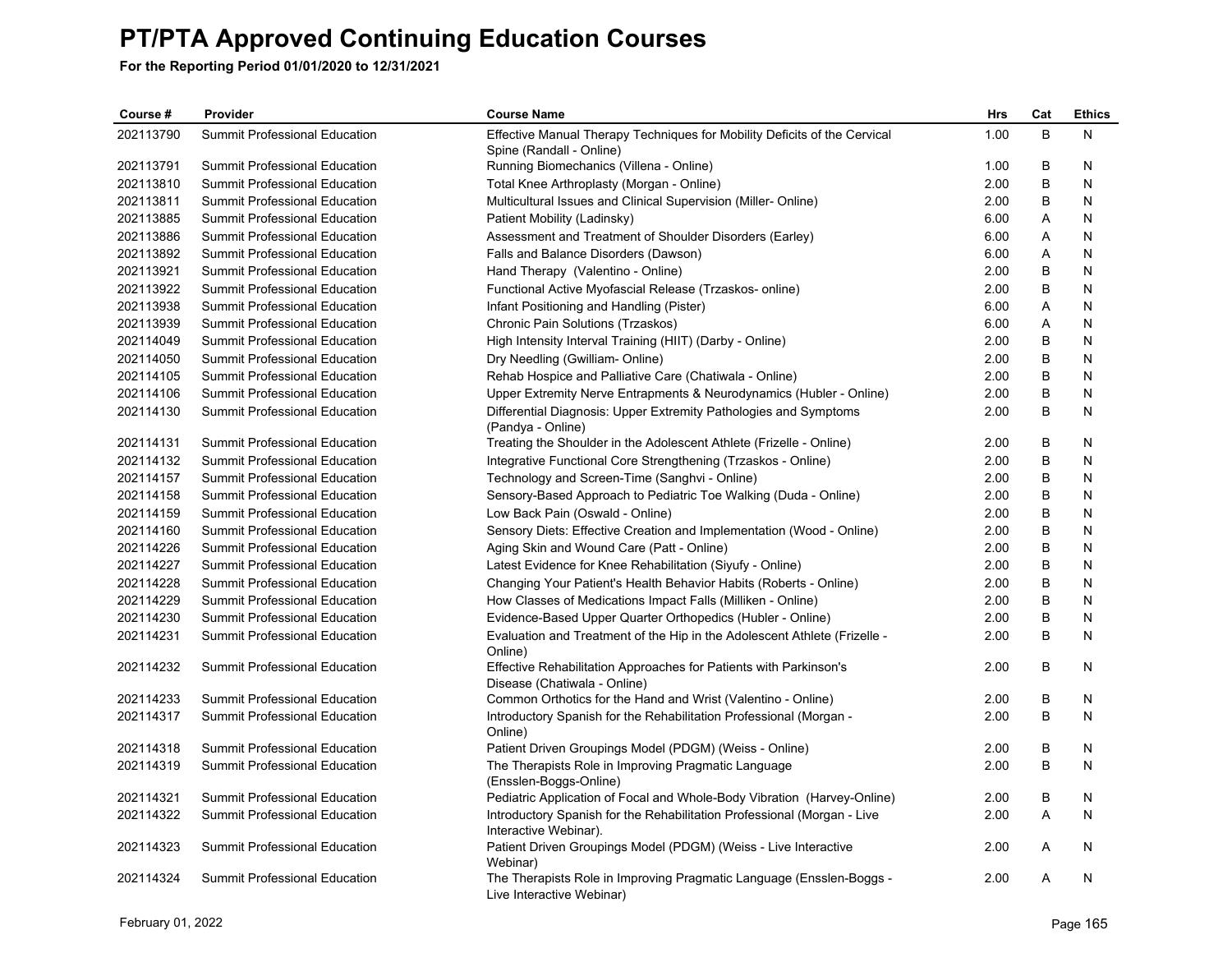| Course #  | Provider                             | <b>Course Name</b>                                                                                                                | Hrs  | Cat | <b>Ethics</b> |
|-----------|--------------------------------------|-----------------------------------------------------------------------------------------------------------------------------------|------|-----|---------------|
| 202114325 | Summit Professional Education        | COVID-19: Clinical Interventions for Therapy (Gwilliam - Live Interactive<br>Webinar)                                             | 2.00 | A   | N             |
| 202114326 | <b>Summit Professional Education</b> | Pediatric Application of Focal and Whole-Body Vibration (Harvey - Live<br>Interactive Webinar)                                    | 2.00 | Α   | N             |
| 202114331 | <b>Summit Professional Education</b> | Vision Rehabilitation for the Neurological Patient (Klymasz - Online)                                                             | 2.00 | B   | N             |
| 202114332 | <b>Summit Professional Education</b> | Kinesiology Taping for Respiratory, Oral Motor, and Speech Related<br>Issues (Sanders - Online)                                   | 2.00 | B   | N             |
| 202114333 | Summit Professional Education        | Implementing an Exercise-Based Approach to Treat Progressive<br>Neurological Diagnosis (Roberts Lo - Online)                      | 2.00 | B   | N             |
| 202114334 | Summit Professional Education        | Assessment and Treatment Strategies for Dementia, Delirium, and<br>Depression (Patt - Online)                                     | 2.00 | B   | N             |
| 202114335 | Summit Professional Education        | Differential Diagnosis for Periventricular Leukomalacia (PVL) (Rushing-<br>Online)                                                | 2.00 | B   | N             |
| 202114359 | <b>Summit Professional Education</b> | Trauma-Informed Rehabilitation (Trzaskos - Live Interactive Webinar)                                                              | 2.00 | A   | N             |
| 202114362 | Summit Professional Education        | Trauma-Informed Rehabilitation (Trzaskos-Online)                                                                                  | 2.00 | B   | N             |
| 202114364 | Summit Professional Education        | Stroke Rehab in the Acute Care Setting (O'Shea/Vanesko - Live<br>Interactive Webinar)                                             | 2.00 | A   | N             |
| 202114365 | <b>Summit Professional Education</b> | Stroke Rehab in the Acute Care Setting (O'Shea/Vanesko-Online)                                                                    | 2.00 | B   | N             |
| 202114366 | Summit Professional Education        | Assessment of the Dizzy Patient in the Acute Care Setting (Rawlings -<br>Live Interactive Webinar)                                | 2.00 | A   | N             |
| 202114367 | Summit Professional Education        | Assessment of the Dizzy Patient in the Acute Care Setting (Rawlings -<br>Online)                                                  | 2.00 | B   | N             |
| 202114368 | <b>Summit Professional Education</b> | Rehabilitation for Dementia Patients (Ensslen-Boggs - Live Interactive<br>Webinar)                                                | 6.00 | Α   | N             |
| 202114369 | Summit Professional Education        | Rehabilitation for Dementia Patients (Ensslen-Boggs - Online)                                                                     | 6.00 | B   | N             |
| 202114370 | Summit Professional Education        | Effective Strategies for Integrating Visual & Motor<br>Learning-á(Schafer-Clay - Live Interactive Webinar)                        | 2.00 | Α   | N             |
| 202114371 | Summit Professional Education        | Effective Strategies for Integrating Visual & Motor<br>Learning-á(Schafer-Clay - Online)                                          | 2.00 | B   | N             |
| 202114410 | Summit Professional Education        | Low Vision (Walters - Live Interactive Webinar)                                                                                   | 6.00 | Α   | N             |
| 202114411 | Summit Professional Education        | Low Vision (Walters - Online)                                                                                                     | 6.00 | B   | N             |
| 202114412 | Summit Professional Education        | Pharmacology in the ICU (Gwilliam - Live Interactive Webinar)                                                                     | 2.00 | Α   | N             |
| 202114417 | Summit Professional Education        | Evidence-Based Practice in the School Setting (Schafer-Clay - Live<br>Interactive Webinar)                                        | 2.00 | A   | N             |
| 202114420 | Summit Professional Education        | Multiple Sclerosis (Klymasz - Live Interactive Webinar)                                                                           | 2.00 | Α   | N             |
| 202114421 | Summit Professional Education        | Rehabilitation for the Frail or Cognitively Impaired Older Adult:<br>Assessment and Treatment (Butler - Live Interactive Webinar) | 2.00 | Α   | N             |
| 202114423 | Summit Professional Education        | Pharmacology in the ICU (Gwilliam - Online)                                                                                       | 2.00 | B   | N             |
| 202114424 | Summit Professional Education        | Evidence-Based Practice in the School Setting (Schafer-Clay - Online)                                                             | 2.00 | B   | N             |
| 202114425 | Summit Professional Education        | Multiple Sclerosis (Klymasz - Online)                                                                                             | 2.00 | B   | N             |
| 202114427 | Summit Professional Education        | Rehabilitation for the Frail or Cognitively Impaired Older Adult:<br>Assessment and Treatment (Butler - Online)                   | 2.00 | B   | N             |
| 202114474 | Summit Professional Education        | Integration of Persistent Reflexes (Otty - Live Interactive Webinar)                                                              | 2.00 | A   | N             |
| 202114479 | Summit Professional Education        | Stroke Rehab in the Inpatient Rehabilitation Setting (Vanesko/O'Shea -<br>Live Interactive Webinar)                               | 2.00 | Α   | N             |
| 202114480 | <b>Summit Professional Education</b> | Rehabilitation for the Frail or Cognitively Impaired Older Adult:<br>Documentation (Butler - Live Interactive Webinar)            | 2.00 | A   | N             |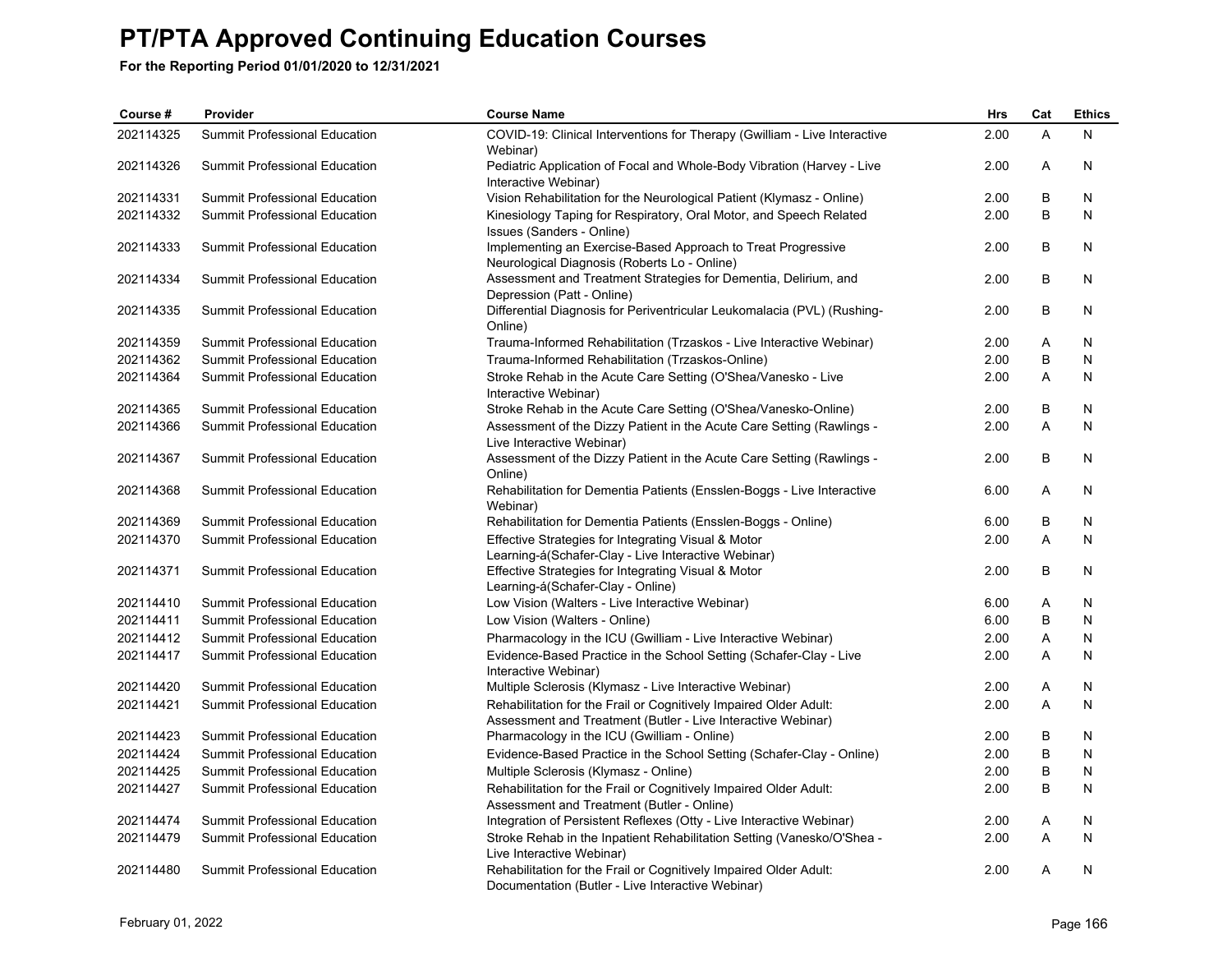| Course #  | Provider                             | <b>Course Name</b>                                                                                                                  | <b>Hrs</b> | Cat | <b>Ethics</b> |
|-----------|--------------------------------------|-------------------------------------------------------------------------------------------------------------------------------------|------------|-----|---------------|
| 202114481 | Summit Professional Education        | Implementing Successful Aging Initiatives for Elder Clients (Milliken -<br>Live Interactive Webinar).                               | 2.00       | A   | N             |
| 202114482 | Summit Professional Education        | Optimizing Functional Movements (Duncan - Live Interactive Webinar)                                                                 | 2.00       | A   | N             |
| 202114484 | <b>Summit Professional Education</b> | Integration of Persistent Reflexes (Otty GÇô Online)                                                                                | 2.00       | B   | N             |
| 202114485 | Summit Professional Education        | Stroke Rehab in the Inpatient Rehabilitation Setting (Vanesko/O'Shea -<br>Online)                                                   | 2.00       | B   | N             |
| 202114486 | Summit Professional Education        | Rehabilitation for the Frail or Cognitively Impaired Older Adult:<br>Documentation (Butler GÇô Online)                              | 2.00       | B   | N             |
| 202114487 | Summit Professional Education        | Implementing Successful Aging Initiatives for Elder Clients (Milliken -<br>Online)                                                  | 2.00       | B   | N             |
| 202114488 | Summit Professional Education        | Optimizing Functional Movements (Duncan - Online)                                                                                   | 2.00       | В   | N             |
| 202114500 | Summit Professional Education        | Building an Evaluation and Treatment Plan for Arthritis (Gillett - Live<br>Interactive Webinar)                                     | 2.00       | A   | N             |
| 202114501 | Summit Professional Education        | Building an Evaluation and Treatment Plan for Arthritis (Gillett - Online)                                                          | 2.00       | В   | N             |
| 202114502 | Summit Professional Education        | Complexities and Treatment Strategies with Pulmonary Disease (Milliken<br>- Live Interactive Webinar)                               | 2.00       | Α   | N             |
| 202114503 | Summit Professional Education        | Complexities and Treatment Strategies with Pulmonary Disease (Milliken<br>- Online)                                                 | 2.00       | B   | N             |
| 202114517 | Summit Professional Education        | Utilizing Sensory Integration Strategies (Schafer-Clay - Live Interactive<br>Webinar)                                               | 2.00       | A   | N             |
| 202114518 | Summit Professional Education        | Utilizing Sensory Integration Strategies (Schafer-Clay - Online)                                                                    | 2.00       | B   | N             |
| 202114522 | Summit Professional Education        | Kinesiology Taping for the Hand and Wrist (Valentino - Live Interactive<br>Webinar)                                                 | 2.00       | A   | N             |
| 202114523 | Summit Professional Education        | Kinesiology Taping for the Hand and Wrist (Valentino - Online)                                                                      | 2.00       | B   | N             |
| 202114528 | <b>Summit Professional Education</b> | Improving Sleep Patterns (Murphy - Live Interactive Webinar)                                                                        | 2.00       | Α   | N             |
| 202114529 | Summit Professional Education        | Improving Sleep Patterns (Murphy - Online)                                                                                          | 2.00       | B   | N             |
| 202114572 | Summit Professional Education        | Documentation for Medicare Services (Connell - Live Interactive<br>Webinar)                                                         | 6.00       | A   | N             |
| 202114635 | Summit Professional Education        | Stroke Rehab in the Home and Outpatient Settings (Vanesko/O'Shea -<br>Live Interactive Webinar)                                     | 2.00       | A   | N             |
| 202114636 | Summit Professional Education        | Stroke Rehab in the Home and Outpatient Settings (Vanesko/O'Shea -<br>Online)                                                       | 2.00       | B   | N             |
| 202114637 | Summit Professional Education        | Fibromyalgia: Developing an Evidence-Based Treatment Plan to Address<br>Functional Limitations (Gillett - Live Interactive Webinar) | 2.00       | A   | N             |
| 202114638 | Summit Professional Education        | Fibromyalgia: Developing an Evidence-Based Treatment Plan to Address<br>Functional Limitations (Gillett - Online)                   | 2.00       | B   | N             |
| 202114639 | Summit Professional Education        | Evidence-Based Upper Extremity Evaluation (Bellm - Live Interactive<br>Webinar)                                                     | 2.00       | A   | N             |
| 202114640 | Summit Professional Education        | Evidence-Based Upper Extremity Evaluation (Bellm - Online)                                                                          | 2.00       | В   | N             |
| 202114641 | Summit Professional Education        | Early Intervention for the Young Child (Williams - Live Interactive<br>Webinar)                                                     | 2.00       | A   | N             |
| 202114642 | Summit Professional Education        | Early Intervention for the Young Child (Williams - Online)                                                                          | 2.00       | В   | N             |
| 202114676 | Summit Professional Education        | Cervicogenic Headache Evaluation and Treatment Strategies (Oswald -<br>Live Interactive Webinar)                                    | 2.00       | A   | N             |
| 202114677 | Summit Professional Education        | Cervicogenic Headache Evaluation and Treatment Strategies (Oswald -<br>Online)                                                      | 2.00       | В   | N             |
| 202114678 | <b>Summit Professional Education</b> | Creating a Holistic Occupational Profile (Schafer-Clay - Live Interactive<br>Webinar)                                               | 2.00       | A   | N             |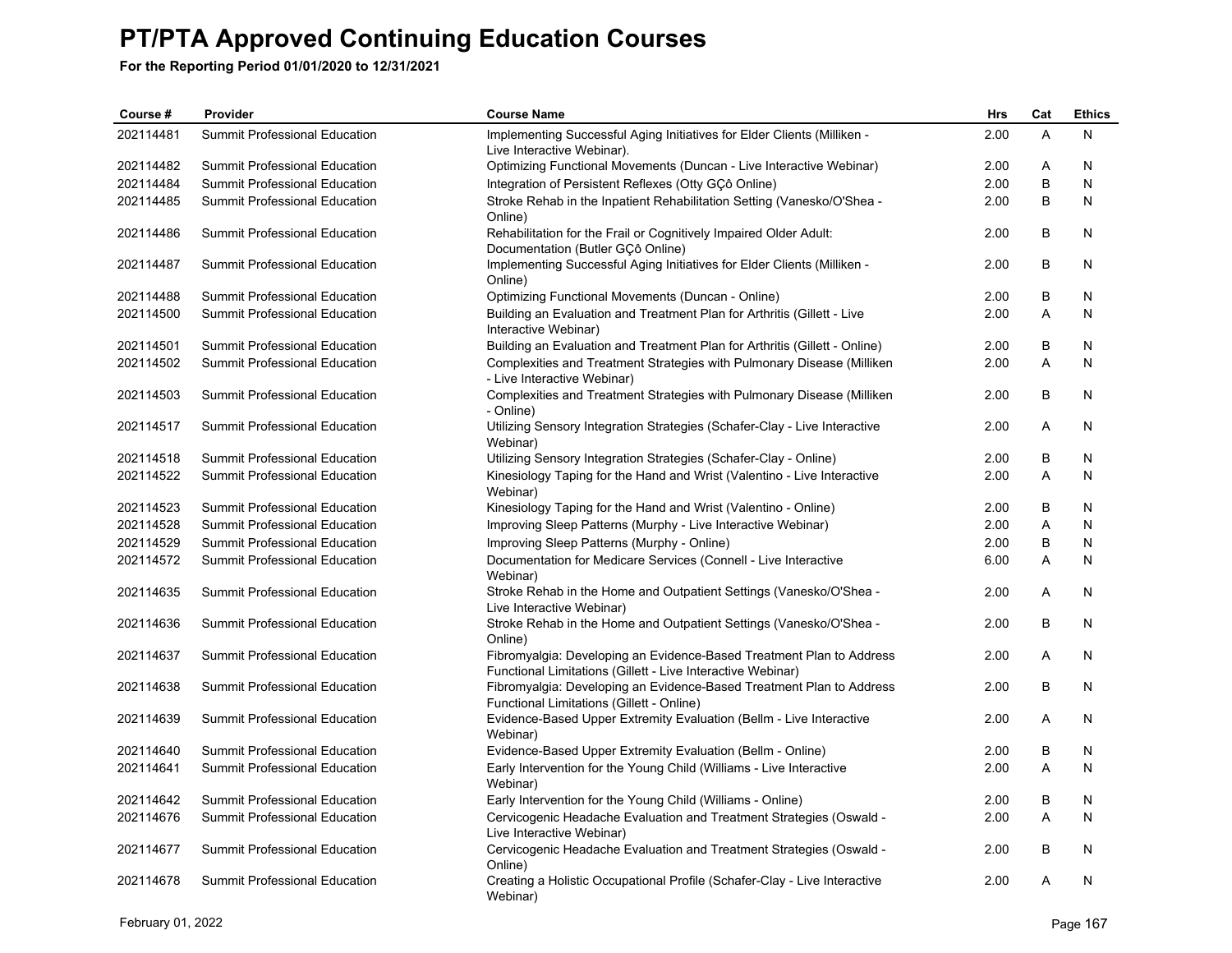| Course #          | Provider                                              |                     | <b>Course Name</b>                                                                                         | Hrs  | Cat | <b>Ethics</b> |
|-------------------|-------------------------------------------------------|---------------------|------------------------------------------------------------------------------------------------------------|------|-----|---------------|
| 202114679         | Summit Professional Education                         |                     | Creating a Holistic Occupational Profile (Schafer-Clay - Online)                                           | 2.00 | B   | N             |
| 202114680         | <b>Summit Professional Education</b>                  |                     | Effective Functional Assessment and Testing (Singleton - Live Interactive<br>Webinar)                      | 2.00 | Α   | N             |
| 202114681         | Summit Professional Education                         |                     | Effective Functional Assessment and Testing (Singleton - Online).                                          | 2.00 | B   | N             |
| 202114682         | Summit Professional Education                         |                     | Nutrition Management for Cancer Patients (Darby - Live Interactive<br>Webinar)                             | 2.00 | A   | N             |
| 202114683         | Summit Professional Education                         |                     | Nutrition Management for Cancer Patients (Darby - Online)                                                  | 2.00 | B   | N             |
| 202114684         | Summit Professional Education                         |                     | Sacroiliac Joint Disorder and Low Back Pain (Pandya - Live Interactive<br>Webinar)                         | 2.00 | A   | N             |
| 202114685         | Summit Professional Education                         |                     | Sacroiliac Joint Disorder and Low Back Pain (Pandya - Online)                                              | 2.00 | B   | N             |
| 202114739         | Summit Professional Education                         |                     | Pediatric Motor Learning (Harvey - Live Interactive Webinar)                                               | 6.00 | Α   | N             |
| 202114740         | Summit Professional Education                         |                     | Pediatric Motor Learning (Harvey - Online)                                                                 | 6.00 | B   | N             |
| 202114741         | Summit Professional Education                         |                     | Post-COVID-19 Syndrome (Lewan - Live Interactive Webinar)                                                  | 2.00 | Α   | N             |
| 202114742         | Summit Professional Education                         |                     | Post-COVID-19 Syndrome (Lewan - Online)                                                                    | 2.00 | B   | N             |
| 202114743         | Summit Professional Education                         |                     | Therapeutic Special Tests in the Geriatric Population (Morgan - Live<br>Interactive Webinar)               | 2.00 | Α   | N             |
| 202114744         | Summit Professional Education                         |                     | Therapeutic Special Tests in the Geriatric Population (Morgan - Online)                                    | 2.00 | B   | N             |
| 202114745         | <b>Summit Professional Education</b>                  |                     | Holistic Treatment of the Dementia Population (Klymasz - Live Interactive<br>Webinar)                      | 2.00 | Α   | N             |
| 202114746         | Summit Professional Education                         |                     | Holistic Treatment of the Dementia Population (Klymasz - Online)                                           | 2.00 | B   | N             |
| 202114747         | <b>Summit Professional Education</b>                  |                     | Rehabilitation Myths in Orthopedic Rehab of the Lower Body (Frizelle -<br>Live Interactive Webinar)        | 2.00 | A   | N             |
| 202114748         | Summit Professional Education                         |                     | Rehabilitation Myths in Orthopedic Rehab of the Lower Body (Frizelle -<br>Online)                          | 2.00 | B   | N             |
| 202114749         | Summit Professional Education                         |                     | Supporting Functional Development in Early Intervention (Sanghvi - Live<br>Interactive Webinar)            | 2.00 | Α   | N             |
| 202114750         | Summit Professional Education                         |                     | Supporting Functional Development in Early Intervention (Sanghvi -<br>Online)                              | 2.00 | B   | N             |
| 202114765         | Summit Professional Education                         |                     | Multiple Sclerosis Rehabilitation Strategies and Recommendations<br>(Chatiwala - Live Interactive Webinar) | 2.00 | Α   | N             |
| 202114766         | Summit Professional Education                         |                     | Multiple Sclerosis Rehabilitation Strategies and Recommendations<br>(Chatiwala - Online)                   | 2.00 | B   | N             |
| 202114767         | Summit Professional Education                         |                     | Hypermobility Spectrum Disorders (Lewan - Live Interactive Webinar)                                        | 2.00 | Α   | N             |
| 202114768         | Summit Professional Education                         |                     | Hypermobility Spectrum Disorders (Lewan - Online)                                                          | 2.00 | B   | N             |
| 202114771         | Summit Professional Education                         |                     | Hip Disorders and Gait Dysfunction (Pandya - Live Interactive Webinar)                                     | 2.00 | Α   | N             |
| 202114772         | Summit Professional Education                         |                     | Hip Disorders and Gait Dysfunction (Pandya - Online)                                                       | 2.00 | B   | N             |
| 202114781         | Summit Professional Education                         |                     | Comprehensive Breast Cancer Care (Scheiman - Live Interactive<br>Webinar)                                  | 2.00 | A   | N             |
| 202114782         | Summit Professional Education                         |                     | Comprehensive Breast Cancer Care (Scheiman - Online)                                                       | 2.00 | B   | N             |
| 202114836         | Summit Professional Education                         |                     | Rehab for Chronic Conditions (McCormick)                                                                   | 6.00 | A   | N             |
|                   | <b>Contact Info:</b>                                  | (800) 433-9570      |                                                                                                            |      |     |               |
| 202114870         | Summit Professional Education<br><b>Contact Info:</b> | (615) 376-8828 x290 | Chronic Pain Solutions (Trzaskos - Online)                                                                 | 6.00 | B   | N             |
| 202114874         | Summit Professional Education                         |                     | Rehabilitation for Parkinson's Disease (Roberts - Live Interactive<br>Webinar))                            | 6.00 | Α   | N             |
|                   | <b>Contact Info:</b>                                  | (800) 433-9570      |                                                                                                            |      |     |               |
| 202114875         | Summit Professional Education                         |                     | Stroke Rehabilitation (Pitsch - Live Interactive Webinar)                                                  | 6.00 | A   | N             |
| February 01, 2022 |                                                       |                     |                                                                                                            |      |     | Page 168      |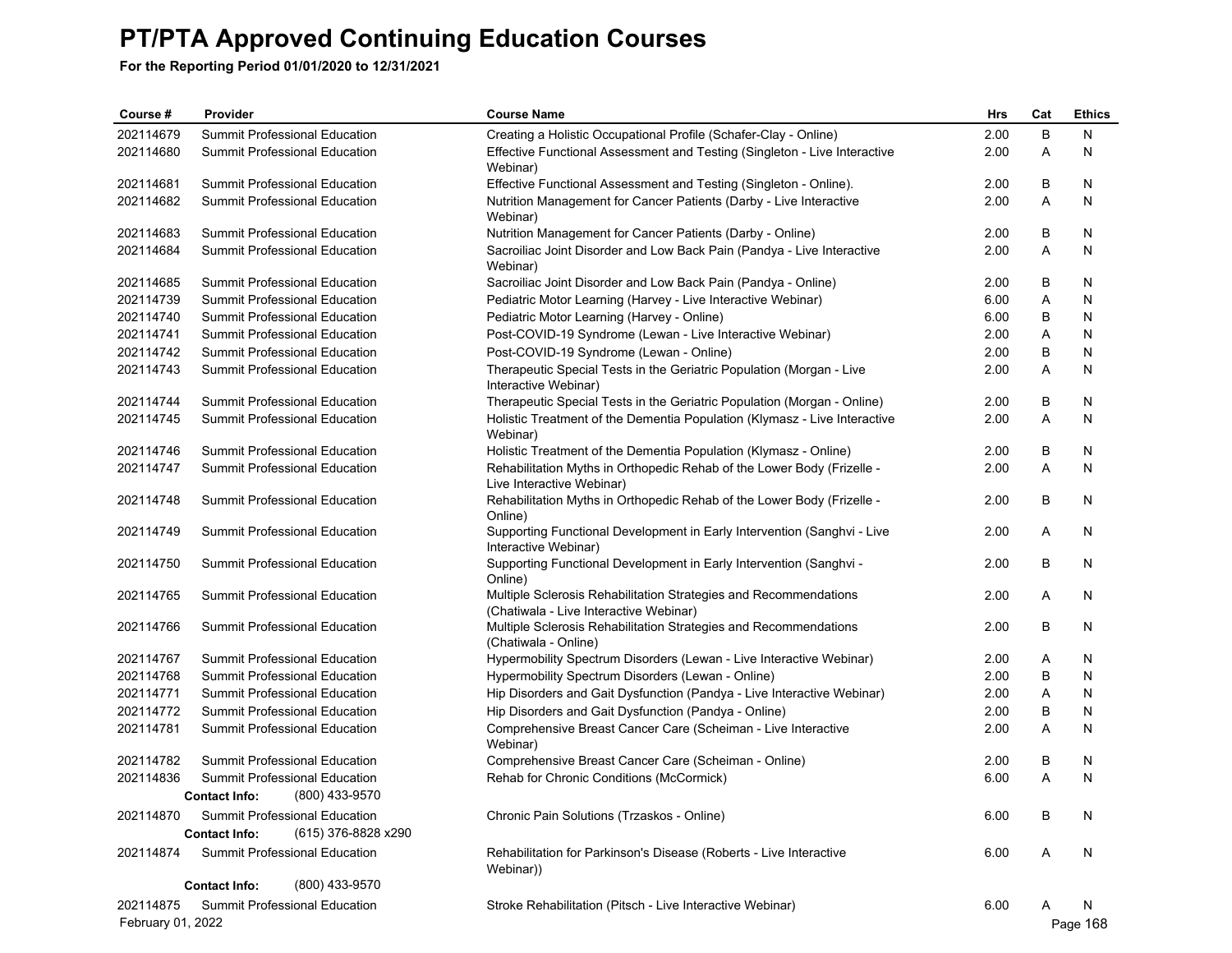**For the Reporting Period 01/01/2020 to 12/31/2021**

| Course #  | Provider             |                                                 | <b>Course Name</b>                                                                                                           | <b>Hrs</b> | Cat | <b>Ethics</b> |
|-----------|----------------------|-------------------------------------------------|------------------------------------------------------------------------------------------------------------------------------|------------|-----|---------------|
|           | <b>Contact Info:</b> | (800) 433-9570                                  |                                                                                                                              |            |     |               |
| 202114876 |                      | Summit Professional Education                   | Nutrition Management for Patients with ADHD (Darby - Live Interactive<br>Webinar                                             | 2.00       | A   | N             |
|           | <b>Contact Info:</b> | (800) 433-9570                                  |                                                                                                                              |            |     |               |
| 202114877 | <b>Contact Info:</b> | Summit Professional Education<br>(800) 433-9570 | Nutrition Management for Patients with ADHD (Darby - Online)                                                                 | 2.00       | B   | N             |
| 202114878 | <b>Contact Info:</b> | Summit Professional Education<br>(800) 433-9570 | Peripheral Nerve Entrapments (Frizelle - Live Interactive Webinar)                                                           | 2.00       | A   | N             |
| 202114879 | <b>Contact Info:</b> | Summit Professional Education<br>(800) 433-9570 | Peripheral Nerve Entrapments (Frizelle - Online)                                                                             | 2.00       | B   | N             |
| 202114881 | <b>Contact Info:</b> | Summit Professional Education<br>(800) 433-9570 | Tone Management in Children (Rushing - Live Interactive Webinar)                                                             | 2.00       | A   | N             |
| 202114882 |                      | Summit Professional Education                   | Tone Management in Children (Rushing - Online)                                                                               | 2.00       | B   | N             |
|           | <b>Contact Info:</b> | (800) 433-9570                                  |                                                                                                                              |            |     |               |
| 202114883 |                      | Summit Professional Education                   | Pelvic Floor Rehabilitation Update: Urge Incontinence and Neurogenic<br>Bowel and Bladder (Lewan - Live Interactive Webinar) | 2.00       | A   | N             |
|           | <b>Contact Info:</b> | (800) 433-9570                                  |                                                                                                                              |            |     |               |
| 202114884 |                      | Summit Professional Education                   | Pelvic Floor Rehabilitation Update: Urge Incontinence and Neurogenic<br>Bowel and Bladder (Lewan - Online)                   | 2.00       | B   | N             |
|           | <b>Contact Info:</b> | (800) 433-9570                                  |                                                                                                                              |            |     |               |
| 202114885 |                      | Summit Professional Education                   | Medicare Documentation: Practical Strategies for Justifying Therapy<br>Services (Butler - Live Interactive Webinar)          | 2.00       | A   | N             |
|           | <b>Contact Info:</b> | (800) 433-9570                                  |                                                                                                                              |            |     |               |
| 202114886 |                      | Summit Professional Education                   | Medicare Documentation: Practical Strategies for Justifying Therapy<br>Services (Butler - Online)                            | 2.00       | B   | N             |
|           | <b>Contact Info:</b> | (800) 433-9570                                  |                                                                                                                              |            |     |               |
| 202114925 | <b>Contact Info:</b> | Summit Professional Education<br>(800) 433-9570 | Progressive Neurological Diagnoses (Roberts - Live Interactive Webinar)                                                      | 6.00       | Α   | N             |
| 202114926 | <b>Contact Info:</b> | Summit Professional Education<br>(800) 433-9570 | Progressive Neurological Diagnoses (Roberts - Online)                                                                        | 6.00       | B   | N             |
| 202114927 |                      | Summit Professional Education                   | Nutrition Management for Dementia Patients (Darby - Live Interactive<br>Webinar)                                             | 2.00       | A   | N             |
|           | <b>Contact Info:</b> | (800) 433-9570                                  |                                                                                                                              |            |     |               |
| 202114928 | <b>Contact Info:</b> | Summit Professional Education<br>(800) 433-9570 | Nutrition Management for Dementia Patients (Darby - Online)                                                                  | 2.00       | B   | N             |
| 202114929 |                      | Summit Professional Education                   | Balance and Motor Control in Geriatric and Neurological Patients<br>(Roberts - Live Interactive Webinar)                     | 2.00       | A   | N             |
|           | <b>Contact Info:</b> | (800) 433-9570                                  |                                                                                                                              |            |     |               |
| 202114930 |                      | Summit Professional Education                   | Balance and Motor Control in Geriatric and Neurological Patients<br>(Roberts - Online)                                       | 2.00       | B   | N             |
|           | <b>Contact Info:</b> | (800) 433-9570                                  |                                                                                                                              |            |     |               |
| 202114931 |                      | Summit Professional Education                   | Adaptive Strengthening Activities for Children with Motor Dysfunction<br>(Grimenstein - Live Interactive Webinar)            | 2.00       | Α   | N             |
|           | <b>Contact Info:</b> | (800) 433-9570                                  |                                                                                                                              |            |     |               |

February 01, 2022 Page 169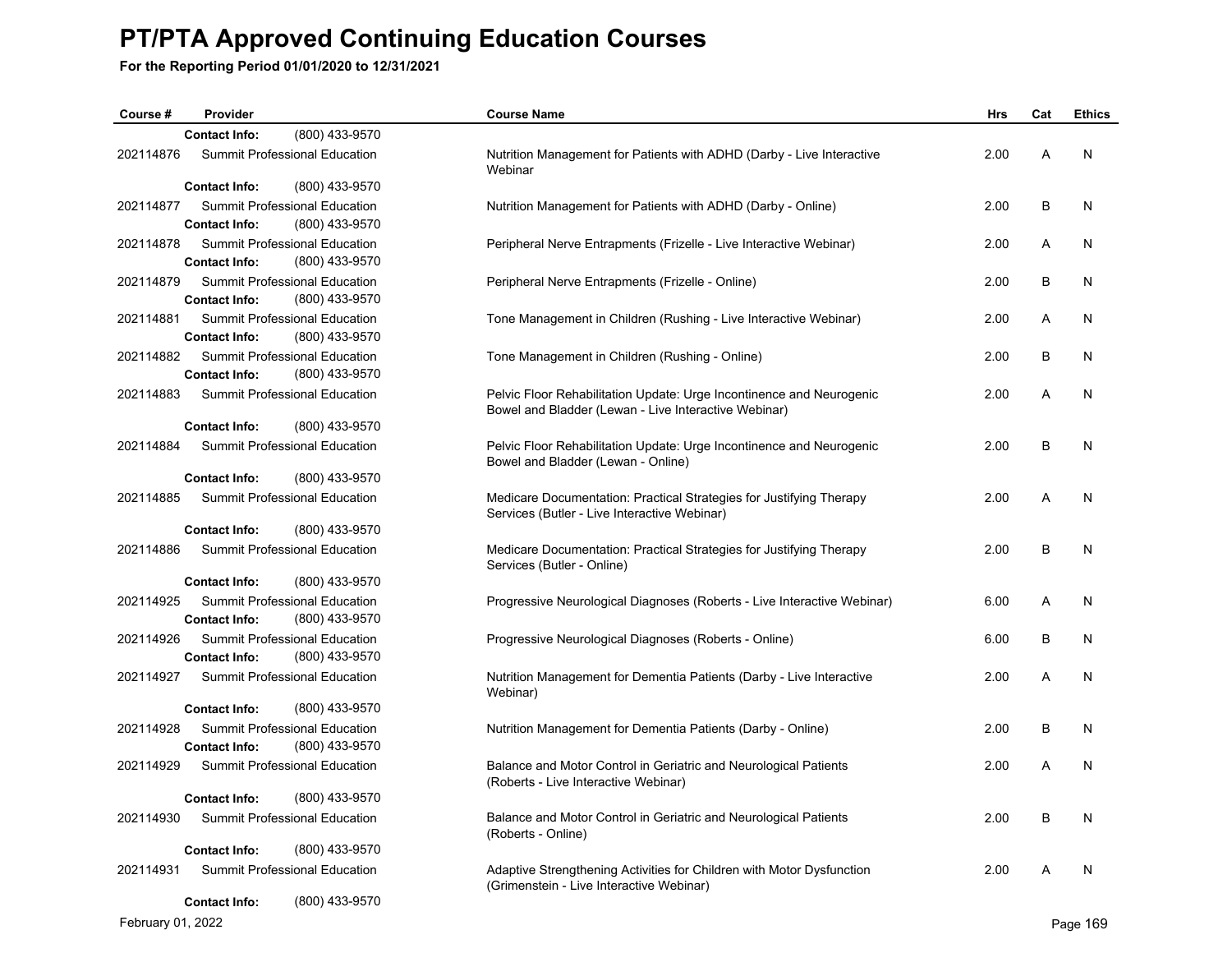**For the Reporting Period 01/01/2020 to 12/31/2021**

| Course #  | Provider                                                                | <b>Course Name</b>                                                                                    | Hrs  | Cat | <b>Ethics</b> |
|-----------|-------------------------------------------------------------------------|-------------------------------------------------------------------------------------------------------|------|-----|---------------|
| 202114932 | Summit Professional Education                                           | Adaptive Strengthening Activities for Children with Motor Dysfunction<br>(Grimenstein - Online)       | 2.00 | B   | N             |
|           | <b>Contact Info:</b><br>(800) 433-9570                                  |                                                                                                       |      |     |               |
| 202115130 | Summit Professional Education                                           | Optimal Rehab and Performance of the Overhead Athlete (Villena - Live<br>Interactive Webinar)         | 2.00 | A   | N             |
|           | <b>Contact Info:</b><br>(800) 433-9570                                  |                                                                                                       |      |     |               |
| 202115131 | Summit Professional Education                                           | Optimal Rehab and Performance of the Overhead Athlete (Villena -<br>Online)                           | 2.00 | B   | N             |
|           | (800) 433-9570<br><b>Contact Info:</b>                                  |                                                                                                       |      |     |               |
| 202115154 | Summit Professional Education                                           | Infant Development, Occupations, and Cultural Influences (Schafer-Clay<br>- Live Interactive Webinar) | 2.00 | A   | N             |
|           | <b>Contact Info:</b><br>(800) 433-9570                                  |                                                                                                       |      |     |               |
| 202115155 | Summit Professional Education                                           | Infant Development, Occupations, and Cultural Influences (Schafer-Clay<br>- Online)                   | 2.00 | В   | N             |
|           | (800) 433-9570<br><b>Contact Info:</b>                                  |                                                                                                       |      |     |               |
| 202115159 | Summit Professional Education                                           | Vestibular Rehab: Performing an Oculomotor Assessment (Rawlings -<br>Live Interactive Webinar)        | 2.00 | A   | N             |
|           | (800) 433-9570<br><b>Contact Info:</b>                                  |                                                                                                       |      |     |               |
| 202115160 | <b>Summit Professional Education</b>                                    | Vestibular Rehab: Performing an Oculomotor Assessment (Rawlings -<br>Online)                          | 2.00 | В   | N             |
|           | <b>Contact Info:</b><br>(800) 433-9570                                  |                                                                                                       |      |     |               |
| 202115205 | Summit Professional Education                                           | The Moro Primitive Reflex and Interoception (Shimkus - Live Interactive<br>Webinar)                   | 2.00 | Α   | N             |
|           | (800) 433-9570<br><b>Contact Info:</b>                                  |                                                                                                       |      |     |               |
| 202115206 | Summit Professional Education<br><b>Contact Info:</b><br>(800) 433-9570 | The Moro Primitive Reflex and Interoception (Shimkus - Online)                                        | 2.00 | B   | N             |
| 202115223 | Summit Professional Education                                           | Chronic Venous Insufficiency (Davis - Live Interactive Webinar)                                       | 2.00 | A   | N             |
|           | <b>Contact Info:</b><br>(800) 433-9570                                  |                                                                                                       |      |     |               |
| 202115224 | Summit Professional Education                                           | Chronic Venous Insufficiency (Davis - Online)                                                         | 2.00 | B   | N             |
|           | <b>Contact Info:</b><br>(800) 433-9570                                  |                                                                                                       |      |     |               |
| 202115226 | <b>Summit Professional Education</b>                                    | Building Patient Rapport and Compliance (O'Shea - Live Interactive<br>Webinar)                        | 2.00 | A   | N             |
|           | (800) 433-9570<br><b>Contact Info:</b>                                  |                                                                                                       |      |     |               |
| 202115227 | Summit Professional Education<br><b>Contact Info:</b><br>(800) 433-9570 | Building Patient Rapport and Compliance (O'Shea - Online)                                             | 2.00 | B   | N             |
| 202115228 | Summit Professional Education                                           | Pediatric Aquatic Therapy (Alaniz - Live Interactive Webinar)                                         | 2.00 | Α   | N             |
|           | (800) 433-9570<br><b>Contact Info:</b>                                  |                                                                                                       |      |     |               |
| 202115229 | Summit Professional Education                                           | Pediatric Aquatic Therapy (Alaniz - Online)                                                           | 2.00 | B   | N             |
|           | (800) 433-9570<br><b>Contact Info:</b>                                  |                                                                                                       |      |     |               |
| 202115249 | Summit Professional Education                                           | Core Strength and Stability for Balance and Mobility (Petrich)                                        | 6.00 | Α   | N             |
| 202115250 | Summit Professional Education                                           | Post-Operative Rehabilitation and Joint Replacement (Ellis)                                           | 6.00 | Α   | N             |
| 202115252 | Summit Professional Education                                           | Addressing Mental Health from the NICU and Beyond (Vanesko - Live<br>Interactive Webinar)             | 2.00 | Α   | N             |
| 202115253 | Summit Professional Education                                           | Addressing Mental Health from the NICU and Beyond (Vanesko - Online)                                  | 2.00 | B   | N             |

February 01, 2022 Page 170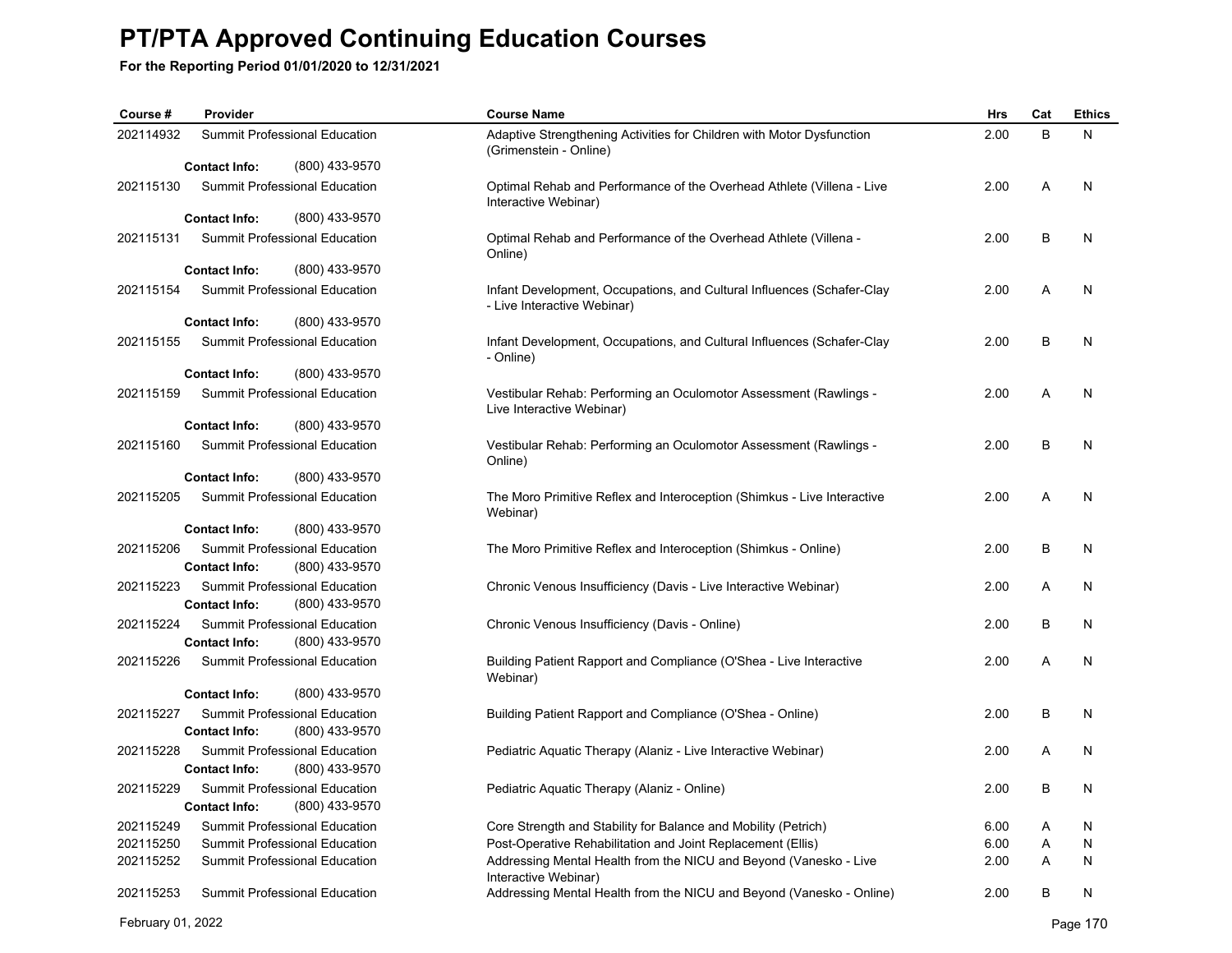| Course#   | Provider                               | <b>Course Name</b>                                                                                          | Hrs   | Cat | <b>Ethics</b> |
|-----------|----------------------------------------|-------------------------------------------------------------------------------------------------------------|-------|-----|---------------|
| 202115254 | Summit Professional Education          | Kinesiology Taping: Practical Tips for Common Orthopedic Conditions<br>(Barnett - Live Interactive Webinar) | 2.00  | A   | N             |
| 202115255 | Summit Professional Education          | Kinesiology Taping: Practical Tips for Common Orthopedic Conditions<br>(Barnett - Online)                   | 2.00  | B   | N             |
| 202115271 | Summit Professional Education          | Early Intervention for Brain and Motor Skill Development (Williams -<br>Online)                             | 6.00  | B   | N             |
| 202115272 | Summit Professional Education          | Early Intervention for Brain and Motor Skill Development (Williams - Live<br>Interactive Webinar)           | 6.00  | A   | N             |
| 202115353 | Summit Professional Education          | Atypical Wounds (Davis - Live Interactive Webinar)                                                          | 2.00  | Α   | N             |
| 202115354 | Summit Professional Education          | Atypical Wounds (Davis - Online)                                                                            | 2.00  | B   | N             |
| 202115384 | Summit Professional Education          | The Cerebellum and Development (Williams - Live Interactive Webinar)                                        | 2.00  | A   | N             |
| 202115385 | <b>Summit Professional Education</b>   | The Cerebellum and Development (Williams - Online)                                                          | 2.00  | B   | N             |
| 202115386 | Summit Professional Education          | Treatment of TMJ & Cervical Spine Dysfunction (Denton - Live Interactive<br>Webinar)                        | 6.00  | A   | N             |
| 202115422 | Summit Professional Education          | Kinesiology Taping Certification for Pediatrics (Sanders)                                                   | 6.00  | Α   | N             |
| 202115494 | Summit Professional Education          | Strategies for Clients with Dementia (Milliken)                                                             | 6.00  | A   | N             |
| 202115519 | <b>Summit Professional Education</b>   | Effective Rehabilitation and Discharge (O'Shea)                                                             | 6.00  | Α   | N             |
| 202115568 | Summit Professional Education          | Pediatric Aquatic Therapy (Alaniz - Category B)                                                             | 2.00  | B   | N             |
| 202115571 | Summit Professional Education          | Assessing and Treating the Pediatric Orthopedic and Sports Patient<br>(Bellm)                               | 6.00  | A   | N             |
| 202115600 | Summit Professional Education          | Blood Flow Restriction for Rehabilitation (Schoenfeldt - Category A)                                        | 6.00  | A   | N             |
| 202115613 | <b>Summit Professional Education</b>   | Advances in Orthopedic Rehabilitation (Randall)                                                             | 6.00  | Α   | N             |
| 202115633 | Summit Professional Education          | Kinesiology Taping Certification (Oswald - Category A)                                                      | 6.00  | A   | N             |
| 202115662 | Summit Professional Education          | Functional Geriatrics (Butler - Category B)                                                                 | 6.00  | B   | Ν             |
| 202116308 | SUMMIT PROFESSIONAL EDUCATION          | Evaluation of Anterior Knee Pain (Owens GÇô Category A)                                                     | 2.00  | Α   | N             |
| 202116309 | Summit Professional Education          | Unusual Cases: Young Athlete Shoulder, Foot and Wrist (Frizelle GÇô<br>Category A)                          | 2.00  | Α   | N             |
| 202113876 | Suncoast seminars                      | New Technologies Affecting Post-op Rehab                                                                    | 9.00  | Α   | N             |
| 202116134 | <b>Suncoast Seminars</b>               | Comprehensive Management of back and neck pain of back                                                      | 9.50  | Α   | N             |
| 202116135 | <b>Suncoast Seminars</b>               | New technologies affecting post op Rehab                                                                    | 9.50  | Α   | N             |
| 202116136 | <b>Suncoast Seminars</b>               | Medical errors/HIV/Abuse                                                                                    | 4.00  | Α   | N             |
| 202114796 | <b>Sunshine Center Pediatrics</b>      | Comprehension & Intervention For Pediatric Gait: A Developmental<br>Perspective                             | 8.00  | A   | N             |
| 202112209 | Surestep                               | A Step Ahead in the Effective Management of Toe Walking and<br>Pronation                                    | 3.50  | A   | N             |
| 202113053 | Surestep                               | I Can: Enhancing Quality of Life Through Effective Orthotic Intervention                                    | 4.00  | A   | N             |
| 202115056 | Surestep                               | Making New Connections: Getting to the CORE of Head & Trunk Control<br>Deficits                             | 3.00  | A   | Ν             |
|           | (574) 931-7219<br><b>Contact Info:</b> |                                                                                                             |       |     |               |
| 202114807 | <b>Survival Strategies</b>             | How to Explode your Practice: Overcoming the Resistance                                                     | 20.00 | A   | N             |
|           | <b>Contact Info:</b><br>(800) 834-0357 |                                                                                                             |       |     |               |
| 202114821 | <b>Survival Strategies</b>             | Keys to Private Practice Success                                                                            | 7.50  | A   | N             |
| 202116159 | Survival Strategies, Inc.              | All Things Clinic                                                                                           | 19.00 | Α   | N             |
| 202111686 | <b>Tactile Medical</b>                 | Managing Chronic Lymphedema- Seven Credit Course                                                            | 7.00  | A   | N             |
| 202114234 | <b>Tactile Medical</b>                 | Breast Cancer-Related Lymphedema                                                                            | 2.00  | A   | Ν             |
| 202114260 | <b>Tactile Medical</b>                 | Supportive Care and Rehabilitation for Head and Neck Cancer Survivors                                       | 2.00  | A   | N             |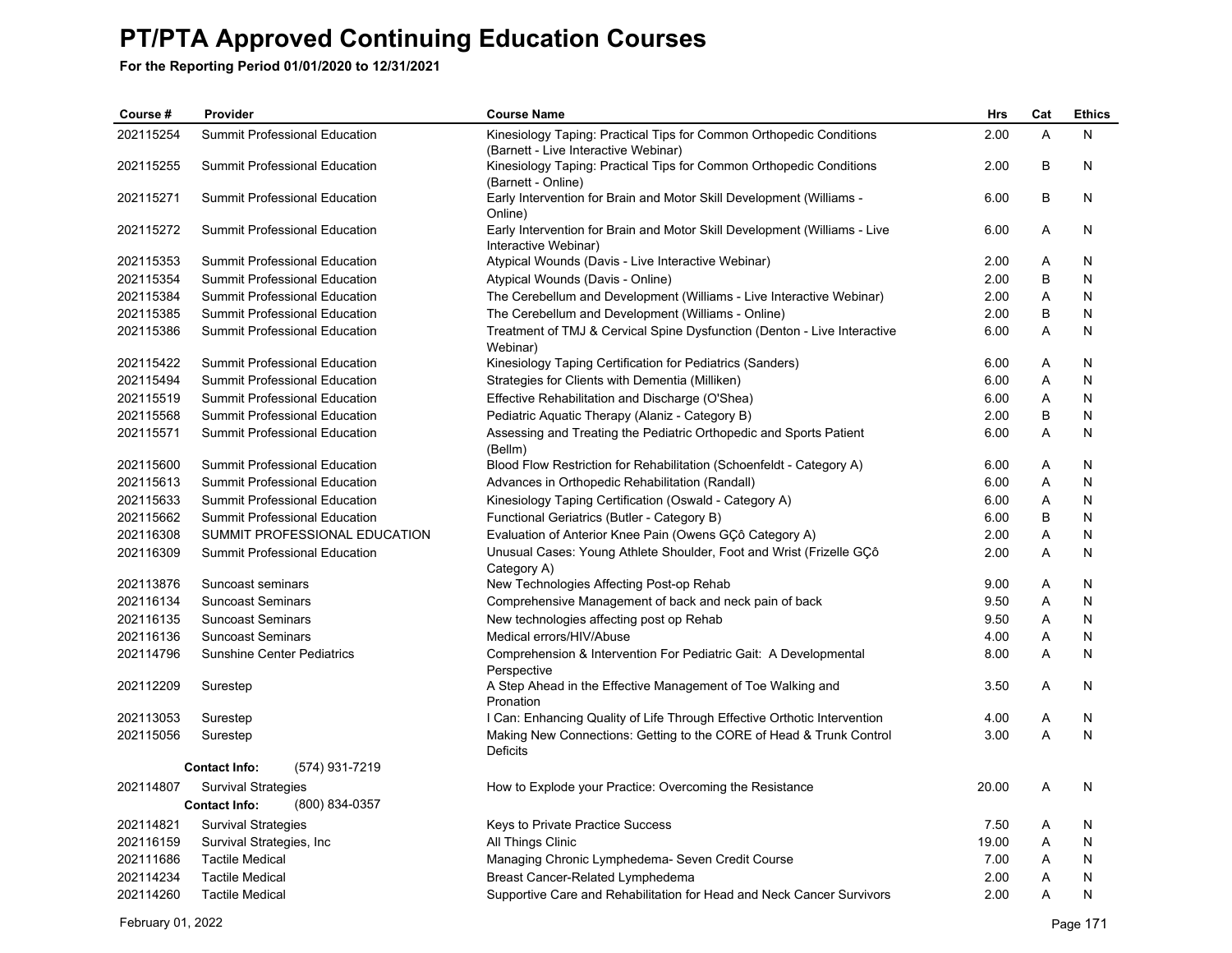**For the Reporting Period 01/01/2020 to 12/31/2021**

| Course #  | Provider                         |                                            | <b>Course Name</b>                                                              | <b>Hrs</b> | Cat | <b>Ethics</b> |
|-----------|----------------------------------|--------------------------------------------|---------------------------------------------------------------------------------|------------|-----|---------------|
| 202114964 | <b>Tactile Medical</b>           |                                            | Recognizing Primary Lymphedema and Differential Diagnosis                       | 1.00       | A   | N             |
|           | <b>Contact Info:</b>             | (612) 214-6326                             |                                                                                 |            |     |               |
| 202115621 | <b>TASN</b>                      |                                            | Executive Function When "Alexa" Can Do it All!                                  | 1.50       | Α   | N             |
| 202114845 | <b>Texas Children's Hospital</b> |                                            | Aquatic Sensory & Motor Integration for the Lifespan: Pediatric to<br>Geriatric | 16.00      | A   | N             |
|           | <b>Contact Info:</b>             | (832) 826-6311                             |                                                                                 |            |     |               |
| 202112141 |                                  | <b>Texas Health Sports Medicine</b>        | 17th Annual DFW Sports Medicine Symposium                                       | 16.50      | A   | N             |
| 202113504 |                                  | Texas Tech University of Health Sciences   | Doctor of Science Degree Sc.D.                                                  | 40.00      | Α   | N             |
| 202114631 | <b>Promotion Therapies</b>       | The Academy of Prevention & Health         | <b>Introduction Course</b>                                                      | 8.00       | B   | N             |
| 202114632 | <b>Promotion Therapies</b>       | The Academy of Prevention & Health         | <b>Introduction Course</b>                                                      | 2.00       | A   | N             |
| 202112882 | Institute, LLC                   | The Advanced Continuing Education          | Recent Advances in the Evidence-Based Evaluation and Treatment of<br>the Knee   | 14.75      | B   | N             |
| 202113436 | Institute, LLC                   | The Advanced Continuing Education          | Recent Advances in the Evidence-Based Evaluation and Treatment of<br>the Knee   | 7.00       | A   | N             |
| 202113437 | Institute, LLC                   | The Advanced Continuing Education          | Recent Advances in the Evidence-Based Evaluation and Treatment of<br>the Knee   | 15.50      | B   | N             |
| 202112229 | Advancement                      | The Alliance for Physician Certification & | Point-of-Care Ultrasound (POCUS) Fundamentals Certificate                       | 4.00       | В   | N             |
| 202114123 | Therapy                          | The American Academy of Physical           | The American Academy of Physical Therapy 31st Annual Conference                 | 12.00      | Α   | N             |
| 202112934 |                                  | The American Institute of Balance          | Vestibular Rehabilitation                                                       | 19.50      | Α   | N             |
| 202112935 |                                  | The American Institute of Balance          | Vestibular Rehabilitation & Concussion                                          | 25.50      | A   | N             |
| 202114669 |                                  | The American Institute of Balance          | Vestibular Assessment & Management Recertification                              | 5.00       | B   | N             |
| 202114670 |                                  | The American Institute of Balance          | Vestibular Rehabilitation & Concussion Recertification                          | 5.00       | B   | N             |
| 202114671 |                                  | The American Institute of Balance          | Vestibular Rehabilitation Recertification                                       | 2.50       | B   | N             |
| 202114672 |                                  | The American Institute of Balance          | <b>Concussion Management Recertification</b>                                    | 2.50       | B   | N             |
| 202114673 |                                  | The American Institute of Balance          | Vestibular Rehabilitation II Recertification                                    | 2.50       | B   | N             |
| 202115208 | Institute                        | The Australian Physiotherapy & Pilates     | Pilates for Rehabilitation - Matwork Level 3 ONLINE COURSE                      | 12.00      | B   | N             |
| 202112424 | The Back School                  |                                            | <b>Healthcare Ergonomics</b>                                                    | 4.00       | B   | N             |
| 202112428 | The Back School                  |                                            | CEAS I: ERGONOMICS ASSESSMENT CERTIFICATION                                     | 15.00      | B   | N             |
| 202113474 | The Back School                  |                                            | When the Office Comes to You                                                    | 1.00       | A   | N             |
| 202116086 | The Back School                  |                                            | Remote Ergonomics, Job coaching, and Stretch and Flex programs                  | 1.00       | Α   | N             |
| 202112150 |                                  | The College of Saint Scholastica           | <b>Evidence Based Practice</b>                                                  | 48.00      | Α   | N             |
| 202113808 | The Flourishing Center           |                                            | Certificate in Applied Positive Psychology                                      | 240.00     | Α   | N             |
| 202111091 | The Home Gym                     |                                            | Tai Chi for Health                                                              | 14.00      | A   | N             |
| 202111073 |                                  | The Institute of Clinical Excellence       | <b>Total Spine Thrust Manipulation</b>                                          | 16.00      | A   | N             |
| 202111230 |                                  | The Institute of Clinical Excellence       | Modern Management of the Older Adult - Live Seminar                             | 15.00      | Α   | N             |
| 202111824 |                                  | The Institute of Clinical Excellence       | Cervical Spine Management                                                       | 12.75      | A   | N             |
| 202112174 |                                  | The Institute of Clinical Excellence       | Clinical Management of the Fitness Athlete Live Seminar                         | 16.00      | Α   | N             |
| 202113657 |                                  | The Institute of Clinical Excellence       | Clinical Management of the Fitness Athlete: Pregnancy and Postpartum            | 16.00      | B   | N             |
| 202113689 |                                  | The Institute of Clinical Excellence       | Modern Management of the Older Adult - Live Seminar                             | 16.00      | Α   | N             |
| 202114532 |                                  | The Institute of Clinical Excellence       | Virtual ICE                                                                     | 24.00      | B   | N             |
| 202114832 |                                  | The Institute of Clinical Excellence       | Lumbar Spine Manual Therapy Management                                          | 16.00      | A   | N             |

February 01, 2022 Page 172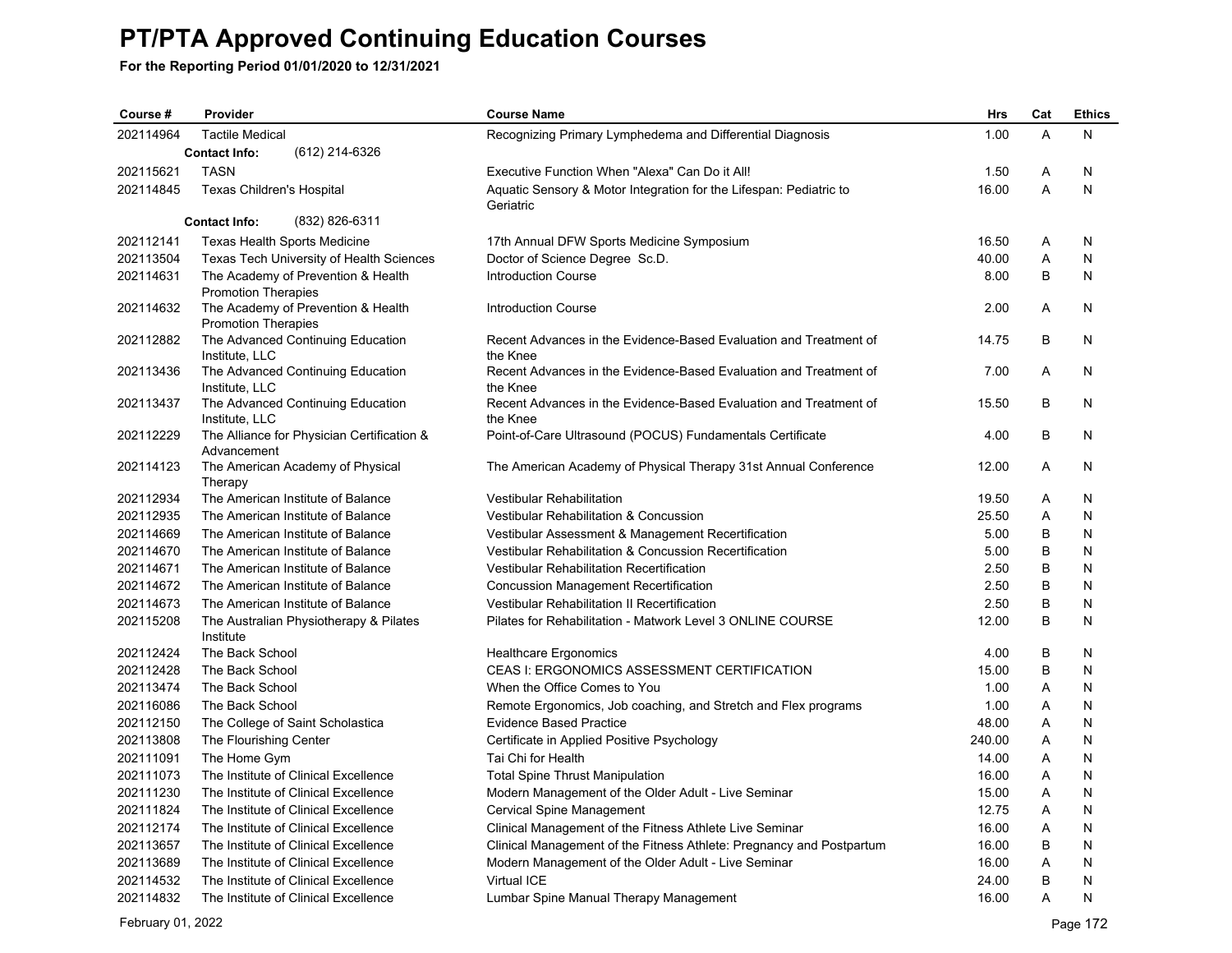| Course #  | Provider                                      | <b>Course Name</b>                                                                               | <b>Hrs</b> | Cat | <b>Ethics</b> |
|-----------|-----------------------------------------------|--------------------------------------------------------------------------------------------------|------------|-----|---------------|
|           | (810) 923-5550<br><b>Contact Info:</b>        |                                                                                                  |            |     |               |
| 202115622 | The Institute of Clinical Excellence          | Out of Network: Step by Step                                                                     | 8.00       | A   | N             |
| 202112076 | The Little Light House                        | Infection Prevention & Control                                                                   | 2.00       | A   | N             |
| 202112176 | The Little Light House                        | Infection Prevention & Control                                                                   | 2.00       | Α   | N             |
| 202112457 | THE LITTLE LIGHT HOUSE                        | Mobility & Gait Training - Principles and Progression                                            | 3.00       | B   | N             |
| 202115146 | The Little Light House                        | Learning to See at Home and School: Vision Strategies for Therapists,                            | 12.50      | A   | N             |
|           |                                               | Teachers, and Parent                                                                             |            |     |               |
|           | <b>Contact Info:</b><br>(918) 906-4533        |                                                                                                  |            |     |               |
| 202115551 | the Manual Therapy Institute                  | The Shoulder Theory & Practice                                                                   | 8.00       | Α   | N             |
| 202116174 | The Manual Therapy Institute                  | The Manual Therapy Institute: Foundations I & II of Physical Therapy                             | 30.00      | A   | N             |
| 202111592 | The McKenzie Institute USA                    | Part A: Mechanical Diagnosis and Therapy - The Lumbar Spine                                      | 26.00      | Α   | N             |
| 202111593 | The McKenzie Institute USA                    | Part B - Mechanical Diagnosis and Therapy: The Cervical & Thoracic<br>Spine                      | 26.00      | Α   | N             |
| 202111594 | The McKenzie Institute USA                    | Part C - Mechanical Diagnosis and Therapy: Advanced Lumbar Spine<br>and Extremities - Lower Limb | 28.00      | A   | N             |
| 202111595 | The McKenzie Institute USA                    | Part D - Mechanical Diagnosis and Therapy: Advanced Cervical &<br>Thoracic Spine - Upper Limb    | 28.00      | A   | N             |
| 202111596 | The McKenzie Institute USA                    | <b>Advanced MDT: Extremities</b>                                                                 | 14.00      | Α   | N             |
| 202111597 | The McKenzie Institute USA                    | Advanced MDT: Clinical Decision Making                                                           | 12.25      | Α   | N             |
| 202111598 | The McKenzie Institute USA                    | The McKenzie Case Manager                                                                        | 12.00      | B   | N             |
| 202114656 | The San Diego Pain Summit (Rajam Roose)       | The San Diego Virtual Pain Summit                                                                | 20.00      | Α   | N             |
| 202116193 | The University of Montana                     | <b>Business and Marketing</b>                                                                    | 16.00      | B   | N             |
| 202116194 | The University of Montana                     | Leadership Strategies to Develop Innovative Physical Therapy Practice                            | 20.00      | B   | N             |
|           |                                               | for Value Based Care: Personal Leadership-An Essential Skill to Impact<br><b>Health Care</b>     |            |     |               |
| 202116195 | The University of Montana                     | Implementing Value Based System Change in Rehabilitation                                         | 18.00      | B   | N             |
| 202112006 | The University of Oklahoma, Rehab<br>Sciences | <b>Essentials Course</b>                                                                         | 19.50      | A   | N             |
| 202112007 | The University of Oklahoma, Rehab<br>Sciences | <b>Masters Course</b>                                                                            | 11.25      | A   | N             |
| 202115111 | The Zones of Regulation                       | The Zones of Regulation                                                                          | 5.50       | A   | N             |
|           | <b>Contact Info:</b><br>(312) 952-4361        |                                                                                                  |            |     |               |
| 202115266 | Therabody                                     | <b>Theragun Practitioner Course</b>                                                              | 4.00       | Α   | N             |
| 202115461 | TheraBody                                     | Theragun Practitioner eCourse                                                                    | 1.00       | B   | N             |
| 202116202 | TheraMoves Services, INC                      | Pediatric Telehealth: Practical Application for Effective Outcomes                               | 2.00       | Α   | N             |
| 202116083 | <b>Therapy Comply</b>                         | 2021 Changes to Medicare Therapy Services                                                        | 1.00       | Α   | N             |
| 202116085 | <b>Therapy Comply</b>                         | Medicare Telehealth for Physical and Occupational Therapy                                        | 1.00       | Α   | N             |
| 202113214 | Therapy In Motion                             | Effective Mobilizations of the Spine and Peripheral Joints                                       | 5.00       | Α   | N             |
| 202115447 | TheraSuit LLC                                 | TheraSuit Method Universal Exercise Unit Training Course                                         | 16.00      | Α   | N             |
| 202116280 | <b>Titleist Performance Institute</b>         | OnBaseU Hitting Seminar Level 1                                                                  | 6.00       | Α   | N             |
| 202116281 | Titleist Performance Institute                | OnBaseU Pitching Seminar Level 1                                                                 | 6.00       | A   | N             |
| 202111018 | <b>TMR SEMINARS</b>                           | TMR TOTS LEVEL-1 Live                                                                            | 16.00      | Α   | N             |
| 202111019 | <b>TMR Seminars</b>                           | <b>TMR TOTS LEVEL-1 Online</b>                                                                   | 16.00      | B   | N             |
| 202111022 | <b>TMR SEMINARS</b>                           | TMR LEVEL-1 HOMESTUDY                                                                            | 16.00      | B   | N             |
| 202111027 | <b>TMR Seminars</b>                           | Master Dry Needling Level-1 Live                                                                 | 27.00      | A   | N             |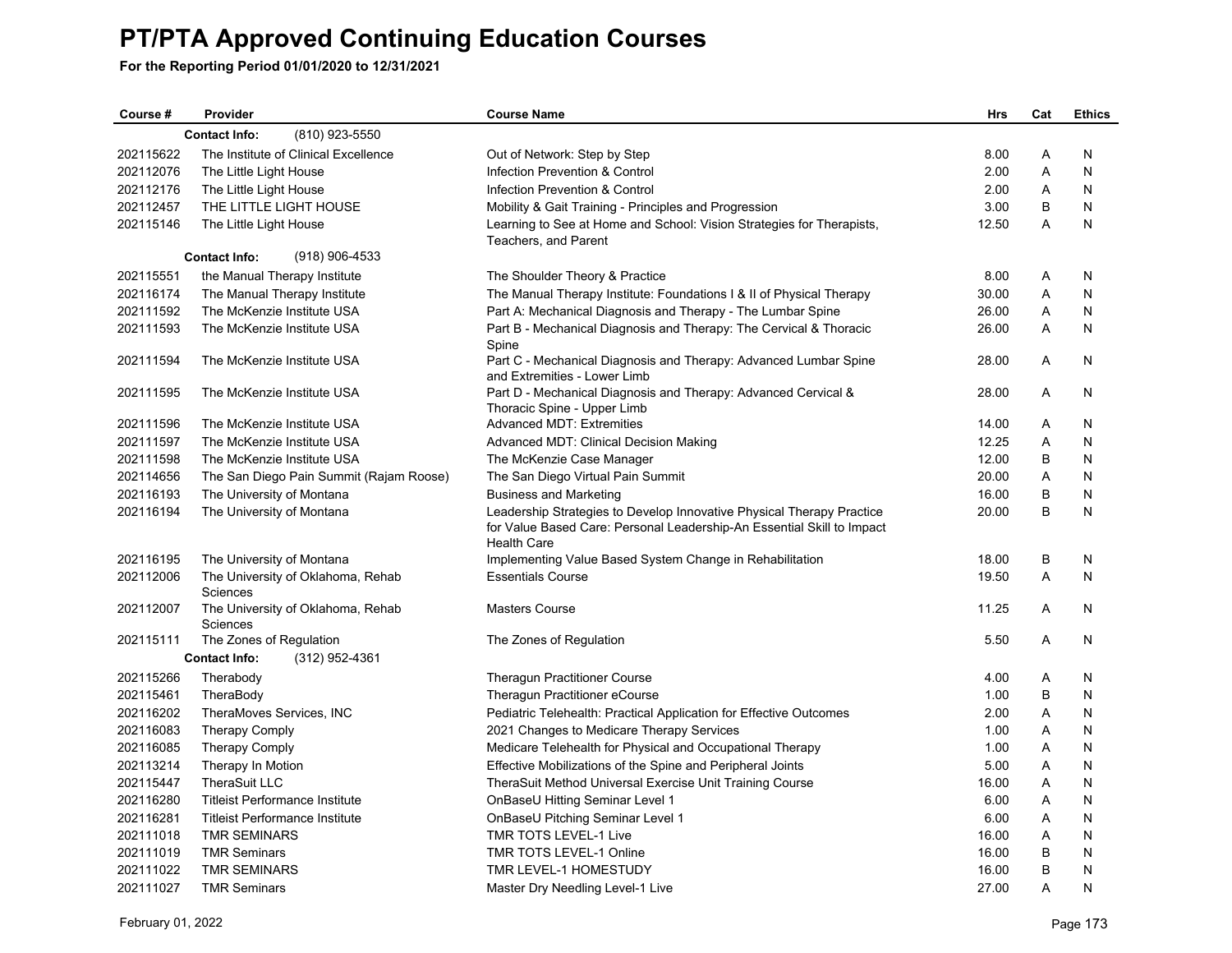| Course #  | Provider                               | <b>Course Name</b>                                                                                   | <b>Hrs</b> | Cat | <b>Ethics</b> |
|-----------|----------------------------------------|------------------------------------------------------------------------------------------------------|------------|-----|---------------|
| 202111031 | <b>TMR Seminars</b>                    | <b>TMR Level-1 Live</b>                                                                              | 16.00      | A   | N             |
| 202111032 | <b>TMR Seminars</b>                    | TMR-2 Live                                                                                           | 14.75      | Α   | N             |
| 202111033 | <b>TMR SEMINARS</b>                    | Master Dry Needling Level-2 Live                                                                     | 27.00      | A   | N             |
| 202111034 | <b>TMR Seminars</b>                    | TMR TOTS LEVEL-2 Live                                                                                | 15.50      | Α   | N             |
| 202111041 | <b>TMR Seminars</b>                    | TMR LEVEL-2 Homestudy                                                                                | 16.00      | B   | N             |
| 202111042 | <b>TMR Seminars</b>                    | TMR Level-3 Live                                                                                     | 16.00      | A   | N             |
| 202111043 | <b>TMR Seminars</b>                    | TMR-3 Homestudy                                                                                      | 16.00      | B   | N             |
| 202111044 | <b>TMR SEMINARS</b>                    | <b>TMR Tots-3 Live</b>                                                                               | 16.00      | Α   | N             |
| 202111046 | <b>TMR Seminars</b>                    | Master Dry Needling Of The Pelvic Floor (Live Course)                                                | 16.00      | A   | N             |
| 202111048 | <b>TMR Seminars</b>                    | <b>TMR Tots Level-2 Homestudy</b>                                                                    | 16.00      | Α   | N             |
| 202111049 | <b>TMR Seminars</b>                    | ULTRASOUND-GUIDED DRY NEEDLING (Live Course)                                                         | 24.75      | A   | N             |
| 202111050 | <b>TMR Seminars</b>                    | Intro Web Class (Live webinar)                                                                       | 2.00       | A   | N             |
| 202111051 | <b>TMR Seminars</b>                    | TMR Intro (homestudy)                                                                                | 2.00       | B   | N             |
| 202113564 | <b>TMR Seminars</b>                    | TMR Neck & Jaw Web Class                                                                             | 2.00       | Α   | N             |
| 202113566 | <b>TMR Seminars</b>                    | TMR Spine Extension Web Class                                                                        | 2.00       | A   | N             |
| 202113595 | <b>TMR Seminars</b>                    | How To Increase The Results Of Shoulder Exercises By Adding Total<br><b>Motion Release</b>           | 2.00       | A   | N             |
| 202113611 | <b>TMR Seminars</b>                    | How To Increase The Results Of Elbow/Wrist/Hand Exercises By Adding<br><b>Total Motion Release</b>   | 2.00       | A   | N             |
| 202113615 | <b>TMR Seminars</b>                    | How To Increase The Results Of Hip Exercises By Adding Total Motion<br>Release                       | 2.00       | A   | N             |
| 202113684 | <b>TMR Seminars</b>                    | How To Increase The Results Of Knee, Ankle & Foot Exercises By<br><b>Adding Total Motion Release</b> | 2.00       | A   | N             |
| 202114355 | <b>TMR SEMINARS</b>                    | TMR Spine Extension Web Class                                                                        | 2.00       | B   | N             |
| 202114358 | <b>TMR Seminars</b>                    | TMR Neck & Jaw Web Class                                                                             | 2.00       | B   | N             |
| 202114361 | <b>TMR Seminars</b>                    | How To Increase The Results Of Shoulder Exercises By Adding Total<br><b>Motion Release</b>           | 2.00       | B   | N             |
| 202114378 | <b>TMR Seminars</b>                    | How To Increase The Results Of Knee, Ankle & Foot Exercises By<br><b>Adding Total Motion Release</b> | 2.00       | B   | N             |
| 202114381 | <b>TMR Seminars</b>                    | How To Increase The Results Of Hip Exercises By Adding Total Motion<br>Release                       | 2.00       | B   | N             |
| 202114382 | <b>TMR SEMINARS</b>                    | How To Increase The Results Of Elbow/Wrist/Hand Exercises By Adding<br><b>Total Motion Release</b>   | 2.00       | B   | N             |
| 202114604 | <b>TMR SEMINARS</b>                    | <b>TMR-1 Live Course</b>                                                                             | 16.00      | Α   | N             |
| 202114605 | <b>TMR Seminars</b>                    | <b>TOTS Level-3 Homestudy</b>                                                                        | 16.00      | B   | N             |
| 202115182 | <b>TMR Seminars</b>                    | <b>TMR Level-1 Live</b>                                                                              | 16.00      | A   | N             |
|           | <b>Contact Info:</b><br>(919) 749-2106 |                                                                                                      |            |     |               |
| 202115256 | <b>TMR Seminars</b>                    | <b>TMR TOTS LEVEL-1 Live-Online</b>                                                                  | 16.00      | Α   | N             |
| 202115257 | <b>TMR Seminars</b>                    | <b>TMR Fitness Live-online Web Class</b>                                                             | 2.00       | A   | N             |
| 202115278 | <b>TMR Seminars</b>                    | <b>TMR Manual Therapy</b>                                                                            | 2.00       | Α   | N             |
| 202115356 | <b>TMR Seminars</b>                    | Distal Acupuncture and Pain Control Matrix using Twelve Muscle Method                                | 16.00      | A   | N             |
| 202115357 | <b>TMR Seminars</b>                    | <b>TMR Posture</b>                                                                                   | 2.00       | A   | N             |
| 202115909 | <b>Today's Therapy Solutions</b>       | 10 Things You Need to Know About Autism                                                              | 2.00       | Α   | N             |
| 202115910 | <b>Today's Therapy Solutions</b>       | 10 Things You Need to Know About Autism                                                              | 2.00       | Α   | N             |
| 202114763 | <b>Total Health</b>                    | Comprehensive Assessment and Treatment of the Shoulder                                               | 4.00       | A   | N             |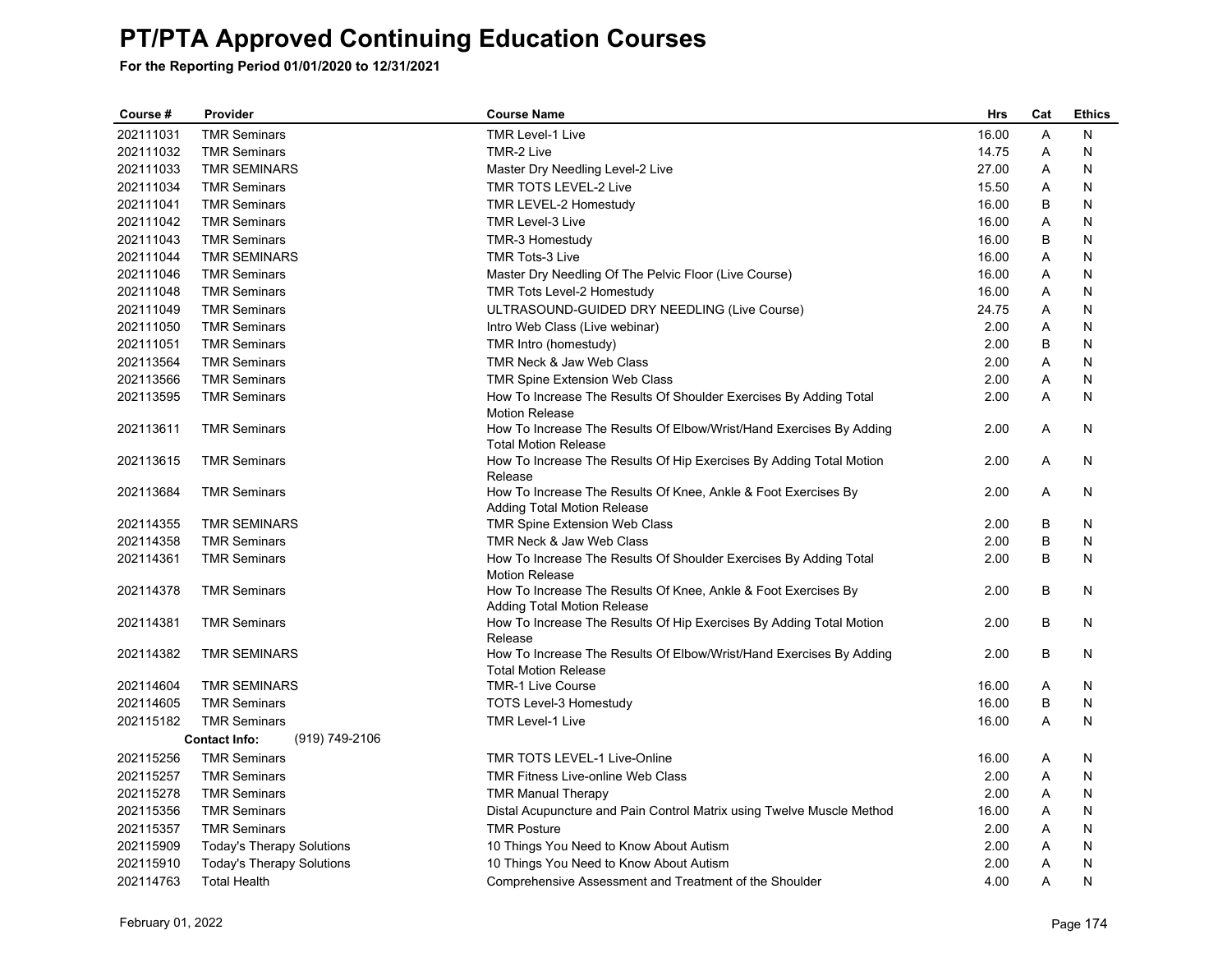| Course #          | Provider                                                              | <b>Course Name</b>                                                                                                     | Hrs    | Cat | <b>Ethics</b> |
|-------------------|-----------------------------------------------------------------------|------------------------------------------------------------------------------------------------------------------------|--------|-----|---------------|
| 202115264         | <b>Total Health</b>                                                   | Functional Concepts of Lumbopelvic Control and Current Treatment                                                       | 3.00   | A   | N             |
|                   |                                                                       | Approaches for Lower Back Pain.                                                                                        |        |     |               |
| 202115847         | <b>Total Health</b>                                                   | Force progression and Force Alternatives What to do when what you are                                                  | 1.00   | Α   | N             |
| 202115476         | Total Motion Release (TMR) Seminars                                   | doing isn't working: a McKenzie Method approach<br>TMR Posture (Homestudy Course)                                      | 2.00   | В   | N             |
| 202115477         | Total Motion Release (TMR) Seminars                                   | TMR Manual Therapy (Homestudy / Online)                                                                                | 2.00   | В   | N             |
| 202115450         | Total Motion Release(TMR) Seminars                                    | TMR Fitness (Homestudy Course)                                                                                         | 2.00   | В   | N             |
| 202115634         | <b>Trainer Academy</b>                                                | Trainer Academy - CSCS Prep course - MVP Package                                                                       | 20.00  | Α   | N             |
| 202116287         | Tufts University Doctor of Physical Therapy                           | <b>Cardiopulmonary Practice</b>                                                                                        | 48.00  | Α   | N             |
|                   | Program                                                               |                                                                                                                        |        |     |               |
| 202115005         | Tulsa Area Hand Therapy Special Interest                              | Use of Blood Flow Restriction in Hand Therapy                                                                          | 1.00   | Α   | N             |
|                   | Group                                                                 |                                                                                                                        |        |     |               |
| 202115017         | Tulsa Area Hand Therapy Special Interest                              | Use of Blood Flow Restriction Training in Hand Therapy                                                                 | 1.00   | Α   | N             |
|                   | Group                                                                 |                                                                                                                        |        |     |               |
|                   | <b>Contact Info:</b><br>(918) 949-7537                                |                                                                                                                        |        |     |               |
| 202112815         | <b>Tulsa Community College</b>                                        | Pharmaceutical Management of Covid 19 and Implications for Rehab                                                       | 1.00   | Α   | N             |
| 202116009         | <b>Tulsa Community College</b>                                        | Delegation in PT Practice                                                                                              | 1.00   | Α   | N             |
| 202112110         | U                                                                     | Optimizing Health and Well-being for Childern with Disabilities                                                        | 1.00   | В   | N             |
| 202115658         | U.S. Army Medical COE Graduate School                                 | Military Musculoskeletal Residency Program                                                                             | 60.00  | Α   | N             |
| 202115659         | U.S. Army Medical COE Graduate School                                 | Military Musculoskeletal Residency Program: Online Portion                                                             | 115.00 | В   | N             |
| 202115678         | <b>Ultra Therapy Solutions</b>                                        | Home Health Lymphedema                                                                                                 | 16.00  | Α   | N             |
| 202115931         | United States Olympic and Paralympic<br>Commitee                      | 4th Annual Injury Prevention Symposium                                                                                 | 6.50   | A   | N             |
| 202116203         | United States Olympic and Paralympic                                  | 5th annual injury prevention symposium                                                                                 | 8.75   | Α   | N             |
| 202115439         | Committee                                                             |                                                                                                                        | 12.00  | Α   |               |
| 202115405         | University of Alabama                                                 | Interprofessional Health Communication                                                                                 | 11.00  | Α   | N<br>N        |
| 202115797         | University of Arkansas for Medical Sciences<br>University of Colorado | 2021Arkansas Trauma Rehabilitation Symposium<br>10th International Symposium on Gait and Balance in Multiple Sclerosis | 6.75   | Α   | N             |
| 202111615         | University of Oklahoma Athletics & Dept of                            | Traumatic, non-traumatic & catastrophic injury                                                                         | 4.50   | A   | N             |
|                   | Orthopedics                                                           |                                                                                                                        |        |     |               |
| 202115920         | University of Oklahoma Department of                                  | Integrated Management of Complex Orthopedic Problems                                                                   | 20.00  | A   | N             |
|                   | <b>Rehabilitation Sciences</b>                                        |                                                                                                                        |        |     |               |
| 202114266         | University of Oklahoma Health Sciences                                | Spinal Manipulation: Seventeenth Annual Update for Physical Therapists                                                 | 19.50  | Α   | N             |
|                   | Center, College of Allied Health,<br>Department of Rehabilitatio      | Osteopathic Physicians and Medical Doctors; Essentials of Spinal<br>Manipulation                                       |        |     |               |
| 202112146         | University of Oklahoma Schusterman                                    | Interdisciplinary Perspectives on Aging in Place                                                                       | 3.00   | Α   | N             |
|                   | Center - Tulsa                                                        |                                                                                                                        |        |     |               |
| 202115025         | University of South Florida School of                                 | Allied Team Training for Parkinson's (ATTP)                                                                            | 22.25  | B   | N             |
|                   | <b>Physical Therapy</b>                                               |                                                                                                                        |        |     |               |
|                   | <b>Contact Info:</b><br>(813) 974-8870                                |                                                                                                                        |        |     |               |
| 202115026         | University of South Florida School of                                 | Allied Team Training for Parkinson's (ATTP) Live Course                                                                | 12.00  | A   | N             |
|                   | <b>Physical Therapy</b>                                               |                                                                                                                        |        |     |               |
|                   | (813) 974-8870<br><b>Contact Info:</b>                                |                                                                                                                        |        |     |               |
| 202112879         | University of St. Augustine                                           | <b>Basic Cranio-Facial</b>                                                                                             | 20.00  | В   | N             |
| 202115469         | University of Texas Medical Branch                                    | Bridge PTA to DPT                                                                                                      | 30.00  | Α   | N             |
| 202115478         | University of Texas Medical Branch                                    | Bridge PTA to DPT                                                                                                      | 30.00  | A   | N             |
| 202115897         | University of Texas Medical Branch                                    | Diagnosis and Management of Integumentary Dysfunction                                                                  | 2.00   | А   | N             |
| February 01, 2022 |                                                                       |                                                                                                                        |        |     | Page 175      |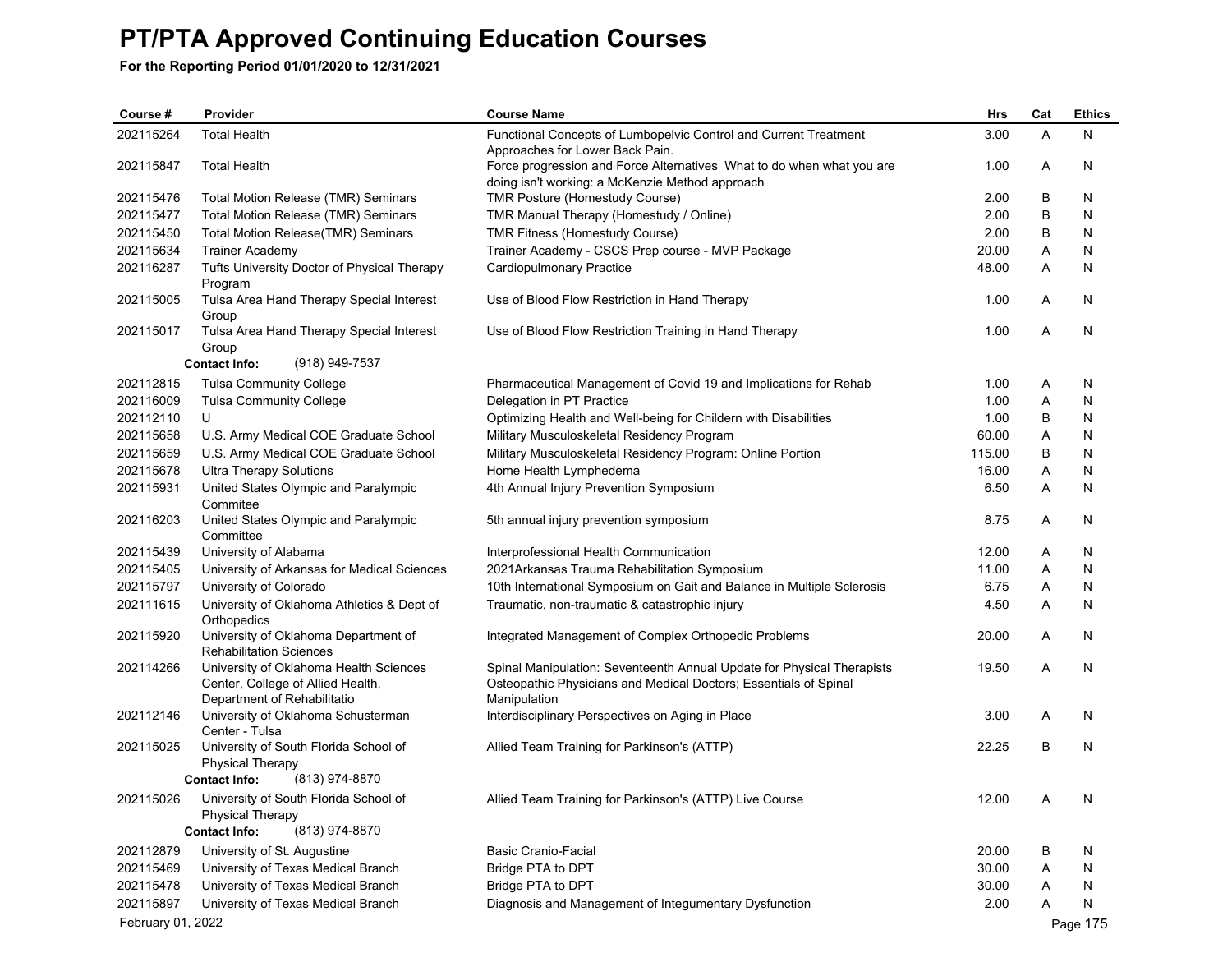| Course #  | Provider                           | <b>Course Name</b>                                                                                | <b>Hrs</b> | Cat     | <b>Ethics</b> |
|-----------|------------------------------------|---------------------------------------------------------------------------------------------------|------------|---------|---------------|
| 202115898 | University of Texas Medical Branch | Evidence Based Practice in Physical Therapy                                                       | 2.00       | A       | N             |
| 202115900 | University of Texas Medical Branch | Pharmacology for the Rehabilitation Specialist                                                    | 2.00       | B       | N             |
| 202115901 | University of Texas Medical Branch | <b>Clinical Pathology</b>                                                                         | 45.00      | A       | N             |
| 202115902 | University of Texas Medical Branch | Movement Science I                                                                                | 60.00      | Α       | N             |
| 202115903 | University of Texas Medical Branch | Human Anatomy                                                                                     | 2.00       | Α       | N             |
| 202116274 | University Saint Augustine         | S3 Advanced eval and manipulation cranial facial cervical upper thoracic                          | 20.00      | A       | N             |
|           |                                    | spine                                                                                             |            |         |               |
| 202116275 | University Saint Augustine         | S3 Advanced eval and manipulation cranial facial cervical upper thoracic                          | 20.00      | A       | N             |
|           |                                    | spine                                                                                             |            |         |               |
| 202112147 | Upledger                           | Craniosacral Therapy 1                                                                            | 24.00      | A       | N             |
| 202112148 | Upledger                           | Craniosacral Therapy 1                                                                            | 24.00      | Α       | N             |
| 202115424 | Upledger Institute International   | CS2: CranioSacral Therapy 2: Moving Beyond the Dura for Assessing<br>Acute and Chronic Conditions | 24.00      | A       | N             |
| 202112089 | <b>UPMC</b>                        | Indications for Hip Arthroscopy                                                                   | 1.00       | B       | N             |
| 202112092 | <b>UPMC</b>                        | Cardiac Disease in Women                                                                          | 1.00       | B       | N             |
| 202112093 | <b>UPMC</b>                        | Cardiac Disease in Women                                                                          | 1.00       | B       | N             |
| 202112095 | <b>UPMC</b>                        | Ortho Grand Rounds: Winter Sports Injuries                                                        | 0.50       | В       | N             |
| 202112096 | <b>UPMC</b>                        | Emerging foot and ankle surgical procedures                                                       | 1.00       | B       | N             |
| 202112097 | <b>UPMC</b>                        | Update on the Management of Nonalcoholic Fatty Liver Disease                                      | 0.75       | В       | N             |
| 202112098 | <b>UPMC</b>                        | Understanding the Role of Inflammation in Rhematoid Disease                                       | 0.75       | B       | N             |
| 202112099 | <b>UPMC</b>                        | Geriatric Urinary Inconinence                                                                     | 1.00       | В       | N             |
| 202112103 | <b>UPMC</b>                        | Non-Surgical Care for Low Back Pain                                                               | 0.75       | B       | N             |
| 202112104 | <b>UPMC</b>                        | State of the Science: Updates on Gait, Stem Cells, Electrical Stimulation,<br>and Robotics        | 1.00       | B       | N             |
| 202112105 | <b>UPMC</b>                        | State of the Science: Updates on Gait, Stem Cells, Electrical Stimulation,<br>and Robotics        | 1.00       | B       | N             |
| 202112106 | <b>UPMC</b>                        | Optimizing Health and Well-being for Children with Disabilities                                   | 1.00       | B       | N             |
| 202112107 | <b>UPMC</b>                        | Top Dermatology Challenges in Primary Care                                                        | 1.00       | B       | N             |
| 202112108 | <b>UPMC</b>                        | Optimizing Health and Well-being for Children with Disabilities                                   | 1.00       | B       | N             |
| 202112109 | <b>UPMC</b>                        | Smoking and the Hospitalized Patient                                                              | 0.50       | B       | N             |
| 202112111 | <b>UPMC</b>                        | Smoking and the Hospitalized Patient                                                              | 1.00       | B       | N             |
| 202112113 | <b>UPMC</b>                        | Ortho Restore: Fall 2018                                                                          | 1.00       | B       | N             |
| 202112114 | <b>UPMC</b>                        | Ortho Grand Rounds: Winter Sports Injuries                                                        | 1.00       | В       | N             |
| 202112115 | <b>UPMC</b>                        | Non-Surgical Care of Low Back Pain                                                                | 1.00       | B       | N             |
| 202112116 | <b>UPMC</b>                        | Understanding the Role of Inflammation in Rheumatic Diseases                                      | 1.00       | B       | N             |
| 202112117 | <b>UPMC</b>                        | Geriatric Urinary Incontinence                                                                    | 1.00       | B       | N             |
| 202112118 | <b>UPMC</b>                        | Understanding the Role of Inflammation in Rheumatic Diseases                                      | 0.75       | $\sf B$ | N             |
| 202112119 | <b>UPMC</b>                        | Top Dermatology Challenges in Primary Care                                                        | 0.75       | B       | N             |
| 202112120 | <b>UPMC</b>                        | Ortho Grand Rounds: Winter Sports Injuries                                                        | 0.50       | B       | N             |
| 202112121 | <b>UPMC</b>                        | Geriatric Urinary Incontinence                                                                    | 1.00       | B       | N             |
| 202112122 | <b>UPMC</b>                        | When Your Patient has a Memory Problem                                                            | 0.75       | B       | N             |
| 202112123 | <b>UPMC</b>                        | Supporting the Patient with Dementia                                                              | 0.75       | В       | N             |
| 202112127 | <b>UPMC</b>                        | Cardiac Disease in Women                                                                          | 0.75       | B       | N             |
| 202112128 | <b>UPMC</b>                        | Non-surgical Care for Low Back Pain                                                               | 0.75       | B       | N             |
| 202112129 | <b>UPMC</b>                        | Ortho Restore Fall 2018                                                                           | 0.50       | B       | N             |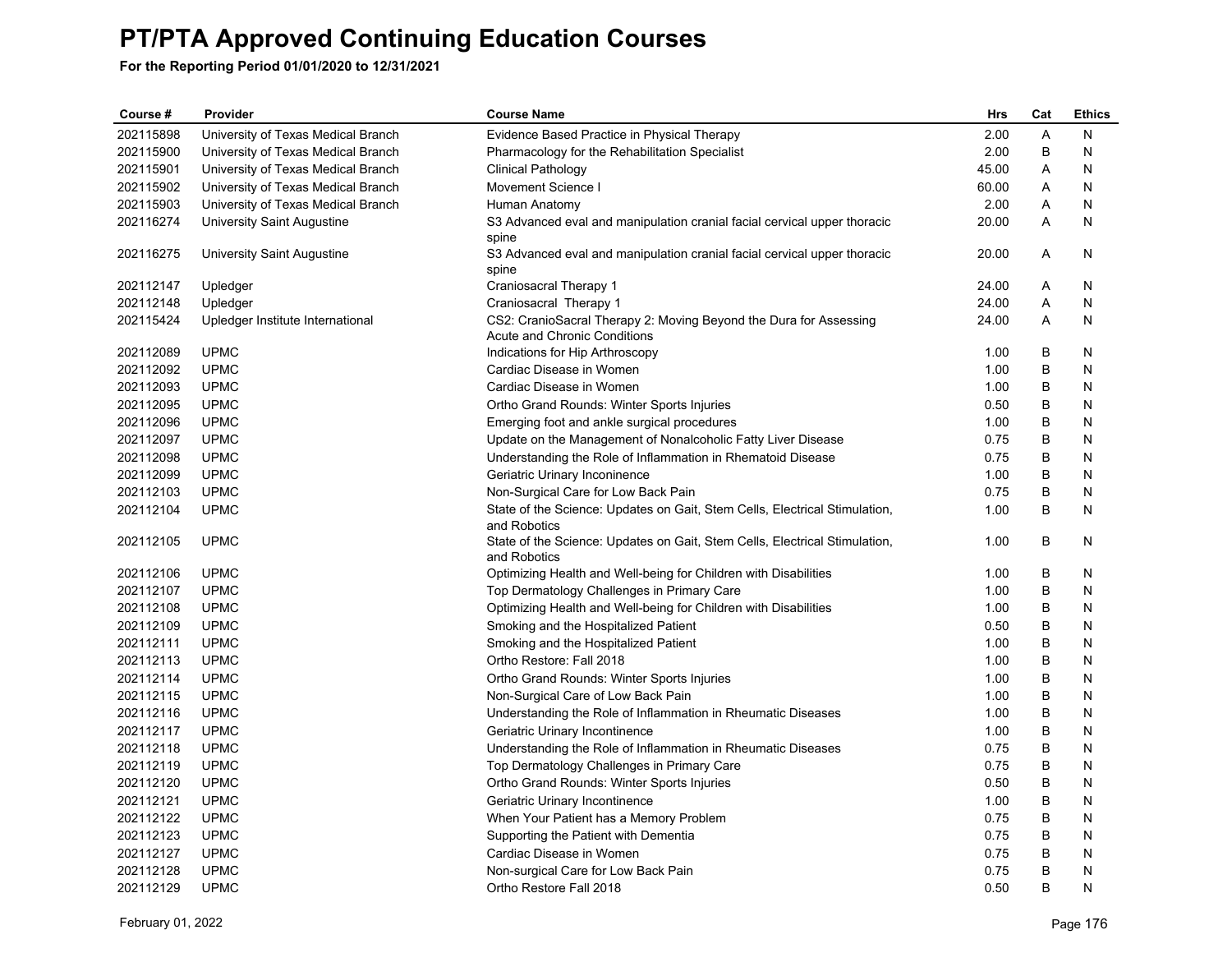| Course #  | Provider                 | <b>Course Name</b>                                                                                                            | Hrs   | Cat     | <b>Ethics</b> |
|-----------|--------------------------|-------------------------------------------------------------------------------------------------------------------------------|-------|---------|---------------|
| 202112131 | <b>UPMC</b>              | Will we Have a Treatment for Aging?                                                                                           | 0.50  | $\sf B$ | N             |
| 202112132 | <b>UPMC</b>              | The Relevance of Age in Management of Cardiovascular Disease in                                                               | 0.75  | B       | N             |
|           |                          | Older Adults                                                                                                                  |       |         |               |
| 202112133 | <b>UPMC</b>              | UPMC Concussion Program Exertion Therapy                                                                                      | 0.75  | B       | N             |
| 202112134 | <b>UPMC</b>              | Will we Have a Treatment for Aging                                                                                            | 0.50  | B       | N             |
| 202112135 | <b>UPMC</b>              | Supporting the Patient with Dementia                                                                                          | 0.75  | B       | N             |
| 202112136 | <b>UPMC</b>              | The Relevance of Age in Management of Cardiovascular Disease in<br><b>Older Adults</b>                                        | 0.75  | B       | N             |
| 202112547 | <b>UPMC</b>              | Vestibular Rehabilitation: An Advanced Course and Update                                                                      | 14.50 | A       | N             |
| 202113721 | <b>UPMC</b>              | Vestibular Rehabilitation: An Advanced Course and Update                                                                      | 14.50 | Α       | N             |
| 202111232 | Upstream Rehab Institute | Skilled Integration of Manual Therapy and Exercise                                                                            | 16.00 | Α       | N             |
| 202111334 | Upstream Rehab Institute | Comprehensive Management of the Cervicothoracic Region                                                                        | 16.00 | Α       | N             |
| 202111679 | Upstream Rehab Institute | <b>Concussion Management</b>                                                                                                  | 11.50 | Α       | N             |
| 202111680 | Upstream Rehab Institute | Lower Quarter Sports: Prevention to Performance                                                                               | 15.00 | Α       | N             |
| 202112046 | Upstream Rehab Institute | Comprehensive Management of the Lower Quarter                                                                                 | 16.00 | Α       | N             |
| 202112055 | Upstream Rehab Institute | Mental Performance: Having a case of "THE YIPSGÇ¥ on the golf                                                                 | 1.00  | A       | N             |
|           |                          | course can mean the difference between par and birdie.                                                                        |       |         |               |
| 202112056 | Upstream Rehab Institute | Early Sports Specialization: Creating More Harm In Our Youth Athletes?                                                        | 1.00  | A       | N             |
| 202112057 | upstream Rehab Institute | Does Strike Pattern Matter?: A Comprehensive Review of Foot Strike                                                            | 1.00  | Α       | N             |
|           |                          | Patterns in Runners                                                                                                           |       |         |               |
| 202112058 | upstream Rehab Institute | Non-musculoskeletal considerations in Olympic weightlifting; The effect                                                       | 1.00  | A       | N             |
|           |                          | Diabetes has on strength training                                                                                             |       |         |               |
| 202112059 | upstream Rehab Institute | What's the Difference? Gender Equality in Sports on and off the court                                                         | 1.00  | Α       | N             |
| 202112140 | Upstream Rehab Institute | DN1: Dry Needling of the Lumbar Region and Lower Quarter                                                                      | 28.00 | A       | N             |
| 202112260 | Upstream Rehab Institute | Treating the Runner                                                                                                           | 16.00 | A       | Ν             |
| 202112261 | Upstream Rehab Institute | Hand Therapy Boot Camp                                                                                                        | 16.00 | Α       | N             |
| 202112309 | Upstream Rehab Institute | Pelvic Floor Webinar Series: Anal Incontinence                                                                                | 1.00  | Α       | N             |
| 202112310 | Upstream Rehab Institute | Pelvic Floor Webinar Series: Constipation                                                                                     | 1.00  | A       | N             |
| 202112311 | Upstream Rehab Institute | Pelvic Floor Webinar Series: Colorectal Conditions/Surgeries                                                                  | 1.00  | A       | N             |
| 202112312 | Upstream Rehab Institute | Pelvic Floor Webinar Series: Colorectal Evaluation and Treatment                                                              | 1.00  | Α       | N             |
| 202112999 | Upstream Rehab Institute | Concussions, Football, and the Physical Therapist: A Look at the Impacts<br>on the Functional Requirements for Sport and Life | 1.00  | A       | N             |
| 202113000 | Upstream Rehab Institute | The performance model for Elite Level Athletics - Nutrition, Ergogenic<br>Aids, Sleep and Other Considerations.               | 1.00  | A       | N             |
| 202113001 | Upstream Rehab Institute | Gymnastics Considerations: Impact of the Pelvic Floor and Proper<br>Strength and Conditioning Training                        | 1.00  | A       | N             |
| 202113002 | Upstream Rehab Institute | The Link between Sickle Cell Trait and Rhabdomyolysis in Lacrosse<br>Athletes.                                                | 1.00  | A       | N             |
| 202113340 | Upstream Rehab Institute | Getting the injured worker back to work after upper extremity fracture                                                        | 1.00  | A       | N             |
| 202113341 | Upstream Rehab Institute | Comprehensive Management of the Lumbopelvic Region                                                                            | 16.00 | Α       | N             |
| 202113350 | Upstream Rehab Institute | Post-Arthroplasty Rehabilitation of the Knee and Shoulder                                                                     | 8.00  | Α       | N             |
| 202113351 | Upstream Rehab Institute | Upper Quarter Sports: Prevention to Performance                                                                               | 16.00 | A       | N             |
| 202113400 | Upstream Rehab Institute | Taking a Holistic View of Serious-hand Injury in the Injured Worker                                                           | 1.00  | Α       | N             |
| 202113401 | Upstream Rehab Institute | Lacerations/Puncture Wounds in the Workplace                                                                                  | 1.00  | Α       | Ν             |
| 202113402 | Upstream Rehab Institute | Pulling the Trigger on Trigger Finger in the Workplace                                                                        | 1.00  | Α       | Ν             |
| 202113403 | Upstream Rehab Institute | Repetitive Strain Injuries-Current Trends                                                                                     | 1.00  | A       | N             |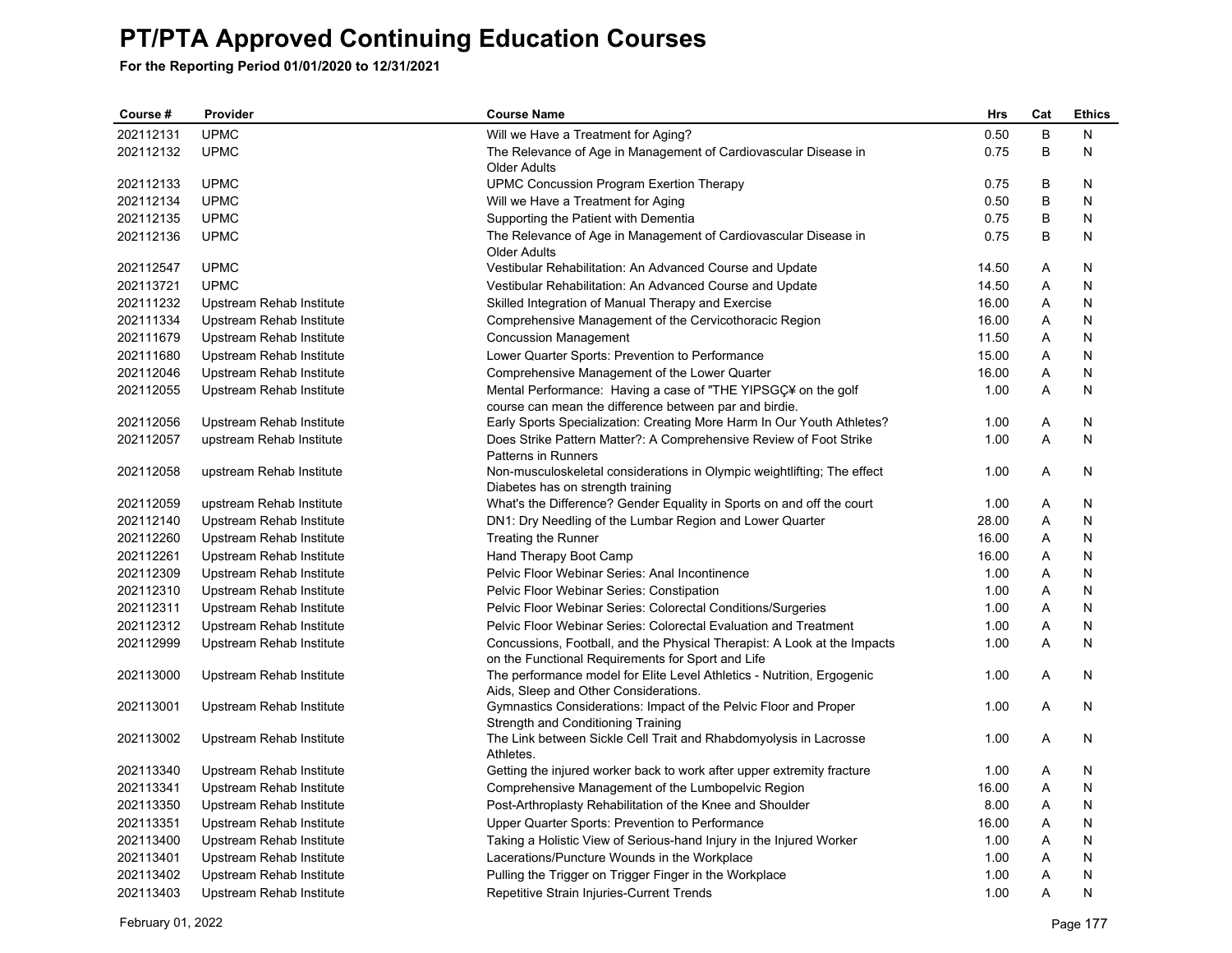| Course #  | Provider                                                           | <b>Course Name</b>                                                                                                  | <b>Hrs</b> | Cat | <b>Ethics</b> |
|-----------|--------------------------------------------------------------------|---------------------------------------------------------------------------------------------------------------------|------------|-----|---------------|
| 202113511 | Upstream Rehab Institute                                           | DRY NEEDLING OF THE CERVICOTHORACIC REGION AND UPPER<br><b>QUARTER - A COMPREHENSIVE APPROACH</b>                   | 28.00      | A   | N             |
| 202113723 | Upstream Rehab Institute                                           | <b>Advanced Dry Needling</b>                                                                                        | 16.00      | Α   | N             |
| 202113724 | Upstream Rehab Institute                                           | Intro to Orthoses                                                                                                   | 12.00      | A   | N             |
| 202113923 | Upstream Rehab Institute                                           | DN2: Dry Needling of the Cervicothoracic Region and Upper Quarter - A<br>Comprehensive Approach                     | 28.00      | A   | N             |
| 202113924 | Upstream Rehab Institute                                           | Modern Pain Science Hybrid Online Course with Live Lab                                                              | 16.00      | A   | N             |
| 202113925 | Upstream Rehab Institute                                           | Post-Arthroplasty Rehab of the Knee and Shoulder                                                                    | 8.00       | A   | N             |
| 202113926 | Upstream Rehab Institute                                           | Upper Quarter Sports: Prevention to Performance                                                                     | 16.00      | Α   | N             |
| 202113931 | Upstream Rehab Institute                                           | Comprehensive Management of the Lumbopelvic Region                                                                  | 16.00      | Α   | N             |
| 202113934 | Upstream Rehab Institute                                           | VESTIBULAR REHAB: BPPV AND VESTIBULAR HYPO-FUNCTION                                                                 | 16.00      | A   | N             |
| 202114181 | Upstream Rehab Institute                                           | Modern Pain Science Virtual Hybrid                                                                                  | 16.00      | A   | N             |
| 202114282 | Upstream Rehab Institute                                           | THRUST MANIPULATION 1 - LOWER EXTREMITY &<br><b>BASIC/INTERMEDIATE SPINE</b>                                        | 17.00      | A   | N             |
| 202114283 | Upstream Rehab Institute                                           | Comprehensive Management of the Upper Quarter                                                                       | 16.00      | A   | N             |
| 202114284 | Upstream Rehab Institute                                           | Mulligan Concept Lower Quadrant                                                                                     | 16.00      | A   | N             |
| 202114721 | Upstream Rehab Institute                                           | Inclusive Care in Physical Therapy: Evaluation and Treatment of<br>Transgender Patients with Pelvic Health Concerns | 1.00       | Α   | N             |
| 202114722 | Upstream Rehab Institute                                           | Inclusive Care in Physical Therapy: Gender Affirmation Surgeries                                                    | 1.00       | Α   | N             |
| 202114723 | upstream Rehab Institute                                           | Inclusive Care in Physical Therapy: Hormonal Therapy and Preoperative<br>Considerations for the Transgender Person  | 1.00       | A   | N             |
| 202114724 | upstream Rehab Institute                                           | Inclusive Care in Physical Therapy: Language Considerations                                                         | 1.00       | A   | N             |
| 202114951 | Upstream Rehab Institute                                           | Utilization of EMOM, AMRAP, and TABATA in Strength & Conditioning<br>Programming                                    | 1.00       | A   | N             |
|           | <b>Contact Info:</b><br>(844) 855-0478                             |                                                                                                                     |            |     |               |
| 202115033 | Upstream Rehab Institute                                           | Integration of Land and Water Based Treatment in the Post-op<br>Swimmer's Shoulder                                  | 1.00       | A   | N             |
|           | <b>Contact Info:</b><br>(844) 855-0478                             |                                                                                                                     |            |     |               |
| 202115034 | Upstream Rehab Institute<br>(844) 855-0478<br><b>Contact Info:</b> | Athletes and the Arts: The Psychology of Healing                                                                    | 1.00       | A   | N             |
| 202115037 | Upstream Rehab Institute<br>(844) 855-0478<br><b>Contact Info:</b> | Doping vs Healing: Adjunctive Interventions in the Athlete                                                          | 1.00       | A   | N             |
| 202115063 | Upstream Rehab Institute<br><b>Contact Info:</b><br>(844) 855-0478 | Intermediate Pelvic Floor                                                                                           | 23.00      | A   | N             |
| 202115065 | Upstream Rehab Institute<br><b>Contact Info:</b><br>(844) 855-0478 | Thrust Manipulation 2 - Upper Extremity and Advanced Spine                                                          | 17.00      | A   | N             |
| 202115098 | Upstream Rehab Institute<br>(844) 855-0478<br><b>Contact Info:</b> | Treating the Runner                                                                                                 | 16.00      | A   | N             |
| 202115344 | Upstream Rehab Institute                                           | <b>Vestibular Certification Course</b>                                                                              | 24.00      | Α   | N             |
| 202115362 | Upstream Rehab Institute                                           | Rest and Recovery: The Effects on Injury and Burnout                                                                | 1.00       | Α   | N             |
| 202115363 | Upstream Rehab Institute                                           | Nutrition: Eating of Speed and Endurance                                                                            | 1.00       | A   | N             |
| 202115364 | upstream Rehab Institute                                           | The Master's Female Athlete                                                                                         | 1.00       | A   | N             |
| 202115365 | Upstream Rehab Institute                                           | The Master's Male Athlete                                                                                           | 1.00       | Α   | N             |
| 202115543 | Upstream Rehab Institute                                           | 2021 Hand Therapy Webinar Series: Evaluating the radial volar wrist                                                 | 1.00       | A   | N             |
|           |                                                                    | zone                                                                                                                |            |     |               |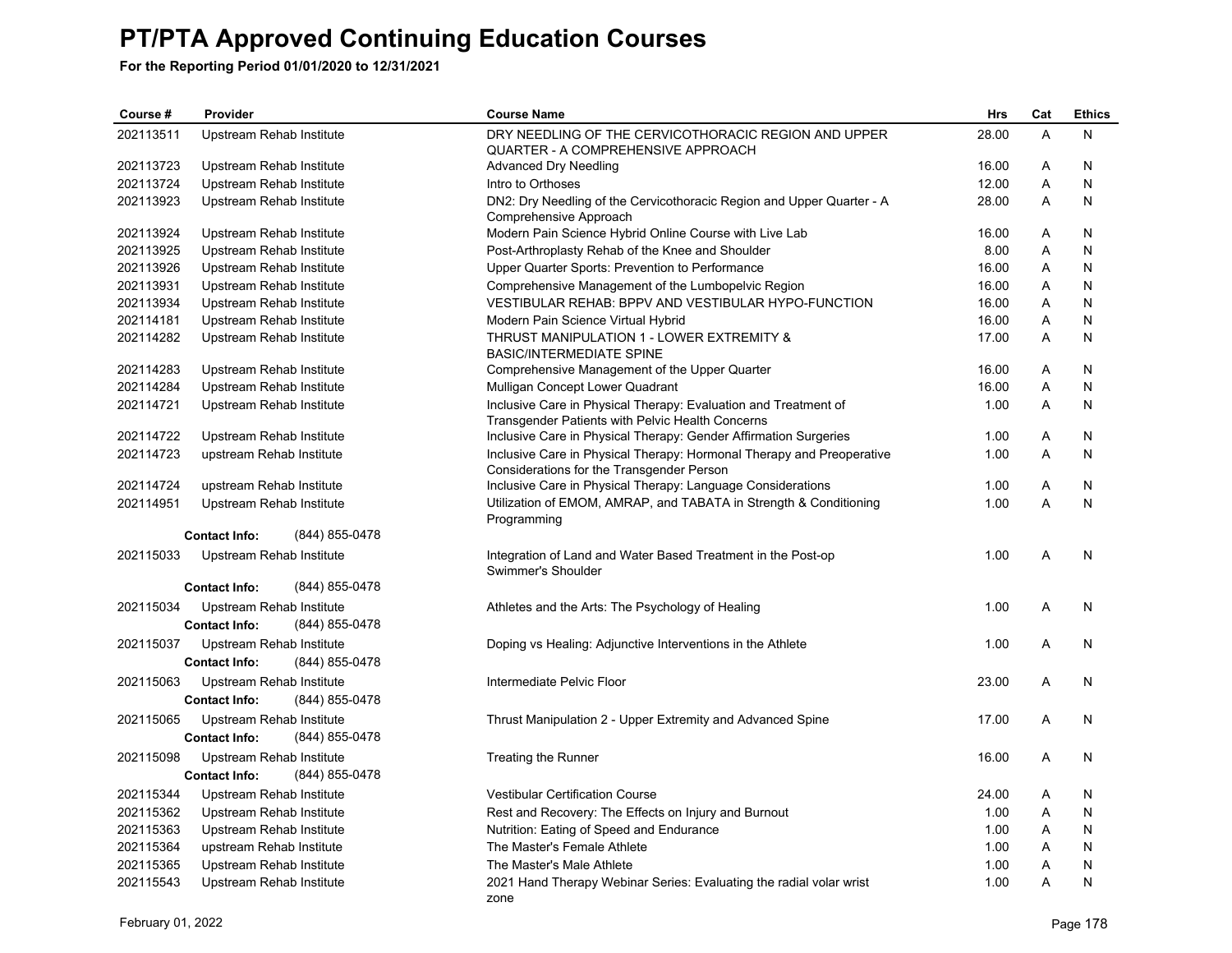| Course #  | Provider                                                              | <b>Course Name</b>                                                                                                   | <b>Hrs</b> | Cat | <b>Ethics</b> |
|-----------|-----------------------------------------------------------------------|----------------------------------------------------------------------------------------------------------------------|------------|-----|---------------|
| 202115544 | Upstream Rehab Institute                                              | 2021 Hand Therapy Webinar Series: Dorsal Ulnar Wrist Dysfunction                                                     | 1.00       | A   | N             |
| 202115545 | Upstream Rehab Institute                                              | 2021 Hand Therapy Webinar Series: Segmental approach to Wrist<br>Evaluation and Treatment: Ulnar volar wrist segment | 1.00       | A   | N             |
| 202115563 | upstream Rehab Institute                                              | Upstream Clinical Instructor Training                                                                                | 4.00       | В   | N             |
| 202115564 | upstream Rehab Institute                                              | 2021 Hand Therapy Webinar Series: Evaluation and treatment of the<br>radial dorsal and central zones of the wrist.   | 1.00       | A   | N             |
| 202115691 | Upstream Rehab Institute                                              | Vestibular Webinar Series 2021: Vestibular Disorders Beyond BPPV Part<br>$\overline{2}$                              | 1.00       | A   | N             |
| 202115692 | Upstream Rehab Institute                                              | Vestibular Webinar Series 2021: Vestibular Disorders Beyond BPPV Part<br>1                                           | 1.00       | A   | N             |
| 202115693 | Upstream Rehab Institute                                              | Vestibular Webinar Series 2021: Vestibular System Anatomy & BPPV<br>Differential Diagnosis                           | 1.00       | Α   | N             |
| 202115772 | Upstream Rehab Institute                                              | Emergency Medical Response for Acute Athletic Injury and Illness                                                     | 8.00       | Α   | N             |
| 202111333 | Upstream Rehab Institutetute                                          | Modern Pain Science: On-Line Course                                                                                  | 10.00      | B   | N             |
| 202114182 | US Rowing                                                             | US Rowing Sports Medicine: ODP Series                                                                                | 10.00      | B   | N             |
| 202114478 | UT Health San Antonio School of Medicine                              | 48th Annual Symposium on Sports Medicine                                                                             | 17.00      | A   | N             |
|           | (210) 567-4491<br><b>Contact Info:</b>                                |                                                                                                                      |            |     |               |
| 202111571 | <b>VA</b>                                                             | FY20 Safe Patient Handling and Mobility (SPHM) National Facility<br>Coordinators (FC) Conference                     | 19.50      | A   | N             |
| 202112139 | <b>VA</b>                                                             | Safe Patient Handling Clinical Application                                                                           | 6.50       | Α   | N             |
| 202112997 | VA, VISN 19                                                           | The Role of therapists in Safe Early Mobility Programs                                                               | 8.00       | Α   | N             |
| 202115737 | VA/Indego                                                             | Indego Clinic model Therapy plus software                                                                            | 6.00       | Α   | N             |
| 202115506 | <b>VA/Parker</b>                                                      | Indego certification training                                                                                        | 17.00      | Α   | N             |
| 202115745 | VA/Parker                                                             | Indego Certification Training                                                                                        | 17.00      | Α   | N             |
| 202112484 | Valir Physical Therapy                                                | Clinical Pearls from RockTape FMT Certifications                                                                     | 1.00       | Α   | N             |
| 202112485 | Valir Physical Therapy                                                | Clinical Pearls from RockTape FMT Certifications                                                                     | 1.00       | A   | N             |
| 202113207 | Valir Physical Therapy                                                | 2020 Midyear Compliance, Coding, Billing and Ethics Update                                                           | 1.00       | Α   | N             |
| 202115418 | Valir Physical Therapy                                                | Vibration Therapy in Rehabilitation & Recovery                                                                       | 1.00       | Α   | N             |
| 202116047 | vestibular rehab and concussion hybrid                                | American institute of balance: vestibular rehab and concussion hybrid                                                | 25.50      | Α   | N             |
| 202111981 | <b>Veterans Administration</b>                                        | Clinical Team Training for High Reliability Organizations                                                            | 8.00       | A   | N             |
| 202115203 | Virginia Department of Motor Vehicles<br><b>Highway Safety Office</b> | Safe Travel for All Children: Transporting Children with Special<br><b>Healthcare Needs</b>                          | 13.00      | A   | N             |
|           | <b>Contact Info:</b><br>(804) 627-2628                                |                                                                                                                      |            |     |               |
| 202115040 | Virtual Oklahoma Technology Festival 2021                             | Virtual Oklahoma Technology                                                                                          | 5.00       | A   | N             |
| 202112179 | <b>Vital Smarts</b>                                                   | <b>Crucial Conversations</b>                                                                                         | 14.50      | A   | N             |
| 202114531 | Vyne Education                                                        | Comprehensive Approach to Aging Confidently: Geriatric Posture, Core,<br>and Balance                                 | 6.00       | B   | N             |
|           | (800) 397-0180<br><b>Contact Info:</b>                                |                                                                                                                      |            |     |               |
| 202115935 | Washington University Program in Physical<br>Therapy                  | MSI Alumni Update                                                                                                    | 12.50      | Α   | N             |
| 202114203 | Washington University School of Medicine                              | Introduction to the Lower Quarter: Movement System Impairment<br>Syndromes of Lumbar Spine and Hip                   | 14.00      | A   | N             |
| 202111084 | WebExercises                                                          | Reactive Neuromuscular Training                                                                                      | 1.00       | B   | N             |
| 202111096 | WebExercises                                                          | Screen, steer, move                                                                                                  | 1.75       | B   | N             |
| 202111098 | WebExercises                                                          | Training the 3D Human Machine                                                                                        | 1.50       | B   | N             |
| 202111192 | WebExercises                                                          | Eliminate Hamstring Injuries Easily and Systematically                                                               | 1.00       | B   | N             |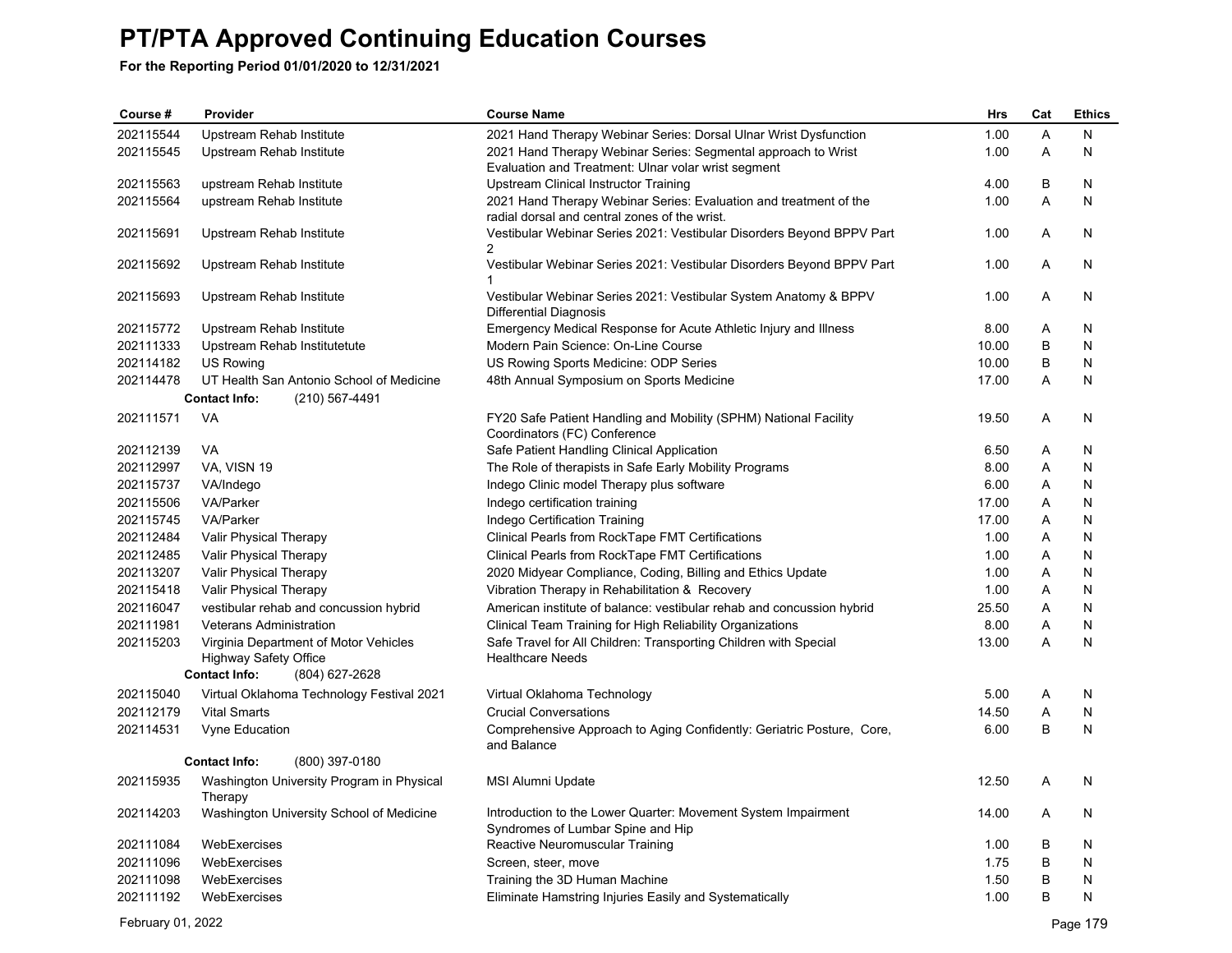| Course #  | Provider     | <b>Course Name</b>                                                                                  | <b>Hrs</b> | Cat | <b>Ethics</b> |
|-----------|--------------|-----------------------------------------------------------------------------------------------------|------------|-----|---------------|
| 202111224 | Webexercises | Fundamentals of Intervention: An Approach for Treatment                                             | 1.75       | B   | N             |
| 202111225 | Webexercises | An Introduction to the Pelvic Floor                                                                 | 1.00       | B   | N             |
| 202111247 | Webexercises | Knee Pain: Don't blame the knee                                                                     | 1.00       | В   | N             |
| 202112993 | Webexercises | What is REAL movement?                                                                              | 2.50       | B   | N             |
| 202113817 | Webexercises | Clinical Pearls of Hip Joint Management, Rehabilitation and Performance                             | 1.00       | В   | N             |
| 202113820 | Webexercises | Optimizing Ankle Mobility for Walking and Running                                                   | 1.00       | B   | N             |
| 202113821 | Webexercises | Improve your clinical tool box with Blood Flow Restriction (BFR) training                           | 1.00       | В   | N             |
| 202113823 | Webexercises | Common Injuries in Triathletes: Diagnoses and Treatment                                             | 1.00       | B   | N             |
| 202113824 | Webexercises | Why Your Spleen Matters in Shoulder, Hip, and Back Pain                                             | 1.00       | B   | N             |
| 202113825 | Webexercises | Assessing and Addressing Rotational Athletes: The Keys to Success                                   | 1.00       | B   | N             |
| 202113826 | Webexercises | Concussion: An objective approach to diagnosis and management                                       | 1.00       | B   | N             |
| 202113833 | Webexercises | <b>TRX Suspension Training: Corrective Insights</b>                                                 | 1.00       | В   | N             |
| 202113834 | Webexercises | Addressing the 5 Joints of the Shoulder Complex: How to Improve<br>Mobility, Stability and Strength | 1.00       | B   | N             |
| 202113835 | Webexercises | Innovative Strategies for Common Foot Dysfunction                                                   | 1.00       | B   | N             |
| 202113836 | Webexercises | Connecting Hip and Foot Function                                                                    | 1.00       | B   | N             |
| 202113838 | Webexercises | Introduction to the Biopsychosocial Model in Pain                                                   | 1.00       | B   | N             |
| 202113839 | Webexercises | Rehabilitation Considerations for Whiplash Associated Disorder and                                  | 1.00       | B   | N             |
|           |              | Concussion                                                                                          |            |     |               |
| 202113840 | Webexercises | Modern Manual Therapy's Guide to the best exercises for lumbar pain<br>and radiating symptoms       | 1.00       | B   | N             |
| 202113841 | Webexercises | Advanced Concepts in Patellofemoral Syndrome                                                        | 1.00       | B   | N             |
| 202113842 | Webexercises | A Modern Systematic Approach to Low Back Pain                                                       | 1.00       | B   | N             |
| 202113843 | Webexercises | Management of the Distance Runner: Before, During and after Race Day                                | 1.00       | В   | N             |
| 202113844 | Webexercises | Genetics or Lifestyle: Does Diet Really Matter?                                                     | 1.00       | B   | N             |
| 202113845 | Webexercises | 5 Powerhouse Places to Work for Chronic Hip Pain                                                    | 1.00       | В   | N             |
| 202113846 | Webexercises | The Science of Viruses: Tips for the new Normal                                                     | 1.00       | B   | N             |
| 202113848 | Webexercises | Research and Science behind the Health Benefits of Exercise and<br>Motion                           | 1.00       | B   | N             |
| 202113851 | Webexercises | Orthotics and Exercises for Foot Function and Rehabilitation                                        | 1.00       | B   | N             |
| 202113853 | Webexercises | A Complete Approach to Anterior Knee Pain                                                           | 1.00       | B   | N             |
| 202113854 | Webexercises | Bulletproof Back: From Pain to Performance                                                          | 1.00       | B   | N             |
| 202113855 | Webexercises | Prevent and Rehabilitate Swimmers Shoulder Injuries                                                 | 1.00       | В   | N             |
| 202113856 | Webexercises | The Evolution of Movement Assessments in Athletics                                                  | 2.00       | B   | N             |
| 202113857 | Webexercises | Rehab and Nutrition: A Good Recipe for Arthritis Outcomes                                           | 1.00       | В   | N             |
| 202113858 | Webexercises | Understanding ThoracoLumbar Fascia Dysfunction                                                      | 1.00       | B   | N             |
| 202113859 | Webexercises | How to Stay Injury Free During Pregnancy                                                            | 1.00       | B   | N             |
| 202113861 | Webexercises | An Introduction to a Brain Based Musculoskeletal Approach                                           | 1.00       | B   | N             |
| 202113862 | Webexercises | Foundations of Movement: A Brain Based Approach to Hip Pain                                         | 2.00       | B   | N             |
| 202113863 | Webexercises | <b>Creating Resilient Runners</b>                                                                   | 1.00       | В   | N             |
| 202113864 | Webexercises | <b>Exercise Strategies to Prevent Football Injuries</b>                                             | 1.00       | B   | N             |
| 202113865 | Webexercises | Infusing Stability and Mobility Training for More Efficient Overhead<br>Movements                   | 1.00       | B   | N             |
| 202113866 | Webexercises | Secrets of the Shoulder                                                                             | 1.00       | В   | N             |
| 202113867 | Webexercises | <b>Human Movement Patterns</b>                                                                      | 1.00       | B   | N             |